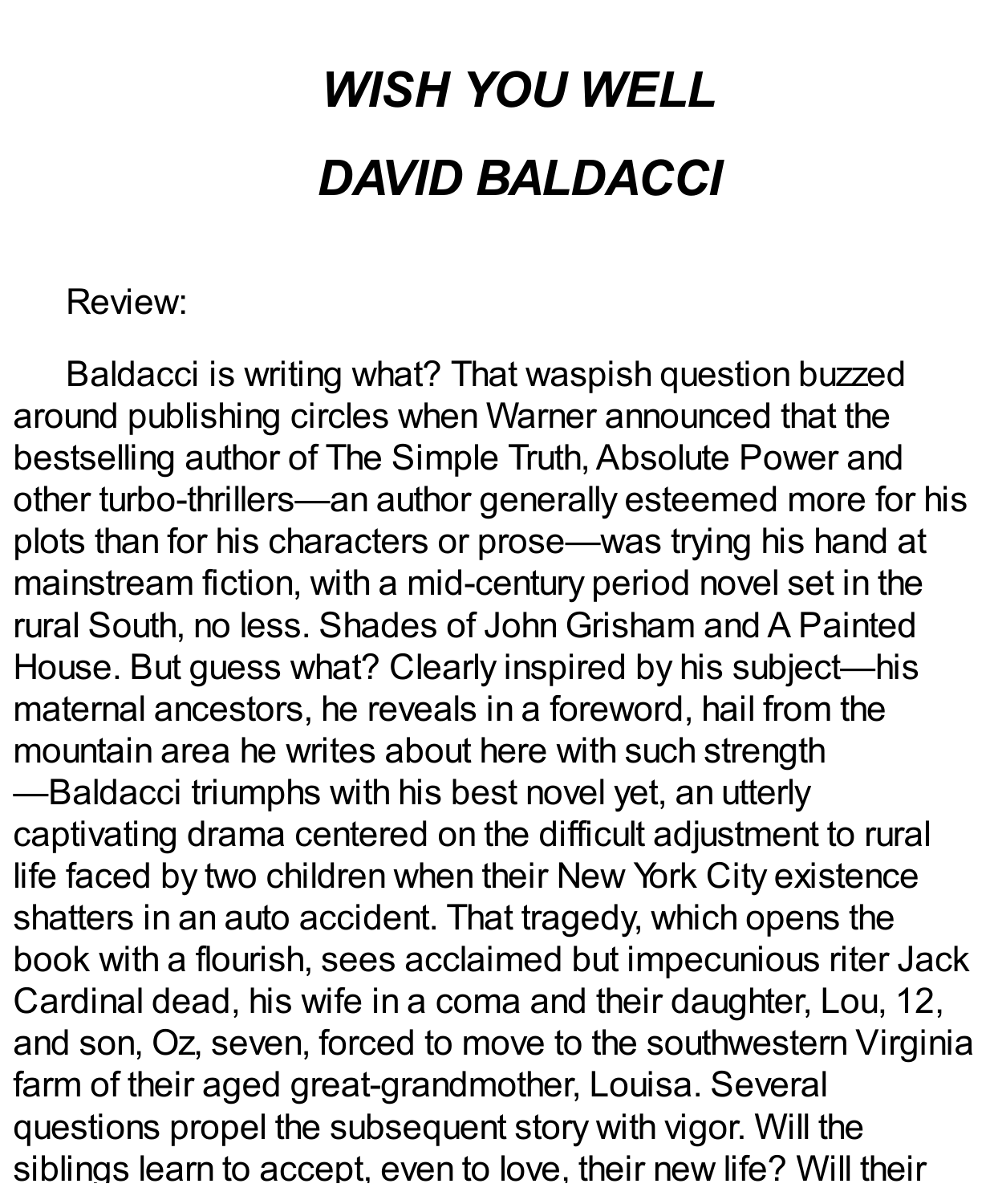mother regain consciousness? And—in a development that takes the narrative into familiar Baldacci territory for a gripping legal showdown—will Louisa lose her land to industrial interests? Baldacci exults in high melodrama here, and it doesn't always work: the death of one major character will wring tears from the stoniest eyes, but the reappearance of another, though equally hanky-friendly, is outright manipulative. Even so, what the novel offers above all is bone-deep emotional truth, as its myriad characters—each, except for one cartoonish villain, as real as readers' own kin—grapple not just with issues of life and death but with the sufferings and joys of daily existence in a setting detailed with finely attuned attention and a warm sense of wonder. This novel has a huge heart—and millions of readers are going to love it.

siblings learn to accept, even to love, their new life? Will their

# Synopsis

Tragedy strikes the New York-based Cardinal family when their car is involved in a terrible accident. Twelve-year-old Lou and seven-year-old Oz survive, but the crash leaves their father dead and their mother in a coma. It would seem their world has been shattered forever until their great-grandmother, Louisa Mae, agrees to raise the children on her Virginia mountain farm.

But before long their rural idyll is threatened by the discovery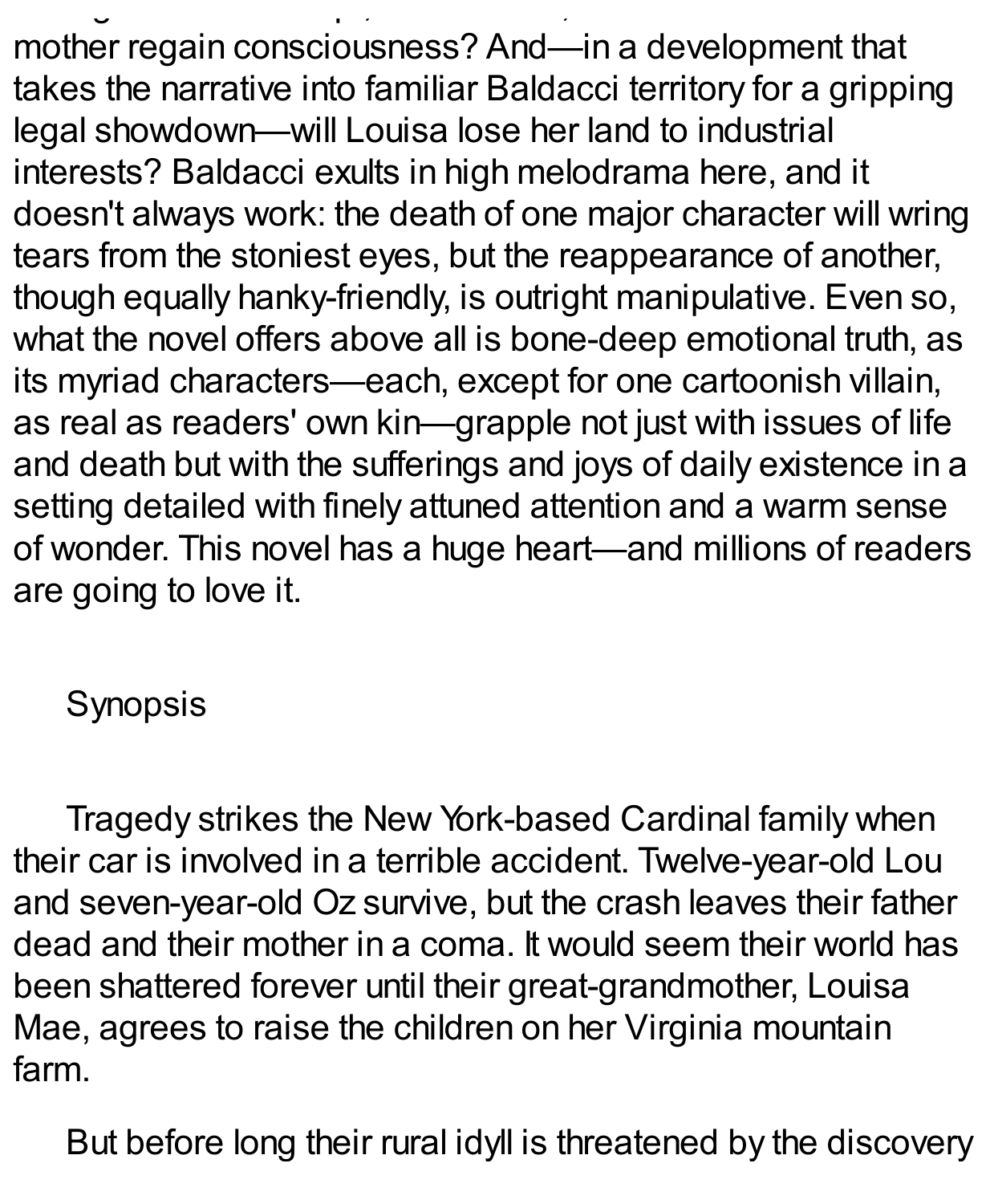of natural gas on the mountain. Determined to protect her home from the ravages of big business Louisa Mae refuses to sell, but when neighbours hear of the potential wealth the company could bring they begin to turn against her.And now the Cardinal family find themselves ensnared in another battle, to be played out in a crowded Virginia courtroom: a battle for justice, for survival, and for the right to stay together in the only place they know as home.

Filled with both rich humour and desperate poignancy Wish You Well is a tale of family, faith, humanity and prejudice, set against the magical backdrop of the Virginia high rock.

Though I am known for my suspense novels, I have always been drawn to stories of the past in my native Virginia, and tales of people living in places that sharply limited their ambitions, yet provided them with a richness of knowledge and experience few have ever attained. Ironically, as a writer, I've spent the last twenty years or so hunting relentlessly for story material, and utterly failed to see a lumberyardful within my own family. However, while it came later than it probably should have, writing this novel was one of the most rewarding experiences of my life.

### CHAPTER ONE

# THE AIR WAS MOIST, THE COMING RAIN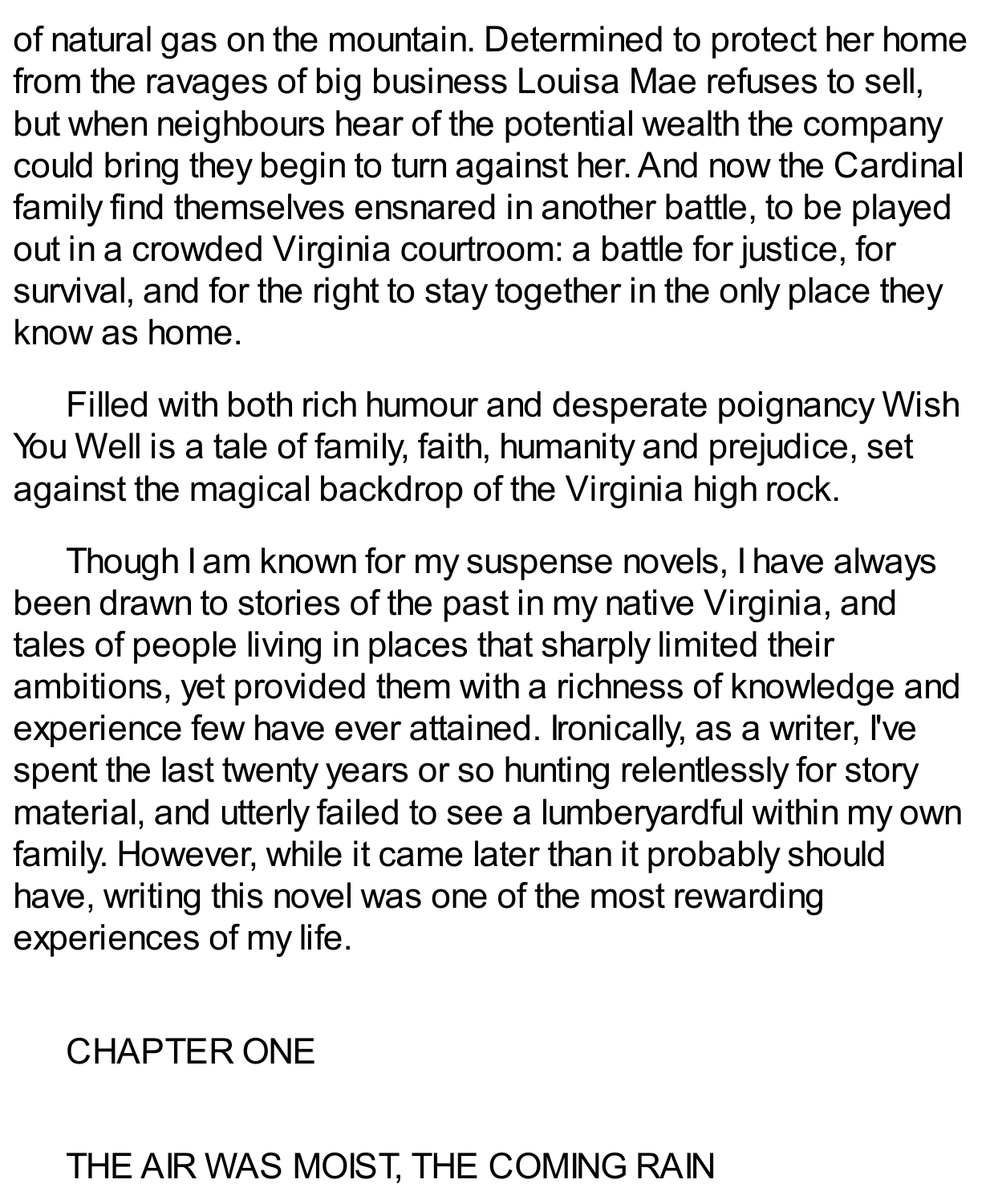TELEGRAPHED by plump, gray clouds, and the blue sky fast fading. The 1936 four-door Lincoln Zephyr sedan moved down the winding road at a decent, if unhurried, pace. The car's interior was filled with the inviting aromas of warm sourdough bread, baked chicken, and peach and cinnamon pie from the picnic basket that sat so temptingly between the two children in the backseat.

Louisa Mae Cardinal, twelve years old, tall and rangy, her hair the color of sun-dappled straw and her eyes blue, was known simply as Lou. She was a pretty girl who would almost certainly grow into a beautiful woman. But Lou would fight tea parties, pigtails, and frilly dresses to the death.And somehow win. It was just her nature.

The notebook was open on her lap, and Lou was filling the blank pages with writings of importance to her, as a fisherman does his net.And from the girl's pleased look, she was landing fat cod with every pitch and catch.As always, she was very intent on her writing. Lou came by that trait honestly, as her father had such fever to an even greater degree than his daughter.

On the other side of the picnic basket was Lou's brother, Oz. The name was a contraction of his given one, Oscar. He was seven, small for his age, though there was the promise of height in his long feet. He did not possess the lanky limbs and athletic grace of his sister. Oz also lacked the confidence that so plainly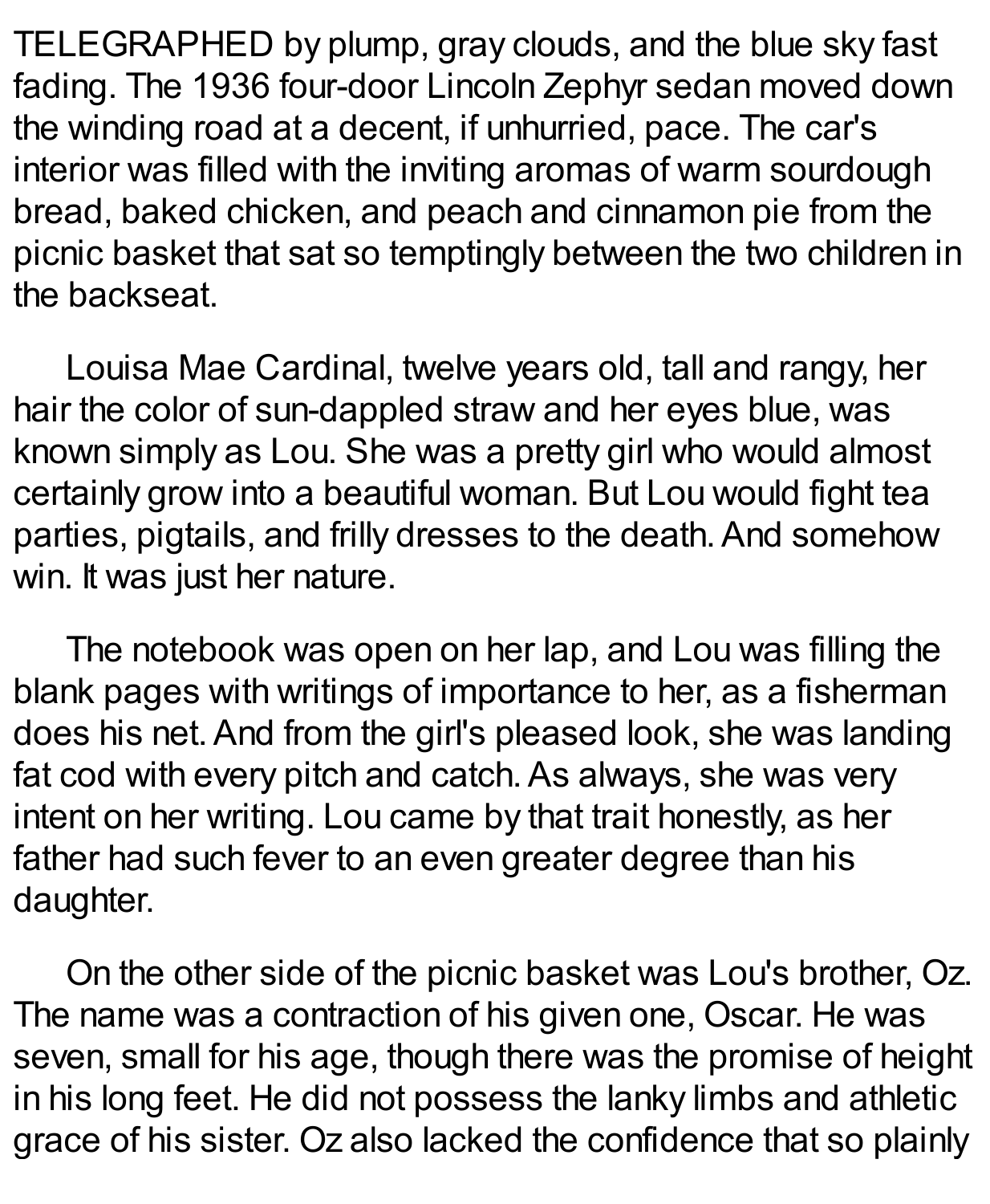burned in Lou's eyes.And yet he held his worn stuffed bear with the unbreakable clench of a wrestler, and he had a way about him that naturally warmed other's souls.After meeting Oz Cardinal, one came away convinced that he was a little boy with a heart as big and giving as God could bestow on lowly, conflicted mortals.

Jack Cardinal was driving. He seemed unaware of the approaching storm, or even the car's other occupants. His slender fingers drummed on the steering wheel. The tips of his fingers were callused from years of punching the typewriter keys, and there was a permanent groove in the middle finger of his right hand where the pen pressed against it. Badges of honor, he often said.

As a writer, Jack assembled vivid landscapes densely populated with flawed characters who, with each turn of the page, seemed more real than one's family. Readers would often weep as a beloved character perished under the writer's nib, yet the distinct beauty of the language never overshadowed the blunt force of the story, for the themes imbedded in Jack Cardinal's tales were powerful indeed. But then an especially well-tooled line would come along and make one smile and perhaps even laugh aloud, because a bit of humor was often the most effective tool for painlessly driving home a serious point.

Jack Cardinal's talents as a writer had brought him much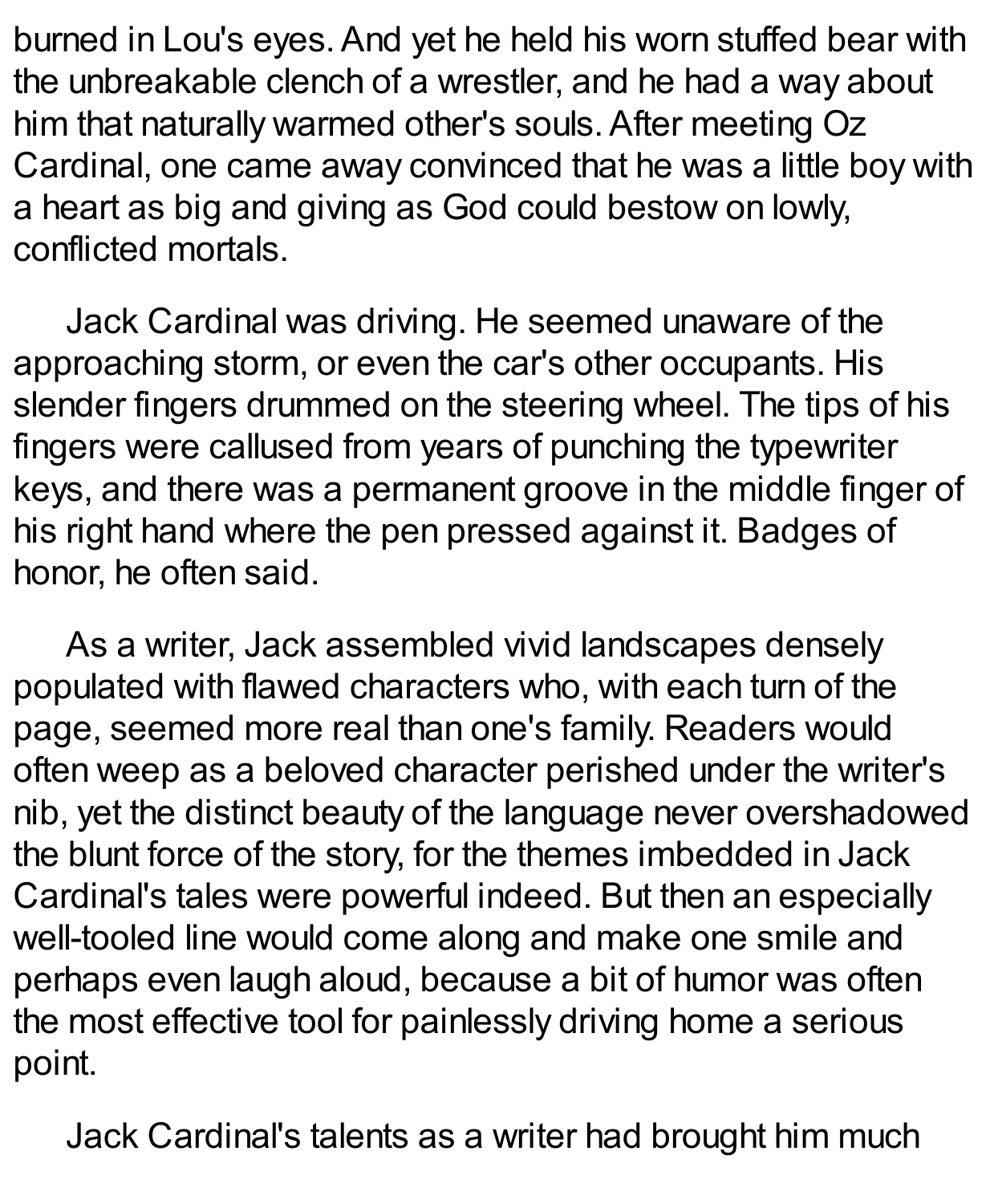critical acclaim, and very little money. The Lincoln Zephyr did not belong to him, for luxuries such as automobiles, fancy or plain, seemed forever beyond his reach. The car had been borrowed for this special outing from a friend and admirer of Jack's work. Certainly the woman sitting next to him had not married Jack Cardinal for money.

Amanda Cardinal usually bore well the drift of her husband's nimble mind. Even now her expression signaled good-natured surrender to the workings of the man's imagination, which always allowed him escape from the bothersome details of life. But later, when the blanket was spread and the picnic food was apportioned, and the children wanted to play, she would nudge her husband from his literary alchemy. And yet today Amanda felt a deeper concern as they drove to the park. They needed this outing together, and not simply for the fresh air and special food. This surprisingly warm late winter's day was a godsend in many ways. She looked at the threatening sky.

Go away, storm, please go away now.

To ease her skittish nerves, Amanda turned and looked at Oz and smiled. It was hard not to feel good when looking at the little boy, though he was a child easily frightened as well. Amanda had often cradled her son when Oz had been seized by a nightmare. Fortunately, his fearful cries would be replaced by a smile whenOz would at last focus on her, and she would want to hold her son always, keep him safe always.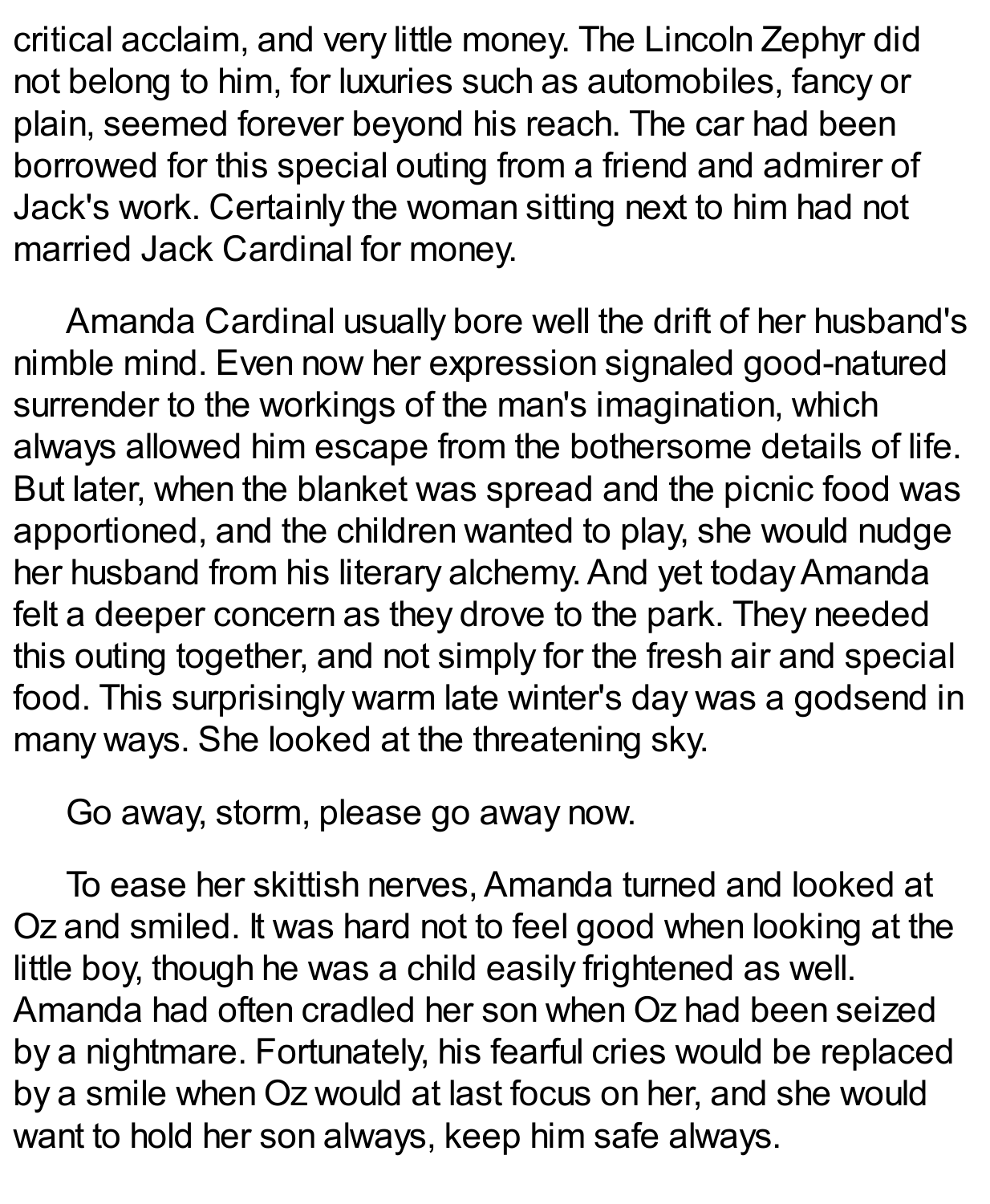Oz's looks came directly from his mother, while Lou had a pleasing variation ofAmanda's long forehead and her father's lean nose and compact angle of jaw.And yet if Lou were asked, she would say she took after her father only. This did not reflect disrespect for her mother, but signaled that, foremost, Lou would always see herself as Jack Cardinal's daughter.

Amanda turned back to her husband. "Another story?" she asked as her fingers skimmed Jack's forearm.

The man's mind slowly rocked free from his latest concocting and Jack looked at her, a grin riding on full lips that, aside from the memorable flicker of his gray eyes, were her husband's most attractive physical feature, Amanda thought.

"Take a breath, work on a story," said Jack.

"A prisoner of your own devices," replied Amanda softly, and she stopped rubbing his arm.

As her husband drifted back to work,Amanda watched as Lou labored with her own story. Mother saw the potential for much happiness and some inevitable pain in her daughter. She could not live Lou's life for her, and Amanda knew she would have to watch her little girl fall at times. Still, Amanda would never hold out her hand, for Lou being Lou would certainly refuse it. But if her daughter's fingers sought out her mother's, she would be there. It was a situation burdened with pitfalls, yet it seemed the one destined for mother and daughter.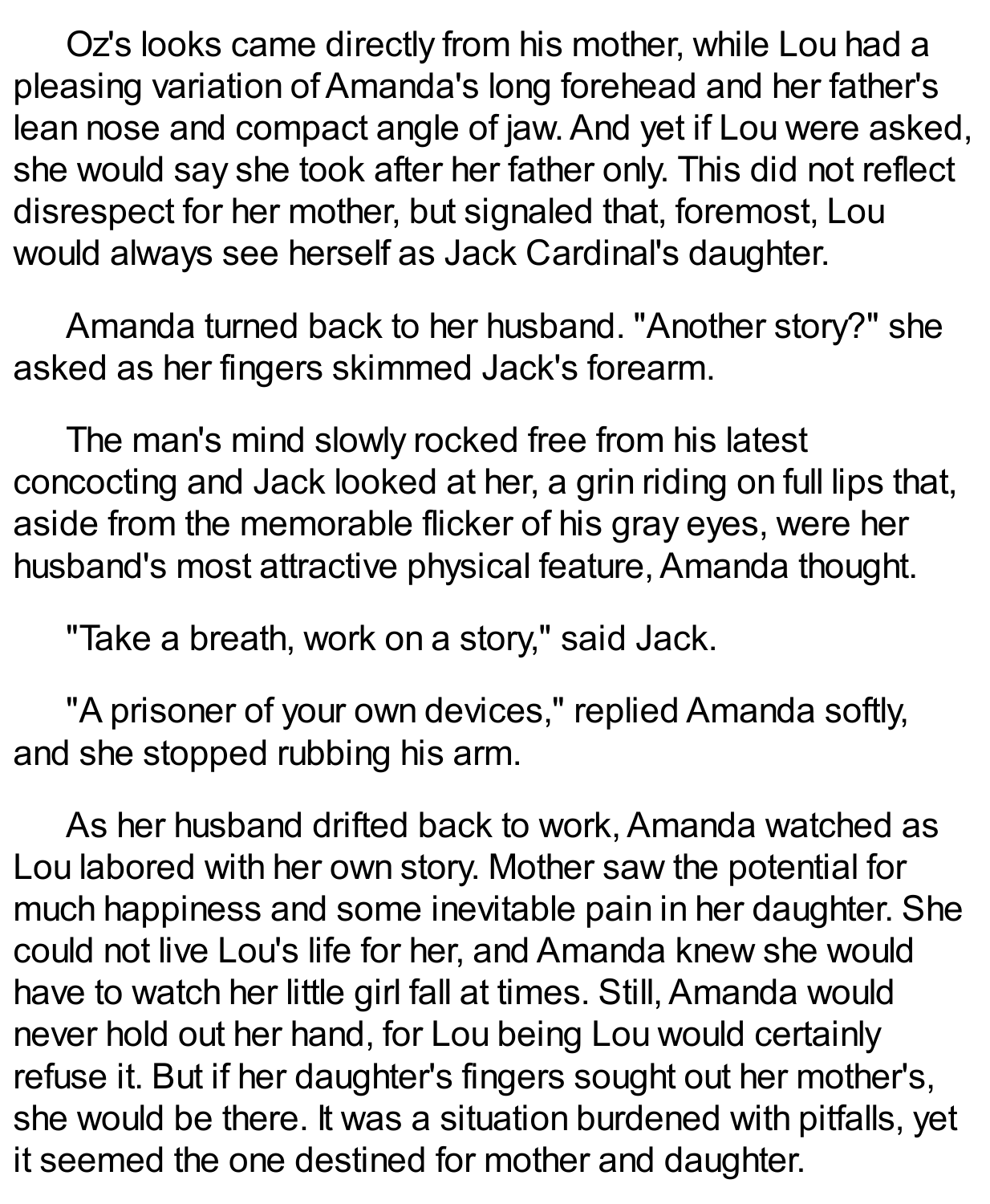"How's the story coming, Lou?"

Head down, hand moving with the flourishing thrust of youthful penmanship, Lou said, "Fine." Amanda could easily sense her daughter's underlying message: that writing was a task not to be discussed with nonwriters.Amanda took it as good-naturedly as she did most things having to do with her volatile daughter. But even a mother sometimes needed a comforting pillow on which to lay her head, so Amanda reached out and tousled her son's blondish hair. Sons were not nearly so complex, and as much as Lou wore her out, Oz rejuvenated his mother.

"How're you doing, Oz?" asked Amanda.

The little boy answered by letting out a crowing sound that banged off all sides of the car's interior, startling even the inattentive Jack.

"Miss English said I'm the best rooster she's ever heard," said Oz, and crowed again, flapping his arms.Amanda laughed and even Jack turned and smiled at his son.

Lou smirked at her brother, but then reached over and tenderly patted Oz on the hand. "And you are too, Oz.A lot better than me when Iwas your age," said Lou.

Amanda smiled at Lou's remark and then said, "Jack, you're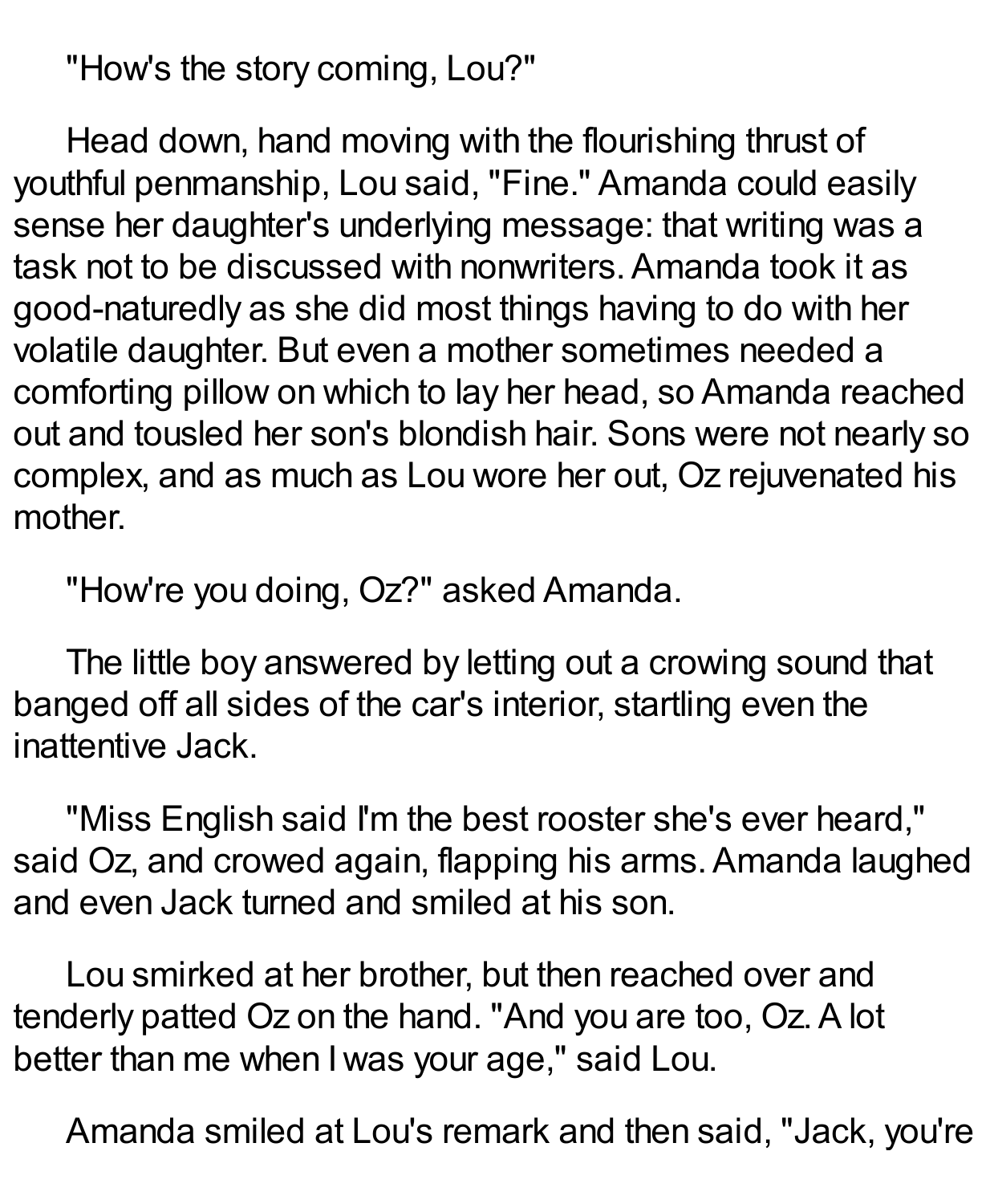coming to Oz's school play, aren't you?"

Lou said, "Mom, you know he's working on a story. He doesn't have time to watch Oz playing a rooster."

"I'll try,Amanda. Ireally will this time," Jack said. However, Amanda knew that the level of doubt in his tone heralded another disappointment for Oz. For her.

Amanda turned back and stared out the windshield. Her thoughts showed through so clearly on her features. Life married to Jack Cardinal: I'll try.

Oz's enthusiasm, however, was undiminished. "And next I'm going to be the Easter Bunny. You'll be there, won't you, Mom?"

Amanda looked at him, her smile wide and easing her eyes to pleasing angles.

"You know Mom wouldn't miss it," she said, giving his head another gentle rub.

But Mom did miss it. They all missed it.

CHAPTER TWO

AMANDA LOOKED OUT THE CAR WINDOW. HER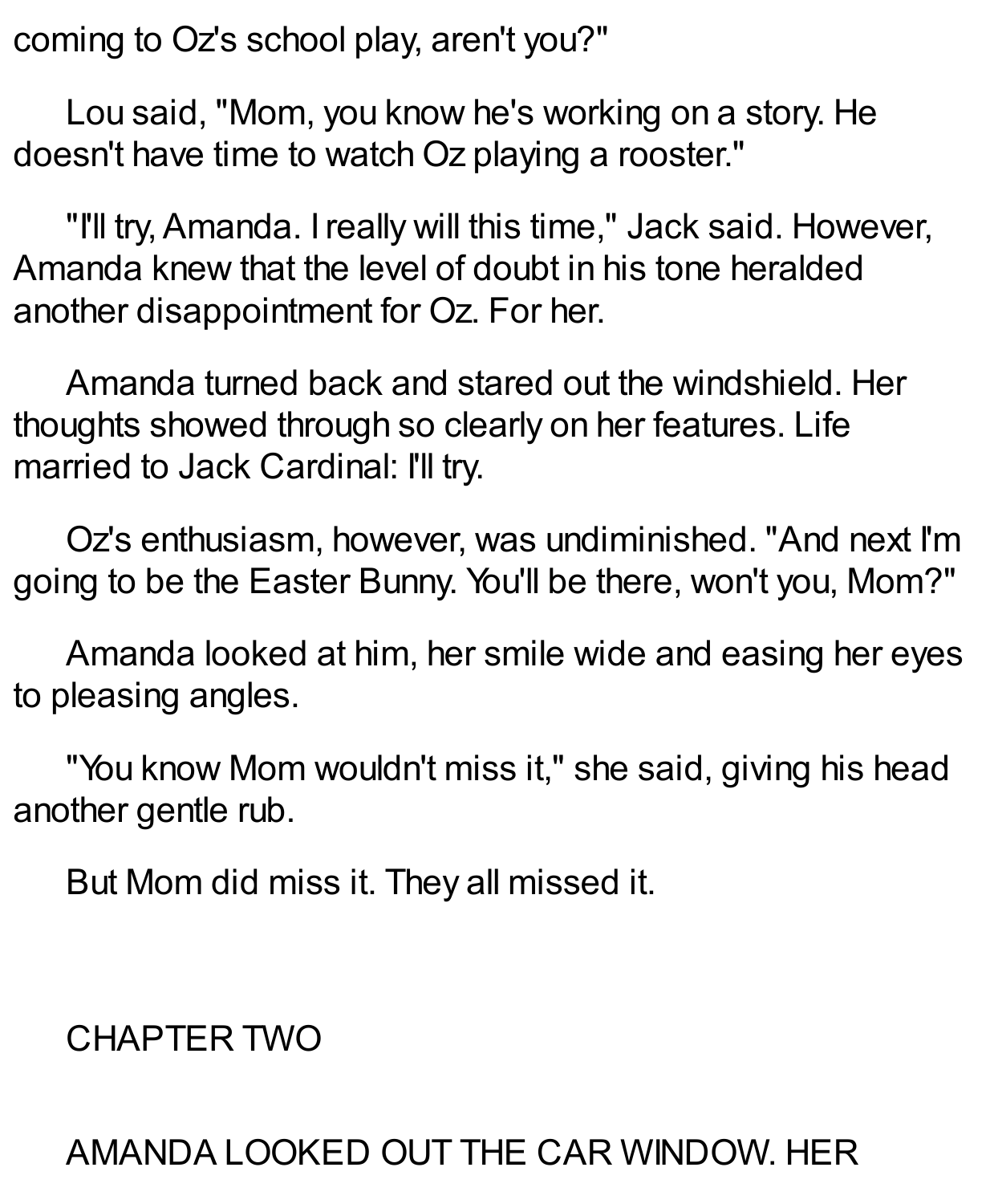prayers had been answered, and the storm had passed with little more than annoying patches of drizzle and an occasional gust of wind that failed to motivate the park trees to much more than a skimming of limbs. Everyone's lungs had been pressed hard from running the long, curvy strips of park grass end to end.And to his credit, Jack had played with as much abandon as any of them. Like a child, he had hurtled down the cob-\*blestone paths with Lou or Oz on his back laughing riotously. Once he had even run right out of his loafers and then let the children chase him down and put mem back on after a spirited struggle. Later, to the delight of all, he hung upside down while he performed on the swings. It was exactly what the Cardinal family needed.At day's end the children had collapsed on their parents, and they all had napped right there, a huge ball of wildangled limbs, deep breathing, and the contented sighs of tired, happy people at rest. A part of Amanda could have lain there the rest of her life, and felt as though she had accomplished all the world could ever reasonably demand of her.

Now, as they returned to the city, to a very small but cherished home that would not be theirs much longer,Amanda felt a growing uneasiness. She did not particularly care for confrontation, butAmanda also knew it was sometimes necessary when the cause was important. She checked the backseat. Oz was sleeping. Lou's face was turned to the window; she also appeared to be dozing. Since she rarely had her husband all to herself, Amanda decided now was the time.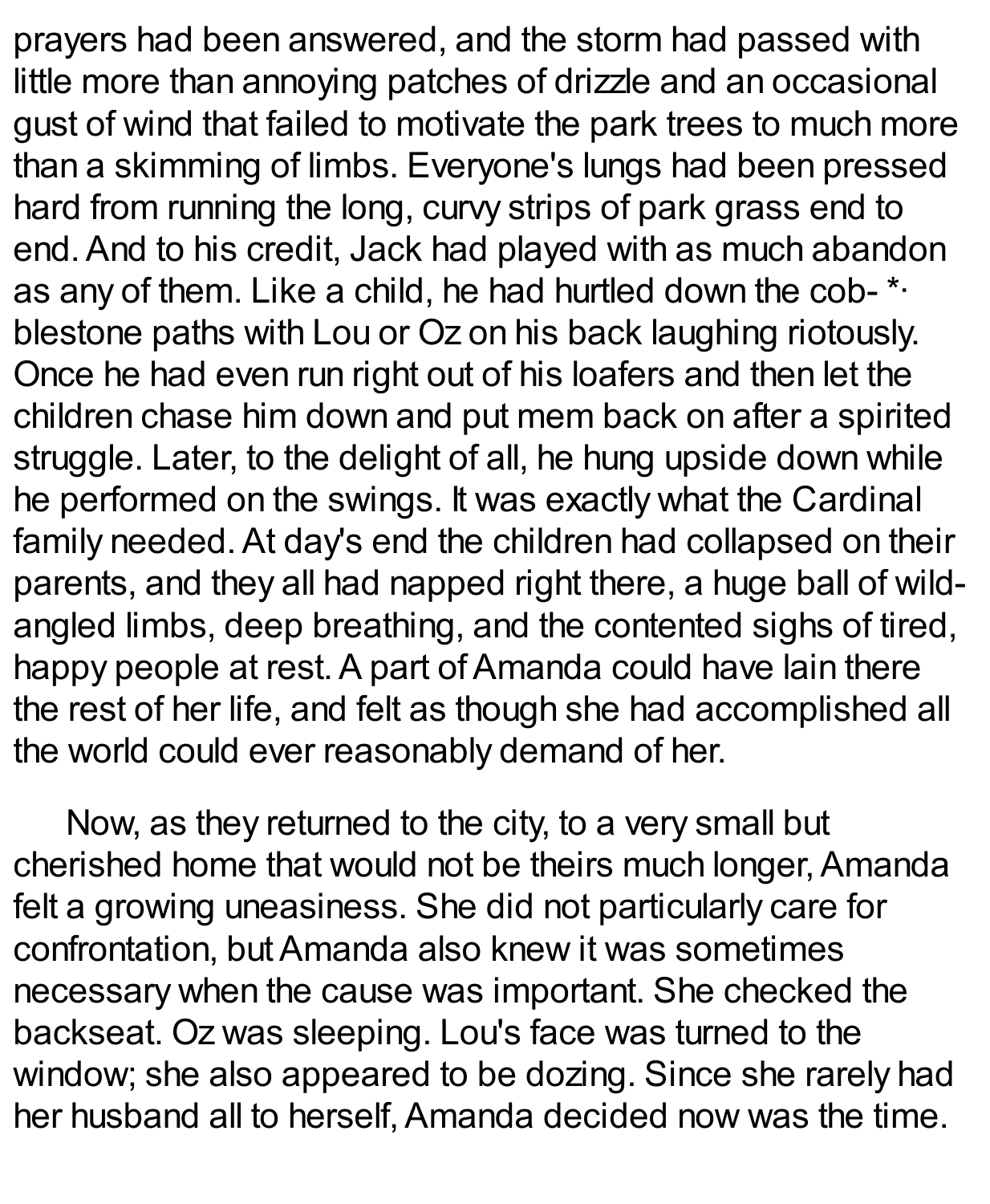She said softly to Jack, "We really need to talk about California."

Her husband squinted although there was no sun; in fact the darkness was almost complete around them. "The movie studio already has writing assignments lined up," he said.

She noted that he stated this without a trace of enthusiasm. Emboldened by this,Amanda pressed on. "You're an awardwinning novelist. Your work is already being taught in schools. You've been called the most gifted storyteller of your generation."

He seemed wary of all this praise. "So?"

"So why go to California and let them tell you what to write?"

The light in his eyes dimmed. "I don't have a choice."

Amanda gripped his shoulder. "Jack, you do have a choice. And you can't think that writing for the movies will make everything perfect, because it won't!"

Her mother's raised voice caused Lou to slowly turn and stare at her parents.

"Thanks for the vote of confidence," said Jack. "Ireally appreciate it,Amanda. Especially now. You know this isn't easy for me."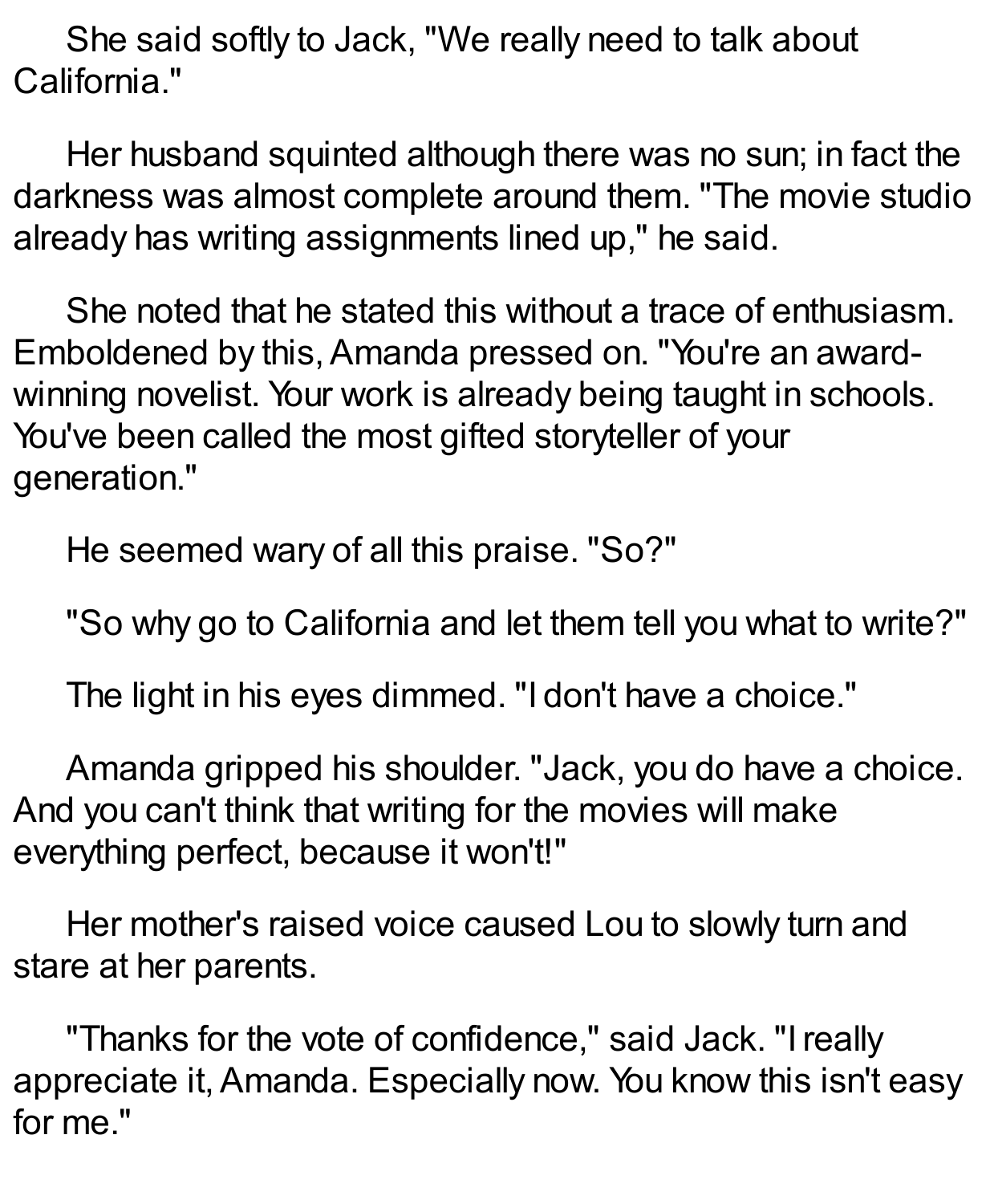"That's not what Imeant. If you'd only think about—"

Lou suddenly hunched forward, one arm grazing her father's shoulder even as her mother retreated. Lou's smile was big but obviously forced. "I think California will be great, Dad."

Jack grinned and gave Lou a tap on the hand.Amanda could sense Lou's soul leaping to this slight praise. She knew that Jack failed to realize the hold he commanded over his little girl; how everything she did was weighed against whether it would please him enough.And that scared Amanda.

"Jack, California is not the answer, it's just not. You have to understand that," said Amanda. "You won't be happy."

His expression was pained. "I'm tired of wonderful reviews and awards for my shelf, and then not even making enough money to support my family. All my family." He glanced at Lou, and there appeared on his features an emotion thatAmanda interpreted as shame. She wanted to lean across and hold him, tell him that he was the most wonderful man she had ever known. But she had told him that before, and they were still going to California.

"I can go back to teaching. That'll give you the freedom to write. Long after we're all gone, people will still be reading Jack Cardinal."

"I'd like to go somewhere and be appreciated while I'm still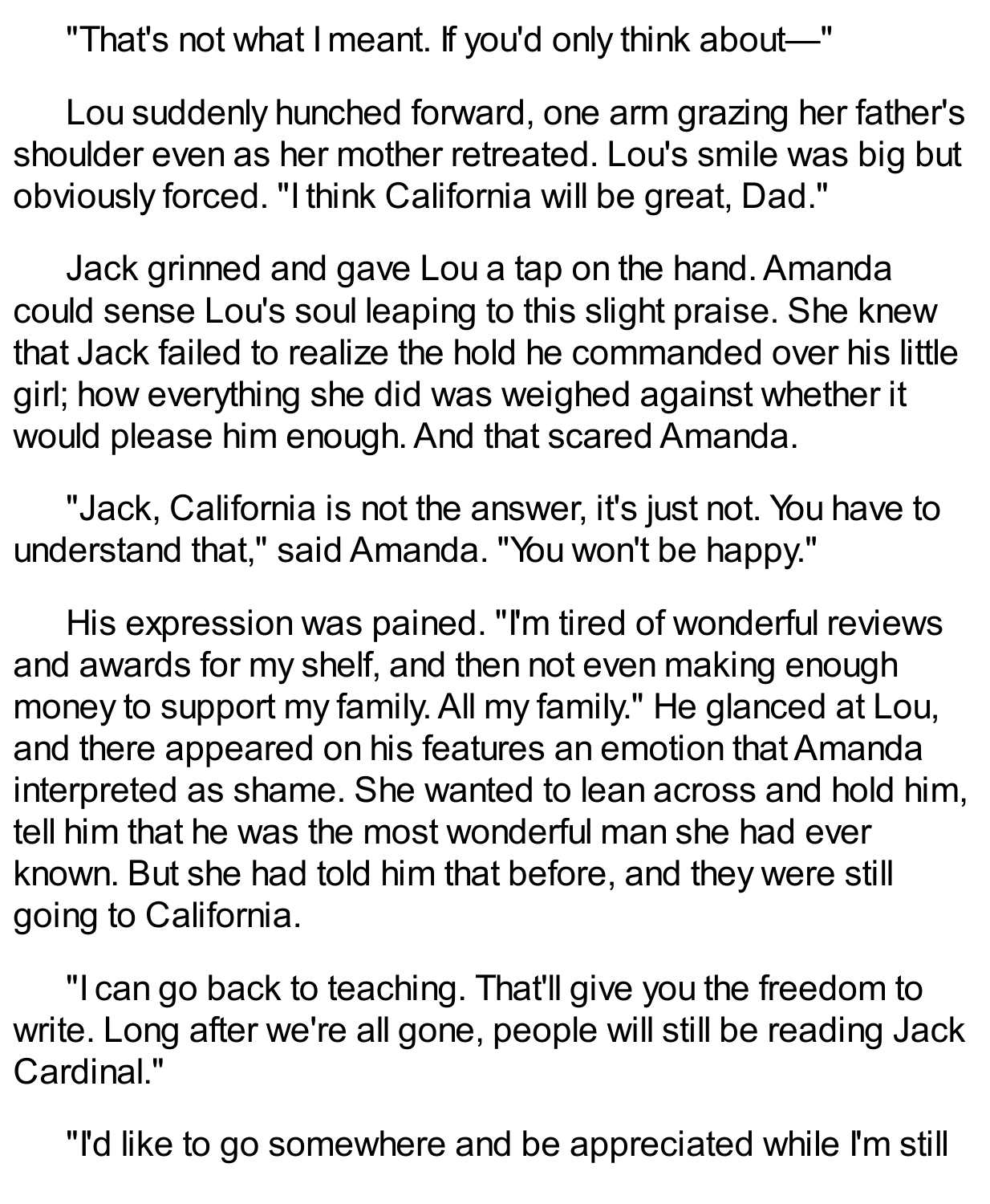alive."

"You are appreciated. Or don't we count?"

Jack looked surprised, a writer betrayed by his own words. "Amanda, I didn't mean that. I'm sorry."

Lou reached for her notebook. "Dad, I finished the story I was telling you about."

Jack's gaze held onAmanda. "Lou, your mother and I are talking."

Amanda had been thinking about this for weeks, ever since he had told her of plans for a new life writing screenplays amid the sunshine and palm trees of California, for considerable sums of money. She felt he would be tarnishing his skills by putting into words the visions of others, substituting stories from his soul with those that would earn the most dollars.

"Why don't we move to Virginia?" she said, and then Amanda held her breath.

Jack's fingers tightened around the steering wheel. Outside there were no other cars, no lights other than the Zephyr's. The sky was a long reef of suspect haze, no punctures of stars to guide them. They could have been driving over a flat, blue ocean, up and down exactly alike. One's mind could easily be tricked by such a conspiracy of heavens and earth.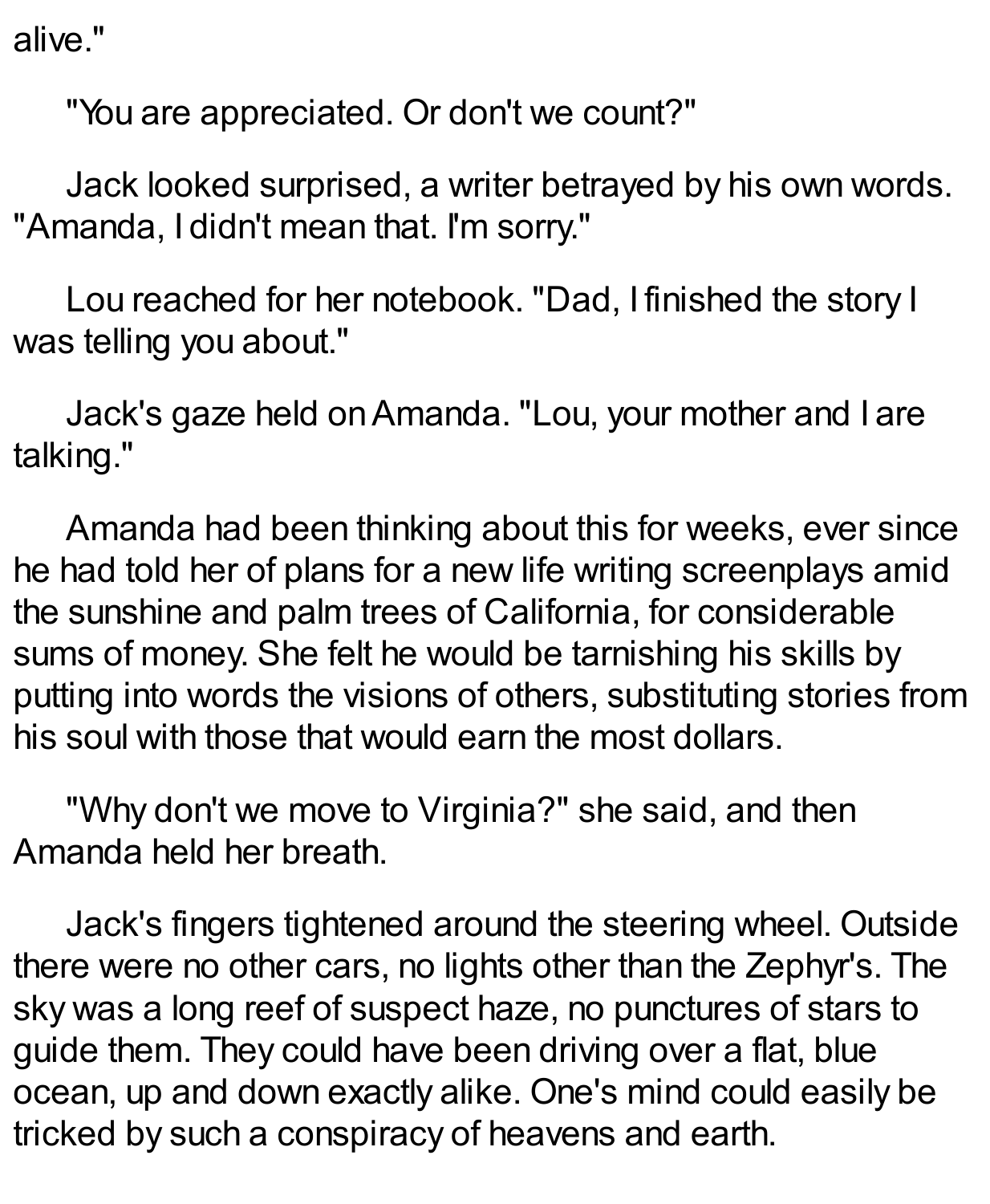"What's in Virginia?" His tone was very cautious.

Amanda clutched his arm in her growing frustration. "Your grandmother! The farm in the mountains. The setting for all those beautiful novels. You've written about it all your life and you've never been back. The children have never even met Louisa. MyGod, I've never met Louisa. Don't you think it's finally time?"

His mother's raised voice startled Oz awake. Lou's hand went out to him, covering his slight chest, transferring calm from her to him. It was an automatic thing now for Lou, for Amanda was not the only protector Oz had.

Jack stared ahead, clearly annoyed by this conversation. "If things work out like I'm planning, she'll come and live with us. We'll take care of her. Louisa can't stay up there at her age." He added grimly, "It's too hard a life."

Amanda shook her head. "Louisa will never leave the mountain. I only know her through the letters and what you've told me, but even I know that."

"Well, you can't always live in the past.And we're going to California. We will be happy there."

"Jack, you can't really believe that. You can't!"

Lou once more rocked forward. She was all elbows, neck,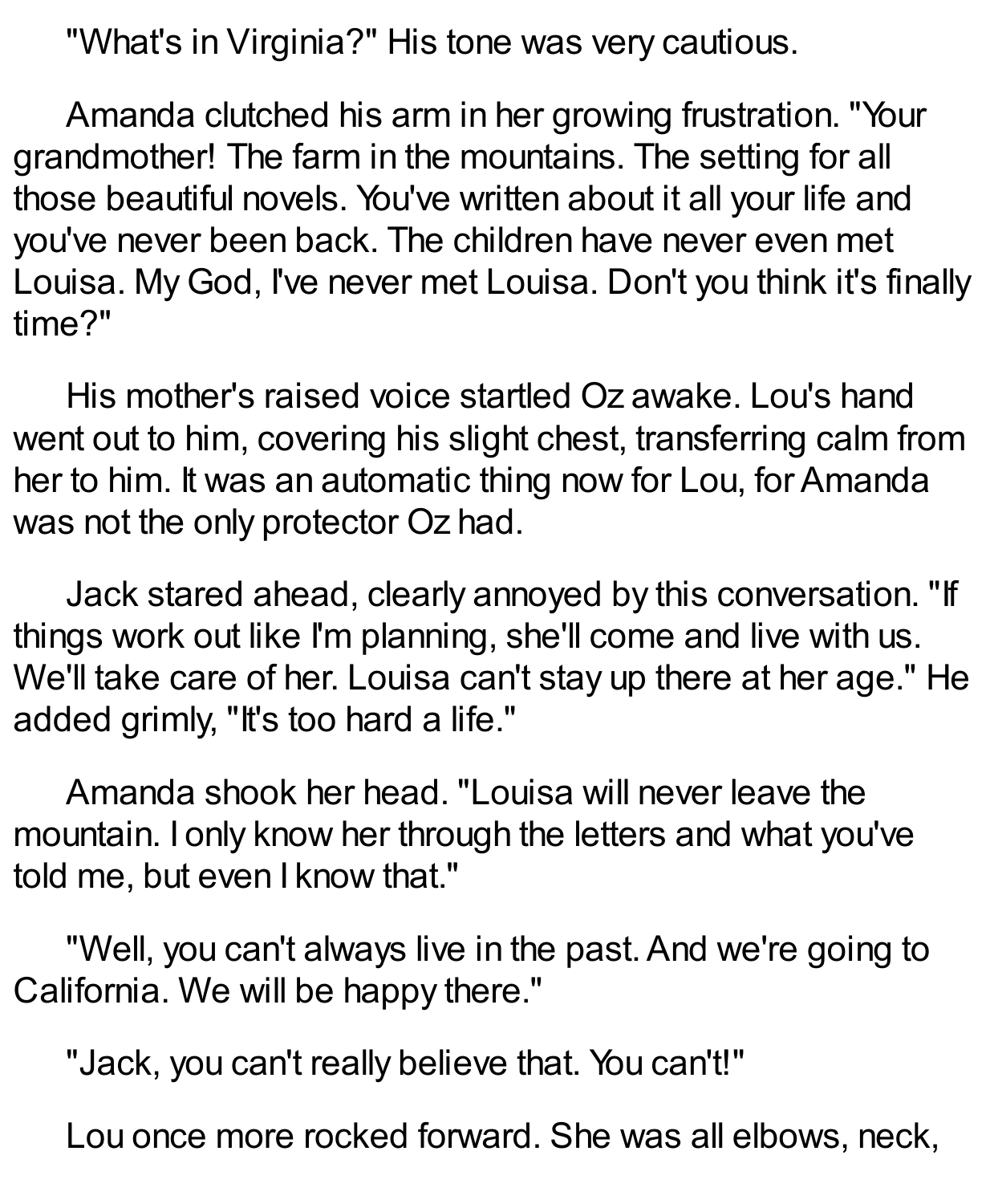knees—slender limbs seemingly growing before her parents' eyes.

"Dad, don't you want to hear about my story?"

Amanda put a hand on Lou's arm even as she gazed at a frightened Oz and tried to give him a reassuring smile, though reassurance was the last thing she was feeling. Now was clearly not the time for this discussion. "Lou, wait a minute, honey. Jack, we can talk later. Not in front of the kids." She was suddenly very fearful of where this might actually go.

"What do you mean I can't really believe that?" Jack said.

"Jack, not now."

"You started this conversation, don't blame me for wanting to finish it."

"Jack, please—"

"Now,Amanda!"

She had never heard quite this tone, and instead of making her more afraid, it made her even angrier. "You hardly spend any time with the kids as it is.Always traveling, giving lectures, attending events. Everybody already wants a piece of Jack Cardinal, even if they won't pay you for the privilege. Do you really think it'll be better in California? Lou and Oz will never see you."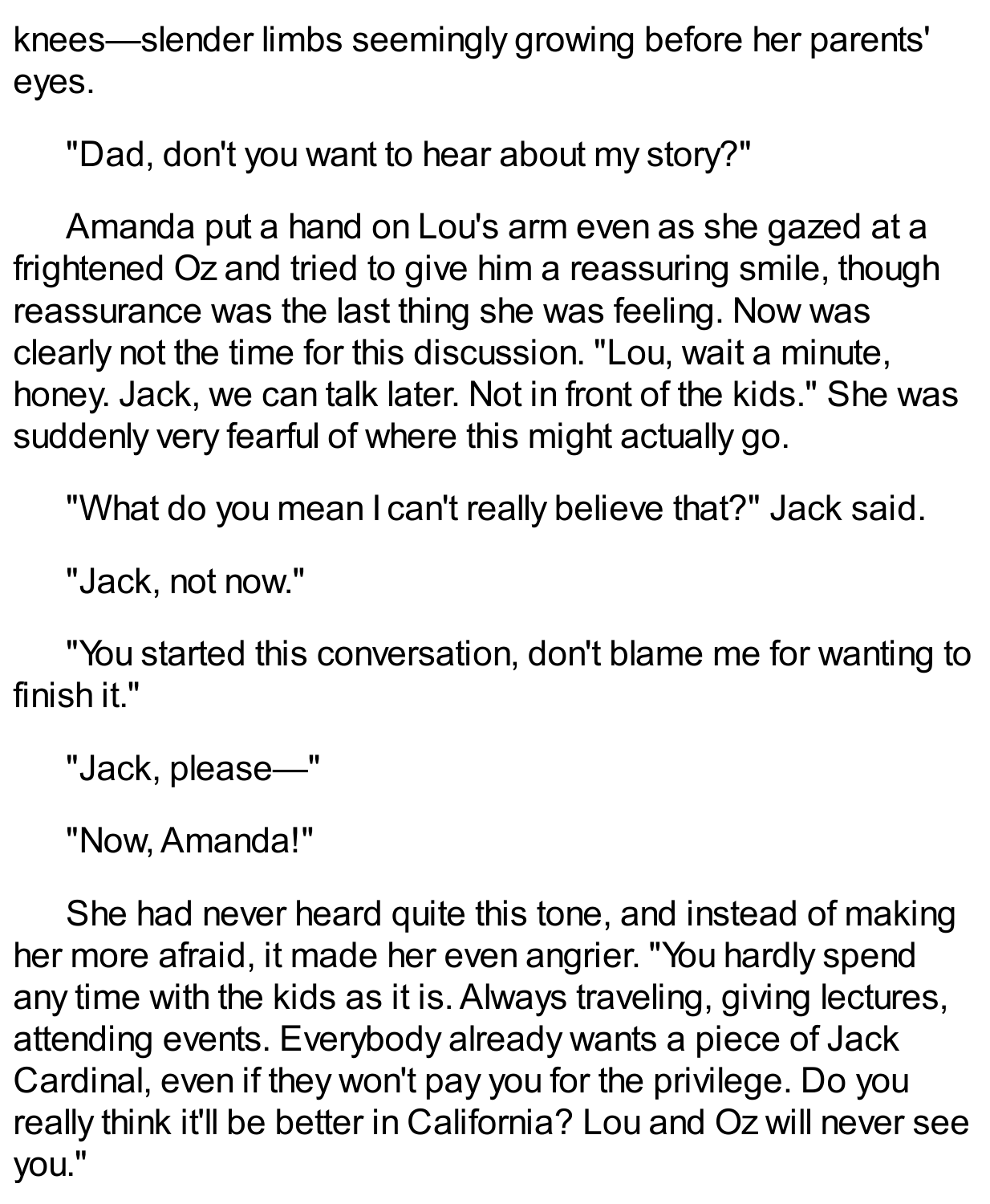Jack's eyes, cheekbones, and lips formed a wall of defiance. When it came, his voice was filled with a potent combination of his own distress and the intent to inflict the same upon her. "Are you telling me I ignore my children?"

Amanda understood this tactic, but somehow still succumbed to it. She spoke quietly. "Maybe not intentionally, but you get so wrapped up in your writing—"

Lou almost vaulted over the front seat. "He does not ignore us. You don't know what you're talking about. You're wrong! You're wrong!"

Jack's dense wall turned upon Lou. "You do not talk to your mother that way. Ever!"

Amanda glanced at Lou, but even as she tried to think of something conciliatory to say, her daughter proved swifter.

"Dad, this really is the best story I've ever written. I swear. Let me tell you how it starts."

However, Jack Cardinal, for probably the only time in his life, was not interested in a story. He turned and stared directly at his daughter. Under his withering look, her face went from hope to savage disappointment faster thanAmanda could take a breath.

"Lou, I said not now!"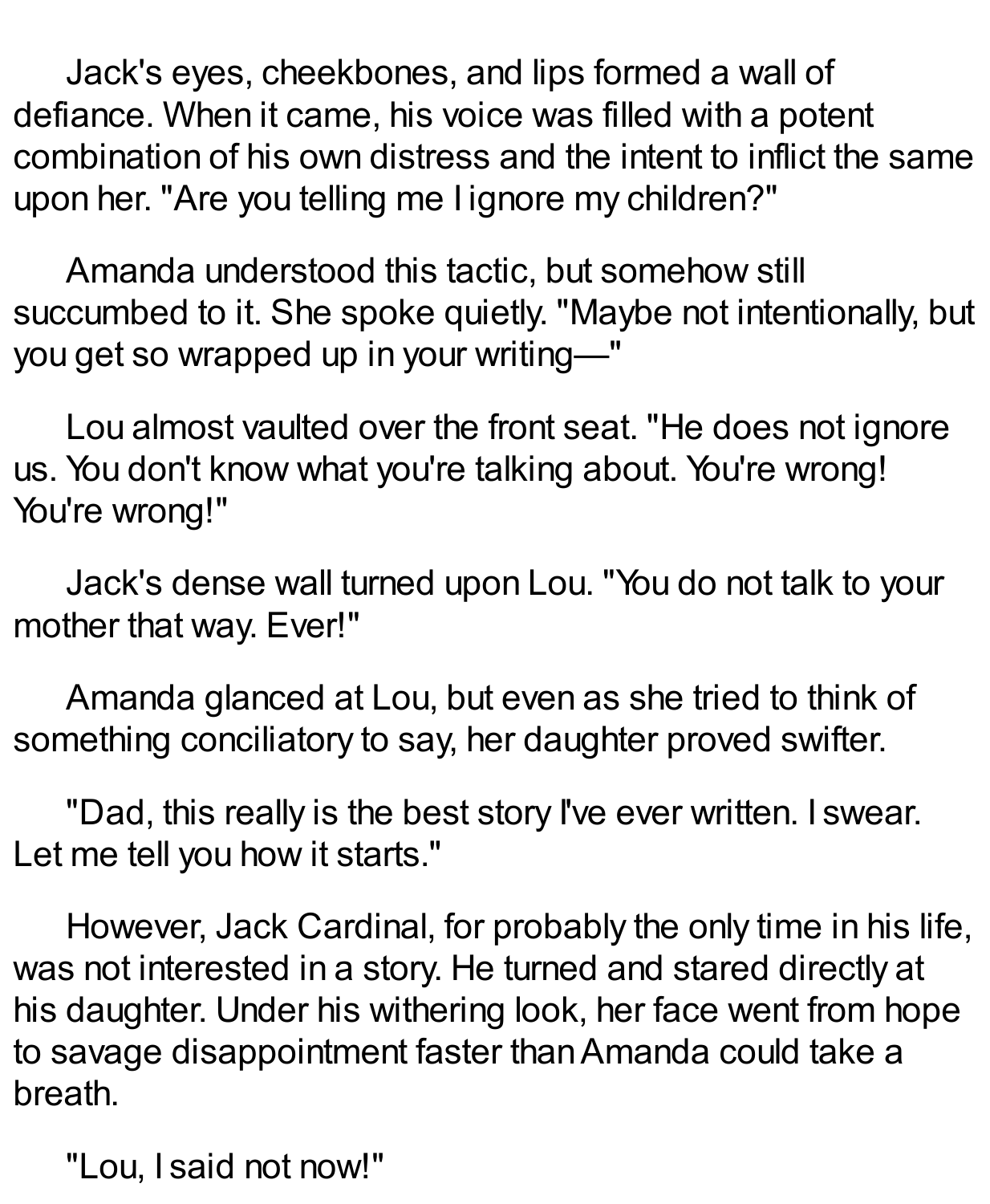Jack slowly turned back. He and Amanda saw the same thing at the same time, and it pulled the blood from both their faces. The man was leaning into the trunk of his stalled car. They were so close to him that in the headlights Amanda saw the square bulge of the man's wallet in his back pocket. He wouldn't even have time to turn, to see his death coming at him at fifty miles an hour.

"Oh myGod," Jack cried out. He cut the wheel hard to the left. The Zephyr responded with unexpected agility and actually missed the car, leaving the careless man to live another day. But now the Zephyr was off the road and onto sloped ground, and there were trees up ahead. Jack heaved the wheel to the right.

Amanda screamed, and reached out to her children as the car rocked uncontrollably. She could sense that even the bottom-heavy Zephyr would not maintain its balance.

Jack's eyes were silver dollars of panic, his breath no longer coming up.As the car raced across the slick road and onto the dirt shoulder on the other side,Amanda lunged into the backseat. Her arms closed around her children, bringing them together, her body between them and all that was hard and dangerous about the car. Jack swung the wheel back the other way, but the Zephyr's balance was gone, its brakes useless. The car missed a stand of what would have been unforgiving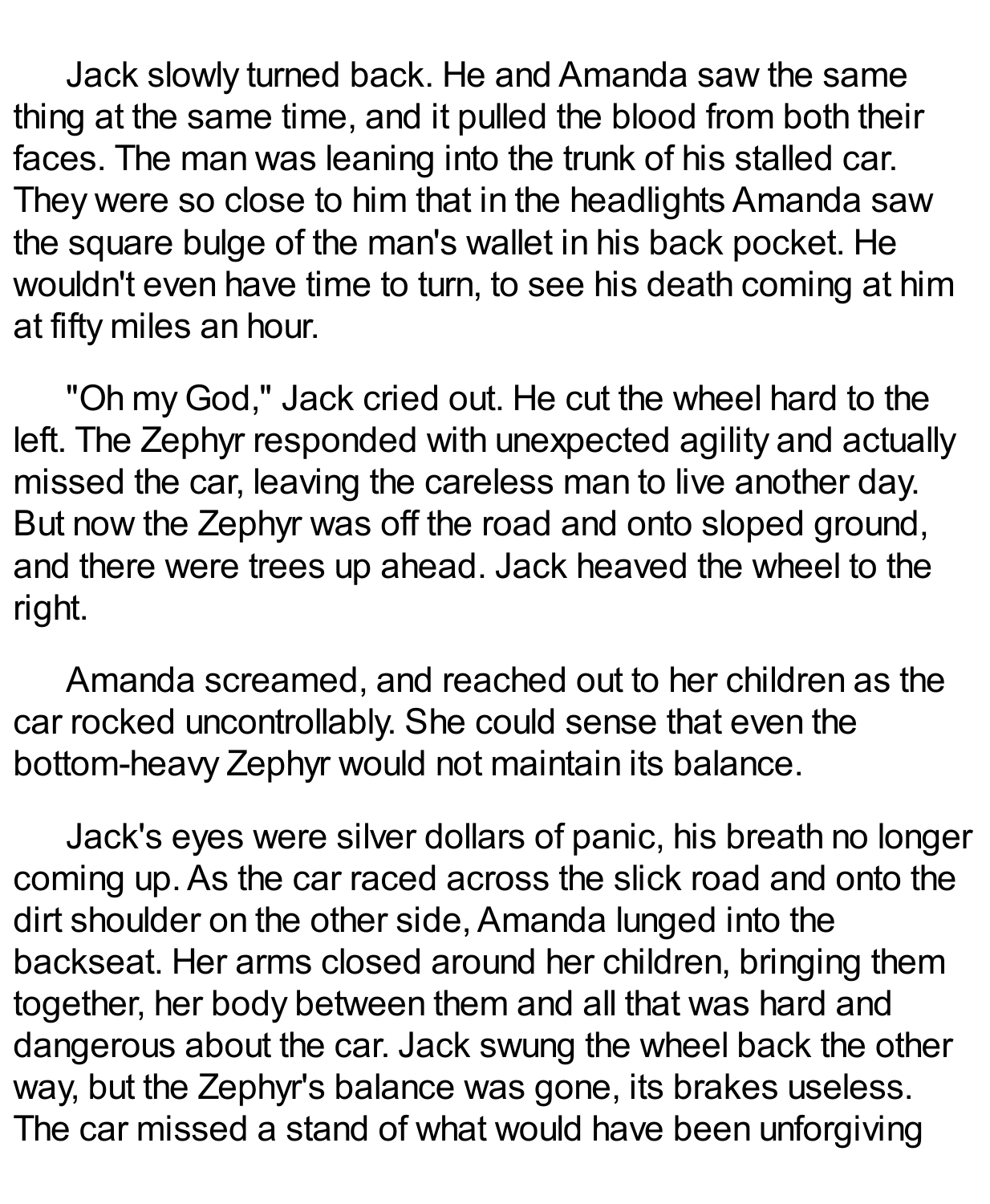trees, but then did what Amanda had feared it would all along, it rolled.

As the top of the car slammed into the dirt, the driver's door was thrown open, and like a swimmer lost in a sudden rip, Jack Cardinal was gone from them. The Zephyr rolled again, and clipped a tree, which slowed its momentum. Shattered glass cascaded over Amanda and the children. The sound of tearing metal mixed with their screams was terrible; the smell of freed gasoline and billowy smoke searing.And through every roll, impact, and pitch again, Amanda pinned Lou and Oz safely against the seat with a strength that could not be completely her own. She absorbed every blow, keeping it from them.

The steel of the Zephyr fought a fearsome battle with the hard-packed dirt, but the earth finally triumphed and the car's top and right side buckled. One sharp-edged part caught Amanda on the back of her head, and then the blood came fast. As Amanda sank, the car, with one last spin, came to rest upside down, pointing back the way they had come.

Oz reached for his mother, incomprehension the only thing between the little boy and possibly fatal panic.

With a whipsaw motion of youthful agility, Lou pulled free of the destroyed guts of the car. The Zephyr's headlights were somehow still working, and she looked frantically for her father in the confusion of light and dark. She heard footsteps approaching and started saying a grateful prayer that her father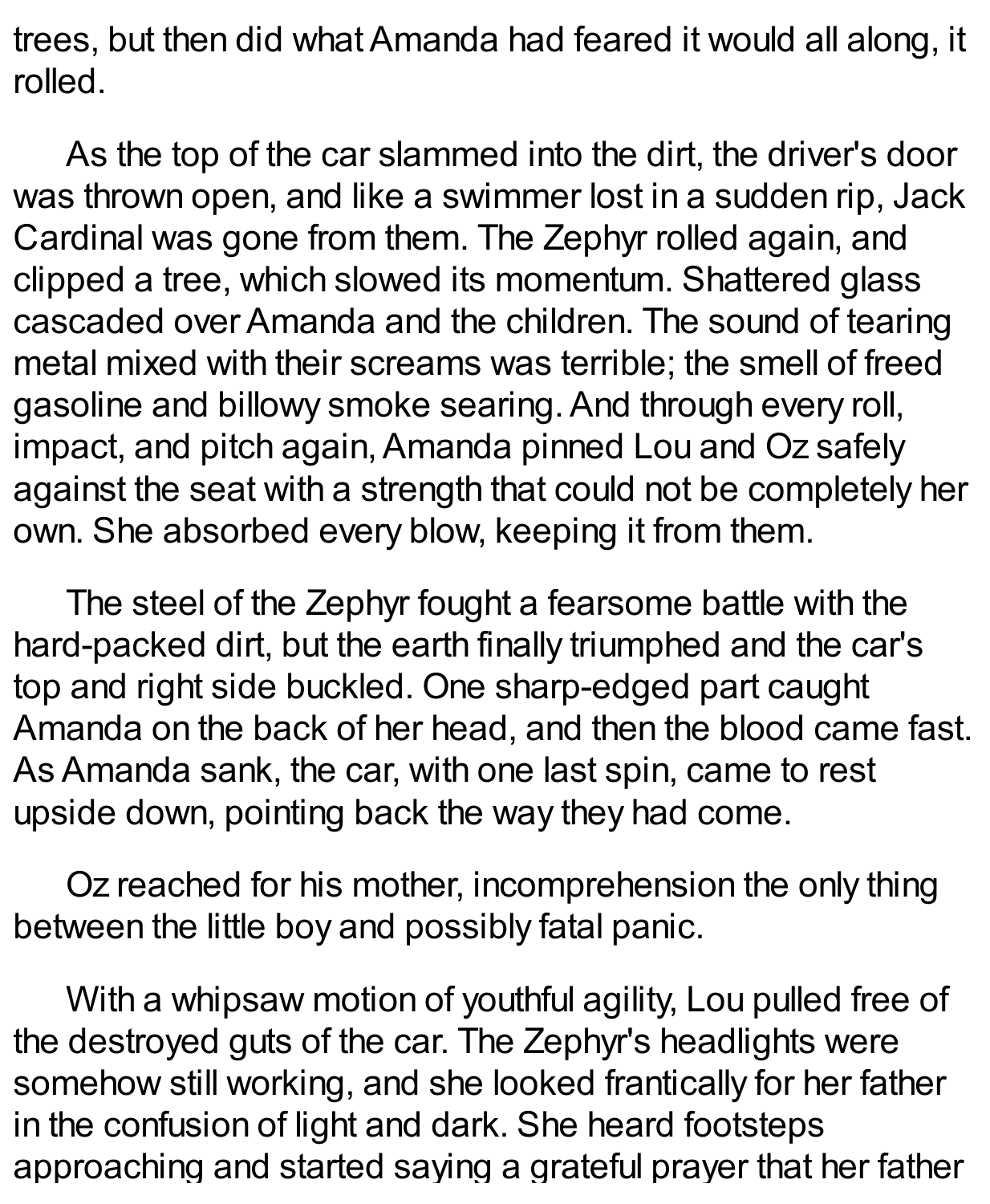had survived. Then her lips stopped moving. In the spread of the car's beams she saw the body sprawled in the dirt, the neck at an angle that could not support life. Then someone was pounding on the car with a hand, and the person they had almost killed was saying something. Lou chose not to hear the man whose negligent actions had just shattered her family. Lou turned and looked at her mother.

Amanda Cardinal too had seen her husband outlined there in the unforgiving light. For one impossibly long moment, mother and daughter shared a gaze that was completely one-sided in its communication. Betrayal, anger, hatred—Amanda read all of these terrible things on her daughter's features.And these emotions covered Amanda like a concrete slab over her crypt; they far exceeded the sum total of every nightmare she had ever suffered through. When Lou looked away, she left a ruined mother in her wake.As Amanda's eyes closed, all she could hear was Lou screaming for her father to come to her. For her father not to leave her. And then, for Amanda Cardinal, there was nothing more.

### CHAPTER THREE

THERE WAS A CALM PIETYIN THE SONOROUS RING OF the church bell. Like steady rain, its sounds covered the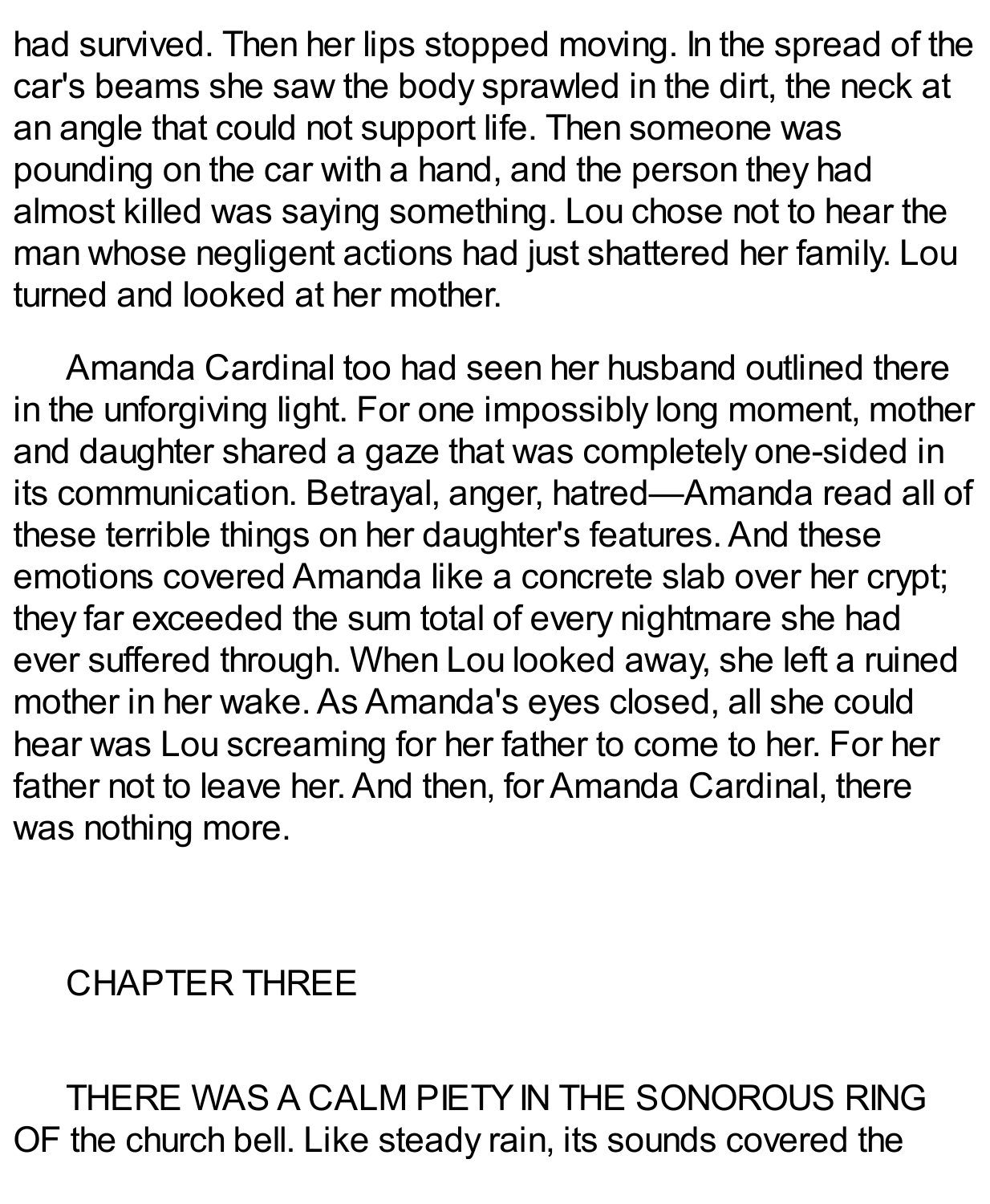area, where the trees were starting to bud and the grass was stretching awake after a winter's rest. The curls of fireplace smoke from the cluster of homes here met in the clear sky.And to the south were visible the lofty spires and formidable minarets of New York City. These stark monuments to millions of dollars and thousands of weary backs seemed trifling against the crown of blue sky.

The large fieldstone church imparted an anchor's mass, an object incapable of being moved no matter the magnitude of problem that assailed its doors. The pile of stone and steeple seemed able to dispense comfort if one merely drew near it. Inside the thick walls there was another sound besides the peal of holy bell.

Holy singing.

The fluid chords of "Amazing Grace" poured down the hallways and crowded against portraits of white-collared men who had spent much of their lives absorbing punishing confessions and doling out reams of Hail Marys as spiritual salve. Then the wave of song split around statues of blessed Jesus dying or rising, and finally broke in a pool of sanctified water just inside the front entrance. Creating rainbows, the sunlight filtered through the brilliant hues of stained glass windows up and down these corridors of Christ and sinners. The children would always "ooh" and "ahh" over these colorful displays, before they trudged reluctantly into Mass, thinking, no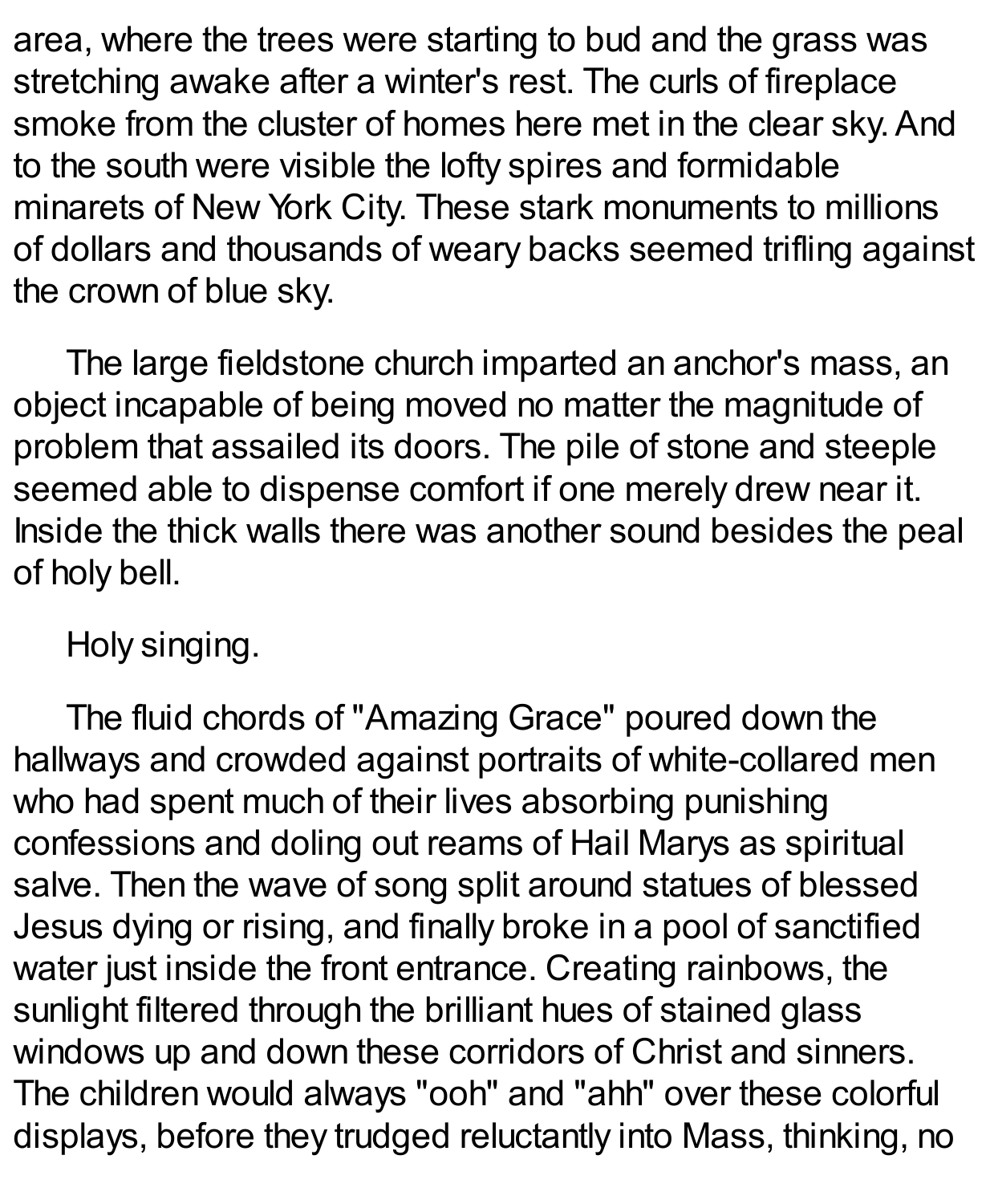doubt, that churches always made fine rainbows.

Through the double doors of oak the choir was singing to the very pinnacle of the church, the tiny organist pumping with surprising energy for one so aged and crumpled, and "Amazing Grace" trumpeted ever higher. The priest stood at the altar, long arms tenaciously reaching to heaven's wisdom and comfort, a prayer of hope rising from him, even as the man pushed back against the tidal wave of grief confronting him.And he needed much divine support, for it was never an easy thing explaining away tragedy by invoking God's will.

The coffin sat at the front of the altar. The polished mahogany was covered with sprays of delicate baby's breath, a solid clump of roses, and a few distinctive irises, and yet that sturdy block of mahogany was what held one's attention, like five fingers against one's throat. Jack and Amanda Cardinal had exchanged their wedding vows in this church. They had not been back since, and no one present today could have envisioned their return being for a funeral mass barely fourteen years later.

Lou and Oz sat in the front pew of the full church. Oz had his bear crashed to his chest, his gaze cast down, a collection of tears plunking on the smooth wood between skinny legs that did not reach the floor. A blue hymnal lay unopened beside him; song was really beyond the boy right now.

Lou had one arm around Oz's shoulders, but her eyes never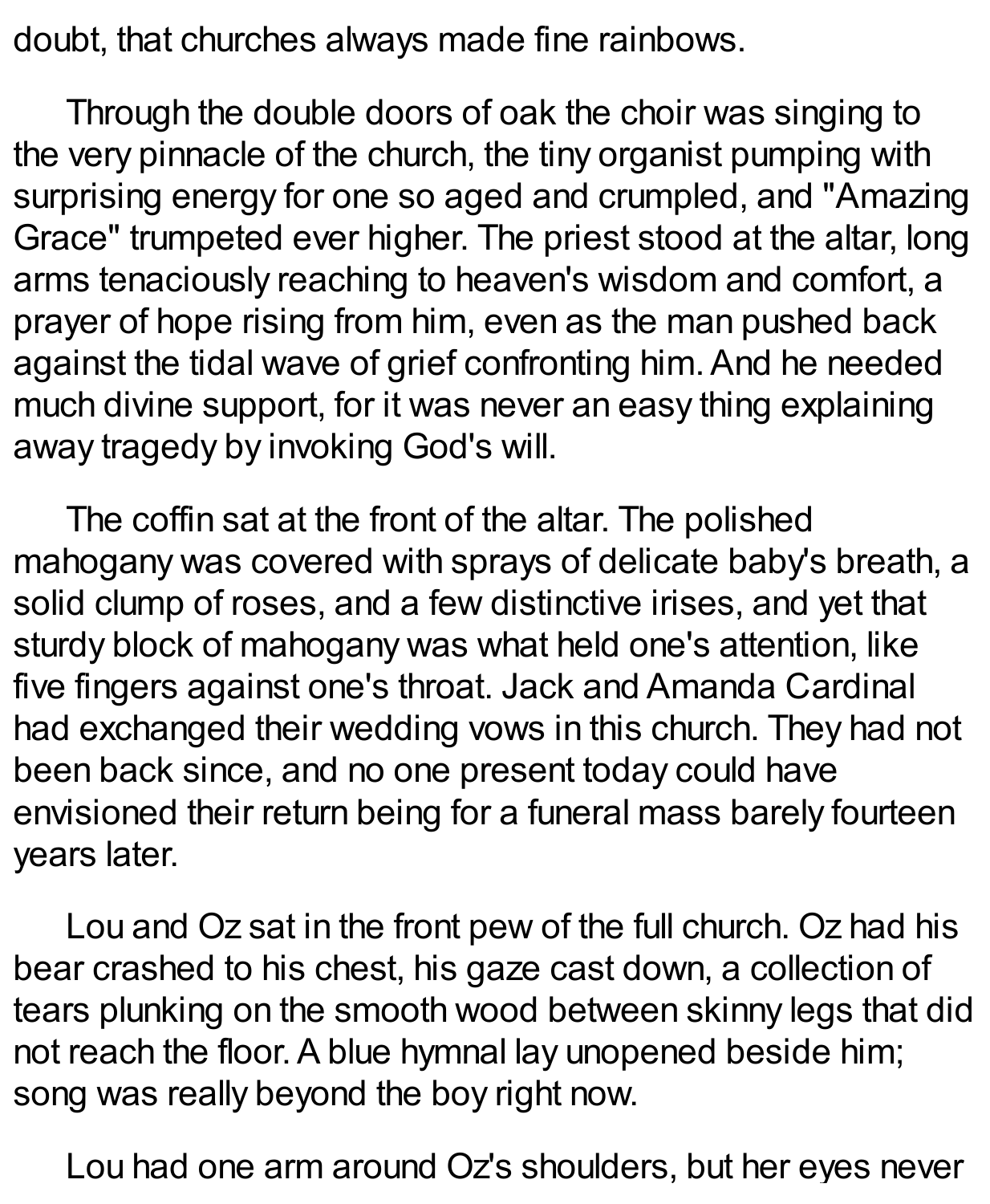left the casket. It did not matter that the lid was closed.And the shield of beautiful flowers did nothing to obscure for her the image of the body inside. Today she had chosen to wear a dress for one of the few times in her life; the hated uniforms she had to wear to meet the requirements of the Catholic school she and her brother attended did not count. Her father had always loved her in dresses, even sketching her once for a children's book he had planned but never got around to. She pulled at her white socks, which reached uncomfortably to her bony knees.A pair of new black shoes pinched her long, narrow feet, feet that were quite firmly on the floor.

Lou had not bothered to sing "Amazing Grace." She had listened to the priest say that death was merely the beginning, that inGod's enigmatic way this was a time for rejoicing, not sorrow, and then she did not listen anymore. Lou did not even pray for the lost soul of her father. She knew Jack Cardinal was a good man, a wonderful writer and teller of tales. She knew he would be deeply missed. No choir, no man of the cloth, no god needed to tell her these things.

The singing stopped, and the priest once more took up his ramblings, while Lou picked up on the conversation of the two men behind her. Her father had been a shameless eavesdropper in his search for the authentic ring of conversation, and his daughter shared that curiosity. Now Lou had even more reason to do so.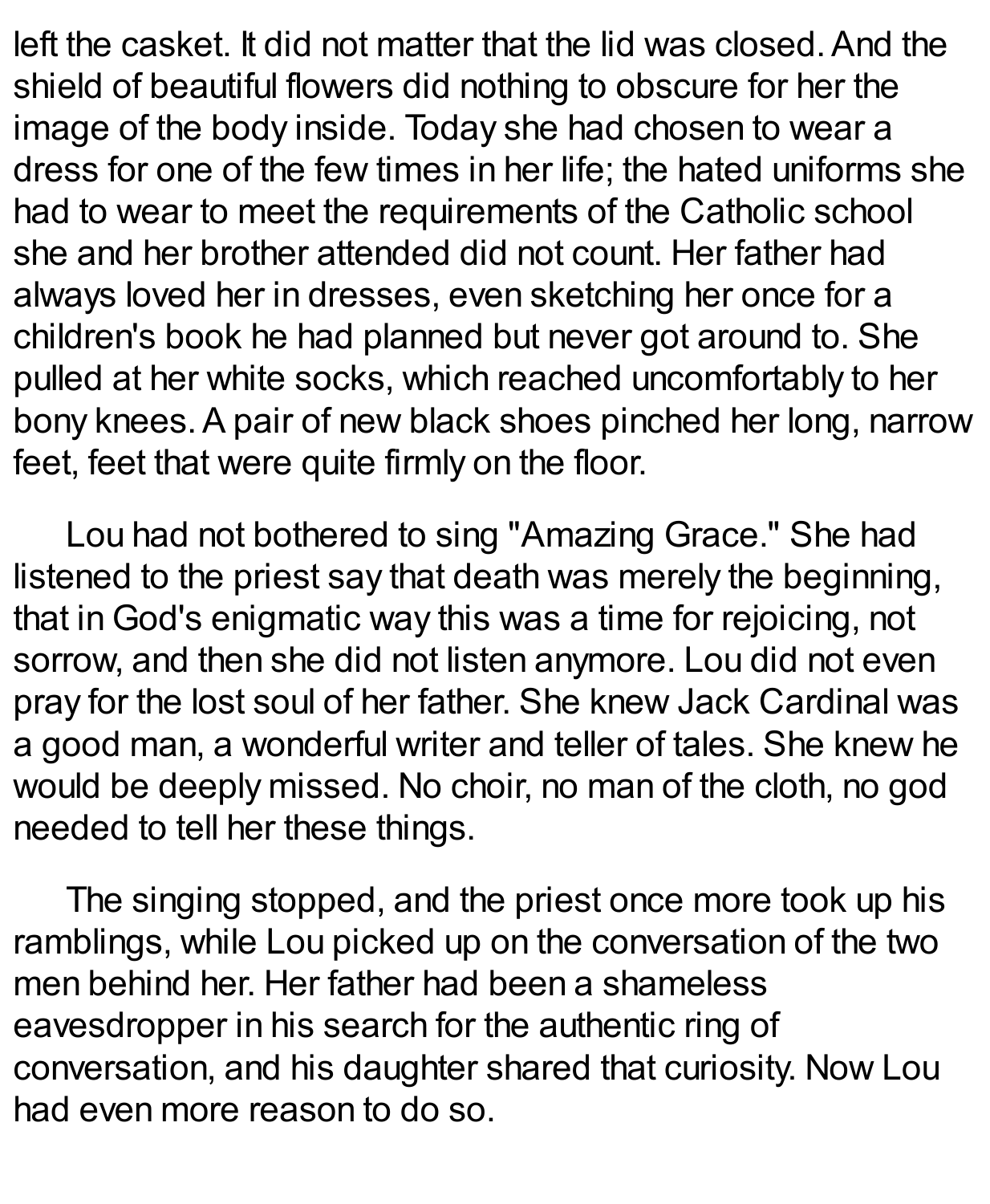"So, have you come up with any brilliant ideas?" the older man whispered to his younger companion.

"Ideas? We're the executors of an estate with nothing in it" was the agitated response from the younger man.

The older man shook his head and spoke in an even lower tone, which Lou struggled to hear.

"Nothing? Jack did leave two children and a wife."

The younger man glanced to the side and then said in a low hiss, "A wife? They might as well be orphans."

It was not clear whether Oz heard this, but he lifted his head and put a hand on the arm of the woman sitting next to him. Actually,Amanda was in a wheelchair.A wide-bodied nurse sat on the other side of her, arms folded across her flop of bosom; the nurse was clearly unmoved by the death of a stranger.

A thick bandage was wrapped around Amanda's head, her auburn hair cut short. Her eyes were closed. In fact, they had never once opened since the accident. The doctors had told Lou and Oz that their mother's physical side had been mostly repaired. The problem now apparently was only a matter of her soul's having fled.

Later, outside the church, the hearse carried Lou's father away and she did not even look. In her mind she had said her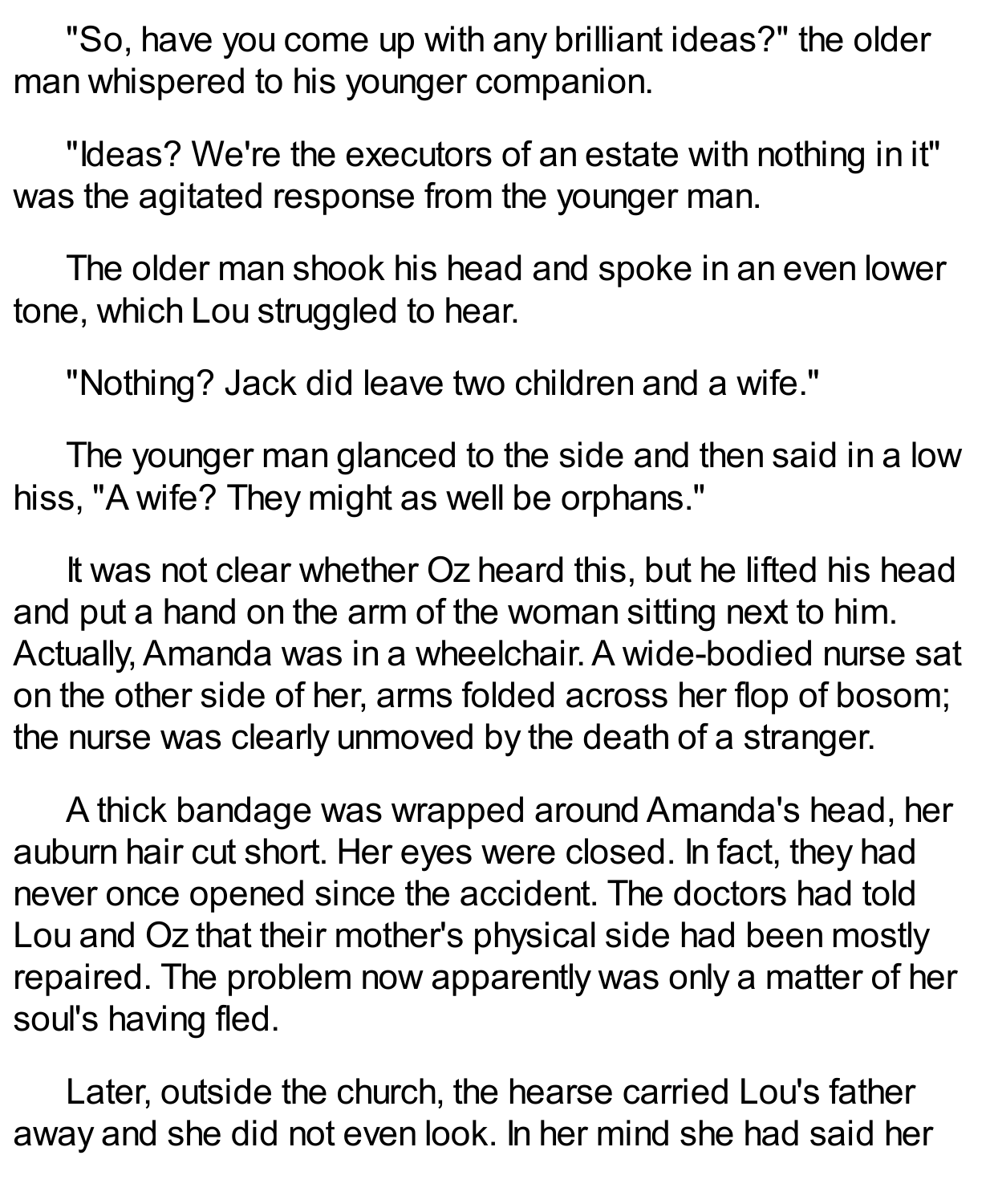good-byes. In her heart she could never do so. She pulled Oz along through the trenches of somber suit coats and mourning dresses. Lou was so tired of sad faces, moist eyes catching her dry ones, telegraphing sympathy, mouths firing off broadsides of the literary world's collective, devastating loss. Well, none of their fathers lay dead in that box. This was her loss, hers and her brother's.And she was weary of people apologizing for a tragedy they could not begin to understand. "I'm so sorry," they would whisper. "So sad. A great man. A beautiful man. Struck down in his prime. So many stories left untold."

"Don't be sorry," Lou had started saying right back. "Didn't you hear the priest? This is a time to rejoice. Death is good. Come on and sing with me."

These people would stare, smile nervously, and then move on to "rejoice" with someone else of a more understanding nature.

Next, they were to go to the grave-site service where the priest would no doubt say more uplifting words, bless the children, sprinkle his sacred dirt; and then another six feet of ordinary fill would be poured in, closing this terribly odd spectacle. Death must have its ritual, because society says it must. Lou did not intend to rush to it, for she had a more pressing matter to attend to right now.

The same two men were in the grassy parking lot. Freed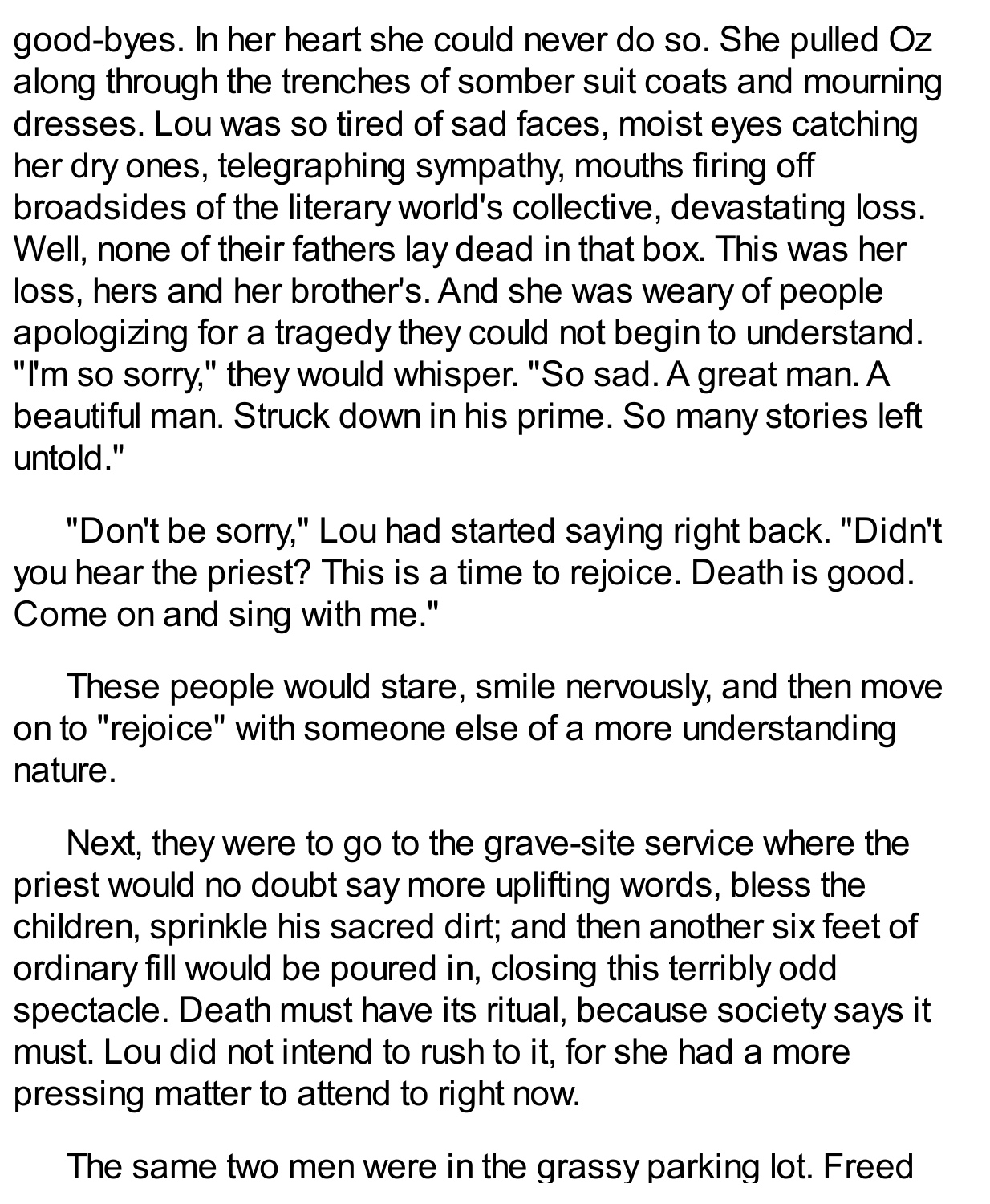from ecclesiastical confines, they were debating in normal voices the future of what remained of the Cardinal family.

"Wish to God Jack hadn't named us as executors," said the older man as he pulled a pack of cigarettes from his shirt pocket. He lit up and then pressed the match flame out between his thumb and forefinger. "Figured I'd be long dead by the time Jack checked out."

The younger man looked down at his polished shoes and said, "We just can't leave them like this, living with strangers. The kids need someone."

The other man puffed his smoke and gazed off after the bubble-topped hearse. Up above, a flock of blackbirds seemed to form a loose squadron, an informal send-off for Jack Cardinal. The man flicked ash. "Children belong with their family. These two just don't happen to have any left."

"Excuse me."

When they turned, they saw Lou and Oz staring at them.

"Actually, we do have family," Lou said. "Our greatgrandmother, Louisa Mae Cardinal. She lives in Virginia. It's where my father grew up."

The younger man looked hopeful, as though the burden of the world, or at least of two children, might still be shed from his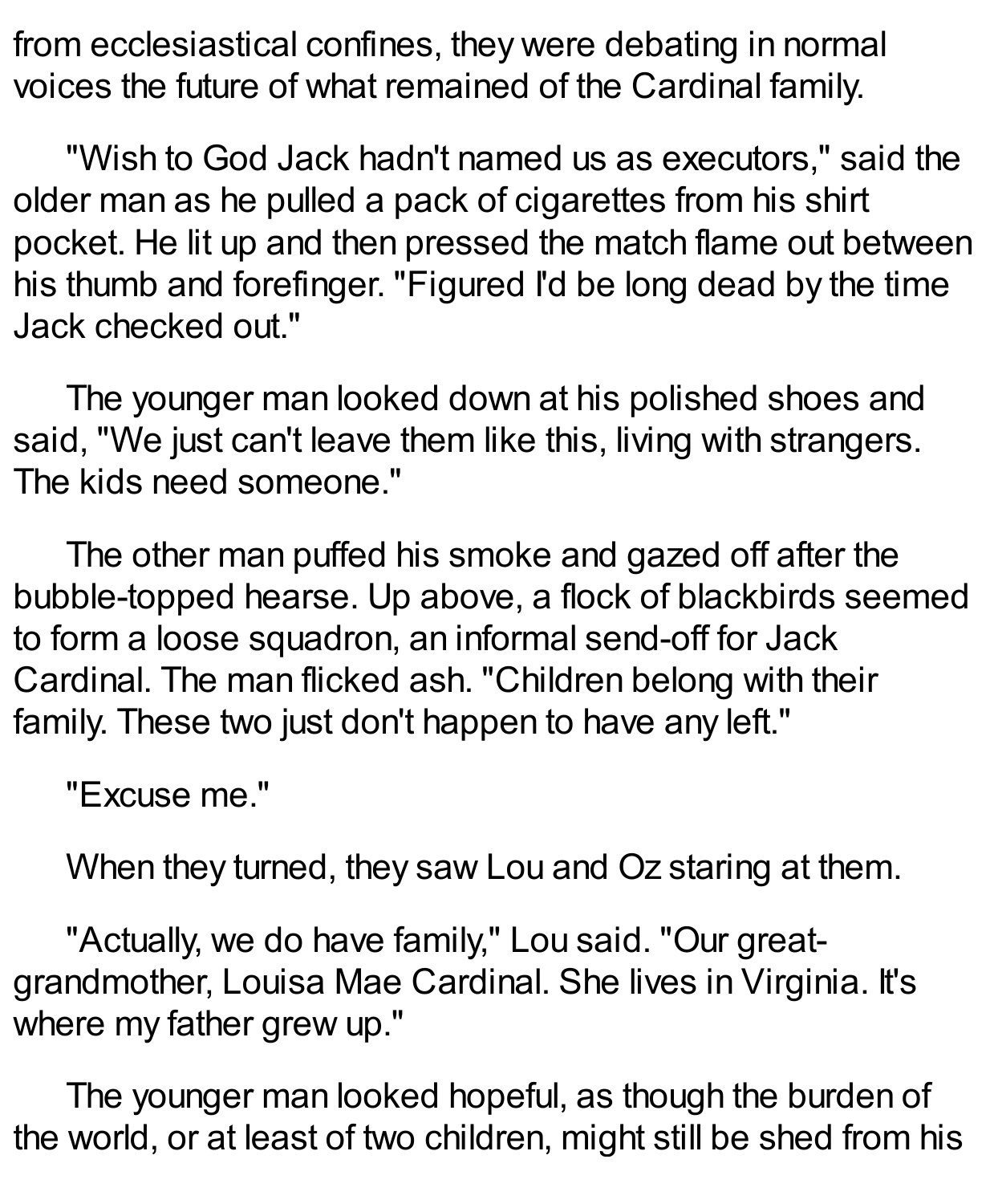narrow shoulders. The older man, though, looked suspicious.

"Your great-grandmother? She's still alive?" he asked.

"My parents were just talking about us moving to Virginia to be with her before the accident."

"Do you know if she'll take you?" the younger man eagerly wanted to know.

"She'll take us" was Lou's immediate reply, though in truth she had no idea at all if the woman would.

"All of us?" This question came from Oz.

Lou knew her Utile brother was thinking of their wheelchairbound mother. She said in a very firm voice to the two men, "All of us."

#### CHAPTER FOUR

AS LOU STARED OUT THE WINDOW OF THE TRAIN, IT occurred to her that she had never really cared that much for New York City. It was true that during her childhood she had sampled many of its eclectic offerings, filling her days with trips to museums, zoos, and theaters. She had towered over the world on the observation deck of the Empire State Building,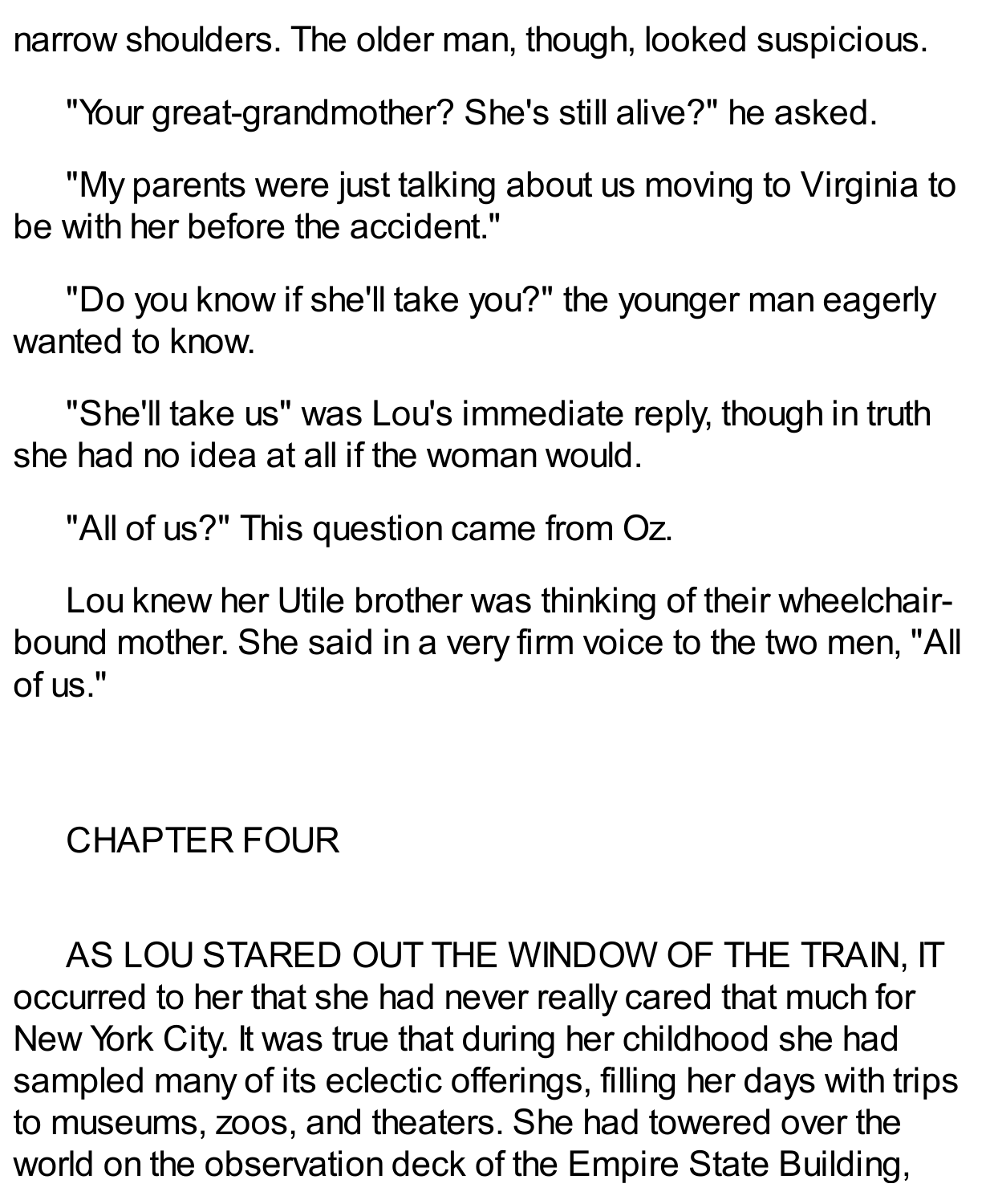laughed and cried at the antics of the city dwellers trapped in glee or doom, observed scenes of emotional intimacy and witnessed passionate displays of public outcry. She had made some of these treks with her father, who had so often told her that the choice to be a writer was not the mere selection of an occupation, but rather the choice of an all-consuming lifestyle. And the business of a writer, he carefully pointed out, was the business of life, in both its uplifting glory and its complex frailty. And Lou had been privy to the results of such observations, as she had been enthralled by the readings and musings of some of the most skillful writers of the day, many in the privacy of the Cardinals' modest two-bedroom walkup in Brooklyn.

And their mother had taken her and Oz to all the boroughs of the city, gradually immersing them in various economic and social levels of urban civilization, for Amanda Cardinal was a very well-educated woman intensely curious about such things. The children had received a well-rounded education that had made Lou both respect and remain ever curious about her fellow human beings.

Still, with all that, she had never really become that excited about the city. Where she was going now, that she was very eager about. Despite living in New York City for most of his adult life, where he was surrounded by a large supply of story material that other writers had culled with critical and financial success over the years, Jack Cardinal had chosen to base all his novels upon the place the train was carrying his family to: the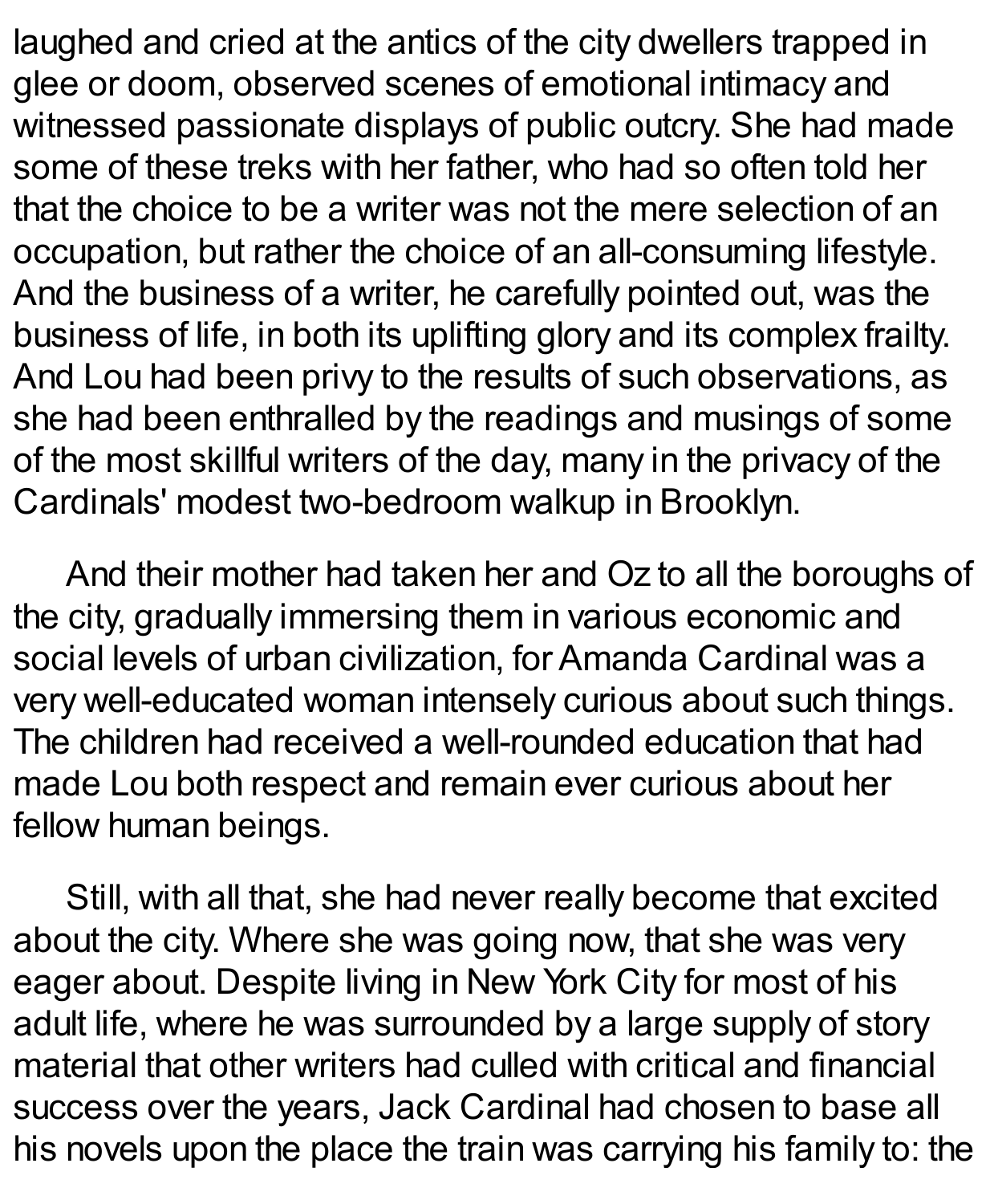mountains of Virginia that rose high in the toe of the state's topographical boot. Since her beloved father had deemed the place worthy of his life's work, Lou had little difficulty in deciding to go there now.

She moved aside so that Oz could look out the window too. If ever hope and fear could be compressed into one emotion and displayed on a single face, they were now on the little boy's. With any given breath, Oz Cardinal looked like he might either laugh till his ribs pushed through his chest, or else faint dead away from utter terror. Lately, though, there had only been tears.

"It looks smaller from here," he commented, inclining his head at the fast-receding city of artificial lights and concrete blocks stacked around welded threads of steel.

Lou nodded in agreement. "But wait until you see the Virginia mountains—now, they're big.And they stay like that, however you look at them."

"How do you know? You've never seen those mountains."

"Of course I have. In books."

"Do they look all that big on paper?"

If Lou hadn't known better, she would have thought Oz was being smart, but she knew her brother did not possess even a mildly wicked bone in his whole being.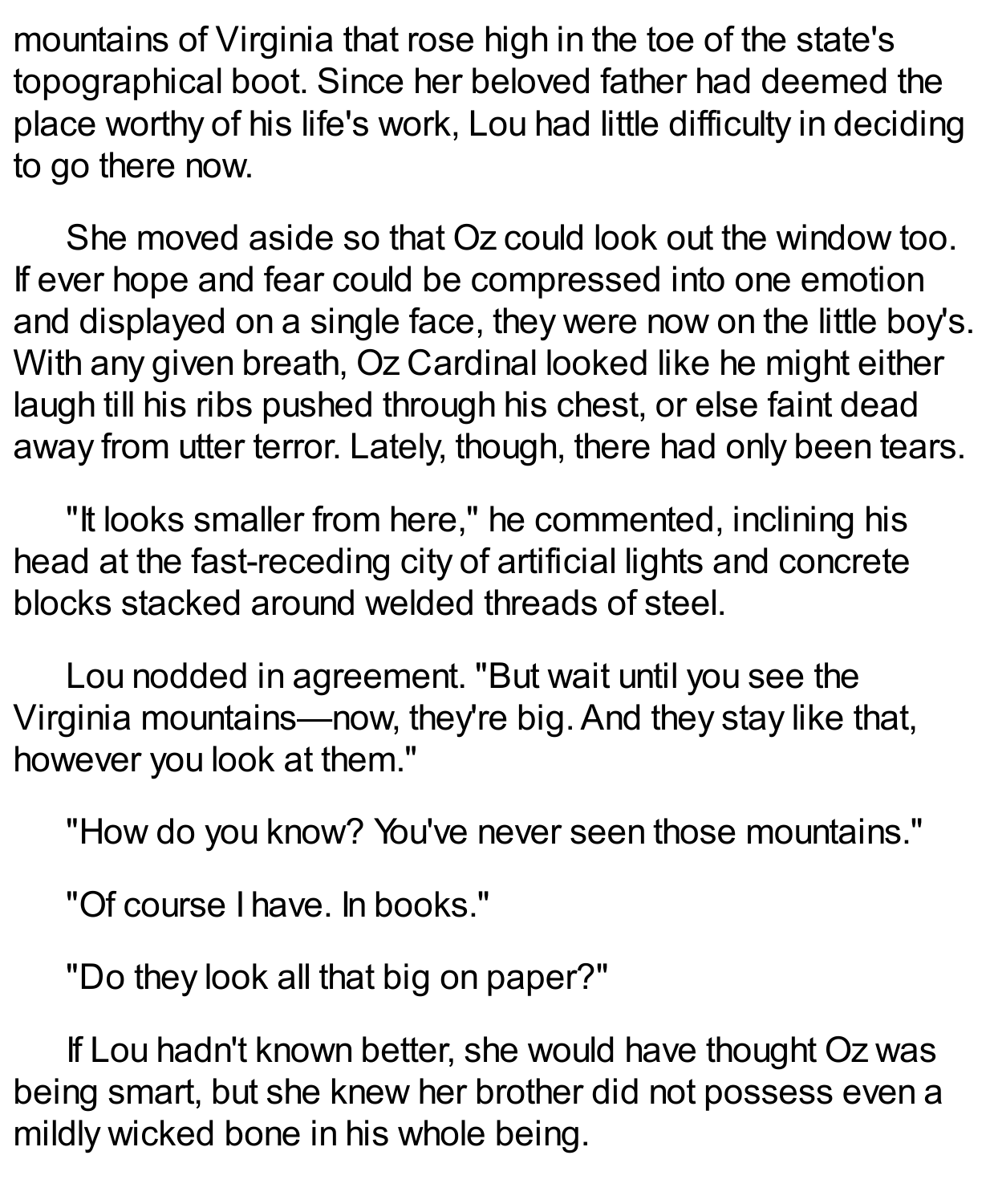'Trust me, Oz, they're big.And I've read about them in Dad's books too."

"You haven't read all of Dad's books. He said you weren't old enough."

"Well, I've read one of them.And he read parts of all the others to me."

"Did you talk to that woman?"

"Who? Louisa Mae? No, but the people who wrote to her said she really wanted us to come."

Oz pondered this. "That's a good thing, I guess."

"Yes, it is."

"Does she look like Dad?"

This stumped his sister. "I can't say I've ever seen a picture of her."

It was clear this answer troubled Oz. "Do you think she's maybe mean and scary-looking? If she is, can't we come back home?"

"Virginia is our home now, Oz." Lou smiled at him. "She won't be scary-looking.And she won't be mean. If she were, she never would have agreed to take us."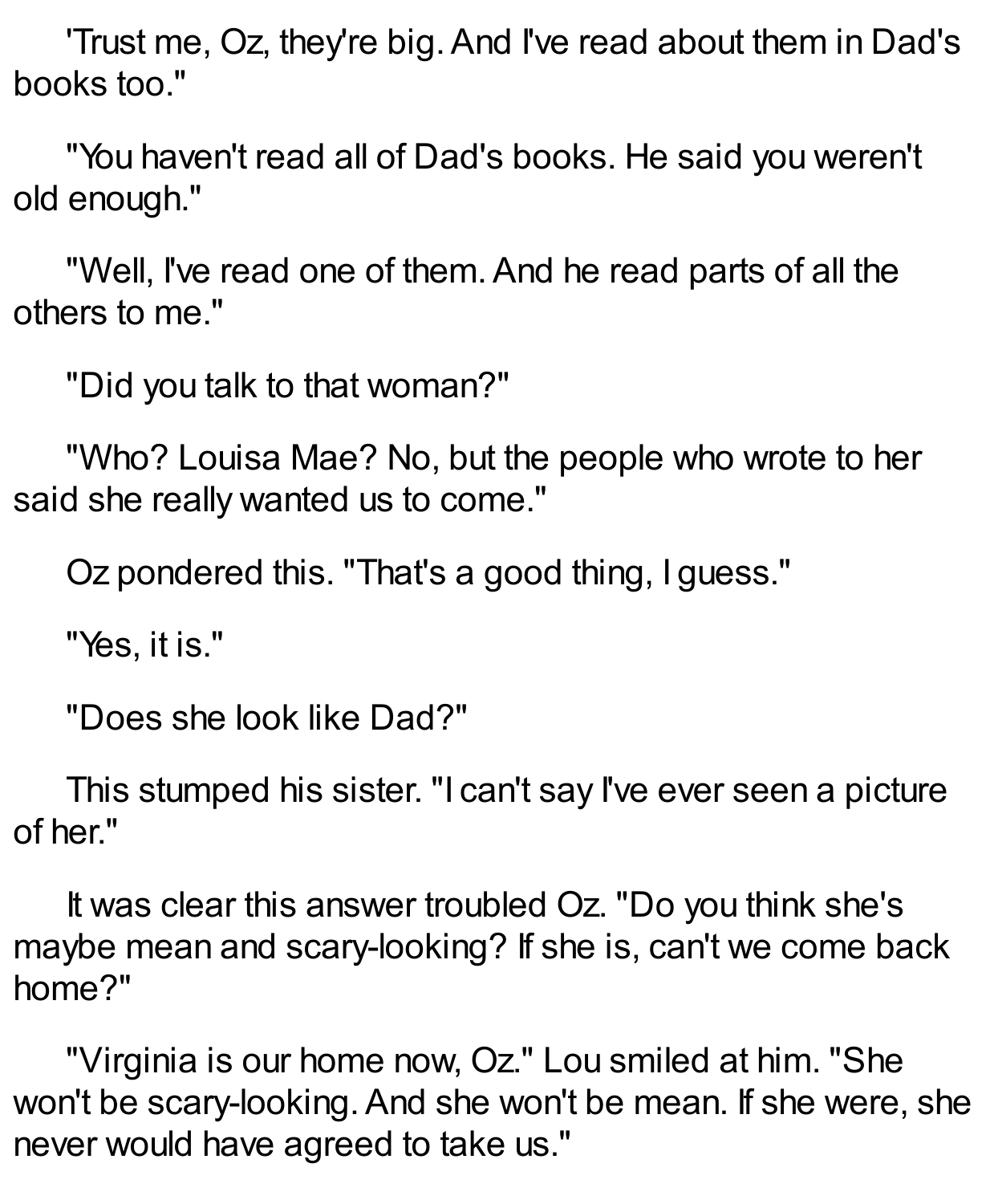"But witches do that sometimes, Lou. Remember Hansel and Gretel? They trick you. Because they want to eat you. They all do that. I know; Iread books too."

"So long as I'm there, no witch is going to be bothering you." She gripped his arm, showing off her strength, and he finally relaxed and looked over at the other occupants of their sleeper compartment.

This trip had been financed entirely by the friends of Jack and Amanda Cardinal, and collectively they had spared no expense in sending the children off in comfort to their new lives. This included a nurse to travel with them, and to stay with them in Virginia for a reasonable length of time, to care for Amanda.

Unfortunately, the hired nurse seemed to have taken it upon herself to act as the disciplinarian of wayward children as well as overseer of motherly health. Understandably, she and Lou had not particularly seen eye to eye. Lou and Oz watched as the tall, bony woman tended to her patient.

"Can we be with her for a bit?" Oz finally asked in a small voice. To him the nurse was part viper, part fairytale evil, and she scared him into the next century. It seemed to Oz that the woman's hand at any moment could become a knife, and he the blade's only target. The idea of their great-grandmother having witchlike qualities had not come entirely from the unfortunate tale of Hansel and Gretel. Oz held out no hope that the nurse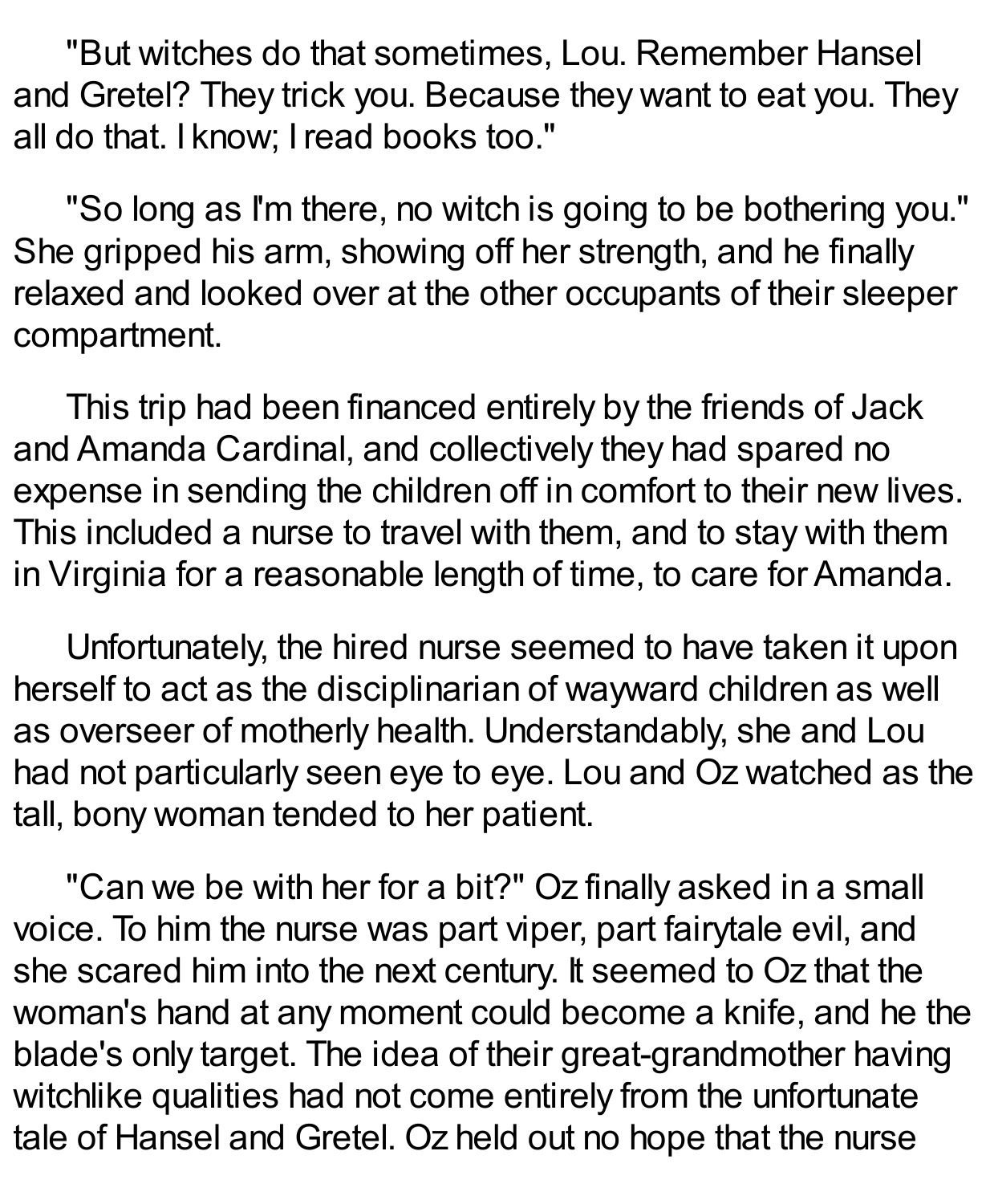would agree to his request, but, surprisingly, she did.

As she slid closed the door to the compartment, Oz looked at Lou. "I guess she's not so bad."

"Oz, she went to take a smoke."

"How do you know she smokes?"

"Jf the nicotine stains on her fingers hadn't clued me in, the fact that she reeks of tobacco would've been enough."

Oz sat next to his mother, who lay in the lower bunk bed, arms across her middle, eyes closed, her breath shallow but at least there.

"It's us, Mom, me and Lou."

Lou looked exasperated. "Oz, she can't hear you."

"Yes, she can!" There was a bite to the boy's words that startled Lou, who was used to virtually all of his ways. She crossed her arms and looked away. When she glanced back, Oz had taken a small box from his suitcase and was opening it. The chain necklace he pulled out had a small quartz stone at the end.

"Oz, please," his sister implored, "will you stop?"

He ignored her and held the necklace over his mother.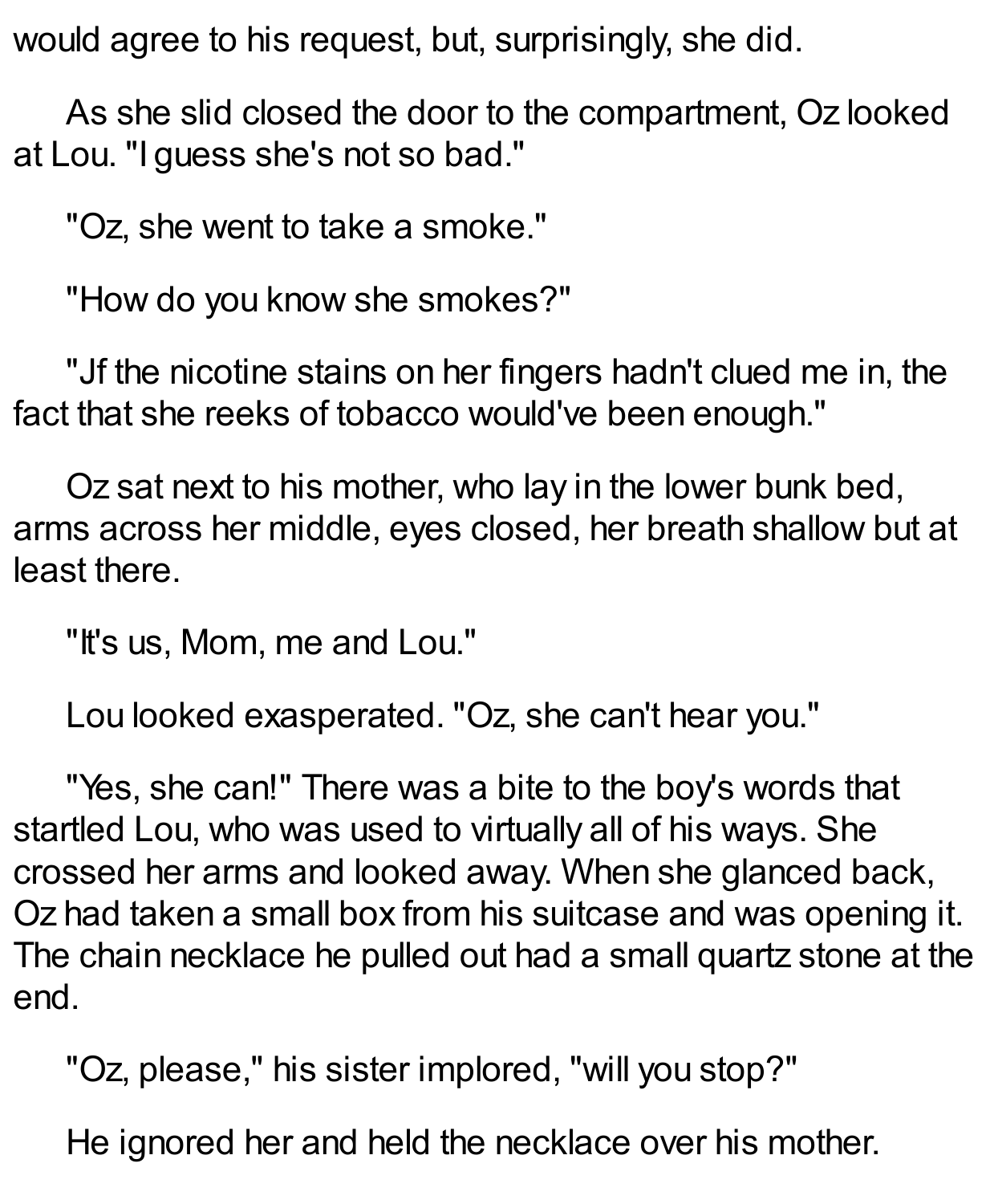Amanda could eat and drink, though for some reason unfathomable to her children she could not move her limbs or speak, and her eyes never opened. This was what bothered Oz greatly and also gave him the most hope. He figured some small thing must be out of sorts, like a pebble in a shoe, a clog in a pipe.All he had to do was clear this simple obstruction and his mother would join them again.

"Oz, you are so dumb. Don't do this."

He stopped and looked at her. "Your problem is you don't believe in anything, Lou."

"And your problem is you believe in everything."

Oz started to swing the necklace slowly back and forth over his mother. He closed his eyes and started saying words that could not be clearly understood, perhaps not even by him.

Lou stood and fidgeted, but finally could not take this foolishness any longer. "Anybody sees you doing that, they'll think you're loony.And you know what? You are!"

Oz stopped his incantations and looked at her crossly.

"Well, you ruined it. Complete silence is necessary for the cure to work."

"Cure? What cure? What are you talking about?"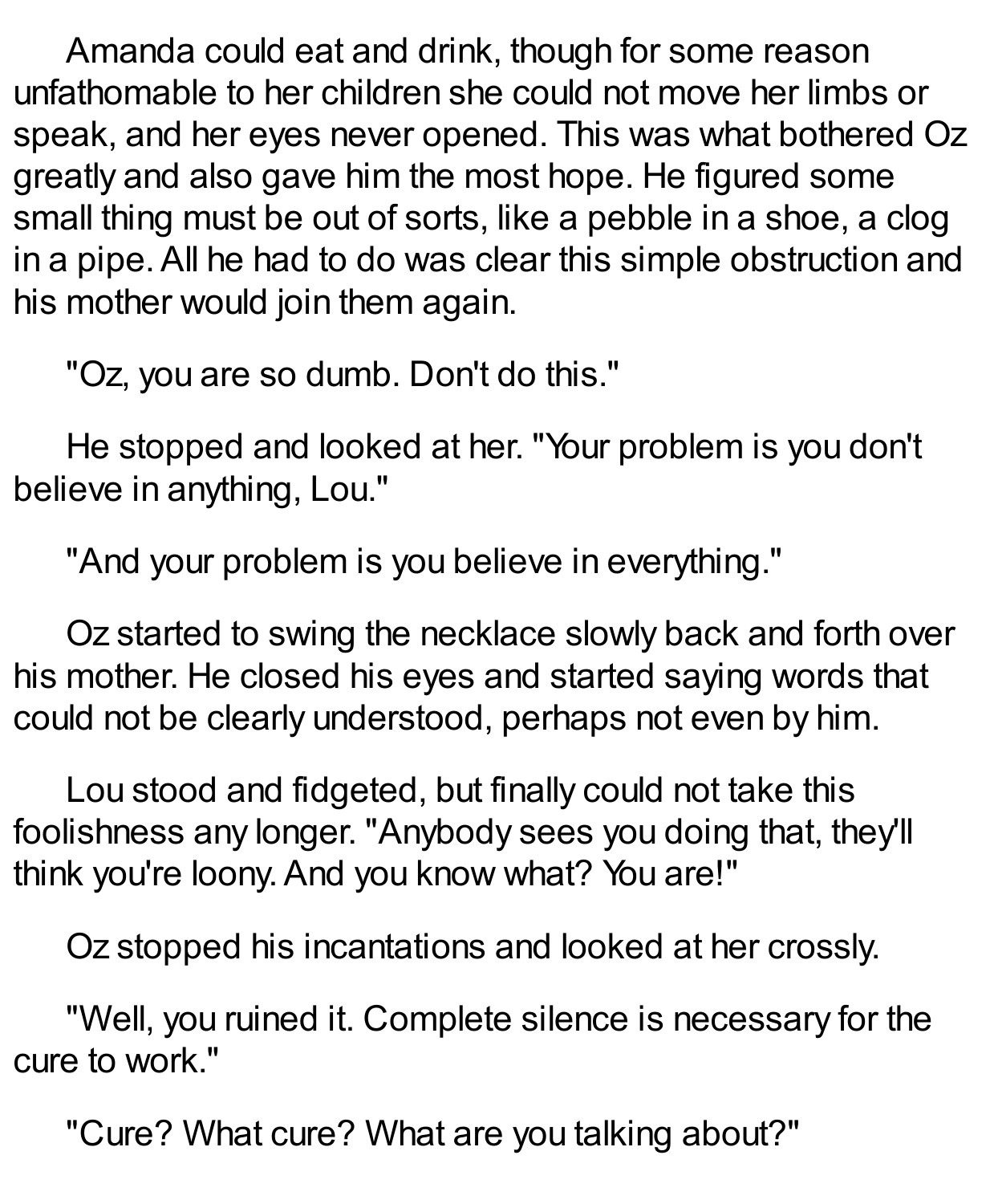"Do you want Mom to stay like this?"

"Well, if she does, it's her own fault," Lou snapped. "If she hadn't been arguing with Dad, none of this would've happened."

Oz was stunned by her words. Even Lou looked surprised that she could have said something like that. But true to her nature, Lou wasn't about to take any of it back once it was said.

Neither one looked atAmanda right at that moment, but if they had, the pair would have seen something, only a tremble of me eyelids, that suggested Amanda had somehow heard her daughter, then fallen deeper into the abyss that had held her so very tightly already.

Although most of the passengers were unaware, the train gradually banked left as the line curved away from the city on its way south. As it did so, Amanda's arm slid off her stomach and dangled over the side of me bed.

Oz stood there stunned for a moment. One could sense that the boy believed he had just witnessed a miracle of biblical dimension, like a flung stone felling a giant. He screamed out, "Mom! Mom!" and almost dragged Lou to the floor in his excitement. "Lou, did you see that?"

But Lou could not speak. She had presumed their mother incapable of such activity ever again. Lou had started to utter the word "Mom" when the door to the compartment slid open,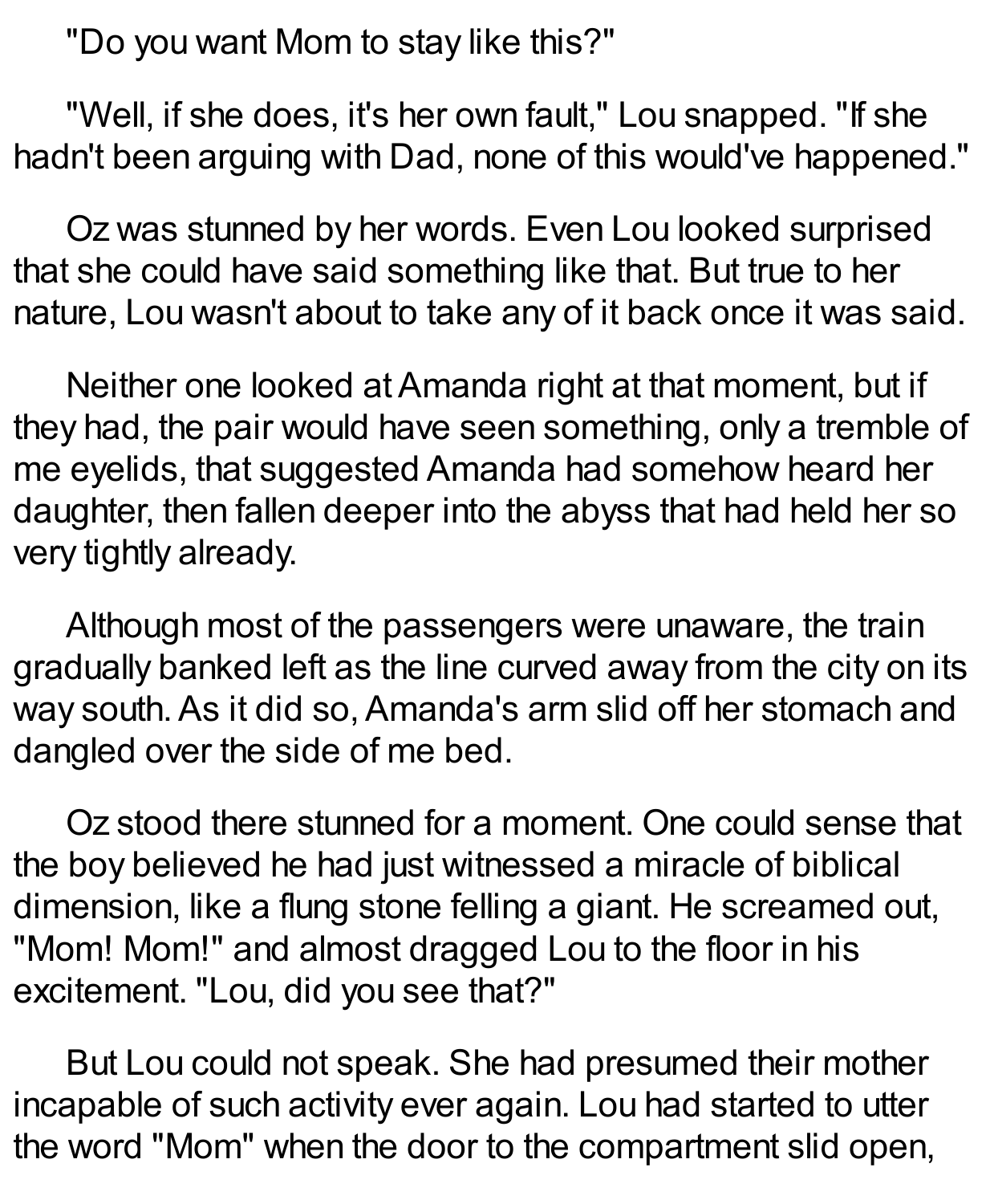and the nurse filled the space like an avalanche of white rock, her face a craggy pile of displeasure. Wisps of cigarette smoke hovered above her head, as though she were about to spontaneously combust. If Oz had not been so fixated on his mother, he might have jumped for the window at the sight of the woman.

"What's going on here?" She staggered forward as the train rocked some more, before settling into its narrow path through New Jersey.

Oz dropped the necklace and pointed at his mother, as if he were a bird dog in search of praise. "She moved. Mom moved her arm. We both saw it, didn't we, Lou?"

Lou, however, could only stare from her mother to Oz and back again. It was as though someone had driven a pole down her throat; she could form no words.

The nurse examined Amanda and came away even more sour-faced, apparentiy finding the interruption of her cigarette break unforgivable. She putAmanda's arm back across her stomach and covered her with the sheet.

"The train went around a curve. That's all." As she bent low to tuck in the bedcovers, she saw the necklace on the floor, incriminating evidence of Oz's plot to hasten his mother's recovery.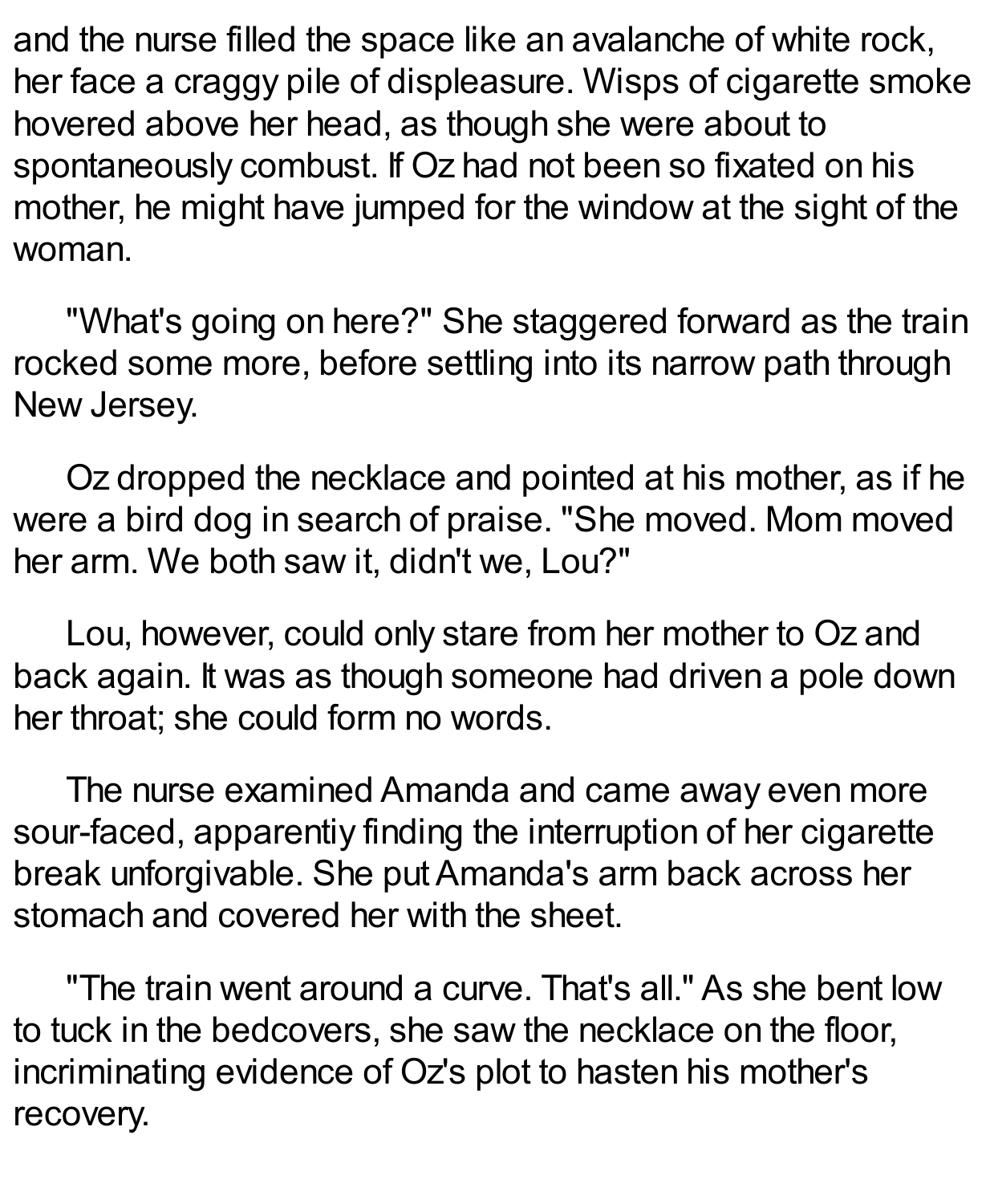"What's this?" she demanded, reaching down and picking up Exhibit One in her case against the Utile boy.

"Iwas just using it to help Mom. It's sort of—Oz glanced nervously at his sister—"it's sort of magic."

"That is nonsense."

'Td like it back, please."

"Your mother is in a catatonic state," the woman said in a cold, pedantic tone designed to strike absolute terror in all who were insecure and vulnerable, and she had an easy target in Oz. "There is Utile hope of her regaining consciousness.And it certainly won't happen because of a necklace, young man."

"Please give it back," Oz said, his hands clenched together, as though in prayer.

"I have already told you—" She was cut off by the tap oh her shoulder. When she turned, Lou stood directly in front of her. The girl seemed to have grown many inches jn the last several seconds.At least the thrust of her head, neck, and shoulders seemed emboldened. "Give it back to him!"

The nurse's face reddened at this abuse. "I do not take orders from a child."

Quick as a whip Lou grabbed the necklace, but the nurse was surprisingly strong and managed to pocket it, though Lou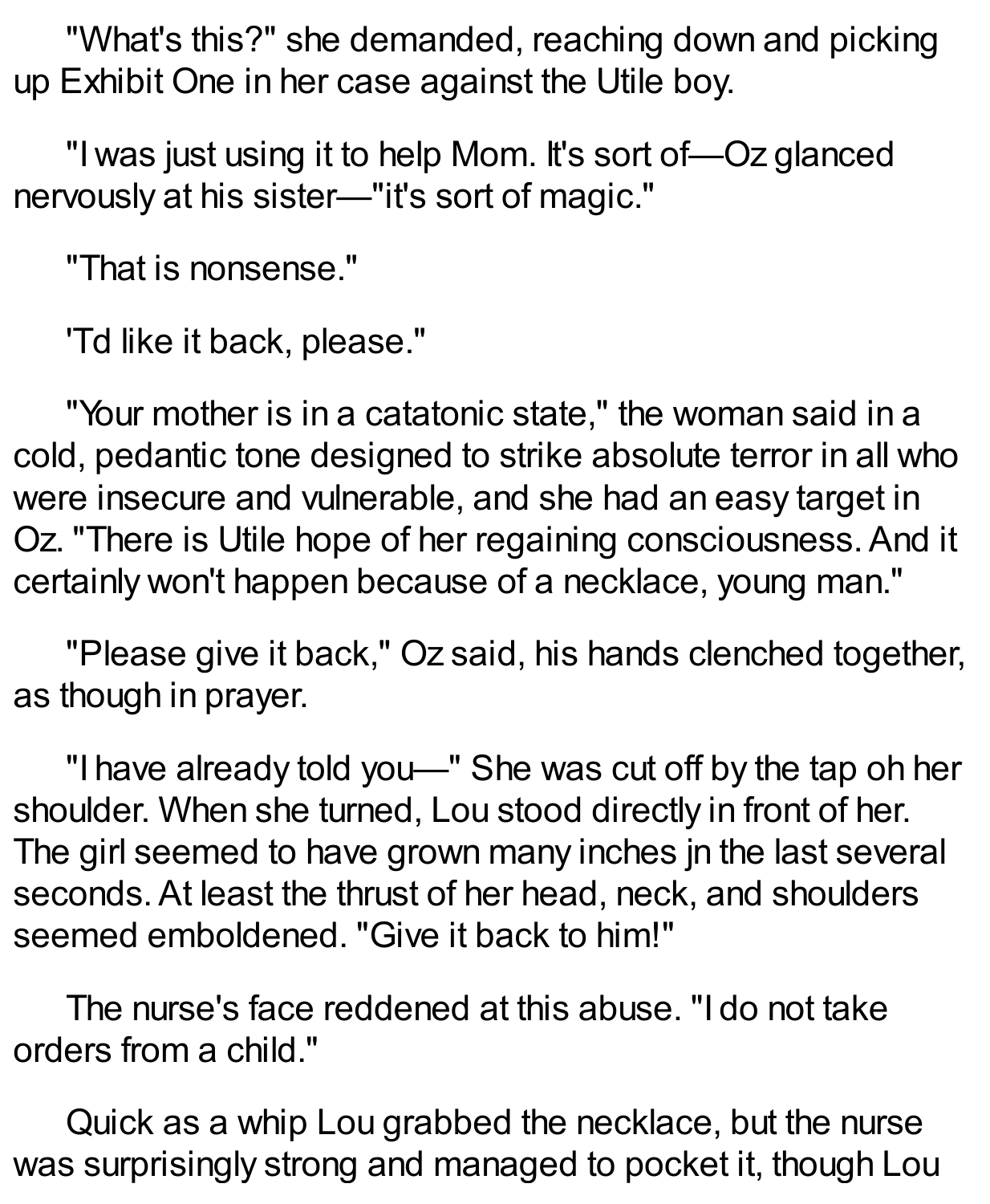struggled hard.

'This is not helping your mother," the nurse snapped, puffing out the odor of Lucky Strikes with each breath. "Now, please sit down and keep quiet!"

Oz looked at his mother, the agony clear on his face at having lost his precious necklace over a curve in the track.

Lou and Oz settled next to the window and spent the next several rolling miles quietly watching the death of the sun. When Oz started to fidget, Lou asked him what was the matter.

"I don't feel good about leaving Dad by himself back there."

"Oz, he's not alone."

"But he was in that box all by himself.And it's getting dark now. He might be scared. It's not right, Lou."

"He's not in that box, he's with God. They're up there talking right now, looking down on us."

Oz looked up at the sky. His hand lifted to wave, but then he looked unsure.

"You can wave to him, Oz. He's up there."

"Cross your heart, stick a needle in your eye?"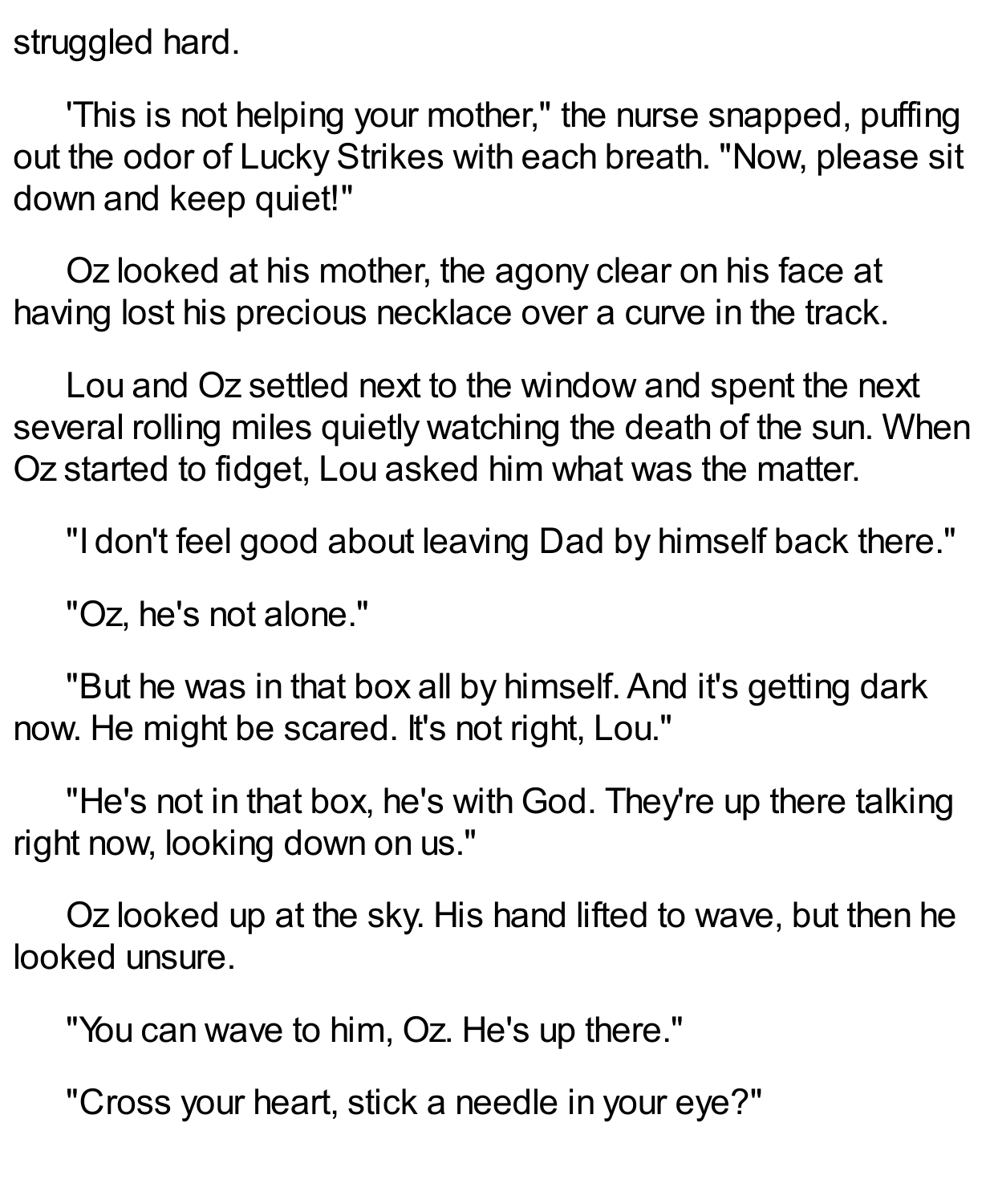"All of that. Go ahead and wave."

Oz did and then smiled a precious one.

"What?" his sister asked.

"I don't know, it just felt good. Think he waved back?"

"Of course. God too. You know how Dad is, telling stories and all. They're probably good friends by now." Lou waved too, and as her fingers drifted against the cool glass, she pretended for a moment that she was certain of all that she had just said. And it did feel good.

Since their father's death, winter had almost given over to spring. She missed him more each day, the vast emptiness inside her swelling with every breath Lou took. She wanted her dad to be fine and healthy. And with them. But it would never be. Her father really was gone. It was an impossibly agonizing feeling. She looked to the sky.

Hello, Dad. Please never forget me, for Iwon't ever forget you. She mouthed these words so Oz couldn't hear. When she finished, Lou thought she might start bawling herself, but she couldn't, not in front of Oz. If she cried, there was a strong possibility that her brother might also cry, and keep right on going for the rest of his life.

"What's it like to be dead, Lou?" Oz stared out into the night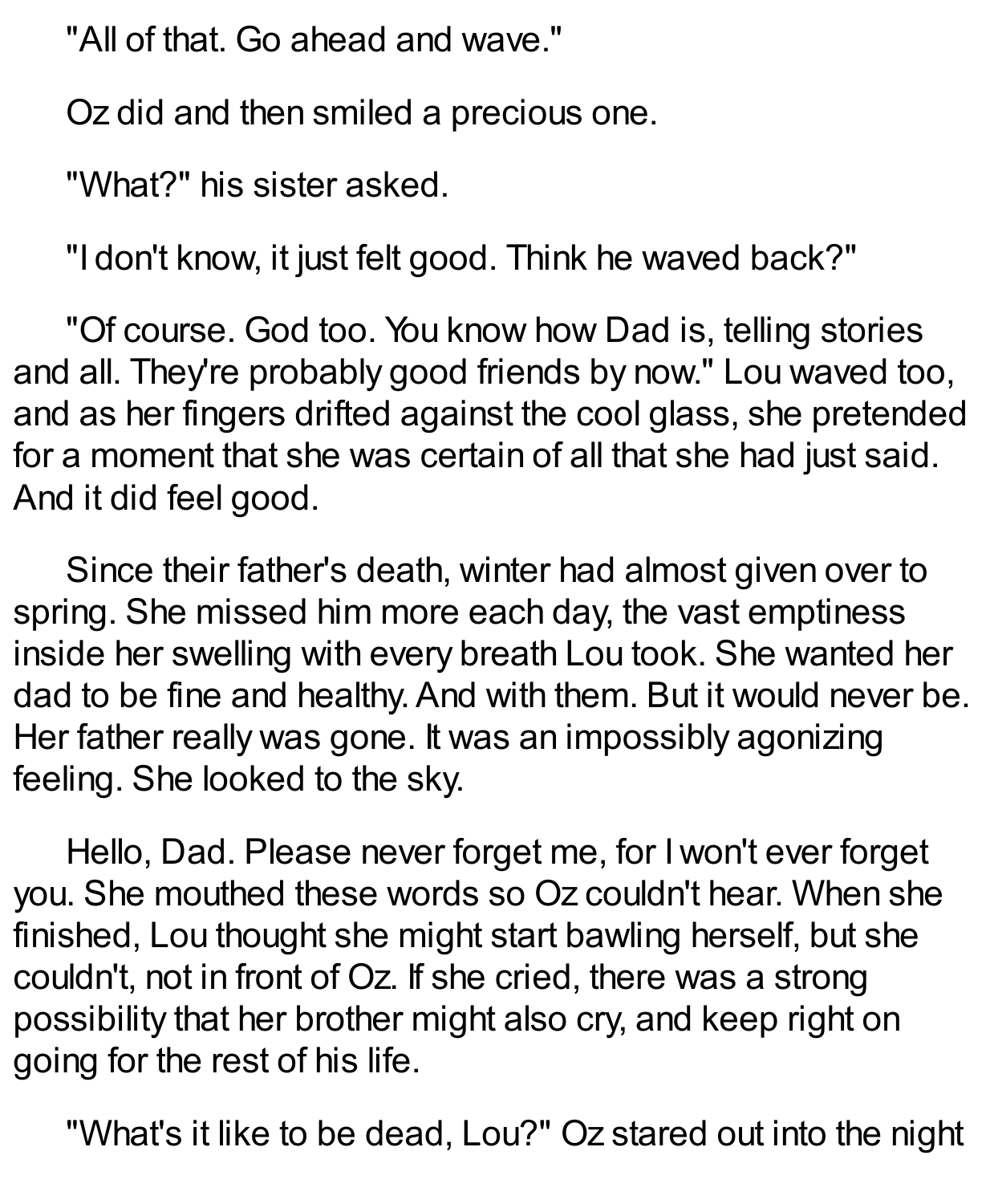as he asked this.

After a few moments she said, "Well, I guess part of being dead is not feeling anything. But in another way you feel everything.All good. If you've led a decent life. If not, well, you know."

"The Devil?" Oz asked, the fear visible in his features even as he said the terrible word.

"You don't have to worry about that. Or Dad either."

Oz's gaze made its way, by steady measures, to Amanda. "Is Mom going to die?"

"We're all going to die one day." Lou would not sugar-coat that one, not even for Oz, but she did squeeze him tightly. "Let's just take it one step at a time. We've got a lot going on."

Lou stared out the window as she held tightly to her brother. Nothing was forever, and didn't she know that.

#### CHAPTER FIVE

IT WAS VERYEARLYMORNING, WHEN THE BIRDS HAD barely awoken and thumped their wings to life, and cold mists were rising from the warm ground, and the sun was only a seam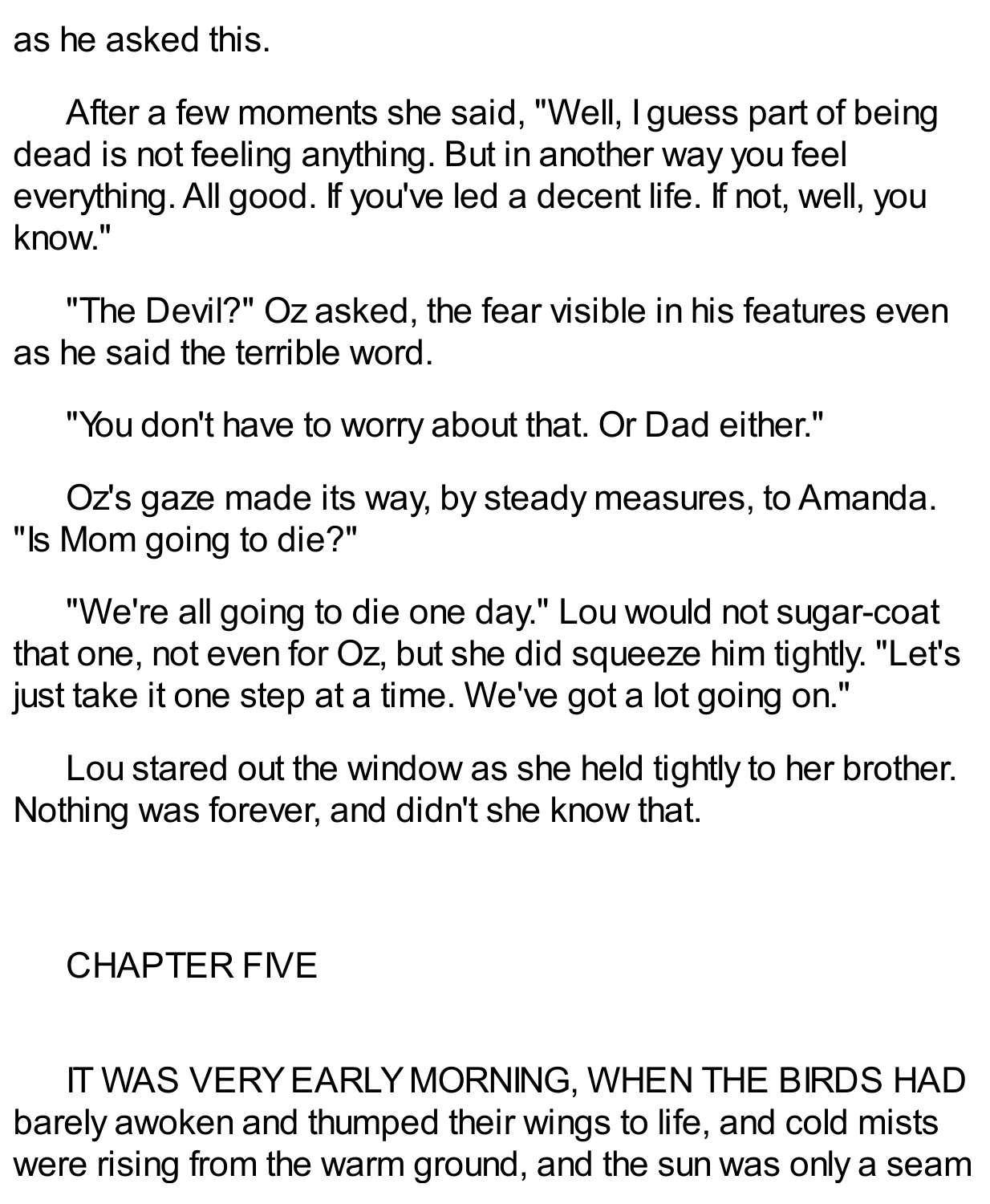of fire in the eastern sky. They had made one stop in Richmond, where the locomotive had been changed, then the train had cleared the Shenandoah Valley, the most splendidly fertile soil and temperate climate for growing virtually anything. Now the angle of land was far steeper.

Lou had slept little because she had shared the top bunk with Oz, who was restless at night under the best circumstances. On a swaying train heading to a new, terrifying world, her little brother had been a wildcat in his sleep. Her limbs had been bruised from his unconscious flailing, despite her holding him tight; her ears were hurting from his tragic screams, in spite of her whispered words of comfort. Lou had finally climbed down, touched the cold floor with bare feet, stumbled to the window in the darkness, pulled back the curtains, and been rewarded by seeing her first Virginia mountain face-to-face.

Jack Cardinal had once told his daughter that it was believed that there were actually two sets of Appalachian mountains. The first had been formed by receding seas and the shrinkage of the earth millions of years before, and had risen to a great height that rivaled the present Rockies. Later these ridges had been eroded away to peneplain by the pounding of unsettled water. Then the world had shaken itself again, Lou's father had explained to her, and the rock had risen high once more, though not nearly so high as before, and formed the currentAppalachians, which stood like menacing hands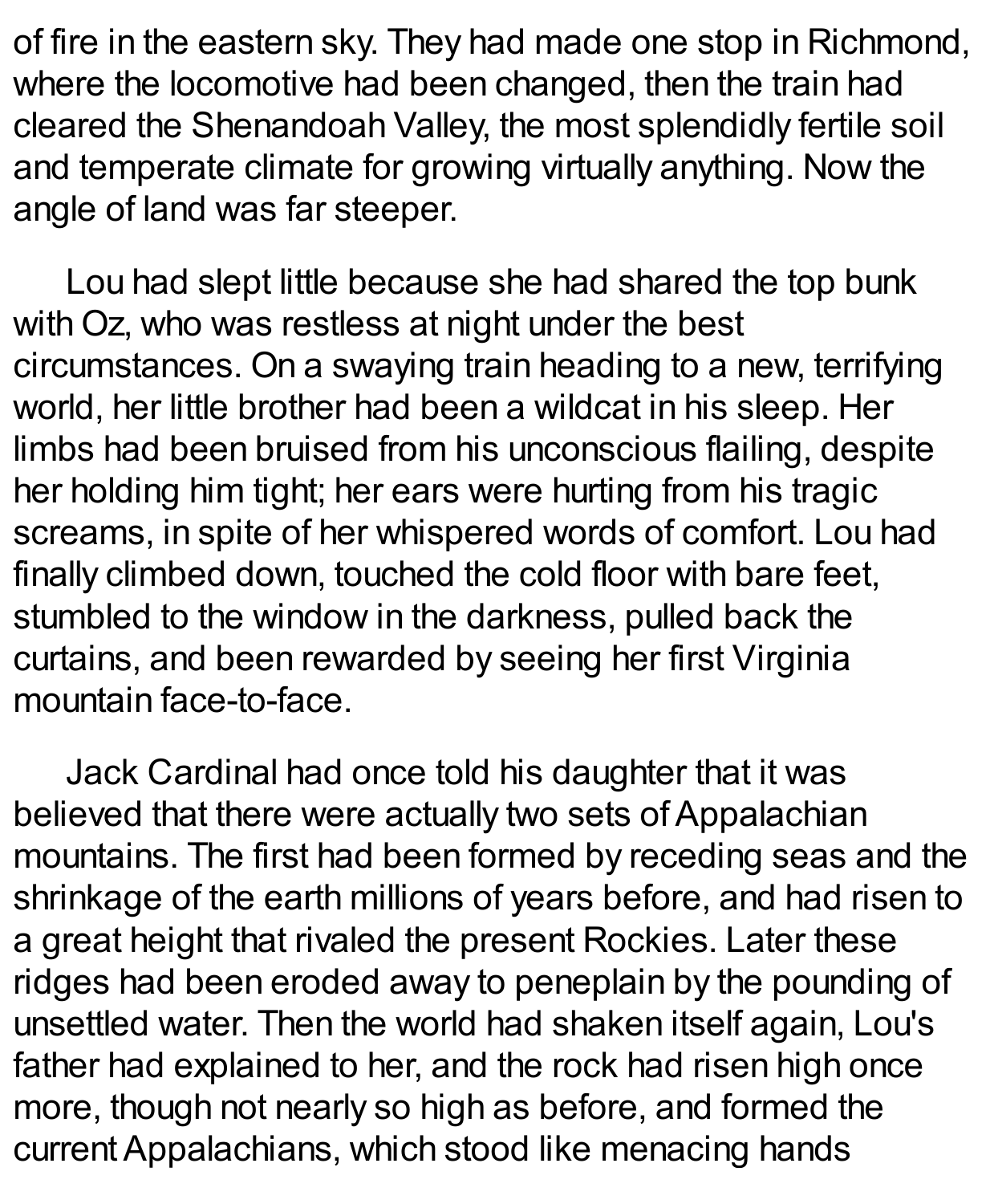between parts of Virginia and West Virginia, and extended from Canada all the way down to Alabama.

The Appalachians had prevented early expansion westward, Jack had taught his ever-curious Lou, and kept the American colonies unified long enough to win their independence from an English monarch. Later, the mountain range's natural resources had fueled one of the greatest manufacturing eras the world had ever seen. Despite all that, her father had added with a resigned smile, man never gave the mountains much credit in shaping his affairs.

Lou knew that Jack Cardinal had loved the Virginia mountains, and had held high-angled rock in the deepest awe. He had often told her that there was something magical about this stretch of lofty earth, because he believed it held powers that could not be logically explained. She had often wondered how a mixture of dirt and stone, despite its elevation, could impress her father so. Now, for the first time, she had a sense of how it could, for Lou had never experienced anything quite like it.

The bumps of tree-shrouded dirt and slate piles Lou had initially seen really qualified only as small offspring; behind these "children" she could see the outlines of the tall parents, the mountains. They seemed unlimited by sky or earth. So large and broad were they that the mountains seemed unnatural, though they had been born directly from the planet's crust.And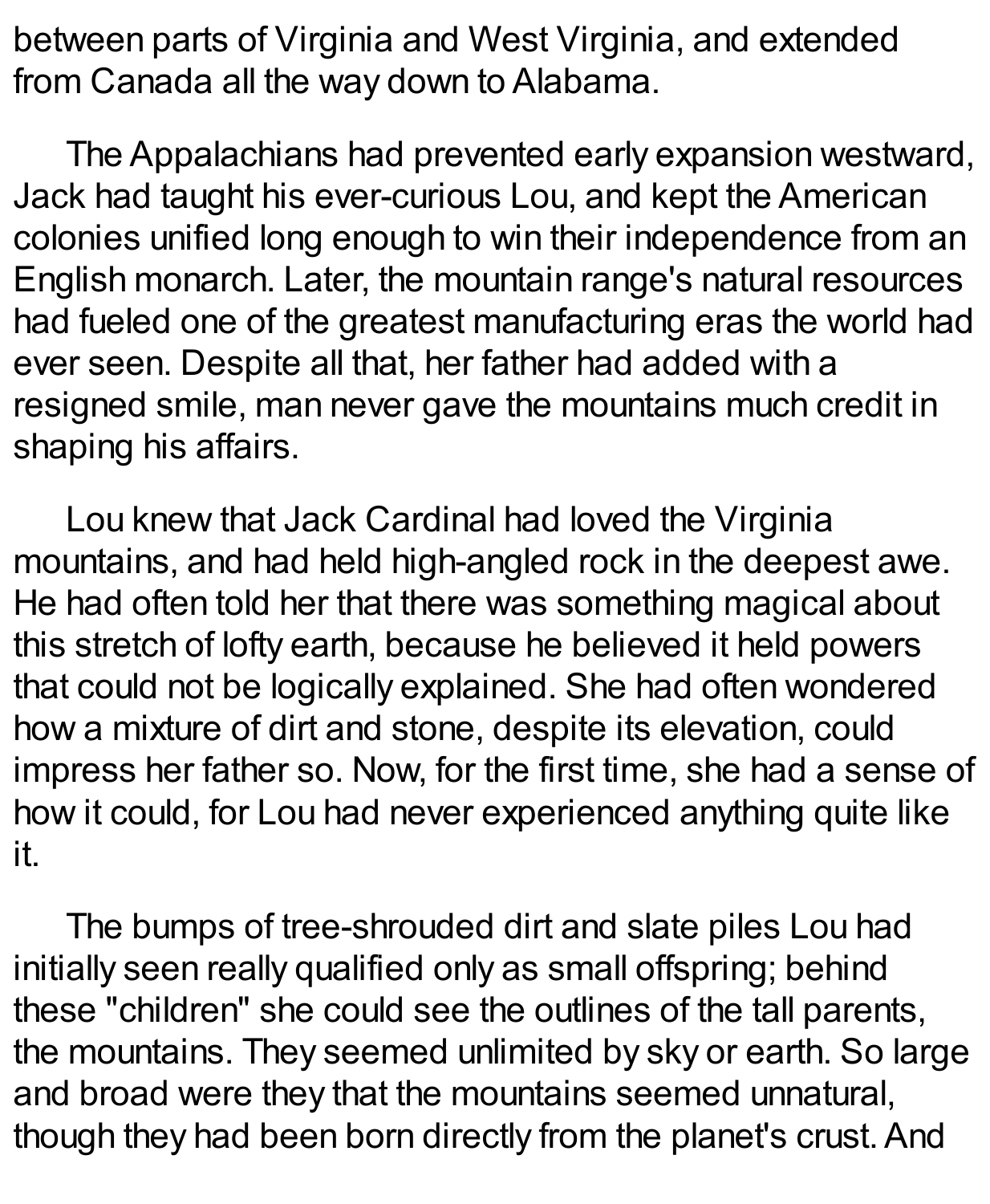out there was a woman Lou had been named for but had never met. There was both comfort and alarm in that thought. For one panicked moment, Lou felt as though they had passed right into another solar system on this clickety-clack train. ThenOz was beside her, and though he was not one to inspire confidence in others, Lou did feel reassurance in his small presence.

"I think we're getting close," she said, rubbing his small shoulders, working out the tension of another round of nightmares. She and her mother had become experts in this. Oz,Amanda had told her, had the worst case of night terrors she had ever seen. But it was something neither to pity, nor to make light of, she had taught her daughter.All one could do was be there for the Utile boy and work out the mental and physical snarls as best one could.

That could have been Lou's own personal scripture: Thou shalt have no greater duty than taking care of Thy brother Oz. She meant to honor that commandment above all else.

The little boy focused on the landscape. "Where is it? Where we're going to be?"

She pointed out the window. "Somewhere out there."

"Will the train drive right up to the house?"

Lou smiled at his remark. "No. Someone will be waiting for us at the station."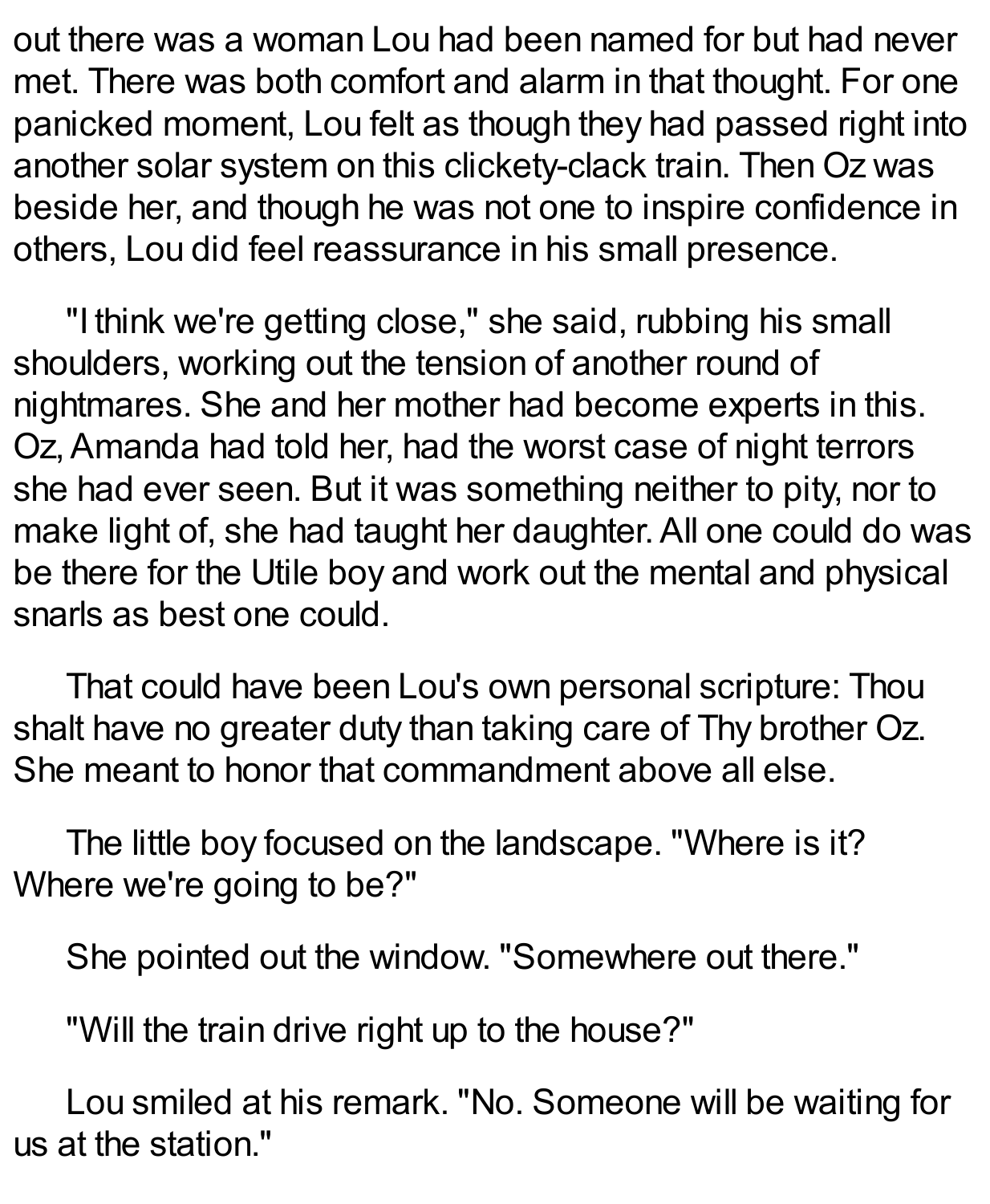The train passed into a tunnel slashed through the side of one of the hills, throwing them into even greater darkness. Moments later they shot clear of the tunnel and then how they climbed! Their degree of ascent made Lou and Oz peer out anxiously. Up ahead was a trestle. The train slowed and then eased carefully onto the bridge, like a foot at cold water's edge. Lou and Oz looked down, but could not see the ground below in the poor light. It was as though they were suspended in the sky, somehow carried aloft by an iron bird weighing many tons. Then suddenly the train was back on firm ground, and the climb was on again.As the train picked up speed, Oz took a deep breath interrupted by a yawn—perhaps, Lou thought, to stifle his anxiety.

"I'm going to like it here," Oz suddenly proclaimed as he balanced his bear against the window. "Look out there," he said to his stuffed animal, which had never had a name that Lou knew of. Then Oz's thumb nervously probed the insides of his mouth. He'd been diligently trying to stop sucking his thumb, yet with all that was happening he was finding it tough going.

"It'll be okay, right, Lou?" he mumbled.

She perched her little brother on her lap, tickling the back of his neck with her chin until Oz squirmed.

"We're going to be just fine." And Lou somehow forced herself to believe that it would be so.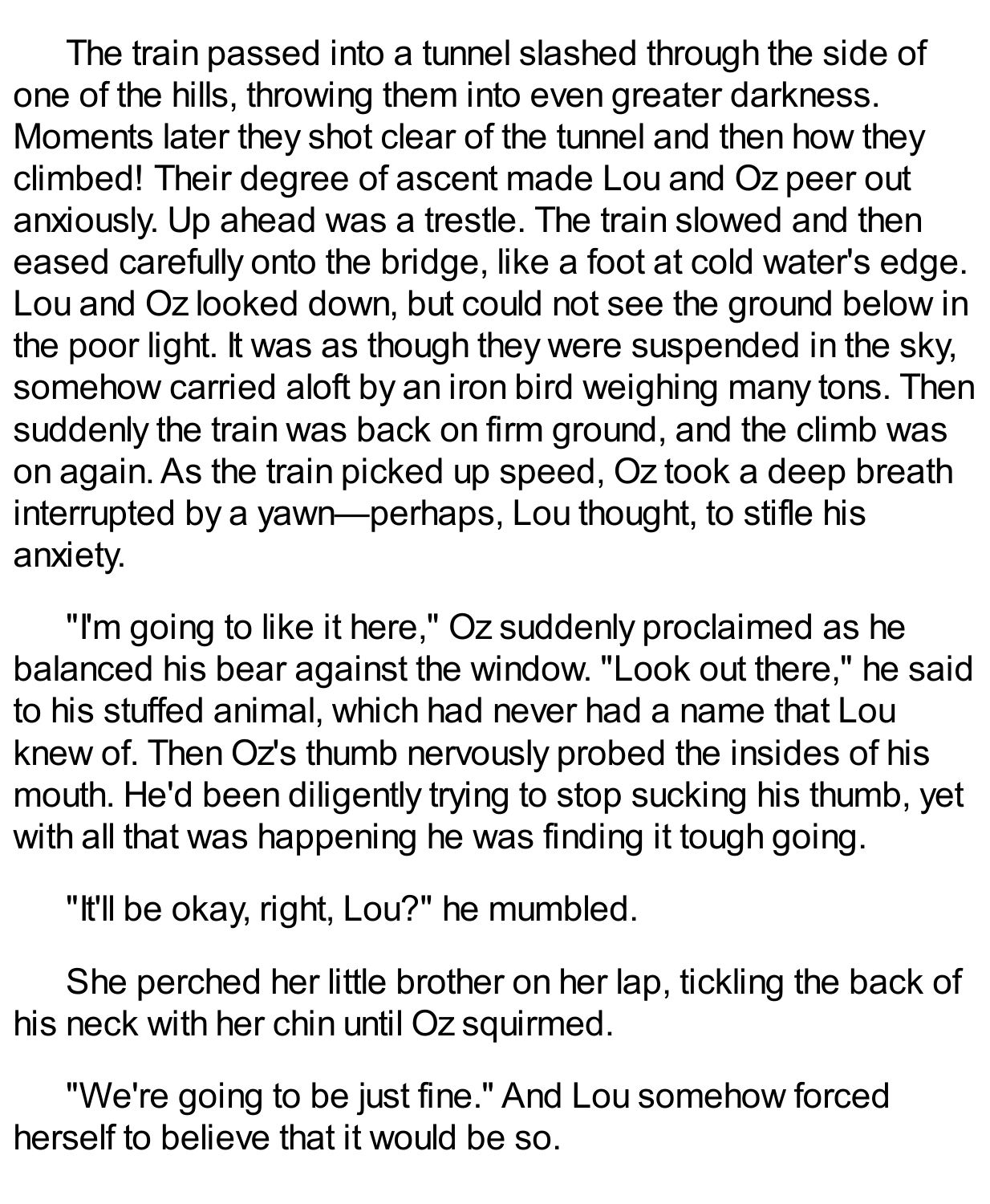# CHAPTER SIX

THE TRAIN STATIONAT RAINWATER RlDGE WAS NO more than a glorified pine-studded lean-to, with a single cracked and spiderwebbed window and an opening for a door but no door to fill the space. A narrow jump separated this wreck of nail and board from the railroad track. The channeled wind was fierce as it fought its way through the gaps in rock and tree, and the faces of the few folk hanging about, along with the runted trees, evidenced the blunt force of its chisel.

Lou and Oz watched as their mother was loaded into an ancient ambulance.As the nurse climbed into the vehicle, she scowled back at her charges, the confrontation of the day before obviously still rankling her.

When the doors of the vehicle closed, Lou pulled the quartz necklace from her coat pocket and handed it to Oz.

"I slipped into her room before she got up. It was still in her pocket."

Oz smiled, pocketed the precious item, and then reached on tiptoe to give his sister a kiss on the cheek.

The two stood next to their luggage, patiently awaiting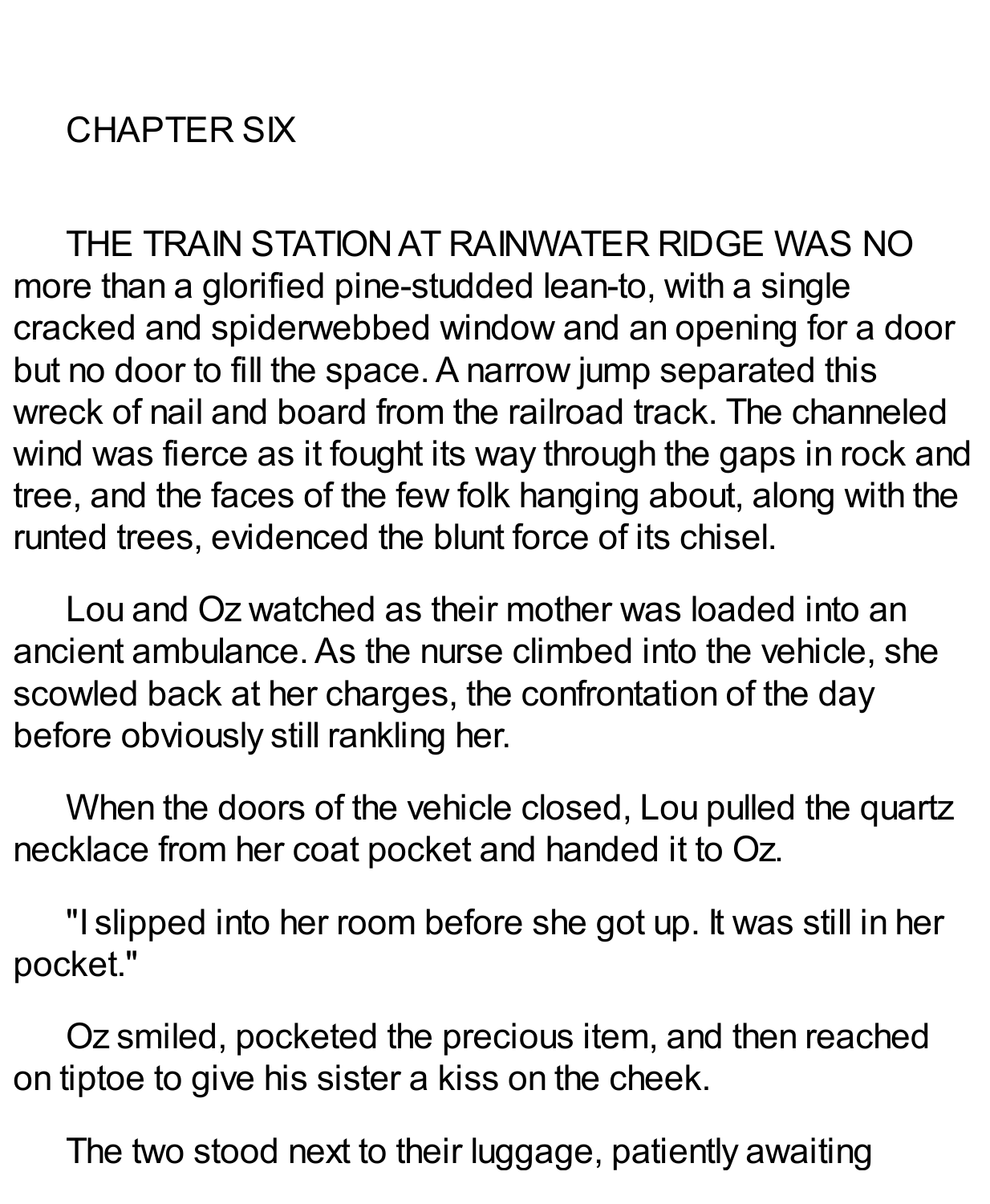Louisa Mae Cardinal.

Their skin was scrubbed raw, each hair on their heads assiduously brushed—Lou had taken extra time with Oz. They were dressed in their very best clothes, which managed barely to conceal their pounding hearts. They had been there for a minute when they sensed someone behind them.

The Negro man was young and, in keeping with the geography, ruggedly built. He was tall and wide of shoulder, deep-chested, with arms like slabs of ham, a waist not small but not soft either, and legs long but one oddly pushed out where calf met knee. His skin was the color of deep rust and pleasing to the eye. He was looking down at his feet, which necessarily drew Lou's gaze to them. His old work boots were so big a newborn could have slept in them with some room to spare, the girl observed. His overalls were as worn as the shoes, but they were clean, or as clean as the dirt and wind would allow anything to be up here. Lou held out her hand, but he did not take it.

Instead, with one impressive move, he picked up all their bags, then flicked his head toward the road. Lou interpreted this as "hello," "come on," and "I'll tell you my name maybe later," all wrapped into one efficient motion. He limped off, the bulging leg now revealed to be a bum one. Lou and Oz looked at each other and then trudged after him. Oz clutched his bear and Lou's hand. No doubt the boy would have tugged the train after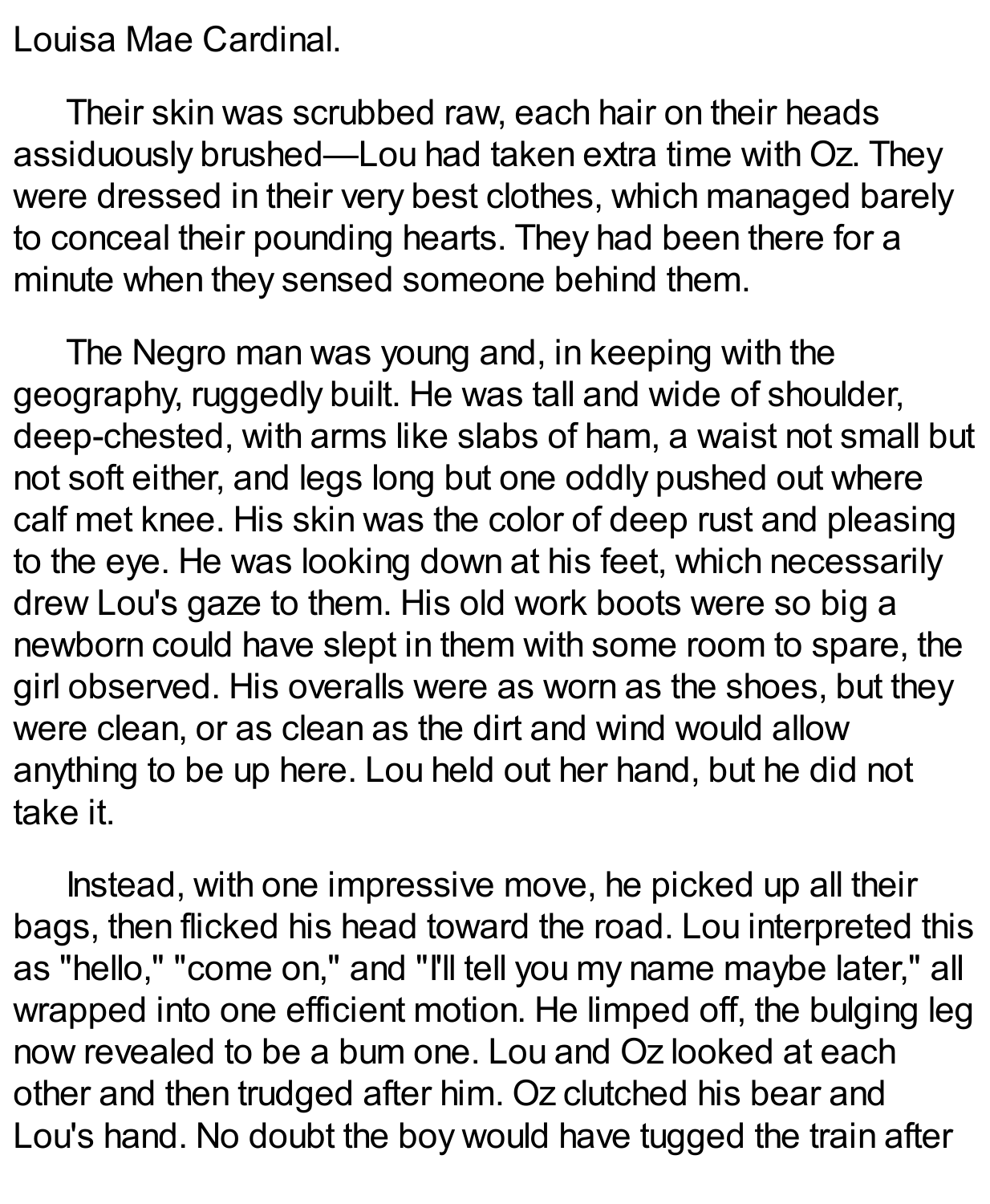them if he could have somehow managed it, so as to effect a quick escape if needed.

The long-bodied Hudson four-door sedan was the color of a sweet pickle. The car was old but clean inside. Its tall, exposed radiator looked like a tombstone, and its two front fenders were missing, as was the rear window glass. Lou and Oz sat in the backseat while the man drove. He worked the long stick shift with an easy skill, nary a gear ever left grinding.

After the woeful state of the train station, Lou had not expected much in the way of civilization up here. However, after only twenty minutes on the road they entered a town of fair size, though in New York City such a meager collection of structures would hardly have filled one sorry block.

A sign announced that they were entering the township of Dickens, Virginia. The main street was two-laned and paved with asphalt. Well-kept structures of wood and brick lined both sides of it. One such building rose five stories, its vacancy sign proclaiming it to be a hotel at fair rates.Automobiles were plentiful here, mostly bulky Ford and Chrysler sedans, and hefty trucks of various makes adorned with mud.All were parked slantwise in front of the buildings.

There were general stores, restaurants, and an open-door warehouse with box towers of Domino sugar and Quick napkins, Post Toasties and Quaker Oats visible inside. There was an automobile dealership with shiny cars in the window,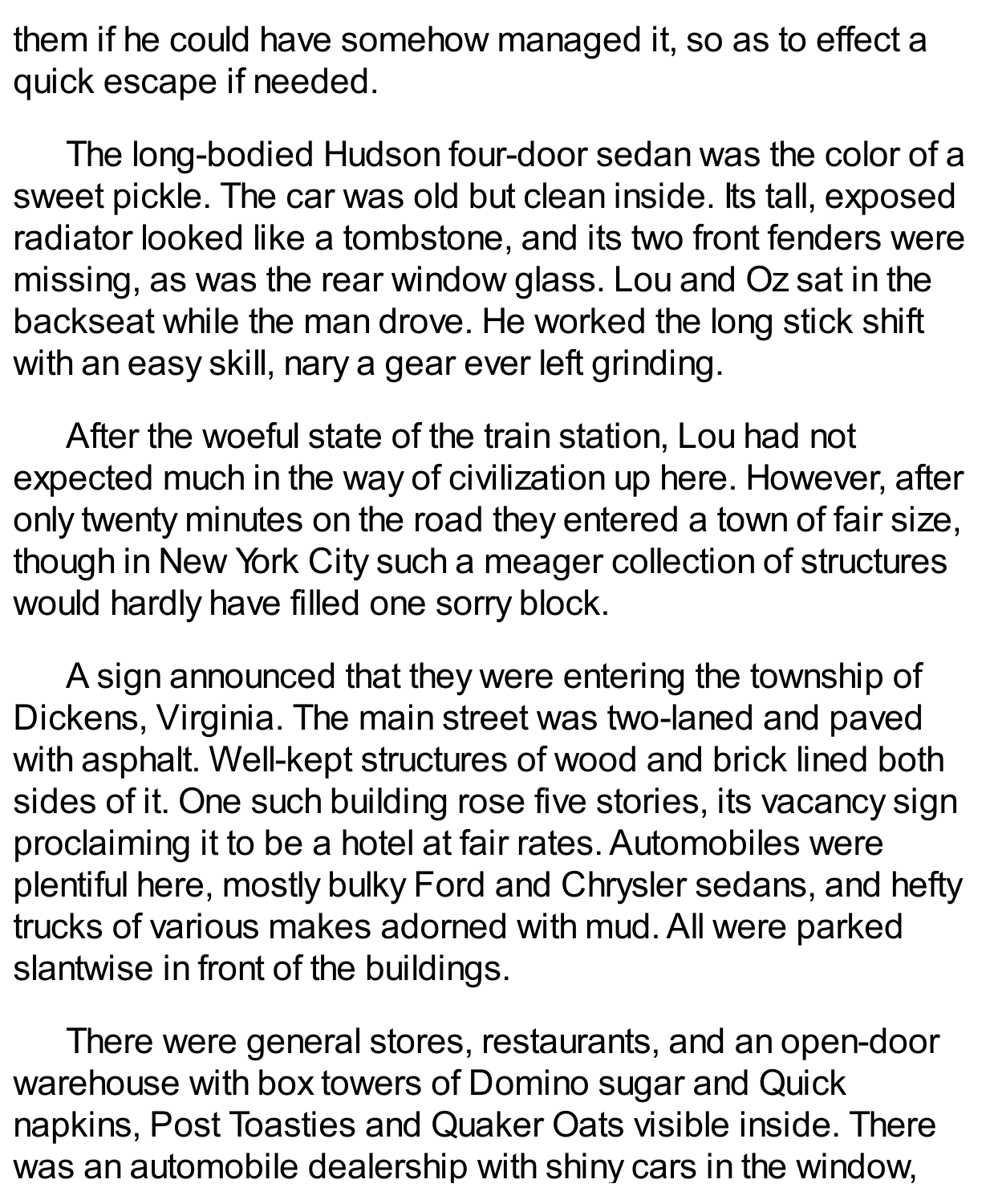and next to that an Esso gas station sporting twin pumps with bubble tops and a uniformed man with a big smile filling up the tank of a dented La Salle sedan, with a dusty Nash two-door waiting behind it.A big Coca-Cola soda cap was hanging in front of one cafe, and an Eveready Battery sign was bolted to the wall of a hardware shop. Telephone and electrical poles of poplar ran down one side of the street, black cables snaking out from them to each of the structures.Another shop announced the sale of pianos and organs for cash at good prices.A movie theater was on one corner, a laundry on another. Gas street lamps ran down both sides of the road, like big, lit matchsticks.

The sidewalks were crowded with folks. They ranged from well-dressed women with stylish hairdos topped by modest hats, to bent, grimy men who, Lou thought, probably toiled here in the coal mines she had read about.

As they passed through, the last building of significance was also the grandest. It was red brick with an elegant two-story pediment portico, supported by paired Greek Ionic columns, and had a steeply pitched, hammered tin roof painted black, with a brick clock tower top-hatting it. The Virginia and American flags snapped out front in the fine breeze. The elegant red brick, however, sat on a foundation of ugly, scored concrete. This curious pairing struck Lou as akin to fine pants over filthy boots. The carved words above the columns simply read: "Court House." And then they left the finite sprawl of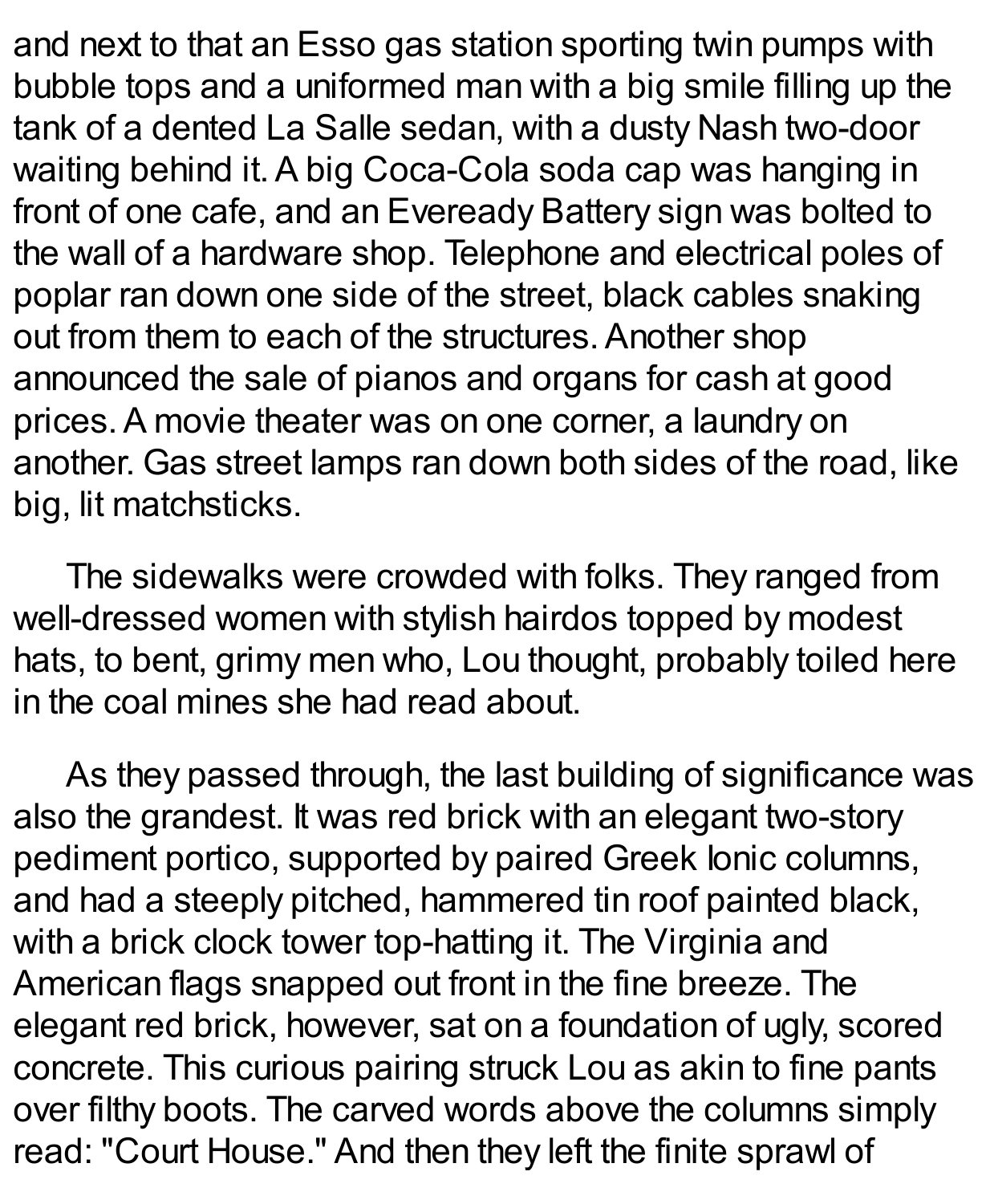Dickens behind.

Lou sat back puzzled. Her father's stories had been filled with tales of the brutish mountains, and the primitive life there, where hunters squatted near campfires of hickory sticks and cooked their kill and drank their bitter coffee; where farmers rose before the sun and worked the land till they collapsed; where miners dug into the earth, filling their lungs with black that would eventually kill them; and where lumberjacks swept virgin forests clean with the measured strokes of ax and saw. Quick wits, a sound knowledge of the land, and a strong back were essential up here. Danger roamed the steep slopes and loamy valleys, and the magisterial high rock presided over both men and beasts, sharply defining the limits of their ambition, of their lives.A place like Dickens, with its paved roads, hotel, Coca-Cola signs, and pianos for cash at good prices, had no right to be here. Yet Lou suddenly realized that the time period her father had written about had been well over twenty years ago.

She sighed. Everything, even the mountains and its people, apparently, changed. Now Lou assumed her great-grandmother probably lived in a quite ordinary neighborhood with quite ordinary neighbors. Perhaps she had a cat and went to have her hair done every Saturday at a shop that smelled of chemicals and cigarette smoke. Lou and Oz would drink orange soda pop on the front porch and go to church on Sunday and wave to people as they passed in their cars, and life would not be all that much different than it had been in New York.And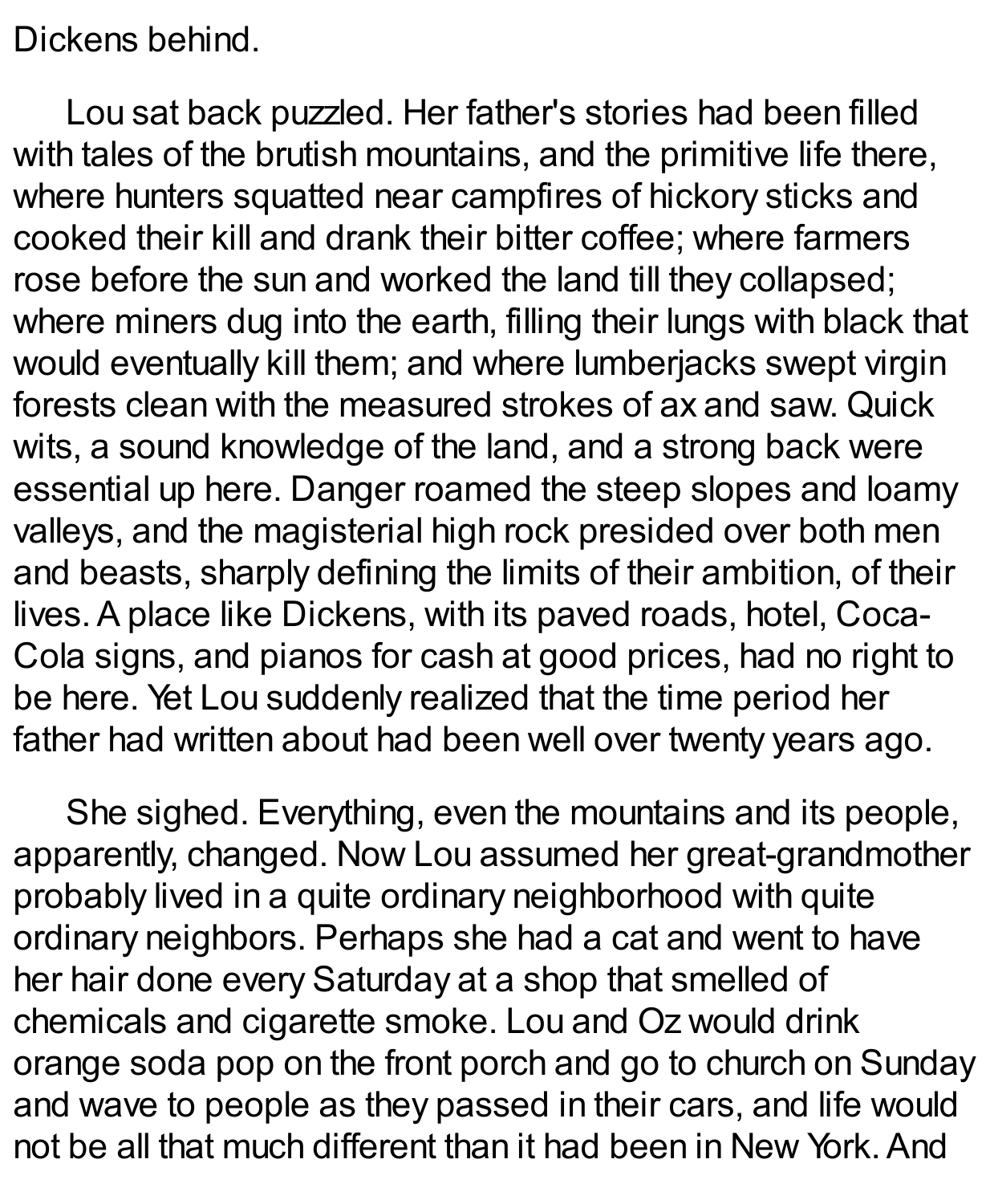while there was absolutely nothing wrong with that, it was not the dense, breathtaking wilderness Lou had been expecting. It was not the life her father had experienced and then written about, and Lou was clearly disappointed.

The car passed through more miles of trees, soaring rock and dipping valleys, and then Lou saw another sign. This town was named Tremont. This was probably it, she thought. Tremont appeared roughly one-third the size of Dickens.About fifteen cars were slant-parked in front of shops similar to those in the larger town, only there was no high-rise building, no courthouse, and the asphalt road had given way to macadam and gravel. Lou also spotted the occasional horse rider, and then Tremont was behind them, and the ground moved higher still. Her greatgrandmother, Lou surmised, must live on the outskirts of Tremont.

The next place they passed had no sign naming its location, and the scant number of buildings and few people they saw didn't seem enough to justify a name. The road was now dirt, and the Hudson swayed from side to side over this humble pack of shifting earth. Lou saw a shallow post office building, and next to that was a leaning pile of boards with no sign out front, and steps that had the rot.And finally there was a goodsized general store with the name "McKenzie's" on the wall; crates of sugar, flour, salt, and pepper were piled high outside. In one window of McKenzie's hung a pair of blue overalls, harnesses, and a kerosene lamp. And that was about all there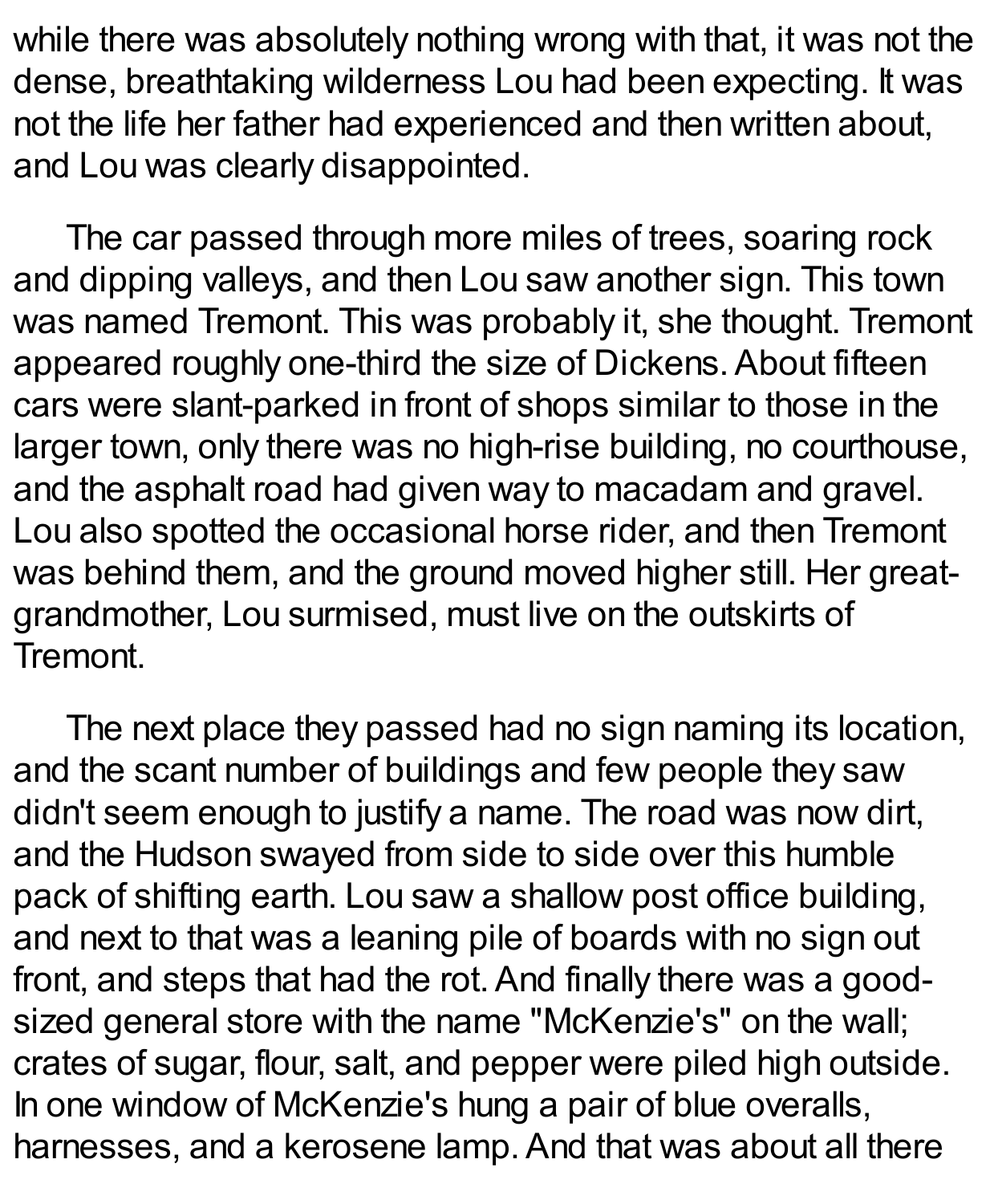was of the nameless stop along the poor road.

As they drifted over the soft dirt, they passed silent, sunkeneyed men, faces partially covered by wispy beards; they wore dirty one-piece overalls, slouch hats, and lumpy brogans, and traveled on foot, mule, or horse. A woman with vacant eyes, a droopy face, and bony limbs, clothed in a gingham blouse and a homespun woolen skirt bunched at the waist with pins, rocked along in a small schooner wagon pulled by a pair of mules. In the back of the wagon was a pile of children riding burlap seed bags bigger than they were. Running parallel to the road here a long coal train was stopped under a water tower and taking in big gulps, steam belching out from its throat with each greedy swallow. On another mountain in the distance Lou could see a coal tipple on wooden stilts, and another line of coal cars passing underneath this structure, like a column of obedient ants.

They passed over a large bridge.A tin sign said this was the McCloud River flowing thirty feet underneath them. In the reflection of the rising sun the water looked pink, like a mileslong curvy tongue. The mountain peaks were smoke-blue, the mists of fog right below them forming a gauzy kerchief.

With no more towns apparent, Lou figured it was time to get acquainted with the gentleman up front.

"What's your name?" she asked. She had known many Negroes, mostly writers, poets, musicians, and those who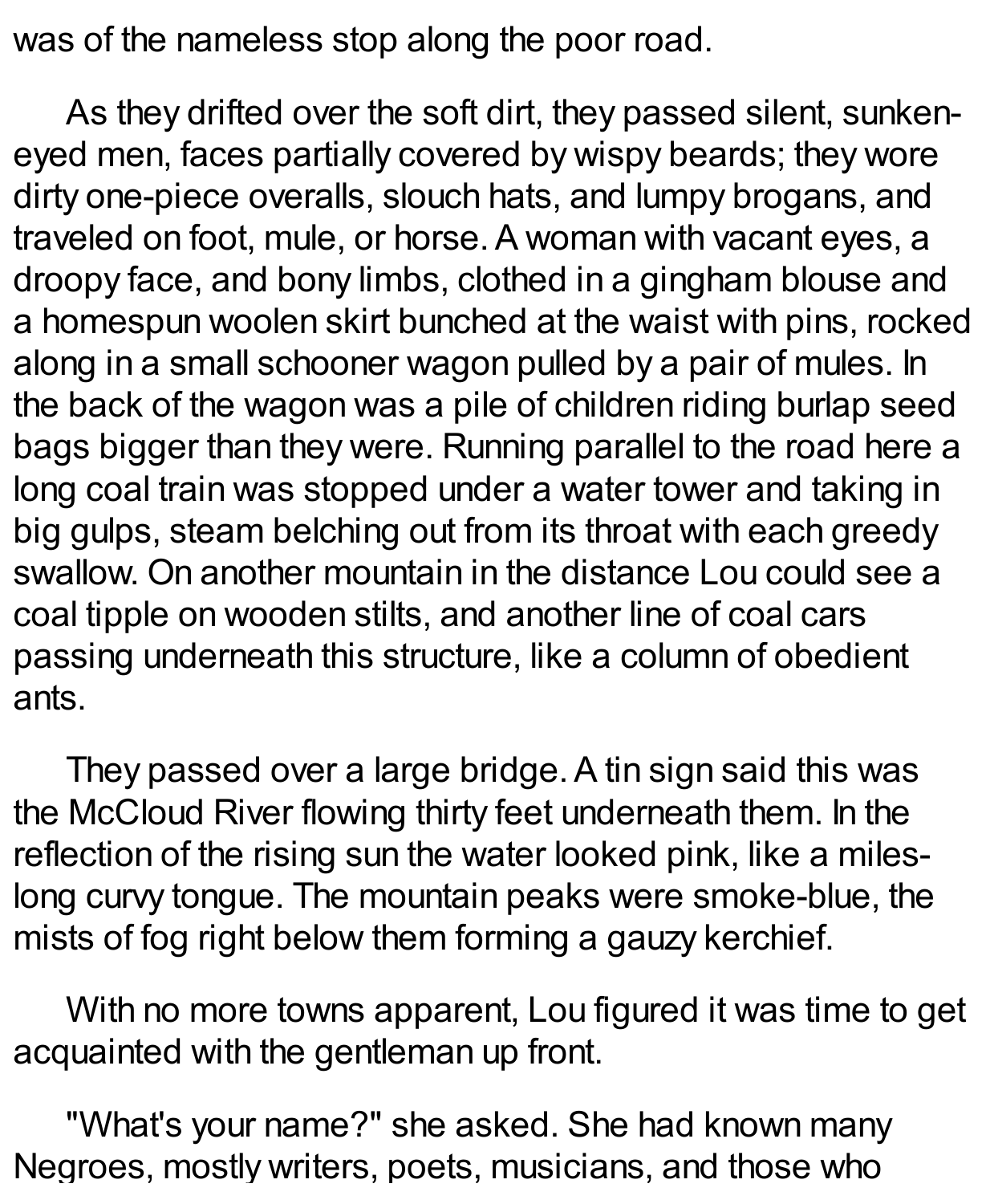acted on the stage, all her parents' friends. But there had been others too. During her excursions through the city with her mother, Lou had met colored people who loaded the trash, flagged down the cabs, heaved the bags, scooted after others' children, cleaned the streets, washed the windows, shined the shoes, cooked the food, and did the laundry, and took, in amicable measures, the insults and tips of tfieir white clientele.

This fellow driving, he was different, because he apparently didn't like to talk. Back in New York Lou had befriended one kindly old gentleman who worked a lowly job at Yankee Stadium, where she and her father would sometimes steal away to games. This old man, only a shade darker than the peanuts he sold, had told her that a colored man would talk your ear off every day of the week except the Sabbath, when he'd let God and the women have their shot.

The big fellow just continued to drive; his gaze didn't even creep to the rearview mirror when Lou spoke. A lack of curiosity was something Lou could not tolerate in her fellow man.

"My parents named me Louisa Mae Cardinal, after my great-grandmother. I go by Lou, though, just Lou.

My dad is John Jacob Cardinal. He's a very famous writer. You've probably heard of him."

The young man didn't grunt or even wiggle a finger. The road ahead apparently held fascination for him that a dose of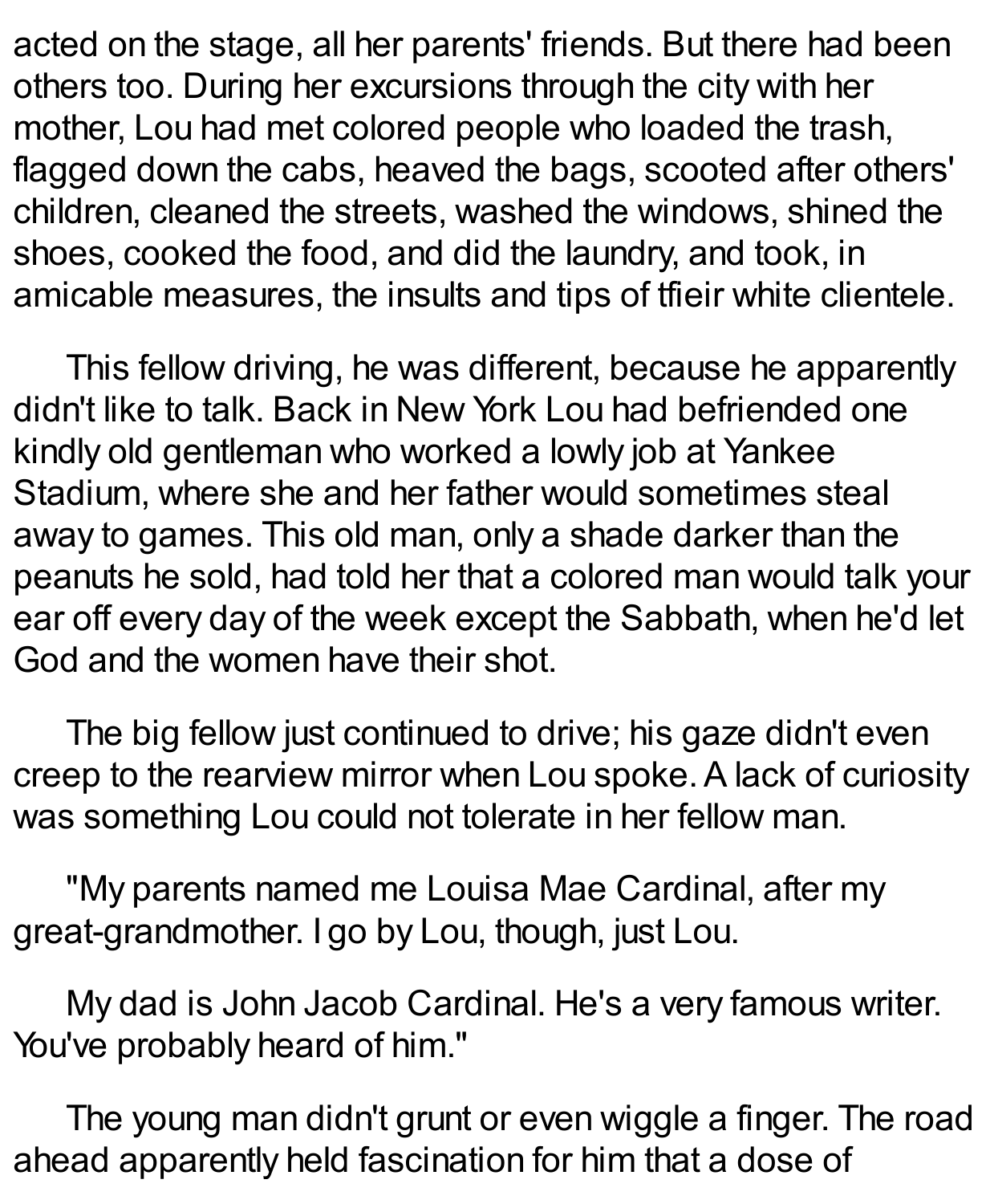Cardinal family history simply could not compete with.

Getting into his sister's spirited attempt at conversation, Oz said, "He's dead, but our mom's not."

This indelicate comment drew an immediate scowl from Lou, and just as quicklyOz looked out the window, ostensibly to admire the countryside.

They were thrown forward a little when the Hudson came to an abrupt stop.

The young boy standing there was a little older than Lou, but about the same height. His red hair was all crazy-angled cowlicks, which still failed to cover conical ears that could easily have caught on a nail. He wore a stained long John shirt and dirty overalls that didn't manage to hide bony ankles. His feet were bare even though the air wasn't warm. He carried a long, hand-whittled cane fishing pole and a dented tackle box, which appeared to have once been blue. There was a black-and-tan mutt of a dog next to him, its lumpy pink tongue hanging out. The boy put his pole and box through the Hudson's open rear window and climbed in the front seat like he owned it, his dog following his relaxed lead.

"Howdy-howdy, Hell No," the stranger boy said amiably to the driver, who acknowledged this newcomer with an ever-soslight nod of the head.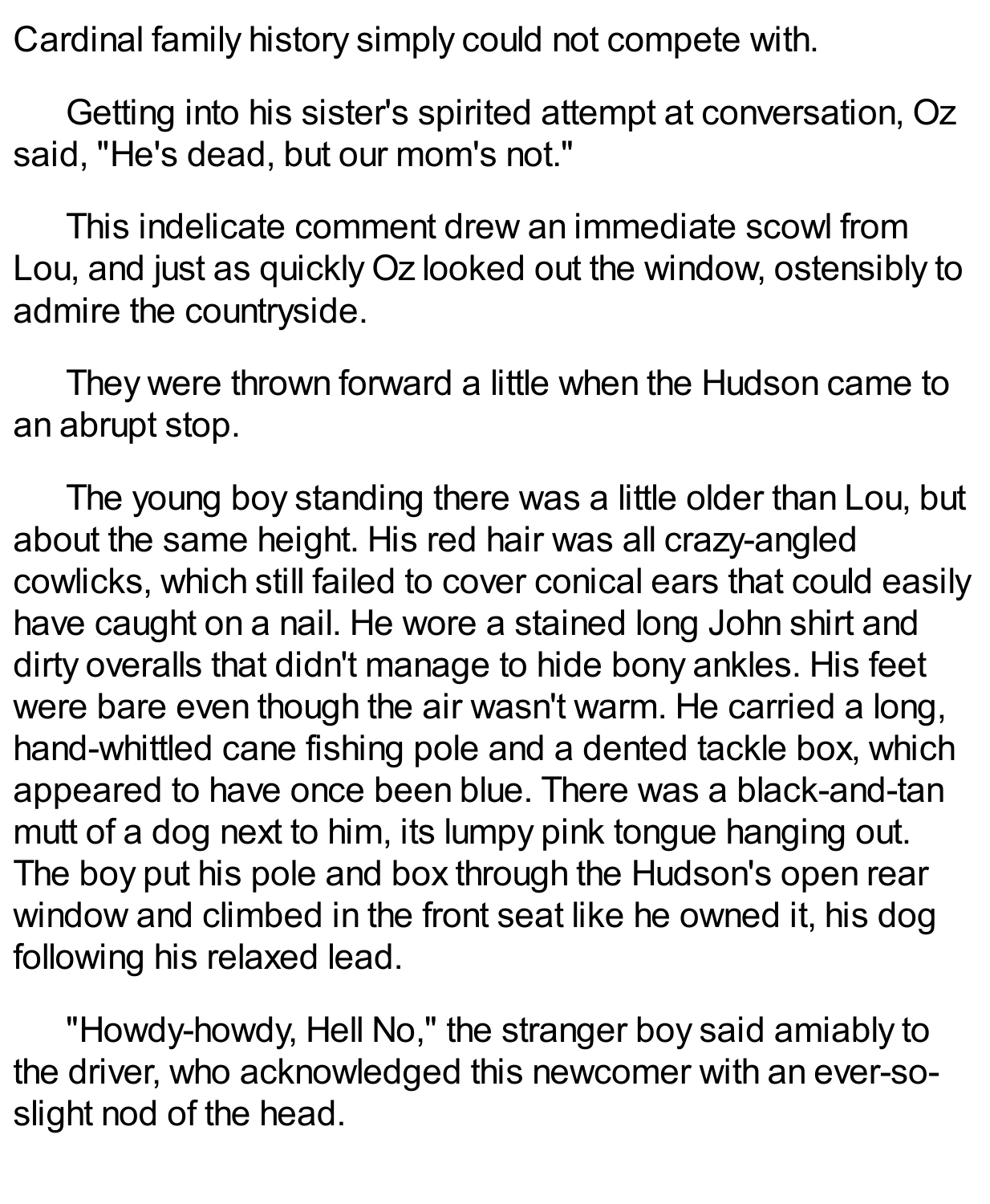Lou and Oz looked at each other in puzzlement over this very odd greeting.

Like a pop-up toy, the visitor poked his head over the seat and stared at them. He had more than an adequate crop of freckles on his flat cheeks, a small mound of nose that carried still more freckles, and out of the sun his hair seemed even redder. His eyes were the color of raw peas, and together with the hair they made Lou think of Christmas wrapping paper.

"I bet I knowed me what, y'all Miss Louisa's people, ain'tcha?" he said in a pleasant drawl, his smile endearingly impish.

Lou nodded slowly. "I'm Lou. This is my brother, Oz," she said, with an easy courtesy, if only to show she wasn't nervous.

Swift as a salesman's grin, the boy shook hands with them. His fingers were strong, with many fine examples of the countryside imbedded in each of them. Indeed, if he'd ever had fingernails, it was difficult to tell under this remarkable collection of dirt. Lou and Oz both couldn't help but stare at those fingers.

He must have noted their looks, because he said, "Been to digging worms since afore light. Candle in one hand, tin can in the other. Dirty work, y'all know." He said this matter-of-factly, as though for years they all had knelt side by side under a hot sun hunting skinny bait.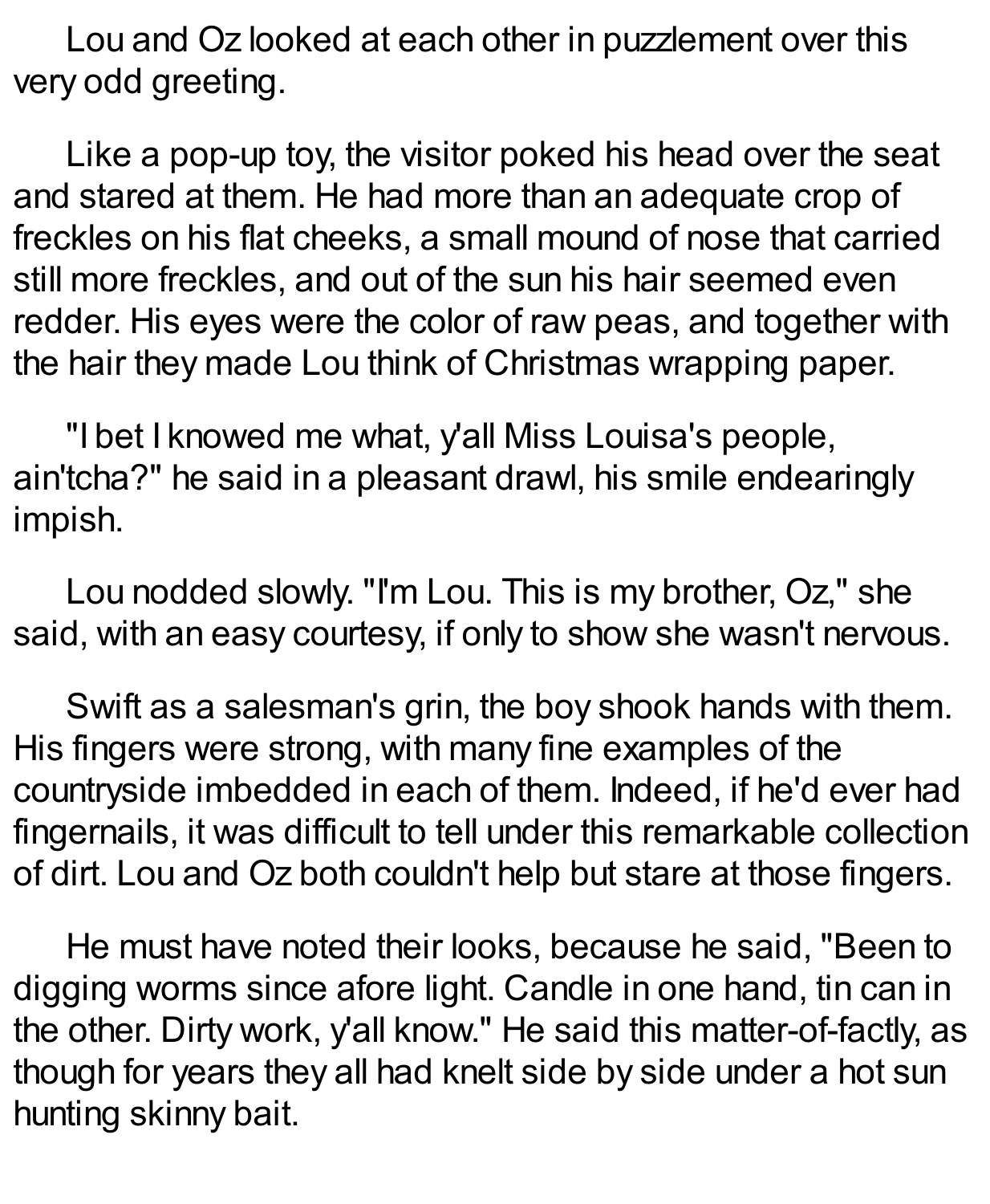Oz looked at his own hand and saw there the transfers of rich soil from the handshake. He smiled because it was as though the two had just undertaken the blood brother ritual.A brother! Now that was something Oz could get excited about.

The red-haired young man grinned good-naturedly, showing that most of his teeth were where they were supposed to be, though not many of them were what one could call either straight or white.

"Name's Jimmy Skinner," he said by way of modest introduction, "but folk call me Diamond, 'cause my daddy say that how hard my head be. This here hound's Jeb."

At the sound of his name Jeb poked his fluffy head over the seat and Diamond gave each of the dog's ears a playful tug. Then he looked at Oz.

"That a right funny name fer a body. Oz."

Now Oz looked worried under the scrutiny of his blood brother. Was their partnership not to be?

Lou answered for him. "His real name is Oscar.As inOscar Wilde. Oz is a nickname, like in the Wizard of."

His gaze on the ceiling of the Hudson, Diamond considered these facts, obviously searching his memory.

"Never tell of no Wildes up here." He paused, thinking hard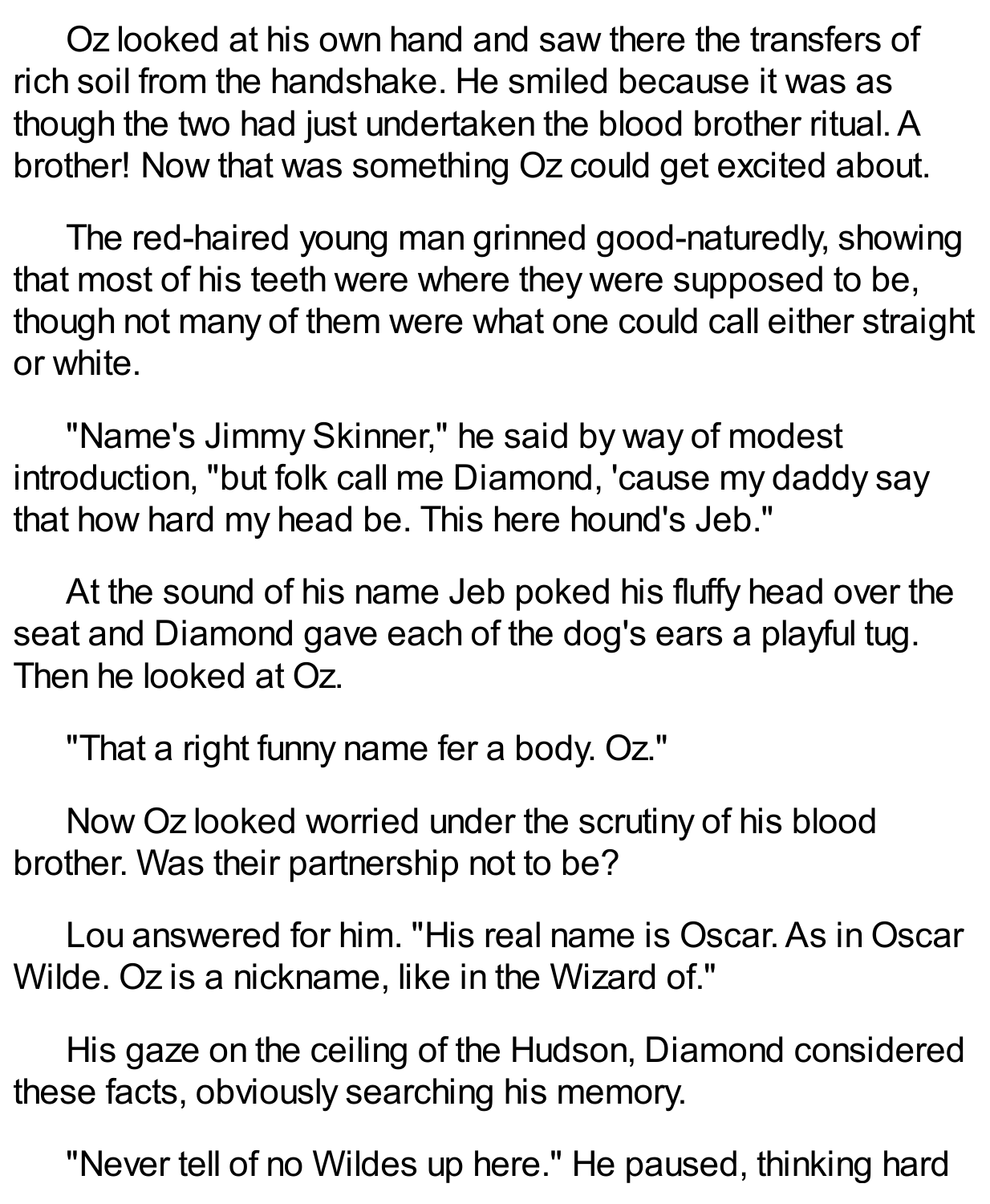again, the wrinkles on his brow crazy-lined. "And wizard'a what 'xactly?"

Lou could not hide her astonishment. "The book? The movie? Judy Garland?"

"The Munchkins? And the Cowardly Lion?" added Oz.

"Ain't never been to no pitcher show." Diamond glanced at Oz's bear and a disapproving look simmered on his face. "You right big fer that, now ain'tcha, son?"

This sealed it for Oz. He sadly wiped his hand clean on the seat, annulling his and Diamond's solemn covenant.

Lou leaned forward so close she could smell Diamond's breath. "That's none of your business, is it?"

A chastened Diamond slumped in the front seat and let Jeb idly lick dirt and worm juice from his fingers. It was as though Lou had spit at the boy using words.

The ambulance was far ahead of them, driving slowly.

"I sorry your ma hurt," said Diamond, in the manner of passing the peace pipe.

"She's going to get better," said Oz, always nimbler on the draw than was Lou with matters concerning their mother.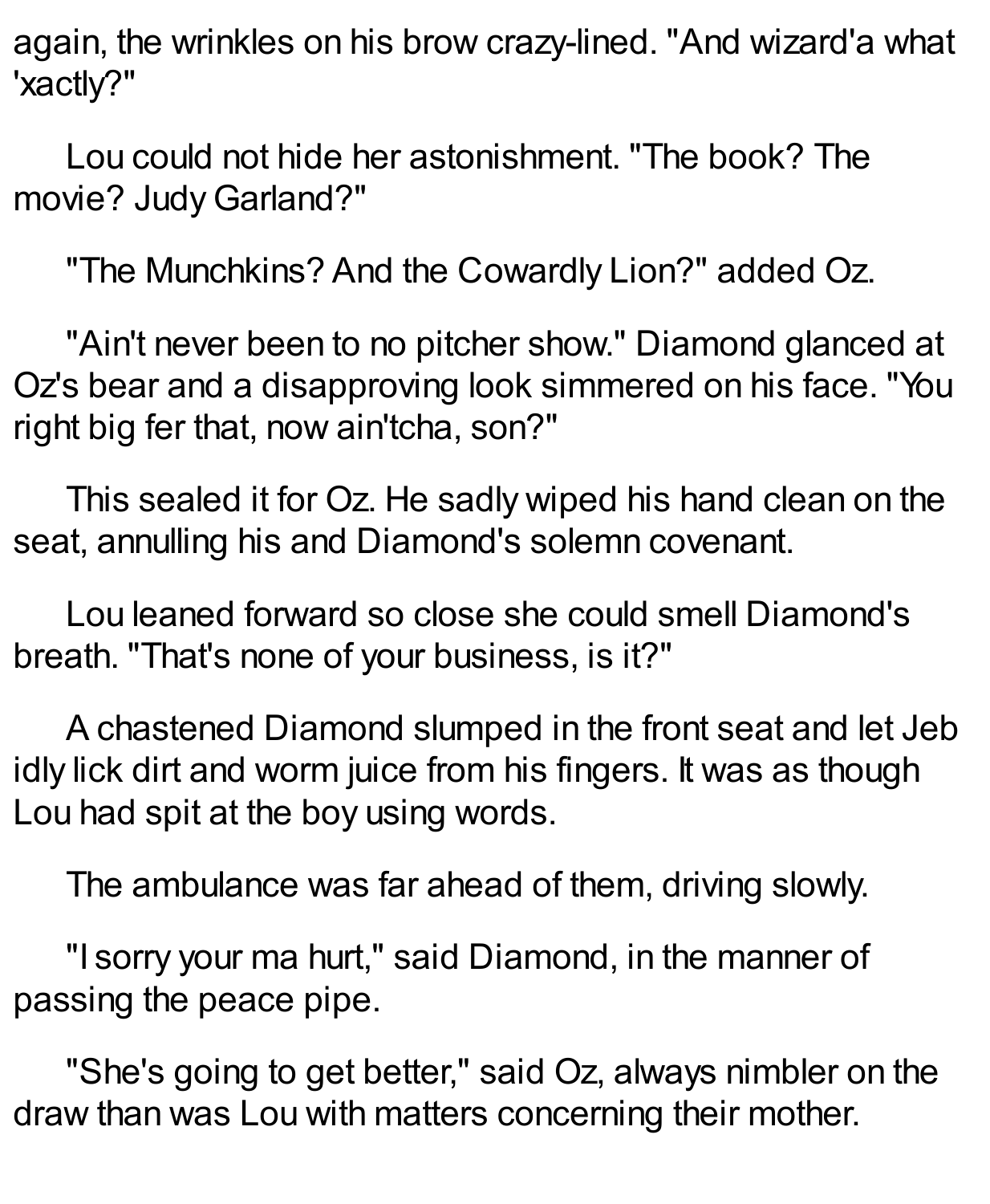Lou stared out the window, arms across her chest.

"Hell No," said Diamond, "just plop me off over to the bridge. Catch me anythin' good, I bring it fer supper. Tell Miss Louisa?"

Lou watched as Hell No edged his blunt chin forward, apparently signaling a big, happy "Okay, Diamond!"

The boy popped up over the seat again. "Hey, y'all fancy good lard-fried fish fer supper?" His expression was hopeful, his intentions no doubt honorable; however, Lou was unwilling just now to make friends.

"We all shore would, Diamond. Then maybe we can find us a pitcher show in this one-horse town."

As soon as Lou said this, she regretted it. It wasn't just the disappointed look on Diamond's face; it was also the fact that she had just blasphemed the place where her father had grown up. She caught herself looking to heaven, watching for grim lightning bolts, or maybe sudden rains, like tears falling.

"From some big city, ain'tcha?" Diamond said.

Lou drew her gaze from the sky. "The biggest. New York," she said.

"Huh, well, y'all don't be telling folks round here that."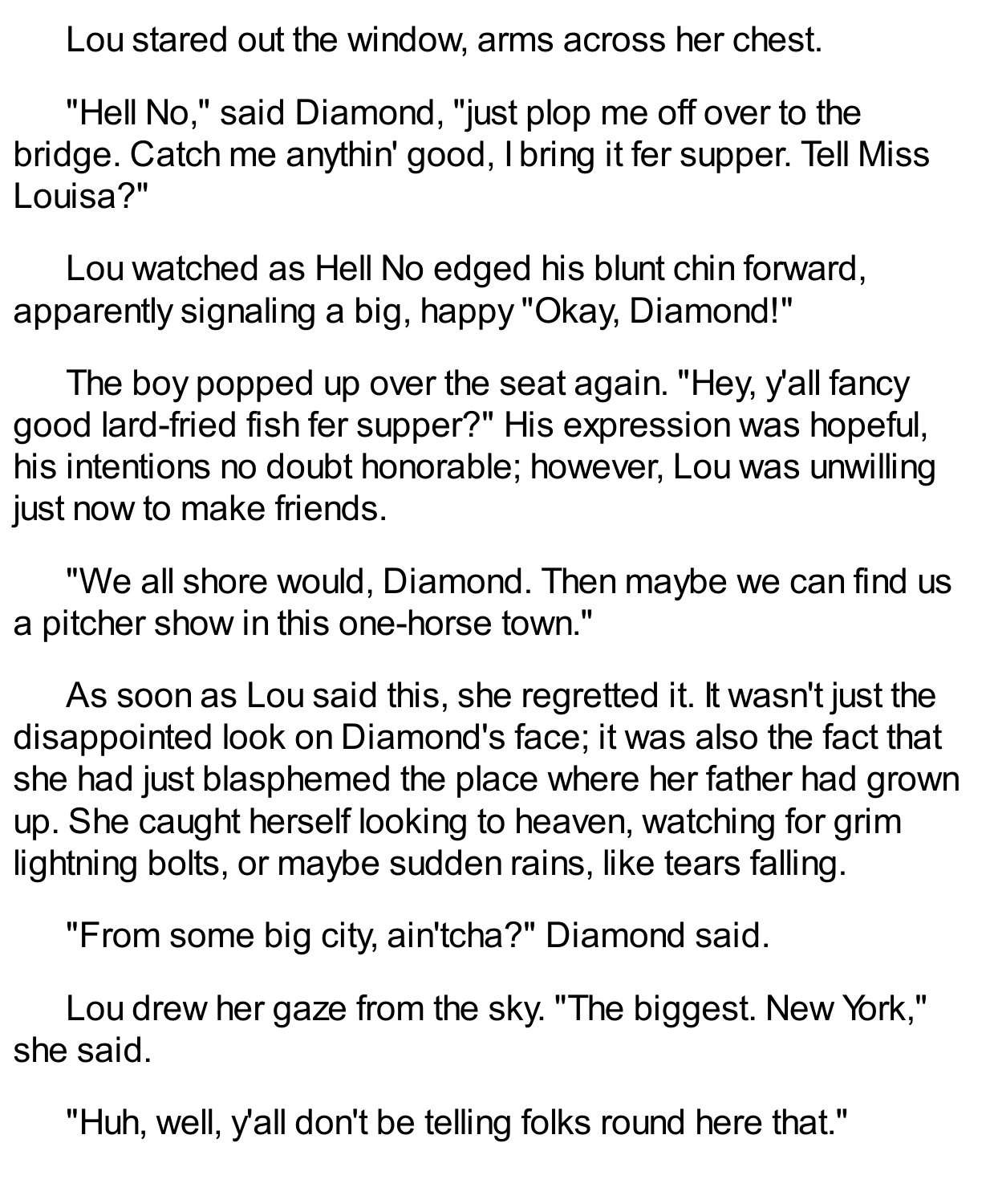Oz gaped at his ex-blood brother. "Why not?"

"Right chere's good, Hell No. Come on now, Jeb."

Hell No stopped the car. Directly in front of them was the bridge, although it was the puniest such one Lou had ever seen. It was a mere twenty feet of warped wooden planks laid over six-by-six tarred railroad ties, with an arch of rusted metal on either side to prevent one from plummeting all of five feet into what looked to be a creek full of more flat rock than water. Suicide by bridge jumping did not appear to be a realistic option here.And, judging from the shallow water, Lou did not hold out much hope for a lard-fried fish dinner, not that such a meal sounded particularly appealing to her anyway.

As Diamond pulled his gear from the back of the Hudson, Lou, who was a little sorry for what she had said, but more curious than sorry, leaned over the seat and whispered to him through the open rear window.

"Why do you call him Hell No?"

Her unexpected attention brought Diamond back to good spirits and he smiled at her. " 'Cause that be his name," he said in an inoffensive manner. "He live with Miss Louisa."

"Where did he get that kind of a name?"

Diamond glanced toward the front seat and pretended to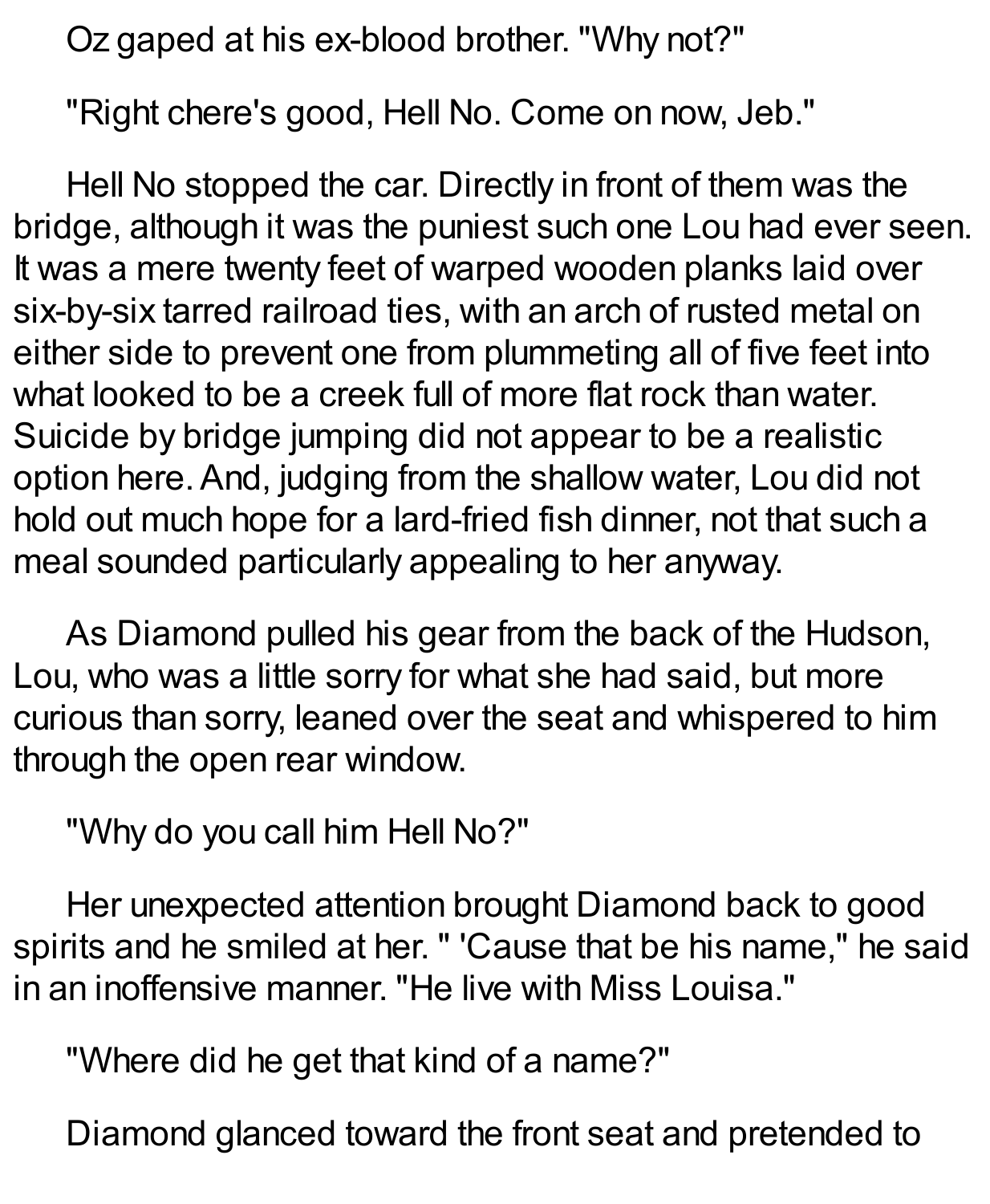fiddle with something in his tackle box. In a low voice he said, "His daddy pass through these parts when Hell No ain't no more'n a baby. Plunked him right on the dirt. Well, a body say to him, 'You gonna come back, take that child?' And he say, 'Hell no.' Now, Hell No, he never done nobody wrong his whole life. Ain't many folk say that.And no rich ones."

Diamond grabbed his tackle box and swung the pole to his shoulder. He walked to the bridge, whistling a tune, and Hell No drove the Hudson across, the structure groaning and complaining with each turn of the car wheels. Diamond waved and Oz returned it with his stained hand, hope welling back for maybe a friendship of enduring degree with Jimmy "Diamond" Skinner, crimson-crowned fisherboy of the mountain.

Lou simply stared at the front seat.At a man named Hell No.

### CHAPTER SEVEN

THE DROP WAS A GOOD THREE THOUSAND FEET IF it was an inch. The Appalachians might pale in size if leveled against the upstart Rockies, but to the Cardinal children they seemed abundantly tall enough.

After leaving the small bridge and Diamond behind, the ninety-six horses of the Hudson's engine had started to whine,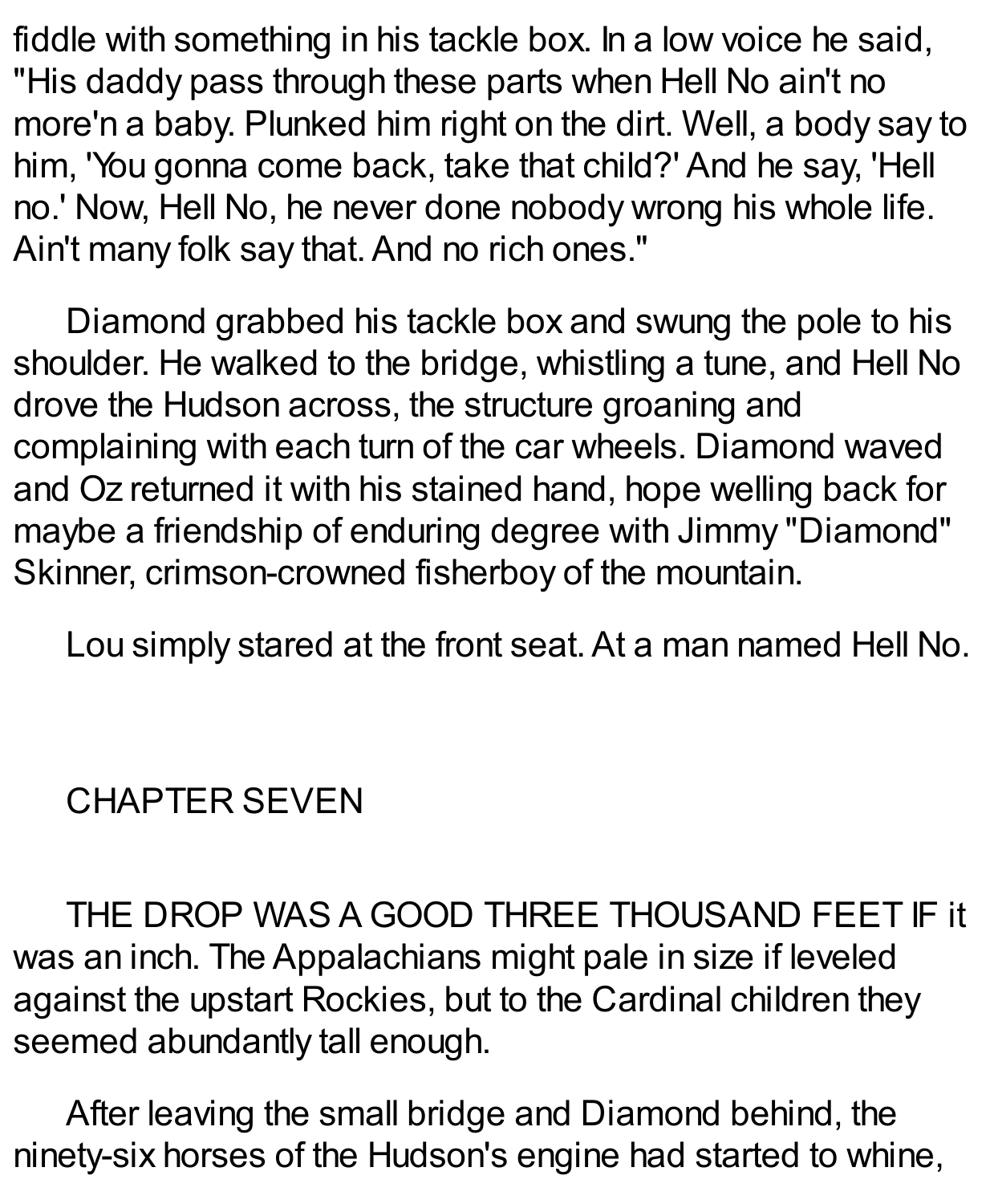and Hell No had dropped to a lower gear. The car's protest was understandable, for now the uneven dirt road headed up at almost a forty-five-degree angle and wound around the mountain like a rattler's coils. The road's supposed twin lanes, by any reasonable measurement, were really only a single pregnant one. Fallen rock lay along the roadside, like solid tears from the mountain's face.

Oz looked out only once at this potential drop to heaven, and then he chose to look no more. Lou stared off, their rise to the sky not really bothering her any.

Then, suddenly flying around a curve at them was a farm tractor, mostly rust and missing pieces and held together with coils of rusty wire and other assorted trash.

It was almost too big for the narrow road all by itself, much less with a lumbering Hudson coming at it. Children were hanging and dangling every which way on the bulky equipment, as if it were a mobile jungle gym. One young boy about Lou's age was actually suspended over nothing but air, hanging on only by his own ten fingers and God's will, and he was laughing! The other children, a girl of about ten and a boy about Oz's age, were clamped tight around whatever they could find to hold, their expressions seized with terror.

The man piloting this contraption was far more frightening even than the vision of out-of-control machinery holding flailing children hostage.A felt hat covered his head, years of sweat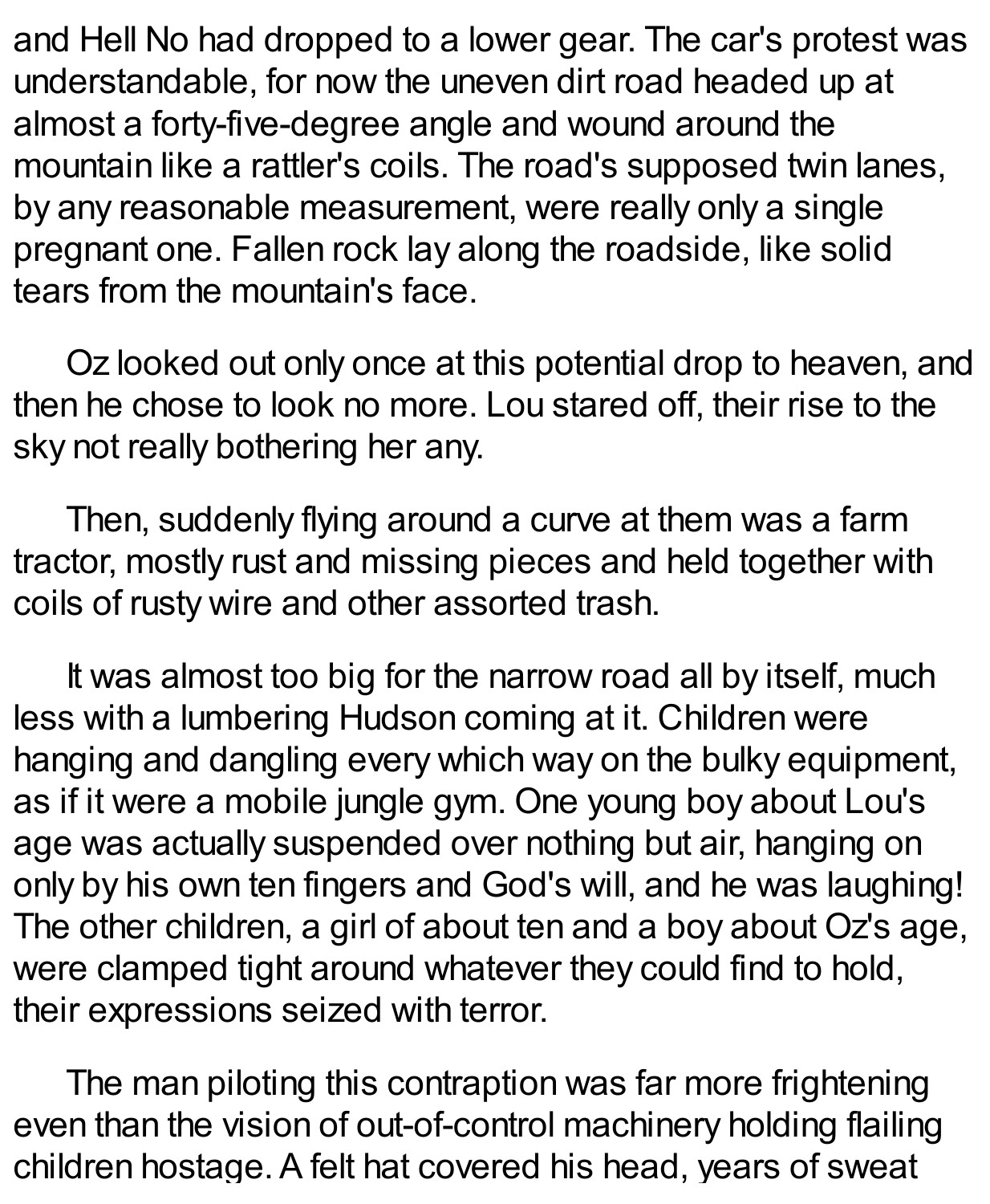having leached to all points of the material. His beard was bristly rough, and his face was burnt dark and heavily wrinkled by the unforgiving sun. He seemed to be short, but his body was thick and muscular. His clothes, and those of the children, were almost rags.

The tractor was almost on top of the Hudson. Oz covered his eyes, too afraid even to attempt a scream. But Lou cried out as the tractor bore down on them.

Hell No, with an air of practiced calm, somehow drove the car out of the tractor's path and stopped to let the other vehicle safely pass. So close were they to the edge that a full third of the Hudson's tires were gripping nothing but the chilly brace of mountain air. Displaced rock and dirt dribbled over the side and were instantly scattered in the swirl of wind. For a moment Lou was certain they were going over, and she gripped Oz with all her strength, as though that would make a difference.

As the tractor roared by, the man glared at them all before settling on Hell No and shouting, "Stupid nig—"

The rest, thankfully, was covered by the whine of the tractor and the laughter and whoops of the suspended-in-air boy. Lou looked at Hell No, who didn't flinch at any of this. Not the first time, she imagined—the near fatal collision and the awful name calling.

And then like a strike of hail in July, this rolling circus was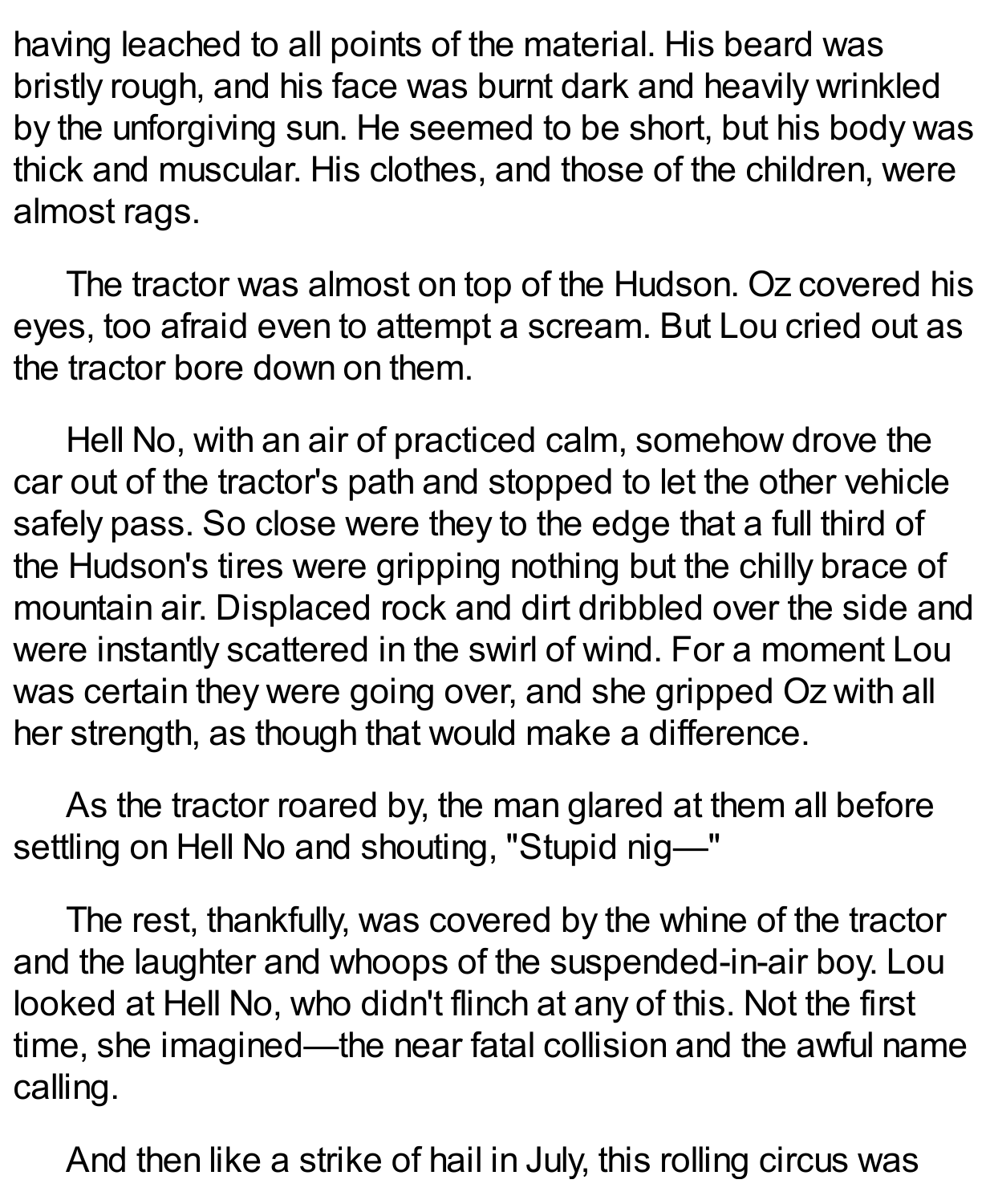gone. Hell No drove on.

As she got her nerves settled down, Lou could see loaded coal trucks far below them inching down one side of a road, while on the other side empty trucks flew hellbent back up, like honeybees, to gorge some more.All around here the face of the mountains had been gashed open in places, exposing rock underneath, the topsoil and trees all gone. Lou watched as coal trolleys emerged from these wounds in the mountains, like drips of blackened blood, and the coal was tippled into the truck beds.

"Name's Eugene."

Lou and Oz both stared toward the front seat. The young man was looking at them in the mirror.

"Name's Eugene," he said again. "Diamond, he fergit sometime. But he a good boy. My Men'."

"Hi, Eugene," said Oz.And then Lou said hello too.

"Ain't see folks much. Words ain't come easy for me. I sorry for that."

"That's okay, Eugene," said Lou. "Meeting strangers is hard<sup>"</sup>

"Miss Louisa and me, we real glad you come. She a good woman. Take me in when I ain't got no home. You lucky she your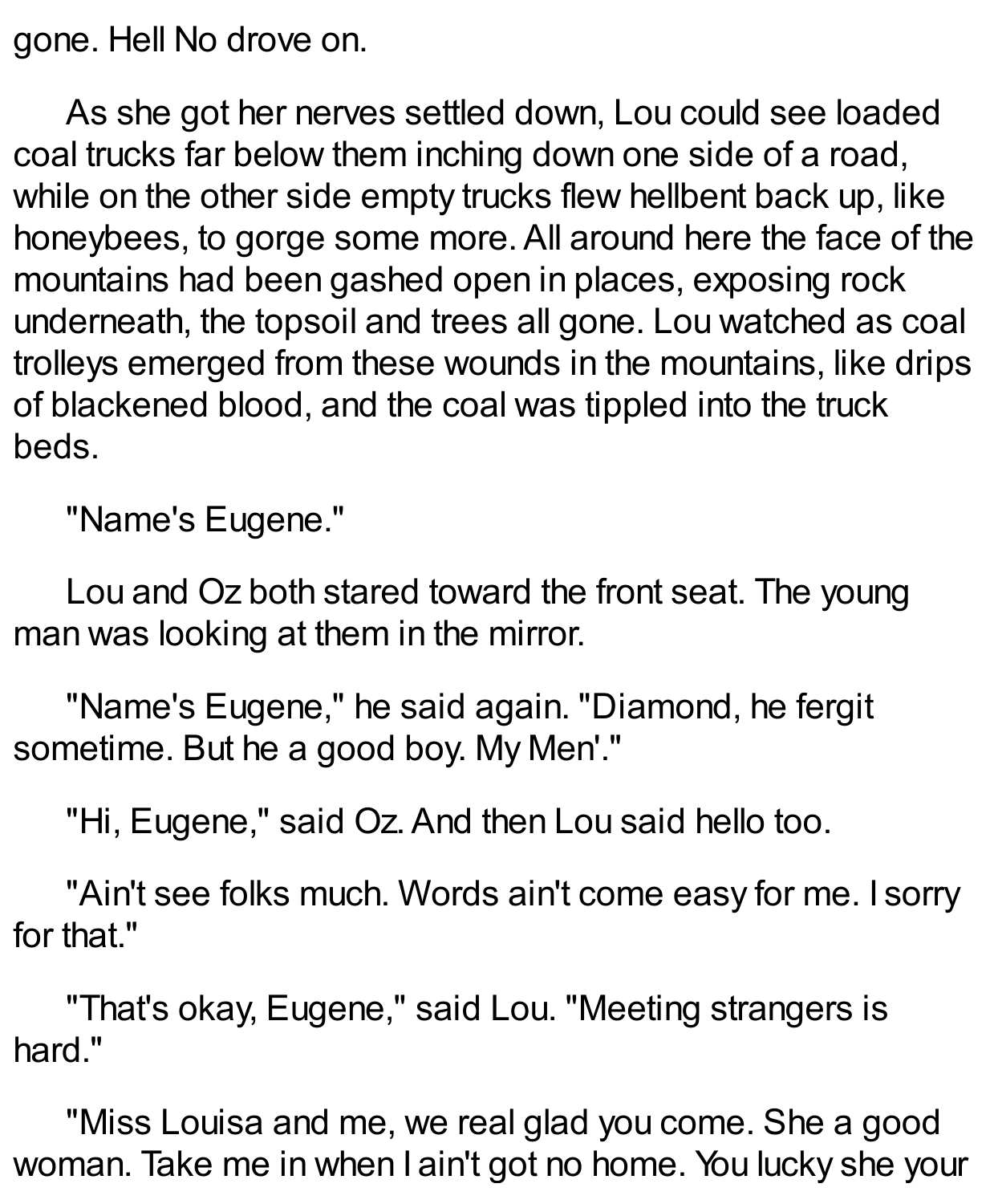kin."

"Well, that's good because we haven't been very lucky lately," said Lou.

"She talk 'bout y'all much. And your daddy and momma. She care for your momma. Miss Louisa, she heal the sick."

Oz looked at Lou with renewed hope, but she shook her head.

More miles went by, and then Eugene turned the car down a lane that wasn't much more than twin ruts in the dirt spread over with still dormant grass and bracketed by thick wild brush.As they were obviously drawing near to their destination, Oz and Lou exchanged a glance. Excitement, nervousness, panic, and hope competed for space on the small landscapes of their faces.

The dirt lane nudged over to the north as it cleared a rise. Here the land splayed out into a broad valley of simple beauty. Green meadows were bracketed by vast forests of every wood the state boasted. Next to the meadows were cleared patchwork fields that yielded to split-rail corrals, weathered gray and wrapped with naked rambler rose vines.Anchoring the corrals was a large two-story plank barn, topped by a gambrel roof with rain hood, all covered by cedar shingles fashioned with froe and maul. It had large double doors at each end, with a set of hay doors above. A projecting timber was immediately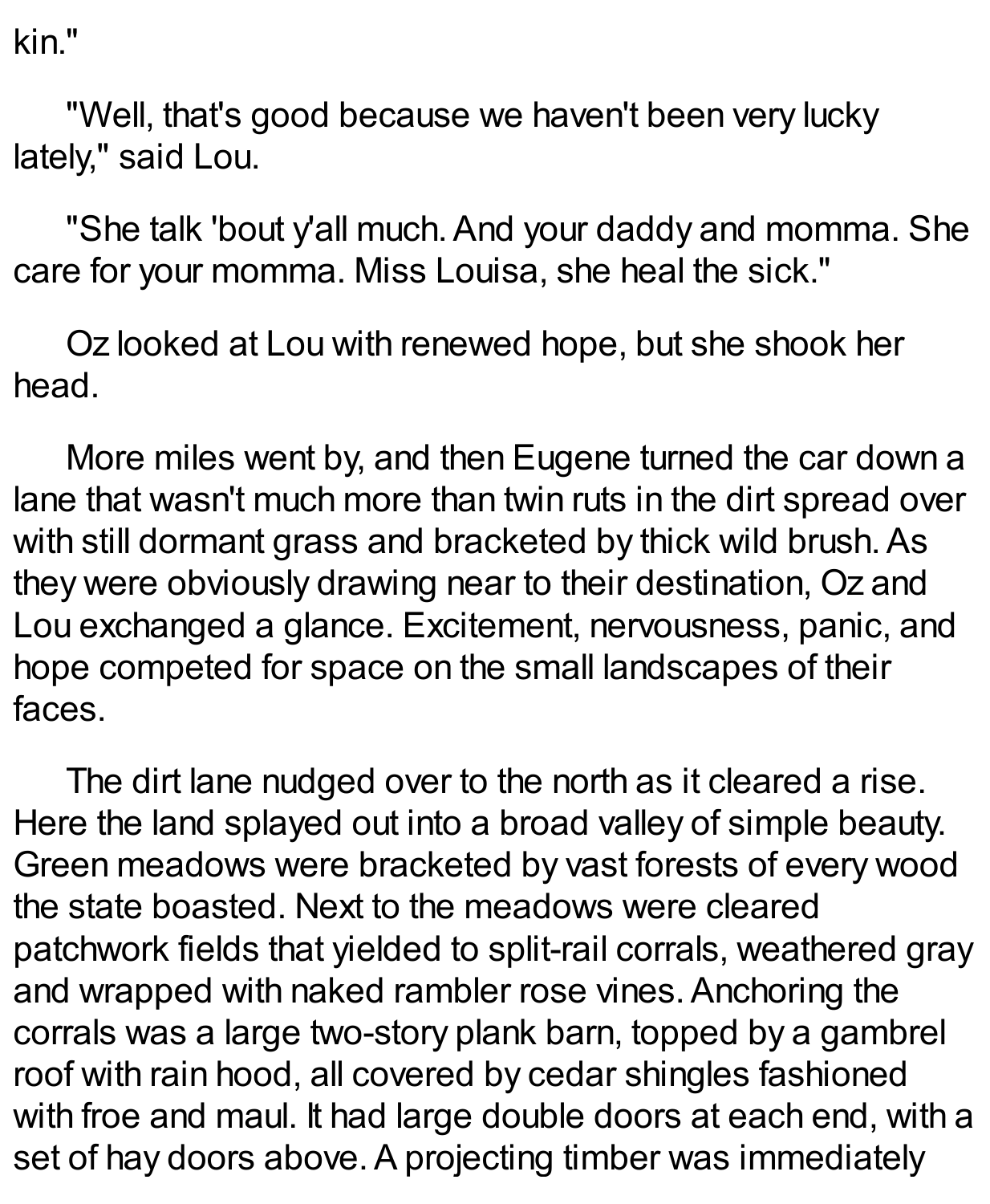above this portal and used to support the hay fork dangling from it. Three cows lay in the grass in one protected space, while a roan horse grazed alone in a small snake-rail corral. Lou counted a half dozen sheared sheep in another pen.And behind that was another fenced space where enormous hogs rolled in a wallow of mud, like giant babies at play. A pair of mules were doubletreed to a large wagon that sat by the barn, the sun reflecting off its tin-wrapped wooden wheels. Near the barn was a farmhouse of modest proportion.

There were other buildings and lean-tos, large and small, scattered here and there, most of plank. One structure situated in an overhang of maple trees looked to be formed from logs chinked with mud and seemed half-buried in the earth. The cleared fields, which sloped at their ends like the curl of hair, sprang outward from the central farm buildings like spokes on a wheel.And rising high behind all of this were the Appalachians, making this good-sized farm property seem but a child's model by comparison.

Lou was finally here, the place her father had spent much of his life writing about yet had never returned to. She drew in several quick breaths, and sat very erect as they drove on to the house, where Louisa Mae Cardinal, the woman who had helped to raise their father, awaited them.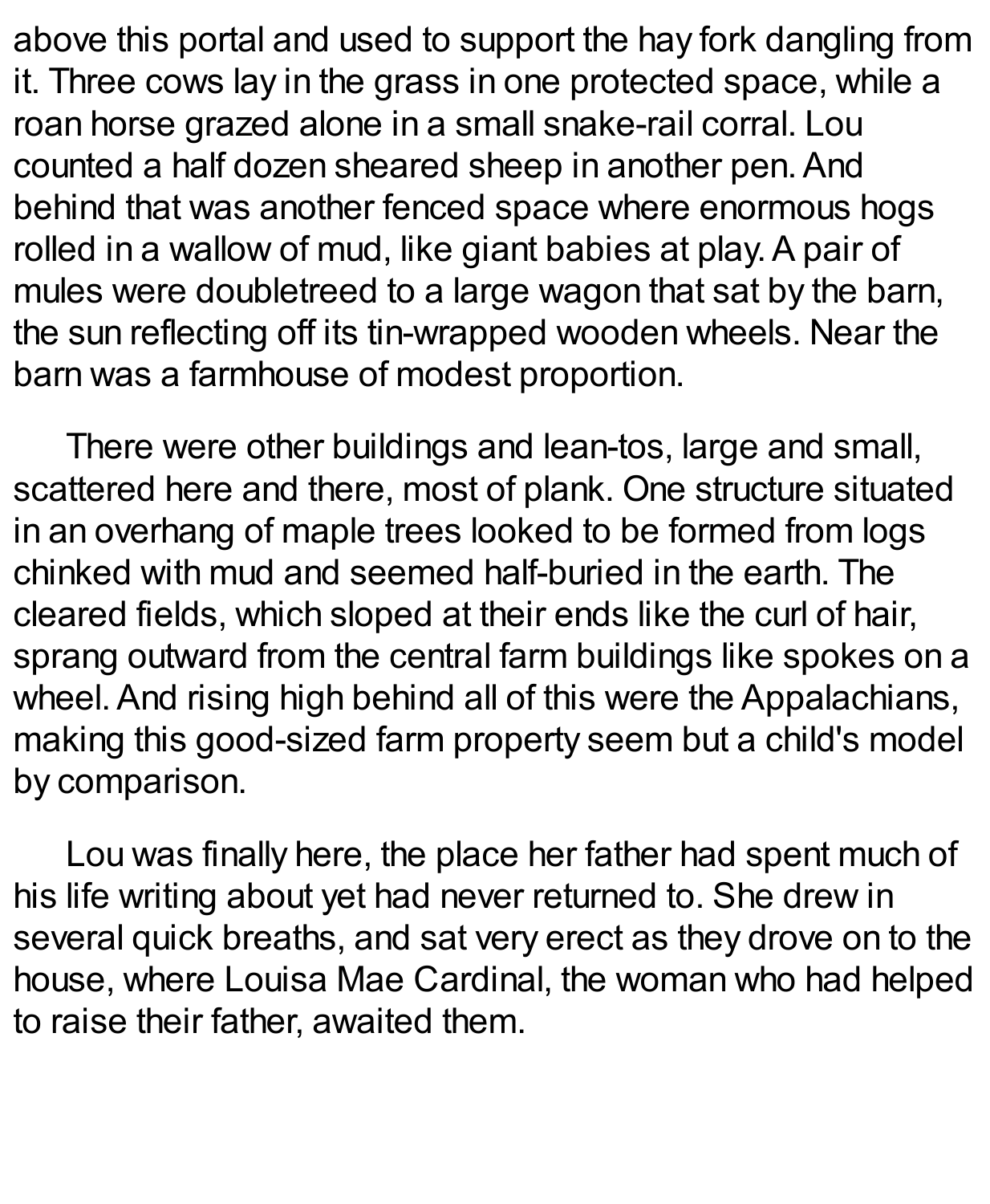# CHAPTER EIGHT

INSIDE THE FARMHOUSE THE NURSE WAS ADVISING THE woman as to Amanda's condition and other essentials, while the woman listened intently and asked pointed questions.

"And we might as well get my requirements out of the way," said the nurse finally. "I suffer from animal and pollen allergies, and you need to make sure that their presence here is kept to a minimum. Under no circumstances should animals be allowed in the house. I have certain specific dietary needs. Iwill provide you with a list. Iwill also require a free reign in overseeing the children. I know that falls outside my formal duties, but those two obviously need discipline, and I intend to so provide it. That girl, in particular, is a real piece of work. I'm sure you can appreciate my frankness. Now you can show me to my room."

Louisa Mae Cardinal said to the nurse, "I appreciate you coming out. Fact is, we ain't got room for you."

The tall nurse stood as erect as she could, but she was still shorter than Louisa Mae Cardinal. "Excuse me?" she said with indignation.

'Tell Sam out there to take you on back to the train station. Another train north be coming through. Rare place for a walk while you wait."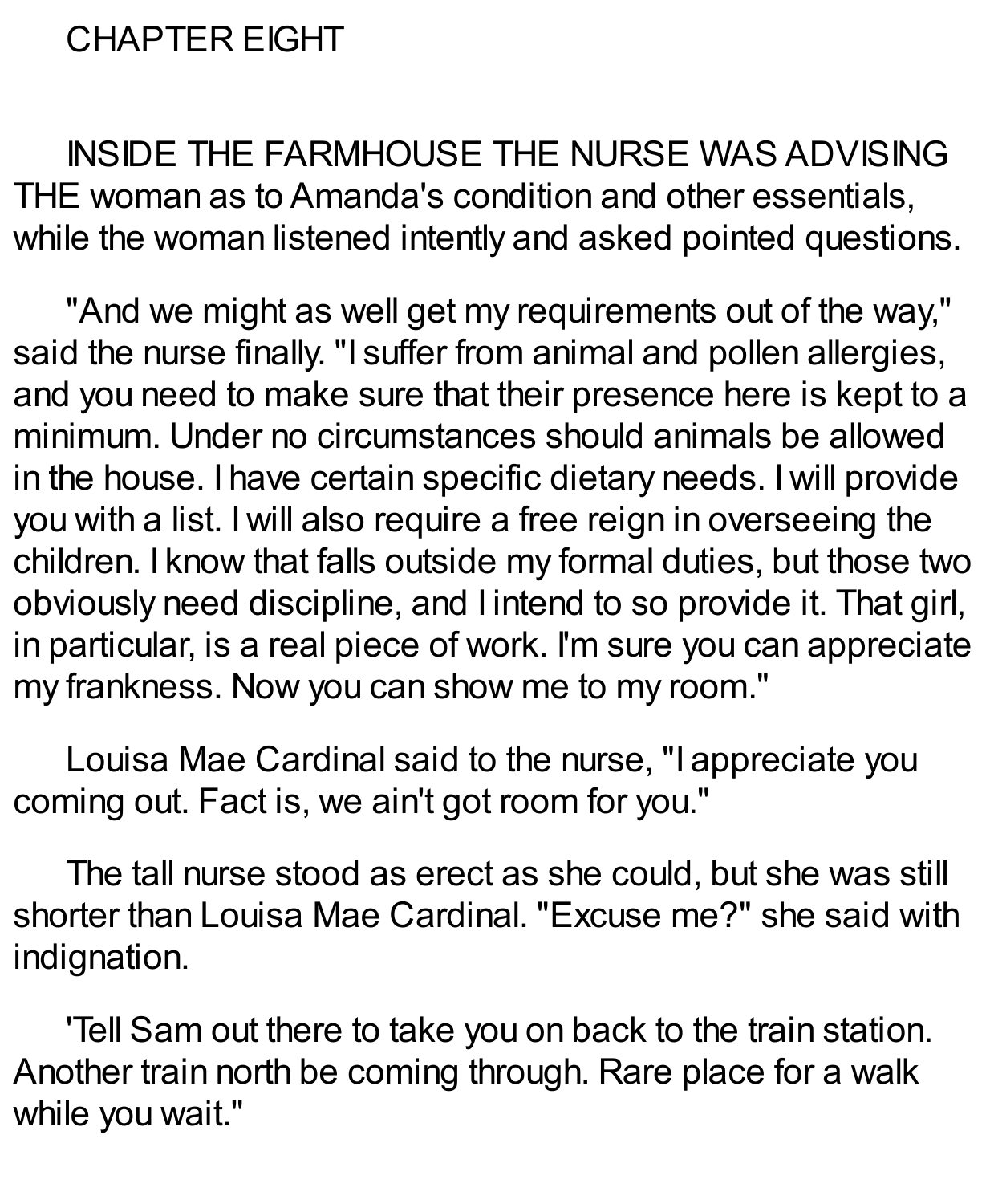"Iwas retained to come here and look after my patient."

"I look after Amanda just fine."

"You are not qualified to do so."

"Sam and Hank, they need get on back, honey."

"I need to call somebody about this." The nurse was so redfaced that she looked as though she might become a patient.

"Nearest phone on down the mountain in Tremont. But you can call the president of these United States, still my home." Louisa Mae gripped the woman's elbow with a strength that made the nurse's eyes flutter. "And we ain't got to bother Amanda with this." She guided the woman from the room, closing the door behind them.

"Do you seriously expect me to believe that you don't have a telephone?" the nurse said.

"Don't have that electricity thing neither, but I hear they right fine. Thank you agin, and you have a good trip back." She placed three worn dollar bills in the nurse's hand. "Iwish it was more, honey, but it all the egg money I got."

The nurse stared down at the cash for a moment and said, "I'm staying until I'm satisfied that my patient—"

Louisa Mae once more gripped her elbow and led her to the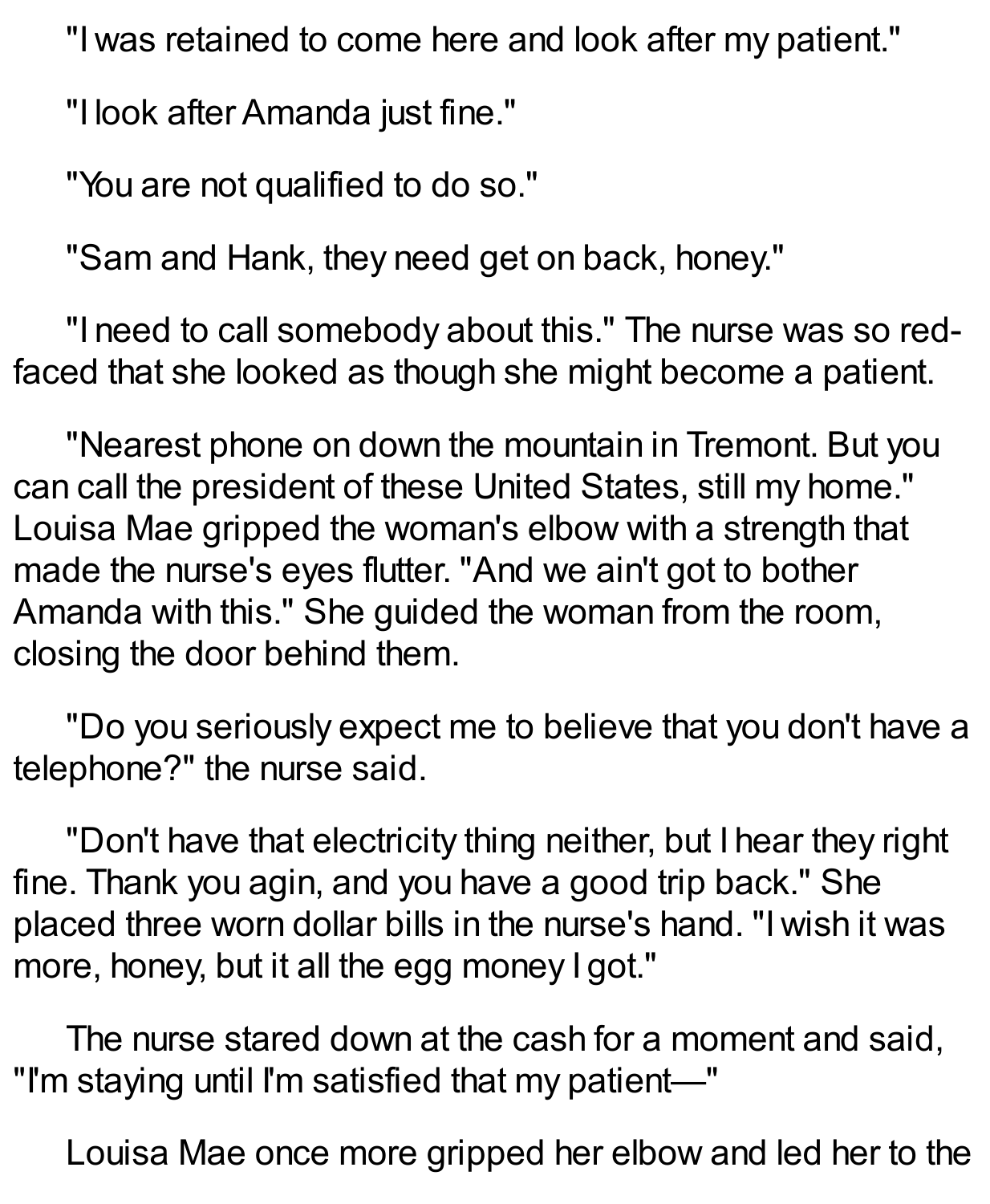front door. "Most folk here got rules 'bout trespassing. Warning shot's fired right close to the head. Get they's attention. Next shot gets a lot more personal. Now, I'm too old to waste time firing a warning shot, and I ain't never once used salt in my gun. And now I can't give it no straighter'n that."

When the Hudson pulled up, the ambulance was still parked in front of the farmhouse, which had a deep, cool porch and shadows elongating across it as the sun rose higher. Lou and Oz got out of the car and confronted their new home. It was smaller than it had appeared from a distance.And Lou noted several sets of uneven addons to the sides and back, all of which were set on a crumbling fieldstone base with stepstone rock leading from ground to porch. The unshingled roof had what looked to be black tar paper across it. A picket-fence railing ran along the porch, which also sagged in places. The chimney was made of hand-formed brick, and the mortar had leached over parts of it. The clapboard was in need of painting, heat pops were fairly numerous, and wood had buckled and warped in places where moisture had crawled inside.

Lou accepted it for what it clearly was: an old house, having gone through various reincarnations and situated in a place of unforgiving elements. But the front-yard grass was neatly cut, the steps, windows, and porch floor were clean, and she tallied the early bloom of flowers in glass jars and wooden buckets set along the porch rail and in window boxes. Climbing rose vines ran up the porch columns, a screen of dormant maypops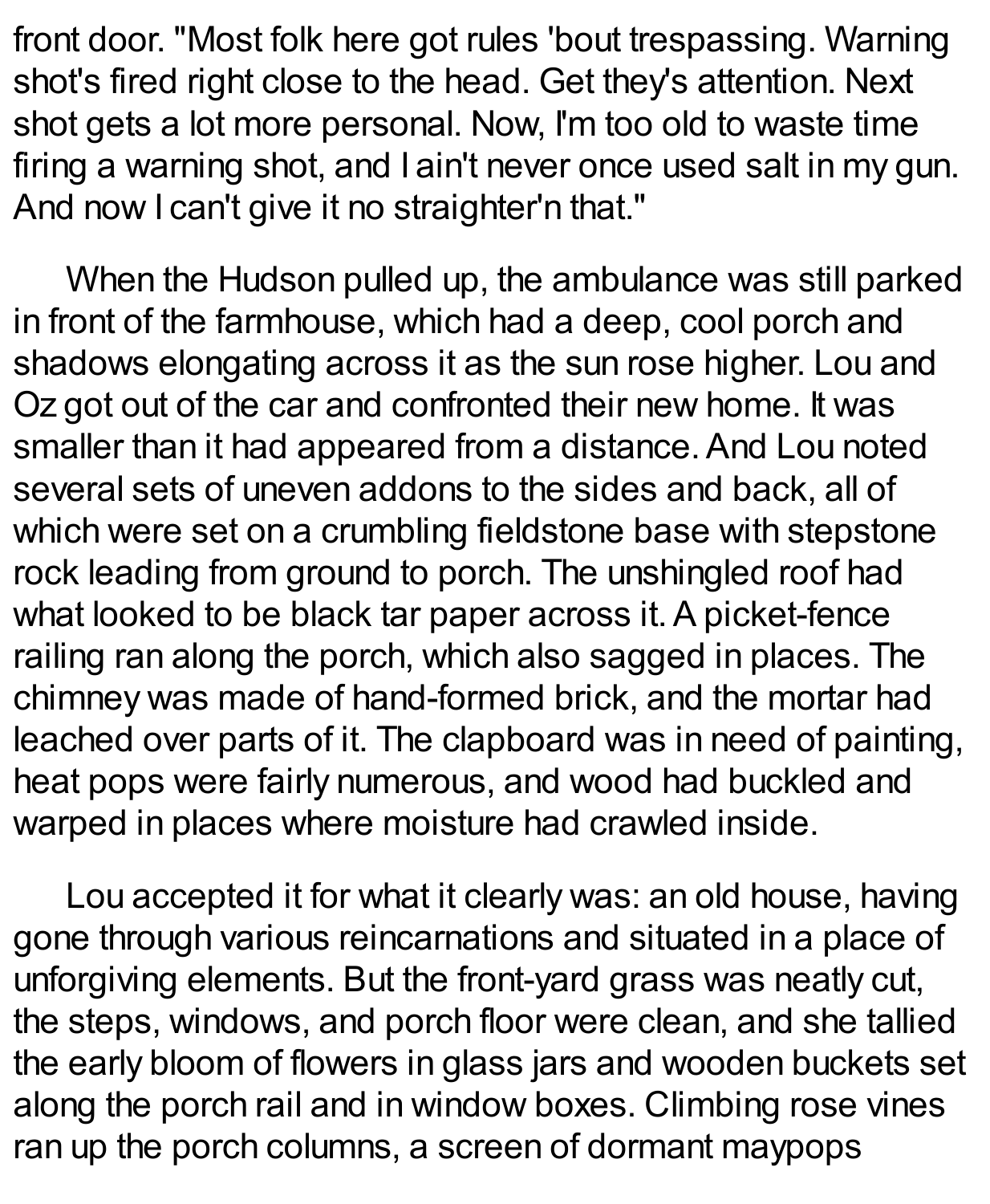covered part of the porch, and a husky vine of sleeping honeysuckle spread against one wall. There was a rough-hewn workbench on the porch with tools scattered across its surface and a split-bottom hickory chair next to it.

Brown hens started singing around their feet, and a couple of mean-looking geese came calling, sending the hens off screeching for their lives.And then a yellow-footed rooster stomped by and scared the geese off, cocked its head at Lou and Oz, gave a crow, and stomped back from whence it had come. The mare whinnied a greeting from its corral, while the pair of mules just stared at nothing. Their hairy skin was cave black, their ears and snouts not quite balanced with each other. Oz took a step toward them for a better look and then retreated when one of the mules made a noise Oz had never heard before yet which clearly sounded threatening.

Lou's and Oz's attention shifted to the front door when it was thrown open with far more thrust than was necessary. Their mother's nurse came clomping out. She stalked past them, her long arms and legs cocking and firing off rounds of silent fury.

"Never in all my life," she wailed to the Appalachians. Without another word or grimace, flap of arm or kick of leg, she climbed into the ambulance, closed the doors, which made two modest thunks as metal hit metal, and the volunteer brigade beat a timid retreat.

Beyond perplexed, Lou and Oz turned back to the house for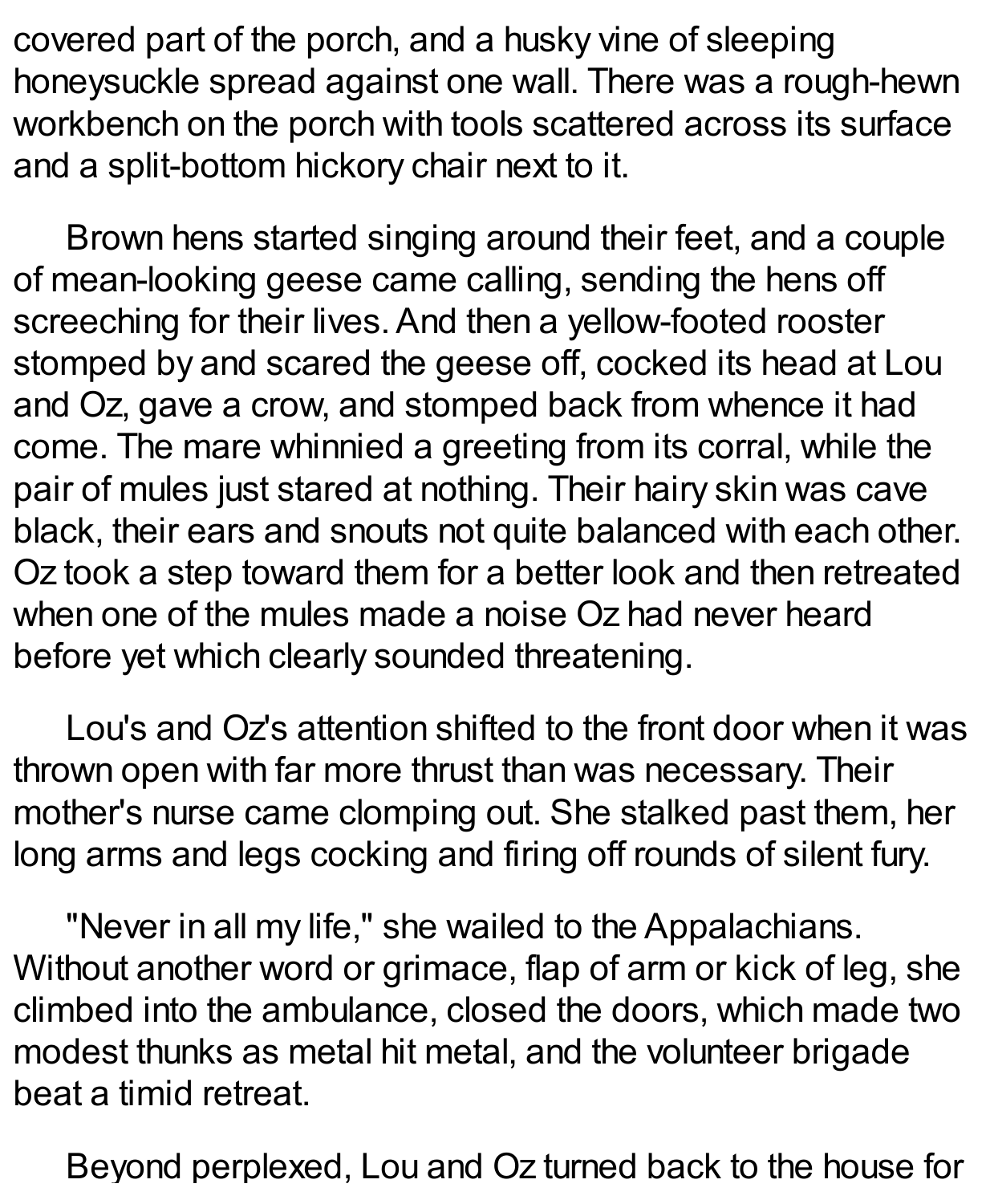answers and found themselves staring at her.

Standing in the doorway was Louisa Mae Cardinal. She was very tall, and though also very lean, she looked strong enough to strangle a bear, and determined enough to do so. Her face was leathern, the lines creasing it the etch of wood grain.Although she was approaching her eightieth year, the balls of her cheeks still rode high. The jaw was also strong, though her mouth drooped some. Her silver hair was tied with a simple cord at the nape, and then plunged to her waist.

Lou was heartened to see that she wore not a dress, but instead baggy denim trousers faded to near white and an indigo shirt patched in various places. Old brogans covered her feet. She was statue-like in her majesty, yet the woman had a remarkable pair of hazel eyes that clearly missed nothing in their range.

Lou boldly stepped forward while Oz did his best to melt into his sister's back. "I'm Louisa Mae Cardinal. This is my brother, Oscar." There was a tremble to Lou's voice. She stood her ground, though, only inches from her namesake, and this proximity revealed a remarkable fact: Their profiles were almost identical. They seemed twins separated by a mere three generations.

Louisa said nothing, her gaze trailing the ambulance.

Lou noted this and said, "Wasn't she supposed to stay and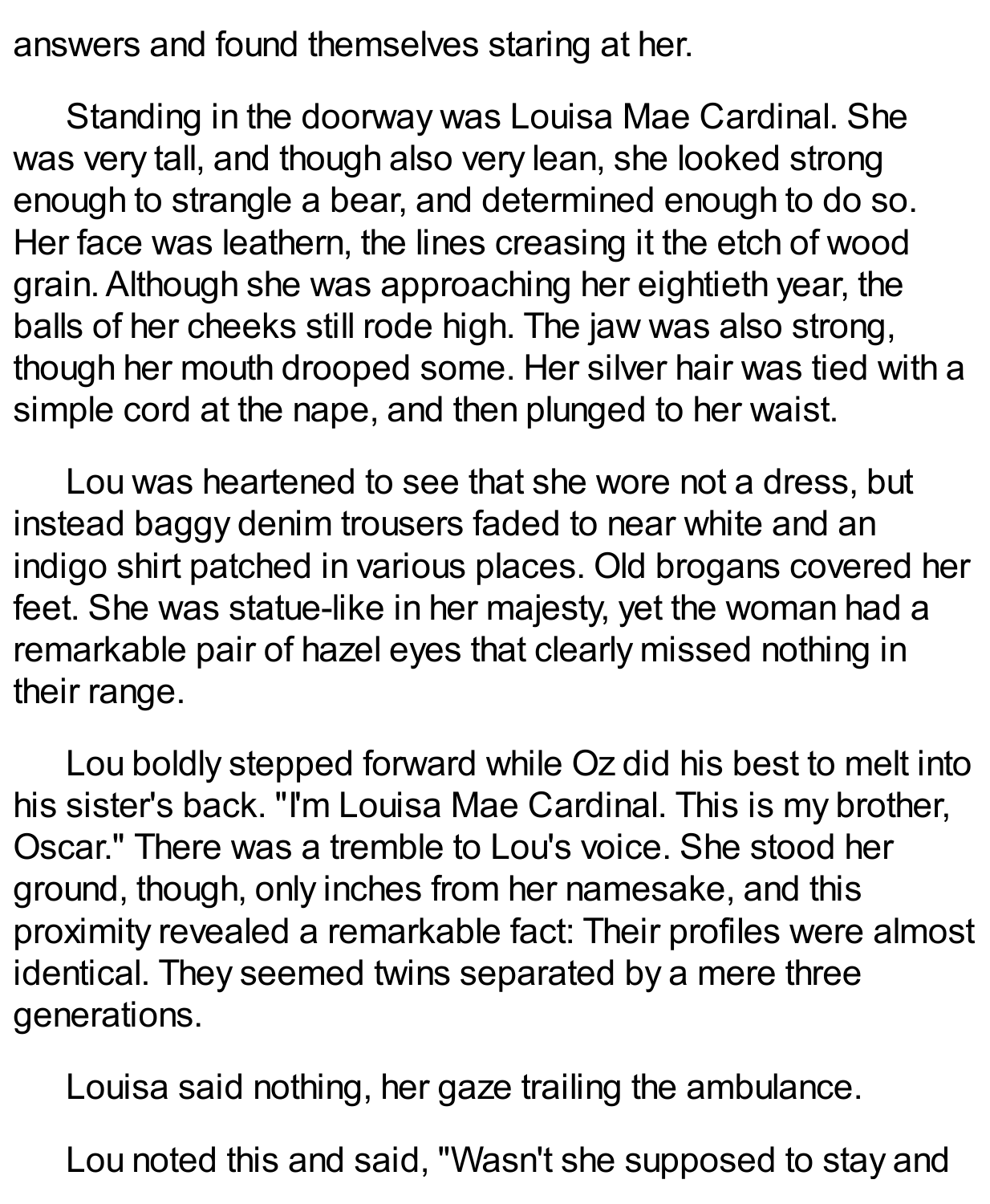help look after our mother? She has a lot of needs, and we have to make sure that she's comfortable."

Her great-grandmother shifted her focus to the Hudson.

"Eugene," Louisa Mae said in a voice possessed of negligible twang, yet which seemed undeniably southern still, "bring the bags in, honey." Only then did she look at Lou, and though the stare was rigid, there was something prowling behind the eyes that gave Lou a reason to feel welcome. "We take good care of your mother."

Louisa Mae turned and went back in the house. Eugene followed with their bags. Oz was fully concentrating on his bear and his thumb. His wide, blue eyes were blinking rapidly, a sure indication that his nerves were racing at a feverish pitch. Indeed, he looked like he wanted to run all the way back to New York City right that minute. And Oz very well might have, if only he had known in which direction it happened to be.

## CHAPTER NINE

THE BEDROOM GIVEN TO LOU WAS SPARTANAND ALSO the only room on the second floor, accessed by a rear staircase. It had one large window that looked out over the farmyard. The angled walls and low ceiling were covered with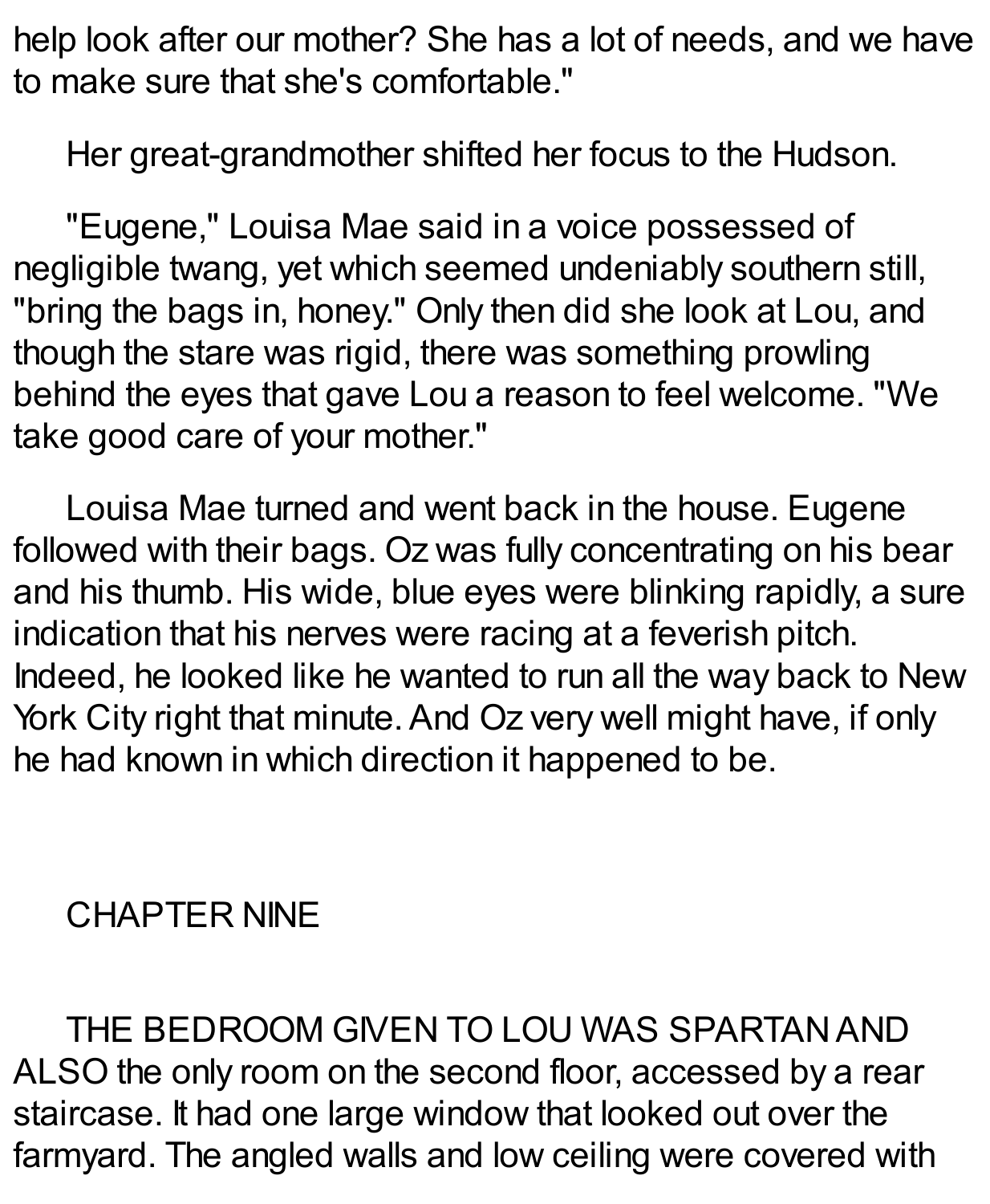old newspaper and magazine pages pasted there like wallpaper. Most were yellowed, and some hung down where the paste had worn away. There was a simple rope bed of hickory and a pine wardrobe scarred in places.And there was a small desk of rough-hewn wood by the window, where the morning light fell upon it. The desk was unremarkable in design, yet it drew Lou's attention as though cast from gold and trimmed by diamonds.

Her father's initials were still so vivid: "JJC." John Jacob Cardinal. This had to be the desk at which he had first started writing. She imagined her father as a little boy, lips set firm, hands working precisely, as he scored his initials into the wood, and then set out upon his career as a storyteller.As she touched the cut letters, it was as though she had just put her hand on top of her father's.

For some reason Lou sensed that her great-grandmother had deliberately given her this room.

Her father had been reserved about his life here. However, whenever Lou had asked him about her namesake, Jack Cardinal had been effusive in his answer. "A finer woman never walked the earth." And then he would tell about some of his life on the mountain, but only some.Apparently, he left the intimate details for his books, all but one of which Lou would have to wait until adulthood to read, her father had told her. Thus she was left with many unanswered questions.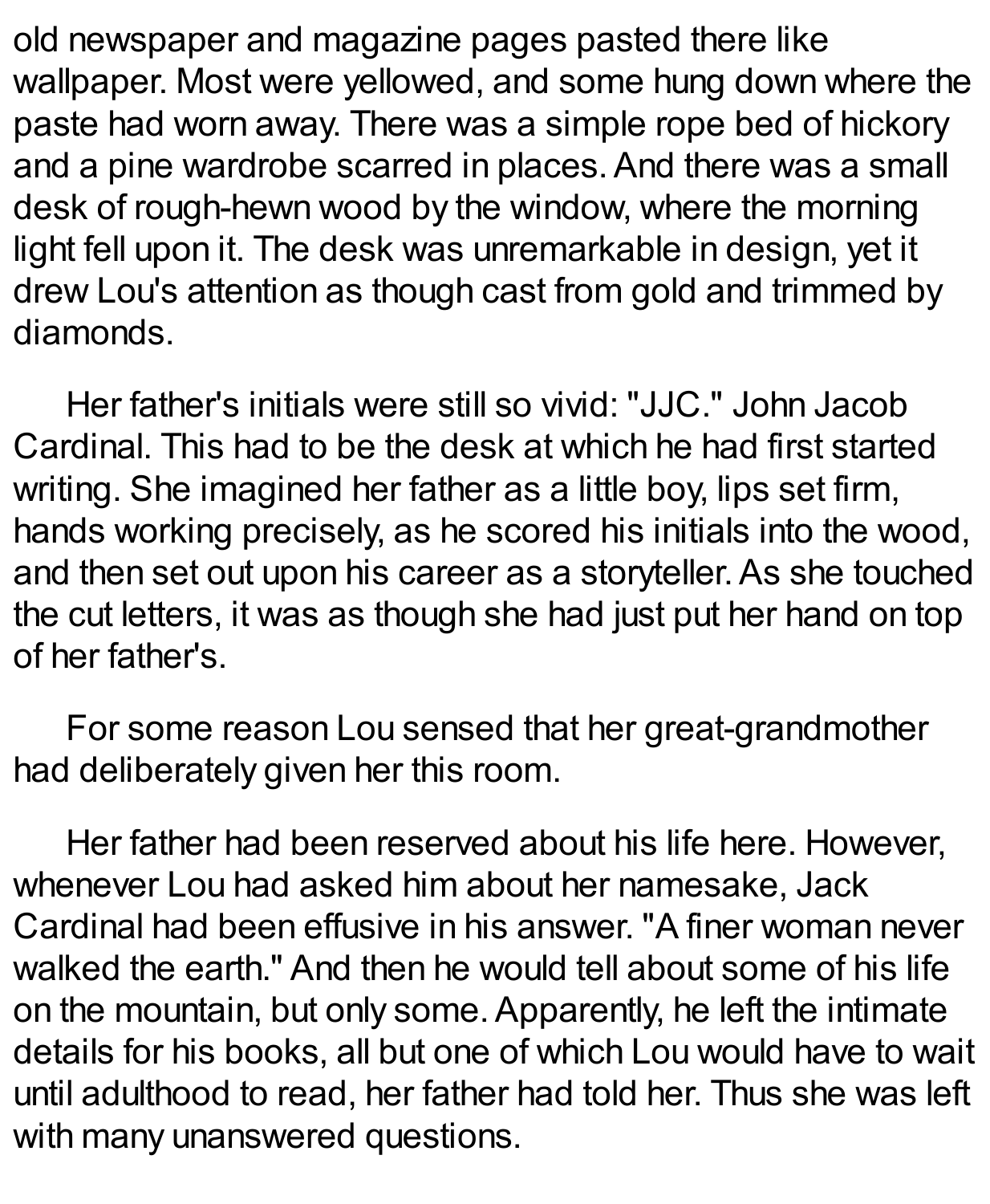She reached in her suitcase and pulled out a small, woodframed photograph. Her mother's smile was wide, and though the photograph was black and white, Lou knew the swell of her mother's amber eyes was near hypnotic. Lou had always loved that color, even sometimes hoping that the blue in hers would disappear one morning and be replaced with this collision of brown and gold. The photo had been taken on her mother's birthday. Toddler Lou was standing in front of Amanda, and mother had both arms around her child. In the photo their smiles were suspended together for all time. Lou often wished she could remember something of that day.

Oz came into the room and Lou slipped the photograph back into her bag.As usual, her brother looked worried.

"Can I stay in your room?" he asked.

"What's wrong with yours?"

"It's next to hers."

"Who, Louisa?" Oz answered yes very solemnly, as though he was testifying in court. "Well, what's wrong with that?"

"She scares me," he said. "She really does, Lou."

"She let us come live with her."

"And I'm right glad you did come."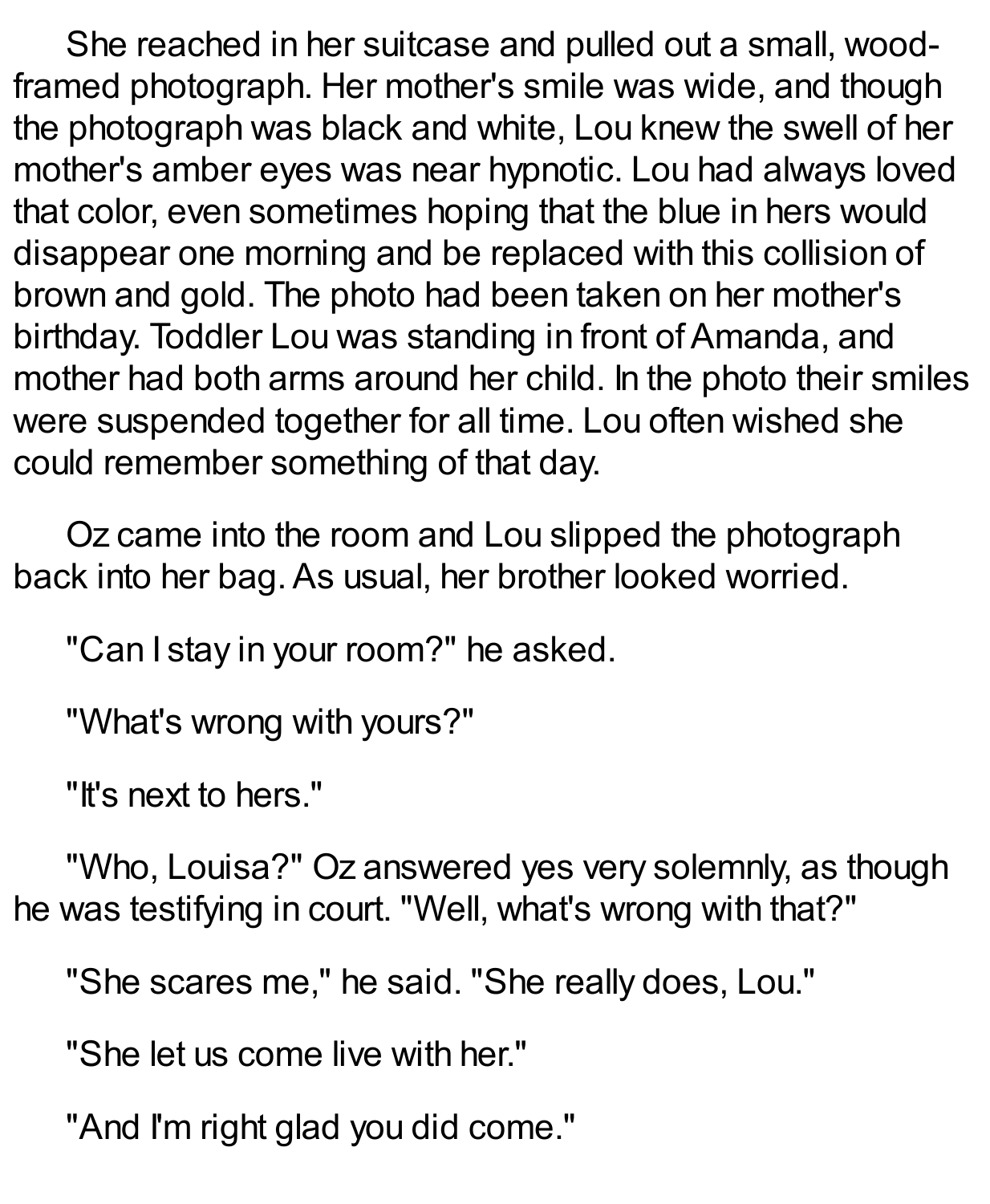Louisa came forward from the doorway. "Sorry Iwas short with you. Iwas thinking 'bout your mother." She stared at Lou. "And her needs."

"That's okay," Oz said, as he flitted next to his sister. "I think you spooked my sister a little, but she's all right now."

Lou studied the woman's features, seeing if there was any of her father there. She concluded that there wasn't.

"We didn't have anyone else," Lou said.

"Y'all always have me," Louisa Mae answered back. She moved in closer, and Lou suddenly saw fragments of her father there. She also now understood why the woman's mouth drooped. There were only a few teeth there, all of them yellowed or darkened.

"Sorry as I can be I ain't made the funeral. News comes slowly here when it bothers to come a'tall." She looked down for a moment, as though gripped by something Lou couldn't see. "You're Oz.And you're Lou." Louisa pointed to them as she said the names.

Lou said, "The people who arranged our coming, I guess they told you."

"I knew long afore that. Y'all call me Louisa. They's chores to be done each day. We make or grow 'bout all we need.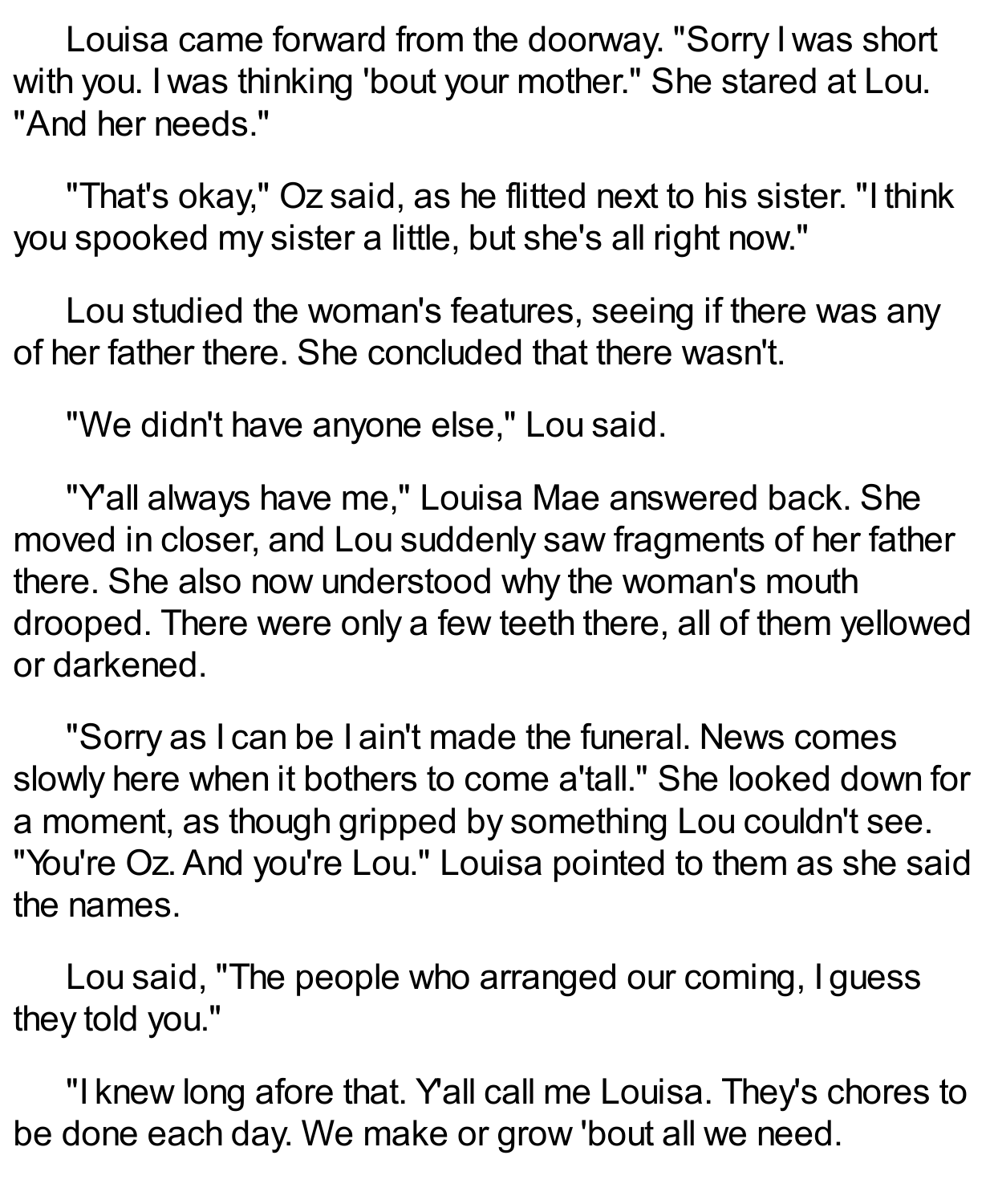Breakfast's at five. Supper when the sun falls."

"Five o'clock in the morning!" exclaimed Oz.

"What about school?" asked Lou.

"Called Big Spruce. No more'n couple miles off. Eugene take you in the wagon first day, and then y'all walk after that. Or take the mare.Ain't spare the mules, for they do the pulling round here. But the nag will do."

Oz paled. "We don't know how to ride a horse."

"Y'all will. Horse and mule bestest way to get by up here, other than two good feet."

"What about the car?" asked Lou.

Louisa shook her head. "T'ain't practical. Take money we surely ain't got. Eugene know how it works and built a little leanto for it. He start it up every now and agin, 'cause he say he have to so it run when we need it. Wouldn't have that durn thing, 'cept William and Jane Giles on down the road give it to us when they moved on. Can't drive it, no plans to ever learn."

"Is Big Spruce the same school my dad went to?" asked Lou.

"Yes, only the schoolhouse he went to ain't there no more. 'Bout as old as me, it fall down. But you got the same teacher.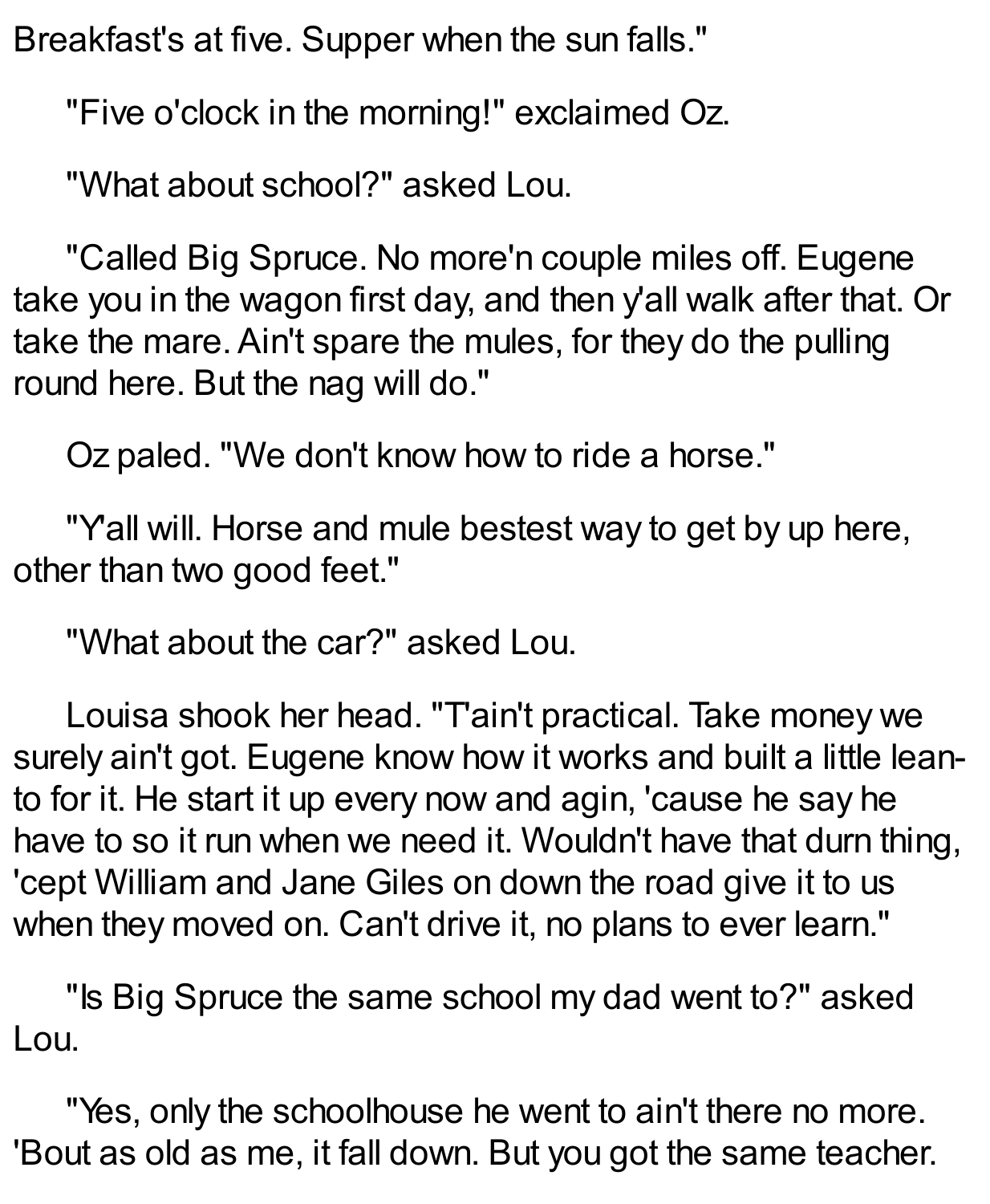Change, like news, comes slowly here. You hungry?"

"We ate on the train," said Lou, unable to draw her gaze from the woman's face.

"Fine. Your momma settled in. Y'all g'on see her."

Lou said, "I'd like to stay here and look around some."

Louisa held the door open for them. Her voice was gentle but firm. "See your momma first."

The room was comfortable—good light, window open. Homespun curtains, curled by the damp and bleached by the sun, were lightly flapping in the breeze.As Lou looked around, she knew it had probably taken some effort to make this into what amounted to a sickroom. Some of the furniture looked worked on, the floor freshly scrubbed, the smell of paint still lingering; a chipped rocking chair sat in one corner with a thick blanket across it.

On the walls were ancient ferrotypes of men, women, and children, all dressed in what was probably their finest clothing: stiff white-collared shirts and bowler hats for the men; long skirts and bonnets for the women; lace frills for the young girls; and small suits and string ties for the boys. Lou studied them. Their expressions ran the gamut from dour to pleased, the children being the most animated, the grown women appearing the most suspicious, as though they believed their lives were to be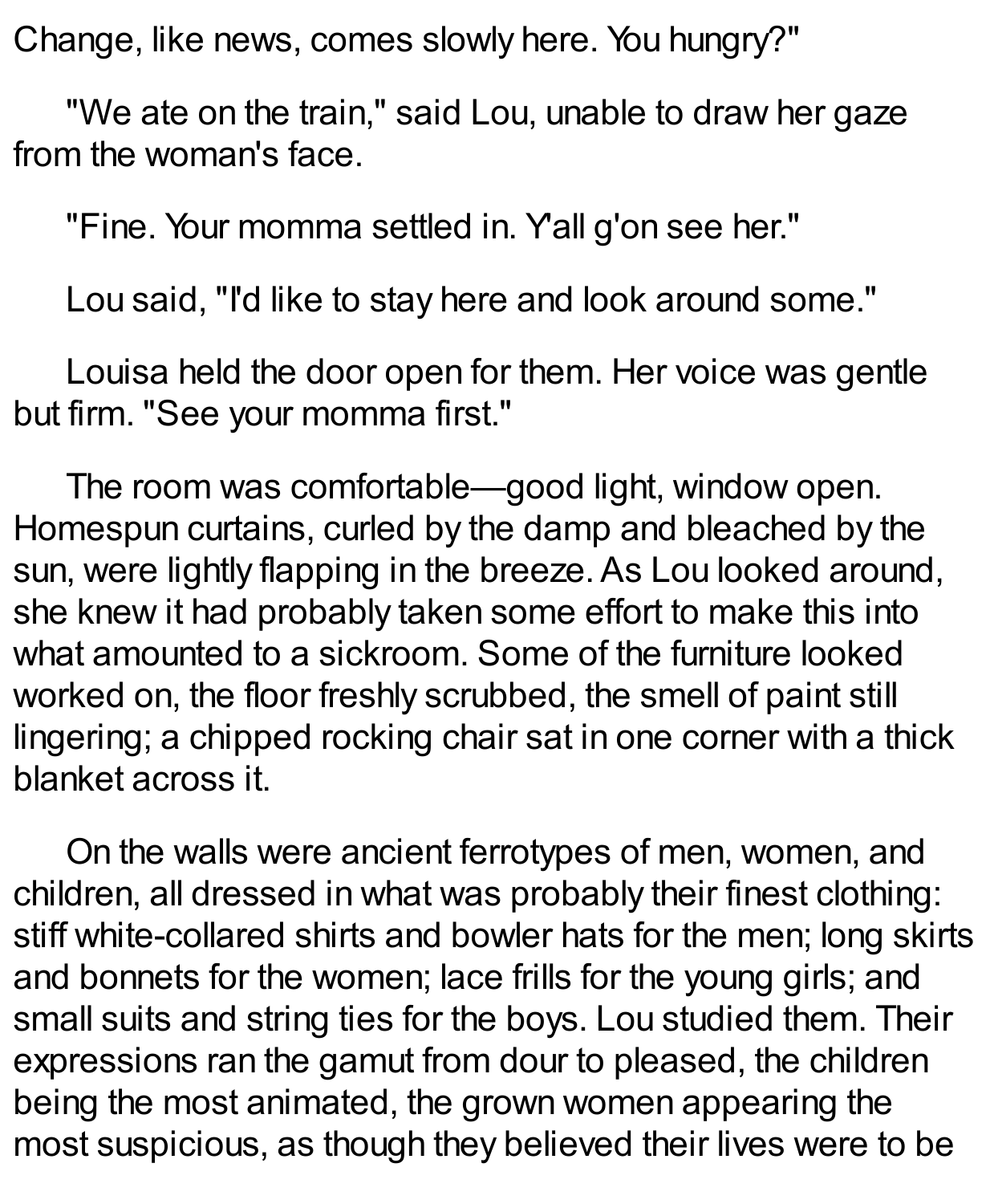taken, instead of simply their photographs.

Amanda, in a bed of yellow poplar, was propped up on fat feather pillows, and her eyes were shut. The mattress was feather-filled too, lumpy but soft, housed in a striped ticking.A patchwork quilt covered her. A faded drugget lay next to the bed so bare feet wouldn't have to touch a cold wood floor first thing in the morning. Lou knew her mother would not be needing that. On the walls were pegs with items of clothing hung from them. An old dresser was in one corner, a painted china pitcher and bowl resting on it. Lou wandered around the room idly, looking and touching. She noted that the window frame was slightly crooked, the panes of glass filmy, as though a fog had infiltrated the material somehow.

Oz sat next to his mother, leaned over, and kissed her.

"Hi, Mom."

"She can't hear you," Lou muttered to herself as she stopped her wandering and looked out the window, smelling air purer than any she had before; in the draft were a medley of trees and flowers, wood smoke, long bluegrass, and animals large and small.

"It sure is pretty here in..." Oz looked at Lou.

"Virginia," Lou answered, without turning around.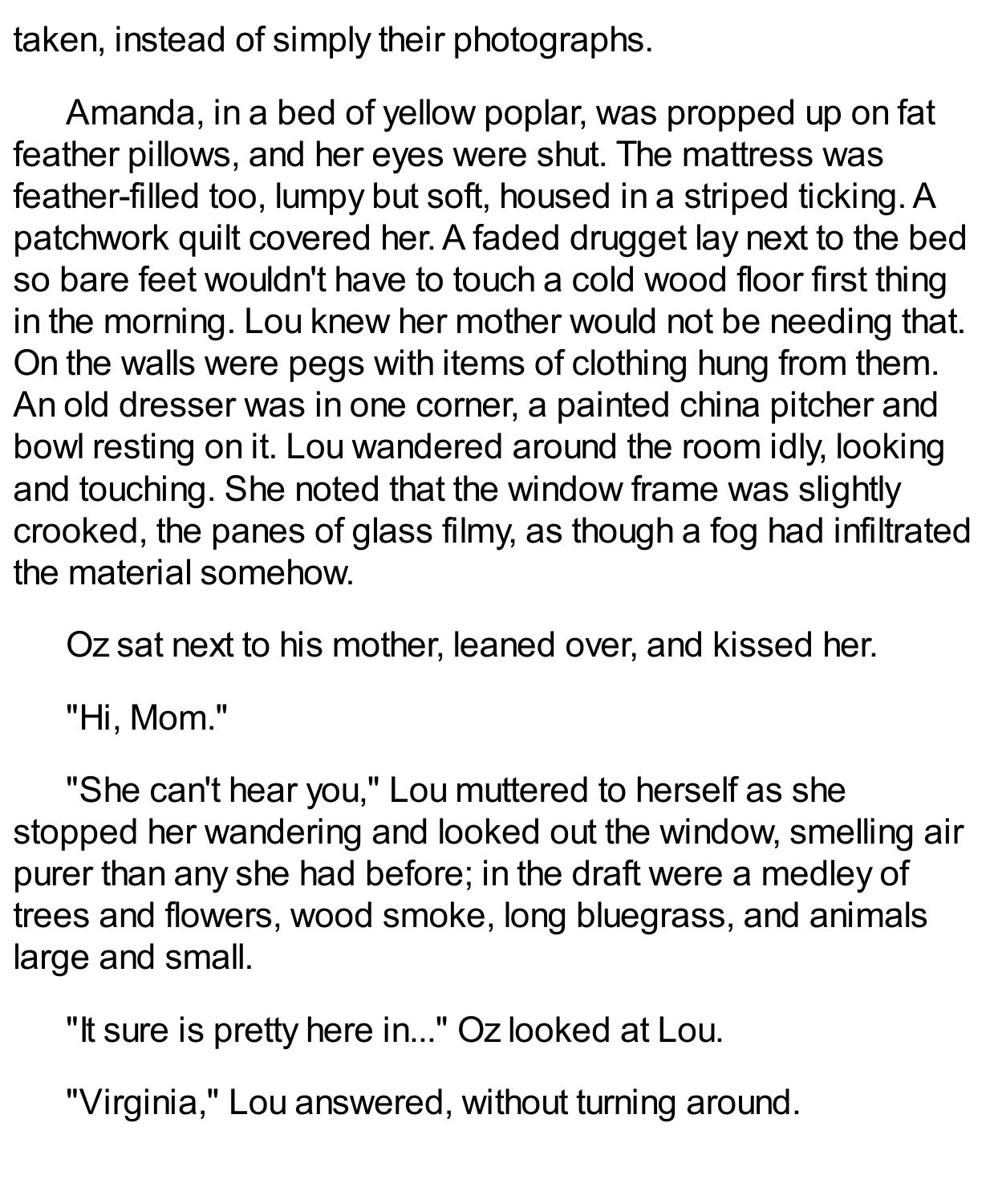"Virginia," Oz repeated. Then he took out the necklace.

From the doorway, Louisa watched this exchange.

Lou turned and saw what he was doing. "Oz, that stupid necklace doesn't work."

"So why'd you get it back for me then?" he said sharply.

This stopped Lou dead, for she had no ready answer. Oz turned back and began his ritual over Amanda. But with each swing of the quartz crystal, with each softly spoken utterance by Oz, Lou just knew he was trying to melt an iceberg with a single match; and she wanted no part of it. She raced past her greatgrandmother and down the hall.

Louisa stepped into the room and sat down next to Oz. "What's that for, Oz?" she asked, pointing to the jewelry.

Oz cupped the necklace in his hand, eyed it closely, like it was a timepiece and he was checking what o'clock it was. "Friend told me about it. Supposed to help Mom. Lou doesn't believe it will." He paused. "Don't know if I do either."

Louisa ran a hand through his hair. "Some say believing a person get better is half the battle. I'm one who subscribes to that notion."

Fortunately, with Oz, a few seconds of despair were usually followed by replenished hope. He took the necklace and slid it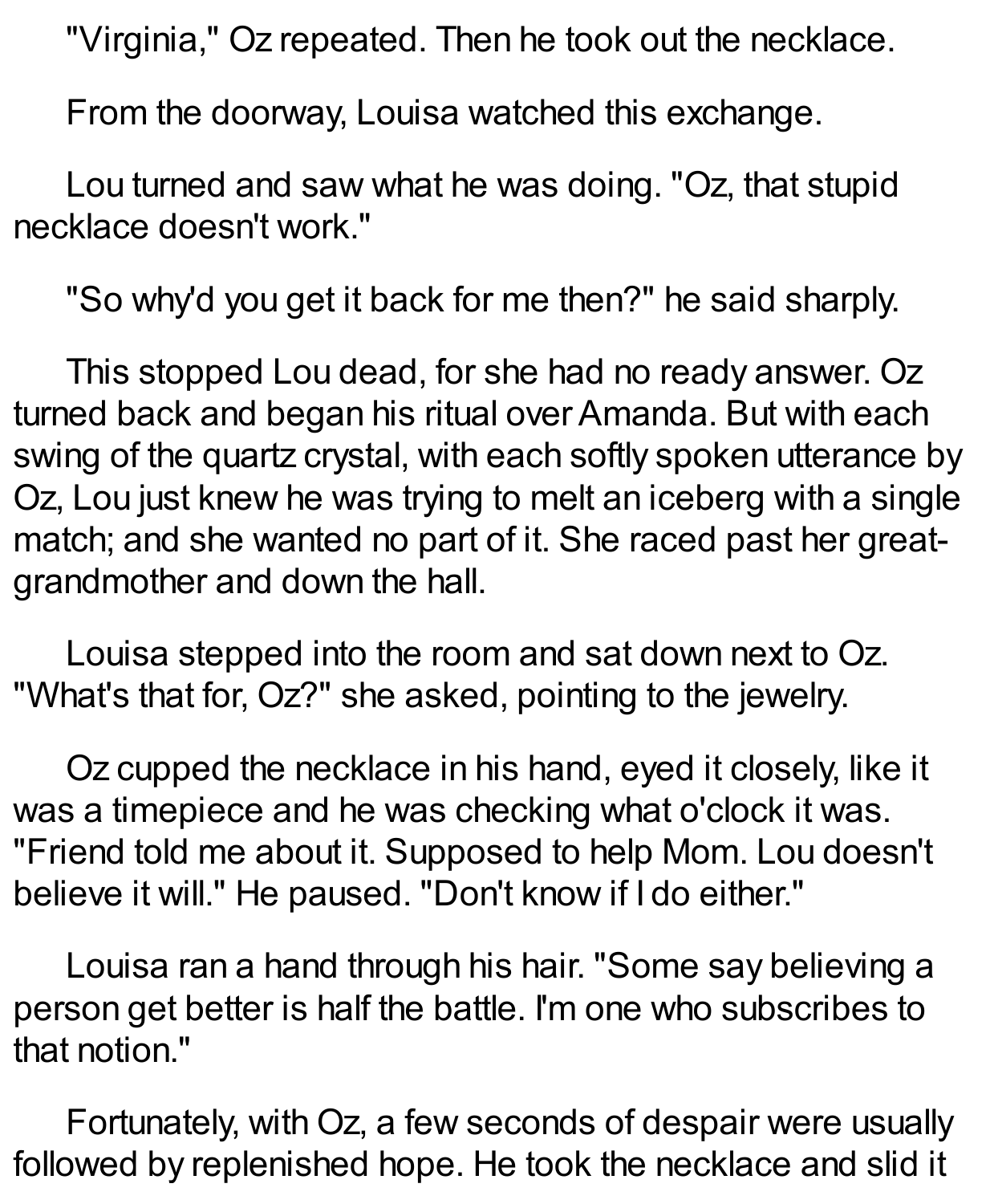under his mother's mattress. "Maybe it'll keep oozing its power this way. She'll get well, won't she?"

Louisa stared at the little boy, and then at his mother lying so still there. She touched Oz's cheek with her hand—very old against very new skin, and its mix seemed pleasing to both. "You keep right on believing, Oz. Don't you never stop believing."

## CHAPTER TEN

THE KITCHEN SHELVES WERE WORN, KNOTHOLED PINE, floors the same. The floorboards creaked slightly as Oz swept with a short-handled broom, while Lou loaded lengths of cut wood into the iron belly of the Sears catalogue cookstove that took up one wall of the small room. Fading sunlight came through the window and also peered through each wall crevice, and there were many. An old coal-oil lamp hung from a peg. Fat black iron kettles hung from the wall. In another corner was a food safe with hammered metal doors; a string of dried onions lay atop it and a glass jug of kerosene next to that. As Lou examined each piece of hickory or oak, it was as though she was revisiting each facet of her prior life, before throwing it in the fire, saying good-bye as the flames ate it away. The room was dark and the smells of damp and burnt wood equally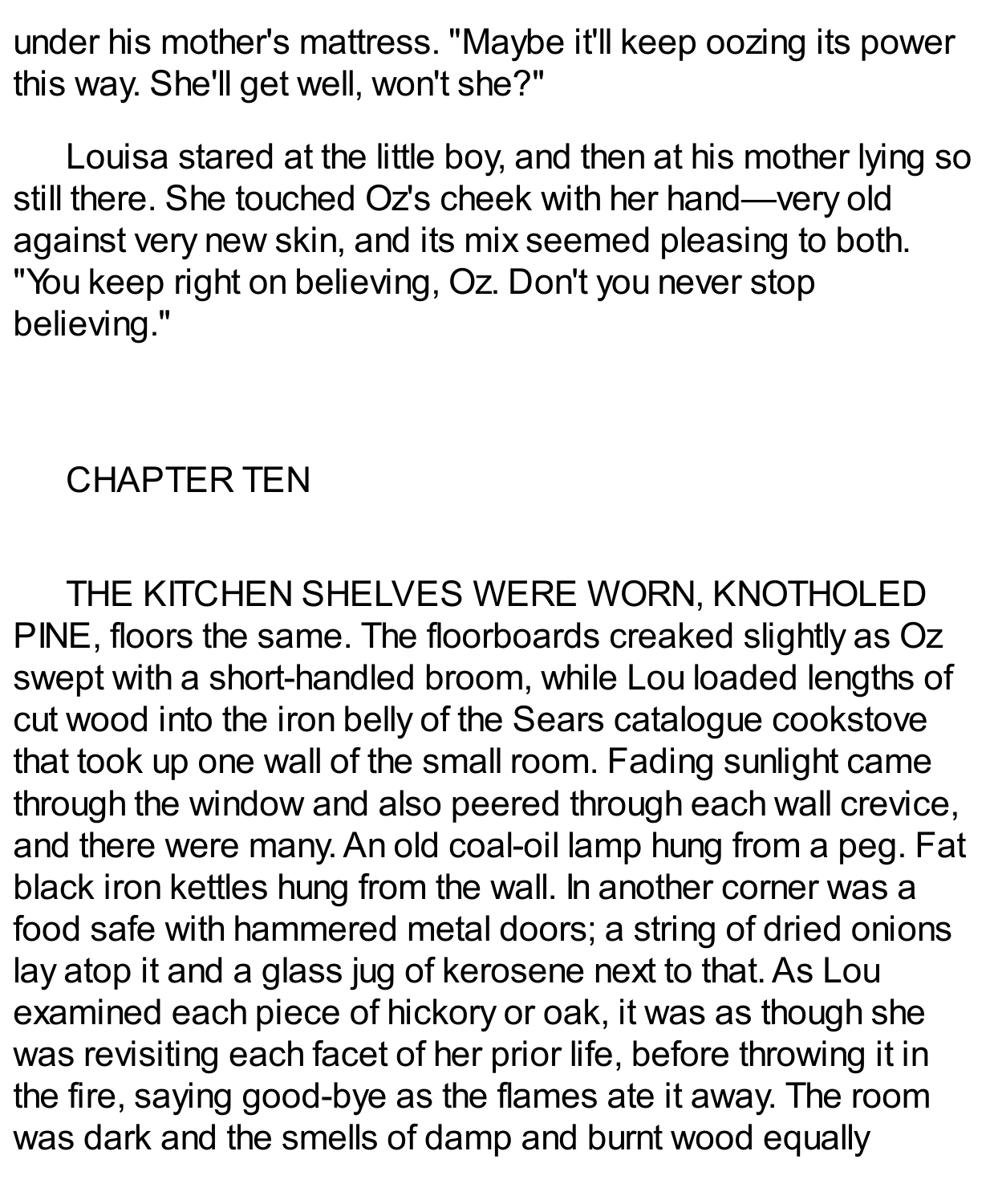pungent. Lou stared over at the fireplace. The opening was large, and she guessed that the cooking had been done there before the Sears cookstove had come. The brick ran to the ceiling, and iron nails were driven through the mortar all over; tools and kettles, and odd pieces of other things Lou couldn't identify but that looked well-used, hung from them. In the center of the brick wall was a long rifle resting on twin braces angled into the mortar.

The knock on the door startled them both. Who would expect visitors so far above sea level? Lou opened the door and Diamond Skinner stared back at her with a vast smile. He held up a mess of smallmouth bass, as though he was offering her the crowns of dead kings. Loyal Jeb was beside him, his snout wrinkling as he drew in the fine fishy aroma.

Louisa came striding in from outside, her brow glistening with sweat, her gloved hands coated with rich dirt, as were her brogans. She slipped off her gloves and dabbed at her face with a sweat rag pulled from her pocket. Her long hair was pulled up under a cloth scarf, wisps of silver peeking out in spots.

"Well, Diamond, I believe that's the nicest mess of smallmouth I ever seen, son." She gave Jeb a pat. "How you doing, Mr. Jeb? You help Diamond catch all them fish?"

Diamond's grin was so wide Lou could almost count all his teeth. "Yes'm. Did Hell No—"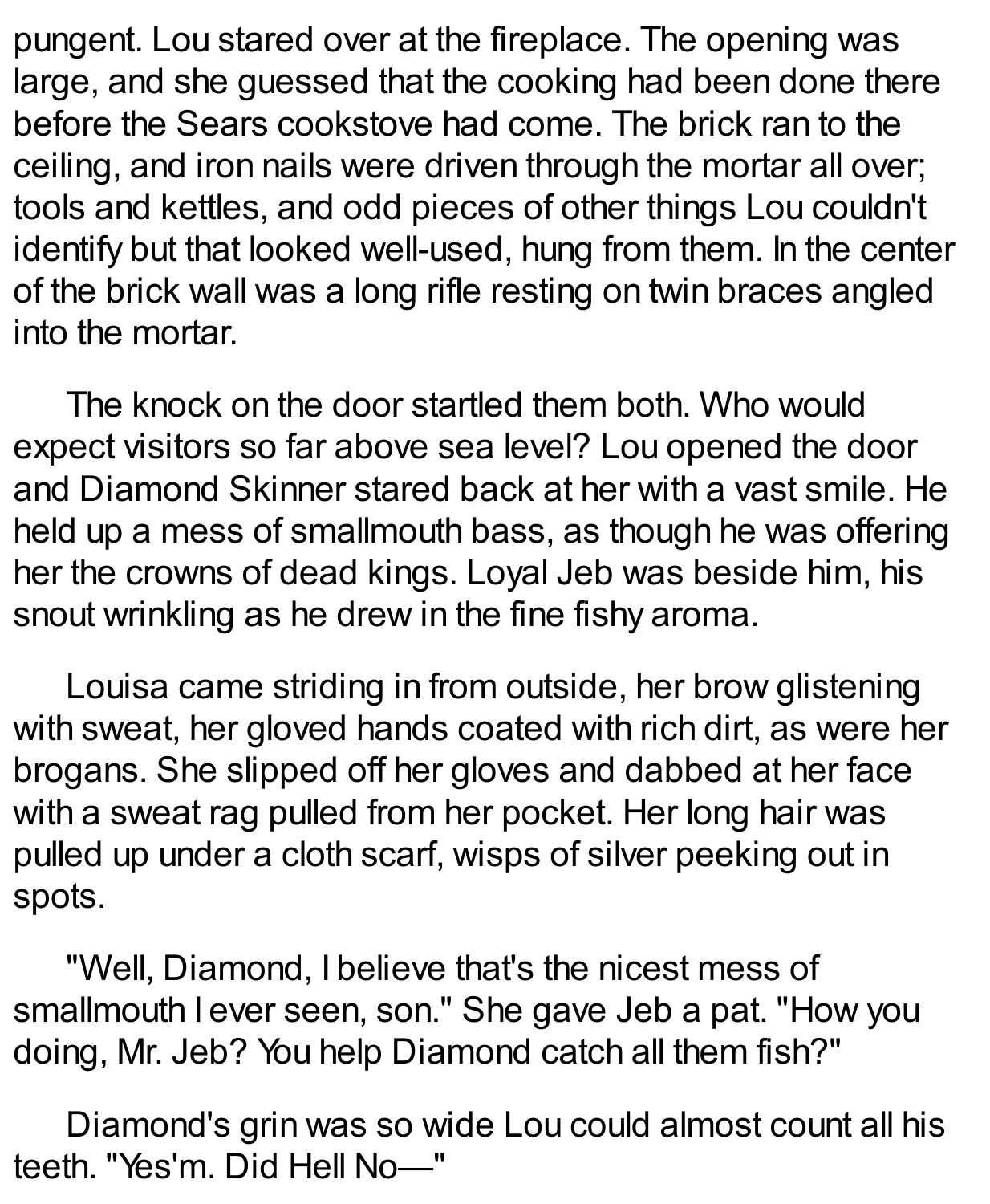Louisa held up a finger and politely but firmly corrected, "Eugene."

Diamond looked down, collecting himself after this blunder. "Yes'm, sorry. Did Eugene tell you—"

"That you'd be bringing supper? Yes.And you'll be staying for it seeing you caught it.And get to know Lou and Oz here. Sure y'all be good friends."

"We've already met," Lou said stiffly.

Louisa looked between her and Diamond. "Well, that's right good. Diamond and you close in years.And be good for Oz to have another boy round."

"He's got me," Lou said bluntly.

"Yes, he does," Louisa agreed. "Well, Diamond, you gonna stay for the meal?"

He considered the matter. "I ain't got me no more 'pointments today, so yep, I set myself down." Diamond glanced at Lou, and then he wiped at his dirty face and attempted to tug down one of a dozen cowlicks. Lou had turned away, however, completely unaware of his effort.

The table was set with Depression glass plates and cups, collected over the years by Louisa, she told them, from Crystal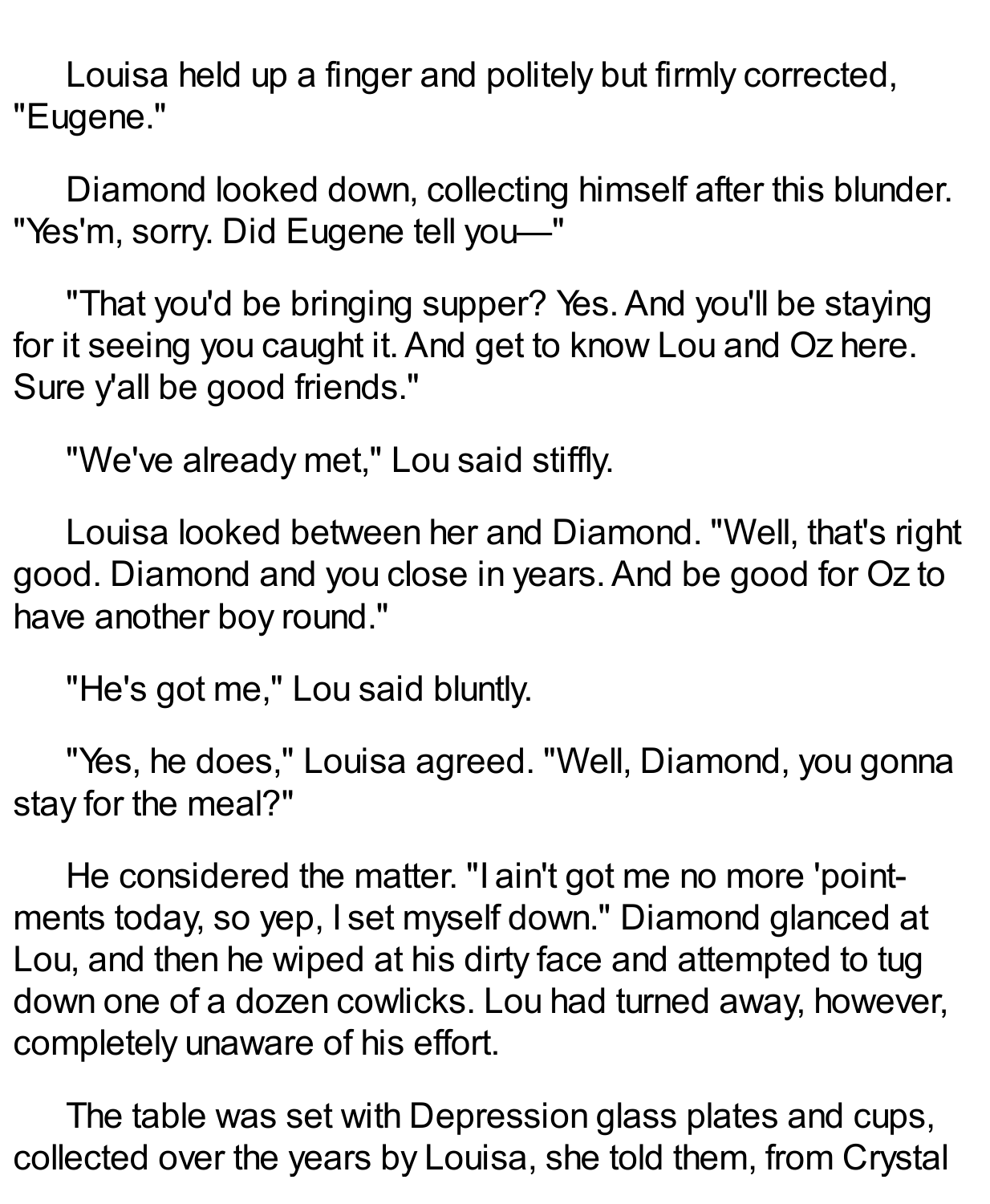Winter oatmeal boxes. The dishes were green, pink, blue, amber, and rose. However pretty they might be, no one was really focusing on the dishes. Instead, tin fork and knife clashed as they all dug into the meal. When Louisa had said the meal prayer, Lou and Oz crossed themselves, while Diamond and Eugene looked on curiously but said nothing. Jeb lay in the corner, surprisingly patient with his portion. Eugene sat at one end of the table, methodically chewing his food. Oz absorbed his entire meal so fast Lou seriously considered checking to make sure his fork had not disappeared down his throat. Louisa dished Oz the last piece of lard-fried fish, the rest of the cooked vegetables, and another piece of cooked-in-grease corn-bread, which, to Lou, tasted better than ice cream.

Louisa had not filled her plate.

"You didn't have any fish, Louisa," Oz said, as he stared guiltily at his second helping. "Aren't you hungry?"

"Meal by itself seeing a boy eating his way up to a growed man. Et while I cooked, honey.Always do."

Eugene glanced questioningly at Louisa when she said this and then went back to his meal.

Diamond's gaze kept sliding between Lou and Oz. He seemed eager to make friends again, yet seemed unsure how to accomplish it.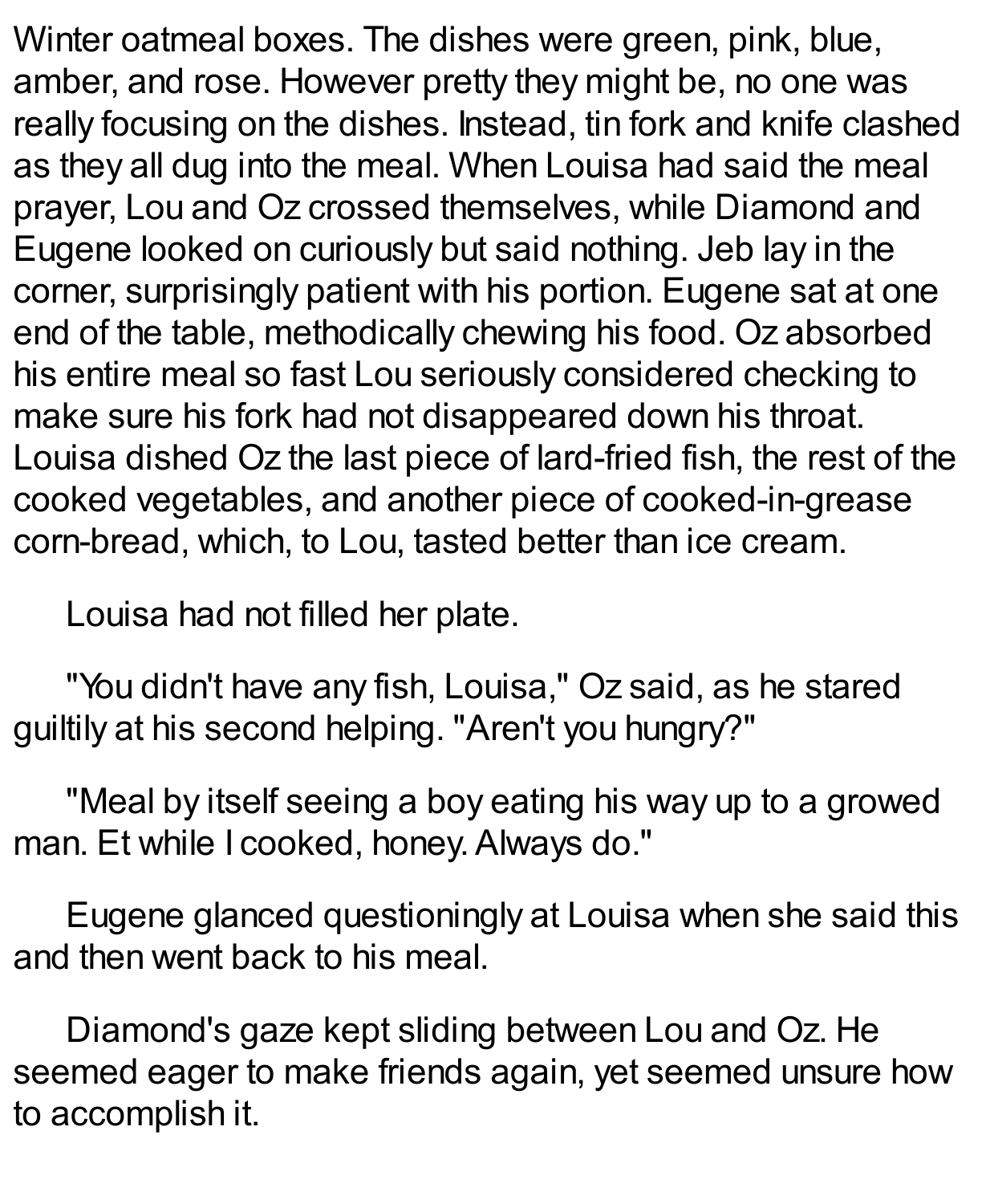"Can you show me some of the places my dad would go around here?" Lou asked Louisa. "The things he liked to do? See, I'm a writer too."

"I know that," she said, and Lou gave her a surprised look. Louisa put her cup of water down and studied Lou's face. "Your daddy he like to tell 'bout the land. But afore he done that he done something real smart." She paused as Lou considered this.

"Like what?" the girl finally asked.

"He come to unnerstand the land."

"Understand... dirt?"

"It got lots of secrets, and not all good ones. Things up here hurt you bad if you ain't careful. Weather so fickle, like it break your heart 'bout the time it do your back. Land don't help none who don't never bother to learn it." On this she glanced at Eugene. "Lord knows Eugene could use help. This farm ain't going one minute more without his strong back."

Eugene swallowed a piece of fish and washed it down with a gulp of water he had poured directly into his glass from a bucket.As Lou watched him, Eugene's mouth trembled. She interpreted that as a big smile.

"Fact is," Louisa continued, "you and Oz coming here is a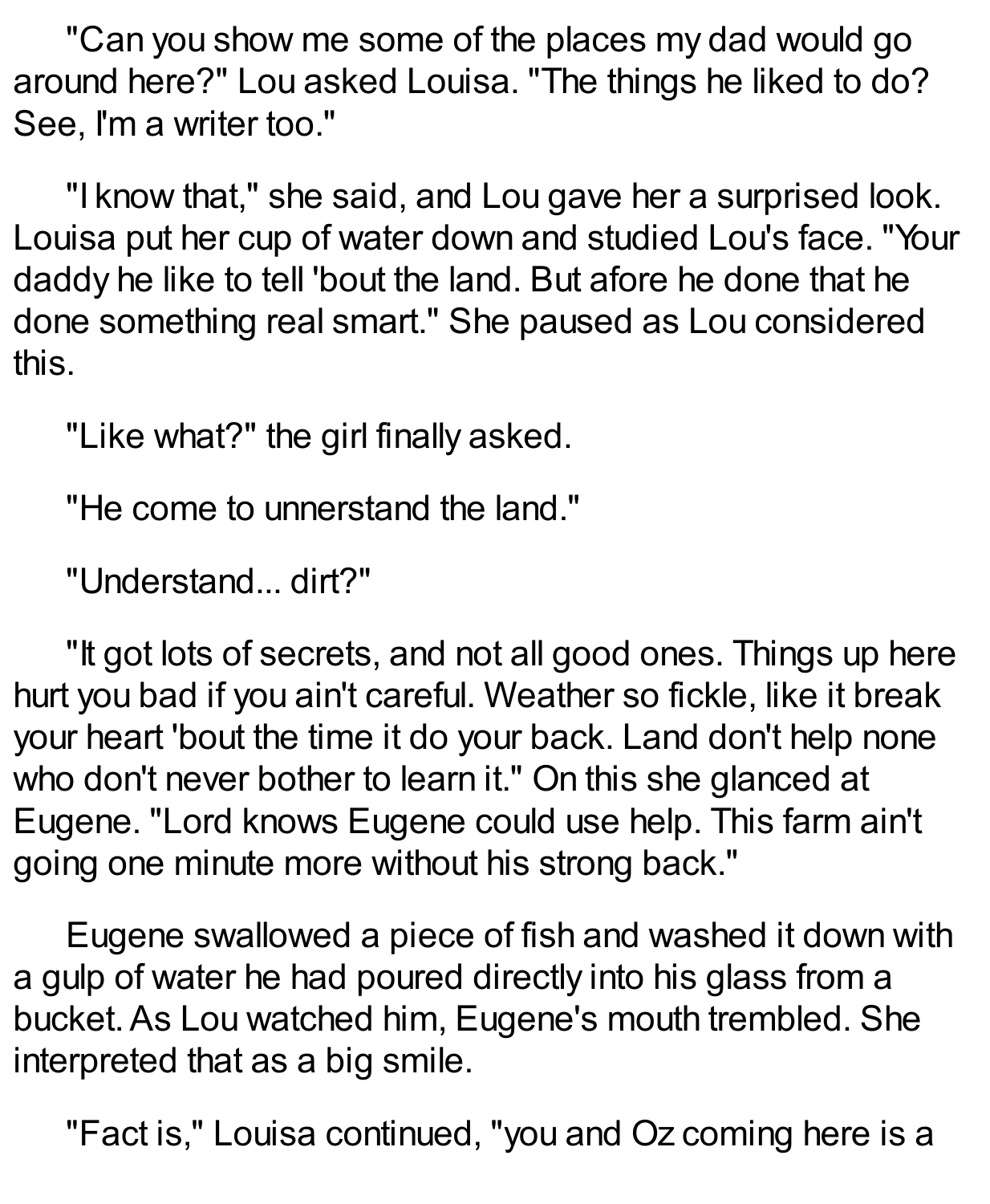blessing. Some folk might say I helping you out, but that ain't the truth. You helping me a lot more'n I can you. For that I thank you."

"Sure," said Oz gallantiy. "Glad to do it."

"You mentioned there were chores," Lou said.

Louisa looked over at Eugene. "Better to show, not tell. Come morning, I commence showing."

Diamond could contain himself no longer.

"Johnny Booker's pa said some fellers been looking round his place."

"What fellers?" asked Louisa sharply.

"Ain't know. But they's asking questions 'bout the coal mines."

"Get your ears on the ground, Diamond." Louisa looked at Lou and Oz. "And you too. God put us on this earth and he take us away when he good and ready. Meantime, family got to look out for each other."

Oz smiled and said he'd keep his ears so low to the ground, they'd be regularly filled with dirt. Everyone except Lou laughed at that. She simply stared at Louisa and said nothing.

The table was cleared, and while Louisa scraped dishes,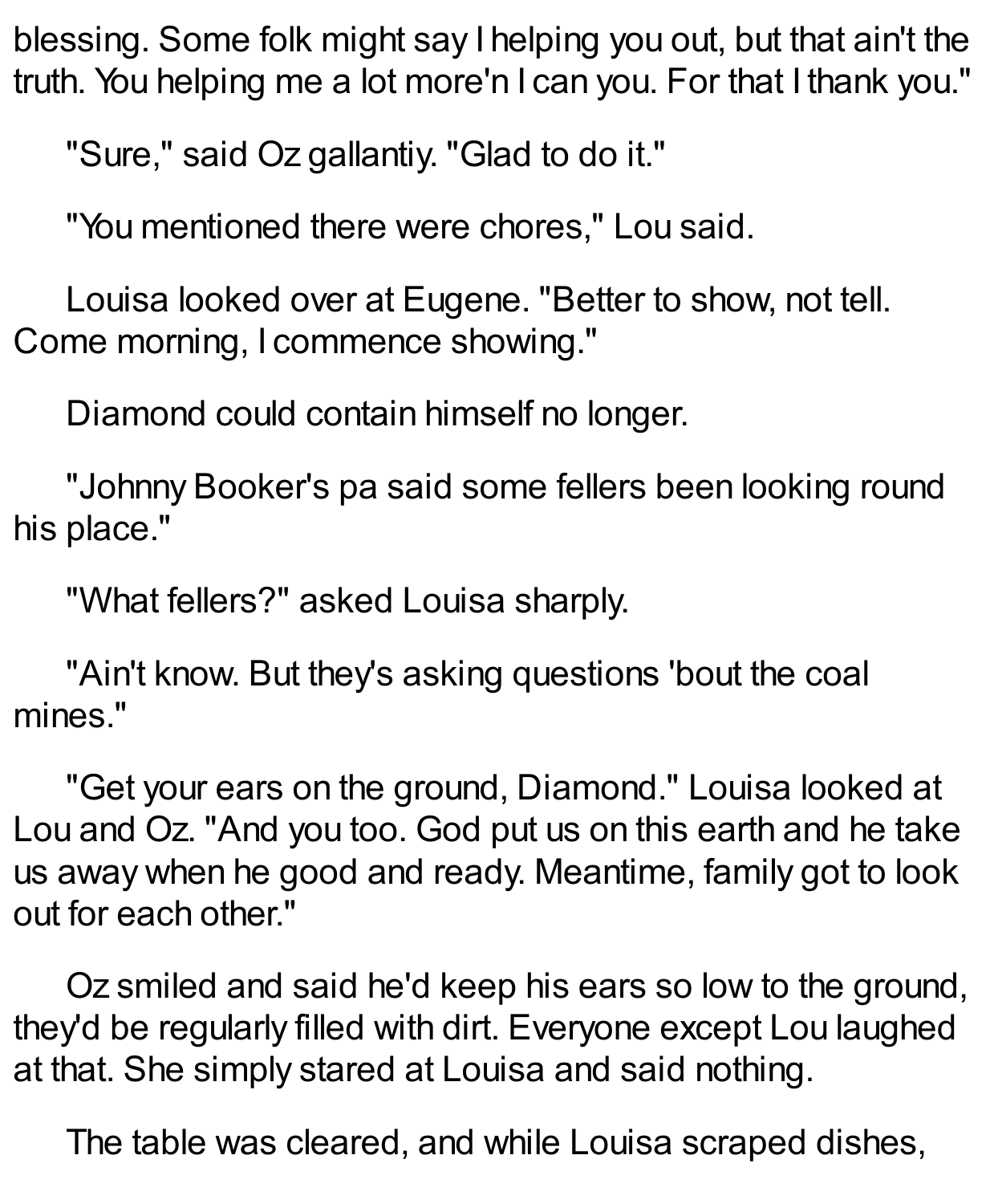Lou worked the sink hand pump hard, the way Louisa had shown her, to make only a very thin stream of water come out. No indoor plumbing, she had been told. Louisa had also explained to them the outhouse arrangement and shown them the small rolls of toilet paper stacked in the pantry. She had said a lantern would be needed after dark if the facilities were required, and she had shown Lou how to light one. There was also a chamberpot under each of their beds if the call of nature was of such urgency that they couldn't make it to the outhouse in time. However, Louisa informed them that the cleaning of the chamberpot was strictly the responsibility of the one using it. Lou wondered how timid Oz, a champion user of the bathroom in the middle of the night, would get along with this accommodation. She imagined she would be standing outside this outhouse many an evening while he did his business, and that was a weary thought.

Right after supper Oz and Diamond had gone outside with Jeb. Lou now watched as Eugene lifted the rifle off its rack above the fireplace. He loaded the gun and went outside.

Lou said to Louisa, "Where's he going with that gun?"

Louisa scrubbed plates vigorously with a hardened corncob. "See to the livestock. Now we done turned out the cows and hogs, Old Mo's coming round."

"Old Mo?"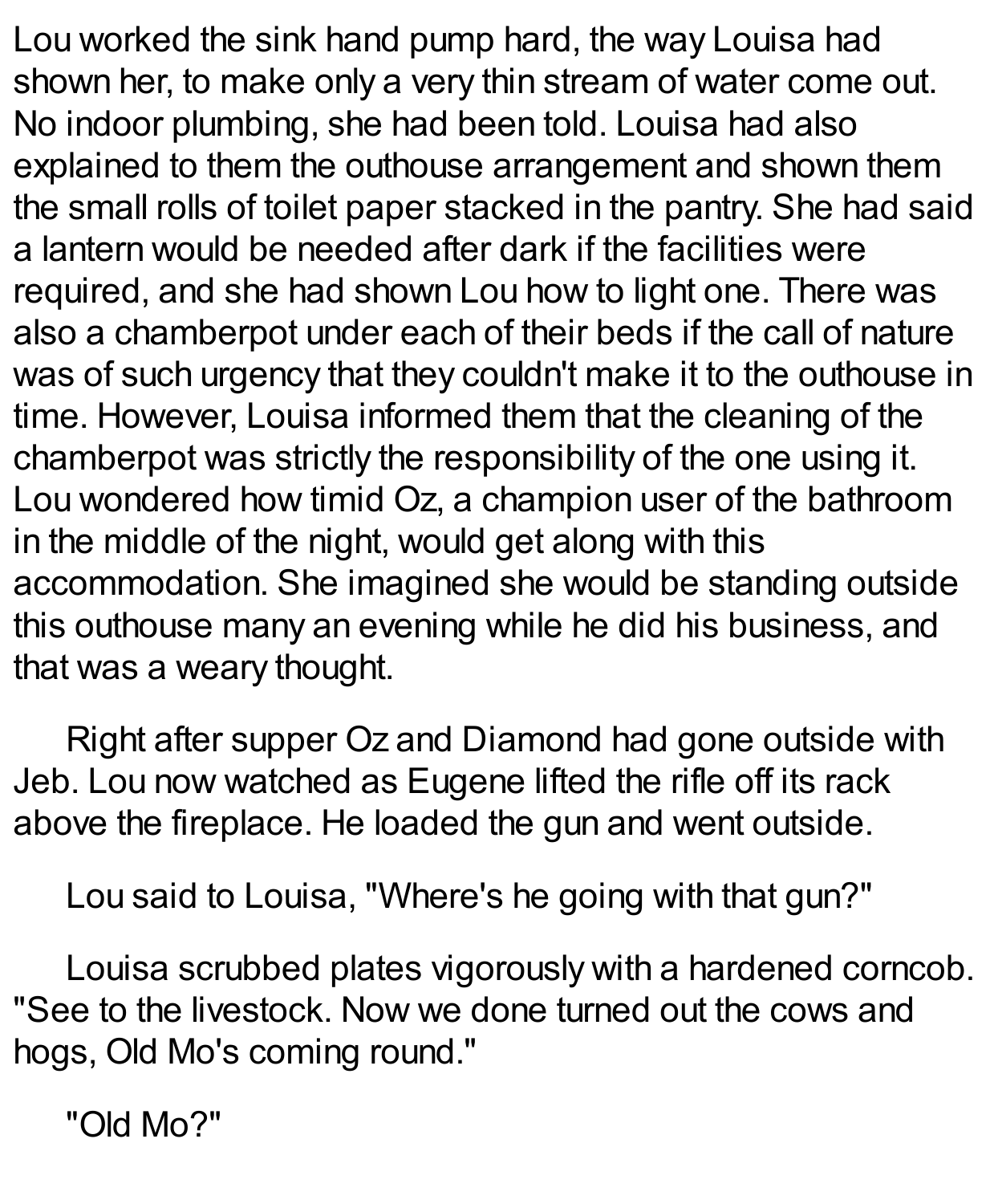"Mountain lion. Old Mo, he 'bout as old as me, but that durn cat still be a bother. Not to people. Lets the mare and the mules be too, 'specially the mules, Hit and Sam. Don't never cross no mule, Lou. They's the toughest things God ever made, and them durn critters keep grudges till kingdom come. Don't never forget one smack of the whip, or slip of a shoeing nail. Some folks say mules 'bout as smart as a man. Mebbe that why they get so mean." She smiled. "But Mo does go after the sheep, hogs, and cows. So we got to protect 'em. Eugene gonna fire the gun, scare Old Mo off."

"Diamond told me about Eugene's father leaving him."

Louisa glanced at her sternly. "A lie! Tom Randall were a good man."

"What happened to him then?" Lou prompted when it appeared Louisa was not inclined to go on.

Louisa finished with a plate first and set it down to dry. "Eugene's mother die young. Tom left the baby with his sister here and went on over to Bristol, Tennessee, for work. He a coal miner here, but lot of folks started coming round to do that too, and they always let the Negroes go first. He got kilt in an accident afore he could send for Eugene. When Eugene's aunt passed on, I took him in. The other's just lies by folks who have hate in their hearts."

"Does Eugene know?"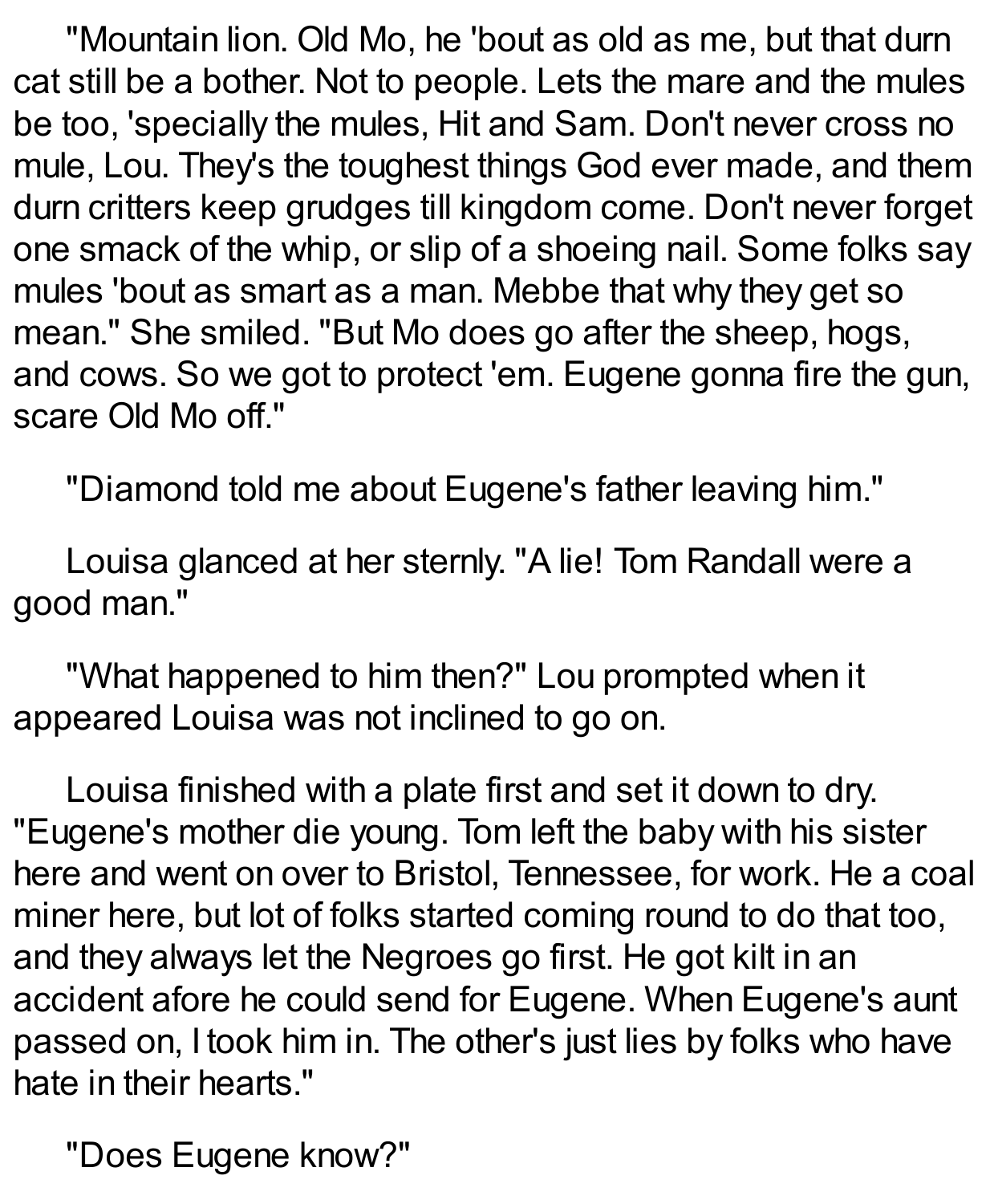"Course he does! I told him when he were old enough."

"So why don't you tell people the truth?"

"People don't want'a listen, ain't no good what you try tell 'em." She shot Lou a glance. "Unnerstand me?"

Lou nodded, but in truth she wasn't convinced she did.

## CHAPTER ELEVEN

WHEN LOU WENT OUTSIDE, SHE SAW DIAMOND and Oz over by the split-rail corral where the horse was grazing. When Diamond saw Lou, he pulled a sheet of paper and a tin of tobacco out of his pocket, rolled the smoke, licked it closed, struck a match against a rail, and lit up.

Oz and Lou both gaped, and she exclaimed, "You're too young to do that."

Diamond casually waved off her protest, a pleased smile On his face. "Aww, I all growed up. Man a man."

"But you're not much older than me, Diamond."

"Different up here, you see."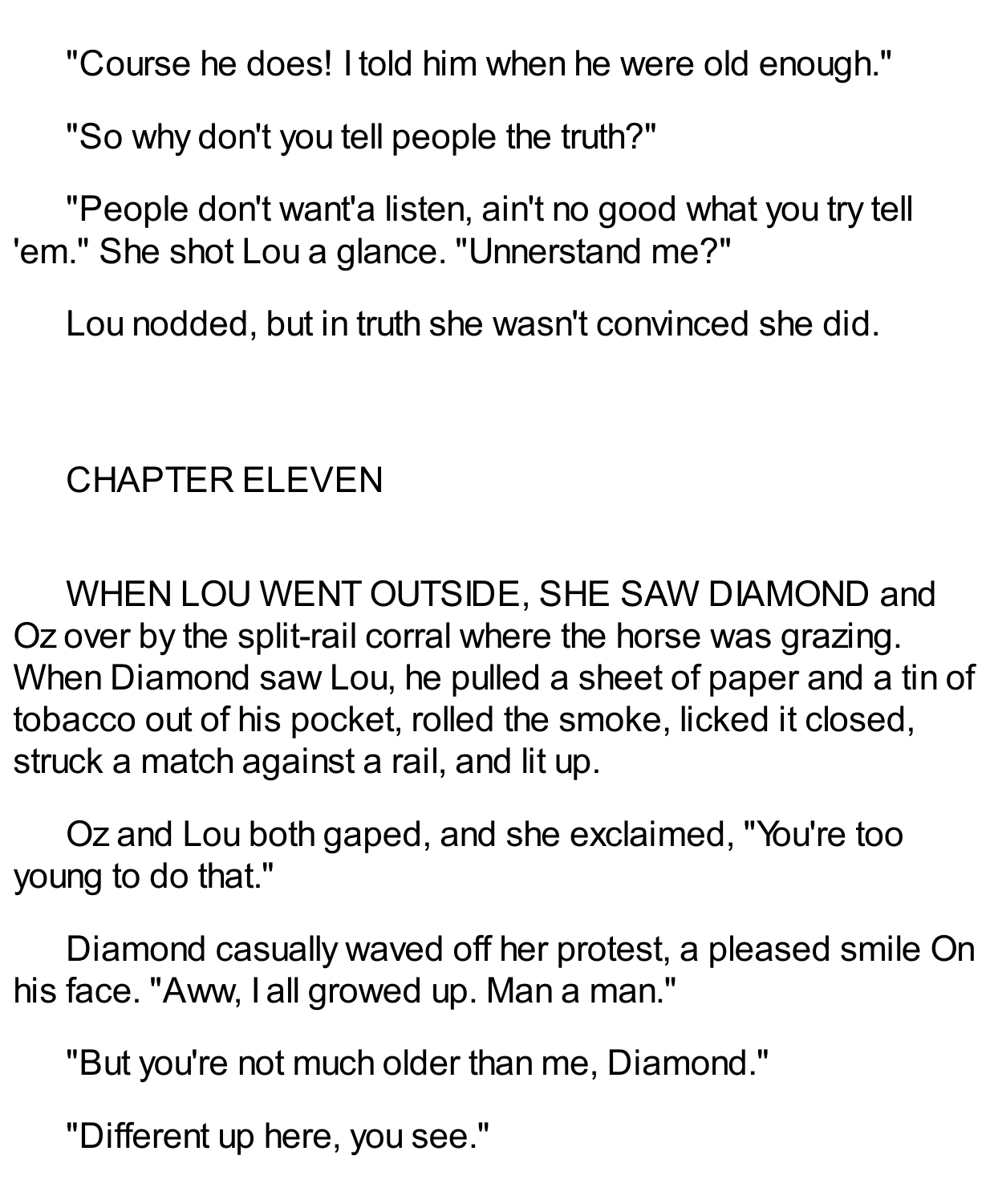"Where do you and your family live?" asked Lou.

"On down the road a piece afore you get somewhere."

Diamond pulled a cover-less baseball from his pocket and tossed it. Jeb raced after the ball and brought it back.

"Man give me that ball 'cause I tell him his future."

"What was his future?" asked Lou.

"That he gonna give a feller named Diamond his old ball."

"It's getting late," Lou said. "Won't your parents be getting worried?"

Diamond stubbed out the homemade smoke on his overalls and stuck it behind his ear as he wound up to throw again. "Naw, like I say, all growed up.Ain't got to do nothing if n don't want to."

Lou pointed to something dangling on Diamond's overalls. "What's that?"

Diamond looked down and grinned. "Left hind foot of a graveyard rabbit.Aside fur heart'a calf, luckiest thing they is. Shoot, don't they school you nuthin' in the city?"

"A graveyard rabbit?" Oz said.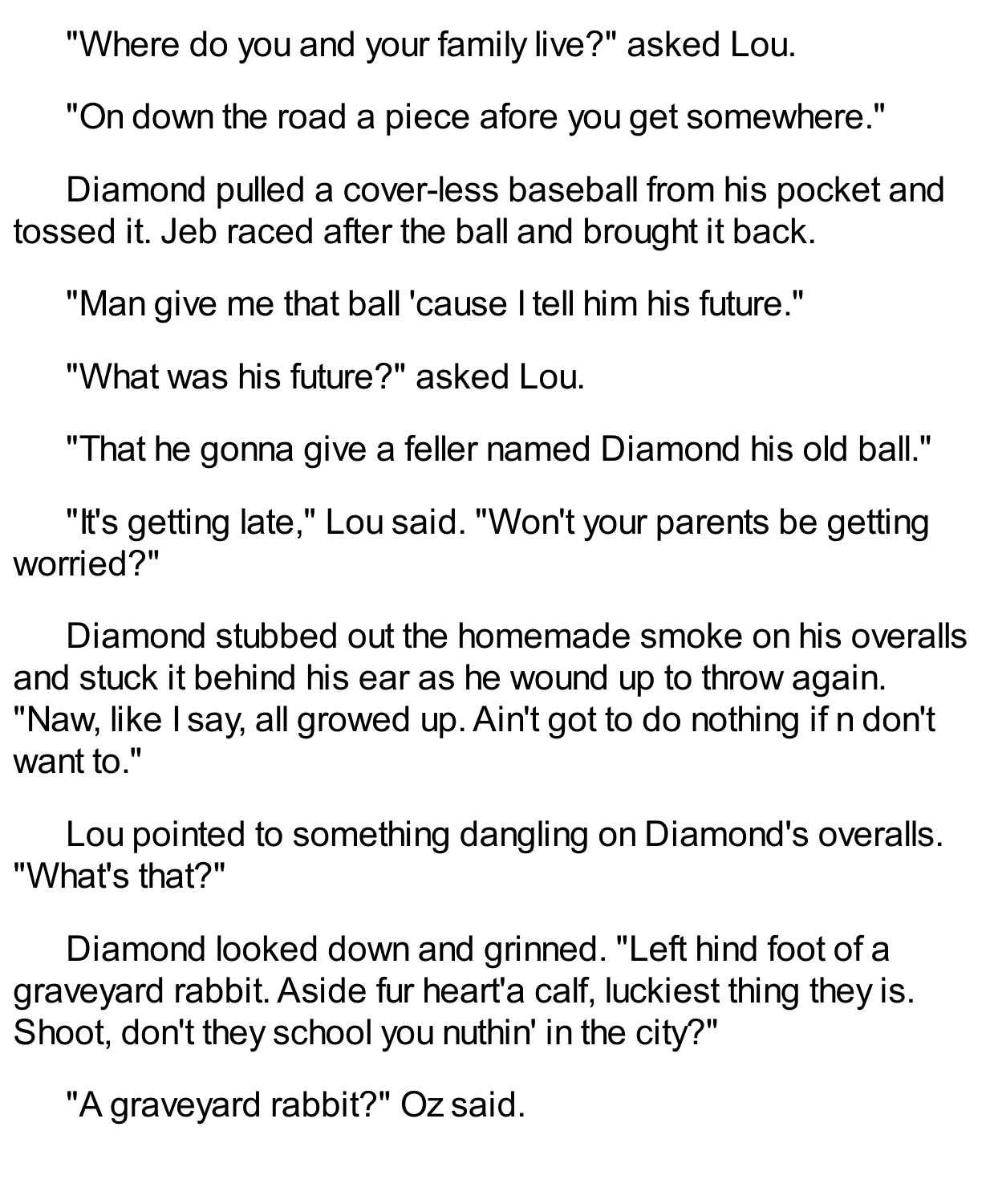"Yessir. Caught and kilt in graveyard in black of night." He slipped the foot off its string and gave it to Oz. "Here, son, I always get me 'nuther, anytime Iwant I can."

Oz held it reverently. "Gosh, thanks, Diamond."

Oz watched Jeb race after the ball. "Jeb sure is a good dog. Gets that ball every time."

When Jeb brought the ball and dropped it in front of Diamond, he picked it up and tossed it over to Oz. "Prob'ly ain't much room to throw nuthin' in the city, but give it a whirl, son."

Oz stared at the ball as though he'd never held one. Then he glanced at Lou.

"Go ahead, Oz. You can do it," she said.

Oz wound up and threw the ball, his arm snapping like a whip, and that ball sprang forth from his small hand like a freed bird, soaring higher and higher. Jeb raced after it, but the dog wasn't gaining any ground.An astonished Oz just stared at what he'd done. Lou did the same.

The cigarette fell off a startled Diamond's ear. "God dog, where'd you learn to toss like that?"

Oz could only offer up the wonderful smile of a boy who had just realized he might be athletically gifted. Then he turned and raced after the ball. Lou and Diamond were silent for a bit and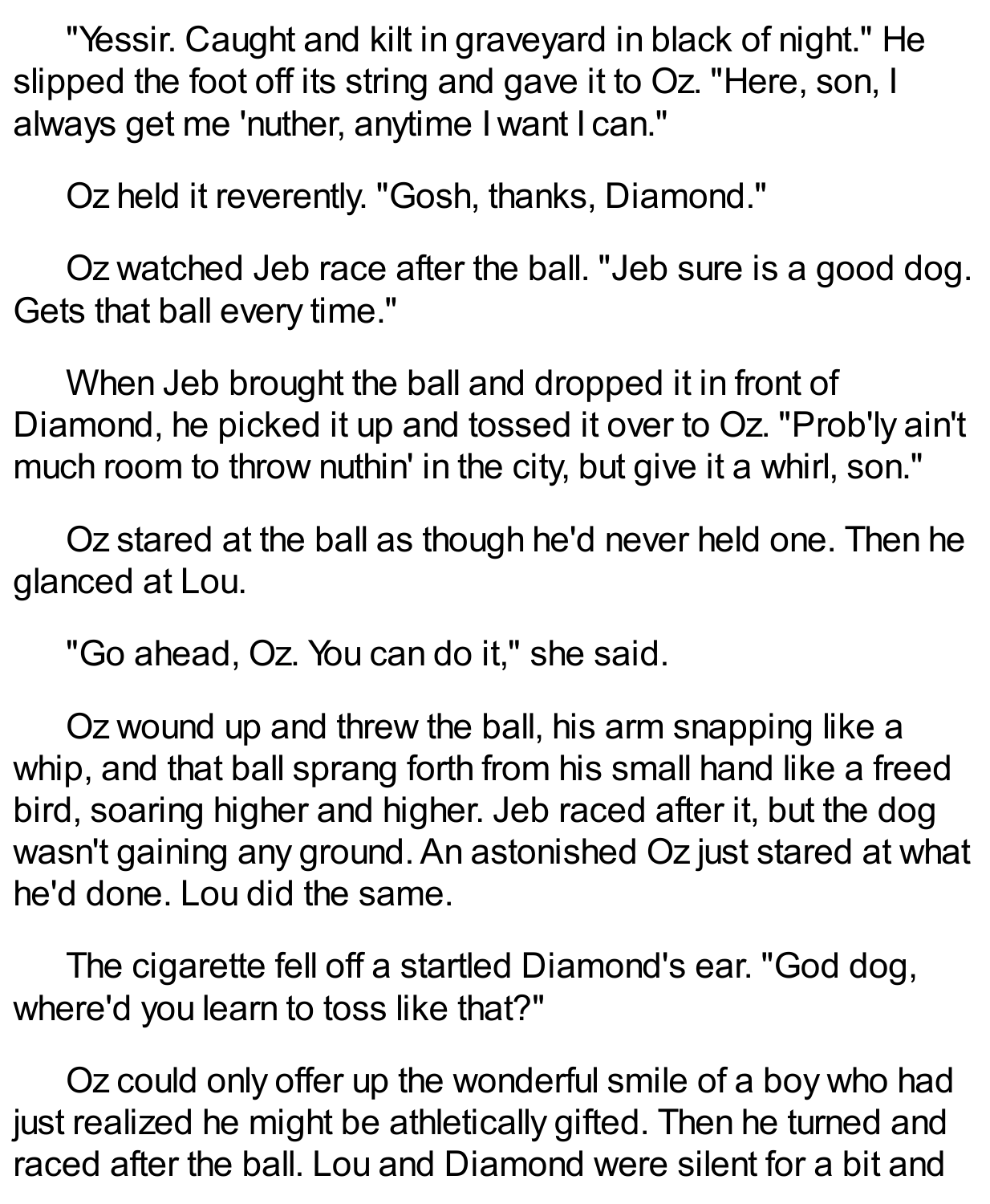then the ball came sailing back. In the garnering darkness they couldn't even see Oz yet, but they could hear him and Jeb coming, a total of six spirited legs flying at them.

"So what do you do for excitement in this place, Diamond?" asked Lou.

"Fishing mostly. Hey, you ever skinny-dip in a gravel pit?"

"There are no gravel pits in New York City.Anything else?"

"Well"—he paused dramatically—"course, there's the haunted well."

"A haunted well?" exclaimed Oz, who had just run up, Jeb at his heels.

"Where?" asked Lou.

"Come on now."

Captain Diamond and his company of infantry cleared the tree line and plunged across an open field of tall grass so fine and uniformly placed, it looked like combed hair. The wind was chilly, but they were much too excited to be bothered by mat slight discomfort.

"Where is it?" asked Lou, running beside Diamond.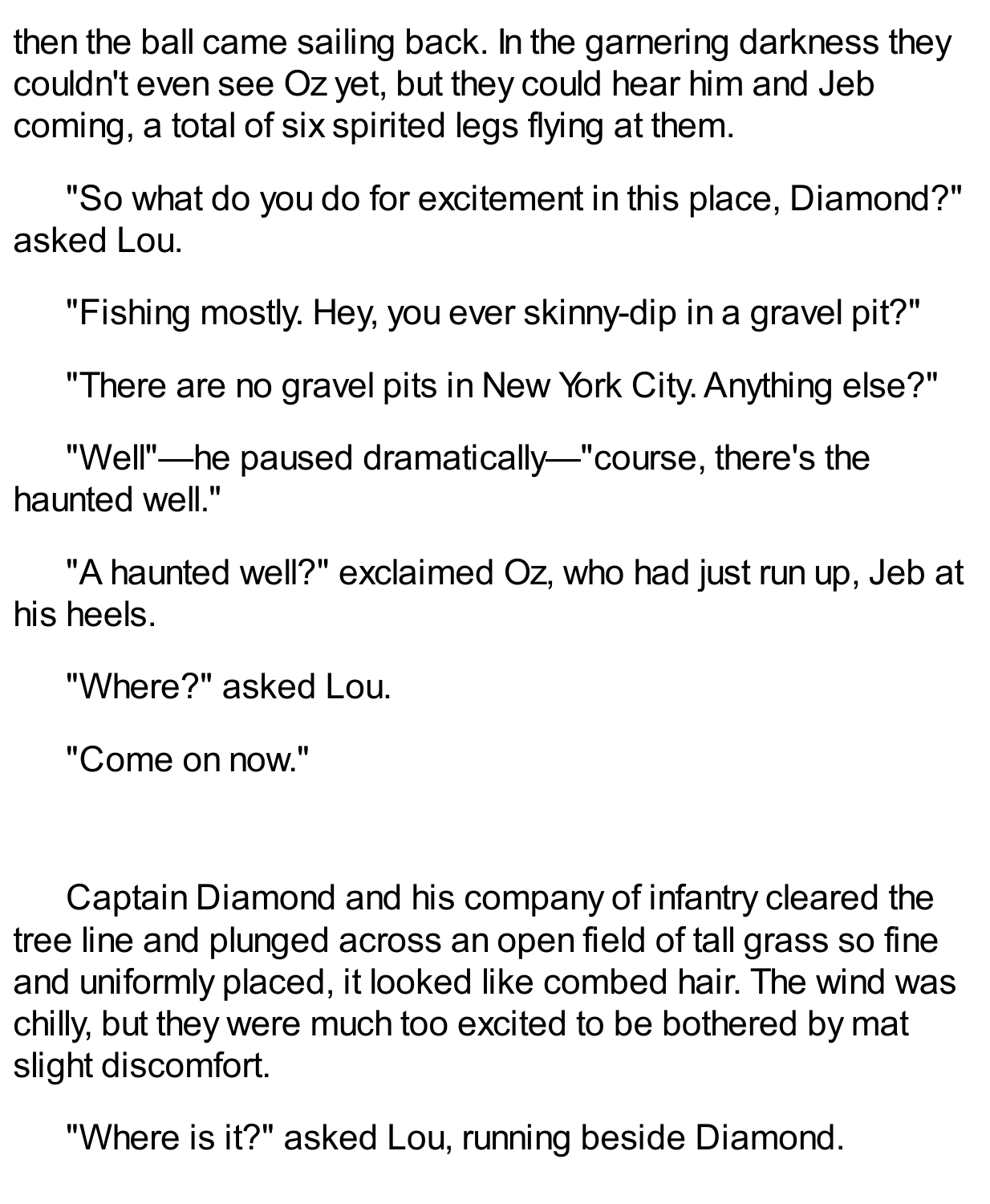"Shhh! Getting close, so's we got to be real quiet. Spooks round."

They kept moving forward. Suddenly Diamond called out, "Hit the ground!"

They all dropped as though attached by taut rope.

Oz said in a trembling voice, "What is it, Diamond?"

Diamond hid a smile. "Thought mebbe I hear something, is all. Can't never be too careful round spooks." They all rose.

"What y'all doing here?"

The man had stepped from behind a stand of hickory trees, the shotgun in his right hand. Under the moonlight Lou could make out the glow of an evil pair of eyes staring dead at them. The three stood frozen as the fellow approached. Lou recognized him as the crazy man on the tractor recklessly flying down the mountain. He stopped in front of them and his mouth delivered a shot of chew spit near their feet.

"Got no bizness round here," the man said, as he lifted up the shotgun and rested the barrel on his left forearm such that the muzzle was pointed at them, his forefinger near the trigger.

Diamond stepped forward. "Ain't doing nuthin', George Davis, 'cept running round, and ain't no law agin that."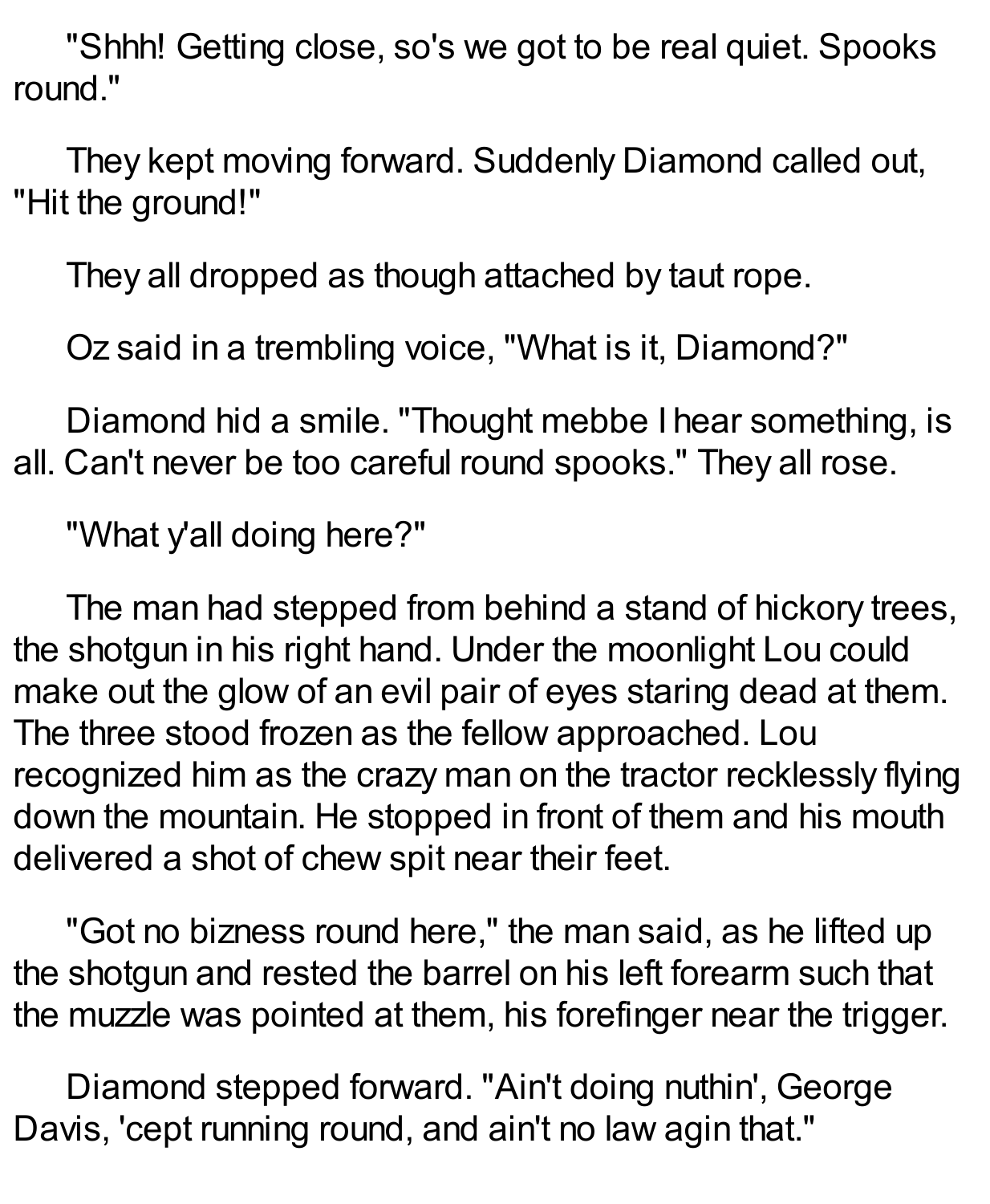"You shet your mouth, Diamond Skinner, afore I put my fist to it." He peered over at quaking Oz, who drew back and clutched his sister's arm.

"You 'em chillin Louisa take in. Got the crippled ma. Ain'tcha?" He spit again.

Diamond said, "You ain't got no bizness with 'em, so leave 'em be."

Davis moved closer to Oz. "Mountain cat round, boy," he said, his voice low and taunting.And then he cried out, "You want it git you!" At the same time he said this, Davis feigned a lunge at Oz, who threw himself down and huddled in the high grass. Davis cackled wickedly at the terrified boy.

Lou stood between her brother and the man. "You stay away from us!"

"Gawd damn you, girl," Davis said. "Telling a man what to do?" He looked at Diamond. "You on my land, boy."

'Tain't your land!" said Diamond, his hands making fists, his anxious gaze fixed on that shotgun. "Don't belong nobody."

"Calling me a liar?" snapped Davis, in a fearsome voice.

Then the scream came. It rose higher and higher until Lou figured the trees must surely topple from the force, or the rocks would work loose and slide down the mountain and maybe, with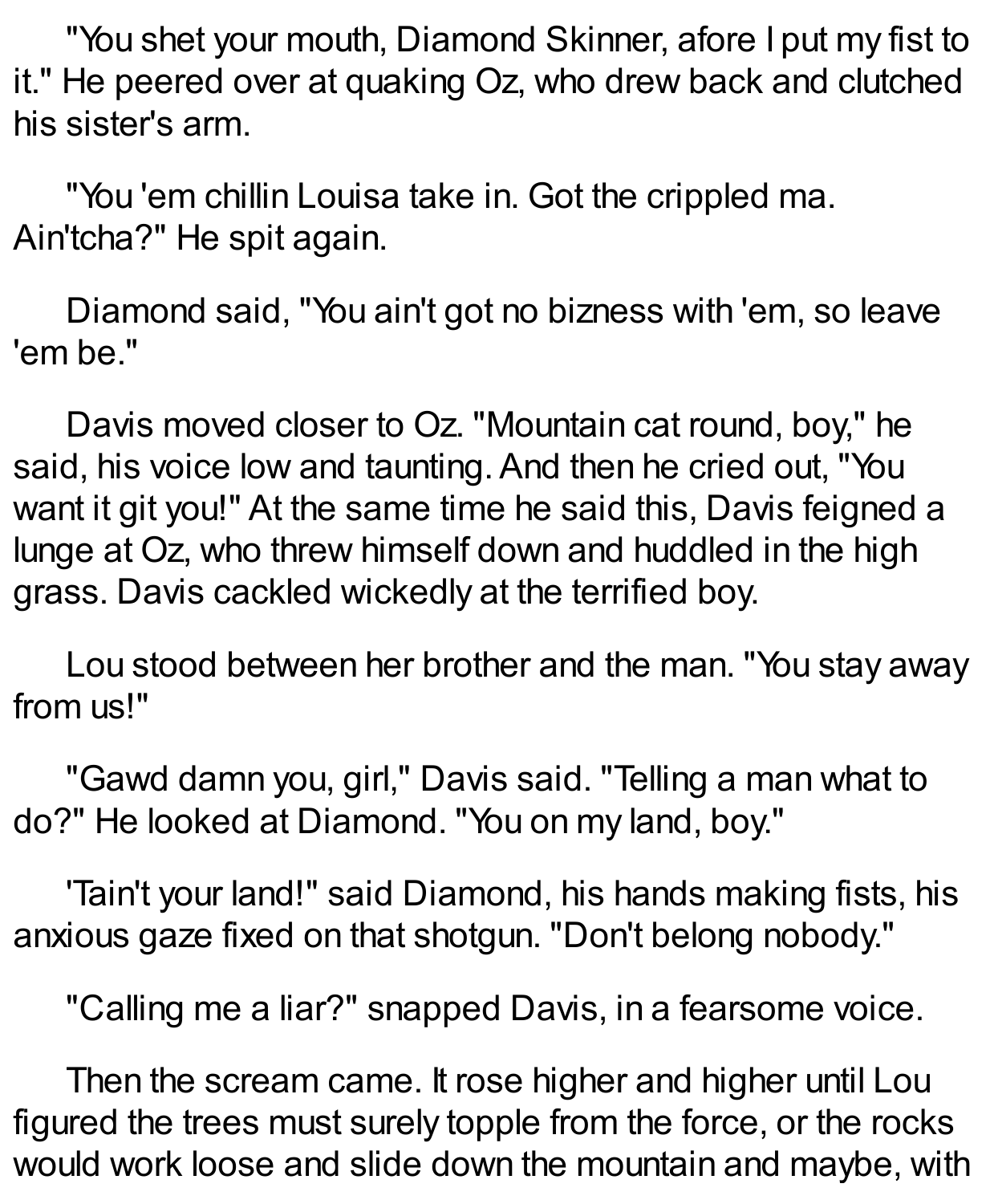luck, crush their antagonist. Jeb came around growling, his hackles up. Davis stared off anxiously into the trees.

"You got you a gun," said Diamond, "then go git your old mountain cat. 'Cept mebbe you scared."

Davis's gaze burned into the boy, but then the scream came again, and hit them all just as hard, and Davis took off at a halftrot toward the trees.

"Come on now!" cried out Diamond, and they ran as fast as they could between trees and along more open fields. Owls hooted at them, and a bobwhite bobwhited at them. Things they couldn't see ran up and down tall oaks, or flitted in front of them, yet none of it came close to scaring them as much as they already had been byGeorge Davis and his shotgun. Lou was a blur, faster even than Diamond. But when Oz tripped and fell, she rounded back and helped him.

They finally stopped and squatted in the high grass, breathing heavy and listening for a crazy man or a wildcat coming after them.

"Who is that awful man?" asked Lou.

Diamond checked behind him before answering. "George Davis. He got a farm next Miss Louisa's. He a hard man. A bad man! Dropped on his head when he were a baby, or mebbe mule kicked him, don't know which. He got a corn liquor still up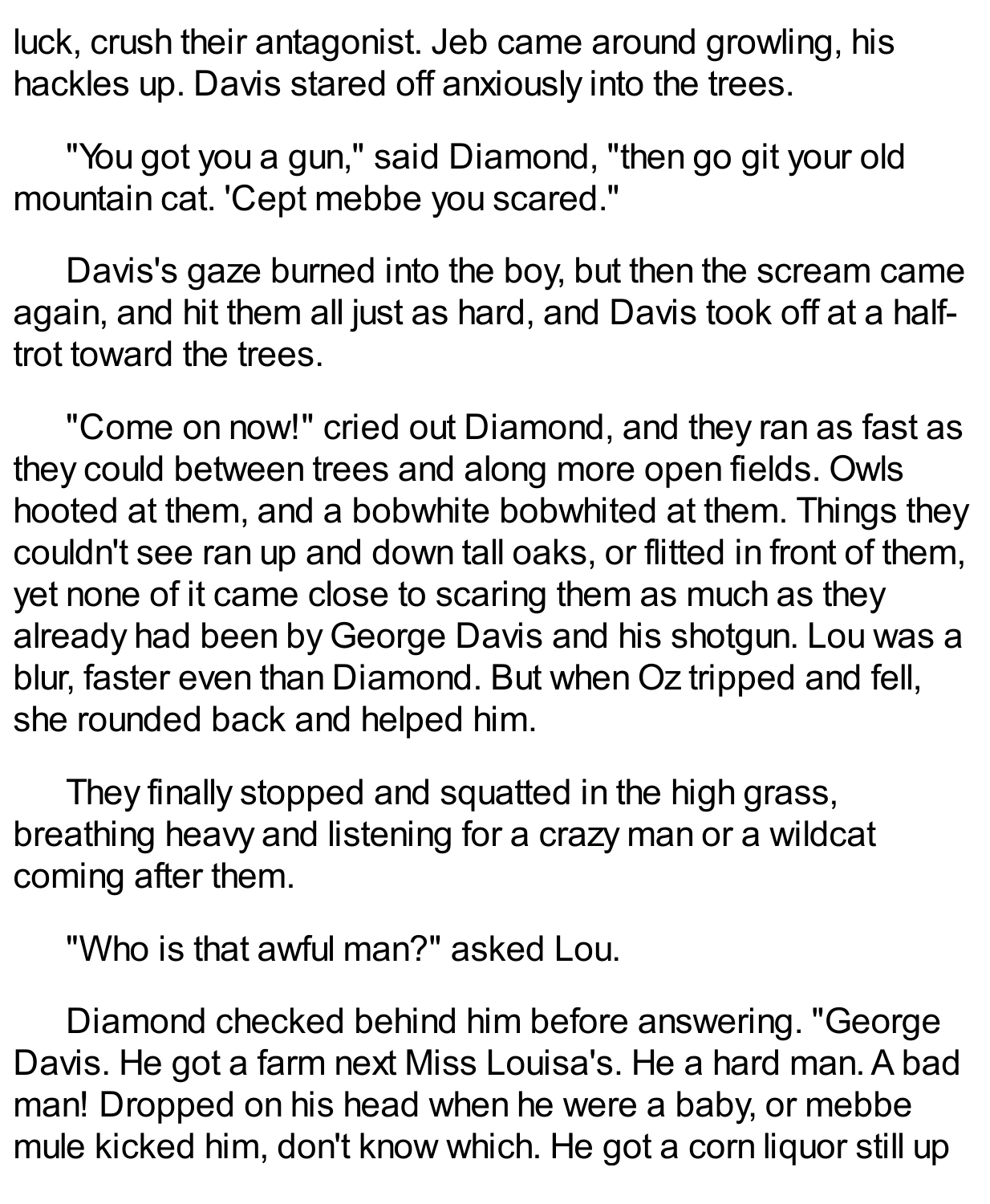here in one of the hollows, so's he don't like people coming round. Iwish somebody just shoot him."

They soon reached another small clearing. Diamond held up his hand for them to stop and then proudly pointed up ahead, as though he had just discovered Noah's Ark on a simple mountaintop in Virginia.

"There she is."

The well was moss-crusted brick, crumbling in places, and yet undeniably spooky. The three glided up to it; Jeb guarded their rear flank while hunting small prey in the high grass.

They all peered over the edge of the well's opening. It was black, seemingly without bottom; they could have been staring at the other side of the world.All sorts of things could have been peering back.

"Why do you say it's haunted?" Oz asked breathlessly.

Diamond sprawled in the grass next to the well and they joined him.

" 'Bout a thousand million years ago," he began in a thick and thrilling voice that made Oz's eyes widen, fast-blink, and water all at the same time, "they was a man and woman live up chere. Now, they was in love, ain't no denying that.And so's they wanted to get hitched o'-course. But they's family hated each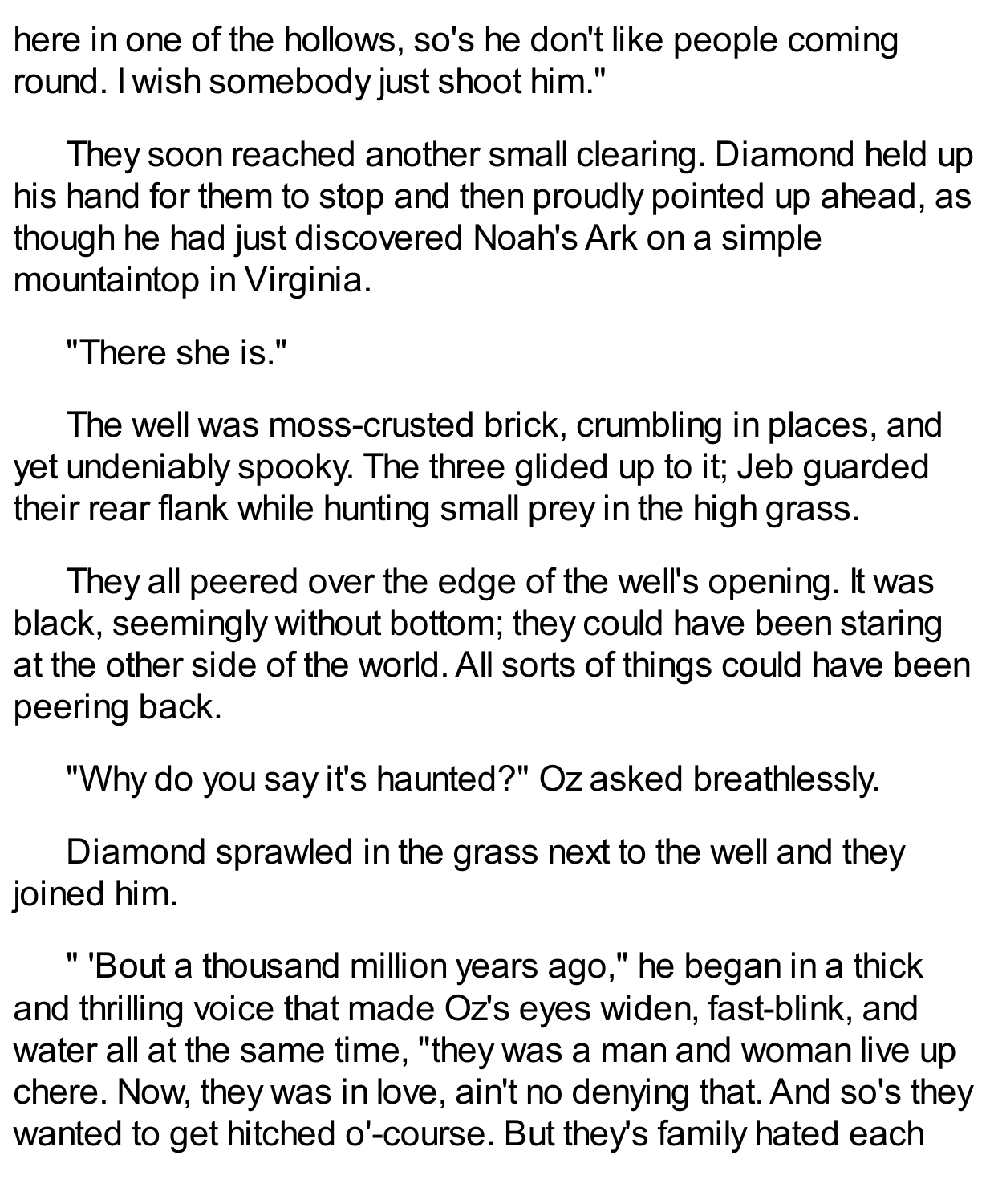other, wouldn't let 'em do it. No sir. So they come up with a plan to run off. Only somethin' went bad and the feller thought the woman had done got herself kilt. He was so broke up, he came to this here well and jumped in. It's way deep, shoot, you seed that.And he drowned hisself. Now the girl found out what was what, and she come and jumped in herself too. Never found 'em 'cause it was like they was plopped on the sun. Not a durn thing left."

Lou was completely unmoved by this sad tale. "That sounds a lot like Romeo and Juliet."

Diamond looked puzzled. "That kin of yours?"

"You're making this up," she said.

All around them sounds of peculiar quality started up, like millions of tiny voices all trying to jabber at once, as though ants had suddenly acquired larynxes.

"What's that?" Oz said, clinging to Lou.

"Don't be doubting my words, Lou," Diamond hissed, his face the color of cream. "You riling the spirits."

"Yeah, Lou," said Oz, who was looking everywhere for demons of hell coming for them. "Don't be riling the spirits."

The noises finally died down, and Diamond, regaining his confidence, stared triumphantly at Lou. "Shoot, any fool can see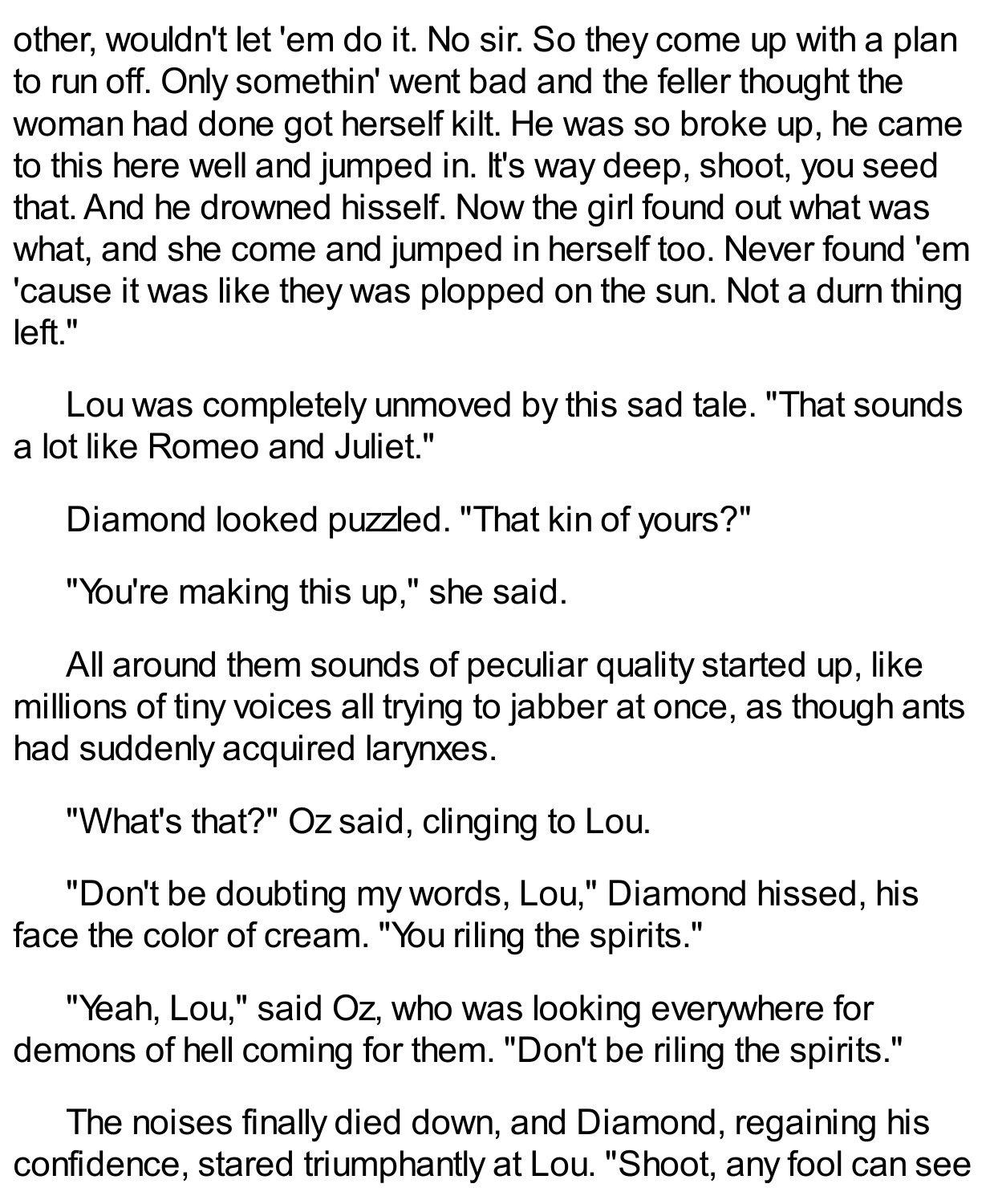this well's magic. You see a house anywhere round? No, and I tell you why. This well growed up right out of the earth, that's why. And it ain't just a haunted well. It what you call a wishing well."

Oz said, "A wishing well? How?"

"Them two people lost each other, but they's still in love. Now, people die, but love don't never die. Made the well magic. Anybody done got a wish, they come here, wish for it, and it'll happen. Ever time. Rain or shine."

Oz clutched his arm. "Any wish? You're sure?"

"Yep. 'Cept they's one little catch."

Lou spoke up, "I thought so. What is it?"

" 'Cause them folks died to make this here a wishing well, anybody want a wish, they's got to give up some-thin' too."

"Give up what?" This came from Oz, who was so excited the boy seemed to float above the supple grass like a tethered bubble.

Diamond lifted Ms arms to the dark sky. "Like just the most grandest, importantest thing they got in the whole dang world."

Lou was surprised he didn't take a bow. She knew what was coming now, as Oz tugged at her sleeve.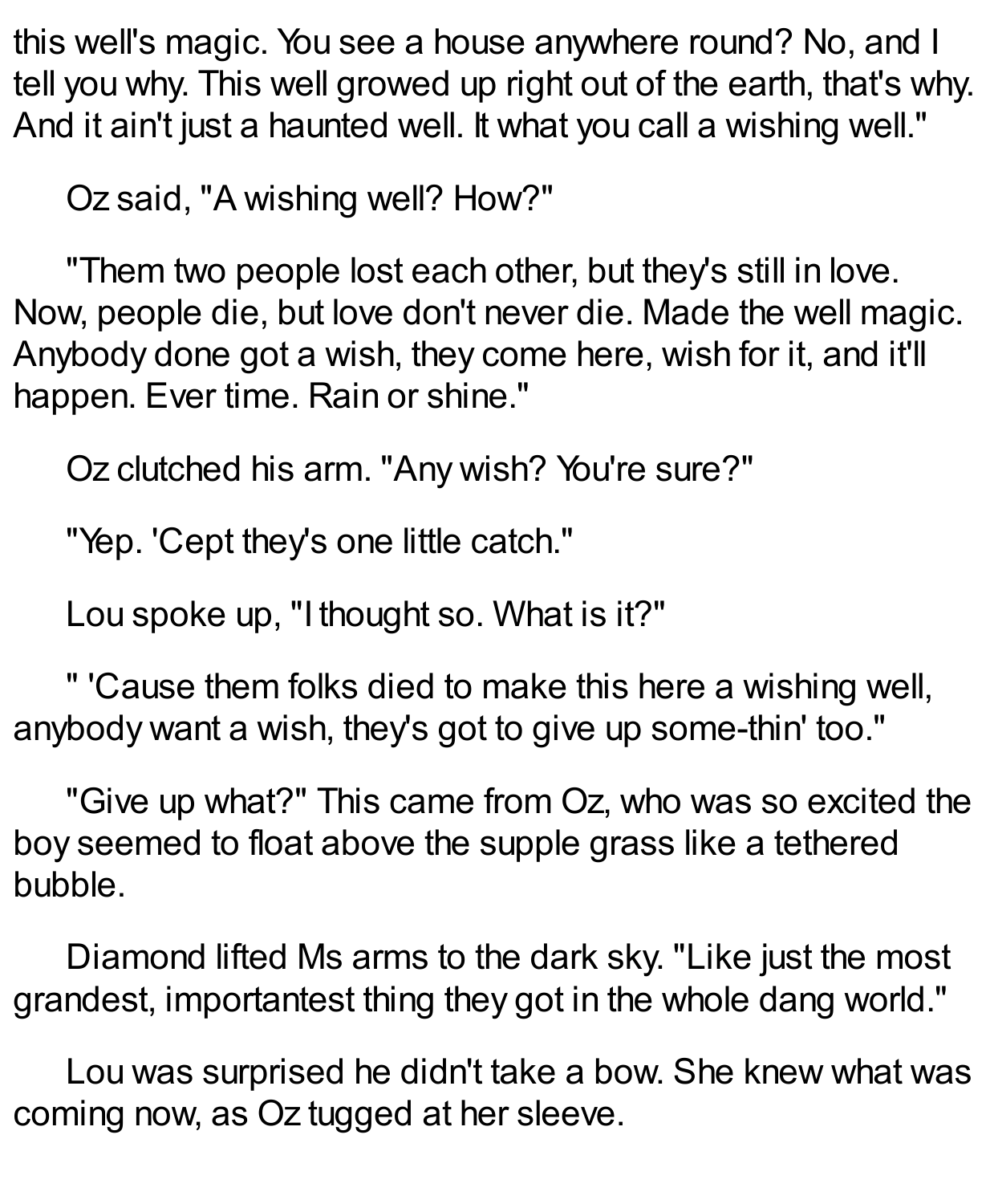"Lou, maybe we can—"

"No!" she said sharply. "Oz, you have got to understand that dangling necklaces and wishing wells won't work. Nothing will."

"But, Lou."

The girl stood and pulled her brother's hand free. "Don't be stupid, Oz. You'll just end up crying your eyes out again."

Lou ran off. After a second's hesitation Oz followed her.

Diamond was left with the spoils of something, surely not victory, judging by his disappointed face. He looked around and whistled, and Jeb came running. "Let's get on home, Jeb," he said quietly.

The pair ran off in the opposite direction from Lou and Oz, as the mountains headed for sleep.

## CHAPTER TWELVE

THERE WAS NO TRACE OF OUTSIDE LIGHTAS YET, when Lou heard the creak of foot on stair. The door to her room opened and Lou sat up in bed. The glow of lantern light eased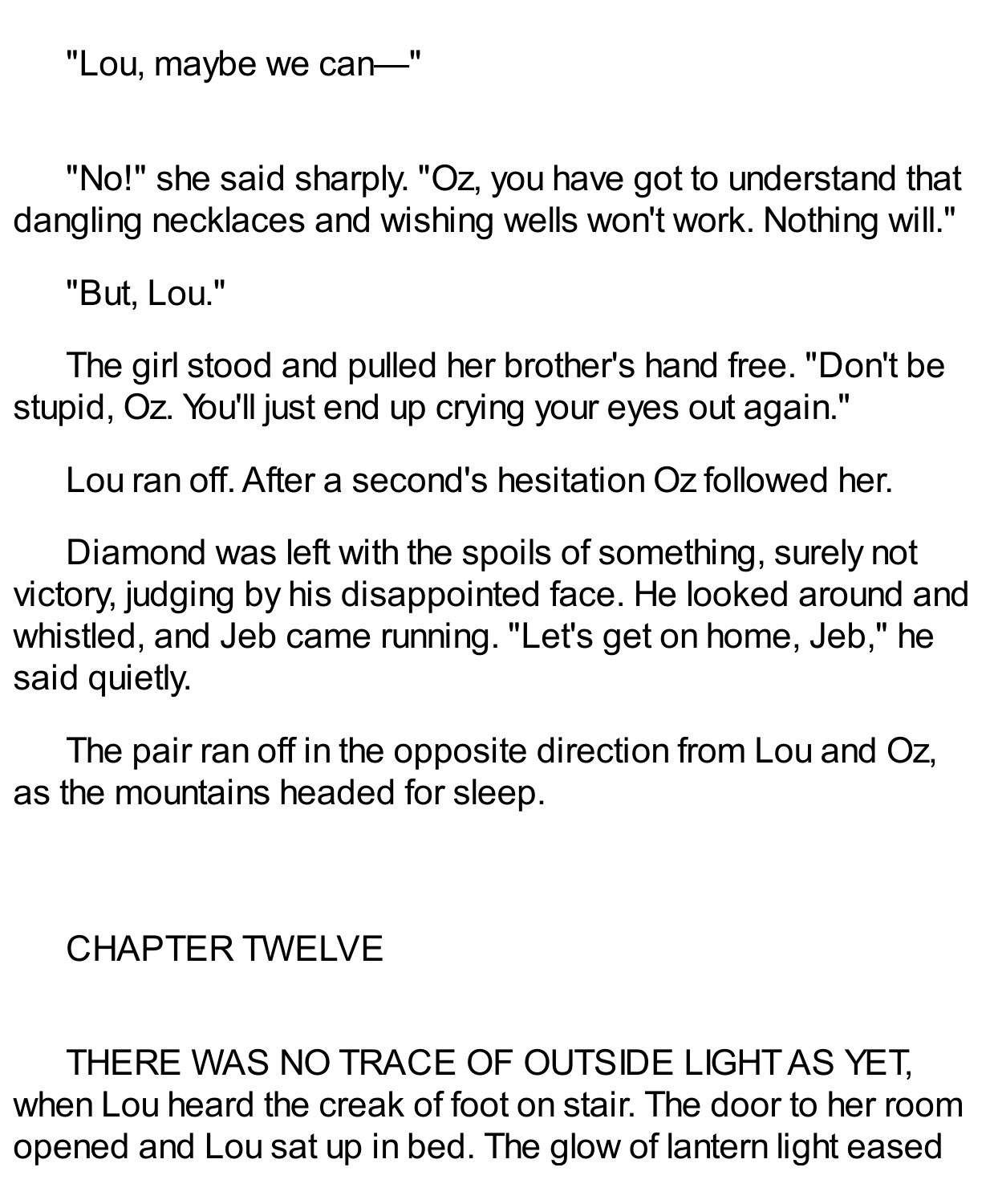into the space, followed by Louisa, already fully dressed. With her flow of silver hair and the gentle illumination around her, the woman seemed a messenger from heaven to Lou's sleepy mind. The air in the room was chilly; Lou thought she could see her own breath.

"Thought I'd let you and Oz sleep in," Louisa said softly as she came and sat next to Lou.

Lou stifled a yawn and looked out the window at the blackness. "What time is it?"

"Nearly five."

"Five!" Lou dropped back against her pillow and pulled the covers over her head.

Louisa smiled. "Eugene's milking the cows. Be good you learn how."

"I can't do it later?" Lou asked from under the blanket.

"Cows don't care to wait round for us people," Louisa said. "They moan till the bag's dry." She added, "Oz is already dressed."

Lou jolted upright. "Mom couldn't get him out of bed before eight, and even that was a fight."

"He's right now having a bowl of molasses over corn-bread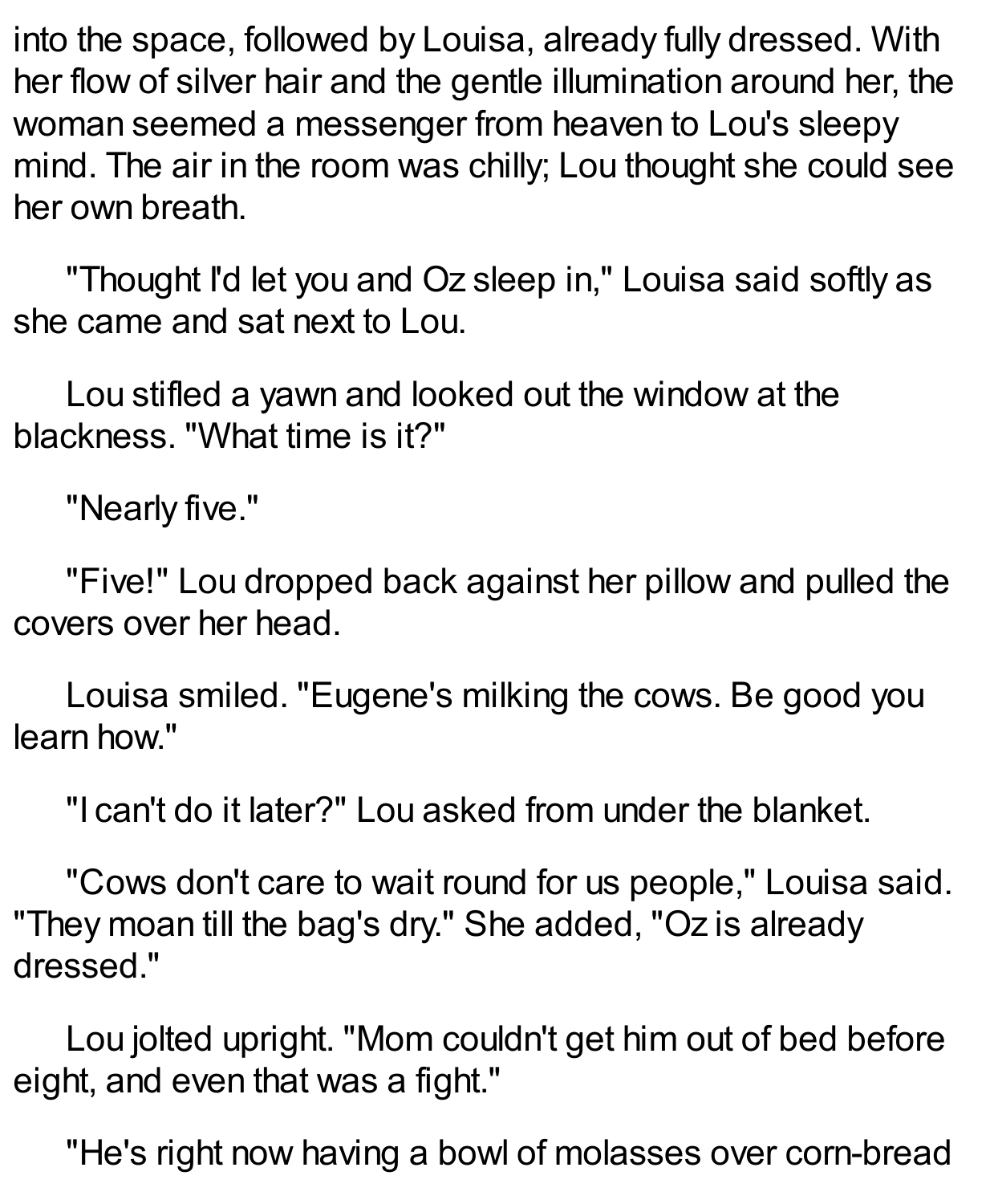and fresh milk. Be good if you'd join us."

Lou threw off the covers and touched the cold floor, which sent a shiver directly to her brain. Now she was convinced she could see her breath. "Give me five minutes," she said bravely.

Louisa noted the girl's obvious physical distress. "Had us a frost last night," Louisa said. "Stays cold up here longer. Works into your bones like a little knife. Be warm afore long, and then when winter comes, we move you and Oz down to the front room, right by the fire. Fill it with coal, keep you warm all night. We'll make it right good for you here." She paused and looked around the room. "Can't give you what you had in the city, but we do our best." She rose and went to the door. "I put hot water in the washbowl earlier so's you can clean up."

"Louisa?"

She turned back, the arc of lantern light throwing and then magnifying her shadow against the wall. "Yes, honey?"

"This was my dad's room, wasn't it?"

Louisa looked around slowly before coming back to the girl, and the question. "From time he was four till he gone away.Ain't nobody use this room since."

Lou pointed to the covered walls. "Did my dad do that?"

Louisa nodded. "He'd walk ten miles to get ahold of a paper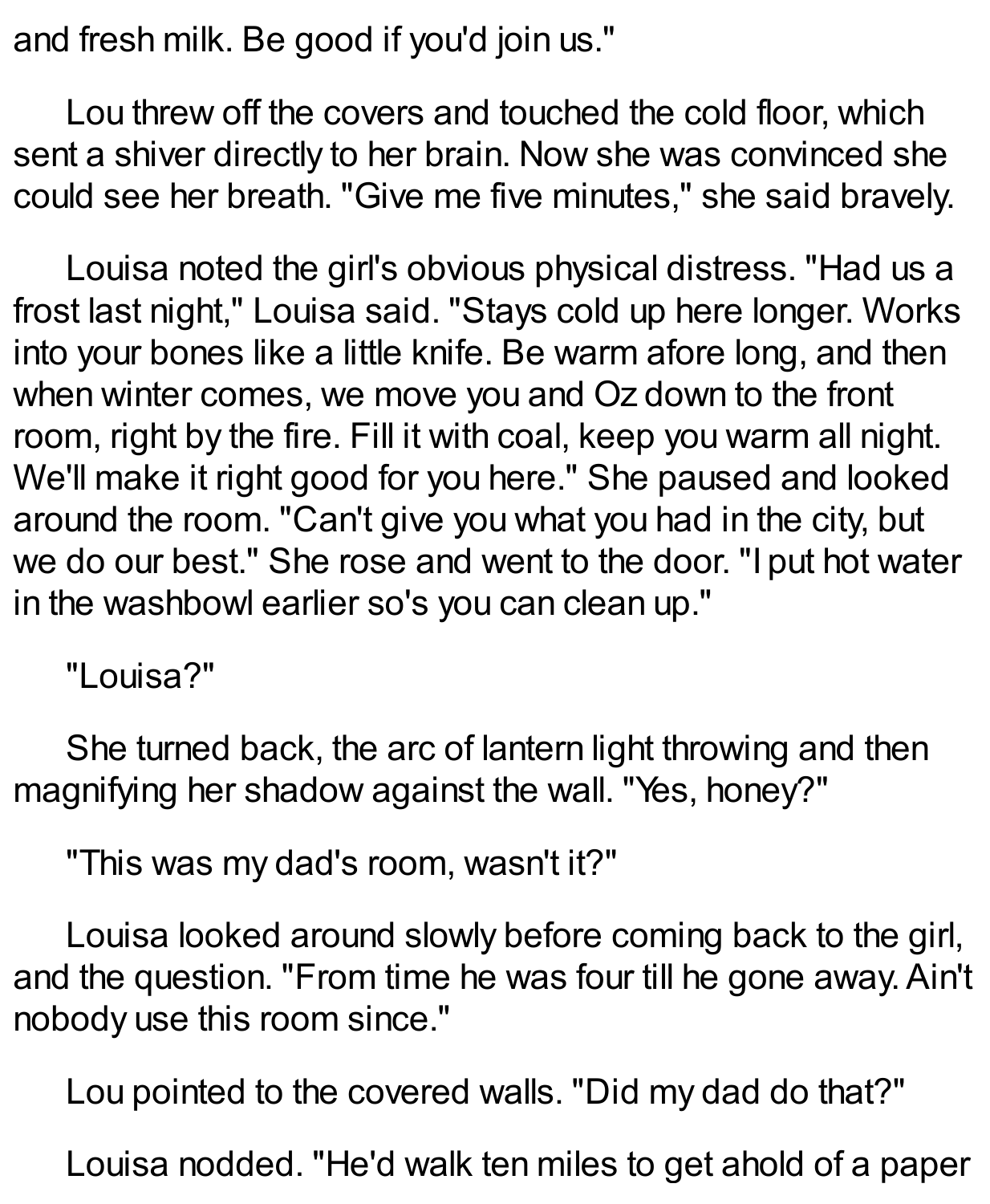or a book. Read 'em all a dozen times and then stuck them newspapers up there and kept right on reading. Never saw a boy that curious in all my life." She looked at Lou. "Bet you just like him."

"Iwant to thank you for taking Oz and me in."

Louisa looked toward the door. 'This place be good for your mother too. We all pitch in, she be fine."

Lou looked away, started to fumble with her nightdress. "I'll be down in a minute," she said abruptly.

Louisa accepted this change in the girl's manner without comment and softly closed the door behind her.

Downstairs, Oz was just finishing the last of his breakfast when Lou appeared, dressed, as he was, in faded overalls, long John shirt, and lace-up boots Louisa had laid out for them. A lantern hanging on a wall hook, and the coal fire, gave the room its only light. Lou looked at the grandmother clock on the fireplace mantel, itself a six-by-six timber of planed oak. It was indeed a little past five. Who would have thought cows would be up so early? she thought.

"Hey, Lou," Oz said. "You've got to taste this milk. It's great."

Louisa looked at Lou and smiled. "Those clothes fit real good. Said a prayer they would. If'n the boots too big, we fill 'em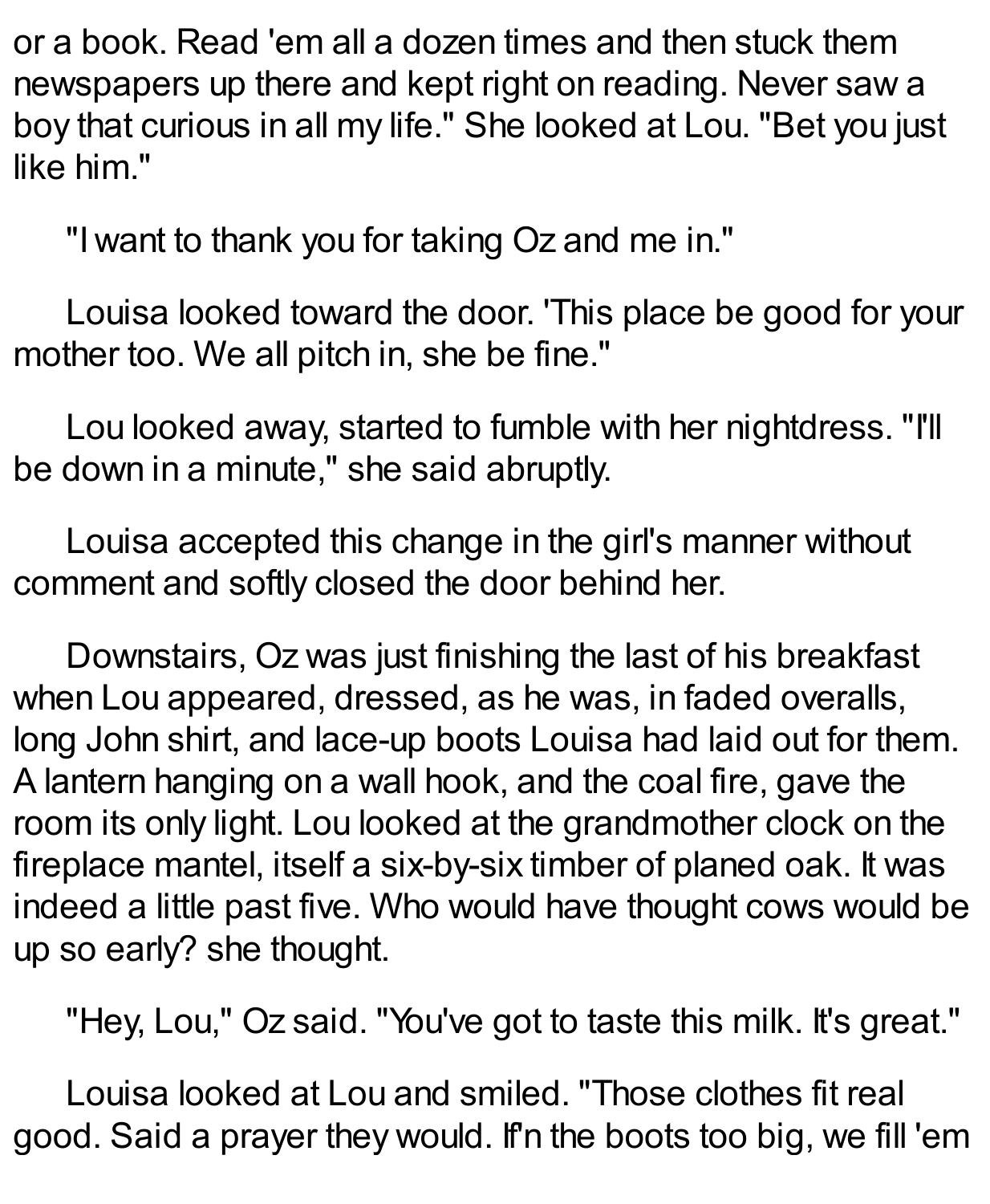with rags."

"They're fine," said Lou, though they were actually too small, pinching her feet some.

Louisa brought over a bucket and a glass. She put the glass on the table, draped a cloth over it, and poured the milk from the bucket into it, foam bubbling up on the cloth. "Want molasses on your cornbread?" she asked. "Real good that way. Line your belly."

"It's great," gushed Oz as he swallowed the last bite of his meal and washed it down with the rest of his milk.

Lou looked at her glass. "What's the cloth for?"

"Take things out the milk you don't need in you," answered Louisa.

"You mean the milk's not pasteurized?" Lou said this in such a distressed tone that Oz gaped at his empty glass, looking as though he might drop dead that very instant.

"What's pastures?" he asked anxiously. "Can it get me?"

"The milk's fine," Louisa said in a calm tone. "I've had it this way all my life.And your daddy too."

At her words, a relieved Oz sat back and commenced breathing again. Lou sniffed at her milk, tasted it gingerly a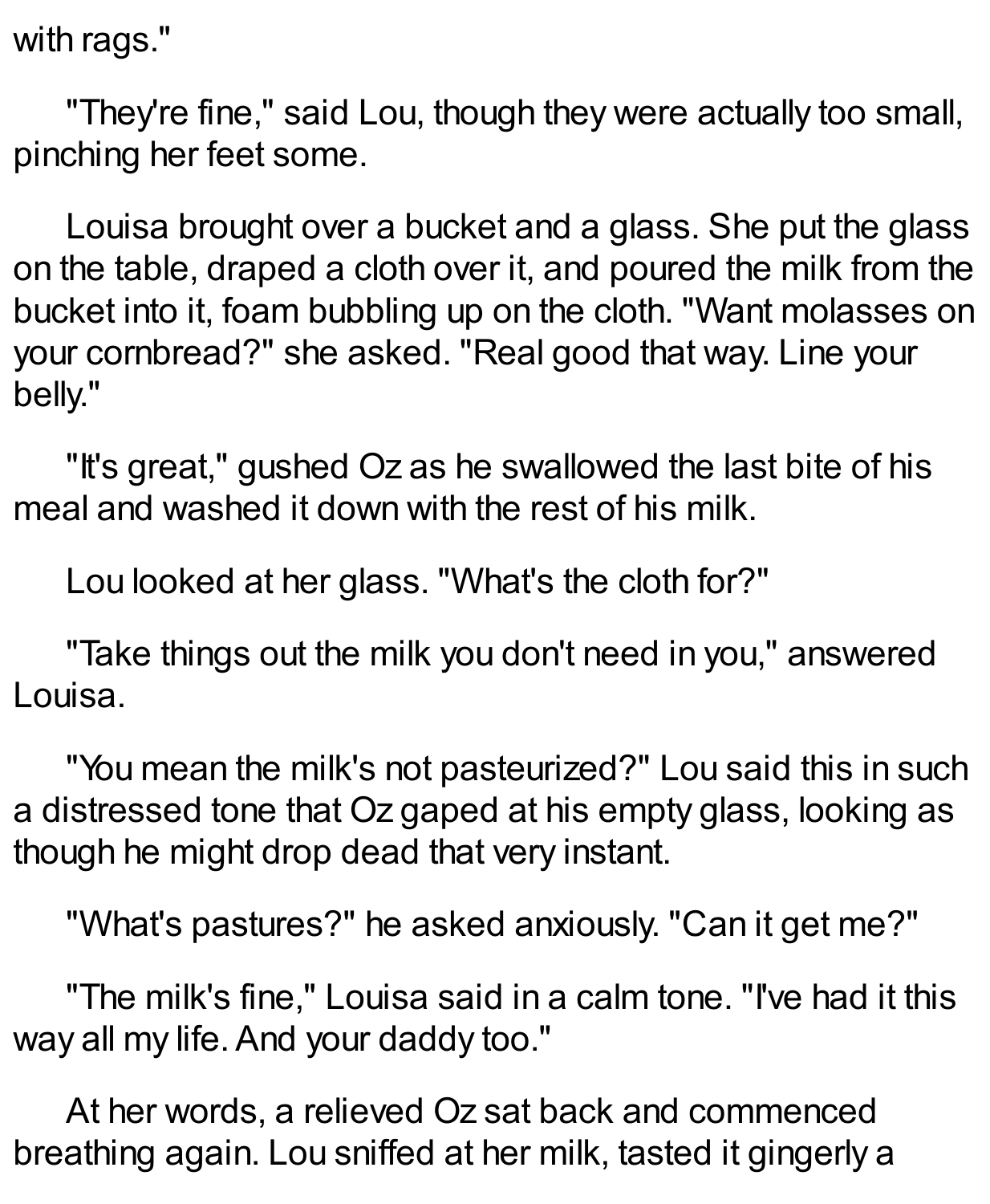couple of times, and then took a longer swallow.

"I told you it was good," Oz said. "Putting it out to pasture probably makes it taste bad, I bet."

Lou said, "Pasteurization is named after Louis Pasteur, the scientist who discovered a process that kills bacteria and makes milk safe to drink."

"I'm sure he were a smart man," said Louisa, as she set down a bowl of cornbread and molasses in front of Lou. "But we boil the cloth in between, and we get by just fine." The way she said this made Lou not want to wrestle the issue anymore.

Lou took a forkful of the cornbread and molasses. Her eyes widened at the taste. "Where do you buy this?" she asked Louisa.

"Buy what?"

"This food. It's really good."

"Told you," said Oz again smugly.

Louisa said, "Don't buy it, honey. Make it."

"How do you do that?"

"Show, remember? A lot better'n telling.And best way of all is doing. Now, hurry up and you get yourself together with a cow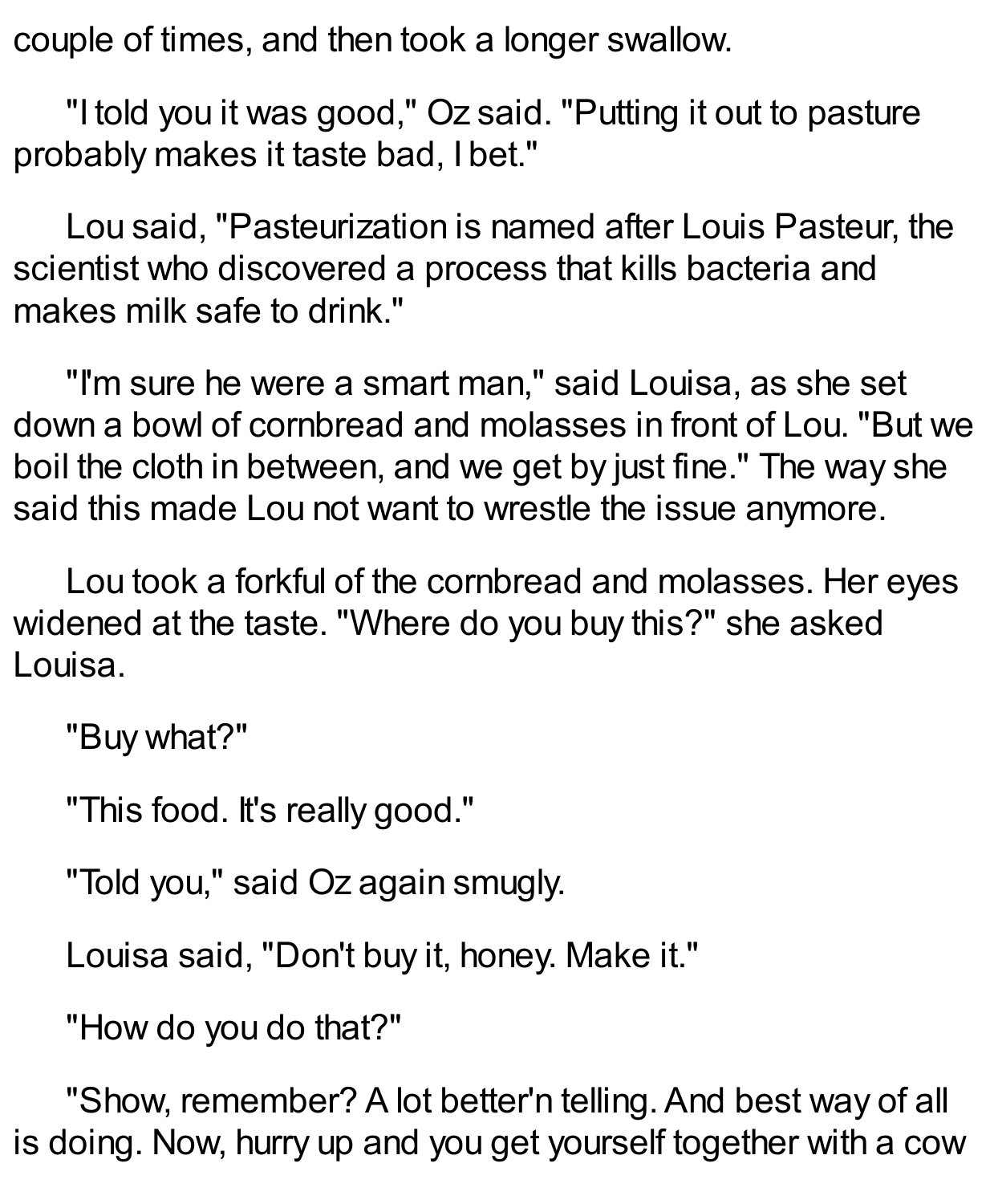by the name of Bran. Old Bran's got trouble you two can help Eugene fix."

With this enticement, Lou quickly finished her breakfast, and she and Oz hurried to the door.

"Wait, children," Louisa said. "Plates in the tub here, and you gonna need this." She picked up another lantern and lit it. The smell of working kerosene filled the room.

'This house really doesn't have electricity?" Lou asked.

"Know some folks down Tremont got the dang thing. It go off sometimes and they got no idea what to do with theirselves. Like they forgot how to light kerosene. Just give me a good lantern in hand and I be fine."

Oz and Lou carried their plates to the sink.

"After you done in the barn, I show you the spring-house. Where we get our water. Haul it up twice a day. Be one of your chores."

Lou looked confused. "But you have the pump."

"That just for dishes and such. Need water for lots of things. Animals, washing, tool grinder, bathing. Pump ain't got no pressure. Take you a day to fill up a good-sized lard bucket." She smiled. "Sometimes seems we spend most our breath hauling wood and water. First ten years'a my life, I thought my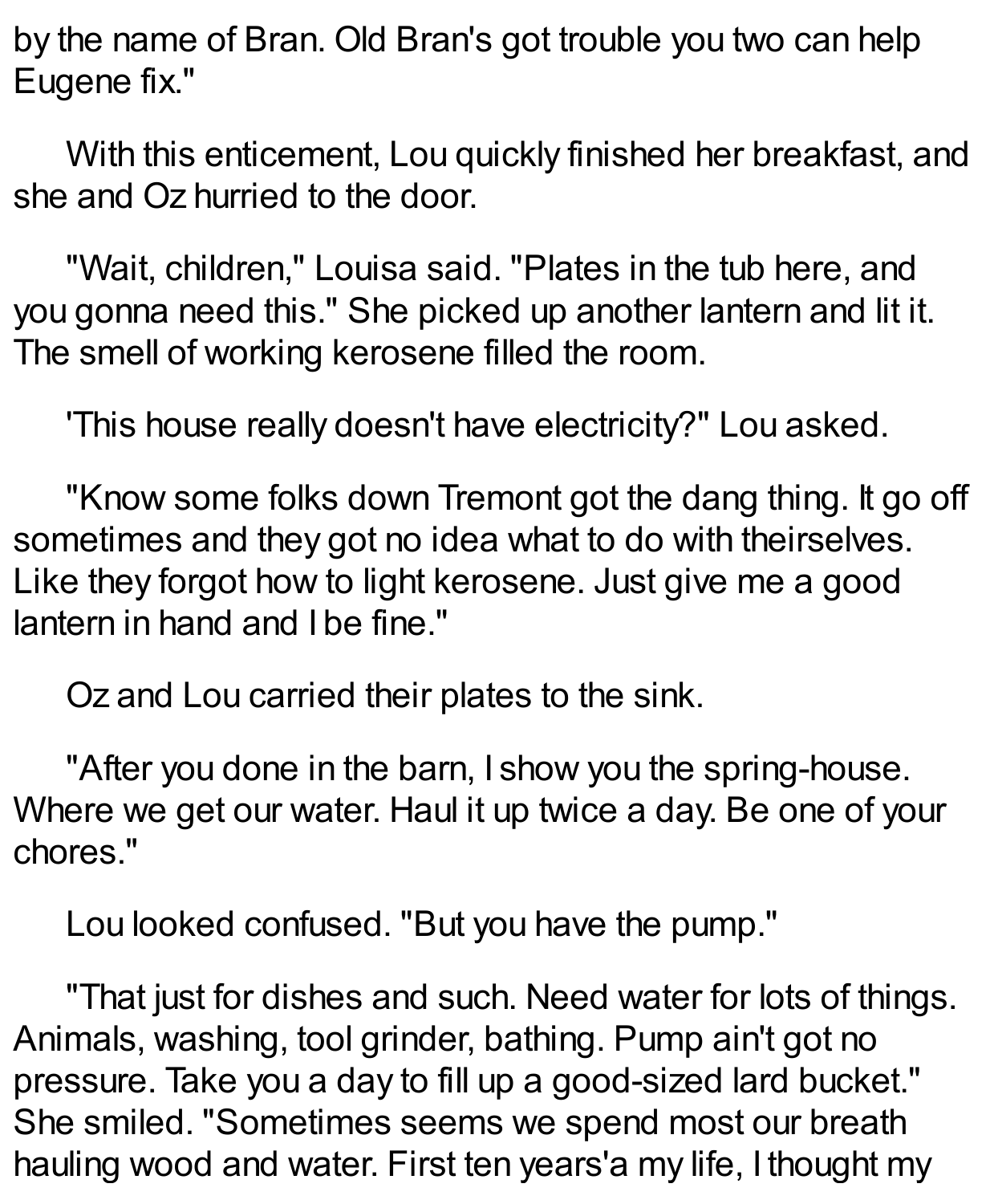name was 'git.' "

They were about to go out the door again, Lou carrying the lantern, when she stopped. "Uh, which one's the cow barn?"

"How's 'bout I show you?"

The air was bone-hurting cold and Lou was grateful for the thick shirt, but still wedged her bare hands under her armpits. With Louisa and her lantern leading the way, they went past the chicken coop and corrals and over to the barn, a big A-frame building with a wide set of double doors. These doors stood open and a solitary light was on inside. From the barn Lou heard the snorts and calls of animals, the shuffling of restless hoofs on dirt, and from the coop came the flapping of skittish wings. The sky was curiously darker in some places than in others, and then Lou realized these ebony patches were the Appalachians.

She had never encountered night such as this. No streetlights, no lights from buildings, no cars, no illumination of any kind granted by battery or electricity. The only lights were the few stars overhead, the kerosene lamp Louisa was carrying, and the one Eugene presumably had on in the barn. The darkness didn't frighten Lou at all, though. In fact she felt oddly safe here as she followed the tall figure of her greatgrandmother. Oz trailed close, and Lou could sense he was not nearly so comfortable right now. She well knew that, given time to think about it, her brother could imagine unspeakable terror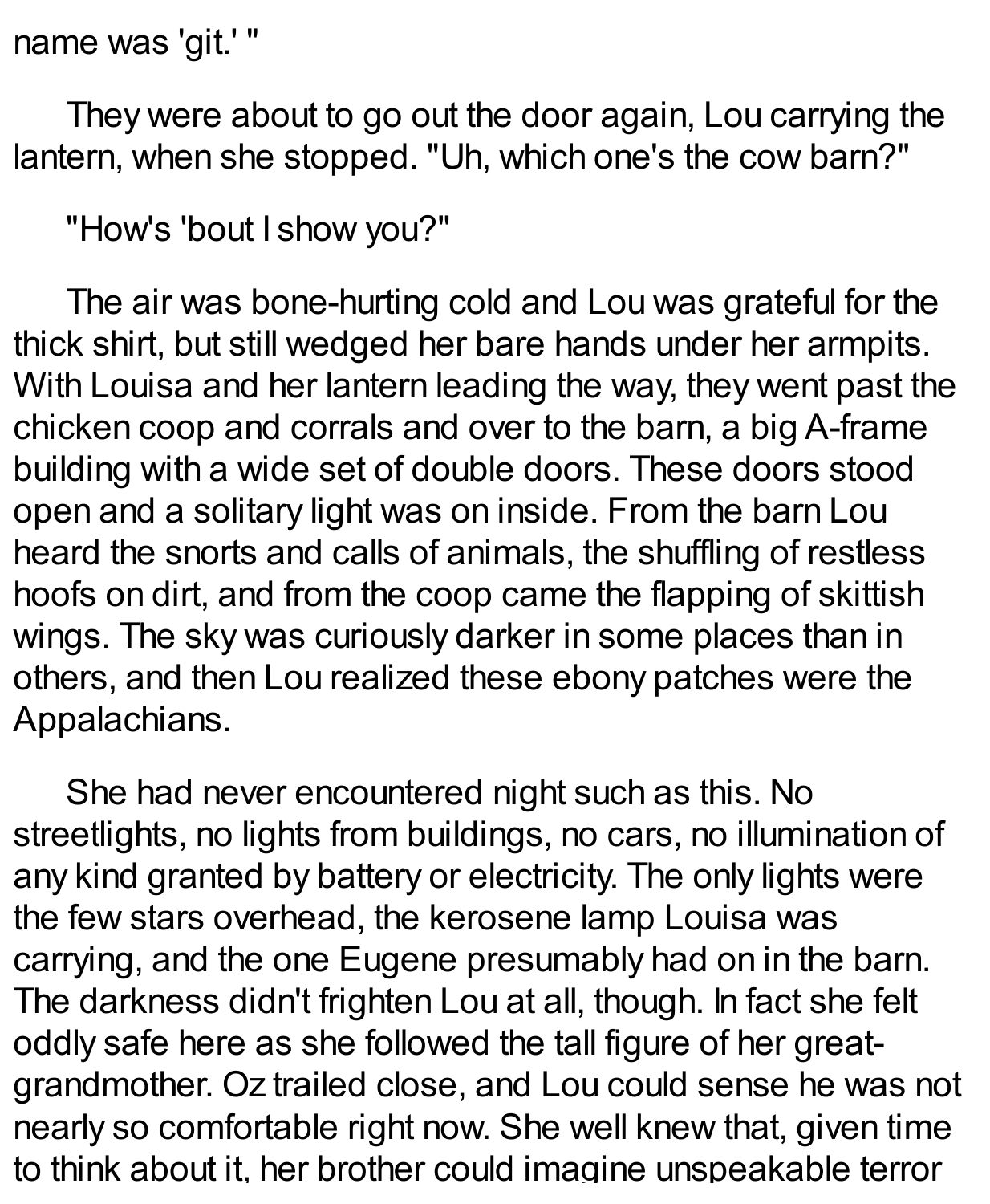in just about anything.

The barn smelled of stacked hay, wet earth, large animals and their warm manure. The floor was dirt covered with straw. On the walls hung bridles and harnesses, some cracked and worn out, others well oiled and supple. There were single- and doubletrees stacked on top of each other. A hayloft was reached by a wooden ladder with a broken second step. The loft took up most of the upper level and was filled with both loose and baled hay. There were center poles of poplar, which Lou assumed helped hold up the building. The barn had small wings built onto it on the sides and rear. Stalls and pens had been constructed there, and the mare, mules, hogs, and sheep loitered in their respective areas. Lou could see clouds of cold air erupting from warm animal nostrils.

to think about it, her brother could imagine unspeakable terror

In one stall, Eugene sat on a small three-legged stool that was barely visible under his bulk. Right next to him was a cow, white with black patches. Her tail twitched back and forth, her head dipping into the manger box.

Louisa left them there with Eugene and returned to the farmhouse. Oz crowded close to Lou as the cow in the next stall bumped into the partition and let out a moo. Eugene looked up at them.

"Old Bran got the milk fever," he said. "Got to hep Old Bran out." He pointed to a rusty tire pump in one corner of the stall.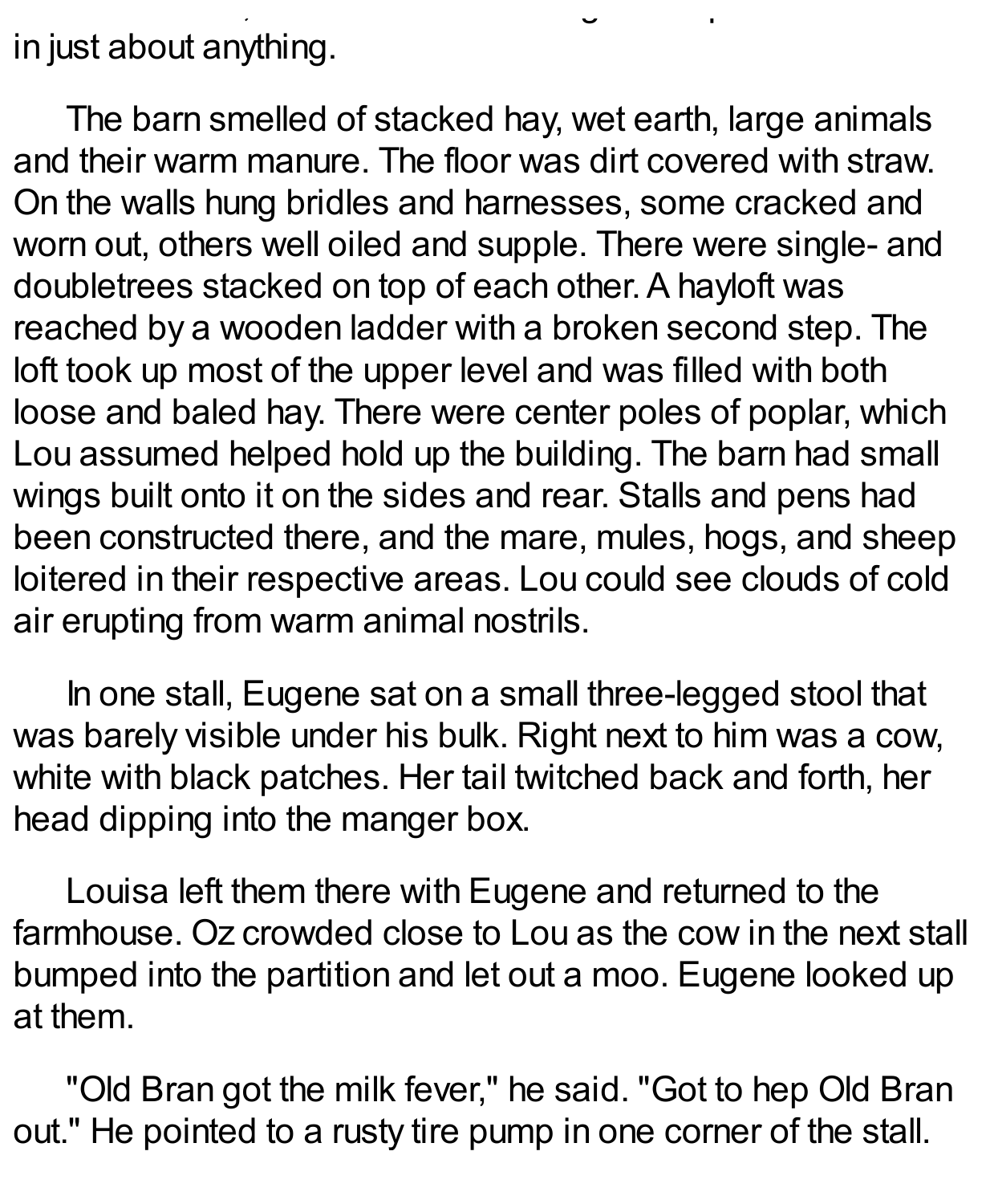"Hand me that there pump, Miss Lou."

Lou gave it to him, and Eugene held the hose tightly against one of Bran's teats.

"Now g'on pump."

Oz pumped while Eugene went about holding the hose end against each of the four teats and rubbing the cow's udder, which was inflating like a ball.

"That a good girl, never held your milk afore. We take care of you," Eugene said soothingly to Bran. "Okay, that's right good," he said to Oz, who stopped pumping and stepped back, waiting. Eugene set the pump aside and motioned for Lou to take his place on the stool. He guided her hands to Bran's teats and showed her how to grip them properly and also how to rub them to get them supple to help the flow.

"We done pumped her up, now we got to get her dry. You pull hard, Miss Lou, Old Bran ain't caring none. Got to get her milk to run. That what be hurting her bad."

Lou pulled tentatively at first, and then started to hit her stride. Her hands worked efficiently, and they all heard the air escaping from the udder. It made small, warm clouds in the cold air.

Oz stepped forward. "Can I try?"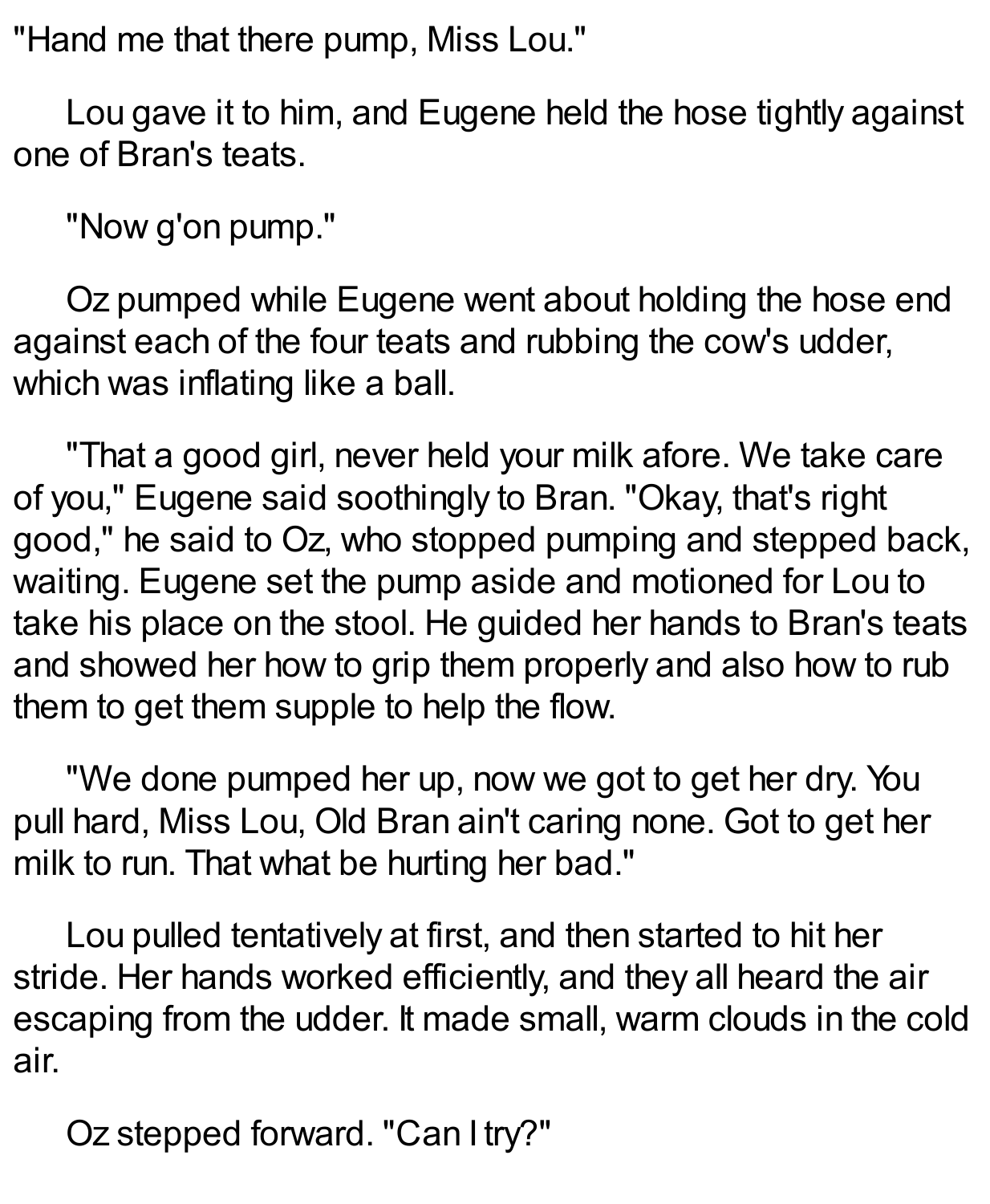Lou got up and Eugene moved Oz in, set him up. Soon he was pulling as well as Lou, and finally drips of milk appeared at the ends of the teats.

"You doing good, Mr. Oz. You done pulled cow teat up there in the city?"

They all laughed over that one.

Three hours later, Lou and Oz were no longer laughing. They had milked the other two cows—one heavy with calf, Louisa told them—which had taken half an hour each; carried four large buckets of water into the house; and then lugged four more from the springhouse for the animals. That was followed by two loads of wood and three of coal to fill the house's wood and coal bins. Now they were slopping the hogs, and their chore list only seemed to be growing.

Oz struggled with his bucket and Eugene helped him get it over the top rail. Lou dumped hers and then stepped back.

"I can't believe we have to feed pigs," she said.

"They sure eat a lot," added Oz, as he watched the creatures attack what appeared to be liquid garbage.

"They're disgusting," said Lou, as she wiped her hands on her overalls.

"And they give us food when we need it."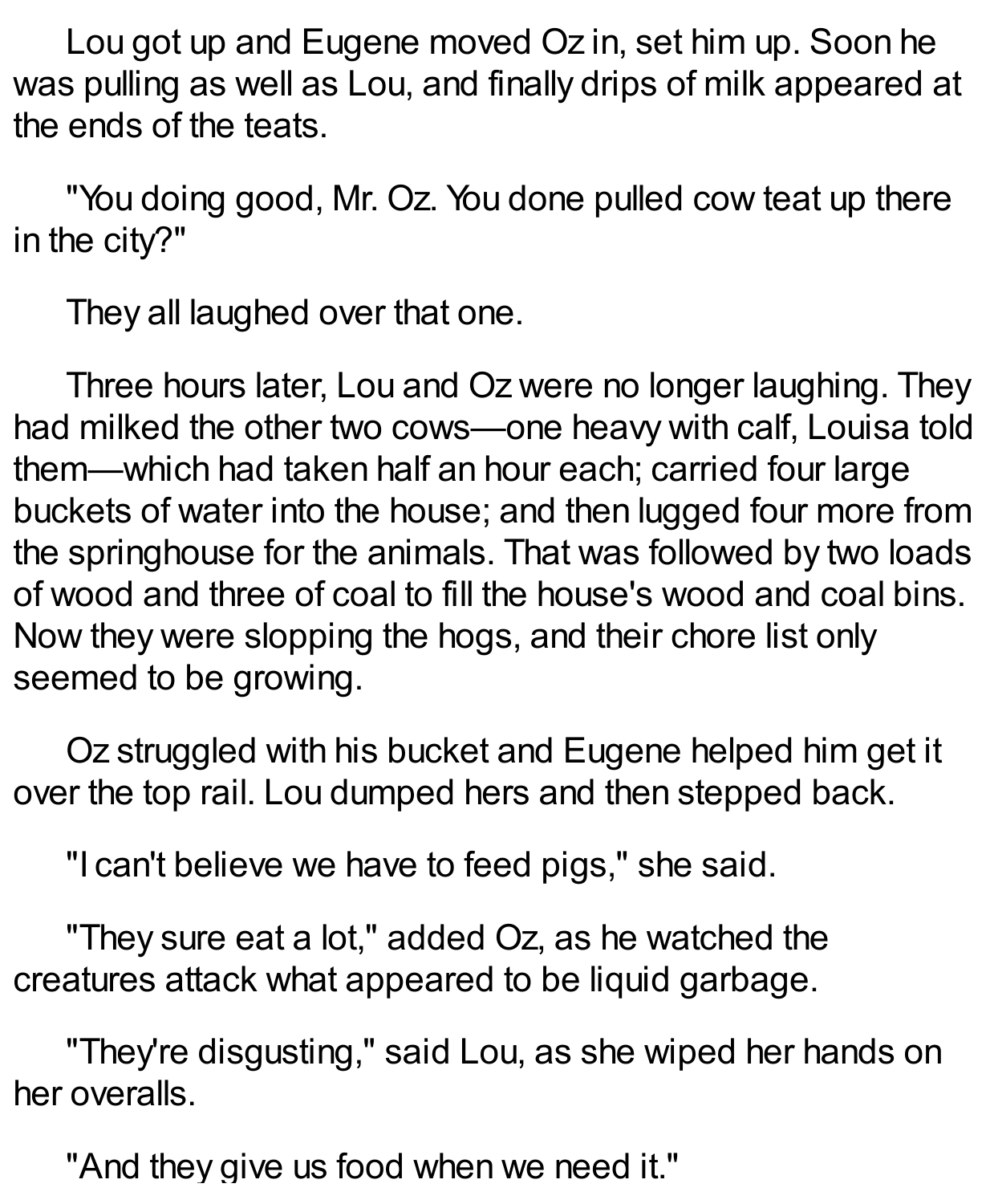They both turned and saw Louisa standing there, a full bucket of com feed for the chickens in hand, her brow already damp with sweat, despite the coolness. Louisa picked up Lou's empty slop bucket and handed it to her. "Snow come there's no going down the mountain. Have to store up.And they're hogs, Lou, not pigs." Lou and Louisa held a silent stare-down for a half dozen heartbeats, until the sound of the car coming made them look toward the farmhouse.

It was anOldsmobile roadster, packing all of forty-seven horsepower and a rumble seat. The car's black paint was chipped and rusted in numerous places, fenders dented, skinny tires near bald; and it had a convertible top that was open on this cold morning. It was a beautiful wreck of a thing.

The man stopped the car and got out. He was tall, with a lanky body that both foretold a certain fragility and also promised exceptional strength. When he took off his hat, his hair was revealed as dark and straight, cutting a fine outline around his head.A nicely shaped nose and jawline, pleasant light blue eyes, and a mouth that had an abundance of laugh lines shimmying around it gave him a face that would prompt a smile even on a trying day. He appeared closer to forty than thirty. His suit was a two-piece gray, with a black vest and a gentleman's watch the size of a silver dollar hanging from a heavy chain riding across the front of the vest. The pants were baggy at the knee, and the man's shoes had long since given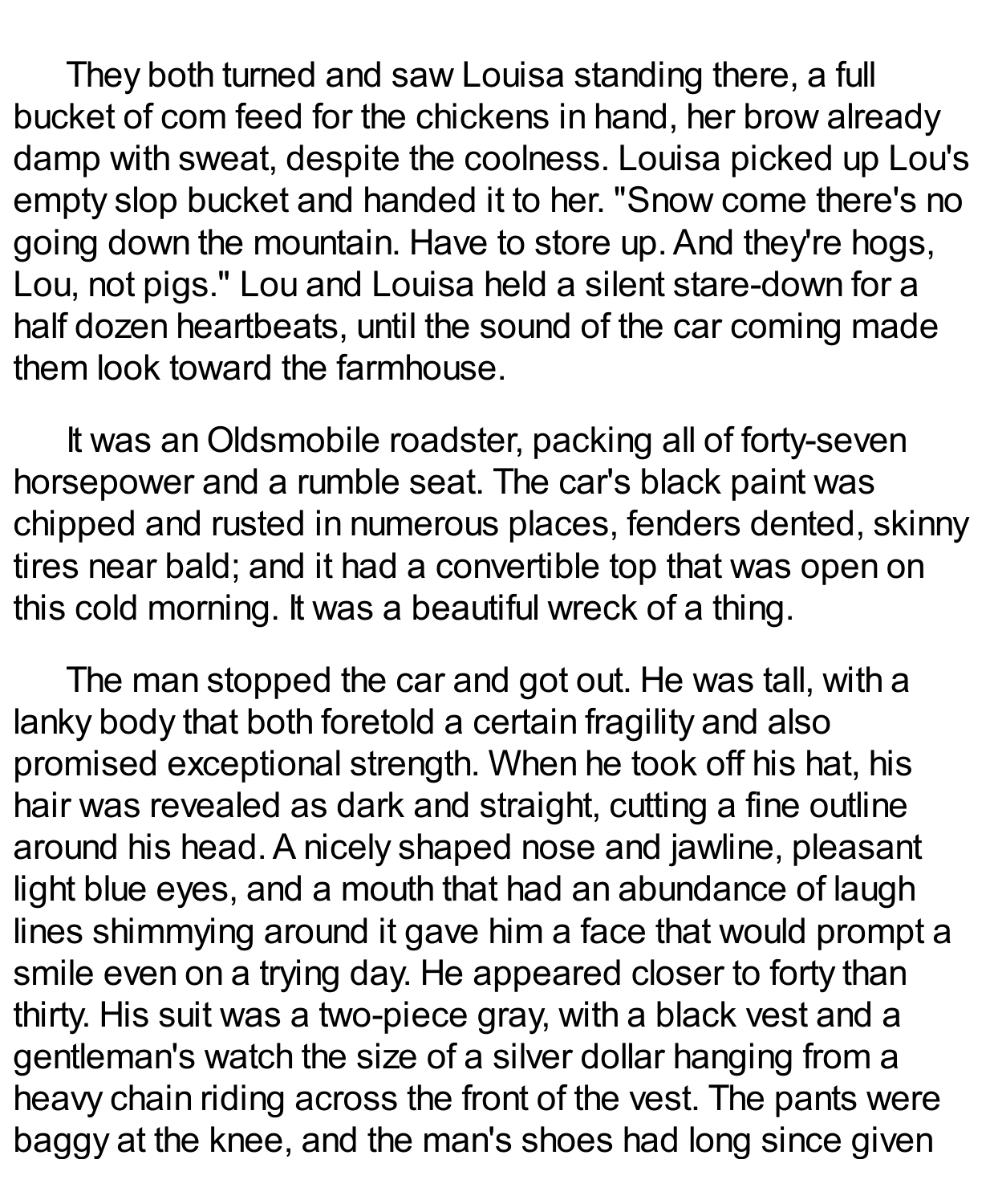back their shine for good. He started to walk toward them, stopped, went back to his car, and pulled out a fat and battered briefcase.

Absentminded, Lou thought to herself as she watched him closely.After meeting the likes of Hell No and Diamond, she wondered what odd moniker this stranger might have.

"Who's that?" Oz asked.

Louisa said in a loud voice, "Lou, Oz, this here's Cotton Longfellow, the finest lawyer round."

The man smiled and shook Louisa's hand. "Well, since I'm also one of the very few lawyers round here, that's a dubious distinction at best, Louisa."

His voice, a mixture of southern drawl and a New England rhythm, was unique to Lou. She could not place him to a particular area, and she was usually quite good at that. Cotton Longfellow! Lord, she had not been disappointed with the name.

Cotton put down his briefcase and shook their hands solemnly, though there was an easy twinkle in his eye as he did so. "Very honored to meet you both. I feel like I know you from all that Louisa has told me. I've always hoped to meet you one day.And I'm right sorry it has to be under these circumstances." He said the last with a gentleness that not even Lou could fault.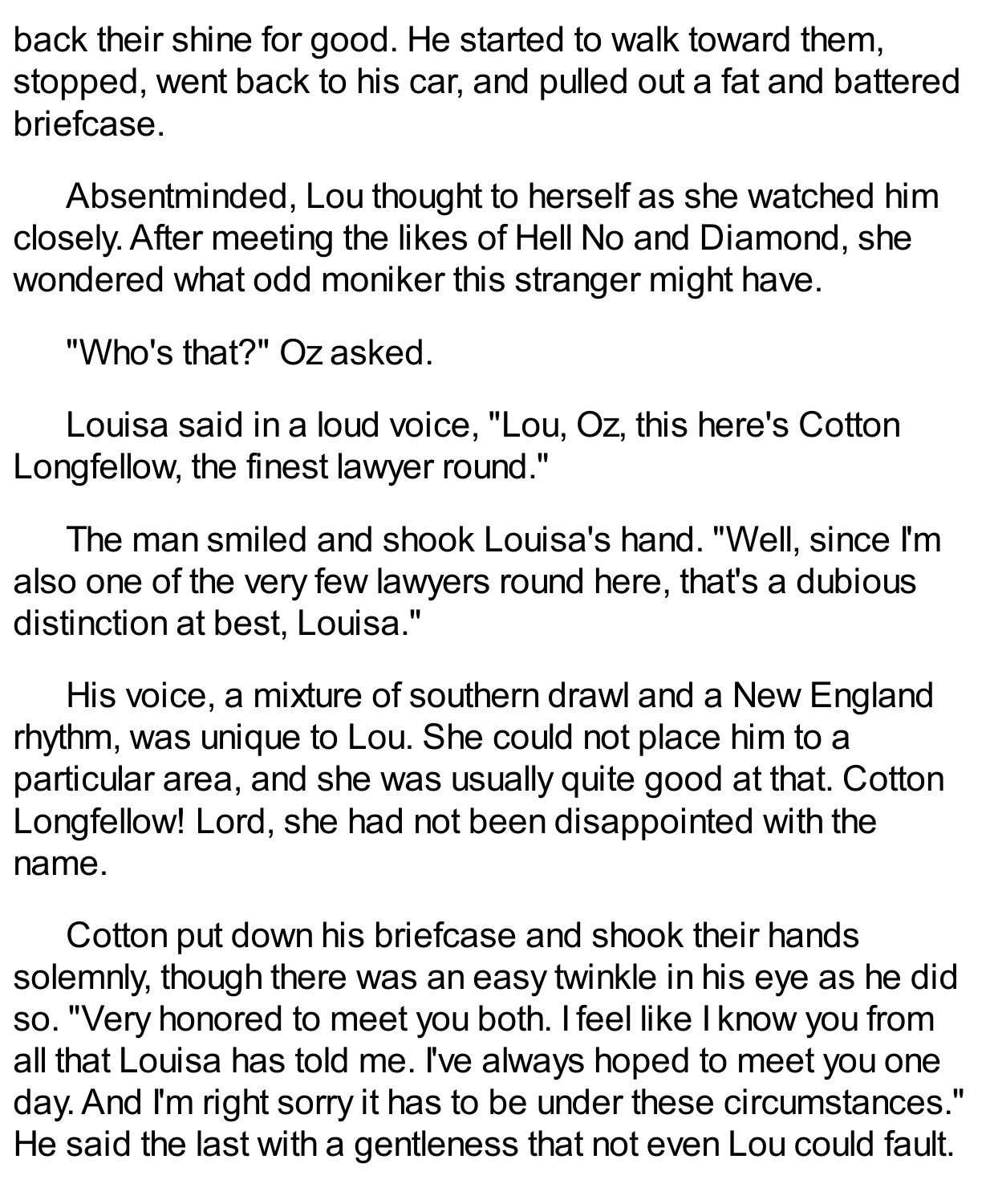"Cotton and I got things to talk about. After you slop the hogs, you help Eugene turn the rest of the livestock out and drop hay. Then you can finish gathering the eggs."

As Cotton and Louisa walked off, Oz picked up his bucket and happily went for some more slop. But Lou stared after Cotton and Louisa, clearly not thinking of hogs. She was wondering about a man with the strange name of Cotton Longfellow, who spoke sort of oddly and seemed to know so much about them. Finally, she eyed a four-hundred-pound hog that would somehow keep them from all starving come winter, and trudged after her brother. The walls of mountains seemed to close around the girl.

## CHAPTER THIRTEEN

COTTONAND LOUISA ENTERED THE HOUSE THROUGH the back door.As they headed down the hallway to the front room, Cotton stopped, his gaze holding through the partially opened door and into the room where Amanda lay in bed.

Cotton said, "What do the doctors say?"

"Men... tal trau ... ma." Louisa formed the strange words slowly. "That what the nurse call it."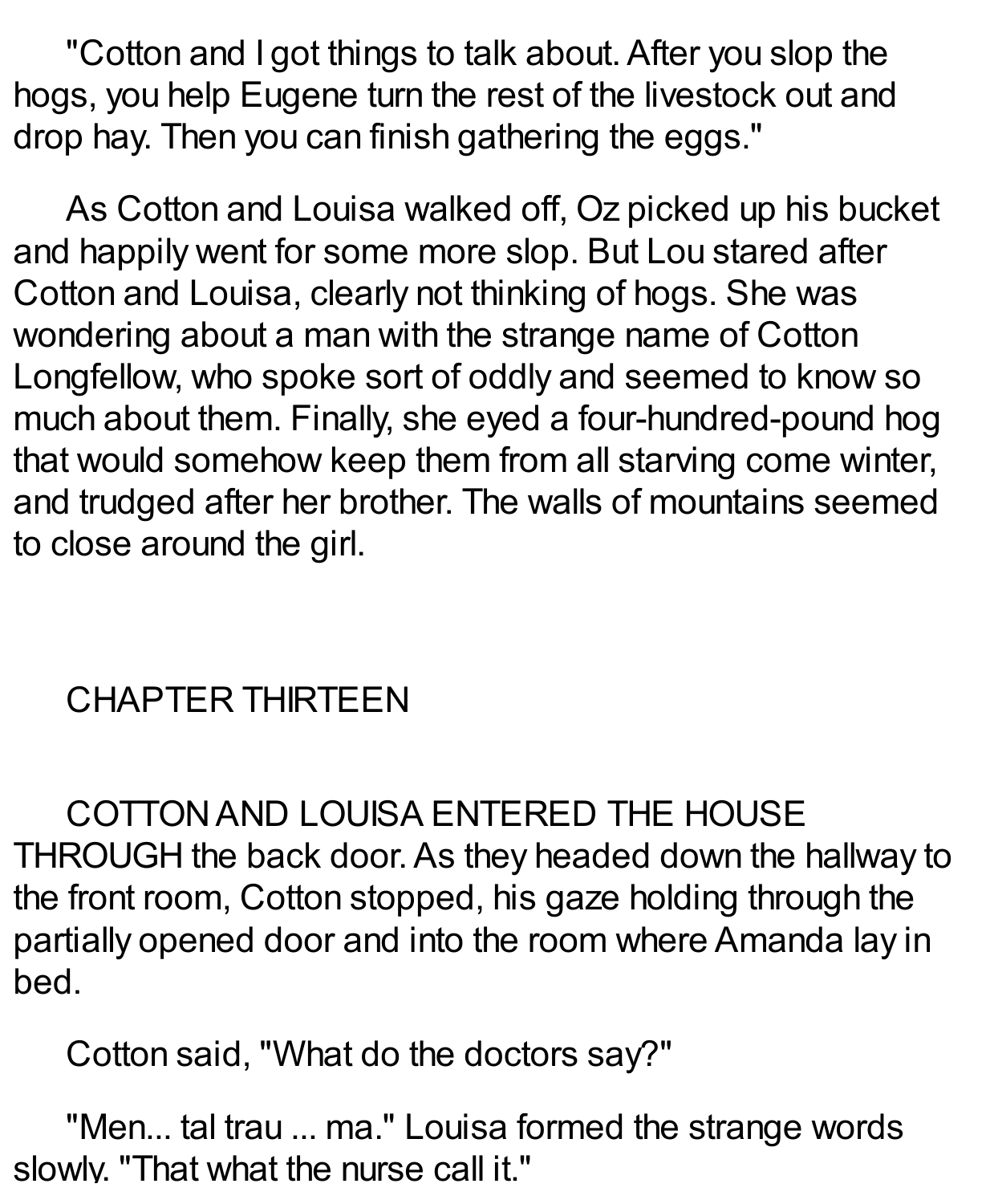They went to the kitchen and sat down in stump-legged chairs of hand-planed oak worn so smooth the wood felt like glass. Cotton pulled some papers from his briefcase and slid a pair of wire-rimmed spectacles from his pocket. He slipped them on and studied the papers for a moment, and then settled back, prepared to discuss them. Louisa poured out a cup of chicory coffee for him. He took a swallow and smiled. "If this don't get you going, then you must be dead."

slowly. "That what the nurse call it is the nurse call it."

Louisa poured herself a cup and said, "So what'd you find out from them fellers?"

"Your grandson didn't have a will, Louisa. Not that it mattered much, because he also didn't have any money."

Louisa looked bewildered. "With all bis fine writing?"

Cotton nodded. "As wonderful as they were, the books didn't sell all that well. He had to take on other writing assignments to make ends meet.Also, Oz had some health problems when he was born. Lot of expenses.And New York City is not exactly cheap."

Louisa looked down. "And that ain't all," she said. He looked at her curiously. "Jack sent me money all these years, he did. I wrote him back once, told him it weren't right for him to be doing it. Got his own family and all. But he say he were a rich man. He told me that! Wanted me to have it, he say, after all I done for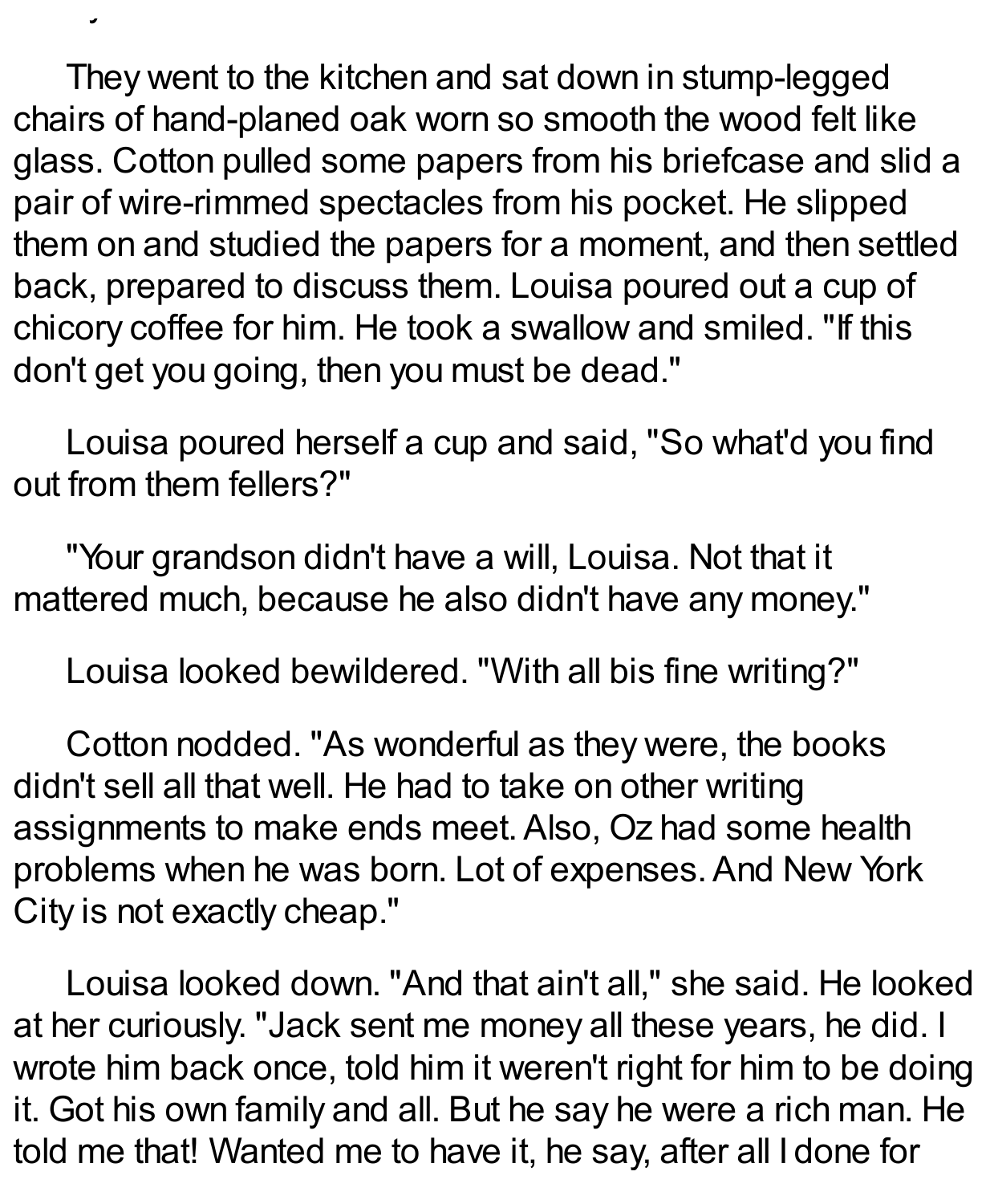him. But I ain't really done nothing."

"Well, it seems Jack was planning to go write for a movie studio in California when the accident happened."

"California?" Louisa said the word like it was a malignancy, and then sat back and sighed. "That little boy always run circles round me. But giving me money when he ain't got it.And curse me for taking it." She stared off for a bit before speaking again. "I got me a problem, Cotton. Last three years of drought and ain't no crops come in. Down to five hogs and gotta butcher me one purty soon. Got me three sows and one boar left over. Last Utter more runts than anythin'. Three passable milking cows. Had one studded out, but she ain't dropped her calf yet and I getting right worried.And Bran got the fever. Sheep getting to be more bother than anything.And that old nag ain't do a lick of work no more, and eats me out of house and home.And yet that old girl done worked herself to death all these years for me." She paused and drew a breath. "And McKenzie on down at the store, he ain't giving no more credit to us folk up here."

"Hard times, Louisa, no denying that."

"I know I can't complain none, this old mountain give me all it can over the years."

Cotton hunched forward. "Well, the one thing you do have, Louisa, is land. Now, there's an asset."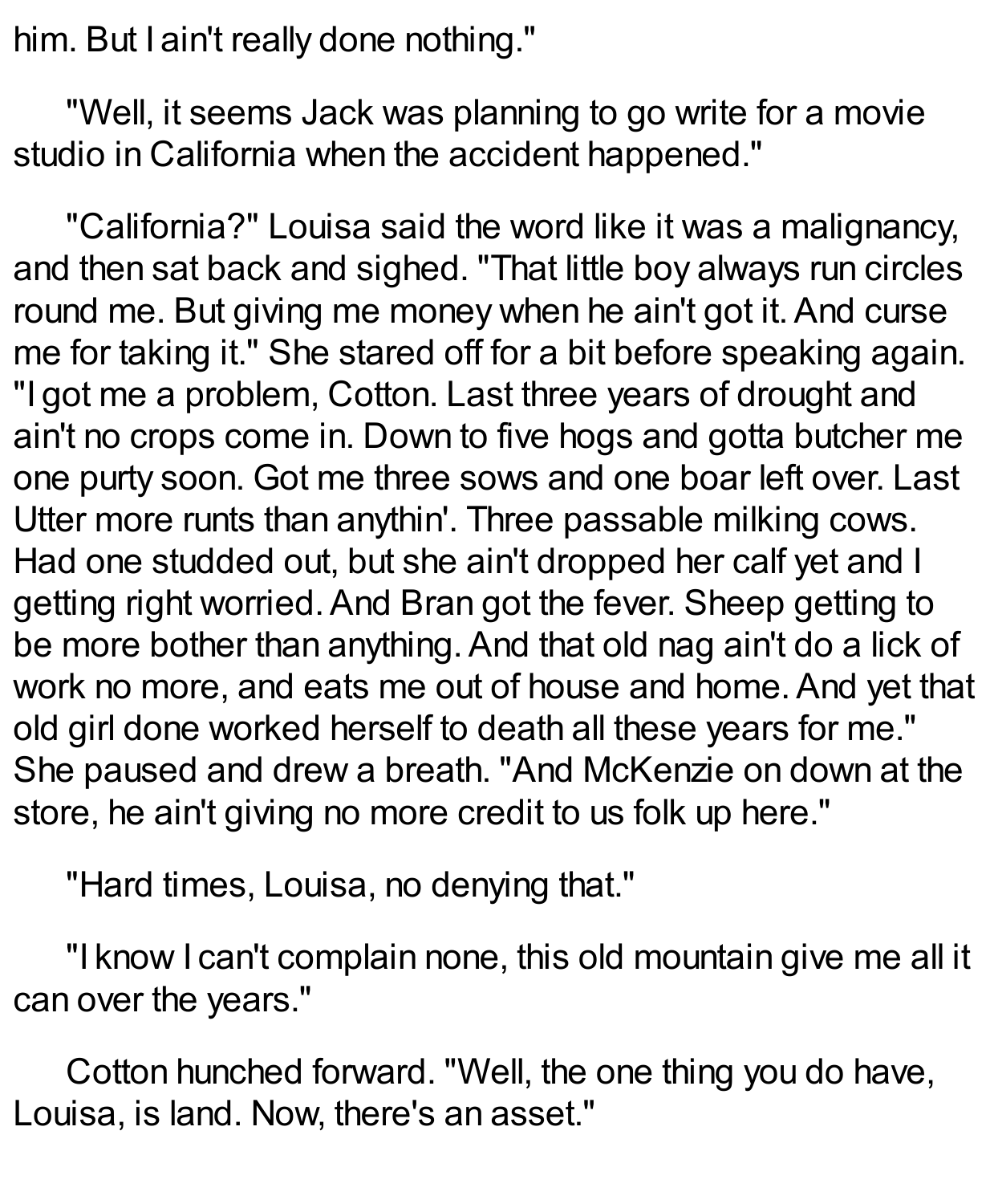"Can't sell it, Cotton. When time comes, it'll go to Lou and Oz. Their daddy loved this place as much as me.And Eugene too. He my family. He work hard. He getting some of this land so's he can have his own place, raise his own family. Only fair."

Cotton said, "I think so too."

"When them folks wrote to see if'n I'd take the children, how could I not? Amanda's people all gone, I'm all they got left.And a sorry savior I am, long past being worth a spit for farming." Her fingers clustered nervously together, and she stared anxiously out the window. "I been thinking 'bout them all these years, wondering what they was like. Reading Amanda's letters, seeing them pictures she sent. Just busting with pride over what Jack done.And them beautiful children." She let out a troubled sigh, the deeply cut wrinkles on her long forehead like tiny furrows in a field.

Cotton said, "You'll get by, Louisa. You need me for anything, come up and help with the planting, the children, you just let me know. I'd be beyond proud to help you."

"G'on now, Cotton, you a busy lawyer."

"Folks up here don't have much need for the likes of me. And maybe that's not such a bad thing. Got a problem, go down to Judge Atkins over the courthouse and just talk it out. Lawyers just make things complicated." He smiled and patted her hand. "It'll be okay, Louisa.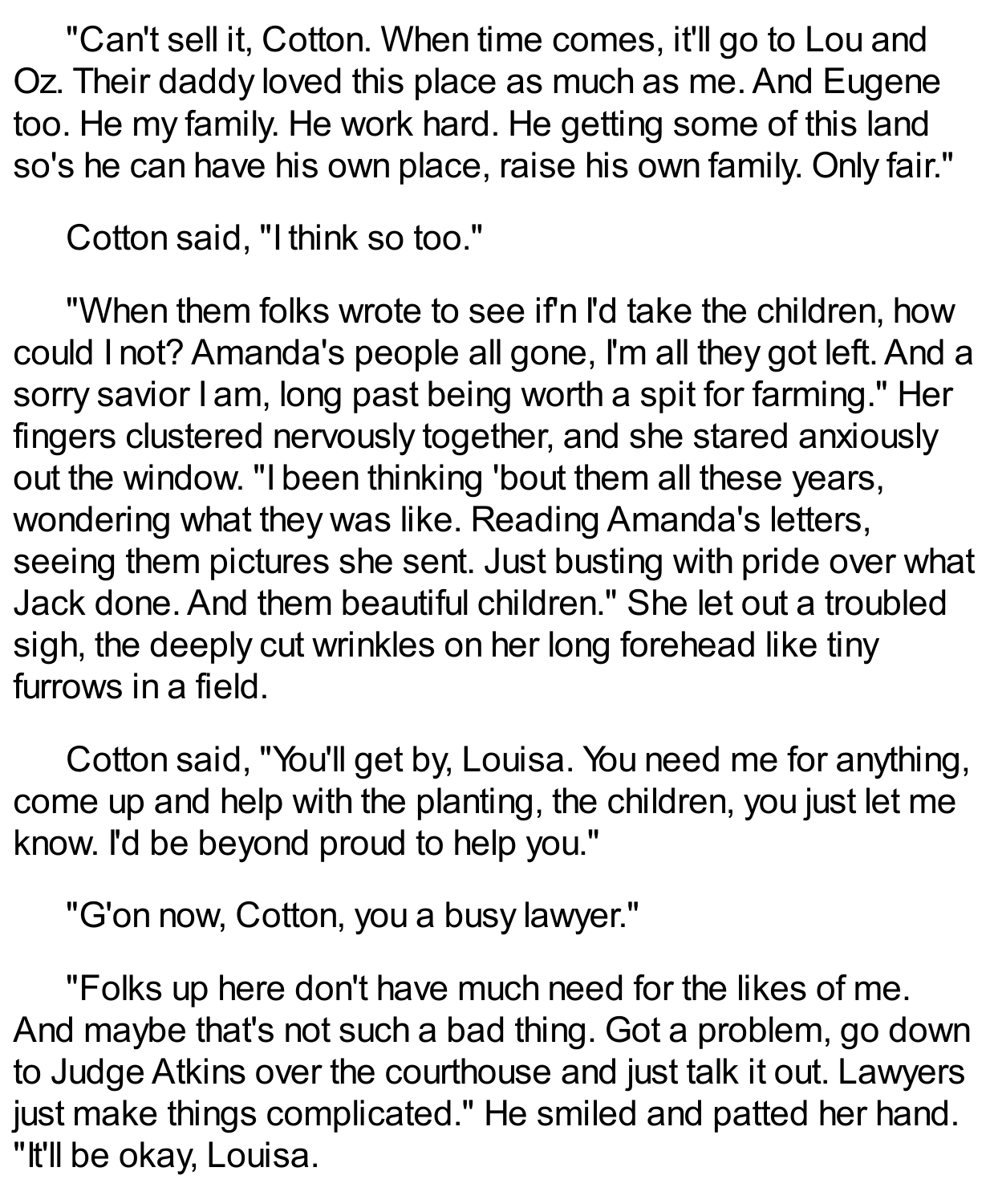Those children being here with you is the right thing. For everybody."

Louisa smiled, and then her expression slowly changed to a frown. "Cotton, Diamond said some men coming round folks' coal mines. Don't like that."

"Surveyors, mineral experts, so I've heard."

"Ain't they cutting the mountains up fast enough? Make me sick ever' time I see another hole. I never sell out to the coal folk. Rip all that's beautiful out."

"I've heard these folks are looking for oil, not coal."

"Oil!" she said in disbelief. "This ain't Texas."

"Just what I've heard."

"Can't worry about that nonsense." She stood. "You right, Cotton, it'll be just fine. Lord'11 give us rain this year. If not, well, I figger something out."

As Cotton rose to leave, he looked back down the hallway. "Louisa, do you mind if I stop in and pay my respects to Miss Amanda?"

Louisa thought about this. "Another voice might do her good.And you got a nice way about you, Cotton. How come you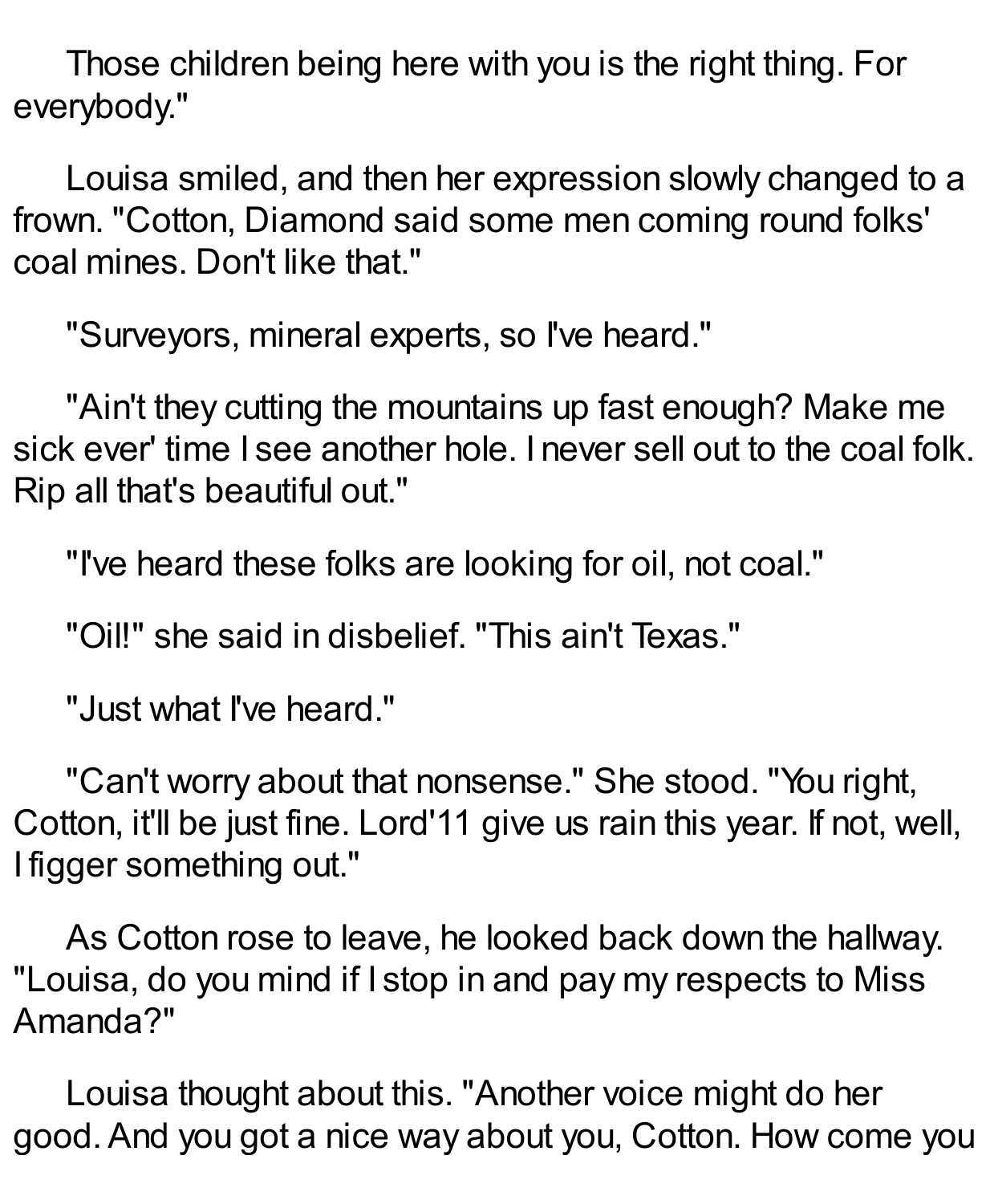ain't never married?"

"I've yet to find the good woman who could put up with the sorry likes of me."

InAmanda's room, Cotton put down his briefcase and hat and quietly approached the bed. "Miss Cardinal, I'm Cotton Longfellow. It's a real pleasure to meet you. I feel like I know you already, for Louisa has read me some of the letters you sent." Amanda of course moved not one muscle, and Cotton looked over at Louisa.

"I been talking to her. Oz too. But she ain't never say nothing back. Don't never even wiggle a finger."

"And Lou?" asked Cotton.

Louisa shook her head. "That child's gonna bust one day, all she keep inside."

"Louisa, it might be a good idea to have Travis Barnes from Dickens come up and look atAmanda."

"Doctors cost money, Cotton."

"Travis owes me a favor. He'll come."

Louisa said quietly, "I thank you."

He looked around the room and noted a Bible on the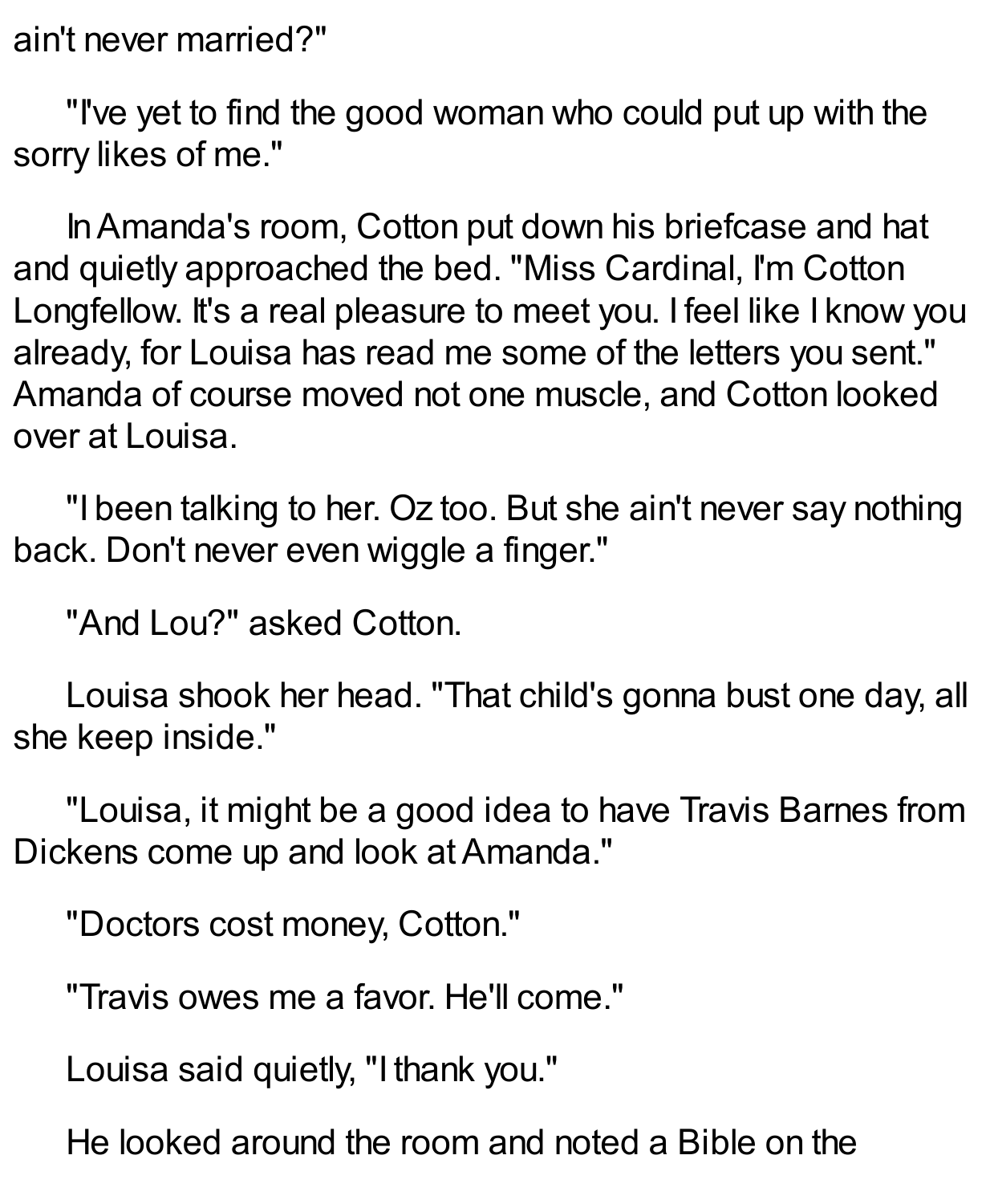dresser. "Can I come back?" he asked. Louisa looked at him curiously. "I thought Imight, well, that Imight read to her. Mental stimulation. I've heard of such. There are no guarantees. But if I can do nothing else well, I can read."

Before Louisa could answer, Cotton looked at Amanda. "It'll be my real privilege to read to you."

## CHAPTER FOURTEEN

AS DAWN BROKE, LOUISA, EUGENE, LOU,AND Oz stood in one of the fields. Hit, the mule, was harnessed on a singletree to a plow with a turnover blade.

Lou and Oz had already had their milk and cornbread in gravy for breakfast. The food was good, and filling, but eating by lantern light had already grown old. Oz had gathered chicken eggs while Lou had milked the two healthy cows under Louisa's watchful eye. Eugene had split wood, and Lou and Oz had hauled it in for the cook-stove and then carried buckets of water for the animals. Livestock had been turned out and hay dropped for them.And now, apparently, the real work was about to begin.

"Got to plow unner this whole field," said Louisa.

Lou sniffed the air. "What's that awful smell?"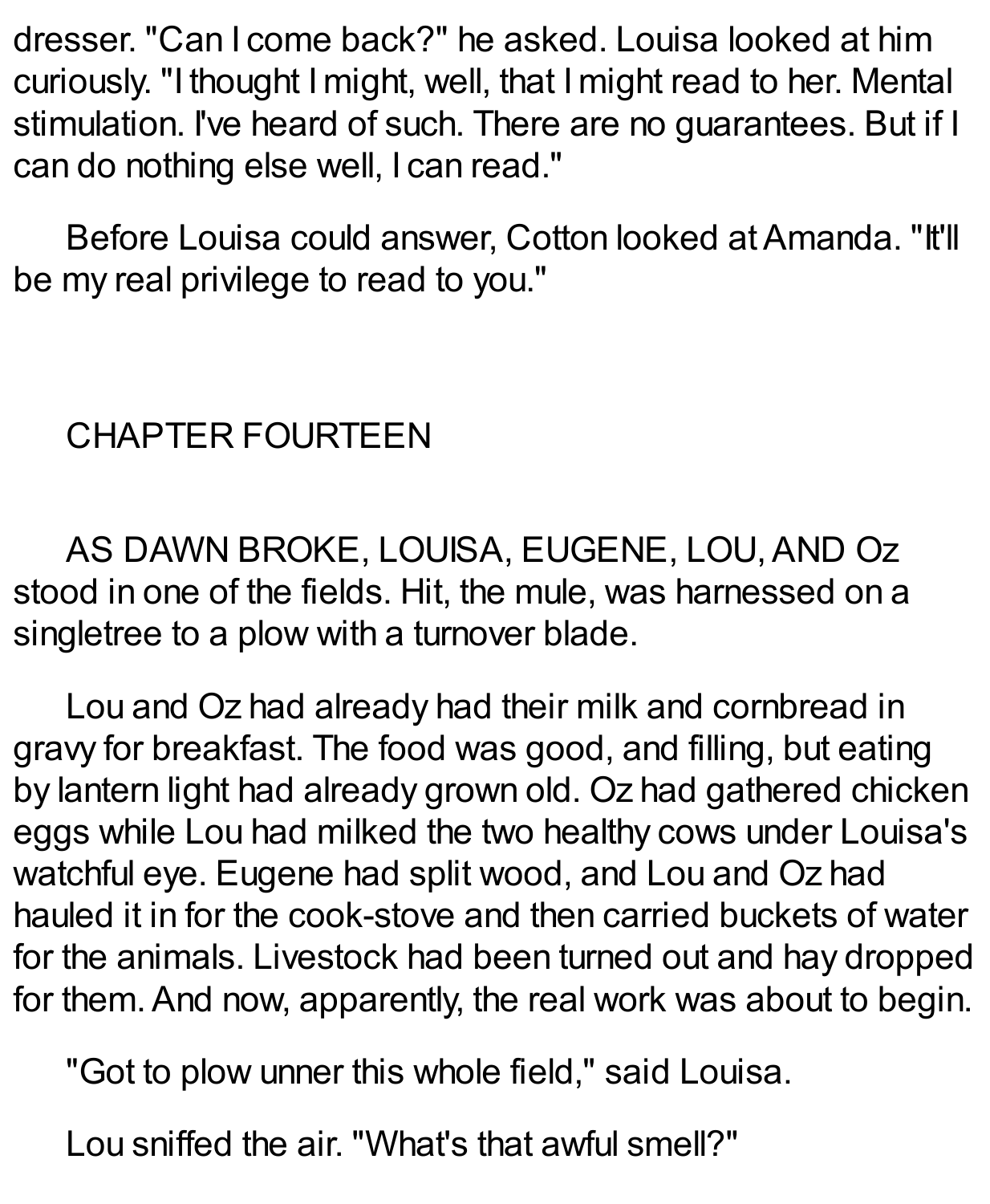Louisa bent down, picked up some earth, and crumbled it between her fingers. "Manure. Muck the stalls ever fall, drop it here. Makes rich soil even better."

"It stinks." said Lou.

Louisa let the bits of dirt in her hand swirl away in the morning breeze as she stared pointedly at the girl. "You'll come to love that smell."

Eugene handled the plow while Louisa and the children walked beside him.

'This here's a turnover blade," Louisa said, pointing to the oddly shaped disc of metal. "You run it down one row, turn mule and plow round, kick the blade over, go down the row again. Throws up same furrows of dirt on both sides. It kicks up big clods of earth too. So's after we plow, we drag the field to break up the clods. Then we harrow, makes the dirt real smooth. Then we use what's called a laid-off plow. Gives you fine rows. Then we plant."

She had Eugene plow one row to show them how, and then Louisa kicked at the plow. "You look purty strong, Lou. You want'a give it a go?"

"Sure," she said. "It'll be easy."

Eugene set her up properly, put the guide straps around her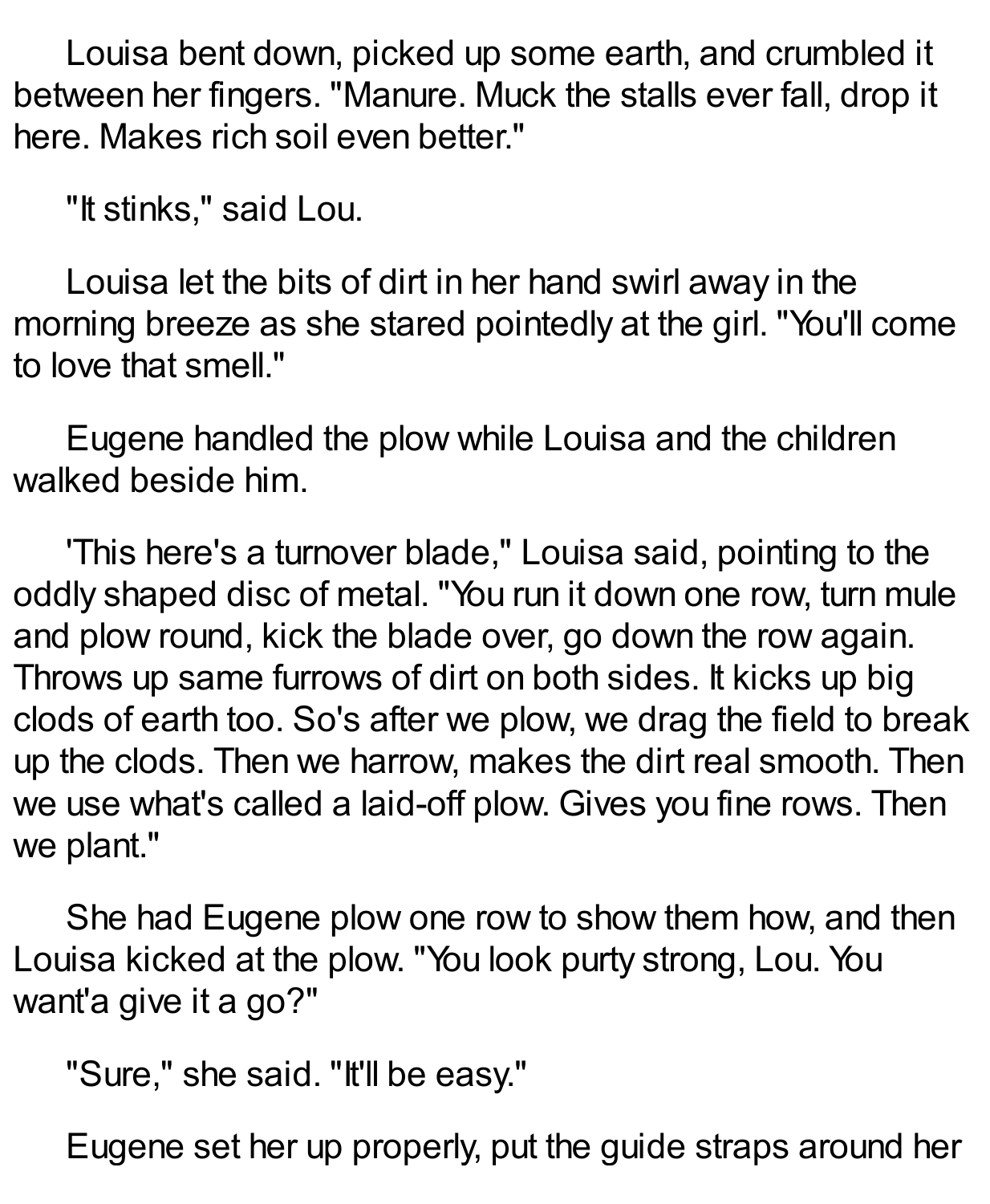waist, handed her the whip, and then stepped back. Hit apparently summed her up as an easy mark, because he took off unexpectedly fast. Strong Lou very quickly got a taste of the rich earth.

As Louisa pulled her up and wiped her face, she said, "That old mule had the best of you this time. Bet it won't next go round."

"I don't want to do this anymore," Lou said, hiding her face with her sleeve, spitting up chunks of things she didn't want to think about. Her cheeks were red, and tears edged from under her eyelids.

Louisa knelt in front of her. "First time your daddy tried to plow, he your age. Mule took him on a ride ended in the crick. Took me the better part of a day to get him and that durn animal out. Your daddy said the same thing you did.And I decided to let him be about it."

Lou stopped brushing at her face, her eyes drying up. "And what happened?"

"For two days he wouldn't go near the fields. Or that mule. And men I come out here to work one morning and there he was."

"And he plowed the whole field?" Oz guessed.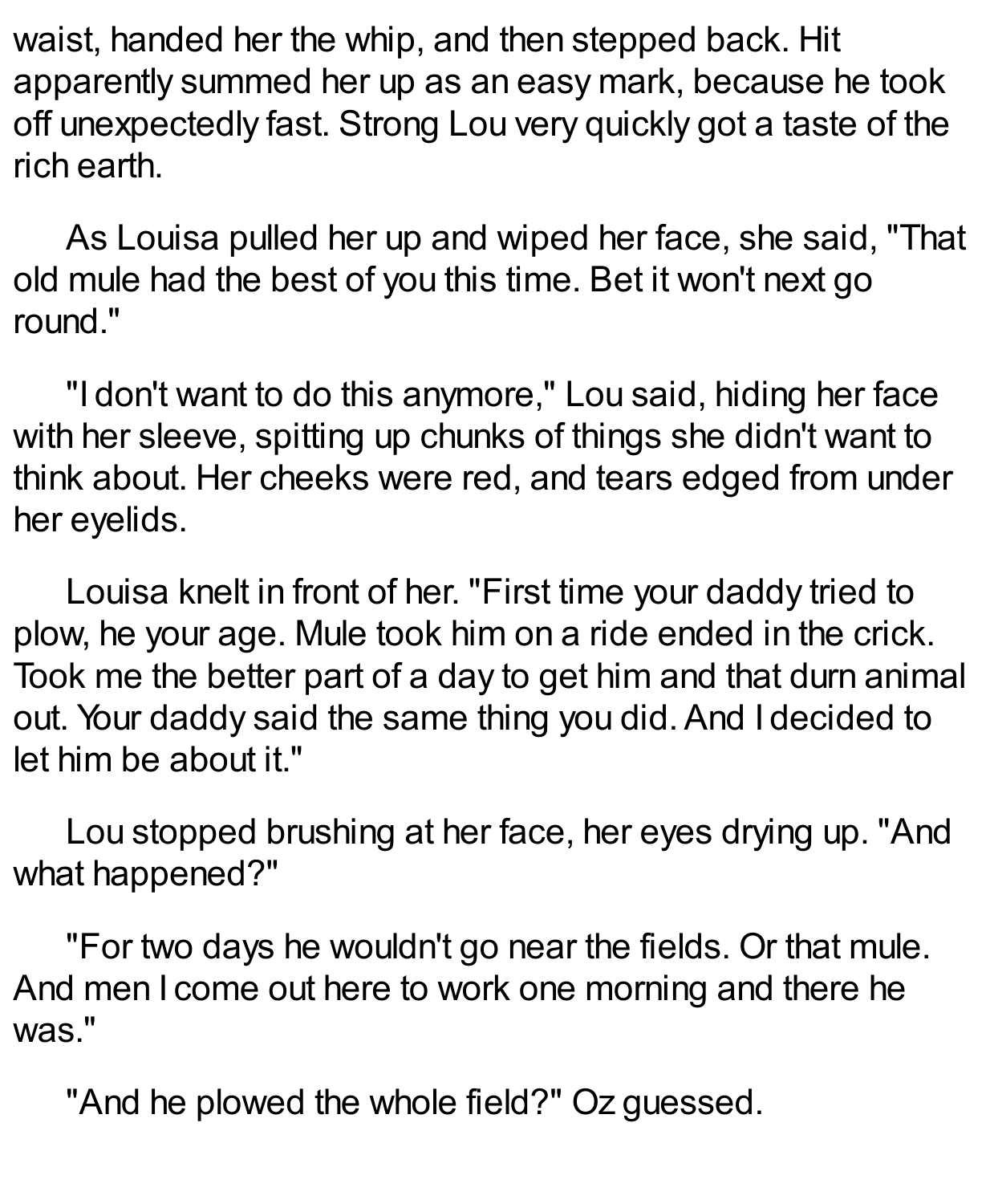Louisa shook her head. "Mule and your daddy ended up in the hog pen with enough slop on both choke a bear." Oz and Lou laughed, and then Louisa continued, "Next time, boy and mule reached an unnerstanding. Boy had paid his dues, and mule had had his fun, and them two made the best plow team I ever saw."

From across the valley there came the sound of a siren. It was so loud that Lou and Oz had to cover their ears. The mule snorted and jerked against its harness. Louisa frowned.

"What is that?" Lou shouted.

"Coal mine horn," said Louisa.

"Was there a cave-in?"

"No, hush now," Louisa said, her eyes scanning the slopes. Five anxious minutes passed by and the siren finally stopped. And then from all sides they heard the low rumbling sound. It rose around them like an avalanche coming. Lou thought she could see the trees, even the mountain, shaking. She gripped Oz's hand and was thinking of fleeing, but she didn't because Louisa hadn't budged.And then the quiet returned.

Louisa turned back to them. "Coal folks sound the horn afore they blast. They use dynamite. Sometimes too much and they's hill slides.And people get hurt. Not miners.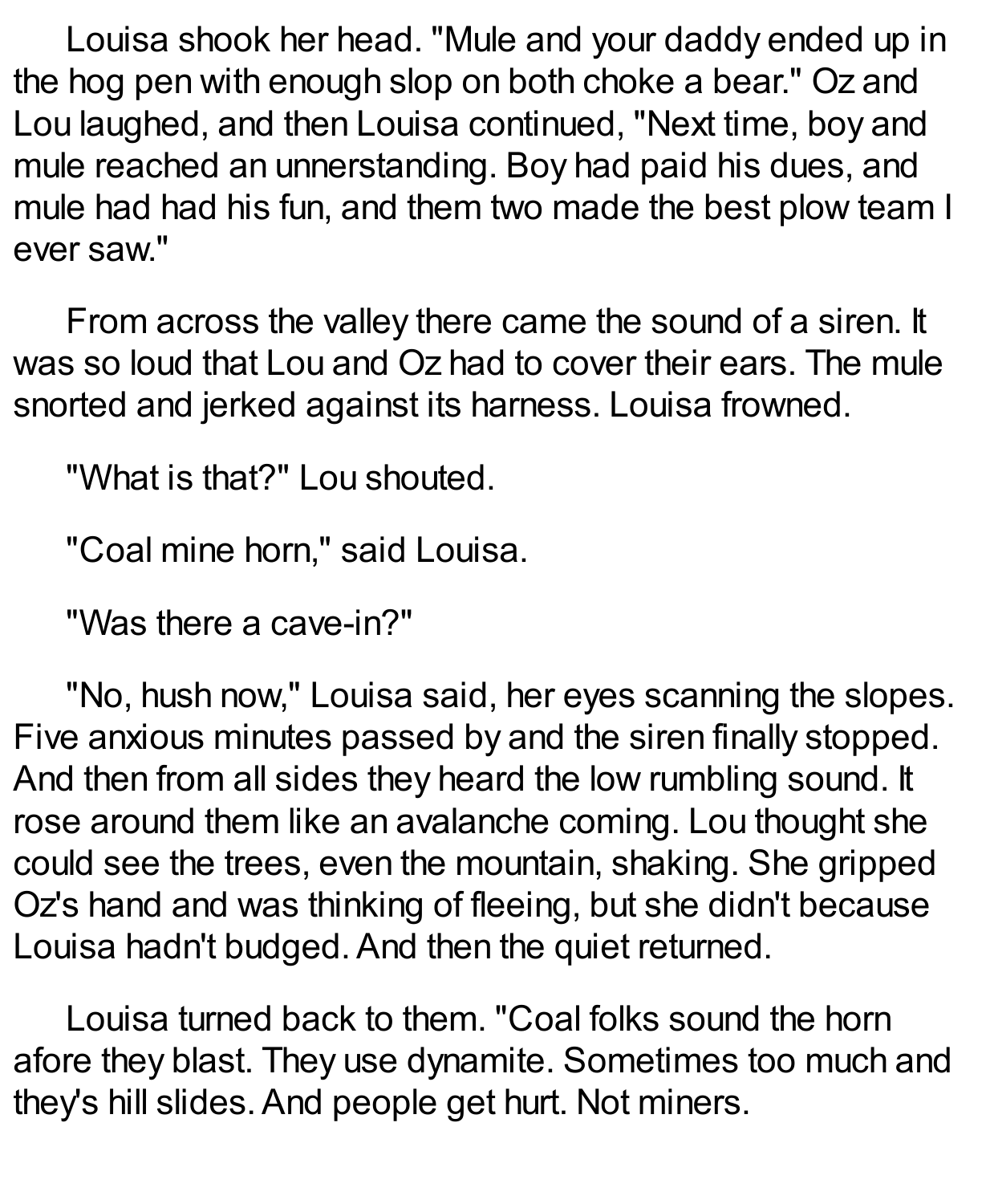Farmers working the land." Louisa scowled once more in the direction where the blast seemed to have come from, and then they went back to farming.

At supper, they had steaming plates of pinto beans mixed with cornbread, grease, and milk, and washed down with springwater so cold it hurt. The night was chilly, the wind howling fiercely as it attacked the structure, but the walls and roof withstood this charge. The coal fire was warm, and the lantern light gentle on the eye. Oz was so tired he almost fell asleep in his Crystal Winters Oatmeal plate the color of the sky.

After supper Eugene went out to the barn, while Oz lay in front of the fire, his little body so obviously sore and spent. Louisa watched as Lou went over to him, put his head in her lap, and stroked his hair. Louisa slid a pair of wire-rimmed spectacles over her eyes and worked on mending a shirt by the firelight.After a while, she stopped and sat down beside the children.

"He's just tired," Lou said. "He's not used to this."

"Can't say a body ever gets used to hard work." Louisa rubbed at Oz's hair too. It seemed the little boy just had a head people liked to touch. Maybe for luck.

"You doing a good job. Real good. Better'n me when I your age.And I ain't come from no big city. Make it harder, don't it?"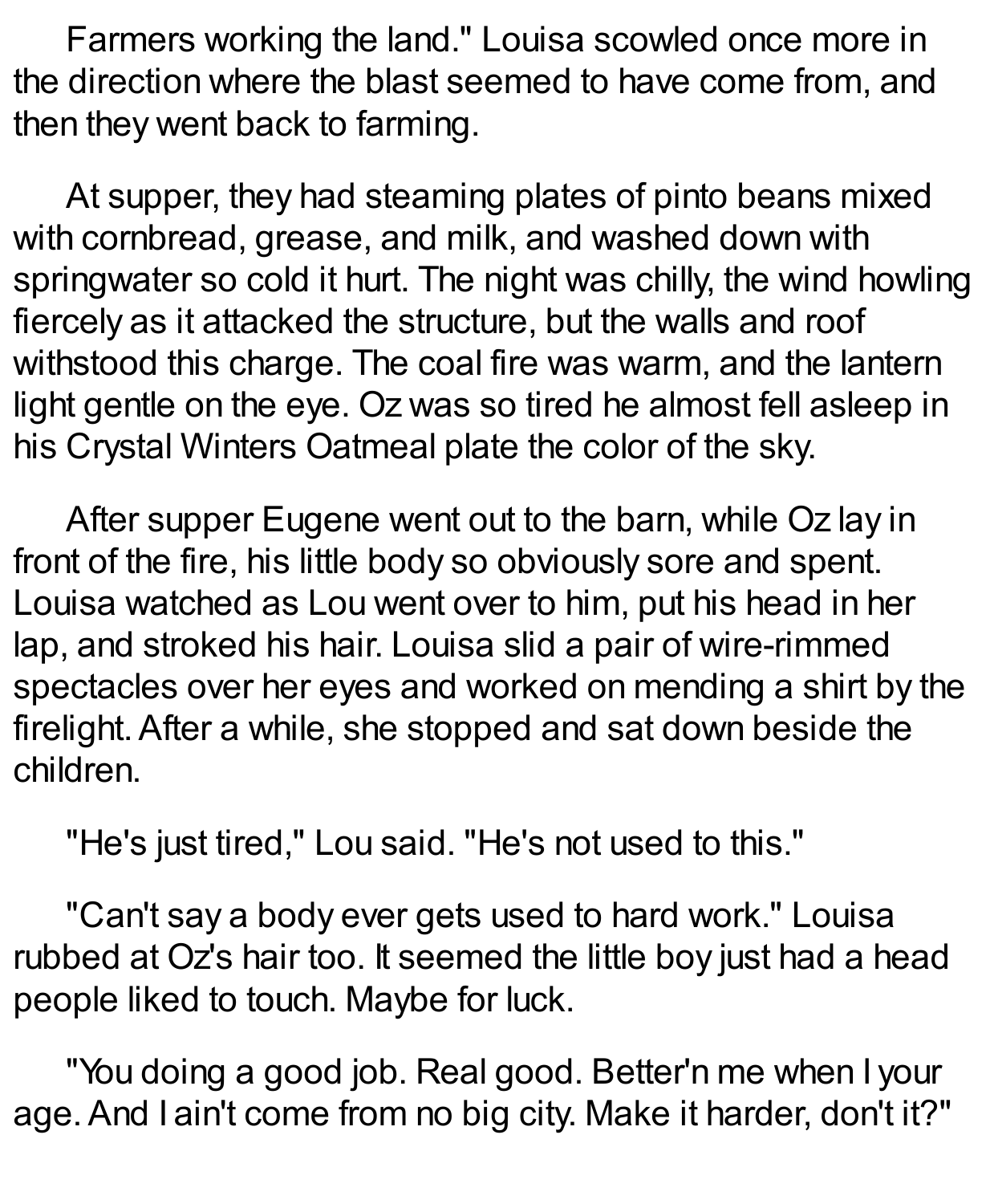The door opened and the wind rushed in. Eugene looked worried. "Calf coming."

In the barn the cow called Purty lay on her side in a wide birthing stall, pitching and rolling in agony. Eugene knelt and held her down, while Louisa got in behind her and pried with her fingers, looking for the slicked package of a fresh calf emerging. It was a hard-fought battle, the calf seeming not to want to enter the world just yet. But Eugene and Louisa coaxed it out, a slippery mass of limbs, eyes scrunched tight. The event was bloody, and Lou's and Oz's stomach took another jolt when Purty ate the afterbirth, but Louisa told them that was natural. Purty started licking her baby and didn't stop until its hair was sticking out all over. With Eugene's help, the calf rose on tottering stick legs, while Louisa got Purty ready for the next step, which the calf took to as the most natural endeavor of all: suckling. Eugene stayed with the mother and her calf while Louisa and the children went back inside.

Lou and Oz were both excited and exhausted, the grandmother clock showing it was nearing midnight.

"I've never seen a cow born before," said Oz.

"You've never seen anything born before," said his sister.

Oz thought about this. "Yes, I did. Iwas there when / was born."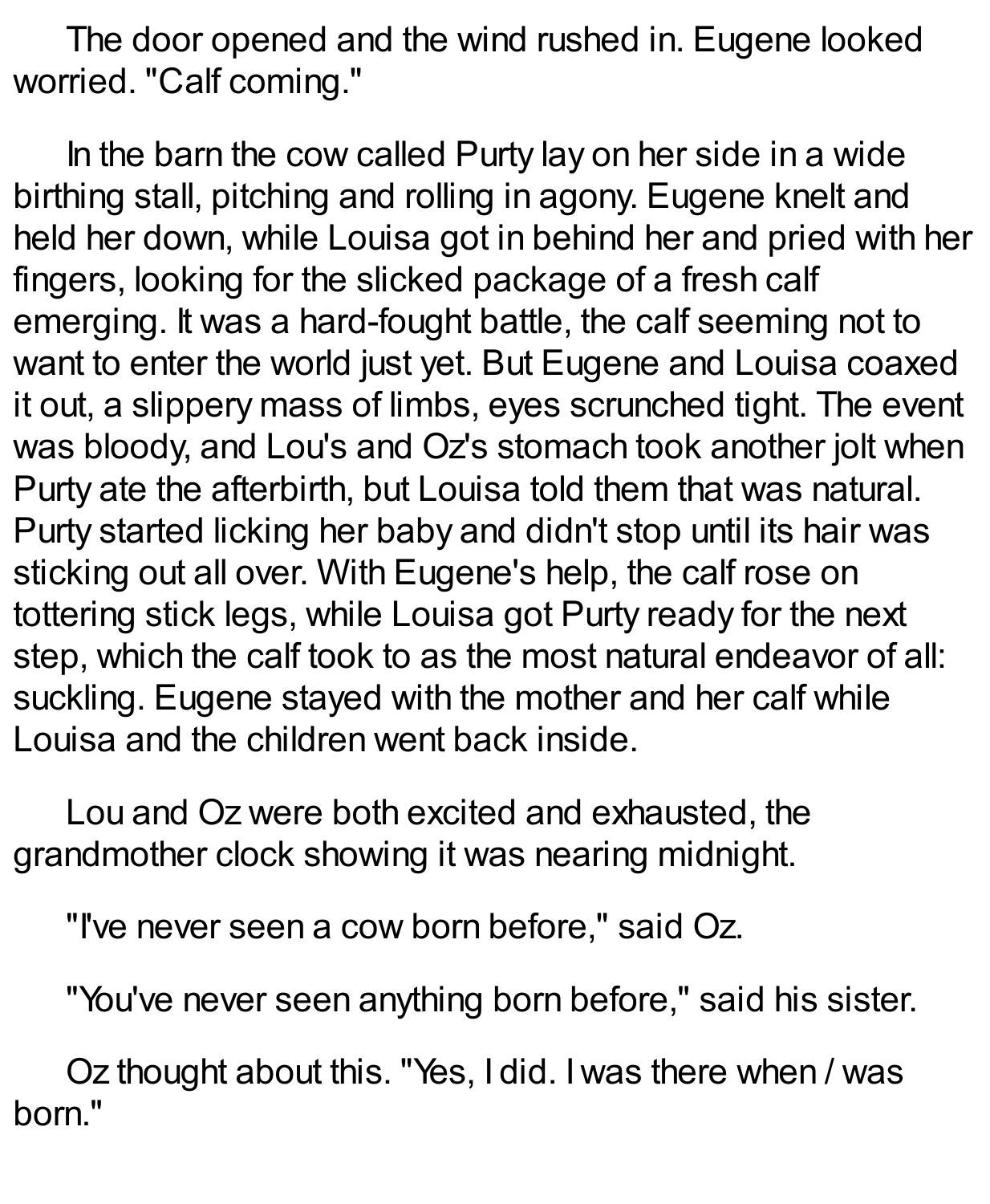"That doesn't count," Lou shot back.

"Well, it should," countered Oz. "It was a lot of work. Mom told me so."

Louisa put another rock of coal on the fire, drove it into the flames with an iron poker, and then sat back down with her mending. The woman's dark-veined and knotted hands moved slowly yet with precision.

"You get on to bed, both of you," she said.

Oz said, "I'm going to see Mom first. Tell her about the cow." He looked at Lou. "My second time." He walked off.

His sister made no move to leave the fire's warmth.

"Lou, g'on see your mother too," said Louisa.

Lou stared into the depths of the coal fire. "Oz is too young to understand, but I do."

Louisa put down her mending. "Unnerstand what?"

"The doctors in New York said that each day there was less chance Mom would come back. It's been too long now."

"But you can't give up hope, honey."

Lou turned to look at her. "You don't understand either,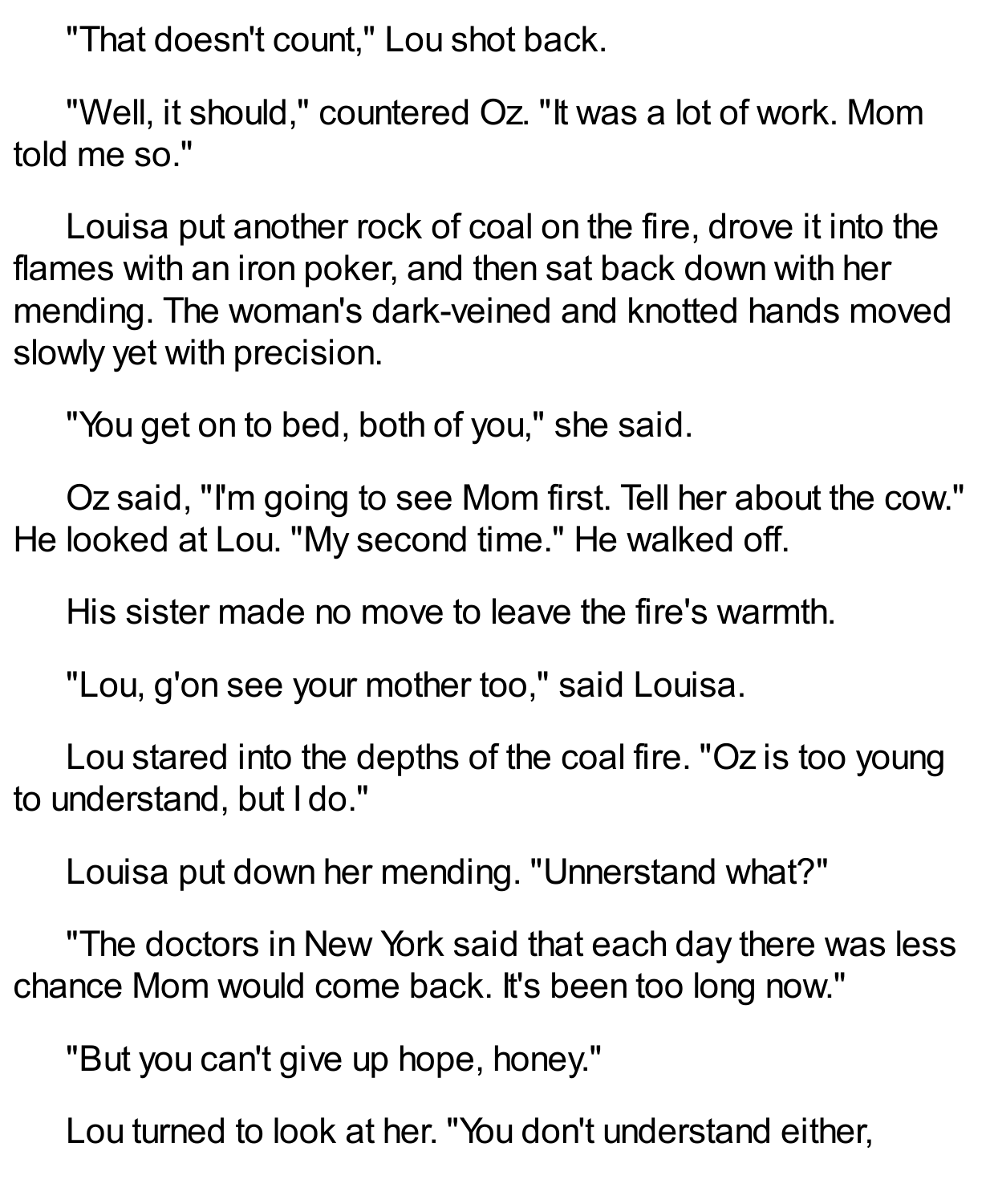Louisa. Our dad's gone. I saw him die. Maybe"— Lou swallowed with difficulty—"maybe Iwas partly the reason he did die." She rubbed at her eyes and then Lou's hands curled to fists. "And it's not like she's laying in there healing. I listened to the doctors. I heard everything all the grown-ups said about her, even though they tried to hide it from me. Like it wasn't my business! They let us take her home, because there was nothing more they could do for her." She paused, took a long breath, and slowly grew calm. "And you just don't know Oz. He gets his hopes up so high, starts doing crazy things.And then..." Lou's voice trailed off, and she looked down. "I'll see you in the morning."

In the fade of lantern light and the flickering coal fire, Louisa could only stare after the young girl as she trudged off. When her footsteps faded away, Louisa once more picked up her sewing, but the needle did not move. When Eugene came in and went to bed, she was still there, the fire having died down low, as thoughts as humbling as the mountains outside consumed her.

After a bit, though, Louisa rose and went into her bedroom, where she pulled out a short stack of letters from her dresser. She went up the stairs to Lou's room and found the girl wide awake, staring out the window.

Lou turned and saw the letters.

"What are those?"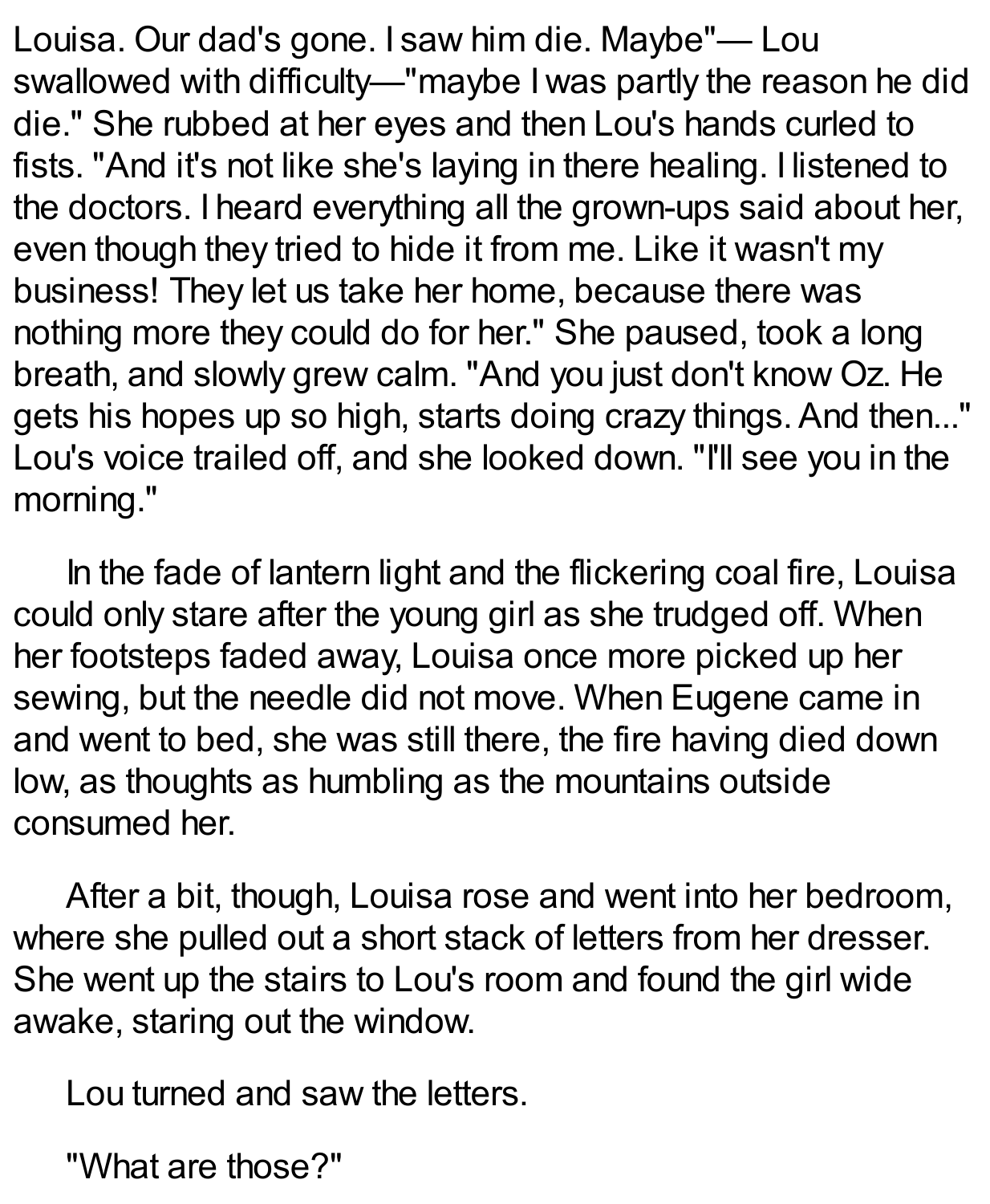"Letters your mother wrote to me. Iwant you to read 'em."

"What for?"

" 'Cause words say a lot about a person."

"Words won't change anything. Oz can believe if he wants to. But he doesn't know any better."

Louisa placed the letters on the bed. "Sometime older folks do right good to follow the young'uns. Might learn 'em something."

After Louisa left, Lou put the letters in her father's old desk and very firmly shut the drawer.

## CHAPTER FIFTEEN

LOU GOT UP ESPECIALLYEARLYAND WENT INTO HER mother's room, where she watched for a bit the even rise and fall of the woman's chest. Perched on the bed, Lou pulled back the covers and massaged and moved her mother's arms. Then she spent considerable time exercising her mother's legs the way the doctors back in New York City had shown her. Lou was just about finished when she caught Louisa watching her from the doorway.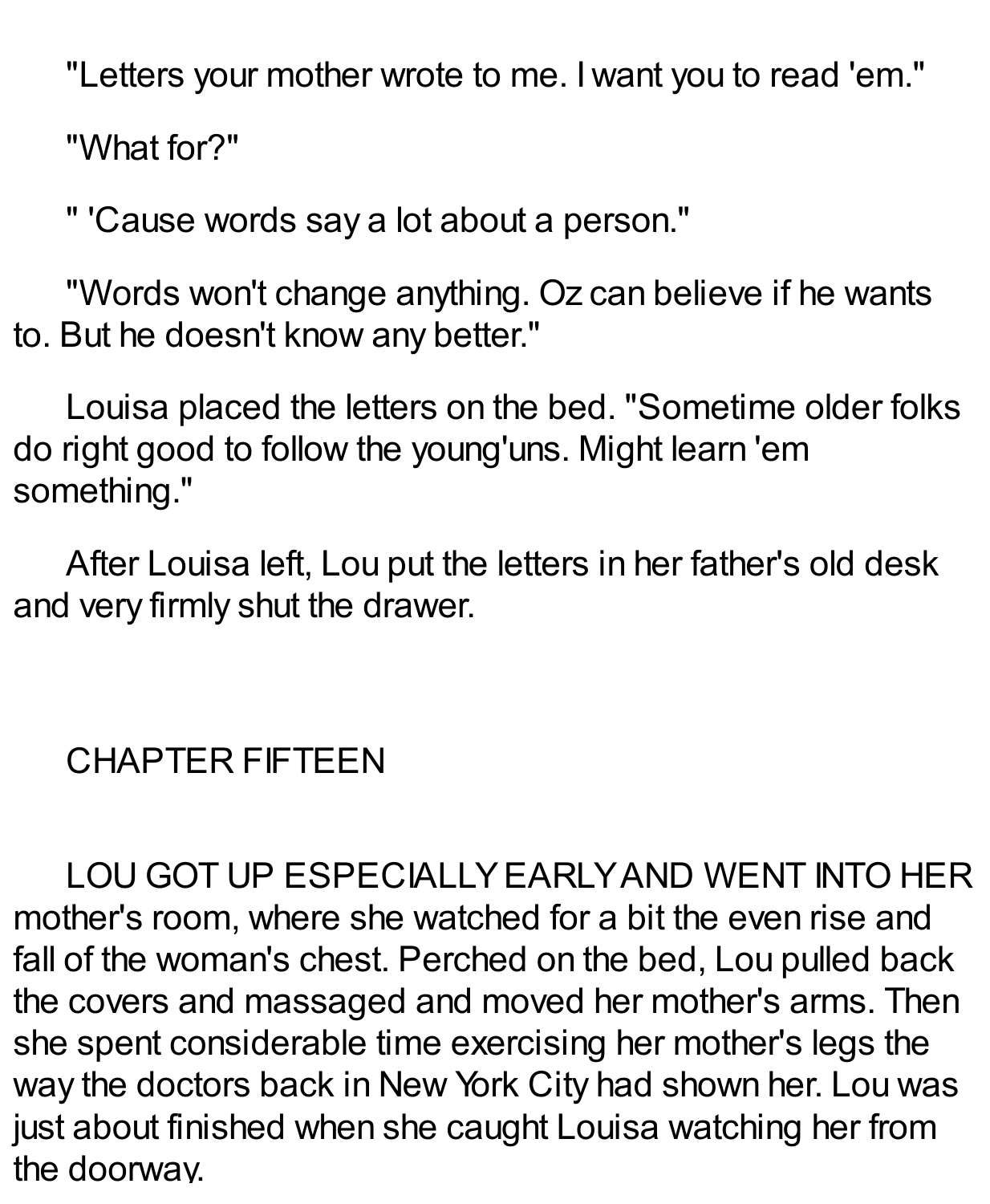"We have to make her comfortable," explained Lou. She covered her mother and went into the kitchen. Louisa trailed her.

the doorway.

When Lou put on a kettle to boil, Louisa said, "I can do that, honey."

"I've got it." Lou mixed some oat flakes in the hot water and added butter taken from a lard bucket. She took the bowl back into her mother's room and carefully spooned the food into her mother's mouth.Amanda ate and drank readily enough, with just a tap of spoon or cup against her lips, though she could only manage soft food. Yet that was all she could do. Louisa sat with them, and Lou pointed to the ferrotypes on the wall. "Who are those people?'

"My daddy and momma. That me with 'em when I just a spit. Some of my momma's folks too. First time I ever had my pitcher took. I liked it. But Momma scared." She pointed to another ferrotype. "That pitcher mere my brother Robert. He dead now. They all dead now."

"Your parents and brother were tall."

"Run in the line. Funny how that get passed down. Your daddy, he were already six feet when he weren't more'n fourteen. I still tall, but I growed down some from what Iwas. You gonna be big too."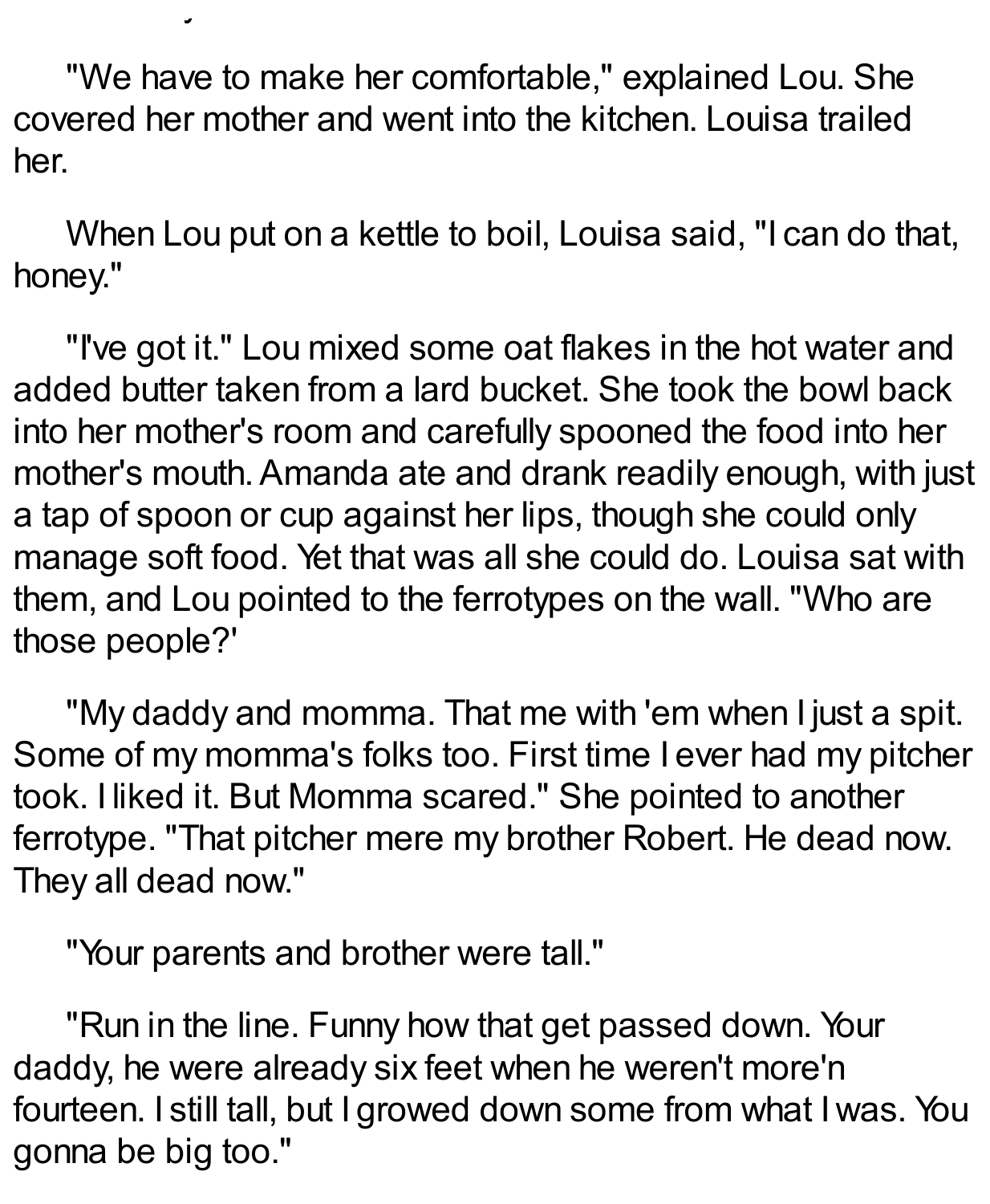Lou cleaned the bowl and spoon and afterward helped Louisa make breakfast for everyone else. Eugene was in the barn now, and they both heard Oz stirring in his room.

Lou said, "I need to show Oz how to move Mom's arms and legs.And he can help feed her too."

"That right fine." She laid a hand on Lou's shoulder. "Now, did you read any of them letters?"

Lou looked at her. "I didn't want to lose my mother and father. But I have. Now I've got to look after Oz.And I have to look ahead, not back." She added wiUi firmness, "You may not understand that, but it's what I have to do."

After morning chores, Eugene took Lou and Oz by mule and wagon to the school and men left to continue his work. In old burlap seed bags, Lou and Oz carried their worn books, a few sheets of precious paper tucked inside the pages. They each had one fat lead pencil, with dire orders from Louisa to trim it down only when absolutely necessary, and to use a sharp knife when doing so. The books were the same ones their father had learned with, and Lou hugged hers to her chest like it was a present direct from Jesus. They also carried a dented lard bucket with some cornbread chunks, a small jar of apple butter jelly, and a jug of milk for their lunch.

The Big Spruce schoolhouse was only a few years old. It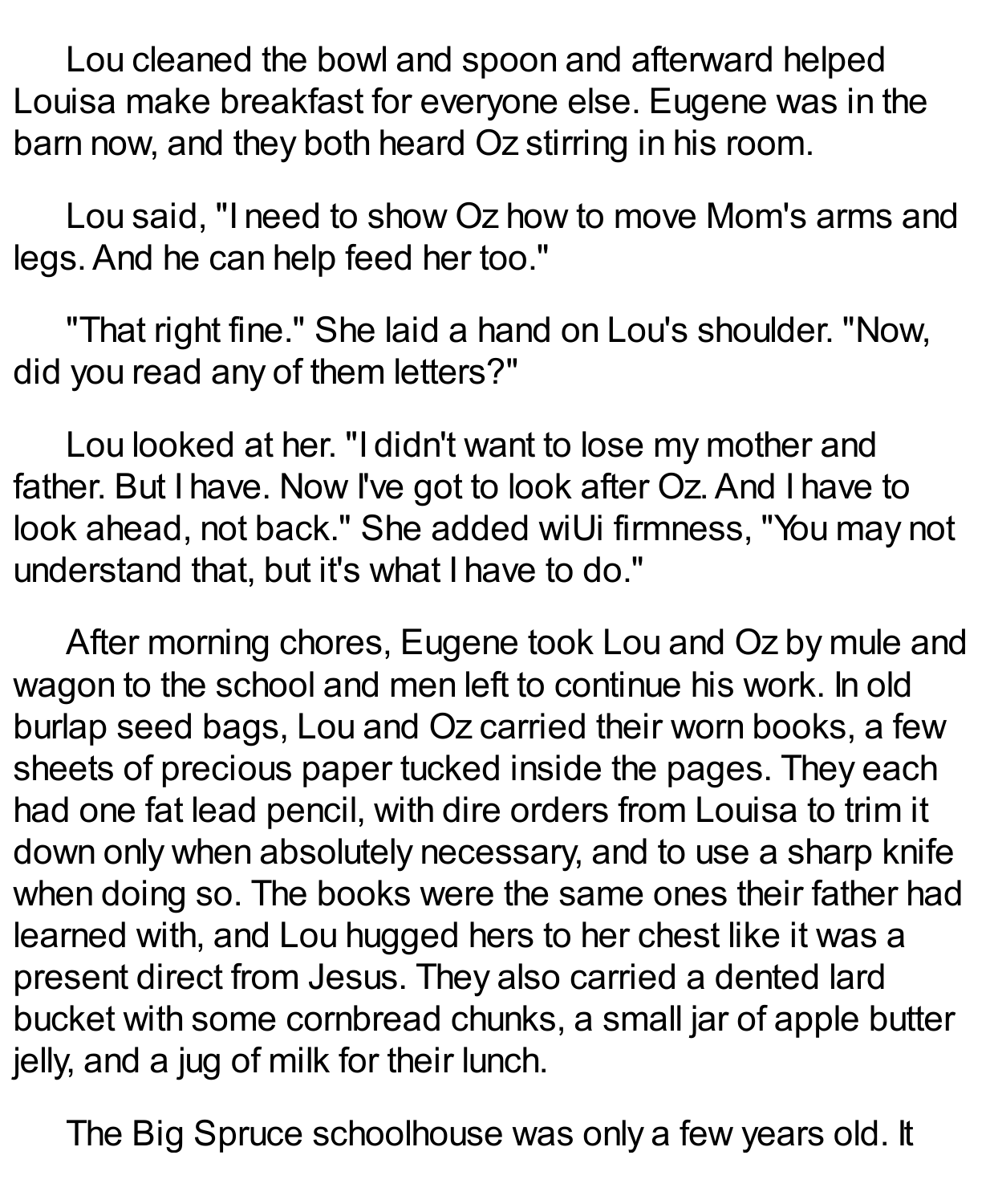had been built with New Deal dollars to replace the log building that had stood on the same spot for almost eighty years. The structure was white clapboard with windows down one side, and was set on cinder blocks. Like Louisa's farmhouse, the roof had no shingles, just a "roll of roofing" that came in long sheets and was tacked down in overlapping sections like shingles. The school had one door, with a short overhang. A brick chimney rose through the A-frame roof.

On any given day school attendance was roughly half of the number of students who should have been there, and that was actually a high number compared to the attendance figures in the past. On the mountain, farming always trumped book learning.

The schoolyard was dirt, a split-trunk walnut tree in the center of it. There were about fifty children milling about outside, ranging in age from Oz's to Lou's. Most were dressed in overalls, though a few girls wore floral dresses made from Chop bags, which were hundred-pound sacks of feed for animals. The bags were beautiful and of sturdy material, and a girl always felt extra special having a Chop bag outfit. Some children were in bare feet, others in what used to be shoes but were now sandals of sorts. Some wore straw hats, others were bareheaded; a few of the older boys had already upgraded to dirty felt, no doubt hand-me-downs from their daddies. Some girls favored pigtails, others wore their hair straight, and still others had the sausage curl at the end.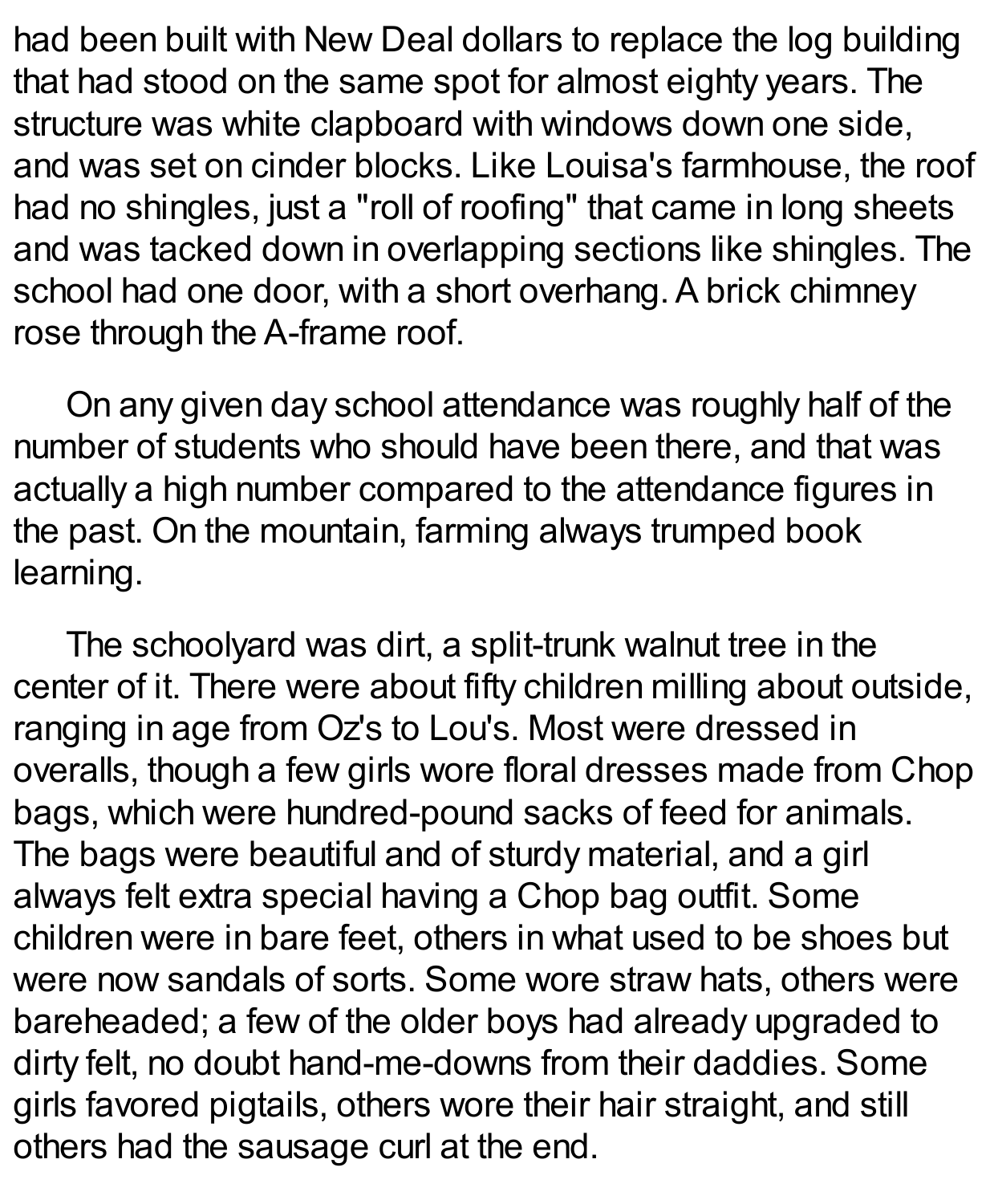The children all stared at the newcomers with what Lou perceived as unfriendly eyes.

One boy stepped forward. Lou recognized him as the one who had dangled on the tractor over the side of the mountain their first day here. Probably the son of George Davis, the crazy man who had threatened them with the shotgun in the woods. Lou wondered if the fellow's offspring also suffered from insanity.

"What's the matter, y'all can't walk by yourselves? Hell No got to bring you?" the boy said.

"His name is Eugene," said Lou right to the boy's face. Then she asked, "Can anybody tell me where the second- and sixthgrade classes are?"

"Why sure," the same boy said, pointing. "They's both right over there."

Lou and Oz turned and saw the listing wooden outhouse behind the school building.

"Course," the boy added with a sly grin, "that's just for you Yankees."

This set all the mountain children to whooping and laughing, and Oz nervously took a step closer to Lou.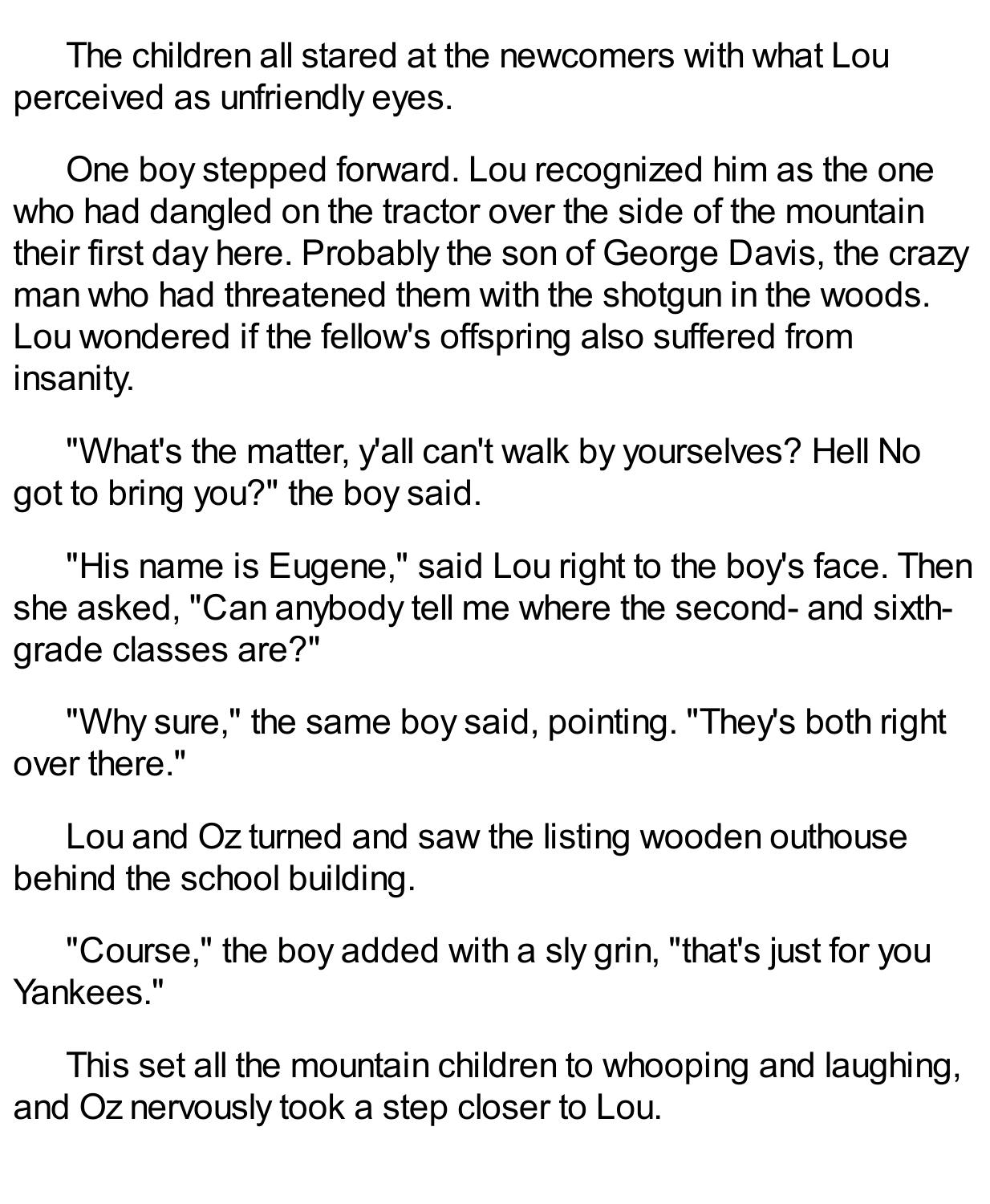Lou studied the outhouse for a moment and then looked back at the boy.

"What's your name?" she asked.

"Billy Davis," he said proudly.

"Are you always that scintillating, Billy Davis?"

Billy frowned. "What's that mean? You call me a name, girl?"

"Didn't you just call us one?"

"Ain't said nuthin' 'cept the truth. Yankee once is a Yankee for life. Coming here ain't changing that."

The crowd of rebels voiced their complete agreement with this point of view, and Lou and Oz found themselves encircled by the enemy. They were saved only by the ringing of the school bell, which sent the children dashing for the door. Lou and Oz looked at each other and then trudged after this mob.

"I don't think they like us much, Lou," Oz said.

"I don't think Imuch care," his sister said back.

The number of classrooms was one, they immediately discovered, which served all grades from first to seventh, the students separated in discrete clusters by age. The number of teachers matched the number of classrooms. Her name was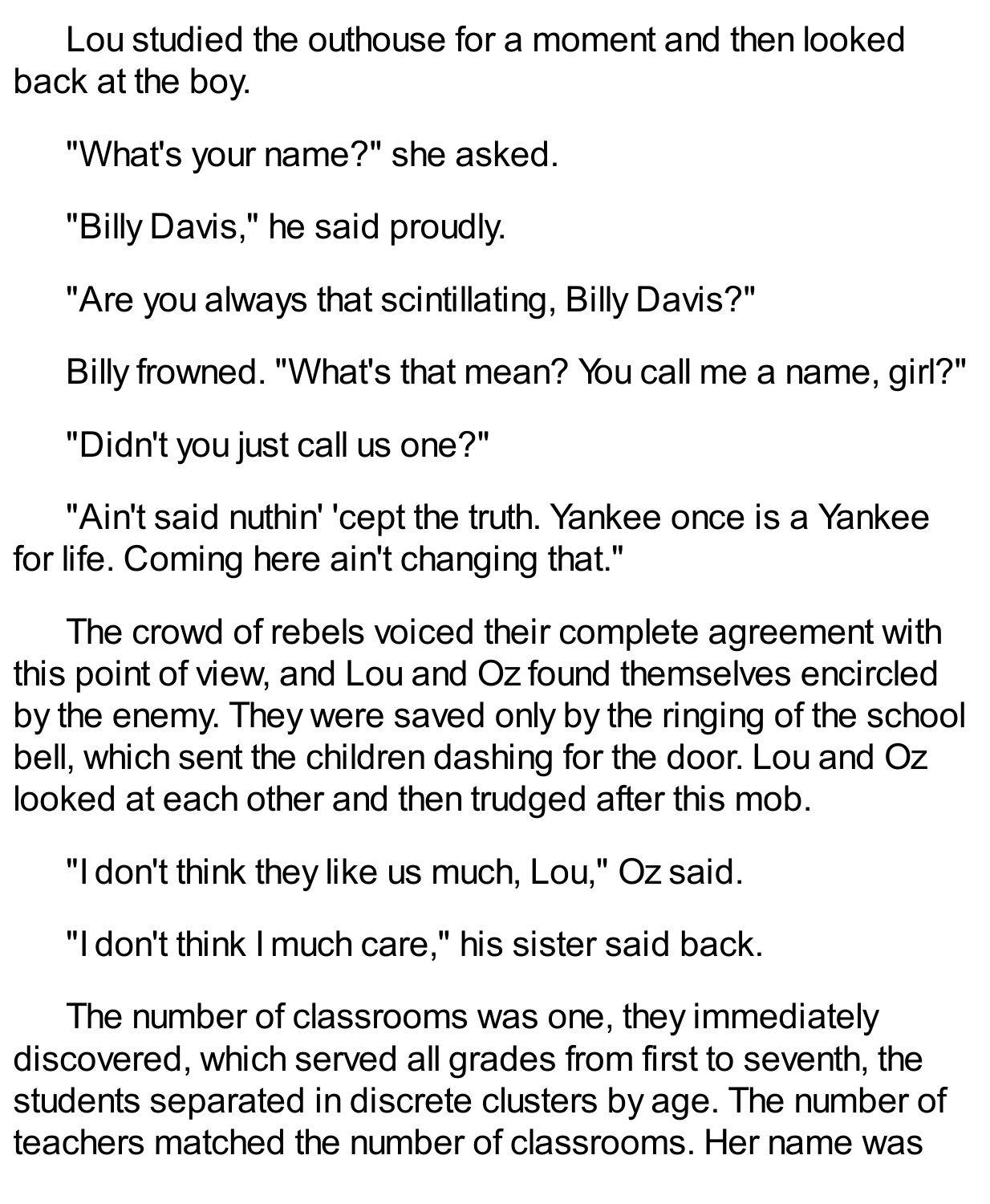Estelle McCoy, and she was paid eight hundred dollars a school year. This was the only job she had ever had, going on thirty-nine years now, which explained why her hair was far more white than mousey brown.

Wide blackboards covered three walls. A potbellied stove sat in one corner, a long pipe from it running to the ceiling.And, seeming very much out of place in the simple confines, a beautifully crafted maple bookcase with an arched top took up another corner of the room. It had glass-paned doors, and inside Lou could see a number of books. A handwritten sign on the wall next to the cabinet read: "Library."

Estelle McCoy stood in front of them all with her apple cheeks, canyon smile, and chubby figure draped in a bright floral dress.

"I have a real treat for y'all, today. I'd like to introduce two new students: Louisa Mae Cardinal and her brother, Oscar. Louisa Mae and Oscar, will you stand up please?"

As someone who routinely bowed to the slightest exercise of authority, Oz immediately leapt to his feet. However, he stared down at the floor, one foot shifting over the other, as though he had to pee really badly.

Lou, however, remained sitting.

"Louisa Mae," Estelle McCoy said again, "stand up and let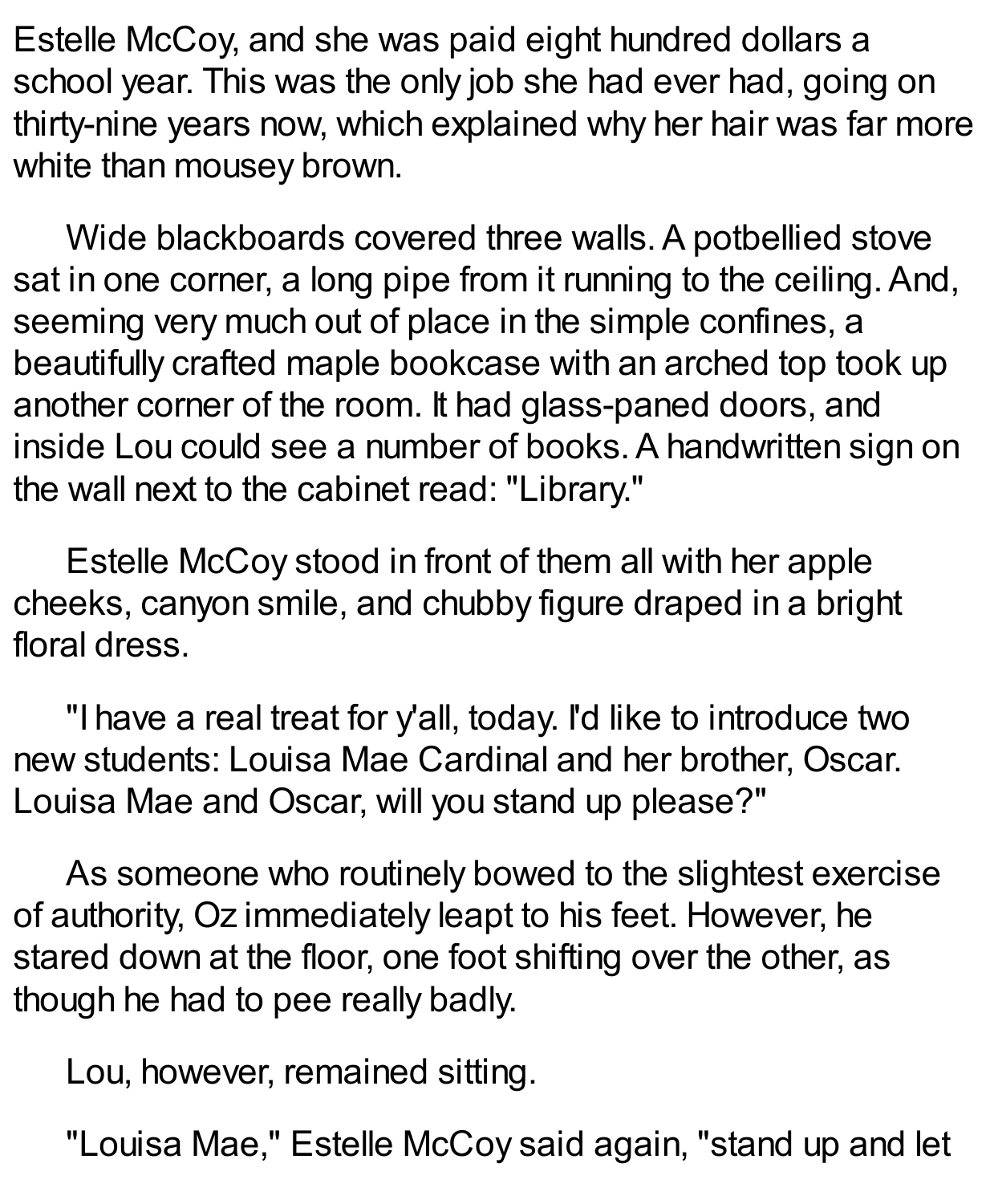them see you, honey."

"My name is Lou."

Estelle McCoy's smile went down a bit in wattage. "Yes, um, their father was a very famous writer named Jack Cardinal."

Here, Billy Davis piped in loudly, "Didn't he die? Somebody say that man's dead."

Lou glared at Billy, who made a face right back at her.

Their teacher now looked completely flustered. "Billy, please. Uh, as Iwas saying, he was famous, and I helped teach him.And in my own humble way, I hope mat I had some influence over his development as a writer.And they do say the early years are the most important.Anyway, did you know that Mr. Jack Cardinal even signed one of his books in Washington, for the president of these United States?"

As Lou looked around the room, she could tell this meant absolutely nothing to the children of the mountain. In fact, mentioning the capital of the Yankee nation was probably not a smart thing to do. It didn't make her angry that they were not properly in awe of her father's accomplishments; instead it made Lou pity their ignorance.

Estelle McCoy was ill-prepared for the prolonged silence. "Uh, well, we welcome you, Louisa Mae, and you too, Oscar. I'm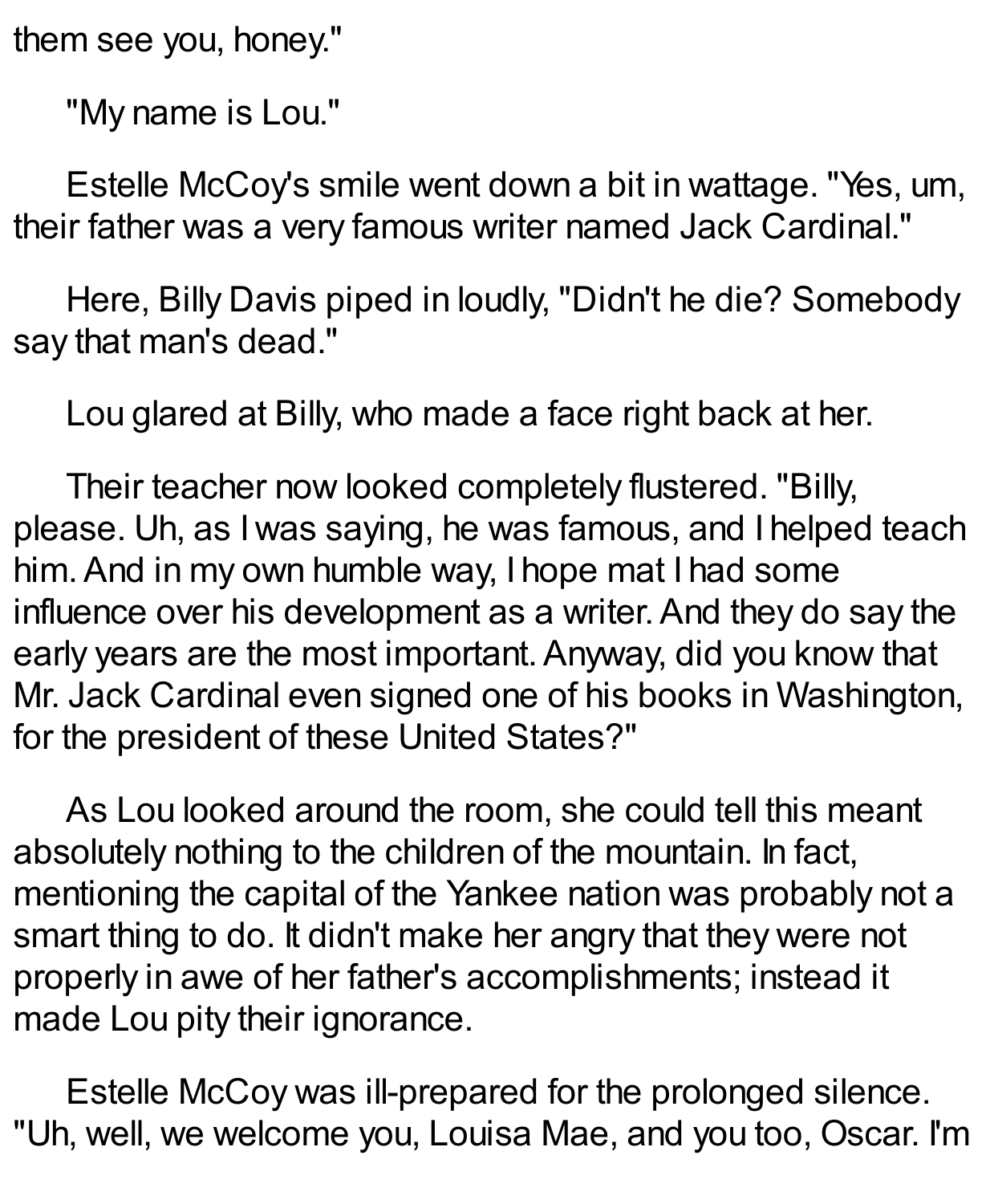sure you'll do your father proud here, at his ... alma mater."

Now Lou stood, even as Oz hastily dropped back into his seat, his face down, his eyes scrunched closed. One could tell he was afraid of whatever it was his sister was about to do. Lou never did anything in a small way, Oz well knew. It was either both barrels of the shotgun in your face, or you got to live another day. There was rarely any middle ground with the girl.

And yet all she said was "My name is Lou." And then she took her seat.

Billy leaned over and said, "Welcome to the mountain, Miss Louisa Mae."

The school day ended at three, and the children didn't rush to go home, since it was certain only more chores awaited them there. Instead, they milled about in small packs in the schoolyard, the boys swapping pocket knives, hand-whittled yoyos, and homemade burley chew. The girls exchanged local gossip and cooking and sewing secrets, and talked about boys. Billy Davis did pull-ups on a sapling that had been laid across the low branches of the walnut tree, to the admiring look of one wide-hipped girl with crooked teeth, but also rosy cheeks and pretty blue eyes.

As Lou and Oz came outside, Billy stopped his workout and strolled over to them.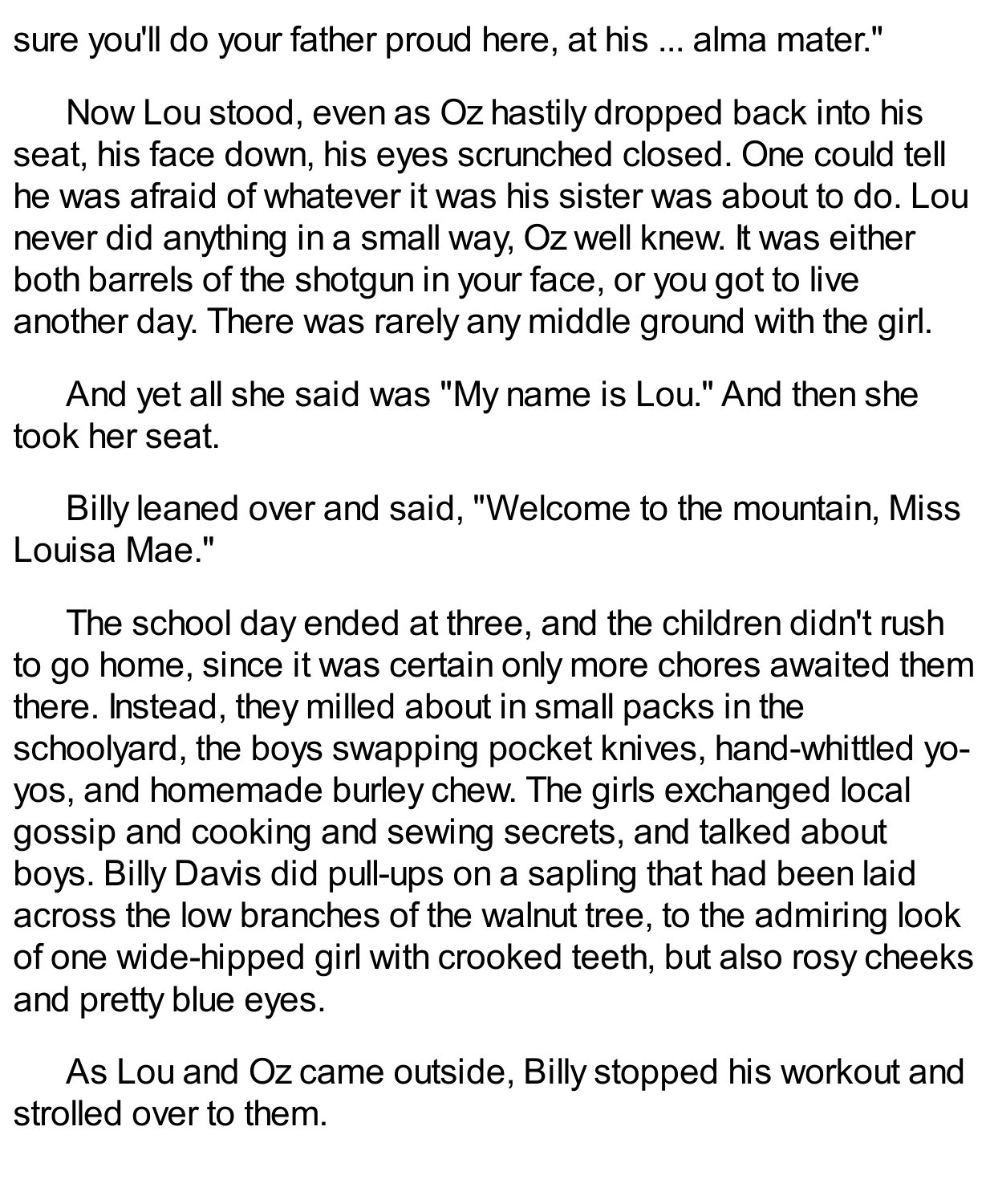"Why, it's Miss Louisa Mae. You been up see the president, Miss Louisa Mae?" he said in a loud, mocking voice.

"Keep walking, Lou, please," said Oz.

Billy spoke even louder. "Did he get you to sign one of your daddy's books, him being dead and all?"

Lou stopped. Oz, sensing that further pleading was futile, stepped back. Lou turned to look at her tormentor.

"What's the matter, you still sore because us Yankees kicked your tail, you dumb hillbilly?"

The other children, sensing blood, quietly formed a circle to shield from the eyes of Mrs. McCoy a potentially good fight.

Billy scowled. "You best take that back."

Lou dropped her bag. "You best make me, if you think you can."

"Shoot, I ain't hitting no girl."

This made Lou angrier than ever a thrown fist could have. She grabbed Billy by his overall straps and threw him to the dirt, where he lay stunned, probably both at her strength and at her audacity. The crowd moved closer.

"I'll kick your tail if you don't take that back," Lou said, and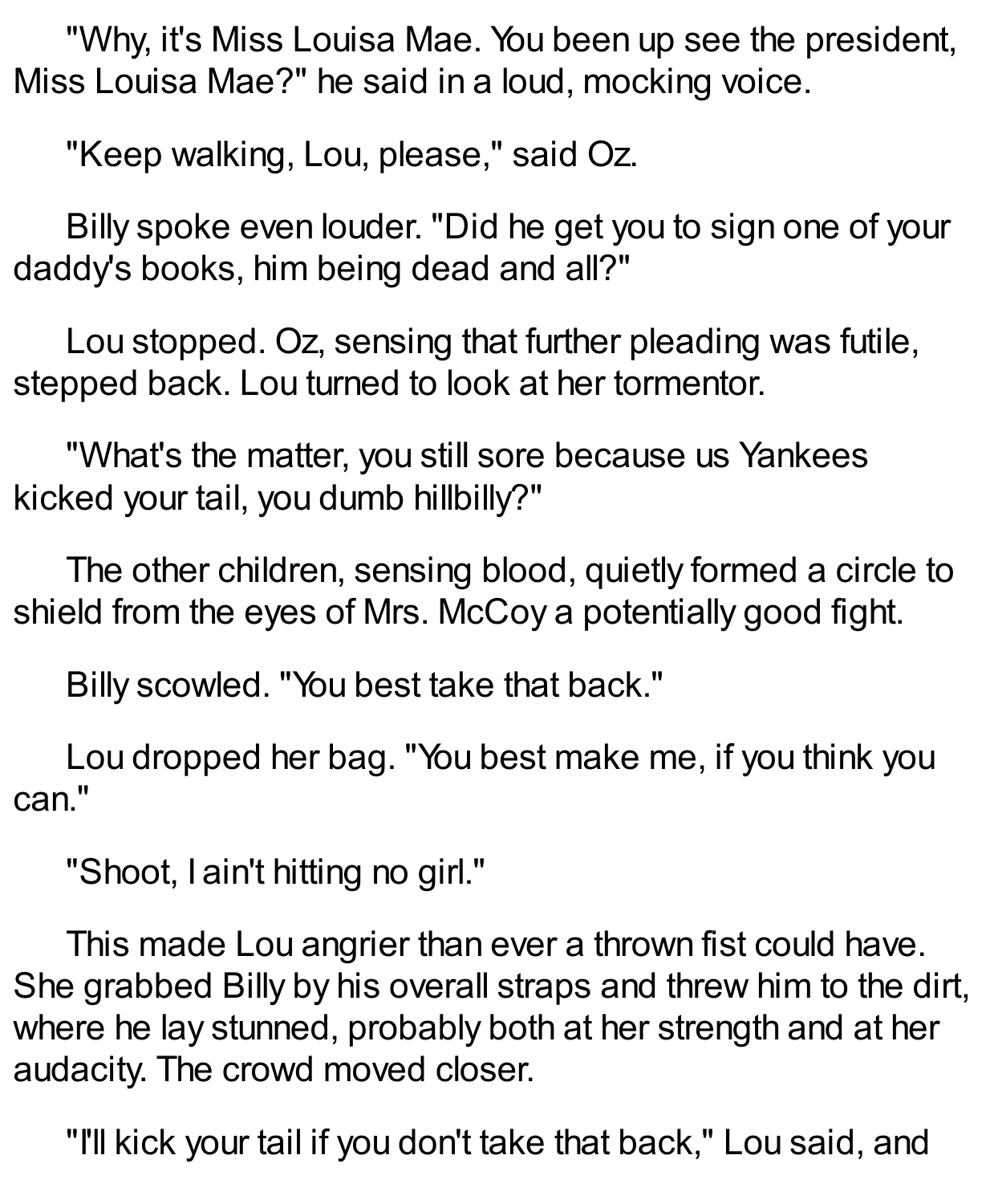she leaned down and dug a finger in his chest.

Oz pulled at her as the crowd closed even tighter, as though a hand becoming a fist. "Come on, Lou, please don't fight. Please."

Billy jumped up and proceeded to commit a major offense. Instead of swinging at Lou, he grabbed Oz and threw him down hard.

"No-good stinking northerner."

His look of triumph was short-lived because it ran smack into Lou's bony right fist. Billy joined Oz on the ground, blood spurting from his nose. Lou was straddling Billy before the boy could take a breath, both her fists pounding away. Billy, howling like a whipped dog, swung his arms wildly back. One blow caught Lou on the lip, but she kept slugging until Billy finally stopped swinging and just covered his face.

Then the seas parted, and Mrs. McCoy poured through this gap. She managed to pull Lou off Billy, but not without an effort that left her breathing hard.

"Louisa Mae! What would your daddy think?" she said.

Lou's chest rose and fell hard, her hands still balled into mighty, boy-bashing instruments.

Estelle McCoy helped Billy up. The boy covered bis face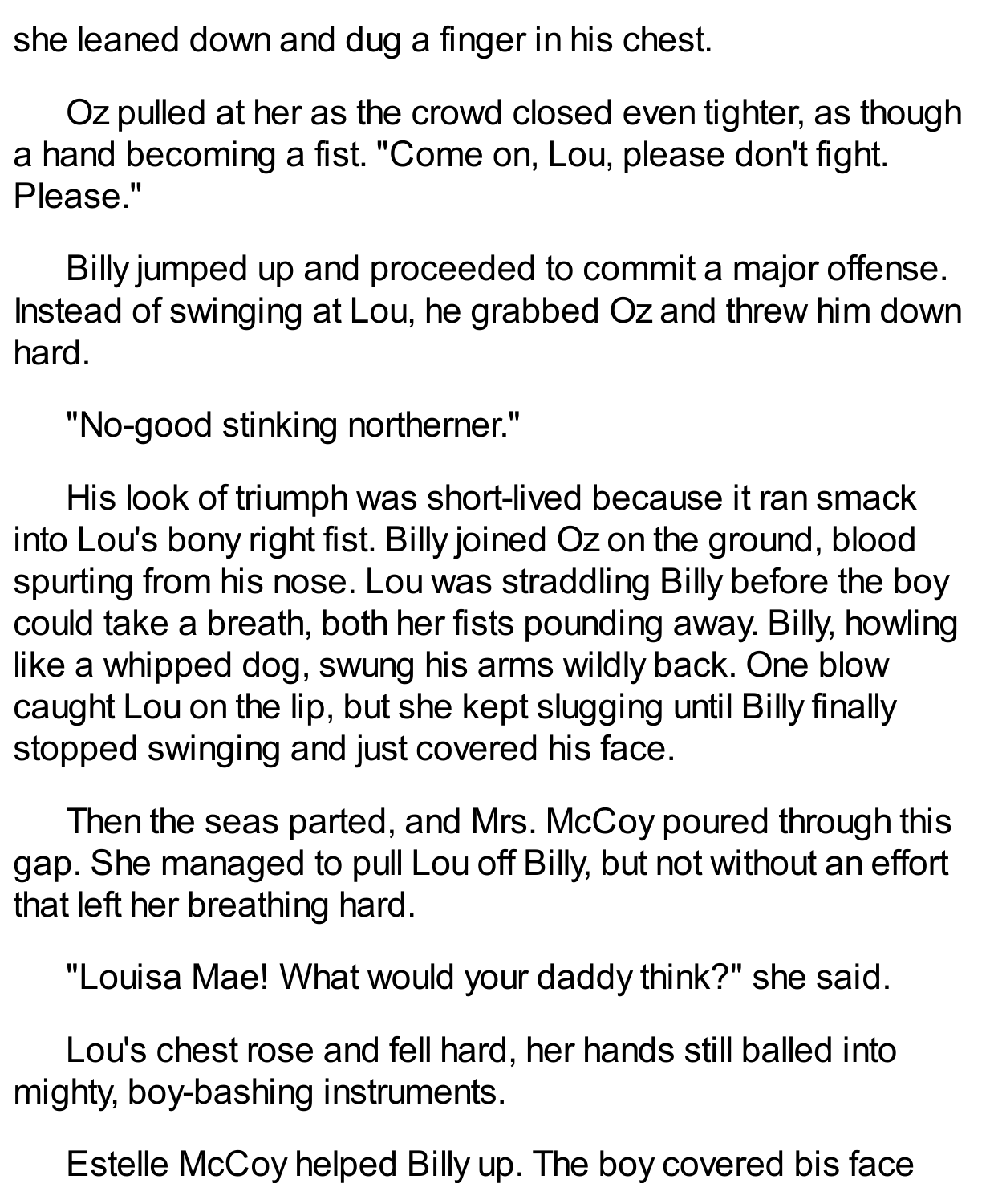with his sleeve, quietly sobbing into his armpit. "Now, you tell Billy you're sorry," she said.

Lou's response was to lunge and take another furious swing at him. Billy jumped back like a rabbit cornered by a snake intent on eating it.

Mrs. McCoy pulled hard on Lou's arm. "Louisa Mae, you stop that right now and tell him you're sorry."

"He can go straight on to hell."

Estelle McCoy looked ready to keel over in the face of such language from the daughter of a famous man.

"Louisa Mae! Your mouth!"

Lou jerked free and ran like the wind down the road.

Billy fled in the other direction.And Estelle McCoy stood there empty-handed on the field of battle.

Oz, forgotten in all this, quietly got off the ground, picked up his sister's burlap bag, brushed it off, and went and tugged on his teacher's dress. She looked down at him.

"Excuse me, ma'am," Oz said. "But her name is Lou."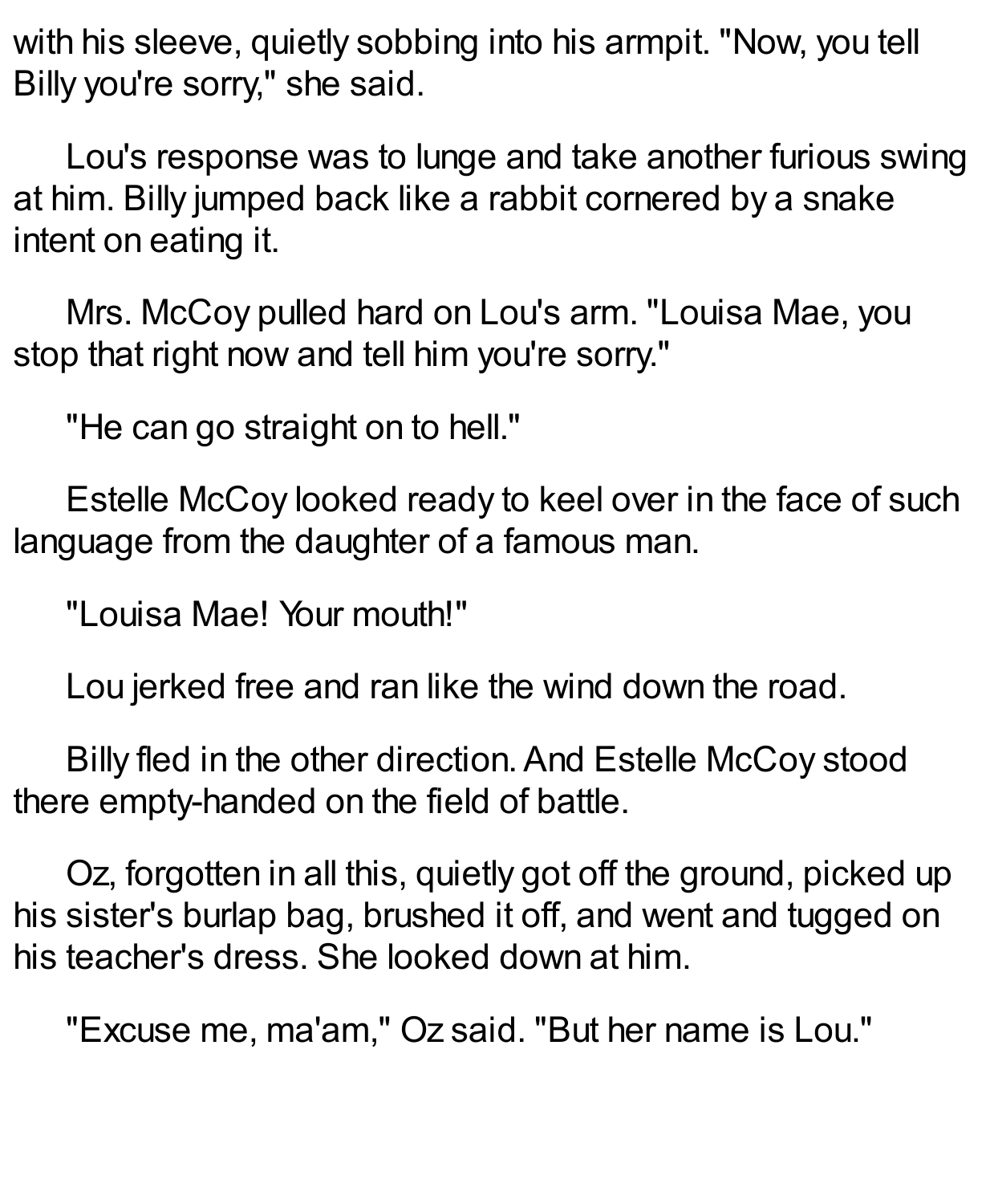## CHAPTER SIXTEEN

LOUISA CLEANED THE CUT ON LOU'S FACE WITH WATER and lye soap, and applied some homemade tincture that stung like fire, but Lou made herself not even flinch.

"Glad you got yourself off to such a good start, Lou."

"They called us Yankees!"

"Well, good Lord," Louisa said with mock indignity. "Ain't that evil!"

"And he hurt Oz."

Louisa's expression softened. "You got to go to school, honey. You got to learn to get along."

Lou scowled. "Why can't they get along with us?"

" 'Cause this their home. They act like that 'cause you're not like nobody they ever seen."

Lou stood. "You don't know what it's like to be an outsider." She ran out the door, while Louisa looked after her, shaking her head.

Oz was waiting for his sister on the front porch.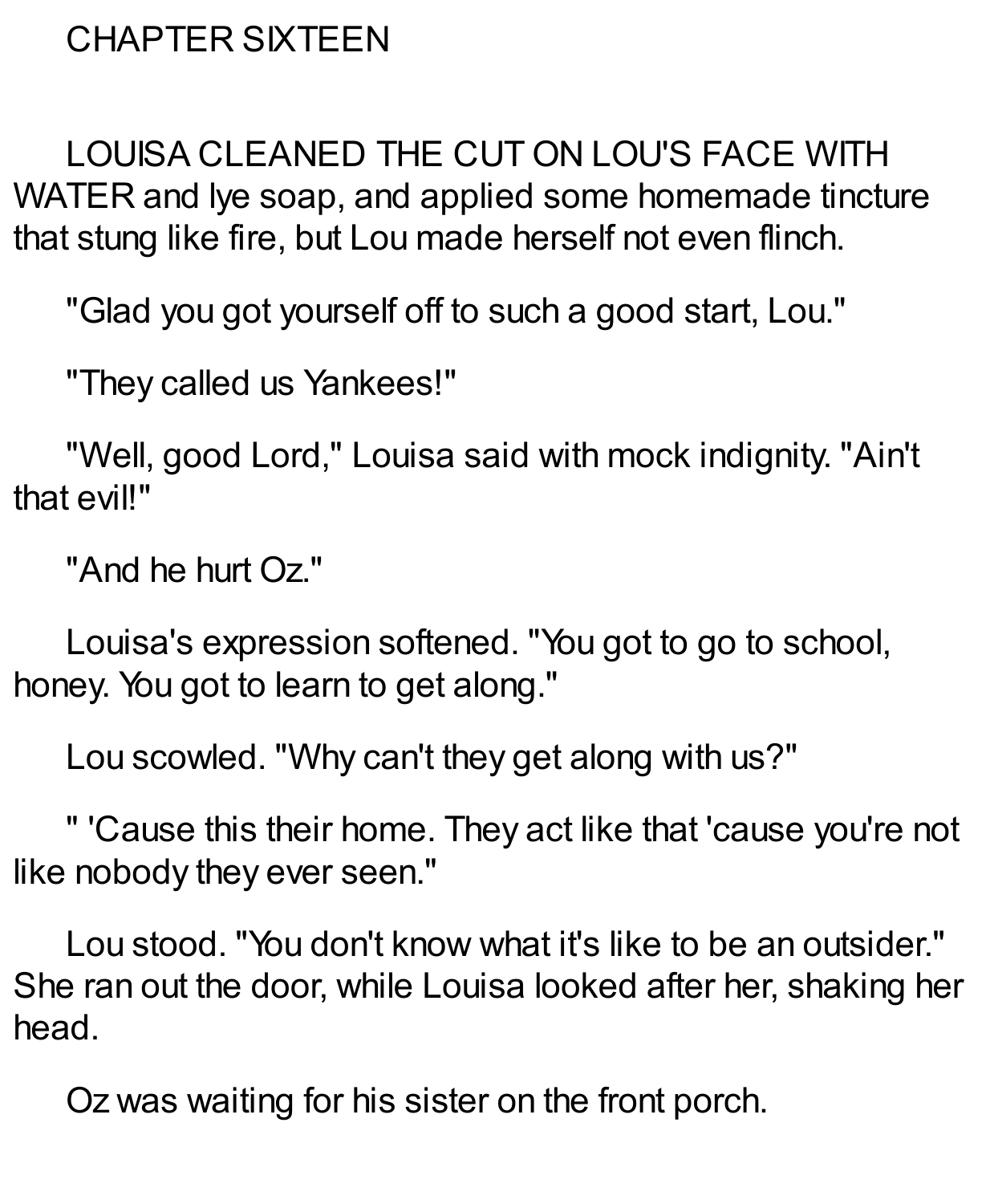"I put your bag in your room," he told her.

Lou sat on the steps and rested her chin on her knees.

"I'm okay, Lou." Oz stood and spun in a circle to show her and almost fell off the porch. "See, he didn't hurt me any."

"Good thing, or Ireally would've pounded him."

Oz closely studied her cut lip. "Does it hurt much?"

"Don't feel a thing. Shoot, they might be able to milk cows and plow fields, but mountain boys sure can't hit worth anything."

They looked up as Cotton's Oldsmobile pulled into the front yard. He got out, a book cradled under one arm.

"I heard about your little adventure over at the school today," he said, walking up.

Lou looked surprised. "That was fast."

Cotton sat next to them on the steps. "Up here when a good fight breaks out people will move heaven and earth to get the word around."

"Wasn't much of a fight," said Lou proudly. "Billy Davis just curled up and squawked like a baby."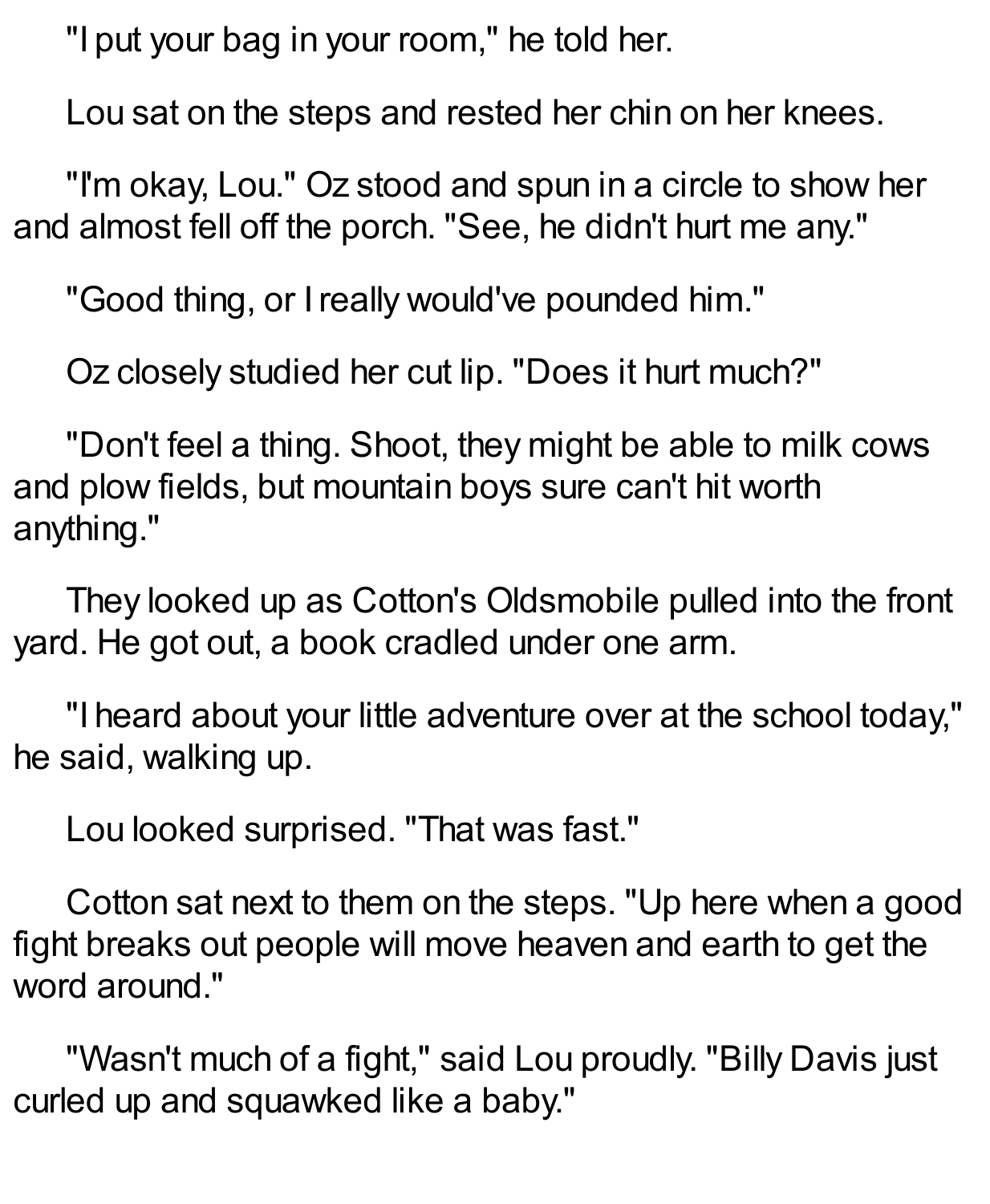Oz added, "He cut Lou's lip, but it doesn't hurt any."

She said, "They called us Yankees, like it was some kind of disease."

"Well, if it makes you feel any better, I'm a Yankee too. From Boston.And they've accepted me here. Well, at least most of them have."

Lou's eyes widened as she made the connection and wondered why she hadn't before. "Boston? Longfellow.Are you—"

"Henry Wadsworth Longfellow was my grandfather's greatgrandfather. I guess that's the easiest way to put it."

"Henry Wadsworth Longfellow. Gosh!"

"Yeah, gosh!" Oz said, though in fact he had no idea who they were talking about.

"Yes, gosh indeed. Iwanted to be a writer since Iwas a child."

"Well, why aren't you?" asked Lou.

Cotton smiled. "While I can appreciate inspired, well-crafted writing better than most, I'm absolutely confounded when attempting to do it myself. Maybe that's why I came here after I got my law degree.As far from Longfellow's Boston as one can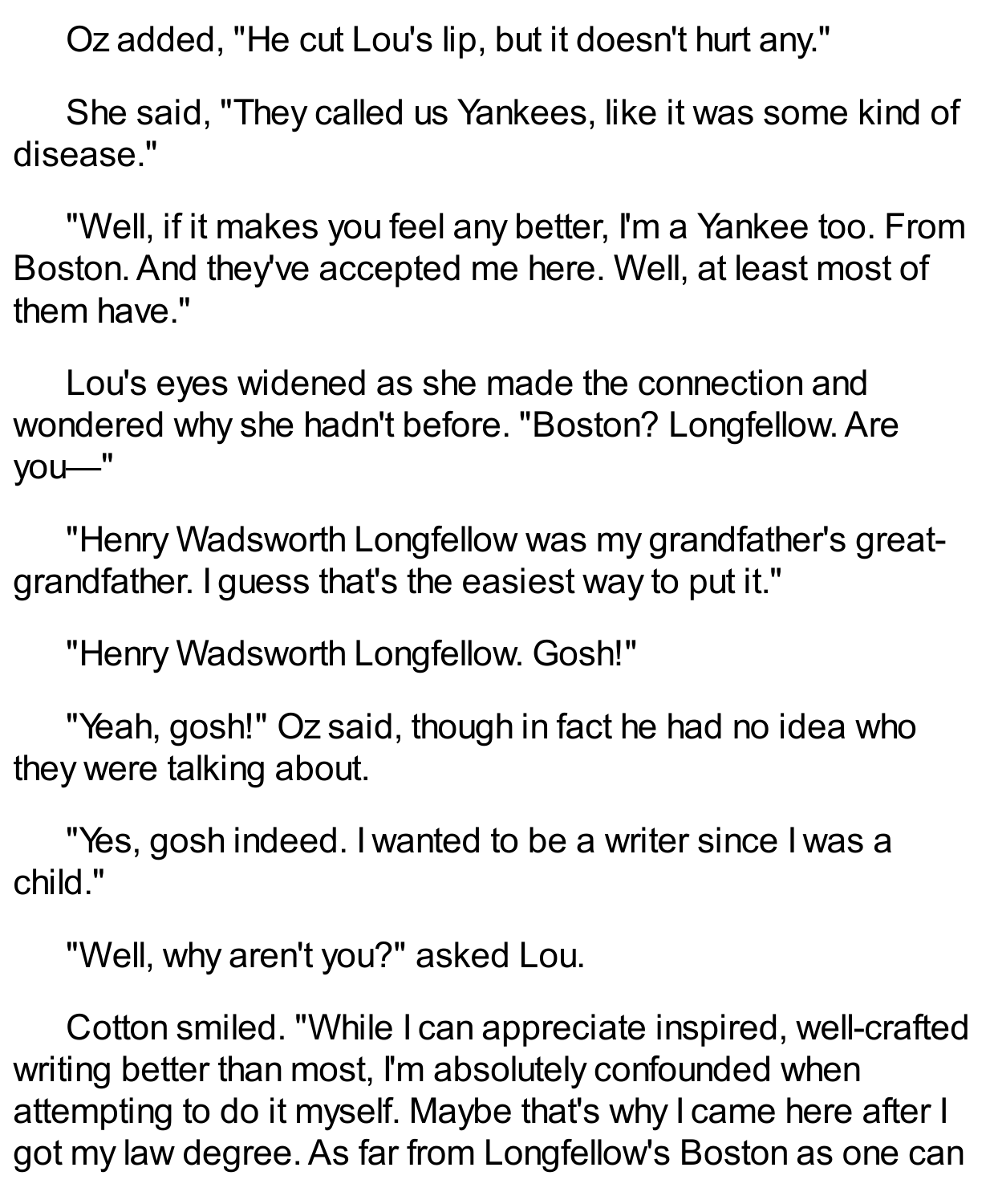be. I'm not a particularly good lawyer, but I get by.And it gives me time to read those who can write well." He cleared his throat and recited in a pleasant voice: "Often I think of the beautiful town, that is seated by the sea; Often in thought go up and down—"

Lou took up the verse: "The pleasant streets of that dear old town.And my youth comes back to me."

Cotton looked impressed. "You can quote Longfellow?"

"He was one of my dad's favorites."

He held up the book he was carrying. "And this is one of my favorite writers."

Lou glanced at the book. "That's the first novel my dad ever wrote."

"Have you read it?"

"My dad read part of it to me.A mother loses her only son, thinks she's all alone. It's very sad."

"But it's also a story of healing, Lou. Of one helping another." He paused. "I'm going to read it to your mother."

"Dad already read all his books to her," she said coldly.

Cotton realized what he had just done. "Lou, I'm not trying to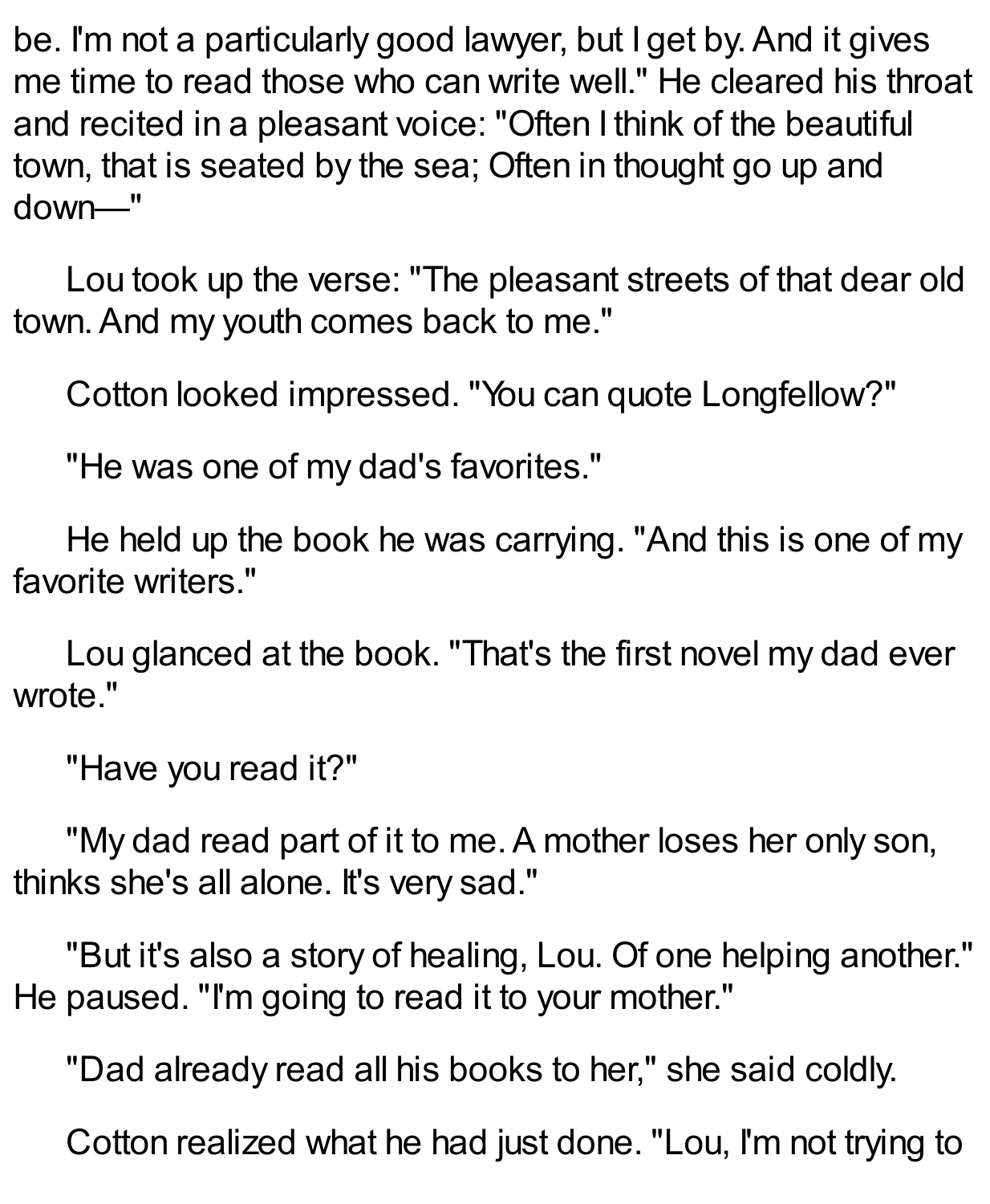replace your father."

She stood. "He was a real writer. He didn't have to go around quoting other people."

Cotton stood too. "I am sure if your father were here he would tell you that there is no shame in repeating the words of others. That it's a show of respect, in fact.And I have the greatest respect for your father's talents."

"You think it might help? Reading to her," said Oz.

"Waste your time if you want." Lou walked off.

"It's okay with me if you read to her," said Oz.

Cotton shook the boy's hand. "Thank you much for your permission, Oz. I'll do my best."

"Come on, Oz, there's chores to do," called Lou.

As Oz ran off, Cotton glanced down at me book and then went inside. Louisa was in the kitchen.

"You here to do your reading?" she asked.

"Well, that was my thinking, but Lou made it very clear she doesn't want me to read from her father's books.And maybe she's right."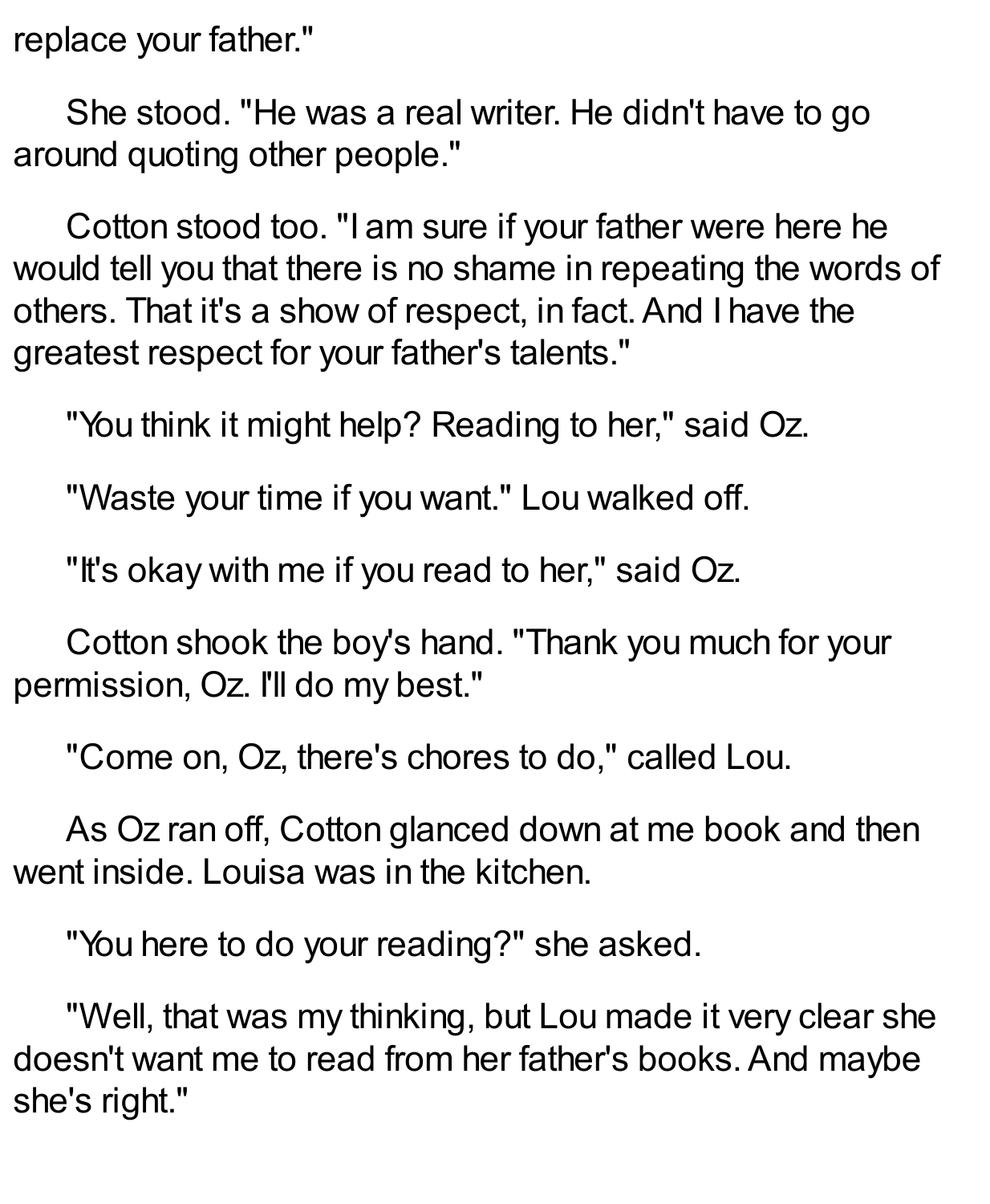Louisa looked out me window and saw Lou and Oz disappear into the barn. "Well, I tell you what, I got lots of letters Jack wrote to me over the years. They's some he sent me from college that I always liked. He use some big words then I ain't know what they mean, but the letters' still nice. Why don't you read those to her? See, Cotton, my thinking is it ain't what folks read to her that's important. I think the best thing is for us to spend time with her, to letAmanda know we ain't give up hope."

Cotton smiled. "You are a wise woman, Louisa. I think that's a fine idea."

Lou carried the coal bucket in and filled the bin next to the fireplace. Then she crept to the hallway and listened. Murmurs of a single voice drifted down the hall. She scooted back outside and stared at Cotton's car, the curiosity bug finally getting the better of her. She ran around the side of the house and came up under her mother's bedroom window. The window was open, but it was too high for her to look in. She stood on tiptoe, but that didn't work either.

"Hey there."

She whirled around and saw Diamond. She grabbed his arm and pulled him away from the window. "You shouldn't sneak up on people like that," she said.

"Sorry," he said, smiling.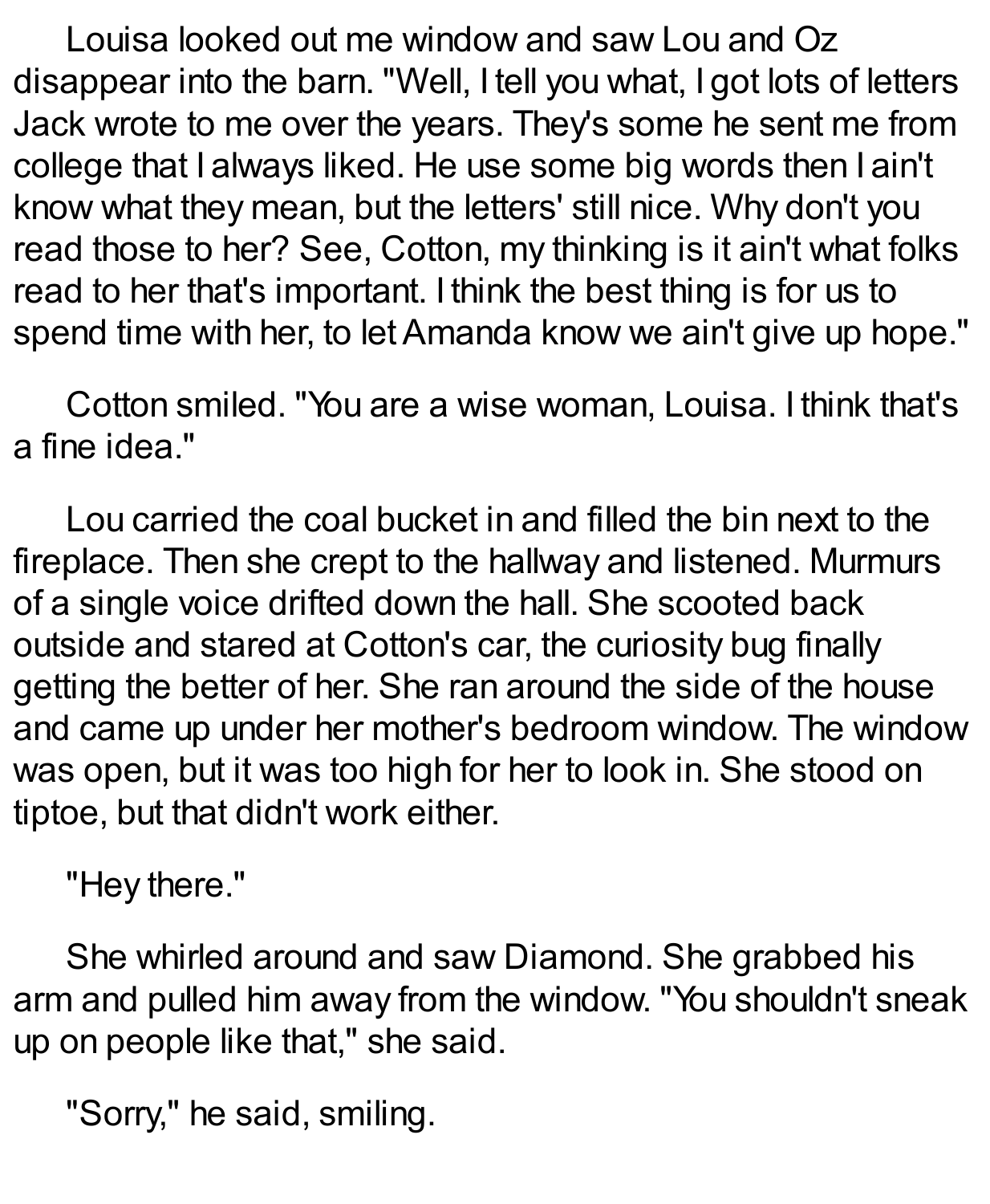She noticed he had something behind his back. "What do you have there?"

"Where?"

"Right there behind your back, Diamond."

"Oh, that. Well, you see Iwas just walking down by the meadow, and, well, they was just sitting there all purty like.And swear to Jesus they was saying your name."

"What was?"

Diamond pulled out a bunch of yellow crocuses and handed them to her.

Lou was touched, but of course she didn't want to show it. She said thank you to Diamond and gave him a hard smack on the back that made him cough.

"I didn't see you at school today, Diamond."

"Oh, well." He pawed the ground with one bare foot, gripped his overalls, and looked everywhere except at Lou. "Hey, what you be doing at that window when I come up?" he finally said.

Lou forgot about school for now. She had an idea, and like Diamond, she wished to defer the explanation behind her actions. "You want to help me with something?"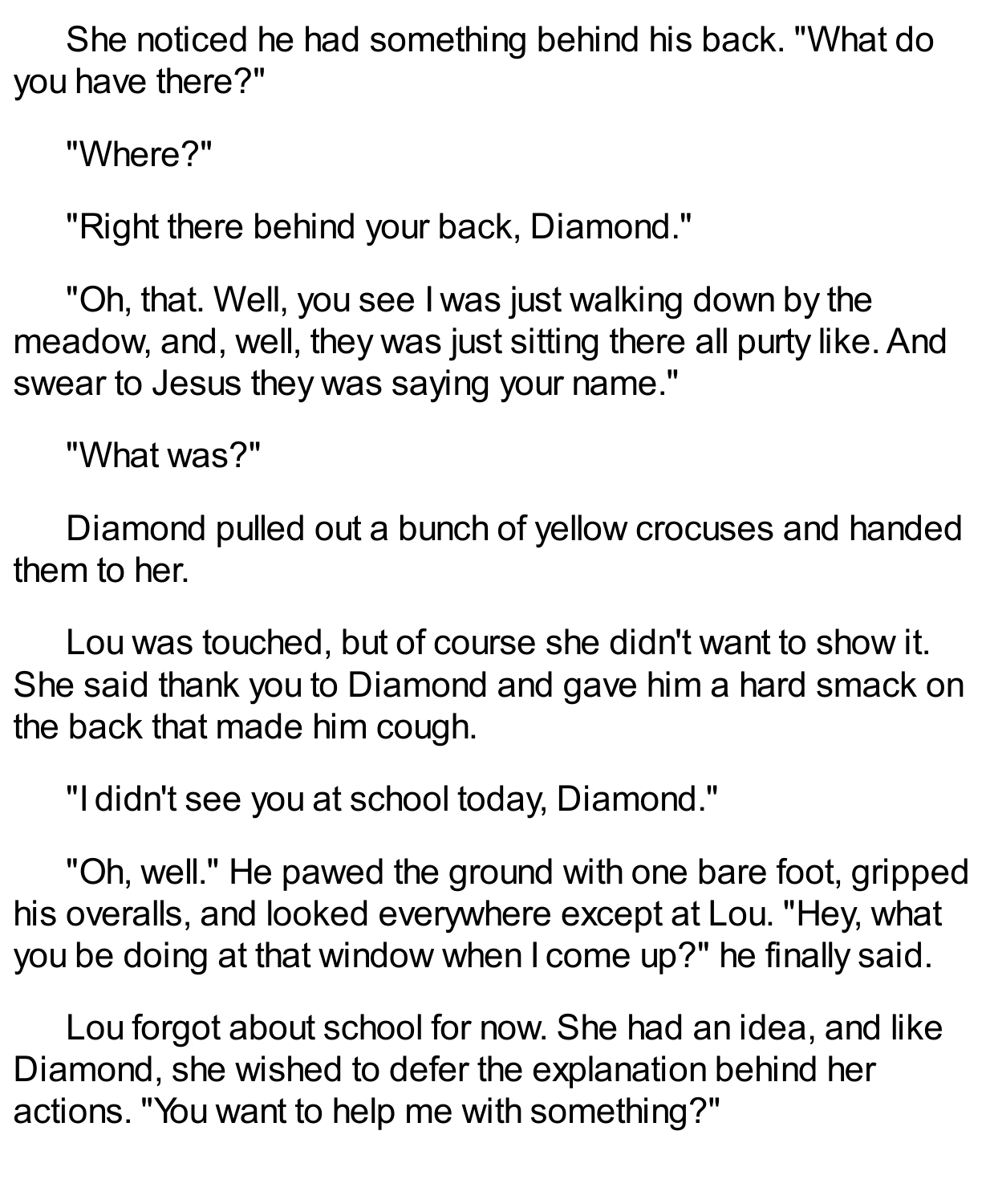A few moments later, Diamond fidgeted some, and Lou smacked him on the head to make him be still. This was easy for her to do since she was sitting on his shoulders while peering into her mother's room.Amanda was propped in the bed. Cotton was in the rocking chair next to her, reading. Lou noted with surprise that he was not reading from the novel he had brought, but ramer from a letter he was holding. And Lou had to admit, the man had a pleasant voice.

Cotton had selected the letter he was reading from a number Louisa had given him. This letter, he had thought, was particularly appropriate.

"Well, Louisa, you'll be pleased to know the memories of the mountain are as strong right now as the day I left three years ago. In fact, it is rather easy for me to transport myself back to the high rock in Virginia. I simply close my eyes, and I immediately see many examples of reliable friends parceled here and there, like favorite books kept in special places. You know the stand of river birch down by the creek. Well, when their branches pressed together, I always imagined they were imparting secrets to each other. Then right in front of me a wisp of does and fawns creep along the fringe where your plowed fields snuggle up against the hardwood. Then I look to the sky and follow the jagged flight of irascible black crows, and then settle upon a solitary hawk tacked against a sky of cobalt blue.

"That sky. Oh, that sky. You told me so many times that up on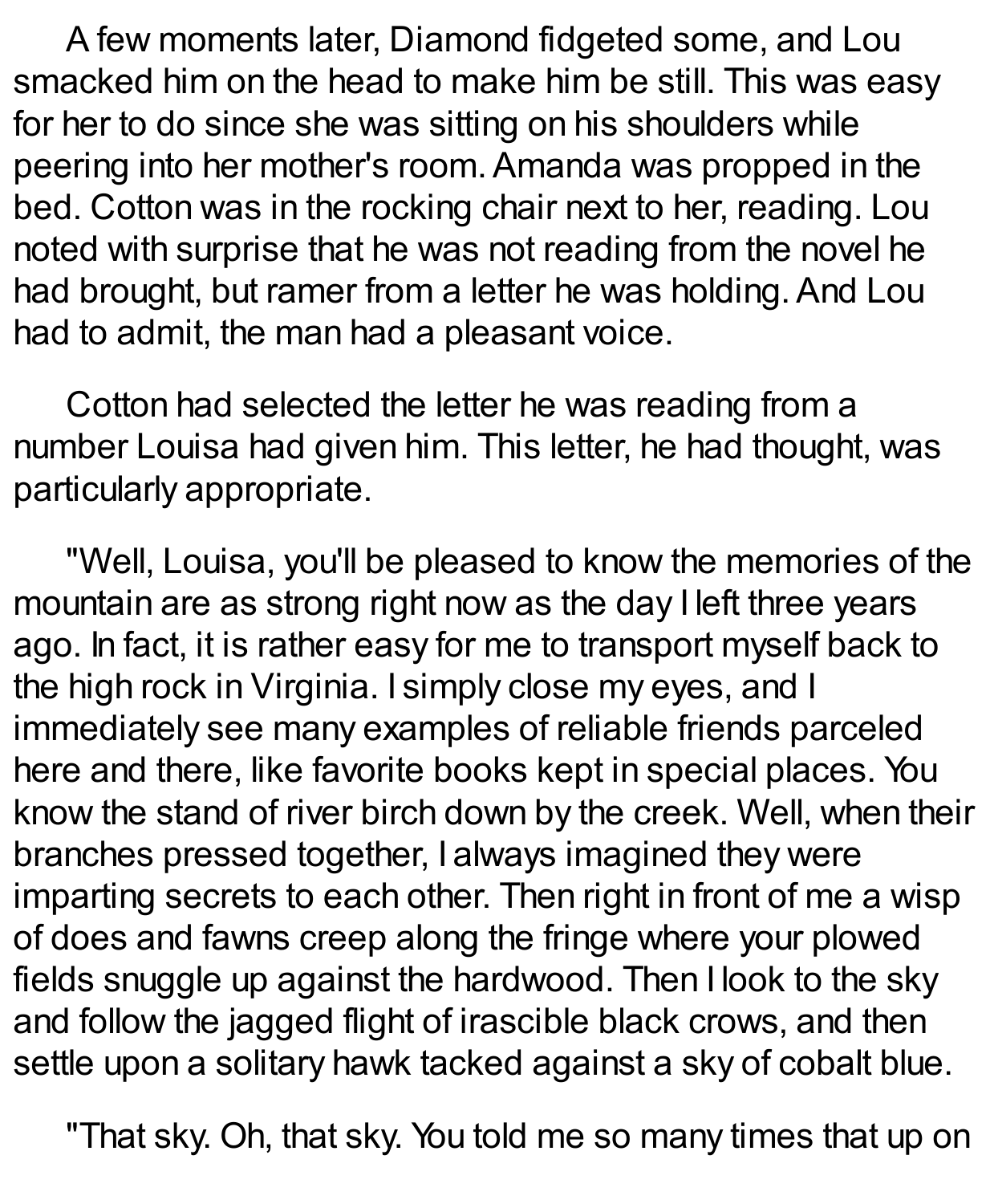the mountain it seems you can just reach up and take it, hold it in your hand, stroke it like a dozing cat, admire its abundant grace. I always found it to be a generous blanket I just wanted to wrap myself in, Louisa, take a long nap on the porch with as I settled under its cool warmth. And when night came, I would always hold the memory of that sky tight and fast, as though an honored dream, right up to the smoldering pink of sunrise.

"I also remember you telling me that you often looked out upon your land knowing full well that it never truly belonged to you, no more than you could hold deed to the sunlight or save up the air you breathed. I sometimes imagine many of our line standing at the door of the farmhouse and staring out at that same ground. But, at some point, the Cardinal family will all be gone.After that, my dear Louisa, you take heart, for the sweep of open land across the valley, the race of busy rivers, and the gentle bumps of green-shrouded hills, with little beads of light poking out here and there, like bits of sly gold—they all will continue on.And they won't be worse off either, for our mortal dabbling in their forever existence, seeing that God made them to last forever, as you've also told me so many times.

"Though I have a new life now, and am enjoying the city for the most part, Iwill never forget that the passing down of memories is the strongest link in the gossamer bridge that binds us as people. I plan to devote my life to doing just that. And if you taught me anything, it's that what we hold in our hearts is truly the fiercest component of our humanity."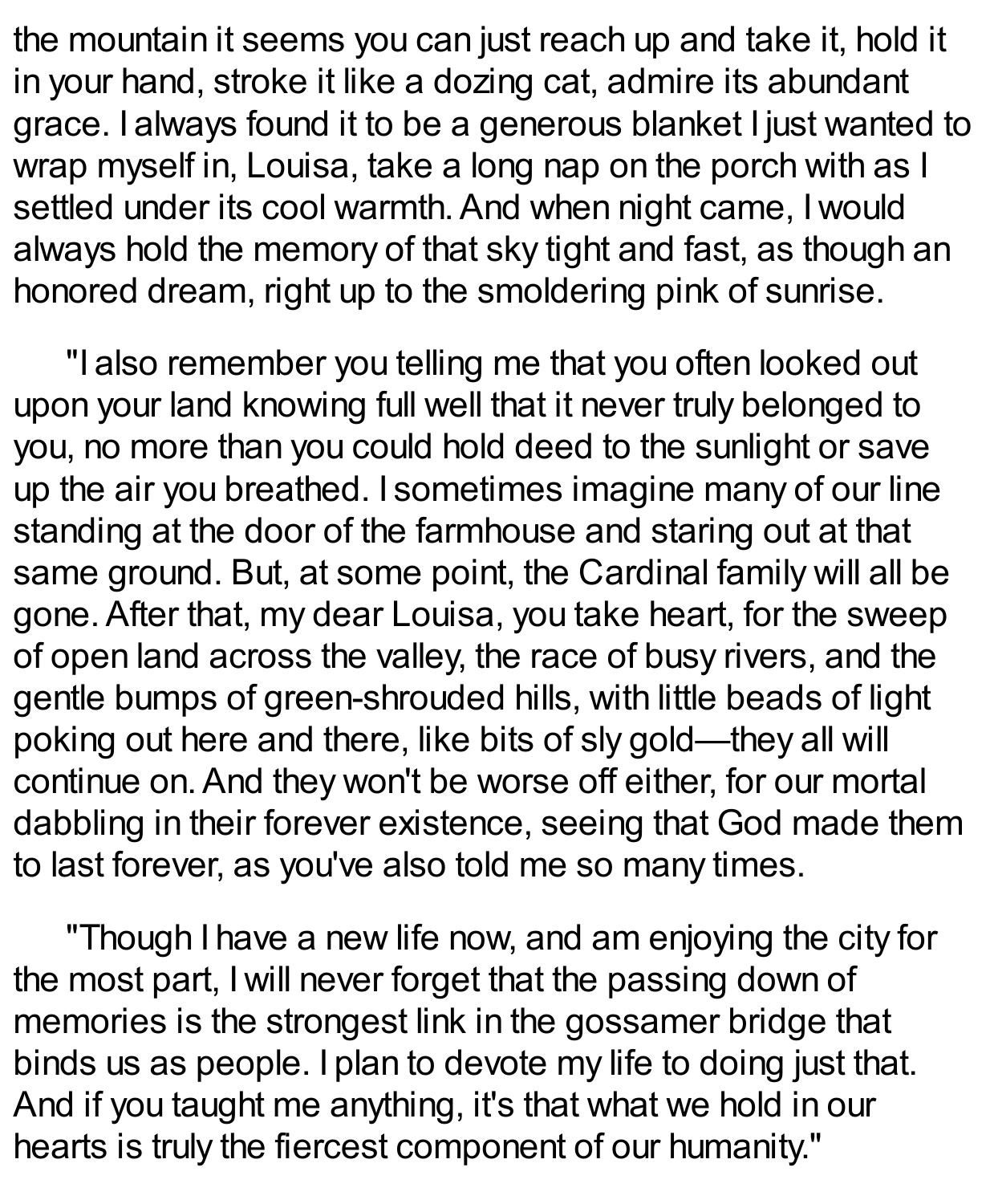Cotton heard a noise, glanced toward the window, and saw a glimpse of Lou right before she ducked down. Cotton silently read the last part of the letter and then decided to read it in a very loud voice. He would be speaking as much to the daughter, who the man knew lurked right outside the window, as to the mother lying in bed.

"And from watching you all those years conduct your life with honesty, dignity, and compassion, I know that there is nothing so powerful as the emboldened kindness of one human being reaching out to another, who is held only by despair. I think of you every day, Louisa, and so Iwill, as long as my heart continues to beat. With much love, Jack."

Lou poked her head over the sill again. Inch by inch she turned until she was looking at her mother. But there was no change in the woman, none at all. Lou angrily pushed away from the window. Poor Diamond was teetering mightily now, for her shove against the windowsill had done his balancing efforts no kindness. Diamond finally lost the battle, and both he and Lou went tumbling over, their plummet ending in a series of grunts and groans as they sprawled on the ground.

Cotton rushed to the window in time to see the pair race around the house. He turned back to the woman in bed. "You really must come and join us, Miss Amanda," he said, and then added quietly, as though afraid that anyone other than himself would hear, "for a lot of reasons."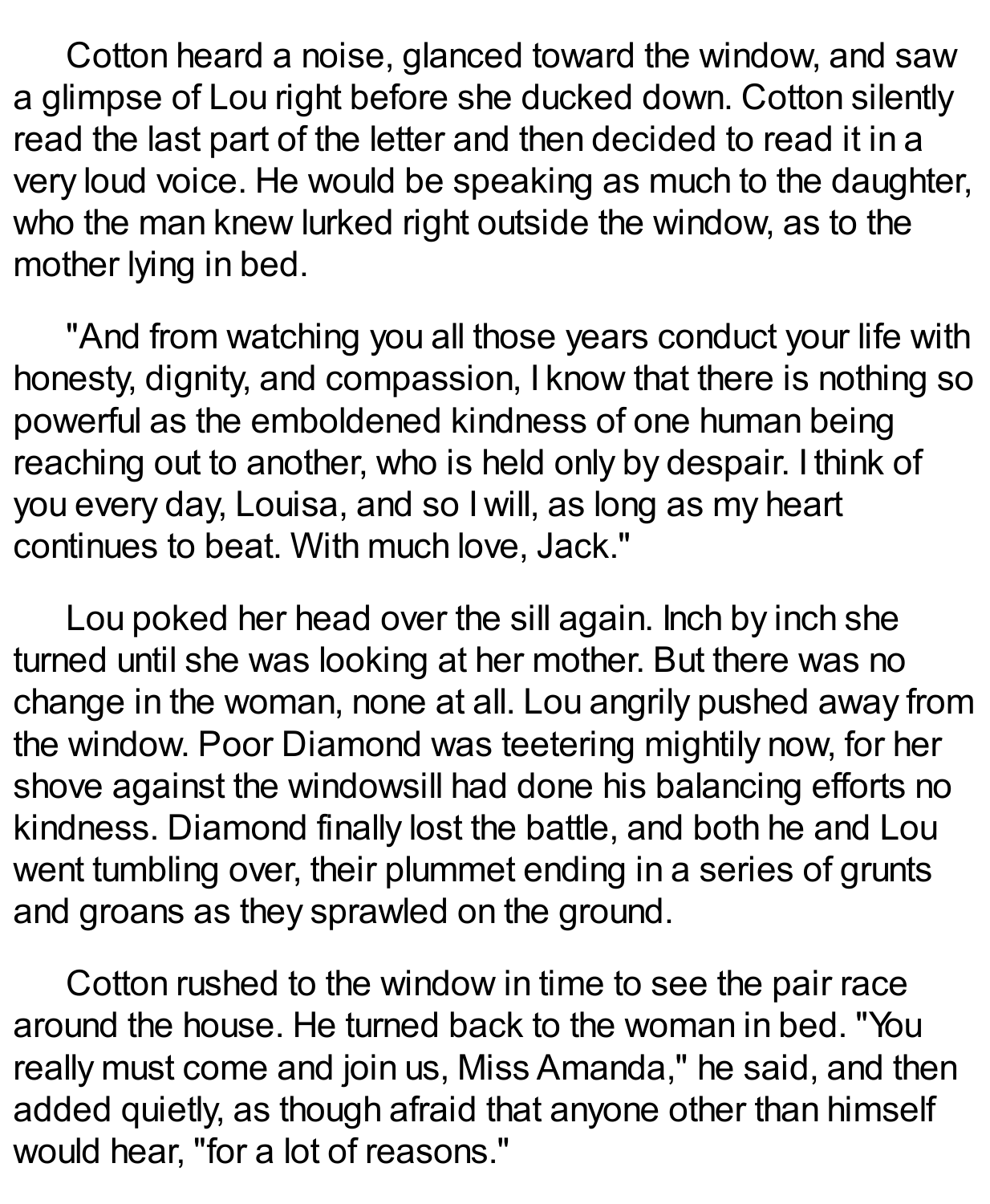## CHAPTER SEVENTEEN

THE HOUSE WAS DARK, THE SKYA MESS OF CLOUDS that promised a good rain come morning. However, when skittish clouds and fragile currents bumped over high rock, the weather often changed quickly: snow became rain and clear became foul, and a body got wet or cold when he least expected to. The cows, hogs, and sheep were safely in the barn, for Old Mo, the mountain lion, had been seen around, and there had been talk of the Tyler farm losing a calf, and the Ramsey's a pig.All those on the mountain handy with a shotgun or rifle were keeping their eyes peeled for the old scavenger.

Sam and Hit stood silently in their own corral. Old Mo would never prey on the pair. An ornery mule could kick just about anything to death in a matter of minutes.

The front door of the farmhouse opened. Oz made not a sound when he closed the door behind him. The boy was fully dressed and had his bear clutched tight. He looked around for a few seconds and then took off past the corral, cleared the fields, and plunged into the woods.

The night was a bucket of coal, the wind rattled tree limbs, the underbrush was thick with sounds of stealthy movement,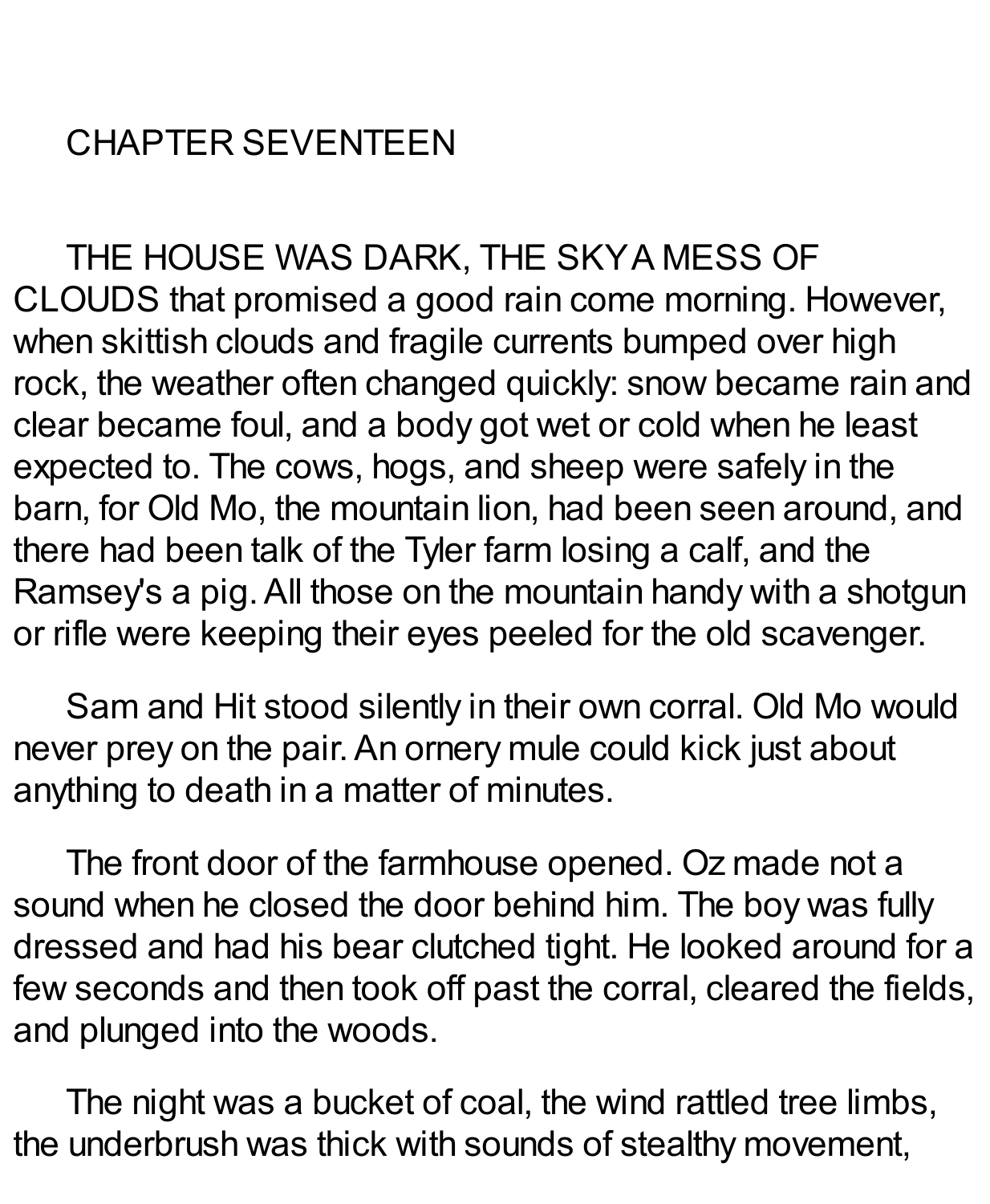and the tall grass seemed to clutch at Oz's pant legs. The little boy was certain that regiments of hobgoblins were roaming nearby in full terrifying splendor, he their sole target on earth. Yet something inside Oz had clearly risen superior to these horrors, for he did not once think of turning back. Well, maybe once, he admitted to himself. Or perhaps twice.

He ran hard for a while, making his way over knolls, navigating crisscross gullies, and stumbling through the jumble of dense woods. He cleared one last grove of trees, stopped, stooped low, waited a bit, and then eased out into the meadow. Up ahead he saw what he had come for: the well. He took one last deep breath, gripped his bear, and boldly walked right up to it. But Oz was no fool, so just in case, he whispered, "It's a wishing well, not a haunted well. It's a wishing well, not a haunted well."

He stopped and stared at the brick-and-mortar beast, then spit on one hand and rubbed it on his head for luck. He next looked at his beloved bear for a long time, and then laid it gently down against the base of the well and backed away.

"Good-bye, bear. I love you, but I've got to give you up. You understand."

Now Oz was unsure of how to proceed. Finally, he crossed himself and put his hands together as though in prayer, figuring that would satisfy even the most demanding of spirits who granted wishes to little boys desperately in need of them.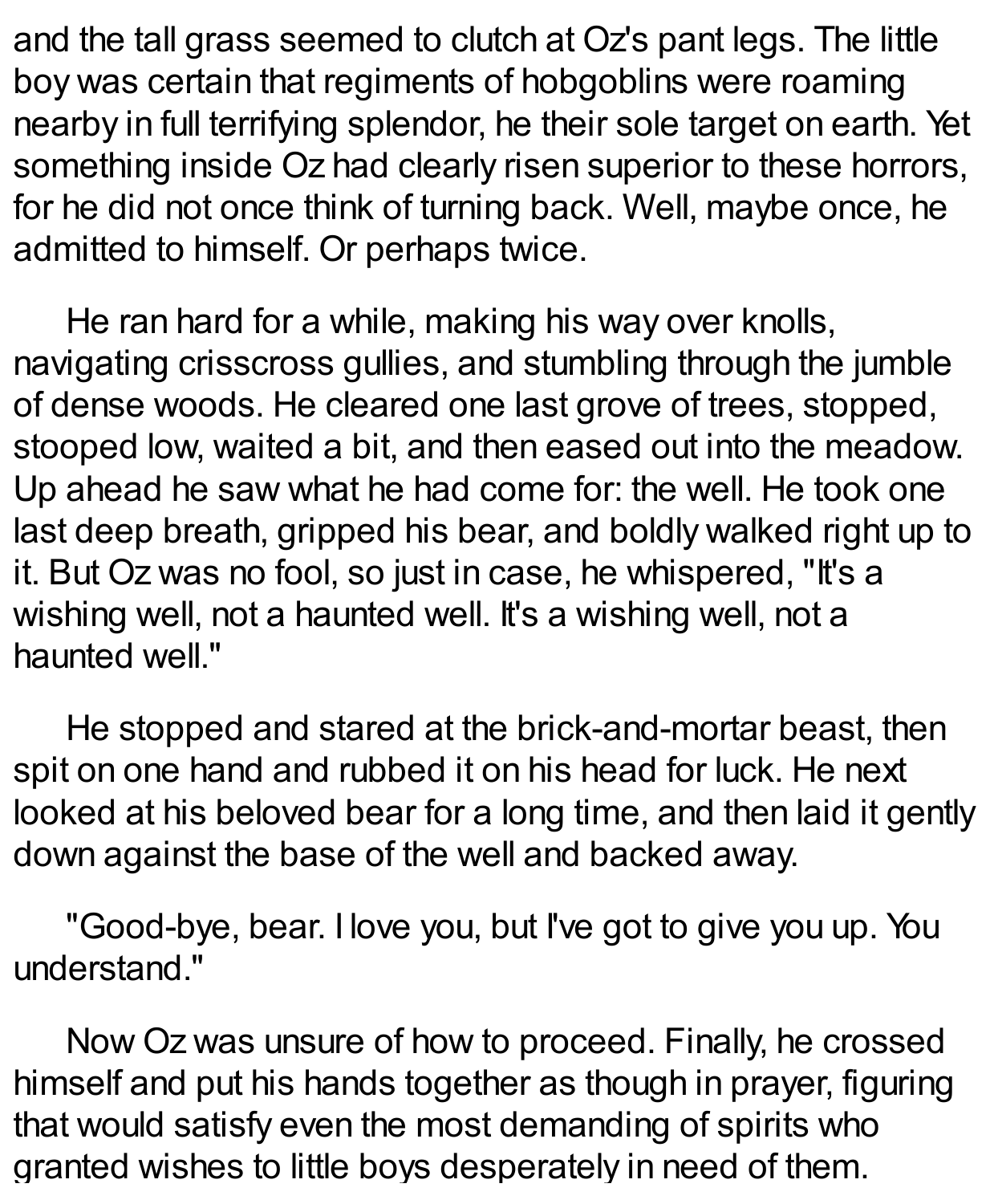Staring at the sky he said, "I wish that my mother will wake up and love me again." He paused and then added solemnly, "And Lou too."

He stood there with the wind slicing into him and with peculiar sounds emerging from a thousand hidden crevices, all potent with evil, he was sure.And yet with all that, Oz was unafraid; he had done what he came to do.

He concluded with "Amen, Jesus."

Moments after Oz turned and ran off, Lou stepped from the trees and looked after her little brother. She walked up to the well, reached down, and picked up his bear.

"Oz, you are so dumb." But she didn't have her heart in the insult, and her voice broke.And ironically it was iron-tough Lou and not open-souled Oz who knelt there on the damp ground and sobbed. Finally wiping her face on her sleeve, Lou rose and turned her back to the well. With Oz's bear held tightly to her chest, she started to walk away. Something made her stop though—she wasn't exactly sure what. But, yes, the fierce wind truly seemed to be blowing her backward, toward me thing Diamond Skinner had so foolishly called a wishing well. She turned and looked at it, and on a night when the moon seemed to have totally abandoned her and the well, the brick seemed to glow as though afire.

Lou wasted no time. She set the bear back down, reached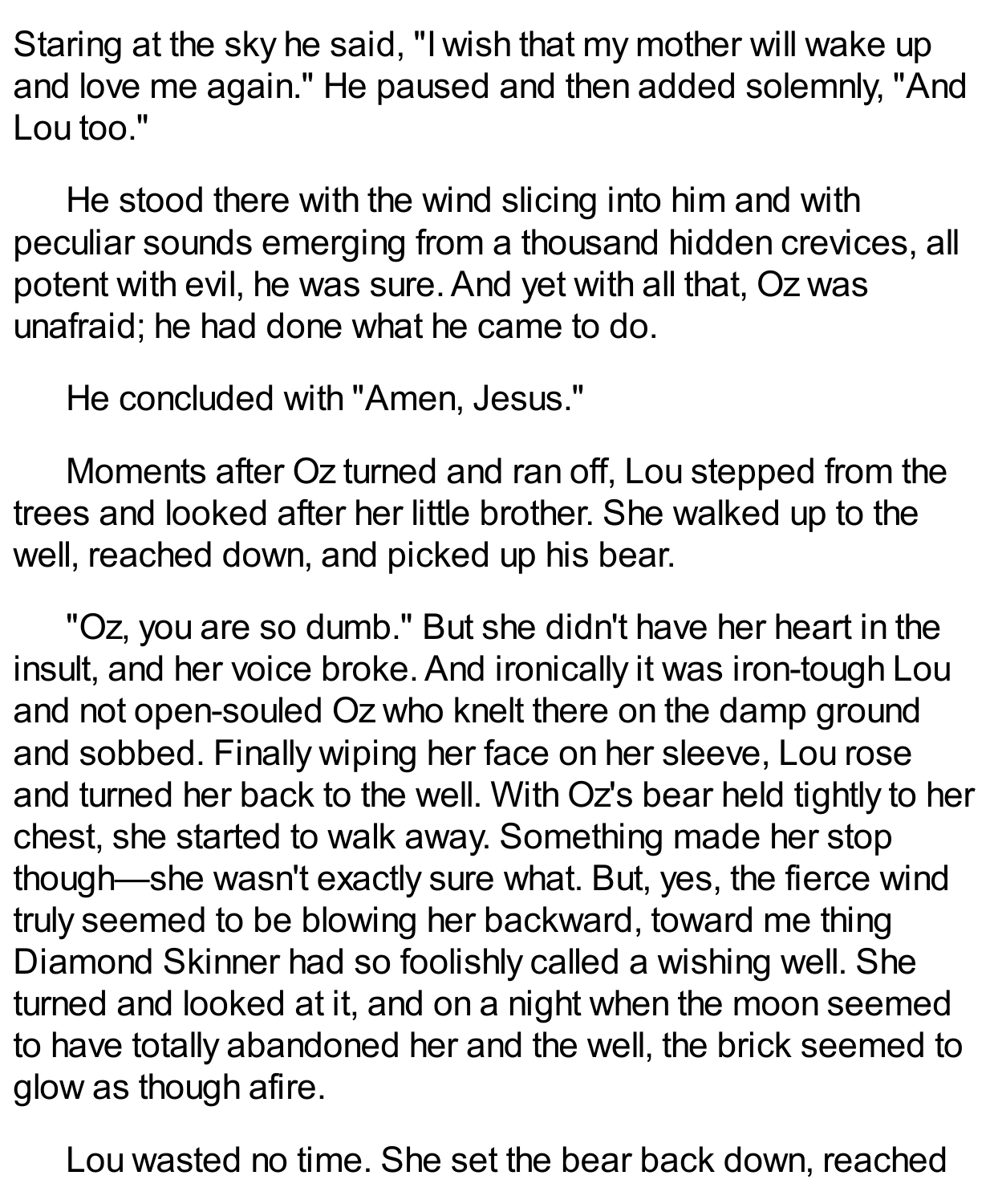in the pocket of her overalls, and pulled it out: the photo of her and her mother, still in the frame. Lou placed the precious photograph next to the beloved bear, stepped back, and taking a page from her brother's book, clasped her hands together and looked to the sky. Unlike Oz, though, she did not bother to cross herself, or to speak loud and clear to that well or to the heavens above. Her mouth moved, but no words could be heard, as though her faith in what she was doing were lacking still.

Finished, she turned and ran after her brother, though she would be careful to keep her distance. She didn't want Oz to know he'd been followed, even though she had come along only to watch over him. Behind her the bear and the photo lay forlornly against the brick, resembling nothing so much as a temporary shrine to the dead.

As Louisa had predicted, Lou and Hit finally reached middle ground. Louisa had proudly watched as Lou rose each time Hit knocked her down, the girl growing not more afraid through each tussle with the wily beast, but rather more determined.And smarter. Now plow, mule, and Lou moved with a fluid motion.

For his part Oz had become an expert at riding the big sled that Sam the mule dragged through the fields. Since Oz was lacking in girth, Eugene had piled rocks all around him. The big clods of dirt gave way and broke up under the constant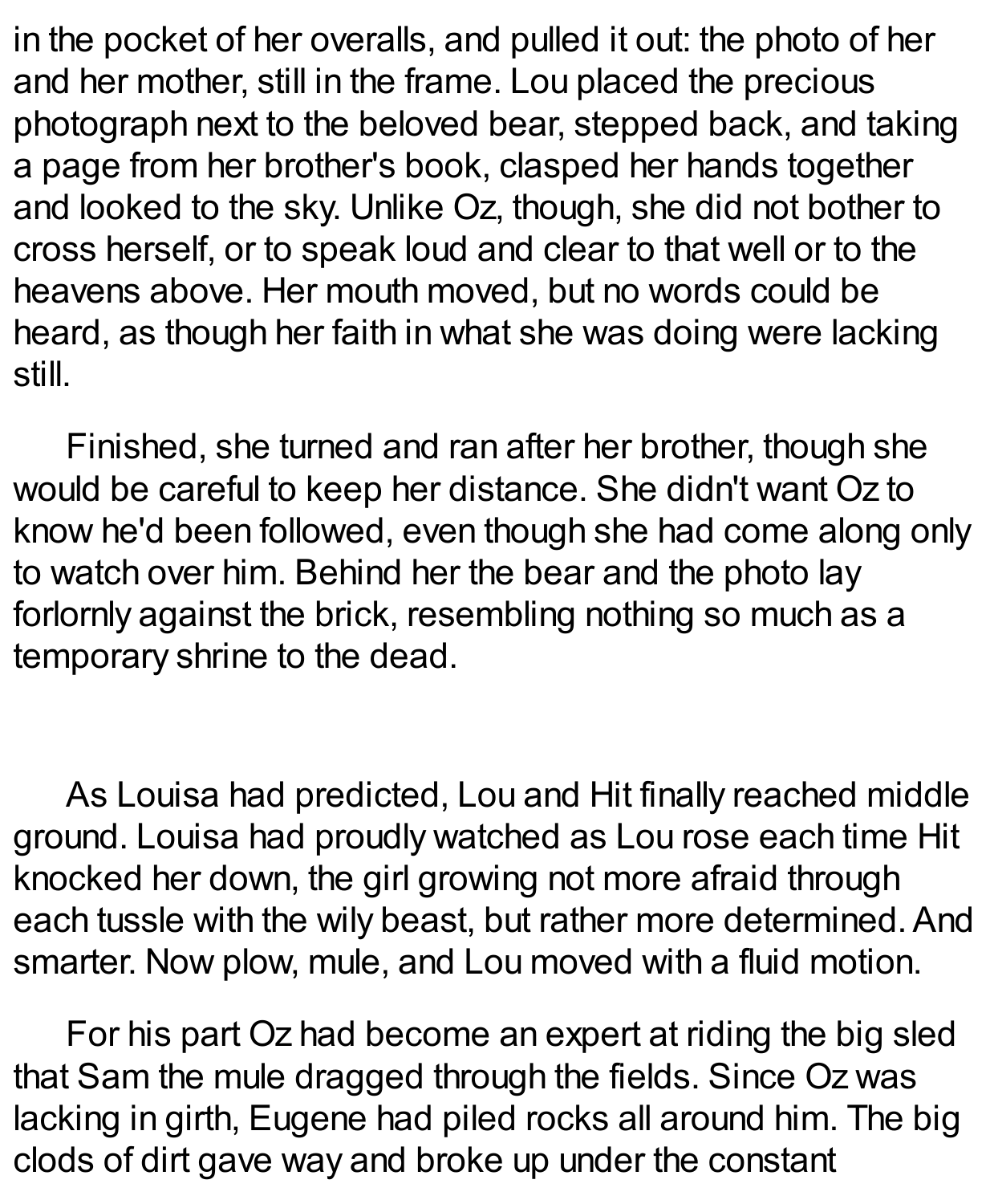dragging, and the sled eventually smoothed the field like icing on a cake.After weeks of work, sweat, and tired muscles, the four of them stood back and took stock of good ground that was ready now to accept seed.

Dr. Travis Barnes had come up from Dickens to check on Amanda. He was a burly man—red hammy face, short legs —with gray side whiskers, dressed all in black. To Lou, he looked more like an undertaker coming to bury a body than a man trained in preserving life. However, he turned out to be kindly, with a sense of humor designed to make them all comfortable in light of his bleak mission. Cotton and the children waited in the front room while Louisa stayed with Travis during his examination.

He was shaking his head and clutching his black bag when he joined them in the front room. Louisa trailed him, trying to look cheerful. The doctor sat at the kitchen table and fingered the cup of coffee Louisa had poured. He stared into his cup for a bit, as though looking for some comforting words floating among the strains of beans and chicory root.

"Good news," he began, "is that far as I can tell, your momma's fine physically. Her injuries all healed up. She's young and strong and can eat and drink, and so long as you keep exercising her arms and legs, the muscles won't get too weak." He paused and set his cup down. "But I'm afraid that's also the bad news, for that means the problem lies here." He touched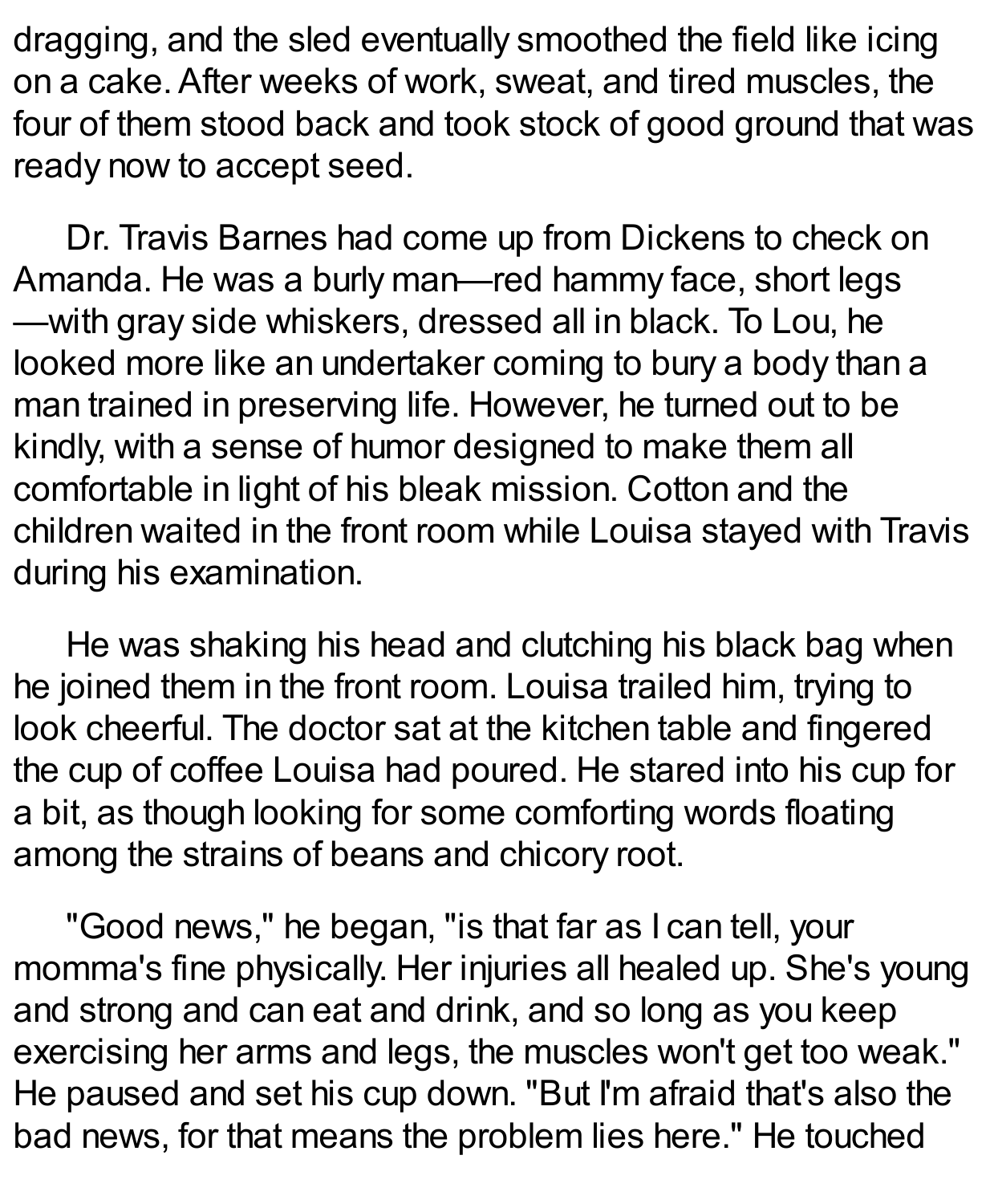his forehead. "And there's not much we can do about that. Certainly beyond me. We can only hope and pray that she comes out of it one day."

Oz took this in stride, his optimism barely tarnished. Lou absorbed this information simply as further validation of what she already knew.

School had been going more smoothly than Lou had thought it would. She and Oz found the mountain children to be far more accepting of them now than before Lou had thrown her punches. Lou didn't feel she would ever be close to any of them, but at least the outright hostility had waned. Billy Davis did not return to school for several days. By the time he did, the bruises she had inflicted were mostly healed, though there were fresh ones which Lou suspected had originated with the awful George Davis.And that was enough to make her feel a certain guilt. For his part, Billy avoided her like she was a water moccasin looking to get the jump on him, yet Lou was still on her guard. She knew by now: It was right when you least expected it that trouble tended to smack you in the head.

Estelle McCoy, too, was subdued around her. It was apparent that Lou and Oz were well ahead of the others in terms of book learning. They did not flaunt this advantage, though, and Estelle McCoy seemed appreciative of that.And she never again referred to Lou as Louisa Mae. Lou and Oz had given the school library a box of their own books, and the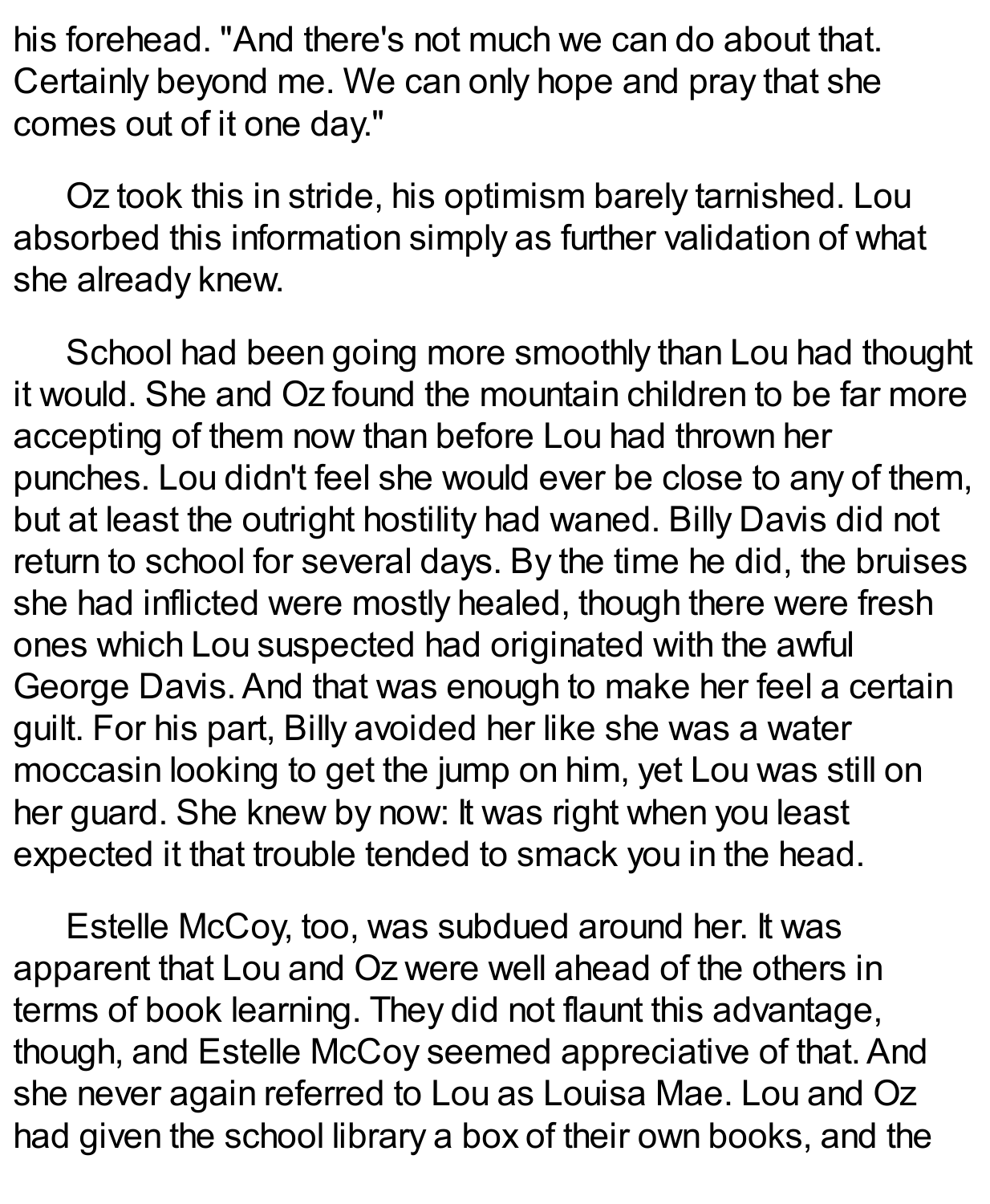children had slipped by one after the other to thank them. It was a steady if not spectacular truce all around.

Lou rose before dawn, did her chores, then went to school and did her work there.At lunchtime she ate her cornbread and drank her milk withOz under the walnut tree, which was scored with the initials and names of those who had done their learning here. Lou never felt an urge to carve her name there, for it suggested a permanency she was far from willing to accept. They went back to the farm to work in the afternoon, and then went to bed, exhausted, not long after the sun set. It was a steady, uninspired life much appreciated by Lou right now.

Head lice had made their way through Big Spruce, though, and both Lou and Oz had endured shampoos in kerosene. "Don't get near the fire," Louisa had warned.

"This is disgusting," said Lou, fingering the coated strands.

"When Iwas at school and got me the lice, they put sulfur, lard, and gunpowder on my hair," Louisa told them.

"I couldn't bear to smell myself, and Iwas terrible afraid somebody'd strike a match and my head would blow."

"They had school when you were little?" Oz asked.

Louisa smiled. "They had what was called subscription school, Oz. A dollar a month for three month a year, and I were a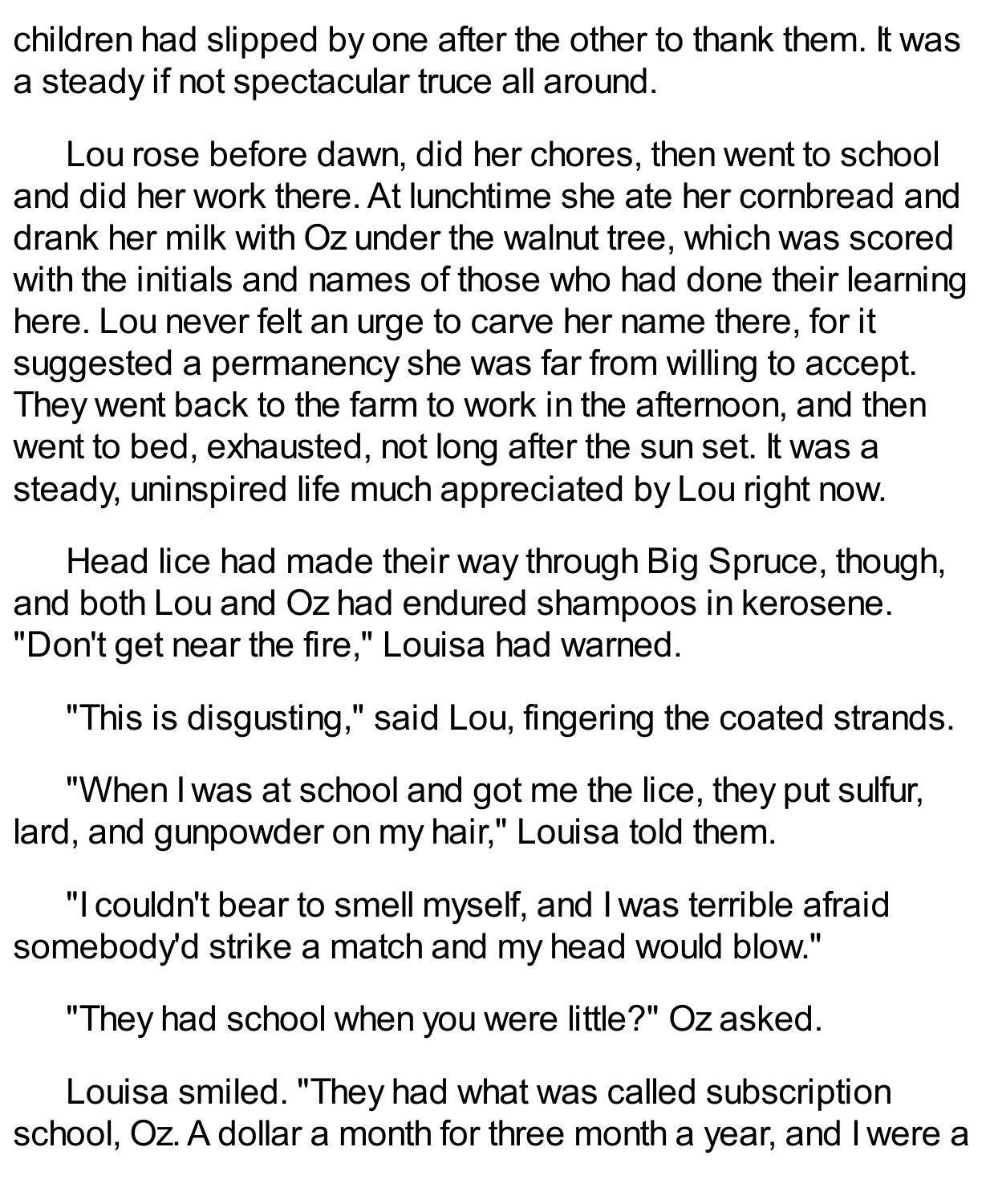right good student. We was a hunnerd people in a one-room log cabin with a puncheon floor that was splintery on hot days and ice on cold. Teacher quick with the whip or strap, some bad child standing on tippy-toe a good half hour with his nose stuck in a circle the teacher drawed on the board. I ain't never had to stand on tippy-toe. Iweren't always good, but I ain't never got caught neither. Some were growed men not long from the War missing arms and legs, come to learn they's letters and numbers. Used to say our spelling words out loud. Got so the durn noise spooked the horses." Her hazel eyes sparkled. "Had me one teacher who used the markings on his cow to learn us geography. To this day, I can't never look at no map without thinking of that durn animal." She looked at them. "I guess you can fill up your head just about anywhere. So you learn what you got to. Just like your daddy done," she added, mostly for Lou's benefit, and the girl finally stopped complaining about her kerosene hair.

## CHAPTER EIGHTEEN

LOUISA FELT SORRYFOR THEM ONE MORNINGAND GAVE Lou and Oz a much needed Saturday off to do as they pleased. The day was fine, with a clean breeze from the west across a blue sky, trees flushed with green swaying to its touch. Diamond and Jeb came calling that morning, because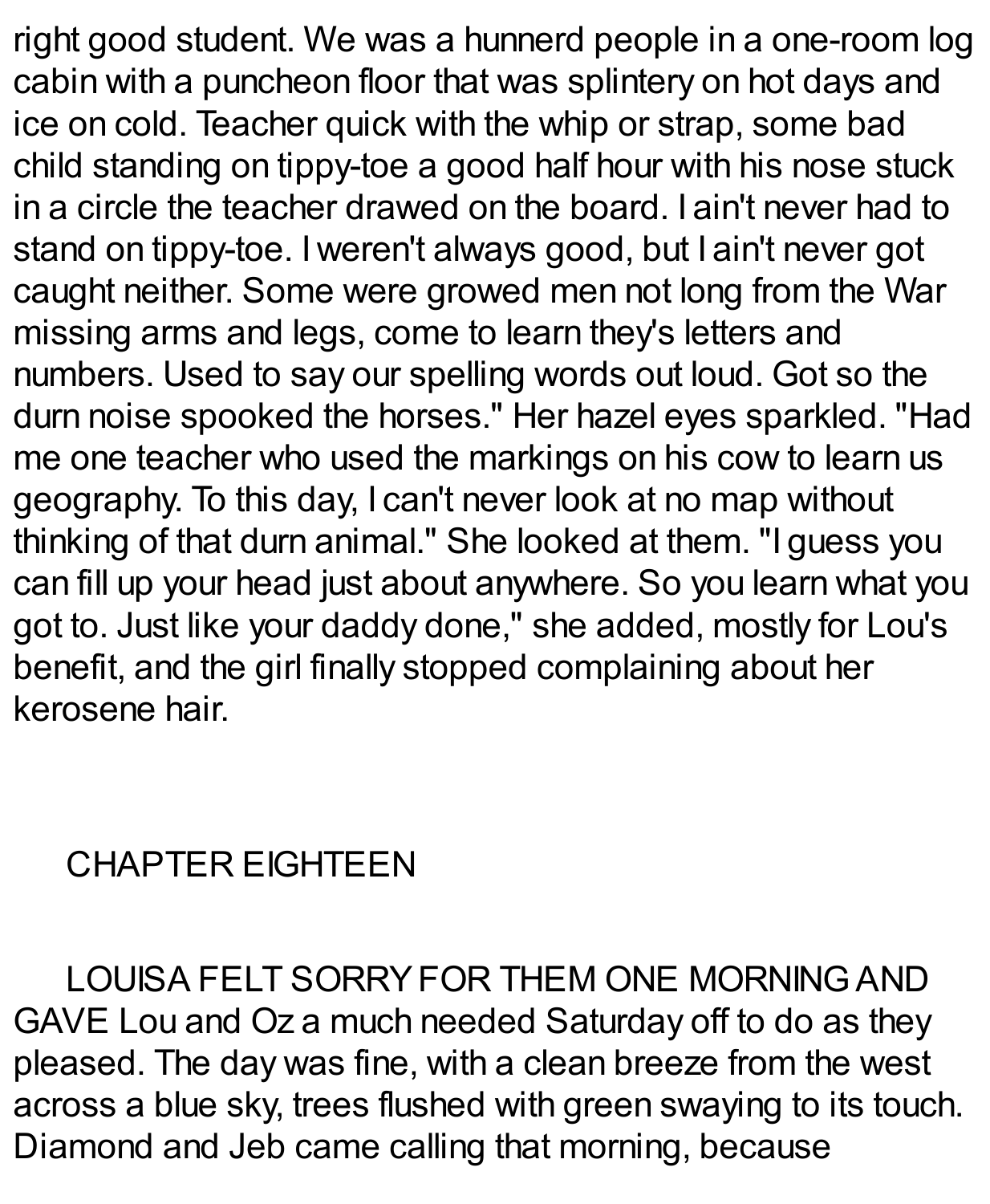Diamond said there was a special place in the woods he wanted to show them, and they started off.

His appearance was httle changed: same overalls, same shirt, no shoes. The bottoms of his feet must have had every nerve deadened like hoofs, Lou thought, because she saw him run across sharp rocks, over briars, and even through a thorny thicket, and never once did she see blood drawn or face wince. He wore an oily cap pulled low on his forehead. She asked him if it was his father's, but received only a grunt in response.

They came to a tall oak set in a clearing, or at least where underbrush had been cut away some. Lou noted that pieces of sawed wood had been nailed into the tree's trunk, forming a rough ladder. Diamond put a foot up on the first rung and started to climb.

"Where are you going?" asked Lou, as Oz kept a grip on Jeb because the hound was acting as though he too wanted to head up the tree behind his master.

"See God," Diamond hollered back, pointing straight up. Lou and Oz looked to the sky.

Far up a number of stripped scrub pines were laid side by side on a couple of the oak's massive branches, forming a floor. A canvas tarp had been flung over a sturdy limb above, and the sides had been tied down to the pines with rope to form a crude tent. While promising all sorts of pleasant times, the tree house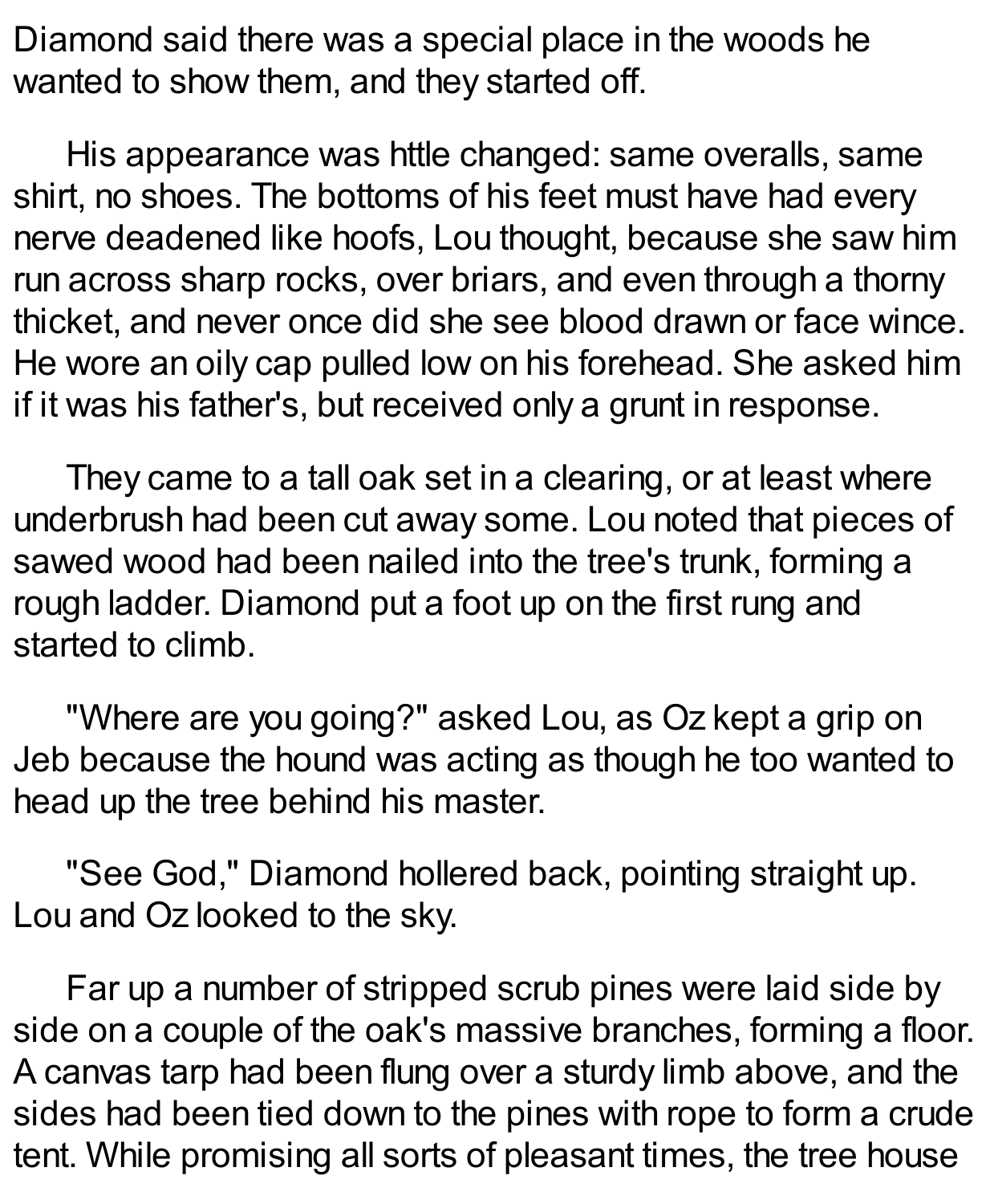looked a good puff of wind away from hitting the ground.

Diamond was already three-quarters up, moving with an easy grace. "Come on now," he said.

Lou, who would have preferred to die a death of impossible agony rather than concede that anything was beyond her, put a hand and a foot on two of the pieces of wood. "You can stay down here if you want, Oz," she said. "We probably won't be long." She started up.

"I got me neat stuff up here, yes sir," Diamond said enticingly. He had reached the summit, his bare feet dangling over the edge.

Oz ceremoniously spit on his hands, gripped a wood piece, and clambered up behind his sister. They sat cross-legged on the laid pines, which formed about a six-by-six square, the canvas roof throwing a nice shade, and Diamond showed them his wares. First out was a flint arrowhead he said was at least one million years old and had been given to him in a dream. Then from a cloth bag rank with outside damp he pulled the skeleton of a small bird that he said had not been seen since shortly after God put the universe together.

"You mean it's extinct," Lou said.

"Naw, Imean it ain't round no more."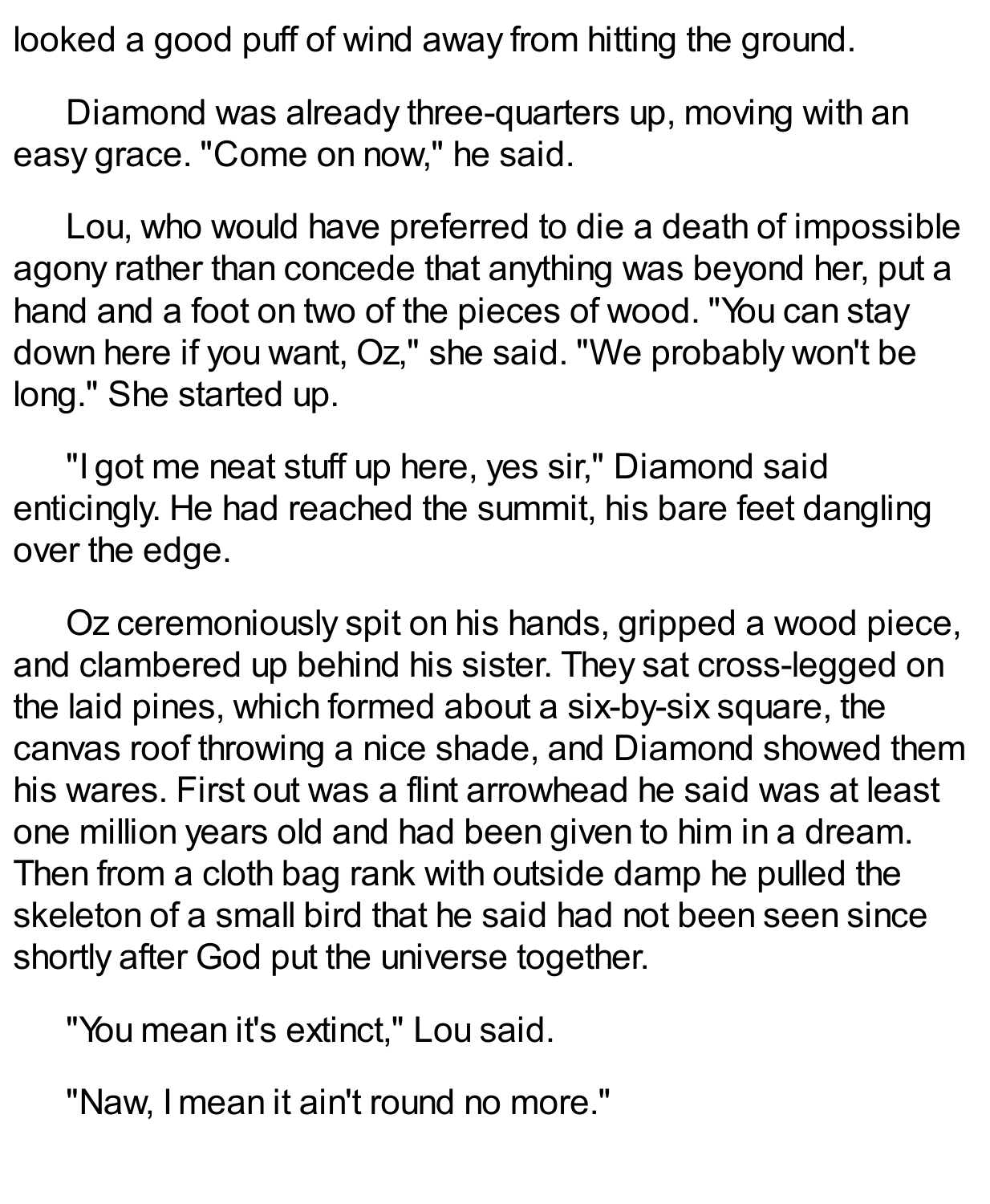Oz was intrigued by a hollow length of metal that had a thick bit of glass fitted into one end. He looked through it, and while the sights were magnified some, the glass was so dirty and scratched, it started giving him a headache.

"See a body coming from miles away," proclaimed Diamond, sweeping a hand across his kingdom. "Enemy or friend." He next showed them a bullet fired from what he said was an 1861 U.S. Springfield rifle.

"How do you know that?" said Lou.

" 'Cause my great-granddaddy five times removed passed it on down and my granddaddy give it to me afore he died. My great-granddaddy five times removed, he fought for me Union, you know."

"Wow," Oz said.

"Yep, turned his pitcher to the wall and everythin', they did. But he weren't taking up a gun for nobody owning nobody else. Tain't right."

"That's admirable," said Lou.

"Look here now," said Diamond. From a small wooden box, he pulled forth a lump of coal and handed it to Lou. "What d'ya think?" he asked. She looked down at it. The rock was all chipped and rough.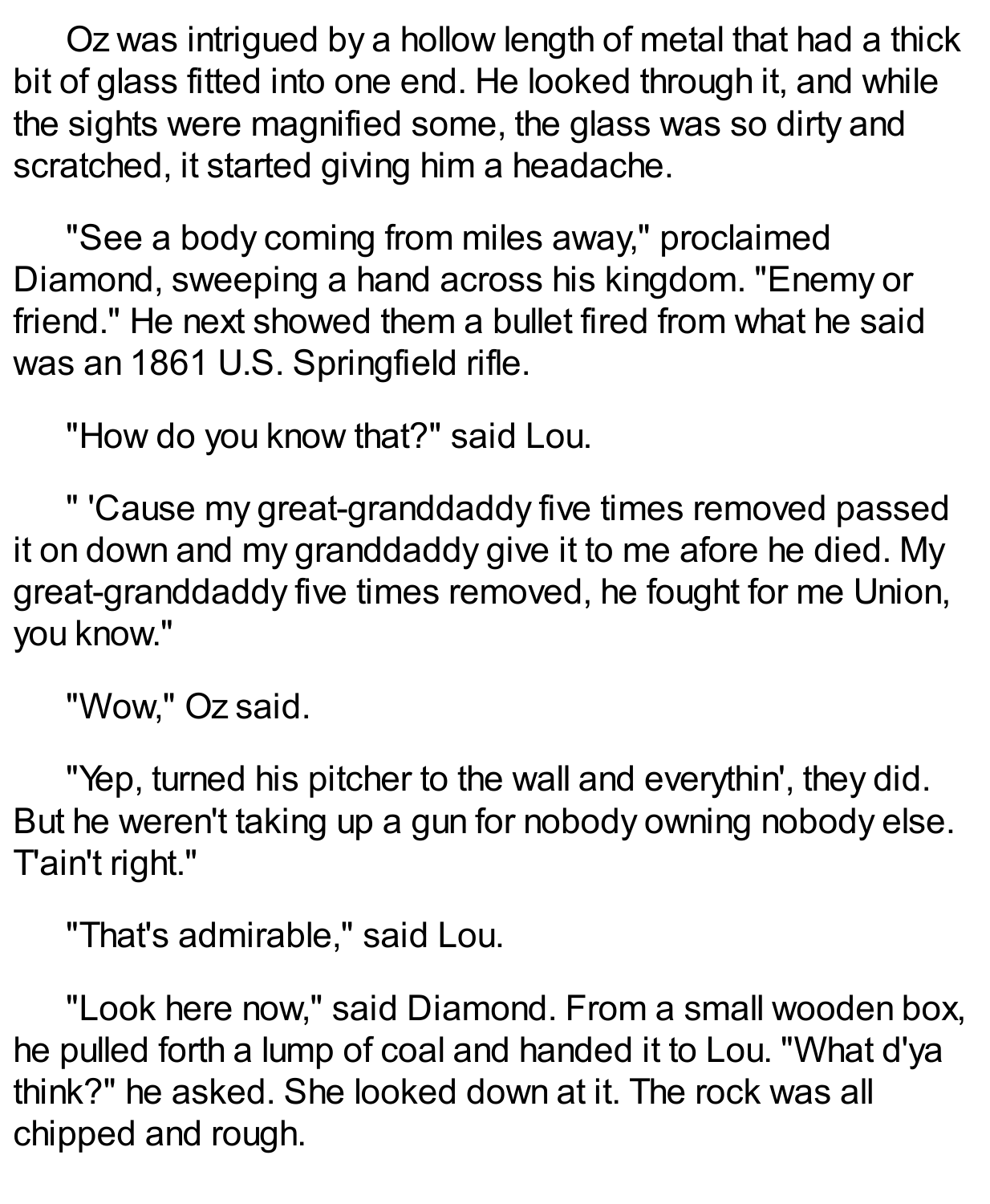"It's a lump of coal," she said, giving it back and wiping her hand clean on her pants leg.

"No, it ain't just that. You see, they's a diamond in there.A diamond, just like me."

Oz inched over and held the rock. "Wow" was again all he could manage.

"A diamond?" Lou said. "How do you know?"

" 'Cause the man who gimme it said it was.And he ain't ask for not a durn thing. And man ain't even know my name was Diamond. So there," he added indignantly, seeing the disbelief on Lou's features. He took the coal lump back from Oz. "I chip me off a little piece ever day.And one time I gonna tap it and there it'll be, the biggest, purtiest diamond anybody's ever saw."

Oz eyed the rock with the reverence he usually reserved for grown-ups and church. "Then what will you do with it?"

Diamond shrugged. "Ain't sure. Mebbe nothing. Mebbe keep it right up here. Mebbe give it to you. You like that?"

"If there is a diamond in there, you could sell it for a lot of money," Lou pointed out.

Diamond rubbed at his nose. "Ain't need no money. Got me all I need right here on this mountain."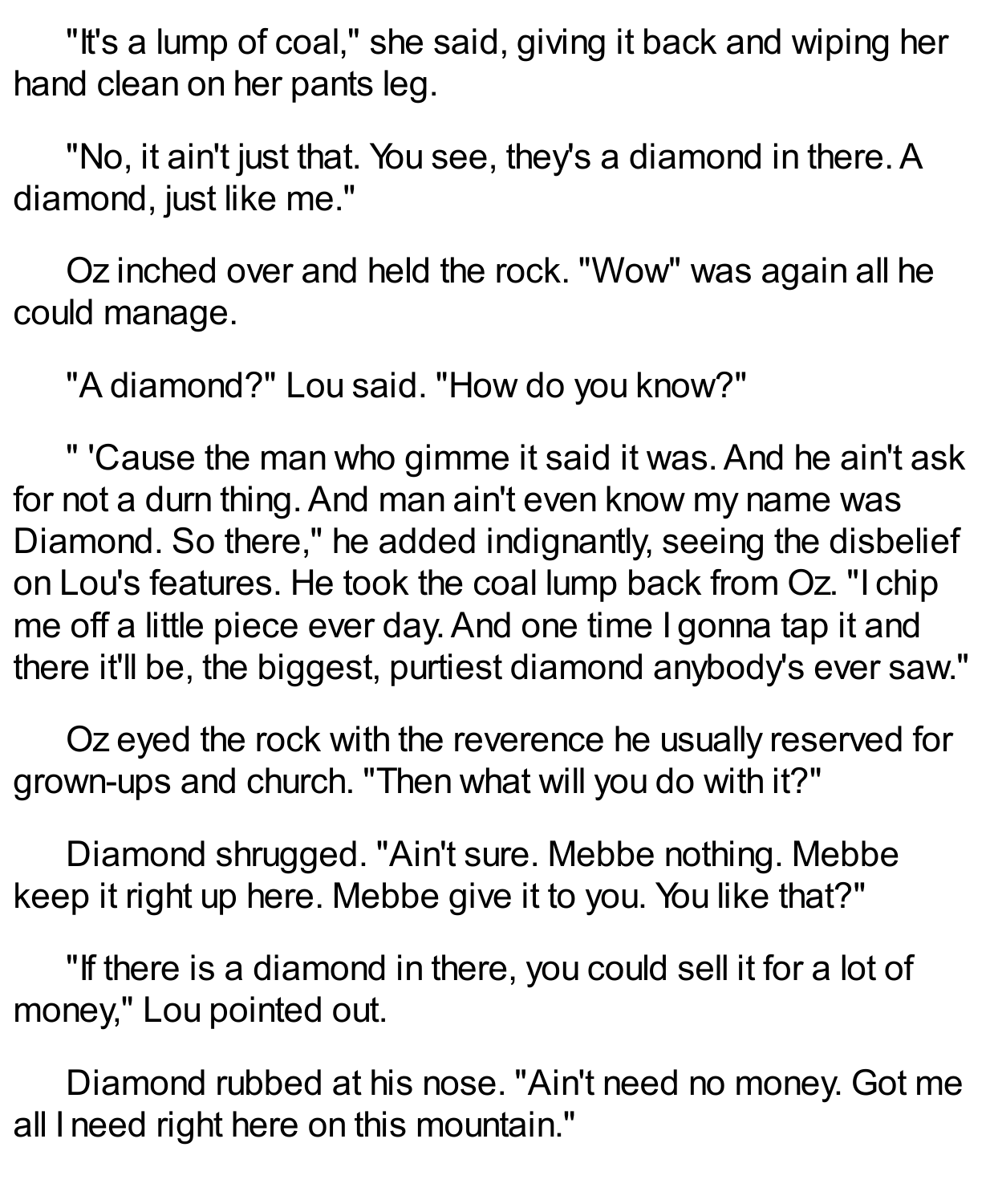"Have you ever been off this mountain?" Lou asked.

He stared at her, obviously offended. "What, you think I'a hick or somethin'? Gone on down to McKenzie's near the bridge lots of times.And over to Tremont."

Lou looked out over the woods below. "How about Dickens? You ever been there?"

"Dickens?" Diamond almost fell out of the tree. 'Take a day to walk it. 'Sides, why'd a body want'a go there?"

"Because it's different than here. Because I'm tired of dirt and mules and manure and hauling water," said Lou. She patted her pocket. "And because I've got twenty dollars I brought with me from New York that's burning a hole in my pocket," she added, staring at him.

This gigantic sum staggered Diamond, yet even he seemed to understand the possibilities. 'Too fer to walk," he said, fingering the coal lump, as though trying to hurry the diamond into hatching.

"Then we don't walk," replied Lou.

He glanced at her. "Tremont right closer."

"No, Dickens. Iwant to go to Dickens."

Oz said, "We could take a taxi."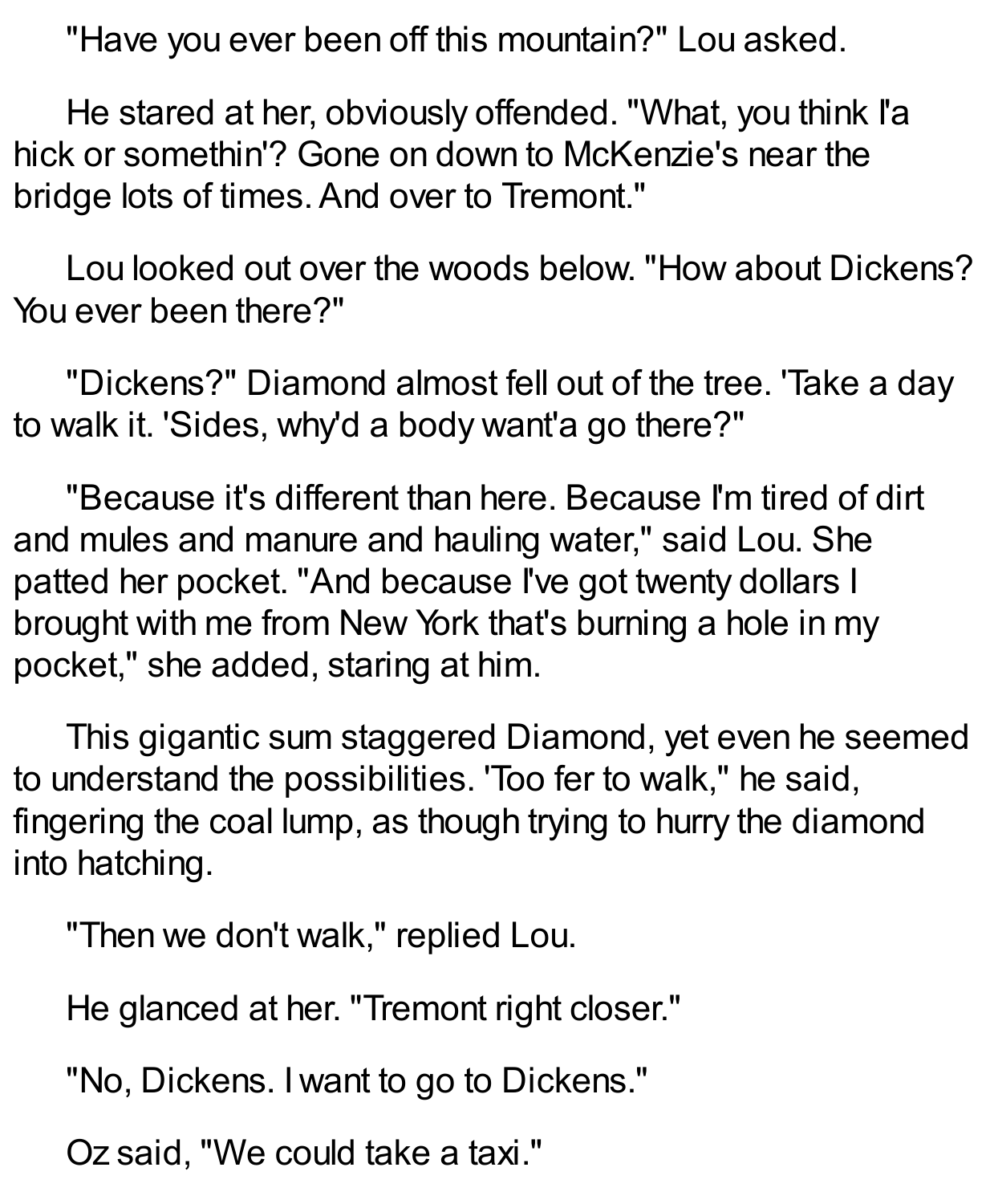"If we get to the bridge at McKenzie's," Lou ventured, "then maybe we can hitch a ride to Dickens with somebody. How far is the bridge on foot?"

Diamond considered this. "Well, by road it a good four hour. Time git down there, got to come back.And that be a tiring way to spend a day off from farming."

"What way is there other than the road?"

"You really want'a get on down there?" he said.

Lou took a deep breath. "Ireally want to, Diamond."

"Well, then, we going. I knowed me a shortcut. Shoot, get us there quick as a sneeze."

Since the mountains had been formed, water had continued eroding the soft limestone, carving thousand-foot-deep gullies between the harder rocks. The line of finger ridges marched next to the three of them as they walked along. The ravine they finally came to was wide and seemed impassable until Diamond led them over to the tree. The yellow poplars here grew to immense proportion, gauged by a caliper measured in feet instead of inches. Many were thicker than a man was tall, and rose up to a hundred and fifty feet in height. Fifteen thousand board feet of lumber could be gotten from a single poplar.A healthy specimen lay across this gap, forming a bridge.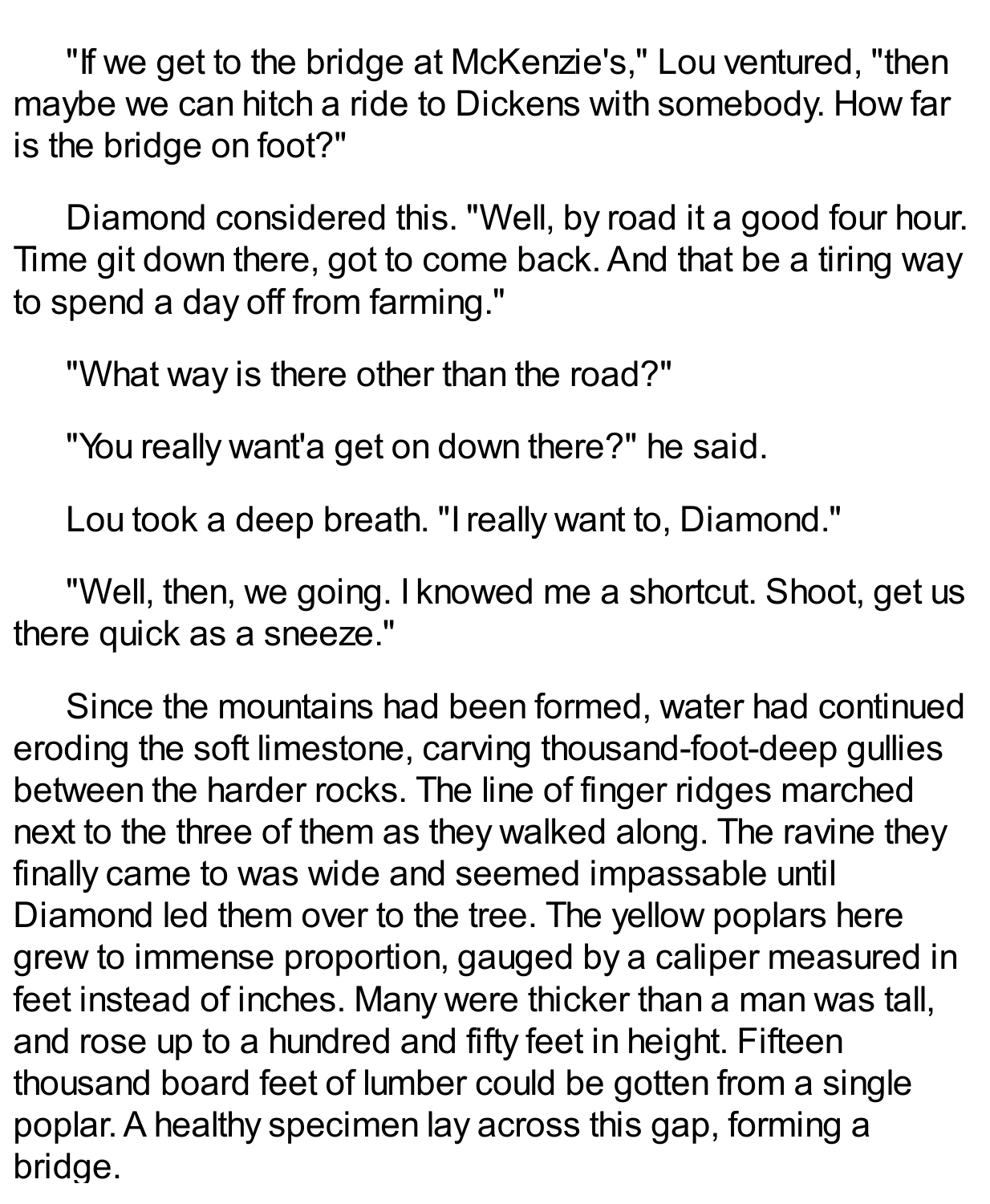"Going 'cross here cuts the trip way down," Diamond said.

Oz looked over the edge, saw nothing but rock and water at the end of a long fall, and backed away like a spooked cow. Even Lou looked uncertain. But Diamond walked right up to the log.

"Ain't no problem. Thick and wide. Shoot, walk 'cross with your eyes closed. Come on now."

He made his way across, never once looking down. Jeb scooted easily after him. Diamond reached safe ground and looked back. "Come on now," he said again.

Lou put one foot up on the poplar but didn't take another step.

Diamond called out from across the chasm. "Just don't look down. Easy."

Lou turned to her brother. "You stay here, Oz. Let me make sure it's okay." Lou clenched her fists, stepped onto the log, and started across. She kept her eyes leveled on nothing but Diamond and soon joined him on the other side. They looked back at Oz. He made no move toward the log, his gaze fixed on the dirt.

"You go on ahead, Diamond. I'll go back with him."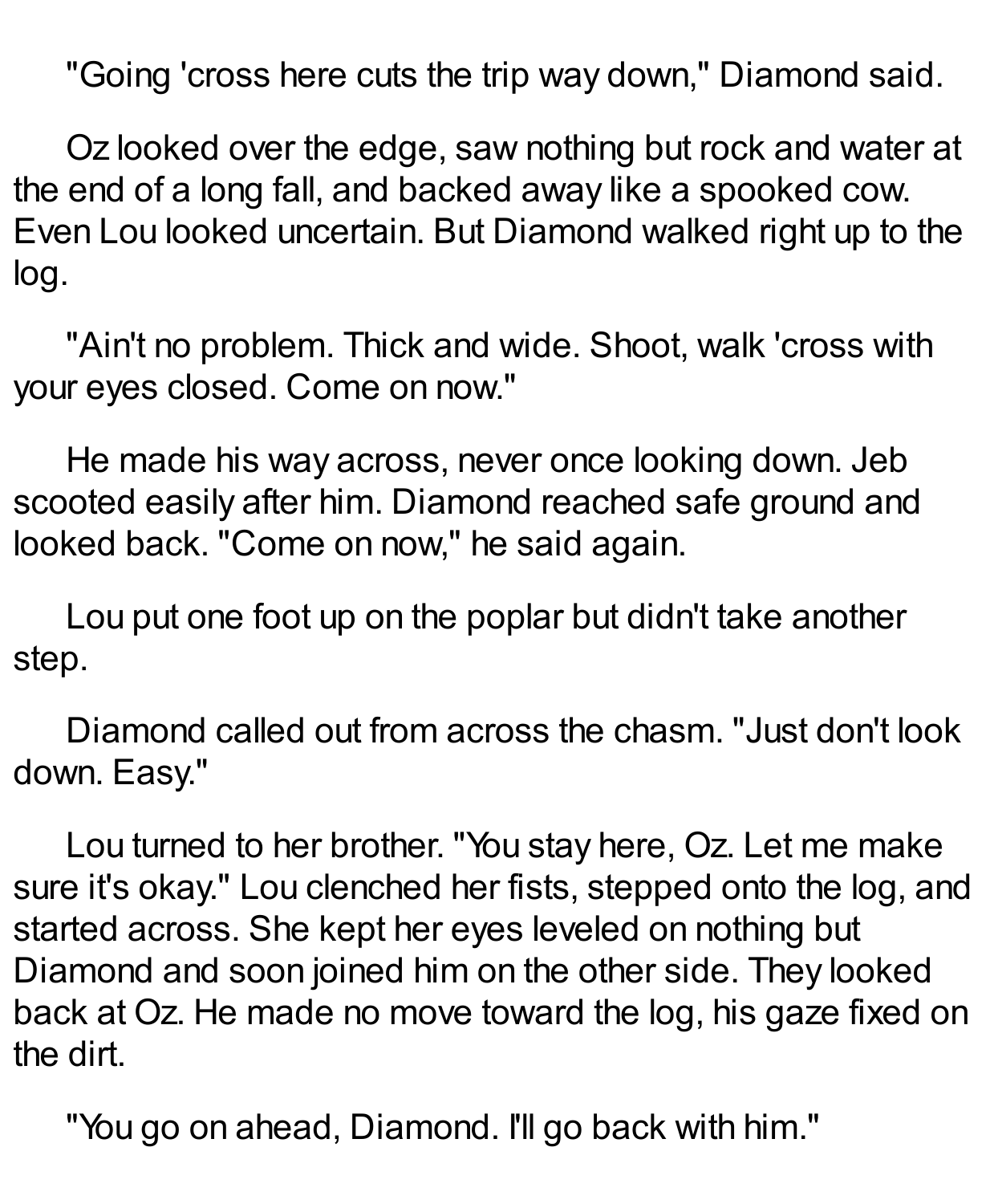"No, we ain't gonna do that. You said you want'a go to town? Well, dang it, we going to town."

"I'm not going without Oz."

"Ain't got to."

Diamond jogged back across the poplar bridge after telling Jeb to stay put. He got Oz to climb on his back and Lou watched in admiration as Diamond carried him across.

"You sure are strong, Diamond," said Oz as he gingerly slid down to the ground with a relieved breath.

"Shoot, that ain't nuthin'. Bear chased me 'cross that tree one time and I had Jeb and a sack of flour on my back.And it were nighttime too.And the rain was pouring so hard God must've been bawling 'bout somethin'. Couldn't see a durn thing. Why, I almost fell twice."

"Well, good Lord," said Oz.

Lou hid her smile well. "What happened to the bear?" she asked in seemingly honest excitement.

"Missed me and landed in the water, and that durn thing never bothered me no mo'."

"Let's go to town, Diamond," she said, pulling on his arm, "before that bear comes back."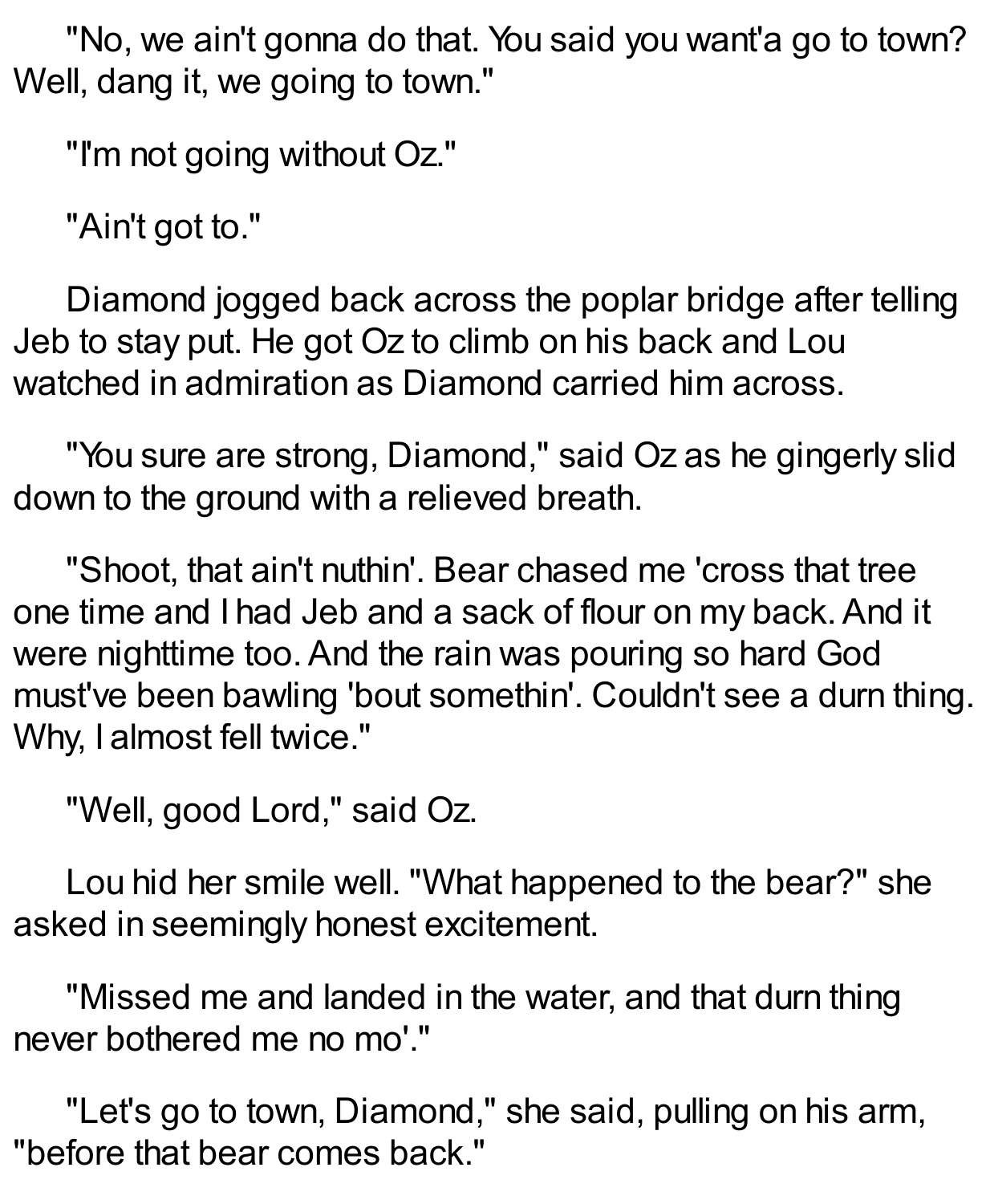They crossed one more bridge of sorts, a swinging one made from rope and cedar slats with holes bored in them so the hemp could be pulled through and then knotted. Diamond told them that pirates, colonial settlers, and later on, Confederate refugees had made the old bridge and added to it at various points in time.And Diamond said he knew where they were all buried, but had been sworn to secrecy by a person he wouldn't name.

They made their way down slopes so steep they had to hang on to trees, vines, and each other to stop from tumbling down head-first. Lou stopped every once in a while to gaze out as she clutched a sapling for support. It was something to stand on steep ground and look out at land of even greater angles. When the land became flatter and Oz grew tired, Lou and Diamond took turns carrying him.

At the bottom of the mountain, they were confronted with another obstacle. The idhng coal train was at least a hundred cars long, and it blocked the way as far as they could see in either direction. Unlike those of a passenger train, the coal train's cars were too close together to step between. Diamond picked up a rock and hurled it at one of the cars. It struck right at the name emblazoned across it: Southern Valley Coal and Gas.

"Now what?" said Lou. "Climb over?" She looked at the fully loaded cars and the few handholds, and wondered how that would be possible.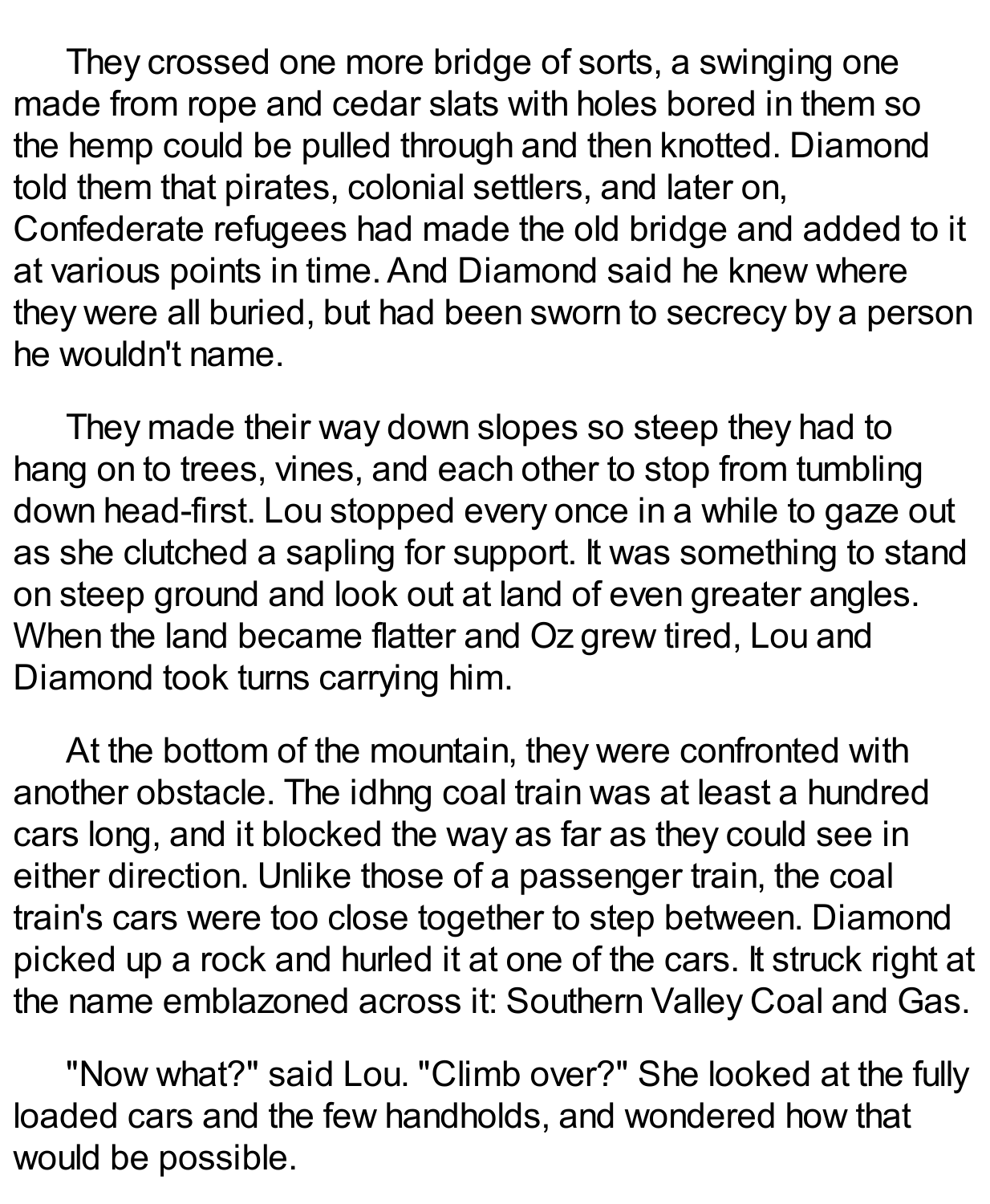"Shoot naw," said Diamond. "Unner." He stuck his hat in his pocket, dropped to his belly, and slid between the car wheels and under the train. Lou and Oz quickly followed, as did Jeb. They all emerged on the other side and dusted themselves off.

"Boy got hisself cut in half last year doing that very thing," said Diamond. "Train start up when he were unner it. Now, I ain't see it, but I hear it were surely not purty."

"Why didn't you tell us that before we crawled under the train?" demanded a stunned Lou.

"Well, if I'd done that, you ain't never crawled unner, now would you?"

On the main road they caught a ride in a Ramsey Candy truck and each was given a Blue Banner chocolate bar by the chubby, uniformed driver. "Spread the word," he told them. "Good stuff."

"Sure will," said Diamond as he bit into the candy. He chewed slowly, methodically, as though suddenly a connoisseur of fine chocolate testing a fresh batch. "You give me 'nuther one and I get the word out twice as fast, mister."

After a long, bumpy ride the truck dropped them off in the middle of Dickens proper. Diamond's bare toes had hardly touched asphalt when he quickly lifted first one foot and then the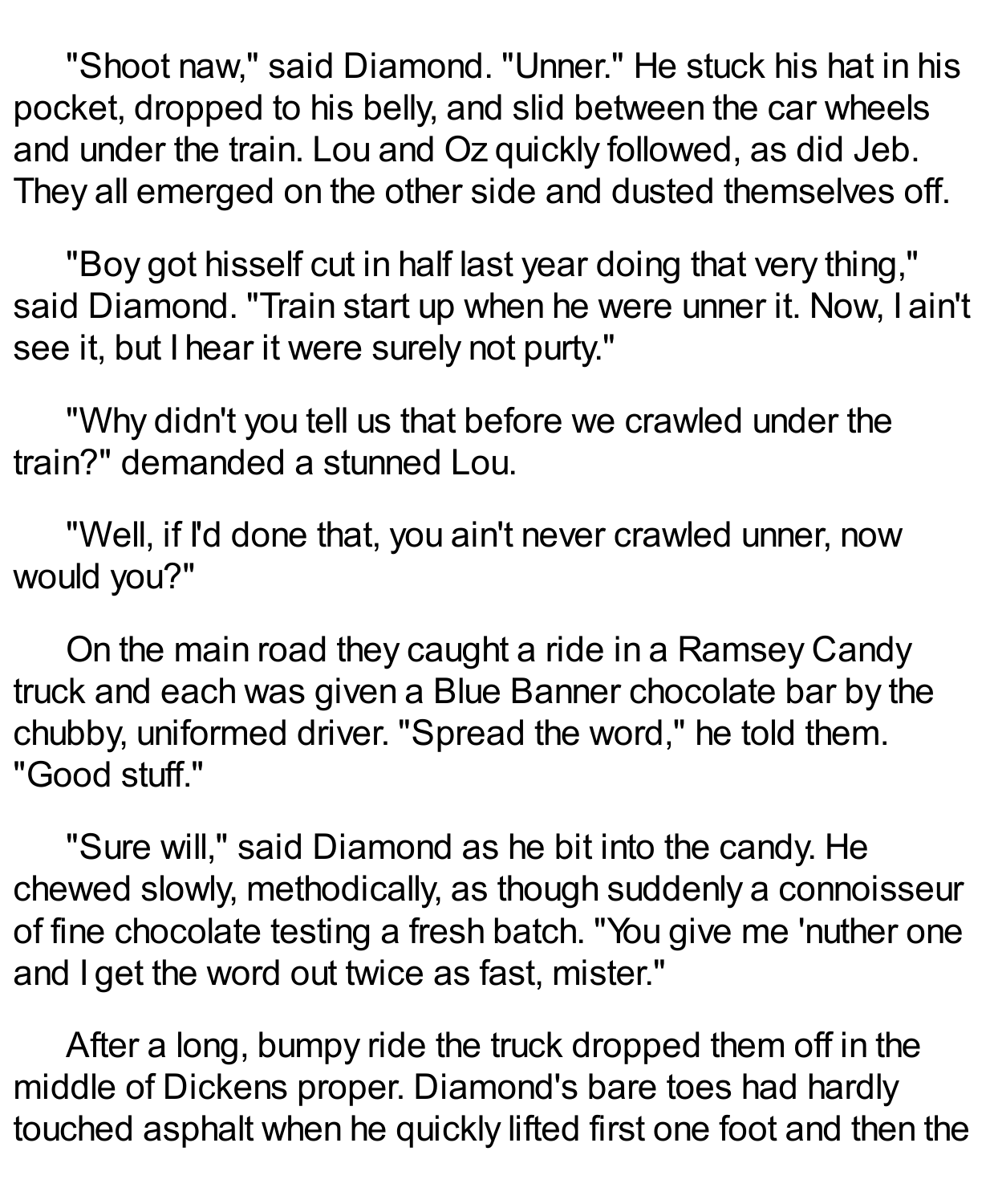other. "Feels funny," he said. "Ain't liking it none."

"Diamond, I swear, you'd walk on nails without a word," Lou said as she looked around. Dickens wasn't even a bump in the road compared to what she was used to, but after their time on the mountain it seemed like the most sophisticated metropolis she had ever seen. The sidewalks were filled with people on this fine Saturday morning, and small pockets of them spilled onto the streets. Most were dressed in nice clothes, but the miners were easy enough to spot, lumbering along with their wrecked backs and the loud, hacking coughs coming from their ruined lungs.

A huge banner had been stretched across the street. It read "Coal Is King" in letters black as the mineral. Directly under where the banner had been tied off to a beam jutting from one of the buildings was a Southern Valley Coal and Gas office. There was a line of men going in, and a line of them coming out, all with smiles on their faces, clutching either cash, or, presumably, promises of a good job.

Smartly dressed men in fedoras and three-piece suits chucked silver coins to eager children in the streets. The automobile dealership was doing a brisk business, and the shops were filled with both quality goods and folks clamoring to purchase them. Prosperity was clearly alive and well at the foot of this Virginia mountain. It was a happy, energetic scene, and it made Lou homesick for the city.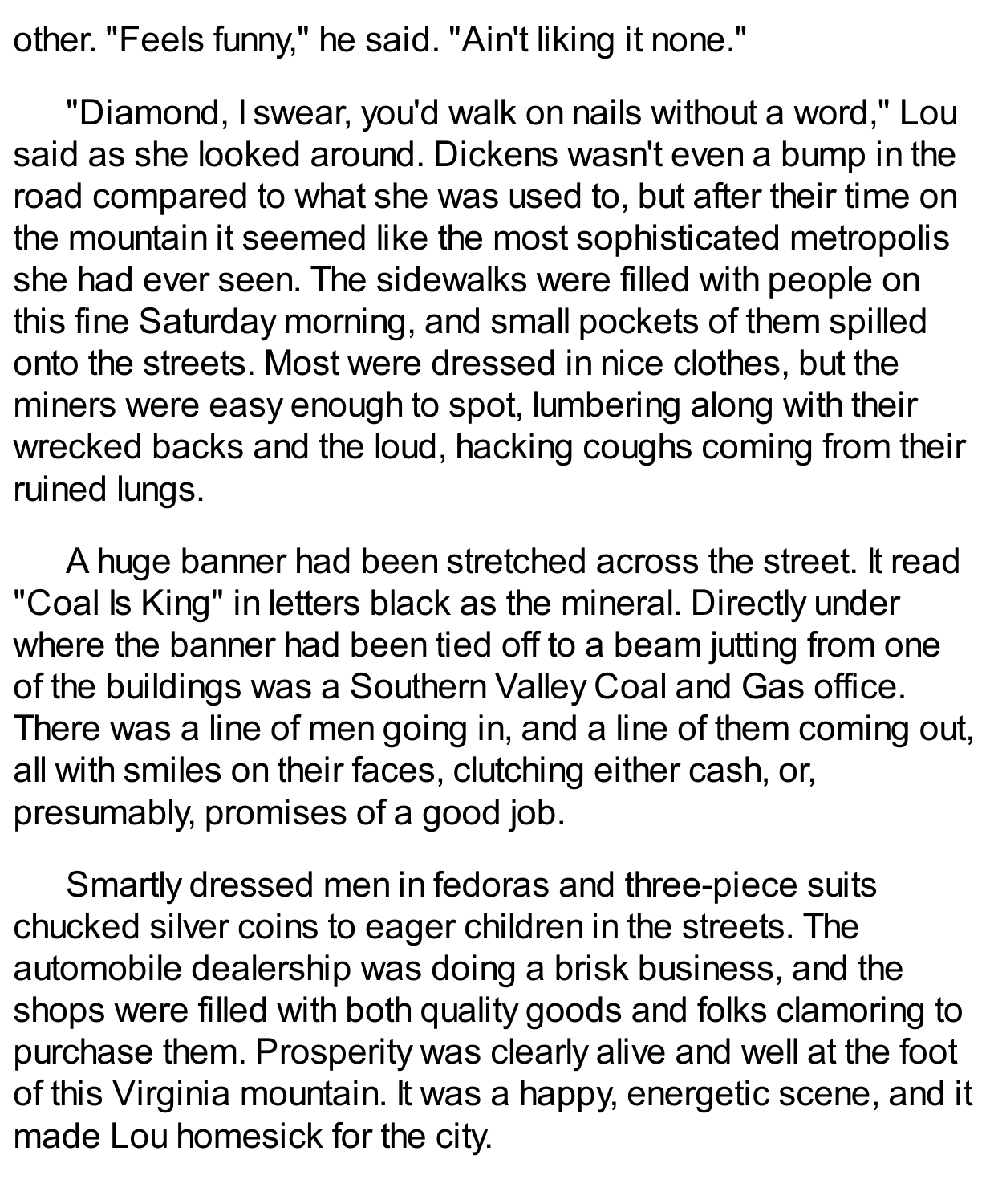"How come your parents have never brought you down here?" Lou asked Diamond as they walked along.

"Ain't never had no reason to come here, that's why." He stuffed his hands in his pockets and stared up at a telephone pole with wires sprouting from it and smacking into one building. Then he eyed a droop-shouldered man in a suit and a little boy in dark slacks and a dress shirt as they came out of a store with a big paper bag of something. The two went over to one of the slant-parked cars that lined both sides of the street, and the man opened the car door. The boy stared over at Diamond and asked him where he was from.

"How you know I ain't from right here, son?" said Diamond, glaring at the town boy.

The child looked at Diamond's dirty clothes and face, his bare feet and wild hair, then jumped in the car and locked the door.

They kept walking and passed the Esso gas station with its twin pumps and a smiling man in crisp company uniform standing out front as rigidly as a cigar store Indian. Next they peered through the glass of a Rexall drugstore. The store was running an "all-in-the-window" sale. The two dozen or so varied items could be had for the sum of three dollars.

"Shoot, why? You can make all that stuff yourself.Ain't got to buy it," Diamond pointed out, apparently sensing that Lou was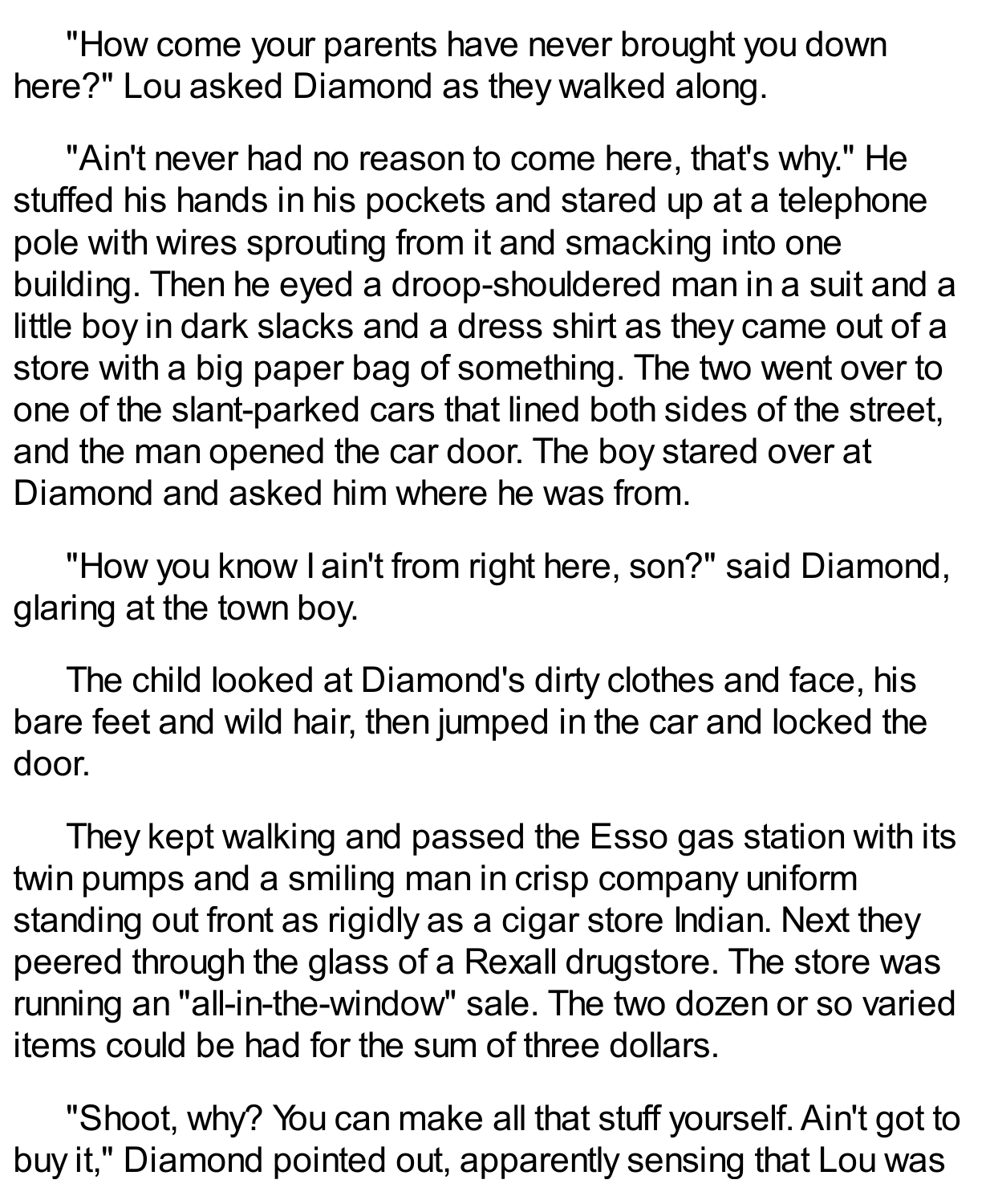tempted to go inside and clean out the display.

"Diamond, we're here to spend money. Have fun."

"I'm having fun," he said with a scowl. "Don't be telling me I ain't having no fun."

They headed past the Dominion Cafe with its Chero Cola and "Ice Cream Here" signs, and then Lou stopped.

"Let's go in," she said. Lou gripped the door, pulled it open, setting a bell to tinkling, and stepped inside. Oz followed her. Diamond stayed outside for a long enough time to show his displeasure with this decision and then hurried in after them.

The place smelled of coffee, wood smoke, and baking fruit pies. Umbrellas for sale hung from the ceiling. There was a bench down one wall, and three swivel chrome barstools with padded green seats were bolted to the floor in front of a waisthigh counter. Glass containers filled with candy rested on the display cabinets. There was a modest soda and ice cream fountain machine, and through a pair of saloon doors they could hear the clatter of dishes and smell the aromas of food cooking. In one corner was a potbellied stove, its smoke pipe supported by wire and cutting through one wall.

A man dressed in a white shirt with sleeves rolled to the elbows, a short wide tie, and wearing an apron passed through me saloon doors and stood behind the counter. He had a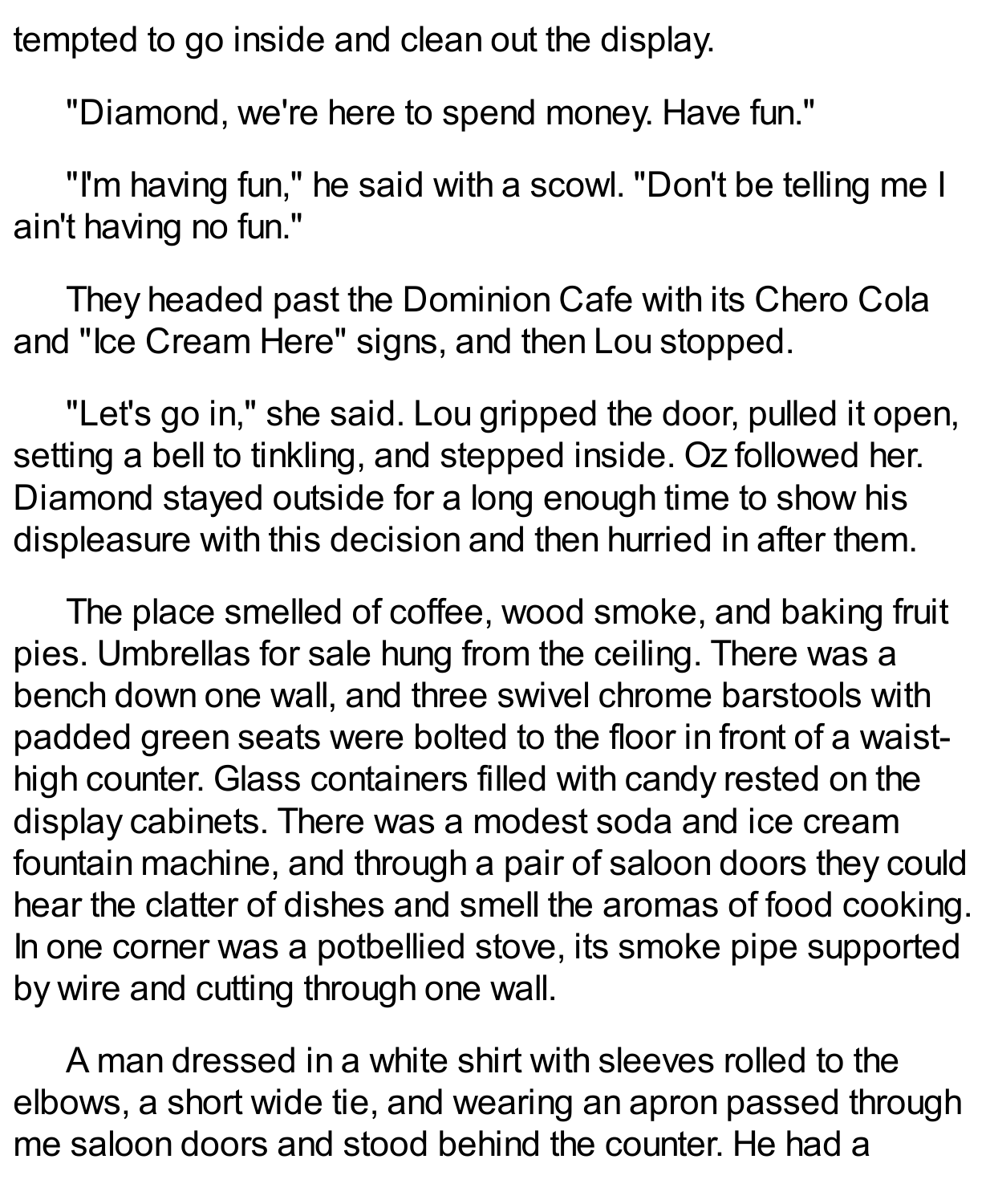smooth face and hair parted equally to either side, held down with what appeared to Lou to be a slop bucket of grease.

He looked at them as though they were a brigade of Union troops sent directly from General Grant to rub the good Virginians' noses in it a little more. He edged back a bit as they moved forward. Lou got up on one of the stools and looked at the menu neatly written in loopy cursive on a blackboard. The man moved back farther. His hand glided out and one of his knuckles rapped against a glass cabinet set against the wall. The words "No Credit" had been written in thick white strokes on the glass.

In response to this not-so-subtle gesture, Lou pulled out five one-dollar bills and aligned them neatly on the counter. The man's eyes went to the folding cash and he smiled, showing off a gold front tooth. He came forward, now their good friend for all time. Oz scooted up on another of the barstools, leaned on the counter, and sniffed the wonderful smells coming through those saloon doors.

Diamond hung back, as though wanting to be nearest the door when they had to make a run for it.

"How much for a slice of pie?" Lou asked.

"Nickel," the man said, his gaze locked on the five Washingtons on his counter.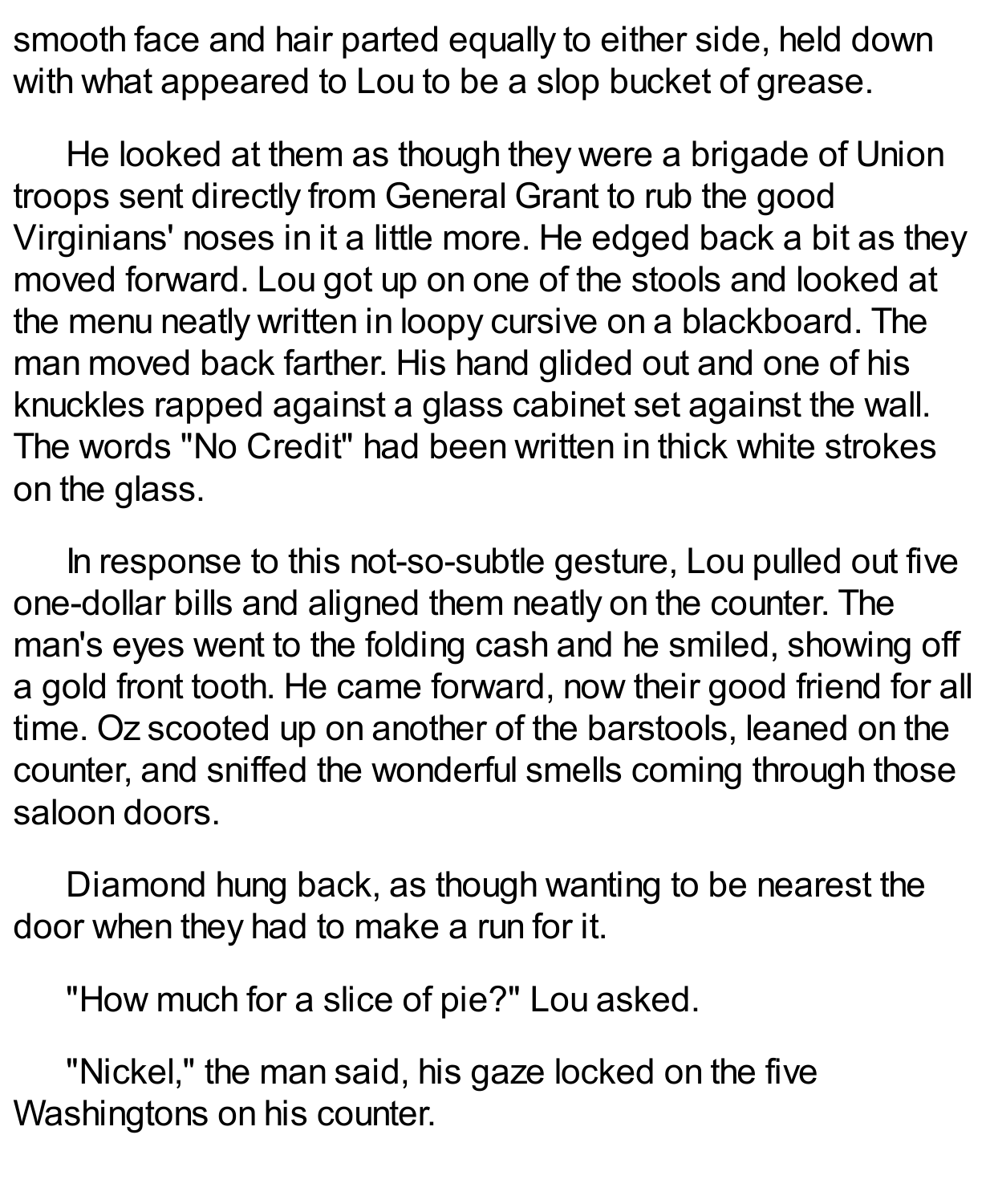"How about a whole pie?"

"Fifty cents."

"So I could buy ten pies with this money?"

'Ten pies?" exclaimed Diamond. "God dog!"

"That's right," the man said quickly. "And we can make 'em for you too." He glanced over at Diamond, his gaze descending from the boy's explosion of cowlicks to his bare toes. "He with you?"

"Naw, they with me," said Diamond, ambling over to the counter, fingers tucked around his overall straps.

Oz was staring at another sign on the wall. "Only Whites Served," he read out loud, and then glanced in confusion at the man. "Well, our hair's blond, and Diamond's is red. Does that mean only old people can get pie?"

The fellow looked at Oz like the boy was "special" in the head, stuck a toothpick between his teeth, and eyed Diamond. "Shoes are required in my establishment. Where you from, boy? Mountain?"

"Naw, the moon." Diamond leaned forward and flashed an exaggerated smile. "Want'a see my green teeth?"

As though brandishing a tiny sword, the man waved the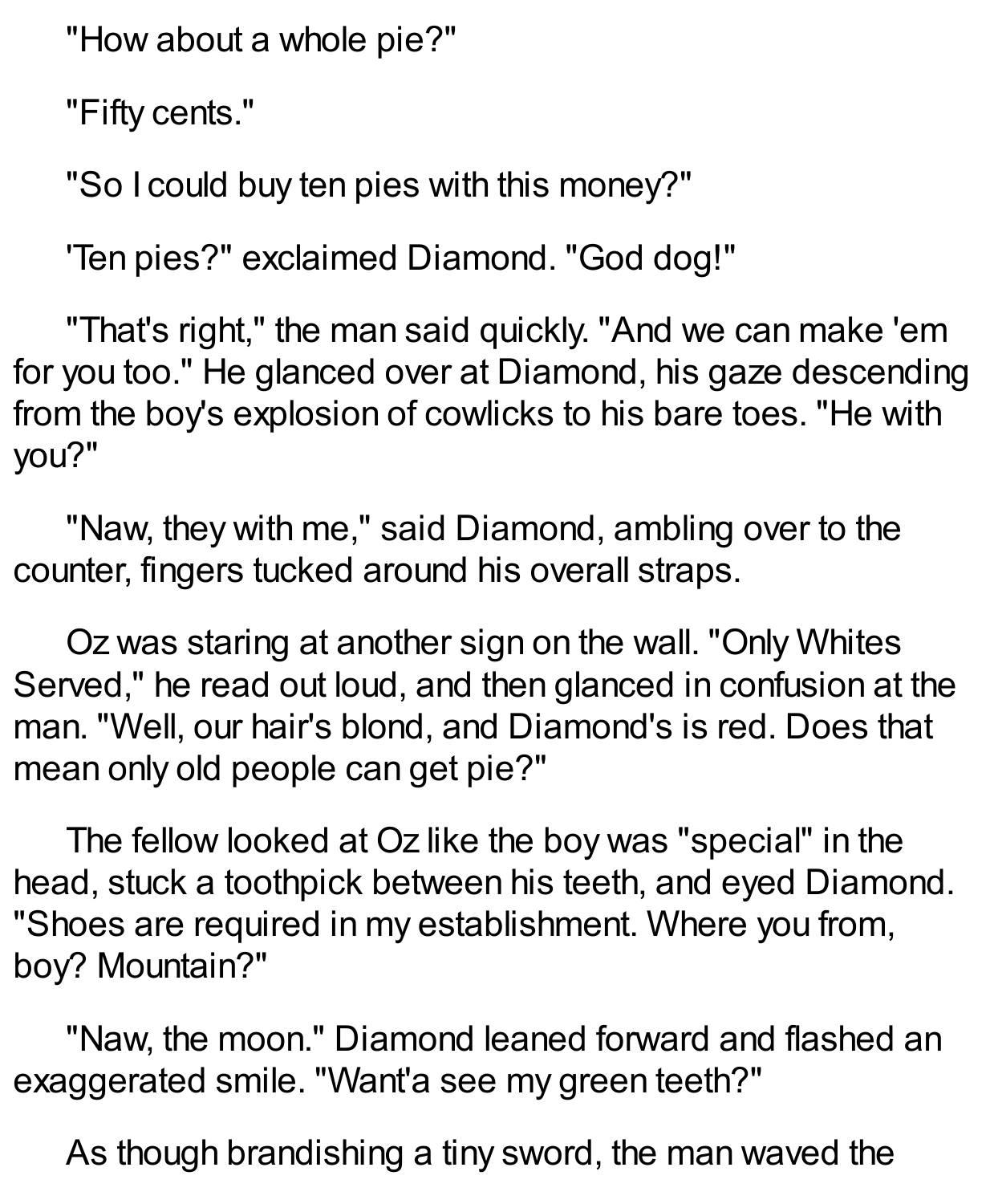toothpick in front of Diamond's face. "You smart mouth. Just march yourself right outta here. Go on. Git back up that mountain where you belong and stay there!"

Instead, Diamond went up on his toes, grabbed an umbrella off the ceiling rack, and opened it.

The man came around from behind the counter

"Don't you do that now. That's bad luck."

"Why, I doing it. Mebbe a chunk of rock'll fall off the mountain and squash you to poultice!"

Before the man reached him, Diamond tossed the opened umbrella into the air and it landed on the soda machine.A stream of goo shot out and painted one cabinet a nice shade of brown.

"Hey!" the man yelled, but Diamond had already fled.

Lou scooped up her money, and she and Oz stood to leave.

"Where y'all going?" the man said.

"I decided I didn't want pie," Lou said amiably and shut the door quietly behind her and Oz.

They heard the man yell out, "Hicks!"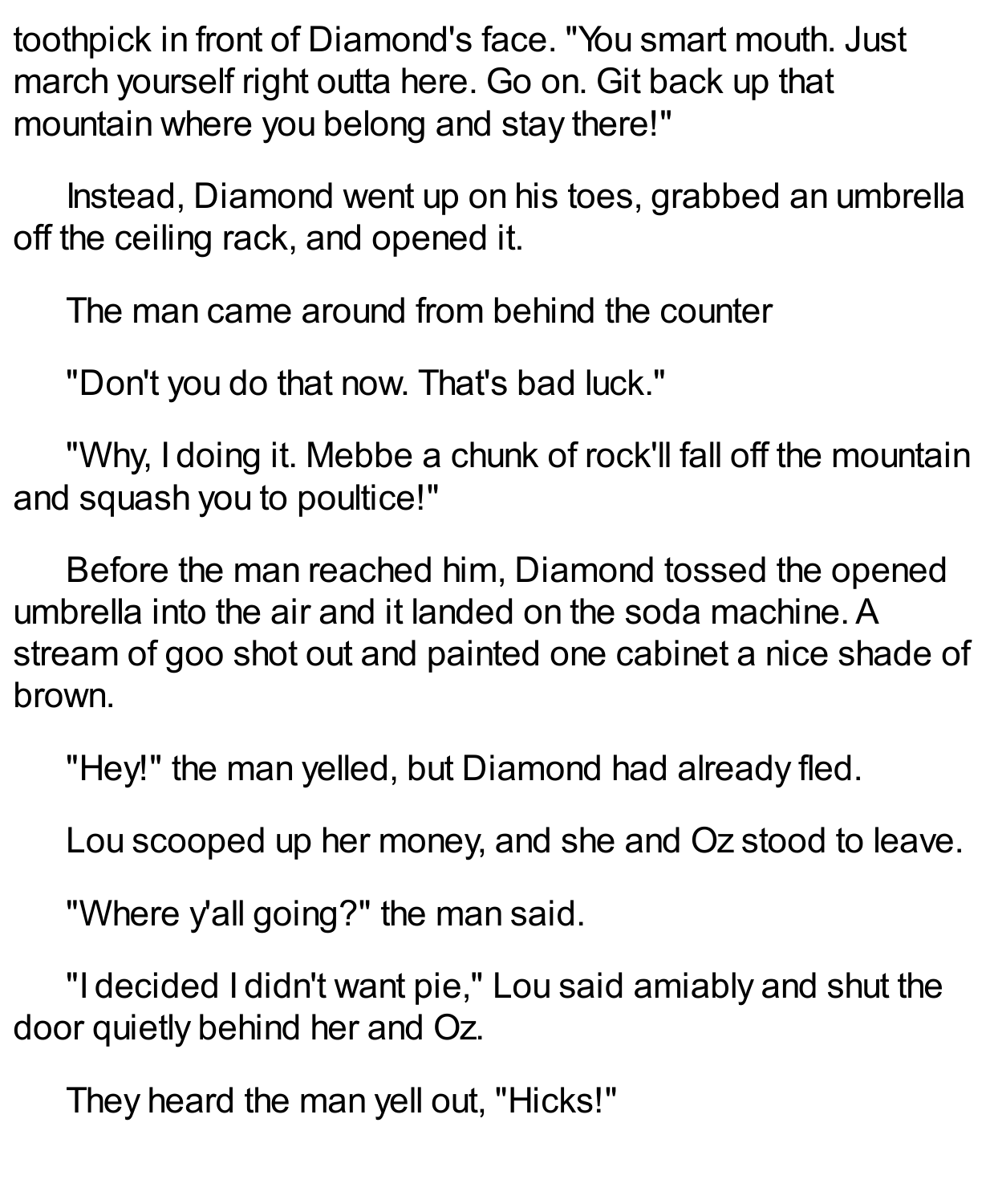They caught up with Diamond, and all three bent over laughing while people walked around them, staring curiously.

"Nice to see you having a good time," a voice said.

They turned and saw Cotton standing there, wearing vest, tie, and coat, briefcase in hand, yet with a clear look of mirth in his eyes.

"Cotton," Lou said, "what are you doing here?"

He pointed across the street. "Well, I happen to work here, Lou."

They all stared at where he was pointing. The courthouse loomed large before them, beautiful brick over ugly concrete.

"Now, what are y'all doing here?" he asked.

"Louisa gave us the day off. Been working pretty hard," said Lou.

Cotton nodded. "So I've seen."

Lou looked at the bustle of people. "It surprised me when I first saw this place. Really prosperous."

Cotton glanced around. "Well, looks can be deceiving. Thing about this part of the state, we're generally one industrymoving-on from total collapse. Lumber folks did it, and now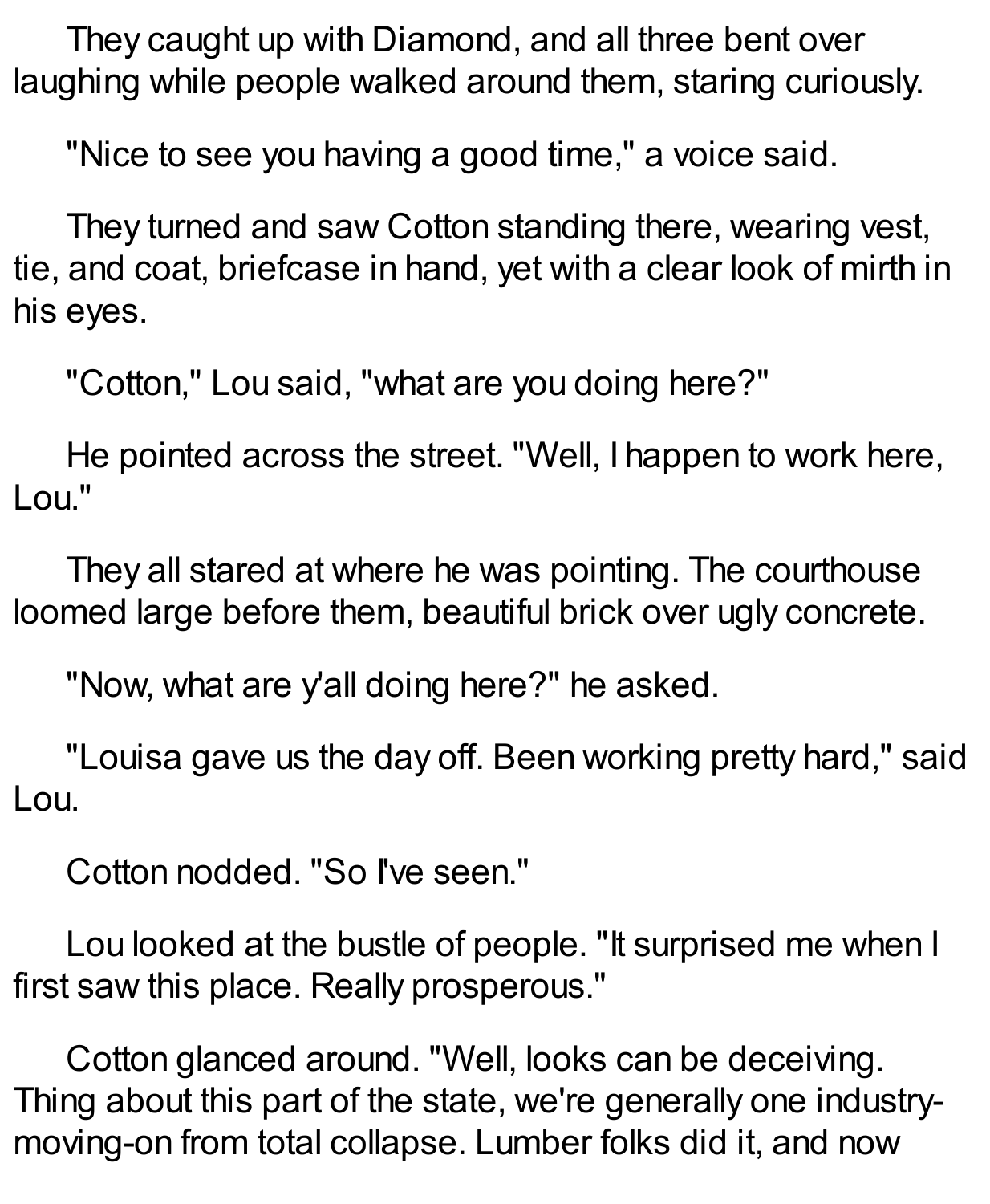most jobs are tied to the coal and not just the miners.And most of the businesses here rely on those people spending those mining dollars. If that goes away, then it might not seem so prosperous anymore. A house of cards falls swiftly. Who knows, in five years' time this place might not even be here." He eyed Diamond and grinned. "But the mountain folk will. They always get by." He looked around. "I tell you what, I've got some things to do over to the courthouse. Court's not in session today of course, but always some work to be done. Suppose you meet me there in two hours. Then I'd be proud to buy you some lunch."

Lou looked around. "Where?"

"A place I think you'd like, Lou. Called the New York Restaurant. Open twenty-four hours, breakfast, lunch, or supper any time of the day or night. Now, there aren't many folk in Dickens who stay up past nine o'clock, but I suppose it's comforting to have the option of eggs, grits, and bacon at midnight."

"Two hours," repeated Oz, "but we don't have anything to tell time with."

"Well, the courthouse has a clock tower, but it tends to run a little slow. I tell you what, Oz, here." Cotton took off his pocket watch and handed it to him. "You use this. Take good care of it. My father gave it to me."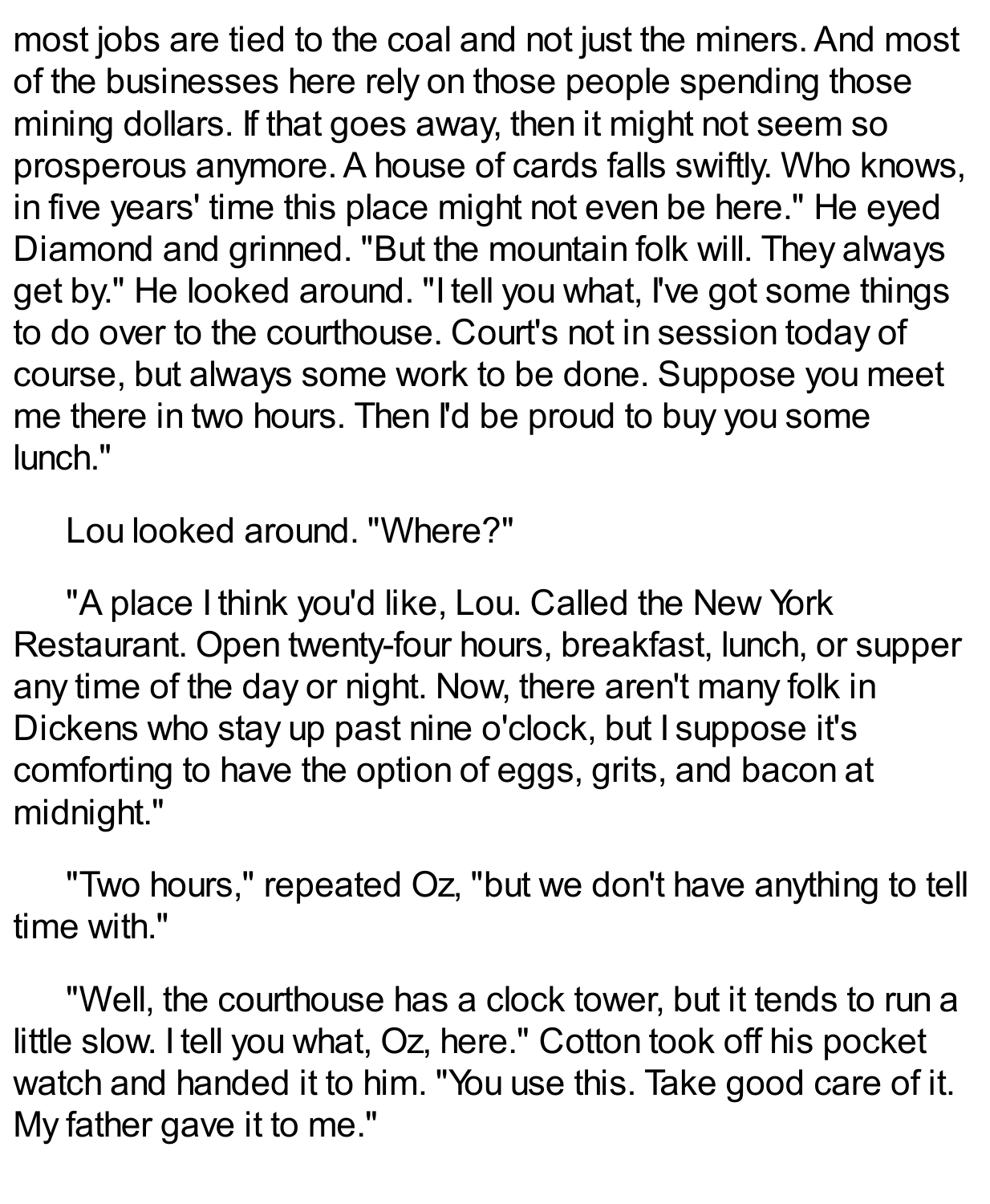"When you left to come here?" Lou asked.

"That's right. He said I'd have plenty of time on my hands, and I guess he wanted me to keep good track of it." He tipped his hat to them. 'Two hours." And then he walked away.

"So what we gonna do for two hours?" said Diamond.

Lou looked around and her eyes lit up.

"Come on," she said and took off running. "You're finally going to see yourself a picture show, Mr. Diamond."

For almost two hours they were in a place far removed from Dickens, Virginia, the mountains of Appalachia, and the troublesome concerns of real life. They were in the breathtaking land of The Wizard of Oz, which was having a long run at movie houses across the land. When they came out, Diamond peppered them with dozens of questions about how any of what they had just seen was possible.

"Had God done it?" he asked more than once in a hushed tone.

Lou pointed to the courthouse. "Come on, or we'll be late."

They dashed across the street and up the wide steps of the courthouse.A uniformed deputy sheriff with a thick mustache stopped them.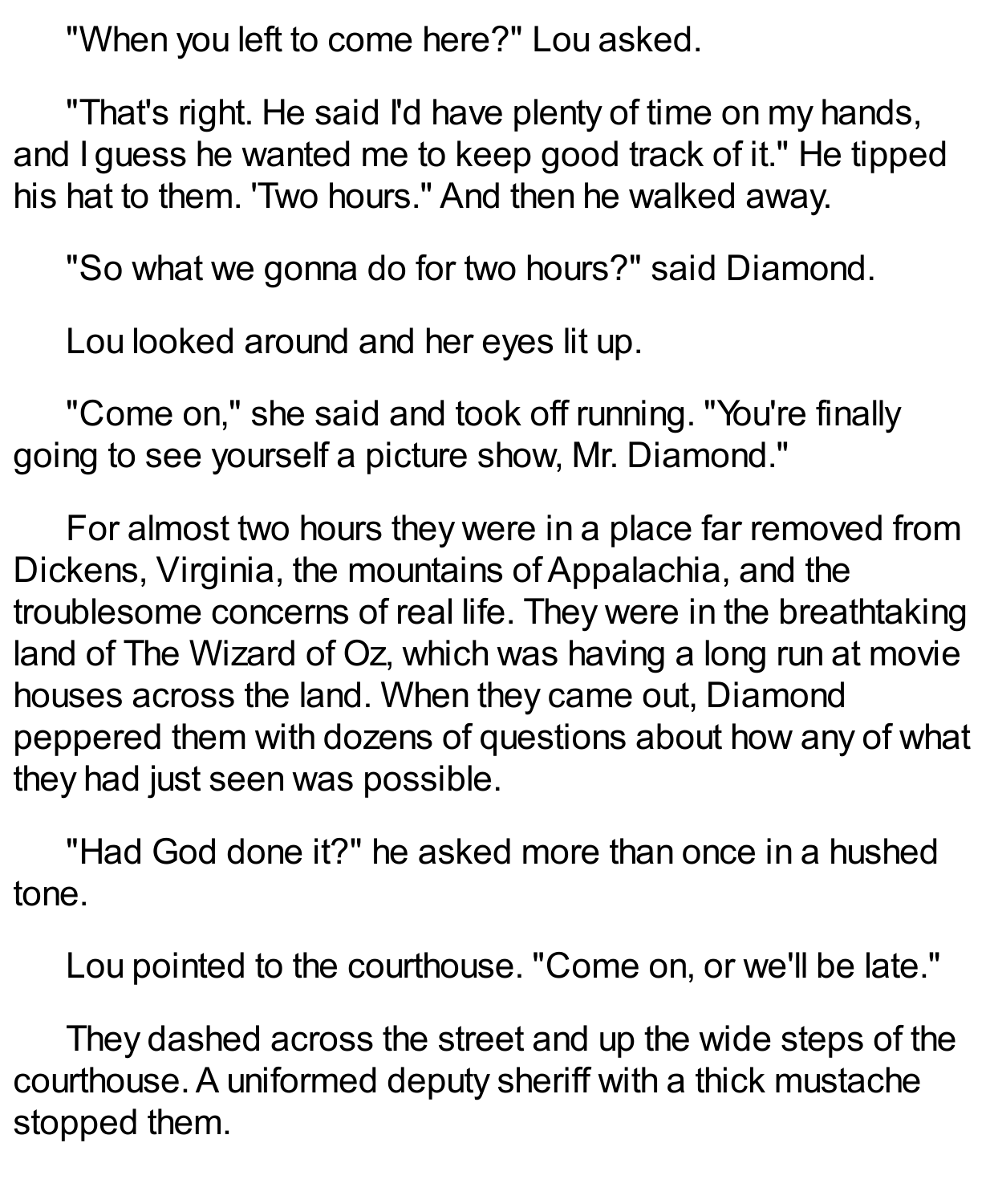"Whoa, now, where you think y'all going?"

"It's all right, Howard, they're with me," Cotton said, coming out the door. "They all might be lawyers one day. Coming to check out the halls of justice."

"God forbid, Cotton, we ain't needing us no more fine lawyers," Howard said, smiling, and then moved on.

"Having a good time?" Cotton asked.

"I just seen a lion, a durn scarecrow, and a metal man on a big wall," said Diamond, "and I still ain't figgered out how they done it."

"Y'all want to see where I do my daily labor?" asked Cotton.

They all clamored that they did indeed. Before they went inside, Oz solemnly handed the pocket watch back to Cotton.

"Thanks for taking such good care of it, Oz."

"It's been two hours, you know," said the little boy.

"Punctuality is a virtue," replied the lawyer.

They went inside the courthouse while Jeb lay down outside. There were doorways up and down the broad hall, and hanging above the doors various brass plates that read: "Marriage Registrar," "Tax Collections," "Births and Deaths,"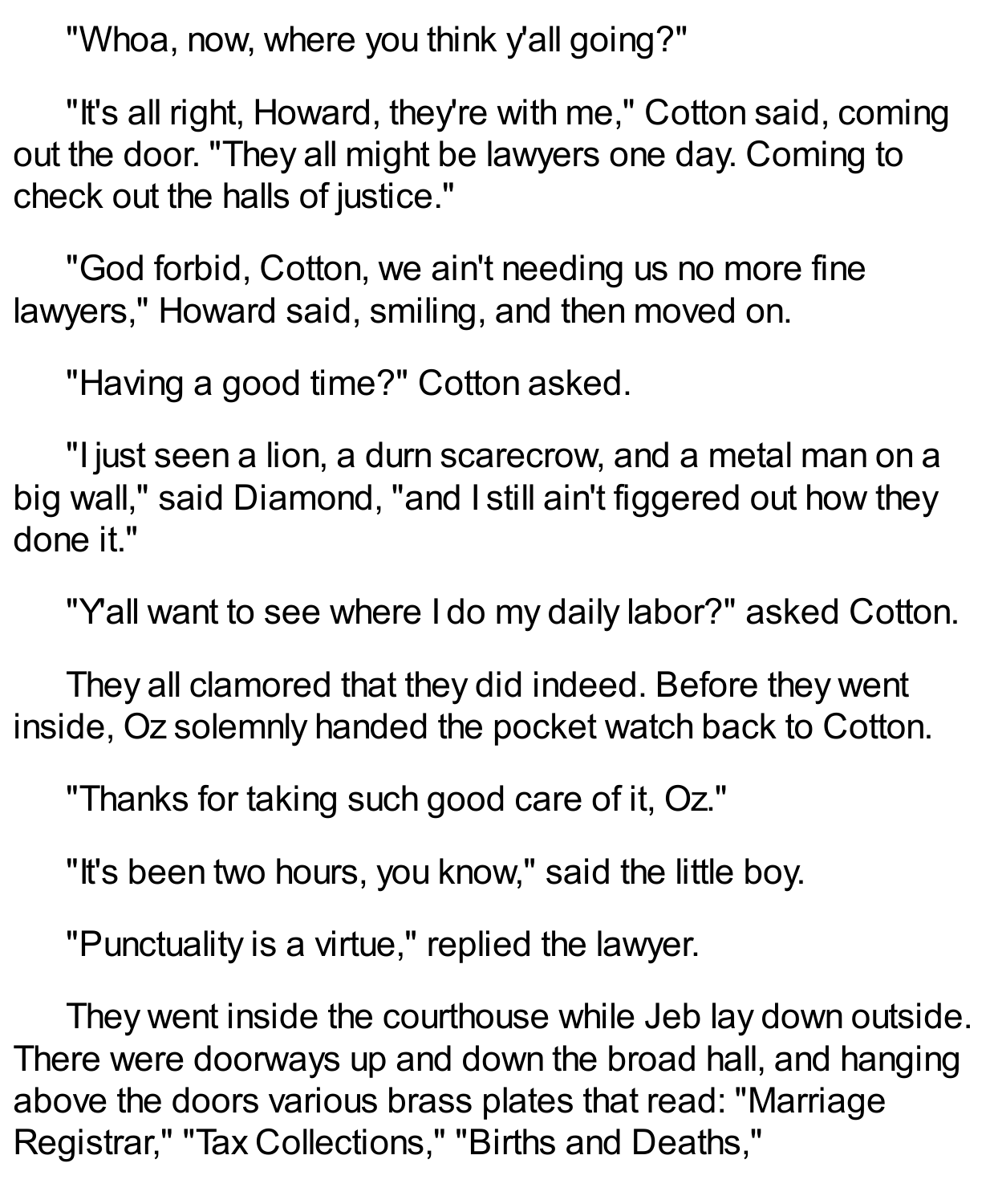"Commonwealth's Attorney," and so on. Cotton explained their various functions and then showed them the courtroom, which Diamond said was the largest such space he had ever seen. They were introduced to Fred the bailiff, who had popped out of some room or other when they had come in. Judge Atkins, he explained, had gone home for lunch.

On the walls were portraits of white-haired men in black robes. The children ran their hands along the carved wood and took turns sitting in the witness and jury boxes. Diamond asked to sit in the judge's chair, but Cotton didn't think that was a good idea, and neither did Fred. When they weren't looking, Diamond grabbed a sit anyway and came away puff-chested like a rooster, until Lou, who had seen this offense, poked him hard in the ribs.

They left the courthouse and went next door to a building that housed a small number of offices, including Cotton's. His place was one large room with creaky oak flooring that had shelves on three sides which held worn law books, will and deed boxes, and a fine set of the Statutes of Virginia.A big walnut desk sat in the middle of the room, along with a telephone and drifts of papers. There was an old crate for a wastebasket, and a listing hat and umbrella stand in one corner. There were no hats on the hooks, and where the umbrellas should have been was an old fishing pole. Cotton let Diamond dial a single number on the phone and talk to Shirley the operator. The boy nearly jumped out of his skin when her raspy voice tickled his ear.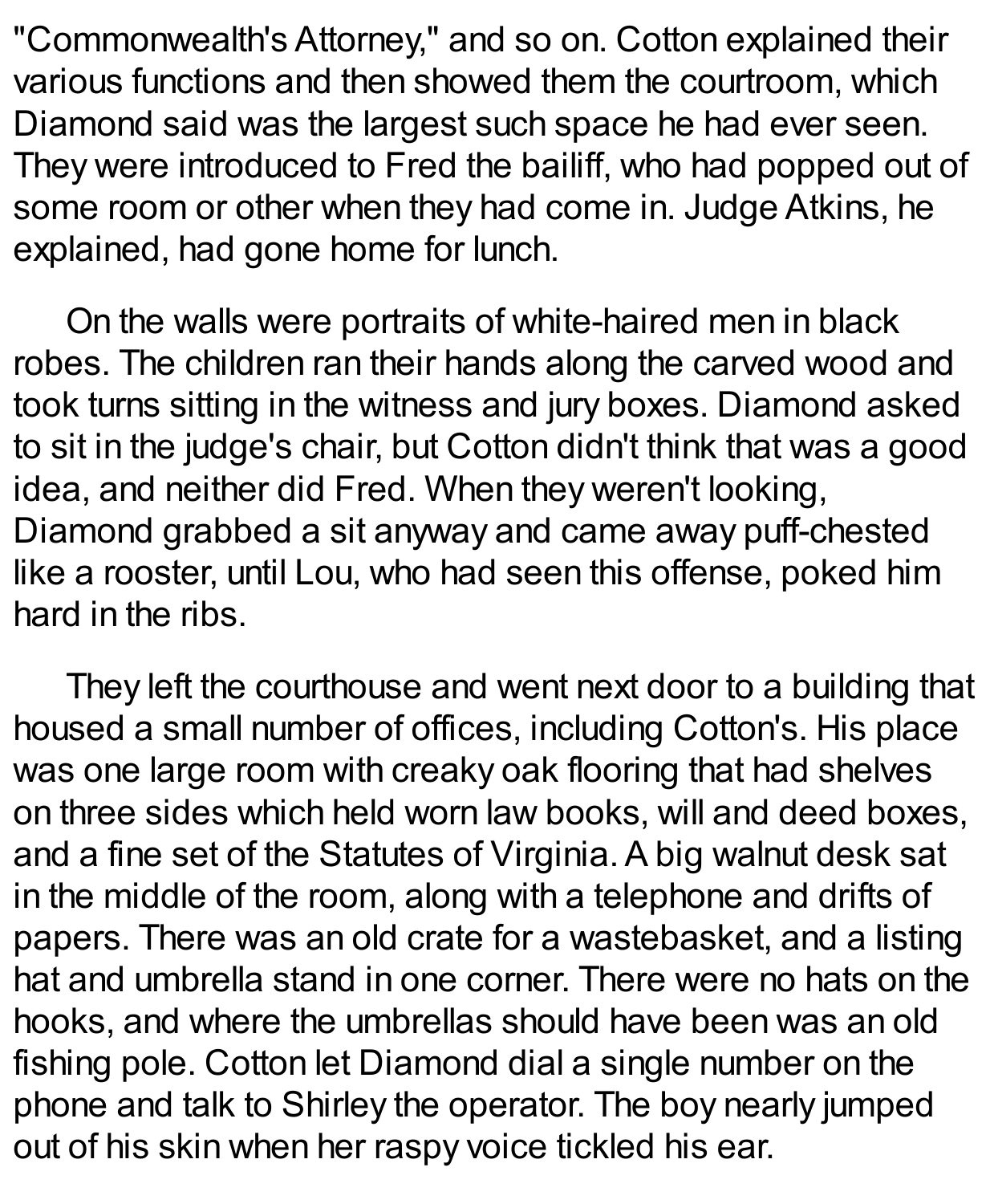Next, Cotton showed them the apartment where he lived at the top of this same building. It had a small kitchen that was piled high with canned vegetables, jars of molasses and bread and butter pickles, sacks of potatoes, blankets, and lanterns, among many other items.

"Where'd you get all that stuff?" asked Lou.

"Folks don't always have cash. Pay their legal bills in barter." He opened the small icebox and showed them the cuts of chicken, beef, and bacon in there. "Can't put none of it in the bank, but it sure tastes a lot better'n money." There was a tiny bedroom with a rope bed and a reading light on a small nightstand, and one large front room utterly buried under books.

As they stared at the mounds, Cotton took off his glasses. "No wonder I'm going blind," he said.

"You read all them books?" Diamond asked in awe.

"I plead guilty to that. In fact I've read many of them more than once," Cotton answered.

"Iread me a book one time," Diamond said proudly.

"What was the title?" Lou asked.

"Don't recall 'xactly, but it had lots of pictures. No, I take that back, Iread me two books, if you count the Bible."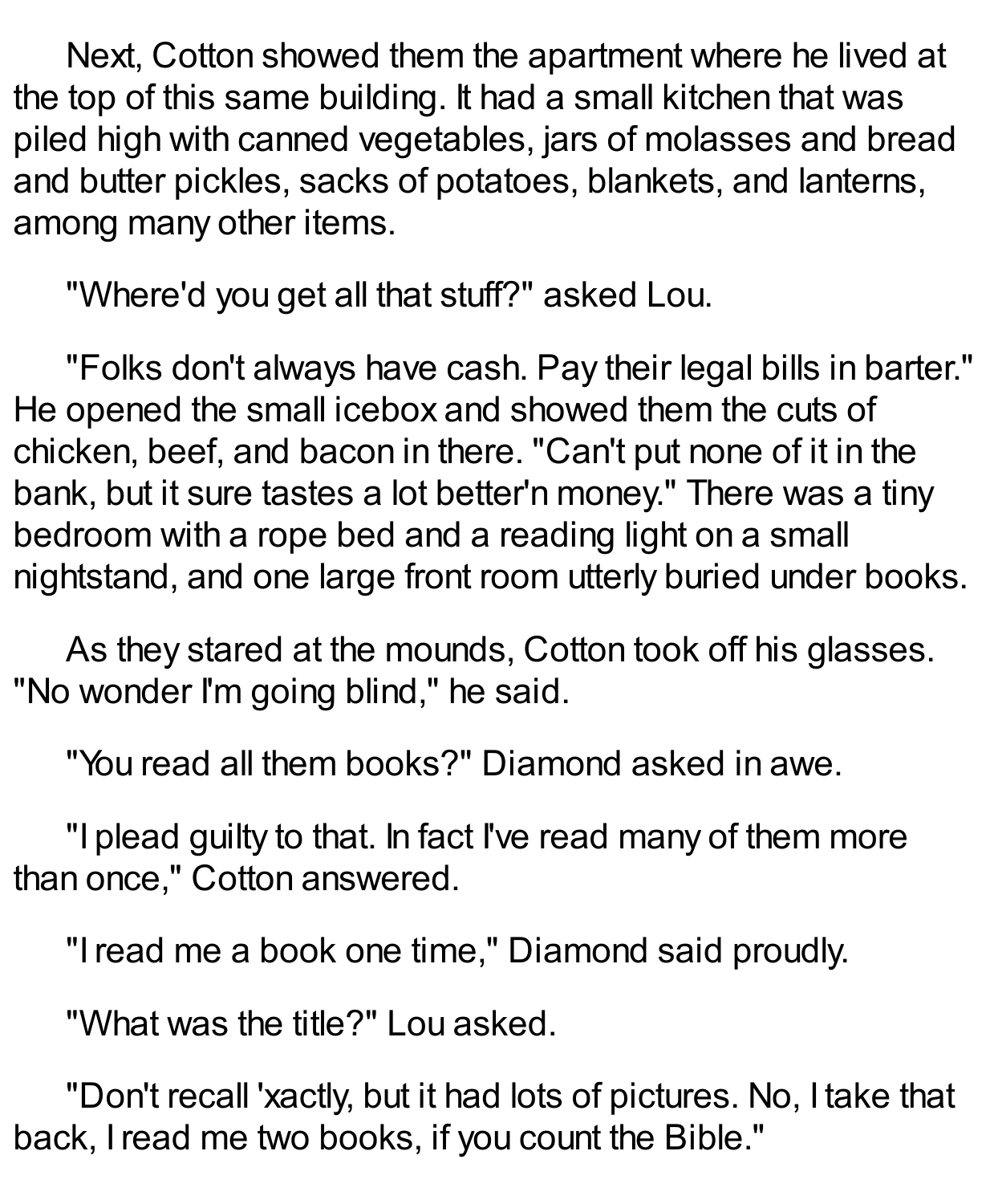"I think we can safely include that, Diamond," said Cotton, smiling. "Come over here, Lou." Cotton showed her one bookcase neatly filled with volumes, many of them fine leatherbound ones of notable authors. "This is reserved for my favorite writers."

Lou looked at the titles there and immediately saw every novel and collection of short stories her father had written. It was nice, conciliatory bait Cotton was throwing out, only Lou was not in a conciliatory mood. She said, "I'm hungry. Can we eat now?"

The New York Restaurant served nothing remotely close to New York fare but it was good food nonetheless, and Diamond had what he said was his first bottle of "soder" pop. He liked it so much he had two more. Afterward they walked down the street, peppermint candy rolling in their mouths. They went into the five-and-dime and 25-cent store and Cotton showed them how because of the land grade all six stories of the place opened out onto ground level, a fact that had actually been discussed in the national media at one point. "Dickens's claim to fame," he chuckled, "unique angles of dirt."

The store was stacked high with dry goods, tools, and foodstuffs. The aromas of tobacco and coffee were strong and seemed to have seeded into the bones of the place. Horse collars hung next to racks of spooled thread, which sat alongside fat barrels of candies. Lou bought a pair of socks for herself and a pocketknife for Diamond, who was reluctant to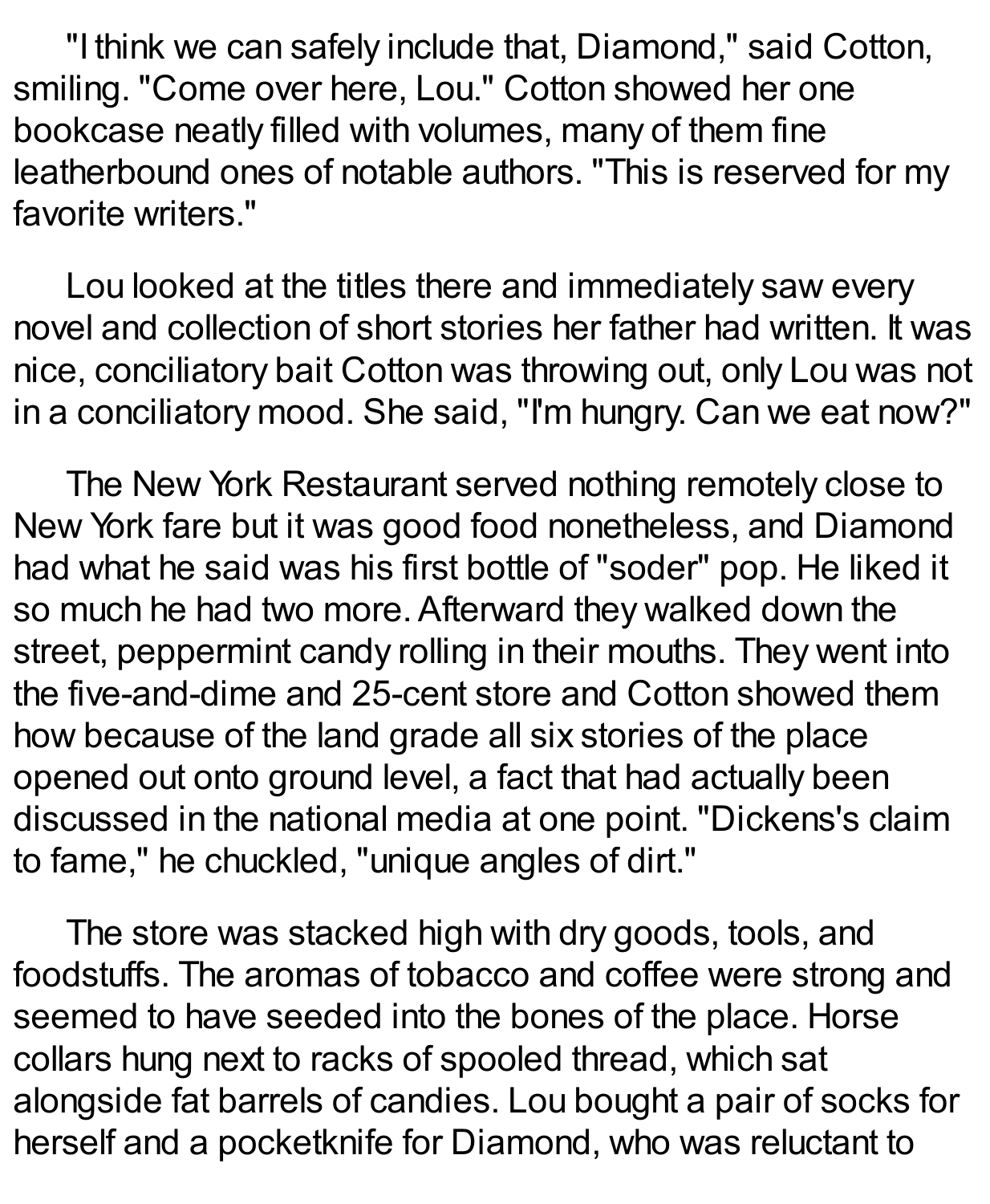accept it until she told him that in return he had to whittle something for her. She purchased a stuffed bear for Oz and handed it to him without commenting on the whereabouts of the old one.

Lou disappeared for a few minutes and returned with an object which she handed to Cotton. It was a magnifying glass. "For all that reading," she said and smiled, and Cotton smiled back. "Thank you, Lou. This way I'll think of you every time I open a book." She bought a shawl for Louisa and a straw hat for Eugene. Oz borrowed some money from her and went off with Cotton to browse. When they came back, he held a parcel wrapped in brown paper and steadfastly refused to reveal what it was.

After wandering the town, Cotton showing them things that Lou and Oz had certainly seen before, but Diamond never had, they piled into Cotton's Oldsmobile, which sat parked in front of the courthouse. They headed off, Diamond and Lou squeezed into the rumble seat while Oz and Jeb rode with Cotton in front. The sun was just beginning its descent now and the breeze felt good to all. There didn't seem to be anything so pretty as sun setting over mountain.

They passed through Tremont and a while later crossed me tiny bridge near McKenzie's and started up the first ridge. They came to a railroad crossing, and instead of continuing on the road, Cotton turned and drove the Oldsmobile on down the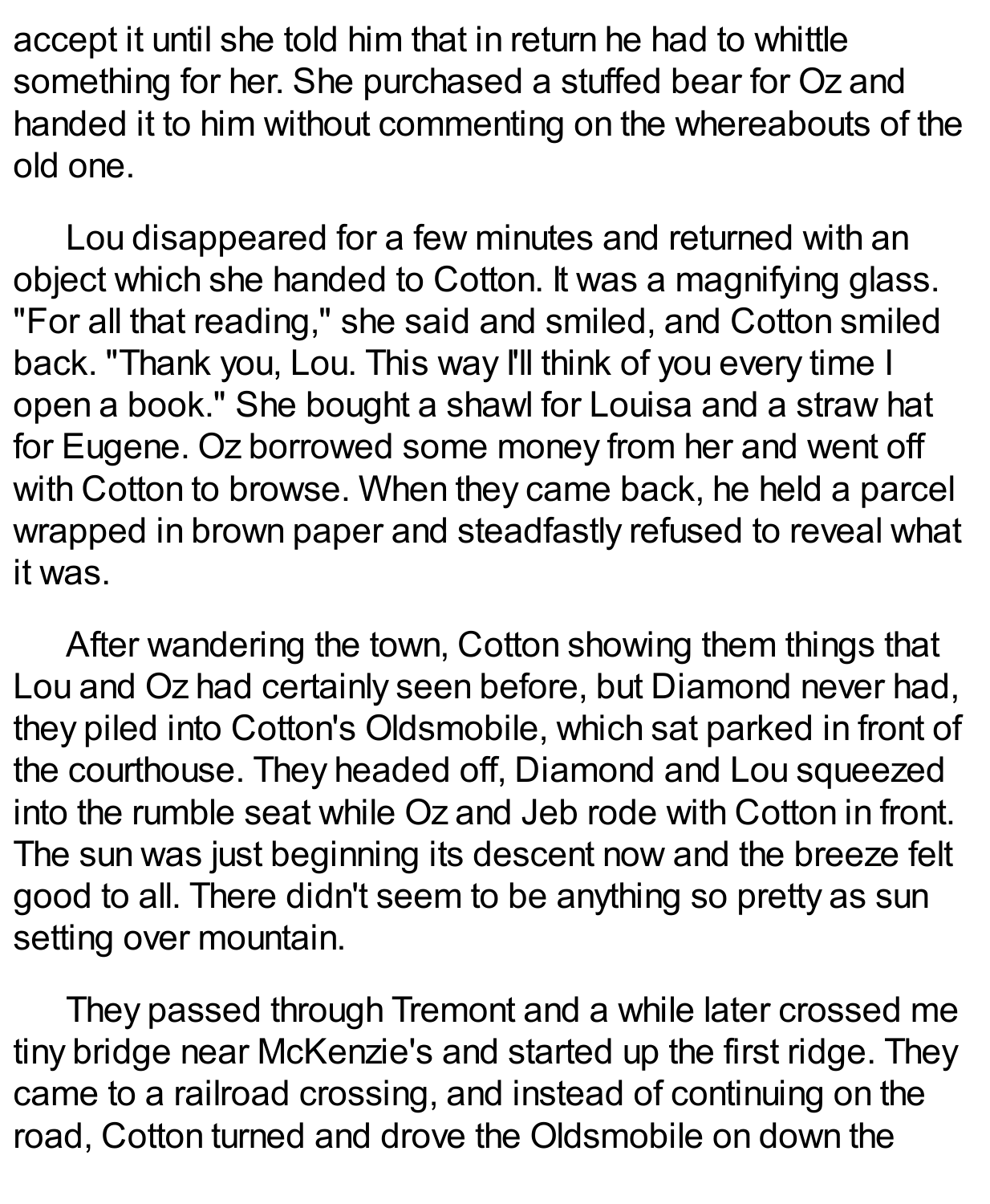tracks.

"Smoother than the roads up here," he explained. "We'll pick it back up later on. They've got asphalt and macadam at the foothills, but not up here. These mountain roads were built by hands swinging picks and shovels. Law used to be every able-bodied man between sixteen and sixty had to help build the roads ten days a year and bring his own tools and sweat to do it. Only teachers and preachers were exempt from having to do it, although I imagine those workers could've used some powerful prayers every now and again. They did a right good job, built eighty miles of road over forty years, but it's still hard on one's bottom to travel across the results of all that fine work."

"What if a train comes?" asked an anxious Oz.

"Then I suspect we'll have to get off," Cotton said.

They eventually did "hear the whistle and Cotton pulled the car to safety and waited.A few minutes later a fully loaded train rolled past, looking like a giant serpent. It was moving slowly, for the track was curvy here.

"Is that coal?" Oz said, eyeing the great lumps of rock visible in the open train cars.

Cotton shook his head. "Coke. Made from slack coal and cooked in the ovens. Ship it out to the steel mills." He shook his head slowly. 'Trains come up here empty and leave full. Coal,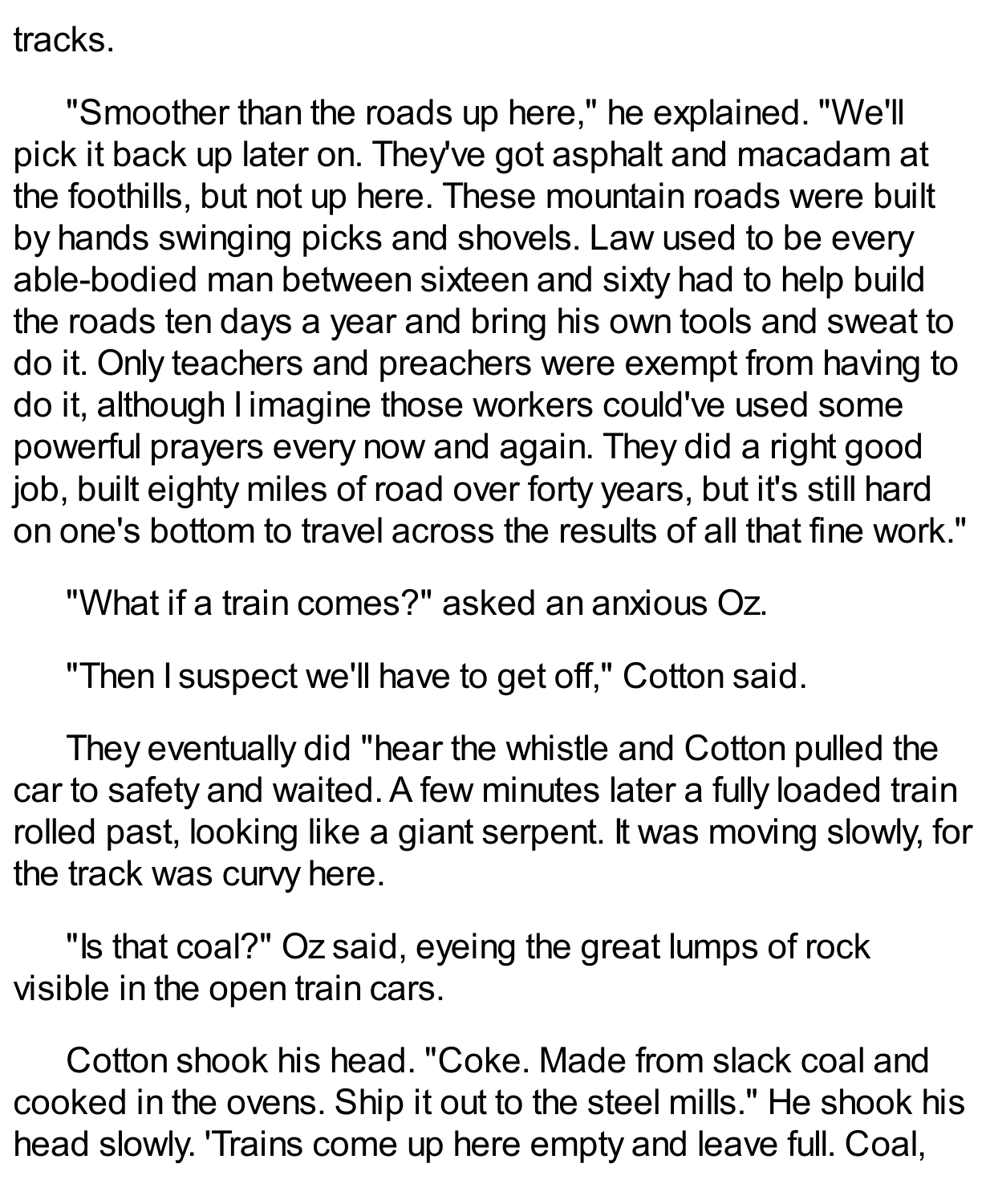coke, lumber. Don't bring anything here except more bodies for labor."

On a spur off the main line, Cotton showed them a coal company town made up of small, identical homes, with a train track dead center of the place and a commissary store that had goods piled floor to ceiling, Cotton informed them, because he had been inside before. A long series of connected brick structures shaped like beehives were set along one high road. Each one had a metal door and a chimney with fill dirt packed around it. Smoke belched from each stack, turning the darkening sky ever blacker. "Coke ovens," Cotton explained. There was one large house with a shiny new Chrysler Crown Imperial parked out front. The mine superintendent's home, Cotton told them. Next to this house was a corral with a few grazing mares and a couple of energetic yearlings leaping and galloping around.

"I got to take care of some personal business," said Diamond, already pulling his overall straps down. 'Too much soder pop. Won't be one minute, just duck behind that shed."

Cotton stopped the car and Diamond got out and ran off. Cotton and the children talked while they waited, and the lawyer pointed out some other things of interest.

"This is a Southern Valley coal mining operation. The Clinch Number Two mine, they call it. Coal mining pays pretty good, but the work is terribly hard, and with the way the company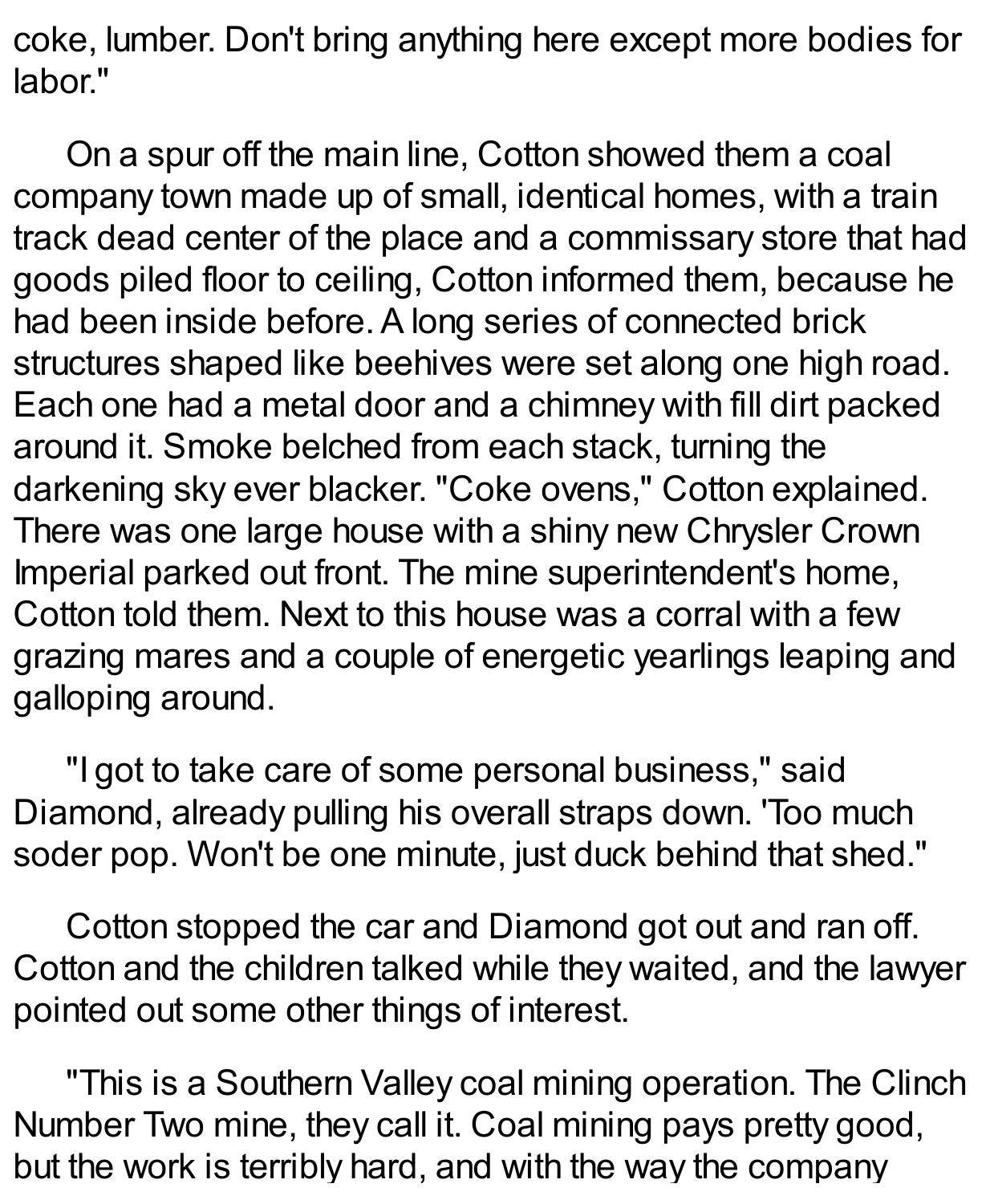stores are set up the miners end up owing more to the company than they earn in wages." Cotton stopped talking and looked thoughtfully in the direction of where Diamond had gone, a frown easing across his face. He continued, "And the men also get sick and die of the black lung, or from cave-ins, accidents, and such."

A whistle sounded and they watched as a group of charcoalfaced, probably bone-tired men emerged from the mine entrance.A group of women and children ran to greet them, and they all walked toward the copycat houses, the men swinging metal dinner pails and pulling out their smokes and liquor bottles.Another group of men, looking as tired as the other, trudged past them to take their place under the earth.

"They used to run three shifts here, but now they only have two," said Cotton. "Coal's starting to run out."

Diamond returned and vaulted into the rumble seat.

"You all right, Diamond?" asked Cotton.

"Am now," said the boy, a smile pushing against his cheeks, his feline green eyes lighted up.

Louisa was upset when she learned they had gone to town. Cotton explained that he should not have kept the children as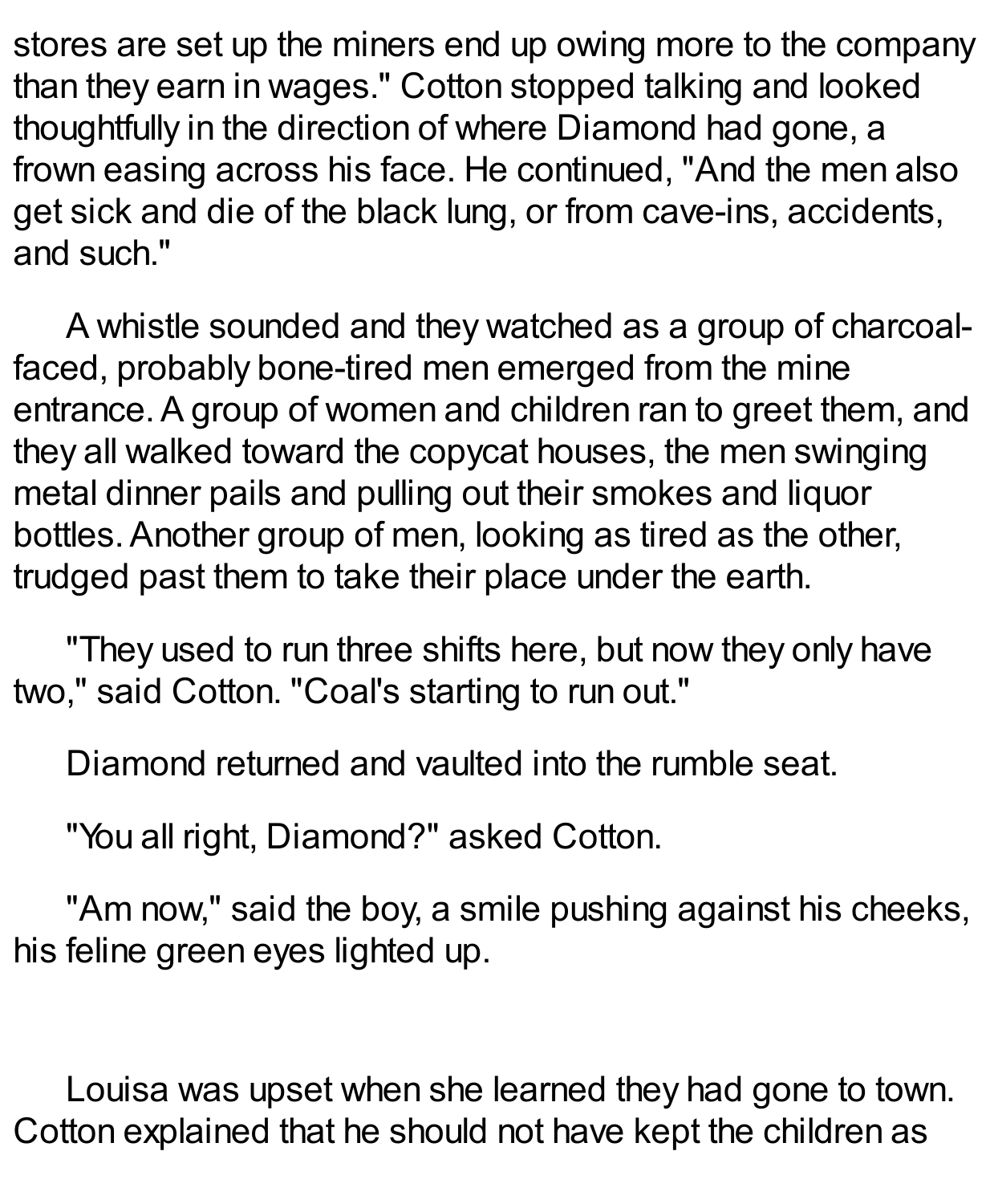long as he had, therefore she should blame him. But then Louisa said she recalled that their daddy had done the very same thing, and the pioneer spirit was a hard one to dodge, so it was okay. Louisa accepted the shawl with tears in her eyes, and Eugene tried on the hat and proclaimed it the nicest gift he had ever gotten.

After supper that night Oz excused himself and went to his mother's room. Curious, Lou followed him, spying on her brother as usual from the narrow opening between door and wall. Oz carefully unwrapped the parcel he had purchased in town and held the hairbrush firmly.Amanda's face was peaceful, her eyes, as always, shut. To Lou, her mother was a princess reclining in a deathlike state, and none of them possessed the necessary antidote. Oz knelt on the bed and began brushing Amanda's hair and telling his mother of their wonderfully fine day in town. Lou watched him struggle with the brushing for a few moments and then went in to help. She held out her mother's hair and showed Oz how to properly perform the strokes. Their mother's hair had grown out some, but it was still short.

Later that night Lou went to her room, put away the socks she had bought, lay on the bed fully dressed down to her boots, thinking about their trip to town, and never once closed her eyes until it was time to milk the cows the next morning.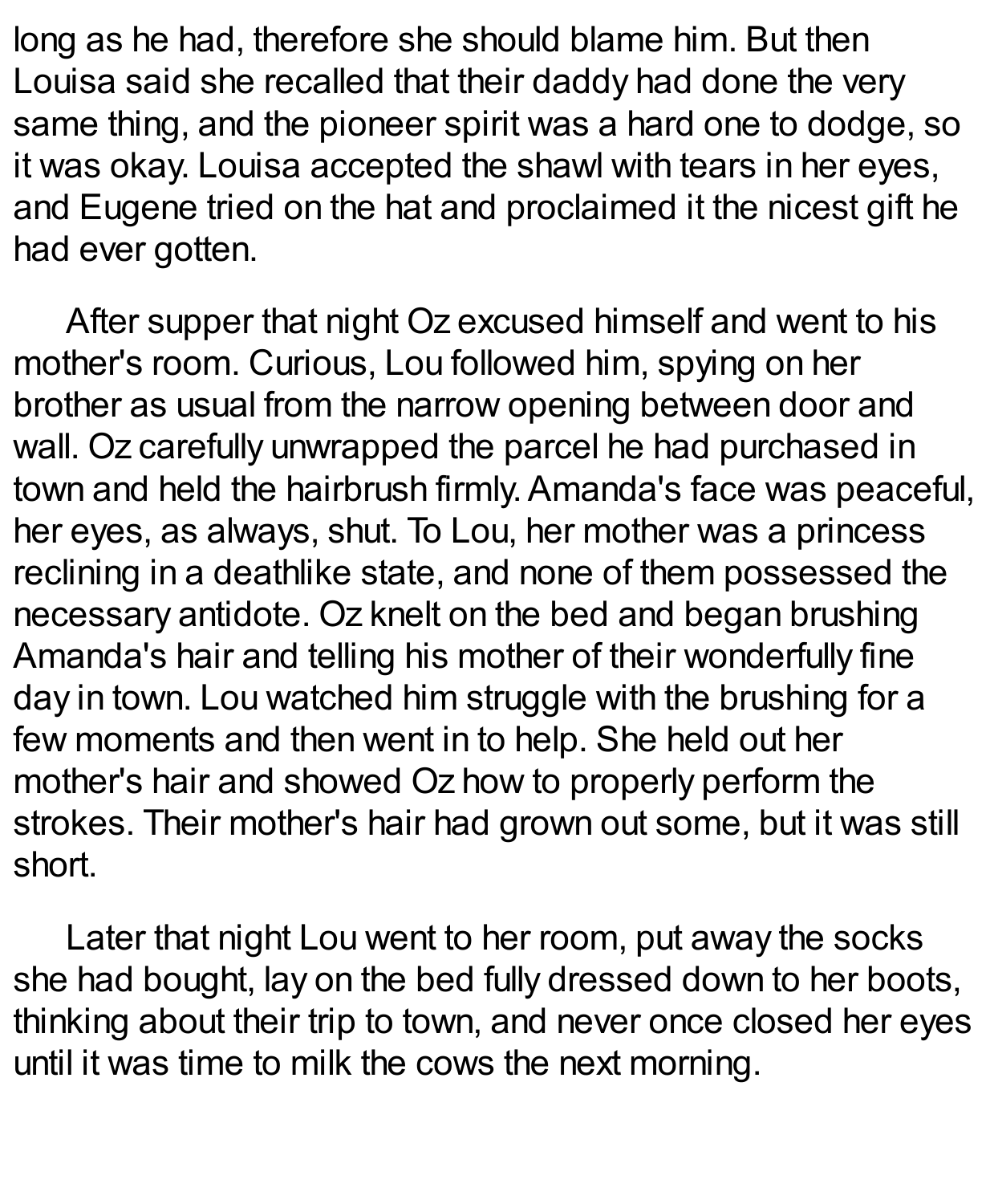THEYALL WERE SITTING DOWN TO DINNERA FEW nights later while the rain poured down outside. Diamond had come for supper, wearing a tattered piece of worn canvas with a hole cut out for his head, his homegrown mackintosh of sorts. Jeb had shaken himself off and headed for the fire as though he owned the place. When Diamond freed himself from the canvas coat, Lou saw something tied around his neck.And it wasn't particularly sweet-smelling.

"What is that!" Lou asked, her fingers pinching her nose, for the stench was awful.

"Asafetida," Louisa answered for the boy. "A root. Ward off sickness. Diamond, honey, I think if you warm yourself by the fire, you can give that to me. I thank you." While Diamond wasn't looking, she carried the root out to the back porch and flung the foul thing away into the darkness.

Louisa's frying pan held the dual aromas of popping lard and ribs cut thick with so much fat they didn't dare curl. The meat had come from one of the hogs they had had to slaughter. Usually a winter task, they had been compelled, by a variety of circumstances, to perform the deed in spring.Actually, Eugene had done the killing while the children were at school. But at Oz's insistence Eugene had agreed to let him help scrape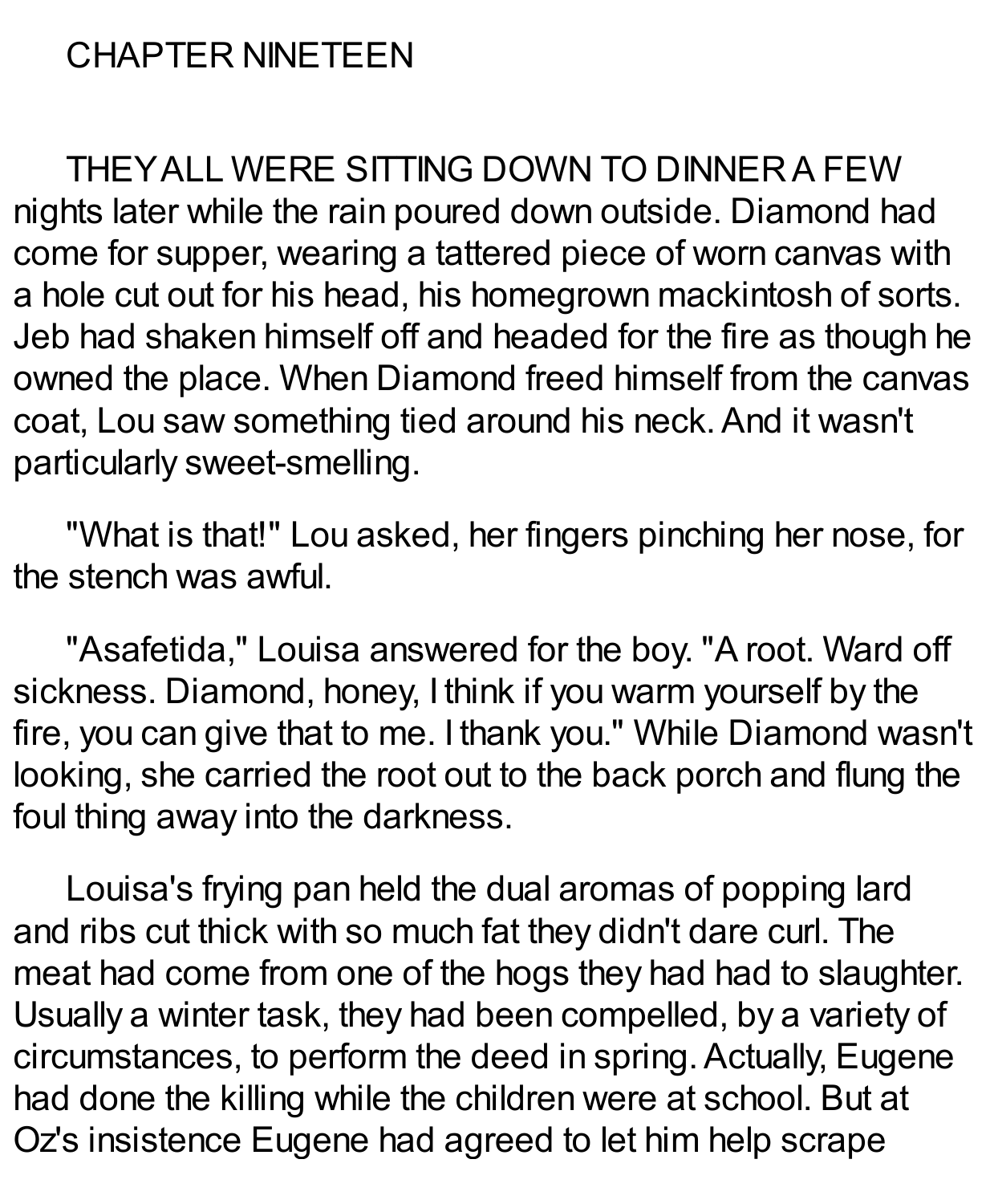down the hog and get off the ribs, middle meat, bacon, and chitlins. However, when Oz saw the dead animal strung up on a wooden tripod, a steel hook through its bloody mouth, and a cauldron of boiling water nearby—just waiting, he no doubt believed, for the hide of a little boy to give it the right spice, he had run off. His screams echoed back and forth across the valley, as though from a careless giant who had stubbed his toe. Eugene had admired both the boy's speed and lung capacity and then gone on to work the hog himself.

They all ate heartily of the meat, and also of canned tomatoes and green beans that had marinated for the better part of six months in brine and sugar, and the last of the pinto beans.

Louisa kept all plates full, except her own. She nibbled on some of the tomato chunks and beans, and dipped corn-bread into heated lard, but that was all. She sipped on a cup of chicory coffee and looked around the table where all were enjoying themselves, laughing hard at something silly Diamond had said. She listened to the rain on the roof. So far so good, though rain now meant nothing; if none fell in July and August, the crop would still be dust, blown off in a gentle breeze, and dust had never lined anyone's belly. Very soon they would be laying in their food crops: corn, pole beans, tomatoes, squash, rutabaga, late potatoes, cabbage, sweet potatoes, and string beans. Irish potatoes and onions were already in the ground, and duly hilled over, frost not bothering them any. The land would be good to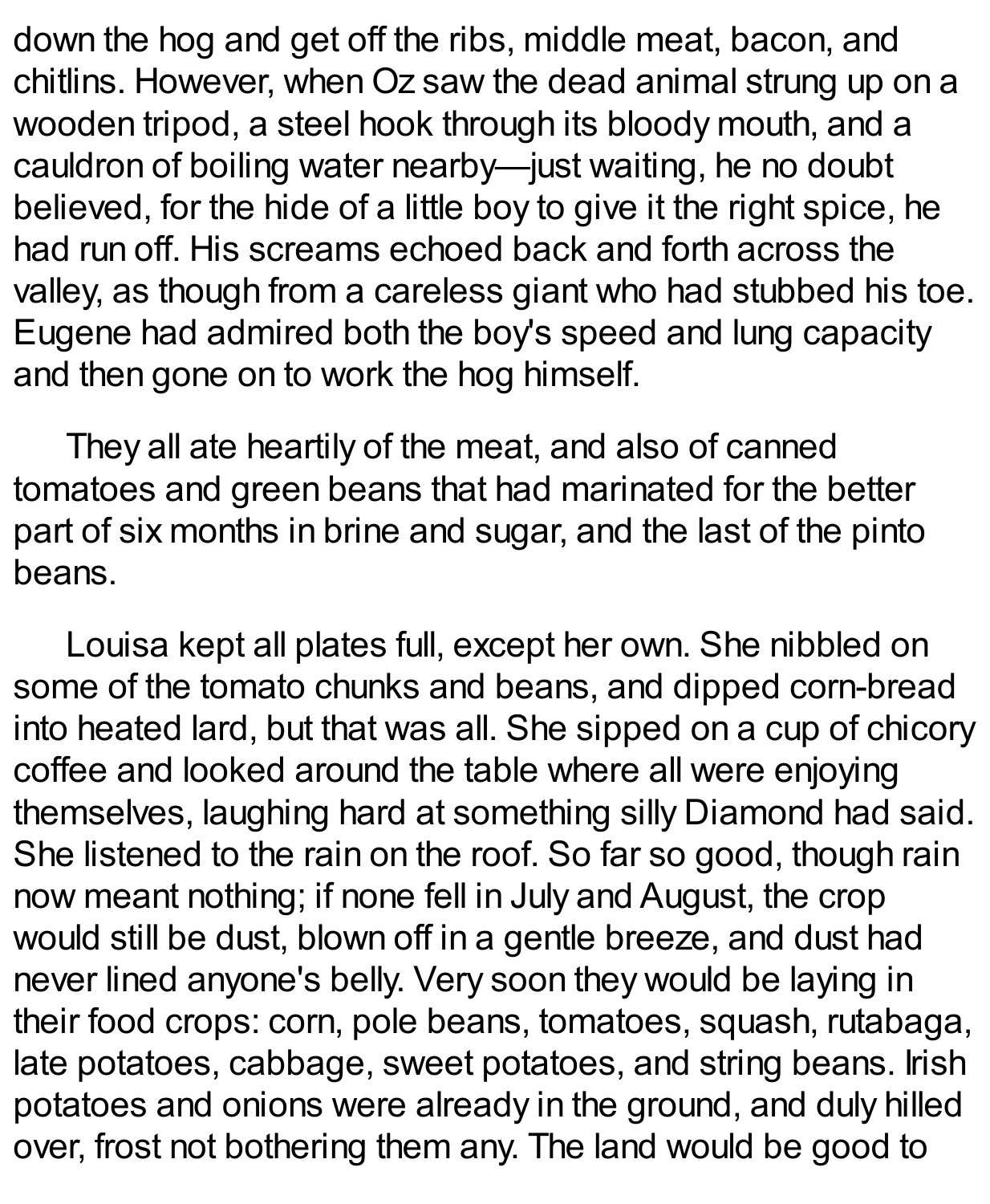them this year; it was their due this time around.

Louisa listened to the rain some more. Thank you, Lord, but be sure to send us some more of your bounty come summer. Not too much so's the tomatoes burst and rot on the vines, and not too little that the corn only grows waist high. I know it's asking a lot, but it'd be much appreciated. She said a silent amen and then did her best to join in the festivities.

There came a rap on the door and Cotton walked in, his outer coat soaked through even though the walk from car to porch was a quick one. He was not his usual self; the man did not even smile. He accepted a cup of coffee, a bit of cornbread, and sat next to Diamond. The boy stared up at him as though he knew what was coming.

"Sheriff came by to see me, Diamond."

Everyone looked at Cotton first and then they all stared at Diamond. Oz's eyes were open so wide the boy looked like an owl without feathers.

"Is that right?" Diamond said, as he took a mouthful of beans and stewed onions.

"Seems a pile of horse manure got in the mine superintendent's brand-new Chrysler at the Clinch Number Two. The man sat in it without knowing, it still being dark and all, and he had the bad cold in the nose and couldn't smell it. He was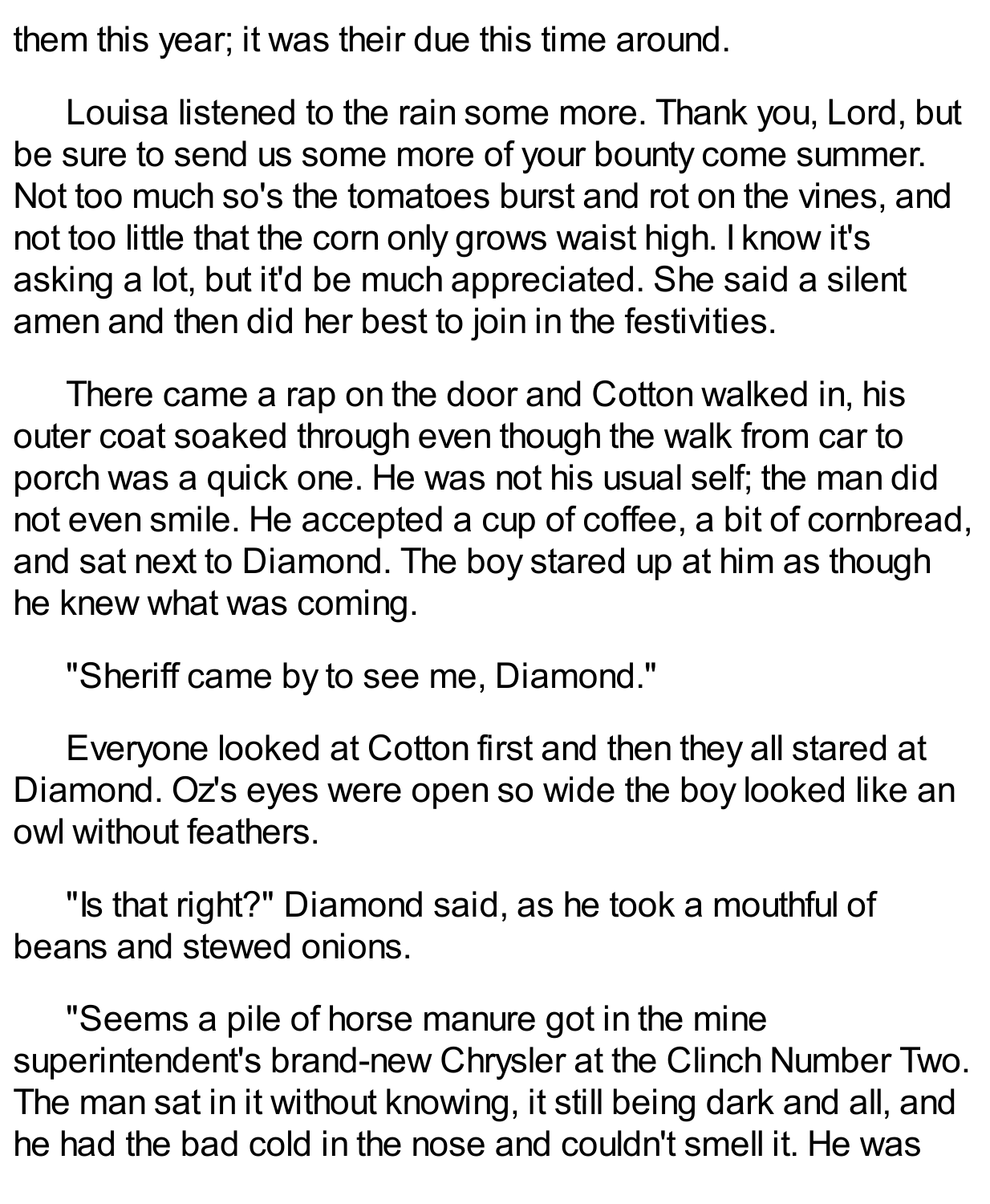understandably upset by the experience."

"Dum, how 'bout that," said Diamond. "Wonder how the horse done got that in there? Pro'bly just backed itself up to the window and let fly." That said, Diamond went right on eating, though none of the others did.

"Irecall I dropped you off to do some personal business right around there on our drive back from Dickens."

"You tell the sheriff that?" Diamond asked quickly.

"No, my memory curiously abandoned me about the time he asked." Diamond looked relieved as Cotton continued. "But I spent a sorry hour over at the courthouse with the superintendent and a coal company lawyer who were all-fire sure that you had done it. Now upon my careful crossexamination Iwas able to demonstrate that there were no eyewitnesses and no other evidence tying you to the scene of this ... little situation.And, fortunately, one can't take fingerprints from horse manure. Judge Atkins held with my side of things, and so there we are. But those coal folk have long memories, son, you know that."

"Not so long as mine," countered Diamond.

"Why would he do something like that?" said Lou.

Louisa looked at Cotton and he looked at her, and then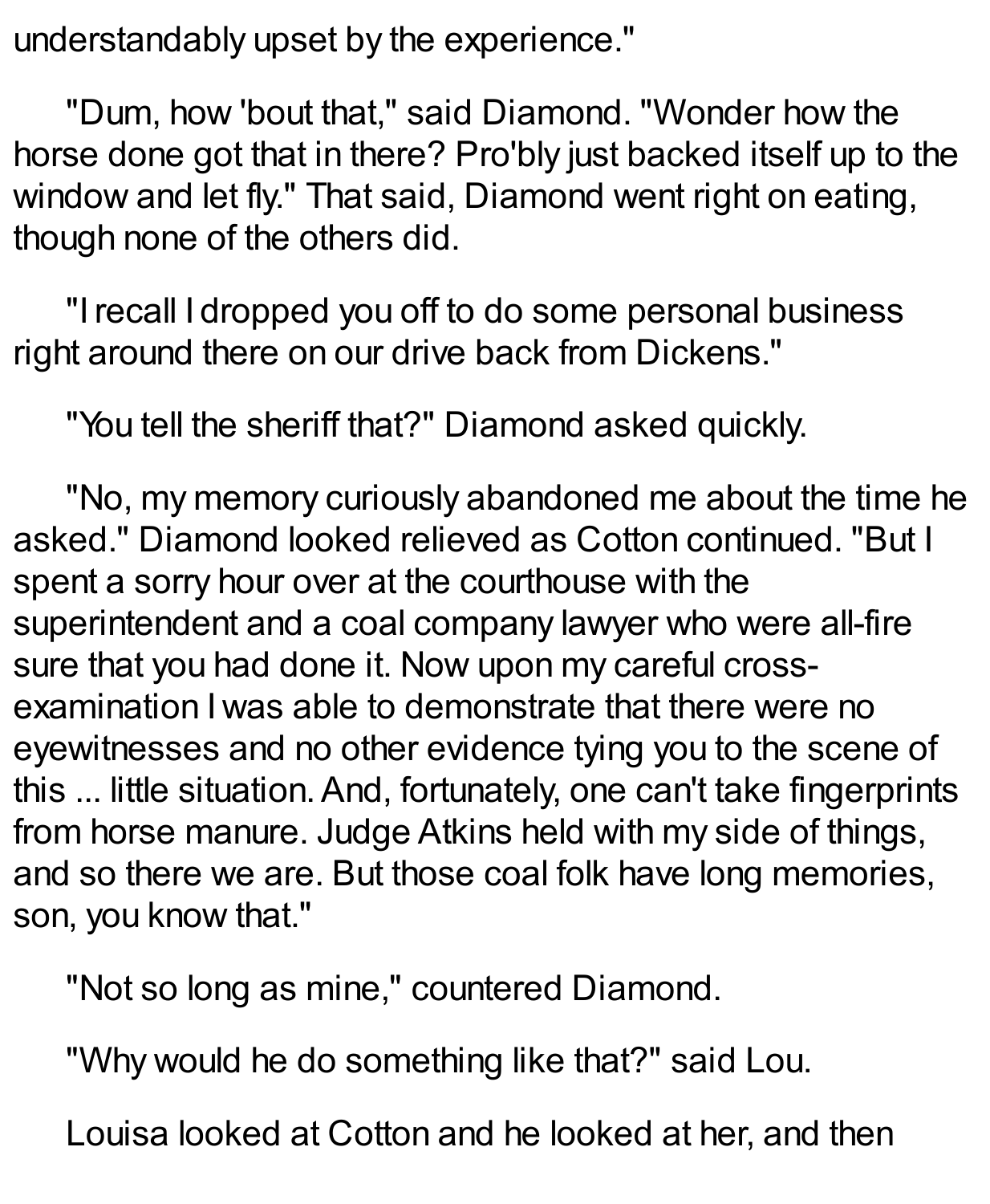Cotton said, "Diamond, my heart's with you on this, son, it really is. You know that. But the law's not.And next time, it might not be so easy to get out of it. And folk might start taking matters into their own hands. So my advice to you is to get on with things. I'm saying it for your own good, Diamond, you know that I am."

With that Cotton rose and put his hat back on. He refused all further questions from Lou and declined an invitation to stay. He paused and looked at Diamond, who was considering the rest of his meal without enthusiasm.

Cotton said, "Diamond, after those coal folk left the courtroom, me and Judge Atkins had us a long laugh. I'd say that was a right good one to end your career on, son. Okay?"

Diamond finally smiled at the man and said, "Okay."

## CHAPTER TWENTY

LOU ROSE EARLY ONE MORNING. EVEN BEFORE LOUISA and Eugene, she beheved, for she heard no stirring below. She had grown used to dressing in the dark now and her fingers moved swiftly, arranging her clothes and lacing her boots. She stepped to the window and looked out. It was so dark she had a vague feeling of being deep underwater. She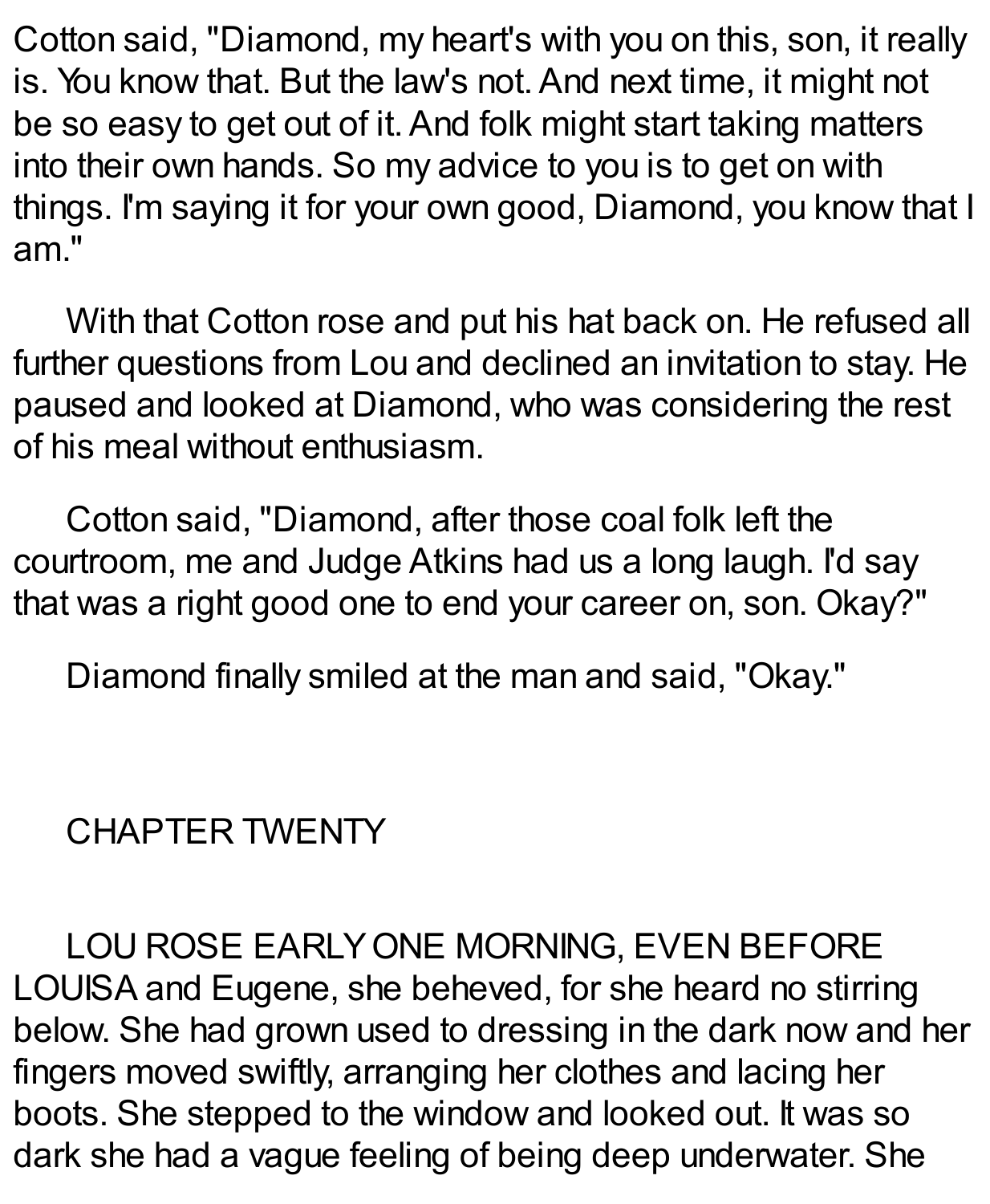flinched, for Lou thought she had seen something slip out from the barn.And then, like a frame of spent lightning, it was gone. She opened the window for a better look, but whatever it was wasn't there anymore. It must have been her imagination.

She went down the stairs as quietly as she could, started toward Oz's room to wake him, but stopped at the door of her mother's instead. It was partially open, and Lou just stood there for a moment, as though something blocked her passage. She leaned against the wall, squirmed a bit, slid her hands along the door frame, pushed herself away, and then leaned back. Finally, Lou edged her head into the bedroom.

Lou was surprised to see two figures on the bed. Oz was lying next to their mother. He was dressed in his long Johns, a bit of his thin calves visible where the bottoms had inched up, his feet in thick wool socks he had brought with him to the mountain. His tiny rear end was stuck up in the air, his face turned to the side so Lou could see it. A tender smile was on his lips, and he was clenching his new bear.

Lou crept forward and laid a hand on his back. He never stirred, and Lou let her hand slide down and gently touch her mother's arm. When she exercised her mother's limbs, a part of Lou would always be feeling for her mother to be pushing back just a little. But it was always just dead weight. And Amanda had been so strong during the accident, keeping her and Oz from being hurt. Maybe in saving her children, Lou thought, she had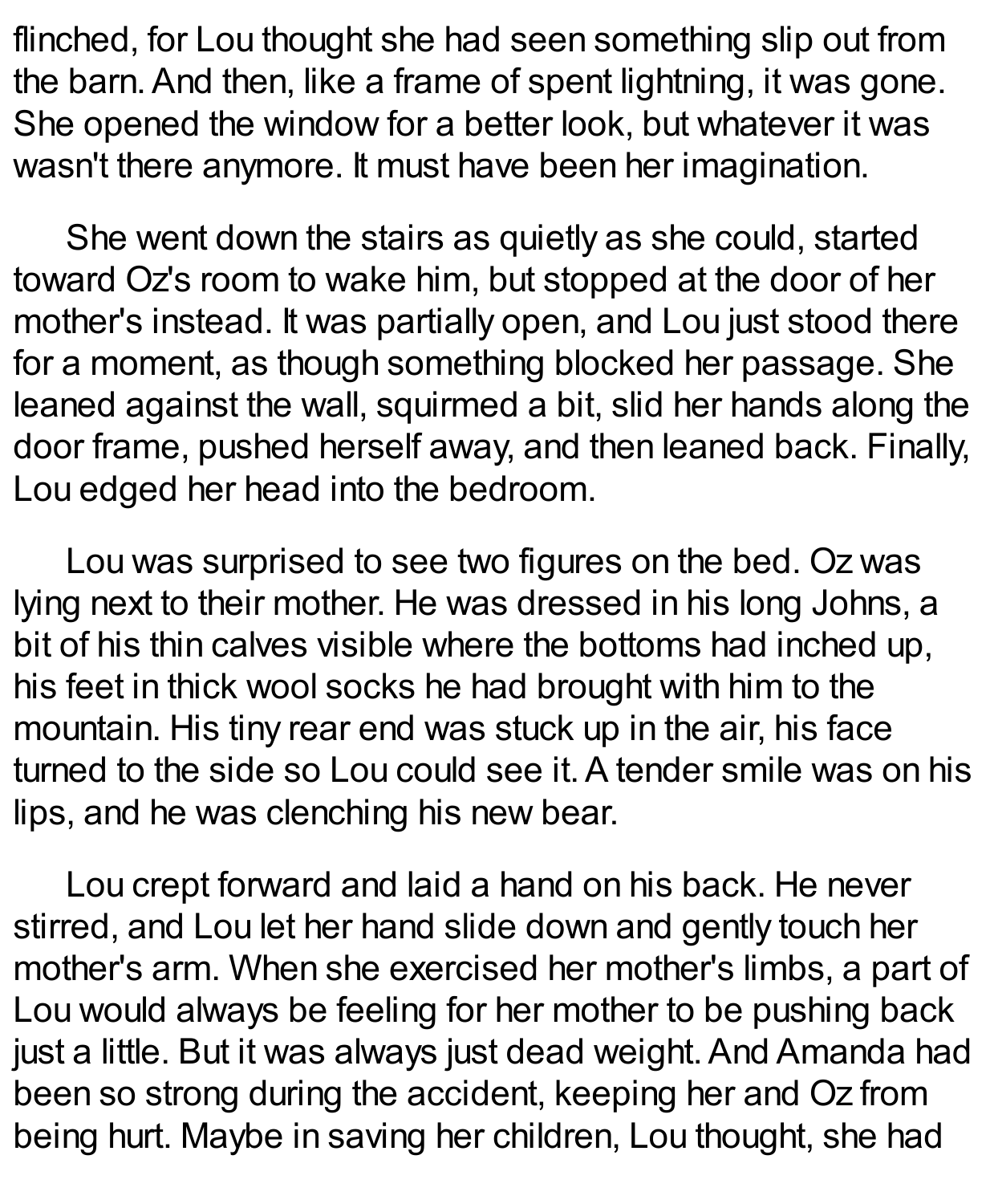used up all she had. Lou left the two and went to the kitchen.

She loaded the coal in the front-room fireplace, got the flame going, then sat in front of the fire for a time, letting the heat melt the chill from her bones. At dawn she opened the door and felt the cool air on her face. There were corpulent gray clouds loitering about from a passed storm, their underbellies outlined in flaming reddish-pink. Right below this was the broad sweep of mountainous green forest that stepped right to the sky. It was one of the most glorious breakups of night she could ever recall. Lou certainly had never seen dawns like this in the city.

Though it had not been that long ago, it seemed like many years since Lou had walked the concrete pavement of New York City, ridden the subway, raced for a cab with her father and mother, pushed through the crowds of shoppers at Macy's the day after Thanksgiving, or gone to Yankee Stadium to lunge for white leather balls and gobble hot dogs. Several months ago all of that had been replaced by steep land, dirt and trees, and animals that smelled and made you earn your place. Corner grocers had been exchanged for crackling bread and strained milk, tap water for water pumped or in bucket hauled, grand public libraries for a pretty cabinet of few books, tall buildings for taller mountains.And for a reason she couldn't quite get at, Lou did not know if she could stay here for long. Maybe there was a good reason her father had never come back.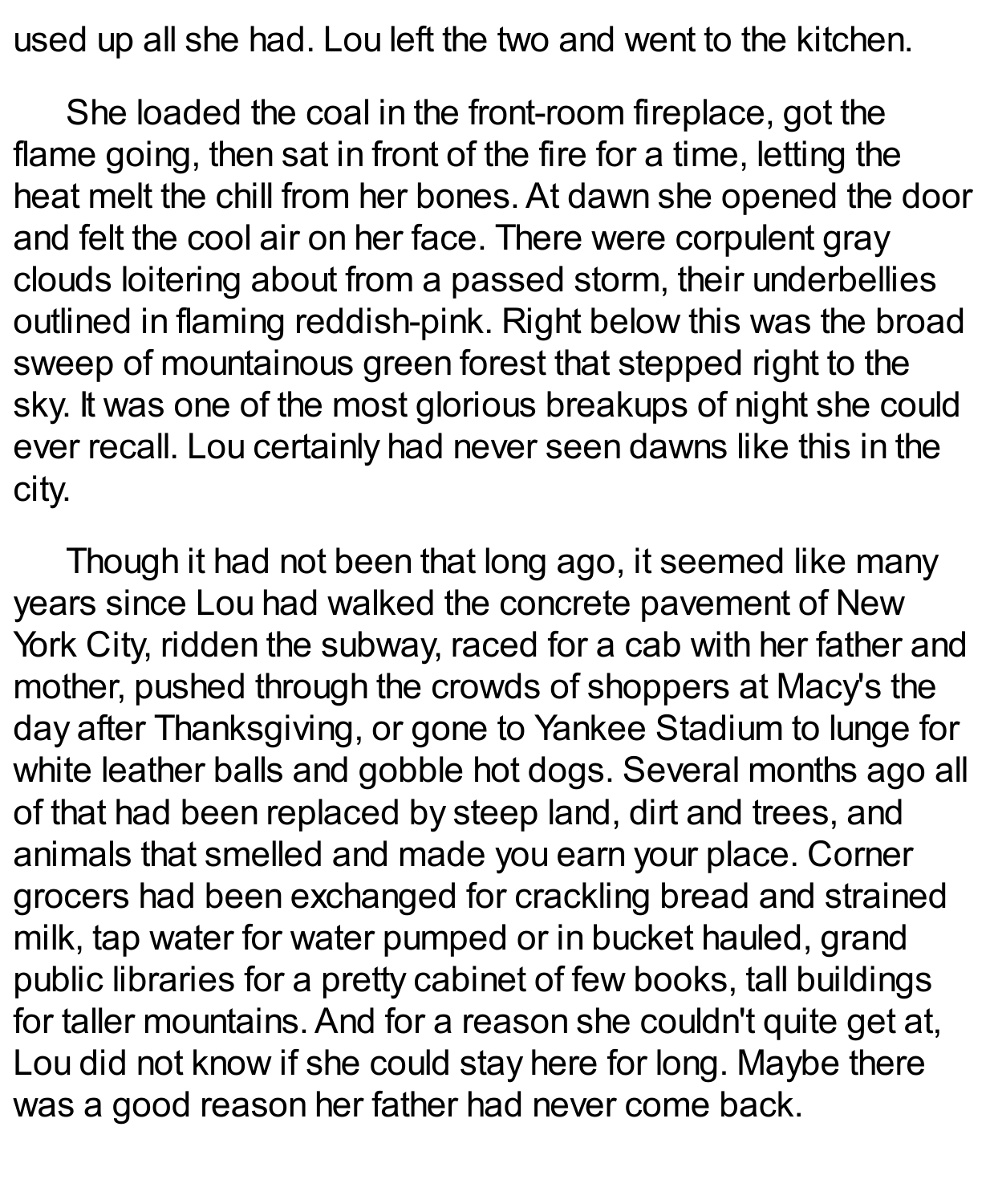She went to the barn and milked the cows, carrying a full bucket into the kitchen and the rest to the spring-house, where she laid it in the cool stream of water. The air was already growing warmer.

Lou had the cookstove hot and the pan with lard fired up when her great-grandmother walked in. Louisa was fretting that she and Eugene had slept late. Then Louisa eyed the full buckets on the sink, and Lou told her she had already milked the cows. When she saw the rest of the work Lou had done, Louisa smiled appreciatively. "Next thing I know you'll be running this place without me.

"I doubt that will ever happen," said the girl in a way that made Louisa stop smiling.

Cotton showed up unannounced a half hour later dressed in patched work pants, an old shirt, and worn brogans. He didn't wear his wire-rim glasses, and his fedora had been replaced with a straw hat, which, Louisa said, was foresight on his part because it looked like the sun would burn a bright one today.

They all said their hellos to the man, though Lou had mumbled hers. He had come to read to her mother regularly, as promised, and Lou was resenting it more each time. However, Lou appreciated his gentle ways and courtly manners. It was a conflicted, troubling situation for the girl.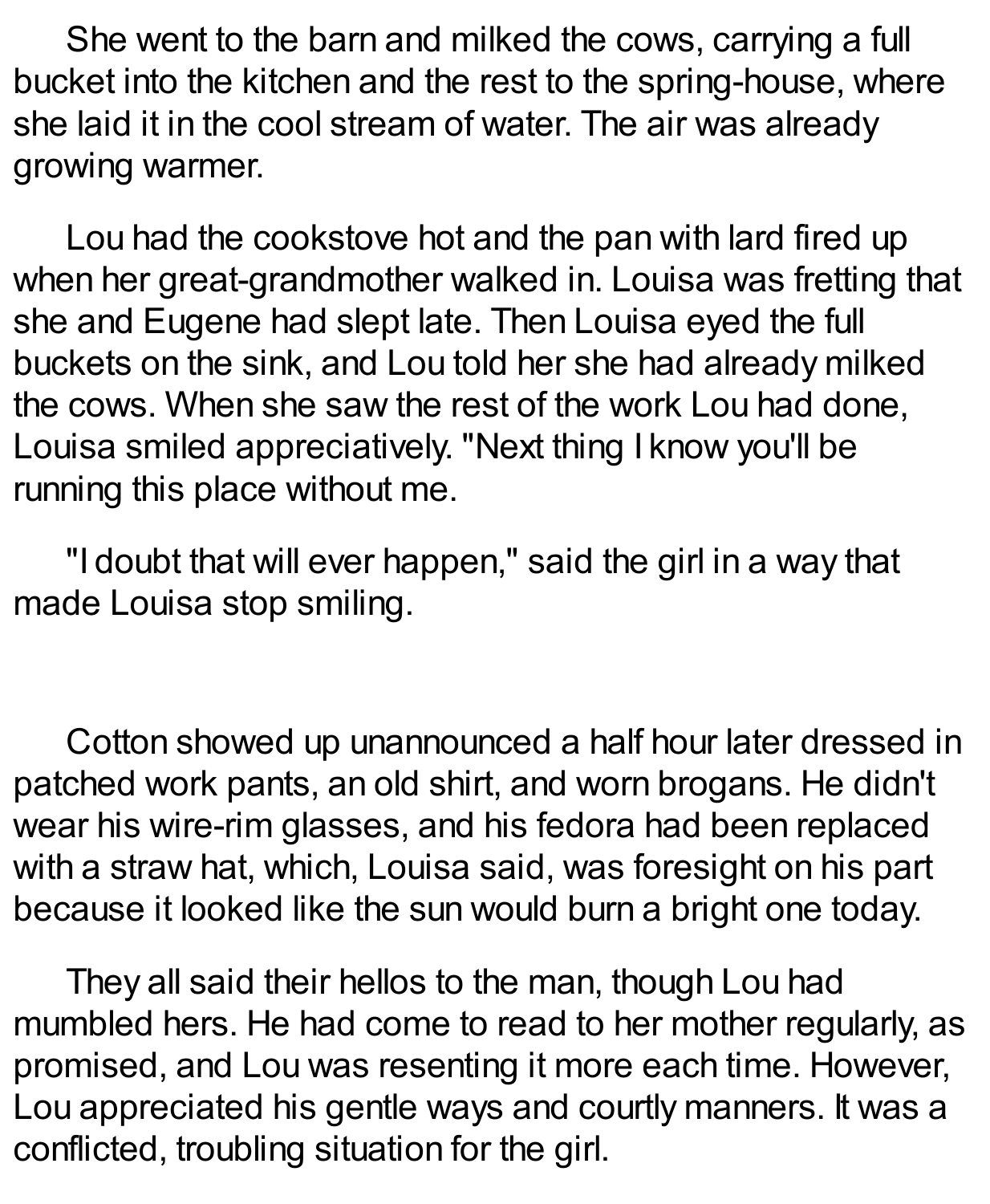The temperature, though cold the night before, had not come close to freezing. Louisa didn't have a thermometer, but, as she said, her bones were just as accurate as bottled mercury. The crops were going in, she declared to all. Late to plant often meant never to harvest.

They trucked over to the first field to be sown, a sloped rectangle of ten acres. The vigilant wind had chased the malingering gray clouds over the ridgeline, leaving the sky clear. The mountains, though, looked markedly flat this morning, as if they were props only. Louisa carefully passed out bags of seed com from the season before, shelled and then kept in the corncrib over the winter. She instructed the troops carefully as to their usage. "Thirty bushels of corn an acre is what we want," she said. "More, if we can."

For a while things went all right. Oz walked his rows, meticulously counting out tihree seeds per hill as Louisa had told them. Lou, though, was letting herself become sloppy, dropping two at some places, four at others.

"Lou," Louisa said sharply. "Three seeds per hill, girl!"

Lou stared at her. "Like it really makes a difference."

Louisa rested fists on her haunches. "Difference twixt eating and not!"

Lou stood there for a moment and then started up again, at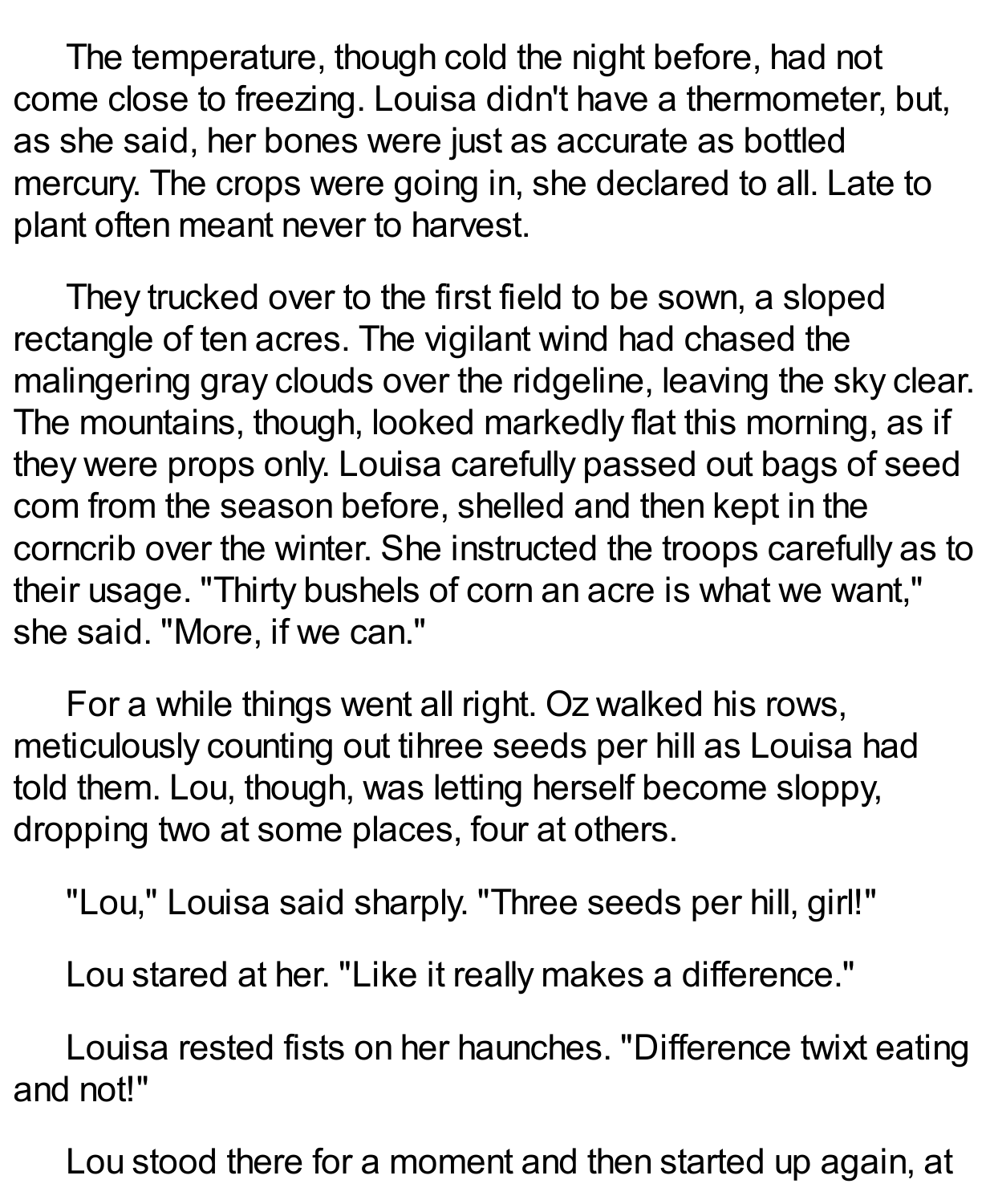a clip of three seeds per hill about nine inches apart. Two hours later, with the five of them working steadily, only about half the field had been laid. Louisa had them spend another hour using hoes to hill the planted corn. Oz and Lou soon had purple blood blisters in the crooks of their hands, despite the gloves they wore.And Cotton too had done the same to his.

"Lawyering is poor preparation for honest work," he explained, showing off his twin sore prizes.

Louisa's and Eugene's hands were so heavily callused that they wore no gloves at all, hilled twice as much as the others, and came away with palms barely reddened by the tools' coarse handles.

With the last dropped seed hilled, Lou, far more bored than tired, sat on the ground, slapping her gloves against her leg. "Well, that was fun. What now?"

A curved stick appeared in front of her. "Before you get on to school, you and Oz gonna find some wayward cows."

Lou looked up into Louisa's face.

Lou and Oz tramped through the woods. Eugene had let the cows and the calf out to graze in the open field, and, as cows, like people, were wont to do, they were wandering the countryside looking for better prospects.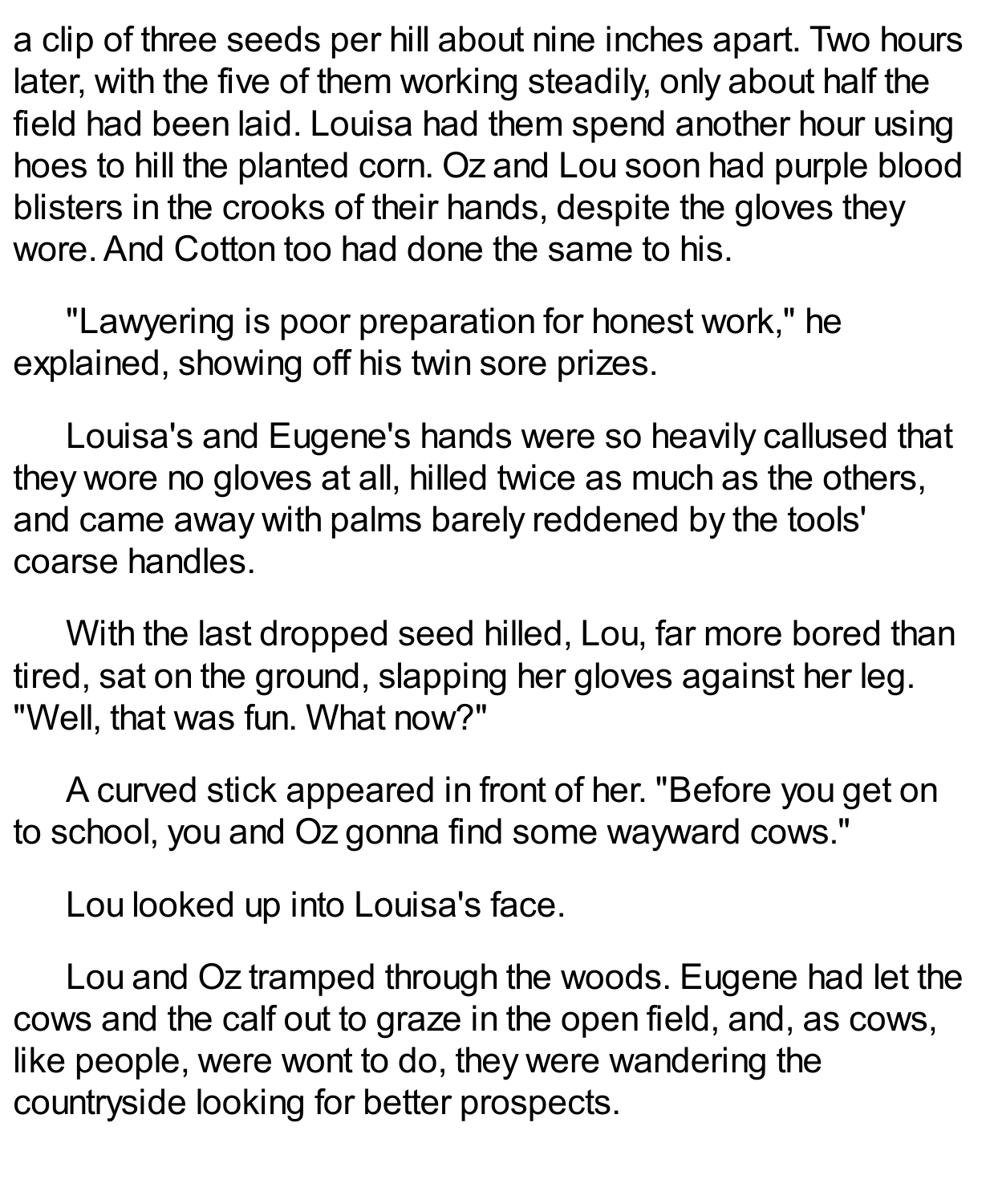Lou smacked a lilac bush with the stick Louisa had given her to scare off snakes. She had not mentioned the threat of serpents to Oz, because she figured if he knew, she'd end up carrying her brother on her back. "I can't believe we have to find some stupid cows," she said angrily. "If they're dumb enough to get lost, they should stay lost."

They pushed through tangles of dogwood and mountain laurel. Oz swung on the lower branch of a scraggly pine, and then gave out a whistle as a cardinal flitted by, though most folks from the mountain would have certainly called it a redbird.

"Look, Lou, a cardinal, like us."

Keeping an eye out more for birds than cows, they quickly saw many varieties, most of which they did not know. Hummingbirds twitted over beds of morning glories and wood violets; the children scared up a mess of field larks from thick ground-cover.A sparrow hawk let them know it was around, while a pack of nasty blue jays bothered everybody and everything. Wild, bushy rhododendrons were beginning to bloom in pink and red, as were the lavender-tipped white flowers of Virginia thyme. On the sides of steep slopes they could see trailing arbutus and wolfsbane among the stacked slate and other protrusions of rocks. The trees were in full, showy form, and the sky a cap of blue to finish it off.And here they were, hunting aimless bovines, thought Lou.

A cowbell clunked to the east of them.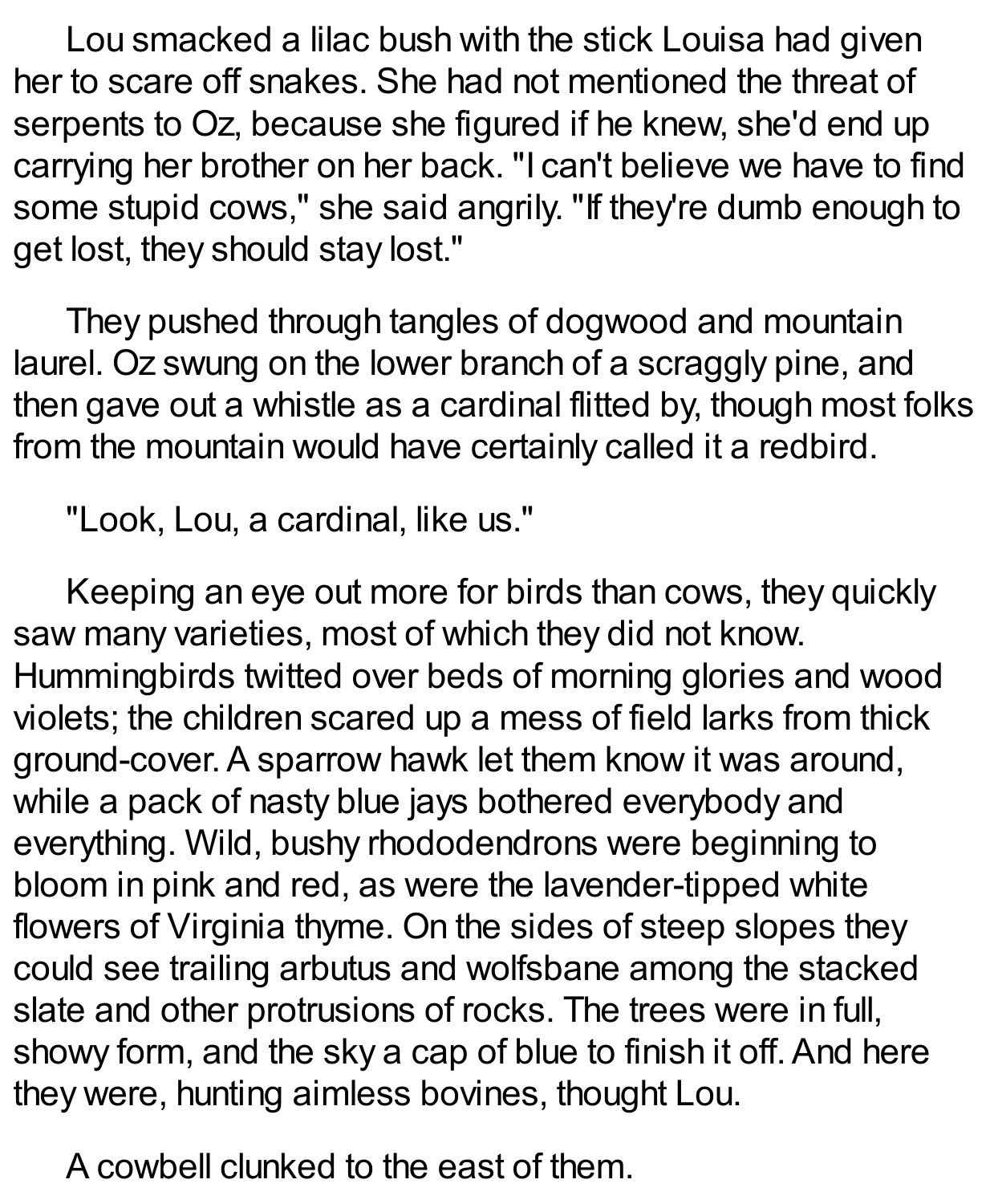Oz looked excited. "Louisa said to follow the bell the cows wear."

Lou chased Oz through groves of beech, poplar, and basswood, the strong vines of wisteria clutching at them like irksome hands, their feet tripping over bumps of shallow roots clinging to uneven, shifting ground. They came to a small clearing ringed with hemlock and gum and heard the bell again, but saw no cows. A goldfinch darted past, startling them.

"Moo. Moooo!" came the voice, and the bell clunked.

The pair looked around in bewilderment until Lou glanced up in the crook of a maple and saw Diamond swinging the bell and speaking cow. He was barefoot, same clothes as always, cigarette behind his ear, hair reaching to the sky, as though a mischievous angel was tugging at the boy's red mop.

"What are you doing?" Lou demanded angrily.

Diamond gracefully swung from branch to branch, dropped to the ground, and clunked the bell once more. Lou noted that he had used a piece of twine to tie the pocketknife she had given him to a loop on his overalls.

"Believing Iwere a cow."

"That's not funny," Lou said. "We have to find them."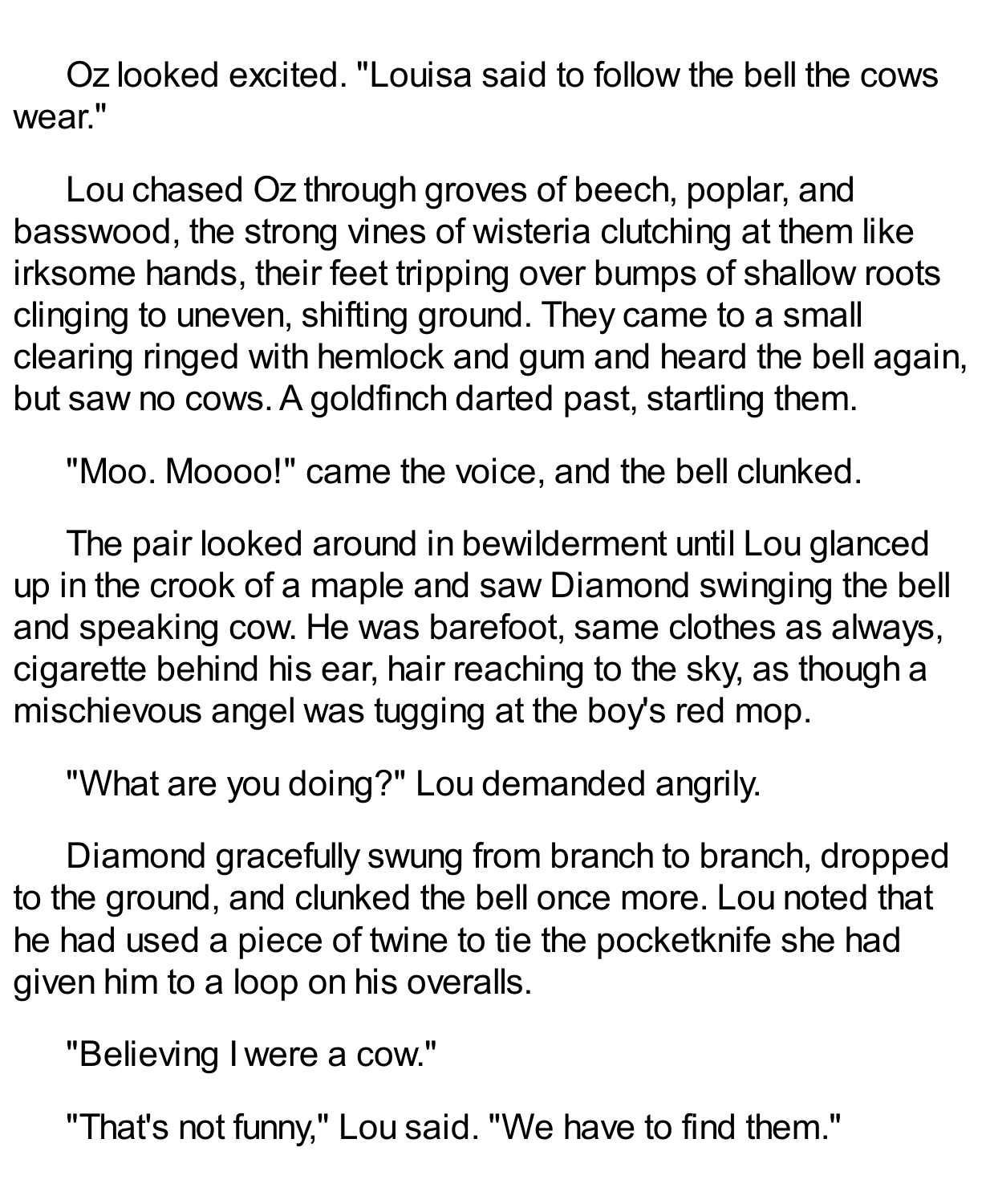"Shoot, that's easy. Cows ain't never really lost, they just mosey round till somebody come get 'em." He whistled and Jeb broke through the tangle of brush to join them.

Diamond led them through a swath of hickory and ash; on the trunk of the latter a pair of squirrels were having an argument, apparently over some division of spoils. They all stopped and stared in reverence at a golden eagle perched on a limb of a ruler-straight eighty-foot poplar. In the next clearing, they saw the cows grazing in a natural pen of fallen trees.

"I knowed they was Miss Louisa's right off. Figger you'd probably come traipsing through after 'em."

With Diamond's and Jeb's help, they drove the cows back to their farm pen.Along the way, Diamond showed them how to hold on to the animals' tails, let the cows pull them uphill, to make them pay back a litde, he said, for wandering off. When they shut the corral gate, Lou said, "Diamond, tell me why you put horse manure in that man's car."

"Can't tell you, 'cause I ain't do it."

"Diamond, come on. You as good as admitted you did to Cotton."

"Got me oak ears, can't hear nuthin' you saying."

A frustrated Lou drew circles in the dirt witii her shoe. "Look,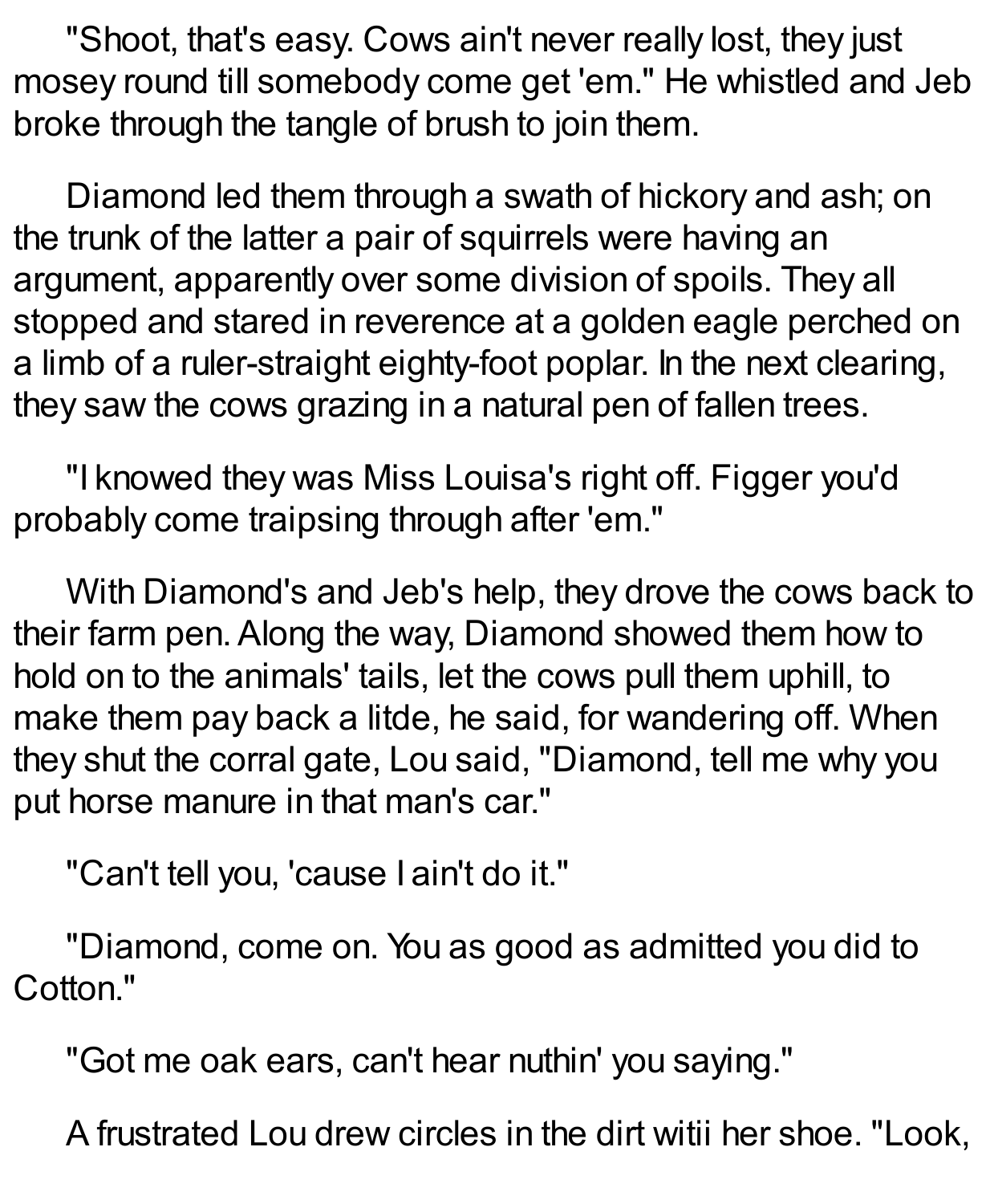we have to get to school, Diamond. You want to come with us?"

"Don't go to no school," he said, slipping the unlit cigarette between his lips and becoming an instant adult.

"How come your parents don't make you go?"

In response to this Diamond whisded for Jeb and the pair took off running.

"Hey, Diamond," Lou called after him.

Boy and dog only ran faster.

## CHAPTER TWENTY-ONE

LOUAND Oz RACED PAST THE EMPTYYARD AND INside the schoolhouse. Breathless, they hustled to their seats.

"I'm sorry we're late," Lou said to Estelle McCoy, who was already chalking something on the board. "We were working in the fields and ..." She looked around and noted that fully half the seats were empty.

"Lou, it's all right," said her teacher. "Planting time's starting, I'm just glad you made it in at all."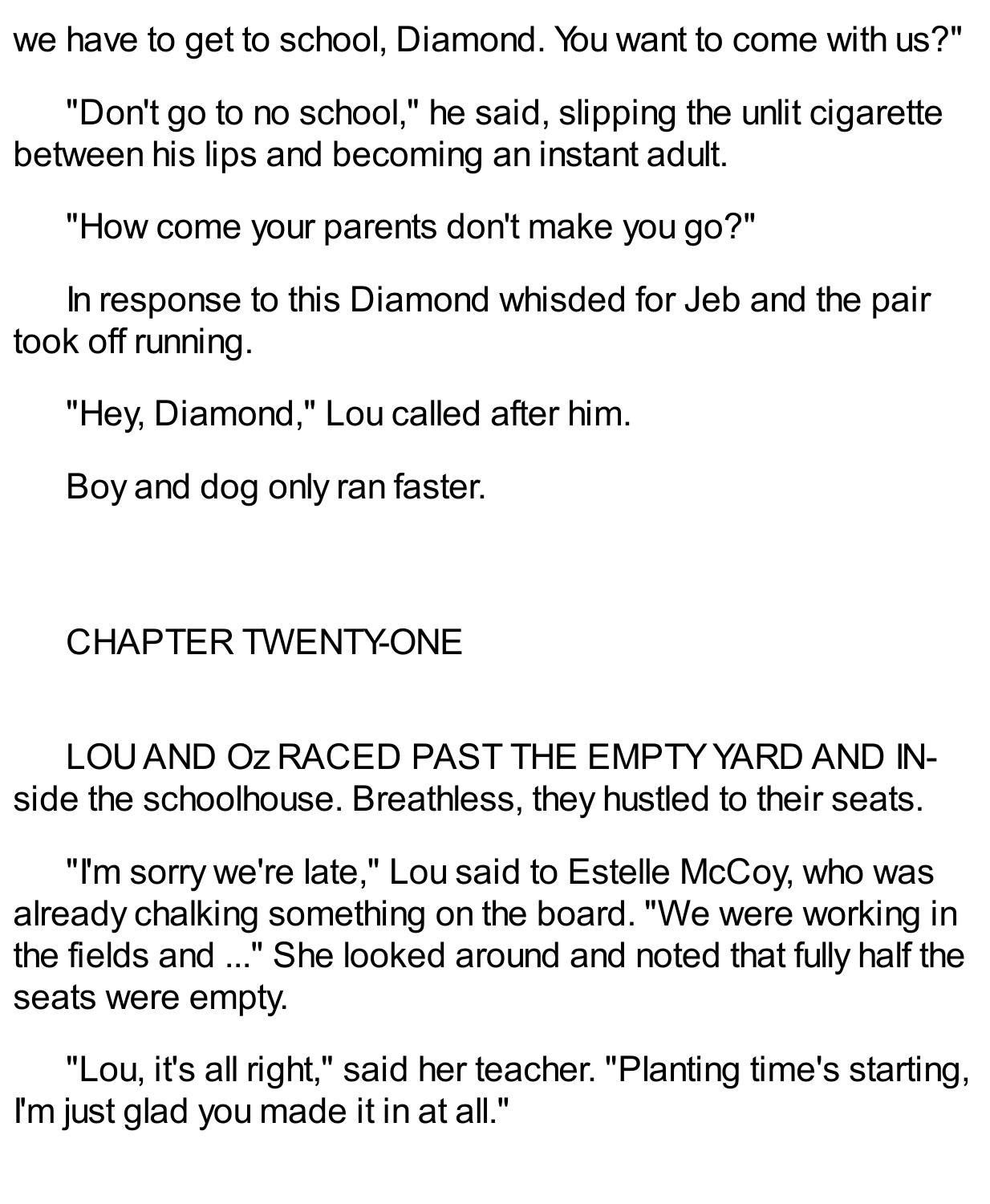Lou sat down in her seat. From the corner of her eye she saw that Billy Davis was there. He looked so angelic that she told herself to be cautious. When she lifted up her desk top to put away her books, she could not stifle the scream. The snake coiled in her desk—a three-foot brown and yellow-banded copperhead—was dead. However, the piece of paper tied around the serpent, with the words "Yankee Go Home" scrawled upon it, was what really made Lou angry.

"Lou," called Mrs. McCoy from the blackboard, "is anything wrong?"

Lou closed the desk and looked at Billy, who pursed his lips and attended to his book. "No," said Lou.

It was lunchtime, and the air was cool, but with a warming sun, and the children gathered outside to eat, lard buckets and other like containers in hand. Just about everyone had something to line his or her stomach, even if it was just scraps of cornbread or biscuit, and many a hand cradled a small jug of milk or jar of springwater. Children settled back on the ground to do their eating, drinking, and talking. Some of the younger ones ran around in circles until they were so dizzy they fell down, and then older siblings picked them up and made them eat.

Lou and Oz sat under the deep shade of the walnut tree, the breeze slowly lifting the ends of Lou's hair. Oz bit heartily into his buttered biscuit and drank down the cold springwater they had brought in a canning jar. Lou, though, did not eat. She seemed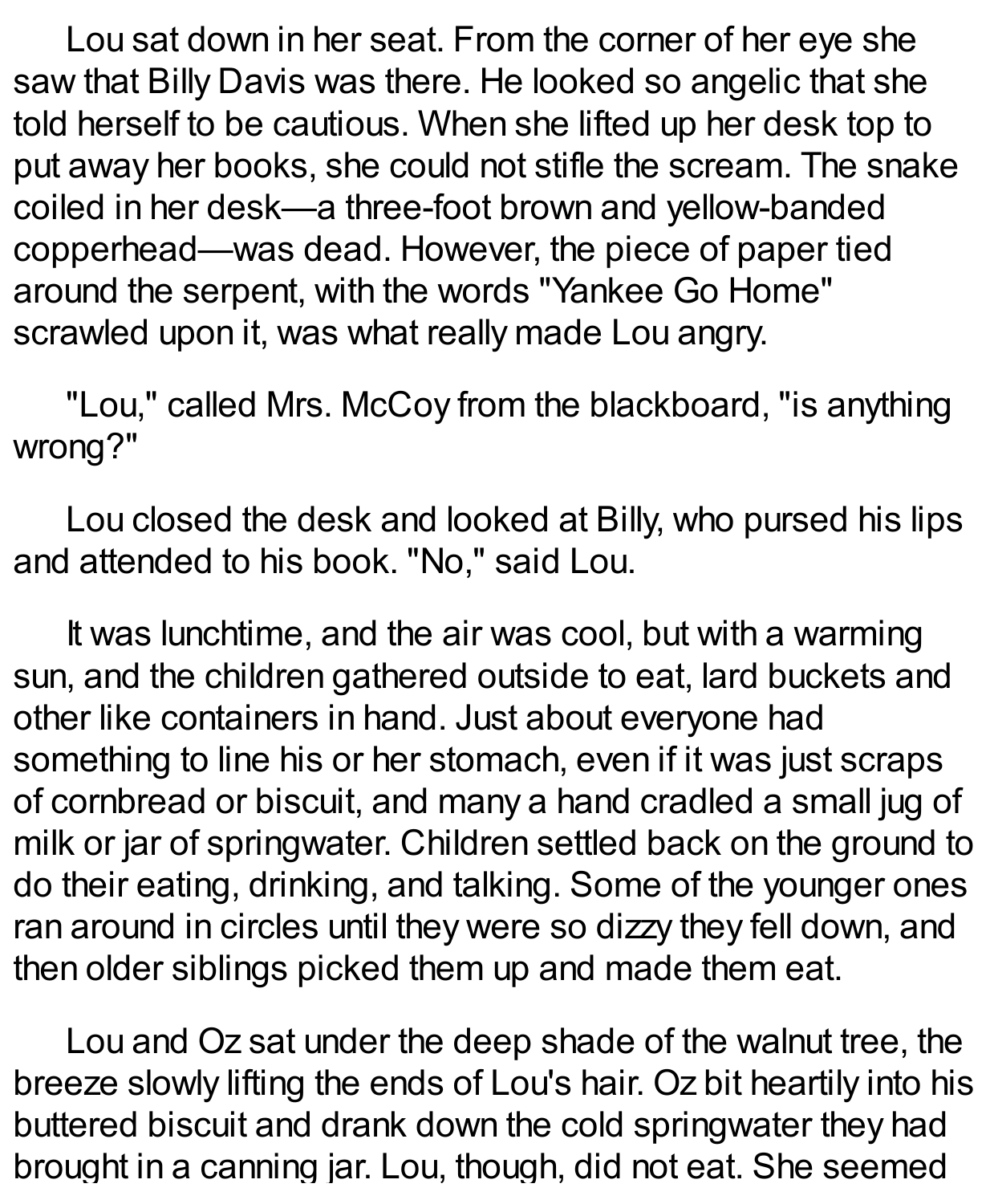to be waiting for something, and stretched her limbs as though preparing for a race.

Billy Davis strutted through the small clumps of eaters, prominently swinging his wooden lunch pail made from a small nail keg with a wire driven through it for a handle. He stopped at one group, said something, laughed, glanced over at Lou, and laughed some more. He finally climbed into the lower branches of a silver maple and opened his lunch pail. He screamed out, fell backward out of the tree, and landed mostly on his head. The snake was on him, and he rolled and pitched trying to get the serpent off. Then he realized it was his own dead copperhead that had been tied to the lid of the pail, which he still clutched in his hand. When he stopped squealing like a stabbed pig, he realized everyone in the schoolyard was bellylaughing at him.

All except Lou, who just sat there with her arms crossed pretending to ignore this spectacle. Then she broke out into a smile so wide it threatened to block the sun. When Billy stood, so did she. Oz pushed the biscuit into his mouth, gulped down the rest of the water, and scooted to safety behind the walnut tree. Fists cocked, Lou and Billy met in the very center of the schoolyard. The crowd closed around them, and Yankee girl and mountain boy went for round two.

Lou, the other side of her lip cut this time, sat at her desk. She stuck her tongue out at Billy, who sat across from her, his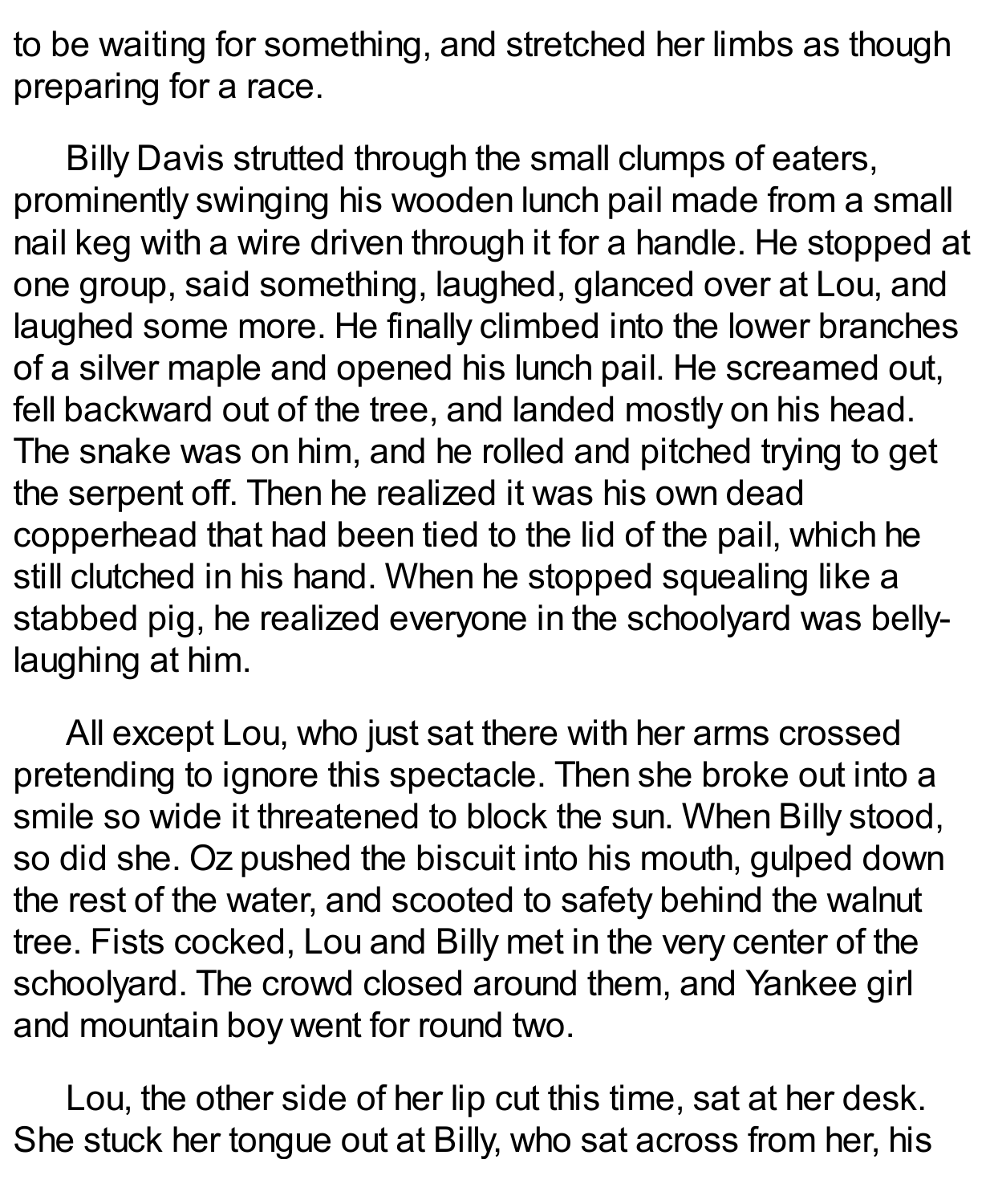shirt torn and his right eye a nice purplish black. Estelle McCoy stood in front of them, arms crossed, a scowl on her face. Right after stopping the championship bout, the angry teacher had ended school early and sent word to the fighters' respective families.

Lou was in high spirits, for she had clearly licked Billy again in front of everybody. He didn't look too comfortable, though, fidgeting in his chair and glancing nervously at the door. Lou finally understood his anxiety when the schoolhouse door crashed open and George Davis stood there.

"What in the hell's going on here?" he roared loud enough to make even Estelle McCoy cower.

As he stalked forward, the teacher drew back. "Billy was in a fight, George," Mrs. McCoy said.

"You called me in here on 'count of a damn fight?" he snarled at her, and then towered menacingly over Billy. "Iwere out in the field, you little bastard, ain't got time for this crap." When George saw Lou, his wild eyes grew even more wicked, and then the man threw a backhand that caught Billy on the side of his head and knocked him to the floor.

Father stood over the fallen son. "You let a damn girl do that to you?"

"George Davis!" Estelle McCoy cried out. "You let your son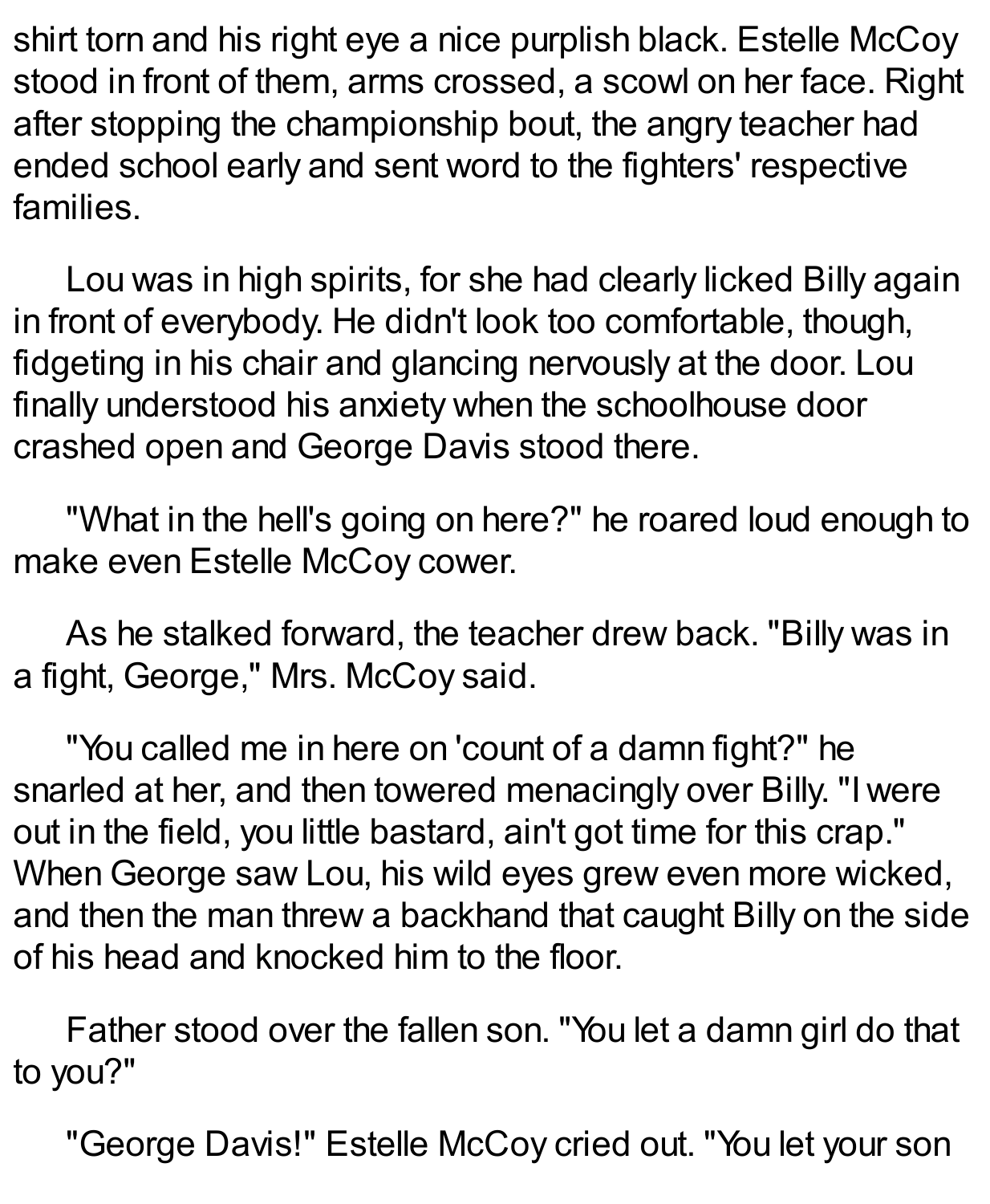be."

He held up a menacing hand to her. "Now on, boy works the farm. No more this damn school."

"Why don't you let Billy decide that?"

Louisa said this as she walked into the room, Oz following closely behind her clutching at the woman's pants leg.

"Louisa," the teacher said with great relief.

Davis stood his ground. "He a boy, he damn well do what I say."

Louisa helped Billy into his seat and comforted him, before turning to the father. "You see a boy? I see me a fine young man"

Davis snorted. "He ain't no growed man."

Louisa took a step toward him and spoke in a quiet voice, but her look was so fierce Lou forgot to breathe. "But you are. So don't you never hit him agin."

Davis pointed right in her face with a nail-less finger.

"Don't you go telling me how to handle my boy. You had yourself one child. Had me nine, 'nuther on the way."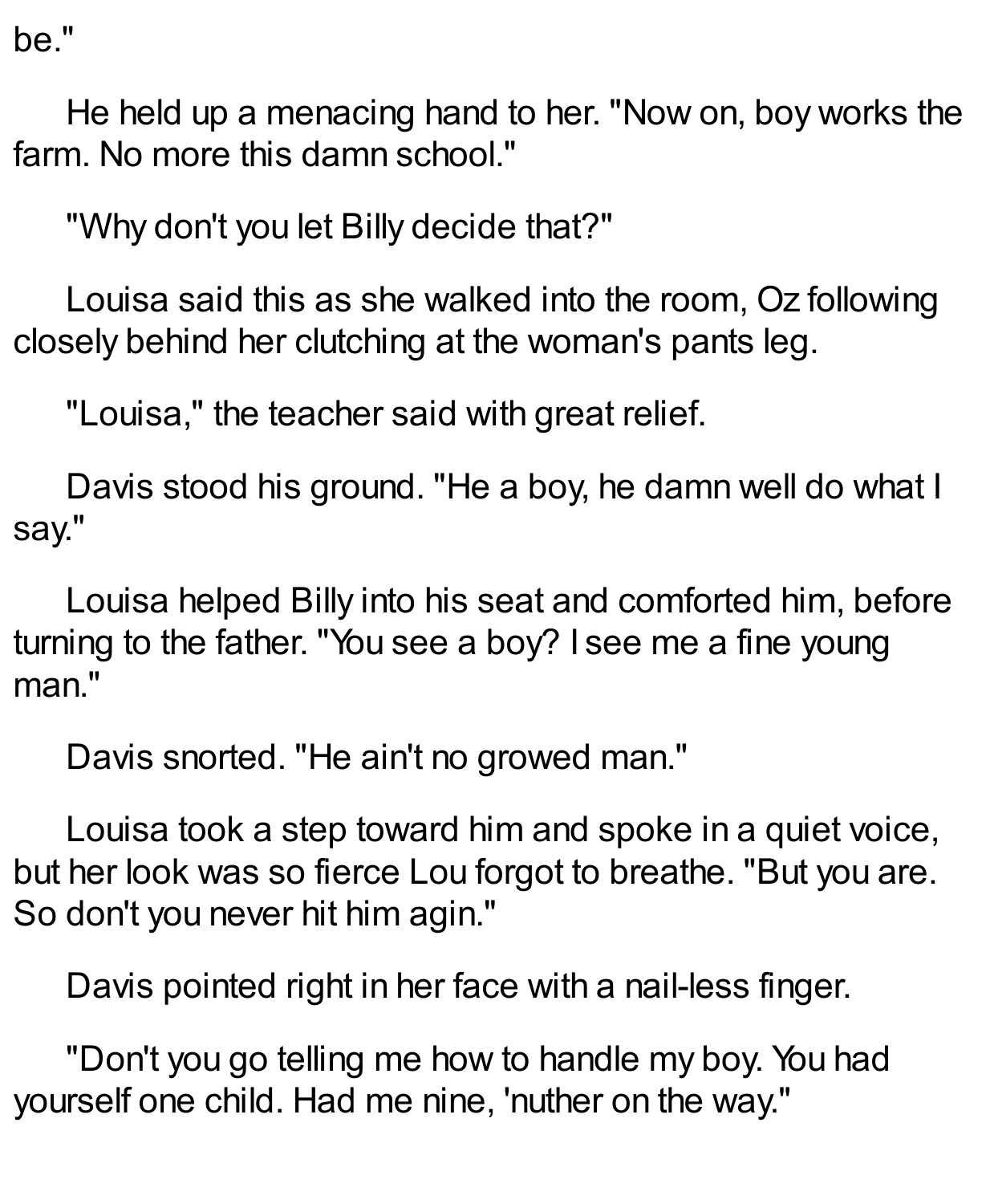"Number of children fathered got little enough to do with being a good daddy."

"You got that big nigger Hell No livin' with you. God'11 strike you down for that. Must be that Cherokee blood. You don't belong here. Never did, Injun woman."

A stunned Lou looked at Louisa. Yankee.And Indian.

"His name is Eugene," said Louisa. "And my daddy were partApache, not Cherokee.And the God I know punishes the wicked. Like men who beat their children." Louisa took one more step forward. "You ever lay a hand on that child agin, best pray to whatever god you counsel with I ain't find you."

Davis laughed nastily. "You scaring me, old woman."

"Then you smarter than I thought."

Davis's hand curled to a fist and he looked ready to swing until he saw big Eugene filling the doorway, and his courage seemed to peter away.

Davis grabbed Billy. "Boy, you git on home. Git!" Billy raced out of the room. Davis followed slowly, taking his time. He looked back at Louisa. "This ain't over. No sir." He banged the door shut on his way out.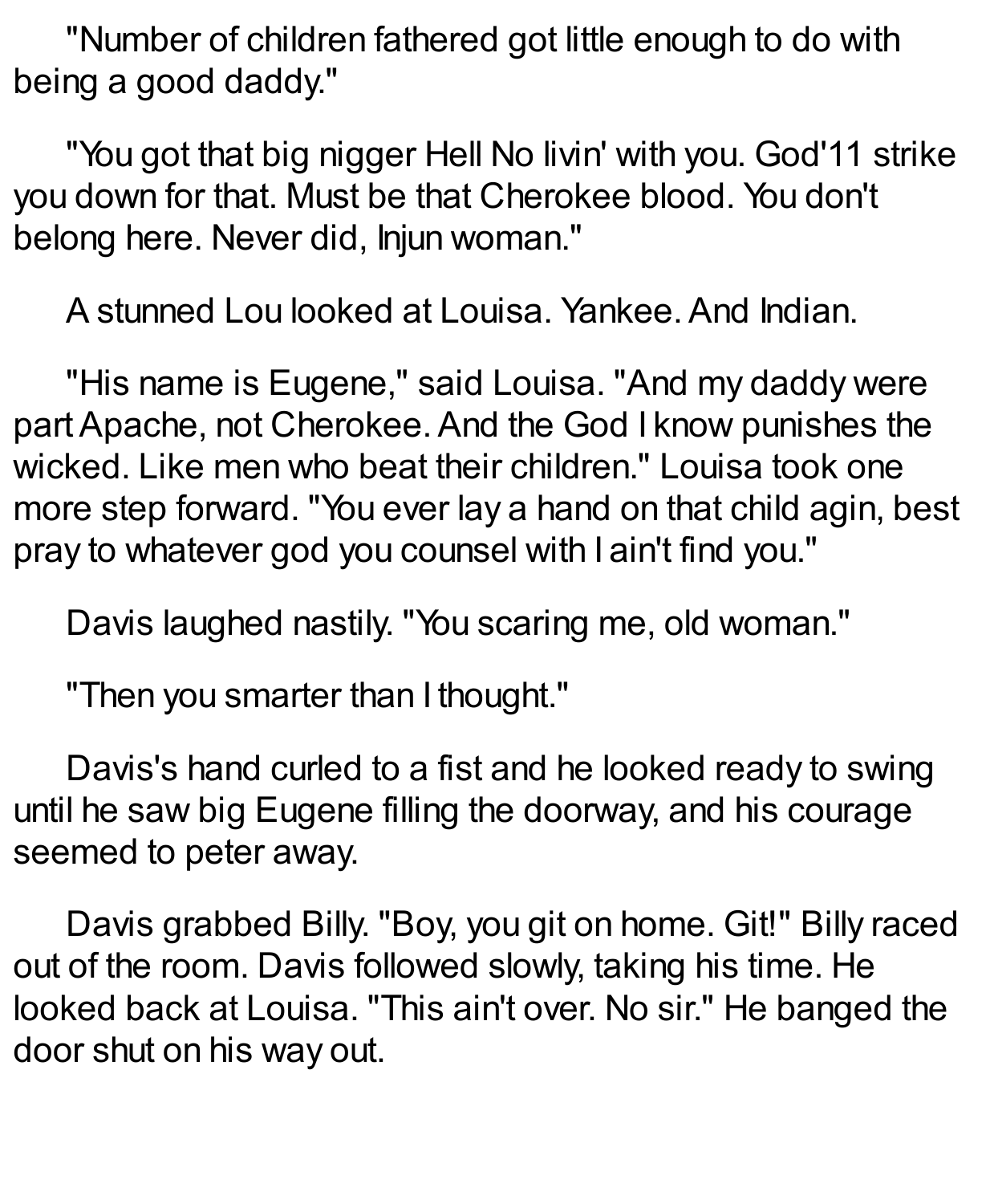## CHAPTER TWENTY-TWO

SCHOOL HAD ENDED FOR THE YEAR,AND THE HARD work of farming had begun. Each day Louisa rose particularly early, before the night even seemed to have settled in, and made Lou get up too. The girl did both her and Oz's chores as punishment for fighting with Billy, and then they all spent the day working the fields. They ate simple lunches and drank cold springwater under the shade of a cucumber magnolia, none of them saying much, the sweat seeping through their clothes. During these breaks Oz threw rocks so far the others would smile and clap their hands. He was growing taller, the muscles in his arms and shoulders becoming more and more pronounced, the hard work fashioning in him a lean, hard strength.As it did in his sister.As it seemed to in most who struggled to survive here.

The days were warm enough now that Oz wore only his overalls and no shirt or shoes. Lou had on overalls and was barefoot as well, but she wore an old cotton undershirt. The sun was intense at this elevation and they were becoming blonder and darker every day. Louisa kept teaching the children things: She explained how blue lake beans have no strings, but pole beans, grown around the cornstalks, do, and they'll choke you if you don't first string them.And that they could raise most of their crop seed, except for oats, which required machinery to thresh them, machinery that simple mountain farmers would never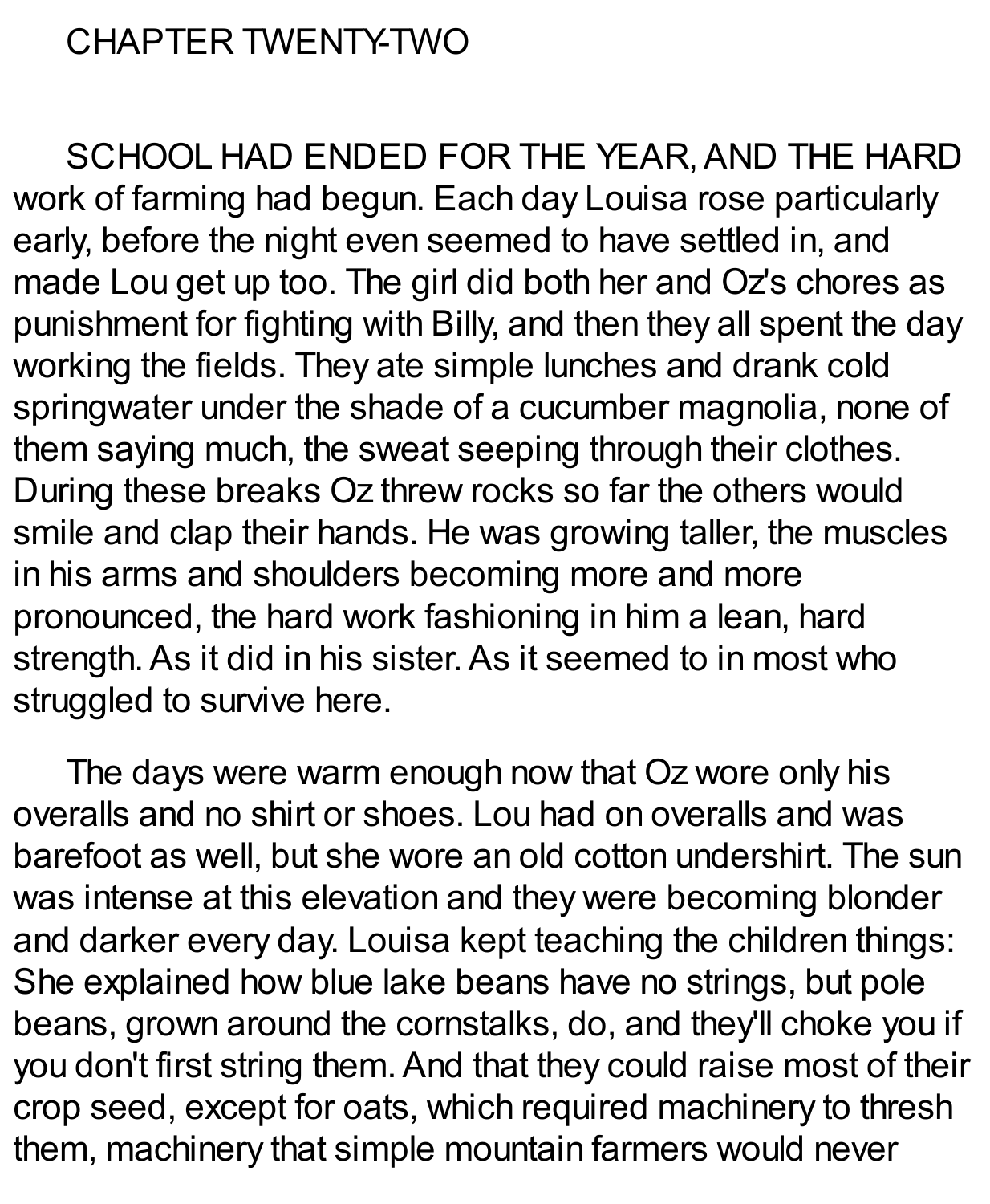have.And how to wash the clothes using the washboard and just enough soap made from lye and pig fat—but not too much —keeping the fire hot, rinsing the clothes properly, and adding bluing on the third rinse to get everything good and white.And then at night, by firelight, how to darn with needle and thread. Louisa even talked of when would be a good time for Lou and Oz to learn the fine arts of mule shoeing and quilting by frame.

Louisa also finally found time to teach Lou and Oz to ride Sue the mare. Eugene would hoist them, by turns, up on the mare, bareback, without even a blanket.

"Where's the saddle?" Lou asked. "And the stirrups?"

"Your saddle's your rump.A pair of strong legs your stirrups," Louisa answered.

Lou sat up on Sue while Louisa stood beside the mare.

"Now, Lou, hold the reins in your right hand like I done showed you, like you mean it now!" said Louisa. "Sue'll let you get by with some, but you got to let her know who's boss."

Lou flicked the reins, prodded the horse's sides, generally kicked up a good row, and Sue remained absolutely motionless, as though she were sound asleep.

"Dumb horse," Lou finally declared.

"Eugene," Louisa called out to the field. "Come give me a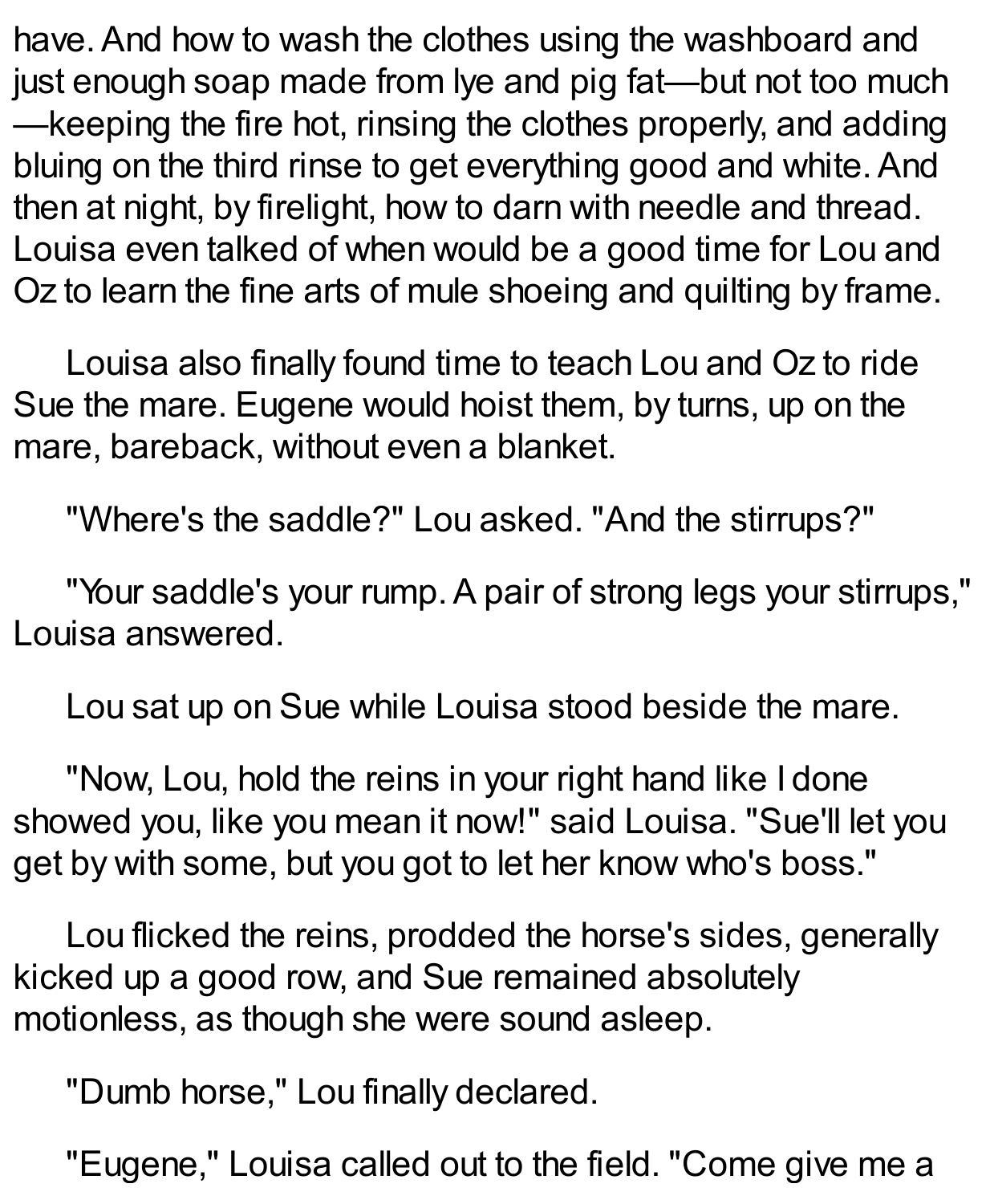boost up, please, honey."

Eugene limped over and helped Louisa up on the horse, and she settled in behind Lou and took the reins.

"Now, the problem ain't that Sue's dumb, it's that you ain't speaking her way yet. Now, when you want Sue to go, you give her a nice punch in the middle and make a little chk-chk noise. To her that means go. When you want her to turn, you don't jerk on the reins, you just glide them like. To stop, a little quick tug back."

Lou did as Louisa had shown her, and Sue started moving. Lou glided the reins to the left and the horse actually went that way. She fast-tugged back on the reins and Sue came to a slow stop.

Lou broke into a big smile. "Hey, look at me. I'm riding."

From Amanda's bedroom window, Cotton leaned his head out and watched. Then he looked to the beautiful sky, and then over atAmanda in the bed.

A few minutes later, the front door opened and Cotton carried Amanda outside and put her in the rocking chair there, next to a screen of maypops that were in full bloom of leathery purple.

Oz, who was now up on Sue with his sister, looked over, saw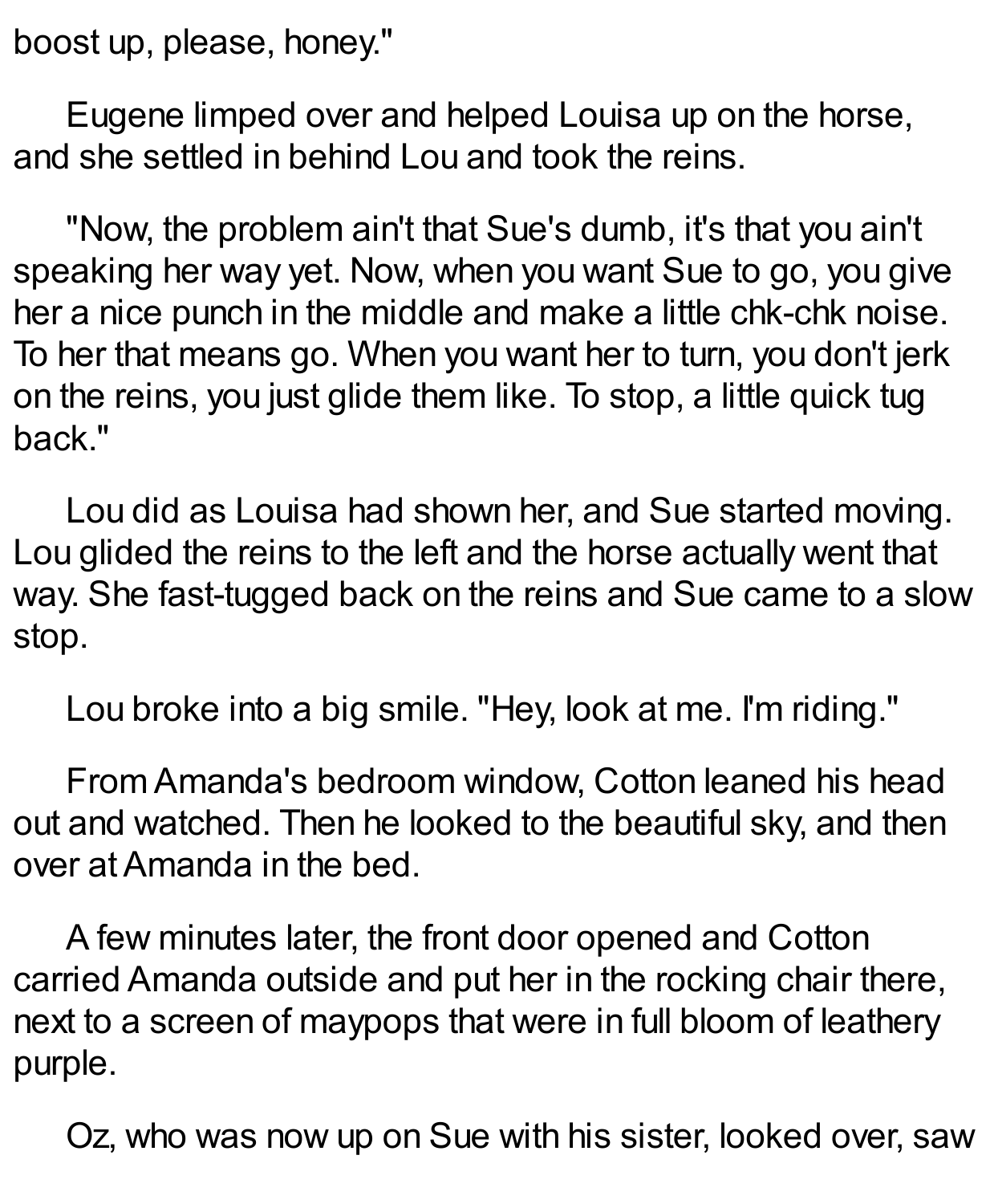his mother, and almost fell off the horse. "Hey, Mom, look at me. I'm a cowboy!" Louisa stood next to the horse, staring over at Amanda. Lou finally looked, but she didn't seem very excited to see her mother outside. Cotton's gaze went from daughter to mother, and even Cotton had to admit, the woman looked pitifully out of place in the sunshine, her eyes closed, the breeze not lifting her short hair, as though even the elements had abandoned her. He carried her back inside.

It was a bright summer's morning a few days later, and Lou had just finished milking the cows and was coming out of the barn with full buckets in her arms. She stopped dead as she stared across at the fields. She ran so fast to the house that the milk splashed around her feet. She set the buckets on the porch and ran into the house, past Louisa and Eugene and down the hall yelling at the top of her lungs. She burst into her mother's room, and there was Oz sitting next to her, brushing her hair.

Lou was breathless. "It's working. It's green. Everything. The crops are coming up. Oz, go see." Oz raced out of the room so fast he forgot he only had on his underwear. Lou stood there in the middle of the room, her chest heaving, her smile wide.As her breathing calmed, Lou went over to her mother and sat down, took up a limp hand. "I just thought you'd like to know. See, we've been working really hard." Lou sat there in silence for a minute more, and then put the hand down and left, her excitement spent.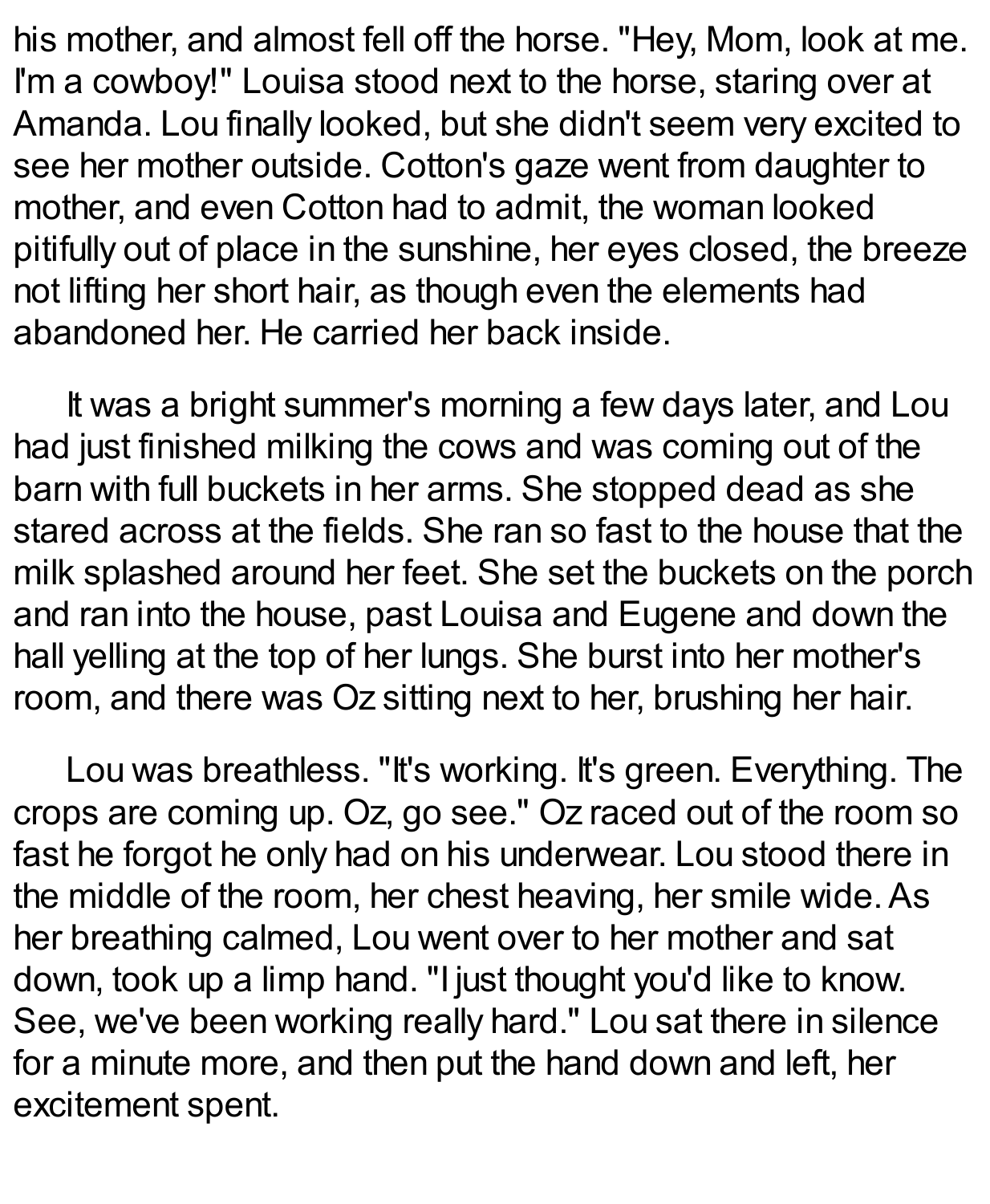In her bedroom that night, as on so many other evenings, Louisa worked the Singer pedal sewing machine she had bought for ten dollars on installment nine years back. She wouldn't reveal to the children what she was making, and wouldn't even let them guess. Yet Lou knew it must be something for her and Oz, which made her feel even guiltier about the fight with Billy Davis.

After supper the next evening, Oz went to see his mother, and Eugene went to work on some scythes in the corncrib. Lou washed the dishes, and then sat on the front porch next to Louisa. For a while, neither ventured to talk. Lou saw a pair of titmice fly out of the barn and land on the fence. Their gray plumage and pointed crests were glorious, but the girl wasn't much interested.

"I'm sorry about the fighting," Lou said quickly, and let out a relieved breath that her apology was finally done.

Louisa stared at the two mules in the pen. "Good to know," she said, and then said no more. The sun was starting its fall and the sky was fairly clear, with not many clouds worth noting. A big crow was sky-surfing alone, catching one drift of wind and then another, like a lazily falling leaf.

Lou cupped some dirt and watched a battalion of ants trail across her hand. The honeysuckle vine was in full, scented morning glory, filling the air along with the fragrances of cinnamon rose and clove pinks, and the purple wall of maypops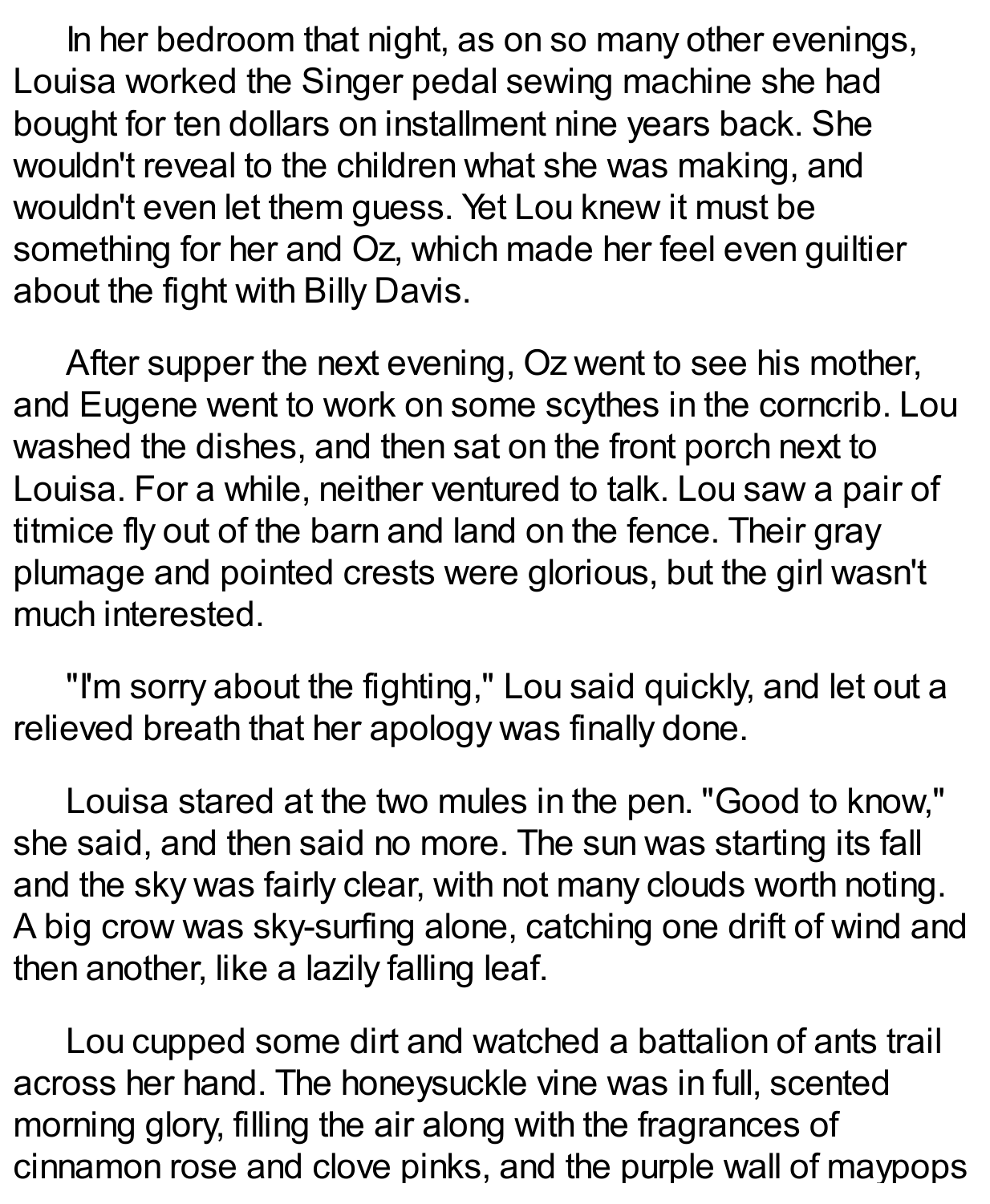dutifully shaded the porch. Rambling rose had twisted itself around most of the fence posts and looked like bursts of still fire.

"George Davis is an awful man," said Lou.

Louisa leaned her back against the porch railing. "Work his children like mules and treats his mules better'n his children."

"Well, Billy didn't have to be mean to me," Lou said, and then grinned. "And it was funny to see him fall out of that tree when he saw the dead snake I put in his lunch pail."

Louisa leaned forward and looked at her curiously. "You see anythin' else in that pail?"

"Anything else? Like what?"

"Like food."

Lou appeared confused. "No, the pail was empty." Louisa slowly nodded, settled back against the railing once more, and looked to the west, where the sun was commencing its creep behind the mountains, kindling the sky pink and red.

Louisa said, "You know what I find funny? That children believe they should be shamed 'cause their daddy don't see fit to give them food. So shamed they'd haul an empty pail to school and pretend to eat, so's nobody catch on they ain't got nothing to eat. You find that funny?"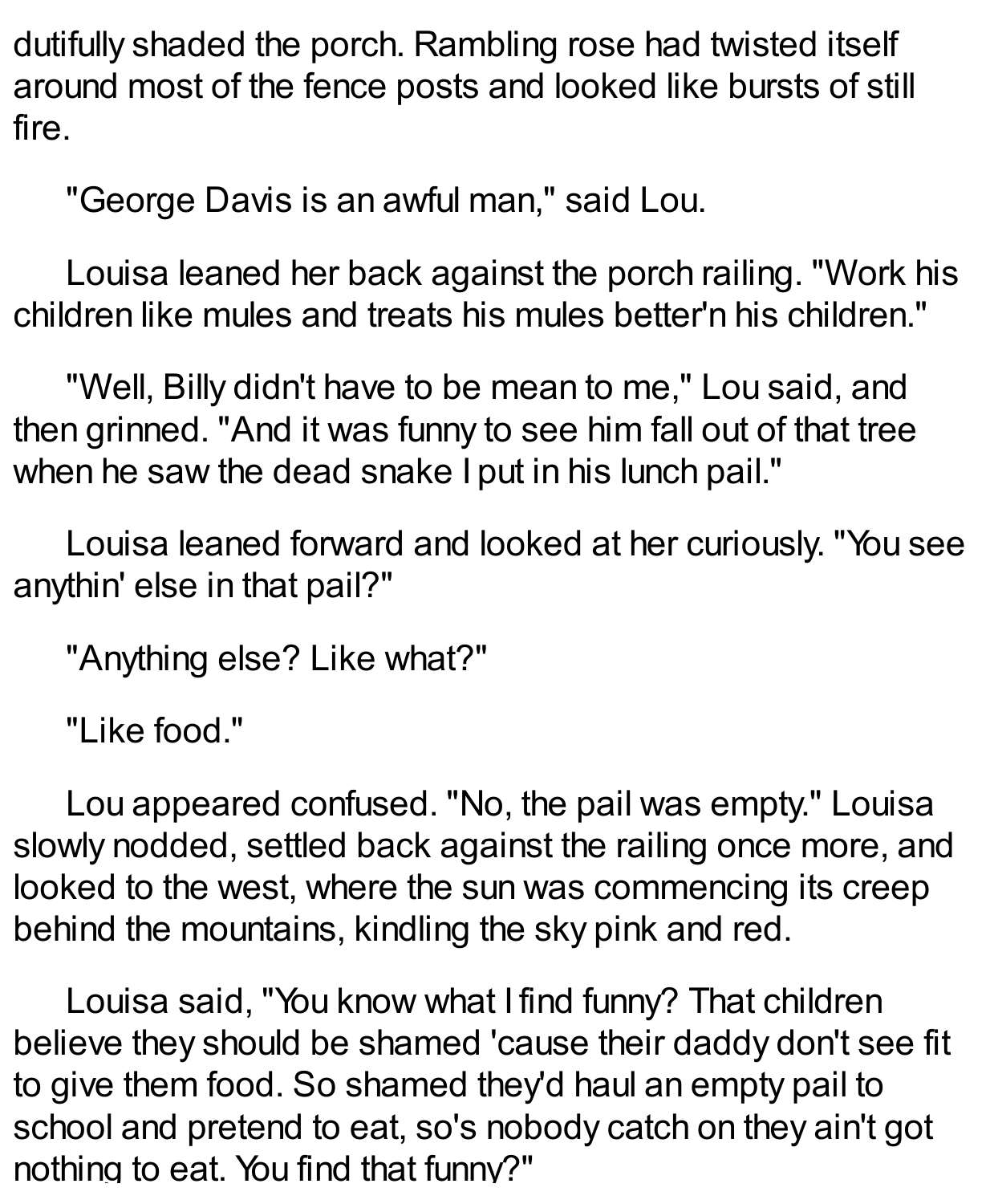Lou shook her head, her gaze at her feet. "No." "I know I ain't talked to you 'bout your daddy. But my heart goes out to you and Oz, and I love both of you even more, on 'count of Iwant to make up for that loss, even though I know I can't." She put a hand on Lou's shoulder and turned the girl to her. "But you had a fine daddy.A man who loved you.And I know that makes it all the harder to get by, and mat's both a blessing and a curse that we all just got to bear in this life. But thing is, Billy Davis got to live with his daddy ever day. I'd ruther be in your shoes.And I know Billy Davis would. I pray for all them children ever day.And you should too."

## CHAPTER TWENTY-THREE

nothing to eat. You find that funny?"

THE GRANDMOTHER CLOCK HAD JUST STRUCK MJDnight when the pebbles hit Lou's window. The girl was in the middle of a dream that disintegrated under the sudden clatter. Lou stepped to the window and looked out, seeing nothing at first. Then she spotted her caller and opened the window.

"What do you think you're doing, Diamond Skinner?" "Come get you," said the boy, standing there next to his faithful hound. "For what?" In answer he pointed at the moon. It glowed more brightly than Lou had ever seen before. So fine was her view,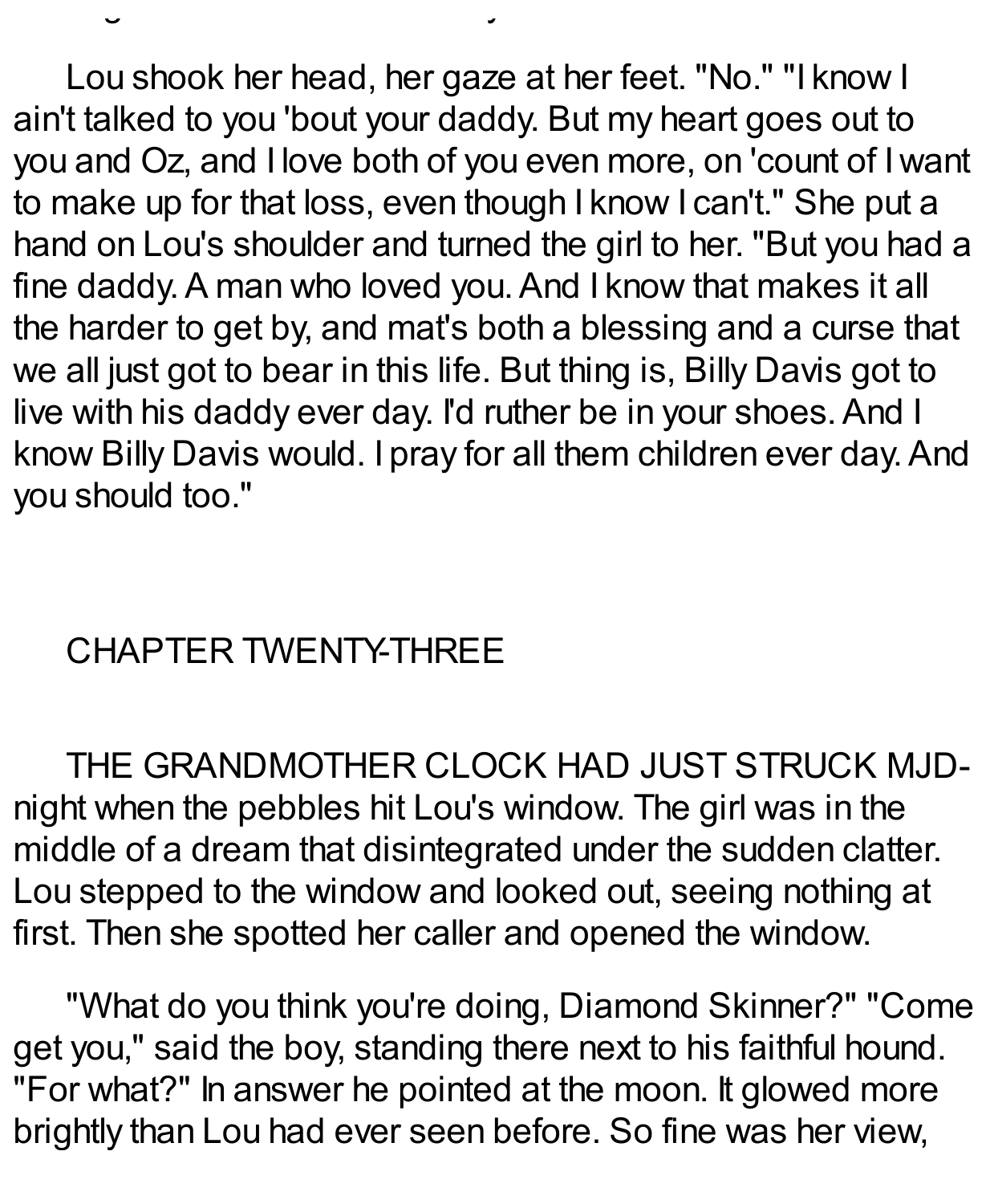she could see dark smudges on its surface.

"I can see the moon all by myself, thank you very much," she said.

Diamond smiled. "Naw, not just that. Fetch your brother. Come on, now, it be fun where we going. You see."

Lou looked unsure. "How far is it?" "Not fer.Ain't scared of the dark, are ya?" "Wait right there," she said and shut the window.

In five minutes' time Lou and Oz were fully dressed and had crept out of the farmhouse and joined Diamond and Jeb.

Lou yawned. 'This better be good, Diamond, or you should be scared for waking us up."

They set out at a good pace to the south. Diamond kept up an animated chatter the whole way, yet absolutely refused to divulge where they were going. Lou finally quit trying and looked at the boy's bare feet as he stepped easily over some sharpedged rocks. She and Oz were wearing their shoes.

"Diamond, don't your feet ever get sore or cold?" she asked as they paused on a small knoll to catch their breath.

"Snow comes, then mebbe y'all see something on my feet, but only if it drifts to more'n ten foot or so. Come on now."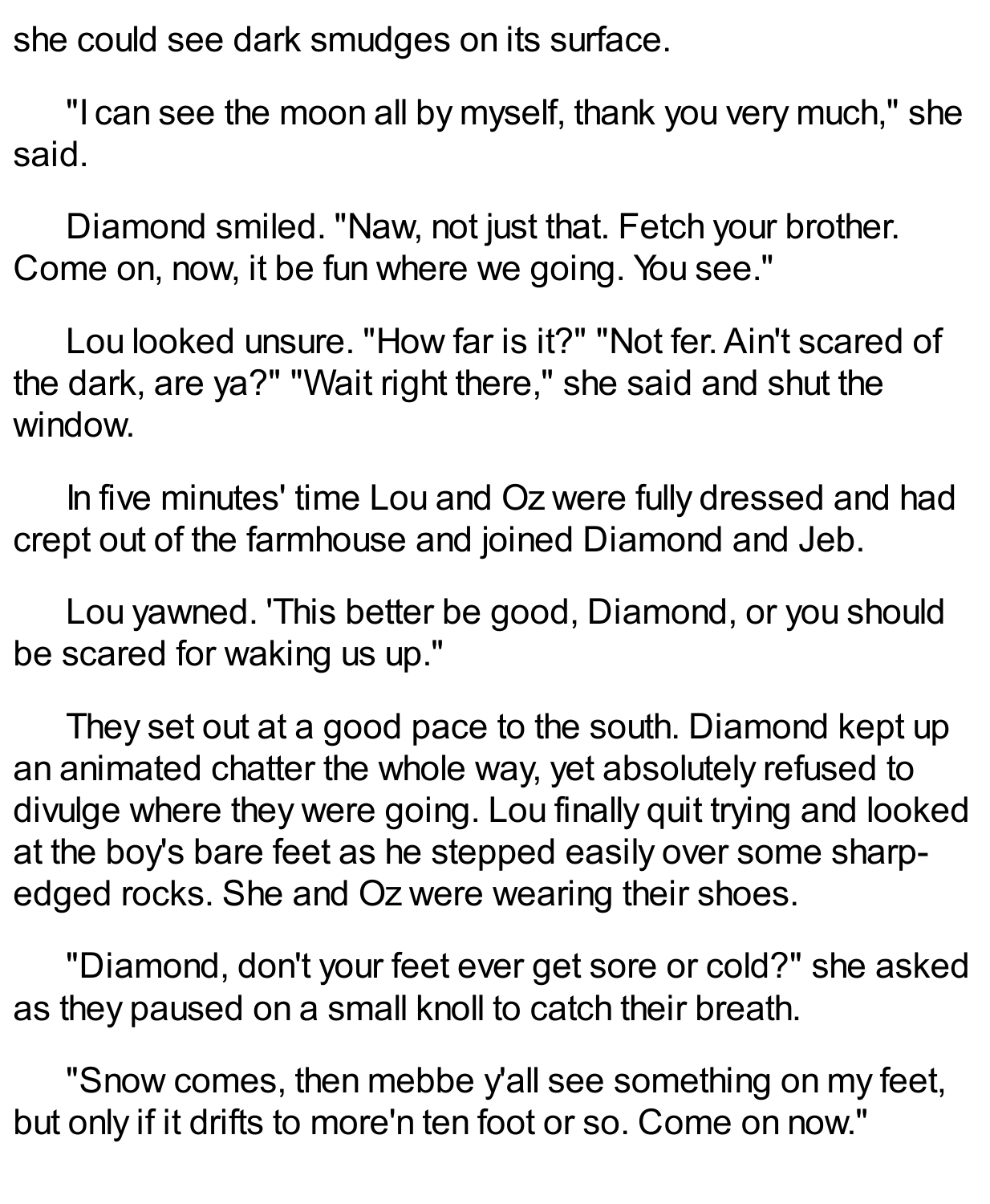They set off again, and twenty minutes later, Lou and Oz could hear the quickened rush of water.A minute later Diamond put up his hand and they all stopped. "Got to go real slow here," he said. They followed him closely as they moved over rocks that were becoming more slippery with each step; and the sound of the rushing water seemed to be coming at them from all quarters, as though they were about to be confronted by a tidal wave. Lou gripped Oz's hand for it was all a little unnerving to her, and thus she assumed her brother must be suffering stark terror. They cleared a stand of towering birch and weeping willow heavy with water, and Lou and Oz looked up in awe.

The waterfall was almost one hundred feet high. It poured out from a crop of worn limestone and plummeted straight down into a pool of foamy water, which then snaked off into the darkness.And then Lou suddenly realized what Diamond had meant about the moon. It glowed so brightly, and the waterfall and pool were placed so perfectly, that the trio were surrounded by a sea of illumination. The reflected light was so strong, in fact, that night seemed to have been turned into day.

They moved back farther, to a place where they could still see everything but the noise of the falls wasn't as intense and they could speak without having to shout over the thunder of the water

"Feeder line for the McCloud River is all," said Diamond. "Right higher'n most though."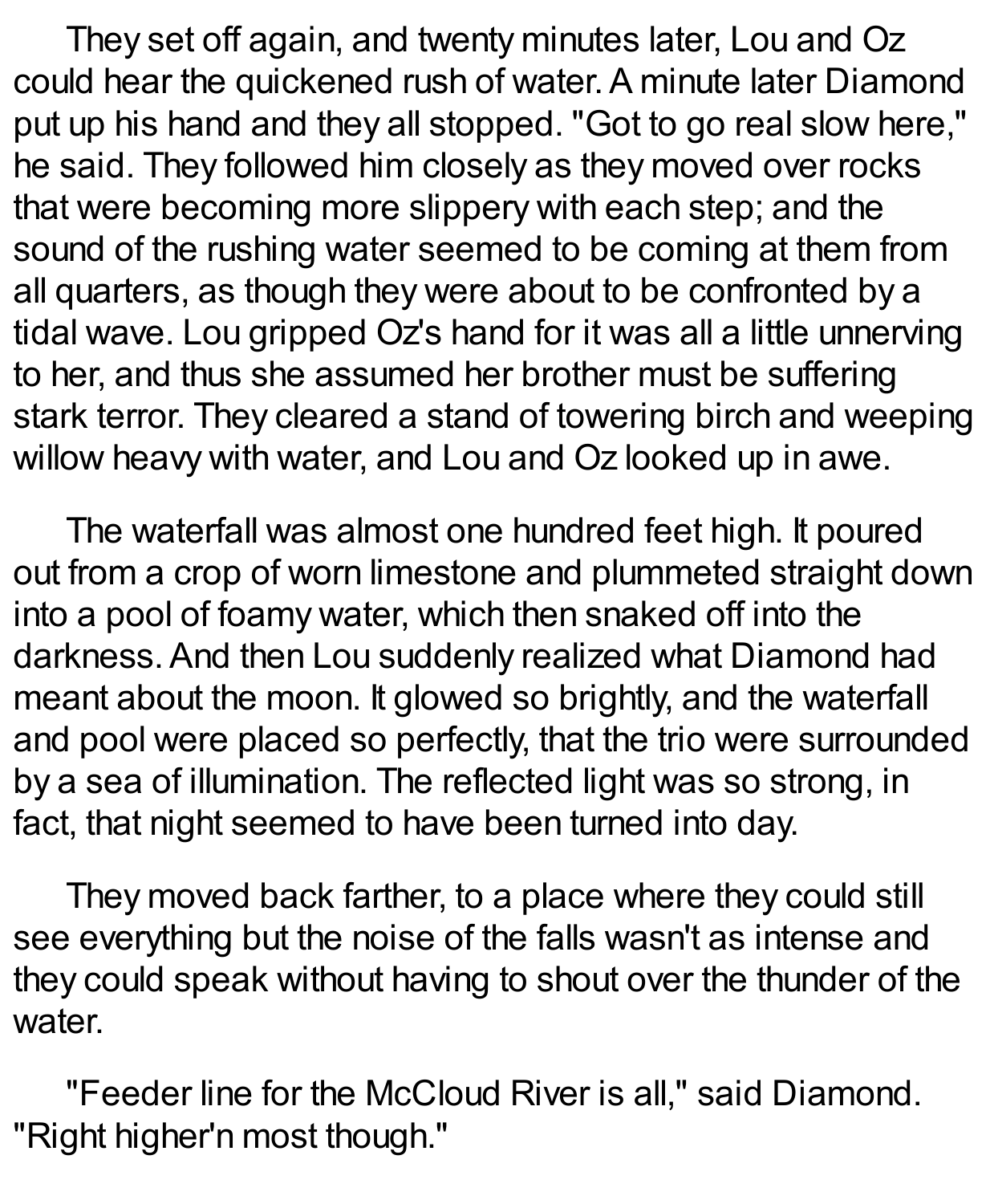"It looks like it's snowing upwards," said Lou, as she sat, amazed, upon a moss-covered rock.And with the frothing water kicking high and then seized by the powerful light, it did look like snow was somehow returning to the sky.At one corner of the pool the water was especially brilliant. They gathered at this place.

Diamond said very solemnly, "Right there's where God done touched the earth."

Lou leaned forward and examined the spot closely. She turned to Diamond and said, "Phosphorus."

"What?" he said.

"I think it's phosphorus rock. I've studied it in school."

"Say that word agin," said Diamond.

And she did, and Diamond said it over and over until it slipped quite easily out of his mouth. He proclaimed it a grand and pleasing word to say, yet still defined it as a thing God had touched, and Lou did not have the heart to say otherwise.

Oz leaned forward and dipped his hand into the pool, then pulled it back immediately and shivered.

"Always that way," said Diamond, "even on the hottest durn day." He looked around, a smile on his Ups. "But it sure purty."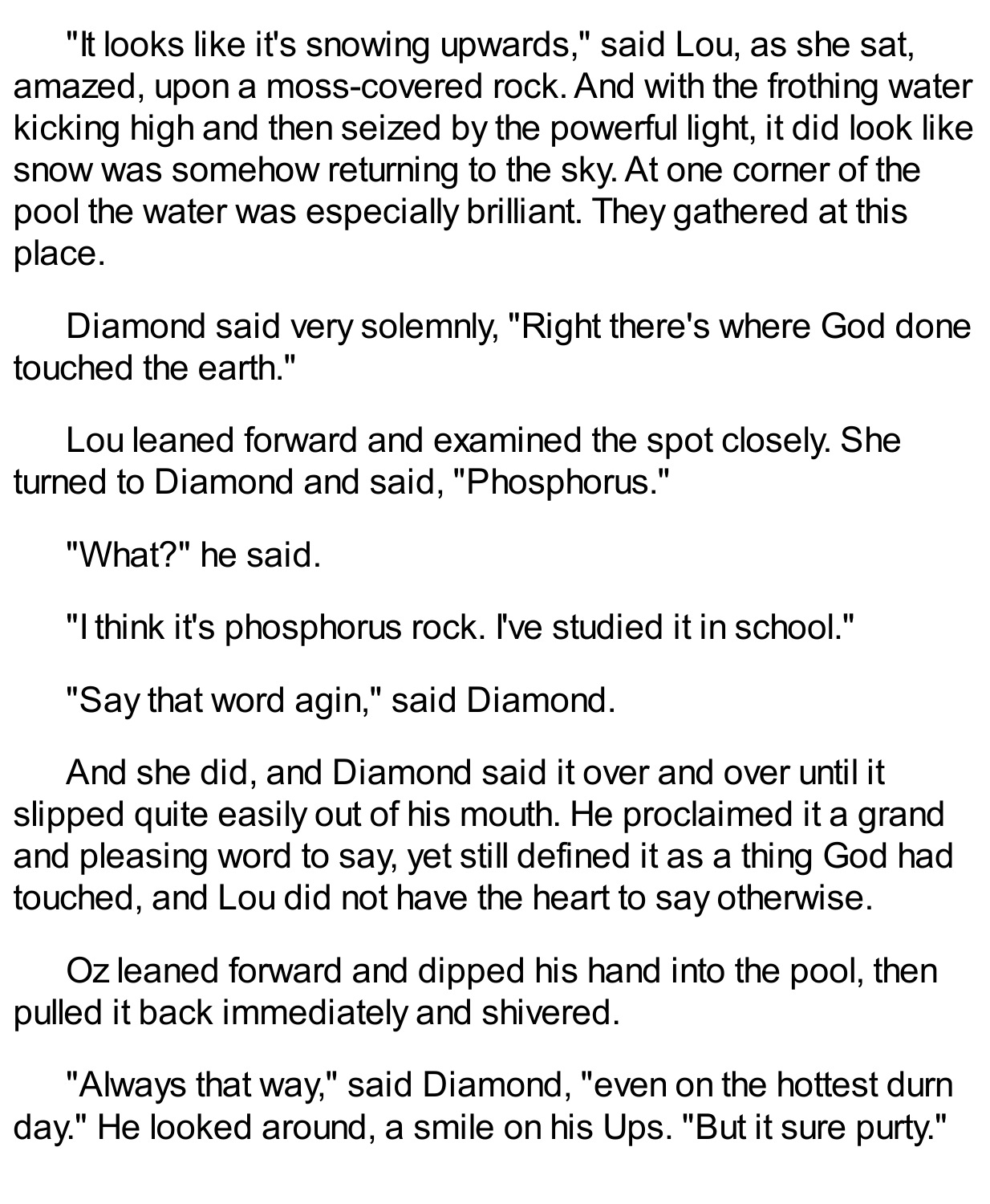"Thanks for bringing us," said Lou.

'Tote all my friends here," he said amiably and then looked to the sky. "Hey, y'all knowed your stars good?"

"Some of them," Lou said. "The Big Dipper, and Pegasus."

"Ain't never heard'a none of them." Diamond pointed to the northern sky. 'Turn your head a little and right there's what I call the bear what missing one leg.And over to there's the stone chimbly.And right there"—he stabbed his finger more to the south—"now right there is Jesus a'sitting next to God. Only God ain't there, 'cause he off doing good. 'Cause he God. But you see the chair." He looked back at them. "Ain'tcha' now? See it? "

Oz said that he could see them all, clear as day though it was night. Lou hesitated, wondering whether it was better to instruct Diamond on proper constellations or not. She finally smiled. "You know a lot more about stars than we do, Diamond. Now that you pointed them out, I can see them all too."

Diamond grinned big. "Well, up here on the mountain, we a lot closer to 'em than down to the city. Don't worry, I teach you good."

They spent a pleasant hour there and then Lou thought it would be best if they got back.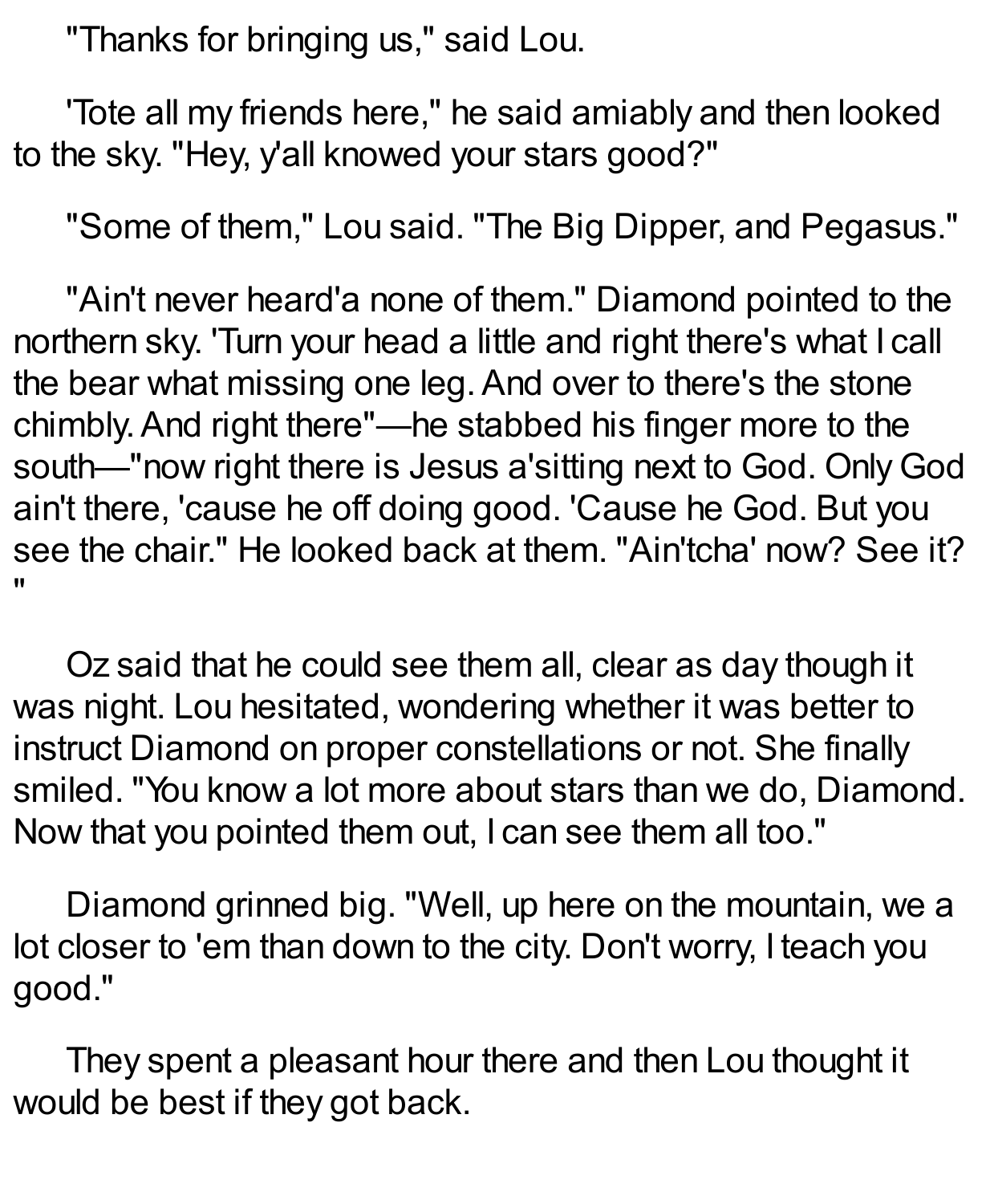They were about halfway home when Jeb started growling and making slow circles in the tall grass, his snout wrinkled and his teeth bared.

"What's wrong with him, Diamond?" asked Lou.

"Just smells something. Lotta critters round. Don't pay him no mind."

Suddenly Jeb took off running hard and howling so loud it hurt their ears.

"Jeb!" Diamond called after him. "You come back here now." The dog never slowed, though, and they finally saw why. The black bear was moving in long strides across the far fringe of the meadow.

"Dang it, Jeb, leave that bear be." Diamond raced after the dog, and Lou and Oz ran after Diamond. But dog and bear soon left the two-legs in the dust. Diamond finally stopped, gasping for air, and Lou and Oz ran up to him and fell on the ground, their lungs near bursting.

Diamond smacked his fist into his palm. "Dang that dog."

"Will that bear hurt him?" asked Oz anxiously.

"Shoot, naw. Jeb pro'bly tree the durn thing and then get tired and go on home." Diamond didn't look convinced though. "Come on now."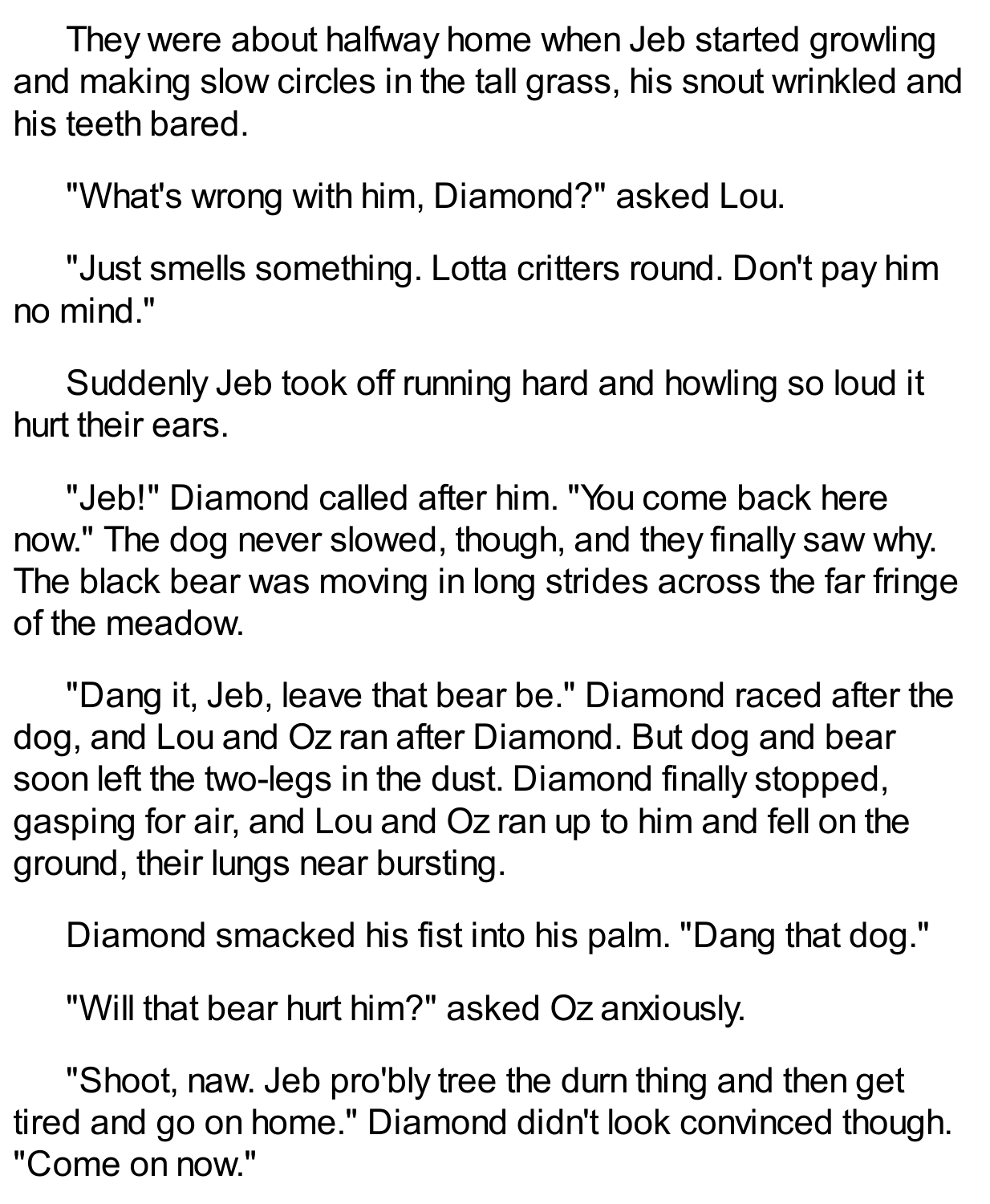They walked briskly for some minutes, until Diamond slowed, looked around, and held up his hand for them to stop. He turned, put a finger to his lips, and motioned for them to follow, but to keep low. They scooted along for about thirty feet, and then Diamond went down on his belly and Lou and Oz did too. They crawled forward and were soon on the rim of a little hollow. It was surrounded by trees and underbrush, the limbs and vines overhanging me place and forming a natural roof, but the shafts of moonlight had broken through in places, leaving the space well illuminated.

"What is it?" Lou wanted to know.

"Shh," Diamond said, and then cupped his hand around her ear and whispered. "Man's still."

Lou looked again, and picked up on the bulky contraption with its big metal belly, copper tubing, and wooden block legs. Jugs to be filled with the corn whiskey sat on boards placed over stacked stone.A lit kerosene lamp was hooked to a slender post thrust into the moist ground. Steam rose from the still. They heard movement.

Lou flinched as George Davis appeared next to the still and flopped down a forty-pound burlap bag. The man was intent on his work and apparently never heard them. Lou looked at Oz, who was shaking so hard Lou was afraid George Davis might feel the ground vibrating. She tugged at Diamond and pointed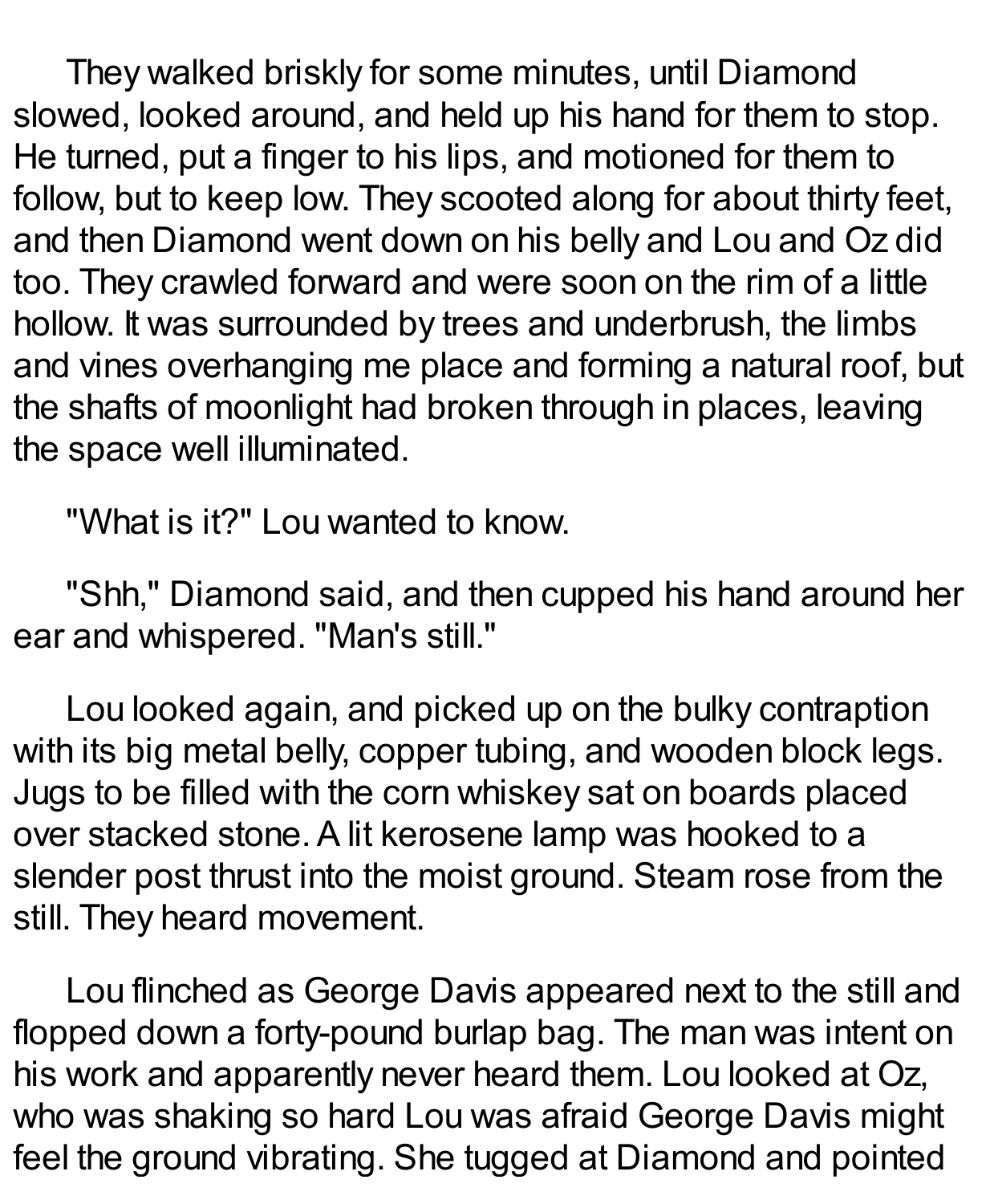to where they had come from. Diamond nodded in agreement and they began to slither backward. Lou glanced back at the still, but Davis had disappeared. She froze. And then she nearly screamed because she heard something coming and feared the worst.

The bear flashed by her line of sight first and into the hollow. Then came Jeb. The bear cut a sharp corner, and the dog skidded into the post holding the lamp and knocked it over. The lamp hit the ground and smashed. The bear careened into the still, and metal gave way under three hundred pounds of black bear and fell over, breaking open and tearing loose the copper tubing. Diamond raced into the hollow, yelling at his dog.

The bear apparently was weary of being chased and turned and rose up on its hind legs, its claws and teeth now quite prominent. Jeb stopped dead at the sight of the six-foot black wall that could bite him in half, and backed up, growling. Diamond reached the hound and pulled at his neck.

"Jeb, you fool thing!"

"Diamond!" Lou called out as she too jumped up and saw the man coming at her friend.

"What the hell!" Davis had emerged from the darkness, shotgun in hand.

"Diamond, look out!" screamed Lou again.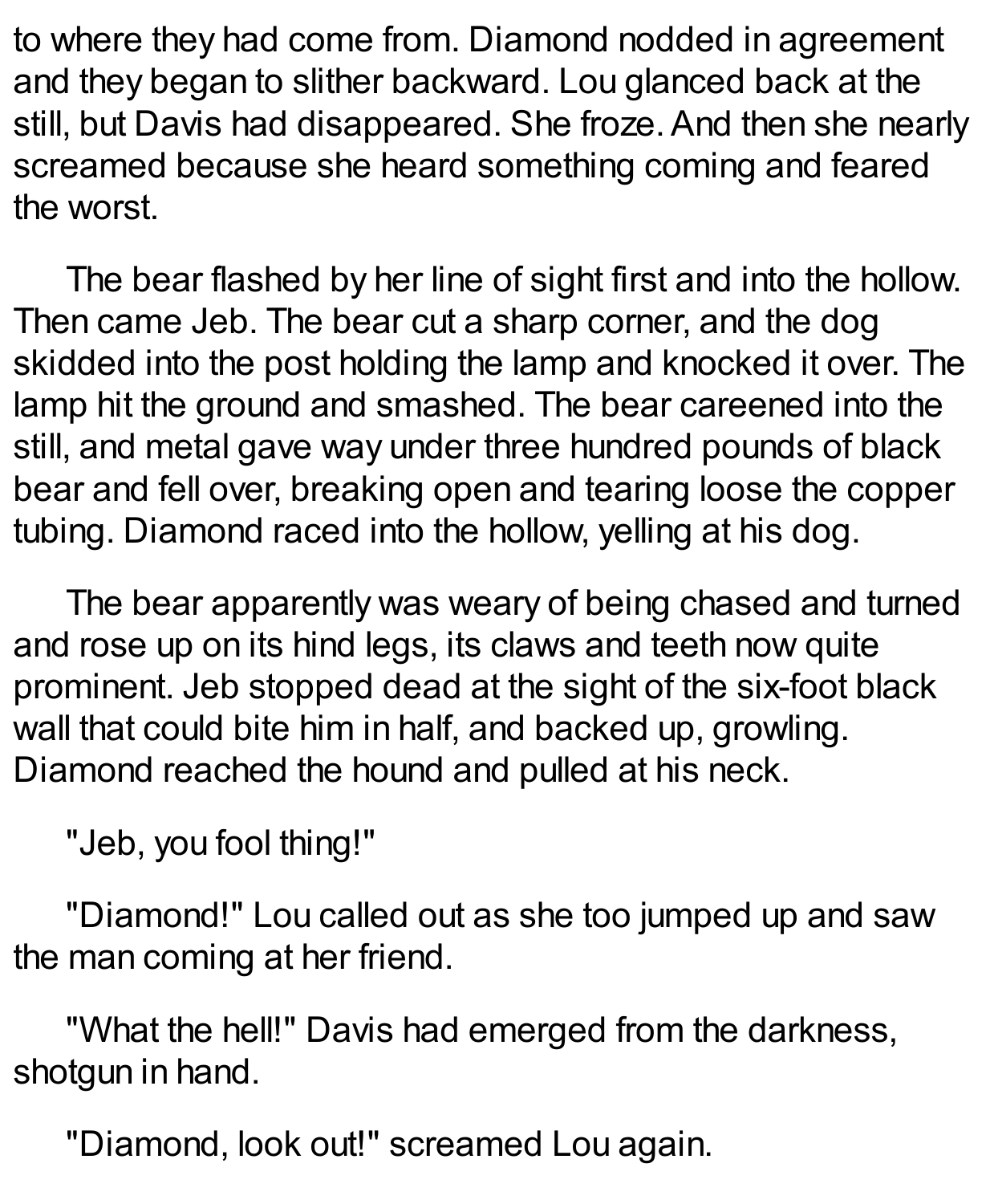The bear roared, the dog barked, Diamond hollered, and Davis pointed his shotgun and swore. The gun fired twice, and bear, dog, and boy took off running like the holy hell. Lou ducked as the buckshot tore through leaves and imbedded in bark. "Run, Oz, run," screamed Lou. Oz jumped up and ran, but the boy was confused, for he headed into the hollow instead of away from it. Davis was reloading his shotgun when Oz came upon him. The boy reahzed his mistake too late, and Davis snagged him by the collar. Lou ran toward them. "Diamond!" screamed Lou once more. "Help!"

Davis had Oz pinned against his leg with one hand and was trying to reload his gun with the other.

"Gawd damn you," the man thundered at the cowering boy.

Lou flung her fists into him but didn't do any damage, for though he was short, George Davis was hard as brick.

"You let him go," Lou yelled. "Let him go!"

Davis did let go of Oz, but only so he could strike Lou. She crumpled to the ground, her mouth bleeding. But the man never saw Diamond. The boy picked up the fallen post, swung it, and clipped Davis's legs out from under him, sending the man down hard. Then Diamond conked Davis on the head with the post for good measure. Lou grabbed Oz, and Diamond grabbed Lou, and the three were more than fifty yards from the hollow by the time George Davis regained his legs in a lathered fury. A few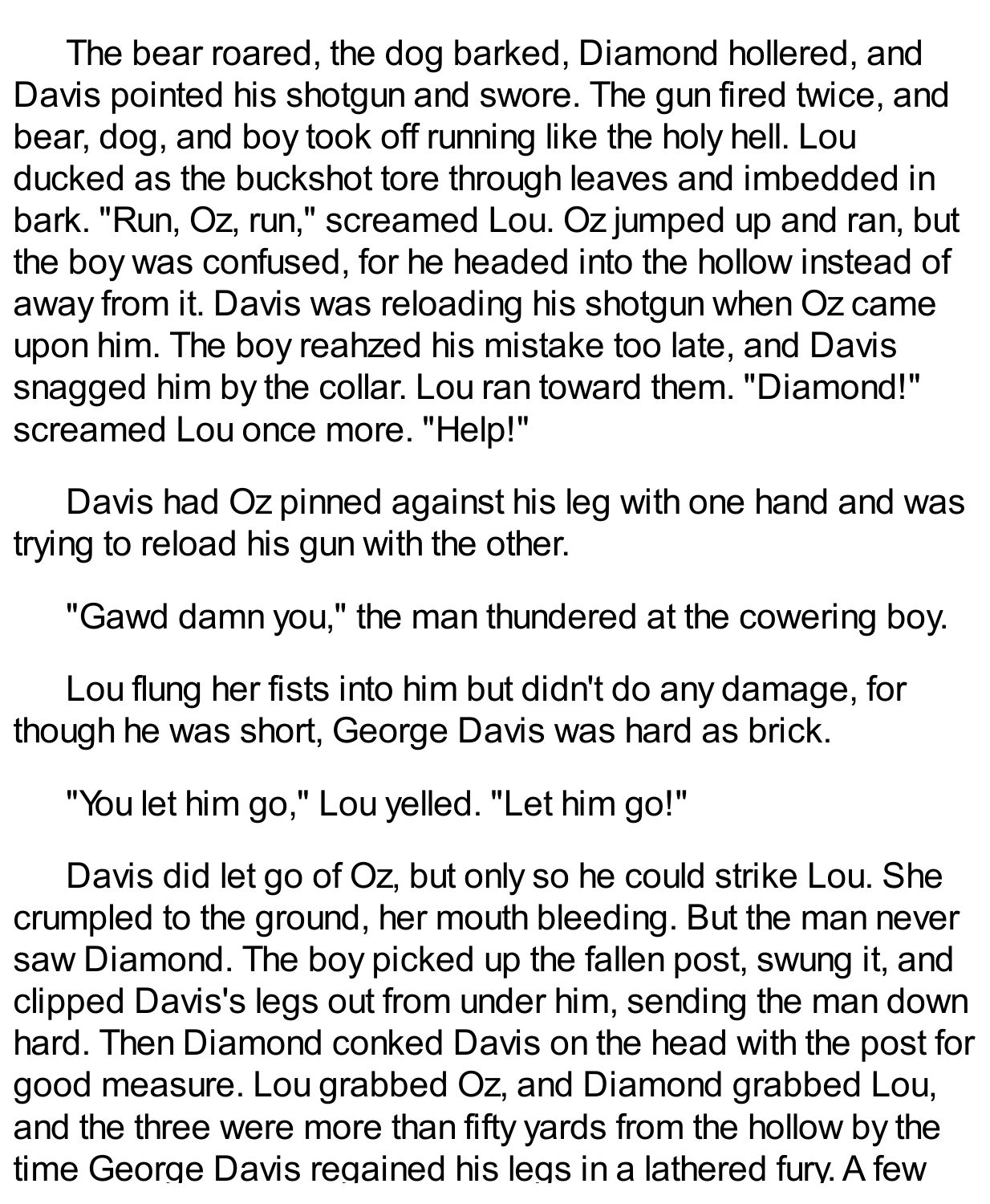time George Davis regained his legs in a lathered fury.A few seconds after that, they heard one more shotgun blast, but they were well out of range by then.

They heard running behind them and picked up their pace. Then Diamond looked back and said that it was okay, it was only Jeb. They ran all the way back to the farmhouse, where they collapsed on the front porch, their breathing tortured, their limbs shaking from both fatigue and fright.

When they sat up, Lou considered taking up the run once more because Louisa was standing there in her nightdress looking at them and holding a kerosene lamp. She wanted to know where they'd been. Diamond tried to answer for them, but Louisa told him to hush in a tone so sharp it struck the always chatty Diamond mute.

"The truth, Lou," ordered the woman.

And Lou told her, including the almost deadly run-in with George Davis. "But it wasn't our fault," she said. "That bear—"

Louisa snapped, "Get yourself to the barn, Diamond.And take that dang dog with you."

"Yes'm," said Diamond, and he and Jeb slunk away.

Louisa turned back to Lou and Oz. Lou could see she was trembling. "Oz, you get yourself to bed. Right now."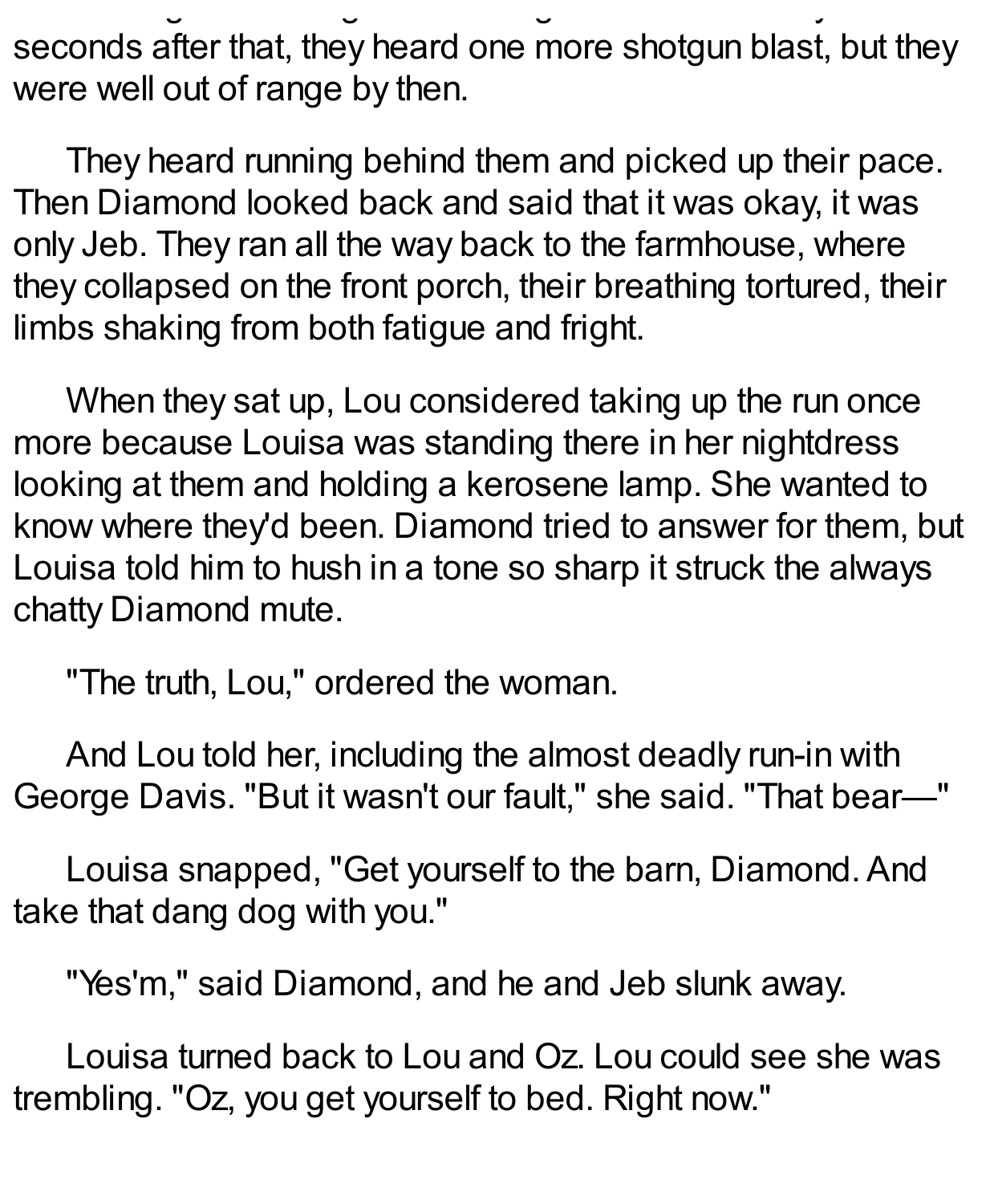Oz glanced once at Lou and fled inside.And then it was just Lou and Louisa.

Lou stood there as nervous as she had ever been.

"You could'a got yourself kilt tonight. Worse'n that you could'a got you and your brother kilt."

"But, Louisa, it wasn't our fault. You see—"

"Is your fault!" Louisa said fiercely, and Lou felt the tears rush to her eyes at the woman's tone.

"I didn't have you come to this mountain to die at the sorry hands of George Davis, girl. You gone off on your own bad enough. But taking your little brother too—and he follow you cross fire, not knowing no better—I'm ashamed of you!"

Lou bowed her head. "I'm sorry. I'm really sorry."

Louisa stood very erect. "I ain't never raised my hand to a child, though my patience run sore over the years. But if you ever do somethin' like that agin, you gonna find my hand 'cross your skin, missy, and it be somethin' you ain't never forget. You unnerstand me?" Lou nodded dumbly. "Then get to bed," said Louisa. "And we speak no more of it."

The next morning George Davis rode up on his wagon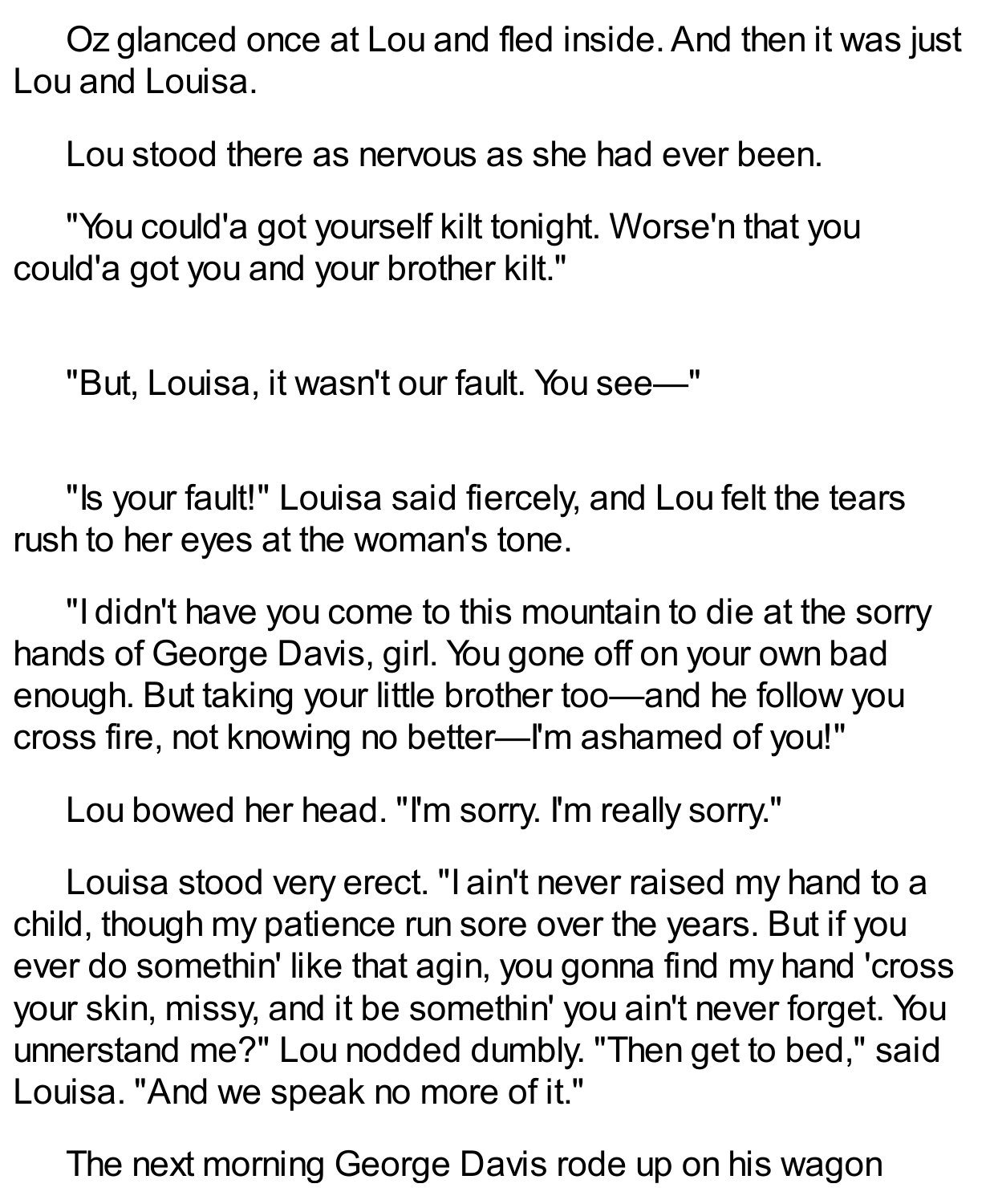pulled by a pair of mules. Louisa came outside to face him, her hands behind her back.

Davis spit chew onto the ground next to the wagon wheel. "Them devils broke up my propity. Here to get paid."

"You mean for busting up your still."

Lou and Oz came outside and stared at the man.

"Devils!" he roared. "Gawd damn you!"

Louisa stepped off the porch. "If you gonna talk that way, git yourself off my land. Now!"

"Iwant my money! And Iwant them beat bad for what they done!"

"You fetch the sheriff and go show him what they done to your still, and then he can tell me what's fair."

Davis stared at her dumbly, the mule whip clenched in one hand. "You knowed I can't do that, woman."

"Then you know the way off my land, George."

"How 'bout I put the torch to your farm?"

Eugene came outside, a long stick in his big hand.

Davis held up the whip. "Hell No, you keep your nigger self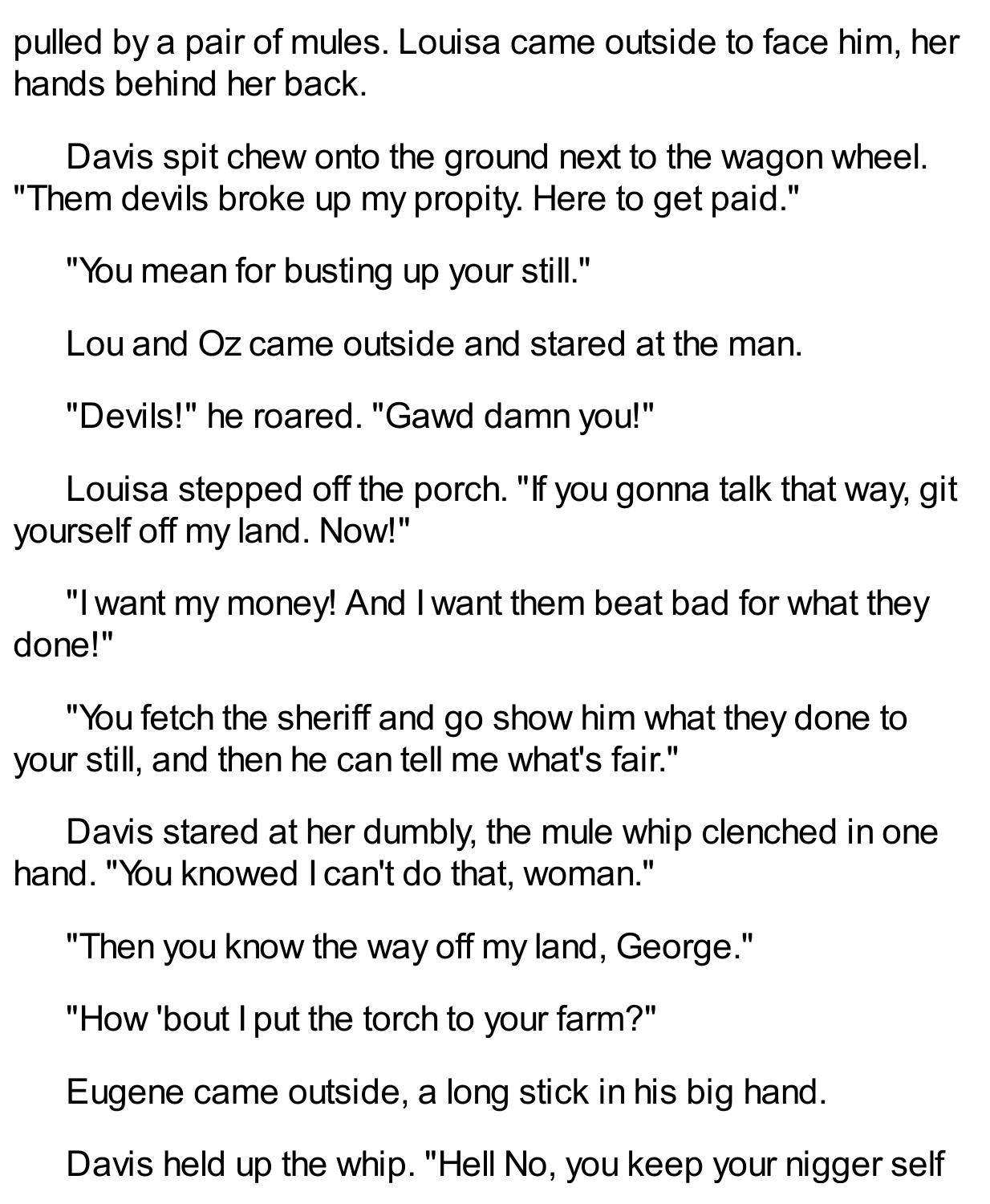right there afore I put the whip to you just like your granddaddy had 'cross his back!" Davis started to get down from the wagon. "Mebbe I'll just do it anyway, boy. Mebbe all'a you!"

Louisa pulled the rifle from behind her back and leveled it at George Davis. The man stopped halfway off his wagon when he saw the Winchester's long barrel pointed at him.

"Get off my land," Louisa said quietly, as she cocked the weapon and rested its butt against her shoulder, her finger on the trigger. "Afore I lose my patience, and you lose some blood."

"I pay you, George Davis," Diamond called out as he came out of the barn, Jeb trailing him.

Davis visibly shook, he was so angry. "My damn head's still ringing from where you done walloped me, boy."

"You durn lucky then, 'cause I could'a hit you a lot harder if'n I wanted to "

"Don't you smartmouth me!" Davis roared.

"You want'a git your money or not?" said Diamond.

"What you got? You ain't got nuthin'."

Diamond put his hand in his pocket and drew out a coin. "Got me this. Silver dollar."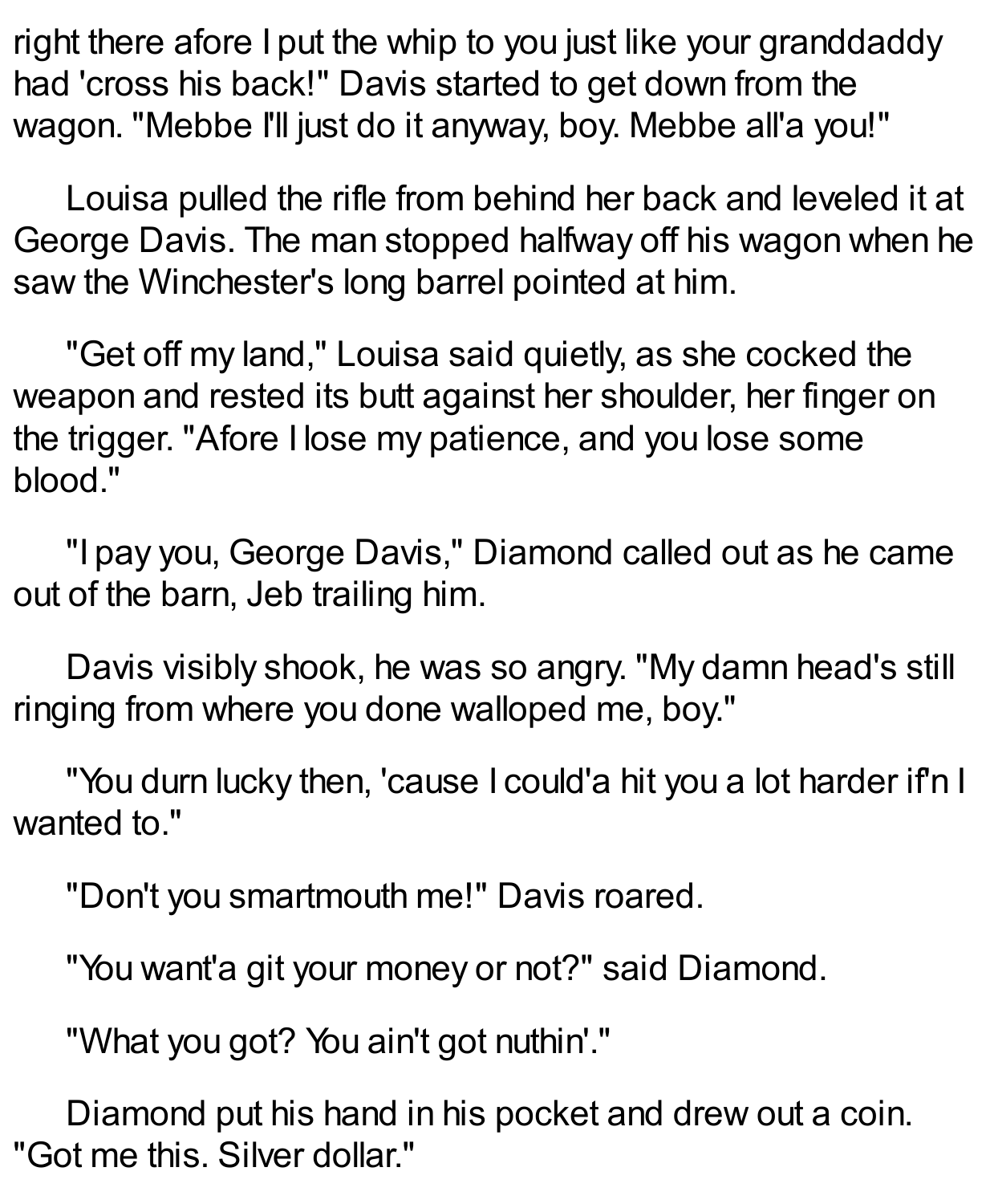"Dollar! You wreck my still, boy. Think a damn dollar gonna fix that? Fool!"

"It done come from my great-granddaddy five times removed.A hunnerd year old it is. Man down Tremont say he gimme twenty dollar for it."

Davis's eyes lighted up at this. "Lemme see it."

"Naw. Take it or leave it. I telling the truth. Twenty dollar. Man named Monroe Darcy. He run the store down Tremont. You knowed him."

Davis was silent for a bit. "Gimme it."

"Diamond," Lou called out, "don't do it."

"Man got to pay his debts," said Diamond. He sauntered over to the wagon. When Davis reached out for the coin, Diamond pulled it back. "Look here, George Davis, this means we square. You ain't coming round to Miss Louisa for nuthin' if'n I give you this. You got to swear."

Davis looked like he might put the whip to Diamond's back instead, but he said, "I swear. Now gimme it!"

Diamond flipped the coin to Davis, who caught it, studied it, bit on it, and then stashed it in his pocket.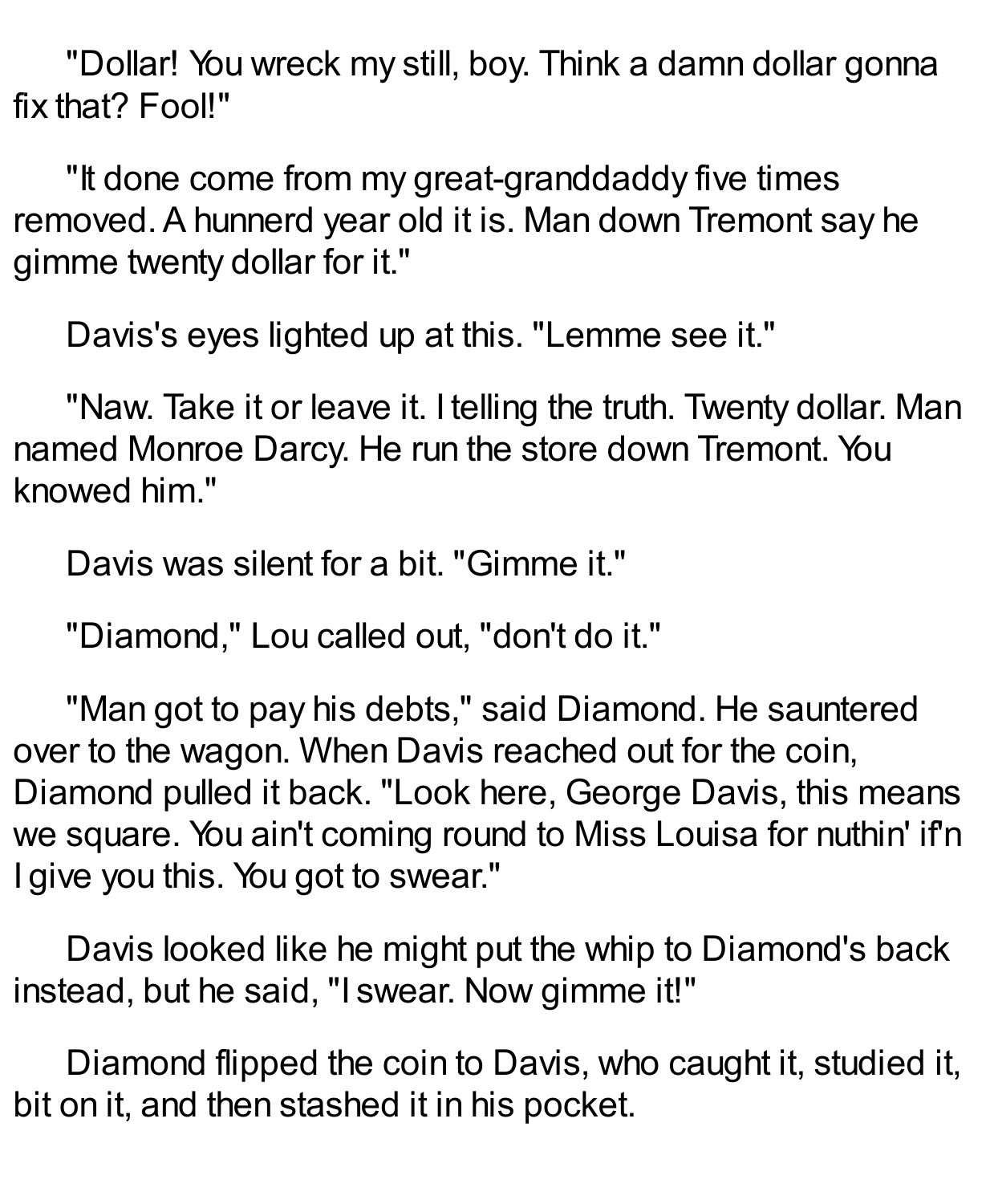"Now git yourself gone, George," said Louisa.

Davis glared at her. "Next time, my gun don't miss."

He turned mules and wagon around and left in a whirl of dust. Lou stared at Louisa, who held the rifle on Davis until the man was out of sight. "Would you really have shot him?" she asked.

Louisa uncocked the rifle and went inside without answering the question.

## CHAPTER TWENTY-FOUR

LOU WAS CLEANING UP THE SUPPER DISHES TWO NIGHTS later while Oz carefully wrote out his letters on a piece of paper at the kitchen table. Louisa sat next to him, helping. She looked tired, Lou thought. She was old, and life up here wasn't easy; Lou had certainly experienced that firsthand. One had to fight for each little thing. And Louisa had been doing this all her life. How much longer could she?

By the time Lou had dried the last plate, there came a knock on the door. Oz ran to open it.

Cotton was standing at the front door, wearing his suit and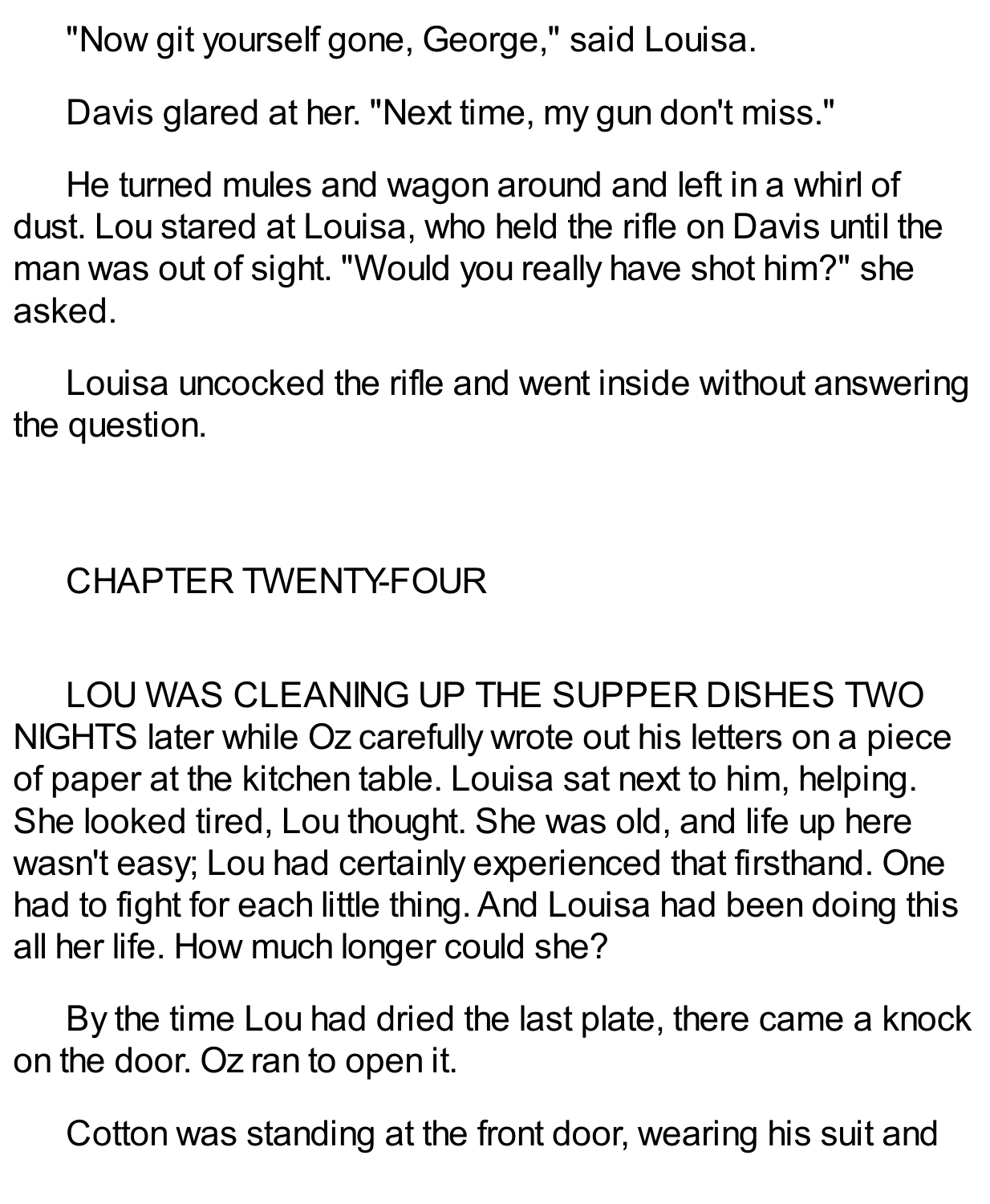tie, a large box cradled in his arms. Behind him was Diamond. The boy was dressed in a clean white shirt, face scrubbed, hair pounded down with water and maybe sticky sap, and Lou almost gasped, because the boy was wearing shoes. It was true she could see his toes, but still most of the boy's feet were covered. Diamond nodded shyly to all, as though being scrubbed and shod made him a circus spectacle of sorts.

Oz eyed the box. "What's in there?"

Cotton set the box on the table and took his time opening it. "While there is much to be said for the written word," he told them, "we must never forget that other great creative body of work." With a flourish to rival the best of vaudeville performances, he unveiled the gramophone.

"Music!"

Cotton took a record out of a slipcase and carefully placed it on the gramophone. Then he vigorously turned the crank and set the needle in place. It scratched the wobbly record for a moment, and then the room was filled with what Lou recognized as the music of Beethoven. Cotton looked around the room and then moved a chair against the wall. He motioned to the other men. "Gentlemen, if you please." Oz, Diamond, and Eugene pitched in, and they soon had an open space in the middle of the room.

Cotton went down the hallway and opened Amanda's door.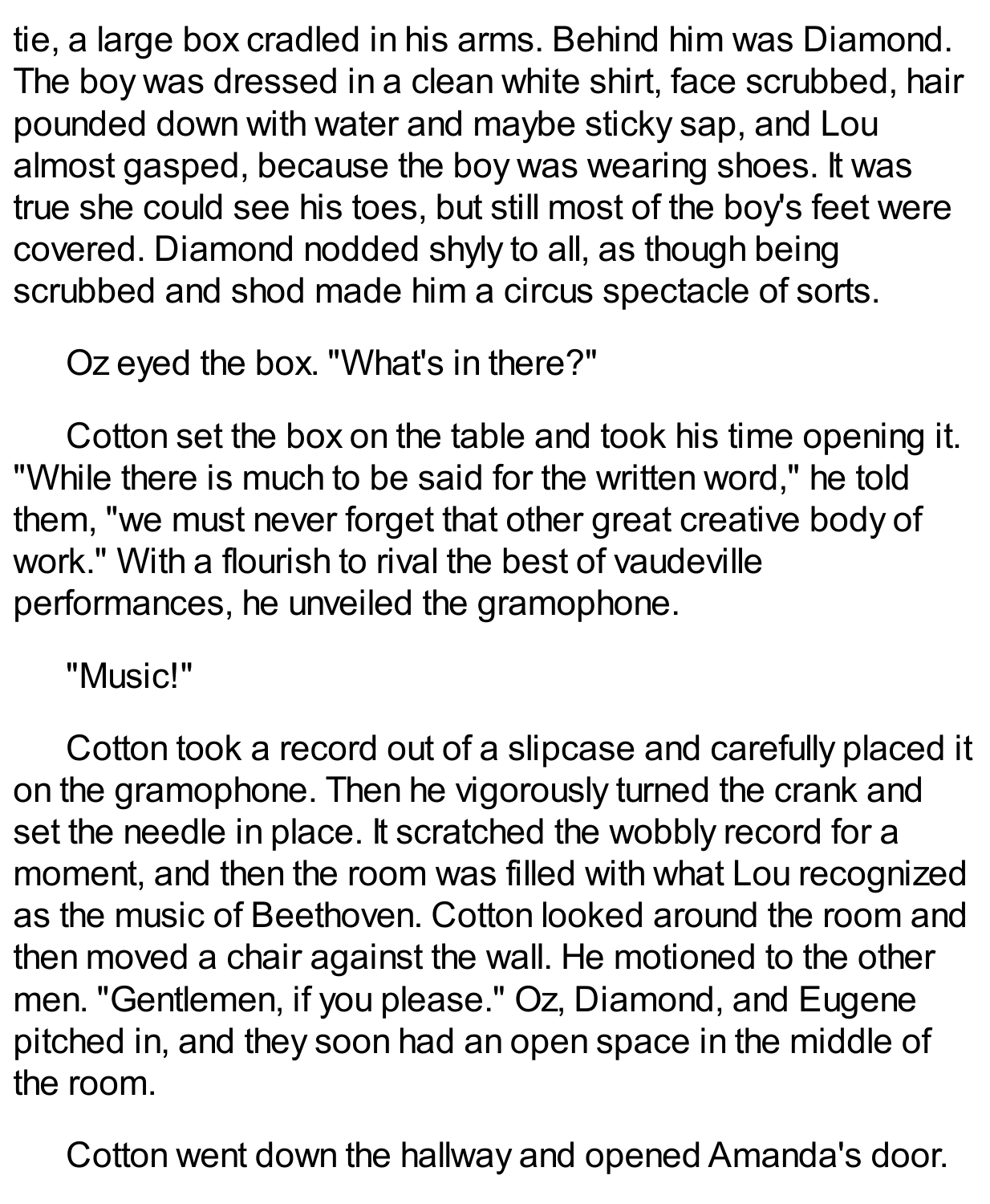"Miss Amanda, we have a variety of popular tunes for your listening pleasure tonight."

Cotton came back to the front room.

"Why did you move the furniture?" Lou asked.

Cotton smiled and removed his suit coat. "Because you can't simply listen to music, you must become one with it." He bowed deeply to Lou. "May I have this dance, ma'am?"

Lou found herself blushing at this formal invitation. "Cotton, you're crazy, you really are."

Oz said, "Go ahead, Lou, you're a good dancer." He added, "Mom taught her."

And they danced.Awkwardly at first, but then they picked up their pace and soon were spinning around the room.All smiled at the pair, and Lou found herself giggling-Overcome with excitement, as he so often was, Oz ran to his mother's room. "Mom, we're dancing, we're dancing." And then he raced back to see some more.

Louisa was moving her hands to the music, and her foot was tapping against the floor. Diamond came up. "Care to stroll the floor, Miss Louisa?" She took his hands. "Best offer I had me in years." As they joined Lou and Cotton, Eugene stood Oz on the tops of his shoes, and they clomped around with the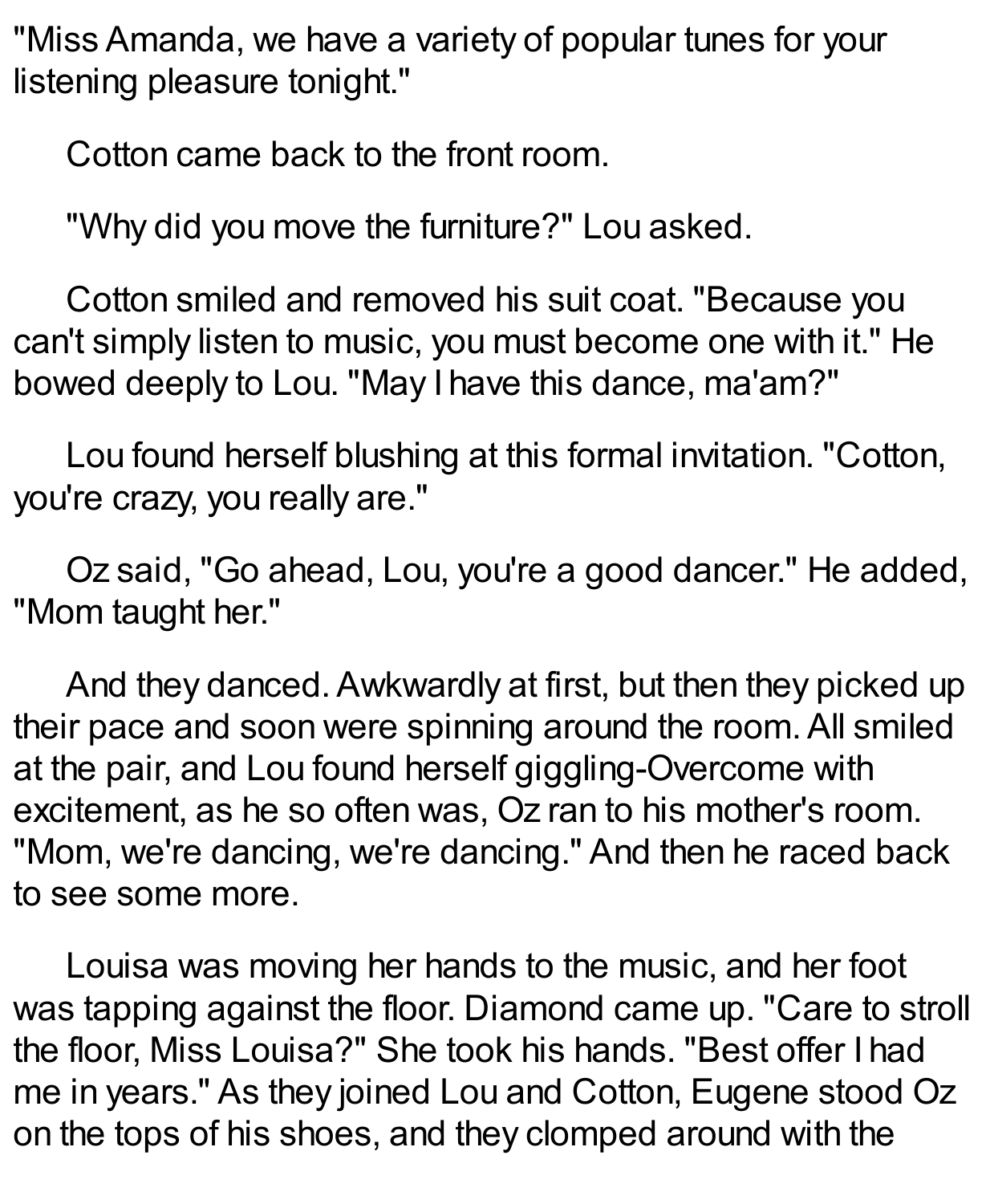others.

The music and laughter drifted down the hall and into Amanda's room. Since they had been here, winter had turned to spring and spring had given way to summer.And during all that time, Amanda's condition had not changed. Lou interpreted that as positive proof that her mother would never rejoin them, while Oz, ever the optimist, saw it as a good thing, because his mother's condition had not become any worse. Despite her bleak opinion of her mother's future, Lou helped Louisa sponge-bathe Amanda every day and also wash her hair once a week.And both Lou and Oz changed their mother's resting positions frequendy and exercised her arms and legs daily. Yet there was never any reaction from their mother; she was just there, eyes closed, limbs motionless. She was not "dead," but what her mother was could surely not be called "living" either, Lou had often thought. However, something was a little odd now with the music and laughter filtering into her room. Perhaps if it was possible to smile without moving one facial muscle, Amanda Cardinal had just accomplished it.

Back in the front room a few records later, the music had changed to tunes designed to make one kick up his heels. The partners had also changed: Lou and Diamond jumped and spun with youthful energy; Cotton twirled Oz; and Eugene—bad leg and all—and Louisa were doing a modest jitterbug.

Cotton left the dance floor after a while and went to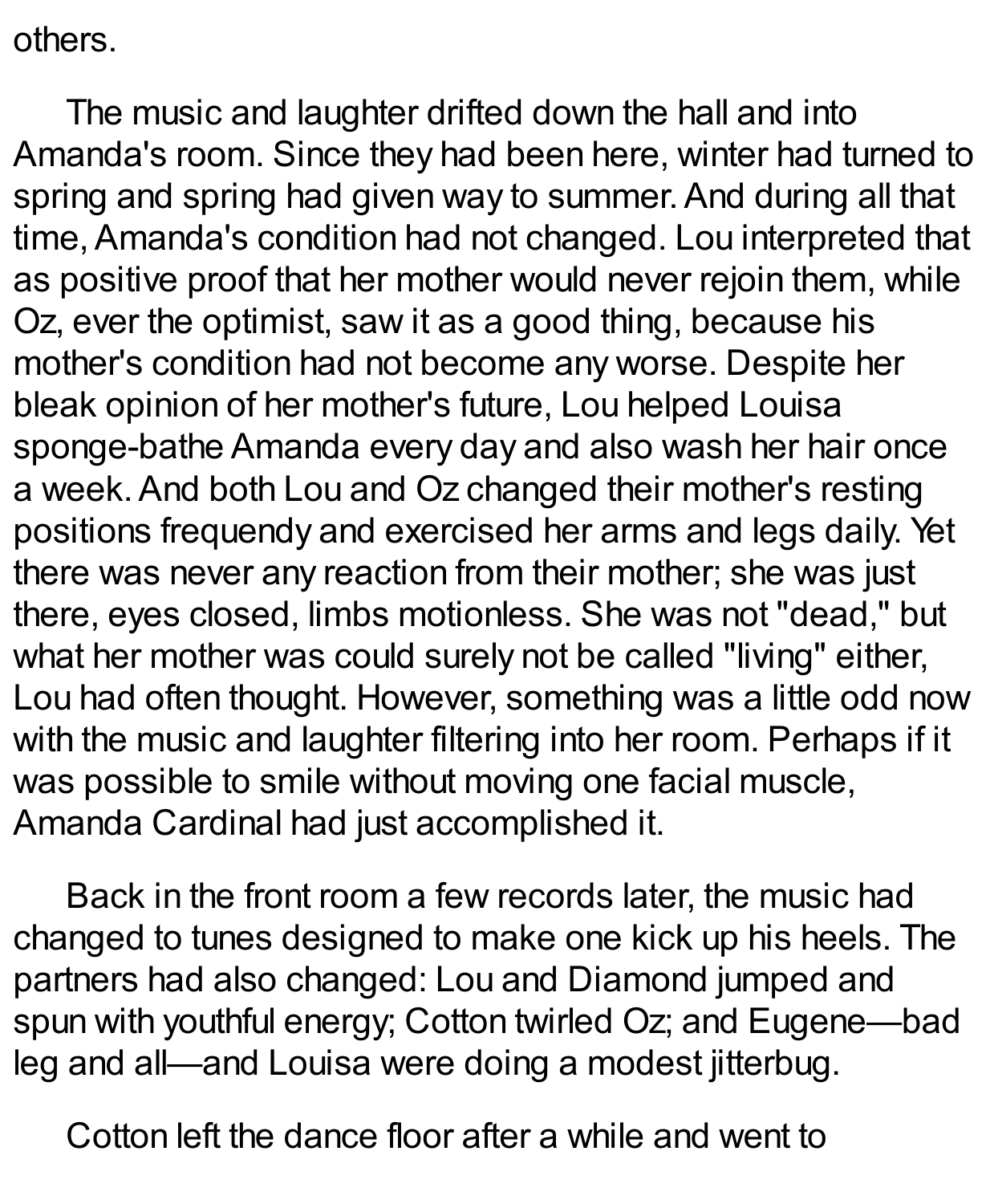Amanda's bedroom and sat next to her. He spoke to her very quietly, relaying news of the day, how the children were doing, the next book he intended to read to her. All just normal conversation, really, and Cotton hoping that she could hear him and be encouraged by it. "I have enjoyed the letters you wrote to Louisa immensely. Your words show a beautiful spirit. However, I look forward to getting to know you personally, Amanda." He took her hands very gently and moved them slowly to the music.

The sounds drifted outside, and the light spilled into the darkness. For one stolen moment, all in the house seemed happy and secure.

The small coal mine on Louisa's land was about two miles from the house. There was a matted-down path leading to it, and that connected with a dirt road that snaked back to the farm. The opening of the mine was broad and tall enough for sled and mule to enter easily, which they did each year to bring out coal for the winter's heat. With the moon now shielded by high clouds, the entrance to the mine was invisible to the naked eye.

Off in the distance there was a wink of light, like a firefly. Then came another flash and then another. Slowly the group of men emerged from the darkness and came toward the mine, the blinks of light now revealed as lit kerosene lamps. The men wore hard hats with carbide lamps strapped to them. In preparation for entering the mine, each man took off his hat,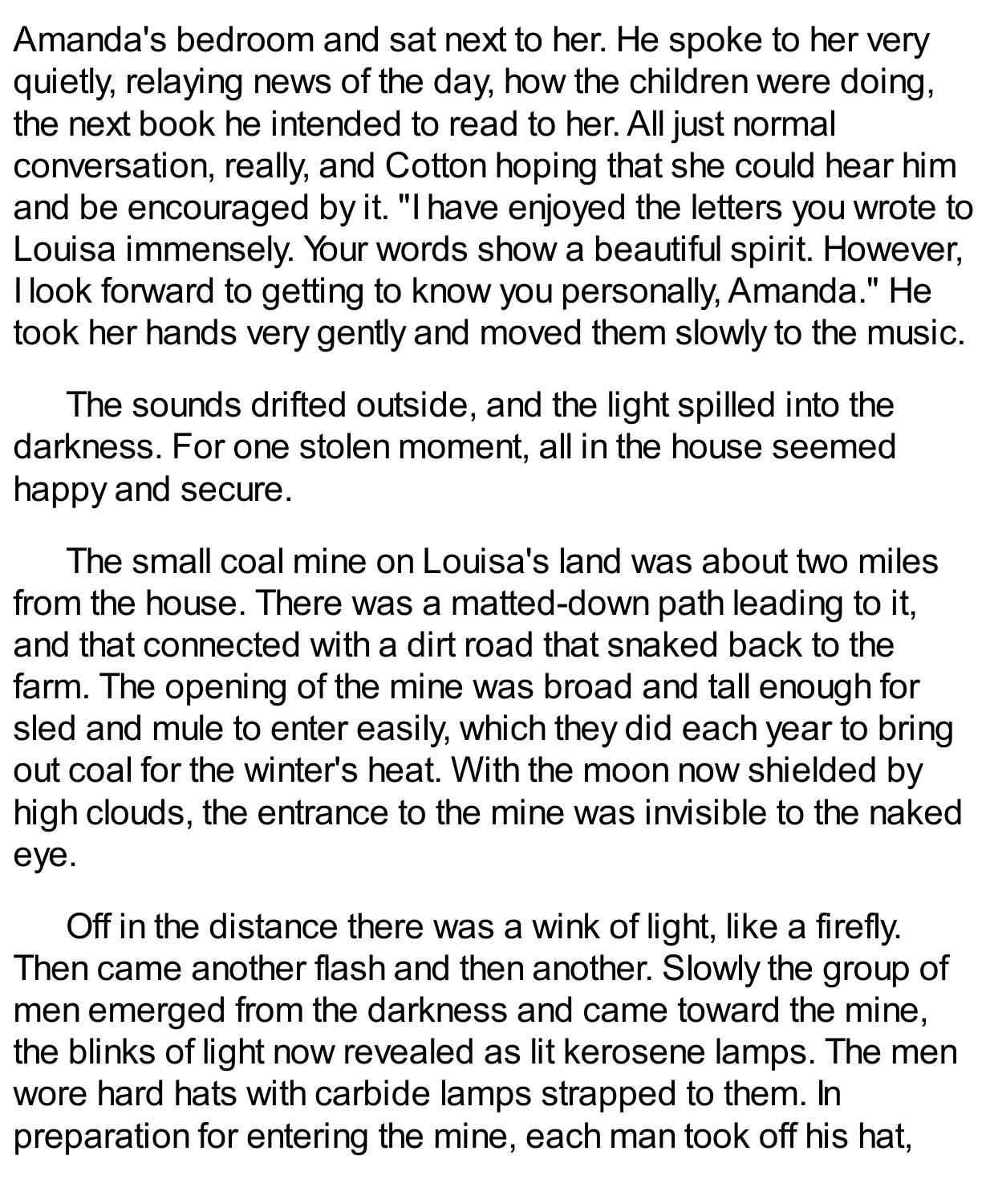filled the lamp pouch with moistened carbide pellets, turned the handle, which adjusted the wick, struck a match, and a dozen lamps together ignited.

A man bigger than all the others called the workers around, and they formed a tight huddle. His name was Judd Wheeler, and he had been exploring dirt and rock looking for things of value most of his adult life. In one big hand he held a long roll of paper which he spread open, and one of the men shone a lantern upon it. The paper held detailed markings, writing and drawings. The caption on the paper was printed boldly across the top: "Southern Valley Coal and Gas Geological Survey."

As Wheeler instructed his men on tonight's duties, from out of the darkness another man joined them. He wore the same felt hat and old clothes. George Davis also held a kerosene lamp and appeared quite excited at all the activity. Davis spoke animatedly with Wheeler for a few minutes, and then they all headed inside the mine.

## CHAPTER TWENTY-FIVE

LOU WOKE EARLYTHE NEXT MORNING. THE SOUNDS of music had stayed with her through the night, and her dreams had been pleasant ones. She stretched, gingerly touched the floor, and went to look out the window. The sun had already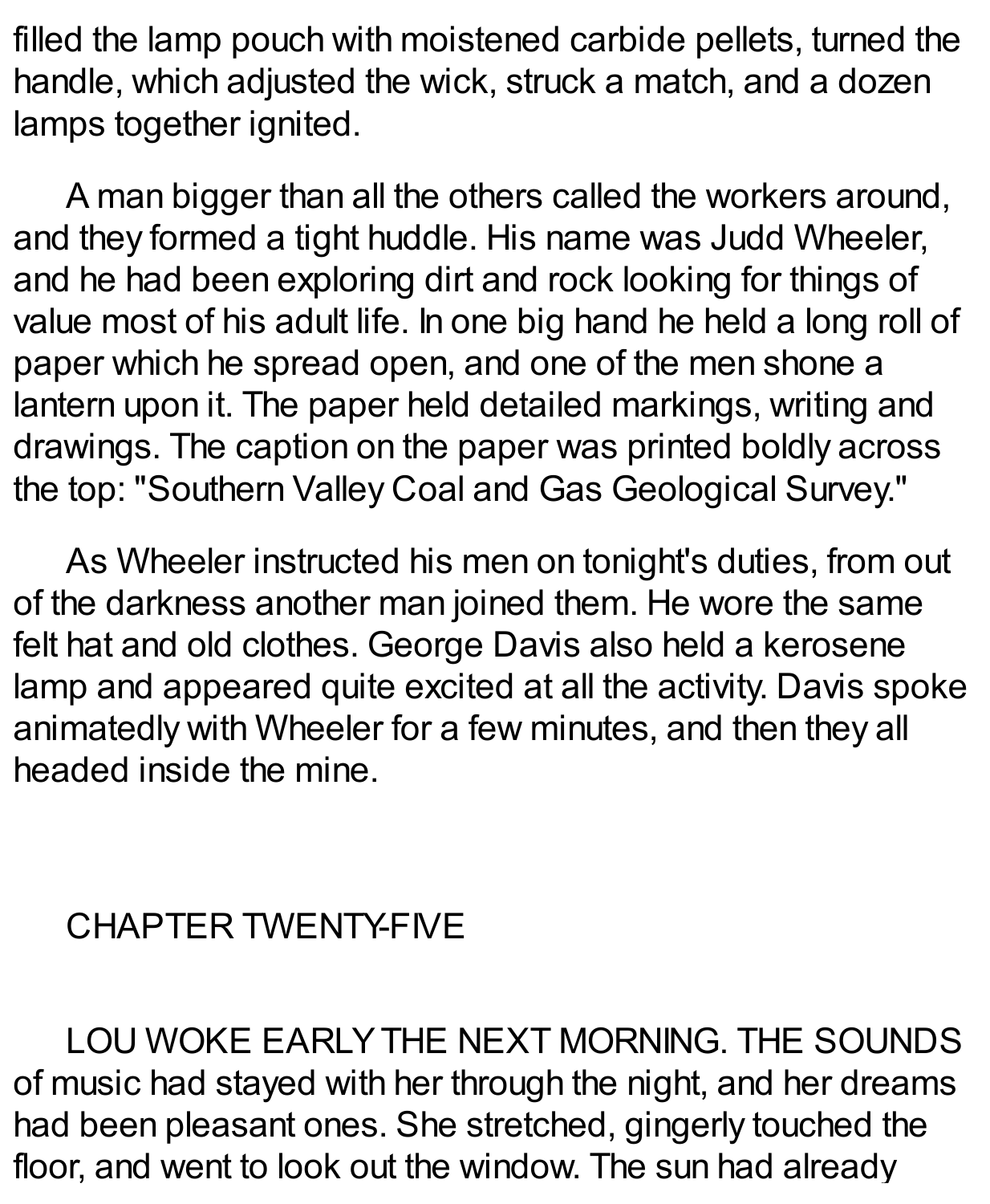begun its rise and she knew she had to get to the barn to milk, a task she had rapidly taken as her own, for she had grown to like the coolness of the barn in the morning, and also the smell of the cows and the hay. She would sometimes climb to the loft, push open the hay doors, and sit on the edge there, gazing out at the land from her high perch, listening to the sounds of birds and small animals darting through trees, crop field, and high grass and catching the breeze that always seemed to be there.

This was just such another morning of flaming skies, brooding mountains, the playful lift of birds, the efficient business of animals, trees, and flowers. However, Lou was not prepared for the sight of Diamond and Jeb slipping out of the barn and heading off down the road.

Lou dressed quickly and went downstairs. Louisa had food on the table, though Oz had not yet appeared.

"That was fun last night," Lou said, sitting at the table.

"You prob'ly laugh now, but when Fs younger, I could do me some stompin'," remarked Louisa, as she put a biscuit covered with gravy and a glass of milk on the table for Lou.

"Diamond must have slept in the barn," said Lou as she bit into her biscuit. "Don't his parents worry about him?" She gave Louisa a sideways glance and added, "Or I guess I should be asking if he has any parents."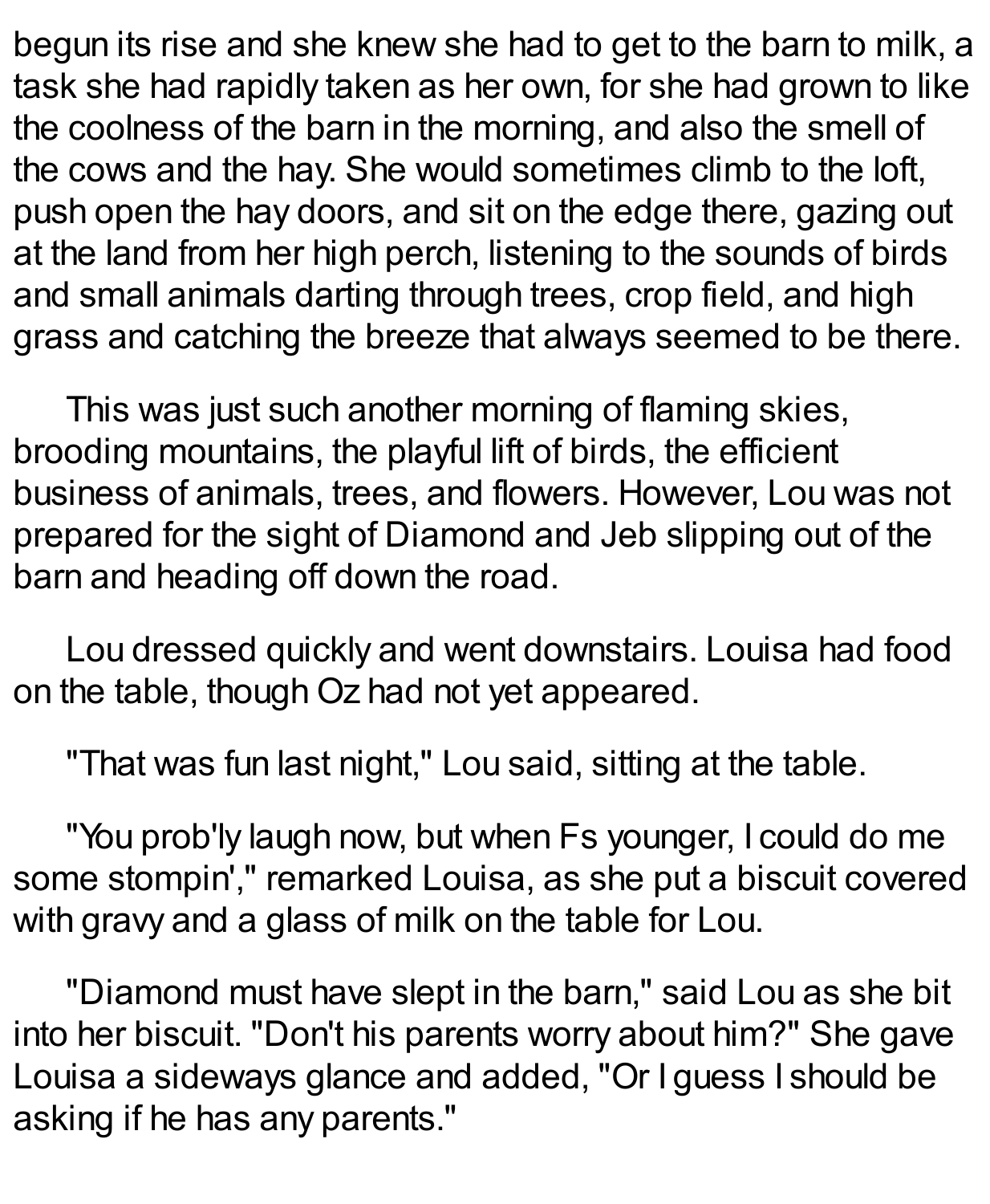Louisa sighed and then stared at Lou. "His mother passed when he was born. Happen right often up here. Too often. His daddy joined her four year ago."

Lou put down her biscuit. "How did his father die?"

"No business of ours, Lou."

"Does this have anything to do with what Diamond did to that man's car?"

Louisa sat and tapped her fingers against the table.

"Please, Louisa, please. Ireally want to know. I care about Diamond. He's my friend."

"Blasting at one of the mines," Louisa said bluntly. 'Took down a hillside.A hillside Donovan Skinner was farming."

"Who does Diamond live with then?"

"He a wild bird. Put him in a cage, he just shrivel up and die. He need anythin', he know to come to me."

"Did the coal company have to pay for what happened?"

Louisa shook her head. "Played legal tricks. Cotton tried to help but weren't much he could do. Southern Valley's a powerful force hereabouts."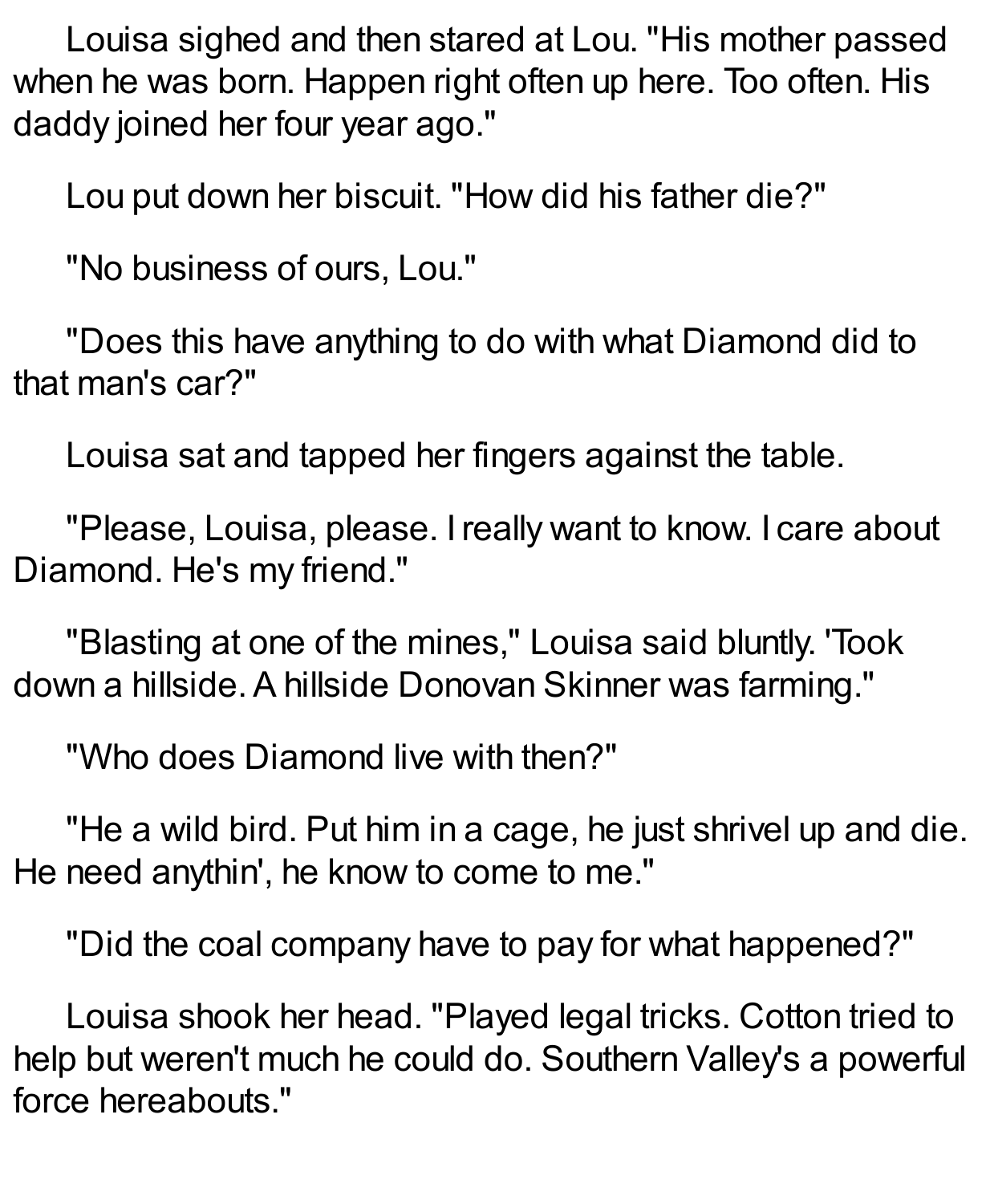"Poor Diamond."

"Boy sure didn't take it lying down," Louisa said. "One time the v/heels of a motorman's car fell off when it come out the mine.And then a coal tipple wouldn't open and they had to send for some people from Roanoke. Found a rock stuck in the gears. That same coal mine boss, he was in an outhouse one time got tipped over. Durn door wouldn't open, and he spent a sorry hour in there. To this day nobody ever figgered out who tipped it over or how that rope got round it."

"Did Diamond ever get in trouble?"

"HenryAtkins the judge. He a good man, know what was what, so's nothing ever come of it. But Cotton kept talking to Diamond, and the mischief finally quit." She paused. "Least it did till the horse manure got in that man's car."

Louisa turned away, but Lou had already seen the woman's broad smile.

Lou and Oz rode Sue every day and had gotten to the point where Louisa had proclaimed them good, competent riders. Lou loved riding Sue. She could see forever, it seemed, from that high perch, the mare's body wide enough that falling off seemed impossible.

After morning chores, they would go swimming with Diamond at Scott's Hole, a patch of water Diamond had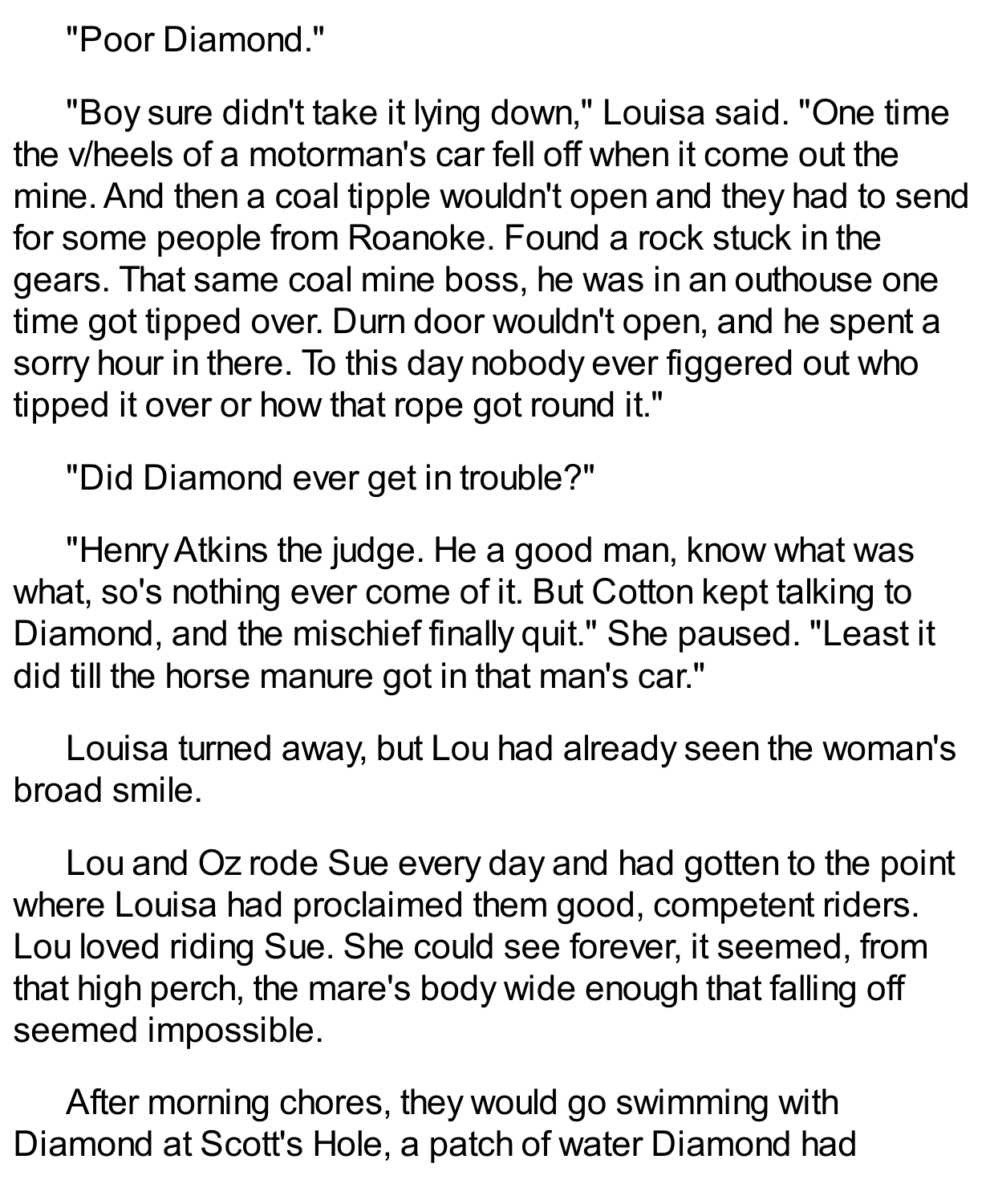introduced them to, and which he claimed had no bottom.As the summer went along Lou and Oz became dark brown, while Diamond simply grew larger freckles.

Eugene came with them as often as he could, and Lou was surprised to learn he was only twenty-one. He did not know how to swim, but the children remedied that, and Eugene was soon performing different strokes, and even flips, in the cool water, his bad leg not holding him back any in that environment.

They played baseball in a field of bluegrass they had scythed. Eugene had fashioned a bat from an oak plank shaved narrow at one end. They used Diamond's cover-less ball and another made from a bit of rubber wound round with sheep's wool and knitted twine. The bases were pieces of shale set in a straight line, this being the proper way according to Diamond, who termed it straight-town baseball. New York Yankees' fan Lou said nothing about this, and let the boy have his fun. It got so that none of them, not even Eugene, could hit a ball that Oz threw, so fast and tricky did it come.

They spent many afternoons running through the adventures of the Wizard of Oz, making up parts they had forgotten, or which they thought, with youthful confidence, could be improved upon. Diamond was quite partial to the Scarecrow; Oz, of course, had to be the cowardly Hon; and, by default, Lou was the heartless tin man. They unanimously proclaimed Eugene the Great and Mighty Wizard, and he would come out from behind a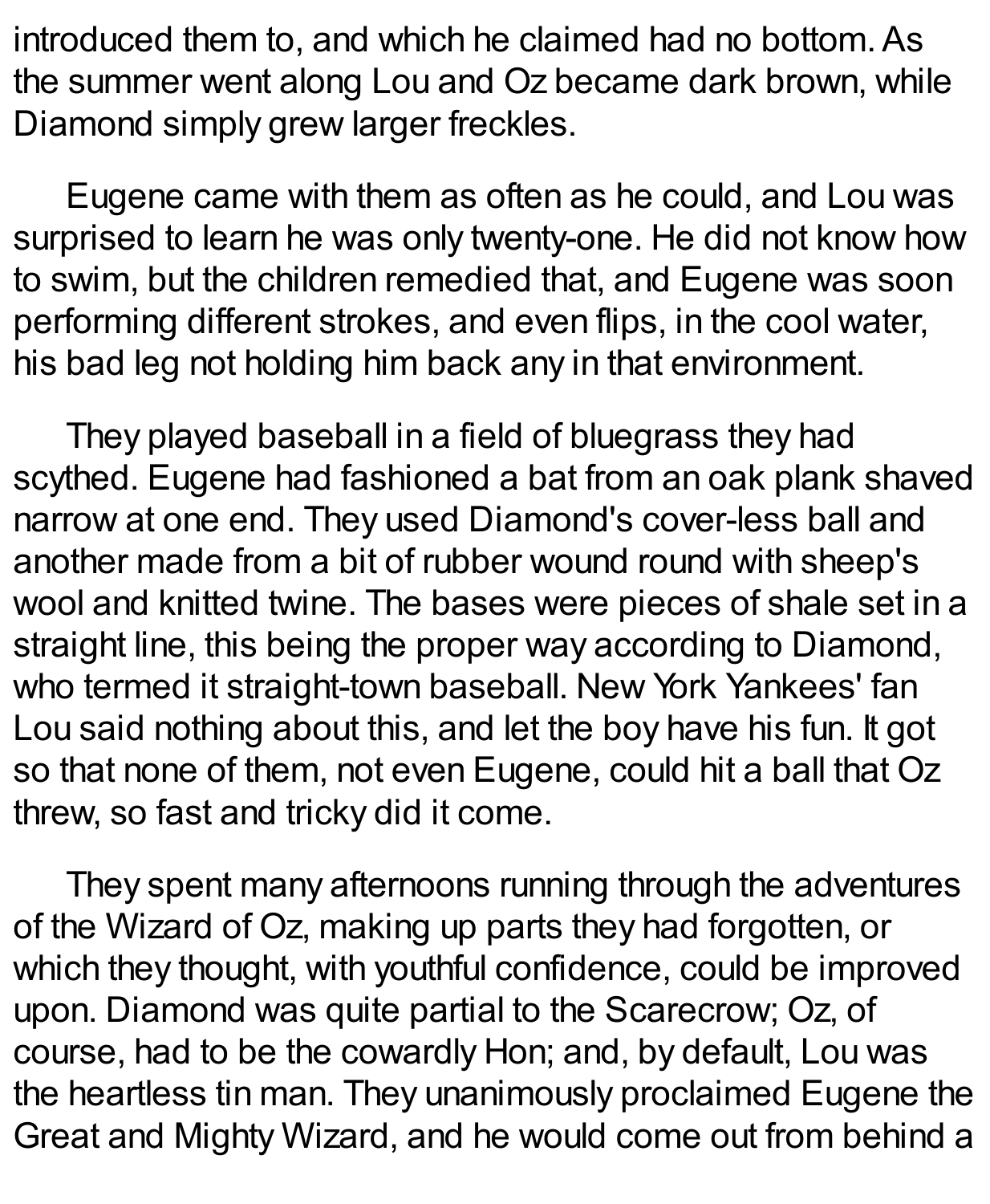rock and bellow out lines they had taught him so loud and with such a depth of feigned anger that Oz, the Cowardly Lion, asked Eugene, the Mighty Wizard, if he could please tone it down a bit. They fought many pitched battles against flying monkeys and melting witches, and with a little ingenuity and some luck at just the right moments, good always triumphed over evil on the glorious Virginia mountain.

Diamond told them of how in the winter he would skate on the top of Scott's Hole.And how using a short-handled ax he would cleave off a strip of bark from an oak and use that as his sled to go sailing down the iced slopes of the mountains at speeds never before achieved by a human being. He said he would be glad to show them how he did it, but would have to swear them to secrecy, lest the wrong sort of folks found out and maybe took over the world with such valuable knowledge.

Lou did not once let on that she knew about Diamond's parents.After hours of fun, they would say their goodbyes and Lou and Oz would ride home on Sue or take turns with Eugene when he came with them. Diamond would stay behind and swim some more or hit the ball, doing, as he often said, just as he pleased.

On the ride back home after one of these outings, Lou decided to take a different way. A fine mist hung over the mountains as she and Oz approached the farmhouse from the rear. They cleared a rise, and on top of a little knoll about a half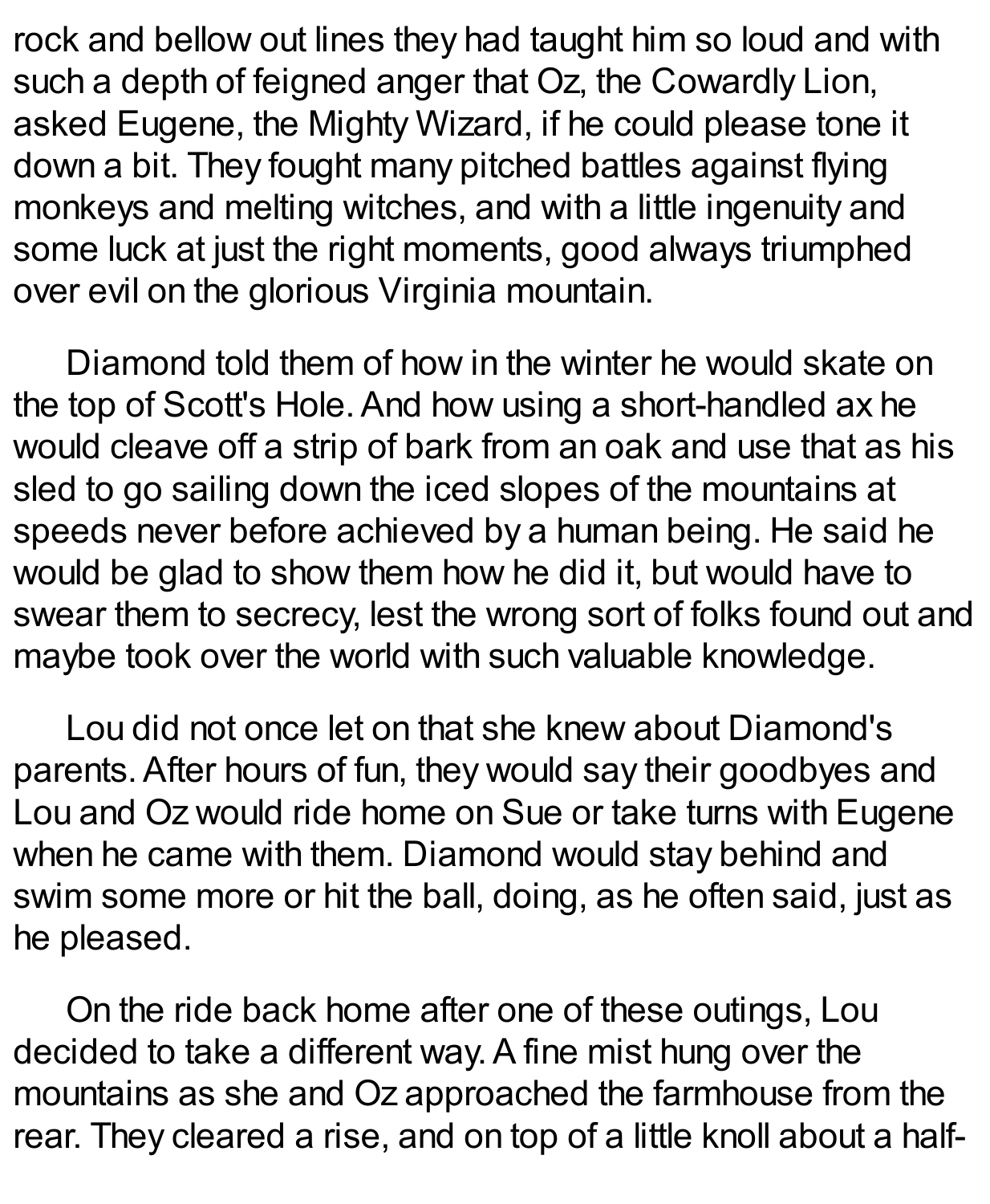mile from the house, Lou reined Sue to a halt. Oz squirmed behind her.

"Come on, Lou, we need to get back. We've got chores."

Instead, the girl clambered off Sue, leaving Oz to grab at the reins, which almost made him fall off the animal. He called crossly after her, but she seemed not to hear.

Lou went over to the little cleared space under the dense shade of an evergreen and knelt down. The grave markers were simple pieces of wood grayed by the weather.And clearly much time had passed. Lou read the names of the dead and the bracket dates of their existence, which were carved deeply into the wood and were probably about as distinct as the day they were chiseled.

The first name was Joshua Cardinal. The date of his birth and death made Lou believe that he must have been Louisa's husband, Lou and Oz's great-grandfather. He had passed in his fifty-second year—not that long of a life, Lou thought. The second grave marker was a name that Lou knew from her father. Jacob Cardinal was her father's father, her and Oz's grandfather.As she recited the name, Oz joined her and knelt down in the grass. He pulled off his straw hat and said nothing. Their grandfather had died far younger than even his father. Was there something about this place? Lou wondered. But then she thought of how old Louisa was, and the wondering stopped there.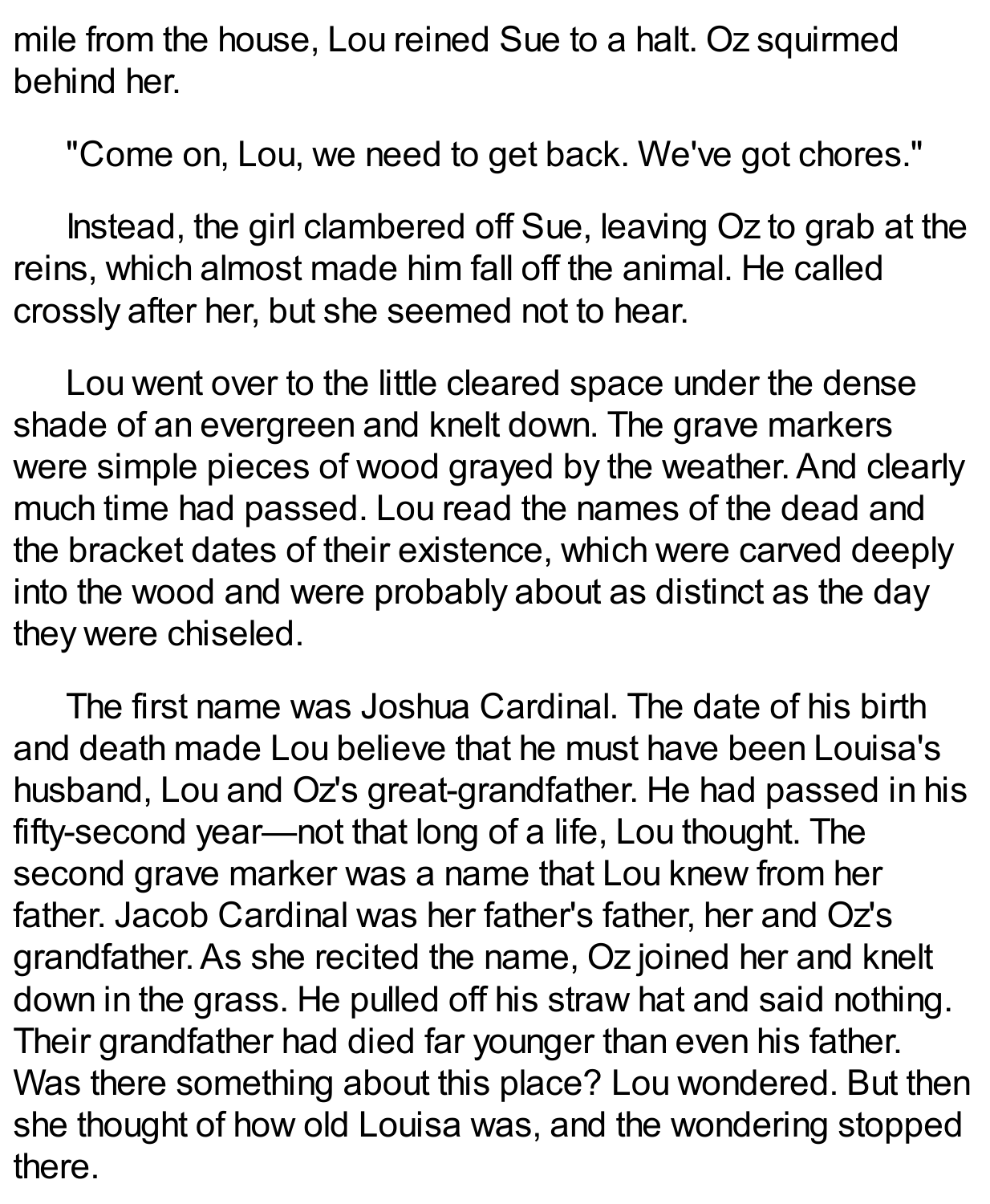The third grave marker looked to be the oldest. It only had a name on it, no dates of birth or death.

"Annie Cardinal," Lou said out loud. For a time the two just knelt there and stared at the pieces of board marking the remains of family they had never known. Then Lou rose, went over to Sue, gripped the horse's bushy mane, climbed up, and then helped Oz on board. Neither spoke all the way back.

At supper that night, more than once Lou was about to venture a question to Louisa about what they had seen, but then something made her not. Oz was obviously just as curious, yet, like always, he was inclined to follow his sister's lead. They had time, Lou figured, for all of their questions to be answered. Before she went to sleep that night, Lou went out on the back porch and looked up to that knoll. Even with a nice slice of moon she could not see the graveyard from here, yet now she knew where it was. She had never much been interested in the dead, particularly since losing her father. Now she knew that she would go back soon to that burying ground and look once more at those bits of plain board set in dirt and engraved with the names of her flesh and blood.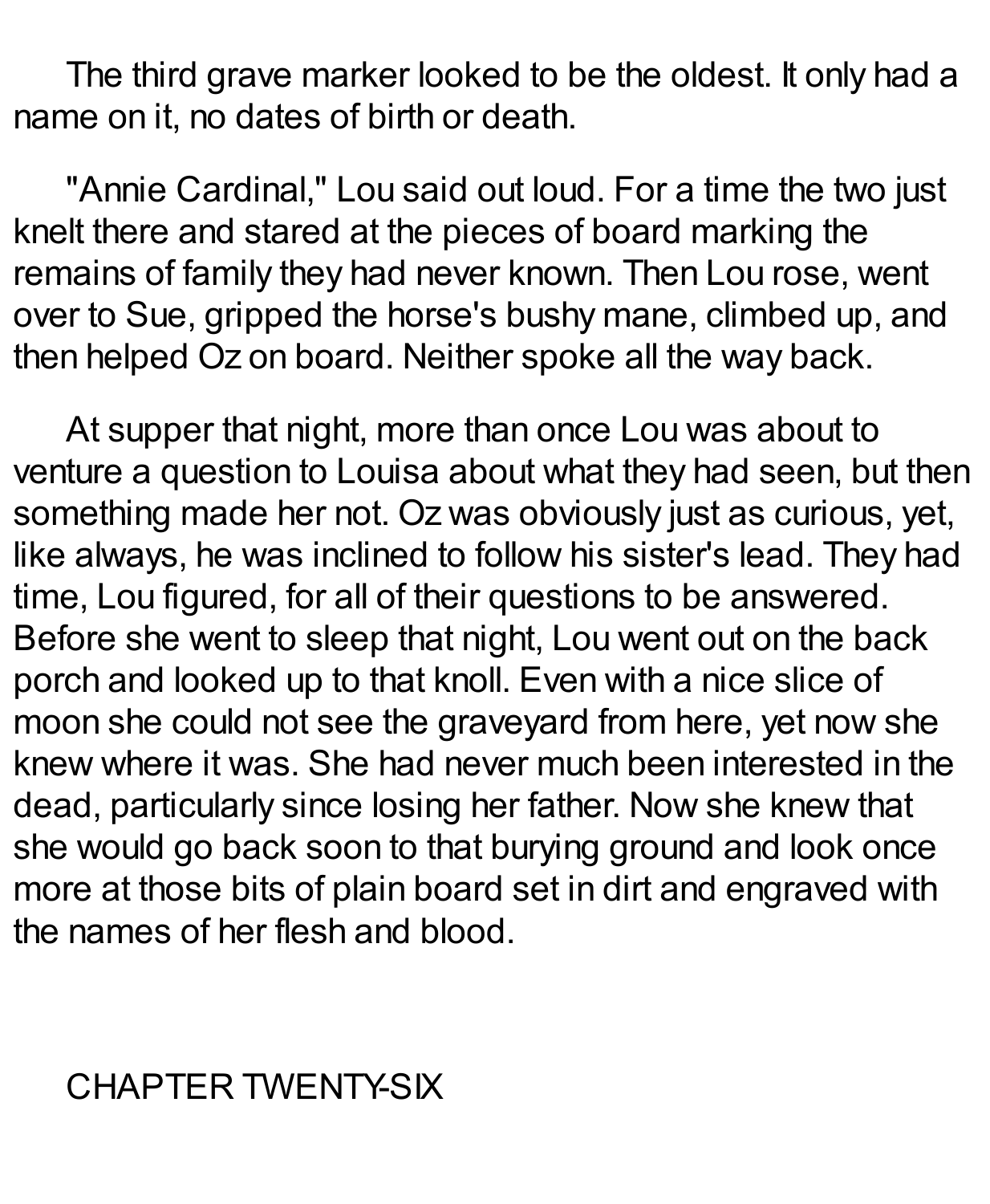COTTON SHOWED UP WTTH DIAMOND A WEEK LATER and handed out smallAmerican flags to Lou, Oz, and Eugene. He had also brought a five-gallon can of gas, which he put in the Hudson's fuel tank. "We all can't fit in the Olds," he explained. "And I handled an estate problem for Leroy Meekins who runs the Esso station. Leroy doesn't like to pay in cash, though, so one could say I'm flush with oil products right now."

With Eugene driving, the five went down to Dickens to watch the parade. Louisa stayed behind to keep watch over Amanda, but they promised to bring her back something.

They ate hot dogs with great splotches of mustard and ketchup, swirls of cotton candy, and enough soda pop to make the children run to the public toilet with great frequency. There were contests of skill at booths set up wherever space was available, and Oz cleaned up on all those that involved throwing something in order to knock something else down. Lou bought a pretty bonnet for Louisa, which she let Oz carry in a paper bag.

The town was done up in red, white, and blue, and both townfolk and those from the mountain lined both sides of the street as the floats came down. These barges 0n land were pulled by horse, mule, or track and displayed the most important moments inAmerica's history, which, to most native Virginians, had naturally all occurred in the Commonwealth. There was a group of children on one such float representing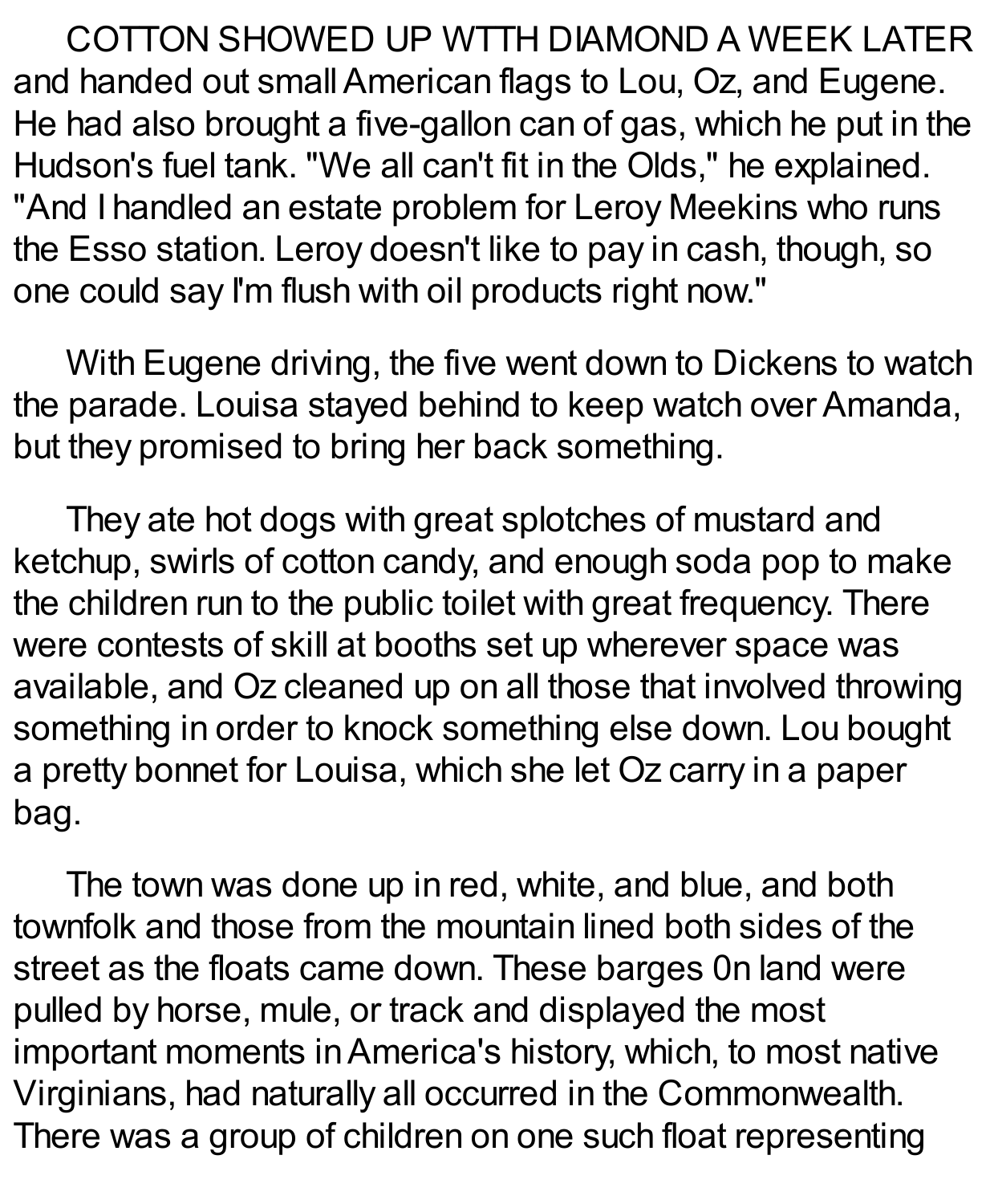the original thirteen colonies, with one boy carrying the Virginia colors, which were far bigger than the flags the other children carried, and he wore the showiest costume as well. A regiment of decorated war veterans from the area trooped by, including several men with long beards and shriveled bodies who claimed to have served with both the honorable Bobby Lee and the fanatically pious Stonewall Jackson. One float, sponsored by Southern Valley, was devoted to the mining of coal and was pulled by a customized Chevrolet track painted gold. There wasn't a black-faced, wrecked-back miner in sight, but instead, smack in the center of the float, on a raised platform simulating a coal tipple, stood a pretty young woman with blond hair, a perfect complexion, and brilliant white teeth, wearing a sash that read "Miss Bituminous Coal 1940" and waving her hand as mechanically as a windup doll. Even the most dense in the crowd could probably grasp the implied connection between lumps of black rock and the pot of gold pulling it.And the men and boys gave the expected reaction of cheers and some catcalls to the passing beauty. There was one old and humpbacked woman standing next to Lou who told her that her husband and three sons all labored in the mines. The old woman watched the beauty queen with scornful eyes and then commented that that young gal had obviously never been near a coal mine in her entire life.And she wouldn't know a lump of coal if it jumped up and grabbed her in the bituminous.

High-ranking representatives of the town made important speeches, motivating the citizens into bursts of enthusiastic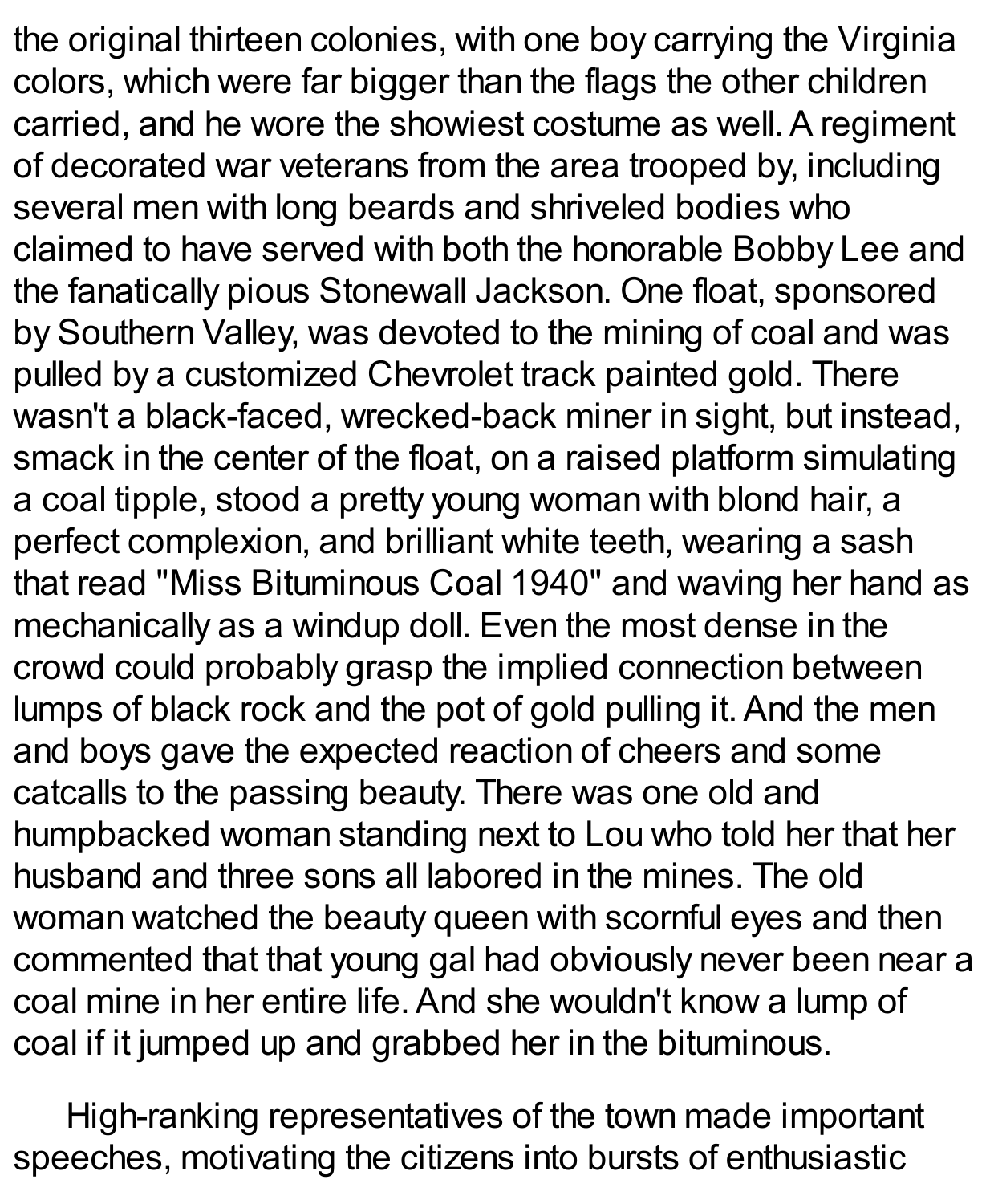applause. The mayor held forth from a temporary stage, with smiling, expensively dressed men next to him, who, Cotton told Lou, were Southern Valley officials. The mayor was young and energetic, with slicked hair, wearing a nice suit and fashionable watch and chain, and carrying boundless enthusiasm in his beaming smile and hands reaching to the sky, as though ready to snag on any rainbows trying to slip by.

"Coal is king," the mayor announced into a clunky microphone almost as big as his head. "And what with the war heating up across the Atlantic and the mighty United States of America building ships and guns and tanks for our friends fighting Hitier, the steel mill's demands for coke, our good, patriotic Virginia coke, will skyrocket.And some say it won't be long before we join the fighting. Yes, prosperity is here in fine abundance and here it will stay," said the mayor. "Not only will our children live the glorious American dream, but their children will as well.And it will be all due to the good work of folks like Southern Valley and their unrelenting drive to bring out the black rock that is driving this town to greatness. Rest assured, folks, we will become the New York City of the south. One day some will look back and say, 'Who knew the outstanding things that destiny held for the likes of Dickens, Virginia?' But y'all already know, because I'm telling you right now. Hip-hip hooray for Southern Valley and Dickens, Virginia." And the exuberant mayor threw his straw boater hat high into the air.And the crowd joined him in the cheer, and more hats were catapulted into the swirling breeze.And though Diamond, Lou, Oz, Eugene, and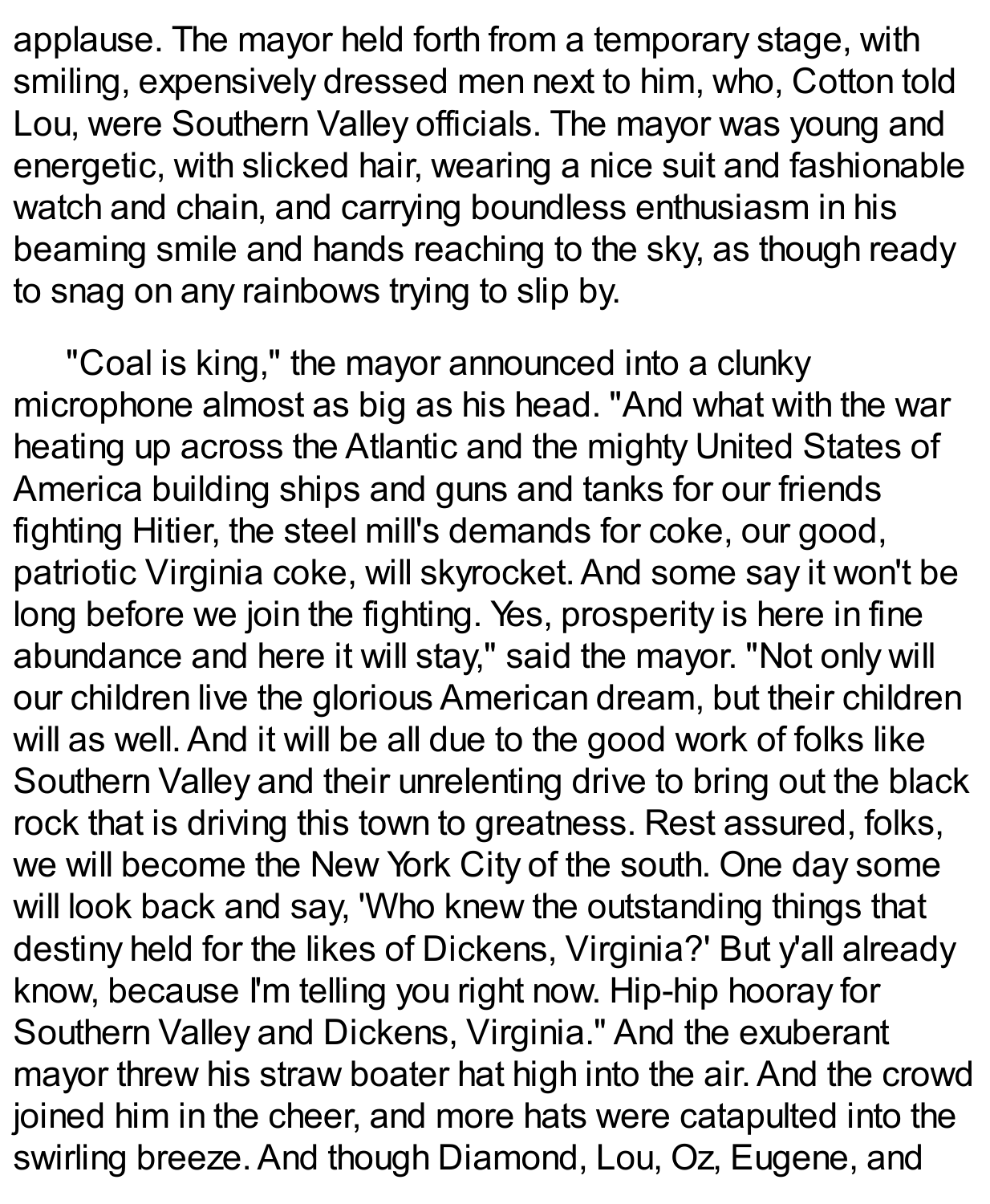Cotton all applauded too, and the children grinned happily at each other, Lou noticed that Cotton's expression wasn't one of unbridled optimism.

As night fell, they watched a display of fireworks color the sky, and then the group climbed in the Hudson and headed out of town. They had just passed the courthouse when Lou asked Cotton about the mayor's speech and his muted reaction to it.

"Well, I've seen this town go boom and bust before," he said. "And it usually happens when the politicians and the business types are cheering the loudest. So I just don't know. Maybe it'll be different this time, but I just don't know."

Lou was left to ponder this while the cheers of the fine celebration receded and then those sounds were gone entirely, replaced with wind whistling through rock and tree, as they headed back up the mountain.

There had not been much rain, but Louisa wasn't worried yet, though she prayed every night for the skies to open up and bellow hard and long. They were weeding the cornfield, and it was a hot day and the flies and gnats were particularly bothersome. Lou scraped at the dirt, something just not seeming right. "We already planted the seeds. Can't they grow by themselves?"

"Lot of things go wrong in farming and one or two most always do," Louisa answered. "And the work don't never stop,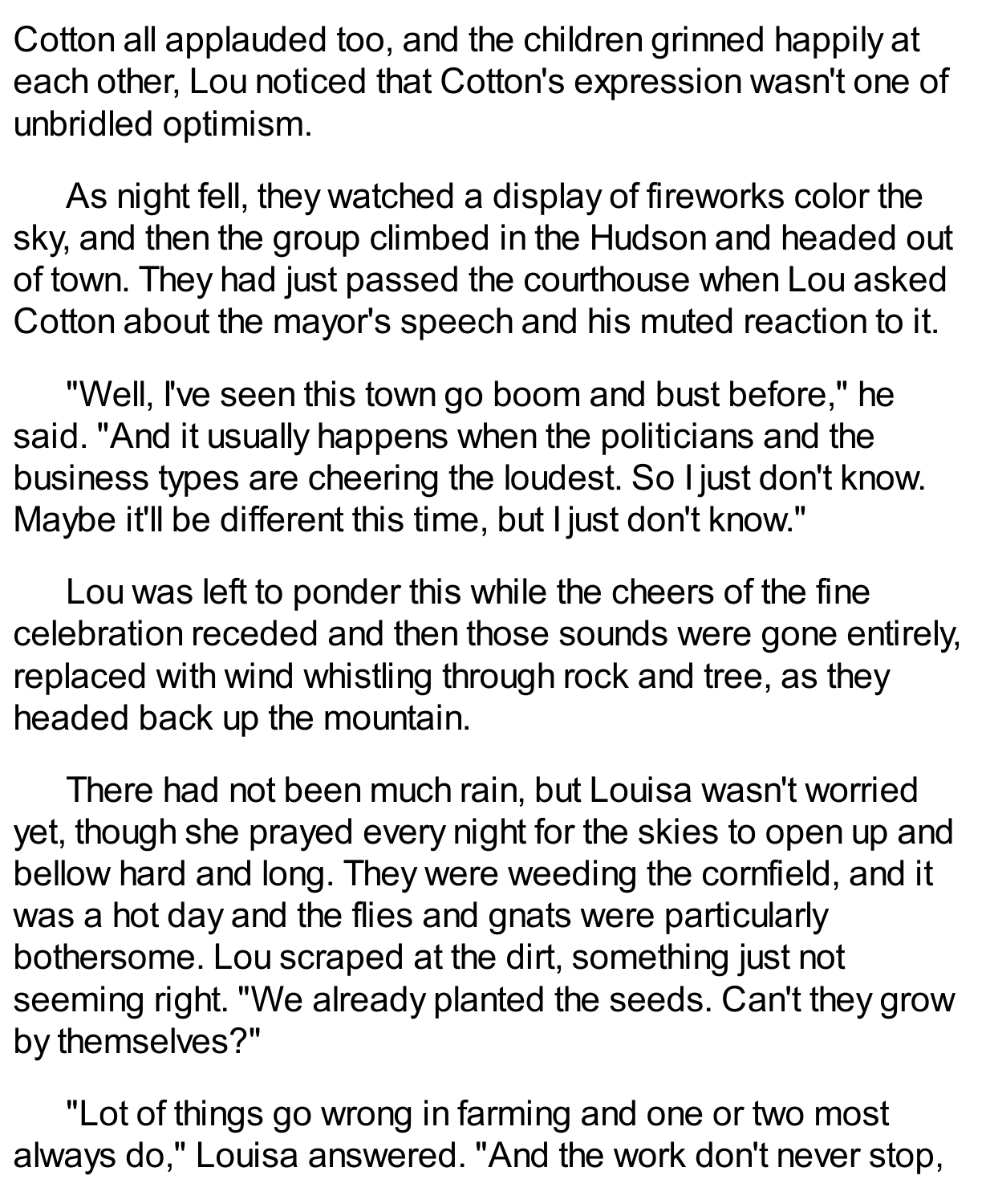Lou. Just the way it is here."

Lou swung the hoe over her shoulder. "All I can say is, this corn better taste good."

"This here's field corn," Louisa told her. "For the animals."

Lou almost dropped her hoe. "We're doing all this work to feed the animals?"

"They work hard for us, we got to do the same for them. They got to eat too."

"Yeah, Lou," said Oz as he attacked the weeds with vigorous strokes. "How can hogs get fat if they don't eat? Tell me that."

They worked the hills of corn, side by side under the fierce sun, which was so close it almost seemed to Lou that she could reach up and pocket it. The katydids and crickets scraped tunes at them from all corners. Lou stopped hoeing and watched Cotton drive up to the house and get out.

"Cotton coming every day and reading to Mom is making Oz believe that she's going to get better," said Lou to Louisa, taking care that her brother did not hear her.

Louisa wielded the hoe blade with the energy of a young person and the skill of an old. "You right, it's so terrible bad having Cotton helping your momma."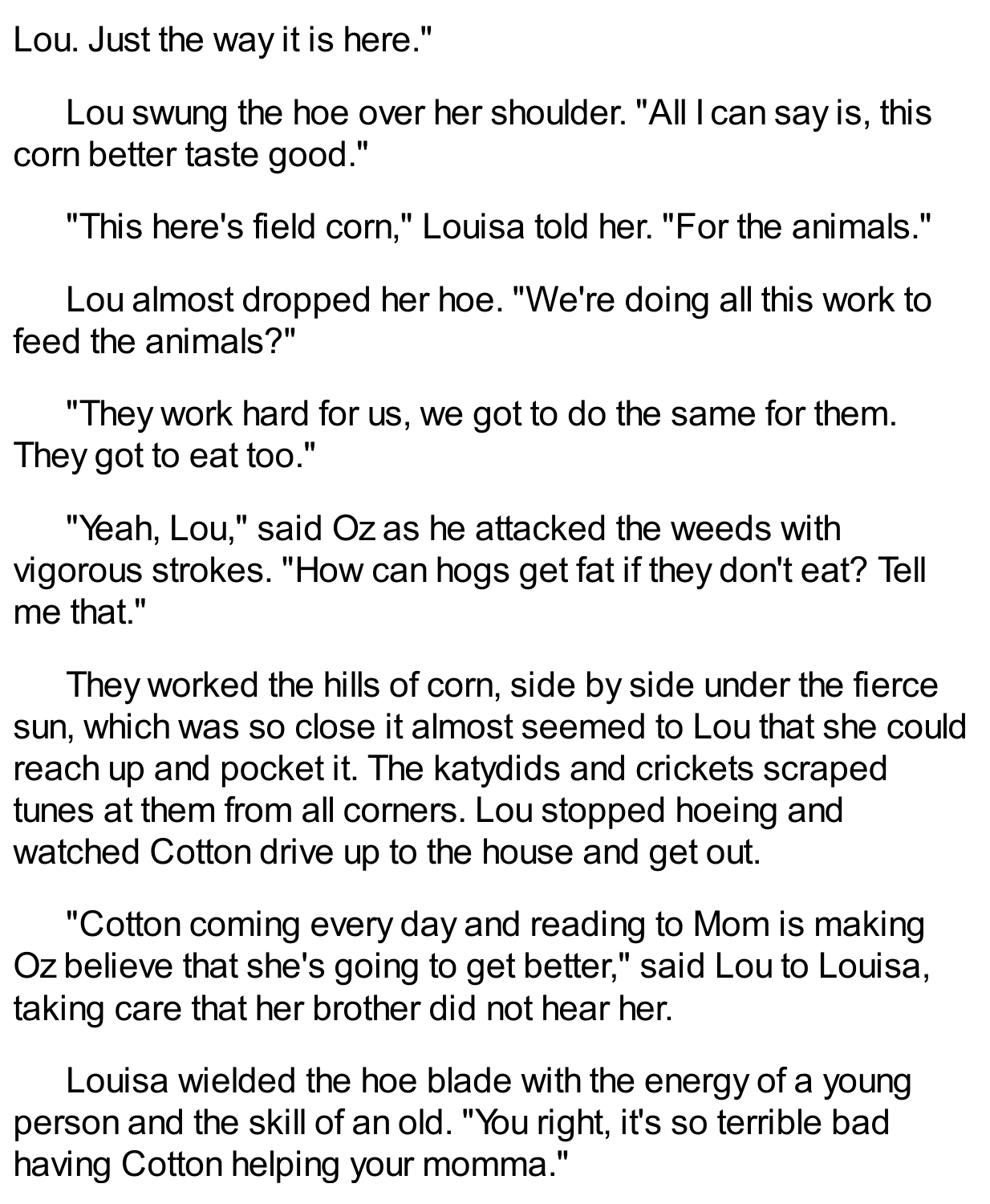"I didn't mean it like that. I like Cotton."

Louisa stopped and leaned on her hoe. "You should, because Cotton Longfellow's a good man, none better. He's helped me through many a hard time since he come here. Not just with his lawyering, but with his strong back. When Eugene hurt his leg bad, he was here ever day for a month doing field work when he could've been in Dickens making himself good money. He's helping your ma 'cause he wants her to get better. He wants her to be able to hold you and Oz agin."

Lou said nothing to this, but was having trouble getting the hoeing down, chopping instead of slicing. Louisa took a minute to show her again, and Lou picked up the proper technique quickly.

They worked for a while longer in silence, until Louisa straightened up and rubbed at her back. "Body's telling me to slow down a bit. But my body wants to eat come winter."

Lou stared out at the countryside. The sky looked painted in oils today, and the trees seemed to fill every spare inch with alluring green.

"How come Dad never came back?" Lou asked quietly.

Louisa followed Lou's gaze. "No law say a person got to come back to his home," she said.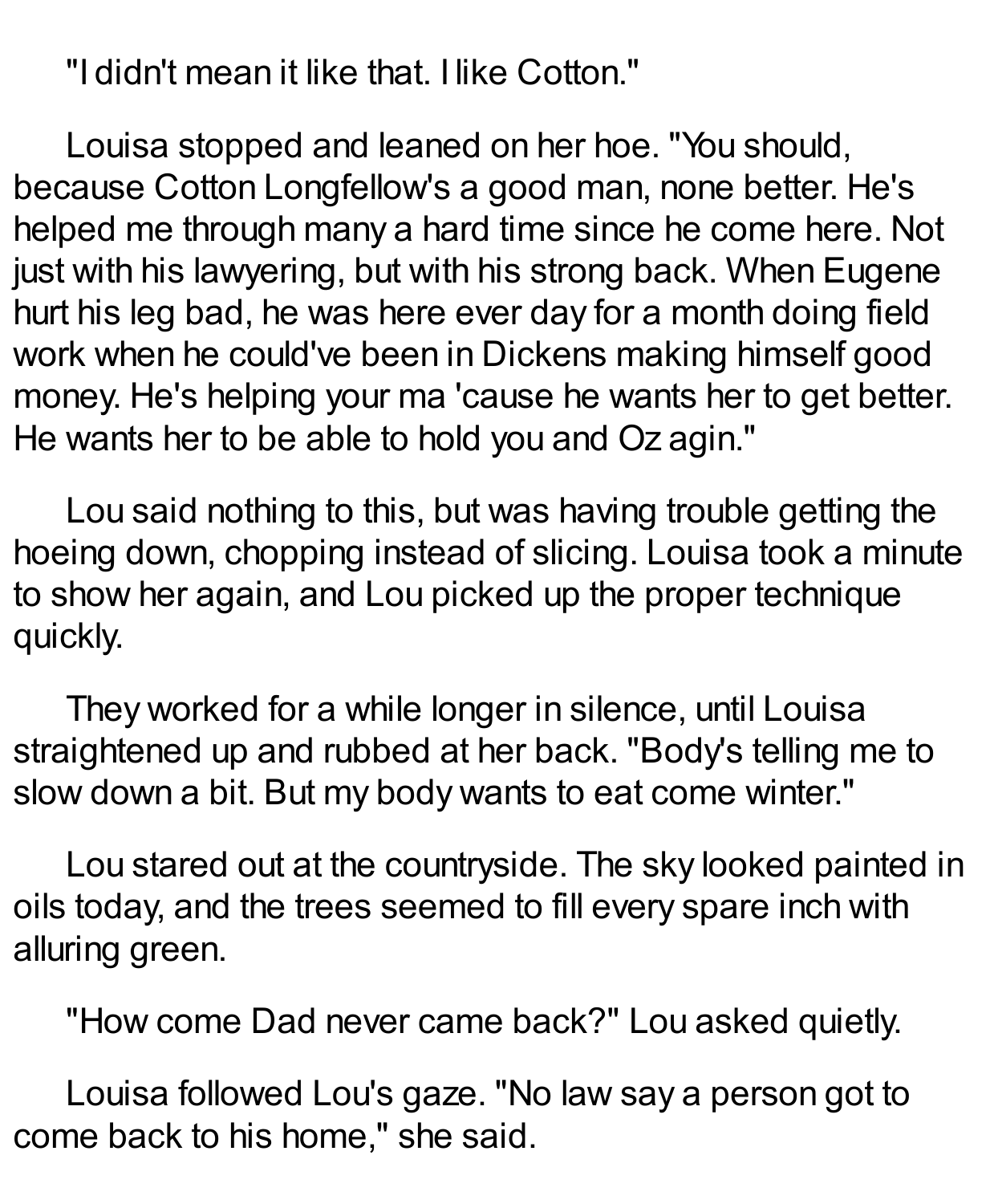"But he wrote about it in all his books. I know he loved it here."

Louisa stared at the girl and then said, "Let's go get us a cool drink." She told Oz to rest some, and they would bring him back some water. He immediately dropped his hoe, picked up some rocks, and started heaving and whooping at each toss, in a manner it seemed only Utile boys could successfully accomplish. He had taken to placing a tin can on top of a fence post and then throwing rocks at it until he knocked it off. He had become so good that one hard toss would now send the can flying.

They left him to his fun and went to the springhouse, which clung to one side of a steep slope below the house and was shaded by leaning oak and ash trees and a wall of giant rhododendrons. Next to this shack was a split poplar stump, the tip of a large honeycomb protruding from it, a swell of bees above that.

They took metal cups from nails on the wall and dipped them in the water, and then sat outside and drank. Louisa picked up the green leaves of a mountain spurge growing next to the springhouse, which revealed beautiful purple blossoms completely hidden underneath. "One of God's little secrets," she explained. Lou sat there, cup cradled between her dimpled knees, watching and listening to her great-grandmother in the pleasant shade as Louisa pointed out other things of interest.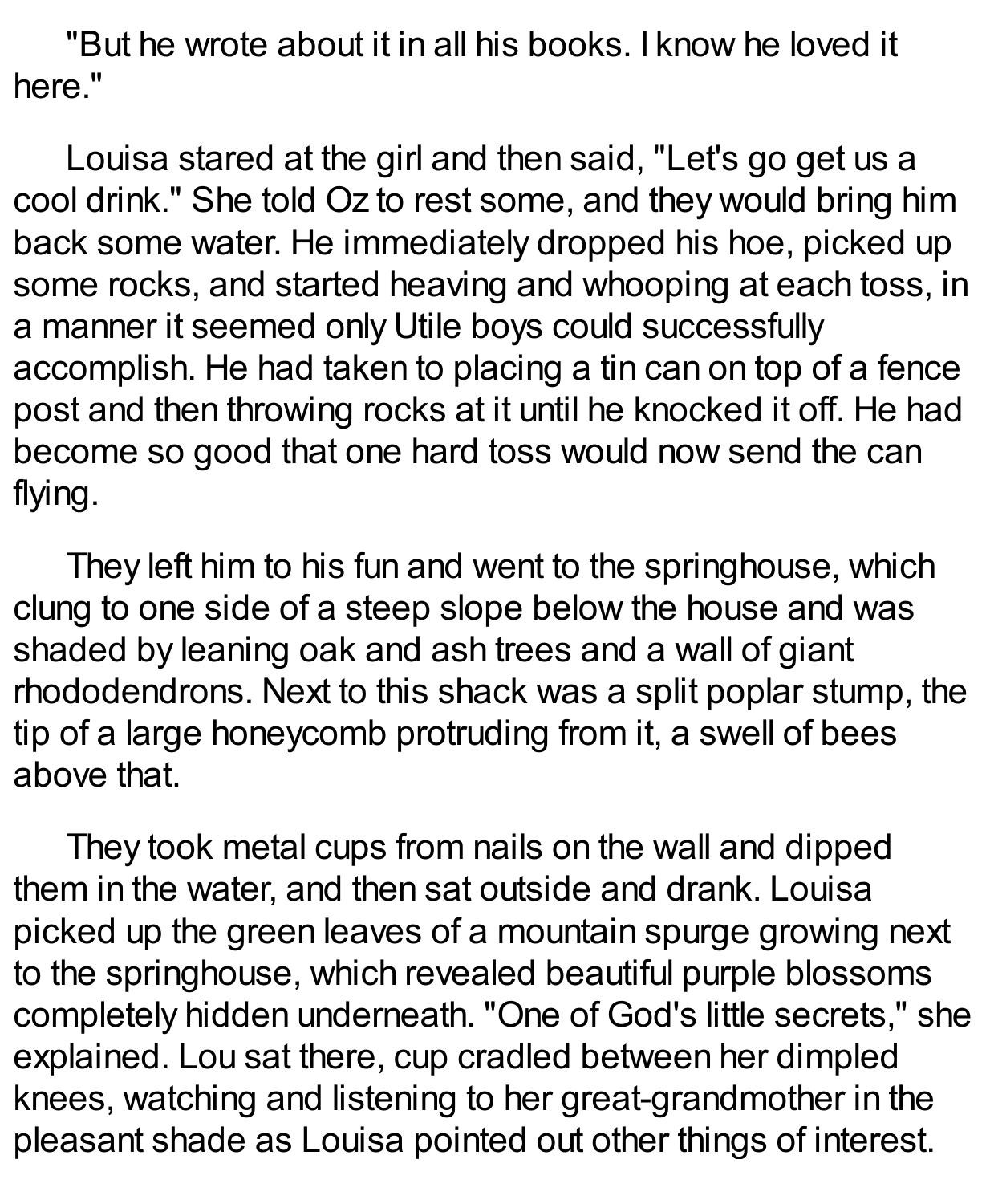"Right there's an oriole. Don't see them much no more. Don't know why not." She pointed to another bird on a maple branch. "That's a chuck's-will-widder. Don't ask me how the durn thing got its name, 'cause I don't know." Finally, her face and tone grew serious.

"Your daddy's momma was never happy here. She from down the Shenandoah Valley. My son Jake met her at a cakewalk she come up for. They got married, way too fast, put up a little cabin near here. But I know she was all set for the city, though. The Valley was backward for her. Lord, these mountains must've seemed like the birth of the world to the poor girl. But she had your daddy, and for the next few years we had us the worst drought I ever seen. The less rain there was, the harder we worked. My boy soon lost his stake, and they moved in with us. Still no rain. Went through our animals. Went through durn near everything we had." Louisa clenched her hands and then released them. "But we still got by.And then the rains come and we fine after that. But when your daddy was seven, his momma had had enough of this life and she left. She ain't never bothered to learn the farm, and even the way round a frying pan, so's she weren't much help to Jake a'tall."

"But didn't Jake want to go with her?"

"Oh, I 'xpect he did, for she was a real purty little thing, and a young man is a young man. They ain't 'xactly made'a wood. But she didn't want him along, if you un-nerstand me right, him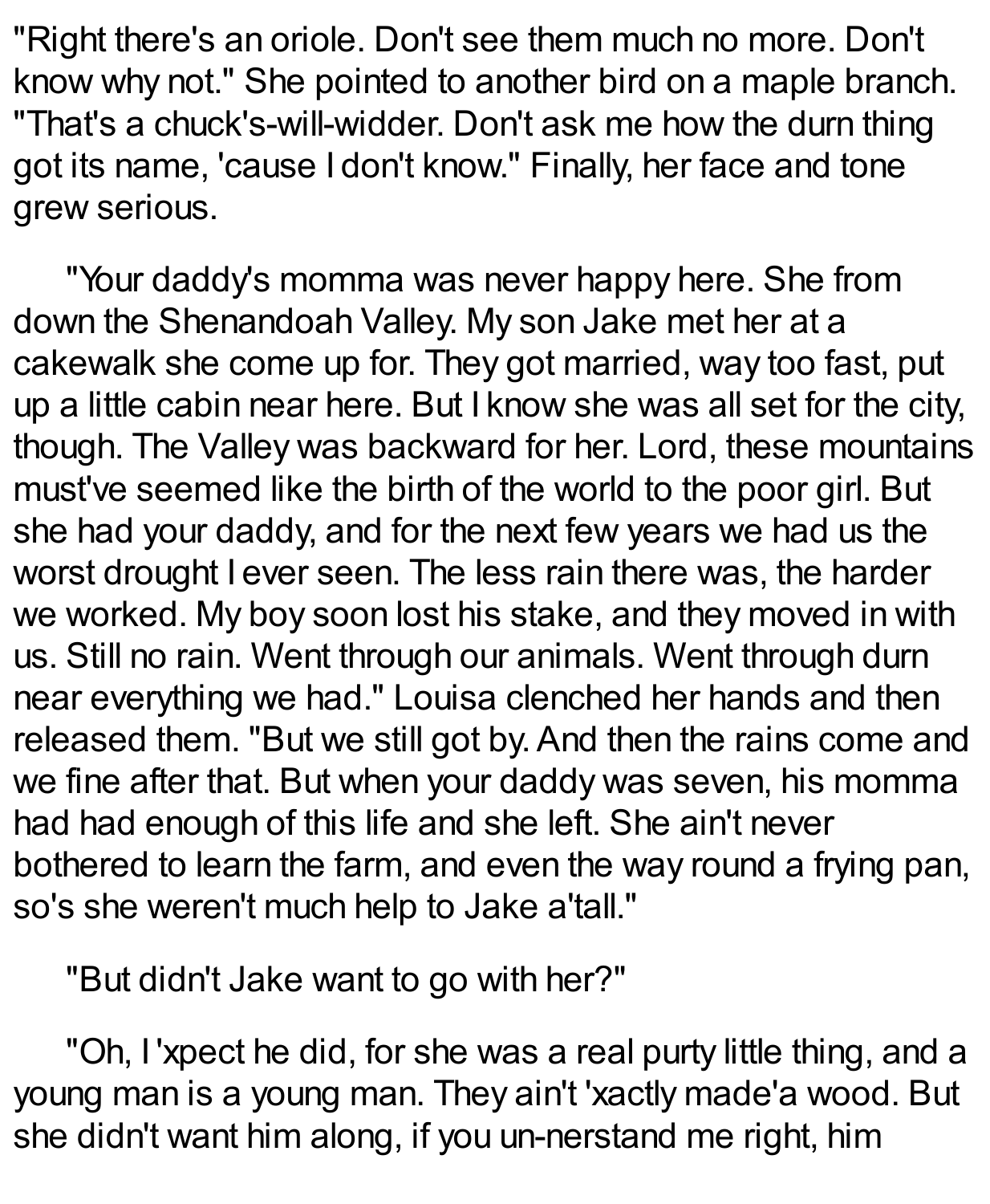being from the mountains and all.And she didn't want her own child neither." Louisa shook her head at this painful remembrance.

"Course, Jake never got over that. Then his daddy died soon after, which didn't help matters none for any of us." Louisa smiled. "But your father were the shiny star in our days. Even with that, though, we watched a man we loved die a little more each day, and there weren't nothing we could do. Two days after your daddy was ten years old, Jake died. Some say heart attack. I say heartbreak.And then it was just me and your daddy up here. We had us good times, Lou, lot of love twixt us. But your daddy suffered a lotta pain too." She stopped and took a drink of the cool water. "But I still wonder why he never come back not once."

"Do Iremind you of him?" Lou asked quietly.

Louisa smiled. "Same fire, same bullheadedness. Big heart too. Like how you are with your brother. Your daddy always made me laugh twice a day. When I got up and right afore Iwent to bed. He say he want me begin and end my day with a smile."

"Iwish Mom had let us write you. She said she would one day, but it never happened."

"Like to knock me over with a stick when the first letter come. Iwrote her back some, but my eyes ain't that good no more.And paper and stamp scarce."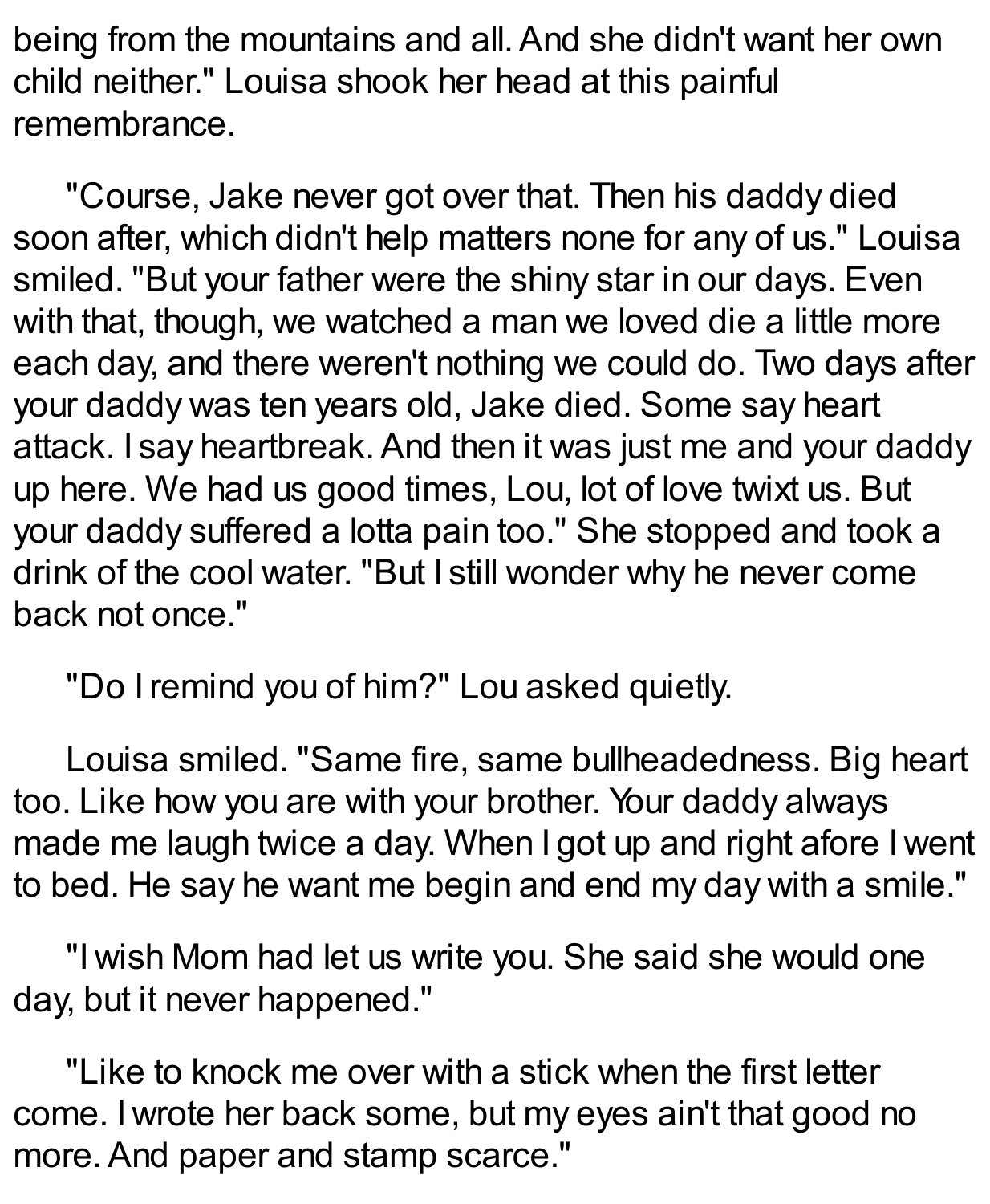Lou looked very uncomfortable. "Mom asked Dad to move back to Virginia."

Louisa looked surprised. "And what'd your daddy say?"

Lou could not tell her the truth. "I don't know." "Oh" was all Louisa offered in response. Lou found herself growing upset with her father, something she could never remember doing before. "I can't believe he just left you here by yourself." "Imade him go. Mountain no place for somebody like him. Got to share that boy with the world.And your daddy wrote to me all these years.And he give me money he ain't got. He done right by me. Don't you never think badly of him for that."

"But didn't it hurt, that he never came back?" Louisa put an arm around the girl. "He did come back. I got me the three people he loved most in the whole world."

It had been a hard trek along a narrow trail that often petered out to harsh tangles, forcing Lou to dismount and walk the mare. It was a nice ride, though, for the birds were in full warbling splendor, and flowering horsemint poked up from piles of slate. She had passed secret coves overhung with willow and corralled by rock. Many of the coves were graced with cups of frothing springwater. There were neglected fields of longvanished homesteads the broomsedge flourishing there around the rock bones of chimneys without houses.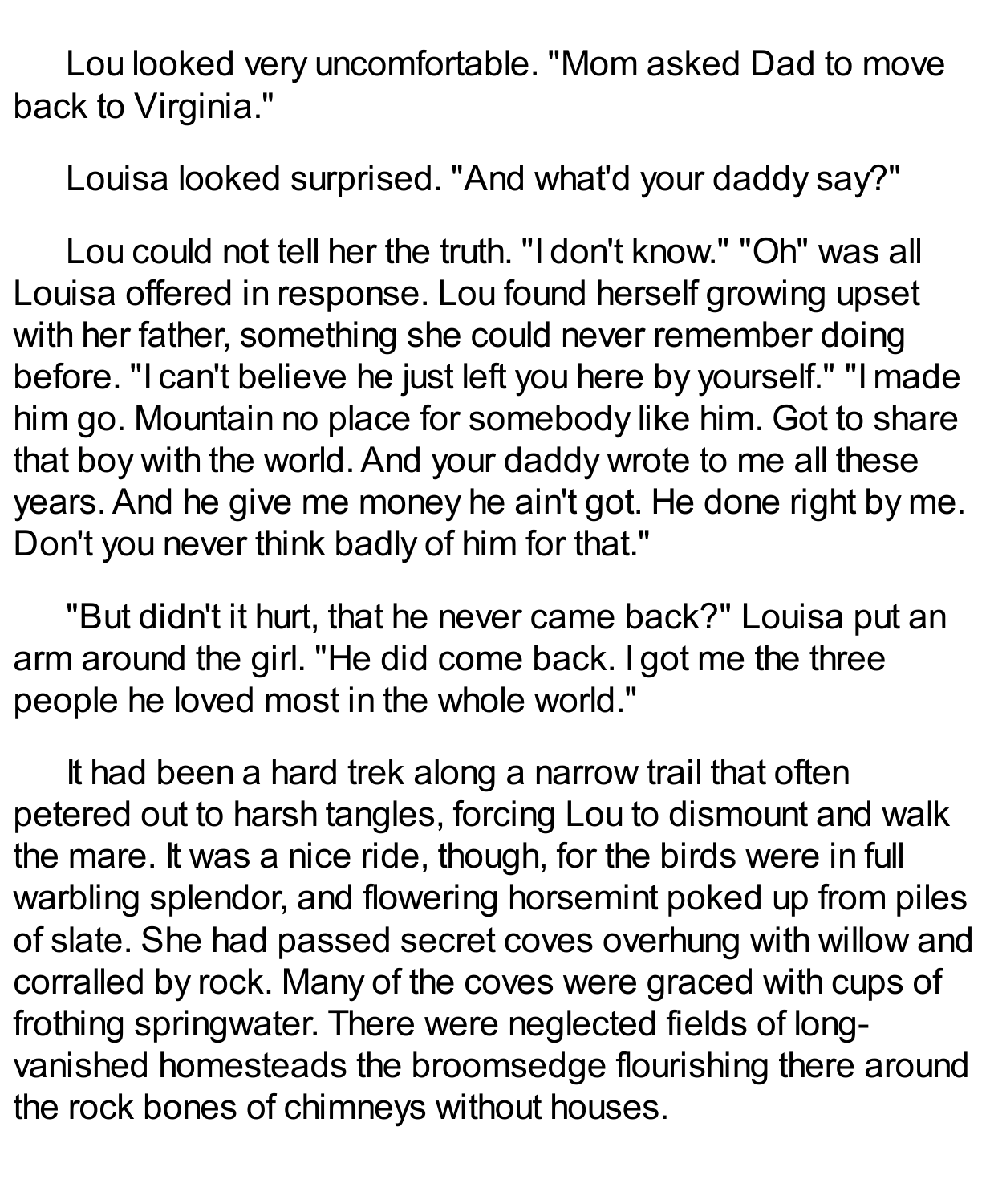Finally, following the directions Louisa had given her, Lou found herself at the small house in the clearing. She looked over the property. It appeared likely that in another couple of years this homestead would also surrender to the wild that pressed against it on all sides. Trees stretched over the roof that had almost as many holes as shingles. Window glass was missing at various spots; a sapling was growing up through an opening in the front porch, and wild sumac clung to the splintered porch rails. The front door was hanging by a single nail; in fact it had been tied back so that the door always stood open.A horseshoe was nailed over the doorway, for luck, Lou assumed, and the place looked like it could use some. The surrounding fields, too, were all overgrown.And yet the dirt yard was neatly swept, there was no trash about, and a bed of peonies sat next to the house, with a lilac behind that, and a large snowball bush flourished by a small hand-crank well. A rosebush ran up a trellis on one side of the house. Lou had heard that roses thrived on neglect. If true, this was the most ignored rosebush Lou had ever seen, since it was bent over with the weight of its deep red blooms. Jeb came around the corner and barked at rider and horse. When Diamond came out of the house, he stopped dead and looked around, seemingly for a place to hide quick, but coming up empty.

"What you doing here?" he finally said.

Lou slid off the horse and knelt to play with Jeb. "Just came to pay a visit. Where are your folks?"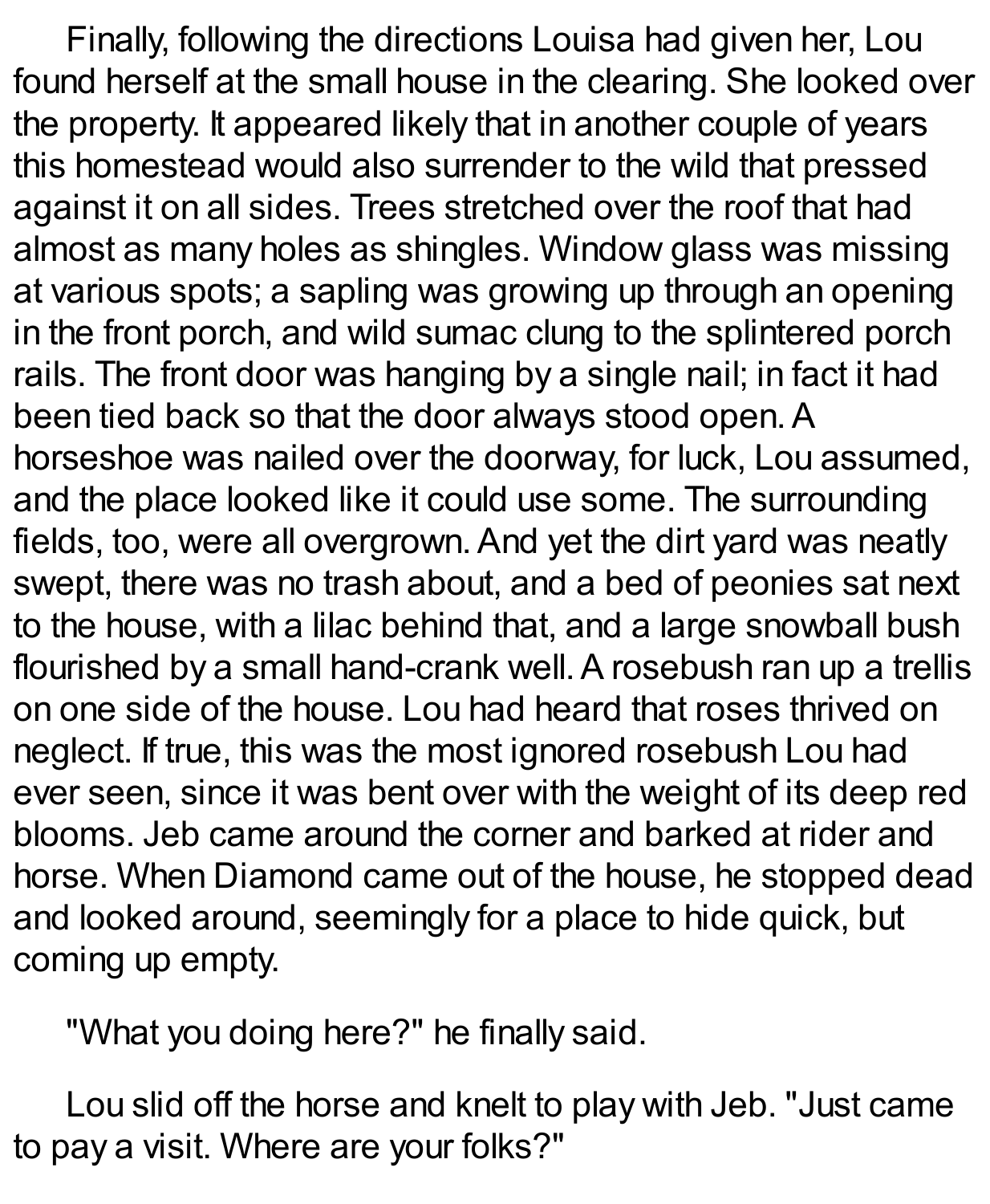"Pa working. Ma went down to McKenzie's."

'Tell 'em I said hello."

Diamond thrust his hands in his pockets, bent one bare toe over the other. "Look, I got things to do."

"Like what?" asked Lou, rising.

"Like fishing. I got to go fishing."

"Well, I'll go with you."

He cocked his head at her. "You know how to fish?"

"They have lots of fishing holes in Brooklyn."

They stood on a makeshift pier built from a few planks of rough-hewn oak not even nailed together but merely wedged into the rocks that stuck out from the bank of the wide stream. Diamond strung the line with a squirmy pink worm while Lou looked on in disgust. A tomboy was a tomboy, but apparently a worm was a worm. He handed the extra pole to her.

"G'on cast your line out there."

Lou took the pole and hesitated.

"You want hep?"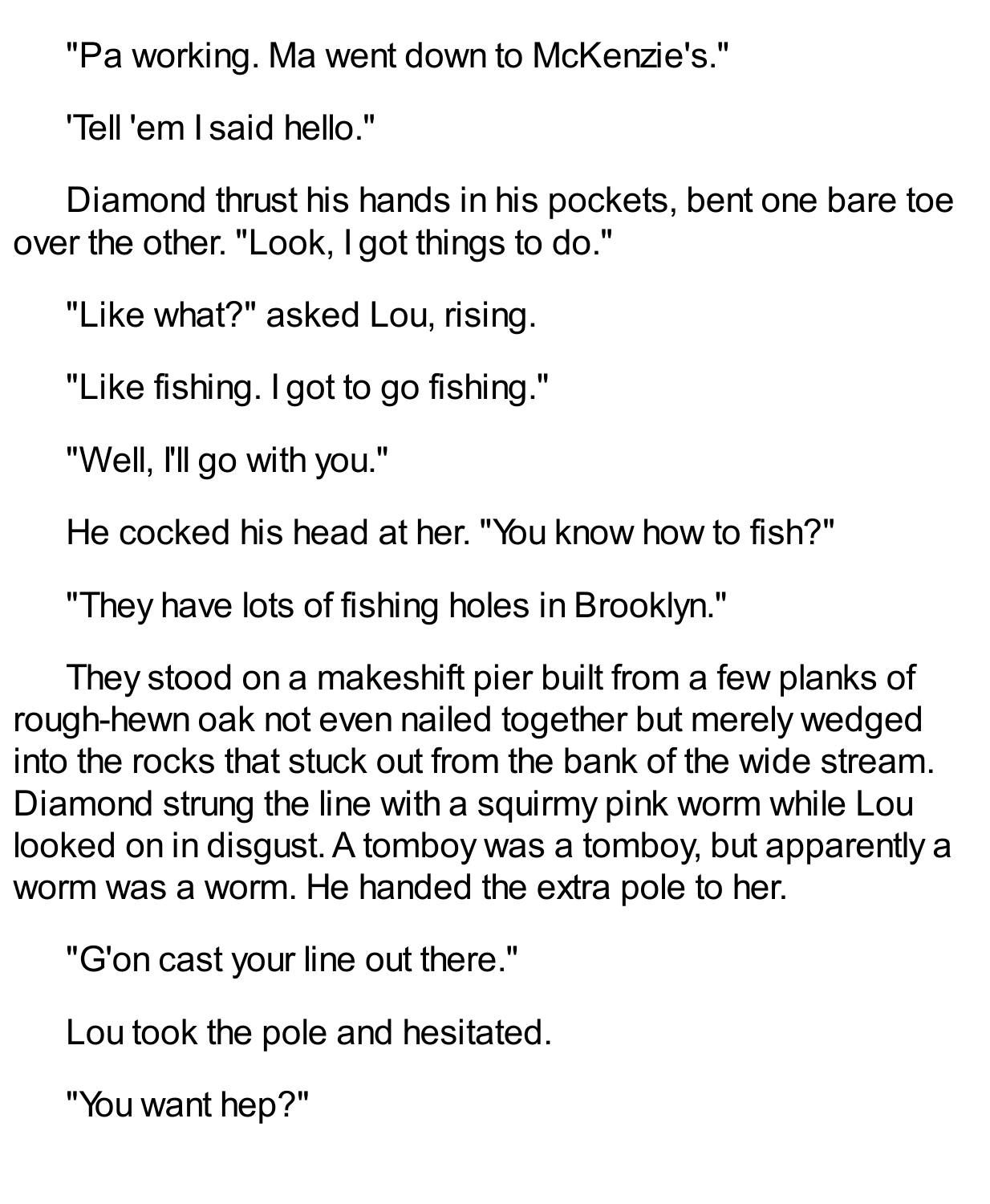"I can do it."

"See this here's a southern pole, and I 'xpect you prob'ly used to them newfangled northern poles."

"You're right, that's all I use. Northern pole."

To his credit, Diamond never cracked a smile, but just took the pole, showed her how to hold it, and then threw a near perfect cast.

Lou watched his technique carefully, took a couple of practice tosses, and then sailed a pretty cast herself.

"Why, that was 'bout good as any I throwed," Diamond said with all due southern modesty.

"Give me a couple more minutes and I'll do better than you," she said slyly.

"You still got to catch the fish," Diamond gamely replied.

A half hour later Diamond had hooked his third small-mouth and worked it to shore with steady motions. Lou looked at him, properly in awe of his obvious skill, but her competitive streak ran long, and she redoubled her efforts to trump her fish-mate.

Finally, without warning, her line went tight and she was pulled toward the water. With a whiplike effort, she reared the pole back, and a thick catfish came halfway out of the stream.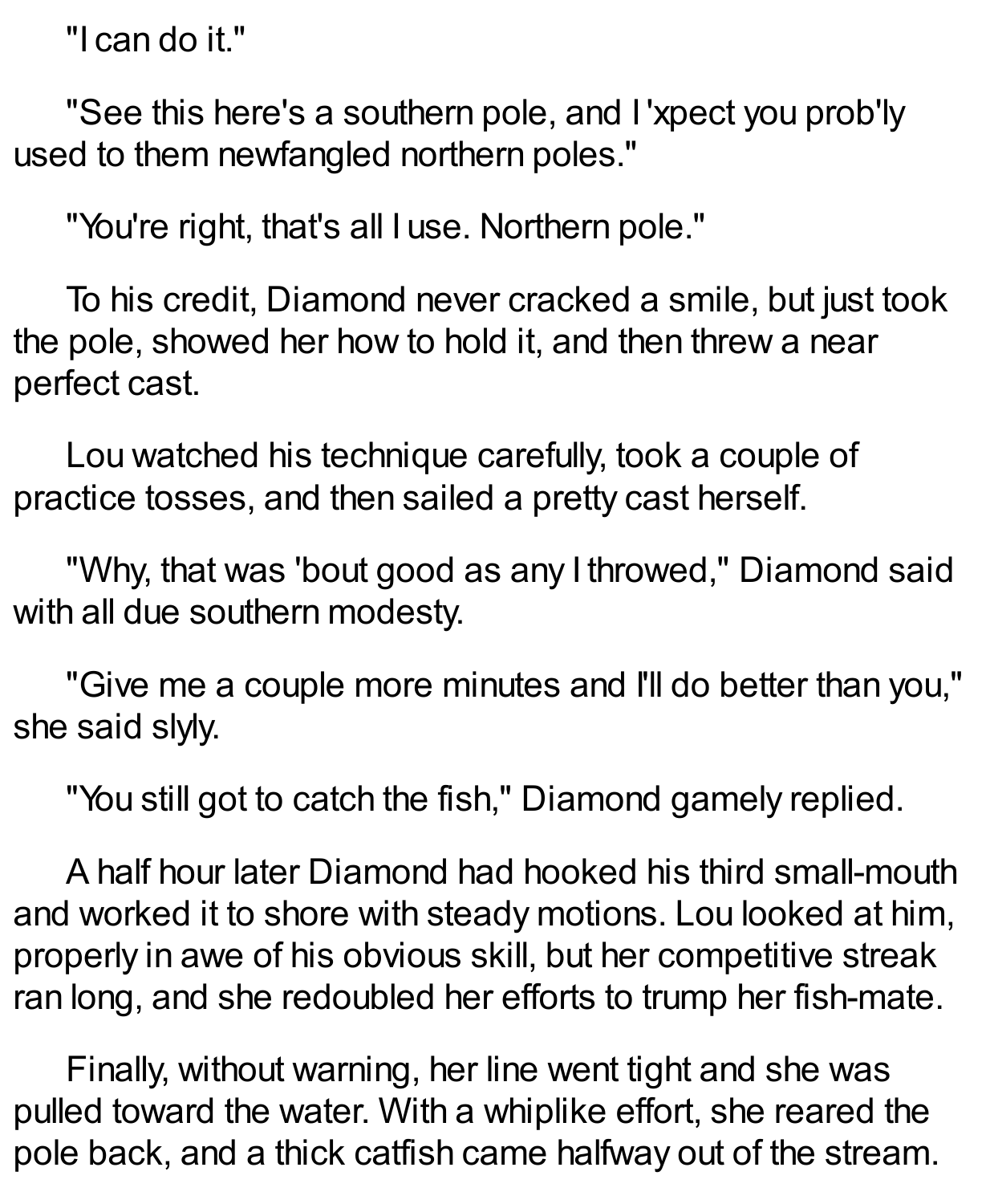"Holy Lord," said Diamond as he saw this creature rise and then fall back into the water. "Biggest catfish I ever seed." He reached for the pole.

Lou cried out, "I got it, Diamond." He stepped back and watched girl and fish fighting it out on roughly equal terms. Lou appeared to be winning at first, the line going taut and then slacking, while Diamond called out words of advice and encouragement. Lou slipped and slid all over the unsteady pier, once more almost going in the water, before Diamond yanked on her overalls and pulled her back.

Finally, though, Lou grew weary and gasped out, "I need some help here, Diamond."

With both pulling on pole and line, the fish quickly was dragged to shore. Diamond reached down, hauled it out of the water, and dropped it on the boards, where it flopped from side to side. Fat and diick, it would be good eating, he said. Lou squatted down and looked proudly at her conquest, aided though it had been. Right as she peered really closely, the fish shimmied once more, then jumped in the air, and spat water, the hook working free from its mouth at the same time. Lou screamed and jumped back, knocked into Diamond, and they both went tumbling into the water. They came up sputtering and watched as the catfish flopped itself over to the edge of the pier, fell in the water, and was gone in a blink. Diamond and Lou looked at each other for a tortured moment and then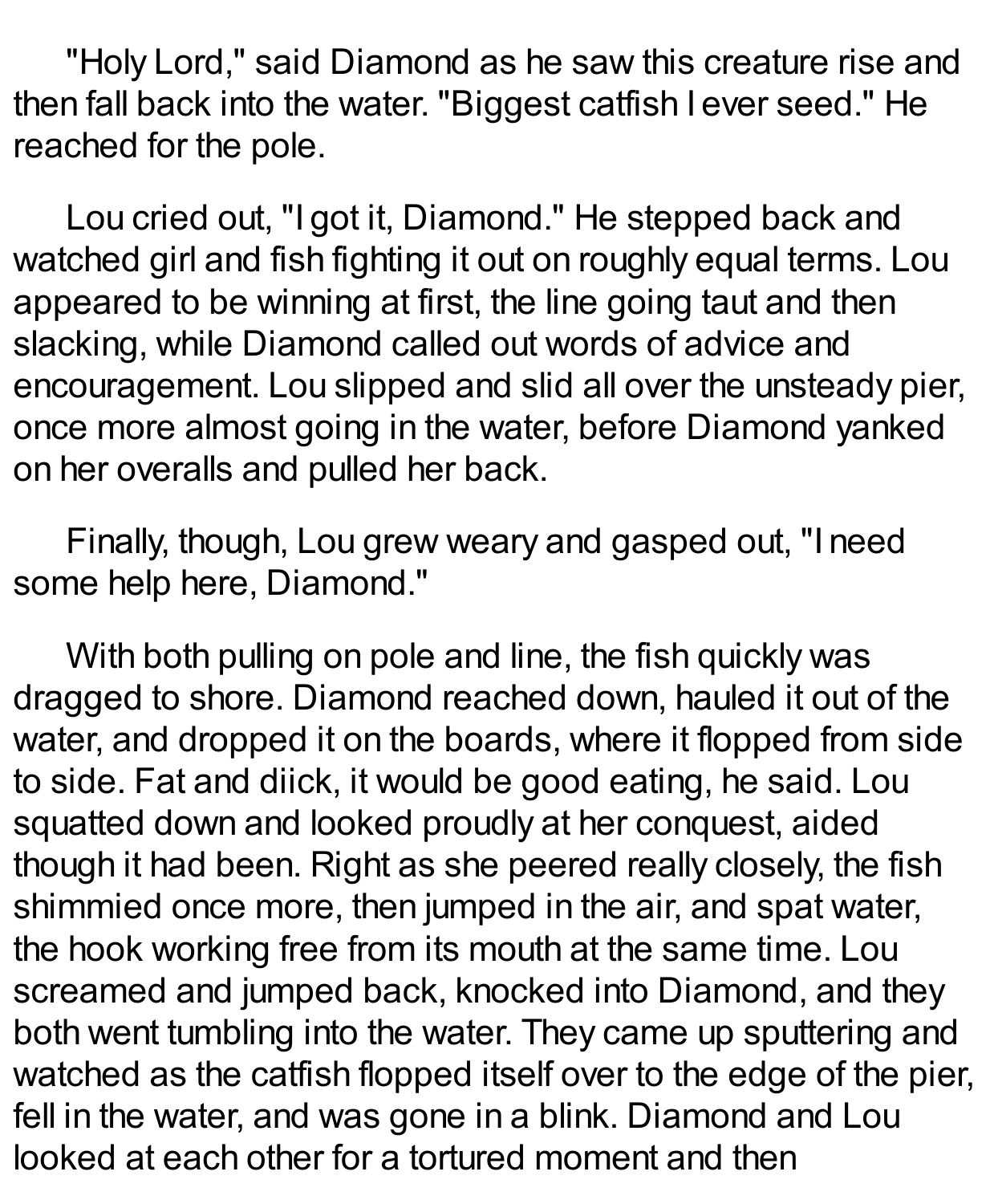commenced a titanic splashing battle. Their peals of laughter could probably be heard on the next mountain.

Lou sat in front of the fireplace while Diamond built up the flames so they could dry off. He went and got an old blanket that smelled to Lou of either Jeb, mildew, or both, but she told Diamond thank you as he put it around her shoulders. The inside of Diamond's house surprised her because it was neat and clean, though the pieces of furniture were few and obviously handmade. On the wall was an old photo of Diamond and a man Lou assumed was his father. There were no photos Lou could see of his mother. While the fire picked up, Jeb lay down next to her and started attending to some fleas in his fur.

Diamond expertly scaled the bass, ran a hickory stick through each, mouth to tail, and cooked them over the fire. Next he cut up an apple and rubbed the juice into the meat. Diamond showed Lou how to feel the rib cage of the fish and pry thick white meat from tiny bones. They ate with their fingers, and it was good. "Your dad was real nice-looking," Lou said, pointing to the picture.

Diamond looked over at the photo. "Yep, he was." He caught a breath and glared at Lou.

"Louisa told me," she said.

Diamond rose and poked the fire with a crooked stick. "Ain't right playing no tricks on me."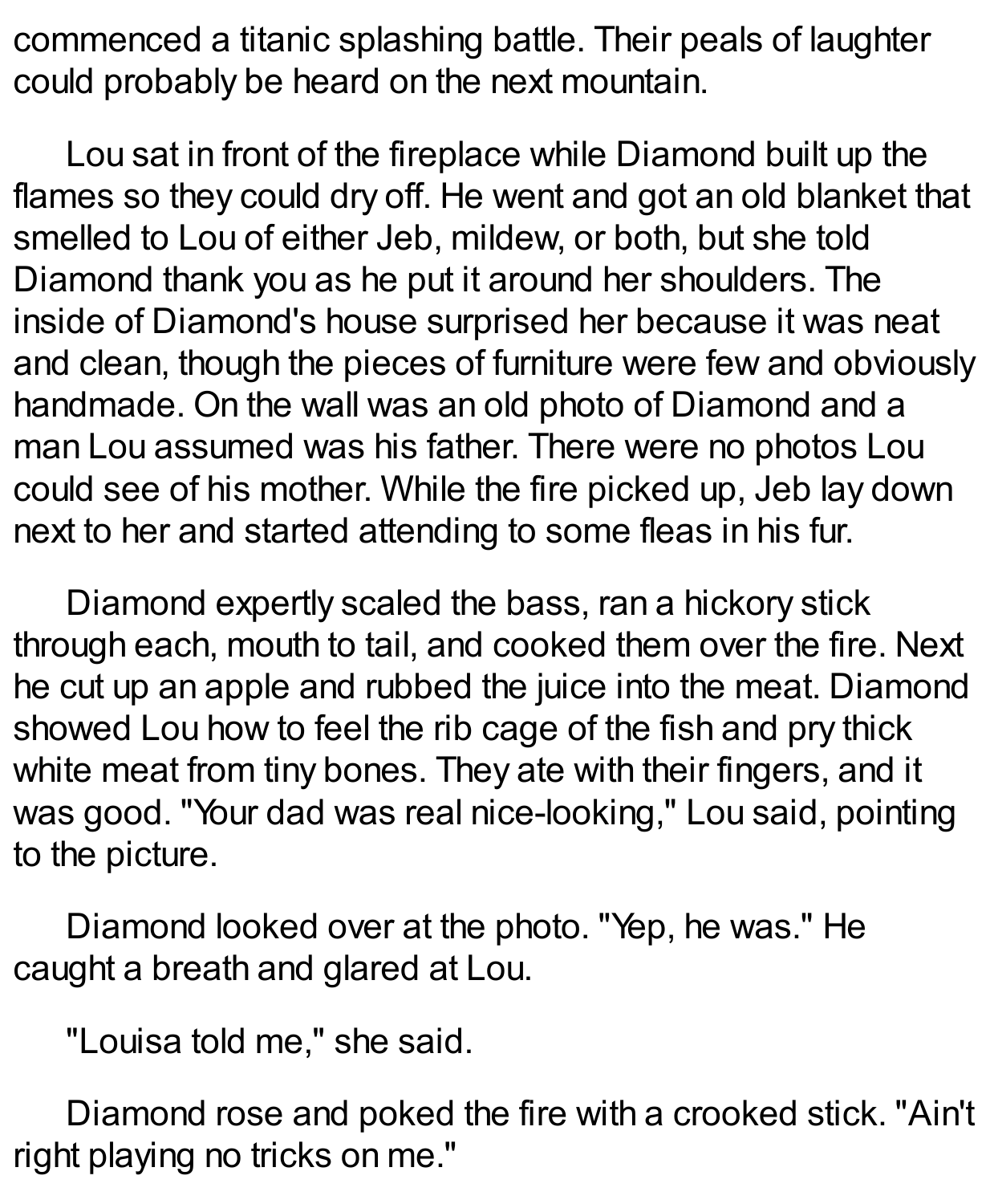"Why didn't you tell me on your own?"

"Why should I?"

"Because we're friends."

This took the sting out of Diamond and he sat back down.

"You miss your mom?" Lou asked.

"Naw, how could I? Never knowed the woman." He ran his hand along the crumpling brick, mud, and horsehair of the fireplace, and his features grew troubled. "See, she died when Fs born."

"That's okay, Diamond. You can still miss her, even if you didn't know her."

Diamond nodded, his thumb now idly scratching at a dirty cheek. "I do think 'bout what my momma were like.Ain't got no pitchers. My daddy told me course, but it ain't the same." He stopped, nudged a piece of firewood with a stick, and then said, "I think mostly 'bout what her voice was like.And how she smelled. The way her eyes and hair could'a catch the light just so. But Imiss my daddy too, 'cause he were a good man. Schooled me all's I need to know. Hunting, fishing." He looked at her. "I bet you miss your daddy too."

Lou looked uncomfortable. She closed her eyes for a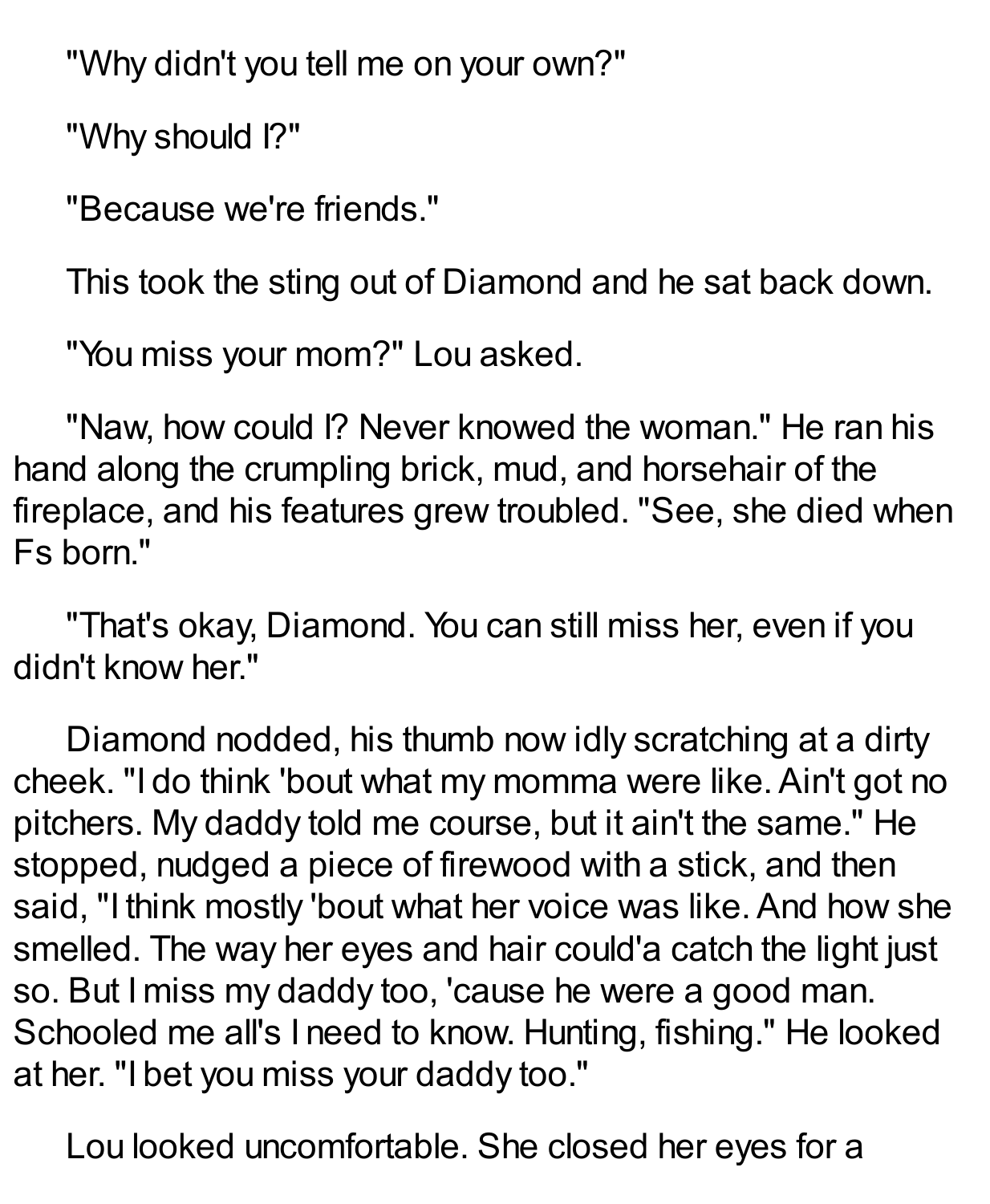moment and nodded. "Imiss him."

"Good thing you got your momma."

"No, I don't. I don't, Diamond."

"Looks bad now, but it be okay. Folks don't never leave out, less we fergit 'em. I ain't knowed much, but I knowed that."

Lou wanted to tell him that he didn't understand. His mother was gone from him, without question. Lou sat atop quicksand with her mother. And Lou had to be there for Oz.

They sat listening to the sounds of the woods, as trees, bugs, animals, and birds went about their lives. "How come you don't go to school?" Lou asked. "I's fourteen year old, and doing just fine." "You said you had read the Bible." "Well, some folks read parts of it to me." "Do you even know how to sign your name?" "Why, everybody up here knowed who I is." He stood and pulled out the pocketknife and carved an "X" in a bare wall stud. "That's how my daddy done it all his life, and it be good enough fer him, it be good enough fer me."

Lou wrapped the blanket around her and watched the dance of flames, a wicked chill eating into her.

## CHAPTER TWENTY-SEVEN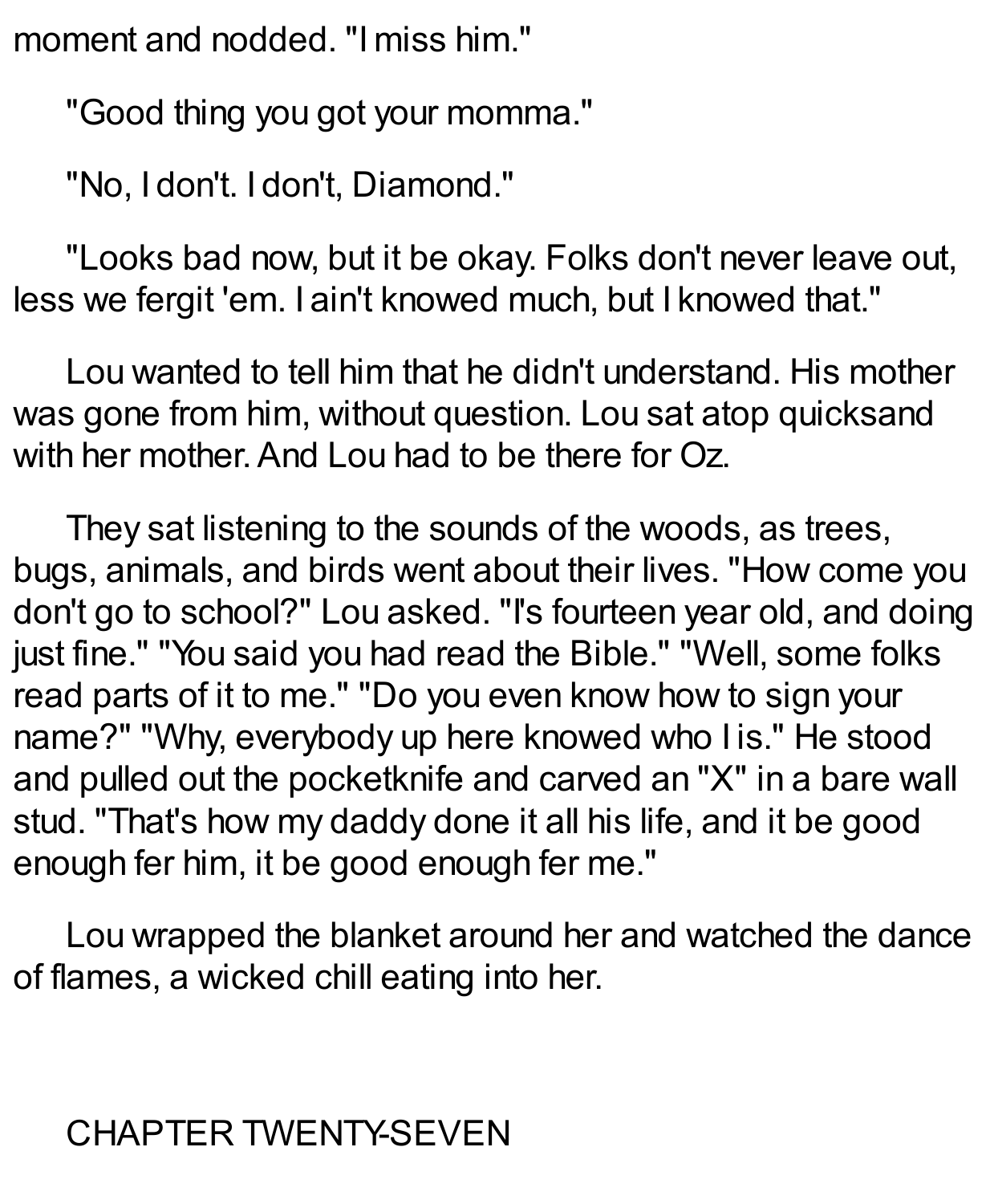ONE ESPECIALLYWARM NIGHT THERE CAME A POUND-ing on the door about the time Lou was thinking of going upstairs to bed. Billy Davis almost fell into the room when Louisa opened the door.

Louisa gripped the shaking boy. "What's wrong, Billy?"

"Ma's baby coming."

"I knew she were getting on. Midwife got there?"

The boy was wild-eyed, his limbs twitching like he was heatstroked. "Ain't none. Pa won't let 'em."

"Lord, why not?"

"Say they charge a dollar.And he ain't paying it."

"That a He. No midwife up here ever charge a dime."

"Pa said no. But Ma say baby ain't feel right. Rode the mule come get you."

"Eugene, get Hit and Sam doubletreed to the wagon. Quick now," she said.

Before Eugene went out, he took the rifle off the rack and held it out to Louisa. "Better be taking this, you got to deal with that man."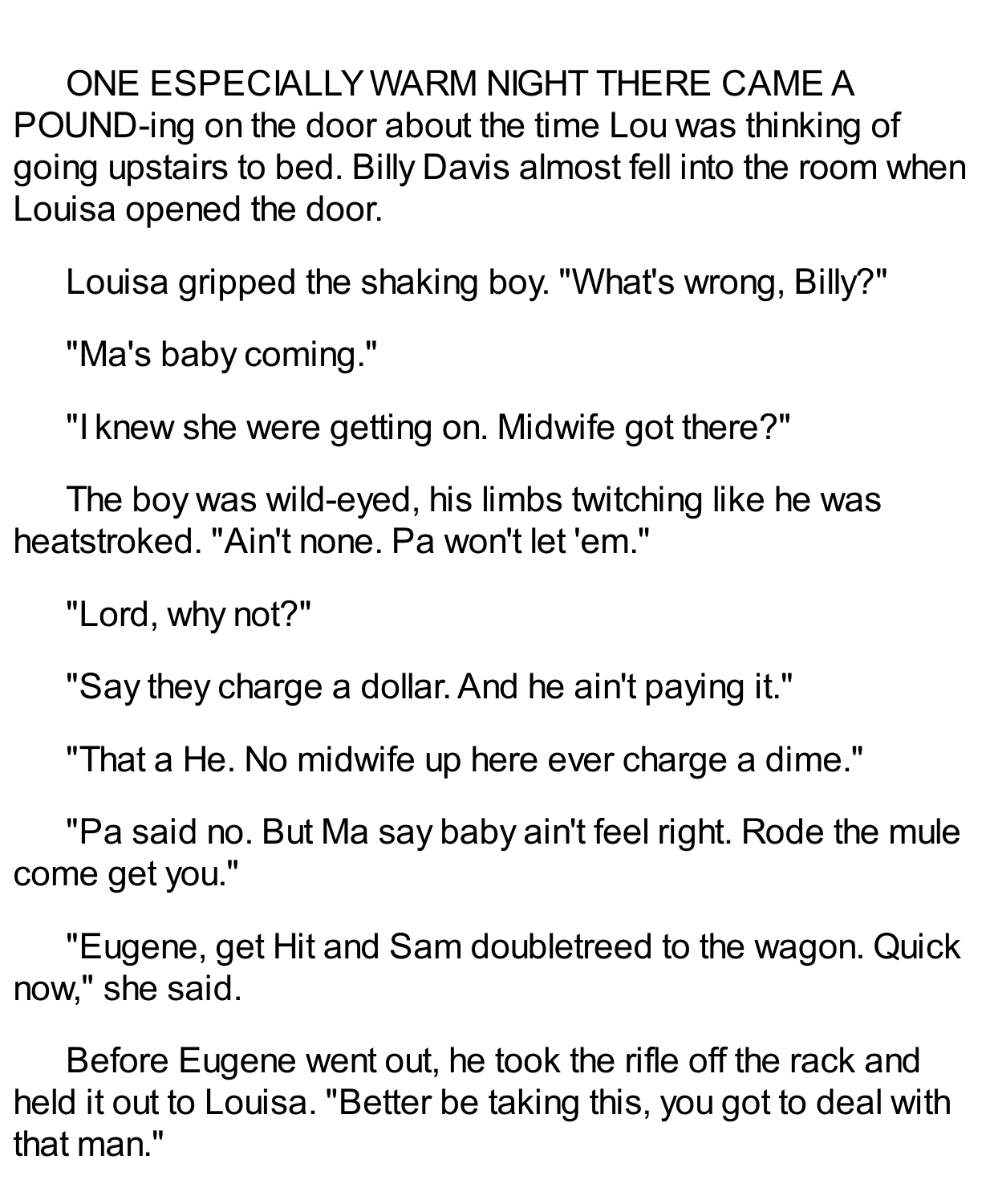Louisa, though, shook her head as she looked at a nervous Billy, finally smiling at the boy. "I'll be watched over, Eugene. I feel it. It be fine."

Eugene held on to the gun. "I go with you, then. That man crazy."

"No, you stay with the children. Go on now, get the wagon ready." Eugene hesitated for a moment, and then did as she told him.

Louisa grabbed some things and put them in a lard bucket, slipped a small packet of cloths in her pocket, bundled together a number of clean sheets, and started for the door.

"Louisa, I'm coming with you," said Lou.

"No, ain't a good place for you."

"I'm coming, Louisa. Whether in the wagon or on Sue, but I'm coming. Iwant to help you." She glanced at Billy. "And them."

Louisa thought for a minute and then said, "Prob'ly could use another set of hands. Billy, your pa there?"

"Gotta mare gonna drop its foal. Pa said he ain't coming out the barn till it born."

Louisa stared at the boy. Then, shaking her head, she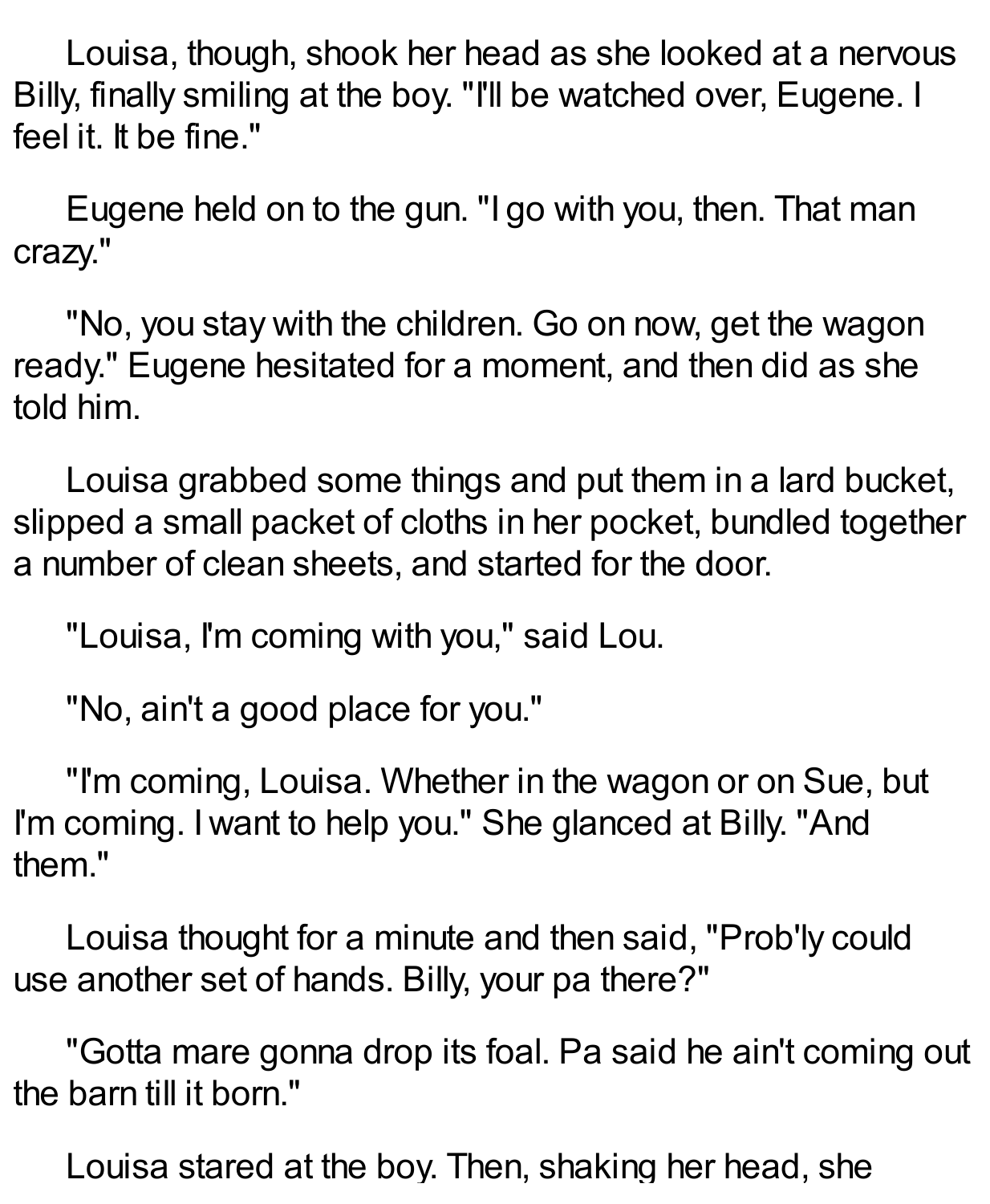headed for the door.

They followed Billy in the wagon. He rode an old mule, its muzzle white, part of its right ear torn away. The boy swung a kerosene lamp in one hand to help guide them. It was so dark, Louisa said, a hand right in front of your face could still get the drop on you.

"Don't whip up the mules none, Lou.Ain't do no good for Sally Davis we end up in a ditch." "That's Billy's mother?"

Louisa nodded, as the wagon swayed along, the woods close oji either side of them, their only light that arcing lamp- To Lou it appeared either as a beacon, true and reliable, or as a Siren of sorts, leading them to shipwreck. "First wife die in childbirth. His children by that poor woman got away from George fast as they could, afore he could work or beat or starve 'em to death." "Why did Sally marry him if he was so bad?" " 'Cause he got his own land, livestock, and he were a widower with a strong back. Up here, 'bout all it takes.And weren't nothing else for Sally. She were only fifteen."

"Fifteen! That's only three years older than me." "People get married quick up here. Start birthing, raising a family to help work the land. How it goes. Iwas in front of the preacher at fo'teen." "She could have left the mountain." "All she ever know. Scary thing leave that." "Did you ever think of leaving the mountain?" Louisa thought about this for a number of turns of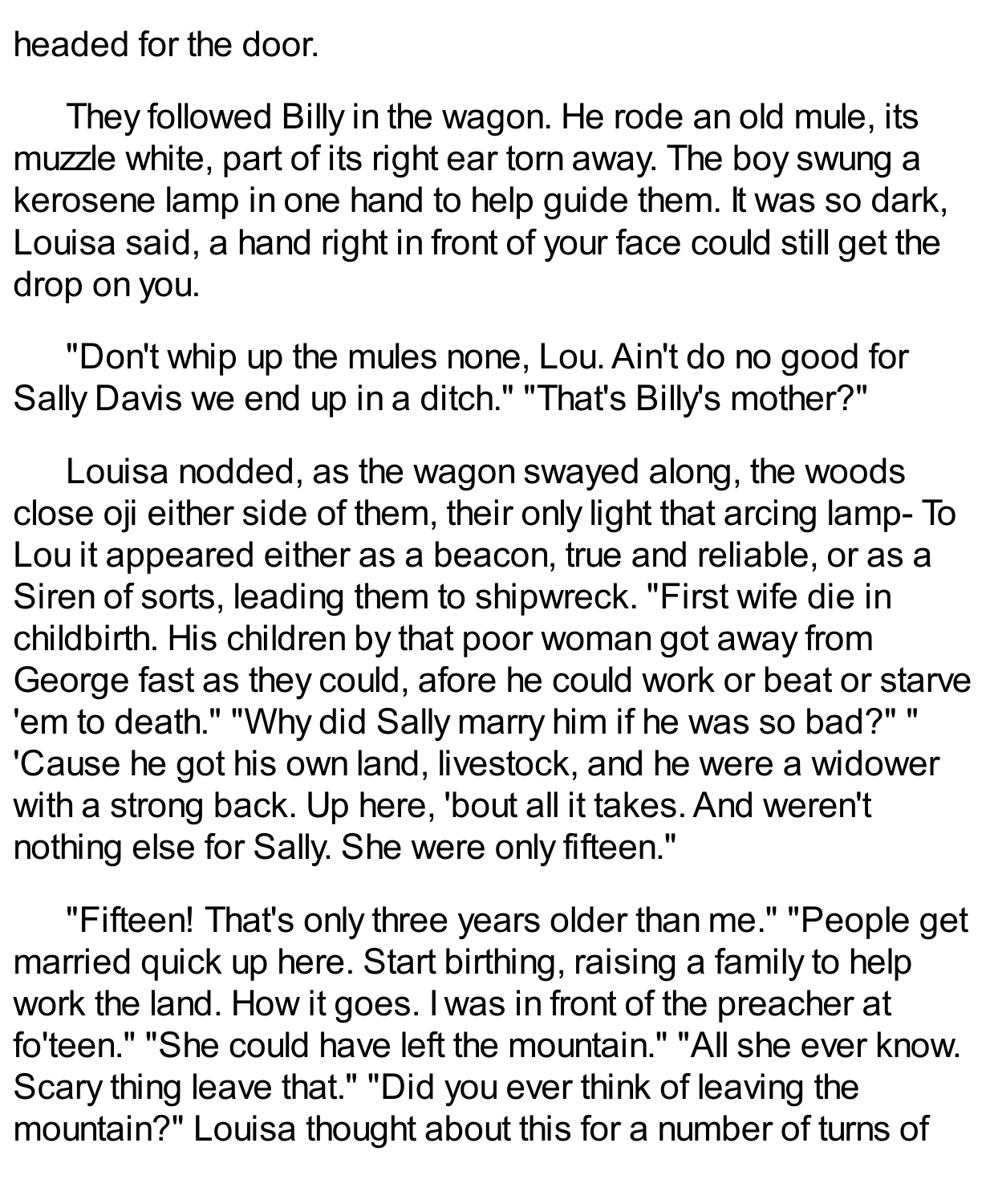the wagon wheel. "I could'a if'n Iwanted. But I ain't believe in my heart I be happier anywhere else. Went down the Valley one time. Wind blow strange over flat land. Ain't liked it too much. Me and this mountain get along right fine for the most part." She fell silent, her eyes watching the rise and fall of the light up ahead. Lou said, "I saw the graves up behind the house." Louisa stiffened a bit. "Did you?" "Who was Annie?"

Louisa stared at her feet. "Annie were my daughter."

"I thought you only had Jacob."

"No. I had me my little Annie."

"Did she die young?"

"She lived but a minute."

Lou could sense her distress. "I'm sorry. Iwas just curious about my family."

Louisa settled back against the hard wood of the wagon seat and stared at the black sky as though it was the first time she'd ever gazed upon it.

"I always had me a hard time carrying the babies. Wanted me a big family, but I kept on losing 'em long afore they ready to be born. Longest time I thought Jake be it. But thenAnnie were born on a cool spring evening with a full mane'a black hair. She come quick, no time for midwife. It were a terrible hard birth. But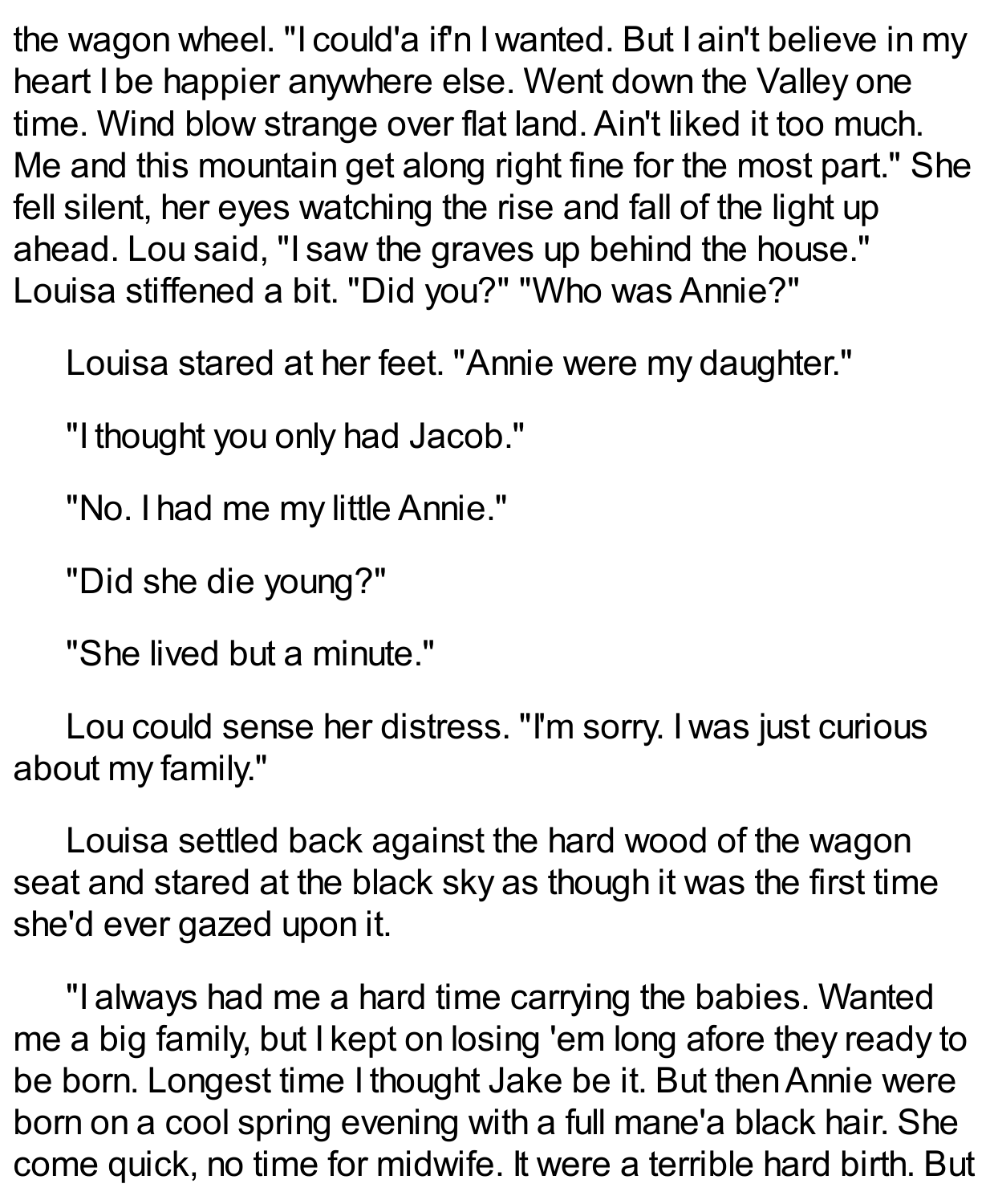oh, Lou, she were so purty. So warm. Her little fingers wrapped tight round mine, tips not even touching." Here Louisa stopped. The sounds of the mules trotting along and the turn of wagon wheel were the only noises. Louisa finally continued in a low voice, as she eyed the depthless sky. "And her Utile chest rose and fell, rose and fell, and then it just forgit to rise agin. It t'were amazing how quick she took cold, but then she were so tiny." Louisa took a number of quick breaths, as though still trying to breathe for her child. "It were like a bit of ice on your tongue on a hot day. Feel so good, and then it gone so fast you ain't sure it was ever there."

Lou put her hand over Louisa's. "I'm sorry."

"Long time ago, though it don't never seem it." Louisa slid a hand across her eyes. "Her daddy made her coffin, no more'n a little box.And I stayed up all night and\ sewed her the finest dress I ever stitched in my whole life. Come morning I laid her out in it. Iwould'a give all I had to see her eyes looking at me just one time. It ain't seem right that a momma don't get to see her baby's eyes just one time. And then her daddy put her in that little box, we carried her on up to that knoll, and laid her to rest and prayed over her. And then we planted an evergreen on the south end so she'd have her shade all year round." Louisa closed her eyes.

"Did you ever go up there?"

Louisa nodded. "Ever day. But I ain't been back since I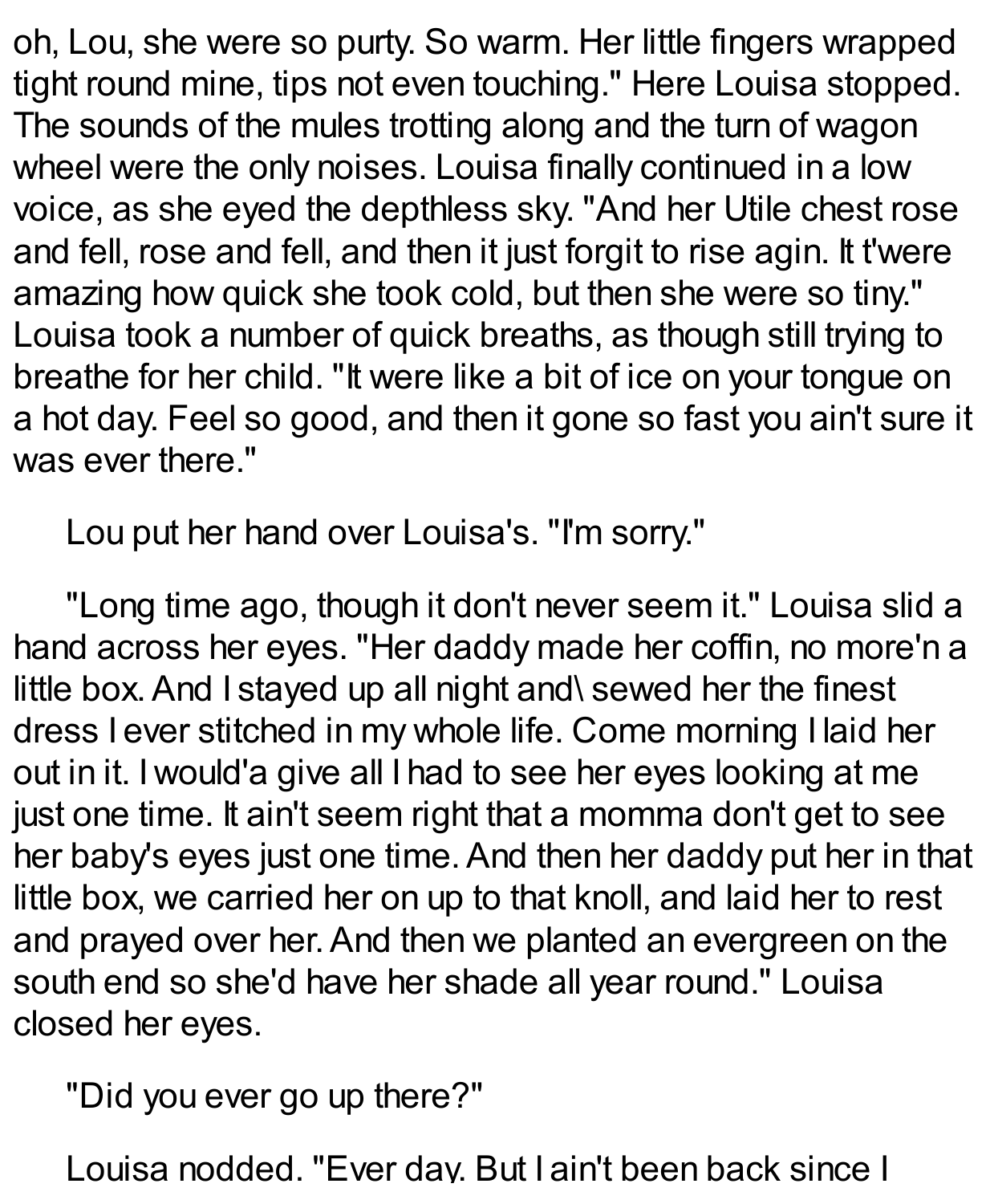buried my other child. It just got to be too long a walk."

She took the reins from Lou and, despite her own earlier warning, Louisa whipped up the mules. "We best get on. We got a child to help into the world this night."

Louisa nodded. "Ever day. But I ain't been back since I

Lou could not make out much of the Davis farmyard or the buildings because of the darkness, and she prayed that George Davis would stay in the barn until the baby was born and they were gone.

The house was surprisingly small. The room they entered was obviously the kitchen, because the stove was there, but there were also cots with bare mattresses lined up here. In three of the beds were a like number of children, two of them, who looked to be twin girls about five, lying naked and asleep. The third, a boyOz's age, had on a man's undershirt, dirty and sweat-stained, and he watched Lou and Louisa with frightened eyes. Lou recognized him as the other boy from the tractor coming down the mountain. In an apple crate by the stove a baby barely a year old lay under a stained blanket. Louisa went to the sink, pumped water, and used the bar of lye soap she had brought to thoroughly clean her hands and forearms. Then Billy led them down a narrow hallway and opened a door.

Sally Davis lay in the bed, her knees drawn up, low moans shooting from her. A thin girl of ten, dressed in what looked like a seed sack, her chestnut hair hacked short, stood barefoot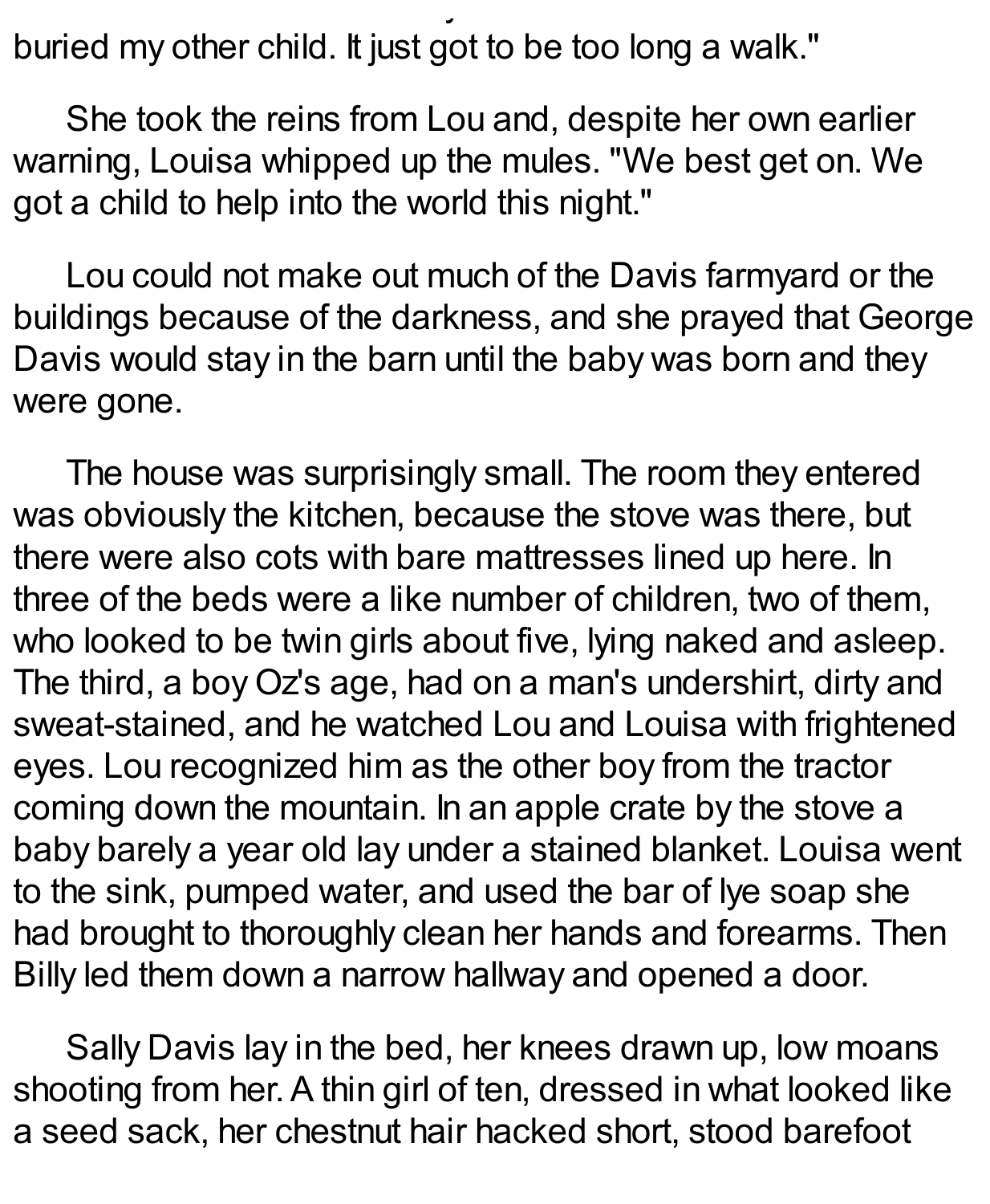next to the bed. Lou recognized her too from the wild tractor encounter. She looked just as scared now as she had then.

Louisa nodded at her. "Jesse, you heat me up some water, two pots, honey. Billy, all the sheets you got, son.And they's got to be real clean."

Louisa put the sheets she had brought on a wobbly oak slat chair, sat next to Sally, and took her hand. "Sally, it's Louisa. You be just fine, honey."

Lou looked at Sally. Her eyes were red-rimmed, her few teeth and her gums stained dark. She couldn't be thirty yet, but the woman looked twice that old, hair gray, skin drawn and wrinkled, blue veins throbbing through malnourished flesh, face sunken like a winter potato.

Louisa lifted the covers and saw the soaked sheet underneath. "How long since your water bag broke?"

Sally gasped, "After Billy gone fer you."

"How far apart your pains?" Louisa asked.

"Seem like just one big one," the woman groaned.

Louisa felt around the swollen belly. "Baby feel like it want'a come?"

Sally gripped Louisa's hand. "Lord I hope so, afore it kill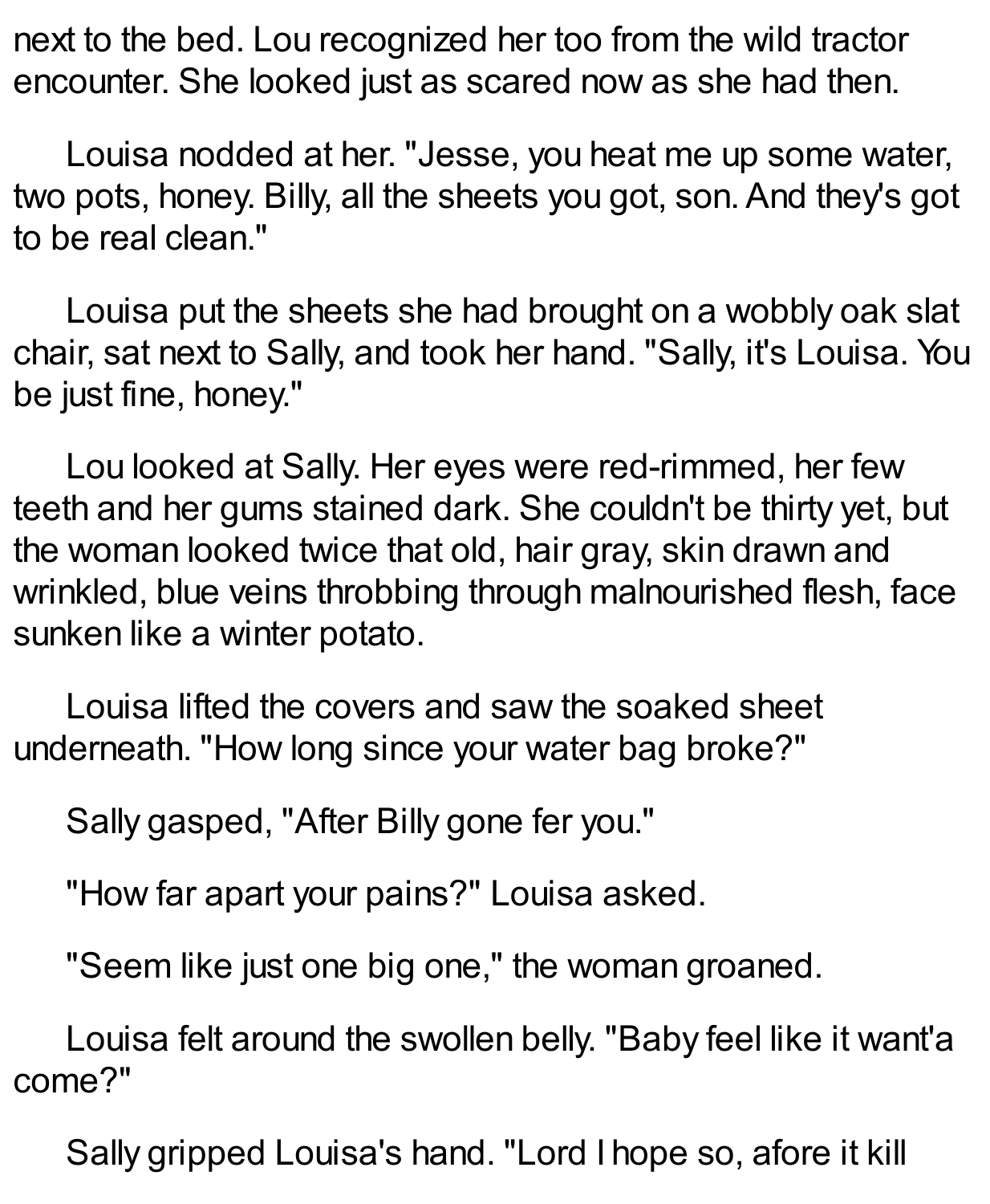me."

Billy came in with a couple of sheets, dropped them on the chair, looked once at his ma, and then fled.

"Lou, help me move Sally over so we can lay clean sheets." They did so, maneuvering the suffering woman as gently as they could. "Now go help Jesse with the water.And take these." She handed Lou a number of cloth pads that were layered one over the top of the other, along with some narrow bobbin string. "Wrap the string in the middle of the cloths, and put it all in the oven and cook it till the outside part be scorched brown."

Lou went into the kitchen and assisted Jesse. Lou had never seen her at school, nor the seven-year-old boy who watched them with fearful eyes. Jesse had a wide scar that looped around her left eye, and Lou didn't even want to venture to guess how the girl had come by it.

The stove was already hot, and the kettle water came to a boil in a few minutes. Lou kept checking the outside of the cloth that she placed in the oven drawer, and soon it was sufficiently brown. Using rags, they carried the pots and the ball of cloths into the bedroom and set them next to the bed.

Louisa washed Sally with soap and warm water where the baby would be coming and then drew the sheet over her.

She whispered to Lou, "Baby taking its last rest now, and so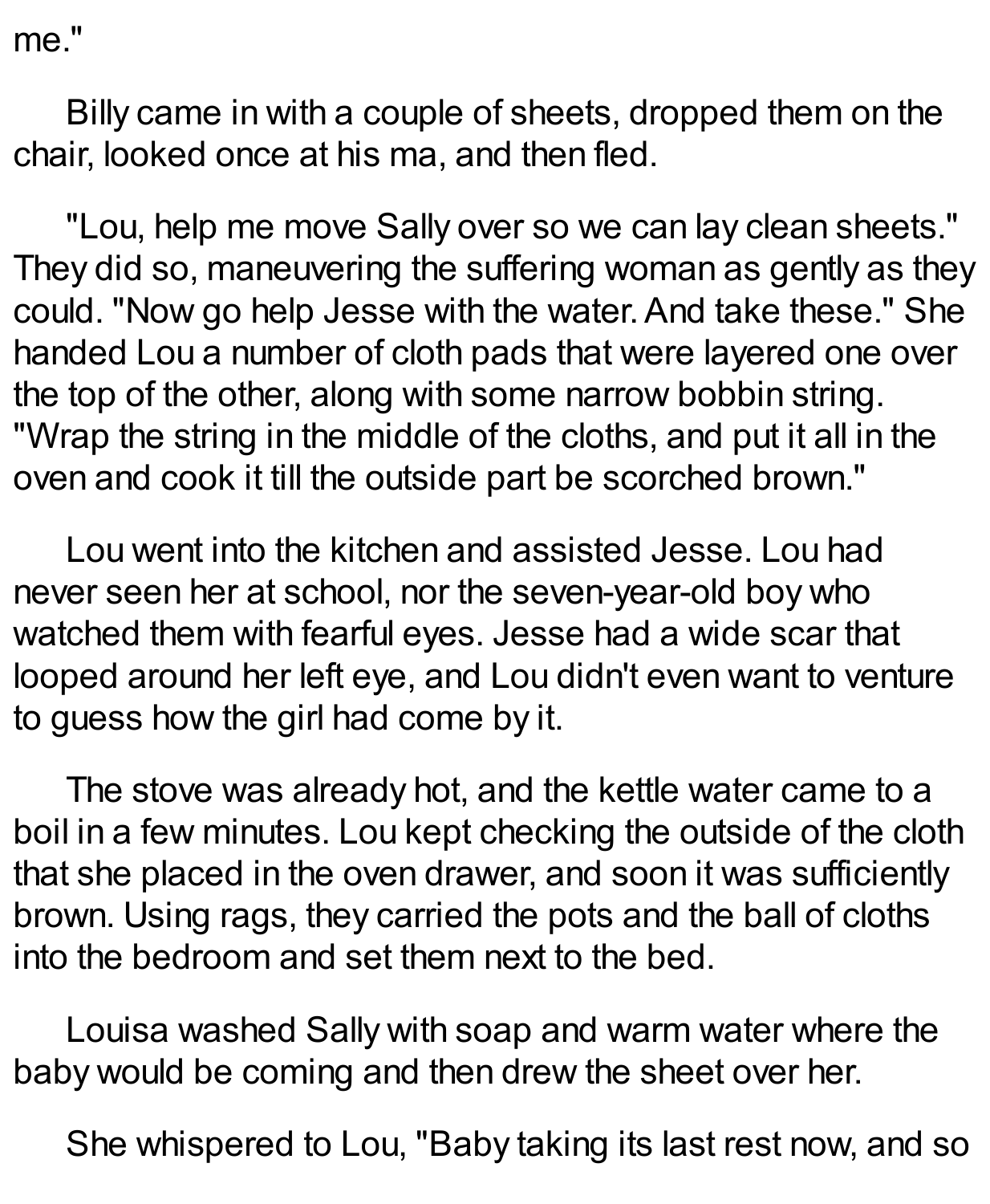can Sally.Ain't tell 'xactly how it lies yet, but it ain't a cross birth." Lou looked at her curiously. "Where the baby he crossways along the belly. I call you when I need you."

"How many babies have you delivered?"

'Thirty-two over fifty-seven years," she said. " 'Member ever one of 'em."

"Did they all live?"

"No," Louisa answered quietly, and then told Lou to go on out, that she would call her.

Jesse was in the kitchen, standing against a wall, hands clasped in front of her, face down, a side of her hacked hair positioned over the scar and part of her eye.

Lou glanced at the boy in the bed.

"What's your name?" Lou asked him. He said nothing. When Lou stepped toward him, he yelled and threw the blanket over his head, his little body shaking hard under the cover. Lou retreated all the way out of the crazy house.

She looked around until she saw Billy over at the barn peering in the open double doors. She crossed the yard quietly and looked over his shoulder. George Davis was no more than ten feet from them. The mare was on the straw floor. Protruding from her, and covered in the co-coonish white birth sac, was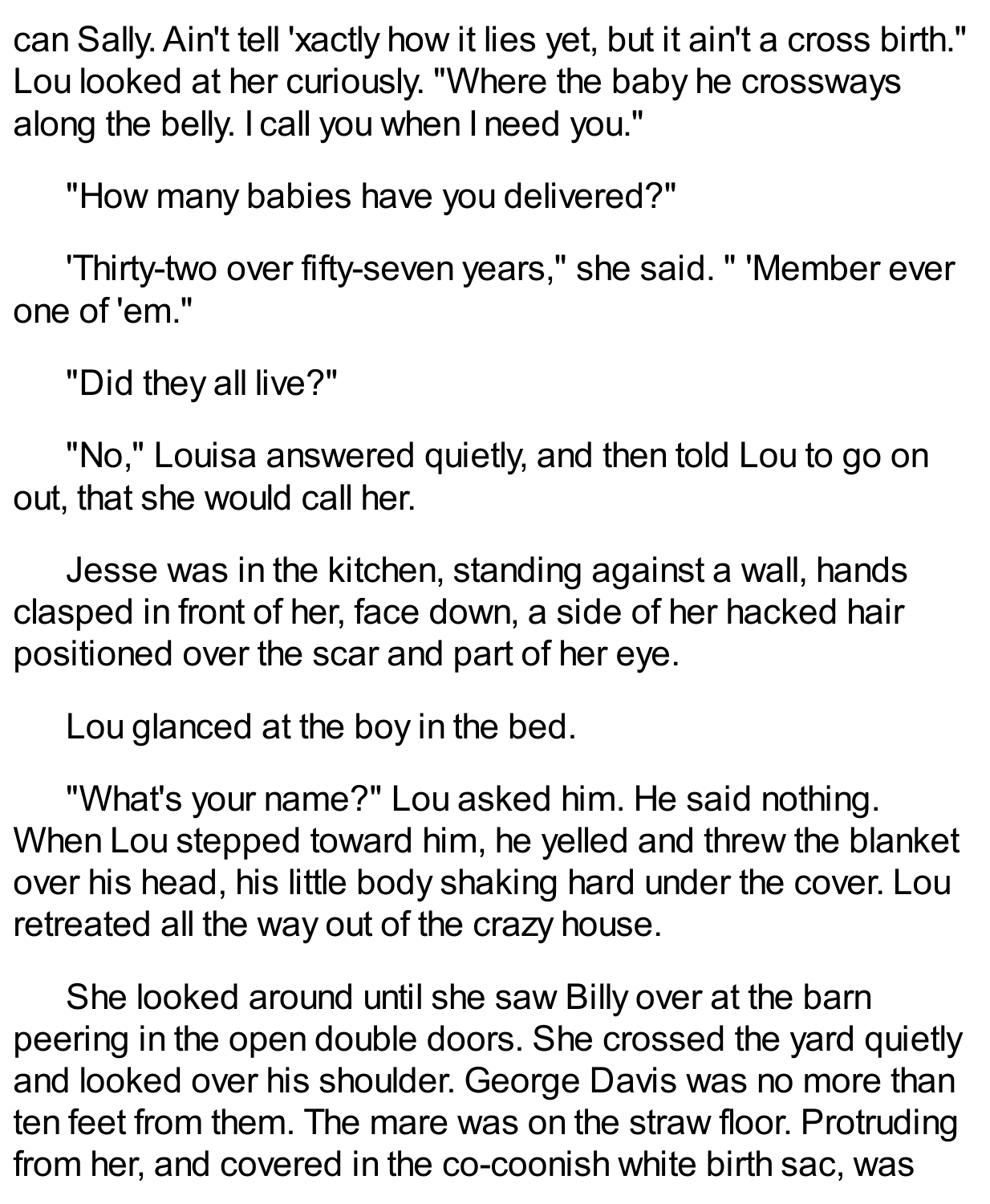one foreleg and shoulder of the foal. Davis was pulling on the slicked leg, cursing. The barn floor was plank, not dirt. In the blaze of a number of lanterns, Lou could see rows of shiny tools neatly lining the walls.

Unable to stand Davis's coarse language and the mare's suffering, Lou went and sat on the front porch. Billy came and slumped next to her. "Your farm looks pretty big," she said.

"Pa hire men to help him work it. But when I get to be a man, he ain't need 'em. I do it"

They heard George Davis holler from the barn, and they both jumped. Billy looked embarrassed and dug at the dirt with his big toe.

"I'm sorry for putting that snake in your pail."

He looked at her, surprised. "I done it to you first."

"That still doesn't make it right."

"Pa kill a man if he done that to him."

Lou could see the terror in the boy's eyes, and her heart went out to Billy Davis.

"You're not your pa.And you don't have to be."

Billy looked nervous. "I ain't tell him Iwas fetching Miss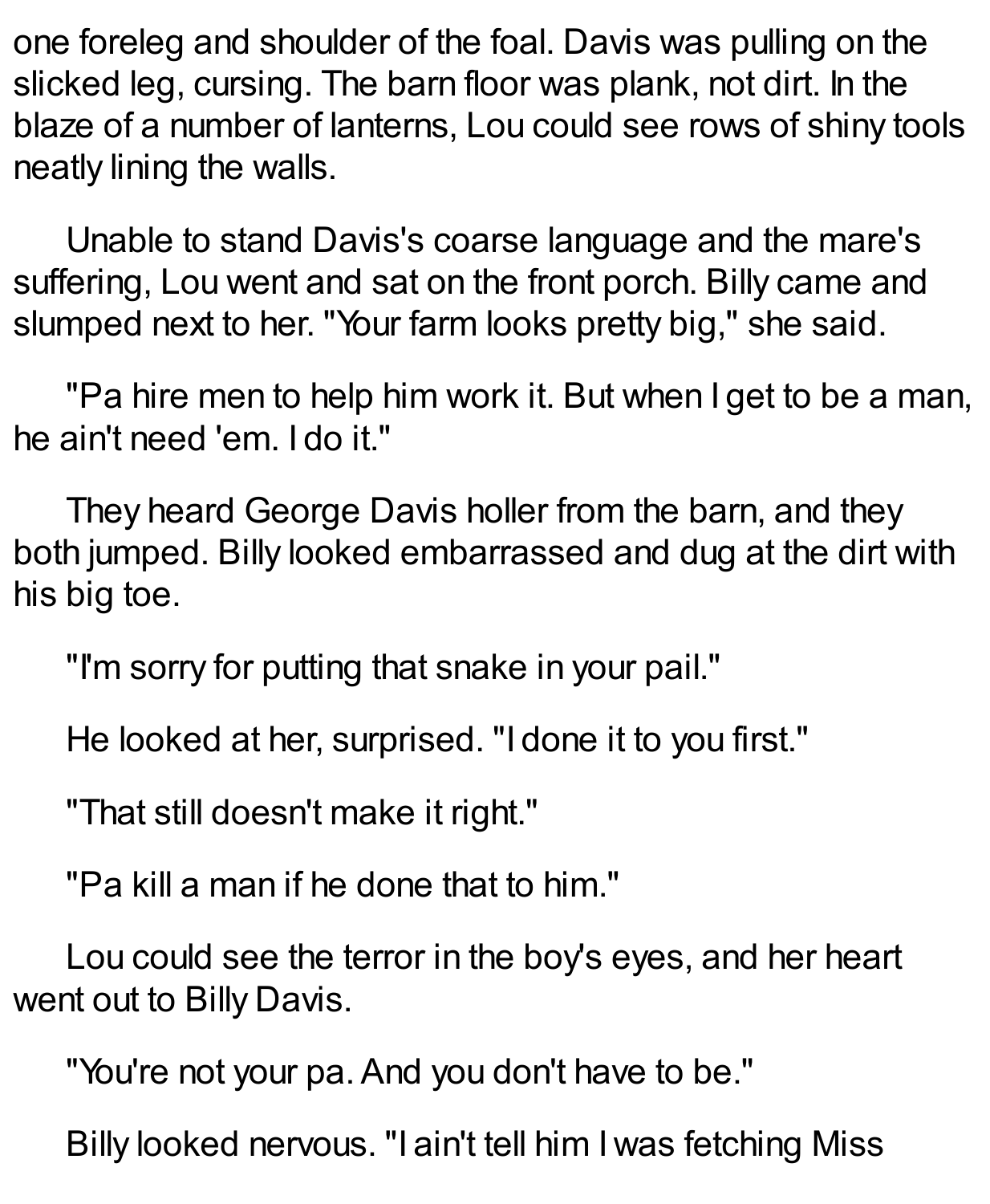Louisa. Don't know what he say when he sees y'all."

"We're just here to help your mother. He can't have a problem with that."

"That right?"

They looked up into the face of George Davis, who stood before them, equine blood and slime coating his shirt and dripping down both arms. Dust swirled around his legs like visible heat, as though mountain had been shucked to desert.

Billy stood in front of Lou. "Pa. How's the foal?"

"Dead." The way he said it made every part of Lou shake. He pointed at her. "What the hell is this?"

"I got them to come help with the baby. Miss Louisa's in with Ma."

George looked over at the door and then back at Billy. The look in his eye was so terrible that Lou was sure the man was going to kill her right there.

"That woman in my house, boy?"

"It's time." They all looked toward the door where Louisa now stood. "Baby's coming," she said.

Davis shoved his son aside, and Lou jumped out of the way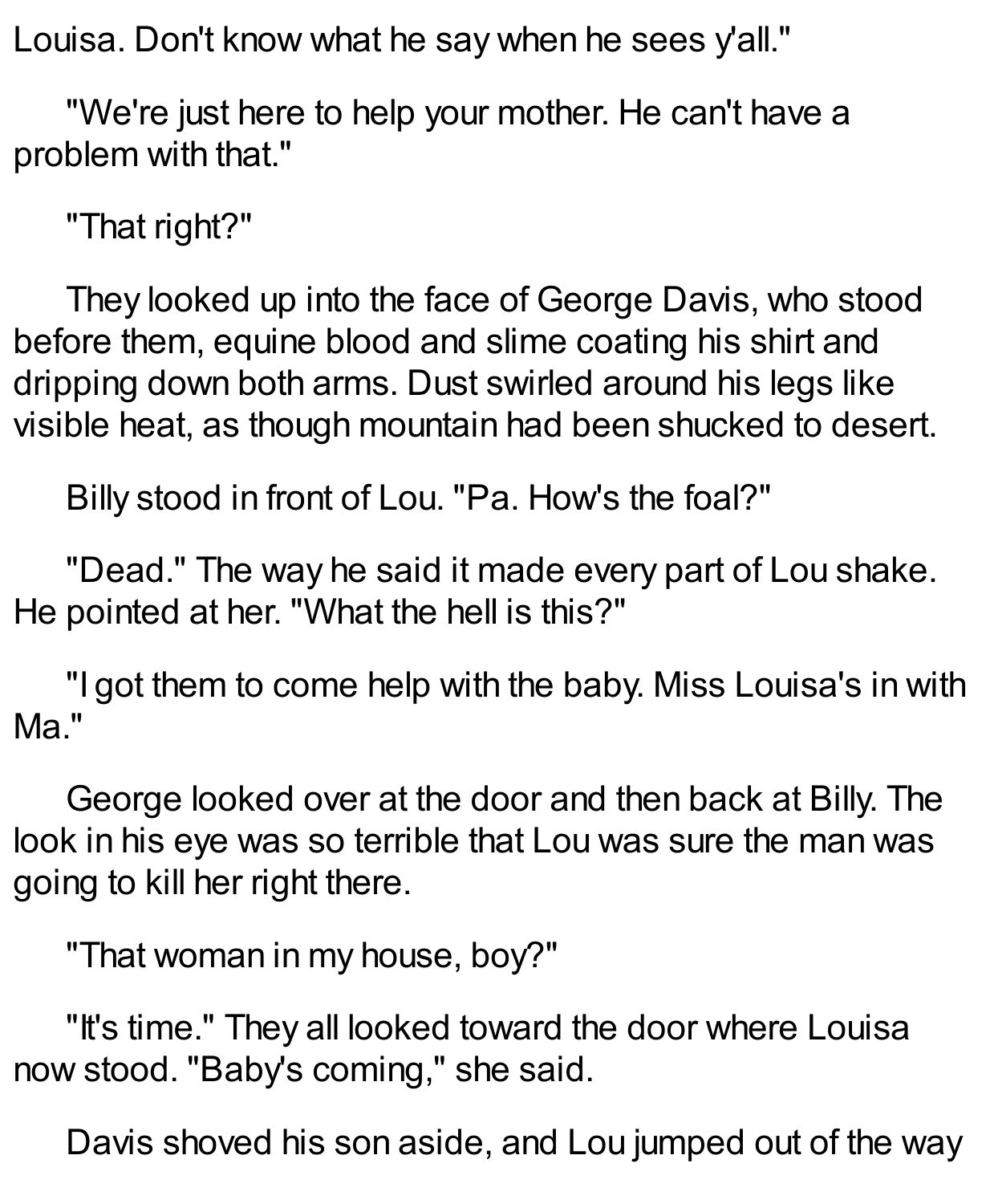as he stalked up to the door.

"Gawd damnit, you got no business here, woman. Get the hell off my land afore you get the butt of my shotgun agin your head, and that damn girl too."

Louisa took not one step back. "You can help with the baby coming, or not. Up to you. Come on, Lou, and you too, Billy. Gonna need both y'all."

It was clear though that George wasn't going to let them go. Louisa was very strong for her age, and taller than Davis, but still, it would not be much of a fight.

And then from the woods they heard the scream. It was the same sound Lou had heard the first night at the well, but even more horrifying somehow, as though whatever it was, was very close and bearing down on them. Even Louisa stared out apprehensively into the darkness.

George Davis took a step back, his hand clenched, as though hoping for a gun to be there. Louisa clutched the children and pulled them in with her. Davis made no move to stop them, but he did call out, "You just make sure it's a damn boy this time. If'n it's a girl, you just let it die. You hear me? Don't need me no more gawd damn girls!"

As Sally pushed hard, Louisa's pulse quickened when she first saw the buttocks of the baby, followed by one of its feet.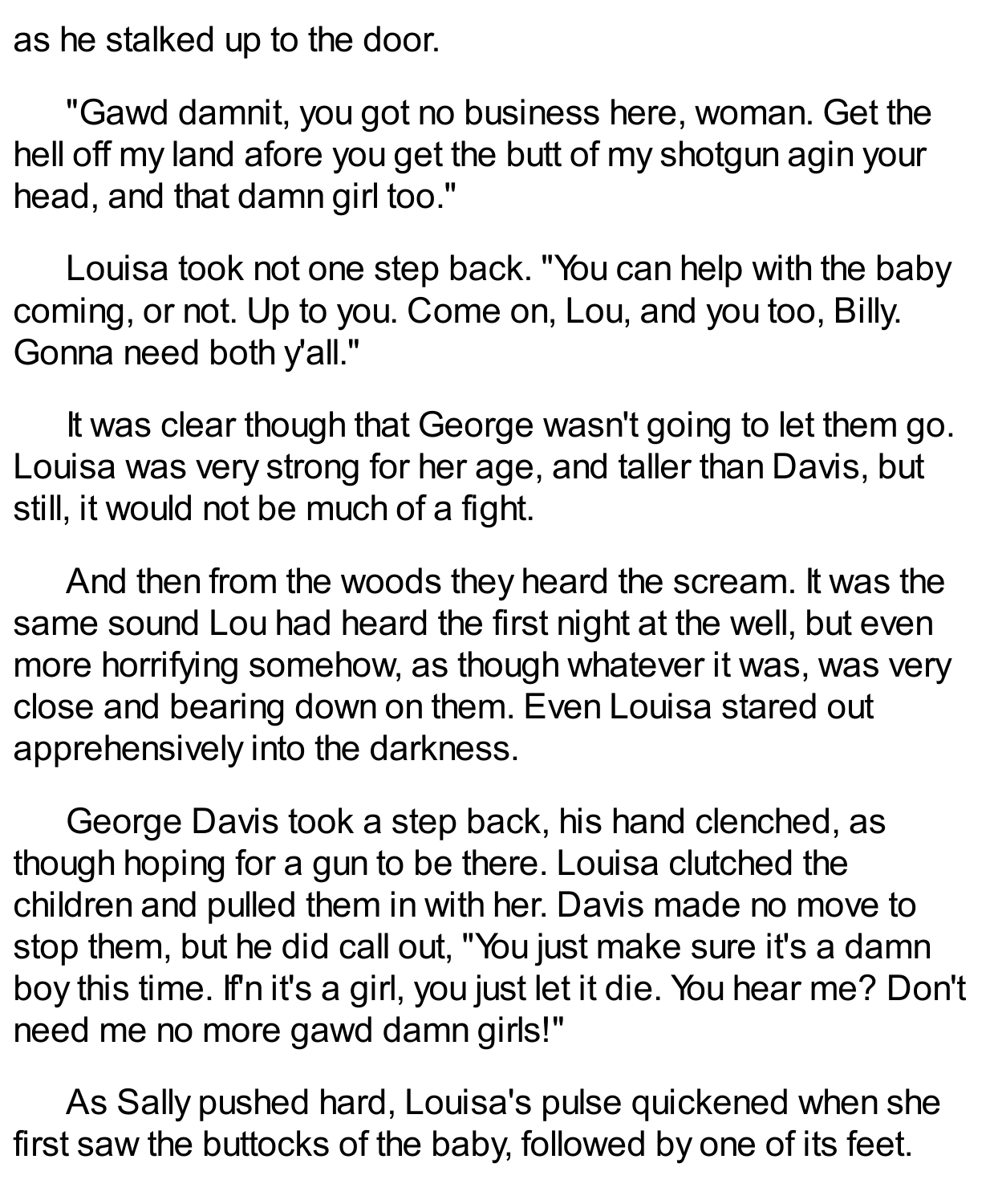She knew she didn't have long to get the child out before the cord was crushed between the baby's head and Sally's bone. As she watched, the pains pushed the other foot out.

"Lou," she said, "over here, quick, child." Louisa caught the baby's feet in her right hand and lifted the body up so that the contractions would not have to carry the weight of the baby, and so as to better the angle of the head coming through. She knew they were fortunate that after so many births, Sally Davis's bones would be spread wide. "Push, Sally, push, honey," Louisa called out.

Louisa took Lou's hands and directed them to a spot on Sally's lower abdomen. "Got to get the head out fast," she told Lou, "push right there, hard as you can. Don't worry, ain't hurt the baby none, belly wall hard."

Lou bore down with all her weight while Sally pushed and screamed and Louisa lifted the baby's body higher.

Louisa called out like she was marking water depth on a riverboat. Neck showing, she said, and then she could see hair. And then the entire head showed, and then she was holding the child, and telling Sally to rest, that it was over.

Louisa said a prayer of thanks when she saw it was a boy. It was awfully small, though, and its color poor. She had Lou and Billy heat up cans of water while she tied off the cord in two spots with the bobbin string and then cut the cord in between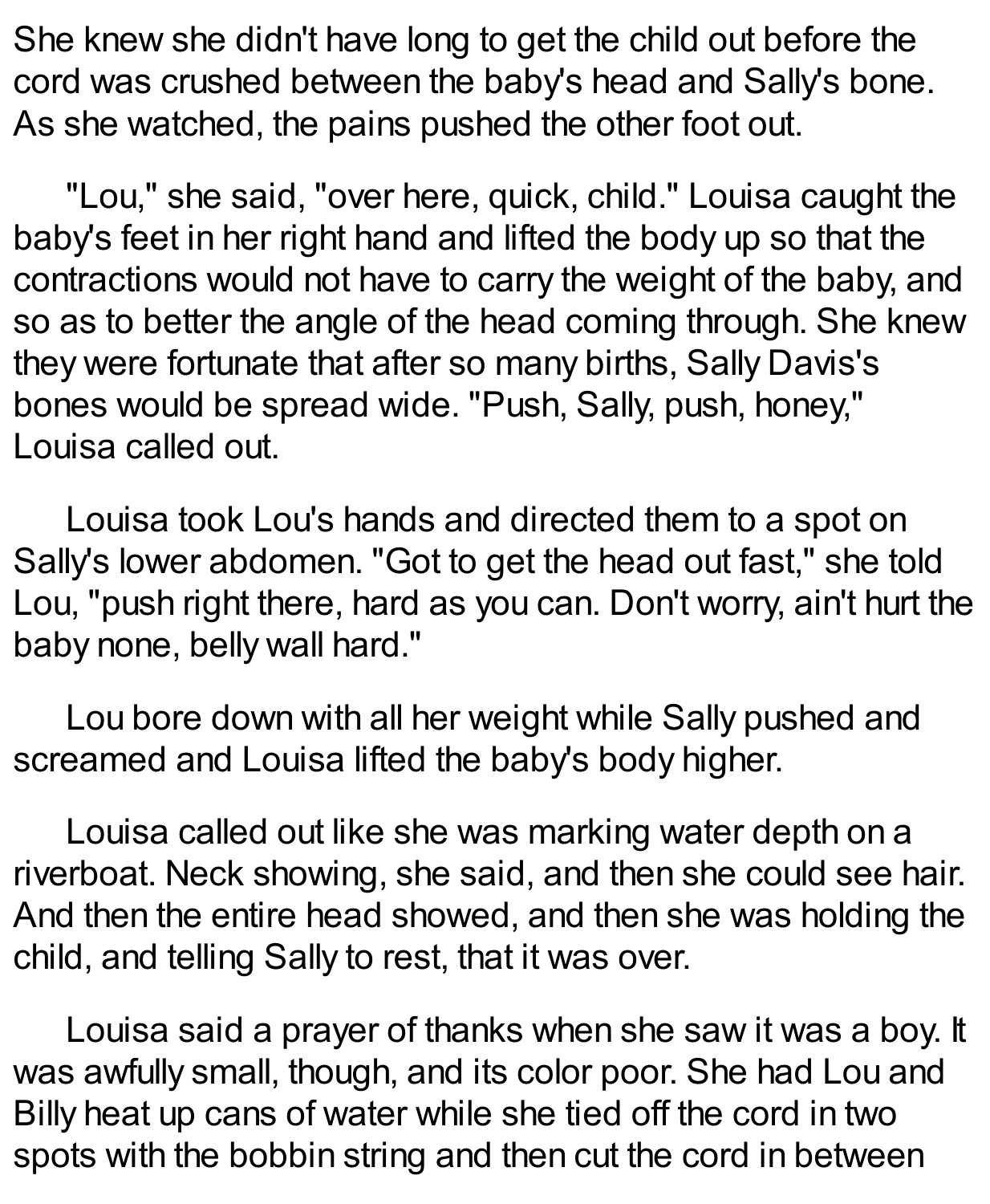these points with a pair of boiled scissors. She wrapped me cord in one of the clean, dry cloths that Lou had baked in the oven and tied another of the baked cloths snugly against the baby's left side. She used sweet oil to clean the baby off, washed him with soap and warm water, and then wrapped him in a blanket and gave the boy to his mother.

Louisa placed a hand on Sally's belly and felt to see if the womb was hard and small, which is what she wanted. If it was large and soft, that might mean bleeding inside, she told Lou in a small voice. However, the belly was small and tight. "We fine," she told a relieved Lou.

Next, Louisa took the newborn and laid it on the bed. She took a small wax ampule from her lard bucket and from it took out a small glass vial. She had Lou hold the baby's eyes open while Louisa placed two drops inside each one, while the child squirmed and cried out.

She told Lou, "So baby ain't go blind. Travis Barnes gimme it. Law say you got to do this."

Using the hot cans and some blankets, Louisa fashioned a crude incubator and placed the baby in it. His breathing was so shallow she kept sticking a goose feather under his mouth to see the ripple of air graze it.

Thirty minutes later the last contractions pushed the afterbirth out and Louisa and Lou cleaned that up, changing the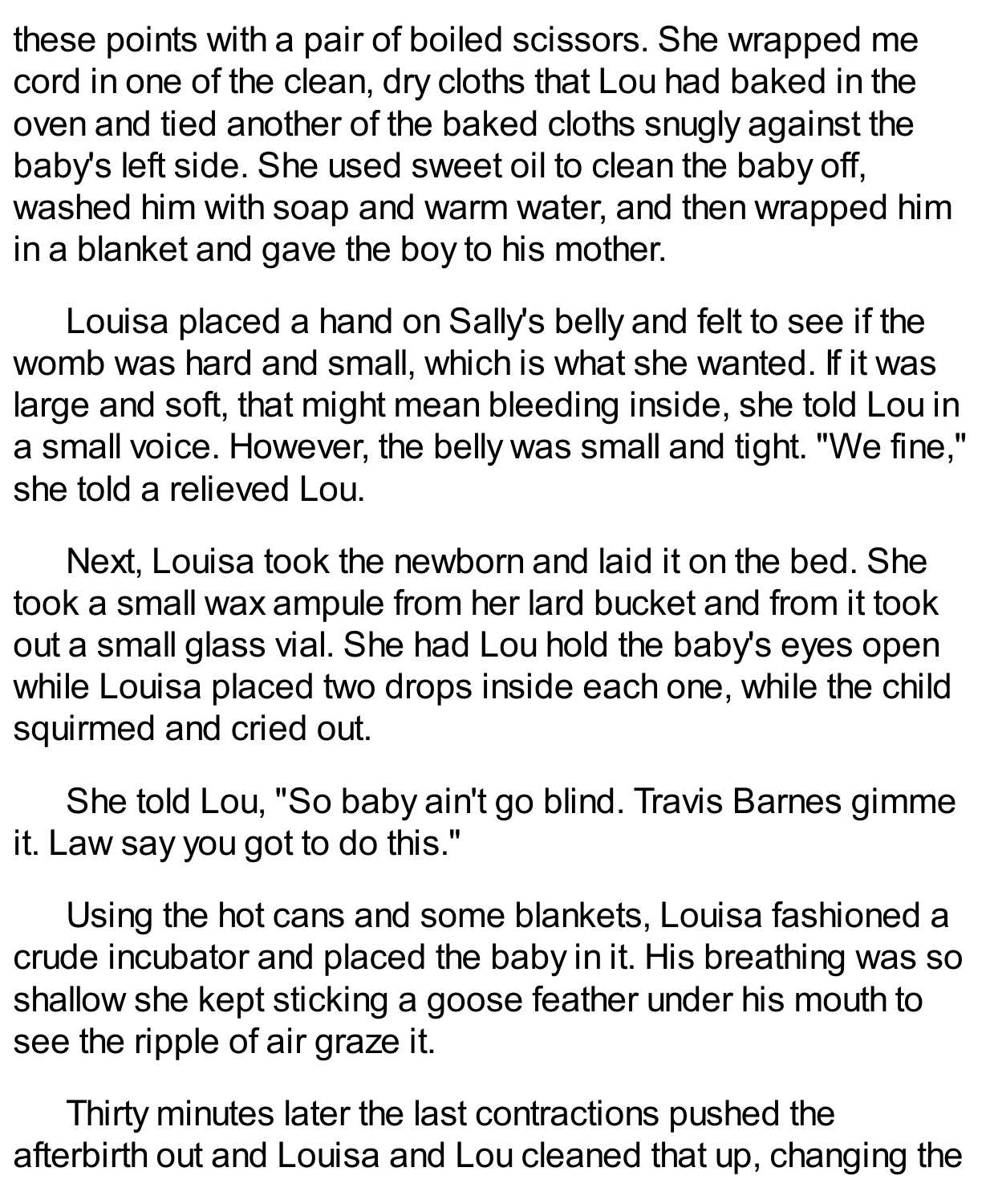sheets once more and scrubbing the mother down for the final time using the last of the baked cloths.

The last things Louisa took out from her bucket were a pencil and a slip of paper. She gave them to Lou and told her to write down the day's date and time. Louisa pulled an old windup pocket watch from her trousers and told Lou the time of birth.

"Sally, what you be calling the baby?" Louisa asked.

Sally looked over at Lou. "She call you Lou, that be your name, girl?" she asked in a weak voice.

"Yes. Well, sort of," said Lou.

"Then it be Lou. After you, child. I thank you."

Lou looked astonished. "What about your husband?"

"He ain't care if'n it got name or ain't got one. Only if' n it a boy and it work.And I ain't seed him in here hepping. Name's Lou. Put it down now, girl."

Louisa smiled as Lou wrote down the name Lou Davis.

"We give that to Cotton," Louisa said. "He take it on down the courthouse so's everybody know we got us another beautiful child on this mountain."

Sally fell asleep and Louisa sat there with mother and son all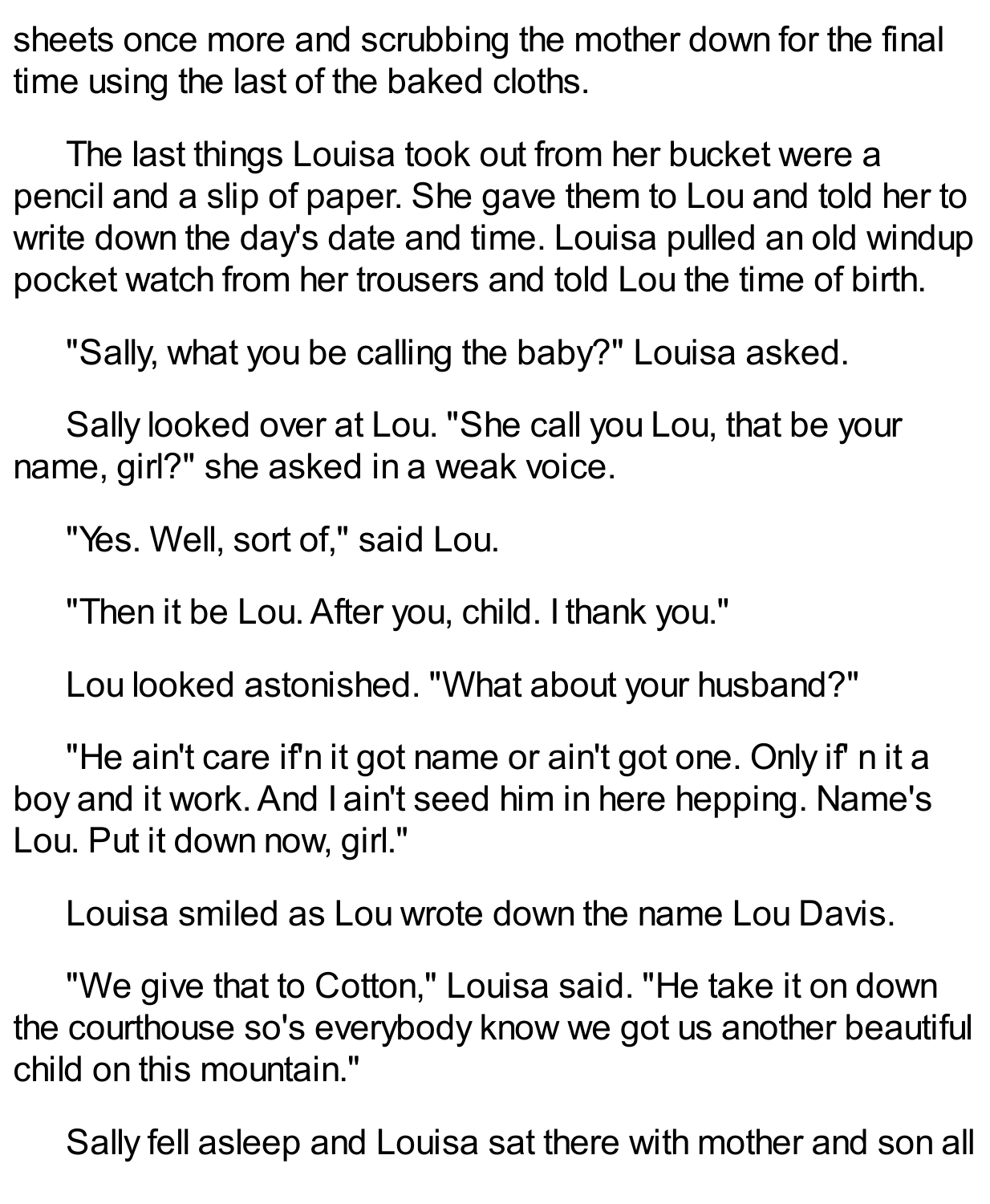night, rousing Sally to nurse when Lou Davis cried and smacked his lips. George Davis never once entered the room. They could hear him stomping around in the front for some time, and then the door slammed shut.

Louisa slipped out several times to check on the other children. She gave Billy, Jesse, and the other boy, whose name Louisa didn't know, a small jar of molasses and some biscuits she had brought with her. It pained her to see how fast the children devoured this simple meal. She also gave Billy a jar of strawberry jelly and some corn-bread to save for the other children when they woke.

They left in the late morning. Mother was doing fine, and the baby's color had improved greatly. He was nursing feverishly, and the boy's lungs seemed strong.

Sally and Billy said their thanks, and even Jesse managed a grunt. But Lou noticed that the stove was cold and there was no smell of food.

George Davis and his hired men were in the fields. But before Billy joined them, Louisa took the boy aside and talked with him about things Lou could not hear.

As they drove the wagon out, they passed corrals filled with enough cattle to qualify as a herd, and hogs and sheep, a yard full of hens, four fine horses, and double that number of mules. The crop fields extended as far as the eye could see, and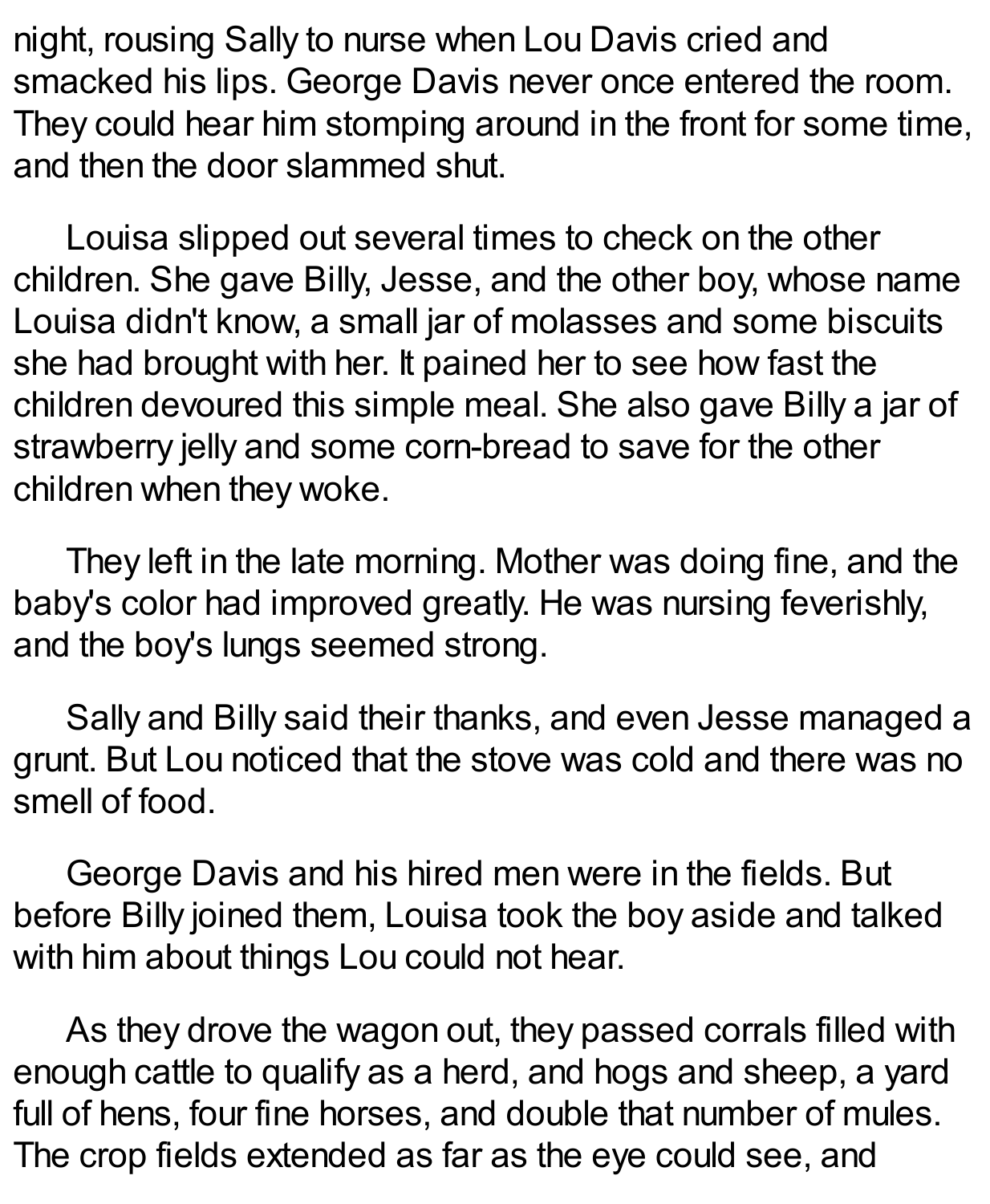dangerous barbed wire encircled all of it. Lou could see George and his men working the fields with mechanized equipment, clouds of dirt being thrown up from the swift pace of the machines.

"They have more fields and livestock than we do," Lou said. "So how come they don't have anything to eat?"

" 'Cause their daddy want it that way.And his daddy were the same way with George Davis. Tight with a dollar. Didn't let none go till his feet wedged agin root."

They rattled by one building and Louisa pointed out a sturdy padlock on the door. "Man'11 let the meat in that smokehouse rot afore he give it up to his children. George Davis sells every last bit of his crop down at the lumber camp, and to the miners, and hauls it to Tremont and Dickens." She pointed to a large building that had a line of doors all around the first floor. The doors were open, and plainly visible inside were large green plant leaves hanging from hooks. "That's burley tobacco curing. It weakens the soil, and what he don't chew hisself, he sells. He got that still and ain't never drunk a drop of the corn whiskey, but sells that wicked syrup to other men who ought be spending their time and money on they's families.And he goes round with a fat roll of dollar bills, and got this nice farm, and all them fancy machines, and man let his family starve." She flicked the reins. "But I got to feel sorry for him in a way, for he be the most miserable soul I ever come across. Now, one dayGod'll let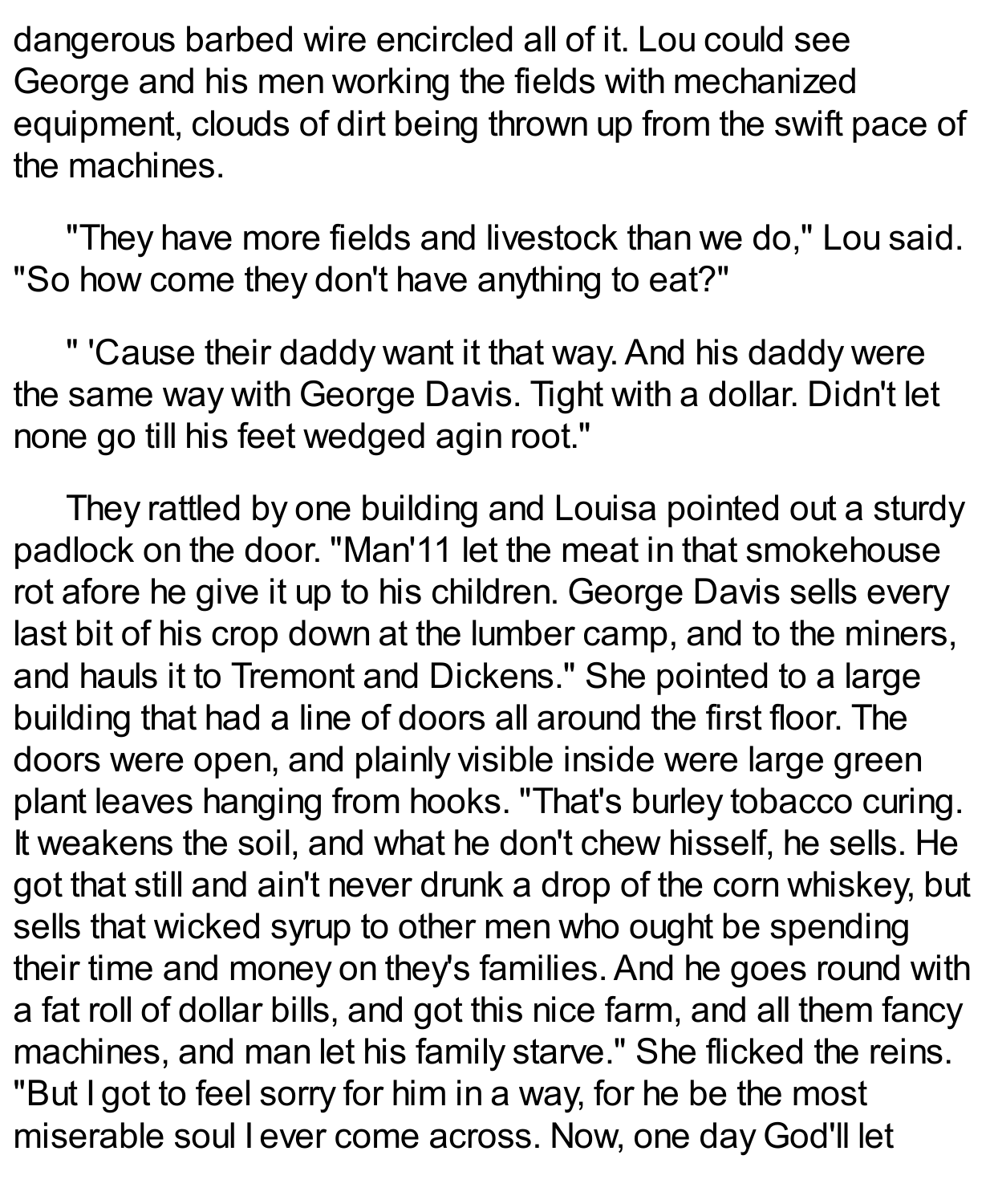George Davis know 'xactly what He thinks of it all. But that day ain't here yet."

## CHAPTER TWENTY-EIGHT

EUGENE WAS DRIVING THE WAGON PULLED BYTHE mules. Oz, Lou, and Diamond were in the back, sitting on sacks of seed and other supplies purchased from McKenzie's Mercantile using egg money and some of the dollars Lou had left over from her shopping excursion in Dickens.

Their path took them near a good-sized tributary of the McCloud River, and Lou was surprised to see a number of automobiles and schooner wagons pulled up near the flat, grassy bank. Folks were hanging about by the river's edge, and some were actually in the brown water, its surface choppy from an earlier rain and good wind.A man with rolled-up sleeves was just then submerging a young woman in the water.

"Dunking," Diamond exclaimed. "Let's have a look." Eugene pulled the mules to a stop and the three children jumped off. Lou looked back at Eugene, who was making no move to join them. "Aren't you coming?"

"You g'on, Miss Lou, I gonna rest my bones here." Lou frowned at this, but joined the others.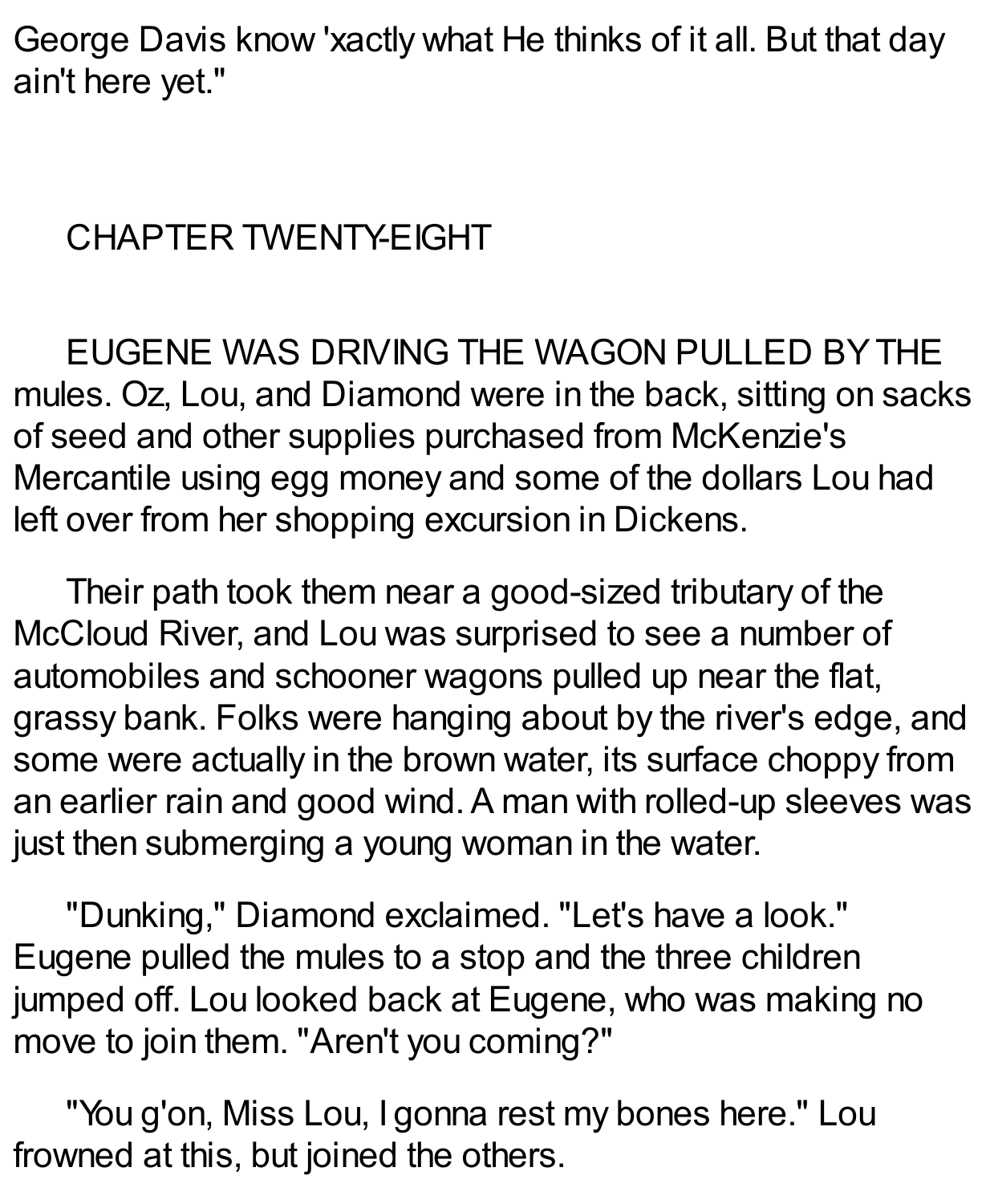Diamond had made his way through a crowd of onlookers and was peering anxiously at something.As Oz and Lou drew next to him and saw what it was, they both jumped back.

An elderly woman, dressed in what looked to be a turban made from pinned-together homespun sheets and a long piece of hemp with a tie at the waist, was moving in small, deliberate circles, unintelligible chants drifting from her, her speech that of the drunk, insane, or fanatically religious in full, flowering tongues. Next to her a man was in a T-shirt and dress slacks, a cigarette dangling like a fall leaf from his mouth.A serpent was in either of the man's hands, the reptiles rigid, unmov-ing, like bent pieces of metal.

"Are they poisonous?" whispered Lou to Diamond.

"Course! Don't work lessen use viper."

A cowering Oz had his gaze fixed on the motionless creatures and seemed prepared to leap for the trees once they started swaying. Lou sensed this, and when the snakes did start to move, she gripped Oz's hand and pulled him away. Diamond grudgingly followed, till they were off by themselves.

"What stuff are they doing with those snakes, Diamond?" asked Lou.

"Scaring off bad spirits, making it good for dunking." He looked at them. "You two been dunked?"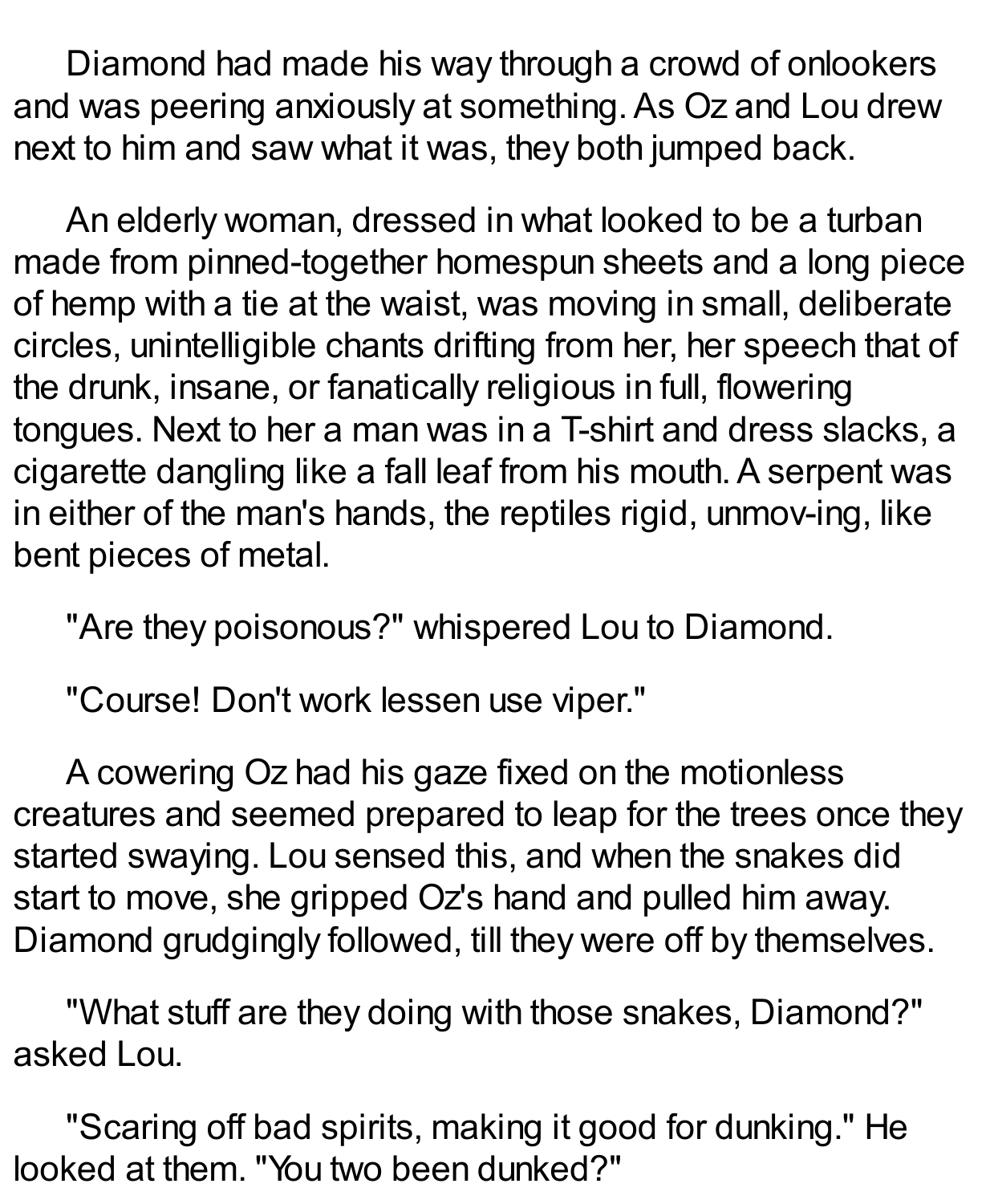"Christened, Diamond," Lou answered. "We were christened in a Catholic Church.And the priest just sprinkles water on your head." She looked to the river where the woman was emerging and spitting up mouthfuls of the tributary. "He doesn't try to drown you."

"Catolick? Ain't never heard'a that one. It new?"

Lou almost laughed. "Not quite. Our mom is Catholic. Dad never really cared for church all that much. They even have their own schools. Oz and Iwent to one in New York. It's really structured and you learn things like the Sacraments, the Creed, the Rosary, the Lord's Prayer. And you learn the Mortal Sins. And the Venial Sins.And you have First Confession and First Communion.And then Confirmation."

"Yeah," said Oz, "and when you're dying you get the -- what that's thing, Lou?"

"The Sacrament of Extreme Unction. The Last Rites."

"So you won't rot in hell," Oz informed Diamond.

Diamond pulled at three or four of his cowlicks and looked truly bewildered. "Huh. Who'd thunk believing inGod be such hard work? Prob'ly why ain't no Catolicks up this way. Tax the head too much."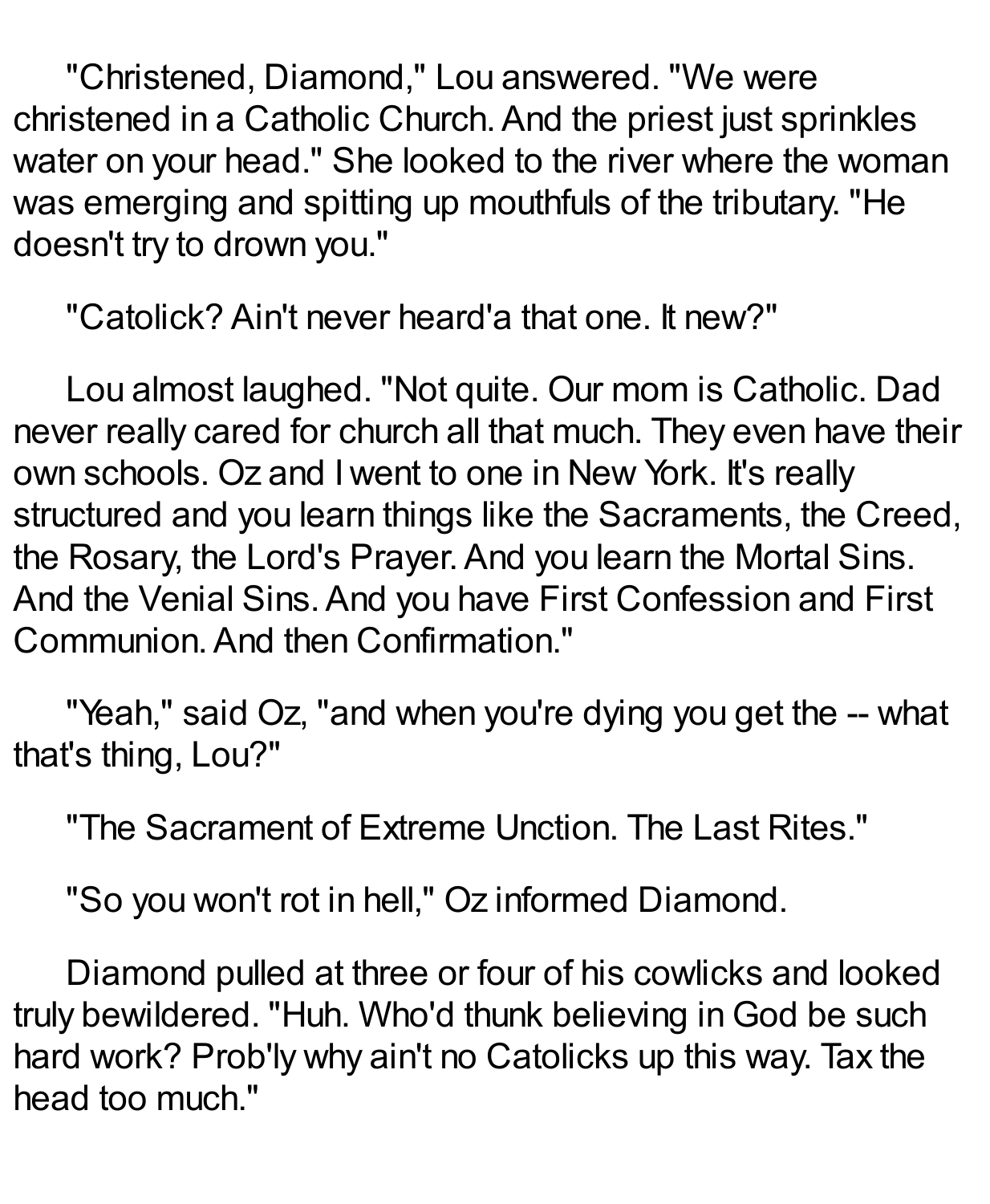Diamond nodded at the group near the river. "Now, them folk Primitive Baptists. They got some right funny beliefs. Like you ain't go and cut your hair, and women ain't be putting on no face paint. And they got some 'ticular ideas on going to hell and such. People break the rules, they ain't too happy. Live and die by the Scriptures. Prob'ly ain't as 'ticular as you Catolicks, but they still be a pain where the sun don't shine." Diamond yawned and stretched his arms. "See, that why I ain't go to church. Figger I got me a church wherever I be. Want'a talk to God, well I say, 'Howdy-howdy, God,' and we jaw fer a bit."

Lou just stared at him, absolutely dumbstruck in the face of this outpouring of ecclesiastical wisdom from Professor of Religion Diamond Skinner.

Diamond suddenly stared off in wonder. "Well, will you look at that."

They all watched as Eugene walked down to the water's edge and spoke with someone, who in turn called to the preacher out in the river, as he was pulling up a fresh victim.

The preacher came ashore, spoke with Eugene for a minute or two, and then led him out into the water, dunked him so that nothing was showing of his person, and then preached over him. The man kept Eugene down so long, Lou and Oz started to worry. But when Eugene came up, he smiled, thanked the man, and then went back to the wagon. Diamond set off on a dead run toward the preacher, who was looking around for other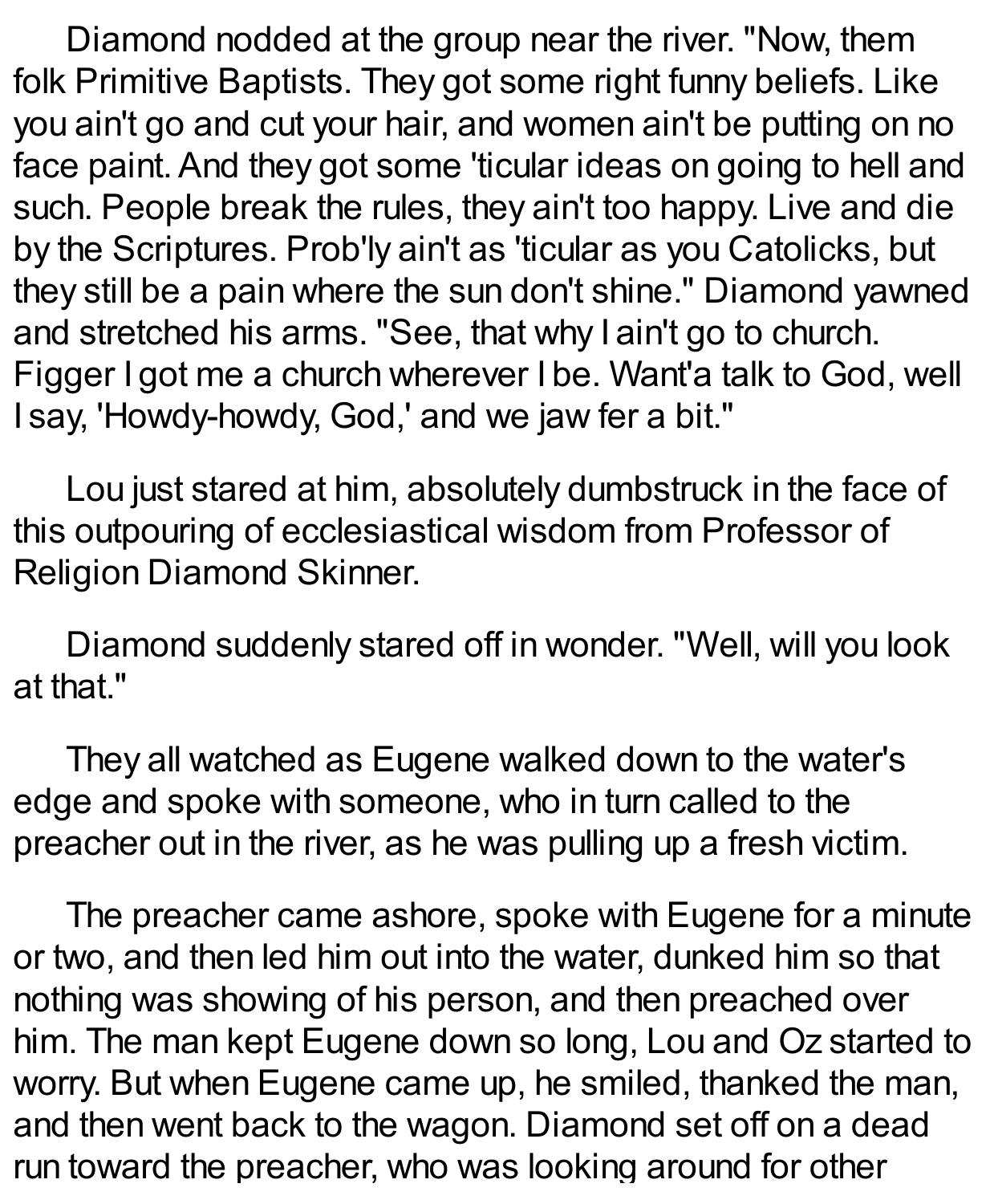takers of divine immersion.

Lou and Oz crept closer as Diamond went out in the water with the holy man and was fully plunged under too. He finally surfaced, talked with the man for a minute, slipped something in his pocket, and, soaking wet and smiling, rejoined them, and they all headed to the wagon.

"You've never been baptized before?" said Lou.

"Shoot," said Diamond, shaking the water from his hair, the cowlick of which had not been disturbed in the least, "that's my ninth time dunked."

"You're only supposed to do it once, Diamond!"

"Well, ain't hurt keep doing it. Plan to work me up to a hunnerd. Figger I be a lock for heaven then."

"That's not how it works," exclaimed Lou.

"Is so," he shot back. "Say so in the Bible. Ever time you get dunked it means God's sending an angel to come look after you. I figger I got me a right good regiment by now."

"That is not in the Bible," insisted Lou.

"Maybe you ought'n read your Bible agin."

"Which part of the Bible is it in? Tell me that."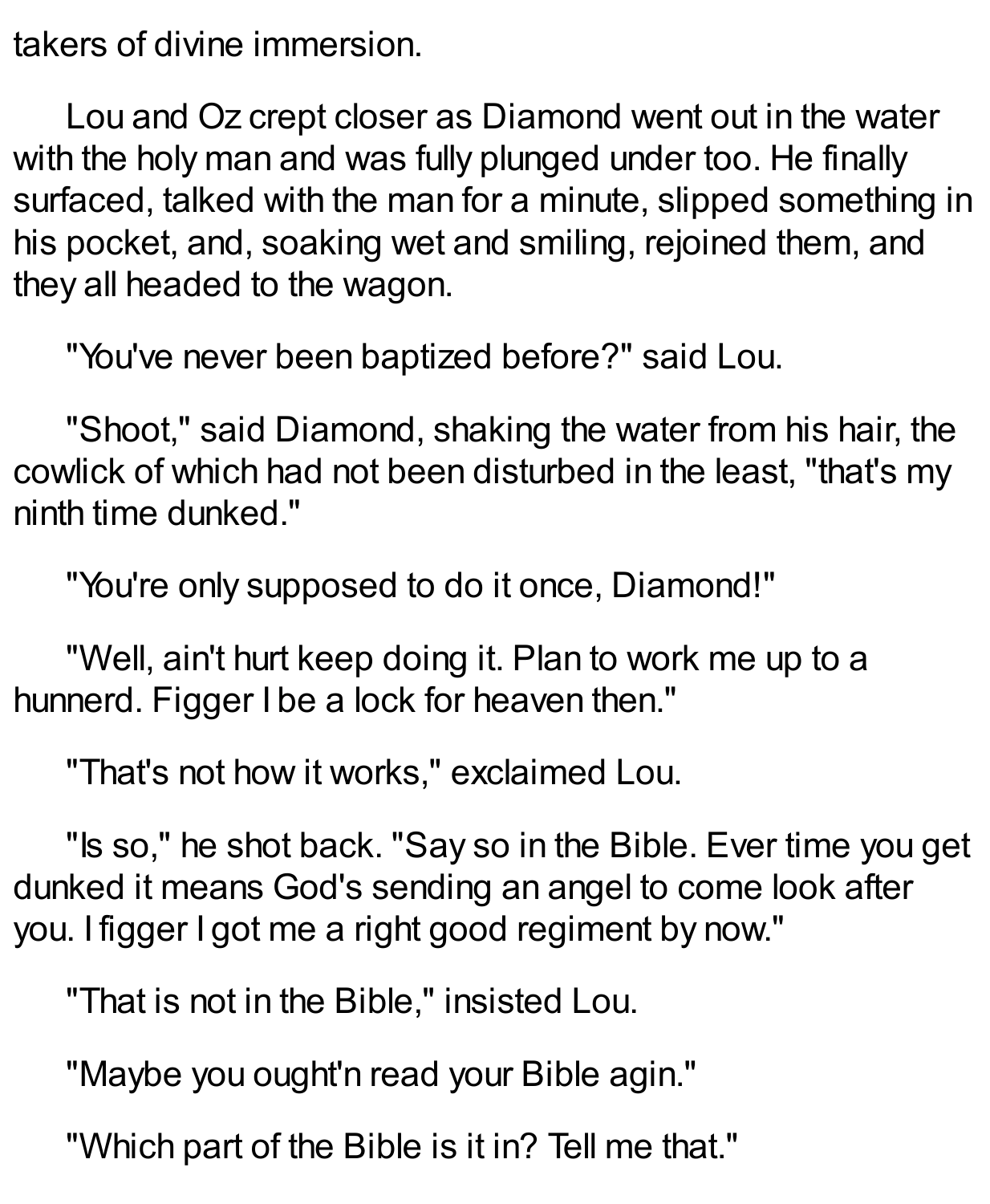"Front part." Diamond whistled for Jeb, ran the rest of the way to the wagon, and climbed on.

"Hey, Eugene," he said, "I let you knowed next time they's dunking. We go swimming together."

"You were never baptized, Eugene?" asked Lou as she and Oz clambored onto the wagon.

He shook his head. "But sitting here I got me a hankering to do just that. 'Bout time, I 'xpect."

"I'm surprised Louisa never had you baptized."

"Miz Louisa, she believe inGod with all her soul. But she don't subscribe to church much. She say the way some folk ran they's churches, it take God right out cha heart."

As the wagon pulled off, Diamond slid from his pocket a small glass jar with a tin screw cap. "Hey, Oz, I got me this from the preacher. Holy dunking water." He handed it to Oz, who looked down at it curiously. "I figger you put some on your ma from time to time. Bet it hep."

Lou was about to protest, when she received the shock of her life. Oz handed the jar back to Diamond.

"No, thanks," he said quietly and looked away.

"You sure?" asked Diamond. Oz said he was real sure, and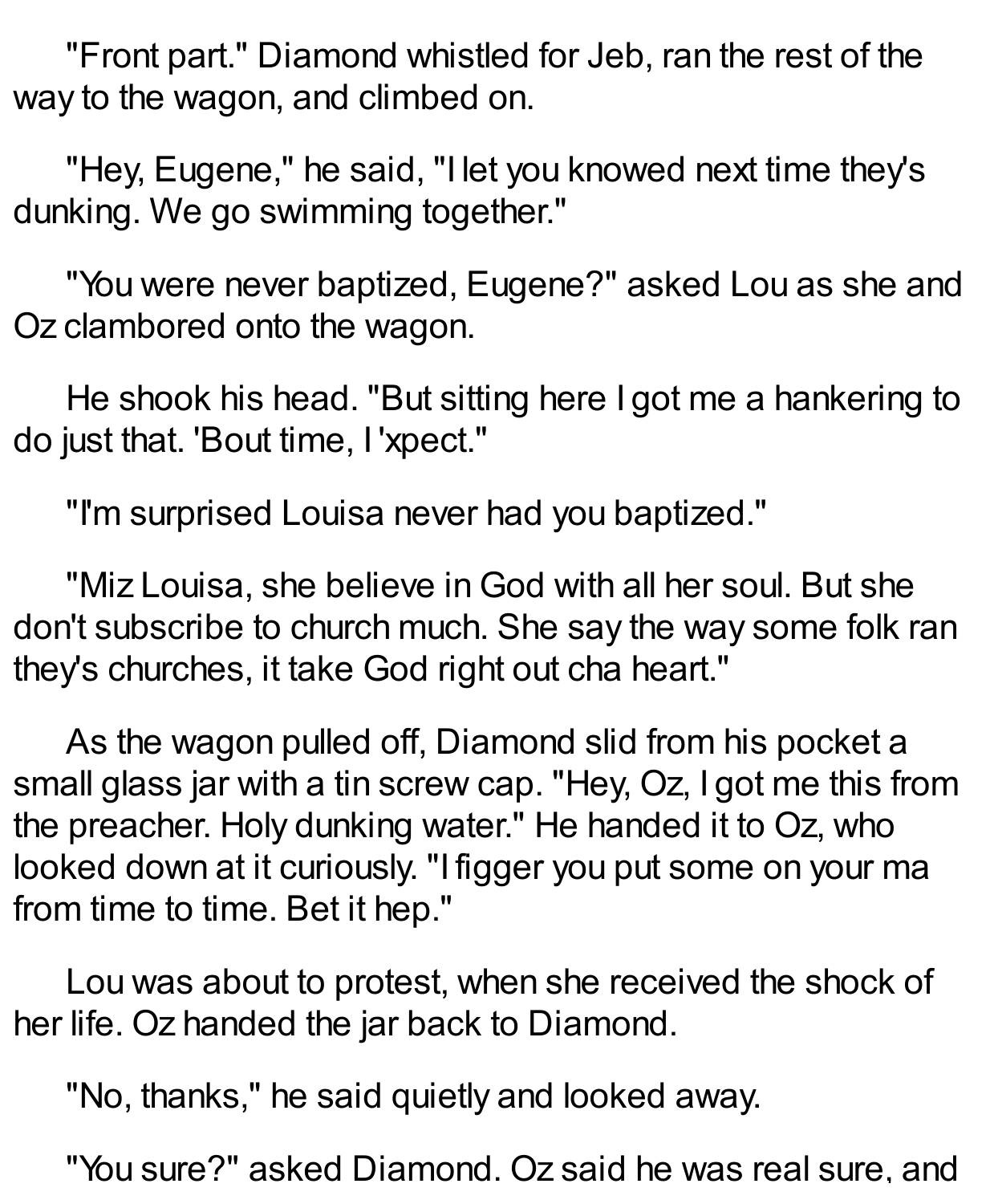so Diamond tipped the bottle over and poured out the blessed water. Lou and Oz exchanged a glance, and the sad look on his face stunned her again. Lou looked to the sky, because she figured if Oz had given up hope, the end of the world must not be far behind. She turned her back to them all and pretended to be admiring the sweep of mountains.

 $Y$ on sure, asked Diamond. Oz said he was real sure, and sure, and sure, and sure, and sure, and sure, and sure, and

It was late afternoon. Cotton had just finished reading to Amanda and it was apparent that he was experiencing a growing sense of frustration.

At the window, Lou watched, standing on an overturned lard bucket.

Cotton looked at the woman. "Amanda, now I just know you can hear me. You have two children who need you badly. You have to get out of that bed. For them if for no other reason." He paused, seeming to select his words with care. "Please, Amanda. Iwould give all Iwill ever have if you would get up right now." An anxious few moments went by, and Lou held her breath, yet the woman didn't budge. Cotton finally bowed his head in despair.

When Cotton came out of the house later and got in his Olds to leave, Lou hurried up carrying a basket of food.

"Reading probably gives a man an appetite."

"Well, thank you, Lou."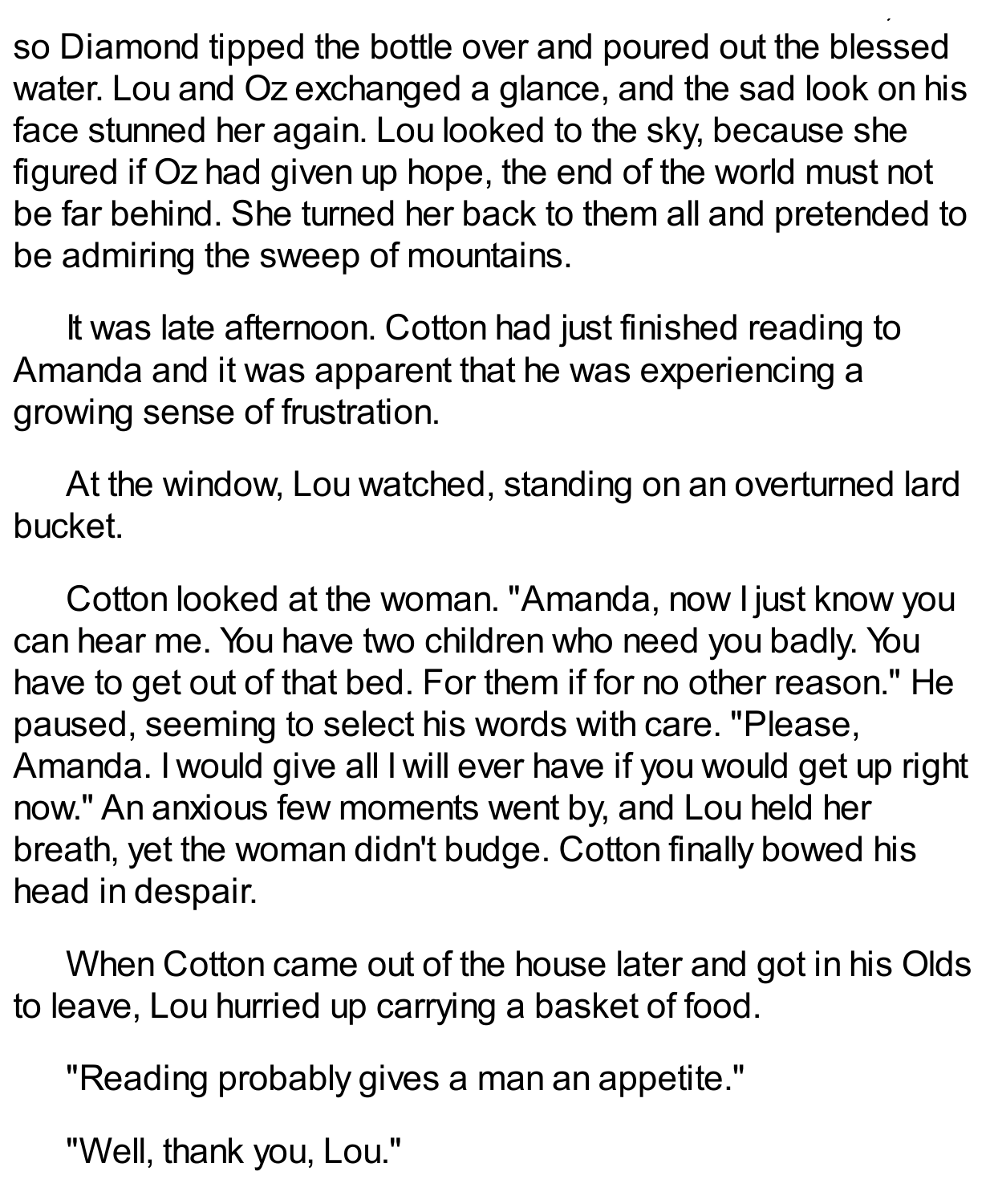He put the basket of food in the seat next to him. "Louisa tells me you're a writer. What do you want to write about?"

Lou stood on the roadster's running board. "My dad wrote about this place, but nothing's really coming to me."

Cotton looked out over the mountains. "Your daddy was actually one of the reasons I came here. When Iwas in law school at the University of Virginia, Iread his very first novel and was struck by both its power and beauty. And then I saw a story in the newspaper about him. He talked about how the mountains had inspired him so. I thought coming here would do the same for me. Iwalked all over these parts with my pad and pencil, waiting for beautiful phrases to seep into my head so I could put them down on the paper." He smiled wistfully. "Didn't exactly work that way."

Lou said quietly, "Maybe not for me either."

"Well, people seem to spend most of their lives chasing something. Maybe that's part of what makes us human." Cotton pointed down the road. "You see that old shack down there?" Lou looked at a mud-chinked, falling-down log cabin they no longer used. "Louisa told me about a story your father wrote when he was a little boy. It was about a family that survived one winter up here in that little house. Without wood, or food."

"How'd they do it?"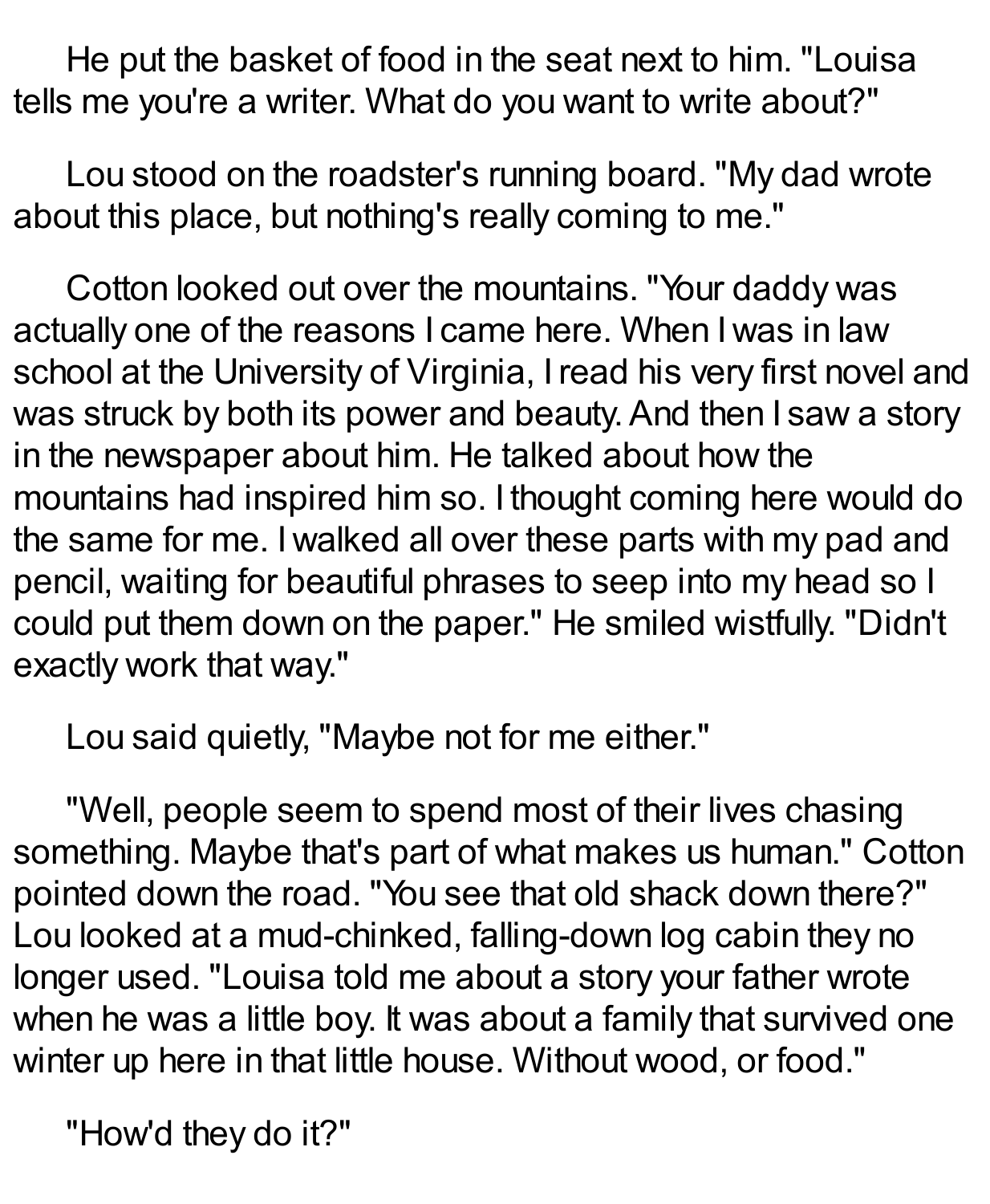"They believed in things."

"Like what? Wishing wells?" she said with scorn.

"No, they believed in each other.And created something of a miracle. Some say truth is stranger than fiction. I think that means that whatever a person can imagine really does exist, somewhere. Isn't that a wonderful possibility?"

"I don't know if my imagination is that good, Cotton. In fact, I don't even know if I'm much of a writer. The things I put down on paper don't seem to have much life to them."

"Keep at it, you might surprise yourself.And rest assured, Lou, miracles do happen. You and Oz coming here and getting to know Louisa being one of them."

Lou sat on her bed later that night, looking at her mother's letters. When Oz came in, Lou hurriedly stuffed them under her pillow.

"Can I sleep with you?" asked Oz. "Kind'a scary in my room. Pretty sure I saw a troll in the corner."

Lou said, "Get up here." Oz climbed next to her.

Oz suddenly looked troubled. "When you get married, who am I going to come get in bed with when I'm scared, Lou?"

"One day you're gonna get bigger than me, then I'm going to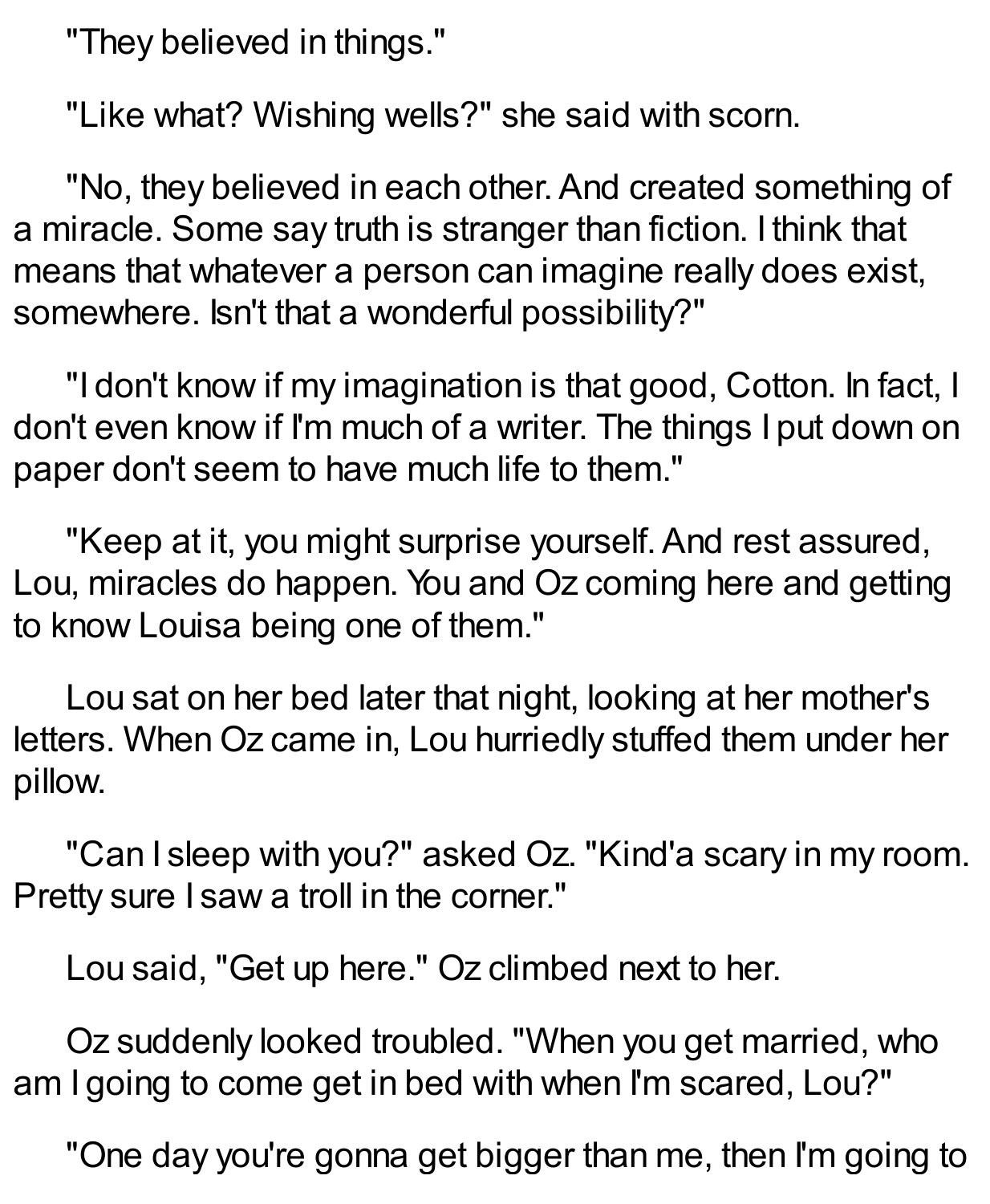be running to you when / get scared."

"How do you know that?"

"Because that's the deal God makes between big sisters and their little brothers."

"Me bigger than you? Really?"

"Look at those clodhoppers of yours. You grow into those feet all the way, you'll be bigger than Eugene."

Oz snuggled in, happy now. Then he saw the letters under the pillow.

"What are those?"

"Just some old letters Mom wrote," Lou said quickly.

"What did she say?"

"I don't know, I haven't read them."

"Will you read them to me?"

"Oz, it's late and I'm tired."

"Please, Lou. Please."

He looked so pitiful Lou took out a single letter and turned up the wick on the kerosene lamp that sat on the table next to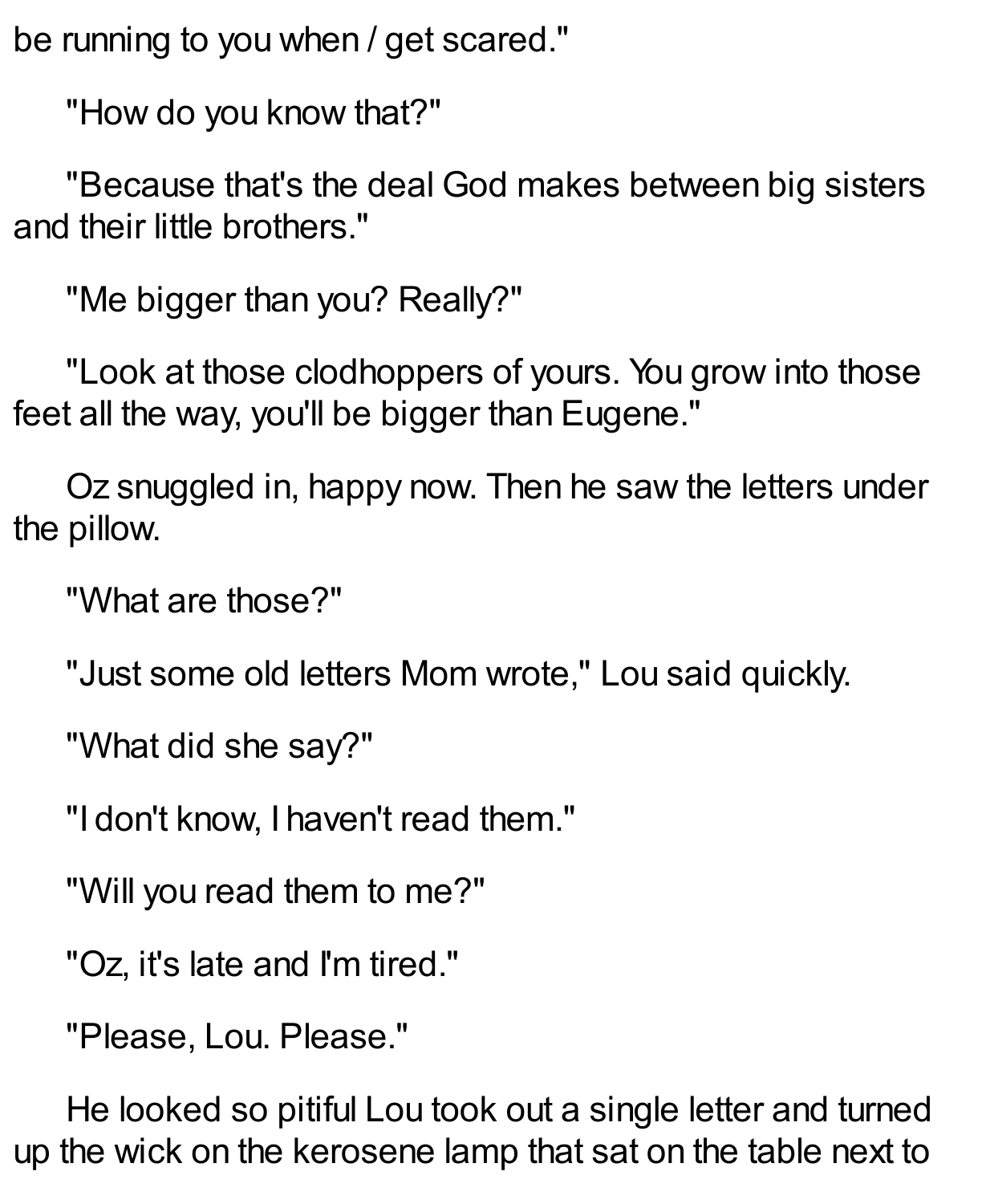her bed.

"All right, but just one."

Oz settled down as Lou began to read.

"Dear Louisa, I hope you are doing well. We all are. Oz is over the croup and is sleeping through the night."

Oz jumped up. "That's me! Mom wrote about me!" He paused and looked confused. "What's croup?"

"You don't want to know. Now, do you want me to read it or not?" Oz lay back down while his sister commenced reading again. "Lou won first place in both the spelling bee and the fiftyyard dash at May Day. The latter included the boys! She's something, Louisa. I've seen a picture of you that Jack had, and the resemblance is remarkable. They're both growing up so fast. So very fast it scares me. Lou is so much like her father. Her mind is so quick, I'm afraid she finds me a little boring. That thought keeps me up nights. I love her so much. I try to do so much with her.And yet, well, you know, a father and his daughter.... More next time.And pictures too. Love to you. Amanda. P.S. My dream is to bring the children to the mountain, so that we can finally meet you. I hope that dream comes true one day."

Oz said, "That was a good letter. Night, Lou."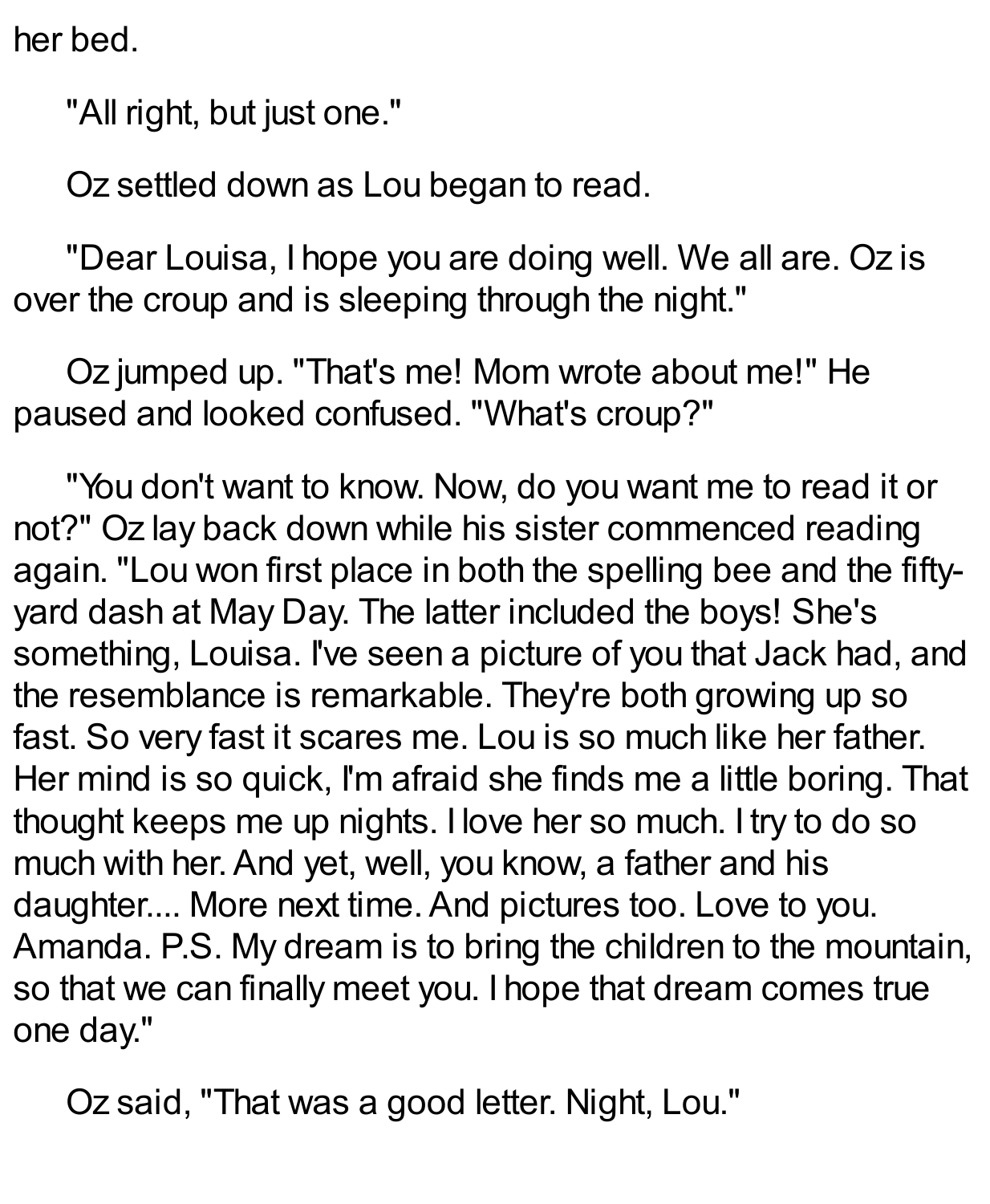As Oz drifted off to sleep, Lou slowly reached for another letter.

## CHAPTER TWENTY-NINE

LOUAND OZ WERE FOLLOWING DIAMOND AND JEB through the woods on a glorious day in early fall, the dappled sunlight in their faces, a cool breeze tracking them along with the fading scents of summer's honeysuckle and wild rose.

"Where are we going?" asked Lou.

Diamond would only say mysteriously, "You see."

They went up a little incline and stopped. Fifty feet away and on the path was Eugene, carrying an empty coal bucket and a lantern. In his pocket was a stick of dynamite.

Diamond said, "Eugene headed to the coal mine. Gonna fill up that bucket.Afore winter come, he'll take a drag down there with the mules and get out a big load'a coal."

"Gee, that's about as exciting as watching somebody sleep," was Lou's considered opinion.

"Huh! Wait till that dynamite blows," countered Diamond.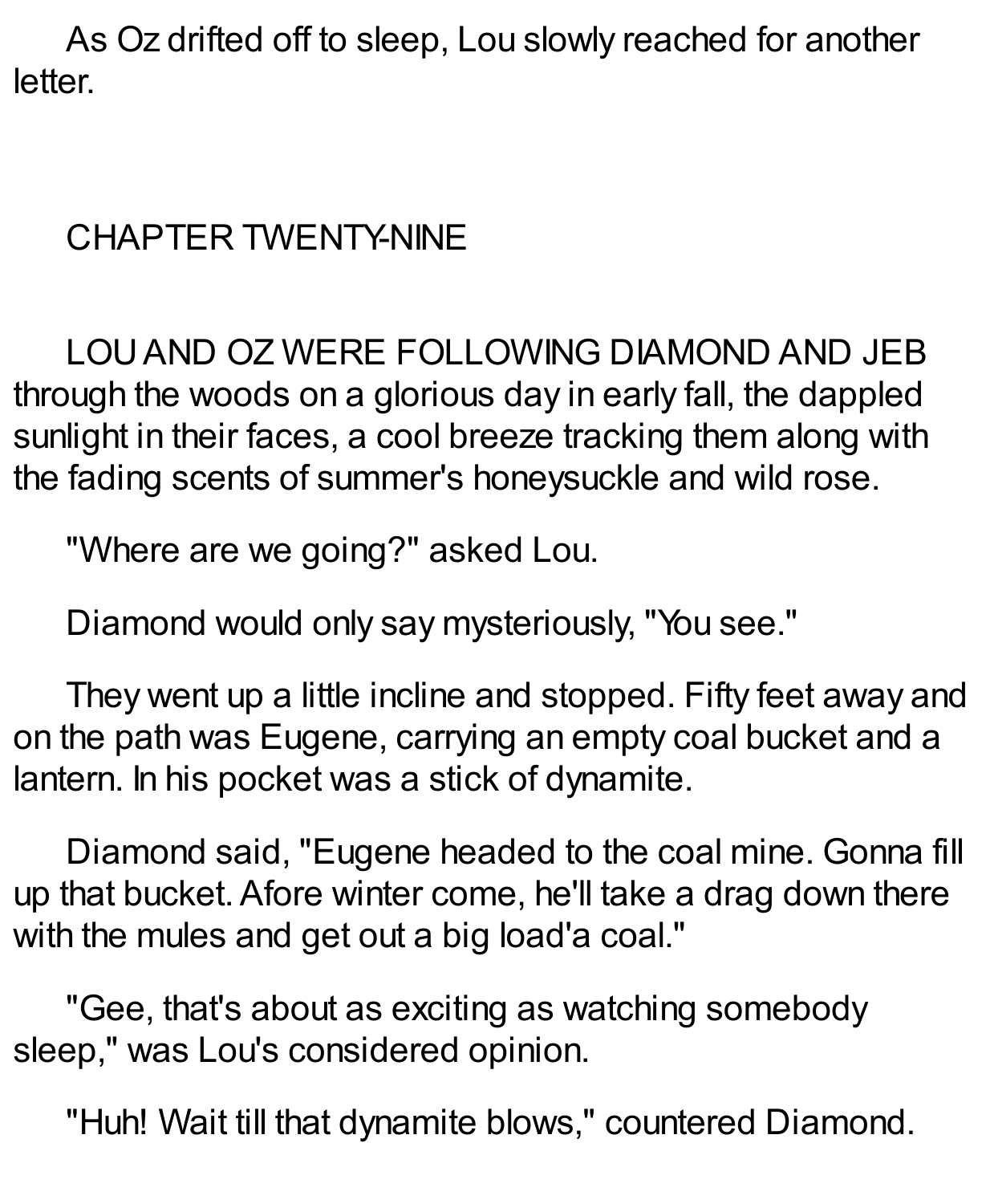"Dynamite!" Oz said.

Diamond nodded. "Coal deep in that rock. Pick can't git to it. Gotta blast it out."

"Is it dangerous?" asked Lou.

"Naw. He knowed what he doing. Done it myself."

As they watched from a distance, Eugene pulled the dynamite out of his pocket and attached a long fuse to it. Then he lit his lantern and went inside the mine. Diamond sat back against a redbud, took out an apple, and cut it up. He flicked a piece to Jeb, who was messing around some underbrush. Diamond noted the worried looks on me faces of Lou and Oz.

"That fuse slow-burning. Walk to the moon and back afore it go off."

A while later Eugene came out of the mine and sat down on a rock near the entrance.

"Shouldn't he get away from there?"

"Naw. Don't use that much dynamite for a bucketful.After it blow and the dust settles, I show you round in there."

"What's to see in some old mine?" asked Lou.

Diamond suddenly hunched forward. "I tell you what. I seed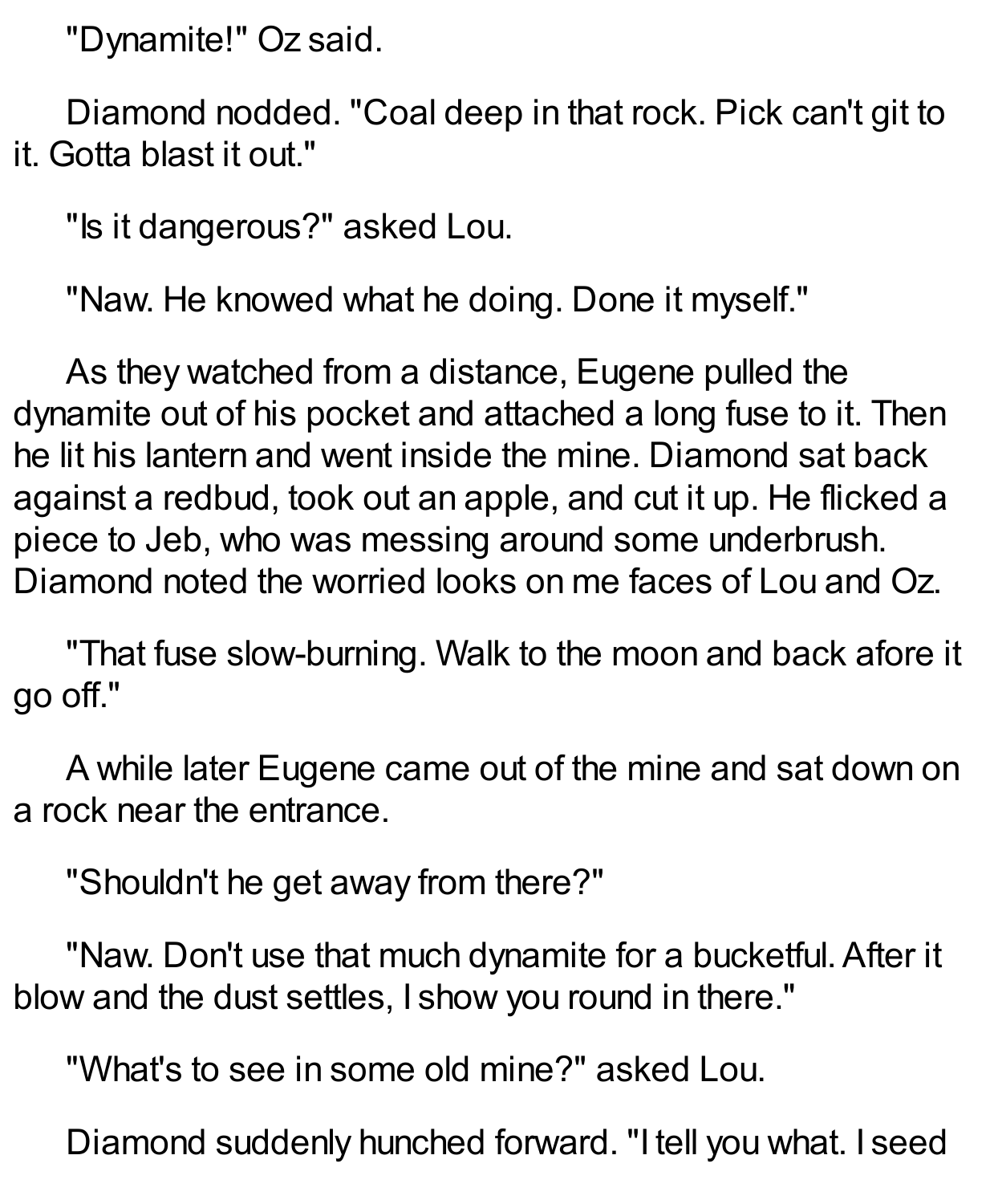some fellers down here late one night poking round. 'Member Miss Louisa told me to keep my eyes open? Well, I done that. They had lanterns and carrying boxes into the mine. We go in and see what they's up to."

"But what if they're in the mine now?"

"Naw. I come by just a bit ago, looked round, threw a rock inside.And they's fresh footprints in the dirt heading out. 'Sides, Eugene would'a seed 'em." He had a sudden idea. "Hey, mebbe they running shine, using the mine to store the still and corn and such."

"More likely they're just hobos using the mine to keep dry at night," said Lou.

"Ain't never heard tell of no hobos up here."

"So why didn't you tell Louisa?" Lou challenged him.

"She got enough to worry 'bout. Check it out first. What a man do."

Jeb flushed out a squirrel and chased it around a tree while they all watched and waited for the explosion.

Lou said, "Why don't you come live with us?"

Diamond stared at her, clearly troubled by this question. He turned to his hound. "Cut it out, Jeb. That squirrel ain't doing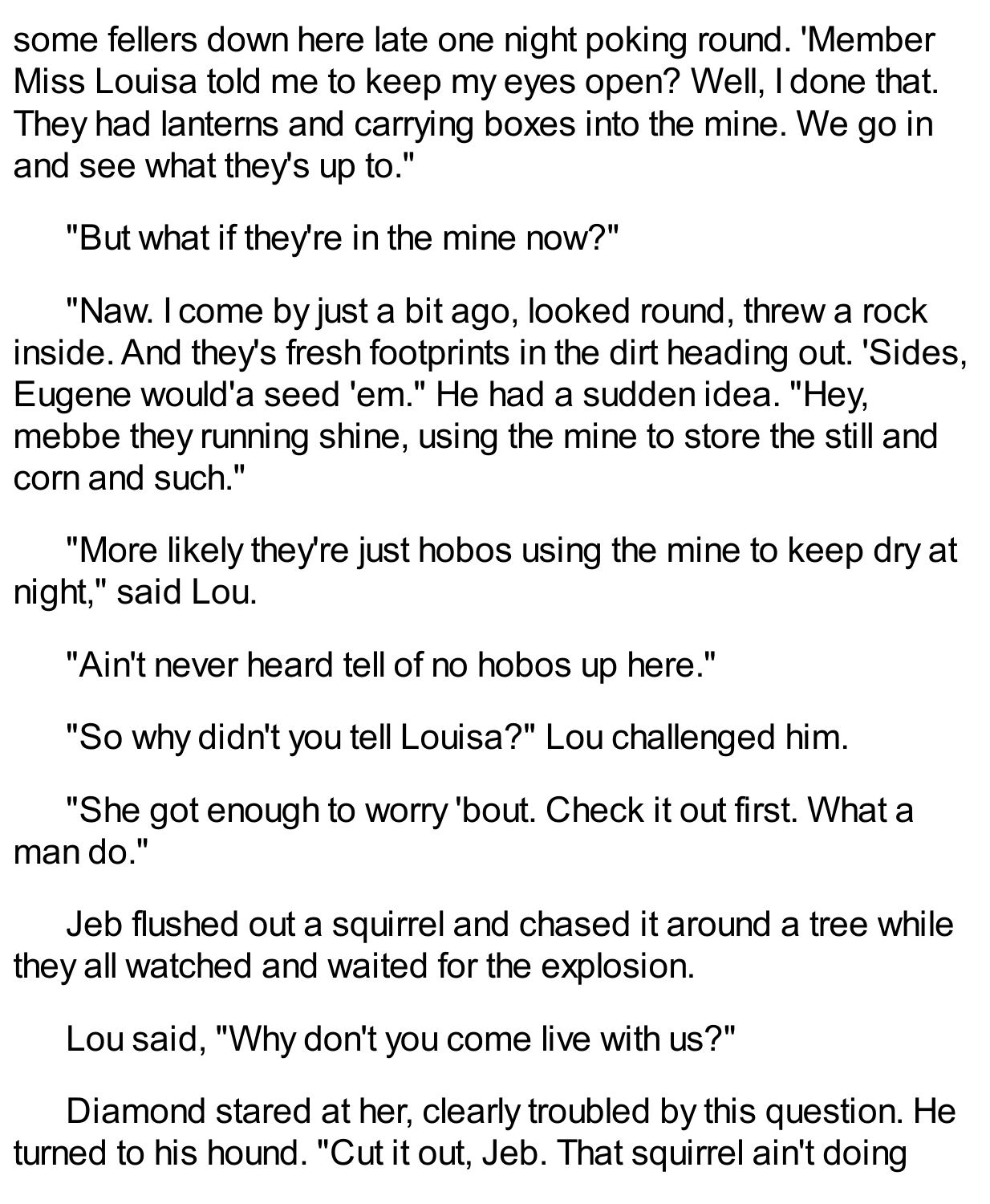nuthin' to you."

Lou added, "Imean, we could use the help.Another strong man around.And Jeb too."

"Naw. I a feller what needs his freedom."

"Hey, Diamond," said Oz, "you could be my big brother. Then Lou wouldn't have to beat up everybody by herself."

Lou and Diamond smiled at each other.

"Maybe you should think about it," said Lou.

"Mebbe Iwill." He looked at the mine. "Ain't be long now."

They sat back and waited. Then the squirrel broke free from the woods and flashed right into the mine. Jeb plunged in after it.

Diamond leapt to his feet. "Jeb! Jeb! Git back here!" The boy charged out of the woods. Eugene made a grab for him, but Diamond dodged him and ran into the mine.

Lou screamed, "Diamond! Don't!"

She ran for the mine entrance.

Oz shouted, "Lou, no! Come back!"

Before she could reach the entrance, Eugene grabbed her.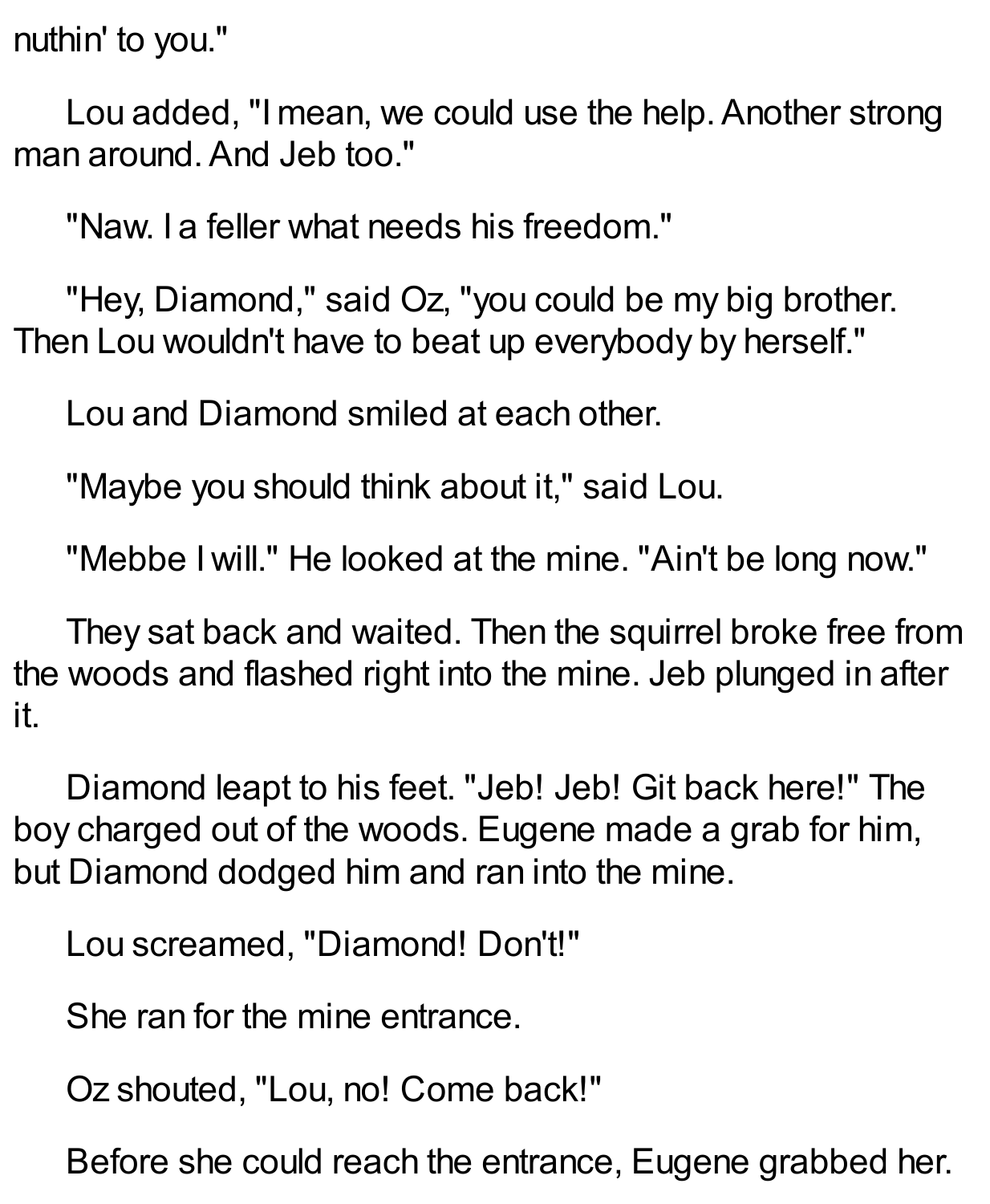"Wait here. I git him, Miss Lou."

Eugene fast-limped into the mine, screaming, "Diamond! Diamond!"

Lou and Oz looked at each other, terrified. Time ticked by. Lou paced in nervous circles near the entrance. "Please, please. Hurry." She went to the entrance, heard something coming. "Diamond! Eugene!"

But it was Jeb that came racing out of the mine after the squirrel. Lou grabbed at the dog, and then the con-cussive force of the explosion knocked Lou off her feet. Dust and dirt poured out of the mine, and Lou coughed and gagged in this maelstrom. Oz raced to help her while Jeb barked and jumped.

Lou got her bearings and her breath and stumbled to the entrance. "Eugene! Diamond!"

Finally, she could hear footsteps coming. They drew closer and closer, and they seemed unsteady. Lou said a silent prayer. It seemed to take forever, but then Eugene appeared, dazed, covered with dirt, bleeding. He looked at them, tears on his face.

"Damn, Miss Lou."

Lou took one step back, then another, and then another. Then she turned and ran down the trail as fast as she could, her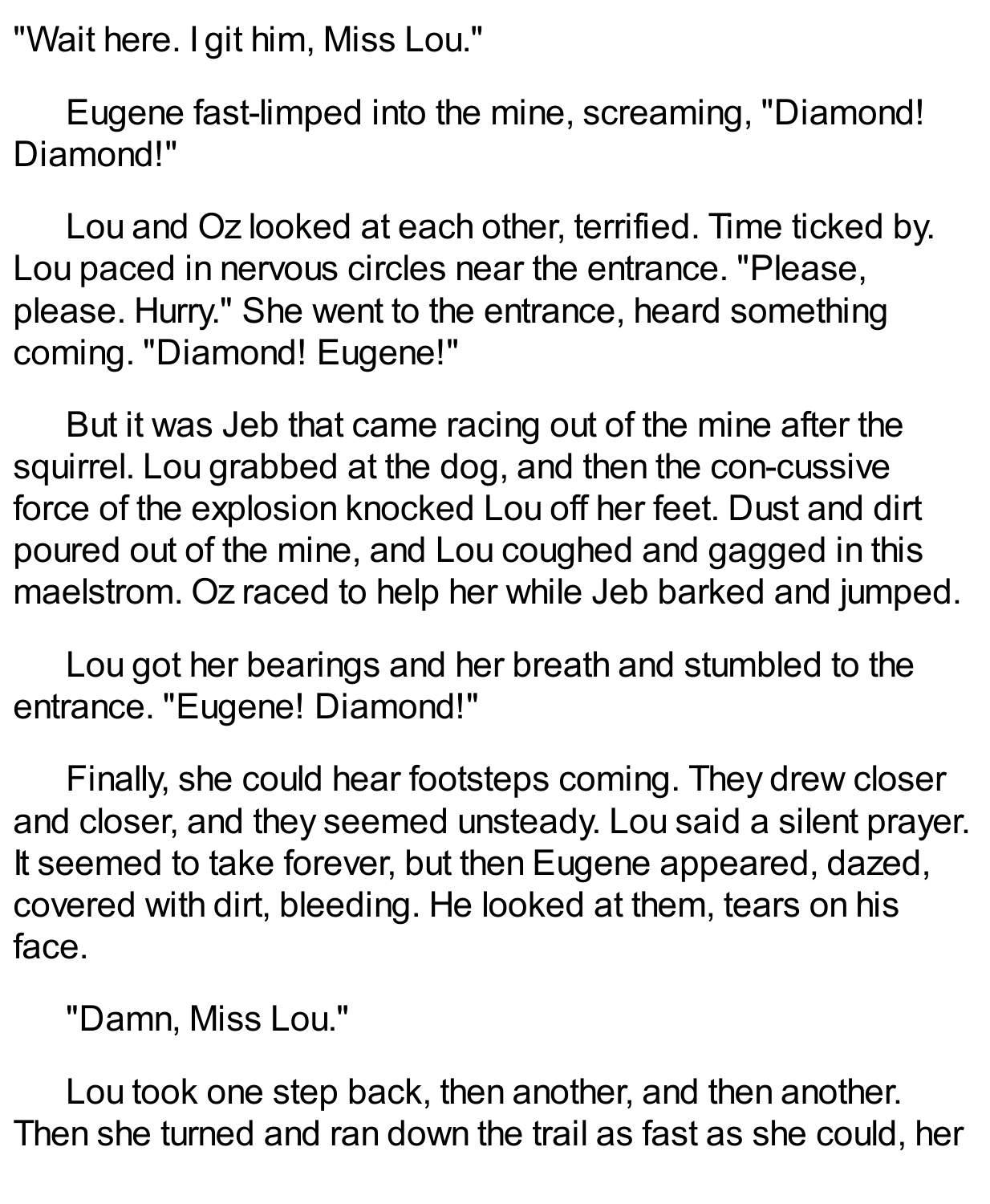wails covering them all.

Some men carried the covered body of Diamond to a wagon. They had had to wait for a while to let the smoke clear out, and to make certain that the mine would not collapse on them. Cotton watched the men take Diamond away, and then went over to Eugene, who sat on a large rock, holding a wet cloth to his bloodied head.

"Eugene, sure you don't need anything else?"

Eugene looked at the mine like he expected to see Diamond walk out with his stuck-up hair and silly smile. "All I need, Mr. Cotton, is this be a bad dream Iwake myself up from."

Cotton patted his big shoulder and then glanced at Lou sitting on a little hump of dirt, her back to the mine. He went to her and sat down.

Lou's eyes were raw from crying, her cheeks stained with tears. She was hunched over in a little ball, like every part of her was in wrenching pain.

"I'm sorry, Lou. Diamond was a fine boy."

"He was a man. A fine man\"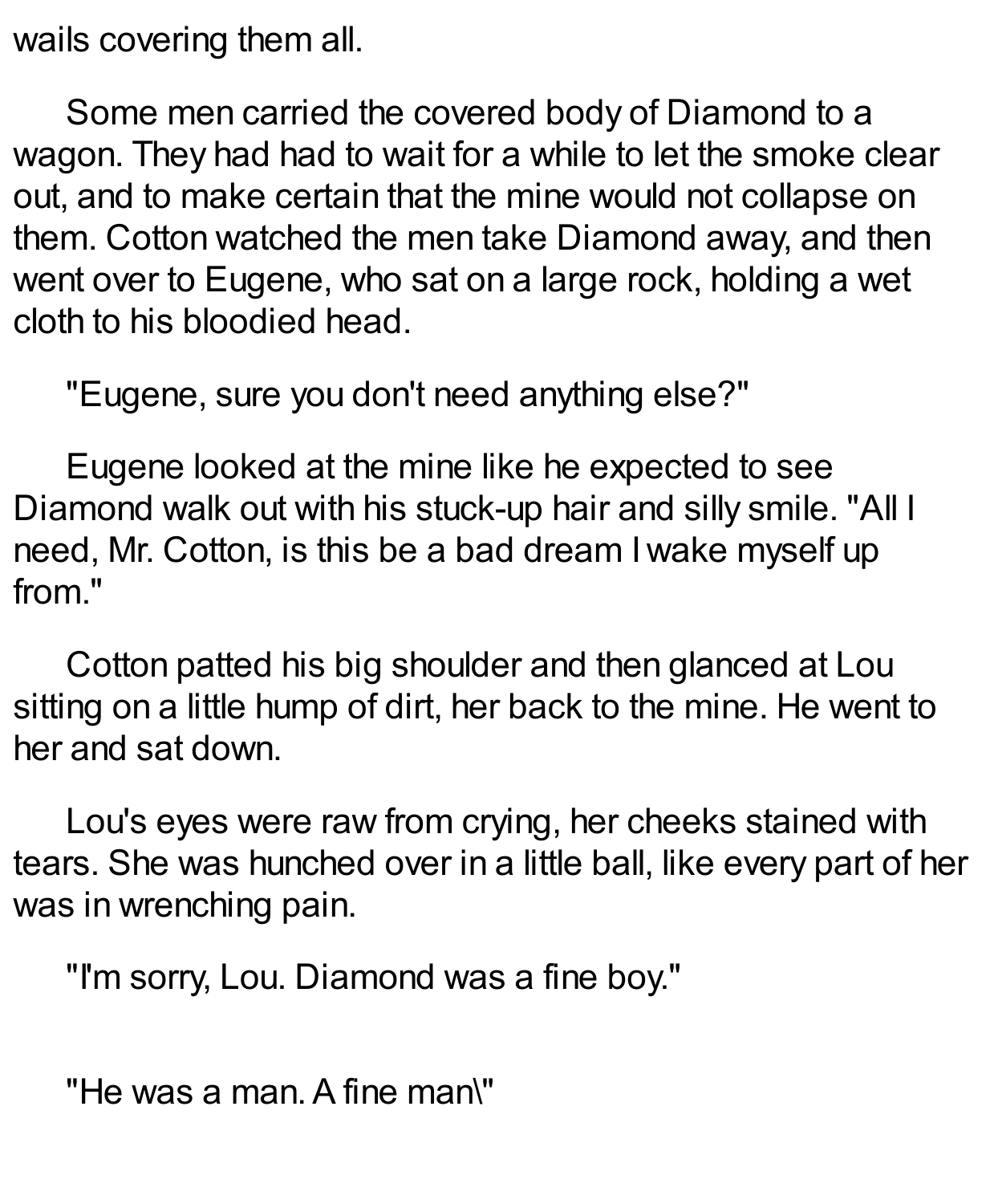"I suppose you're right. He was a man."

Lou eyed Jeb, who sat mournfully at the mine entrance.

"Diamond didn't have to go in that mine after Jeb."

"Well, that dog was all Diamond had. When you love something, you can't just sit by and not do anything."

Lou picked up some pine needles and then let a few trickle out between her fingers. Minutes passed before she spoke again. "Why do things like this happen, Cotton?"

He sighed deeply. "I suppose it may be God's way of telling us to love people while they're here, because tomorrow they may be gone. I guess that's a pretty sorry answer, but I'm afraid it's the only one I've got."

They were silent for a bit longer.

"I'd like to read to my mom," said Lou.

Cotton said, "That's the finest idea I've ever heard."

"Why is it a fine idea?" she demanded. "Ireally need to know"

"Well, if someone she knew, someone she... loved would read to her, it might make all the difference."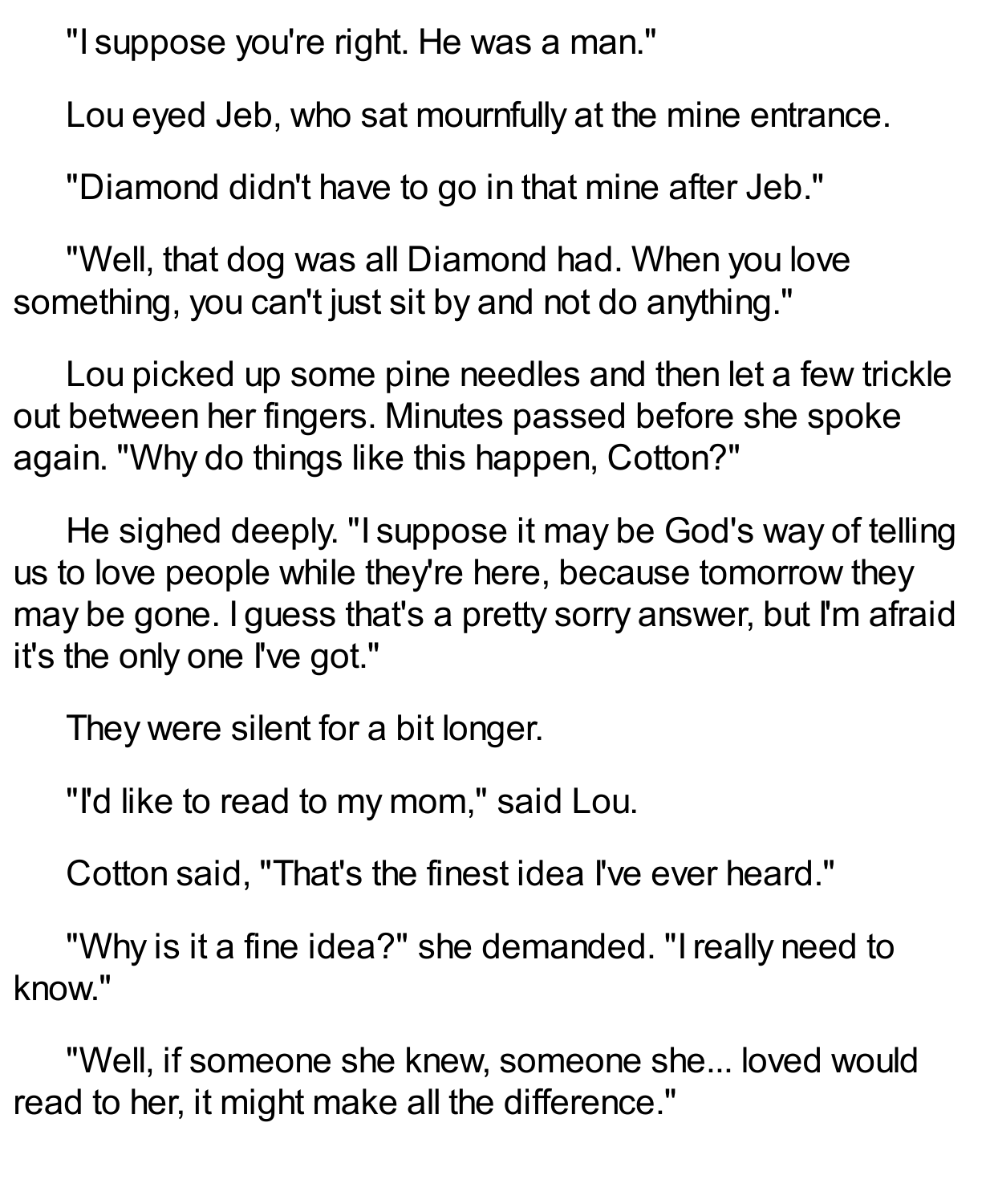"Do you really think she knows?"

"When I carried your mother outside that day, Iwas holding a living person fighting like the devil to get out. I could feel it.And she will one day. I believe it with all my heart, Lou."

She shook her head. "It's hard, Cotton. To let yourself love something you know you may never have."

Cotton nodded slowly. "You're wise beyond your years.And what you say makes perfect sense. But I think when it comes to matters of the heart, perfect sense may be the last thing you want to listen to."

Lou let the rest of the needles fall and wiped her hands clean. "You're a good man too, Cotton."

He put his arm around her and they sat there together, neither one of them willing to look at the blackened, swollen cavity of the coal mine that had taken their friend from them forever.

## CHAPTER THIRTY

THERE WAS ENOUGH STEADYRAIN,AND SOME THUN-derstorms added to the plenty, such that virtually all the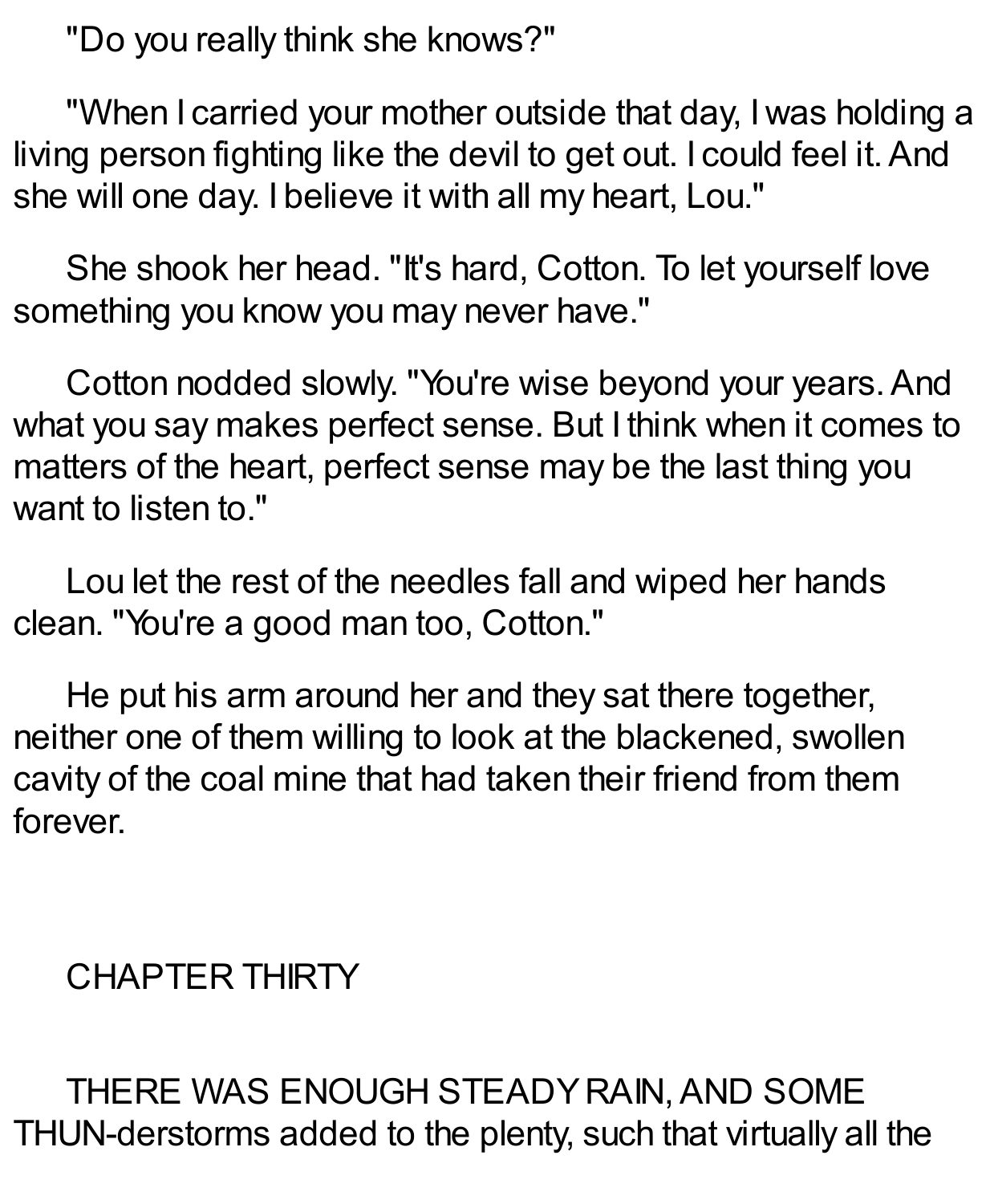crops came in healthy and in abundance. One fierce hailstorm damaged some of the corn, but not to any great extent.A stretch of powerful rain did wash a gully out of a hill, like a scoop of ice cream, but no person, animal, or crop was hurt by it.

Harvesting time was full upon them, and Louisa, Eugene, Lou, and Oz worked hard and long, which was good, because it gave them little time to think about Diamond not being with them anymore. Occasionally they would hear the mine siren, and then a bit later the slow rumbling of the explosion would come.And each time Louisa would lead them all in a song to take their minds off Diamond's having been killed by such an awful thing. Louisa did not speak much of Diamond's passing. Yet Lou noted that she read her Bible a lot more often by the firelight, and her eyes swelled with tears whenever his name was mentioned, or when she looked at Jeb. It was hard for all of them, yet all they could do was keep going, and there was much to do.

They harvested the pinto beans, cast them in Chop bags, stomped them to get the husks off, and had them for dinner every night with gravy and biscuits. They picked the pole beans, which had grown up around the cornstalks, careful, as Louisa schooled them, to avoid the green stinger worms that lived under the leaves. They scythed the cornfield and bundled the cornstalks into shocks, which they stood in the field, and which would later be used for livestock feed. They shucked the corn, hauled it by sled to the corncrib, and filled it to almost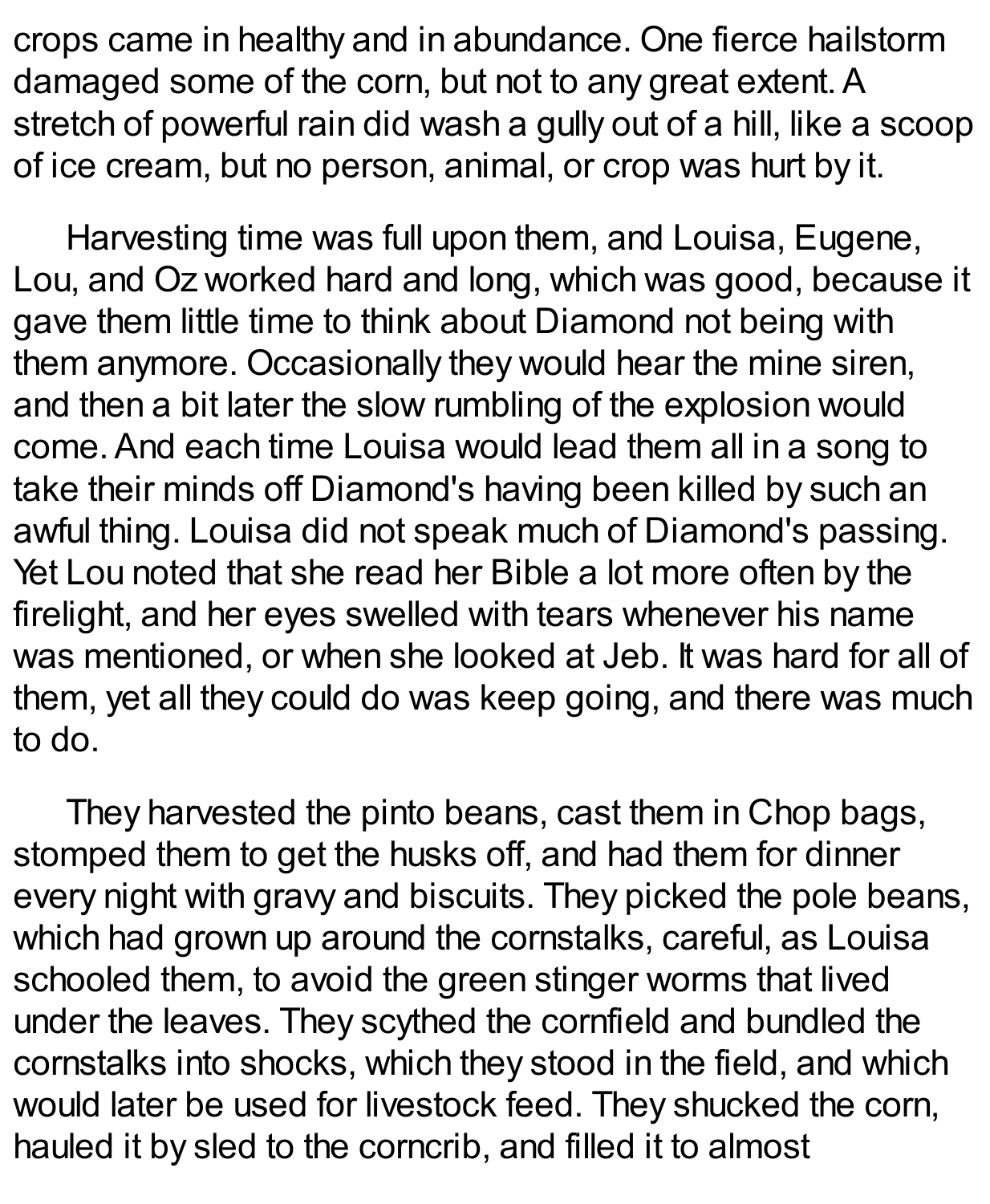overflowing. From a distance the tumble of cobs looked like yellowjackets at frenzied play.

The potatoes came in thick and fat, and with churned butter were a meal by themselves. The tomatoes came in too, plump and blood red, eaten whole or sliced, and also cut up and canned in jars in a great iron kettle on the stove, along with beans and peppers and many other vegetables. They stacked the jars in the foodsafe and under the stairs. They filled lard buckets with wild strawberries and gooseberries, and apples by the bushel, made jams and pies, and canned the rest. They ground down the cane stalks and made molasses, and shelled some of the corn and made cornmeal and fried crackling bread.

It seemed to Lou that nothing was wasted; it was an efficient process and she admired it, even as she and Oz worked themselves to near death from before sunup to long after sundown. Everywhere they turned with tool or hand, food was flying at them. This made Lou think of Billy Davis and his family having nothing to eat. She thought about it so much she talked to Louisa about it.

"You stay up tomorrow night, Lou, and you'll find that you and me thinking on the same line."

All of them were waiting by the barn late that night when they heard a wagon coming down the road. Eugene held up a lantern and the light fell upon Billy Davis as he pulled the mules to a halt and nervously stared at Lou and Oz.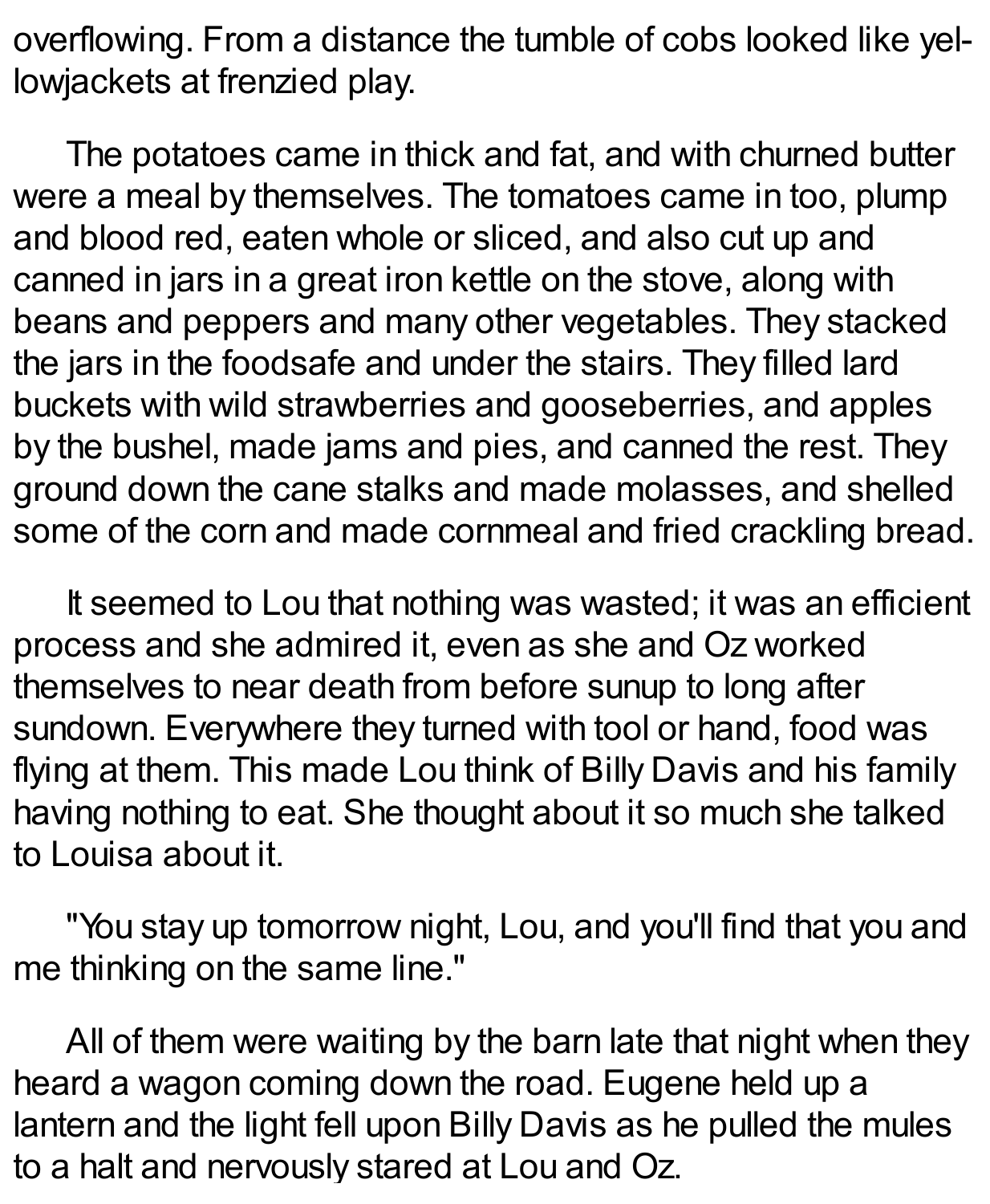Louisa approached the wagon. "Billy, I thought we might need some help. Iwant'a make sure you get a good load. Land been real fine to us this year."

Billy looked embarrassed for a moment, but then Lou said, "Hey, Billy, come on, I'm going to need your muscle to lift this bucket."

Thus encouraged, Billy jumped down to help. They all spent a solid hour loading bags of cornmeal, canning jars full of beans and tomatoes, and buckets of rutabagas, col-lards, cucumbers, potatoes, apples, plump cabbages, pears, sweet potatoes, onions, and even some cuts of salted hog meat on that wagon.

While Lou was loading, she saw Louisa take Billy to a corner of the barn and look at his face with a lantern. Then she had him raise his shirt, and she did an examination there and came away apparently satisfied.

When Billy turned the wagon around and left, the mules strained under the new weight, and the boy carried a big smile as he flicked the whip and disappeared into the night.

"They can't hide all that food from George Davis," Lou said.

"I been doing this many a year now. Man never once fretted about where the bounty come from."

Lou looked angry. "That's not fair. He sells his crop and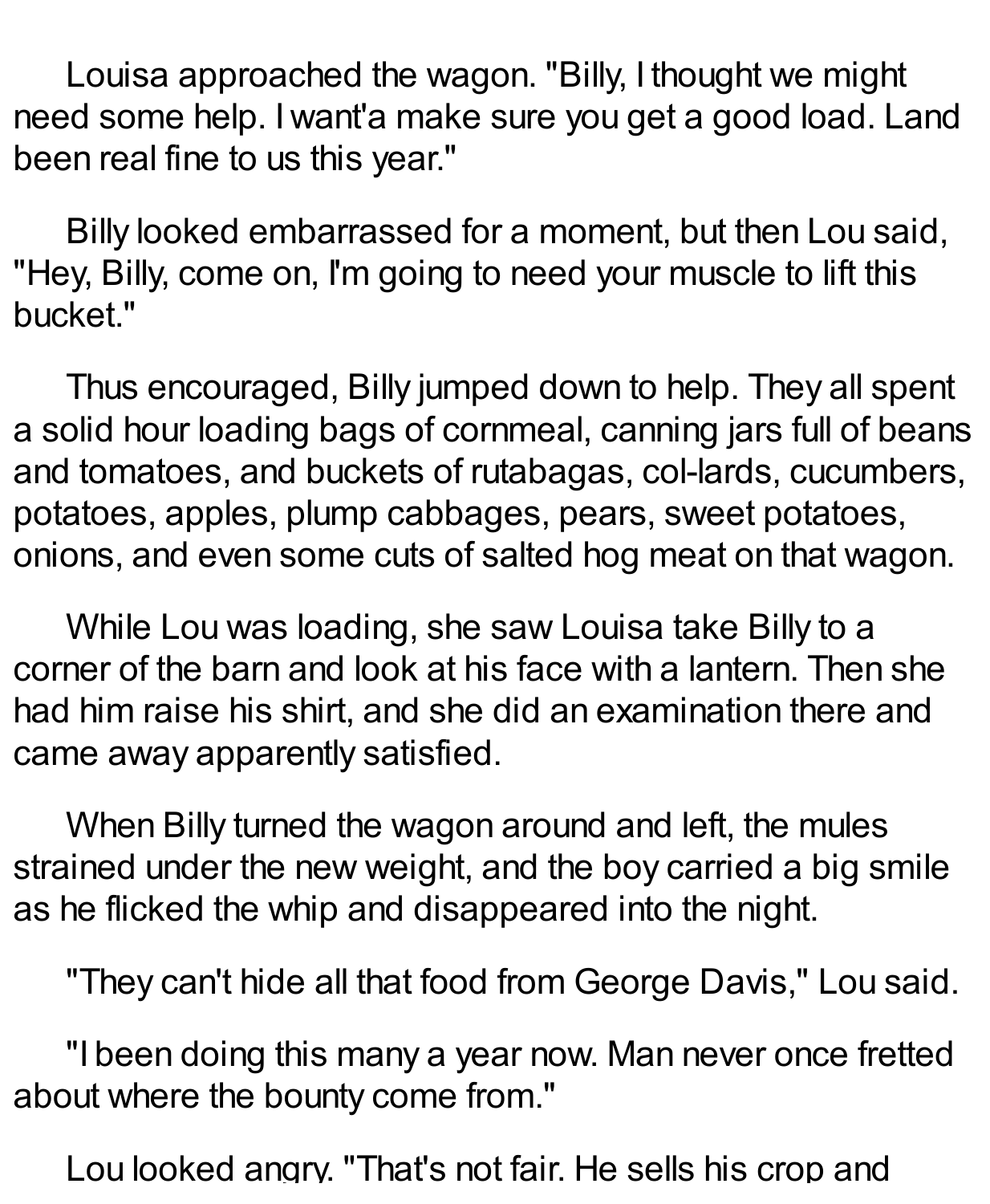Lou looked angry. "That's not fair. He sells his crop and makes money, and we feed his family."

"What's fair is a momma and her children eating good," answered Louisa.

"What were you checking for under his shirt?" asked Lou.

"George is smart. Most times hits where the clothing covers."

"Why didn't you just ask Billy if he had hit him?" "Just like an empty lunch pail, children will lie when they shamed."

With all their surplus, Louisa decided the four would drive the wagon laden with crops down to the lumber camp. On the day of the trip Cotton came over to look after Amanda. The lumber folks were expecting them, for quite a crowd had gathered by the time they arrived. The camp was large, with its own school, store, and post office. Because the camp was forced to move frequently when forests had been exhausted, the entire town was on rails, including the workers' homes, the school, and the store. They were laid out on various spurs like a neighborhood. When a move was called for, the locomotives hooked up to the cars and off the entire town went in short order.

The lumber camp families paid for the crops either with cash money or with barter items, such as coffee, sugar, toilet paper, stamps, pencils and paper, some throw-off clothes and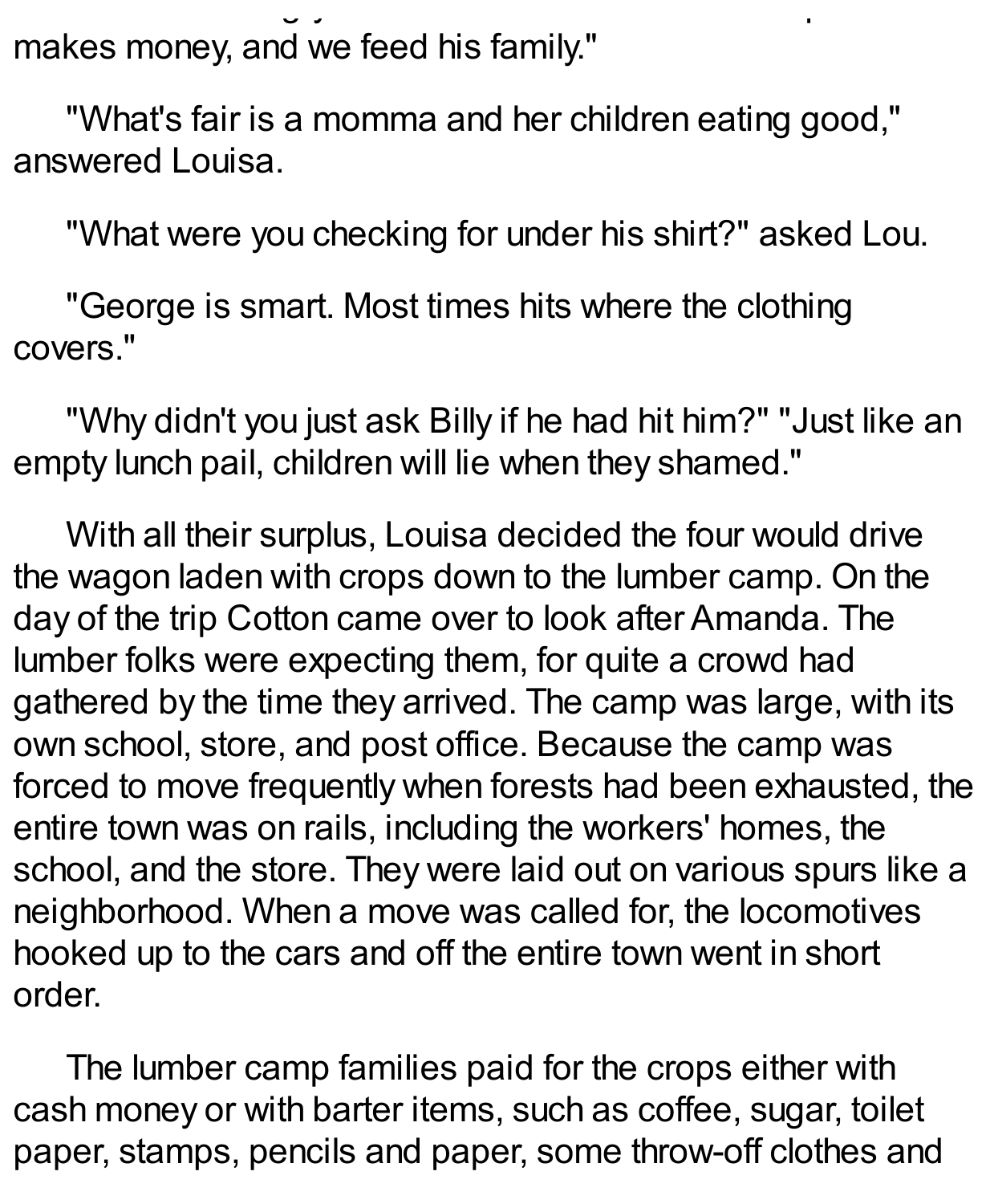shoes, and old newspapers. Lou had ridden Sue down, and she and Oz took turns giving the camp children rides free of charge, but the patrons could "donate" peppermint sticks and other delicacies if they saw fit, and many did.

Later, from atop the sharp spine of a ridge, they looked down where a shaft of the McCloud River flowed.A splashdam of stone and wood had been created downriver, artificially backing the water up and covering boulders and other obstructions that made log transport by river difficult. Here the water was filled bank to bank with trees, mostly mighty poplar, the bottoms of the trunks scored with the lumber company's brand. They looked like pencils from this great height, but then Oz and Lou noted that the small specks on each of them were actually full-grown men riding the logs. They would float down to the splashdam, where a vital wedge would be kicked out, and the thundering water would carry the trees downriver, where they would be tied off and Virginia logs would ride on to Kentucky markets.

As Lou surveyed the land from this high perch, something seemed to be missing. It took her a moment to realize that what was absent was the trees.As far as she could see, there were just stumps. When they went back down to the camp, she also noted that some of the rail lines were empty.

"Sucked just 'bout all the wood we can from here," one of the lumberjacks proudly explained. "Be heading out soon." He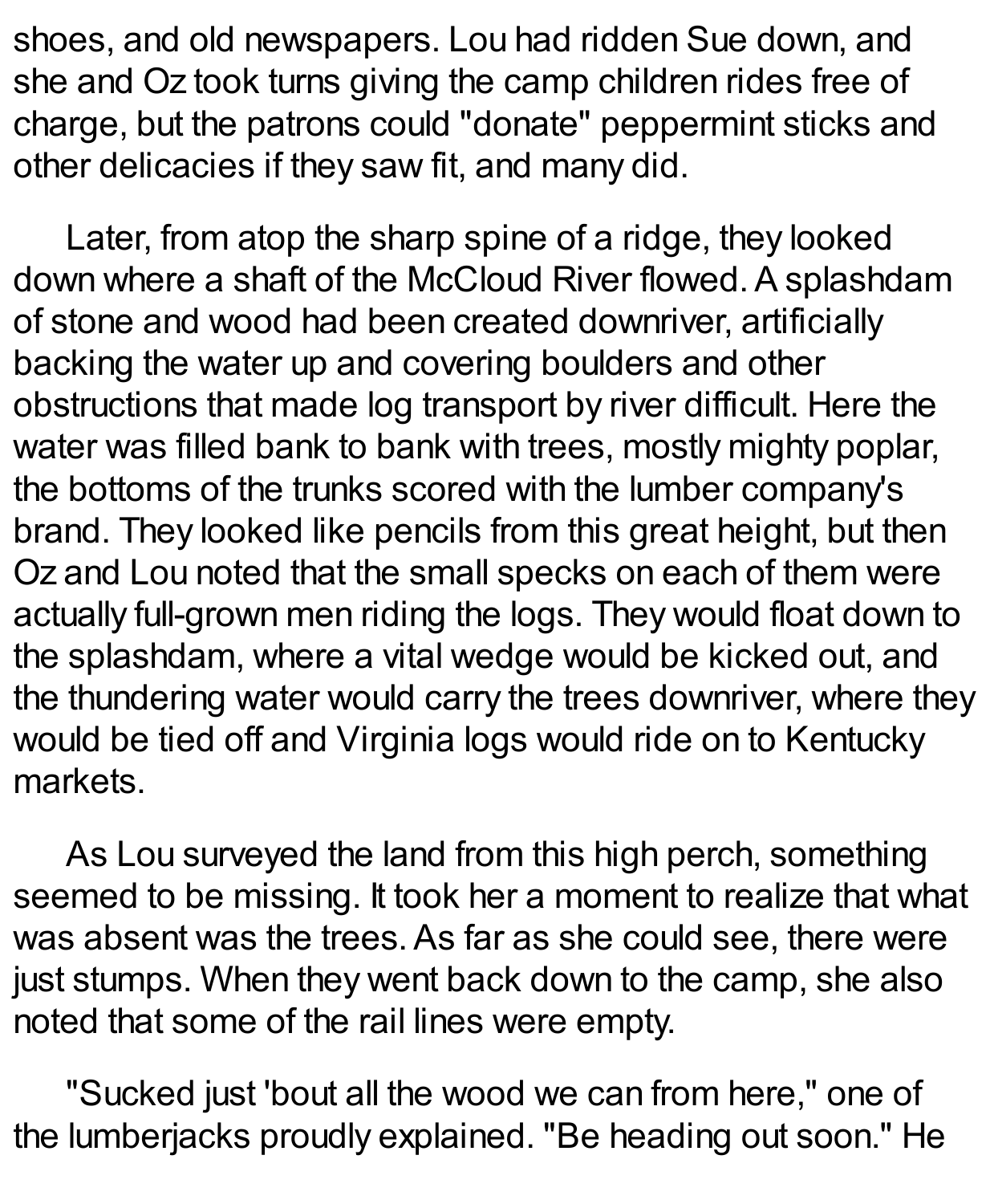didn't seem bothered by this at all. Lou figured he was probably used to it. Conquer and move on, the only trace of their presence the butts of wood left behind.

On the trip home they tied Sue to the wagon and Lou and Oz rode in the back with Eugene. It had been a good day for everyone, but Oz was the happiest of them all, for he had "won" an official baseball from one of the camp boys by throwing it farther than any of them. He told them it was his proudest possession behind the graveyard rabbit's foot Diamond Skinner had given him.

## CHAPTER THIRTY-ONE

IN READING TO HER MOTHER, LOU CHOSE NOT BOOKS, but rather Grit newspapers, and some copies of the Saturday Evening Post they had gotten from the lumber camp. Lou would stand against the wall of her mother's room, the paper or magazine held in front of her, and read of the economy, world catastrophes, Hitler's bludgeoning war across Europe, politics, the arts, movies, and the latest news of writing and writers, which made Lou realize how long it had been since she had actually read a book. School would start again very soon; even so, she had ridden Sue over to Big Spruce a few days before and borrowed some reading material for her and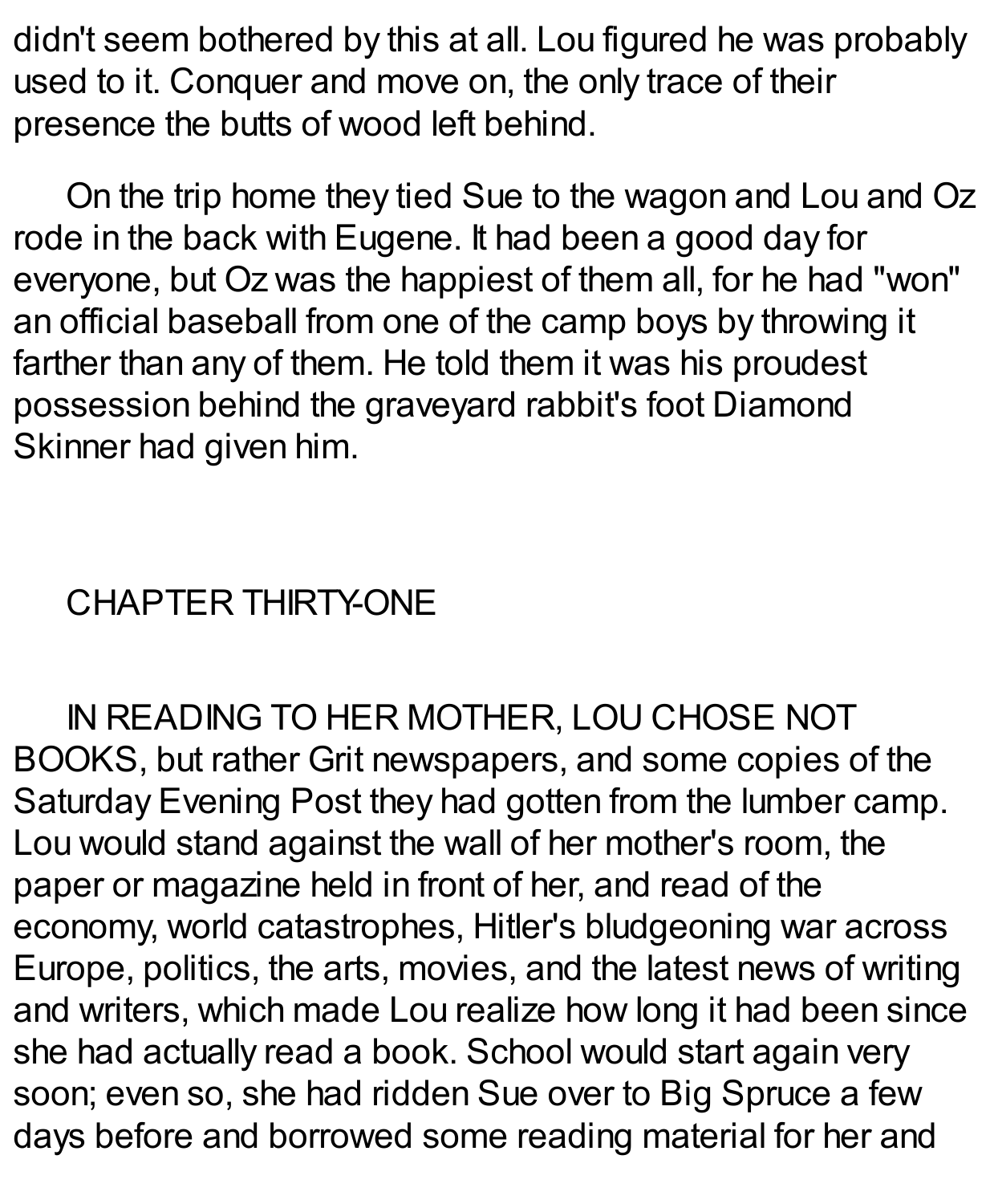Oz from the "lending library," with Estelle McCoy's permission of course.

Louisa had taught Eugene to read when he was a child, and so Lou brought a book for him too. He was concerned he would find no time to read it, and yet he did, late at night under lamplight, his moistened thumb slowly turning the pages as he concentrated. Other times Lou helped him with his words as they worked the fields in preparation for the coming winter, or when milking the cows by kerosene lamp. Lou would take him through the Grits and the Posts and Eugene particularly liked saying "Roooosevelt, President Roooosevelt," a name that appeared often in the Grit pages. The cows looked at him strangely whenever he said "Roooosevelt," as though they thought he was actually mooing at them in a peculiar way.And Lou couldn't help but gape when Eugene asked her why somebody would name their child President.

"You ever think about living somewhere else?" Lou asked him one morning while they were milking.

He said, "Mountain all I seed, but I knowed they a lot mo' to this world."

"I could take you to the city one day. Buildings so tall you can't walk up them. You ride in an elevator." He looked at her curiously. "A little car that pulls you up and down," she explained.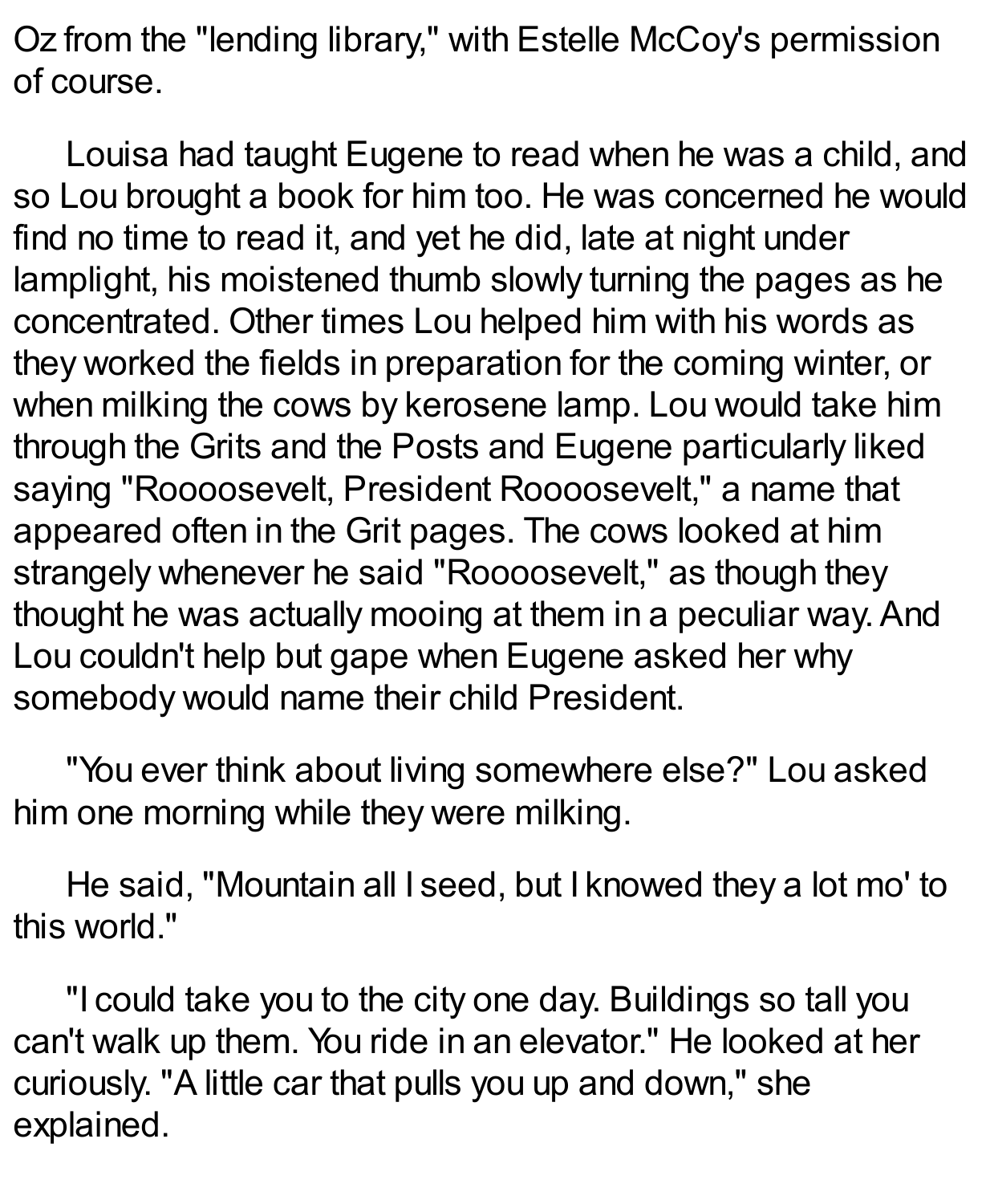"Car? What, like'n the Hudson?"

"No, more like a little room you stand in."

Eugene thought that interesting, but said he'd probably just stick to farming on the mountain. "Want'a get hitched, have me a family, raise the chillin good."

"You'd make a good dad," she said.

He grinned. "Well, you'd be a fine ma. How you is with your brother and all."

Lou stared at him and said, "My mother was a great mom." Lou tried to recall if she had ever actually told her mother that. Lou knew she had spent most of her adoration on her father. It was a very troubling thought to her, since it was now beyond remedy.

A week after her ride to the school library, Lou had just finished reading to Amanda, when she went out to the barn to be by herself. She climbed to me hayloft and sat in the opening of the double doors and looked across the valley to the mountains beyond. Pondering her mother's depressing future, Lou finally turned her thoughts to the loss of Diamond. She had tried to put it out of her mind, but she realized she never really could.

Diamond's funeral had been a strange yet heartfelt affair.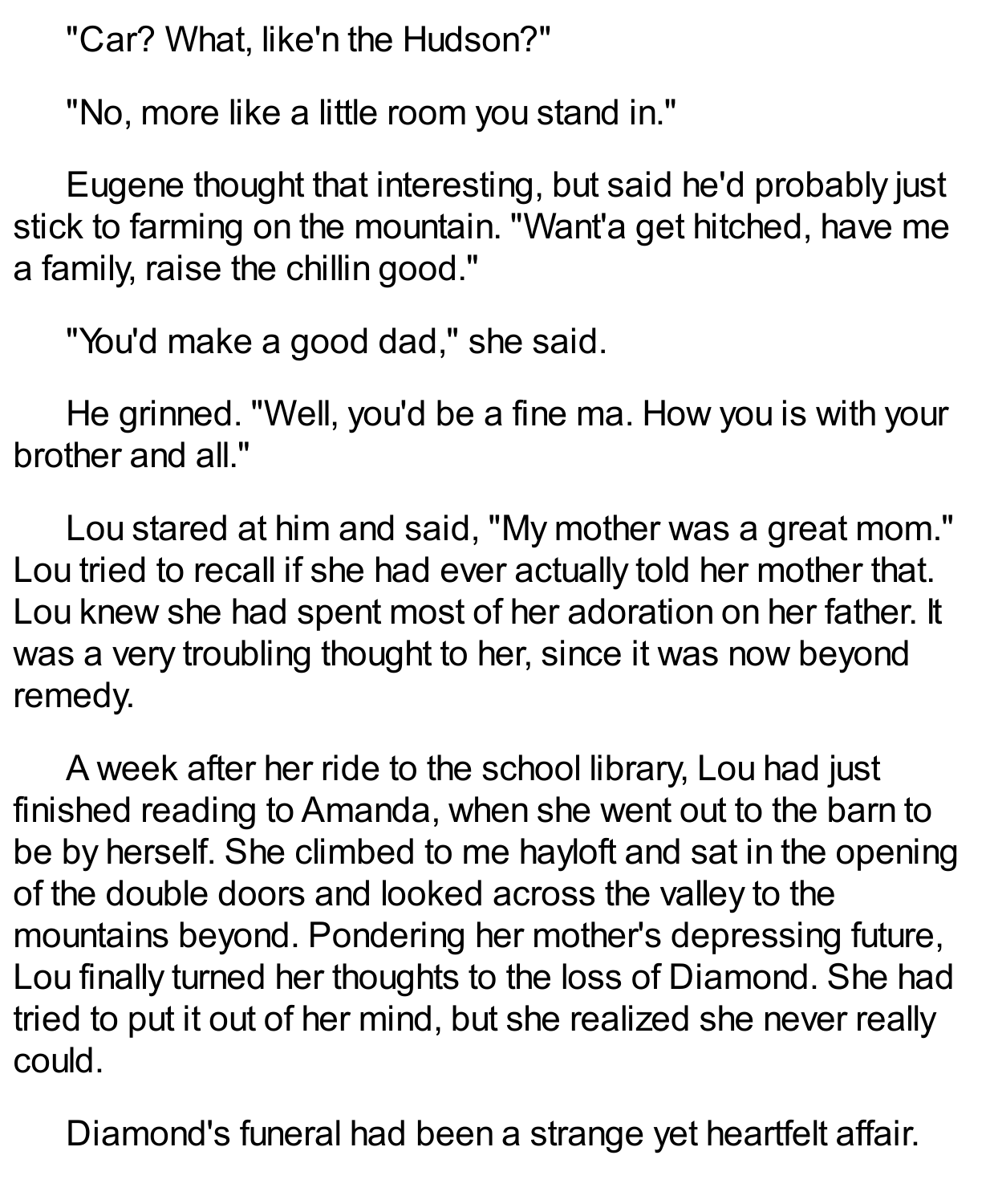People had emerged from slivers of farms and crevices of homesteads that Lou was unaware even existed, and all these people came to Louisa's home by horse, ox, mule, foot, and tractor, and even one battered Packard with all its doors missing. Folks trooped through with plates of good food and jugs of cider. There were no formal preachers in attendance, but a number of folks stood and with shy voices offered comfort for the friends of the deceased. The cedar coffin sat in the front room, its lid securely nailed down, for no one had a desire to see what dynamite had done to Diamond Skinner.

Lou was not sure that all the older folks were really Diamond's friends, yet she assumed they had been friends of his father. In fact she had heard one old gent by the name of Buford Rose, who had a head of thick white hair and few teeth, mutter about the blunt irony of both father and son having been done in by the damn mines.

They laid Diamond to rest next to the graves of his parents, their mounds long since pulled back into the earth. Various people read from the Bible and there were more than a few tears. Oz stood in the center of mem all and boldly announced that his often-baptized friend was a lock for heaven. Louisa laid a bundle of dried wildflowers in the grave, stepped back, started to talk but then couldn't.

Cotton offered up a fine eulogy to his young friend and recited a few examples from a storyteller he said he much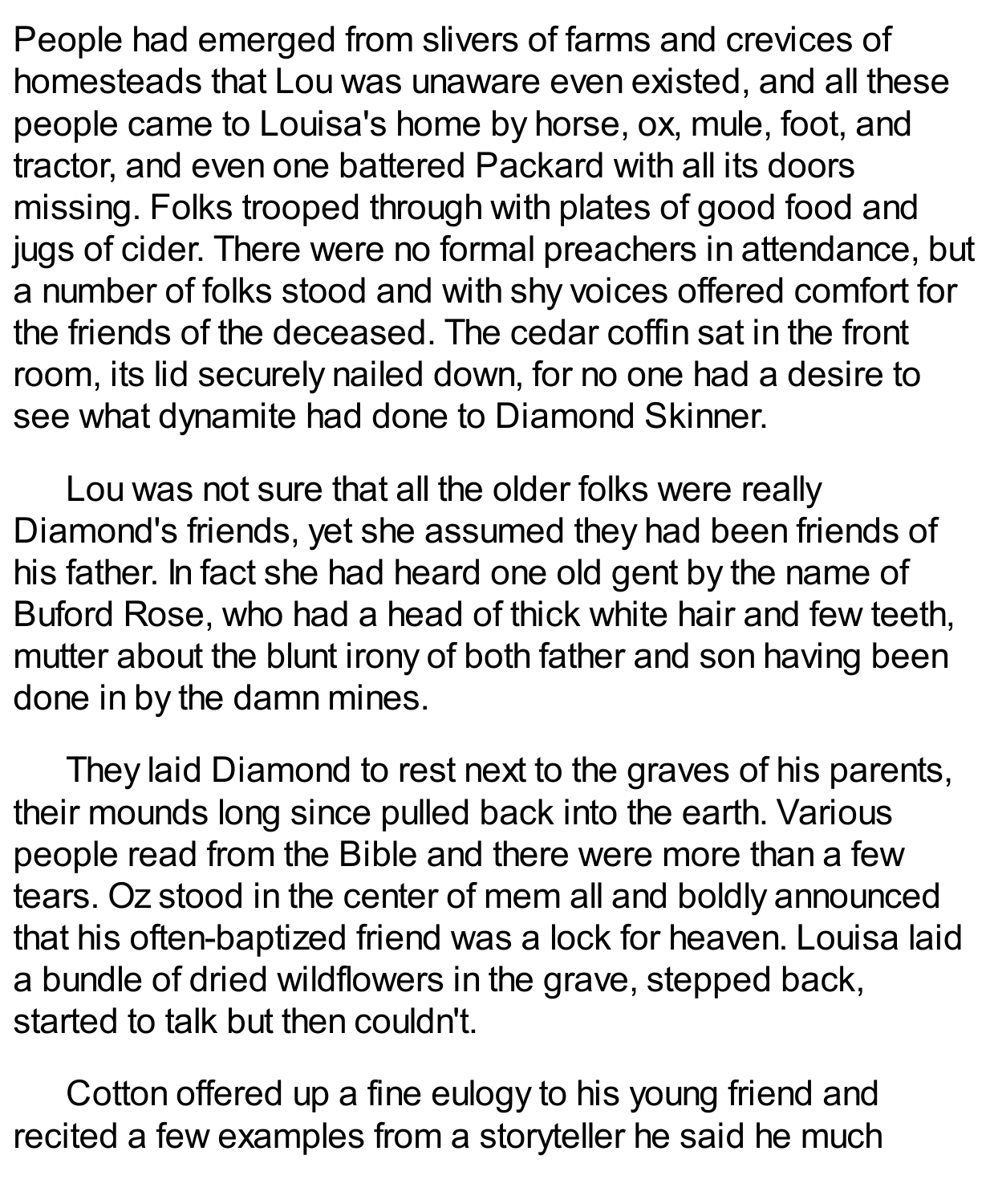admired: Jimmy "Diamond" Skinner. "In his own way," said Cotton, "he would put to shame many of the finest taletellers of the day."

Lou said a few quiet words, addressing them really to her friend in the box under the freshly turned dirt that smelled sweet yet sickened her. But he was not between those planks of cedar, Lou knew. He had gone on to a place higher even than the mountains. He was back with his father, and was seeing his mother for the very first time. He must surely be happy. Lou raised her hand to the sky and waved good-bye once again to a person who had come to mean so much to her, and who was now gone forever.

A few days after the burial, Lou and Oz had ventured to Diamond's tree house and took an accounting of his belongings. Lou said Diamond would naturally want Oz to have the bird skeleton, the Civil War bullet, the flint arrowhead, and the crude telescope.

"But what do you get?" asked Oz, as he examined his inherited spoils.

Lou picked up the box and took out the lump of coal, the one allegedly containing the diamond. She would make it her mission to chip carefully away at it, for as long as it took, until the brilliant center was finally revealed, and then she would go and bury it with Diamond. When she noted the small piece of wood lying on the floor in the back of the tree house, she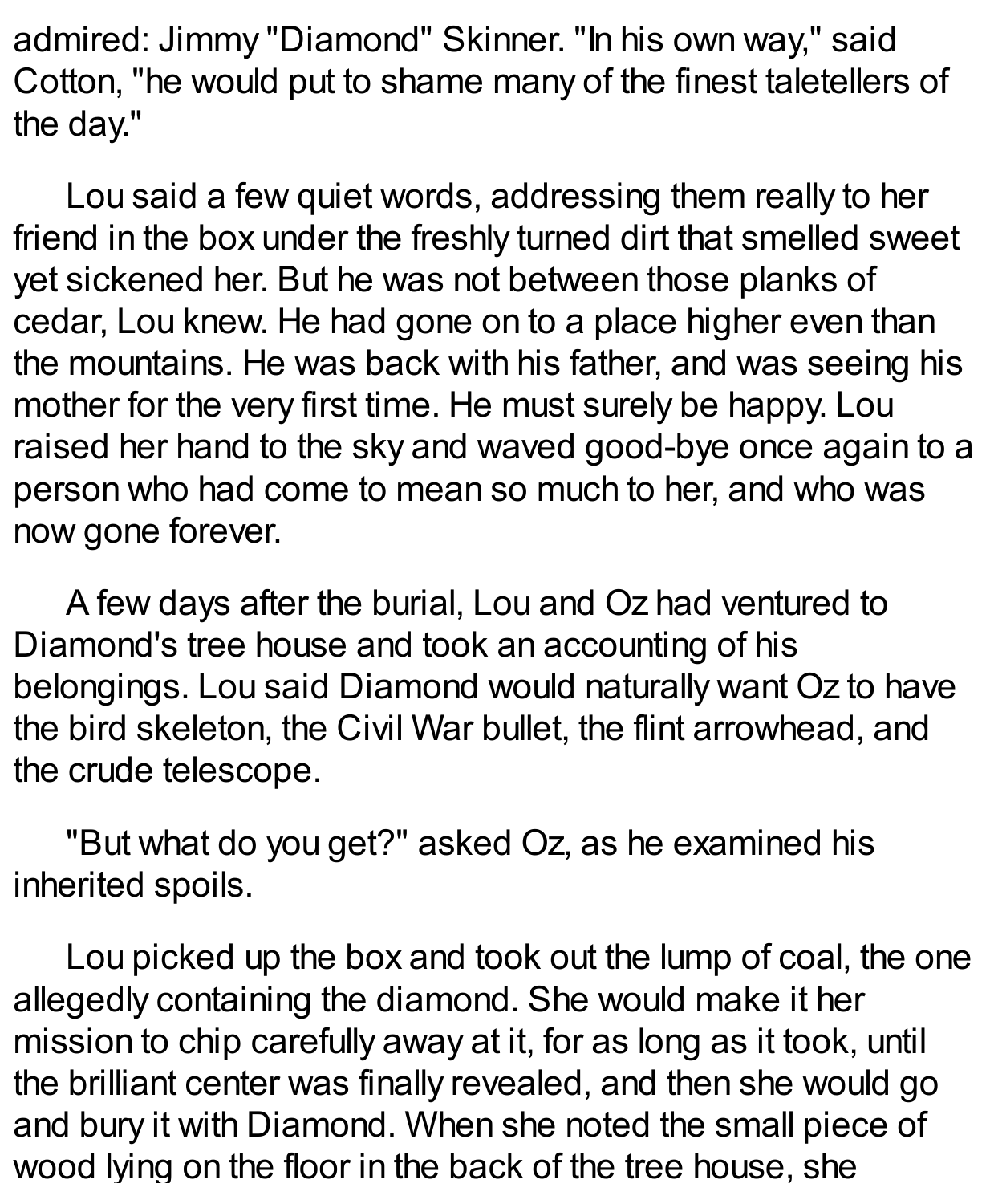sensed what it was before ever she picked it up. It was a whittled piece, not yet finished.

It was cut from hickory, shape of a heart, the letter L carved on one side, an almost finished D on the other. Diamond Skinner had known his letters. Lou pocketed me wood and coal, climbed down the tree, and didn't stop running until she was back home.

They had, of course, adopted the loyal Jeb, and he seemed comfortable around them, though he would sometimes grow depressed and pine for his old master. Yet he too seemed to enjoy the trips Lou and Oz took to see Diamond's grave, and the dog, in the mysterious way of the canine pet, would start to yip and do spins in the air when they drew near to it. Lou and Oz would spread fall leaves over the mound and sit and talk to Diamond and to each other and retell the funny things the boy had done or said, and there was no short supply of either. Then they would wipe their eyes and head home, sure in their hearts that his spirit was roaming freely on his beloved mountain, his hair just as stuck up, his smile just as wide, his feet just as bare. Diamond Skinner had had no material possessions to his name and yet had been the happiest creature Lou had ever met. He and God would no doubt get along famously.

They prepared for winter by sharpening tools with the grinder and rattail files, mucking out the stalls and spreading the manure over the plowed-under fields. Louisa had been wrong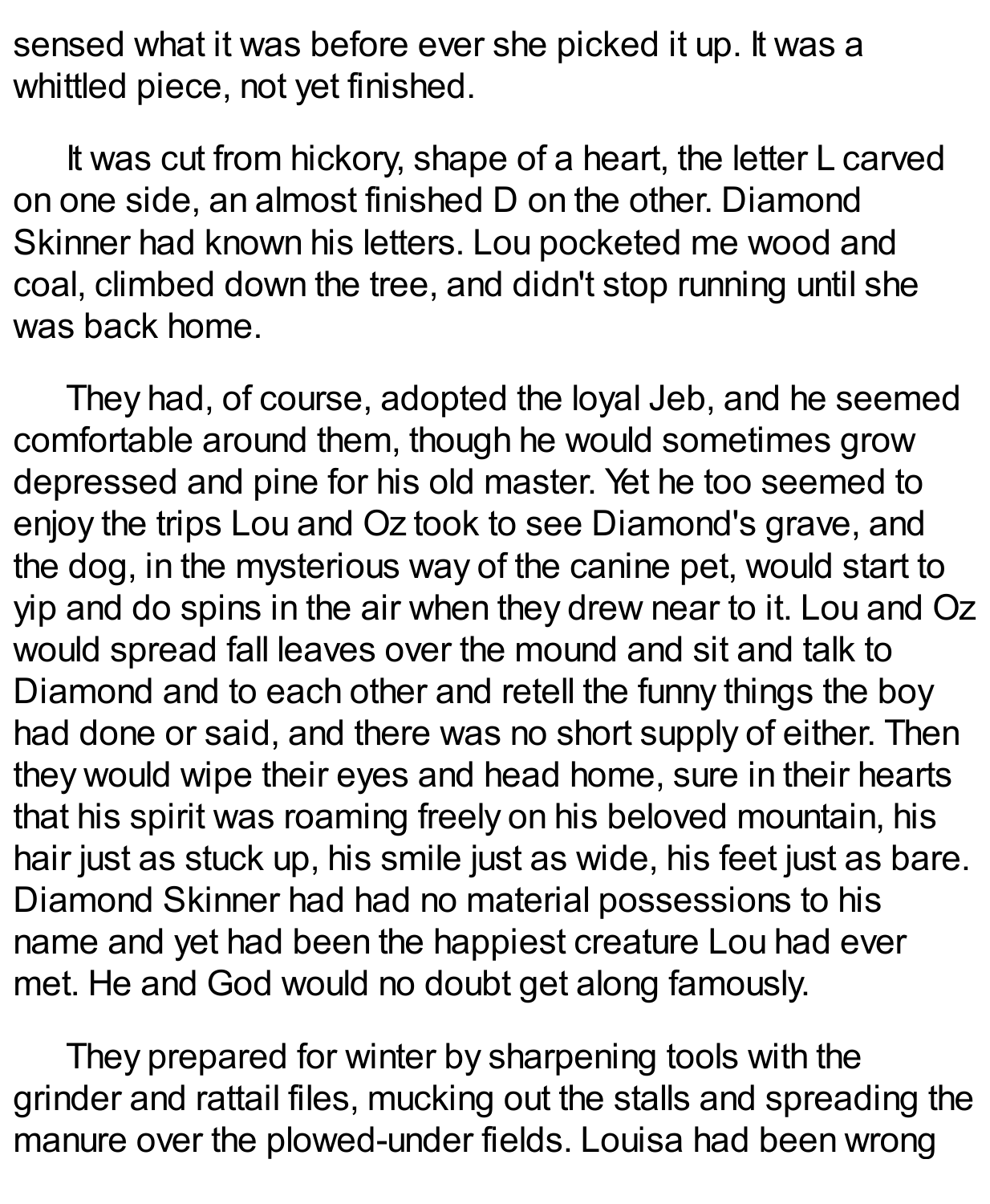about that, though, for Lou never grew to love the smell of manure. They brought the livestock in, kept them fed and watered, milked the cows, and did their other chores, which now all seemed as natural as breathing. They carried jugs of milk and butter, and jars of mixed pickles in vinegar and brine, and canned sauerkraut and beans down to the partially underground dairy house, which had thick log walls, daubed and chinked, and paper stuffed where mud had fallen away.And they repaired everything on the farm that called for it.

School started, and, true to his father's words, Billy Davis never came back. No mention was made of his absence, as though the boy had never existed. Lou found herself thinking of him from time to time, though, and hoped he was all right.

After chores were done one late fall evening, Louisa sent Lou and Oz down to the creek that ran on the south side of the property to fetch balls from the sycamore trees that grew in abundance there. The balls had sharp stickers, but Louisa told them they would be used for Christmas decorations. Christmas was still a ways off, but Lou and Oz did as they were told.

When they got back, they were surprised to see Cotton's car in front. The house was dark and they cautiously opened the door, unsure of what they would find. The lights flew up as Louisa and Eugene took the black cloths from around the lanterns and they and Cotton called out "Happy Birthday," in a most excited tone.And it was their birthday, both of them, for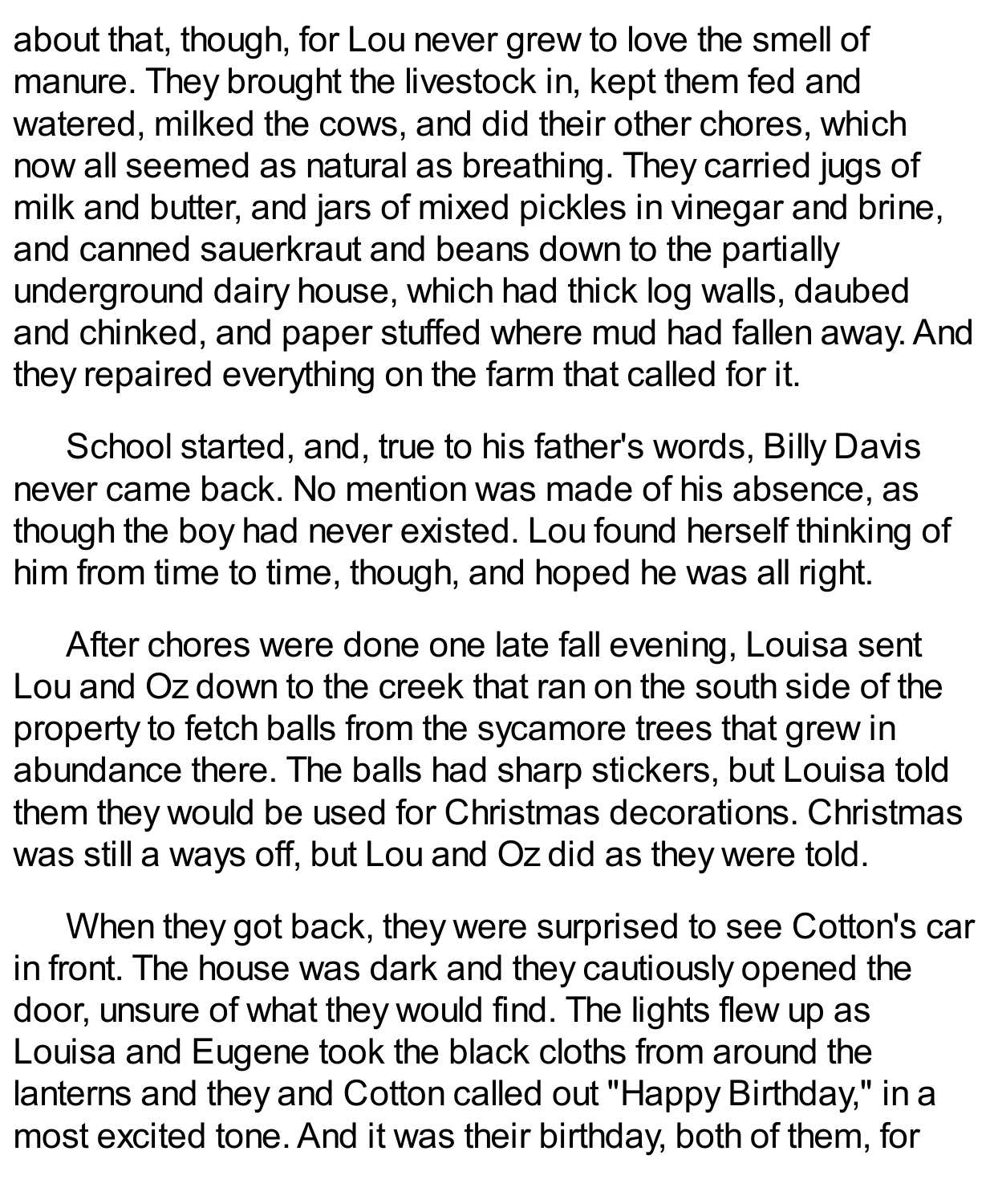Lou and Oz had been born on the same day, five years apart, as Amanda had informed Louisa in one of her letters. Lou was officially a teenager now, and Oz had survived to the ripe old age of eight.

A wild-strawberry pie was on the table, along with cups of hot cider. Two small candles were in the pie and Oz and Lou together blew them out. Louisa pulled out the presents she had been working on all this time, on her Singer sewing machine: a Chop bag dress for Lou that was a pretty floral pattern of red and green, and a smart jacket, trousers, and white shirt for Oz that had been created from clothes Cotton had given her.

Eugene had carved two whistles for them that gave off different tunes, such that they could communicate when apart in the deep woods or across acres of field. The mountains would send an echo to the sun and back, Louisa told them. They gave their whistles a blast, which tickled their lips, making them giggle.

Cotton presented Lou with a book of poems by Walt Whitman. "My ancestor's superior in the arena of the poem, if I may so humbly admit," he said. And then he pulled from a box something that made Oz forget to breathe. The baseball mitts were things of beauty, well-oiled, worn to perfection, smelling of fine leather, sweat, and summer grass, and no doubt holding timeless and cherished childhood dreams. "They were mine growing up," Cotton said. "But I'm embarrassed to admit that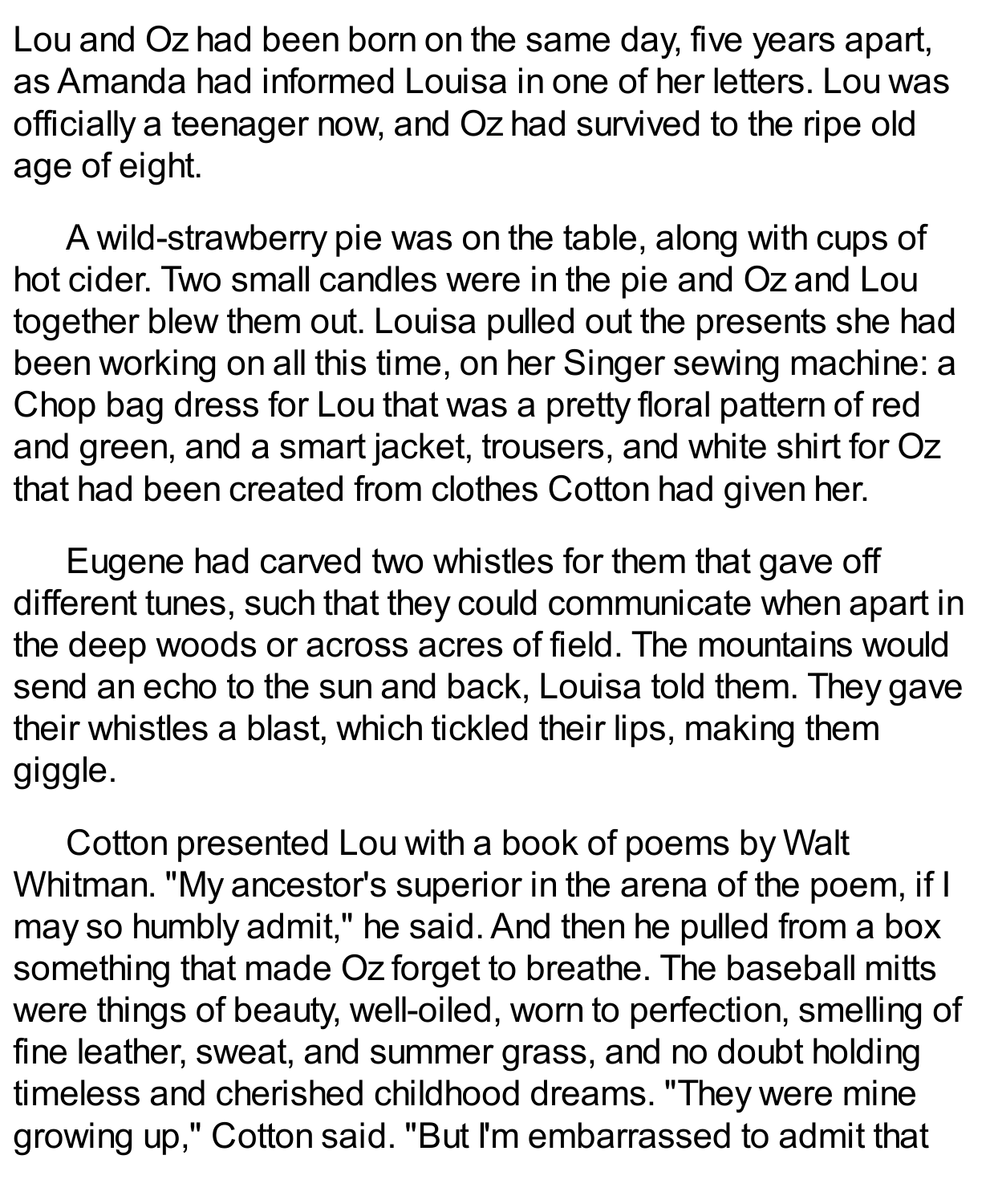while I'm not that good of a lawyer, I'm a far better lawyer than I ever was a ballplayer. Two mitts, for you and Lou.And me too, if you'll put up with my feeble athletic skills from time to time."

Oz said he would be proud to, and he hugged the gloves tight to his chest. Then they ate heartily of the pie and drank down the cider. Afterward Oz put on his suit, which fit very nicely; he looked almost like a tiny lawyer. Louisa had wisely tucked extra material under the hems to allow for the boy's growth, which seemed now to occur daily. So dressed, Oz took his baseball gloves and his whistle and went to show his mother.A little while later Lou heard strange sounds coming from Amanda's bedroom. When she went to check, she saw Oz standing on a stool, a sheet around his shoulders, a baseball glove on his head like a crown, and brandishing a long stick.

"And the great Oz the brave, and not cowardly lion anymore, killed all the dragons and saved all the moms and they all lived happily ever after in Virginia." He took off his crown of oiled leather and gave a series of sweeping bows. "Thank you, my loyal subjects, no trouble a'-tall."

Oz sat next to his mother, lifted a book off the night-stand, and opened it to a place marked by a slip of paper. "Okay, Mom," said Oz, "this is the scary part, but just so you know, the witch doesn't eat the children." He inched close to her, draped one of her arms around his waist, and with big eyes started to read the scary part.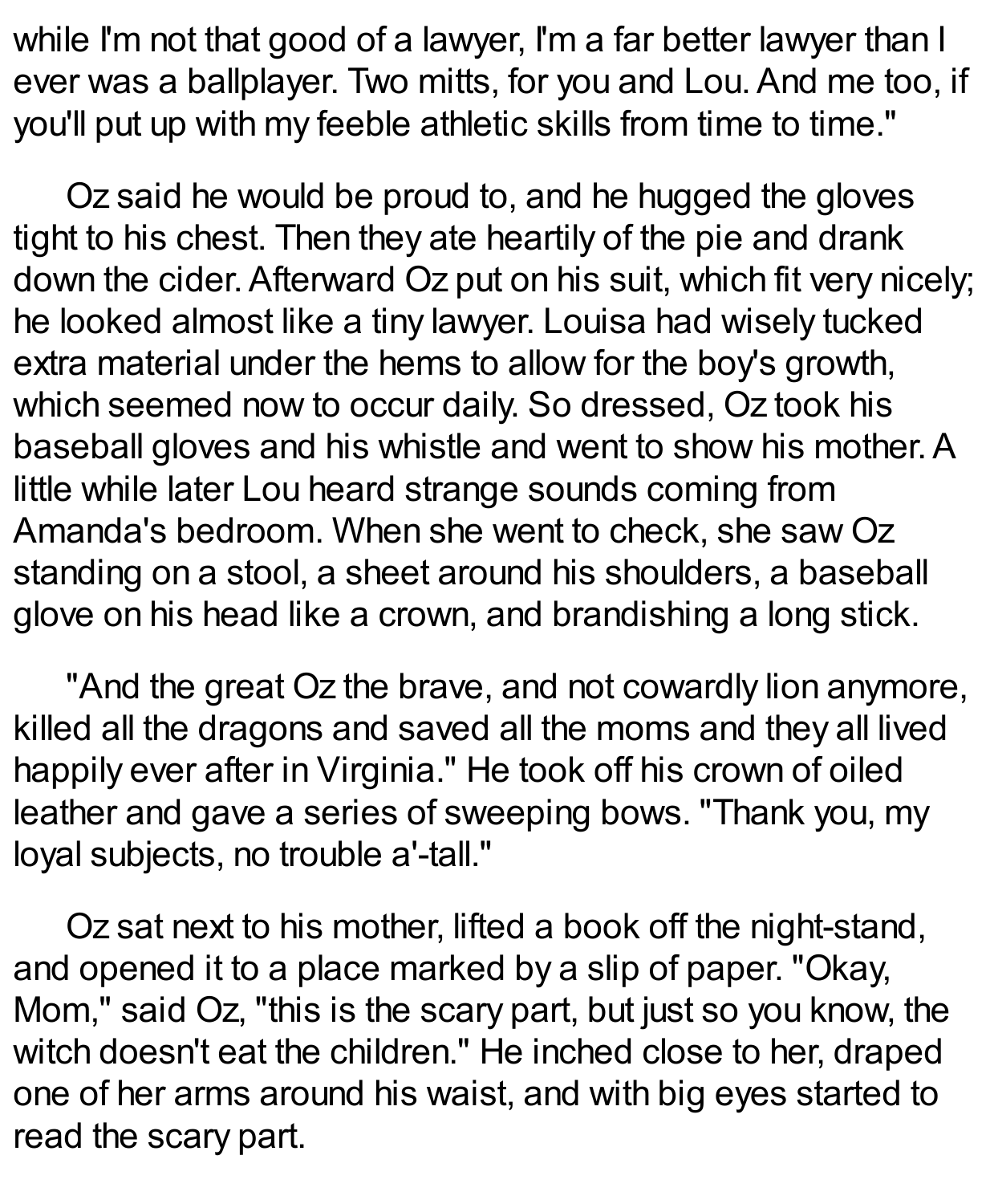Lou went back to me kitchen, sat at the table in her Chop bag dress, which also well suited her, and read the brilliant words of Whitman by the glow of reliable kerosene. It became so late that Cotton stayed, and slept curled up in front of the coal fire.And another fine day had passed on the mountain.

## CHAPTER THIRTY-TWO

WITHOUT EITHER LOUISA OR EUGENE KNOWING, Lou took a lantern and a match and she and Oz rode Sue down to the mine. Lou jumped down, but Oz sat on me horse and stared at the mouth of that cave as though it were the direct portal to hell. "I'm not going in there," he declared

"Then wait out here," said his sister.

"Why do you want to go in there? After what happened to Diamond? The mountain might fall in on you.And I bet it'd hurt bad."

"Iwant to know what the men Diamond saw were up to."

Lou lit the lantern and went in. Oz waited near the entrance, pacing nervously, and then he ran in, quickly catching up to his sister.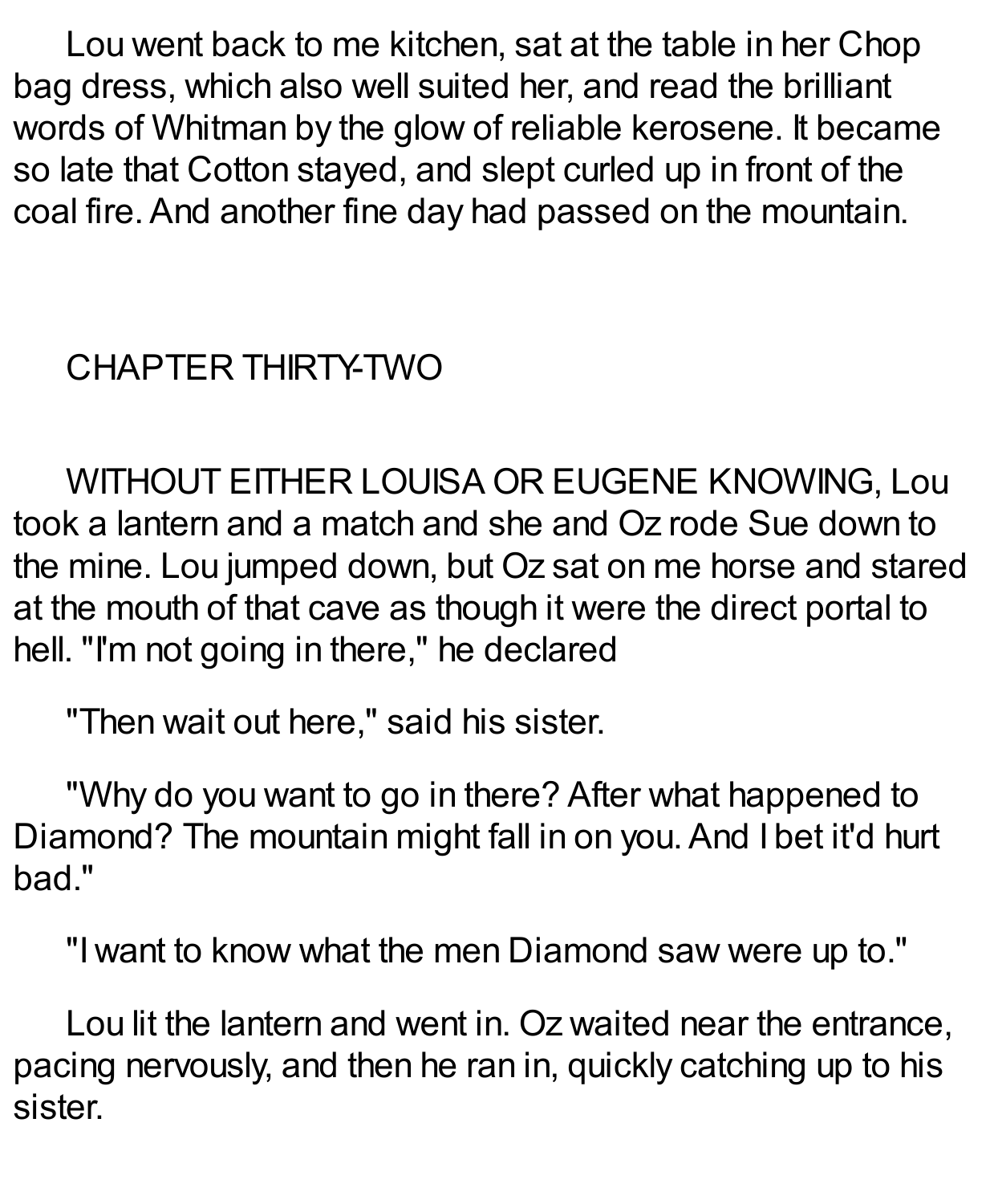"I thought you weren't coming," Lou said.

"I thought you might get scared," Oz answered, even as he clutched at her shirt.

They moved along, shivering from the cool air and their tender nerves. Lou looked around and saw what appeared to be new support beams along the walls and ceiling of the shaft. On the walls she also saw various markings in what looked to be white paint. A loud hissing sound reached out to them from up ahead.

"A snake?" asked Oz.

"If it is, it's about the size of the Empire State Building. Come on." They hurried ahead and the hissing sound grew louder with each step. They turned one corner, and the sound became even louder, like steam escaping. They cleared one more turn, ran forward, edged around a final bend in the rock, and stopped. The men wore hard hats and carried batterypowered lights, and their faces were covered with masks. In the floor of the mine was a hole, with a large metal pipe inserted in it.A machine that looked like a pump was attached by hoses to the pipe and was making the hissing sound they had heard. The masked men were standing around the hole, but didn't see the children. Lou and Oz backed up slowly and then turned and ran. Right into Judd Wheeler. Then they dodged around him and kept right on running.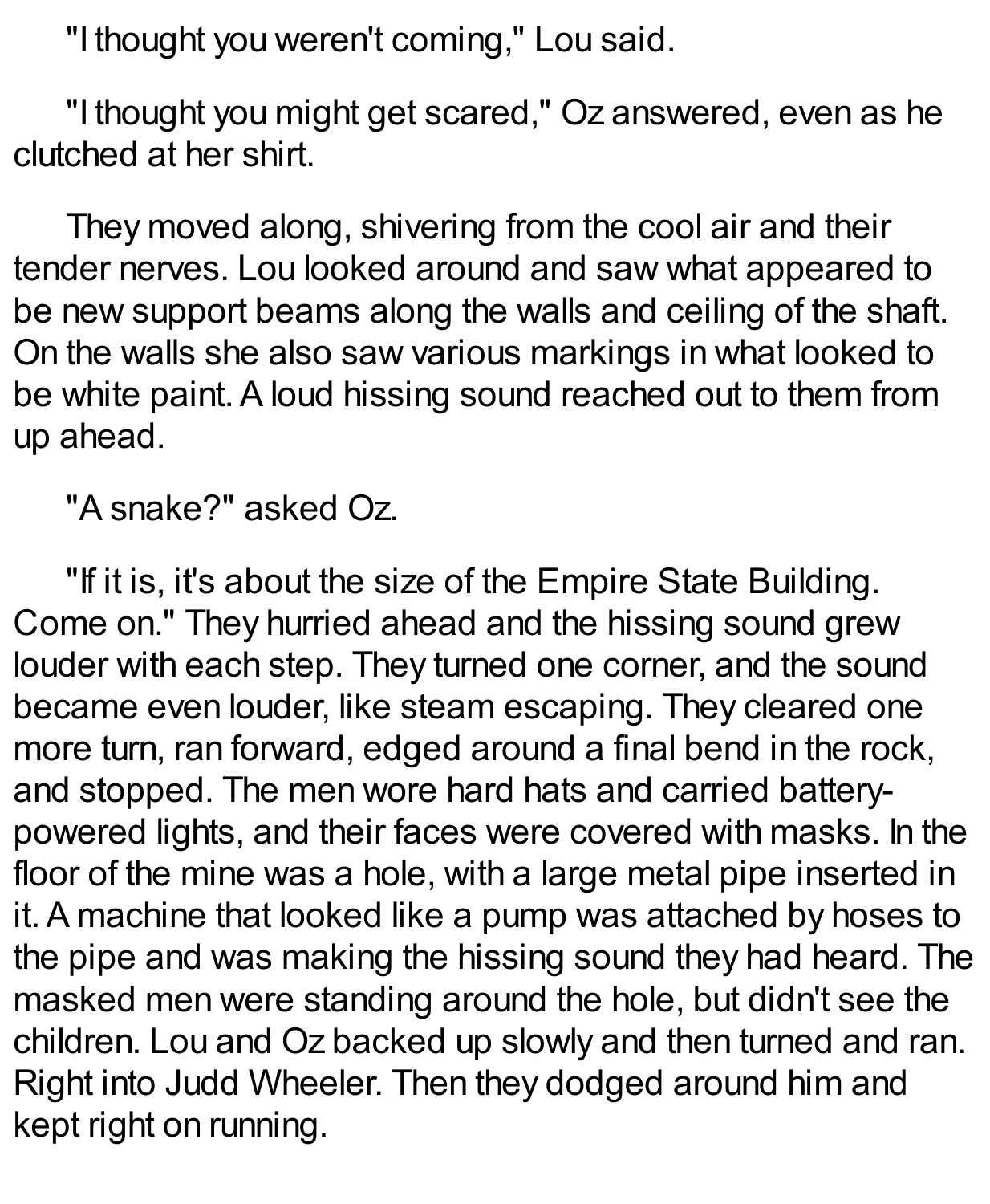A minute later Lou and Oz burst out of the mine. Lou stopped next to Sue and scrambled on, but Oz, apparently unwilling to trust his survival to something as slow as a horse, flew by sister and mare like a rocket. Lou punched Sue in the ribs with her shoes and took off after her brother. She didn't gain any ground on the boy, however, as Oz was suddenly faster than a car.

Cotton, Louisa, Lou, and Oz were having a powwow around the kitchen table.

"You crazy to go in that mine," said Louisa angrily.

"Then we wouldn't have seen those men," replied Lou.

Louisa struggled with this and then said, "G'on now. Me and Cotton need to talk."

After Lou and Oz left, she looked at Cotton.

"So what you think?" she asked.

"From how Lou described it, I think they were looking for natural gas instead of oil.And found it."

"What should we do?"

"They're on your property without your permission, and they know that we know. I think they'll come to you."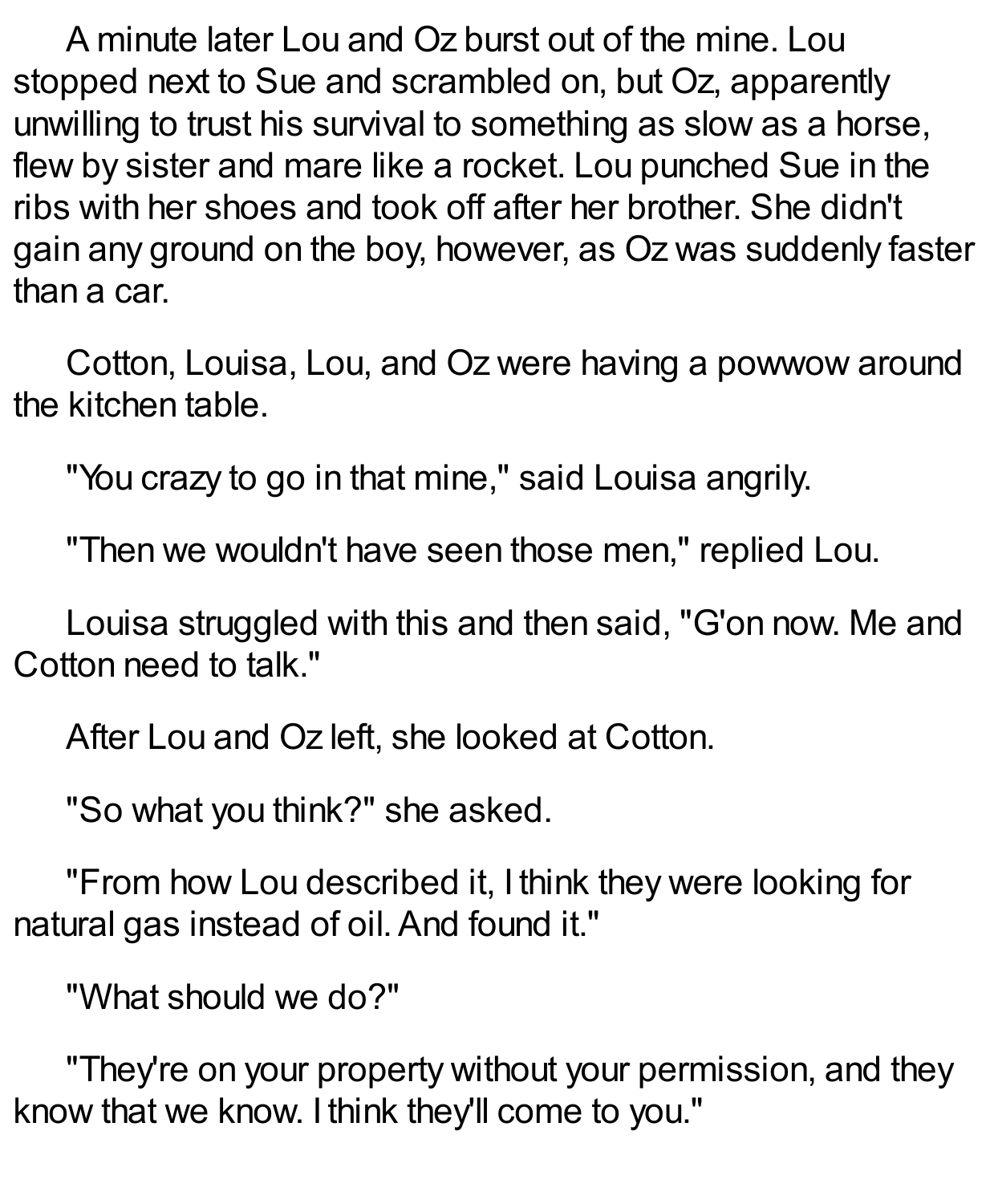"I ain't selling my land, Cotton."

Cotton shook his head. "No, what you can do is sell the mineral rights.And keep the land.And gas isn't like coal mining. They won't have to destroy the land."

She shook her head stubbornly. "Had us a good harvest. Don't need no help from nobody."

Cotton looked down and spoke slowly. "Louisa, I hope you outlive all of us. But the fact is, if those children come into the farm while they're still under age, it'd be right difficult for them to get along." He paused and then added quietly, "And Amanda may need special care."

Louisa nodded slightly at his words but said nothing.

Later, she watched Cotton drive off, while Oz and Lou playfully chased his convertible down the road, and Eugene diligently worked on some farm equipment. This was the sum total of Louisa's world. Everything seemed to move along smoothly, yet it was all very fragile, she well knew. The woman leaned against the door with a most weary face.

The Southern Valley men came the very next afternoon.

Louisa opened the door and Judd Wheeler stood there, and beside him was a little man with snake eyes and a slick smile, dressed in a well-cut three-piece suit.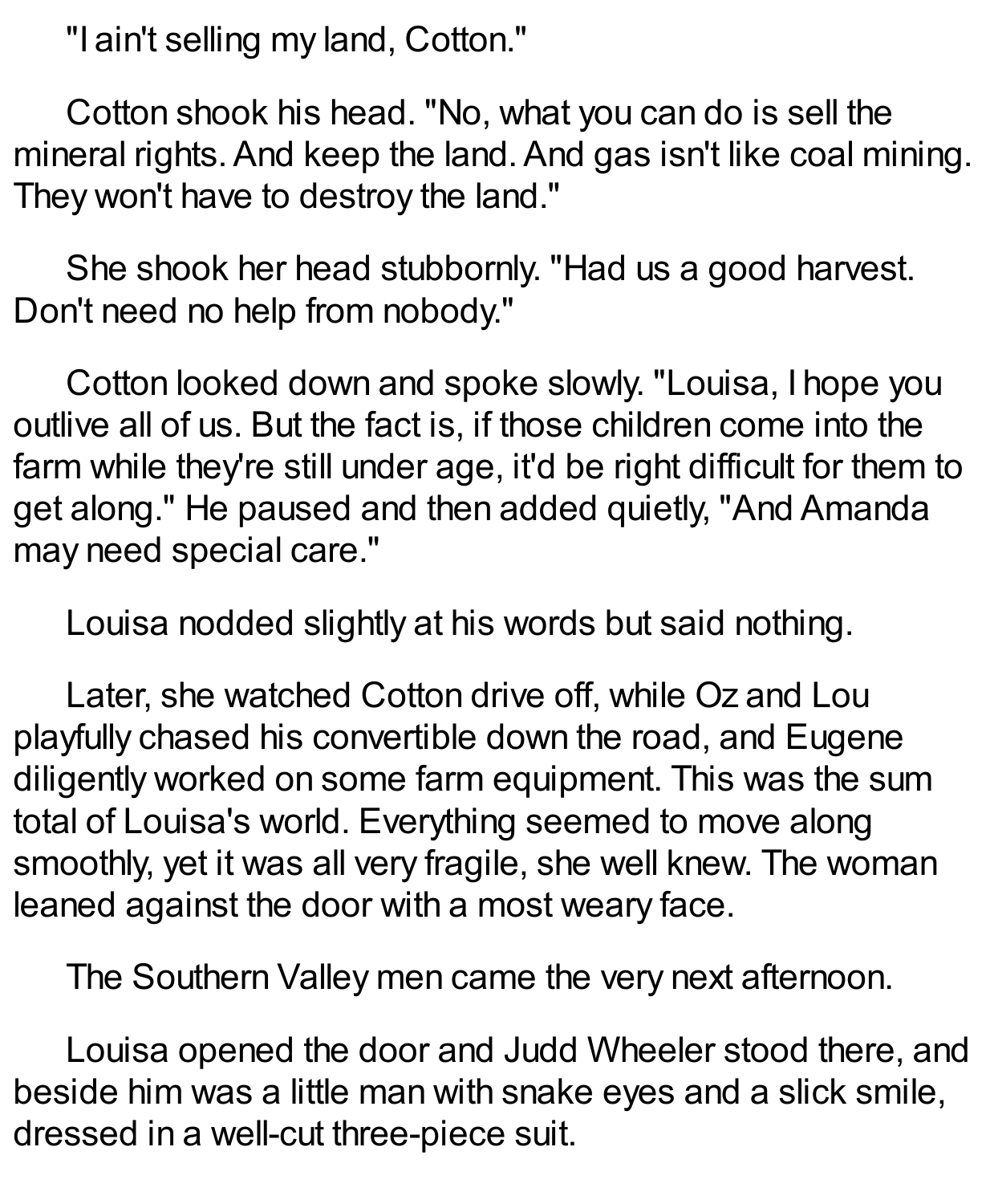"Miss Cardinal, my name's Judd Wheeler. Iwork for Southern Valley Coal and Gas. This is Hugh Miller, the vice president of Southern."

"And you want my natural gas?" she said bluntly.

"Yes, ma'am," replied Wheeler.

"Well, it's a right good thing my lawyer's here," she said, glancing at Cotton, who had come into the kitchen from Amanda's bedroom.

"Miss Cardinal," said Hugh Miller as they sat down, "I don't believe in beating around the bush. I understand that you've inherited some additional family responsibilities, and I know how trying that can be. So I am most happy to offer you ... a hundred thousand dollars for your property.And I've got the check, and the paperwork for you to sign, right here."

Louisa had never held more than five dollars cash money in her whole life, so "My goodness!" was all she could manage.

"Just so we all understand," Cotton said, "Louisa would just be selling the underlying mineral rights."

Miller smiled and shook his head. "I'm afraid for that kind of money, we expect to get the land too."

"I ain't gonna do that," said Louisa.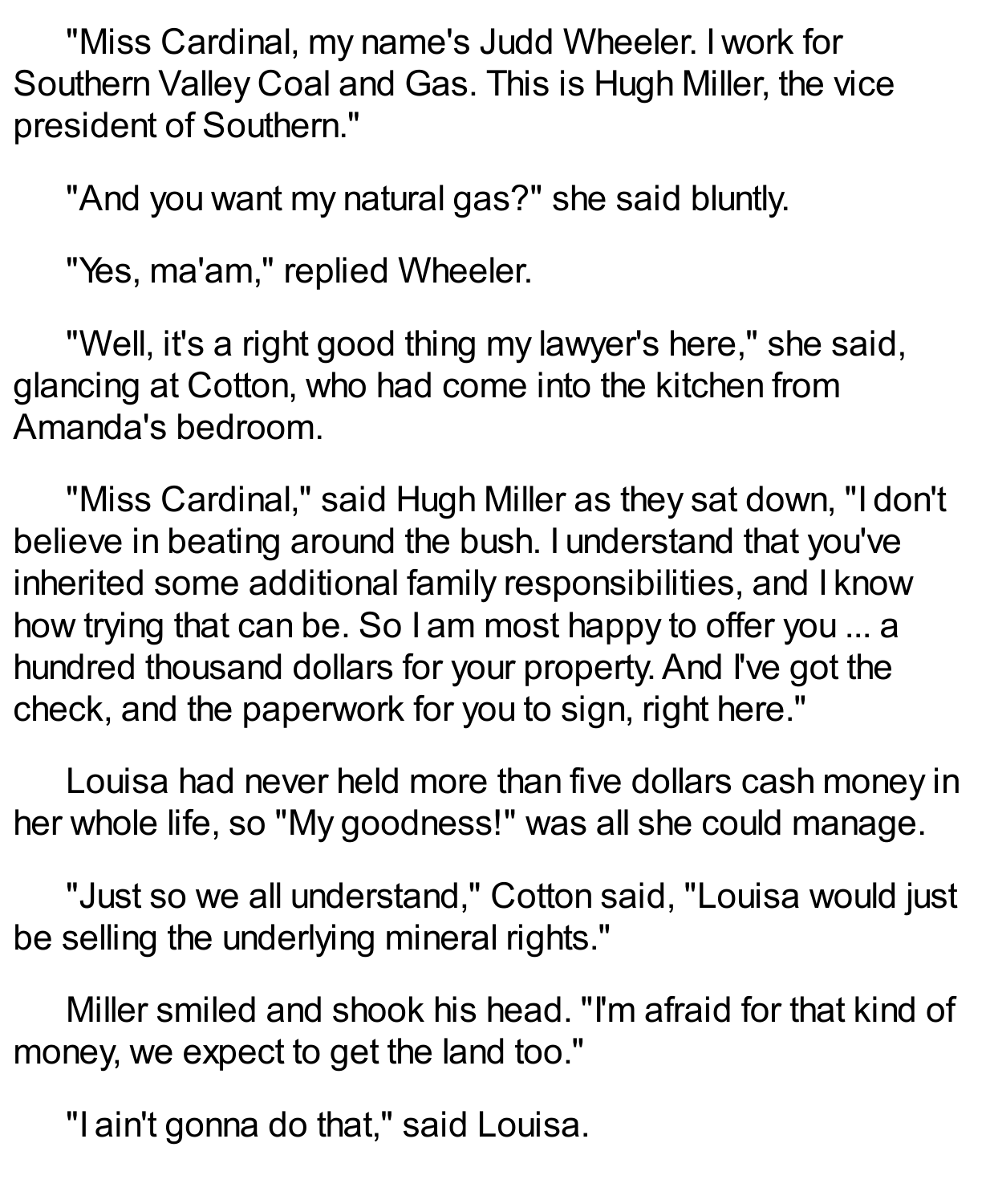Cotton said, "Why can't she just convey the mineral rights? It's a common practice up here."

"We have big plans for her property. Gonna level the mountain, put in a good road system, and build an extraction, production, and shipping facility.And the longest durn pipeline anybody's seen outside of Texas. We've spent a while looking. This property is perfect. Don't see one negative."

Louisa scowled at him. " 'Cept I ain't selling it to you. You ain't scalping this land like you done everywhere else."

Miller leaned forward. "This area is dying, Miss Cardinal. Lumber gone. Mines closing. Folks losing their jobs. What good are the mountains unless you use them to help people? It's just rock and trees."

"I got me a deed to this land says I own it, but nobody really own the mountains. I just watching over 'em while I here.And they give me all I need."

Miller looked around. "All you need? Why, you don't even have electricity or phones up here. As a Godfearing woman I'm sure you realize that our creator gave us brains so that we can take advantage of our surroundings. What's a mountain compared to people making a good living? Why, what you're doing is going against the Scriptures, I do believe."

Louisa stared at the little man and looked as though she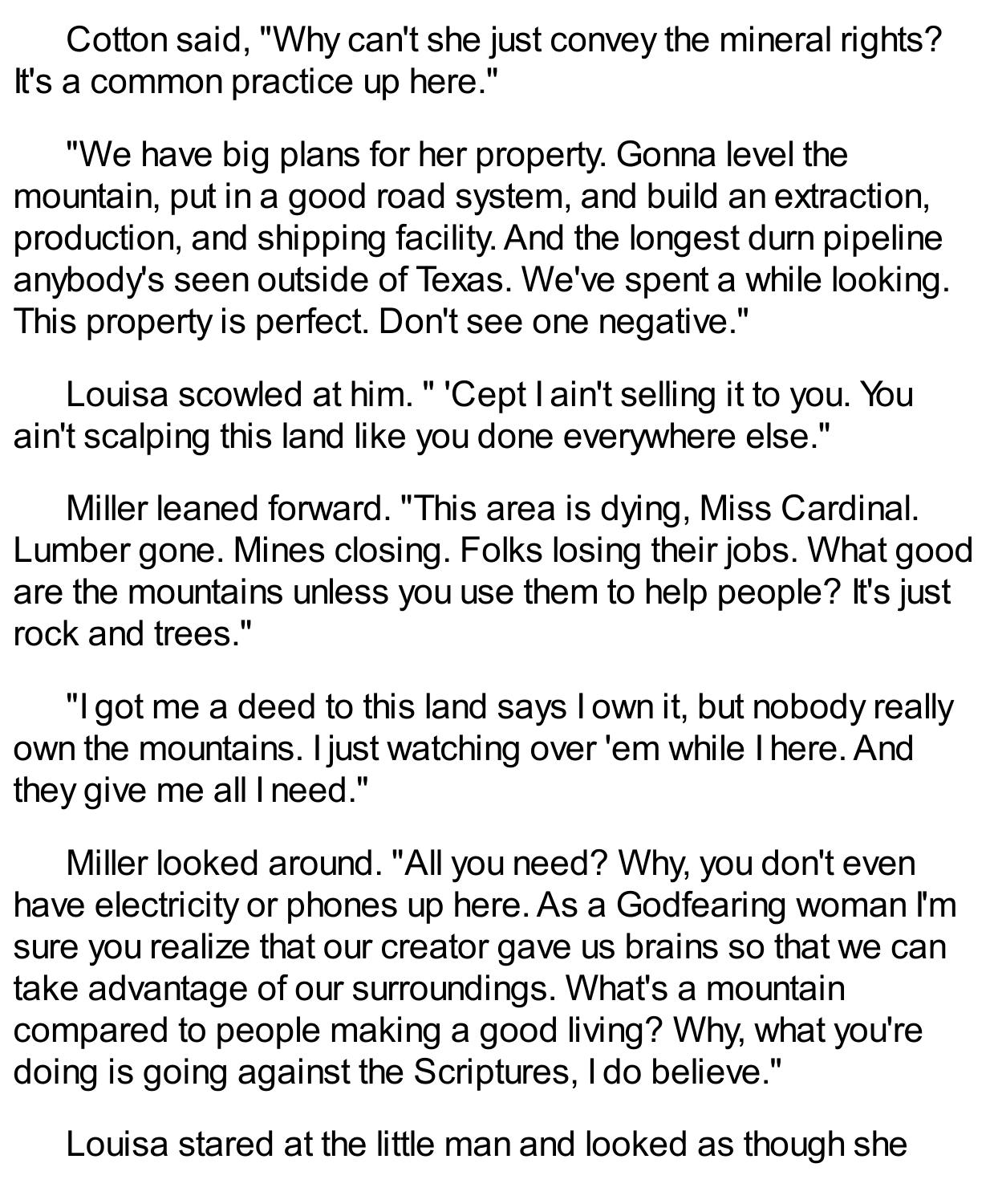might laugh. "God made these mountains so's they last forever. Yet he put us people here for just a little-bitty time. Now, what does that tell you?"

Miller looked exasperated. "Look here now, my company is looking to make a substantial investment in bringing this place back to life. How can you stand in the way of all that?"

Louisa stood. "Just like I always done. On my own two feet.

Cotton followed Miller and Wheeler to their car.

"Mr. Longfellow," said Miller, "you ought to talk your client into accepting our proposal."

Cotton shook his head. "Once Louisa Mae Cardinal makes up her mind, changing it is akin to trying to stop the sun from rising."

"Well, the sun goes down every night too," said Miller.

Cotton watched as the Southern Valley men drove off.

The small church was in a meadow a few miles from the Cardinal farm. It was built of rough-hewn timbers and had a small steeple, one modest window of ordinary glass, and an abundance of charm. It was time for a down-on-the-ground church service and supper, and Cotton had driven Lou, Oz, and Eugene. They called it down-on-the-ground, Cotton explained, because there were no tables or chairs, but only blankets,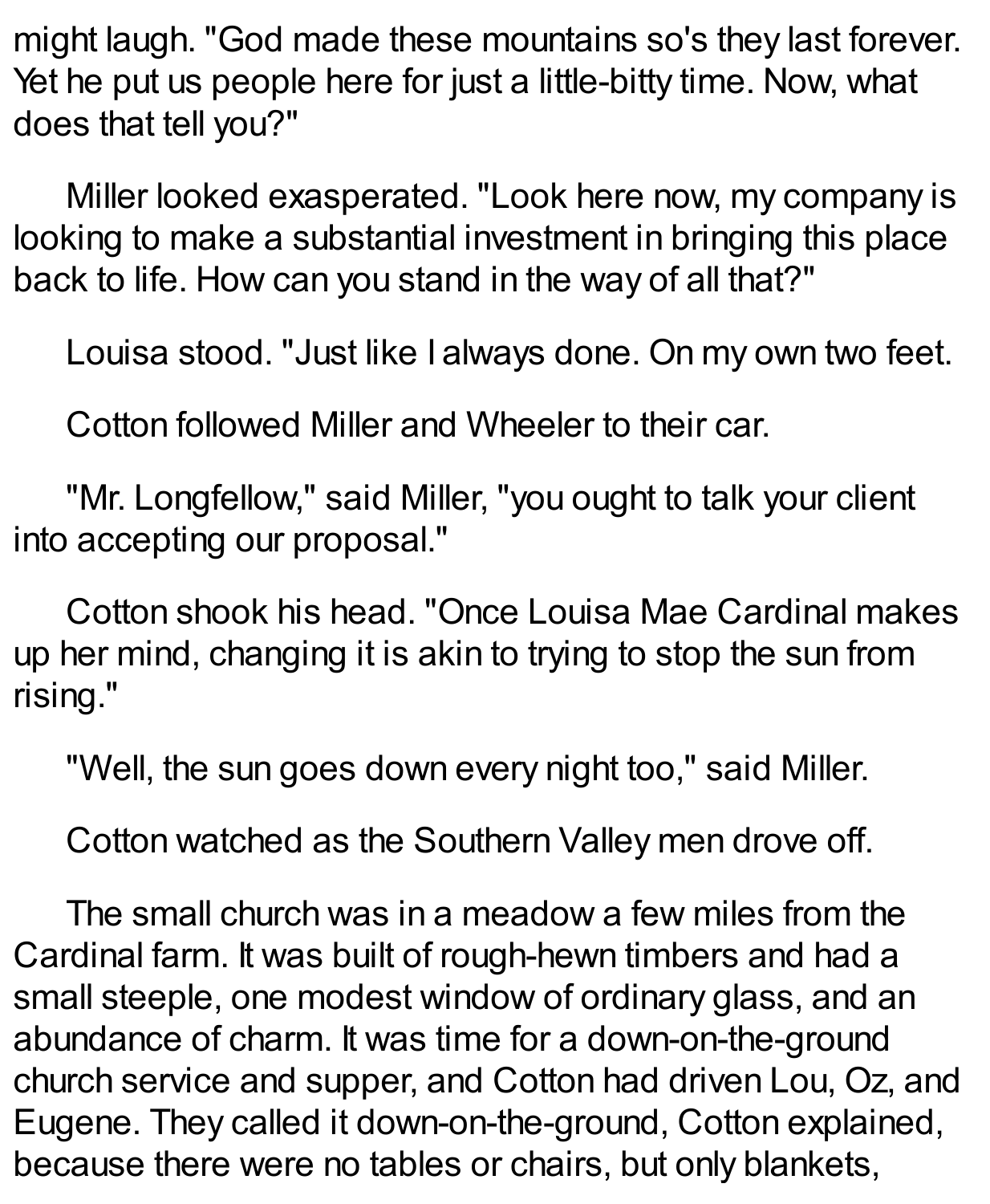sheets, and canvas; one large picnic under the guise of churchgoing.

Lou had offered to stay home with her mother so Louisa could go, but the woman wouldn't hear of it. "Iread me my Bible, I pray to my Lord, but I ain't needing to be sitting and singing with folks to prove my faith."

"Why should I go then?" Lou had asked.

" 'Cause after church is supper, and that food ain't to be beat, girl," Louisa answered with a smile.

Oz had on his suit, and Lou wore her Chop bag dress and thick brown stockings held up by rubber bands, while Eugene wore the hat Lou had given him and a clean shirt. There were a few other Negroes there, including one petite young woman with remarkable eyes and beautifully smooth skin with whom Eugene spent considerable time talking. Cotton explained that there were so few Negroes up this way, they didn't have a separate church. "And I'm right glad of that," he said. "Not usually that way down south, and in the towns the prejudice is surely there."

"We saw the 'Whites Only' sign in Dickens," said Lou.

"I'm sure you did," said Cotton. "But mountains are different. I'm not saying everybody up here is a saint, because they're surely not, but life is hard and folks just trying to get by. Doesn't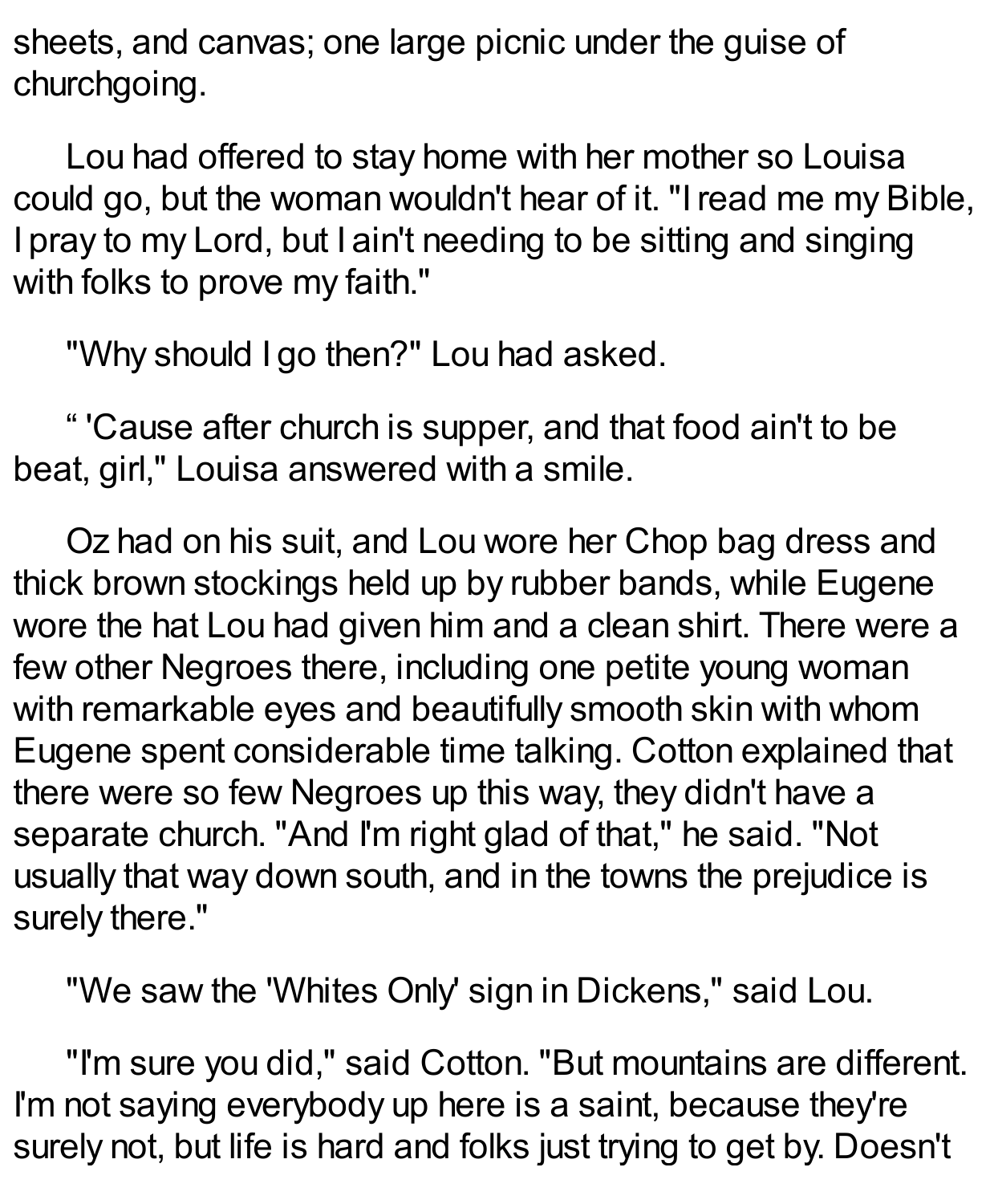leave much time to dwell on things they shouldn't dwell on in the first place." He pointed to the first row and said, "George Davis and a few others excepted, that is."

Lou looked on in shock at George Davis sitting in the front pew. He had on a suit of clean clothes, his hair was combed, and he had shaved. Lou had to grudgingly admit that he looked respectable. None of his family was with him, though. His head was bowed in prayer. Before the service started, Lou asked Cotton about this spectacle.

He said, "George Davis almost always comes to services, but he never stays for the meal.And he never brings his family because that's just the way he is. Iwould hope he comes and prays because he feels he has much to atone for. But I think he's just hedging his bets. A calculating man, he is."

Lou looked at Davis there praying like God was in his heart and home, while his family remained behind in rags and fear and would have starved except for the kindness of Louisa Cardinal. She could only shake her head. Then she said to Cotton, "Whatever you do, don't stand next to that man."

Cotton looked at her, puzzled. "Why not?"

"Lightning bolts," she answered.

For too many hours they listened to the circuit minister, their rumps worn sore by hard oak benches, their noses tickled by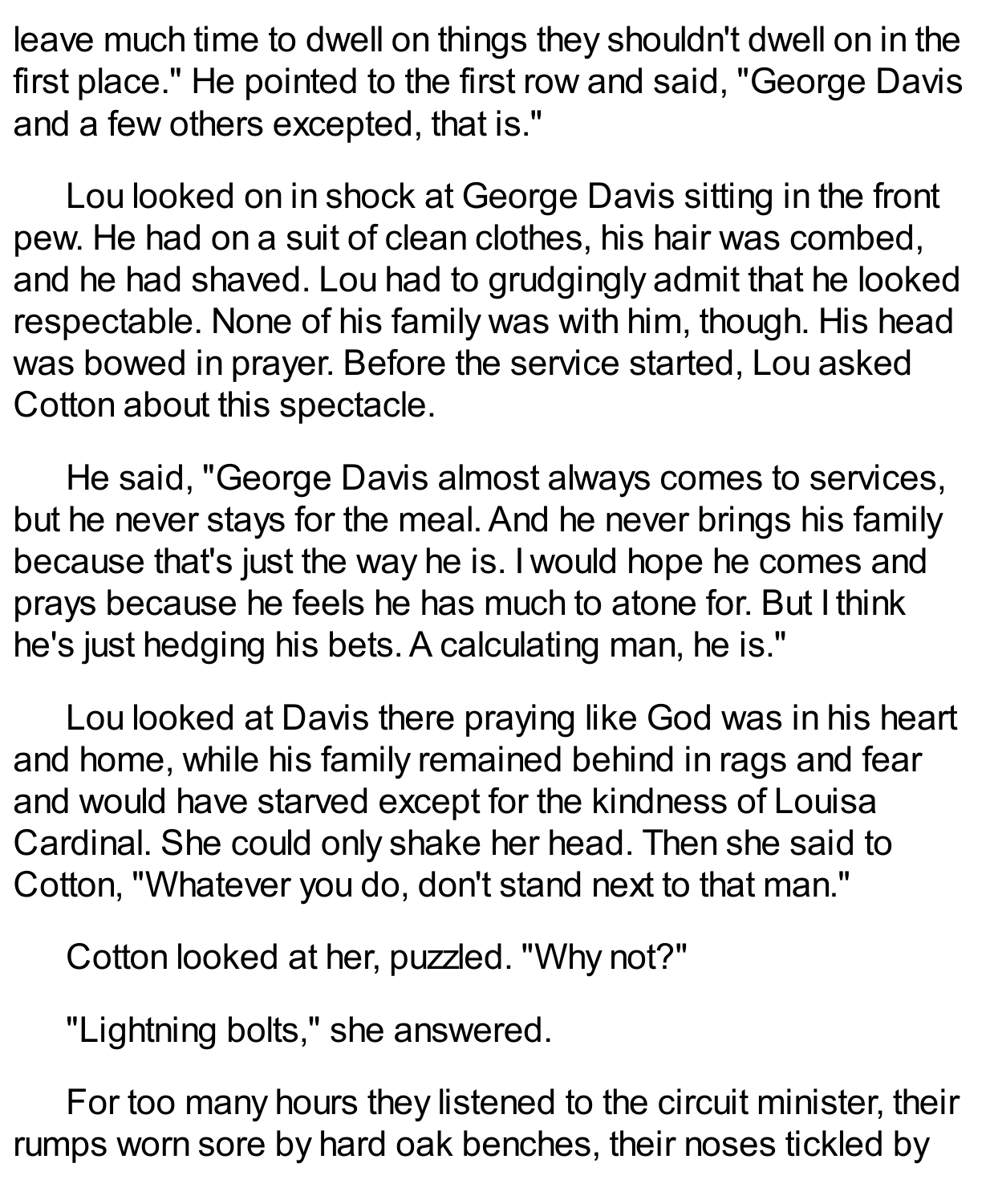the scents of lye soap, lilac water, and grittier smells from those who had not bothered to wash before coming. Oz nodded off twice, and Lou had to kick him each time to rouse him. Cotton offered up a special prayer for Amanda, which Lou and Oz very much appreciated. However, it seemed they were all doomed to hell according to this fleshy Baptist minister. Jesus had given his life for them, and a sorry lot they were, he said, himself included. Not good for much other than sinning and similar lax ways. Then the holy man really got going and reduced every human being in the place to near tears, or to at least the shakes, at their extreme uselessness and at the guilt dwelling in their awful sinned-out souls.And then he passed the collection plate and asked very politely for the cold hard cash of all the fine folks there today, their awful sin and extreme uselessness notwithstanding.

After services they all headed outside. "My father's a pastor in Massachusetts," said Cotton, as they walked down the church steps. "And he's also right partial to the fire and brimstone method of religion. One of his heroes was Cotton Mather, which is where I got my rather curious name. And I know that my father was greatly upset when I did not follow him on to the pulpit, but such is life. I had no great calling from the Lord, and didn't want to do the ministry any disservice just to please my father. Now, I'm no expert on the subject, yet a body does get weary of being dragged through the holy briar patch only to have his pocket regularly picked by a pious hand." Cotton smiled as he surveyed the folks gathering around the food. "But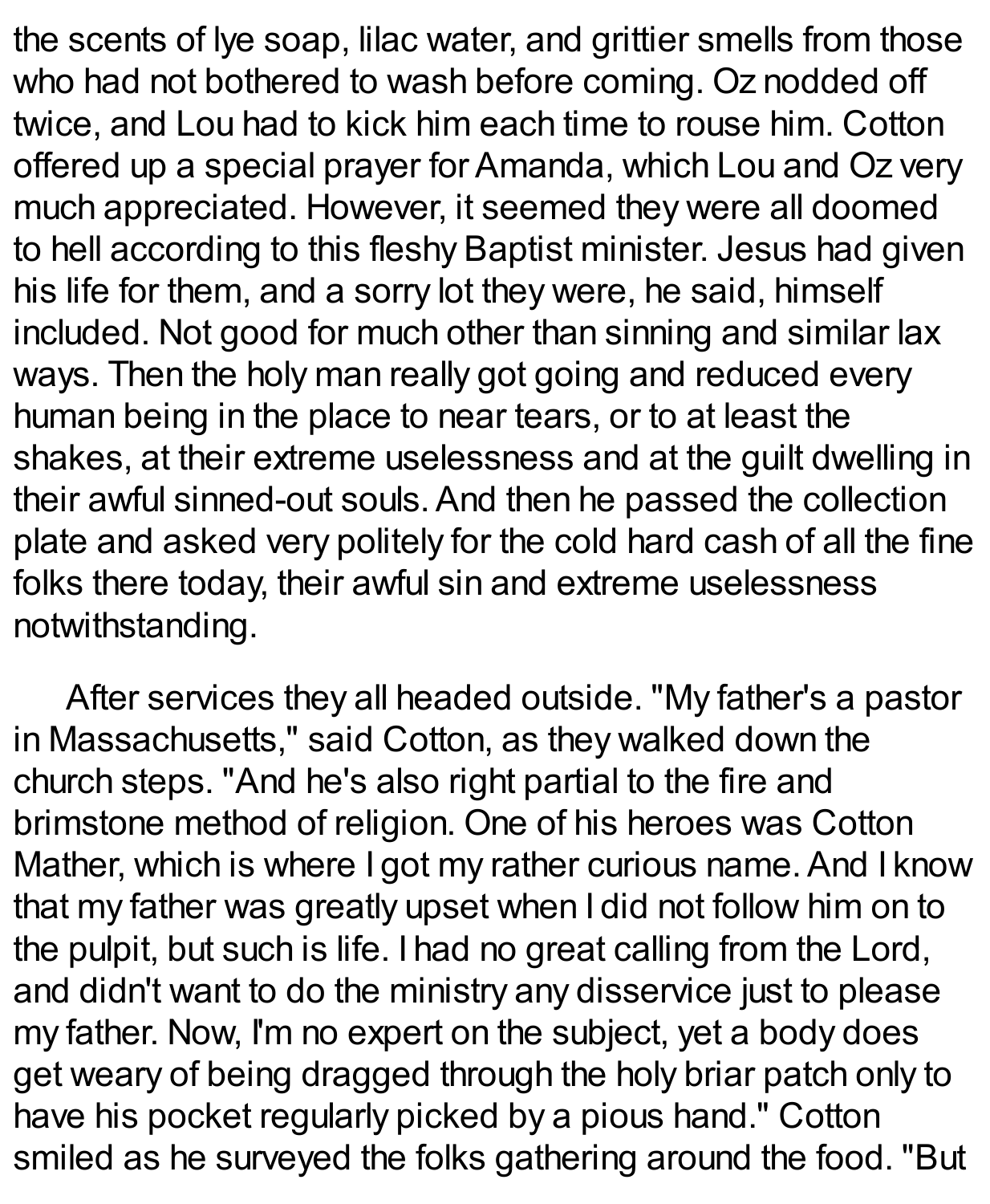I guess it's a fair price to pay to sample some of these good vittles."

The food indeed was some of the best Lou and Oz had ever had: baked chicken, sugar-cured Virginia ham, collard greens and bacon, fluffy grits heaped with churned butter, fried crackling bread, vegetable casseroles, many-kind beans, and warm fruit pies—all no doubt created with the most sacred and closely guarded of family recipes. The children ate until they could eat no more, and then lay under a tree to rest.

Cotton was sitting on the church steps, working on a chicken leg and a cup of hot cider, and enjoying the peace of a good church supper, when the men approached. They were all farmers, with strong arms and blocky shoulders, a forward lean to all of them, their fingers curled tight, as though they were still working the hoe or scythe, toting buckets of water or pulling udder teats.

"Evening, Buford," said Cotton, inclining his head at one of the men who stepped forward from the pack, felt hat in hand. Cotton knew Buford Rose to be a toiler in dirt and seed of long standing here, and a good, decent man. His farm was small, but he ran it efficiently. He was not so old as Louisa, but he had said so long to middle age years ago. He made no move to talk, his gaze fixed on his crumbling brogans. Cotton looked at the other men, most of whom he knew from helping them with some gal problem, usually to do with their deeds, wills, or taxes.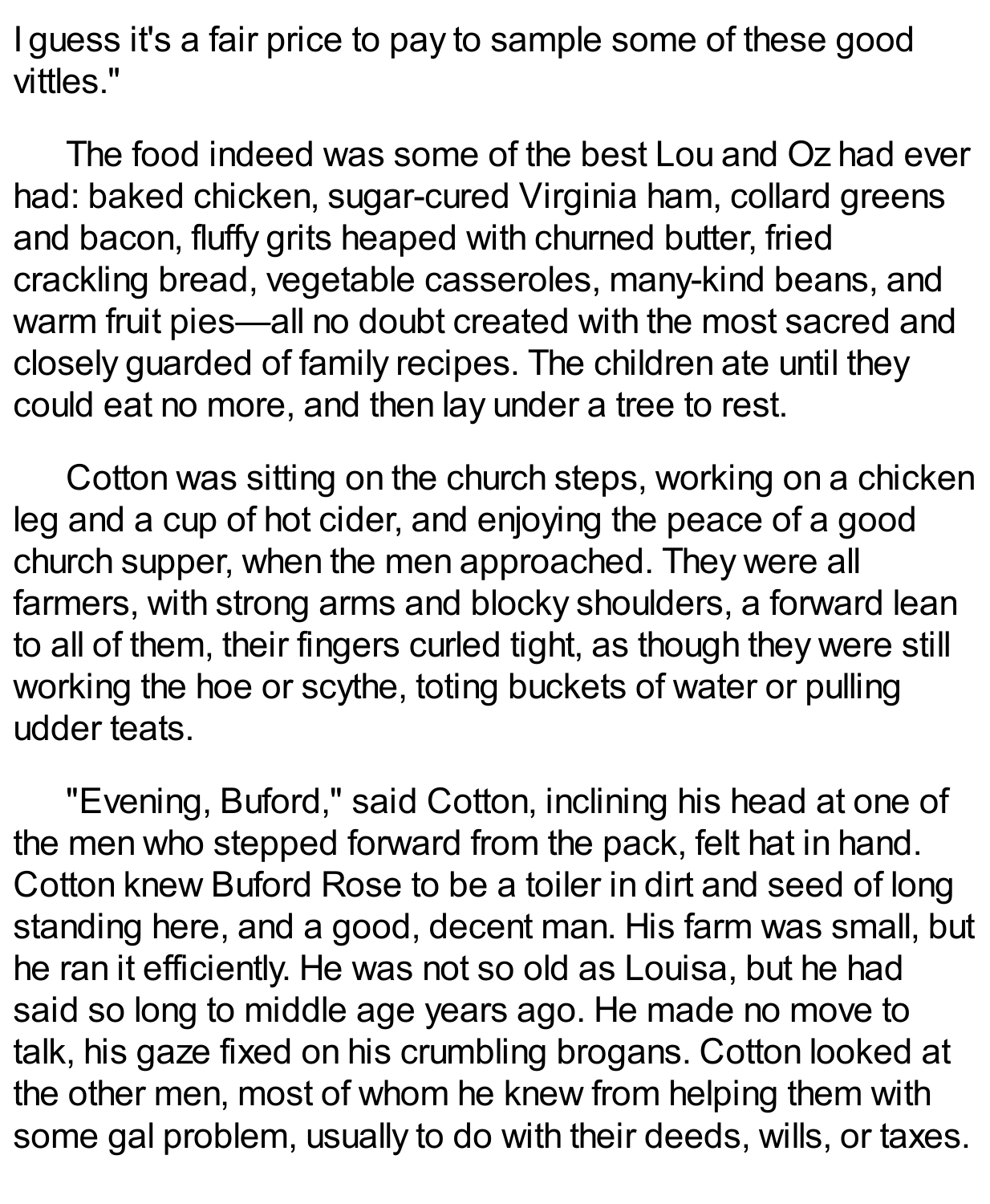"Something on your minds?" he prompted.

Buford said, "Coal folk come by to see us all, Cotton. Talk 'bout the land. Selling it, that is."

"Hear they're offering good money," said Cotton.

Buford glanced nervously at his companions, his fingers digging into his hat brim. "Well, they ain't got that fer yet. See, thing is, they ain't a'wanting to buy our land 'less Louisa sell. Say it got to do with how the gas lie and all. I ain't unnerstand it none, but that what they say."

"Good crops this year," said Cotton. "Land generous to all. Maybe you don't need to sell."

"What 'bout next year?" said a man who was younger than Cotton but looked a good ten years older. He was a thirdgeneration farmer up here, Cotton knew, and he didn't look all that happy about it right now. "One good year ain't make up fer three bad."

"Why ain't Louisa want'a sell, Cotton?" asked Buford. "She way older'n me even, and I done all worked out, and my boy he ain't want to do this no more.And she got them chillin, and the sick woman care for.Ain't make no sense to me she ain't partial to sell."

"This is her home, Buford. Just like it is yours.And it doesn't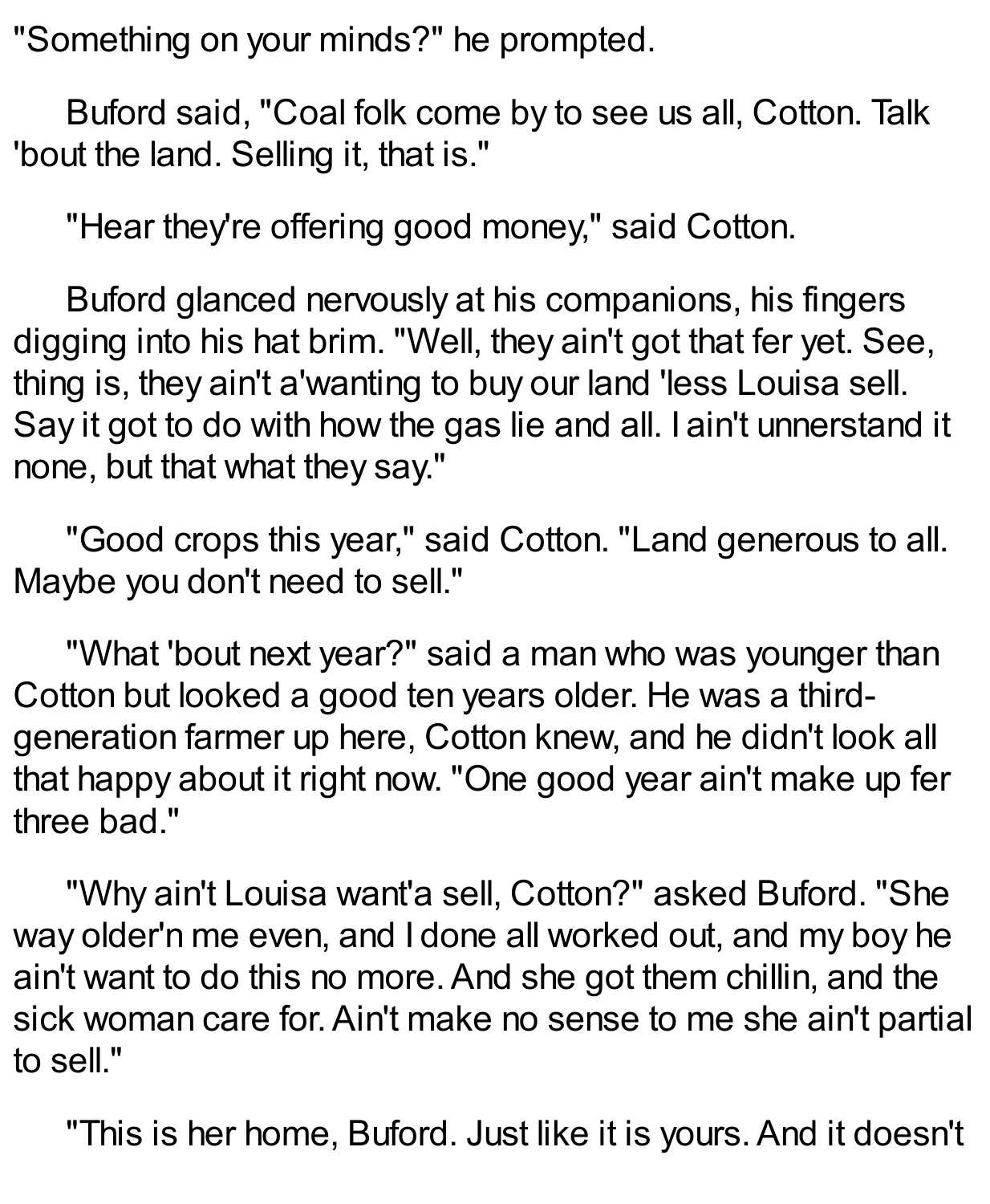have to make sense to us. It's her wishes. We have to respect that."

"But can't you talk to her?"

"She's made up her mind. I'm sorry."

The men stared at him in silence, clearly not a single one of them pleased with this answer. Then they turned and walked away, leaving a very troubled Cotton Longfellow behind.

Oz had brought his ball and gloves to the church supper, and he threw with Lou and men with some of the other boys. The men gawked at his prowess and said Oz had an arm like they had never seen before. Then Lou happened upon a group of children talking about the death of Diamond Skinner.

"Stupid as a mule, getting hisself blowed up like that," said one fat-cheeked boy Lou didn't know.

"Going in a mine with dynamite lit," said another. "Good Lord, what a fool."

"Course, he never went to school," said a girl with dark hair rolled in sausage curls who wore an expensive wide-brimmed hat with a ribbon around it and a frilly dress of similar cost. Lou knew her as Charlotte Ramsey, whose family didn't farm but owned one of the smaller coal mines, and did well with it. "So poor thing probably didn't know any better."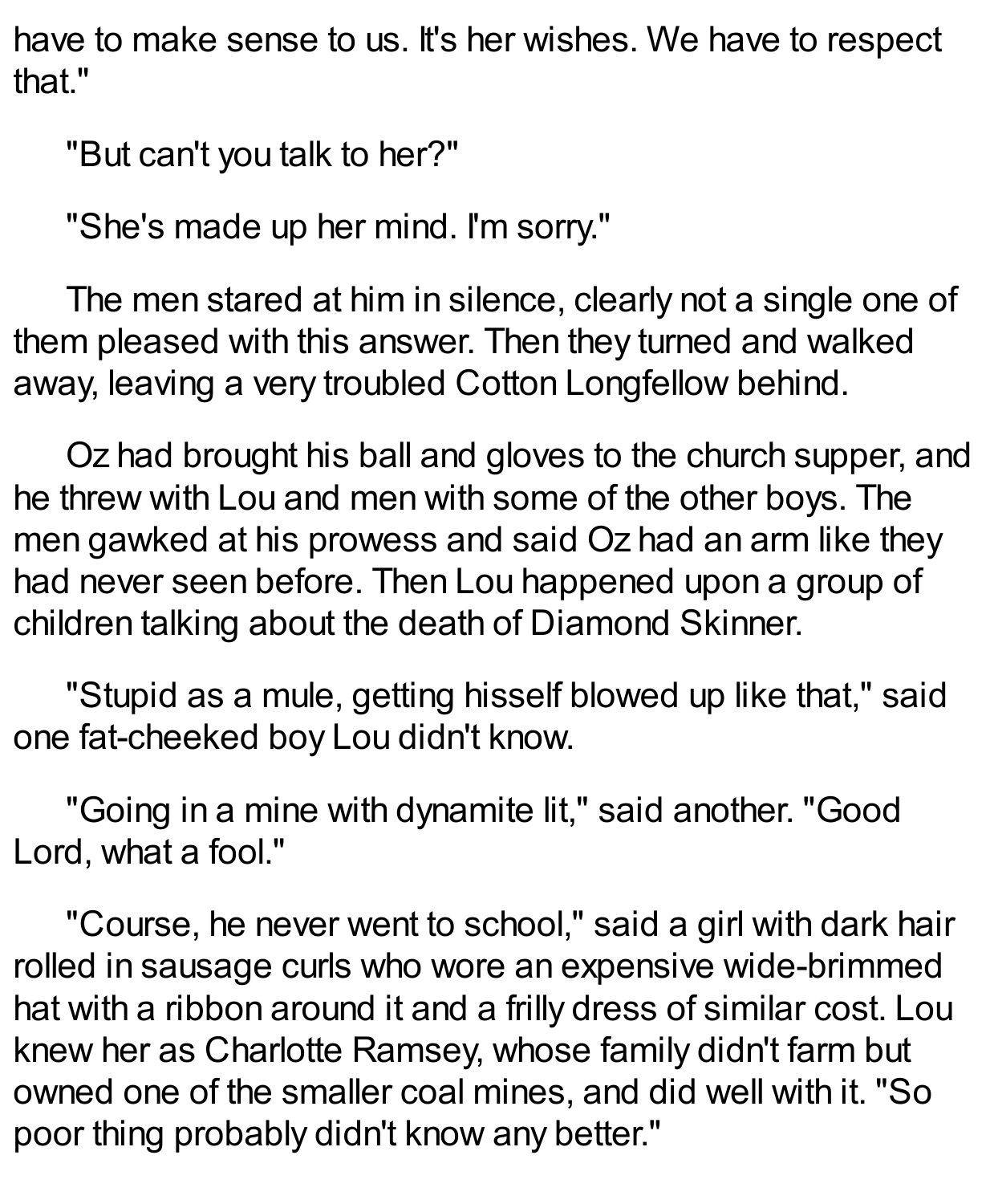After listening to this, Lou pushed her way into the group. She had grown taller in the time she had been living on the mountain, and she towered over all of them, though they were all close in age to her.

"He went in that mine to save his dog," said Lou.

The fat-cheeked boy laughed. "Risk his life to save a hound. Boy was dumb."

Lou's fist shot out, and the boy was on the ground holding one of those fat cheeks that had just grown a little plumper. Lou stalked away and kept right on walking.

Oz saw what had happened and he collected his ball and gloves and caught up with her. He said nothing but walked silently beside her, letting her anger cool, surely nothing new for him. The wind was picking up and the clouds were rolling in as a storm front cleared the mountain tops.

"Are we walking all the way home, Lou?"

"You can go back and ride with Cotton and Eugene if you want"

"You know, Lou, as smart as you are, you don't have keep hitting people. You can beat 'em with words." She glanced at him and couldn't help but smile at his comment. "Since when did you get so mature?"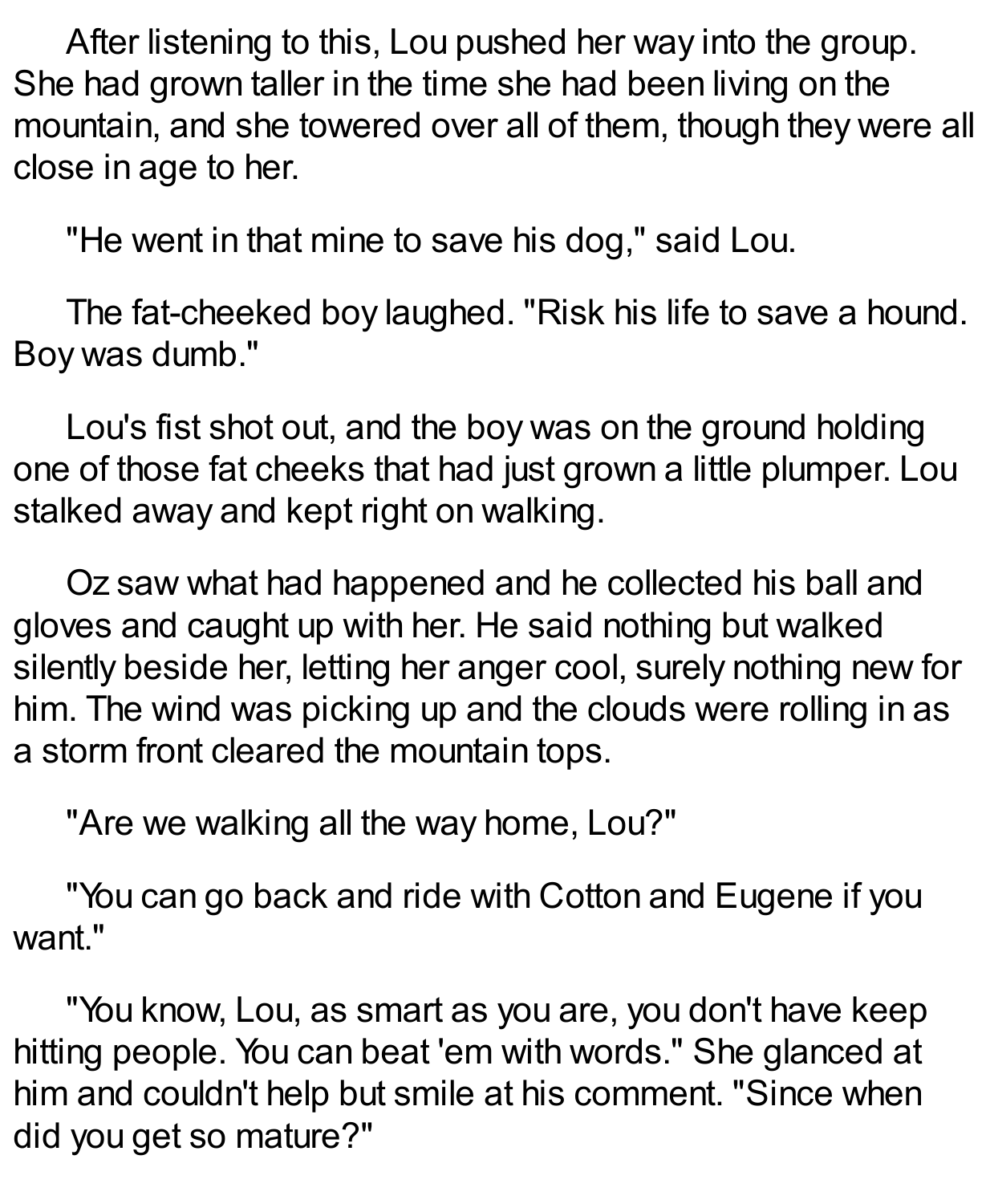Oz thought about this for a few moments. "Since I turned eight." They walked on. Oz had strung his gloves around his neck with a piece of twine, and he idly tossed the ball in the air and caught it behind his back. He tossed it again but did not catch it, and the ball dropped to the ground, forgotten.

George Davis had stepped from the woods quiet as a fog. For Lou, his nice clothes and clean face did nothing to soften the evil in the man. Oz was instantly cowed by him, but Lou said fiercely, "What do you want?" "I know 'bout them gas people. Louisa gonna sell?" "That's her business."

"My bizness! I bet I got me gas on my land too." "Then why don't you sell your property?" "Road to my place goes cross her land. They can't git to me 'less she sell."

"Well, that's your problem," said Lou, hiding her smile, for she was thinking that perhaps God had finally turned his attention to the man.

"You tell Louisa if she knowed what's good for her she better sell. You tell her, she better damn well sell." "And you better get away from us." Davis raised his hand. "Smart-mouthed cuss!" Quick as a snake, a hand grabbed Davis's arm and stopped it in midair. Cotton stood there, holding on to that powerful arm and staring at the man.

Davis jerked his arm free and balled his fists. "You gonna get hurt now, lawyer."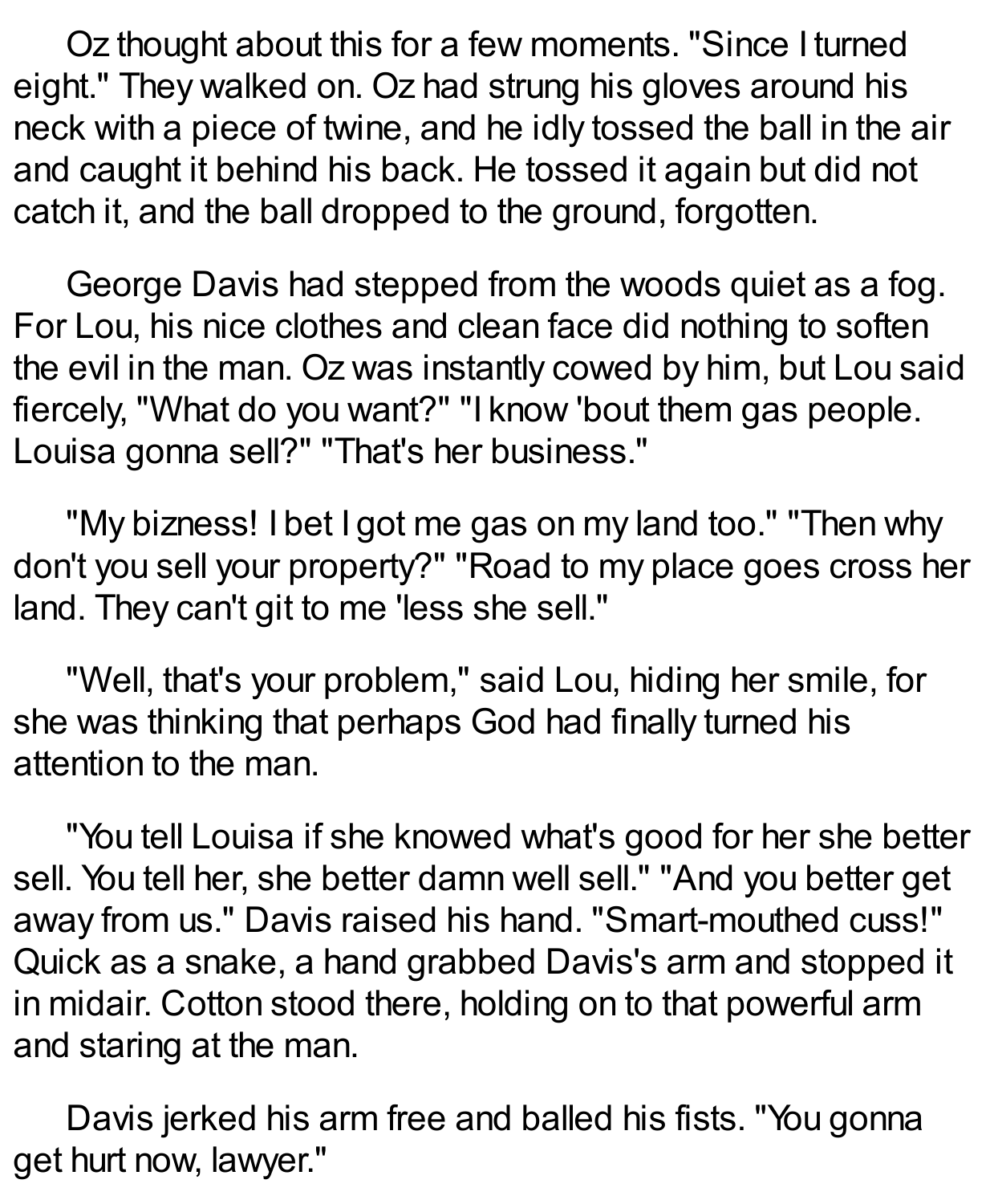Davis threw a punch.And Cotton stopped the fist with his hand, and held on. And this time Davis couldn't break the man's grip, though he tried awfully hard.

When Cotton spoke, it was in a tone that was quiet and sent a delicious chill down Lou's back. "Imajored inAmerican literature in college. But Iwas also captain of the boxing team. If you ever raise your hand to these children again, I'll beat you within an inch of your life."

Cotton let go of the fist and Davis stepped back, obviously intimidated by both the calm manner and strong hands of his opponent.

"Cotton, he wants Louisa to sell her property so he can too. He's kind of insisting on it," said Lou.

"She doesn't want to sell," said Cotton firmly. "So that's the end of it."

"Lot of things happen, make somebody want'a sell."

"If that's a threat, we can take it up with the sheriff. Unless you'd like to address it with me right now."

With a snarl, George Davis stalked off.

As Oz picked up his baseball, Lou said, "Thank you, Cotton."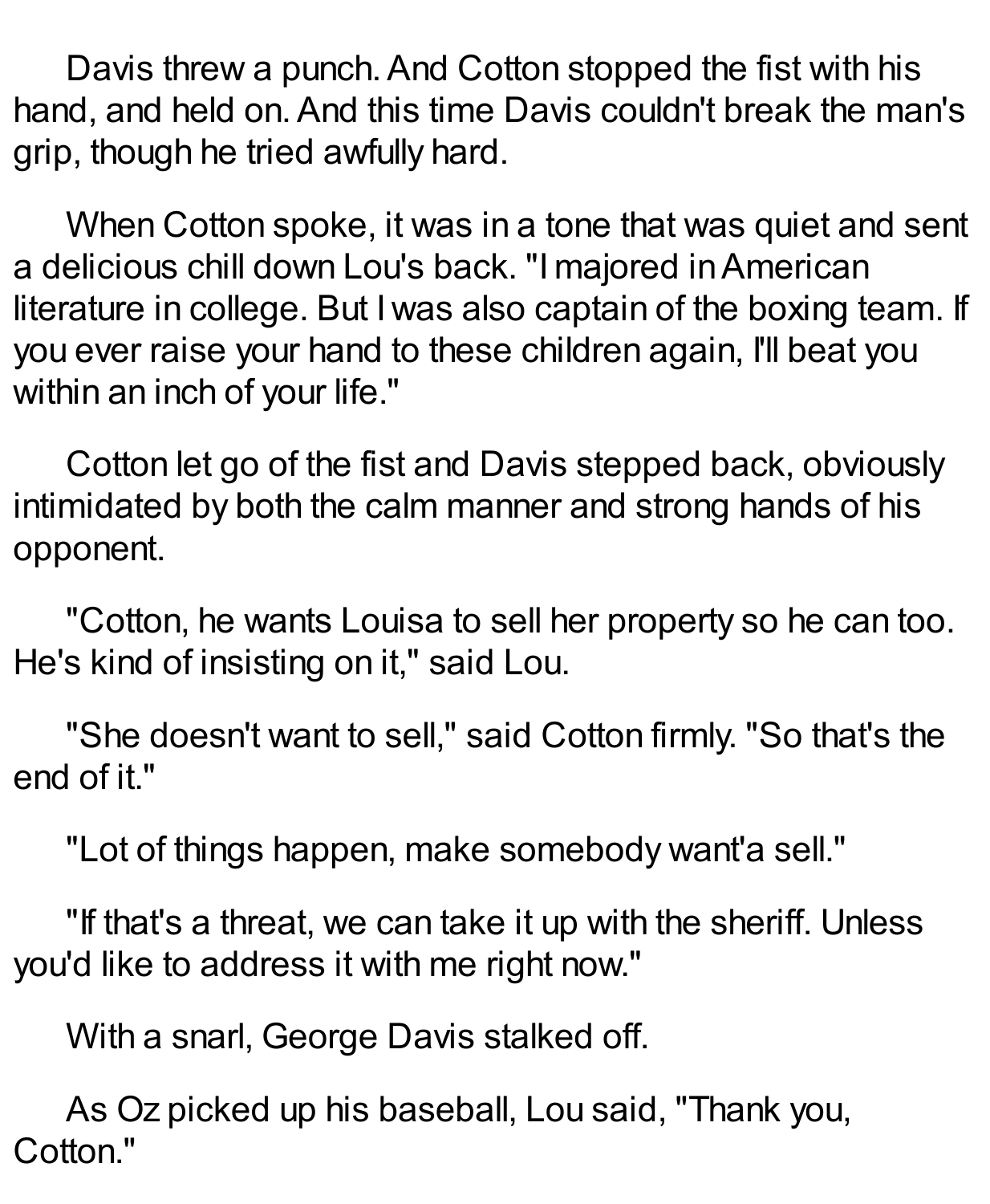## CHAPTER THIRTY-THREE

LOU WAS ON THE PORCH TRYING HER HAND AT DARN-ing socks, but not enjoying it much. She liked working outside better than anything else and looked forward to feeling the sun and wind upon her. There was an orderliness about farming that much appealed to her. In Louisa's words, she was quickly coming to understand and respect the land. The weather was getting colder every day now, and she wore a heavy woolen sweater Louisa had knitted for her. Looking up, she saw Cotton's car coming down the road, and she waved. Cotton saw her, waved back, and, leaving his car, joined her on the porch. They both looked out over the countryside. "Sure is beautiful here this time of year," he remarked. "No other place like it, really."

"So why do you think my dad never came back?" Cotton took off his hat and rubbed his head. "Well, I've heard of writers who have lived somewhere while young and then wrote about it the rest of their lives without ever once going back to the place that inspired them. I don't know, Lou, it may be they were afraid if they ever returned and saw the place in a new light, it would rob them of the power to tell their stories."

"Like tainting their memories?"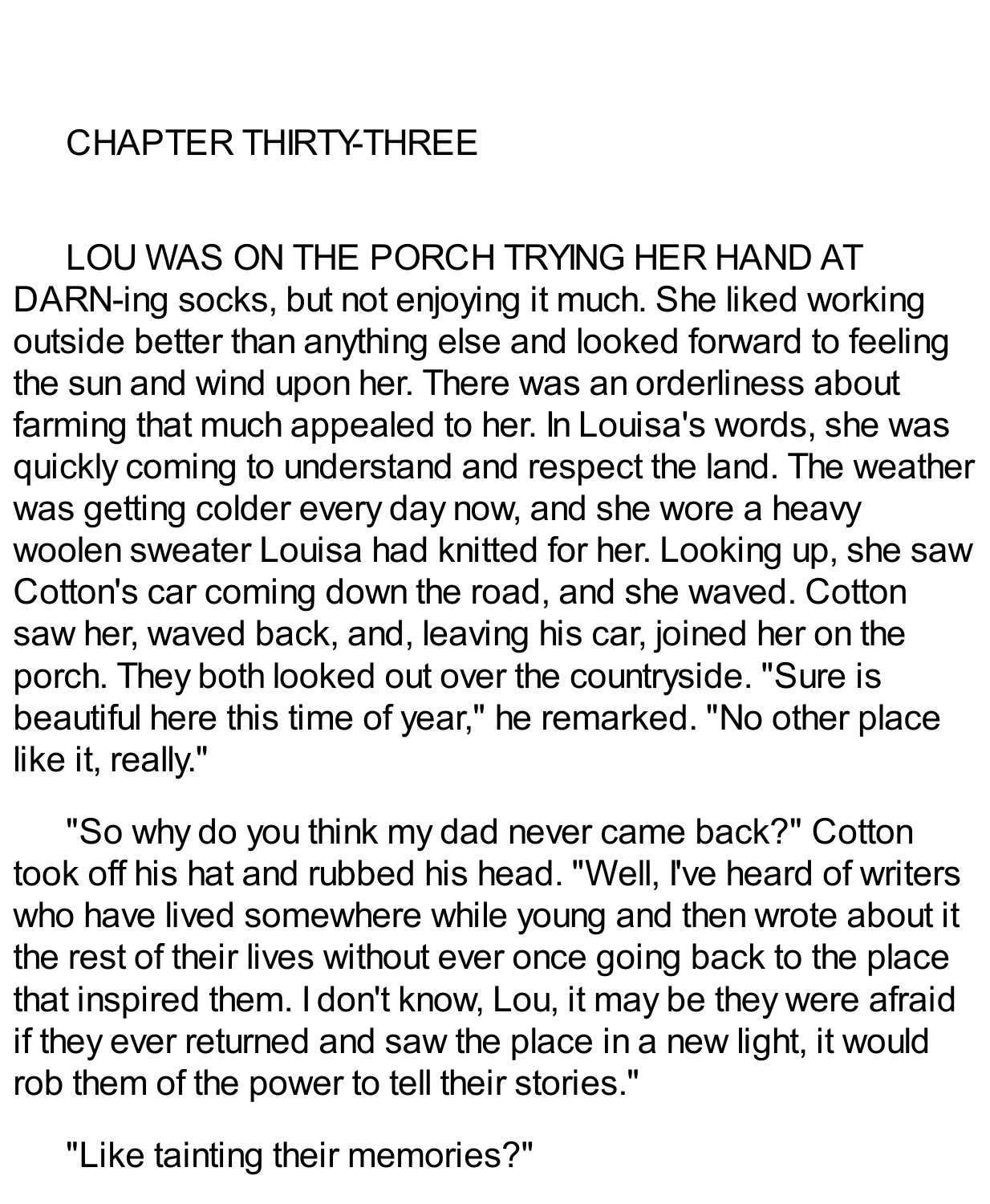"Maybe. What do you think about that? Never coming back to your roots so you can be a great writer?"

Lou did not have to ponder this long. "I think it's too big a price to pay for greatness."

Before going to bed each night, Lou tried to read at least one of the letters her mother had written Louisa. One night a week later, as she pulled out the desk drawer she'd put them in, it slid crooked and jammed. She put her hand on the inside of the drawer to gain leverage to right it, and her fingers brushed against something stuck to the underside of the desk top. She knelt down and peered in, probing farther with her hand as she did so.A few seconds later she pulled out an envelope that had been taped there. She sat on her bed and gazed down at the packet. There was no writing on the outside, but Lou could feel the pieces of paper inside. She drew them out slowly. They were old and yellowed, as was the envelope. Lou sat on her bed and read through the precise handwriting on the pages, the tears creeping down her cheeks long before she had finished. Her father had been fifteen years old when he wrote this, for the date was written at the top of the page.

Lou went to Louisa and sat with her by the fire, explained to her what she had found and read the pages to her in as clear a voice as she could:

"My name is John Jacob Cardinal, though I'm called Jack for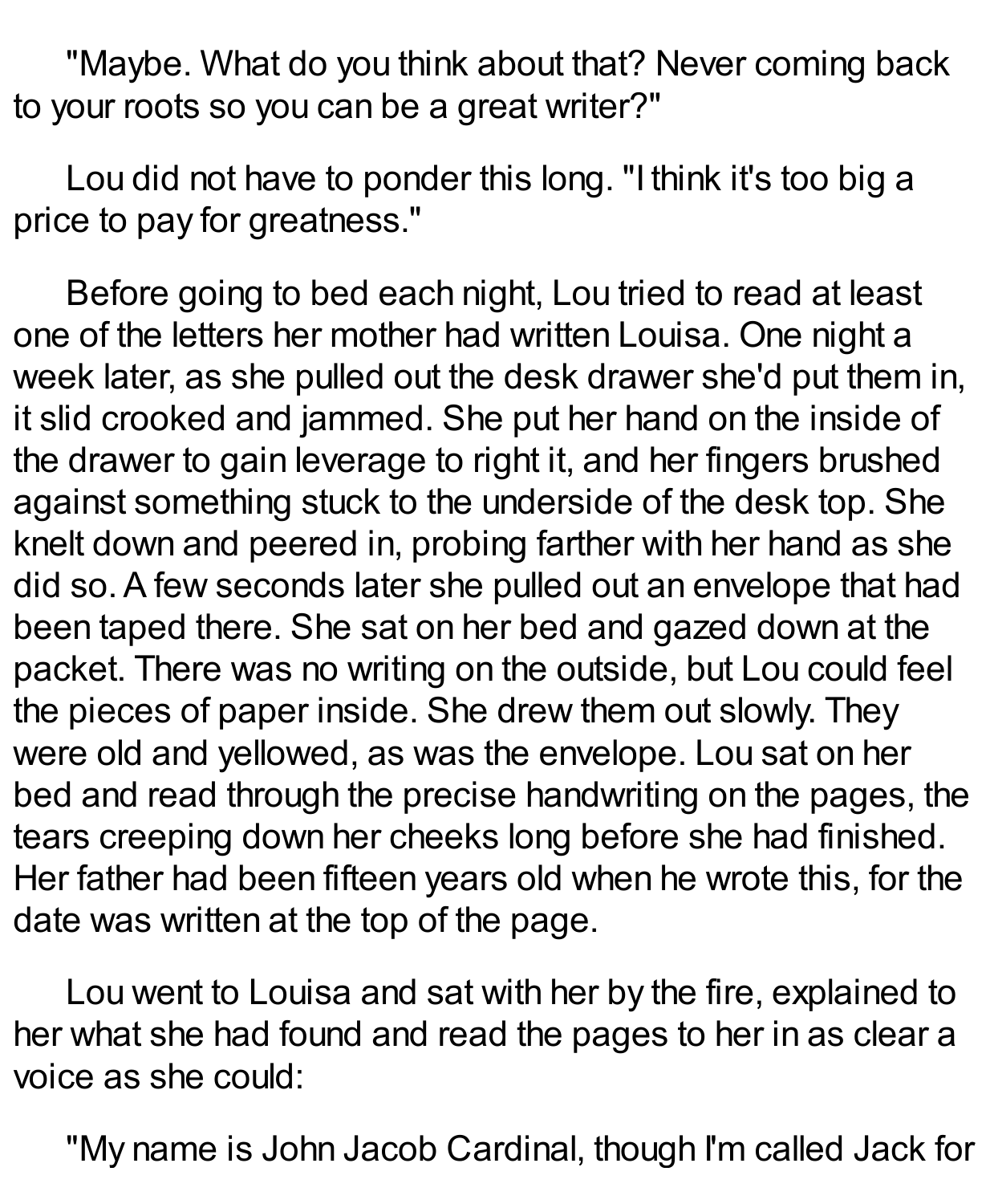short. My father has been dead five years now, and my mother, well, I hope that she is doing fine wherever she is. Growing up on a mountain leaves its mark upon all those who share both its bounty and its hardship. Life here is also well known for producing stories that amuse and also exact tears. In the pages that follow Irecount a tale that my own father told me shortly before he passed on. I have thought about his words every day since then, yet only now am I finding the courage to write them down. Iremember the story clearly, yet some of the words may be my own, rather than my father's, though I feel I have remained true to the spririt of his telling.

"The only advice I can give to whoever might happen upon these pages is to read them with care, and to make up your own mind about things. I love the mountain almost as much as I loved my father, yet I know that one day Iwill leave here, and once I leave I doubt Iwill ever come back. With that said, it is important to understand that I believe I could be very happy here for the rest of my days."

Lou turned the page and began reading her father's story to Louisa.

"It had been a long, tiring day for the man, though as a farmer he had known no other kind With crop fields dust, hearth empty, and children hungry, and wife not happy about any of it, he set out on a walk. He had not gone far when he came upon a man of the cloth sitting upon a high rock overlooking stagnant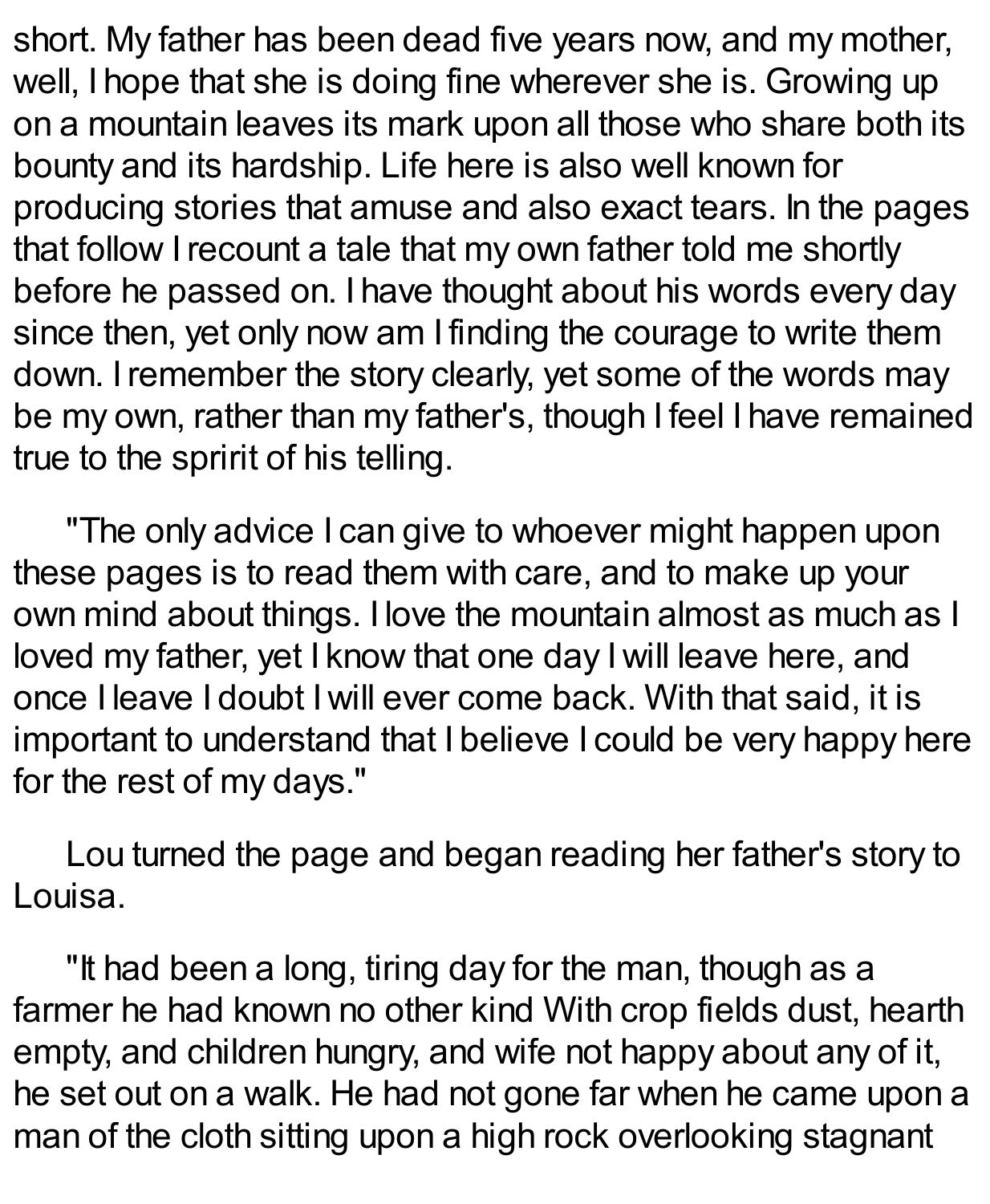water. 'You are a man of the soil,' said he in a voice gentle and seeming wise. The farmer answered that indeed he did make his living with dirt, though he would not wish such a life upon his children or even his dearest enemy. The preacher invited the farmer to join him upon the high rock, so he settled himself next to the man. He asked the farmer why he would not wish his children to carry on after their father. The farmer looked to the sky pretending thought, for his mind well knew what his mouth would say. 'For it is the most miserable life of all,' he said. 'But it is so beautiful here,' the preacher replied. 'Think of the wretched of the city living in squalor. How can a man of the open air and the fine earth say such a thing?' The farmer answered that he was not a learned man such as the preacher, yet he had heard of the great poverty in the cities where the folks stayed in their hovels all day, for there was no work for them to do. Or they got by on the dole. They starved— slowly, but they starved. Was that not true? he asked.And the preacher nodded his great and wise head at him. 'So that is starvation without effort,' said the farmer. 'A miserable existence if ever I heard of one,' said the holy man. And the farmer agreed with him, and then said, 'And I have also heard that in other parts of the country there are farms so grand, on land so flat that the birds cannot fly over them in one day.' "This too is true,' replied the other man. The farmer continued. 'And that when crops come in on such farms, they can eat like kings for years from a single harvest, and sell the rest and have money in their pockets.' 'All true,' said the preacher. 'Well, on the mountain there are no such places,' said the farmer. 'If the crops come fine we eat, nothing more.' 'And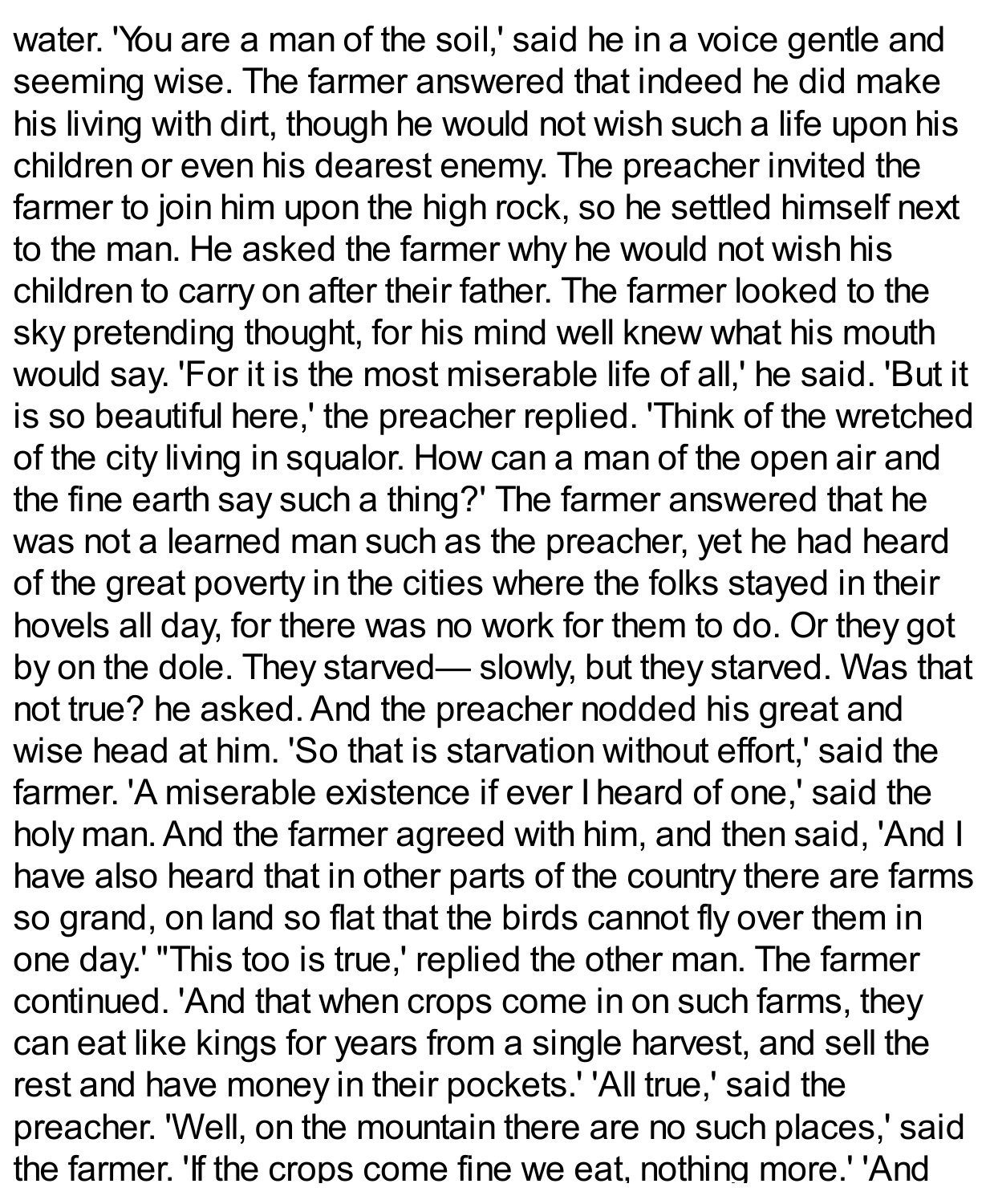your point?' said the preacher. 'Well, my plight is this, preacher: My children, my wife, myself, we all break our backs every year, working from before the rise of sun till past dark. We work hard coaxing the land to feed us. Things may look good, our hopes may be high. And then it so often comes to naught. And we still starve. But you see, we starve with great effort. Is that not more miserable?' 'It has indeed been a hard year,' said the other man. 'But did you know that corn will grow on rain and prayer?' 'We pray every day,' the farmer said, 'and the corn stands at my knee, and it is September now.' 'Well,' the preacher said, 'of course the more rain the better. But you are greatly blessed to be a servant of the earth.' The farmer said that his marriage would not stand much more blessing, for his good wife did not see things exactly that way. He bowed his head and said, 'I'm sure I am a miserable one to complain.' 'Speak up, my son,' the holy man said, 'for I am the ears of God.' 'Well,' the farmer said, 'it creates discomfort in the marriage, pain between husband and wife, this matter of hard work and no reward.' The other man raised a pious finger and said, 'But hard work can be its own reward. ' The farmer smiled. 'Praise the Lord then, for I have been richly rewarded all my life.' And the preacher seconded that and said, 'So your marriage is having troubles?' 'I am a wretch to complain,' the farmer said. 'I am the eyes of the Lord,' the preacher replied. They both looked at a sky of blue that had not a drop of what the farmer needed in it. 'Some people are not cut out for a life of such rich rewards,' he said. 'It is your wife you are speaking of now,' the preacher stated.

the farmer. 'If the crops come fine we eat, nothing more.' 'And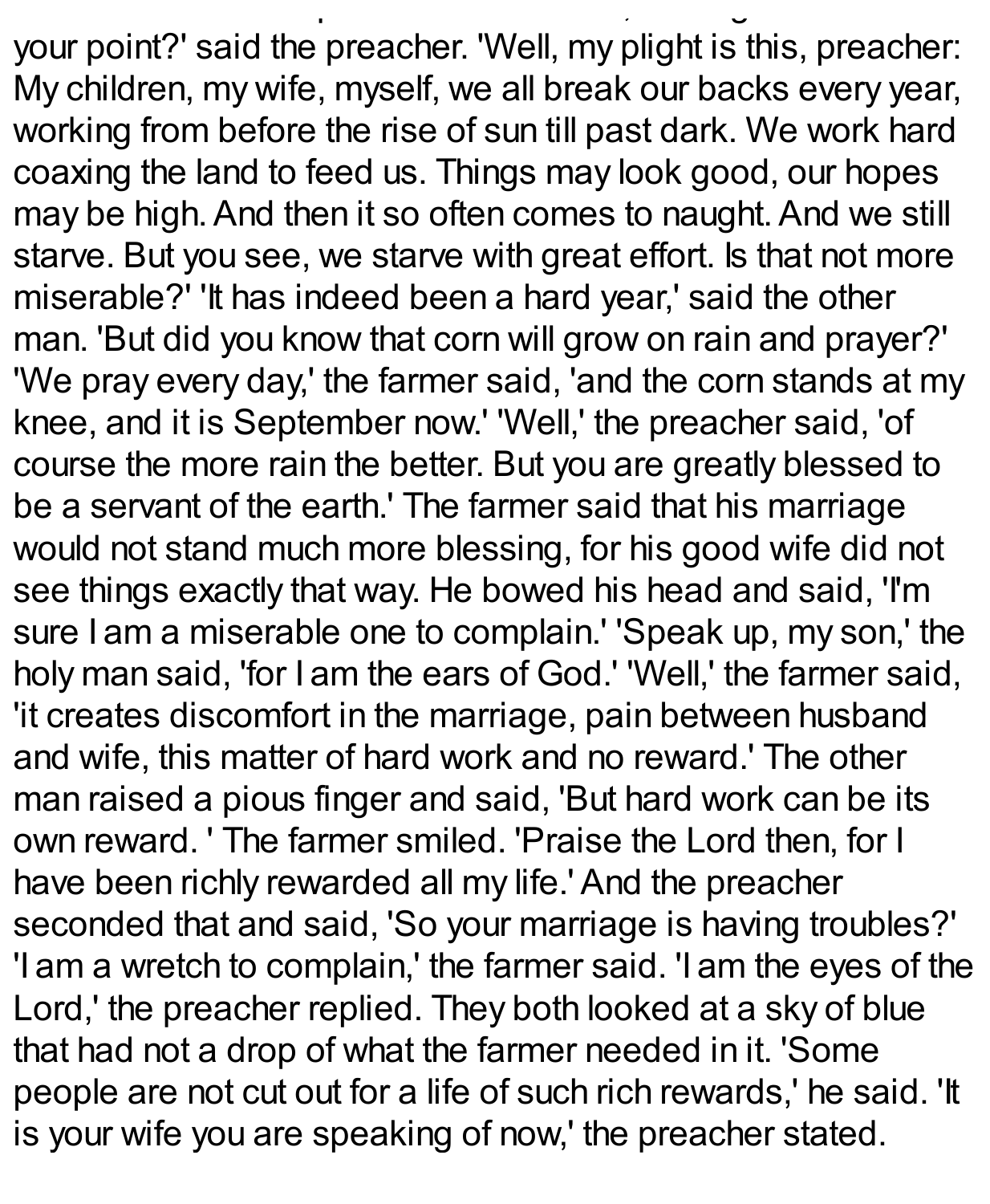'Perhaps it is me,' the farmer said. 'God will lead you to the truth, my son,' the preacher said. Can a man be afraid of the truth? the farmer wanted to know.A man can be afraid of anything, the preacher told him. They rested there a bit, for the farmer had run clear out of words. Then he watched as the clouds came, the heavens opened, and the water rushed to touch them. He rose, for there was work to be done now. 'You see,' said the holy man, 'my words have come true. God has shown you the way.' 'We will see,' the farmer said. 'For it is late in the season now.' As he moved off to return to his land, the preacher called after him. 'Son of the soil,' he said, 'if the crops come fine, remember thy church in thy bounty.' The farmer looked back and touched his hand to the brim of his hat. 'The Lord does work in mysterious ways,' he told the other man.And then he turned and left the eyes and ears of God behind."

Lou folded the letter and looked at Louisa, hoping she had done the right thing by reading the words to her. Lou wondered if the young Jack Cardinal had noticed that the story had become far more personal when it addressed the issue of a crumbling marriage.

Louisa stared into the fire. She was silent for a few minutes and then said, "It be a hard life up here, 'specially for a child. And it hard on husband and wife, though I ain't never suffered that. If my momma and daddy ever said a cross word to the other, I ain't never heard it.And me and my man Joshua get along to the minute he took his last breath. But I know it not that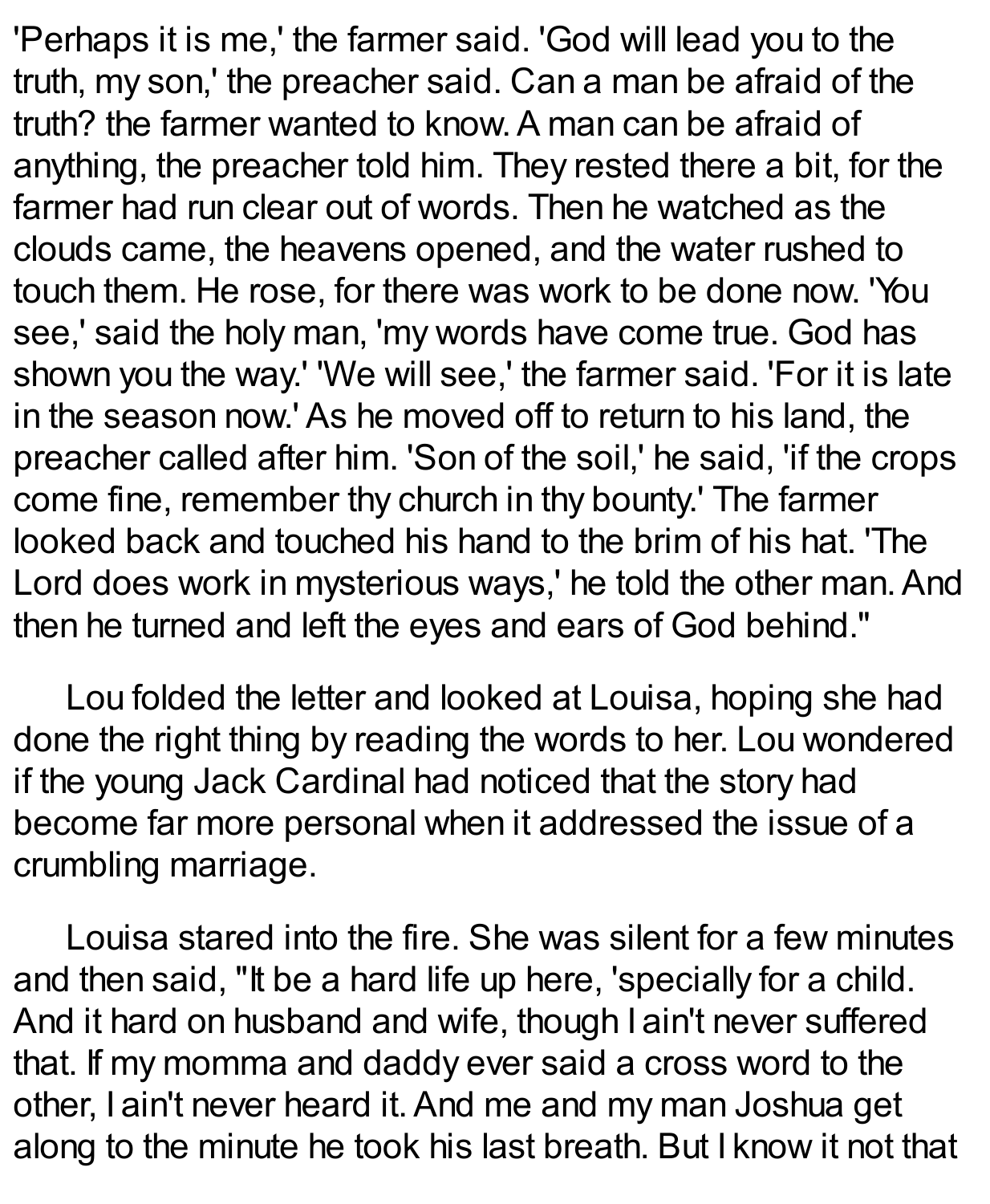way for your daddy here. Jake and his wife, they had their words."

Lou took a quick breath and said, "Dad wanted you to come and live with us. Would you have?"

She looked at Lou. "You ask me why I don't never leave this place? I love this land, Lou, 'cause it won't never let me down. If the crops don't come, I eat the apples or wild strawberries that always do, or the roots that's there right under the soil, if'n you know where to look. If it snow ten-foot deep, I can get along. Rain or hail, or summer heat that melt tar, I get by. I find water where there ain't supposed to be none, I get on. Me and the land. Me and this mountain. That ain't prob'ly mean nothing to folks what can have light by pushing a little knob, or talk to people they can't even see." She paused and drew a breath. "But it means everything to me." She looked into the fire once more. "All your daddy say is true. High rock be beautiful. High rock be cruel." She gazed at Lou and added quietly, "And the mountain is my home."

Lou leaned her head against Louisa's chest. The woman stroked Lou's hair very gently with her hand as they sat there by the fire's warmth.

And then Lou said something she thought she never would. "And now it's my home too."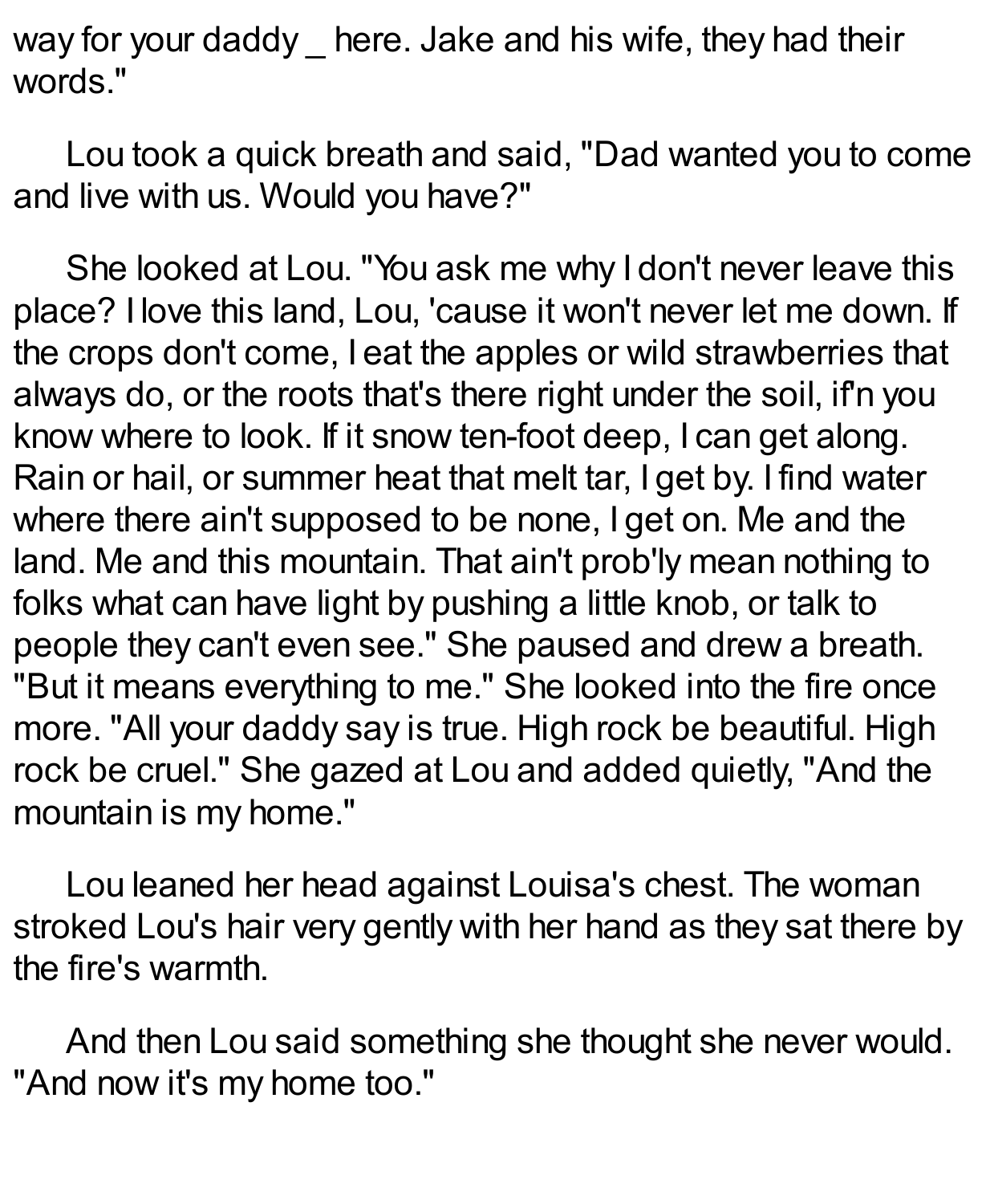## CHAPTER THIRTY-FOUR

FLAKES OF SNOW WERE DROPPING FROM THE BELLIES of bloated clouds. Near the barn there came a whooshing sound and then a spark of harsh light that kept right on growing.

Inside the farmhouse Lou groaned in the throes of a nightmare. Her and Oz's beds had been moved to the front room, by the coal fire, and they were bundled under crazy quilts Louisa had sewn over the years. In Lou's tortured sleep she heard a noise, but couldn't tell what it was. She opened her eyes, sat up. There came a scratching at the door. In an instant Lou was alert. She opened the door and Jeb burst in, yipping and jumping.

"Jeb, what is it? What's wrong?"

Then she heard the screams of the farm animals.

Lou ran out in her nightshirt. Jeb followed her, barking, and Lou saw what had spooked him: The barn was fully ablaze. She ran back to the house, screamed out what was happening, and then raced to the barn.

Eugene appeared at the front door of the farmhouse, saw the fire, and hurried out, Oz at his heels.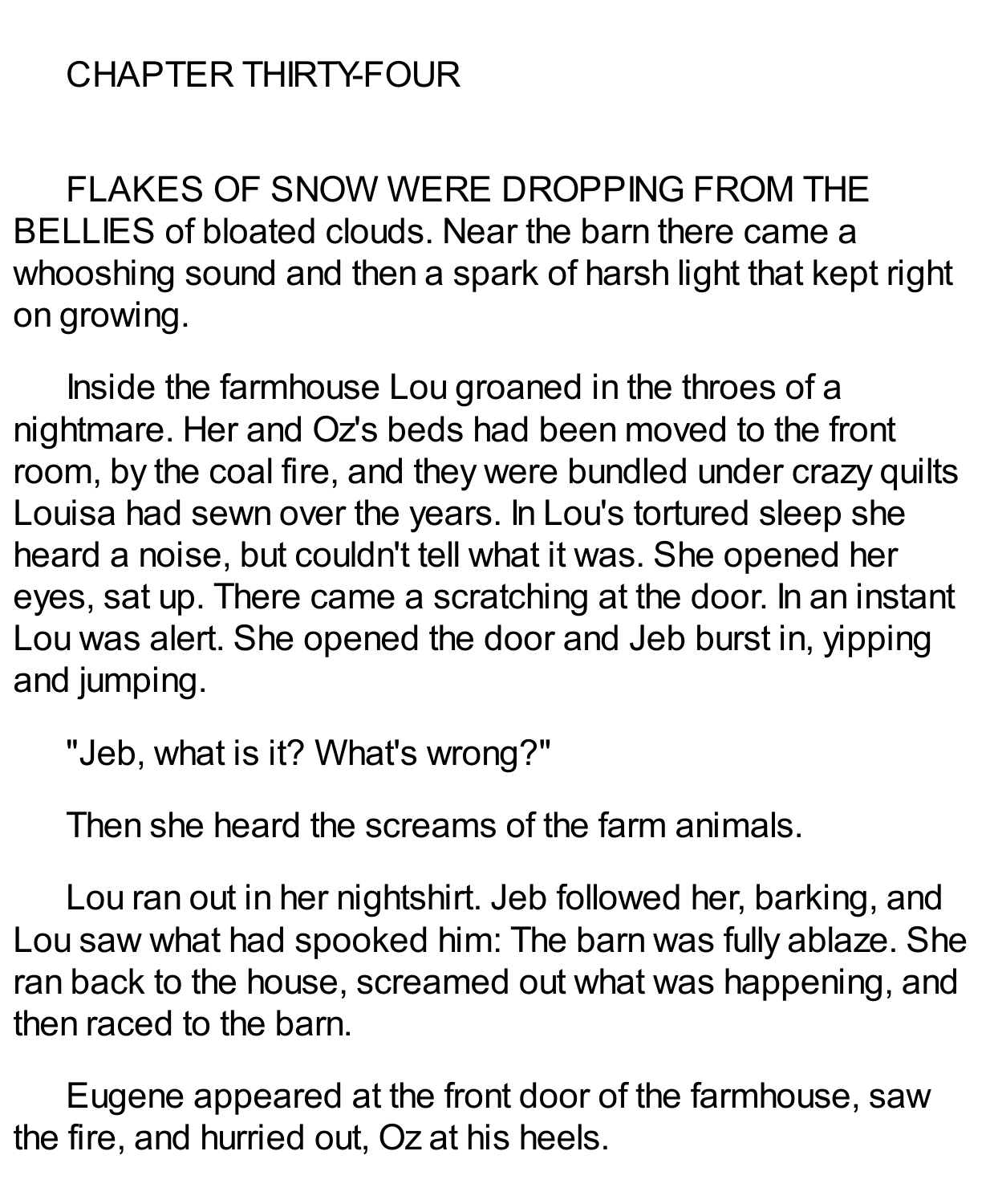When Lou threw open the big barn door, smoke and flames leapt out at her.

"Sue! Bran!" she screamed as the smoke hit her lungs; she could feel the hairs on her arms rise from the heat.

Eugene fast-limped past her, plunged into the barn, and then came right back out, gagging. Lou looked at the trough of water by the corral and a blanket hanging over the fence. She grabbed the blanket and plunged it into the cold water.

"Eugene, put this over you."

Eugene covered himself with the wet blanket and then lunged back into the barn.

Inside a beam dropped down and barely missed Eugene. Smoke and fire were everywhere. Eugene was as familiar with the insides of this barn as he was with anything on the farm, yet it was as though he had been struck blind. He finally got to Sue, who was thrashing in her stall, threw open the door, and put a rope around the terrified mare's neck.

Eugene stumbled out of the barn with Sue, threw the rope to Lou, who led the horse away with assistance from Louisa and Oz, and then Eugene went back into the barn. Lou and Oz hauled buckets of water from the spring-house, but Lou knew it was like trying to melt snow with your breath. Eugene drove out the mules and all the cows except one. But they lost every hog.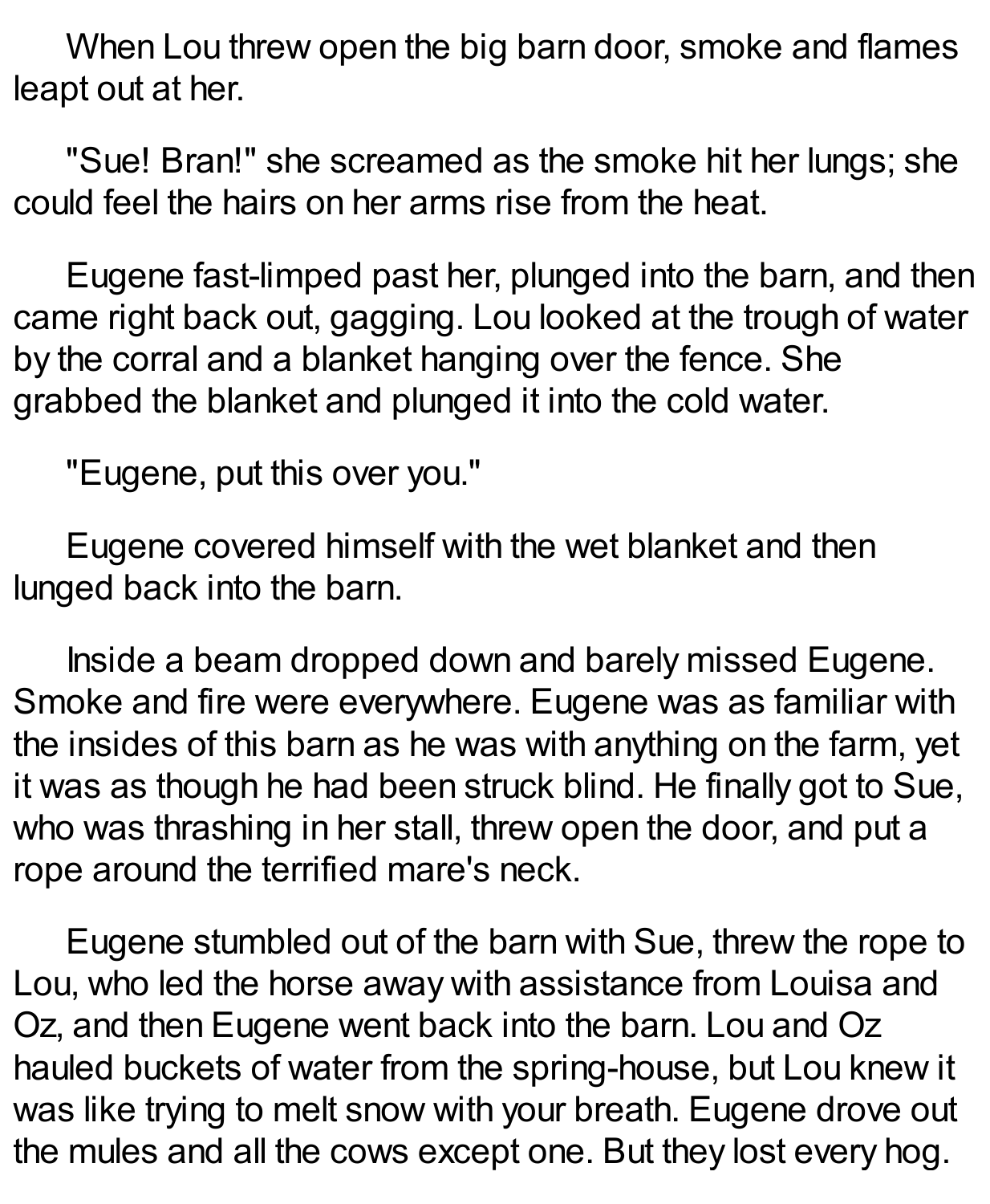And all their hay, and most of their tools and harnesses. The sheep were wintered outside, but the loss was still a devastating one.

Louisa and Lou watched from the porch as the barn, bare studs now, continued to burn. Eugene stood by the corral where he had driven the livestock. Oz was next to him with a bucket of water to dump on any creep of fire.

Then Eugene called out, "She coming down," and he pulled Oz away. The barn collapsed in on itself, the flames leaping skyward and the snow gently falling into this inferno.

Louisa stared in obvious agony at this ruin, as though she were caught in the flames herself. Lou tightly held her hand and was quick to notice when Louisa's fingers began to shake, the strong grip suddenly becoming impossibly weak.

"Louisa?"

The woman dropped to the porch without a word.

"Louisa!"

The girl's anguished cries echoed across the stark, cold valley.

Cotton, Lou, and Oz stood next to the hospital bed where Louisa lay. It had been a wild ride down the mountain in the old Hudson, gears thrashed by a frantic Eugene, engine whining,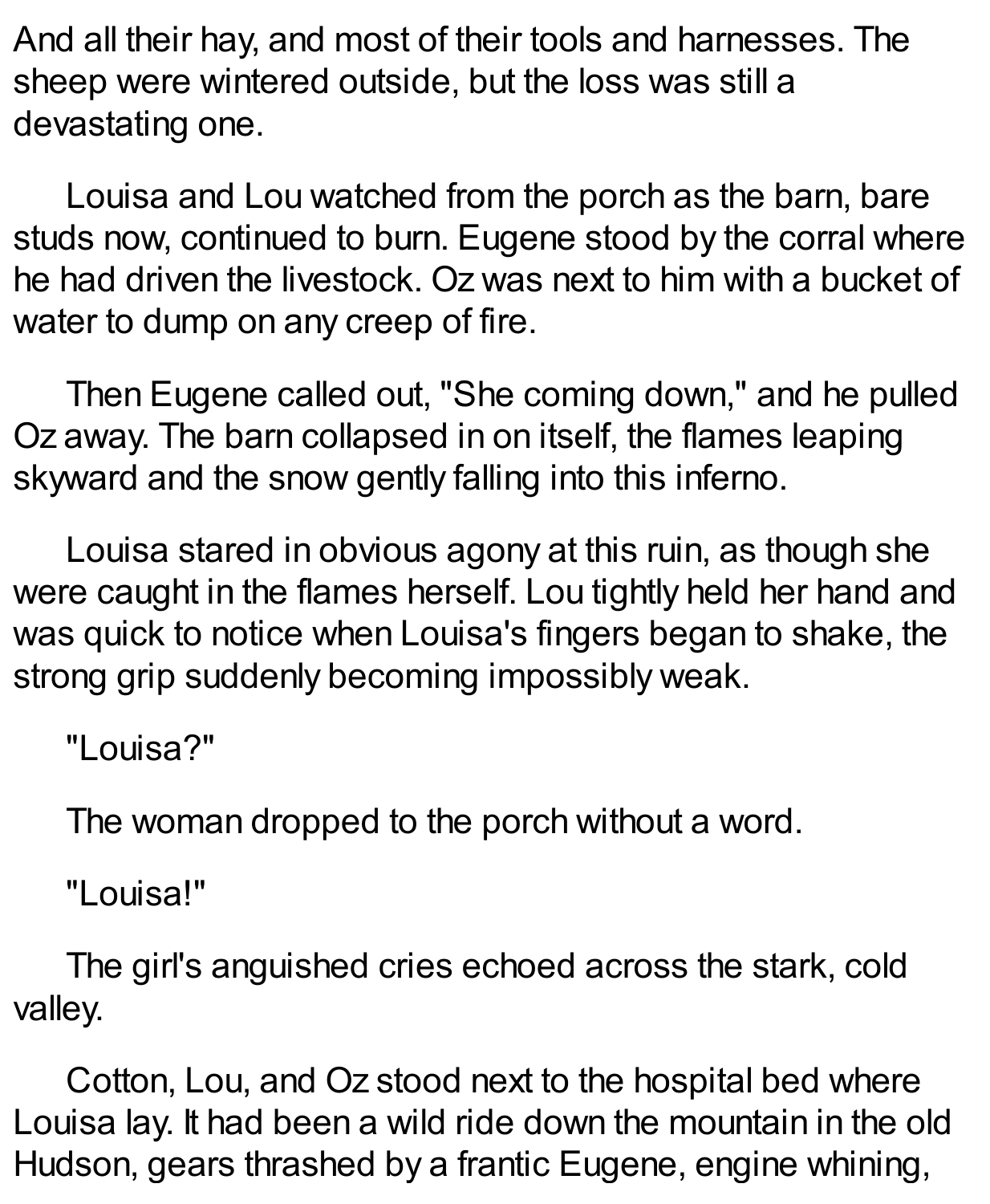wheels slipping and then catching in the snowy dirt. The car almost went over the edge twice. Lou and Oz had clung to Louisa, praying that she would not leave them. They had gotten her to the small hospital in Dickens, and then Lou had run and rousted Cotton from his bed. Eugene had gone back up to look after Amanda and the animals.

Travis Barnes was attending her, and the man looked worried. The hospital was also his home, and the sight of a dining room table and a General Electric refrigerator had not comforted Lou.

"How is she, Travis?" asked Cotton.

Barnes looked at the children and then pulled Cotton to the side. "She's had a stroke," he said in a low voice. "Looks to be some paralysis on the left side."

"Is she going to recover?" This came from Lou, who had heard everything.

Travis delivered a woeful shrug. "There's not much we can do for her. The next forty-eight hours are critical. If I thought she could make the trip, I'd have sent her on to the hospital in Roanoke. We're not exactly equipped for this sort of thing. You can go on home. I'll send word if her condition changes."

Lou said, "I'm not leaving." And then Oz said the same.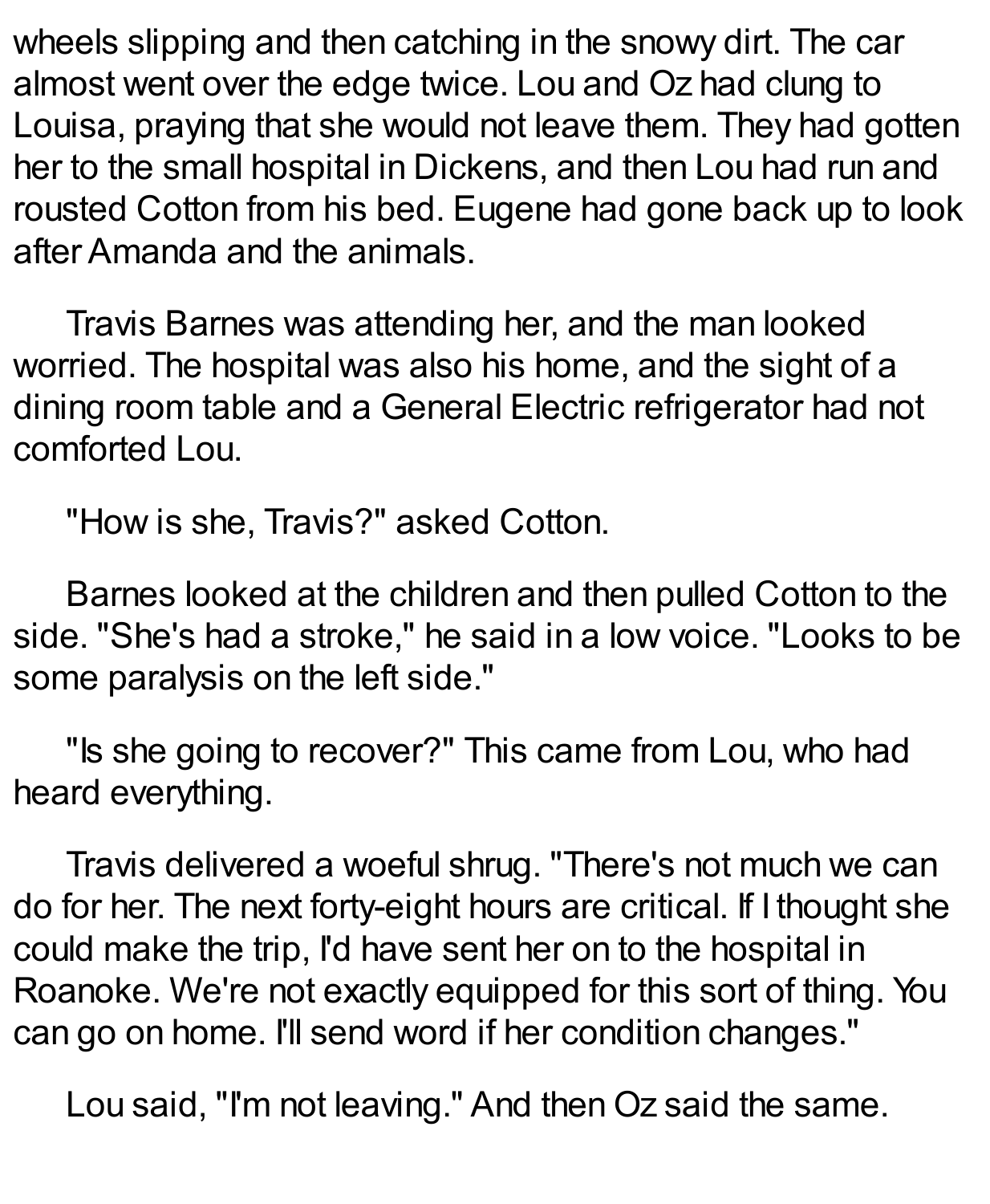"I think you've been overruled," said Cotton quietly.

"There's a couch right outside," Travis said kindly.

They were all asleep there, each holding the others up, when the nurse touched Cotton's shoulder.

She said softly, "Louisa's awake."

Cotton and the children eased the door open and went in. Louisa's eyes were open, but not much more than that. Travis stood over her.

"Louisa?" said Cotton. There was no answer, not even a hint of recognition. Cotton looked at Travis.

"She's still very weak," Travis said. "I'm amazed she's even conscious."

Lou just stared at her, more scared than she'd ever been. She just couldn't believe it. Her father, her mother.

Diamond. Now Louisa. Paralyzed. Her mother had not moved a muscle for longer than Lou cared to think about. Was that to be Louisa's fate too? A woman who loved the earth? Who cherished her mountain? Who had lived as good a life as one could live? It was almost enough to make Lou stop believing in a God who could do such a terrible thing. Leaving a person with no hope. Leaving a person with nothing at all really.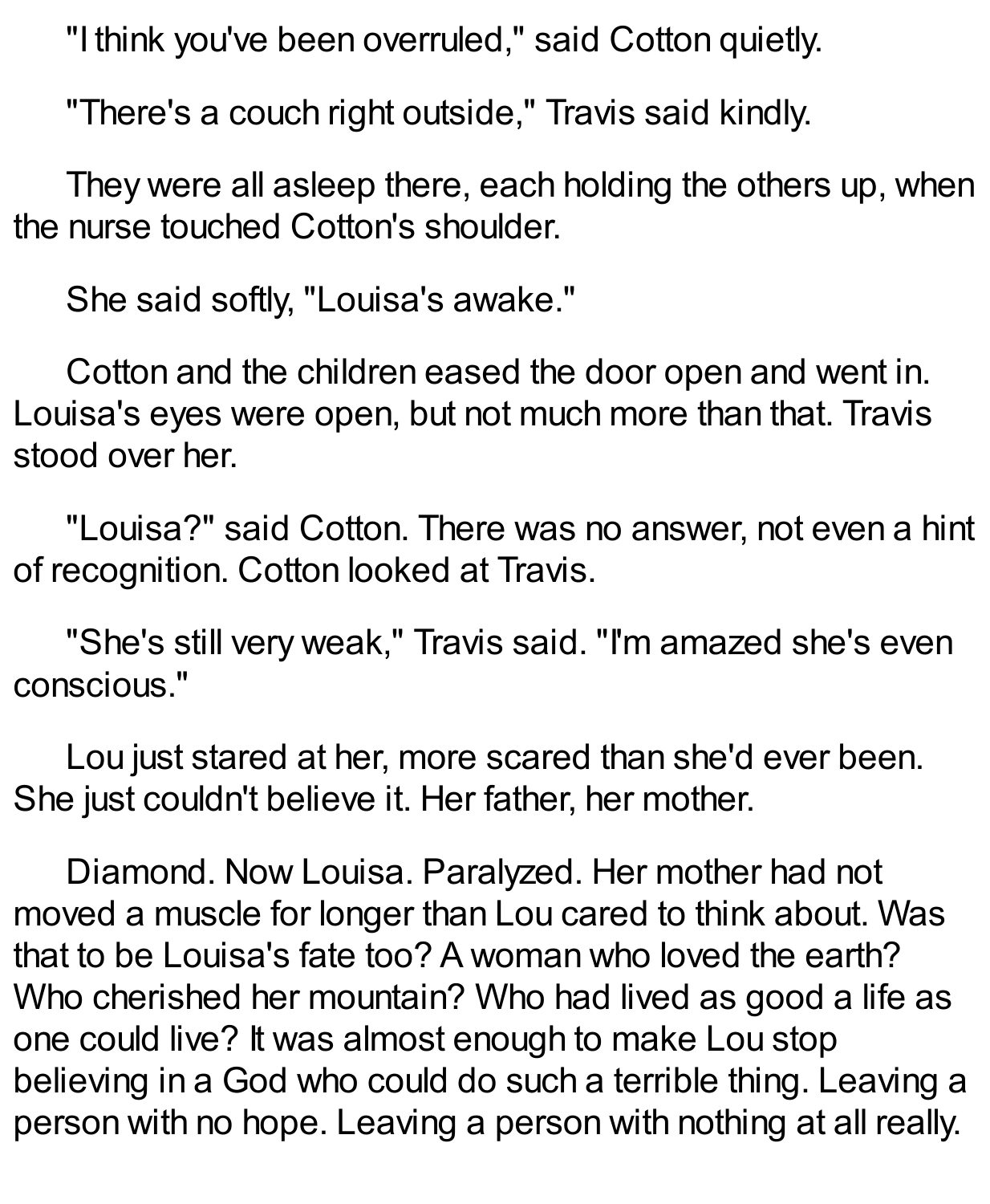Cotton, Oz, Lou, and Eugene had just started their meal at the farmhouse.

"I can't believe they haven't caught whoever burned the barn down," Lou said angrily.

"There's no proof anybody burned it down, Lou," replied Cotton, as he poured the milk and then passed the biscuits.

"I know who did it. George Davis. Probably that gas company paid him to."

"You can't go around saying that, Lou, that's slander."

"I know the truth!" the girl shot back.

Cotton took off his glasses. "Lou, believe me—"

Lou leapt up from the table, her knife and fork clattering down and making them all jump. "Why should I believe anything you say, Cotton? You said my mom was going to come back. Now Louisa's gone too.Are you going to lie and say she's going to get better? Are you?"

Lou ran off. Oz started to go after her, but Cotton stopped him. "Let her be for now, Oz," he said. Cotton got up and went out on the porch, looking at the stars and contemplating the collapse of all he knew.

Flashing across in front of him was Lou on the mare.A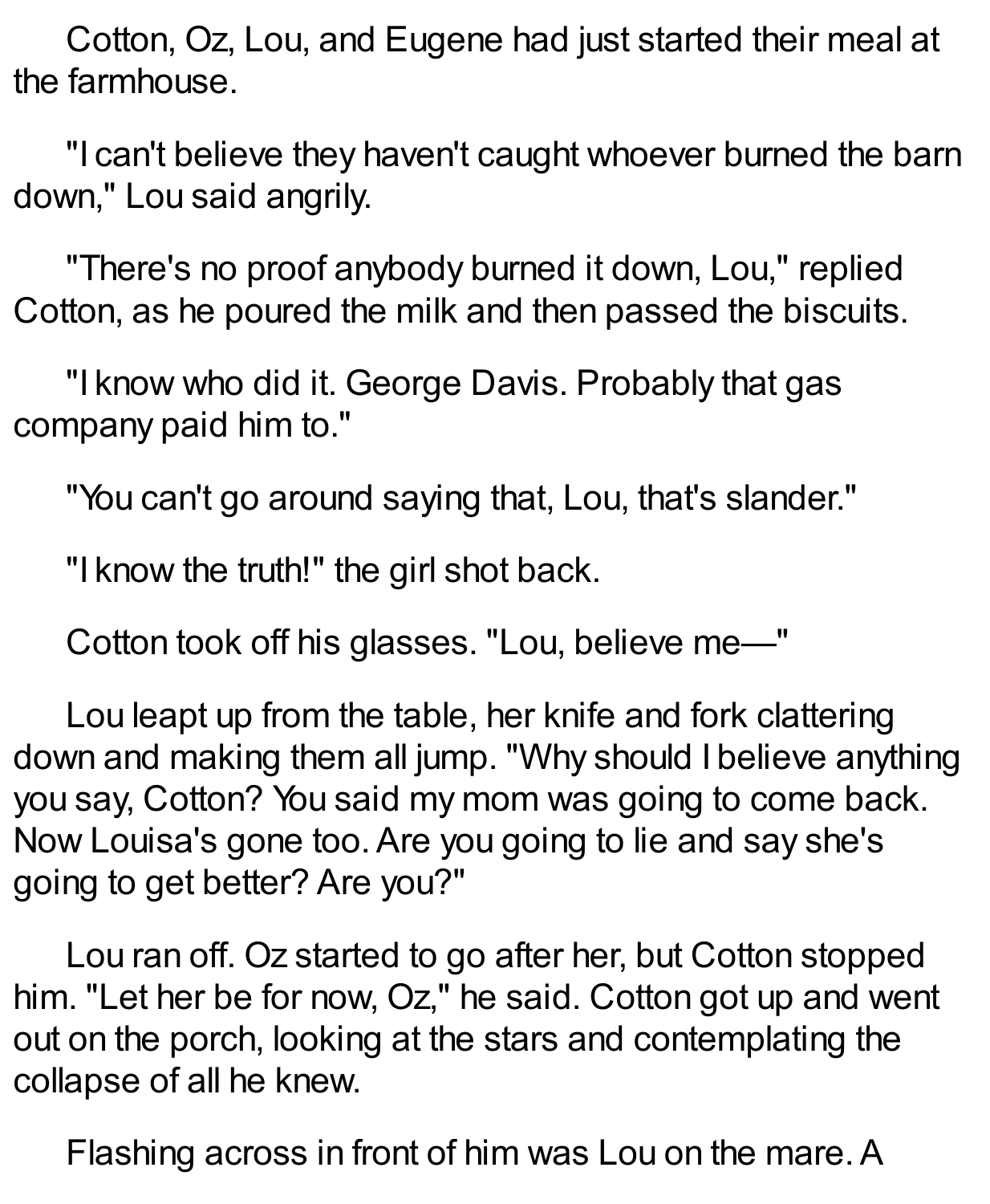startled Cotton could only stare after her, and then horse and girl were gone.

Lou rode Sue hard through the moonlit trails, tree limbs and brush poking and slapping at her. She finally came to Diamond's house and slid down, running and falling until she reached the doorway and plunged inside.

Tears streaming down her face, Lou stumbled around the room. "Why'd you have to leave us, Diamond? Now Oz and I have nobody. Nobody! Do you hear me? Do you, Diamond Skinner!"

A scuffling sound came from the front porch. Lou turned, terrified. Then Jeb raced through the open door and jumped into her arms, licking her face and breathing heavy from his long run. She hugged him. And then the tree branches started rattling against the glass, and an anxious moan came down the chimney, and Lou held especially tight to that dog.A window banged open, and the wind swirled around the room, and then things grew calm, and, finally, so did Lou.

She went outside, mounted Sue, and headed back, unsure of why she had even come here. Jeb trailed behind, tongue hanging low. She came to a fork in the road and turned left, toward the farm. Jeb started howling before Lou heard the noises herself. The throaty growls and ominous thrashing of underbrush were close upon them. Lou whipped up the horse, but before Sue could get rolling faster, the first of the wild dogs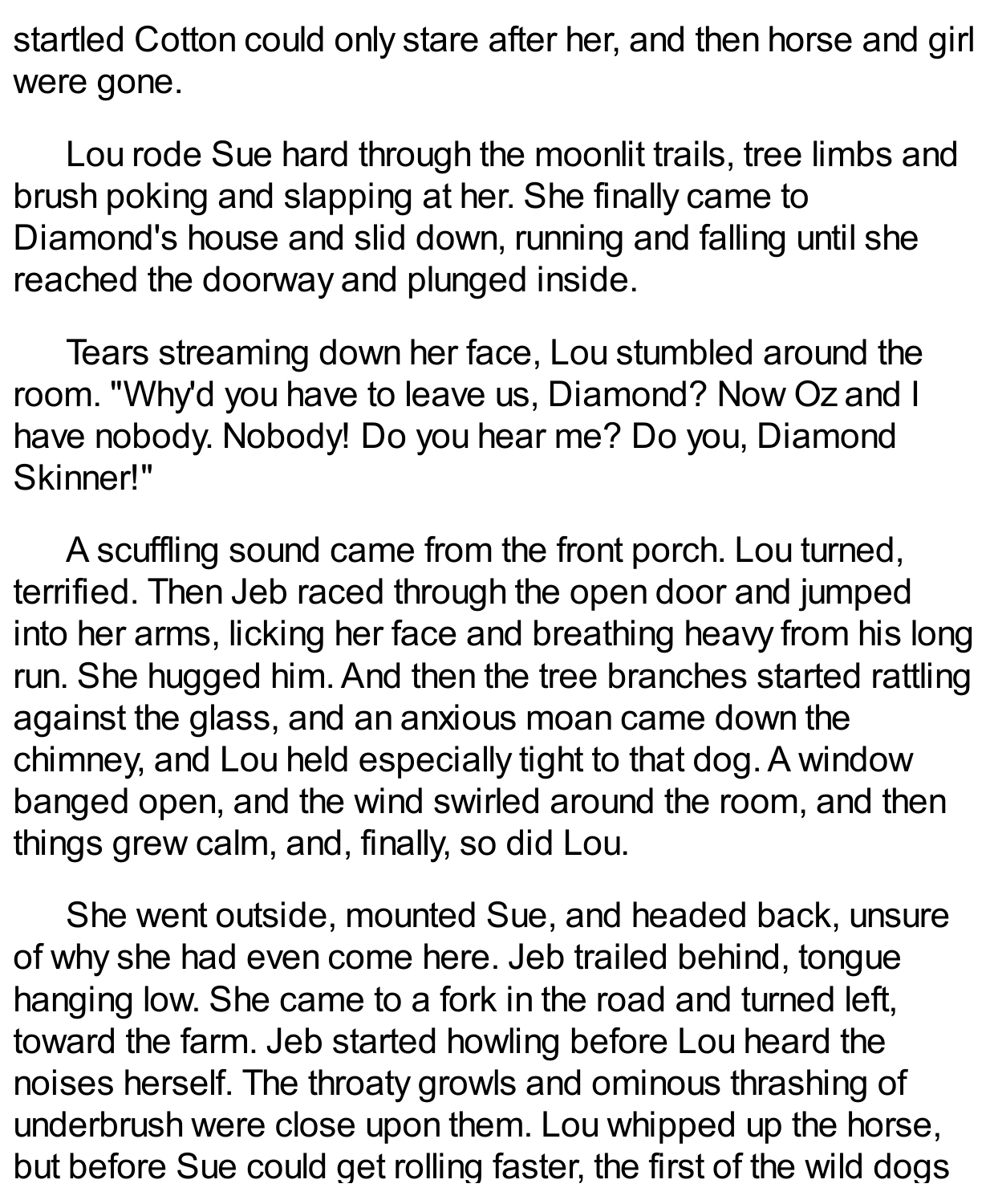cleared the woods and came straight into their path. Sue reared up on her hind legs as the hideous creature, more wolf than dog, bared its teeth, its hackles straight up. Then another and another came from the woods, until a half dozen circled them. Jeb had his fangs bared and his hackles up too, yet he didn't stand a chance against so many, Lou knew. Sue kept rearing and neighing, and spinning in little circles until Lou felt herself slipping, as the wide body of the mare seemed to grow as narrow as a tightrope, and was also slicked, for the horse was lathered heavily after the long run.

One of the pack made a lunge for Lou's leg, and she pulled it up; the animal collided with one of Sue's hoofs and was temporarily stunned. There were too many of them, though, circling and snarling, ribs showing. Jeb went on the attack, but one of the brutes threw him down and he retreated, blood showing on his fur.

And then another beast snapped at Sue's foreleg and she went up again.And when she came down this time, she was riderless, for Lou had finally lost her grip and landed on her back, the wind knocked from her. Sue took off down the trail for home, yet Jeb stood like a stone wall in front of his fallen mistress, no doubt prepared to die for her. The pack moved in, sensing the easy kill. Lou forced herself up, despite the ache in her shoulder and back. There wasn't even a stick within reach, and she and Jeb moved backward until there was nowhere else to go.As she prepared herself to die fighting, the only thing Lou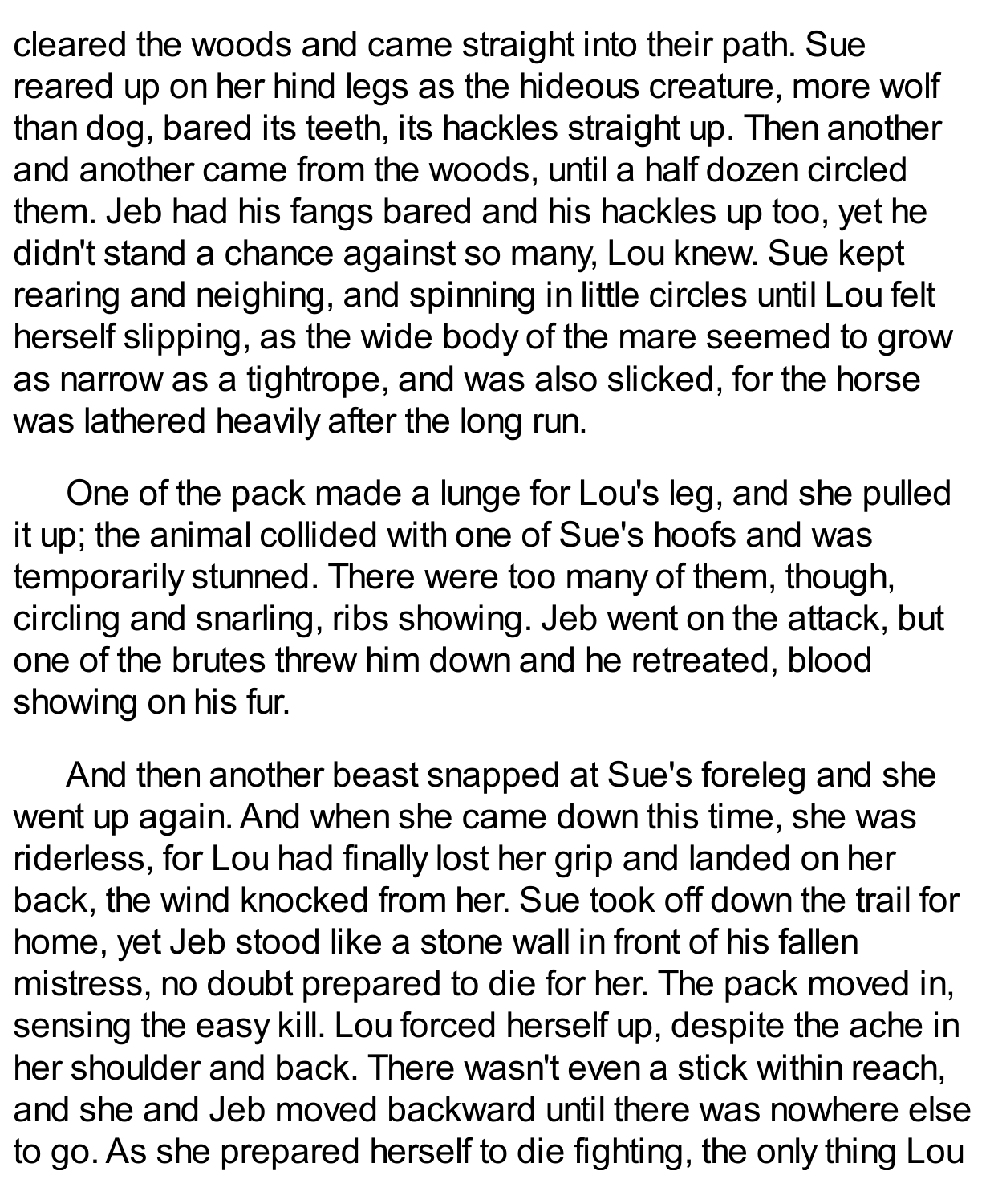could think of was that Oz would now be all alone, and the tears welled up in her eyes.

The scream was like a net dropped over them, and the halfwolves turned. Even the largest of them, the size of a calf, flinched when it saw what was coming. The panther was big and sleek, muscles flexing under charcoal skin- It had amber eyes, and fangs showing that were double the size of the nearwolves'.And its claws too were fearsome things, like pitchfork hooked to knuckle. It screamed again when it got to the trail and headed for the wild pack with the power of a loaded coal train. The dogs turned and fled the fight, and that cat followed them, screaming with each graceful stride.

Lou and Jeb ran as hard as they could for home.About a half mile from the house they once more heard the crash of the underbrush next to them. Jeb's hackles went north again, and Lou's heart nearly stopped: She beheld the amber eyes of the cat out of the darkness as it ran parallel to them through the woods. That terrifying animal could shred both girl and hound in seconds.And yet all that thing did was run next to them, never once venturing out of the woods. The only reason Lou knew it was still there was the sounds of its paws against the leaves and undergrowth, and the glow of those luminous eyes, which looked free-floating in the darkness, as black skin blended with stark night.

Lou let out a thankful cry when she saw the farmhouse, and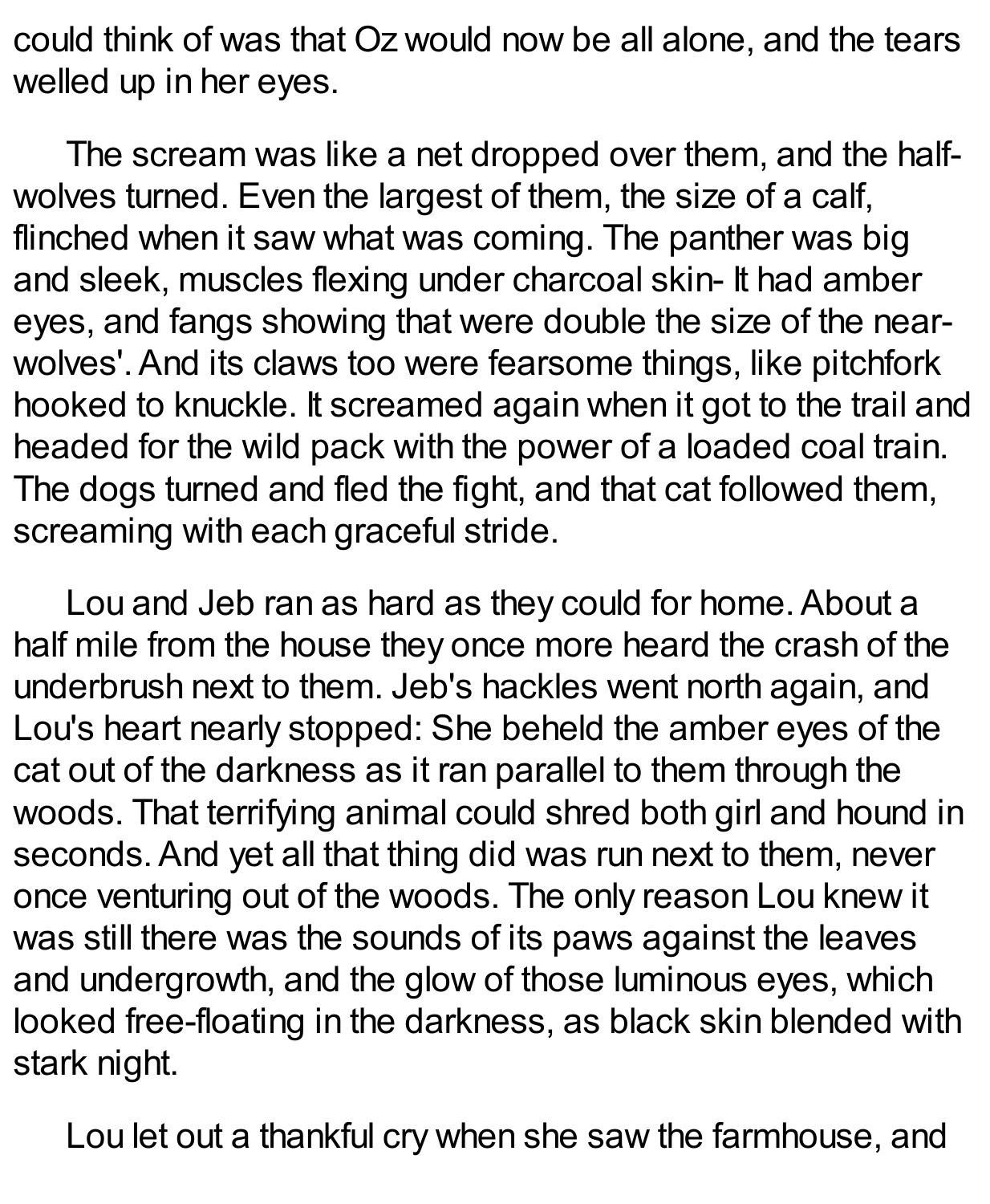she and Jeb ran to the porch and then inside to safety. No one else was stirring, and Cotton, she assumed, had probably left long ago. Her chest heaving, Lou looked out the window, but never saw a sign of the beast.

Lou went down the hallway, every nerve still jangling badly. She paused at her mother's door and leaned against it. She had come so close to dying tonight, and it had been awful, more terrible than the car accident even, for she had been alone in her crisis. Lou peered inside the room and was surprised to find the window open. She went in, closed it, and turned to the bed. For one dazed moment she could not find her mother in the covers, and then of course there she was. Lou's breath became normal, the shivers of fear fading as she drew closer to the bed.Amanda was breathing lightly, her eyes closed, fingers actually curled, as though in pain. Lou reached out and touched her and then withdrew her hand. Her mother's skin was moist, clammy. Lou fled the room and bumped into Oz standing in the hall.

"Oz," she said, "you're not going to believe what happened to me."

"What were you doing in Mom's room?"

She took a step back. "What?  $\vdash$ "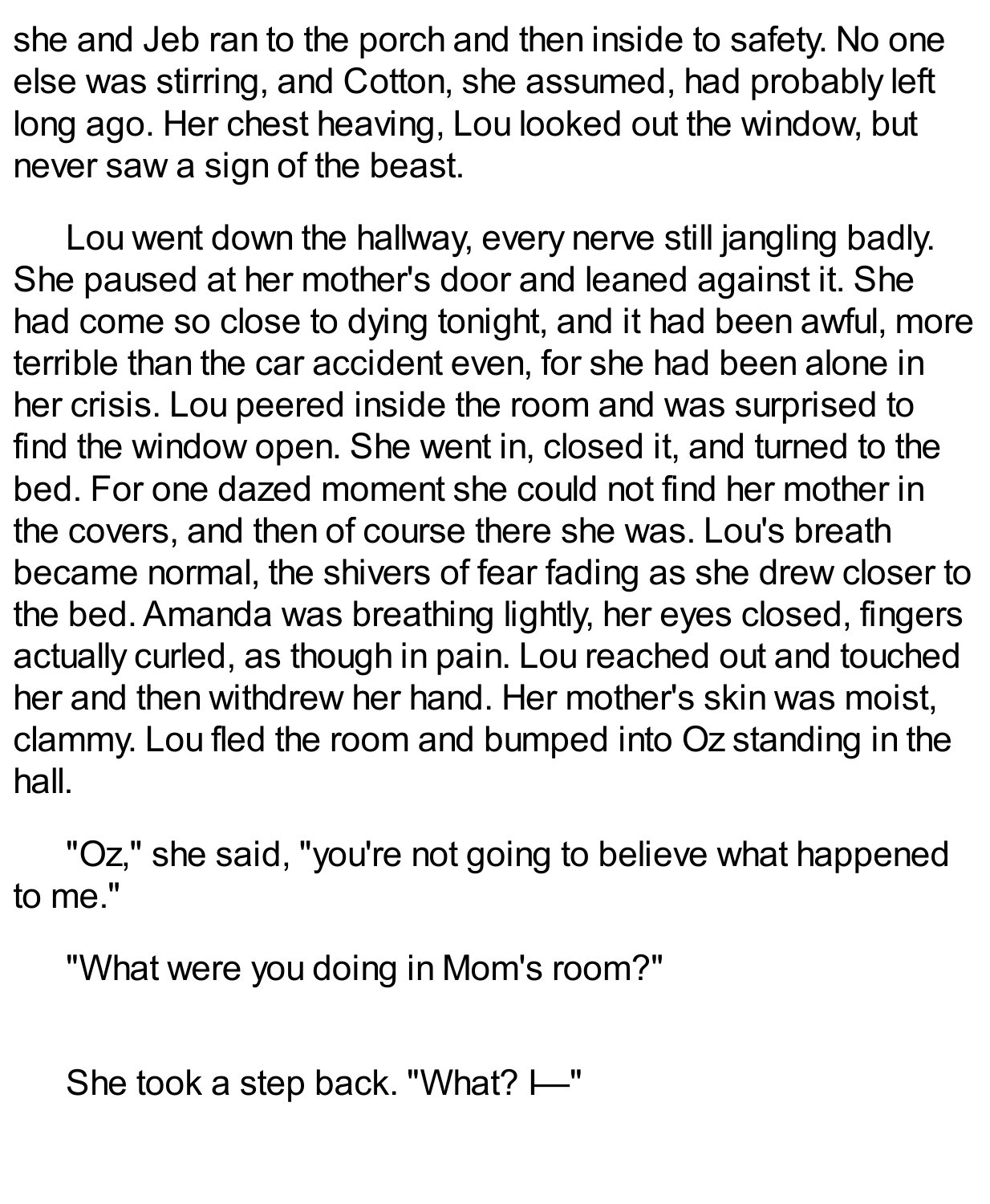"If you don't want Mom to get better, then you should just leave her alone, Lou. Just leave her alone!"

"But Oz—"

"Dad loved you the best, but I'll take care of Mom. Just like she always took care of us. I know Mom will get better, even if you don't."

"But you didn't take the bottle of holy water Diamond got for you."

"Maybe necklaces and holy water won't help Mom, but me believing she'll get better will. But you don't believe, so just leave her be."

He had never in his life talked to her this way. He just stood there and glared, his thin, strong arms dangling by his sides, like needles at the end of thread. Her little brother really angry at her! She couldn't believe it. "Oz!" He turned and walked away. "Oz," she called again. "Please, don't be mad at me. Please!" Oz never turned around. He went into his room and shut the door.

Lou stumbled to the back of the house, then went out and sat on the steps. The beautiful night, the wondrous i2ht of the mountains, the calls of all kind of wildlife made no impression at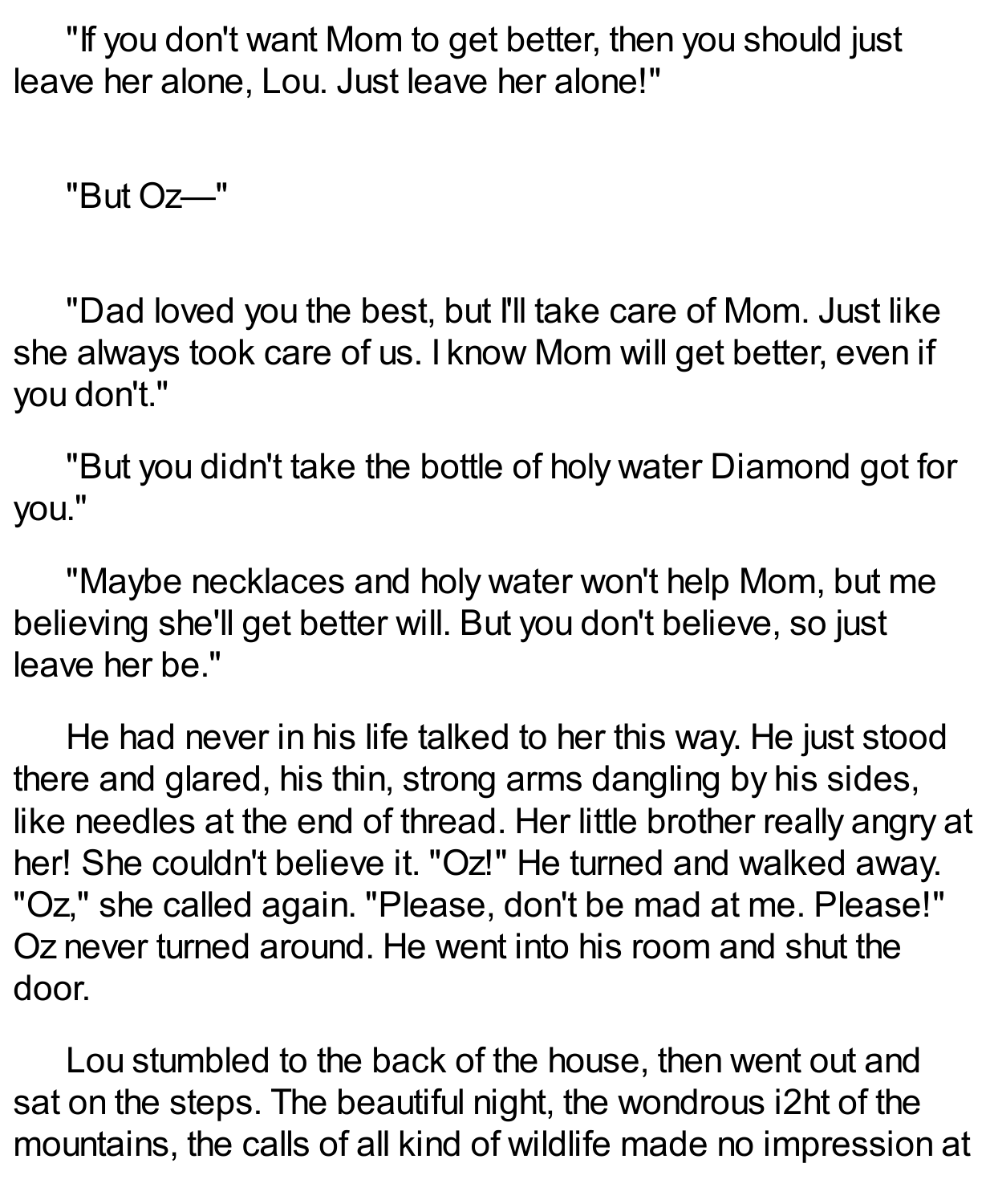all on her. She looked at her hands where the sun had leathered them, the palms rough as oak bark. Her fingernails were jagged and dirty, her hair knotted and lye-soaped to death, her body fatigued beyond her years, her spirit given way to despair after losing almost all those she cared about.And now her precious Oz no longer loved her.

At that moment, the hated mine siren boomed across the valley. It was as though the mountain were shrieking in anticipation of the coming pain. The sound seemed to splinter Lou's very soul.And next the rumble of the dynamite came and finished her off. Lou looked to that Cardinal graveyard knoll and suddenly wished she was there too, where nothing else could ever hurt her.

She bent over and wept quietly into her lap. She hadn't been there long when she heard the door creak open behind her.At first she thought it might be Eugene checking on her, but the tread was too light. The arms wrapped around her and held her tight.

Lou could feel her brother's delicate breaths on her neck. She stayed bent over, yet she reached behind her and wrapped an arm around him.And brother and sister stayed there like that for the longest time.

## CHAPTER THIRTY-FIVE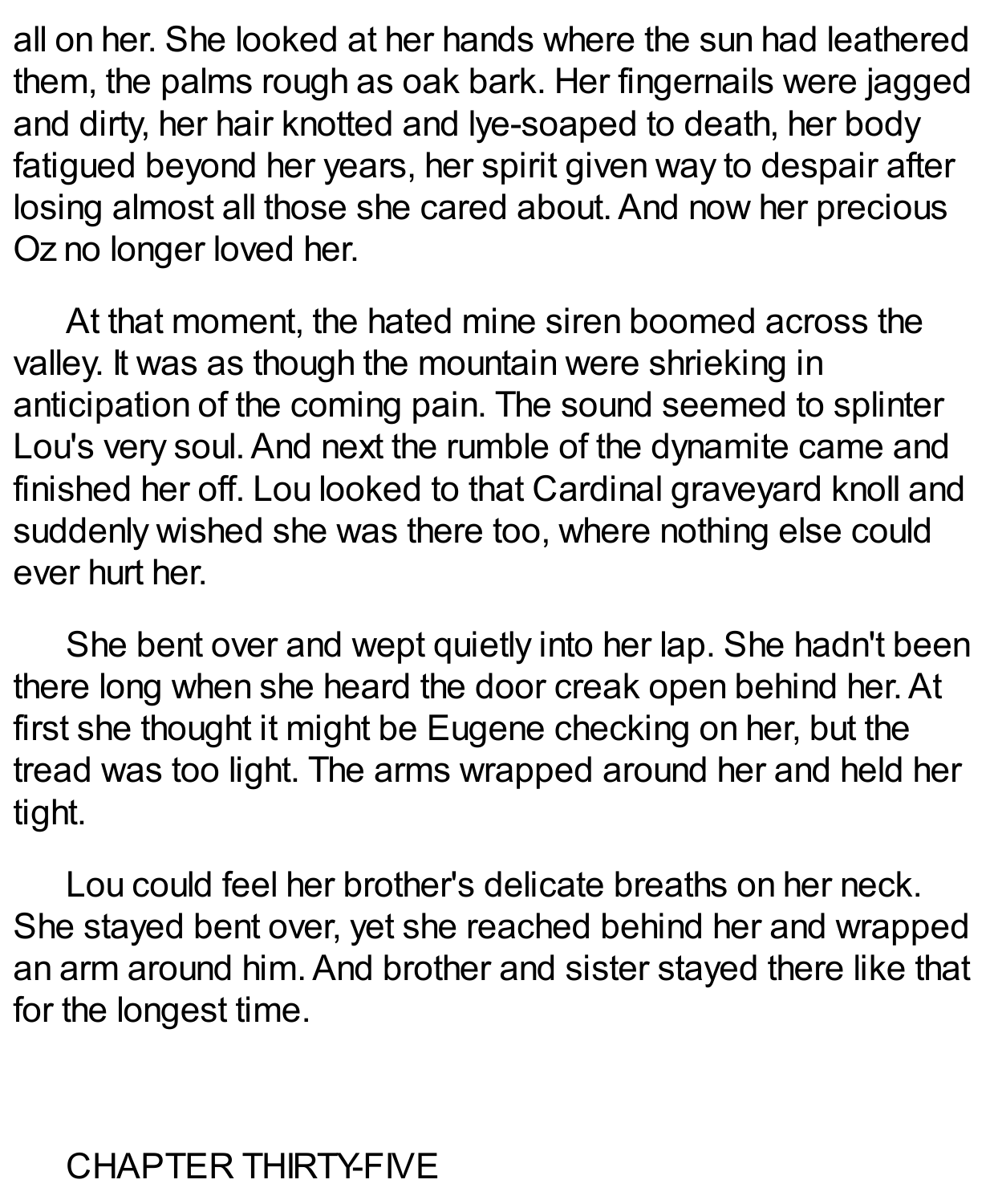THEYRODE THE WAGON DOWN TO McKENZIE'S MERcantile, and Eugene, Lou, and Oz went inside. Rol-lie McKenzie stood behind a waist-high counter of warped maple. He was a little ball of a man, with a shiny, hairless head and a long grayish white beard that rested on his slack chest. He wore spectacles of great strength, yet the man still had to squint to see. The store was filled to nearly overflowing with farm supplies and building materials of various kinds. The smell of leather harnesses, kerosene oil, and burning wood from the corner potbelly filled the large space. There were glass candy dispensers and a Chero Cola box against one wall.A few other customers were in the place and they all stopped and gaped at Eugene and the children as though they were apparitions come haunting.

McKenzie squinted and nodded at Eugene, his fingers picking at his thick beard, like a squirrel worrying a nut.

"Hi, Mr. McKenzie," said Lou. She had been here several times now and found the man gruff but fair.

Oz had his baseball mitts draped around his neck and was tossing his ball. He was never without them now, and Lou suspected her brother even slept with the things.

"Real sorry to hear 'bout Louisa," McKenzie said.

"She's going to be fine," said Lou firmly, and Oz gave her a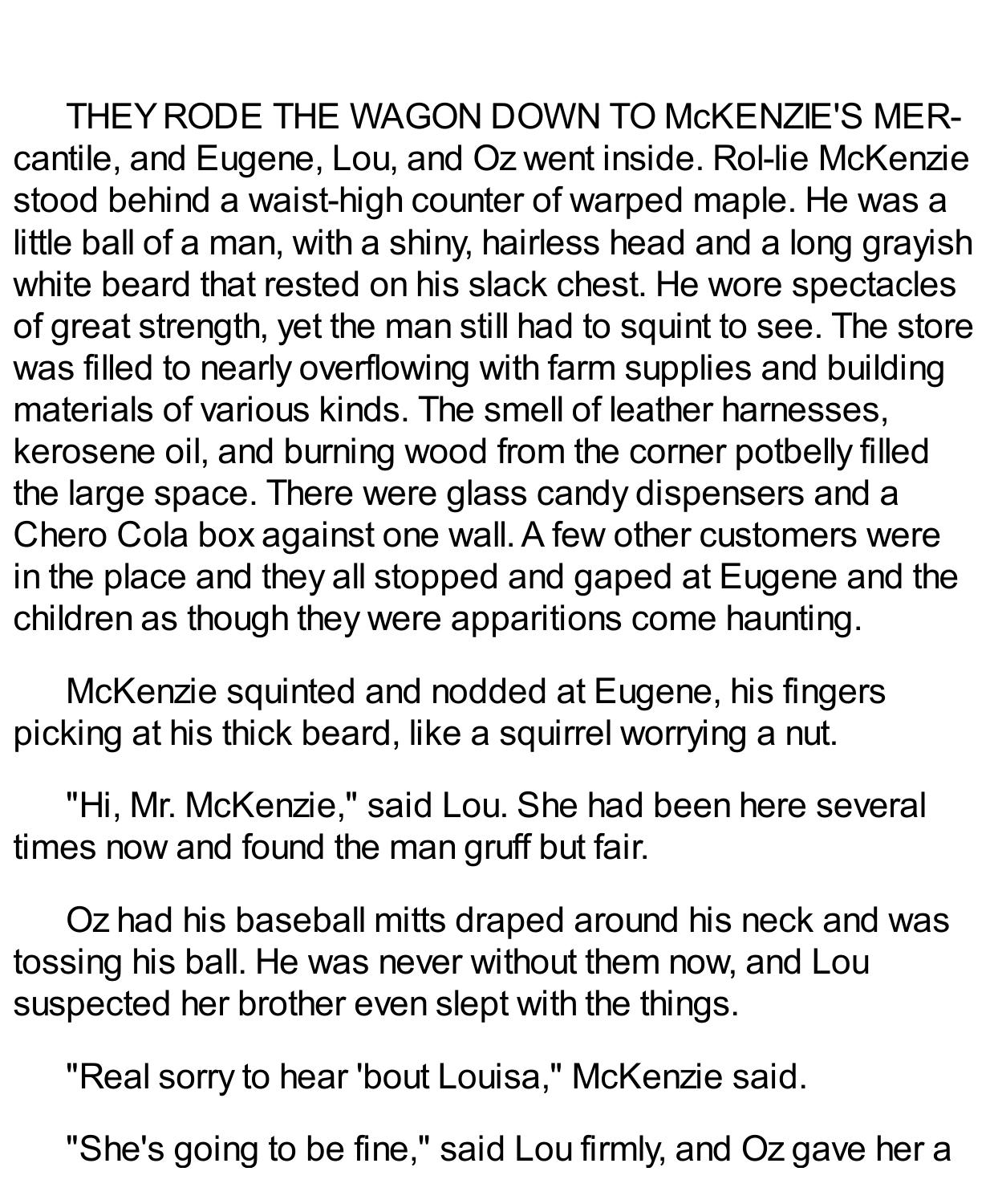surprised look and almost dropped his baseball.

"What can I do for you?" asked McKenzie.

"Got to raise us a new barn," said Eugene. "Got to have us some things."

"Somebody burned our barn down," said Lou, and she glared around at the people staring.

"Use some finished board, posts, nails, hardware for the doors, and such," said Eugene. "Got me a good list right chere." He pulled a piece of paper from his pocket and laid it on the counter. McKenzie did not look at it.

"I'll need cash up front," he said, finally letting his beard alone.

Eugene stared at the man. "But we good on our 'count.All paid up, suh."

Now McKenzie eyed the paper. "Lot of stuff on that list. Can't carry you for that much."

"So's we bring you crop. Barter."

"No. Cash."

"Why can't we get credit?" asked Lou.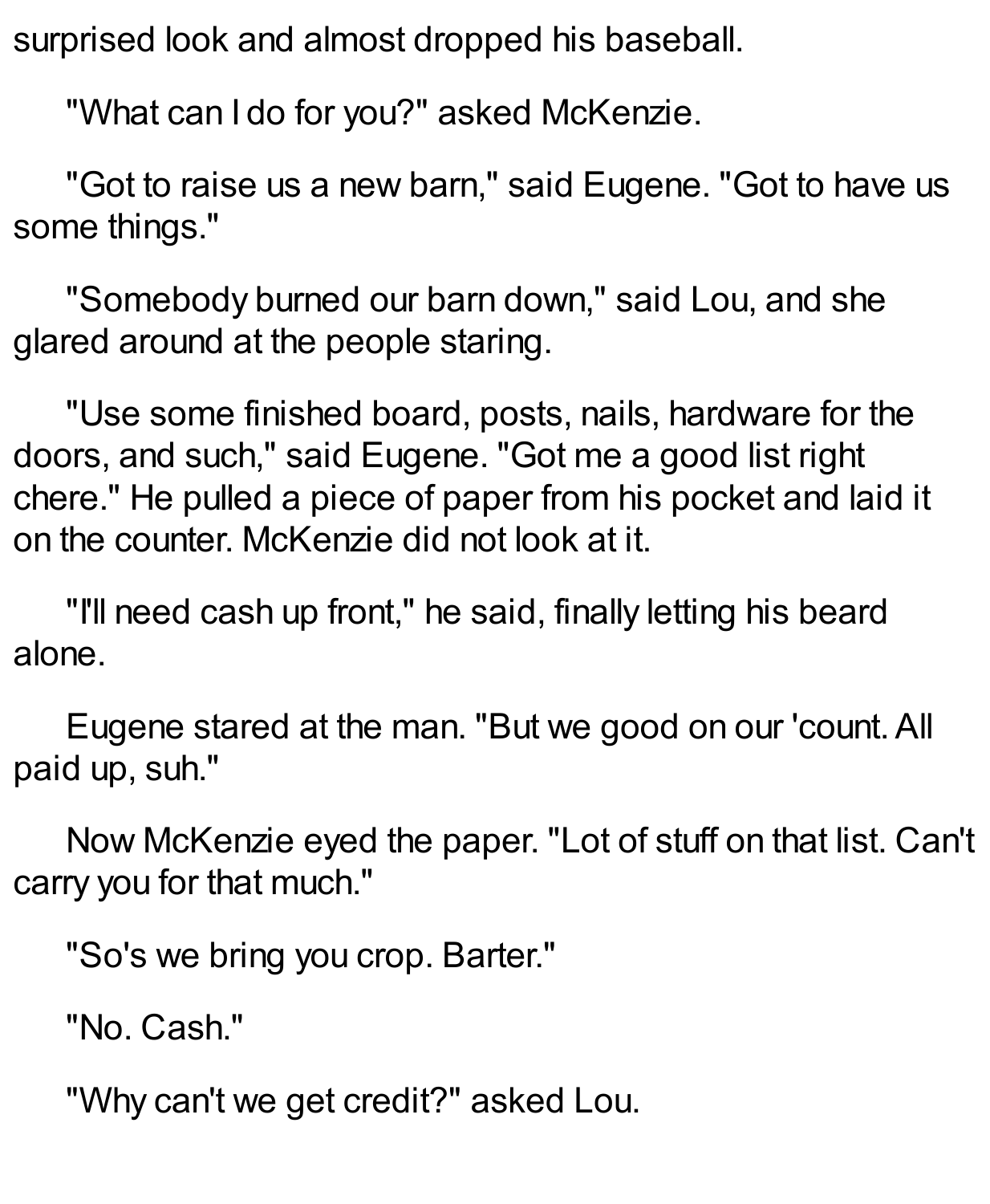"Hard times," replied McKenzie.

Lou looked around at the piles of supplies and goods everywhere. 'Times look pretty good to me."

McKenzie slid back the list. "I'm sorry."

"But we's got to have a barn," said Eugene. "Winter come fast and we ain't keep the animals out. They die."

"The animals we have left" said Lou, glaring some more at the still staring faces.

A man equal in size to Eugene approached from the rear of the store. Lou knew him to be McKenzie's son-in-law, who was no doubt looking forward, she figured, to inheriting this good business one day when McKenzie squinted his last.

"Look here, Hell No," said the man, "you got your answer, boy."

Before Lou could say a word, Eugene stepped directly in front of the man. "You knowed that ain't never been my name. It be Eugene Randall.And don't you never call me nuthin' else." The big man appeared stunned, and he took a step back. Lou and Oz exchanged glances and then looked proudly upon their friend.

Eugene stared down each of the customers in the store, ostensibly, Lou thought, to make clear that this statement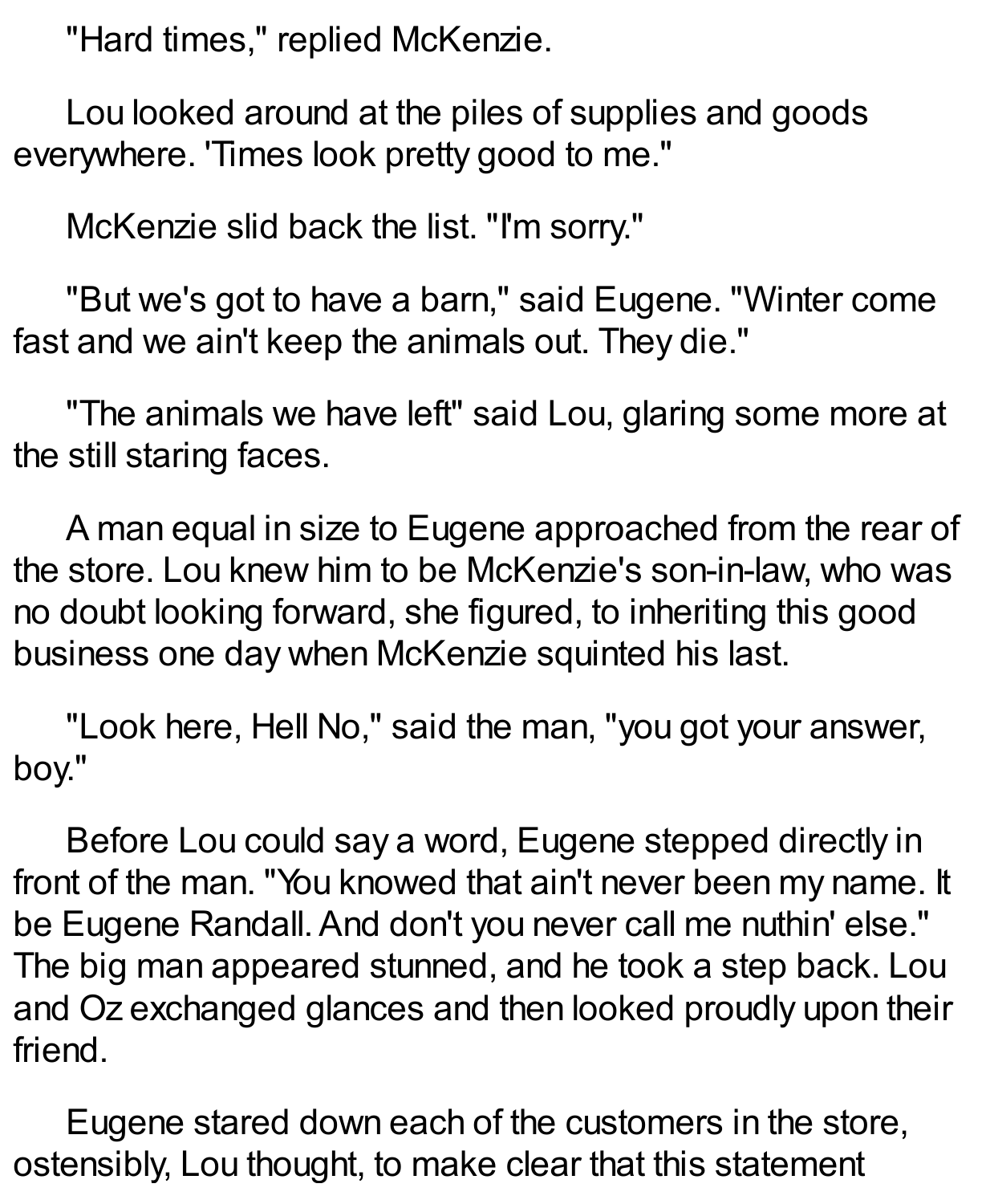applied to all of them as well.

Rollie McKenzie called out, "I'm sorry for that, Eugene. It won't never happen again."

Eugene nodded at McKenzie and then told the children to come on. They went outside and climbed on the wagon. Lou was shaking with anger. "It's that gas company. They've scared everybody. Turned people against us."

Eugene took up the reins. "It be all right. We think'a somethin'."

Oz cried out, "Eugene, wait a minute." He jumped down from the wagon and ran back inside.

"Mr. McKenzie? Mr. McKenzie?" Oz called out, and the old man came back to the counter, blinking and picking at his beard.

Oz plopped his mitts and ball on the curled maple planks. "Will this buy us a barn?"

McKenzie stared at the child, and the old man's lips trembled some, and his blinking eyes grew moist through the heft of glass. "You go on home, boy. You go on home now."

They cleared all the debris from the remains of the barn and collected all the nails, bolts, and usable wood that they could from the ruins. Cotton, Eugene, and the children stood and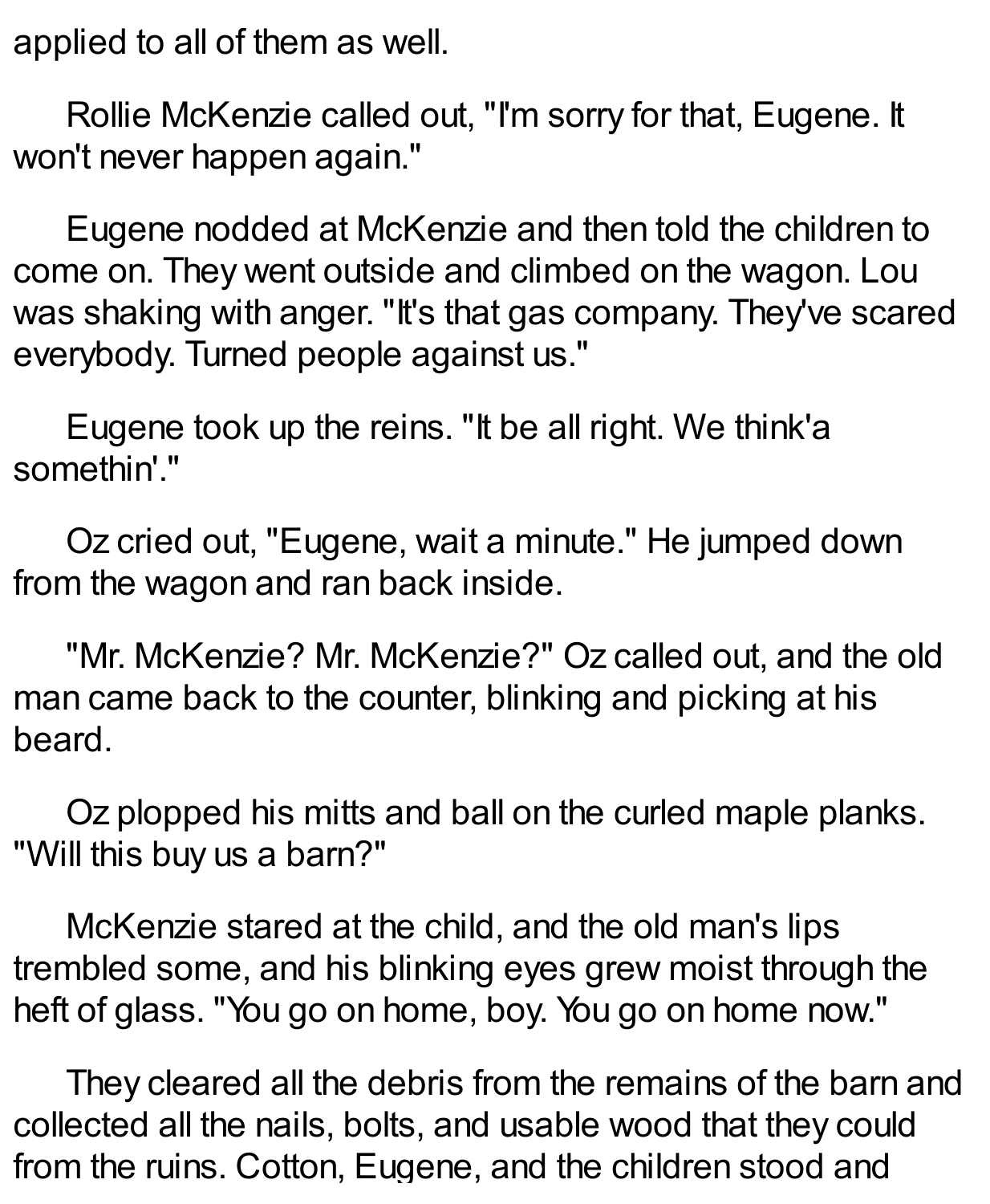stared at the meager pile.

"Not much there," said Cotton.

Eugene looked at the surrounding forests. "Well, we got us lot of wood, and it all free, 'cept the sweat of felling it."

Lou pointed to the abandoned shack her father had written about. "And we can use stuff from there," she said, then looked at Cotton and smiled. They had not spoken since Lou's outburst, and she was feeling badly about it. "Maybe make us a miracle," she added.

"Well, let's get to work," said Cotton.

They tore down the shack and salvaged what they could. Over the next several days they cut down trees with an ax and a crosscut saw that had been in the corn-crib and thus had escaped the fire. They pulled out the felled trees with the mules and chains. Fortunately, Eugene was a first-rate, if self-taught, carpenter. They topped off the trees and stripped the bark, and using a square and a measuring tape, Eugene cut marks in the wood showing where notches needed to be chiseled. "Ain't got 'nough nails, so's we got to make do. Notch and strap the joints best we can, mud chink 'tween. When we get mo' nails, we do the job right."

"What about the corner posts?" asked Cotton. "We don't have any mortar to set them in."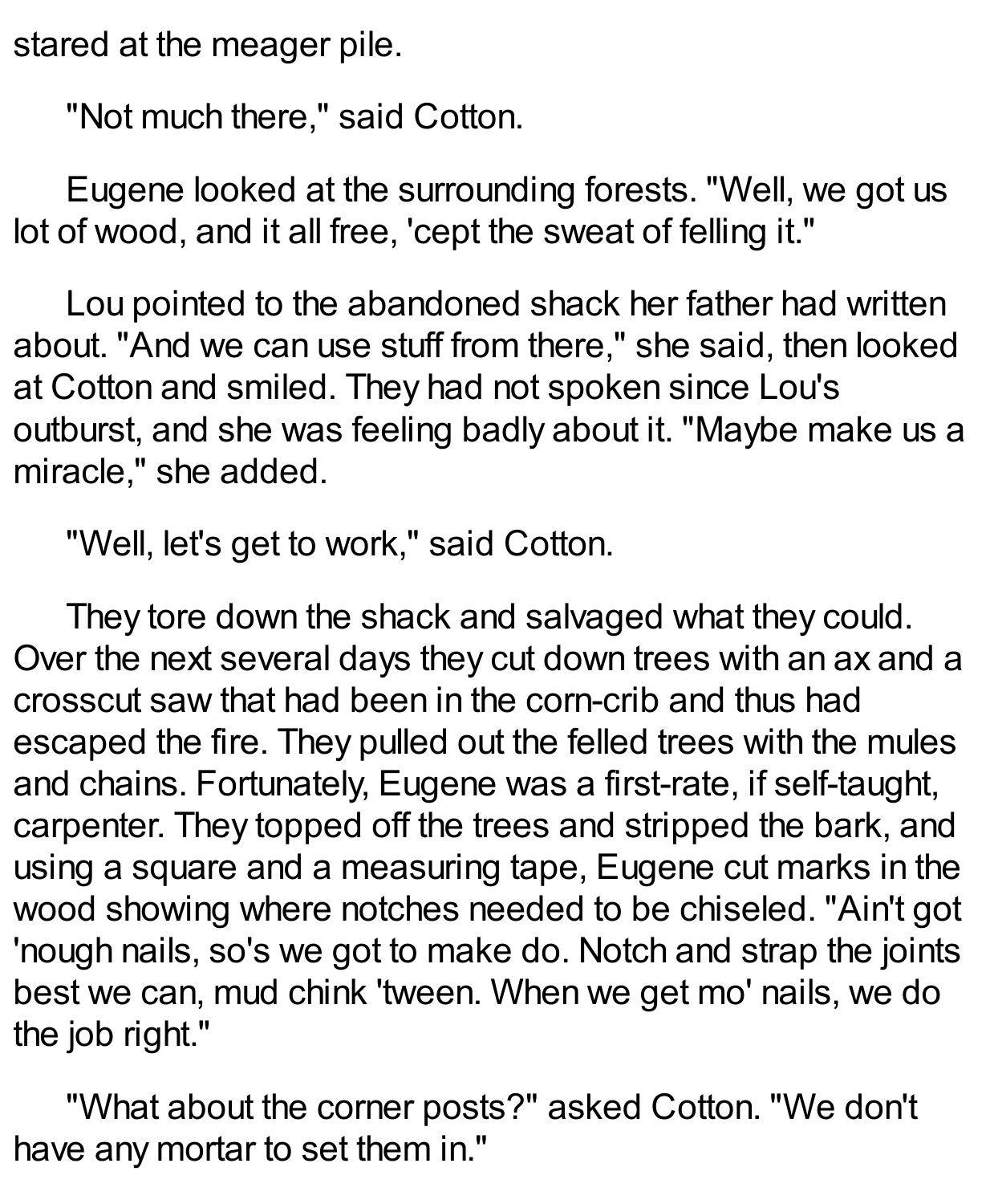"Ain't got to. Dig the holes deep, way below the cold line, crack up the rock, pack it in good and hard. It hold. I give us some extra hep at the corners with the braces. You see."

"You're the boss," said Cotton with an encouraging smile.

Using a pick and shovel, Cotton and Eugene dug one hole. It was tough going against the hard ground. Their cold breath filled the air, and their gloved hands ached with the raw. While they were doing this, Oz and Lou chiseled out and hand-drilled the notches and insertion holes on the posts where timber mortise would meet timber tenon. Then they mule-dragged one of the posts to the hole and realized they had no way to get it in there. Try as they might, from every angle, and with every conceivable leverage, and with big Eugene straining every muscle he had, and little Oz too, they could not lift it enough. "We figger that out later," said Eugene finally, his big chest heaving from the failed effort.

He and Cotton laid out the first wall on the ground and started to hammer. Halfway through they ran out of nails. They collected all the scrap metal they could find and Eugene made a roaring coal fire for his forge. Then, using his smithy hammer, tongs, and shoeing anvil, he fashioned as many rough nails from the scrap as he could.

"Good thing iron doesn't burn," remarked Cotton, as he watched Eugene working away on the anvil, which still stood in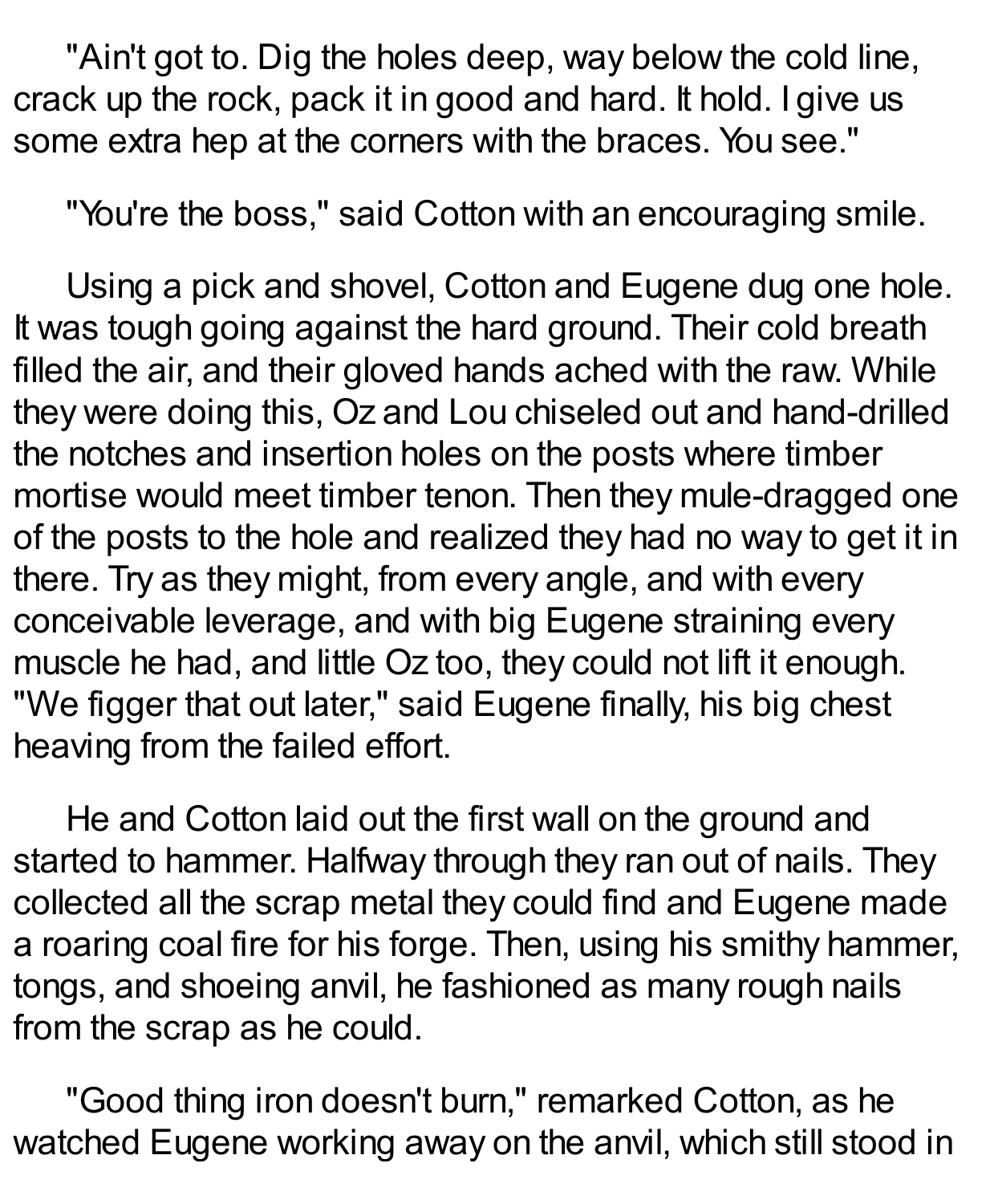the middle of what used to be the barn.

All of Eugene's hard work netted them enough nails to finish another third of the first wall, and that was all.

They had been at this for many cold days now, and all they had to show for it was one hole and a single finished corner post and no way to allow either to meet, and a wall without enough nails to hold it together.

They collected early one morning around the post and hole to mull this over, and all agreed the situation did not look good. A hard winter was creeping ever closer and they had no barn. And Sue, the cows, and even the mules were showing the ill effects of being out in the freezing air all night. They could not afford to lose any more livestock.

And as bad as this plight was, it was really the least of their problems, for while Louisa had regained consciousness from time to time, she had not spoken a word when awake, and her eyes appeared dead. Travis Barnes was very worried, and fretted that he should send her to Roanoke, but he was afraid she would still not survive the trip, and the fact was, there wasn't much they could do for her there anyway. She had been able to drink and eat a bit, and while it wasn't much, Lou took it as something to hold on to. It was as much as her mother was able to do.At least they were both still alive.

Lou looked around their small, depressed group, then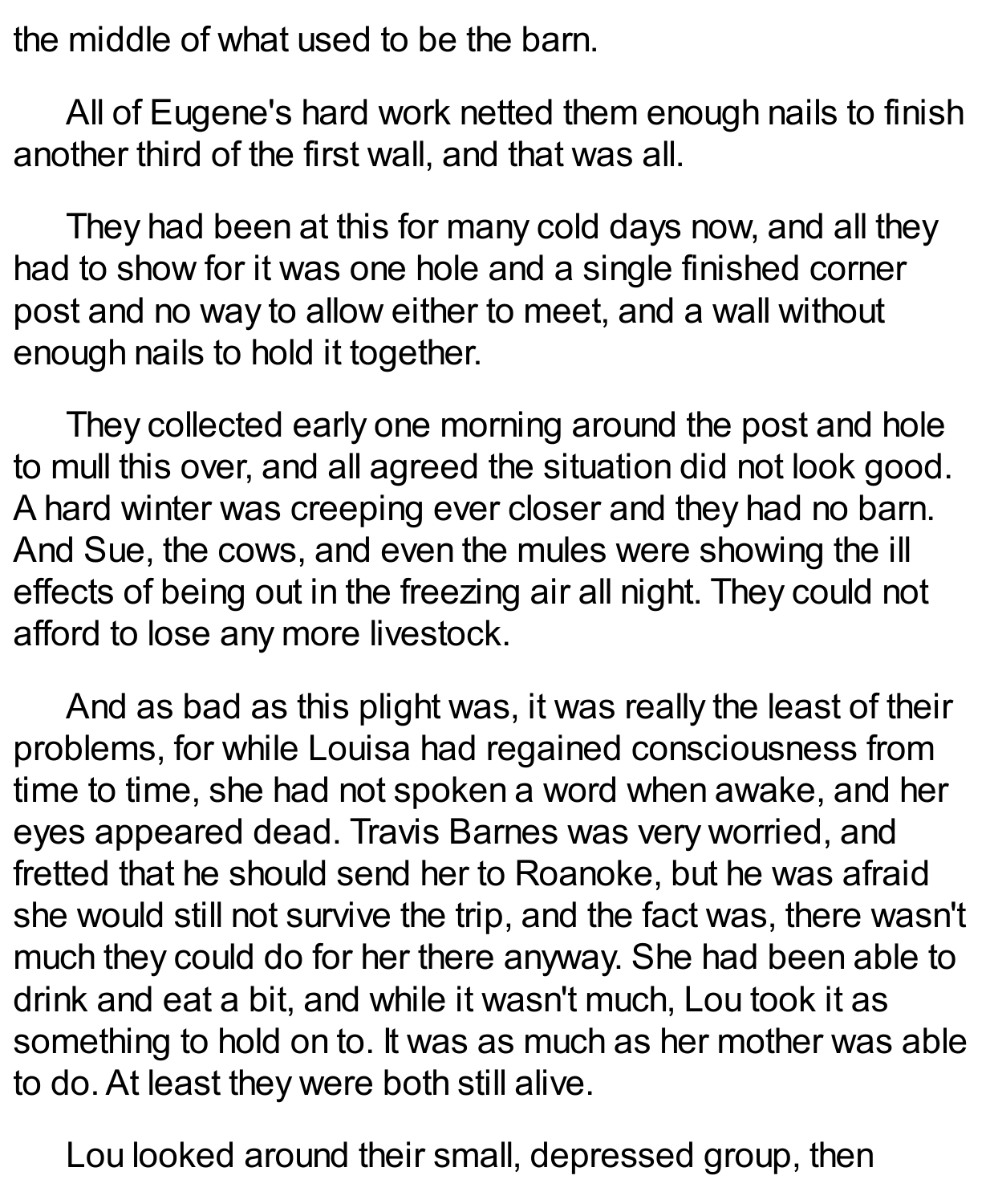gazed at the naked trees on the angled slopes and wished winter would magically dissolve to summer's warmth, and Louisa would rise fine and healthy from her sickbed. The sounds of the wheels made them all turn and stare. The line of approaching wagons pulled by mule, horse, and oxen teams was a long one. They were filled with cut lumber, large padstones, kegs of nails, ropes, ladders, block and tackle, augers, and all manners of other tools, that Lou suspected came in part from McKenzie's Mercantile. Lou counted thirty men in all, all from the mountain, all of them farmers. Strong, quiet, bearded, they wore coarse clothing and wide-brimmed hats against a winter's sun, and all had large, thick hands severely battered by both the mountain elements and a lifetime of hard work. With them were a half dozen women. They unloaded their supplies. While the women laid out canvas and blankets and used Louisa's cookstove and fireplace to start preparing the meals, the men began to build a barn.

Under Eugene's direction, they constructed supports for the block and tackle. Forgoing the route of post and mortar in hole, they opted to use the large, flat padstones for the barn's foundation. They dug shallow footers, laid the stones, leveled them, and then placed massive hewn timbers across the stones as the sill plates. These plates were secured together all around the foundation.Additional timbers were run down the middle of the barn floor and attached to the sill plates. Later, other posts would be placed here and braced to support the roof framework and hayloft. Using the block and tackle, the mule teams lifted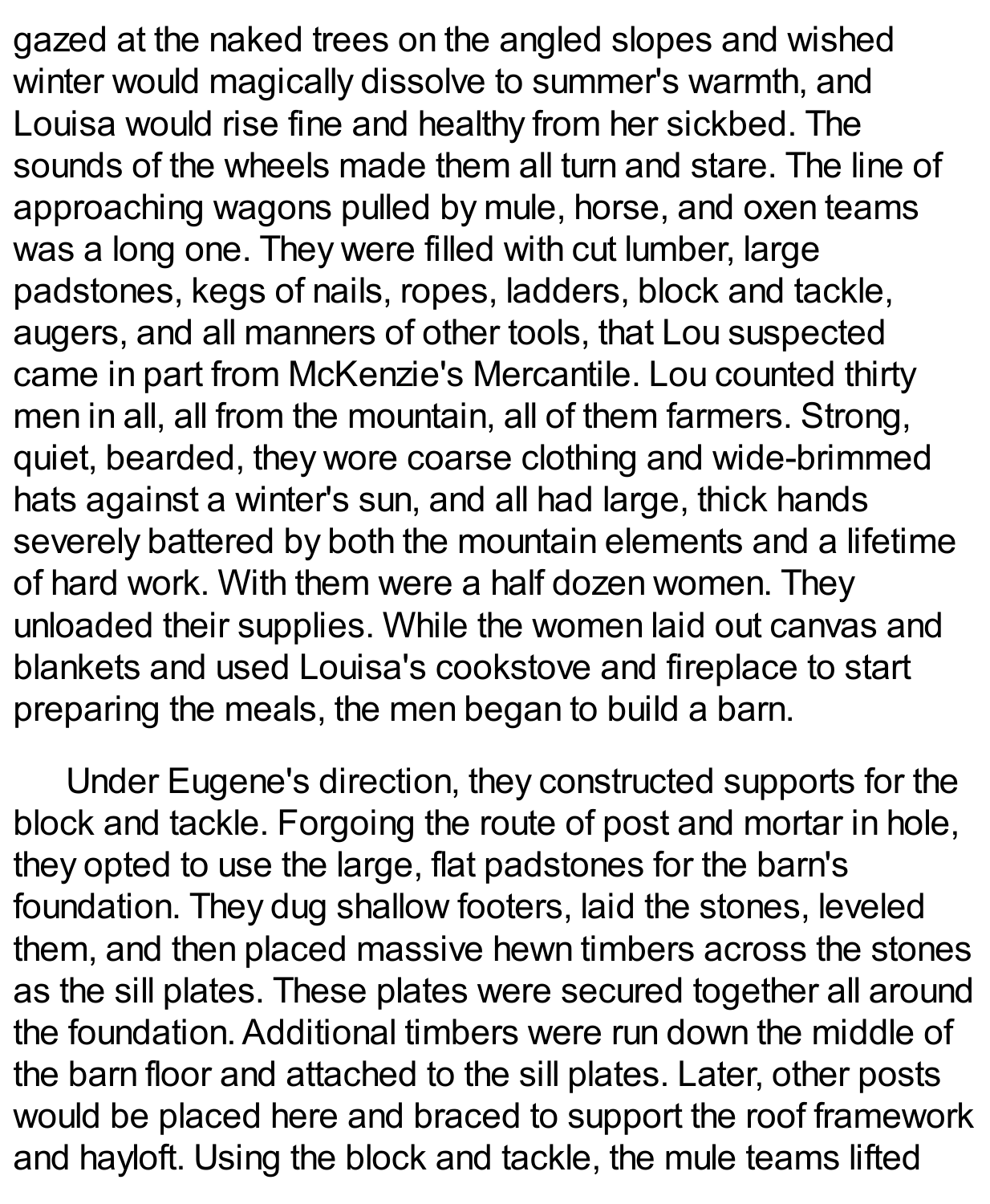the massive corner posts up and on top of the sill plates. Thick brace timbers were nailed into the corner posts on either side, and then the braces themselves were firmly attached to the plates.

With the barn's foundation set, the wall frames were built on the ground, and Eugene measured and marked and called out instructions on placement. Ladders were put up against the corner posts and holes augured into them. They used the block and tackle to raise other timbers up to be used as the crossbeams. Holes had been hand-drilled through these timbers, and they were attached to the corner posts with long metal bolts.

There was a shout as the first wall was run up, and each time after that as the remaining walls were built and run up. They framed the roof, and then the hammering became relentless as stud walls were further built out. Saws sliced through the air, cold breaths crowded each other, sawdust swirled in the breeze, men held nails in their mouths, and hands moved hammers with practiced motions.

Two meals were rung for, and the men dropped to the ground and ate hard each time. Lou and Oz carried plates of warm food and pots filled with hot chicory coffee to the groups of tired men. Cotton sat with his back against the rail fence, sipping his coffee, resting his sore muscles, and watching with a broad smile as a barn began to emerge out of nothing but the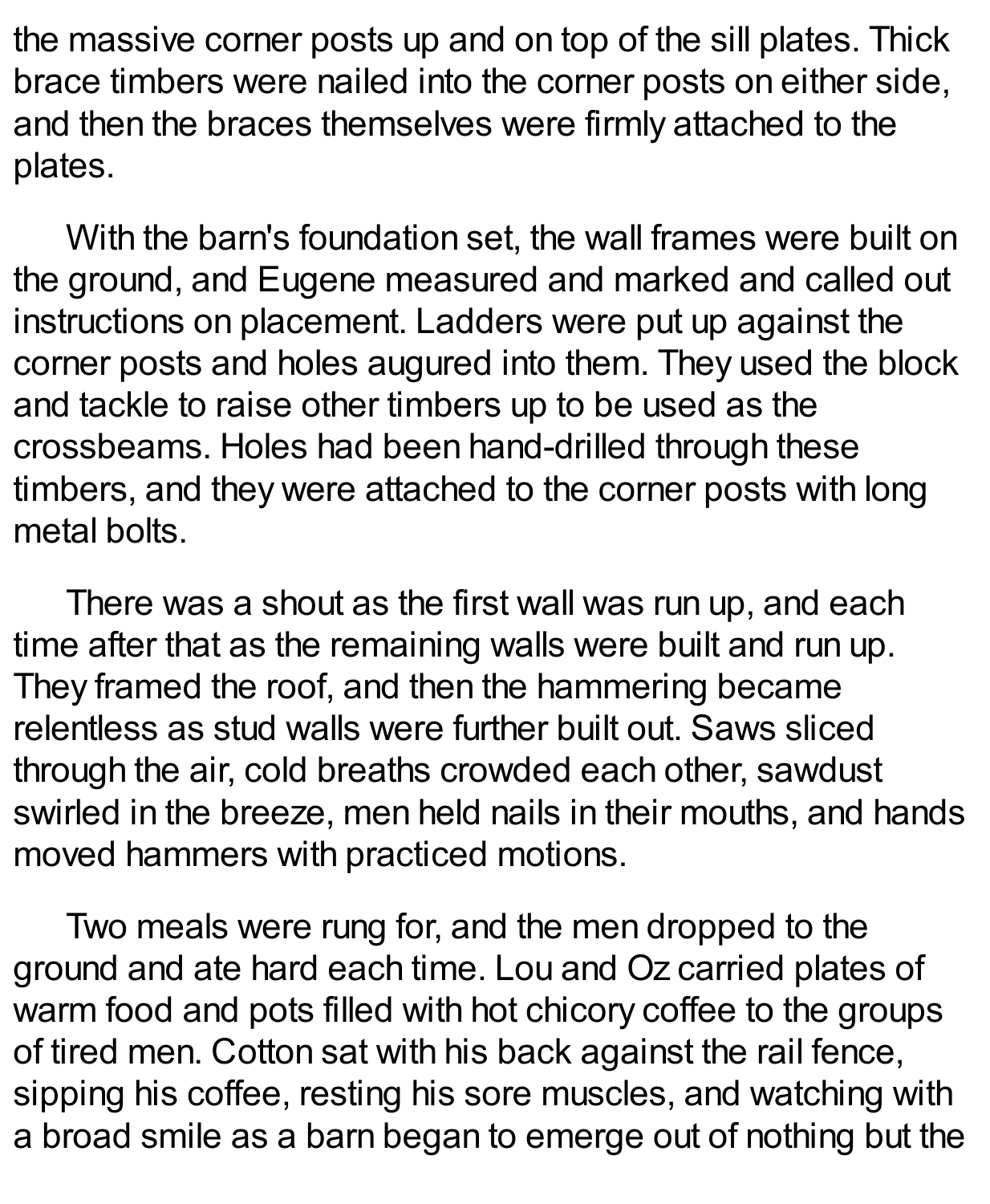sweat and charity of good neighbors.

As Lou placed a platter of hot bread slathered with butter in front of the men, she said, "Iwant to thank all of you for helping."

Buford Rose picked up a piece of the bread and took a savage, if near toothless, bite. "Well, got to hep each other up here, 'cause ain't nobody else gonna. Ask my woman, ain't b'lieve me.And Lord knows Louisa's done her share of hepping folks round here." He looked over at Cotton, who tipped his cup of coffee to the man. "I knowed what I said to you 'bout being all worked out, Cotton, but lotta folk got it badder'n me. My brother be a dairy farmer down the Valley. Can't barely walk no more with all that setting on the stool, fingers done curled like some crazy root.And folk say two things dairy farmer ain't never gonna need they's whole lives: suit'a nice clothes and a place to sleep." He tore off another bread chunk.

A young man said, "Hell, Ms. Louisa done borned me. My ma say I aint'a coming to this world what she not there." Other men nodded and grinned at this remark. One of them looked over to where Eugene was standing near the rising structure, chewing on a piece of chicken and figuring out the next tasks to be done.

"And he done help me raise new barn two spring ago. Man good with hammer 'n saw.Ain't no lie."

From under knotted plugs of eyebrows Buford Rose studied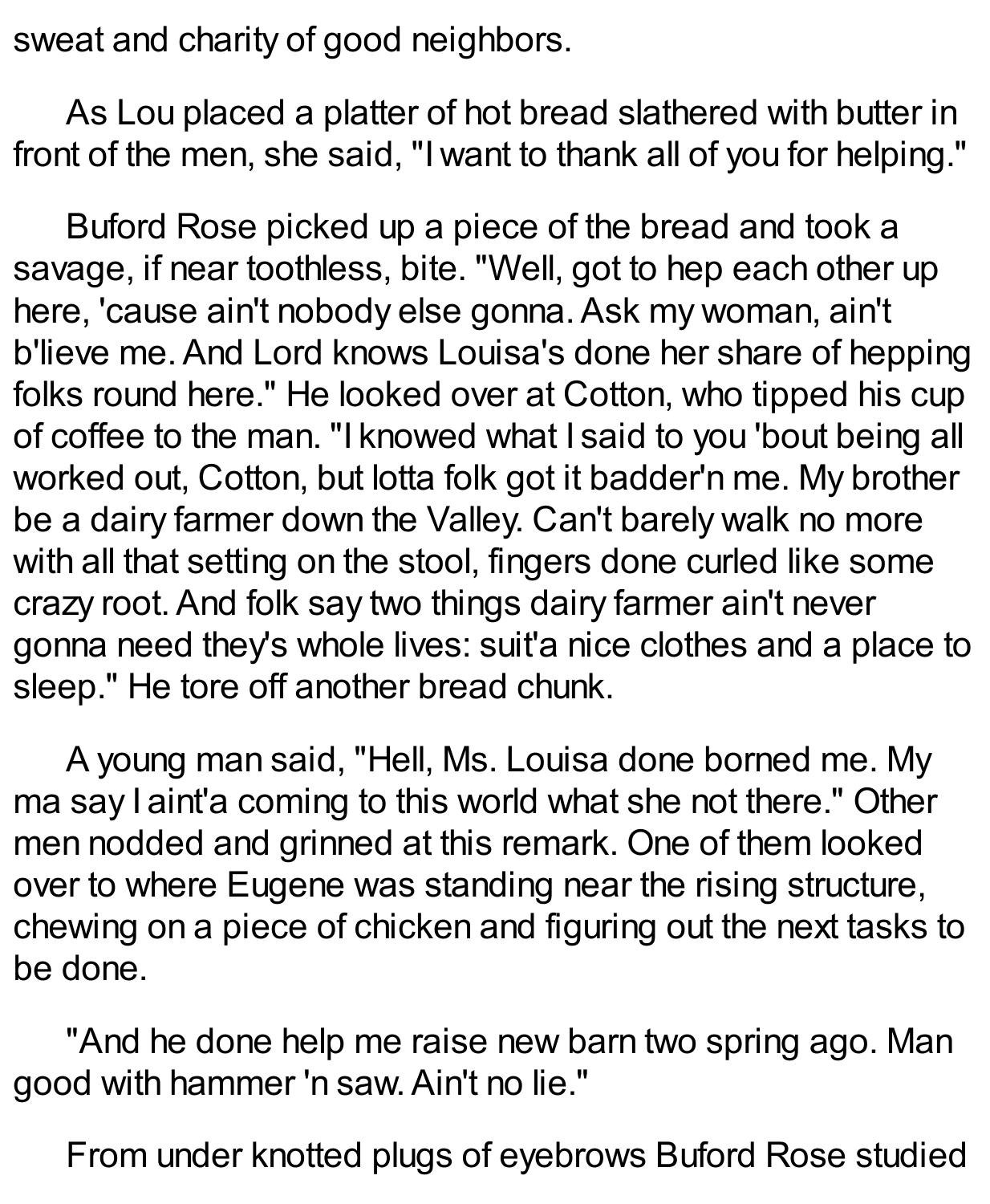Lou's features. "I 'member your daddy good, girl. You done take after him fine. That boy, all the time pestering folk with questions. I had to tell him I done ain't got no more words in my head." He gave a near toothless grin, and Lou smiled back.

The work continued. One group planked the roof and then laid out the roll of roofing paper on top.Another team, headed up by Eugene, fashioned the double doors for both ends, as well as the hayloft doors, while yet another group planked and daubed the outside walls. When it got too dark to see what they were hitting and cutting, kerosene lamps lit the night. The hammering and sawing got to be almost pleasing to hear. Almost. None complained, though, when the final board had been laid, the last nail driven. It was well into dark when the work was done and the wagons headed out.

Eugene, Cotton, and the children wearily herded the animals into their new home and laid the floor with hay gathered from the fields and the corncrib. The hayloft, stalls, storage bins, and such still needed to be built out, roll of roofing would eventually need to be covered with proper wood shingles, but the animals were inside and warm. With a very relieved smile, Eugene shut the barn doors tight.

CHAPTER THIRTY-SIX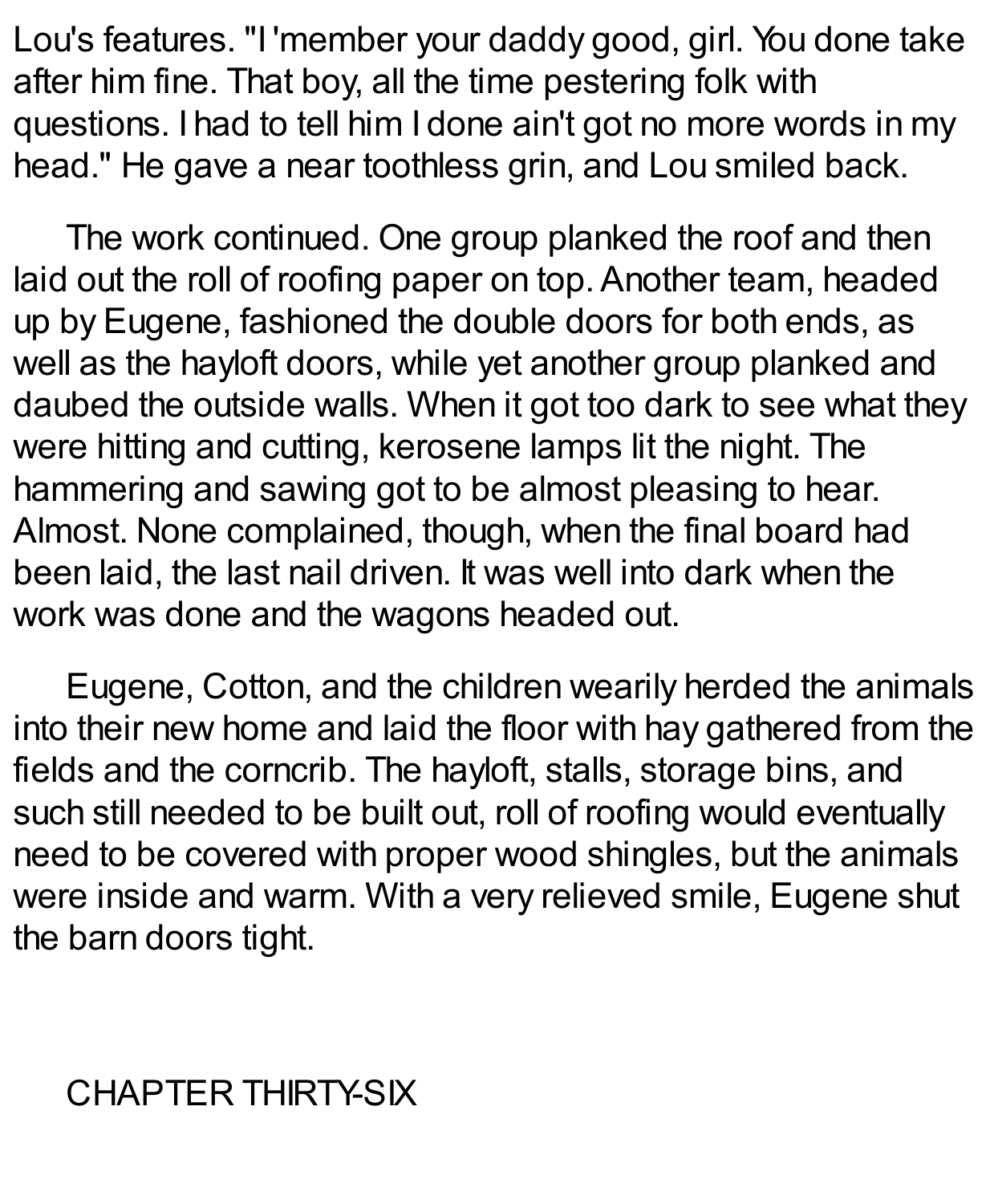COTTON WAS DRIVING THE CHILDREN DOWN TO VISIT Louisa. Though they were well into winter, heavy snow had not yet come, merely dustings of several inches, though it would only be a matter of time before it fell hard and deep. They passed the coal company town where Diamond had adorned the superintendent's new Chrysler Crown Imperial with horse manure. The town was empty now, the housing abandoned, the store vacant, the tipple sagging, the entrance to the mine boarded up, and the mine superintendent's fancy, horse-shitted Chrysler long gone. "What happened?" said Lou.

"Shut down," answered Cotton grimly. "Fourth mine in as many months. Veins were already petering out, but then they found out the coke they make here is too soft for steel production, so America's fighting machine went looking elsewhere for its raw material. Lot of folks here out of work.And the last lumber company moved on to Kentucky two months ago.A double blow. Farmers on the mountain had a good year, but the people in the towns are hurting bad. It's usually one or the other. Prosperity only seems to come in halves up here." Cotton shook his head. "Indeed, the fine mayor of Dickens resigned his post, sold out his stake at inflated prices before the crash, and headed to Pennsylvania to seek a new fortune. I've often found the ones who talk the best game are the first ones to run at the earliest sign of trouble."

Coming down the mountain, Lou noted that there were fewer coal trucks, and that many of the mountainside tipples weren't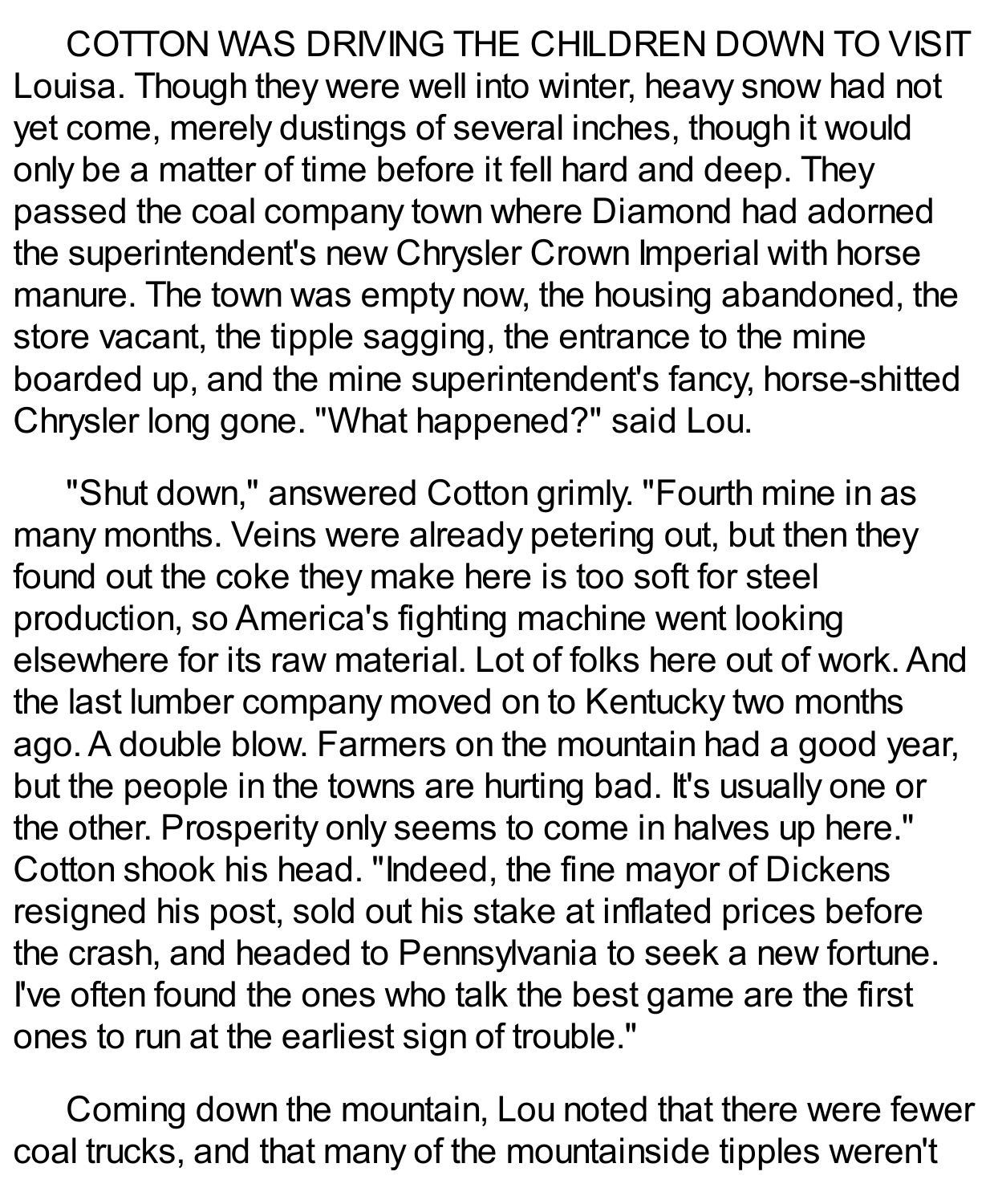even being operated. When they passed Tremont, she saw that half the stores were boarded up, and there were few people on the streets, and Lou sensed it wasn't just because of the chilly weather.

When they got to Dickens, Lou was shocked, for many stores were boarded up here as well, including the one Diamond had opened an umbrella in. Bad luck had reigned there after all, and it was no longer funny to Lou. Ill-clothed men sat on sidewalks and steps, staring at nothing. There weren't many cars slant-parked, and shopkeepers stood, idle hands on hips, nervous looks on faces, in the doorways of their empty stores. The men and women walking the streets were very few in number, and their faces carried an anxious pallor. Lou watched as a bus filled with folks slowly headed out of town.An empty coal train symbolically crept behind the line of buildings and parallel to the main road. The "Coal Is King" banner was no longer flying mighty and proud across the street, and Miss Bituminous Coal of 1940 had probably fled as well, Lou imagined.

As they went along, Lou could see more than one group of people point at them and then talk among themselves.

"Those people don't look very happy," said Oz nervously, as they climbed out of Cotton's Oldsmobile and looked across the street at another collection of men who were watching them closely.At the front of this mob was none other thanGeorge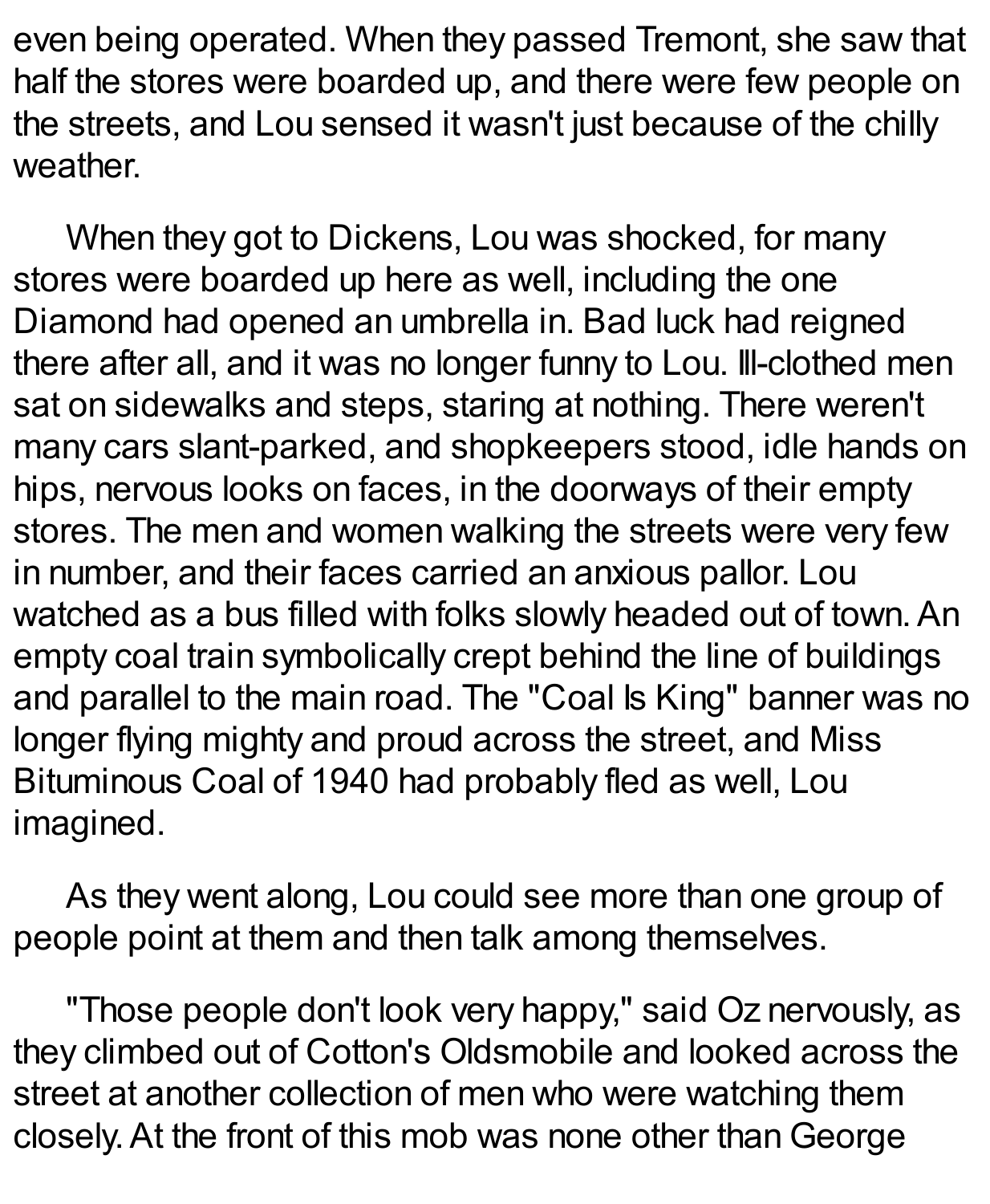Davis.

"Come on, Oz," said Cotton. "We're here to see Louisa, that's all."

He led them into the hospital, where they learned from Travis Barnes that Louisa's condition had not changed. Her eyes were wide open and glassy. Lou and Oz each held one of her hands, but she clearly did not know them. Lou would have thought she had already passed, except for her shallow breathing. She watched the rise and fall of that chest with the deepest intensity, praying with all her soul for it to keep rising, until Cotton told her it was time to go, and Lou was surprised to learn that an hour had passed.

When they walked back to the Oldsmobile, the men were waiting for them. George Davis had his hand on the door of Cotton's car.

Cotton walked boldly up to them. "What can I do for you folks?" he inquired politely, even as he firmly removed Davis's hand from the Olds.

"You get that fool woman in there sell her land, that what!" shouted Davis.

Cotton looked the men over. Other than Davis, they were all men from the town, not the mountain. But he knew that didn't mean they were any less desperate than folks who tethered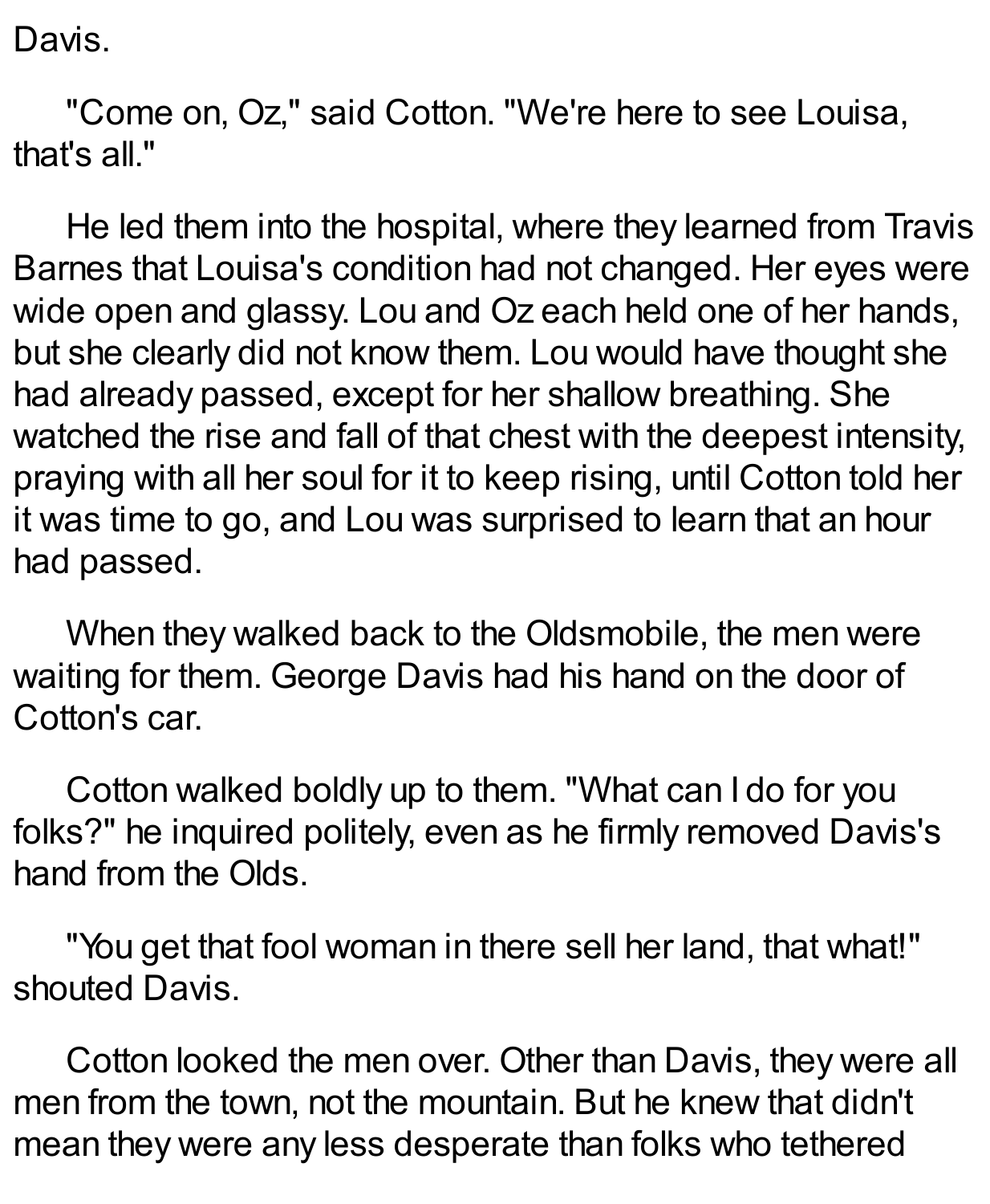their survival to dirt, seed, and the fickleness of rain. These folks had just tied their hopes to coal. But coal was unlike corn; once plucked, coal didn't grow back.

"I've already been over this with you, George, and the answer hasn't changed. Now, if you'll excuse me, I've got to get these children home."

"Whole town gone to hell," said another man.

"And you think that's Louisa's fault?" asked Cotton.

"She dying. She ain't need her land," said Davis.

"She's not dying!" said Oz.

"Cotton," said a well-dressed man about fifty years old who, Cotton knew, ran the automobile dealership in Dickens. He had narrow shoulders, thin arms, and smooth palms that clearly showed he had never hoisted a hay bale, swung a scythe, or plowed a field. "I'm going to lose my business. I'm going to lose everything I've got if something doesn't replace the coal.And I'm not the only one like that. Look around, we're hurting bad."

"What happens when the natural gas runs out?" countered Cotton. "Then what will you be looking for to save you?"

"Ain't got to look that fer ahead. Take care of bizness now, and that bizness be gas," said Davis in an angry voice. "We all git rich. I ain't got no problem selling my place, hep my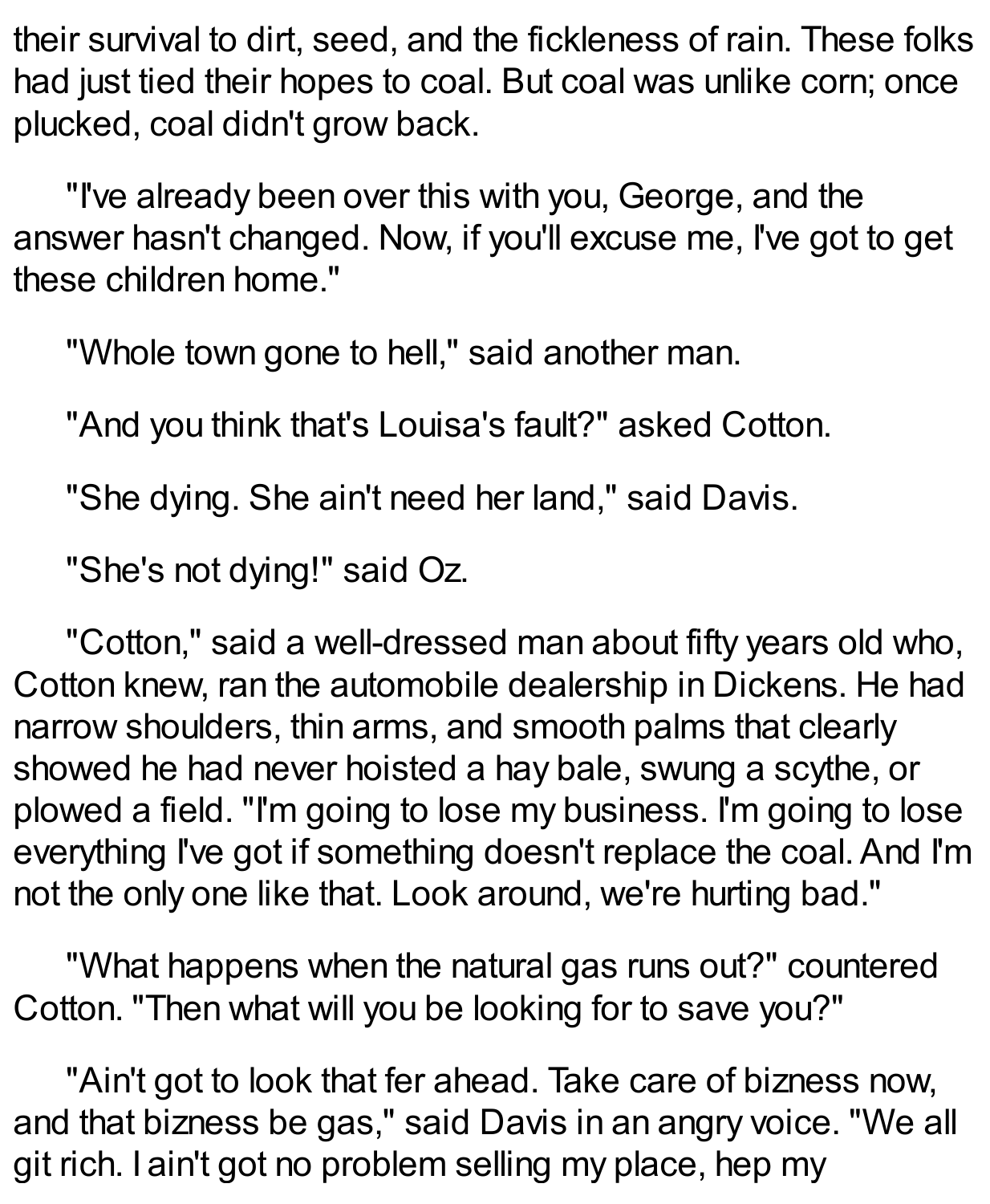neighbor."

"Really?" said Lou. "I didn't see you at the barn raising, George. In fact you haven't been back since Louisa ran you off. Unless you had something to do with our barn burning down in the first place."

Davis spit, wiped his mouth, and hitched his britches, and would've no doubt throttled the girl right there if Cotton hadn't been standing next to her.

"Lou," said Cotton firmly, "that's enough."

"Cotton," said the well-dressed man, "I can't believe you're abandoning us for some stupid mountain woman.

Hell, you think you'll have any lawyering to do if the town dies?"

Cotton smiled. "Don't y'all worry about me. You'd be amazed at how little I can get by on.And regarding Miss Cardinal, y'all listen up, because it's the last time I'm going to say it. She does not want to sell her land to Southern Valley. That's her right, and y'all better damn well respect it. Now, if you really and truly can't survive here without the gas folks, then I suggest you leave. Because you see, Miss Cardinal doesn't have that problem. Every lick of coal and gas could disappear from this earth tomorrow, and electricity and phones too, and she'd be just fine." He stared pointedly at the well-dressed man. "Now tell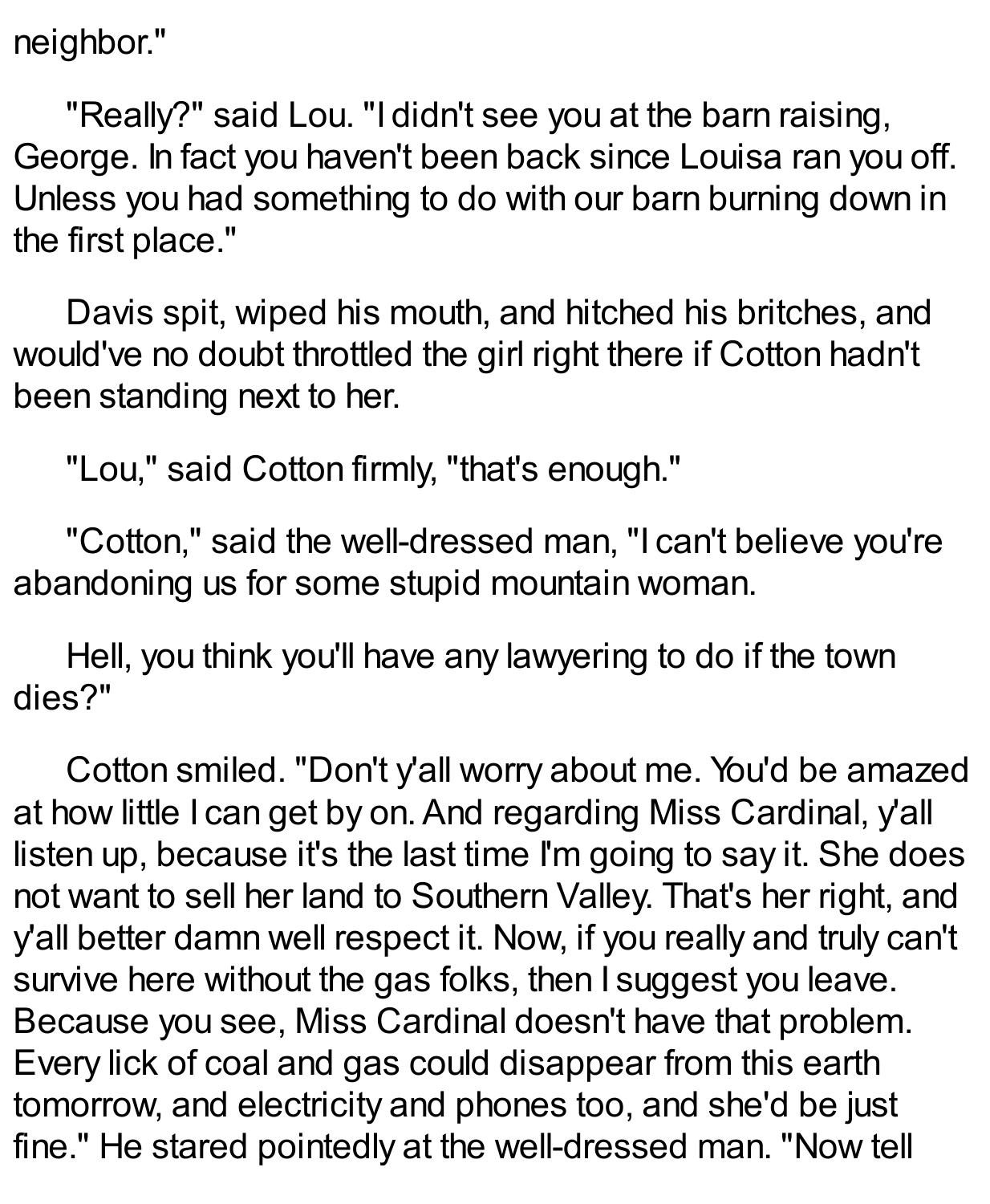me, who's the stupid one?"

Cotton told the children to climb in the car, and he eased himself into the driver's seat, even as the men pushed forward a bit, crowding him. Several of them moved back and blocked the rear of the car. Cotton started the engine of the Olds, rolled down the window, and looked at them. "Now, the clutch on this thing is right peculiar. Sometimes it pops out and this old girl jumps about a country mile. Almost killed a man one time when it did that. Well, here goes. Look out now!"

He popped the clutch, and the Olds jumped backward, and so did all the men. The path cleared, Cotton backed out and they headed off. When the rock banged against the rumble seat of the car, Cotton pushed down on the accelerator and told Lou and Oz to get down and stay down. Several more rocks hit against the car, before they were safely out of range.

"What about Louisa?" asked Lou.

"She'll be fine. Travis is most always around, and he's

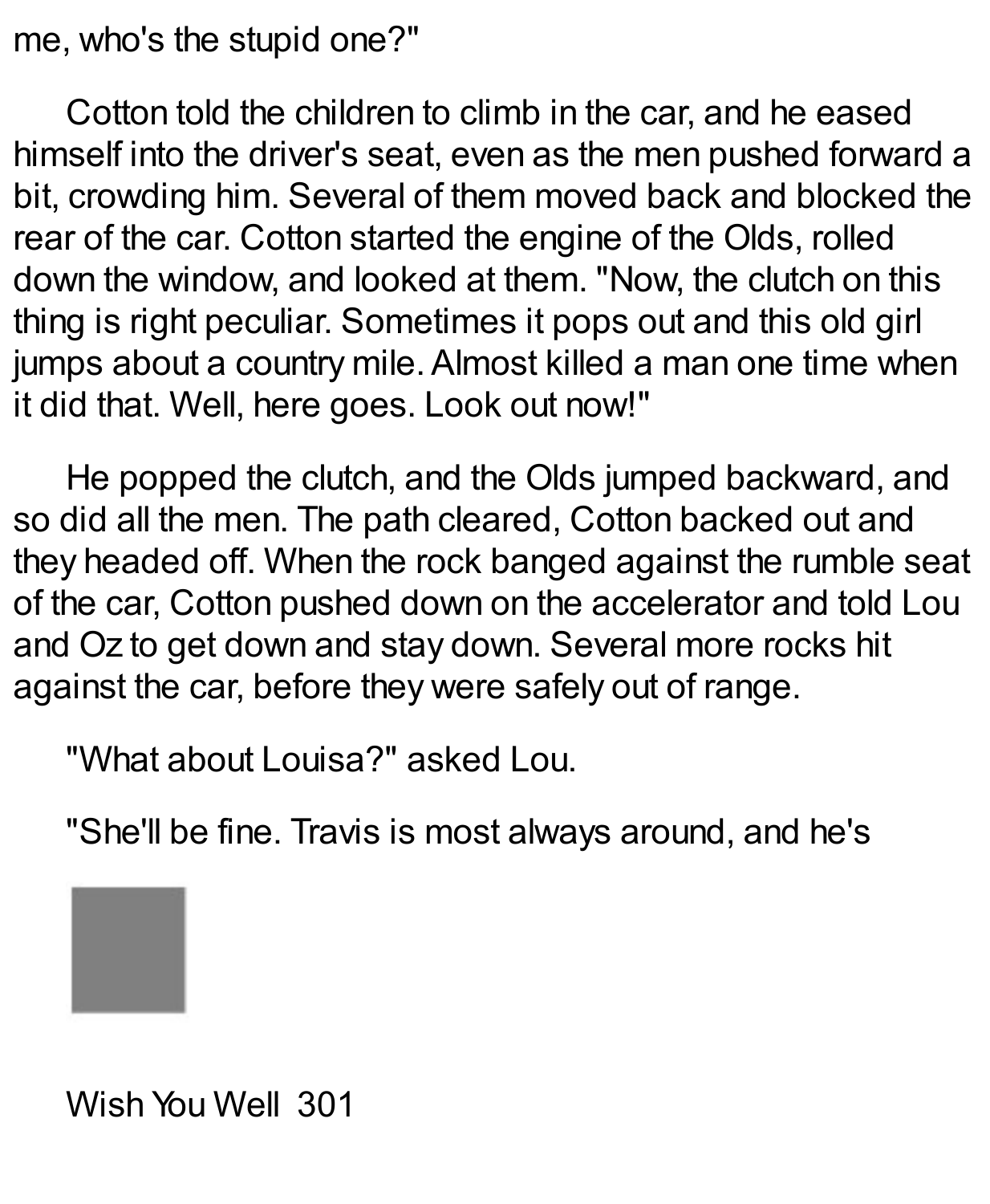man not to be beat with a shotgun. And when he's not there, his nurse is just about as fine a shot. And I warned  $\triangleleft$ he sheriff folks were getting a bit riled. They'll keep close watch. But those people aren't going to do anything to a helpless woman in a bed. They're hurting, but they're not like that."

"Are they going to throw rocks at us every time we come to visit Louisa?" asked Oz fearfully.

Cotton put an arm around the boy. "Well, if they do, I suspect they'll run out of rocks long before we run out of visits."

When they got back to the farmhouse, an anxious-looking Eugene hurried out, a piece of paper in his hand.

"Man from the town come by with this, Mr. Cotton. I ain't knowed what it is. He say give it to you quick."

Cotton opened up the slip of paper and read it. It was a delinquent tax notice. He had forgotten Louisa had not paid her property taxes for the last three years because there had been no crops, and thus no money. The county had carried her over, as it did with all the other farmers in similar circumstances. They were expected to pay of course, but they were always given time. This notice, however, was demanding payment in full immediately. Two hundred dollars' worth of payment. And since she had been in default for so long, they could foreclose and sell the land far more quickly than normal. Cotton could feel Southern Valley's vicious stamp all over the paper.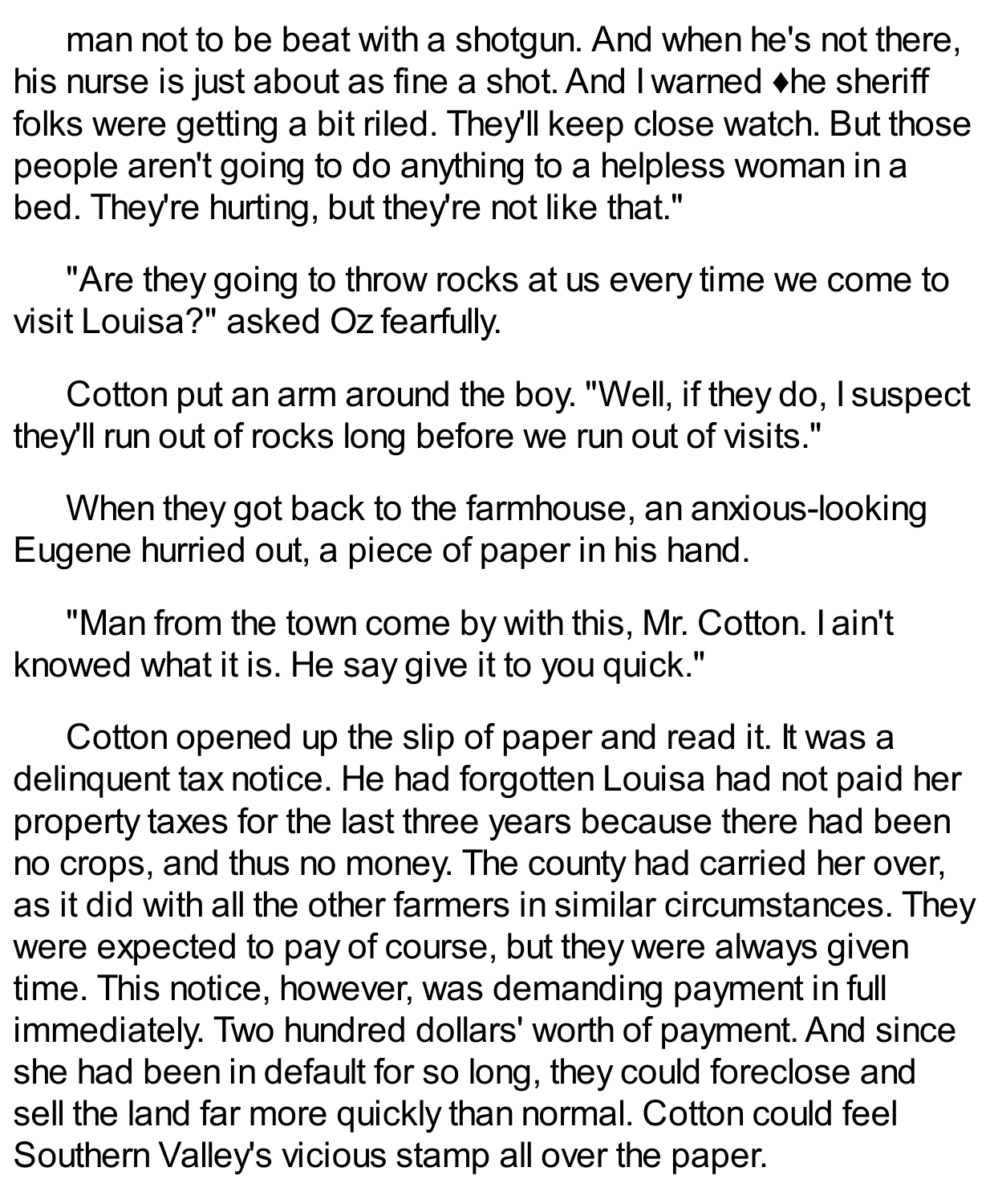"Is something wrong, Cotton?" asked Lou.

He looked at her and smiled. "I'll take care of it, Lou. Just paperwork, honey."

Cotton counted out the two hundred dollars to the clerk of the court and was given a stamped receipt. He trudged back to his apartment and boxed up the last pile of books. A few minutes later he looked up to see Lou standing in his doorway.

"How did you get here?" he asked.

"I got a ride with Buford Rose in his old Packard. There are no doors on the thing, so it's a fine view, but you're only one jolt away from flying out, and it's pretty cold." She stared around at the empty room. "Where are all your books, Cotton?"

He chuckled. "They were taking up too much space." He tapped his forehead. "And, leastways, I've got it all right up here."

Lou shook her head. "Iwent by the courthouse. I figured there was more to that paper we got than you were letting on. Two hundred dollars for all your books. You shouldn't have done it."

Cotton closed up the box. "I still have some left.And I'd like you to have them."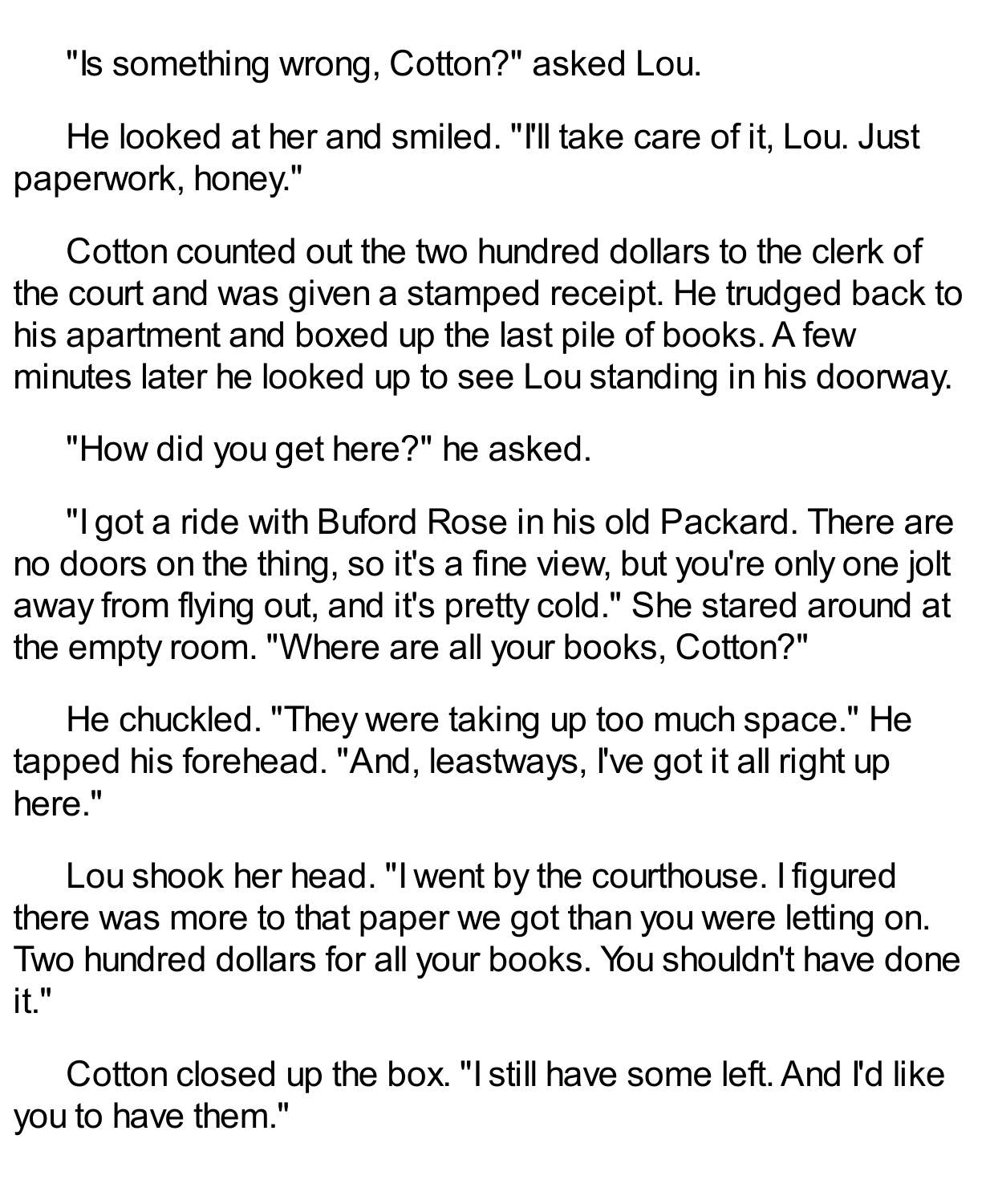Lou stepped into the room. "Why?"

"Because they're your father's works.And I can't think of a better person to take care of them."

Lou said nothing while Cotton taped the box shut.

"Let's go over and see Louisa now," Cotton said.

"Cotton, I'm getting scared. More stores have closed.And another bus full of people just left.And the looks folks gave me on the street. They're really angry.And Oz got in a fight at school with a boy who said we were ruining people's lives by not selling."

"Is Oz all right?"

She smiled weakly. "He actually won the fight. I think it surprised him more than anybody. He's got a black eye, and he's right proud of it."

"It'll be all right, Lou. Things will work out. We'll weather this."

She took a step closer, her expression very serious. "Things aren't working out. Not since we've come here. Maybe we should sell and leave. Maybe it'll be better for all of us. Get Mom and Louisa the care they need." She paused and could not look at him as she added, "Someplace else."

"Is that what you want to do?"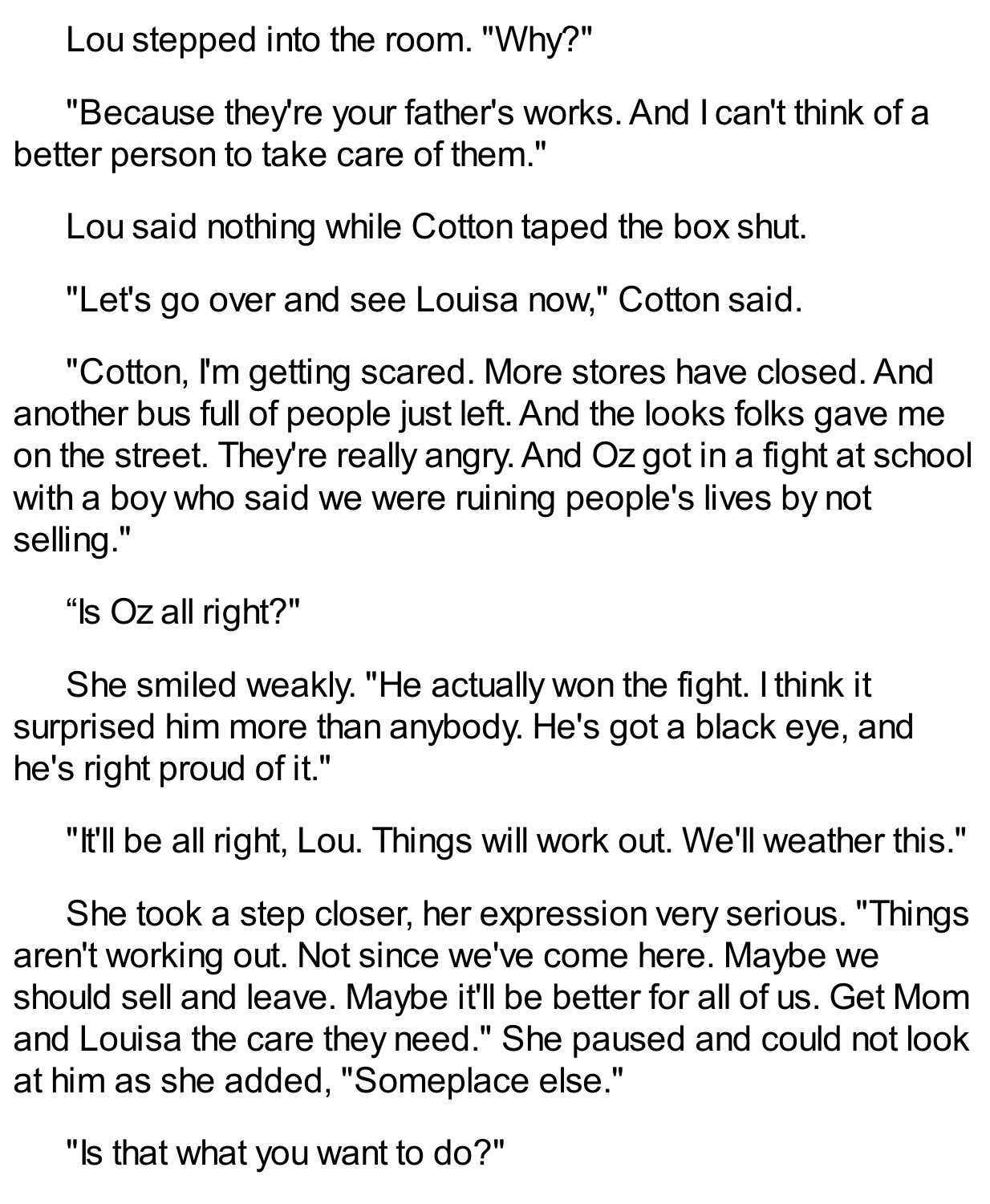Lou wearily stared off. "Sometimes what Iwant to do is go up on the little knoll behind our house, lay on the ground, and never move again. That's all."

Cotton considered this for a few moments and then said, "In the world's broad field of battle, / In the bivouac of Life, / Be not like dumb, driven cattle! / Be a hero in the strife! / Trust no Future, howe'er pleasant! / Let the dead Past bury its dead! / Act—act in the glorious Present! / Heart within, and God o'erhead! / Lives of great men all remind us / We can make our lives sublime, /And, departing, leave behind us ... Footprints on the sands of time."

" 'A Psalm of Life.' Henry Wadsworth Longfellow," said Lou without much enthusiasm.

"There's more to the poem, but I've always considered those lines the essential parts."

"Poetry is beautiful, Cotton, but I'm not sure it can fix real life."

"Poetry needn't fix real life, Lou, it need just be. The fixing is up to us.And laying on the ground and never moving again, or running from trouble, is not the Lou Cardinal I know."

"That's very interesting," said Hugh Miller, as he stood there in the doorway. "I looked for you at your office, Longfellow. I understand you've been over at the courthouse paying the debts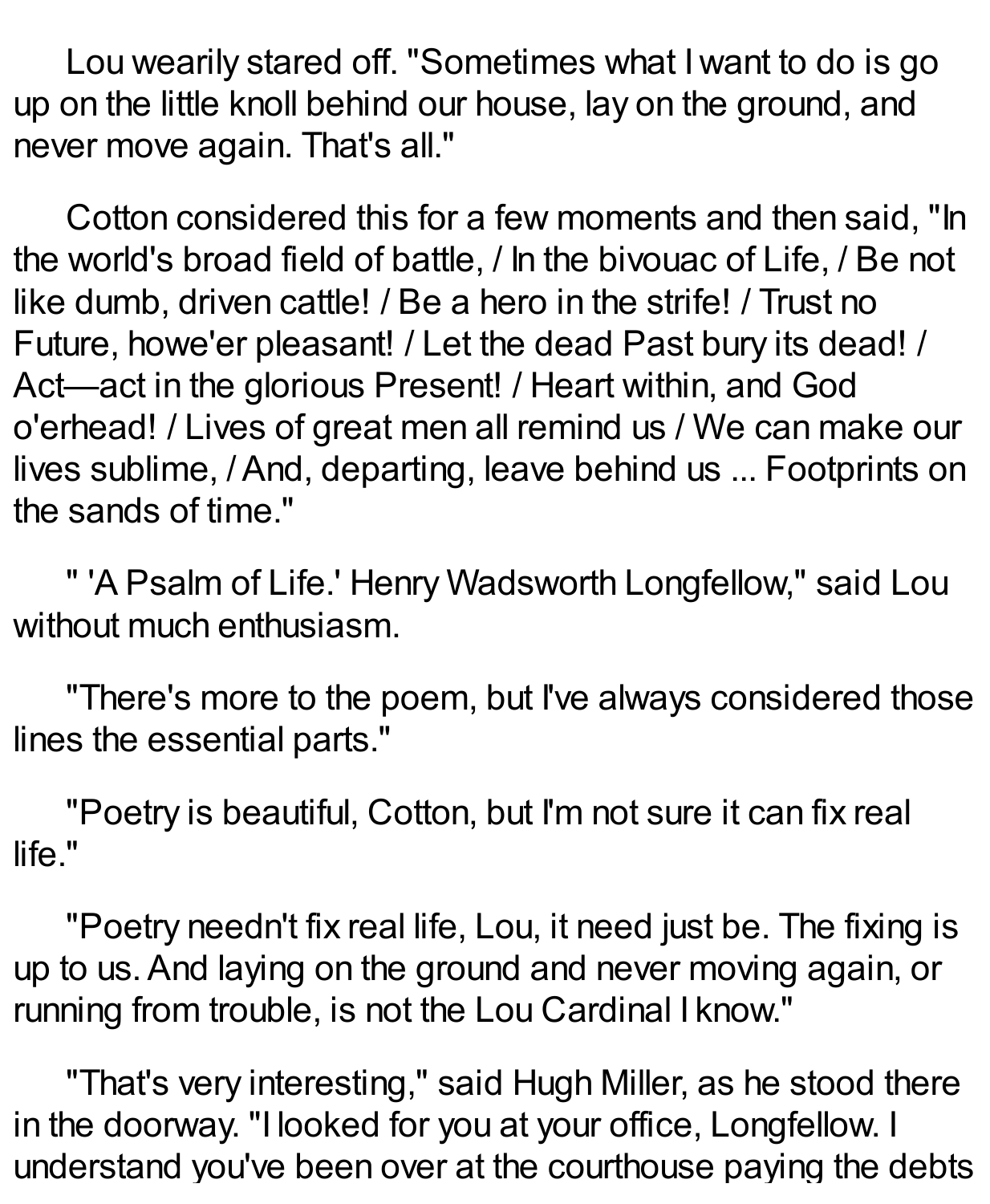of others." He flashed a nasty grin. "Right good of you, however misguided."

"What do you want, Miller?" said Cotton.

The little man stepped into the room and looked at Lou. "Well, first Iwant to say how sorry I am about Miss Cardinal."

Lou crossed her arms and looked away.

"Is that all?" Cotton said curtly.

"I also came by to make another offer on the property."

"It's not my property to sell."

"But Miss Cardinal isn't in a position to consider the offer."

"She already refused you once, Miller."

"That's why I'm cutting right to the chase and raising my offer to five hundred thousand dollars."

Cotton and Lou exchanged startled glances, before Cotton said, "Again, it's not my property to sell."

"I assumed you would have a power of attorney to act on her behalf."

"No.And if I did, I still wouldn't sell to you. Now, is there anything else I can't do for you?"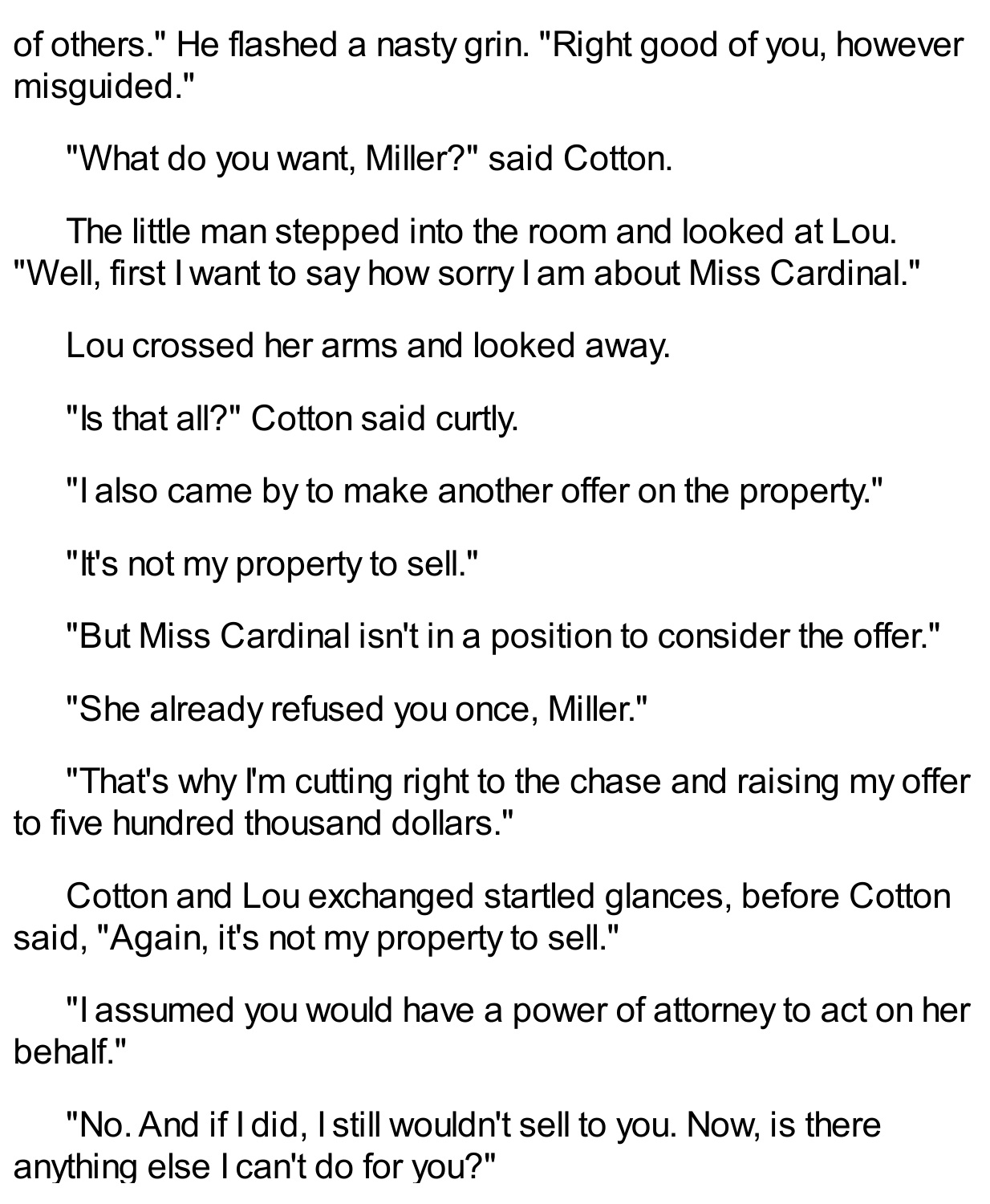"No, you've told me all I need to know." Miller handed a packet of papers to Cotton. "Consider your client served."

Miller walked out with a smile. Cotton quickly read through the papers, while Lou stood nervously beside him.

"What is it, Cotton?"

"Not good, Lou."

Cotton suddenly grabbed Lou's arm, and they raced down the stairs and over to the hospital. Cotton pushed open the door to Louisa's room. The flashbulb went off right as they came in. The man looked over at them and then he took another picture of Louisa in her bed. There was another man next to him, large and powerfully built. Both were dressed in nice suits and wore creased hats.

"Get out of here!" cried Cotton.

He raced over and tried to grab the camera from the man, but the big fellow pulled him away, allowing his partner to slide out the door. Then the big man backed out of the room, a smile on his lips.

Cotton could only stand there, breathing hard and looking helplessly between Lou and Louisa.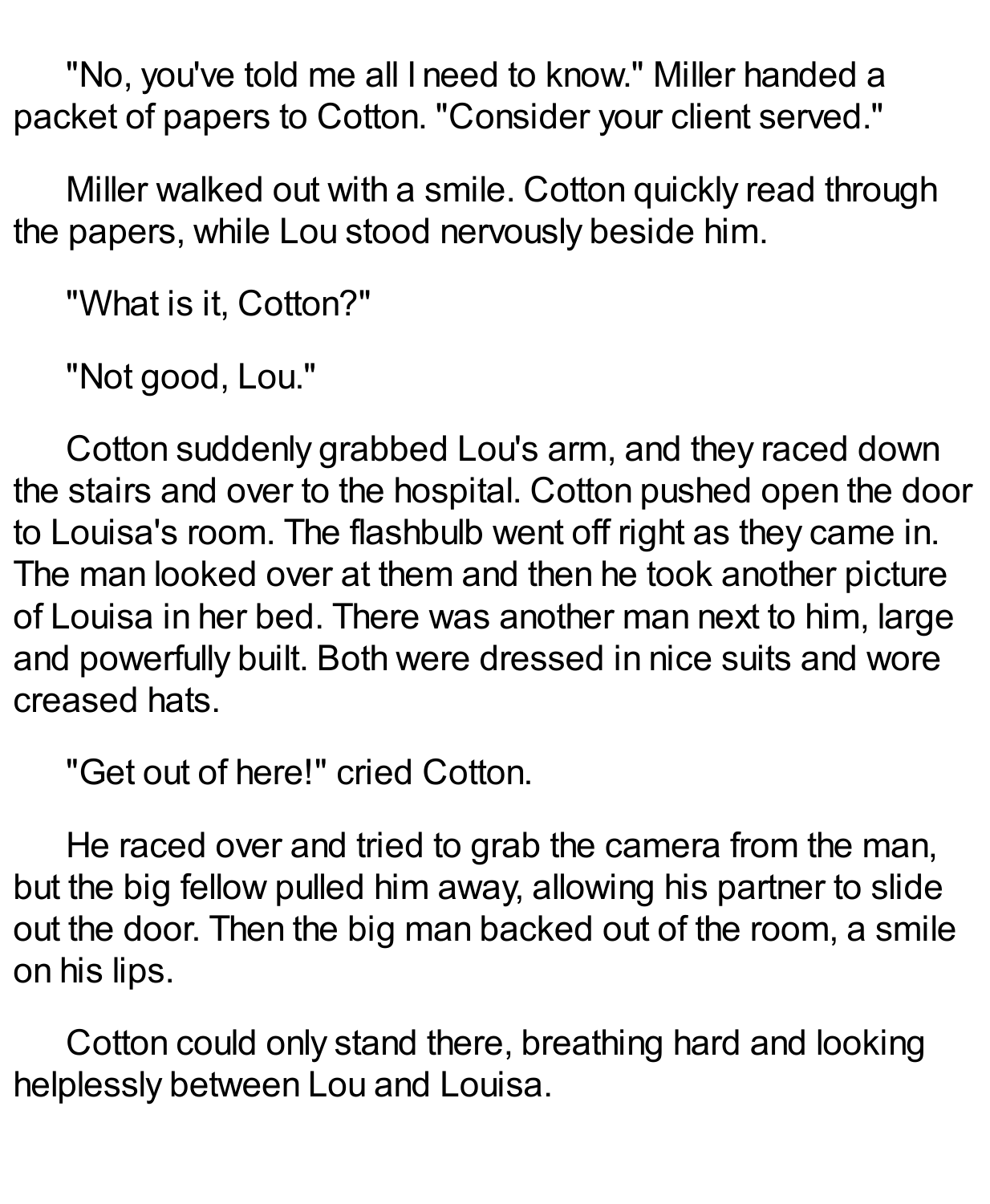## CHAPTER THIRTY-SEVEN

IT WAS A PARTICULARLYCOLD, CLOUDLESS DAY WHEN Cotton entered the courtroom. He stopped when he saw Miller and another man there, who was tall, portly, and very well dressed, his fine silver hair combed neatly on a head so massive it seemed hardly natural.

Cotton said to Miller, "Iwas pretty sure I'd see you today."

Miller inclined his head at the other man. "You probably heard of Thurston Goode, Commonwealth's attorney for Richmond?"

"Indeed I have. You argued a case before the United States Supreme Court recently, didn't you, sir?"

"More precisely," Goode said in a deep, confident baritone, "Iwon the case, Mr. Longfellow."

"Congratulations. You're a long way from home."

"The state was kind enough to allow Mr. Goode to come down here and act on its behalf in this very important matter," explained Miller.

"Since when does a simple suit to declare a person mentally unfit qualify for the expertise of one of me finest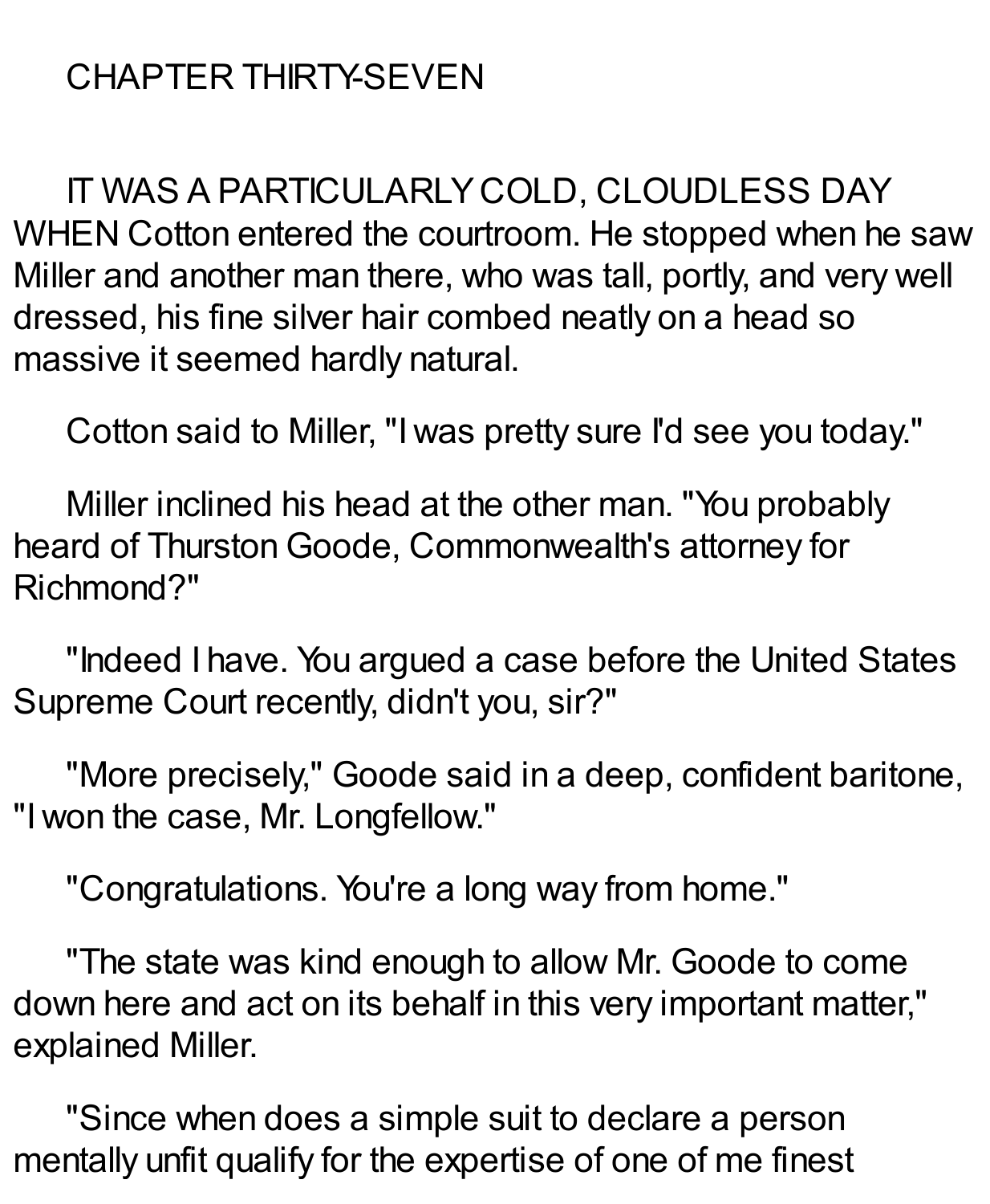lawyers in the state?"

Goode smiled warmly. "As an officer of the Commonwealth I don't have to explain to you why I'm here, Mr. Longfellow. Suffice it to say, that I am here."

Cotton put a hand to his chin and pretended to ponder something. "Let's see now. Virginia elects its Commonwealth's attorneys. Might I inquire as to whether Southern Valley has made a donation to your campaign, sir?"

Goode's face flushed. "I don't like what you're implying!"

"I did not mean it as an implication."

Fred the bailiff came in and announced, "All rise. The Court of the Honorable Henry J. Atkins is now in session. All those having business before this court draw near and you shall be heard."

Judge HenryAtkins, a small man with a short beard, thinning silver hair, and clear gray eyes, came into the room from his adjacent chambers and took his seat behind the bench. Before he got up there, he looked too small for his black robe. Once he got there, he looked too large for the courtroom.

It was at this point that Lou and Oz crept in without anyone seeing them. Wearing barter coats and thick socks stuffed into oversized boots, they had retraced their steps across the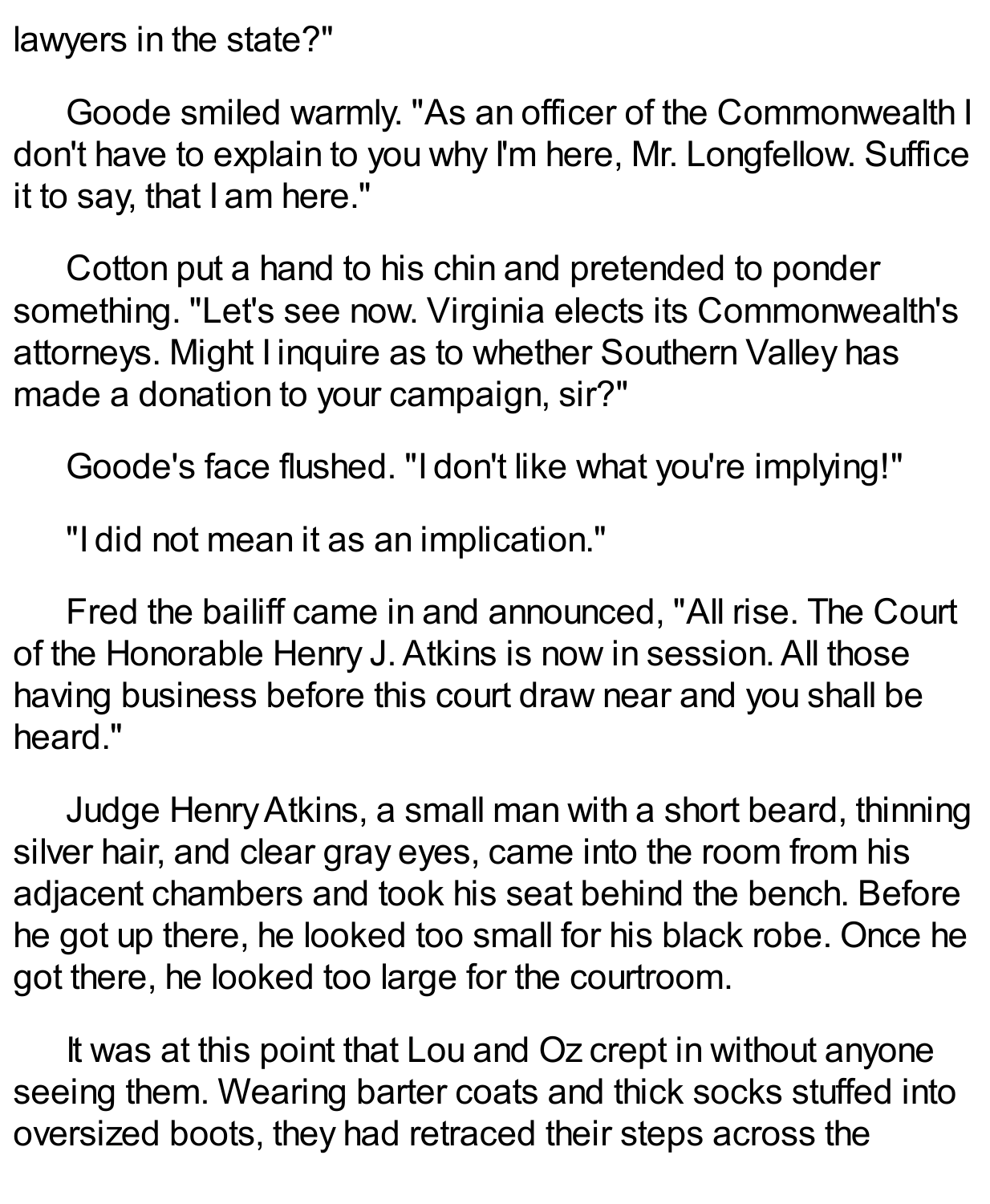poplar-log bridge and down the mountain, catching a ride on a track to Dickens. It had been a much harder trek in cold weather, but the way Cotton had explained it to them, the potential effect of this proceeding on all their lives was very clear. They sat slumped down at the rear, their heads barely visible over the back of the seats in front of them.

"One week's fine with us," said Goode. "Miss Cardinal's affairs deserve to be attended to with all due speed and respect."

Atkins picked up his gavel. "Cotton, I've been over to the hospital to see Louisa. Now, whether she has her senses or not, it seems to me those children are going to at least need a guardian. We might as well get it done as quick as possible."

"We can take care of ourselves."

They all looked to the back of the courtroom, where Lou was now standing. "We can take care of ourselves," she said again. "Until Louisa gets better."

"Lou," said Cotton, "this is not the time or place."

Goode smiled at them. "Well, you two sure are adorable children. I'm Thurston Goode. How y'all doing?"

Neither Lou nor Oz answered him.

"Young lady," said Atkins, "come up here."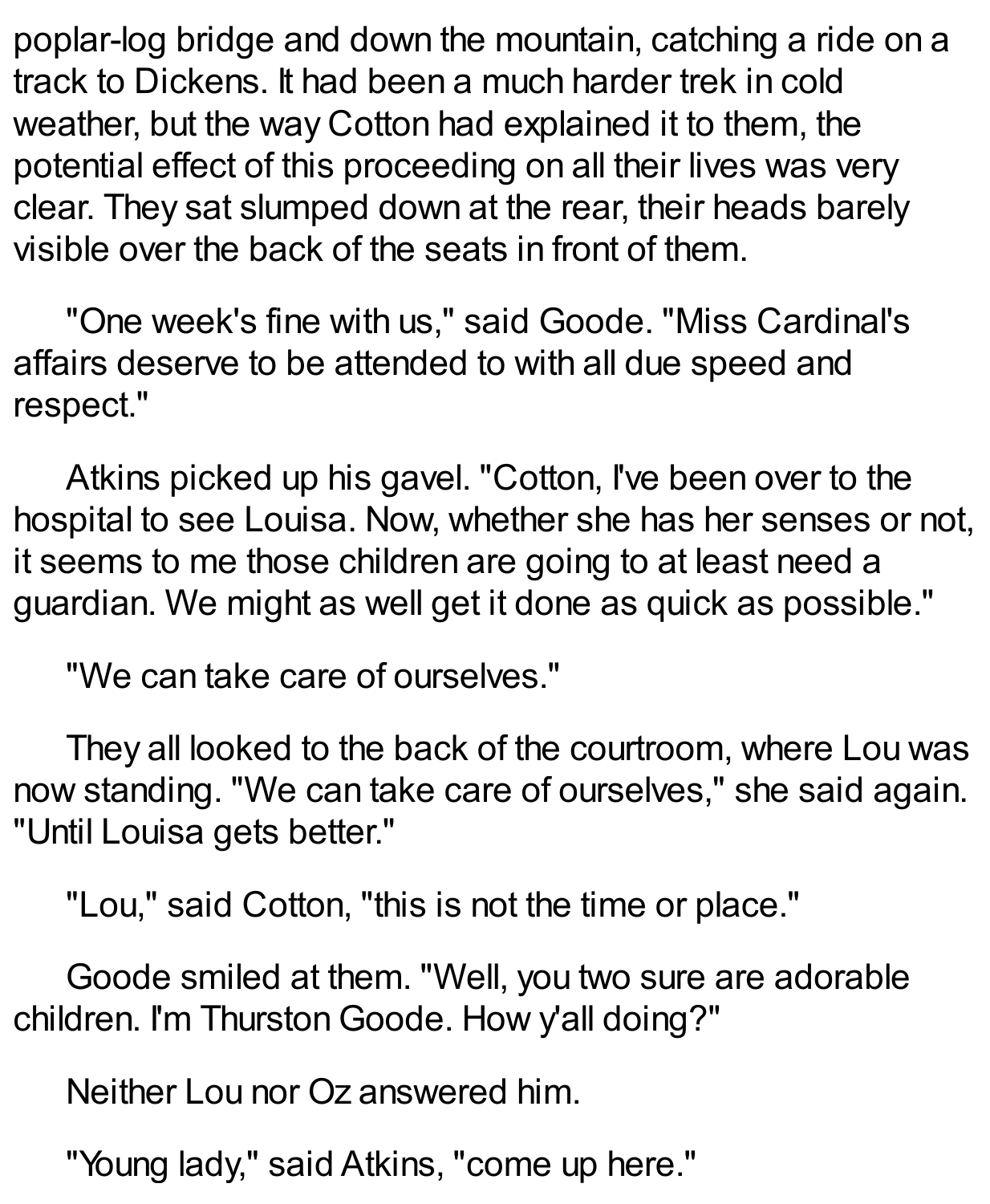Lou swallowed the lump in her throat and walked up to the bench, where Atkins peered down at her, like Zeus to mortal.

"Young lady, are you a member of the State Bar?"

"No. Imean... no."

"Do you know that only members of the Bar may address the court except in the most extraordinary circumstances?"

"Well, since this concerns me and my brother, I think the circumstances are extraordinary."

Atkins looked at Cotton and smiled before looking back at Lou. "You're smart, that's easy to see.And quick. But the law is the law, and children your age can't live by themselves."

"We have Eugene."

"He's not a blood relative."

"Well, Diamond Skinner didn't live with anybody."

Atkins looked over at Cotton. "Cotton, will you explain this to her, please."

"Lou, the judge is right, you're not old enough to live by yourself. You need an adult."

Lou's eyes suddenly filled with tears. "Well, we keep running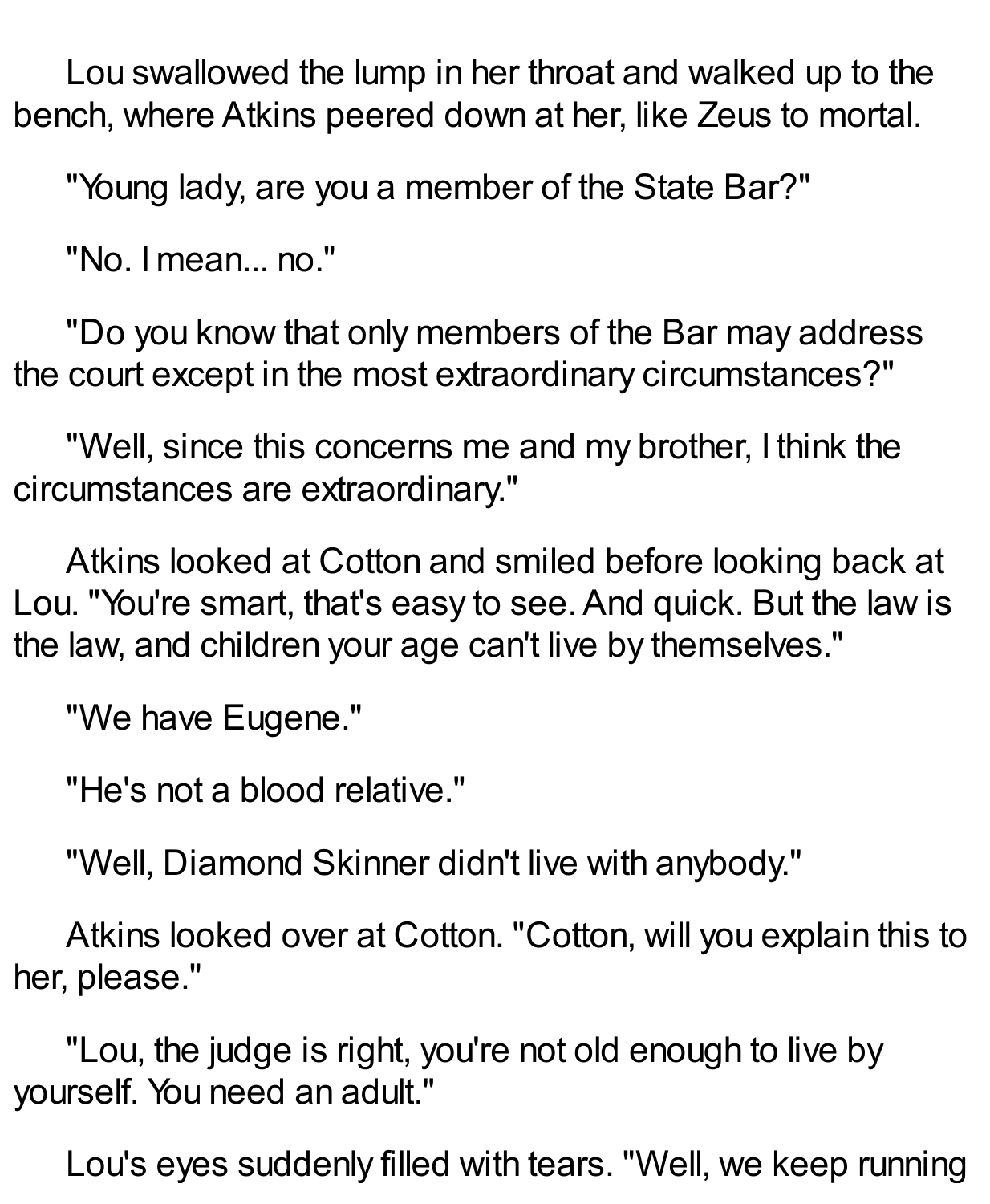out of those." She turned and raced down the aisle, pushed open the double doors, and was gone. Oz fled after her.

Cotton looked back up at Judge Atkins.

"One week," said the judge. He smacked his gavel and returned to his chambers, like a wizard resting after throwing a particularly difficult spell.

Outside the courtroom, Goode and Miller waited for Cotton. Goode leaned in close to him. "You know, Mr. Longfellow, you can make this a lot easier on everybody if you'd just cooperate. We all know what a mental examination is going to reveal. Why put Miss Cardinal through the humiliation of a trial?"

Cotton leaned even closer to Goode. "Mr. Goode, you could give a damn whether Louisa's affairs are accorded the respect they deserve. You're here as a hired gun for a big company looking to twist the law so they can take her land."

Goode just smiled. "We'll see you in court."

That night Cotton labored behind his piled-high desk. He mumbled to himself, wrote things down and then scratched diem out, and paced like an expectant father. The door creaked open, and Cotton stared as Lou came in with a basket of food and a pot of coffee.

"Eugene drove me down in the car to see Louisa," she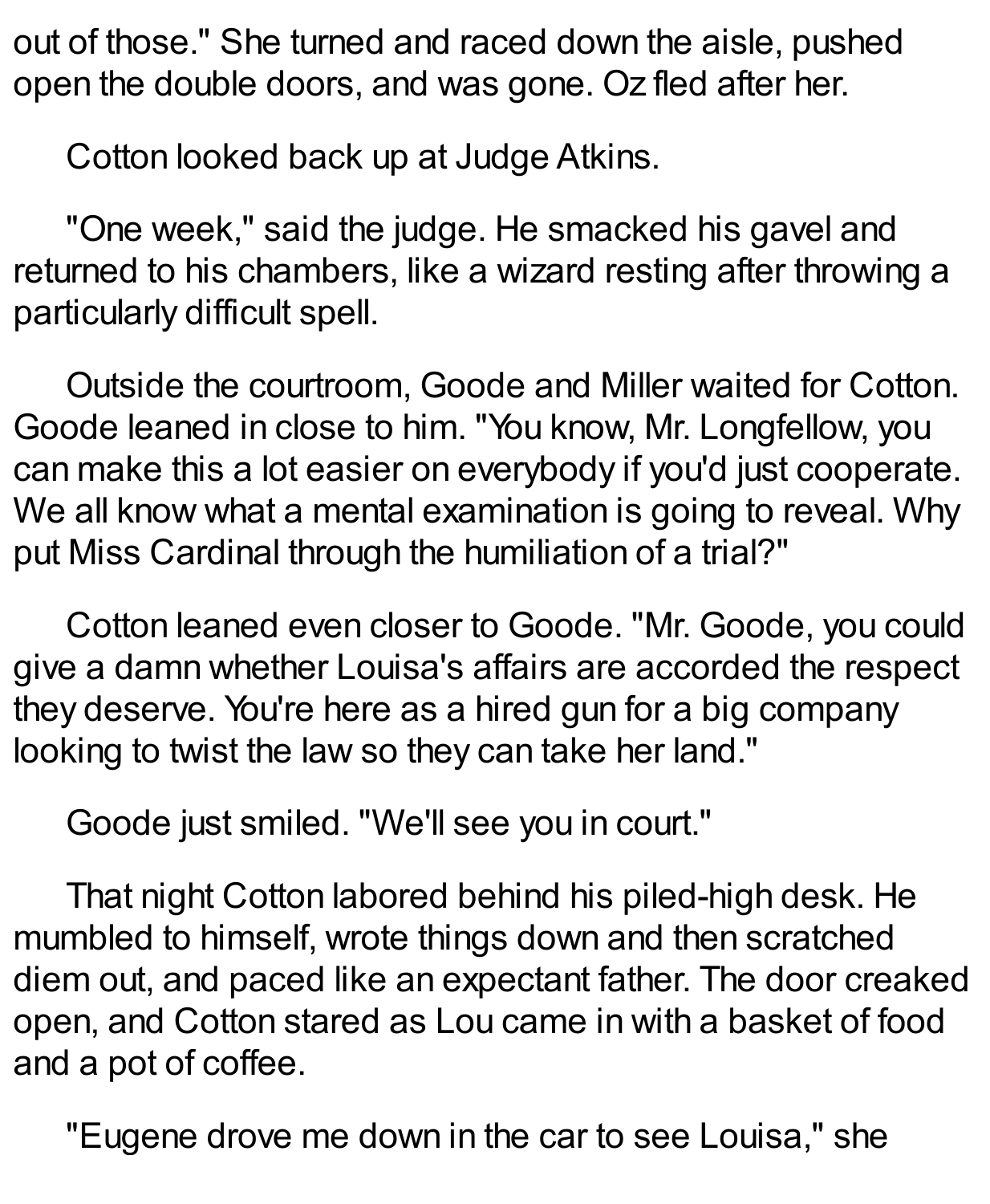explained. "I got this over at the New York Restaurant. Figured you probably skipped supper."

Cotton looked down. Lou cleared a place on his desk, laid out the food, and poured the coffee. Finished, she made no move to leave.

"I'm pretty busy, Lou. Thank you for the food."

Cotton went to his desk and sat down, but he moved not one piece of paper, opened not a single book.

"I'm sorry about what I said in court," said Lou.

"It's all right. I guess if Iwere you, Iwould've done the same tiling."

"You sounded really good."

"On the contrary, I failed utterly."

"But the trial hasn't started yet."

He took off his glasses and rubbed them with his tie. 'Truth is I haven't really tried a case in years, and even tiien Iwasn't very good. I just file papers, write up deeds and wills, that sort of thing.And I've never gone up against a lawyer like Goode." He put his glasses back on, seeing clearly for perhaps the first time all day. "And Iwouldn't want to promise you something I can't deliver."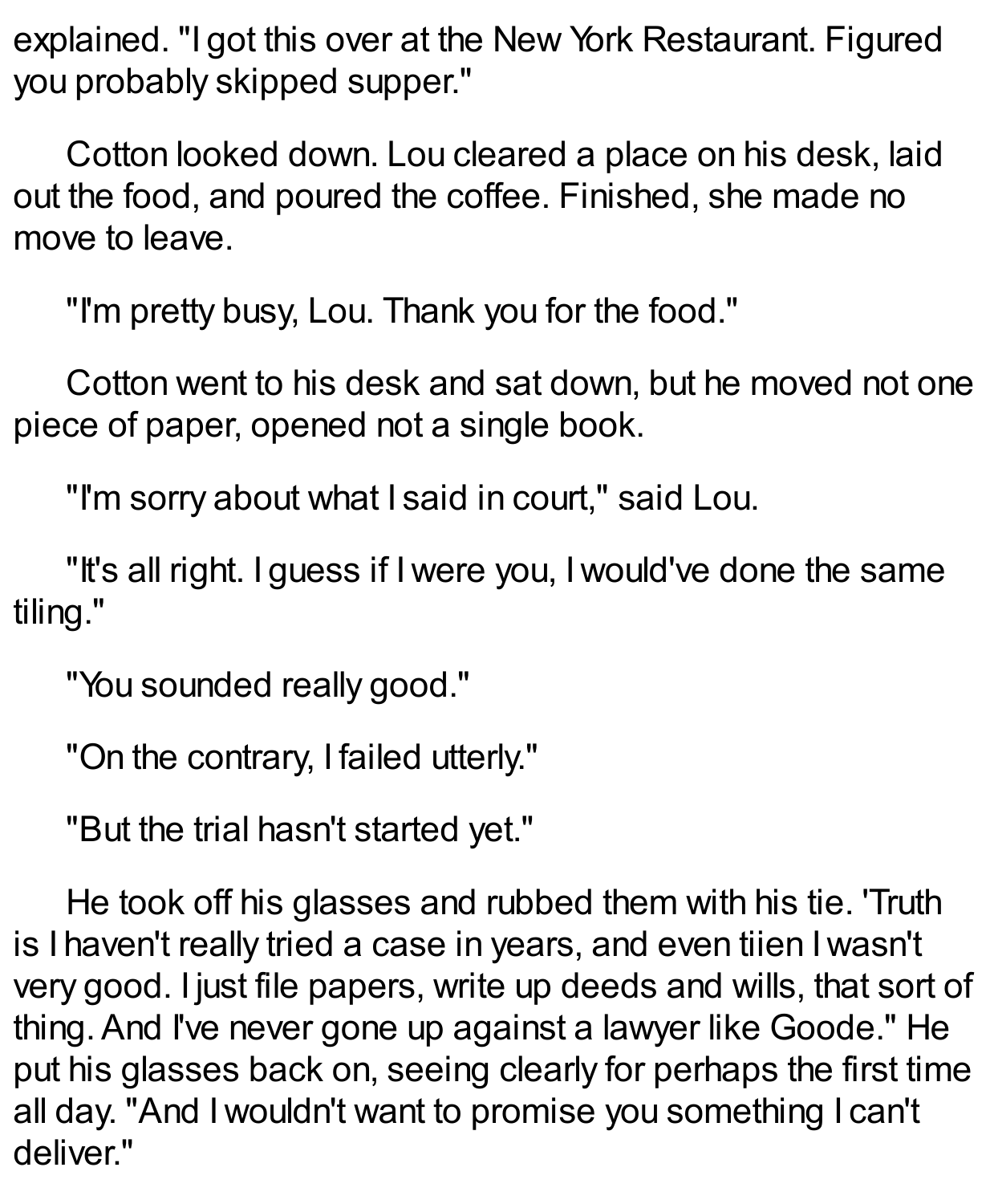This line stood between diem like a wall of flames.

"I believe in you, Cotton. Whatever happens, I believe in you. Iwanted you to know that."

"Why in the world do you have faith in me? Haven't I done nothing except let you down? Quoted miserable poetry that can't change anything."

"No, all you've tried to do is help."

"I can never be the man your father was, Lou. In fact, I'm really not good for all that much, it appears."

Lou stood beside him. "Will you promise me one thing, Cotton? Will you promise you won't ever leave us?"

After a few moments Cotton cupped the girl's chin and said in a halting voice mat in no way lost its strength, "I will stay for as long as all of you will have me."

## CHAPTER THIRTY-EIGHT

OUTSIDE THE COURTHOUSE, FORDS, CHEVYS,AND Chryslers were slant-parked next to wagons pulled by mules and horses.A dusting of snow had given pretty white toppers to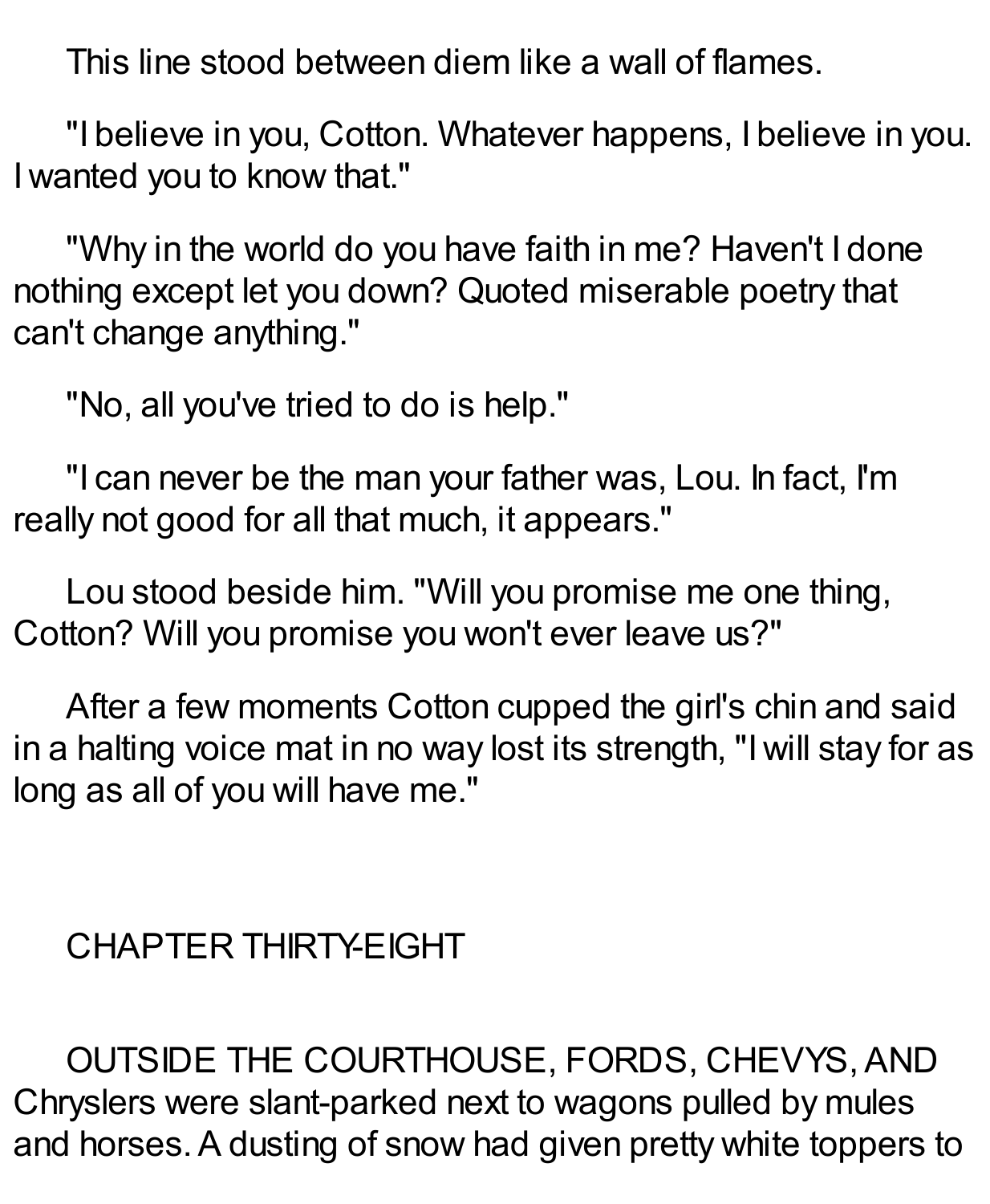just about everything, yet no one was paying any attention to that. They had all hurried into the courthouse to see a much grander show.

The courtroom had never held so many souls. The seats on the main floor were filled. Folks even stood in the back and were sandwiched five deep on the second-floor balcony. There were town men in suits and ties, women in church dresses and boxy hats with veils and fake flowers or dangling fruit. Next to them were farmers in clean overalls and felt hats held in hand, their chew stashed in meir pockets. Their women were beside them, Chop dresses to the ankles and wire glasses over worn, creased faces. They looked around the room excitedly as though they were about to see a queen or movie star stroll in.

Children were wedged here and there among the adults like mortar between brick. To get a better look, one boy climbed up on the railing around the balcony and clung to a support column. A man hauled him down and sternly told him that this was a court of law and dignity was required here, not tomfoolery. The ashamed boy trudged off.And then the man chmbed up on the railing for a better look-see himself.

Cotton, Lou, and Oz were heading up the steps of the courthouse when a boy in an overcoat, slacks, and shiny black shoes ran up to them.

"My pa says you're doing wrong by the whole town on account of one woman. He said we got to have the gas folks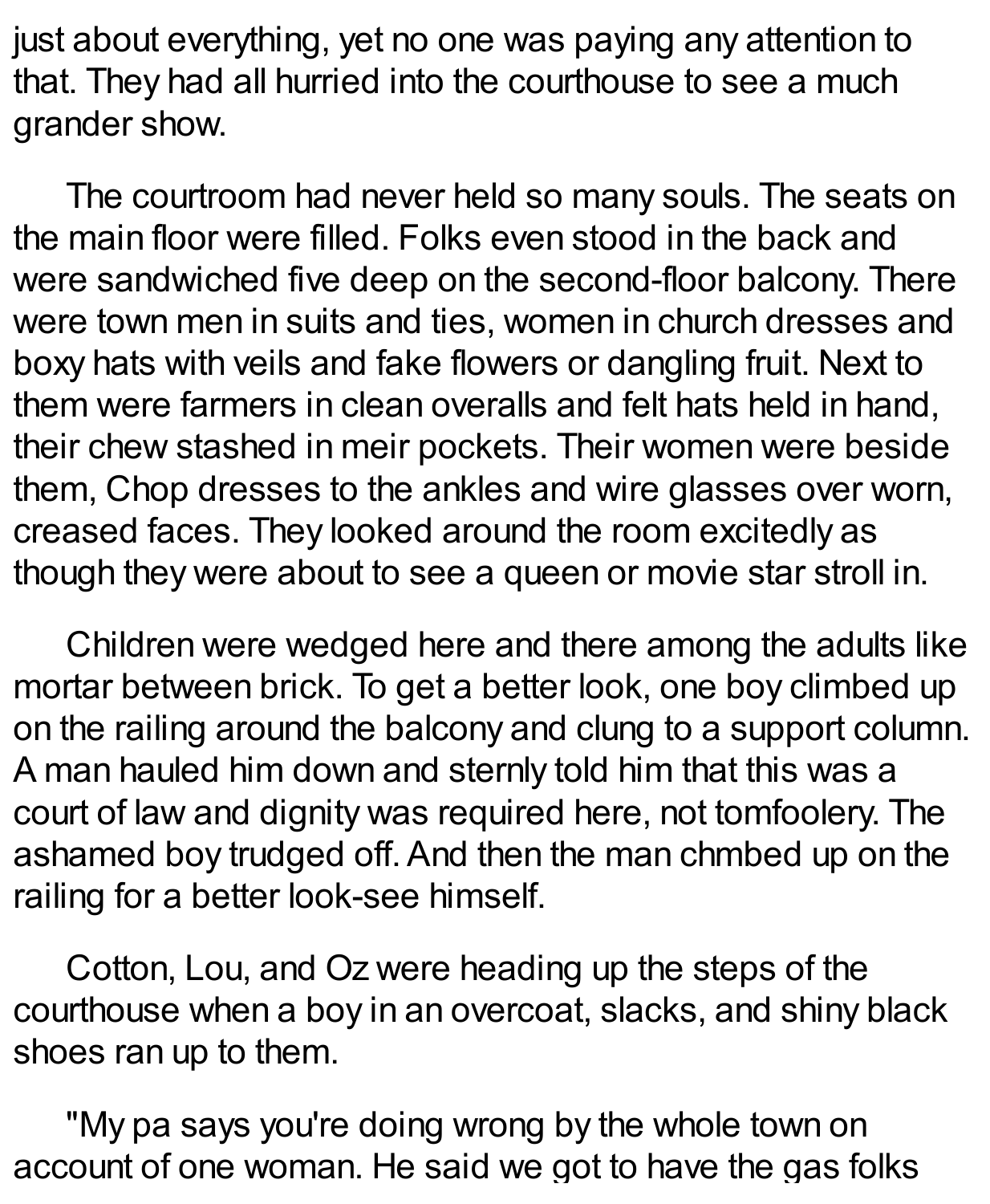here, any way we can." The little fellow looked at Cotton as though the lawyer had spit on the boy's mother and then laughed about it.

"Is that right?" said Cotton. "Well, Irespect your daddy's opinion, though I don't agree with it. Now, you tell him if he wants to discuss it with me in person later, I'd be right glad to do so." Cotton glanced around and saw someone who he was sure was the child's father, for the boy favored the man and he had been staring at them, but quickly looked away. Cotton glanced at all the cars and wagons and then said to the boy, "You and your daddy better get yourselves inside and get a seat. Looks to be a right popular spot today."

When they entered the courtroom, Cotton was still amazed at the numbers in attendance. Yet, the hard work of farming was over for now, and people had time on their hands.And for the townsfolk it was an accessible show promising fireworks at a fair price. It seemed they were determined to miss not one legal trick, not one semantical headlock. For many this probably would be the most exciting time of their lives.And wasn't that a sad thing, Cotton thought.

Yet, he knew the stakes here were high. A place dying once more only perhaps to be revitalized by a deep-pocketed company.And all he had to lay against that was an old woman lying in a bed, her senses seemingly struck from her. And there were also two anxious children counting on him; and lying in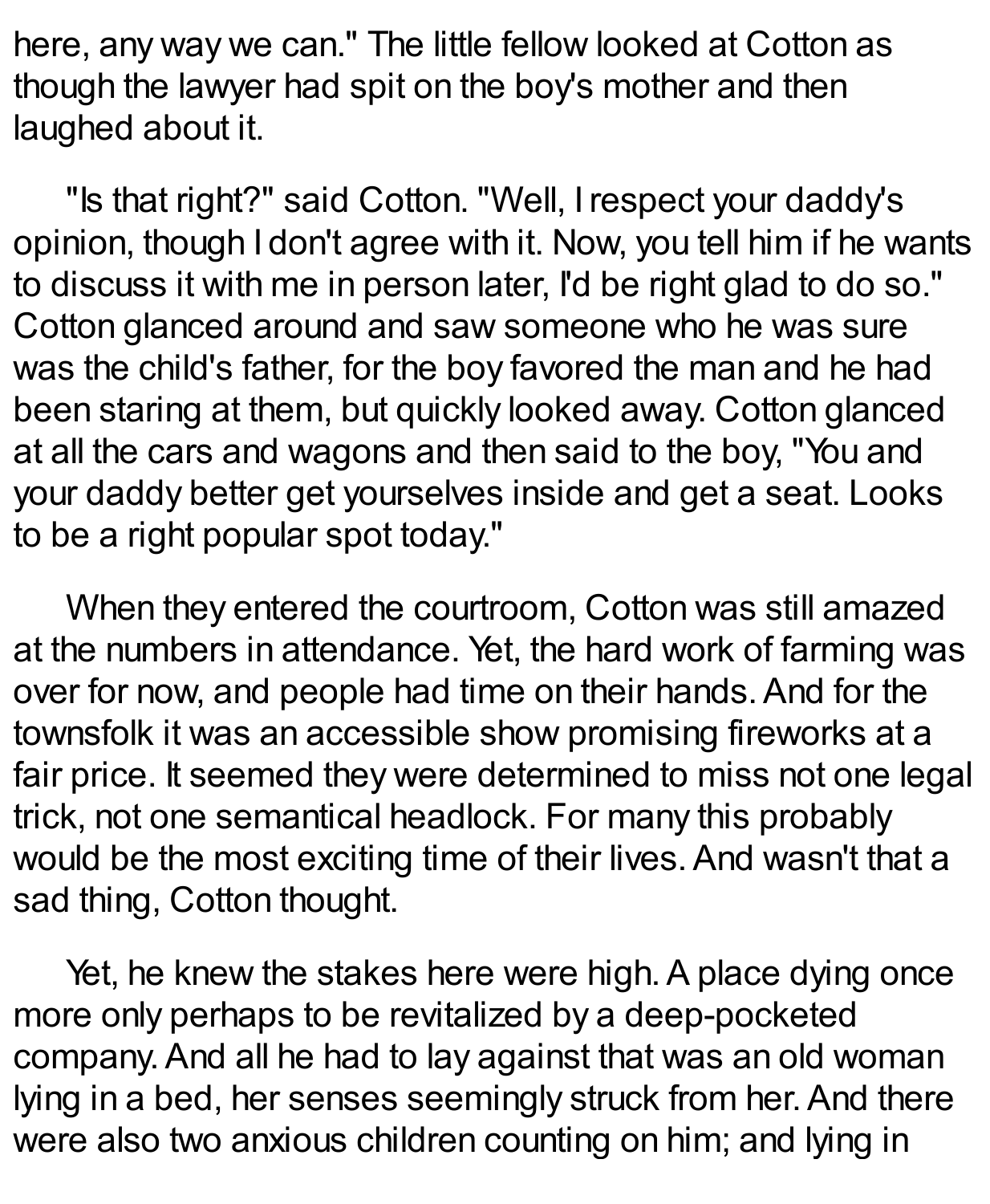another bed a woman who maybe he could lose his heart to if only she would awaken. Lord, how was he ever going to survive this?

"Find a seat," Cotton told the children. "And keep quiet."

Lou gave him a peck on the cheek. "Good luck." She crossed her fingers for him.A farmer they knew made room for them in one of the rows of seats.

Cotton went up the aisle, nodding at people he recognized in the crowd. Smack in me front row were Miller and Wheeler.

Goode was at the counsel table, seeming as happy as a hungry man at a church supper as he looked around at a crowd that seemed famished to witness this contest.

"You ready to have a go at this?" said Goode.

"As ready as you are," Cotton replied gamely.

Goode chuckled. "With all due respect, I doubt that."

Fred the bailiff appeared and said his official words, and they all rose, and the Court of the Honorable Henry J.Atkins was now in session.

"Send in the jury," the judge said to Fred.

The jury filed in. Cotton looked at them one by one, and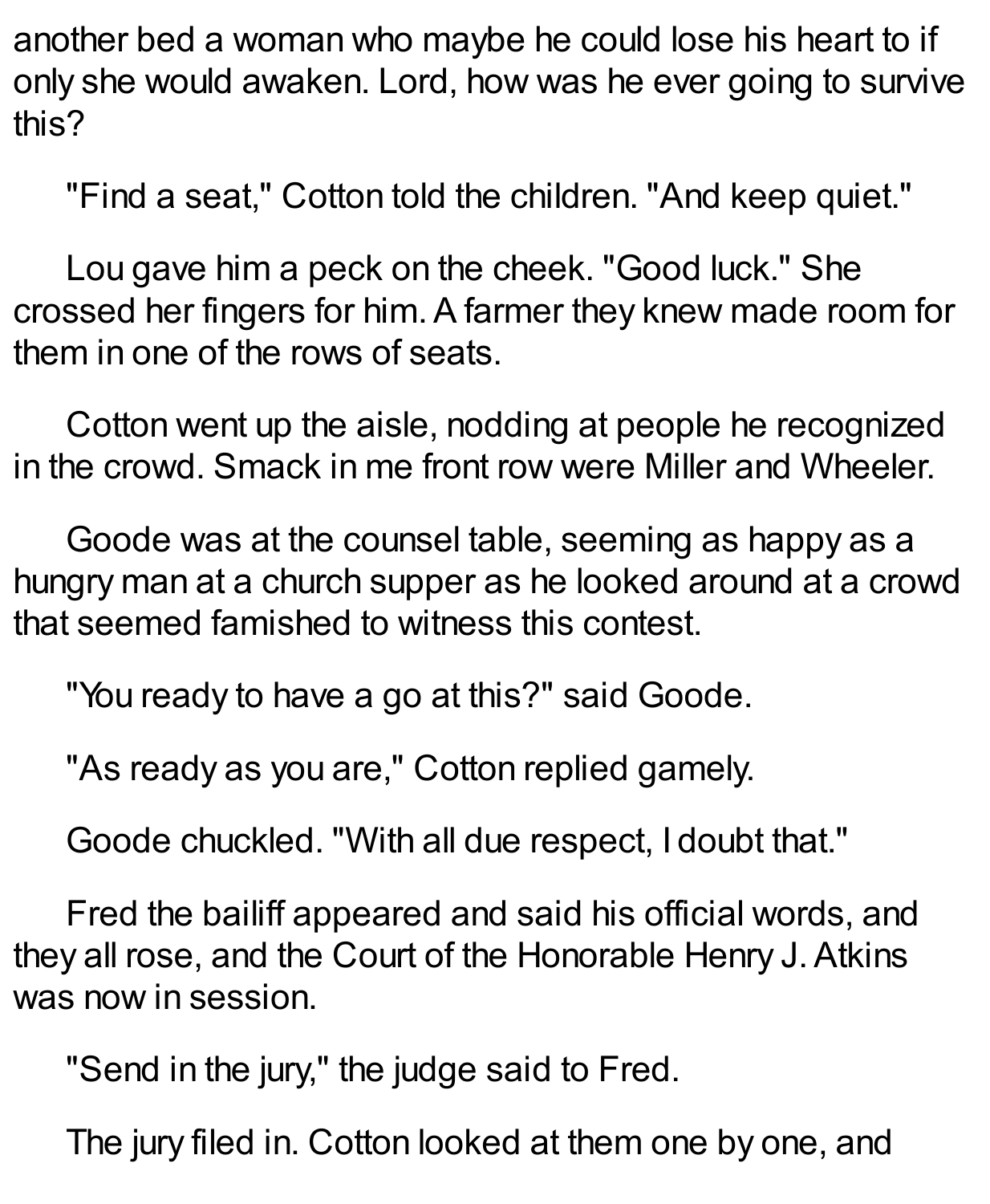almost fell to the floor when he saw George Davis as one of men chosen.

He thundered, "Judge, George Davis wasn't one of me jurors we voir dired. He has a vested interest in me outcome of tins case."

Atkins leaned forward. "Now, Cotton, you know we have a hard enough time getting jurors to serve. I had to (drop Leroy Jenkins because he got kicked by his mule. Now, I know he's not the most popular person around, but George Davis has as much right to serve as any other man. Look here, George, can you keep a fair and open mind about this case?"

Davis had his churchgoing clothes on and looked quietly respectable. "Yes, sir," he said politely and looked around. "Why, y'all knowed Louisa's place right next to mine. Get along good." He smiled a black-toothed smile, which he seemed to have difficulty with, as though it were something he'd never before attempted.

"I'm sure Mr. Davis will make a fine juror, Your Honor," said Goode. "No objection here."

Cotton looked atAtkins, and the curious expression on the judge's face made Cotton think twice about what was really going on here.

Lou sat in her seat, silently fuming at this. It was wrong.And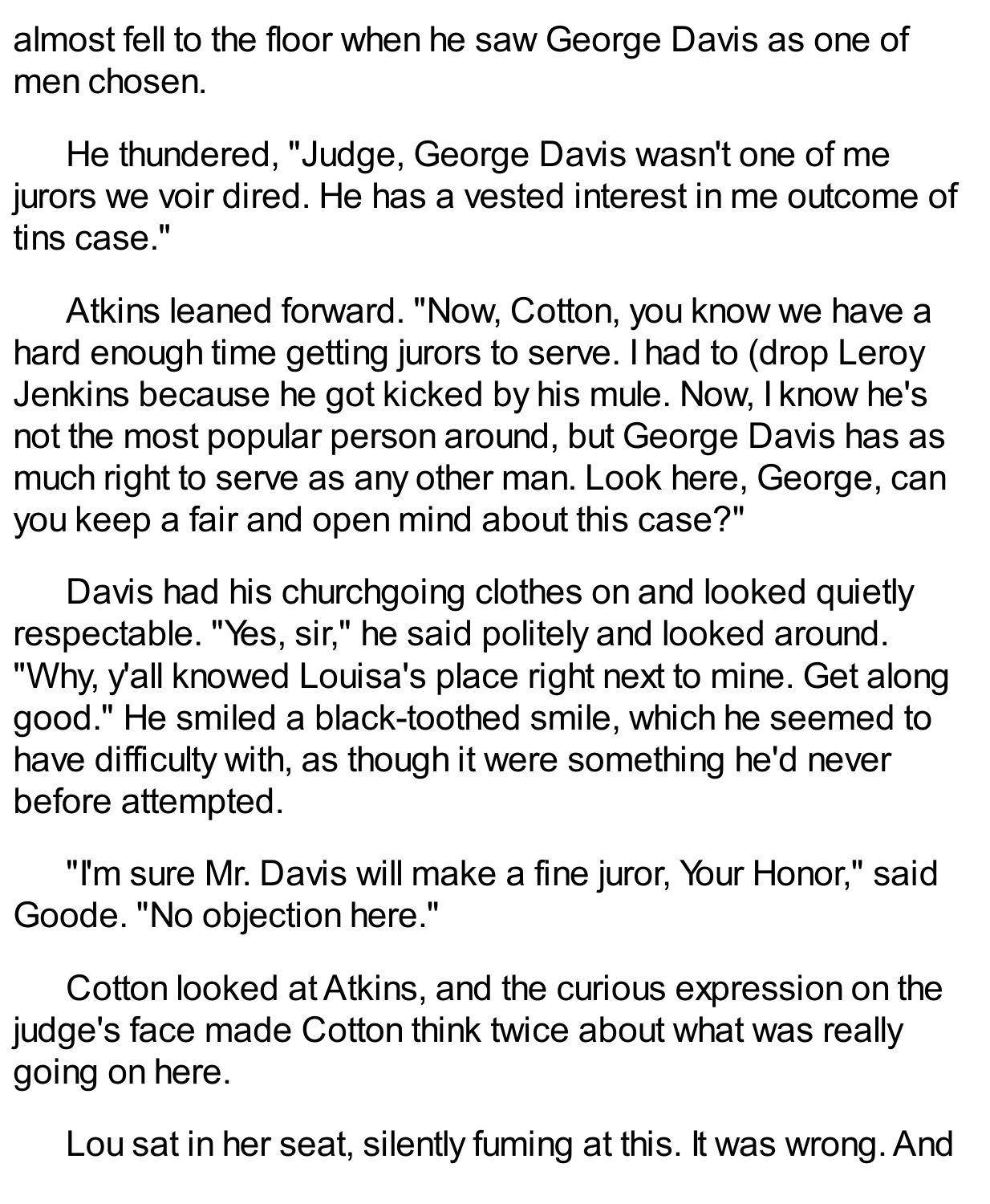she wanted to stand up and say it was, yet for once in her life she was too intimidated. This was a court of law, after all.

"He's lying!" The voice thundered, and every head in the place turned to its source.

Lou looked next to her to find Oz standing on his seat, taller now than all in the courtroom. His eyes were on fire, his finger pointed straight at George Davis. "He's lying," Oz roared again in a voice so deep Lou did not even recognize it as her brother's. "He hates Louisa. It's wrong for him to be here."

Cotton had been struck dumb like all the others. He glanced around the room. Judge Atkins stared at the little boy, none too pleased. Goode was about ready to spring to his feet.And Davis's look was so fierce that Cotton was very grateful that no gun was handy for the man. Cotton raced to Oz and swooped up the boy.

"Apparently, the propensity for public outbursts runs in the Cardinal family," Atkins boomed. "Now, we can't have that, Cotton."

"I know, Judge. I know."

"It's wrong. That man is a liar!" yelled Oz.

Lou was scared. She said, "Oz, please, it's okay."

"No, it's not, Lou," said Oz. "That man is hateful. He starves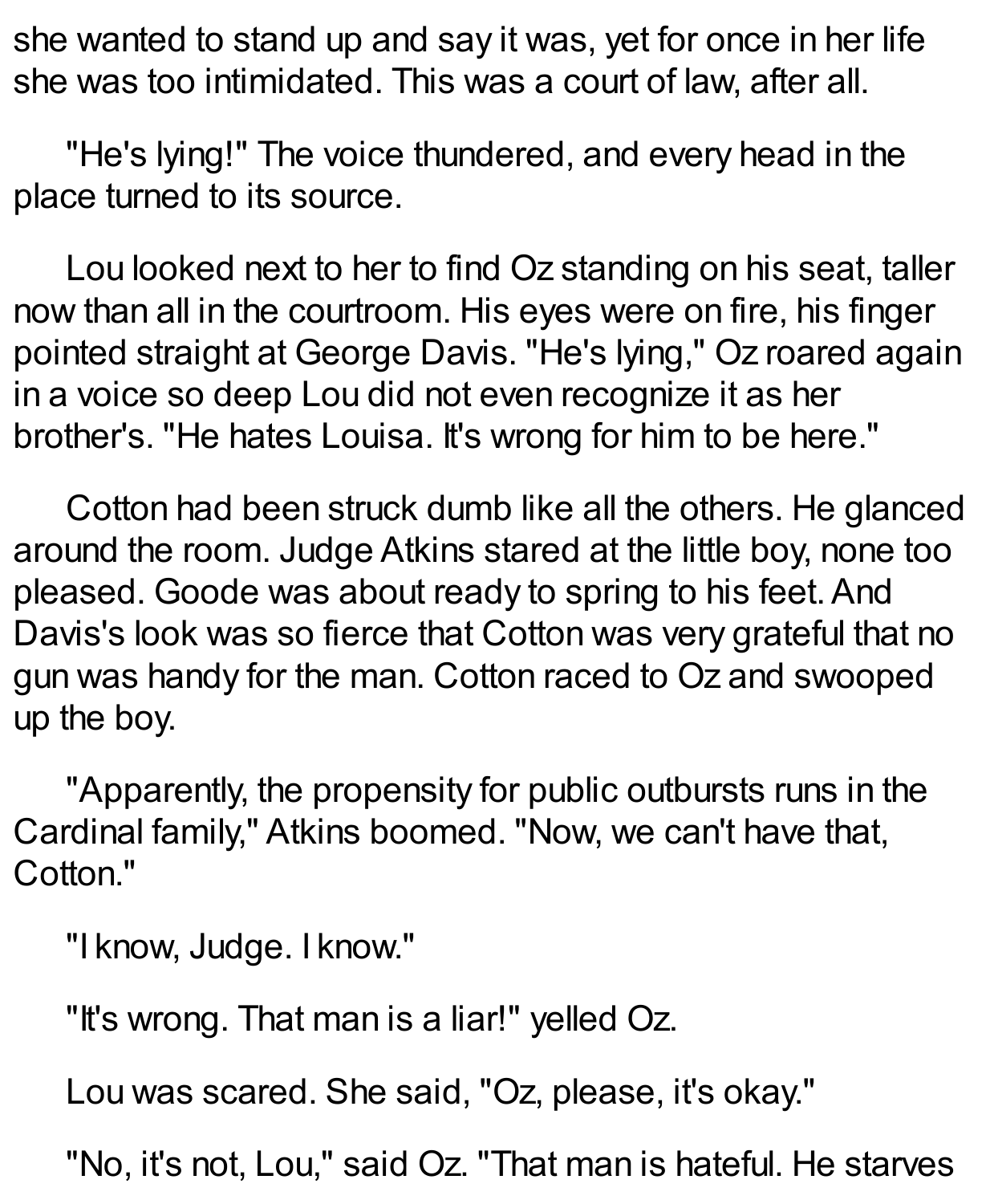his family. He's wicked!"

"Cotton, take that child out," roared the judge. "Right now."

Cotton carried out Oz, with Lou trailing in their wake.

They sat on the cold courthouse steps. Oz wasn't crying. He just sat there and smacked his small fists against his slender thighs. Lou felt tears trickle down her cheeks as she watched him. Cotton put an arm around Oz's shoulders.

"It's not right, Cotton," said Oz. "It's just not right." The boy kept punching his legs.

"I know, son. I know. But it'll be okay. Why, having George Davis on that jury might be a good thing for us."

Oz stopped hitting himself. "How can that be?"

"Well, it's one of the mysteries of the law, Oz, but you'll just have to trust me on it. Now I suspect y'all still want to watch the trial." They both said that they would very dearly want to do that.

Cotton glanced around and saw Deputy Howard Walker standing by the door. "Howard, it's a little cold for these children to be waiting out here. If I guarantee no more outbursts, can you find a way to get them back in, 'cause I got to get going. You understand."

Walker smiled and gripped his gunbelt. "Yall come on with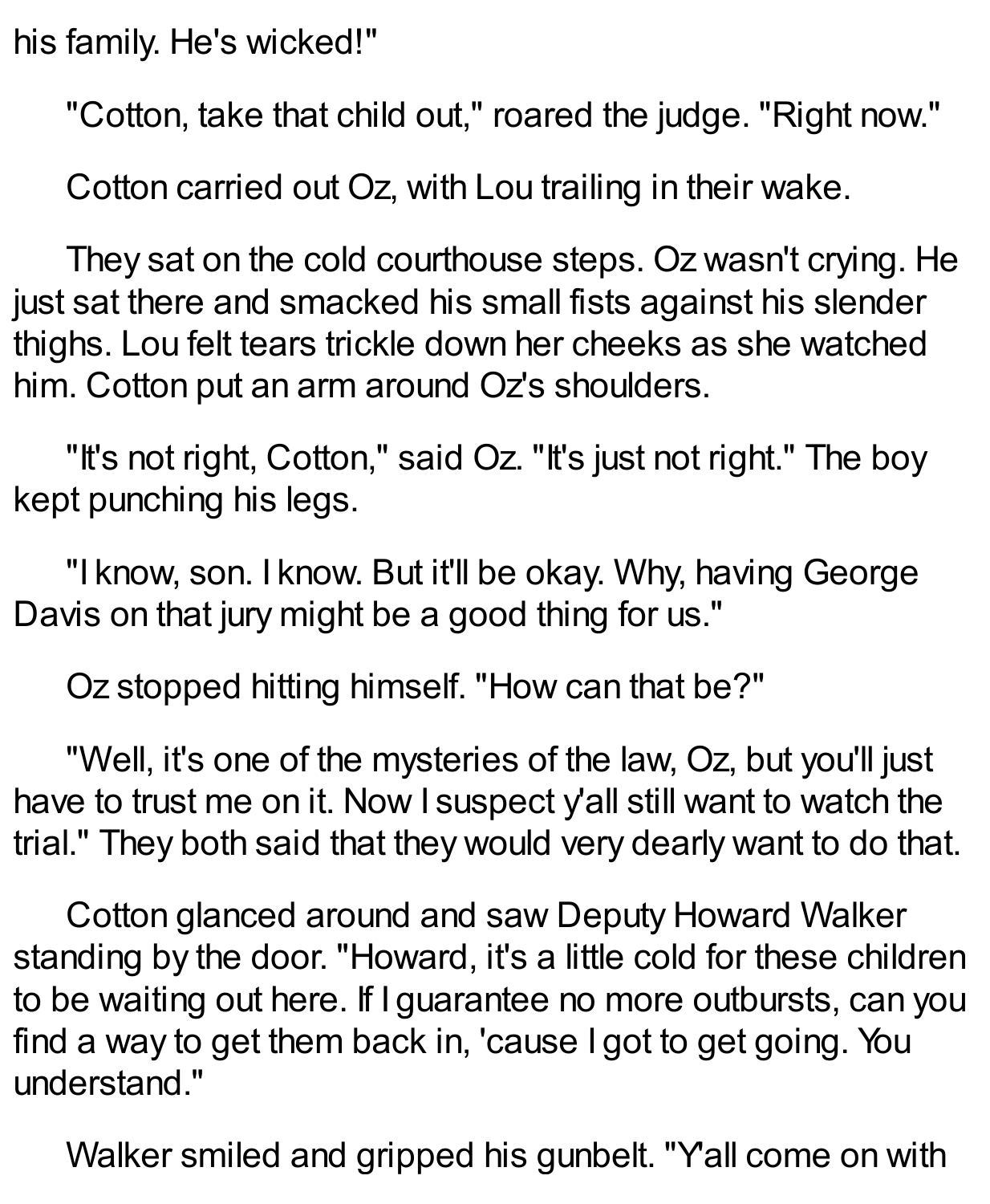me, children. Let Cotton go work his magic."

Cotton said, "Thank you, Howard, but helping us might cost you some popularity in this town."

"My daddy and brother died in those mines. Southern Valley can go to hell. Now, you get on in there and show them what a fine lawyer you are."

After Cotton went back in, Walker took Lou and Oz in through a rear entrance and got them settled at a spot in the balcony reserved for special visitors, after receiving a solemn promise from Oz that he would not be heard from again.

Lou looked at her brother and whispered. "Oz, you were really brave to do that. Iwas afraid to." He smiled at her. Then she realized what was missing. "Where's the bear I bought you? "

"Shoot, Lou, I'm too old for bears and thumb sucking.

Lou looked at her brother and suddenly realized that this was true.And a tear clutched at her eye, for she suddenly had an image of her brother grown tall and strong and no longer in need of his big sister.

Down below, Cotton and Goode were having a heated sidebar with Judge Atkins at the bench.

"Now look here, Cotton," said Atkins. "I'm not unmindful of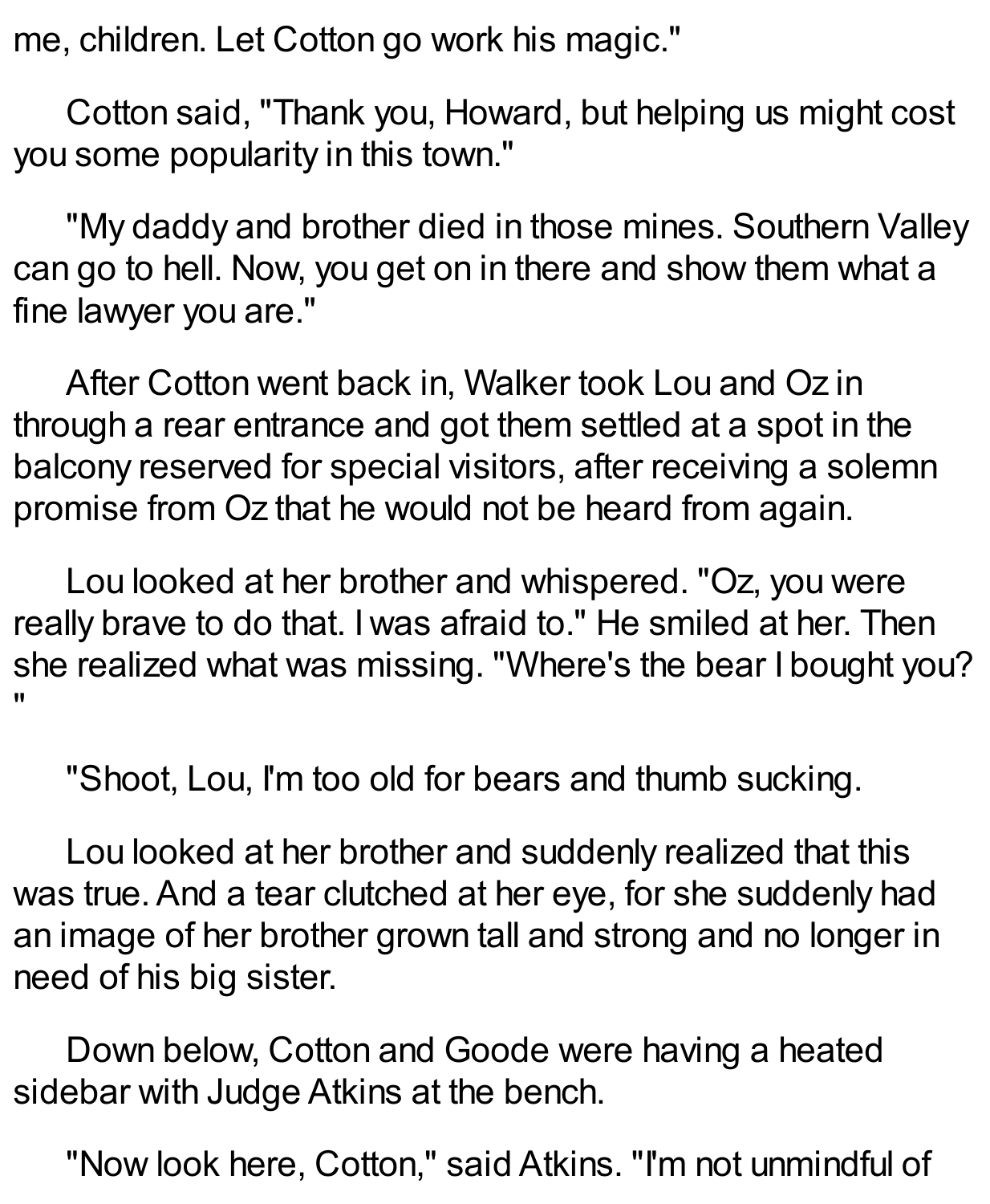what you're saying about George Davis, and your objection is duly noted for the record, but Louisa delivered two of those jurors into this world, and the Commonwealth didn't object to that." He looked over at Goode. "Mr. Goode, will you excuse us for a minute here?"

The lawyer looked shocked. "Your Honor, an ex parte contact with counsel? We don't do those sorts of things in Richmond."

"Well, damn good thing this ain't Richmond then. Now, just take yourself on over there for a bit." Atkins waved his hand like he was flicking at flies, and Goode reluctantly moved back to his counsel table.

"Cotton," said Atkins, "we both know there's a lot of interest in this case, and we both know why: money. Now, we got Louisa laying over to hospital and most folks thinking she's not going to make it anyway.And then we got us Southern Valley cash staring folks in the face."

Cotton nodded. "So you're thinking the jury is going to go against us despite the merits of the case?"

"Well, I can't really say, but if you do lose here—"

"Then having George Davis on the jury gives me real good grounds for appeal," finished Cotton.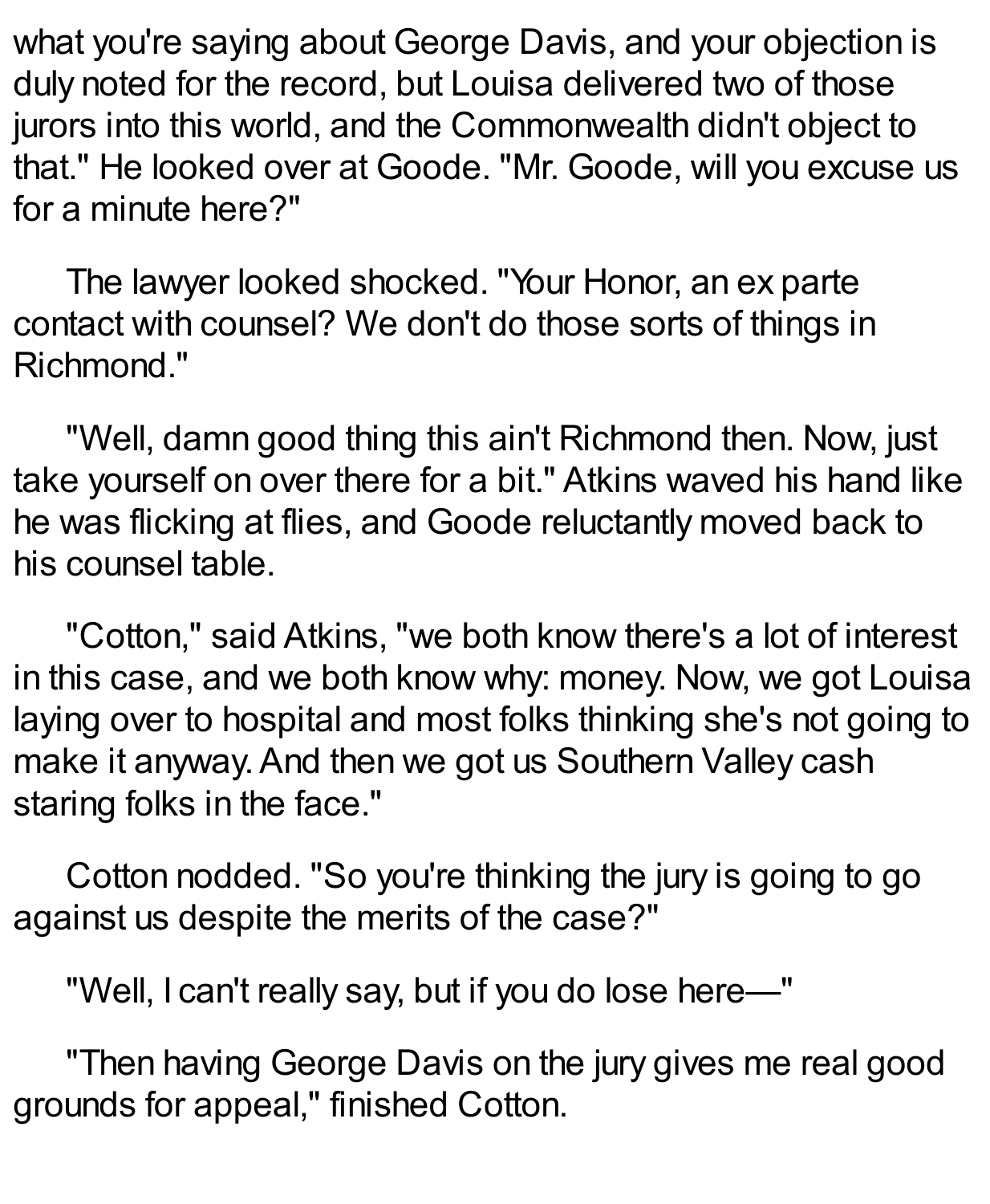Atkins looked very pleased that Cotton had seized upon this strategy so readily. "Why, I never thought of that. Real glad you did. Now let's get this show on the road."

Cotton moved back to his counsel table while Atkins smacked his gavel and announced, "Jury is hereby impaneled. Be seated."

The jury collectively sat itself down.

Atkins looked them over slowly before his gaze came to rest on Davis. "One more thing now before we start. I've had my backside on this here bench for thirty-four years, and there's never been anything close to jury tampering or messing around along those lines in my courtroom- And there's never going to be such, for if there ever was, the folks that did it will think spending their whole lives in the coal mines a birthday party compared to what I'll do to them." He gave Davis one more good stare, fired similar broadsides at both Goode and Miller, and then said, "Now the parties have waived their opening statements. So Commonwealth, call your first witness."

"Commonwealth calls Dr. Luther Ross," said Goode.

The ponderous Dr. Ross rose and went to the witness stand. He had the gravity lawyers liked, when he was on their side; otherwise he was just a well-paid liar.

Fred swore him in. "Raise your right hand, put your left one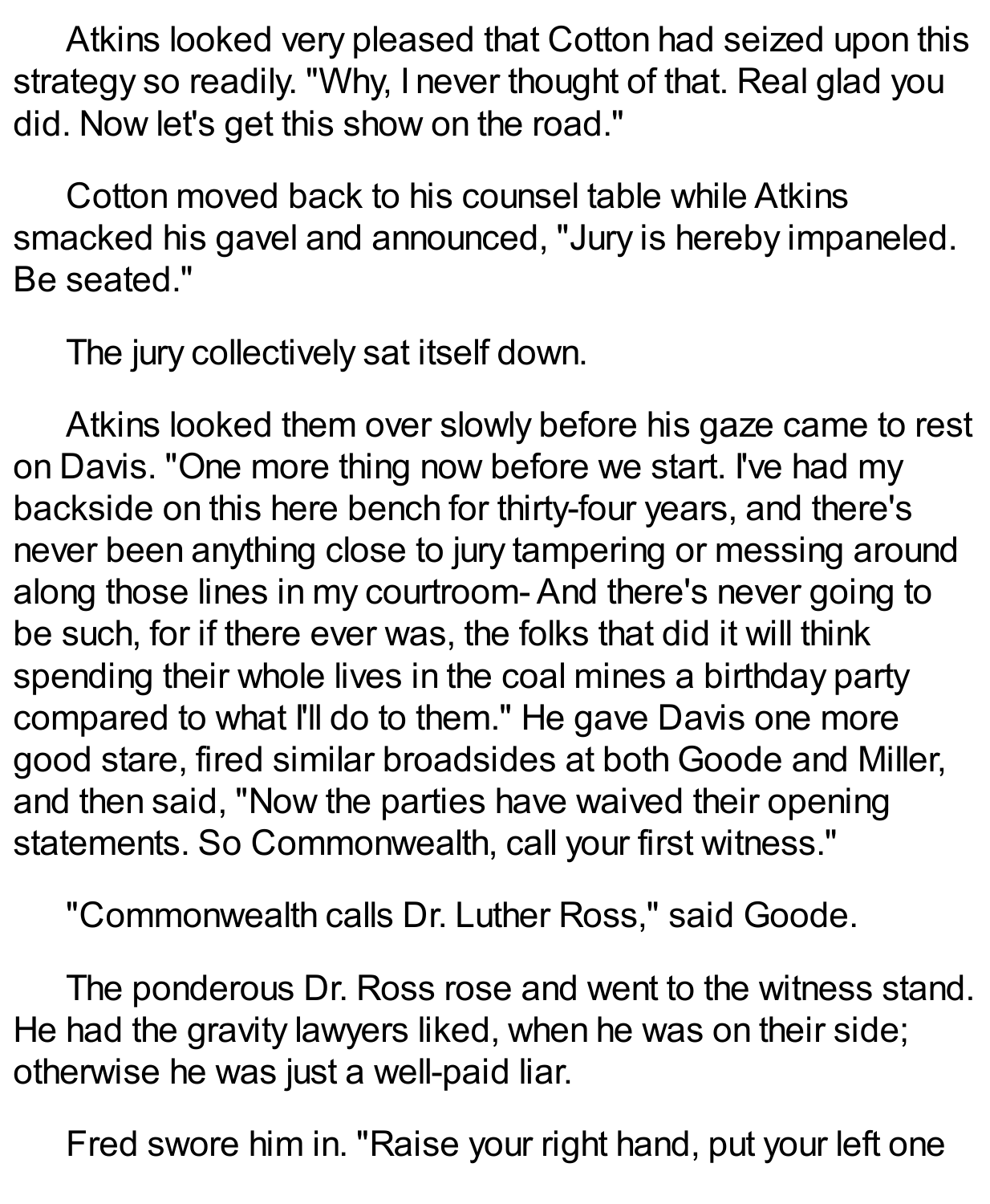on the Bible. Do you solemnly swear to tell the truth, the whole truth, and nothing but the truth so help you God?"

Ross said he most certainly would tell the truth and nothing but, and wedged himself into the witness chair.

Fred retreated and Goode approached.

"Dr. Ross, sir, would you state your mighty fine credentials for the jury please?"

"I'm chief of the asylum down over to Roanoke. I've taught courses in mental evaluation at the Medical College in Richmond, and at the University of Virginia.And I've personally handled over two thousand cases like this one."

"Well now, I am sure Mr. Longfellow and this court would agree that you are truly an expert in your field. In fact, you may be the number-one expert in your field, and Iwould say this jury deserves to hear nothing less."

"Objection, Your Honor!" said Cotton. "I don't believe there's any proof mat Mr. Goode is an expert in ranking experts."

"Sustained, Cotton," said Atkins. "Get on with it, Mr. Goode."

Goode smiled benignly, as though this tiny skirmish had been a way for him to evaluate Cotton's mettle. "Now, Mr. Ross," said Goode, "have you had occasion to examine Louisa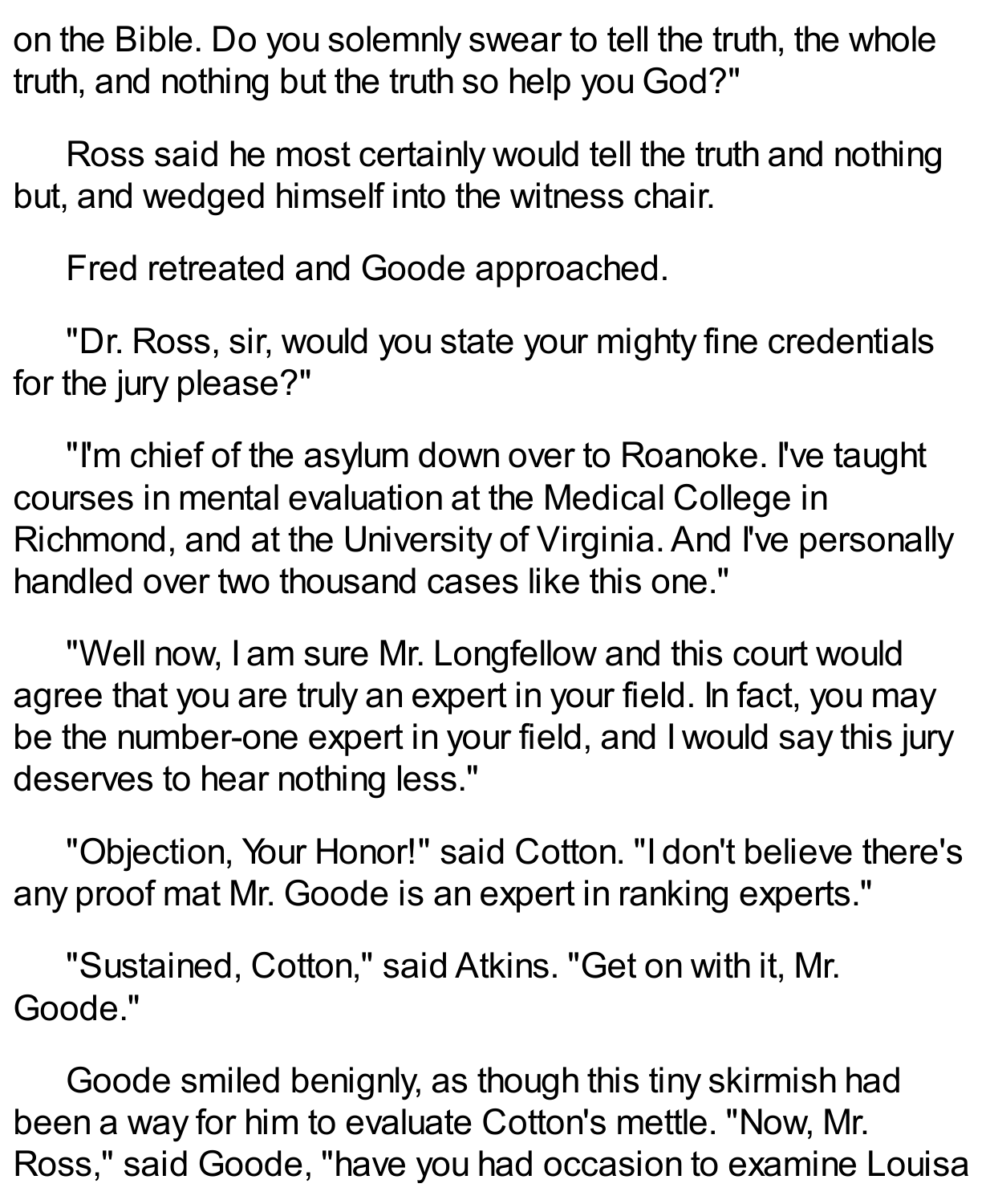Mae Cardinal?"

"I have."

"And what is your expert opinion on her mental competence?"

Ross smacked the frame of the witness box with one of his flabby hands. "She is not mentally competent. In fact, my considered opinion is she should be institutionalized."

There came a loud buzz from the crowd, and Atkins impatiently pounded his gavel. "Quiet down," said he.

Goode continued. "Institutionahzed? My, my. That's some serious business. So you're saying she's in no shape to handle her own affairs? Say, for the sale of her property?"

"Absolutely not. She could be easily taken advantage of. Why, that poor woman can't even sign her own name. Probably doesn't know what her name is." He eyed the jury with a most commanding look. "Institutionalized," he said again in the projected voice of a stage actor.

Goode asked a series of carefully crafted questions, and to each he got the answers he wanted: Louisa Mae was undoubtedly mentally unfit, according to the esteemed expert Dr. Luther Ross.

"No further questions," Goode finally said.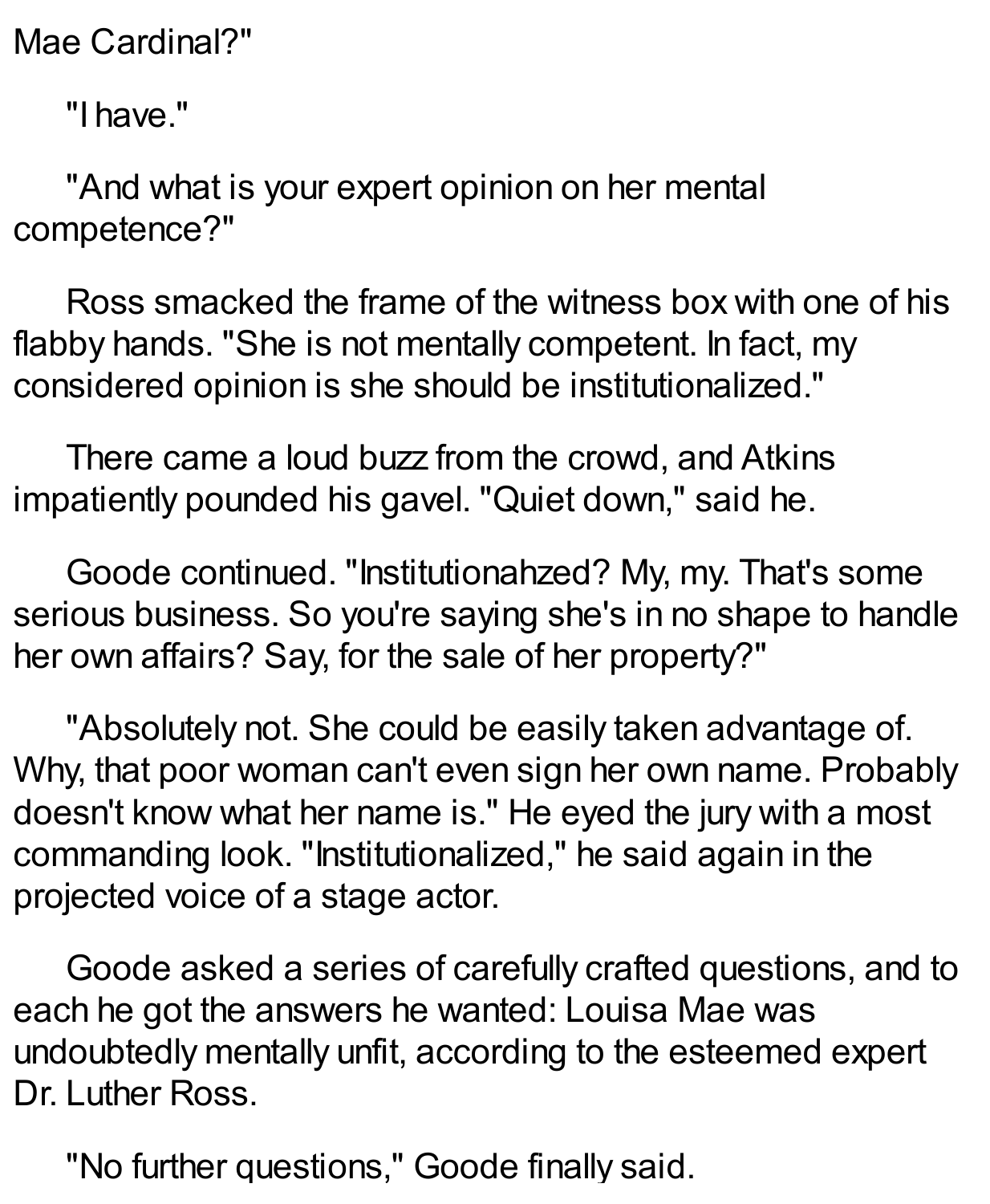"Mr. Longfellow?" said Atkins. "I suspect you want to nave a go."

Cotton got up, took off his glasses, and dangled them by his side as he addressed the witness.

"You say you've examined over two thousand people?"

"That's correct," Ross said with a lift of his chest.

"And how many did you find incompetent, sir?"

Ross's chest immediately deflated, for he clearly hadn't expected that inquiry. "Uh, well, it's hard to say."

Cotton glanced at the jury and moved toward him. "No, it's really not. You just have to say it. Let me help you a little.A hundred percent? Fifty percent?"

"Not a hundred percent."

"But not fifty?"

"No."

"Let's whittle it on down now. Eighty? Ninety? Ninety-five?"

Ross thought for a few moments. "Ninety-five percent sounds about right."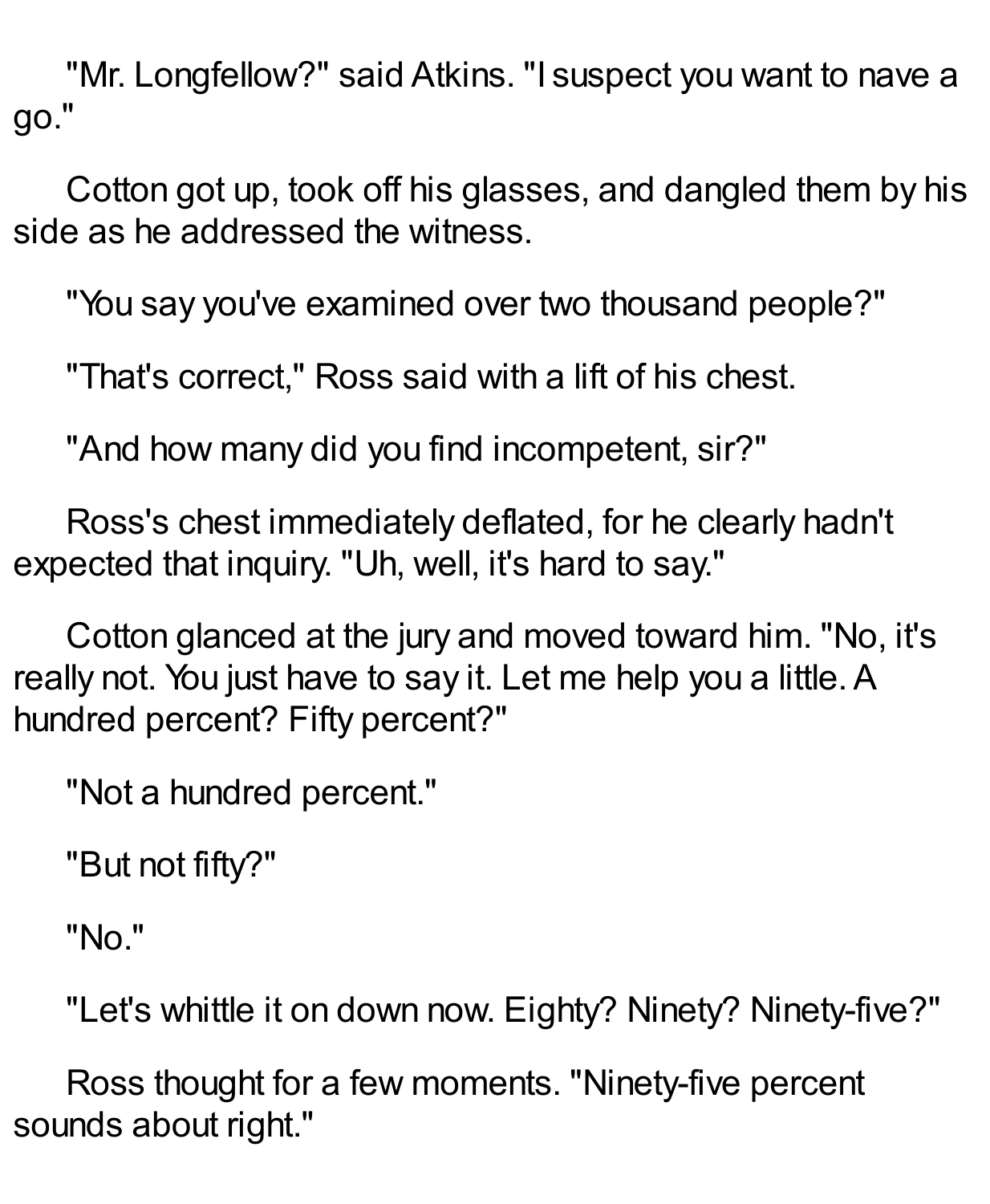"Okay. Let me see now. I think that works out to be nineteen hundred out of two thousand. Lord, that's a lot of crazy people, Dr. Ross."

The crowd laughed and Atkins banged his gavel, but a tiny smile escaped him as well.

Ross glared at him. "I just call 'em like I see 'em, lawyer."

"Dr. Ross, how many stroke victims have you examined to determine whether they're mentally competent?"

"Uh, why, none that I can recall offhand."

Cotton paced back and forth in front of the witness, who kept his gaze on the attorney as an even line of sweat appeared on Ross's brow. "I suppose with most of the people you see, they have some mental disease. Here we have a stroke victim whose physical incapacity may make it seem like she's not mentally fit even though she may very well be." Cotton sought out and found Lou in the balcony. "I mean, just because one can't talk or move doesn't mean one can't understand what's going on around her. She may well see, hear, and understand everything. Everything!"

Cotton swung back and looked at his witness. "And given time she may very well fully recover."

"The woman I saw was not likely to recover."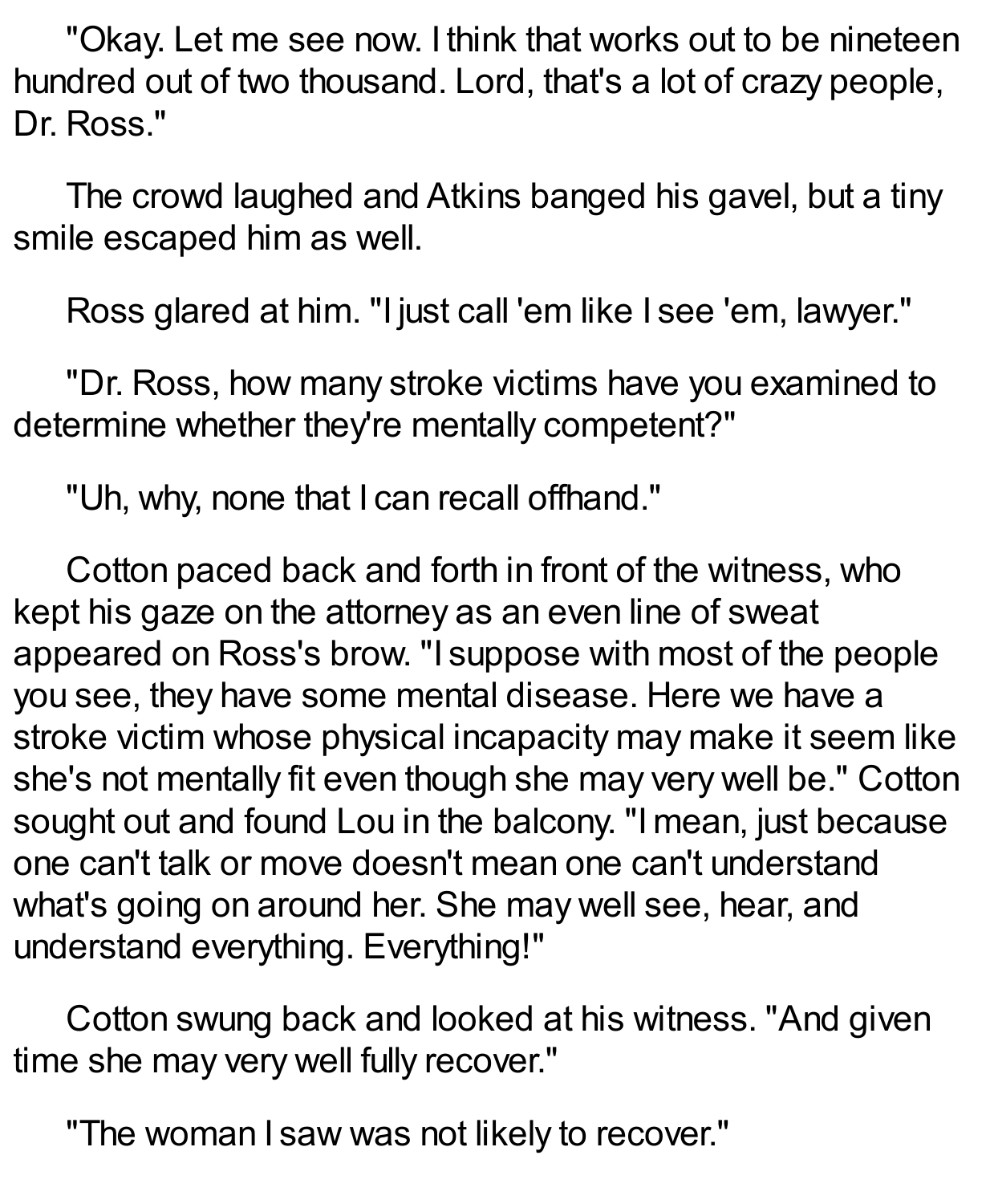"Are you a medical doctor expert on stroke victims?" Cotton said in a sharp voice.

"Well, no. But—"

"Then I'd like an instruction from the bench for the jury to disregard that statement."

Atkins said to the cluster of men, "You are hereby instructed to take no notice whatsoever of Dr. Ross saying that Miss Cardinal would not recover, for he is most assuredly not competent to testify to that."

Atkins and Ross exchanged glares at the judge's choice of words, while Cotton put a hand over his mouth to hide his grin.

Cotton continued. "Dr. Ross, you really can't tell us that today, or tomorrow, or the next day, Louisa Mae Cardinal won't be perfectly capable of handling her own affairs, can you?"

"The woman I examined—"

"Please answer the question I asked, sir."

"No."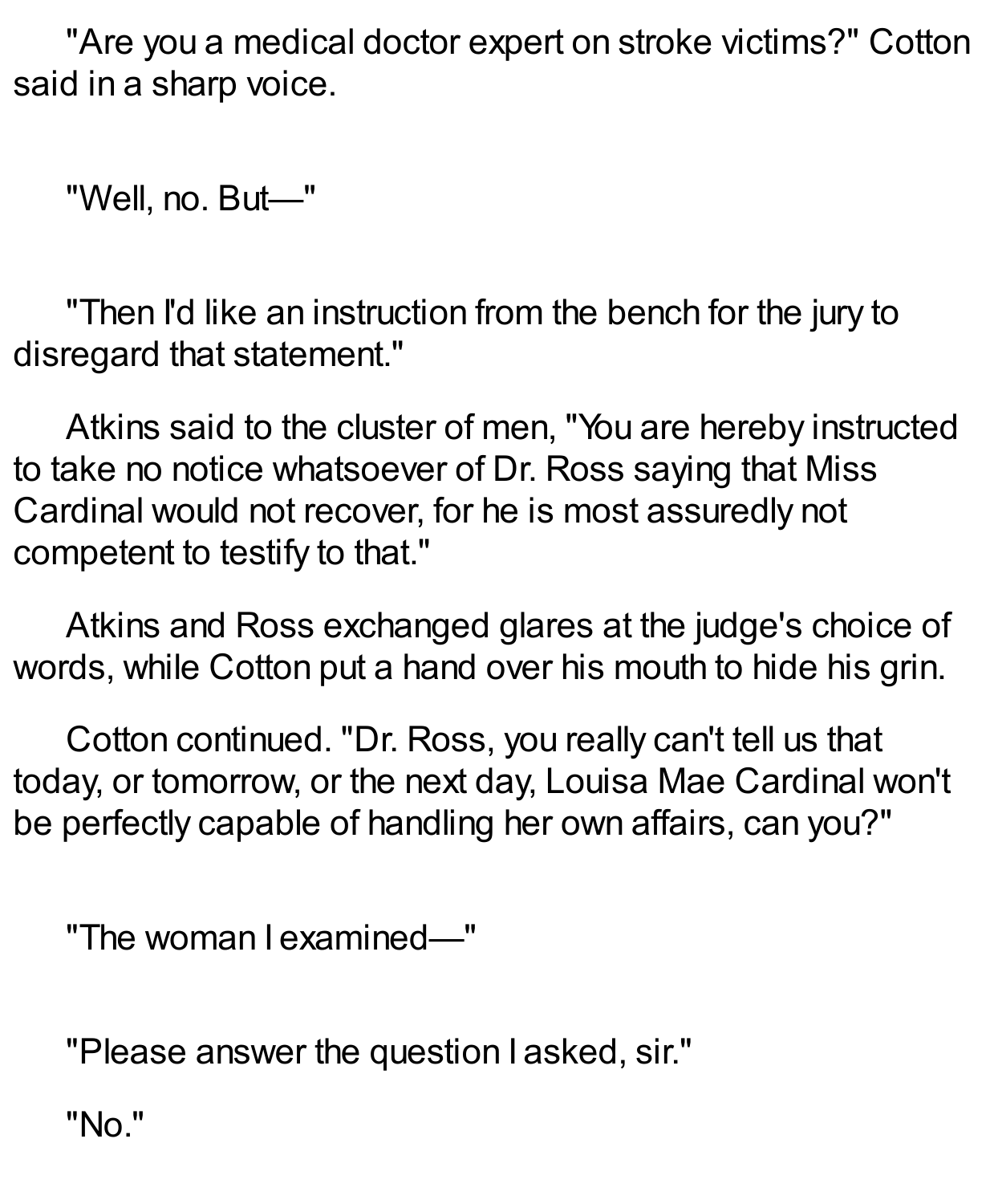"No, what?" Cotton added pleasantly, "For this fine jury."

A frustrated Ross crossed his arms. "No, I cannot say for sure that Miss Cardinal will not recover today or tomorrow or the next day."

Goode heaved himself to his feet. "Your Honor, I see where counsel is going with this and I think I have a resolution.As of right now Dr. Ross's testimony is that Miss Cardinal is not competent. If she gets better, and we all hope she does, then the court-appointed representative can be dismissed and she can handle her own affairs from then on."

Cotton said, "By then, she won't have any land left."

Goode seized upon this opening. "Well, then Miss Cardinal can surely take comfort in the half a million dollars Southern Valley has offered for her property."

An enormous gasp went through the crowd at the mention of this ungodly sum. One man almost toppled over the balcony rail before his neighbors pulled him back to safety. Both dirty and clean-faced children looked at one another, eyes popping.And their mothers and fathers were doing the exact same thing. The jurors too looked at one another in clear astonishment. Yet George Davis just sat there staring straight ahead, not one emotion showing on his features.

Goode continued quickly, "As I'm sure others can when the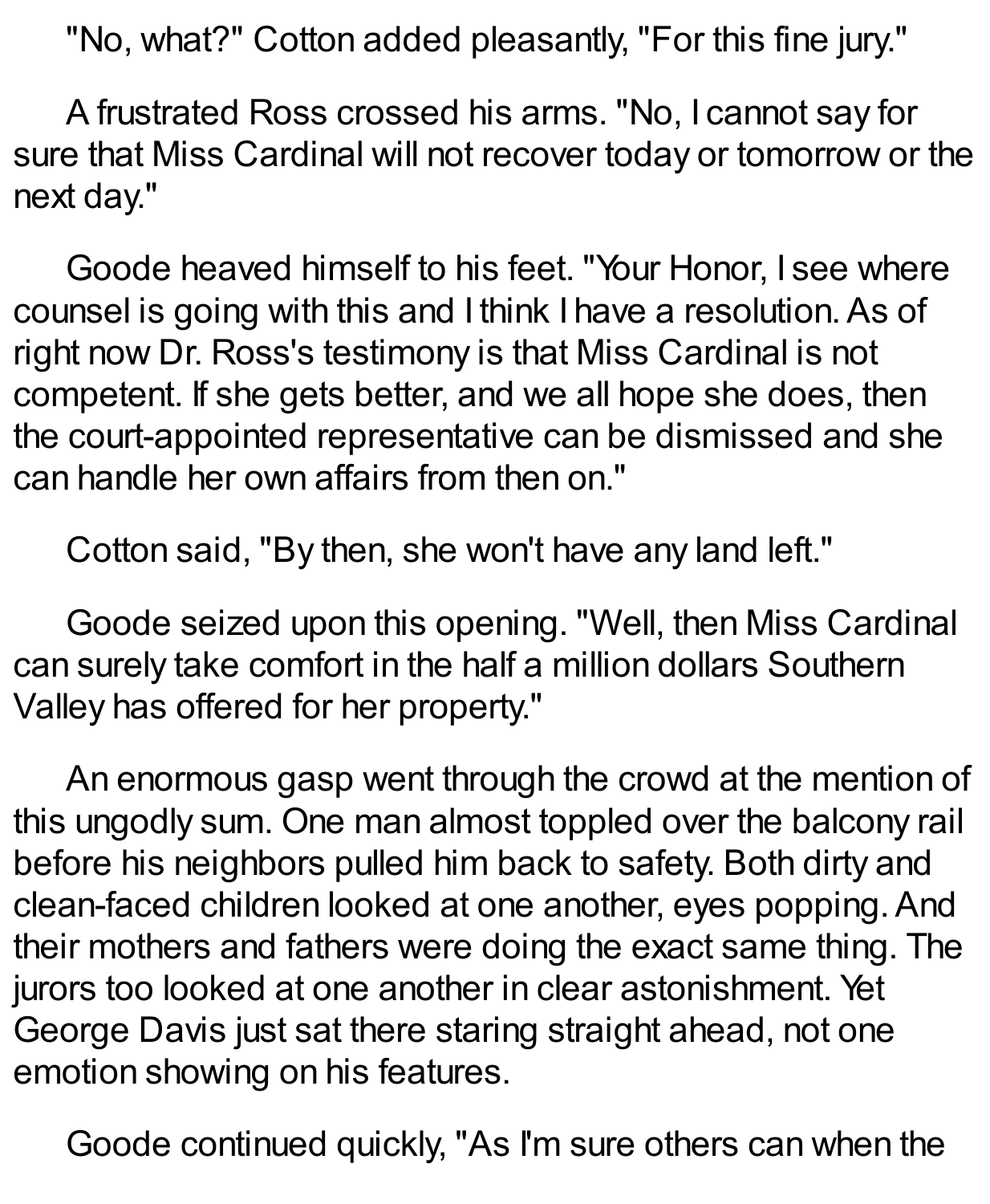company makes similar offers to them."

Cotton looked around and decided he would much rather be doing anything other than what he was. He saw both mountain dwellers and townsfolk gaping at him: the one man who stood in the way of their rightful fortune.And yet with all that weighing down upon him, he shook his mind clear and roared, "Judge, he's just as good as bribed this jury with that statement. Iwant a mistrial. My client can't get a fair shake with these people counting Southern Valley dollars."

Goode smiled at the jury. "Iwithdraw the statement. Sorry, Mr. Longfellow. No harm intended."

Atkins leaned back in his chair. "You're not getting a mistrial, Cotton. Because where else you going to go with this thing? Just about everybody from fifty miles around already's sitting in this courtroom, and the next nearest bench is a day away by train.And the judge there isn't nearly as nice as I am." He turned to the jury. "Now listen here, folks, you're to ignore Mr. Goode's statement about the offer to purchase Miss Cardinal's land. He shouldn't have said it, and you are to forget it. And I mean what I say!"

Atkins next focused on Goode. "I understand you have a fine reputation, sir, and I'd hate to be the one to taint it. But you pull something like that again, and I got me a nice little jail cell in this building where you'll be doing your time for contempt, and I might just forget you're even there. You understand me?"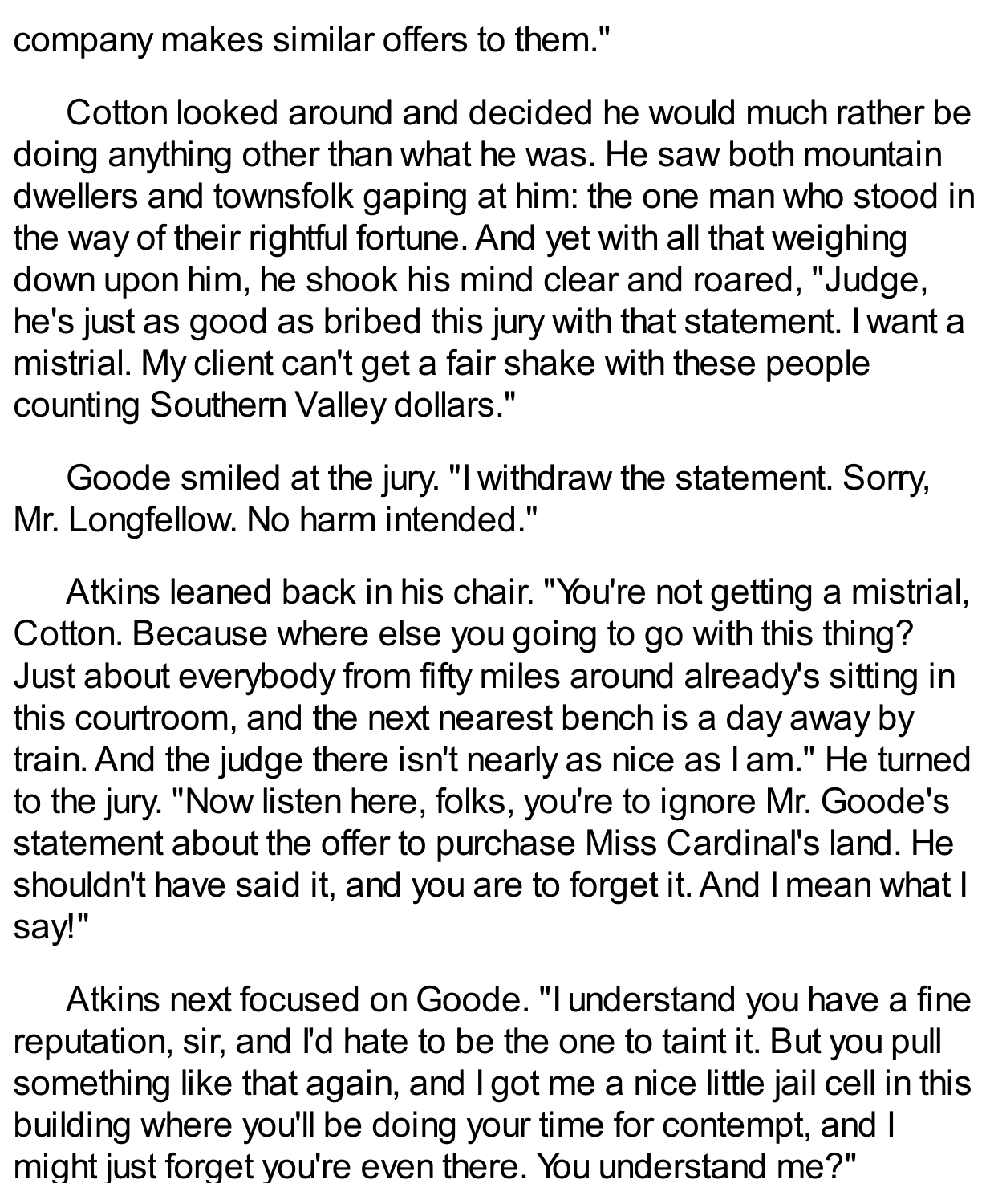Goode nodded and said meekly, "Yes, Your Honor."

"Cotton, you have any more questions for Dr. Ross?"

"No, Judge," Cotton said and dropped into his seat.

Goode put Travis Barnes on the stand, and though he did his best, under Goode's artful maneuvering, the good doctor's prognosis for Louisa was rather bleak. Finally, Goode waved a photograph in front of him.

"This is your patient, Louisa Mae Cardinal?"

Barnes looked at the photograph. "Yes."

"Permission to show the jury."

"Go on ahead, but be quick about it," said Atkins.

Goode dropped a copy of the photo in front of Cotton. Cotton didn't even look at it, but ripped the photograph into two pieces and dropped it in the spittoon next to his table while Goode paraded the original in front of the jurors' faces. From the clucks and muted comments and shakes of head, the photo had its intended effect. The only one who didn't look upset was George Davis. He held the photo especially long and seemed to Cotton to have to work awfully hard to hide his delight. The damage done, Goode sat down.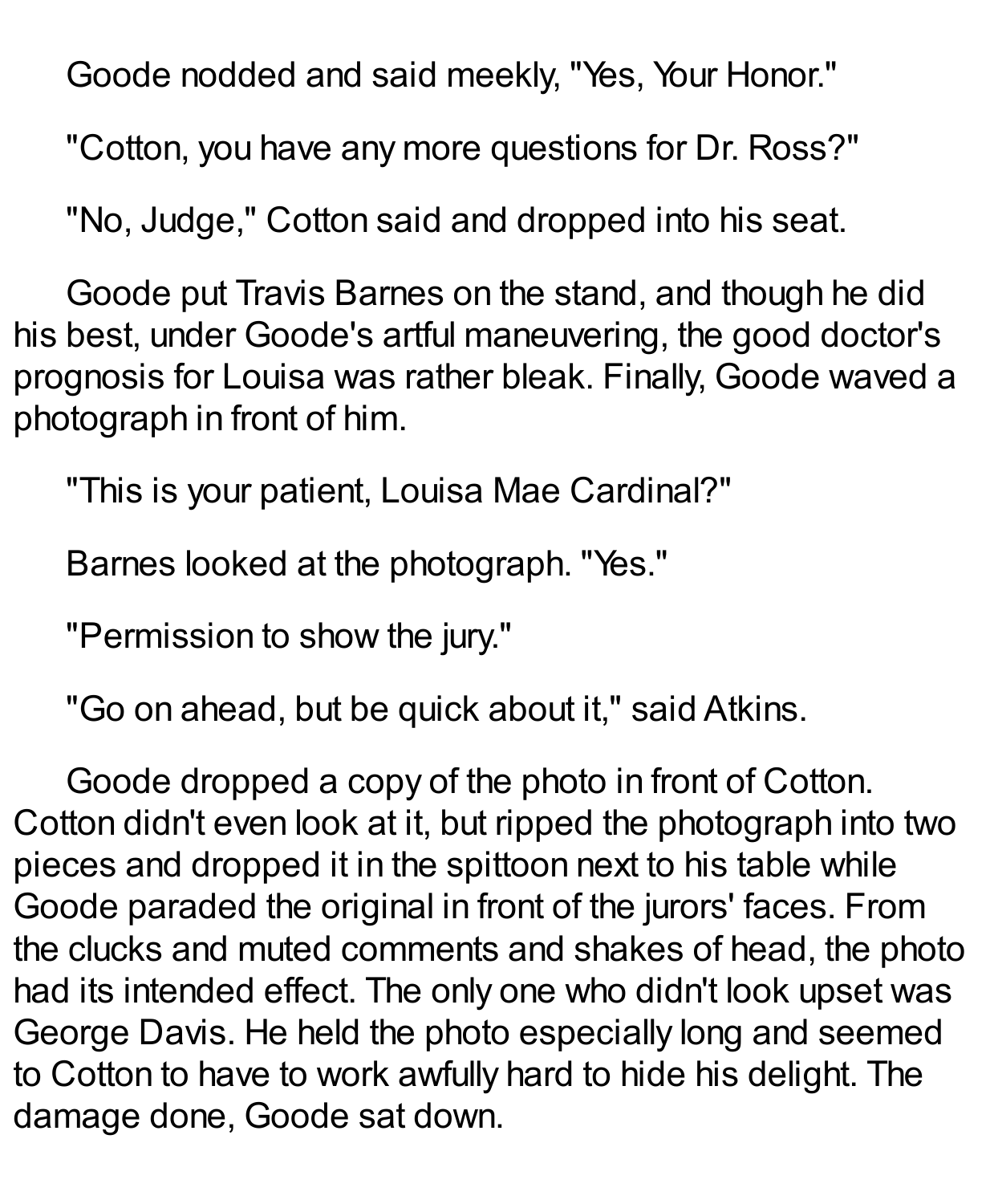'Travis," said Cotton, rising and coming to stand next to his friend, "have you ever treated Louisa Cardinal for any ailments before this last one?"

"Yes, I have. A couple of times."

"Can you tell us about those instances, please."

"About ten years ago, she was bitten by a rattler. Killed the durn thing herself with a hoe, and then she come down the mountain by horse to see me.Arm swollen to about the size of my leg by that time. She took seriously ill, ran a fever higher'n I'd ever seen. In and out of consciousness for days. But she came out of it, right when we thought she wasn't going to make it. Fought like a durn mule she did."

"And the other time?"

"Pneumonia. That winter four years ago when we had more snow than the South Pole. Yall remember that one?" he asked the folks in the courtroom and they all nodded back at him.

"No way to get up or down the mountain then. It was four days before they got word to me. I got up there and treated her when the storm ended, but she was already past the worst of it all by herself. Would'a killed a young person with medicine, and here she was into her seventies and not a drop of anything except her own will to live. I've never seen anything like it."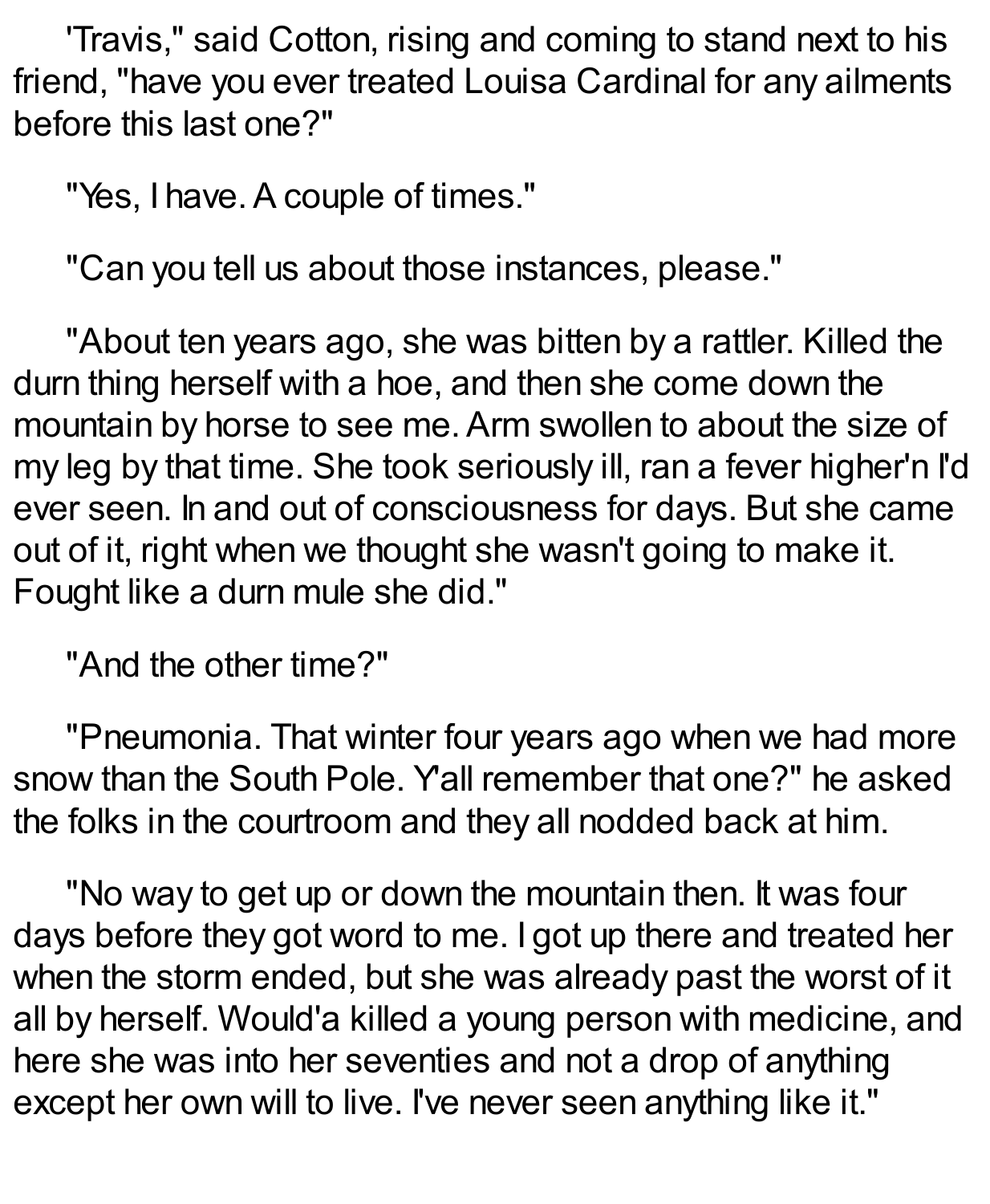Cotton went and stood over near the jury. "So, she sounds like a woman of indomitable spirit. A spirit that cannot be conquered."

"Objection, Your Honor," said Goode. "Is that a question, or a divine pronouncement on your part, Mr. Longfellow?"

"I hope both, Mr. Goode."

"Well, let's put it this way," said Barnes, "if Iwere a betting man, Iwouldn't bet against the woman."

Cotton looked over at the jury. "Neither would I. No further questions."

"Mr. Goode, who you calling next?" asked Atkins.

The Commonwealth's attorney rose and looked around the courtroom. He kept looking and looking until his gaze reached the balcony, moved around its edges, and then came to rest on Lou and Oz. And then finally on Oz alone.

"Young man, why don't you come on down here and talk to us."

Cotton was on his feet. "Your Honor, I see no reason—"

"Judge," broke in Goode, "now, it's the children that's going to have the guardian, and thus I think it reasonable to hear from one of them.And for a little fellow he has a mighty fine voice,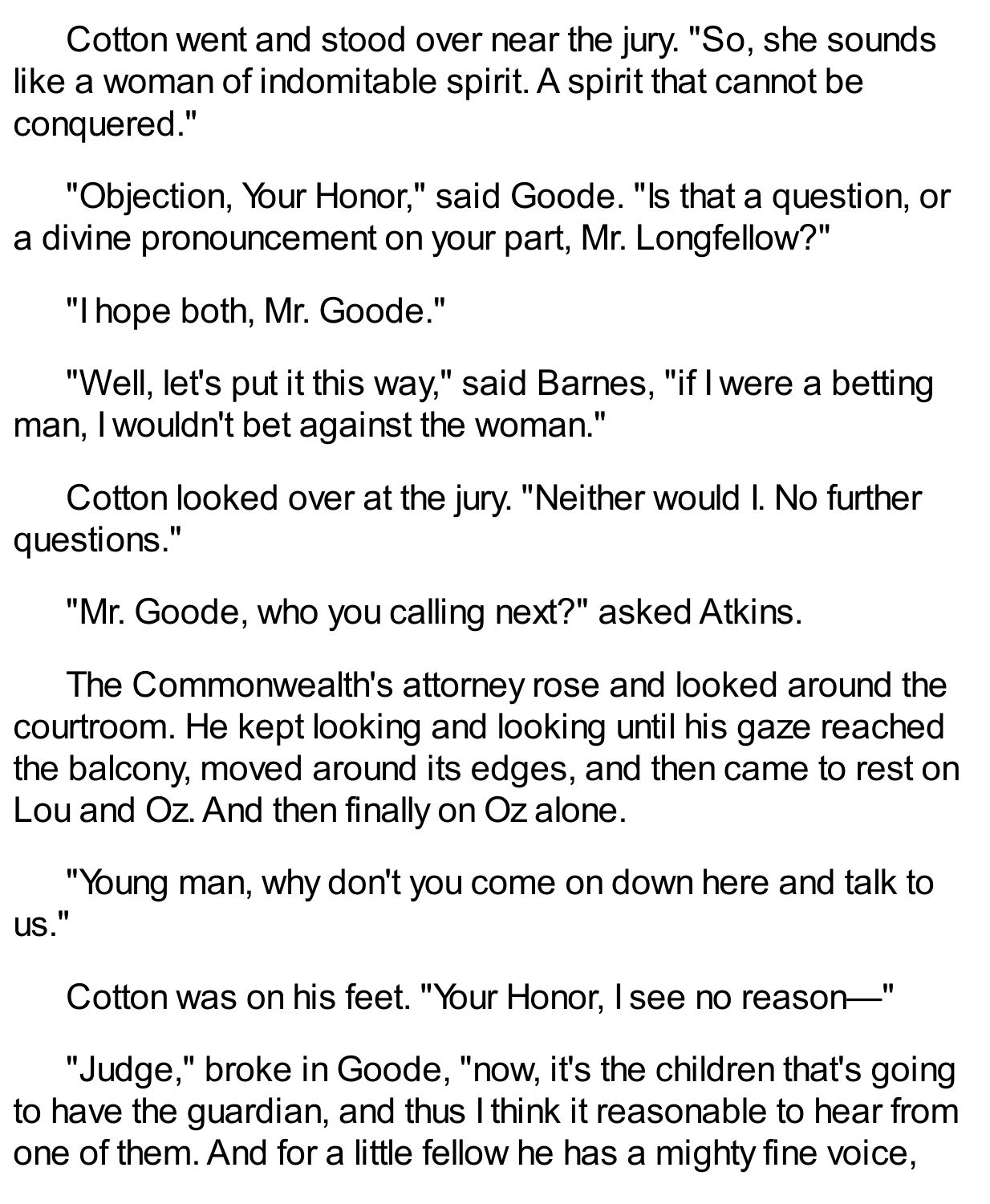since everybody in this courtroom has heard it loud and long already."

There was muted laughter from the crowd, and Atkins absently smacked his gavel while he pondered this request for six rapid beats of Cotton's heart. "I'm going to allow it. But remember, Goode, he's just a little boy."

"Absolutely, Your Honor."

Lou held Oz's hand and they slowly walked down the stairs and passed each of the rows, all eyes in the courtroom upon them. Oz put his hand on the Bible and was sworn in as Lou went back to her seat. Oz perched in the chair, looking so small and helpless that Cotton's heart went out to him, even as Goode moved in.

"Now, Mr. Oscar Cardinal," he began.

"My name's Oz, my sister's name is Lou. Don't call her Louisa Mae or else she'll get mad and punch you."

Goode smiled. "Now, don't you worry about that. Oz and Lou it is." He leaned against the witness stand. "Now, you know the court's right sorry to hear that your momma's doing so poorly."

"She's going to get better."

"Is that right? That what the doctors say?"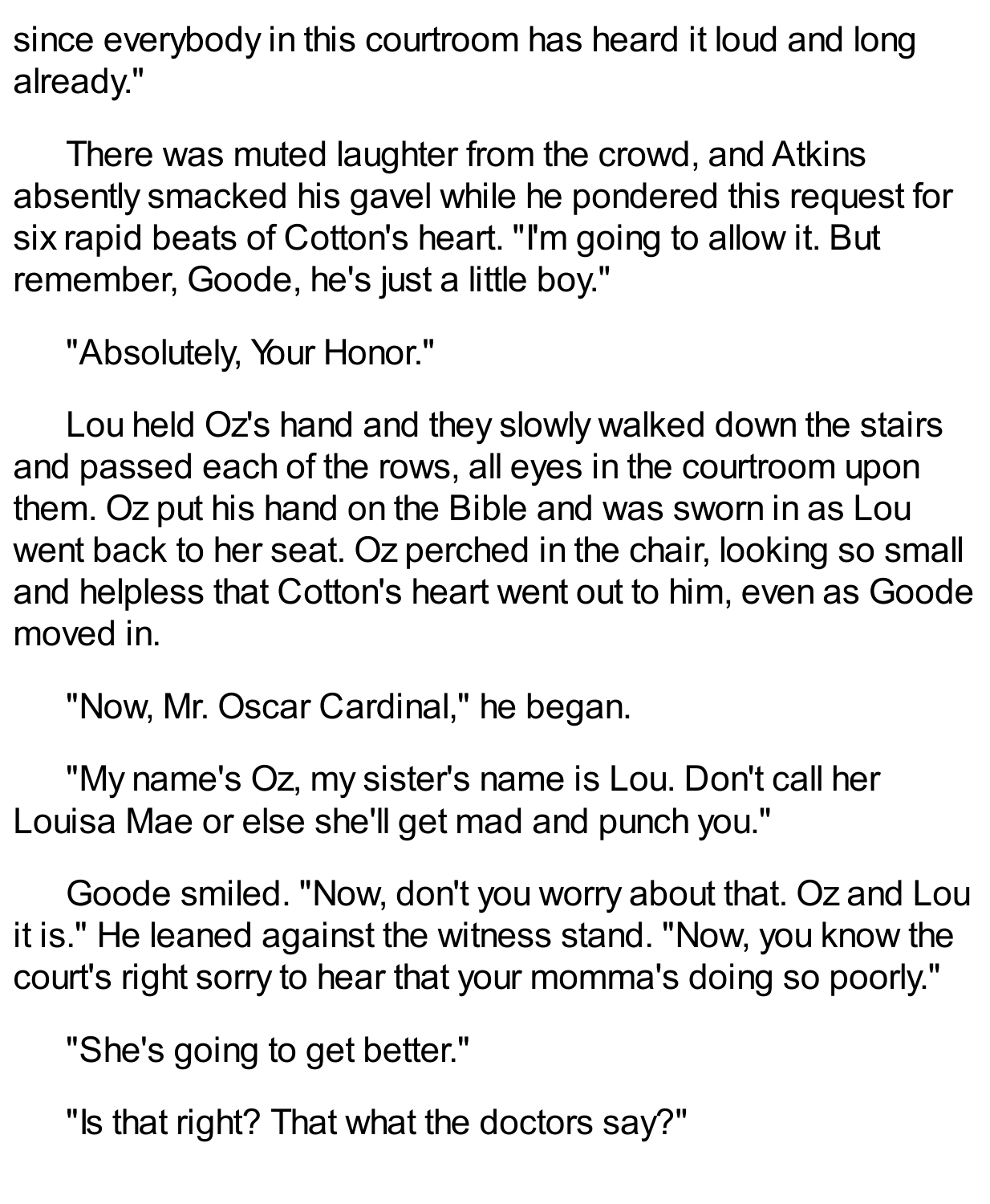Oz looked up at Lou until Goode touched Oz's cheek and pointed his face toward him.

"Now, son, up here on the witness stand you got to speak the truth. You can't look to your big sister for answers. You swore to God to tell the truth."

"I always tell the truth. Cross my heart, stick a needle."

"Good boy. So, again, did the doctors say your mother will get better?"

"No. They said they weren't sure."

"So how do you know she will?"

"Because... because Imade a wish.At the wishing well."

"Wishing well?" said Goode with an expression for the jury that clearly spelled out what he thought of that answer. "There's a wishing well round here? Iwish we had one of them back in Richmond."

The crowd laughed and Oz's face turned pink and he squirmed in his seat. "There is a wishing well," he said. "My friend Diamond Skinner told us about it. You make a wish and give up the most important thing you have and your wish will come true."

"Sounds mighty fine. Now, you said you made your wish?"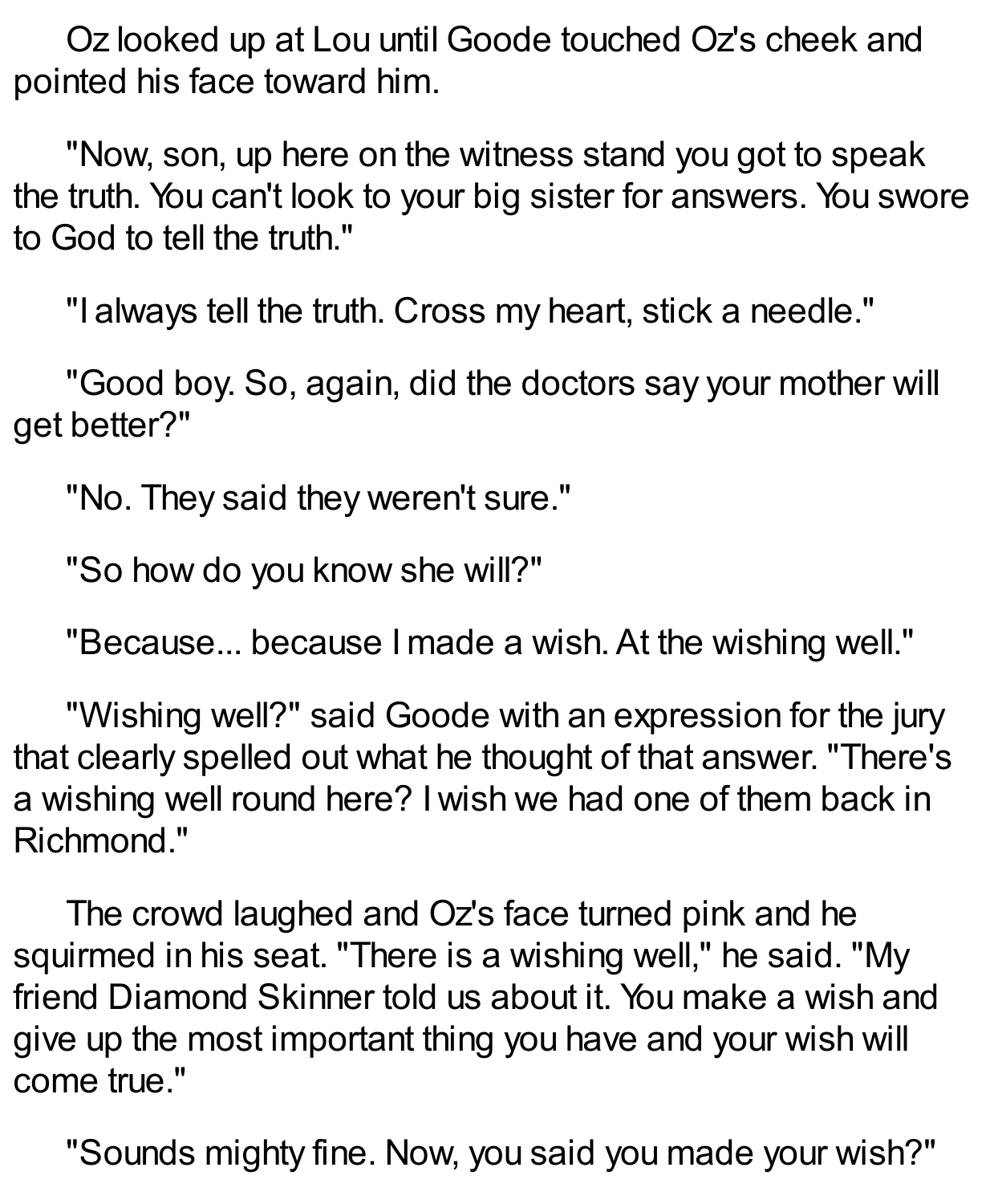"Yes, sir."

"And you gave up the most important thing you had. What was that?" Oz looked nervously around the room. "The truth, Oz. Remember what you promised to God, son."

Oz took a long breath. "My bear. I gave up my bear."

There were a few muffled chuckles from the onlookers, until all saw the single tear slide down the little boy's face, and men the snickers ceased.

"Has your wish come true yet?" asked Goode.

Oz shook his head. "No."

"Been a while since you wished?"

"Yes," Oz answered softly.

"And your momma's still real sick, isn't she?"

Oz bowed his head. "Yes," he said in a tiny voice.

Goode put his hands in his pockets. "Well, sad fact is, son, things don't come true just 'cause we wish 'em to. That's not real life. Now, you know your great-grandmother's real sick, don't you?"

"Yes, sir."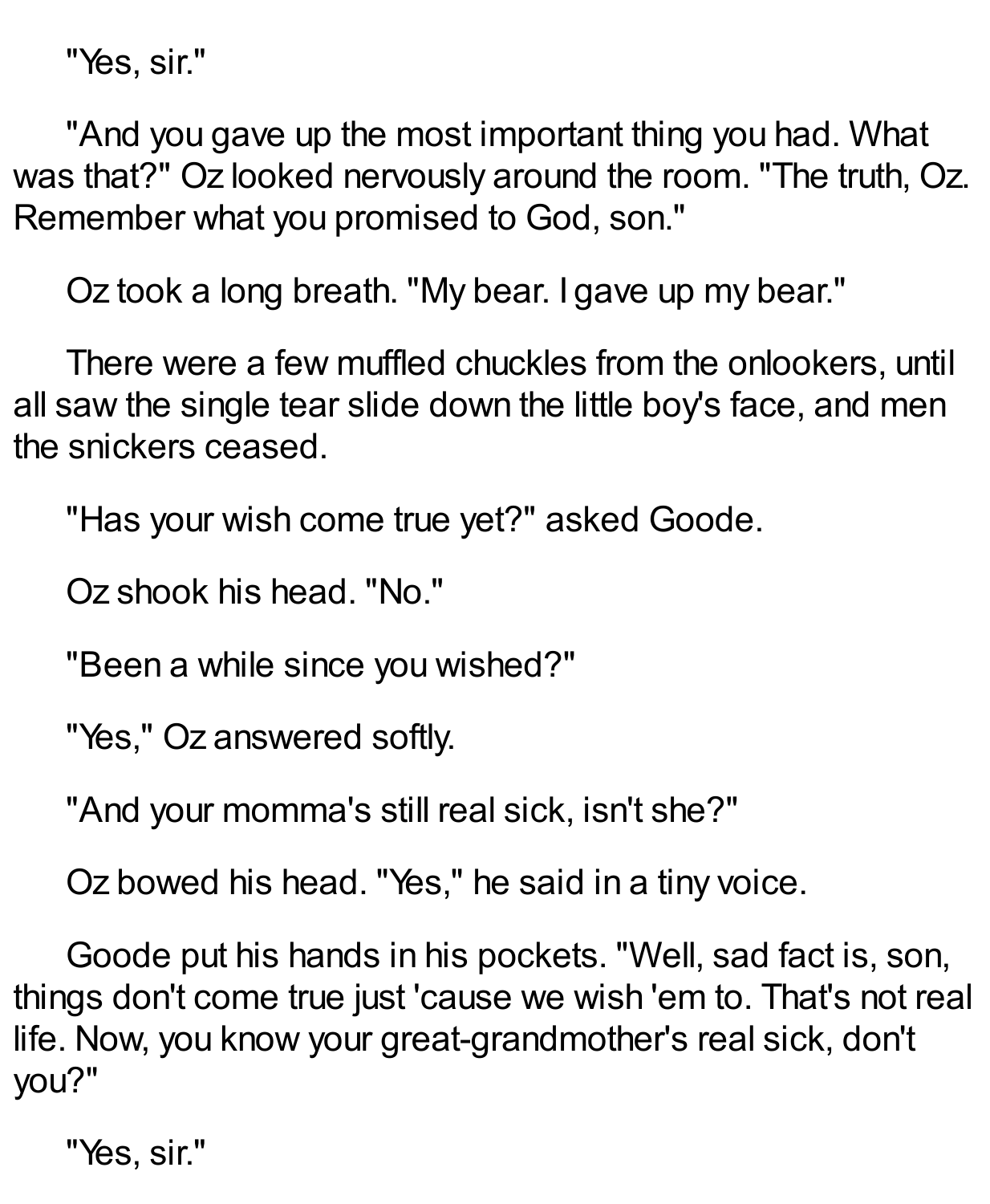"You make a wish for her too?"

Cotton rose. "Goode, leave it be."

"Fine, fine. Now, Oz, you know you can't live by yourself, right? If your great-grandma doesn't get better, under the law, you have to go live with an adult in their home. Or else go to an orphanage. Now, you don't want to go to no old orphanage, do you?"

Cotton jumped to his feet again. "Orphanage? When did that become an issue?"

Goode said, "Well, if Miss Cardinal does not make another miraculous recovery as she did with rattlers and pneumonia, then the children are going to have to go somewhere. Now, unless they've got some money I don't know about, they're going to an orphanage, because that's where children go who don't have blood relatives to take care of them, or other persons of a worthy nature willing to adopt them."

"They can come live with me," said Cotton.

Goode looked about ready to laugh. "You? An unmarried man? A lawyer in a town that's dying? You'd be me last person on earth a court would award those children to." Goode turned back to Oz. "Now, wouldn't you like to go live in your own home with someone who has your best interests at heart? You'd like that, wouldn't you?"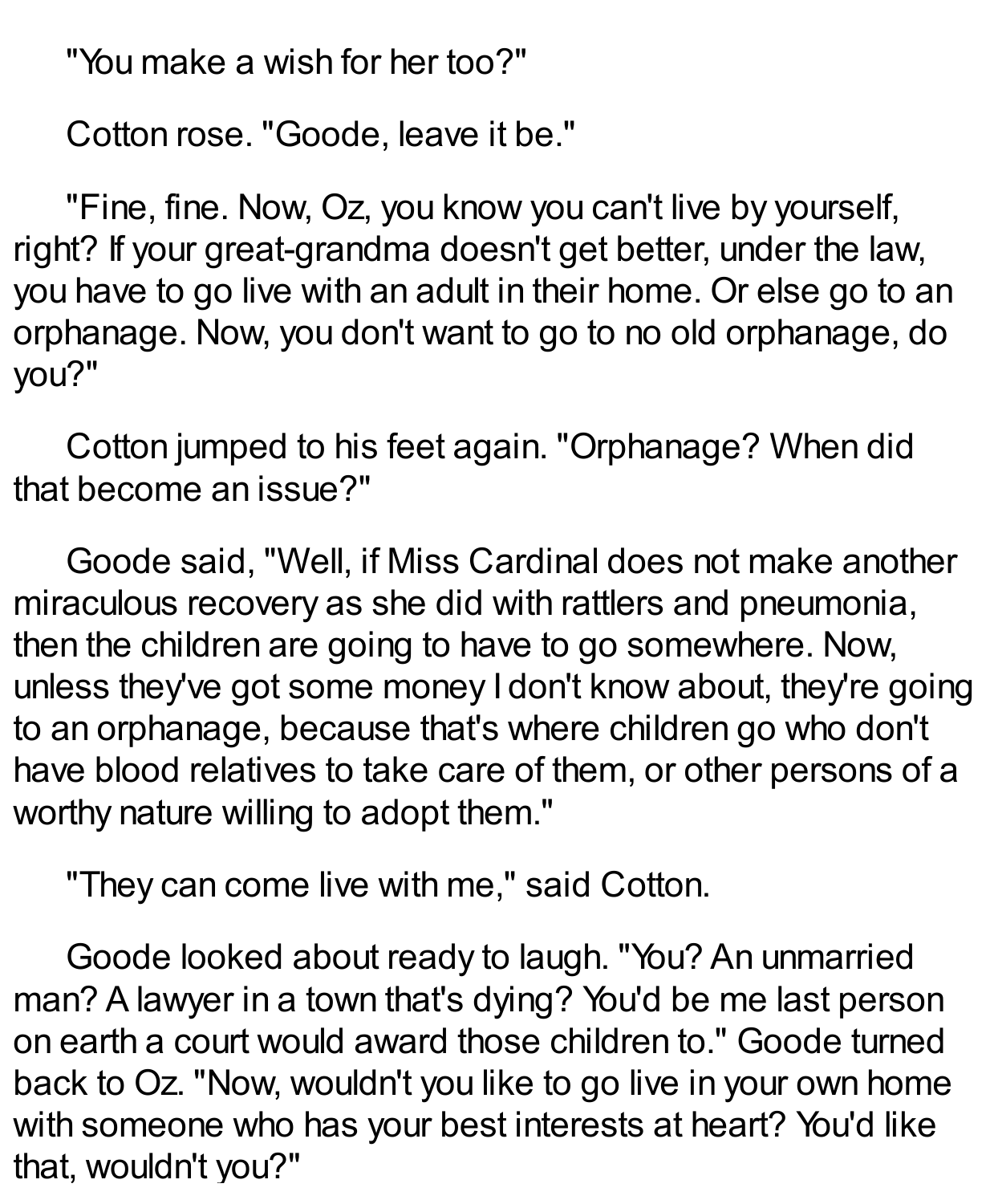"I don't know."

"Course you would. Orphanages are not the nicest places in the world. Some kids stay there forever."

"Your Honor," said Cotton, "does all this have a point other than to terrify the witness?"

"Why, Iwas just about to ask Mr. Goode that," declared Atkins.

It was Oz, though, who spoke. "Can Lou come too? Imean, not to the orphanage, but to the other place?"

"Why sure, son, sure," said Goode quickly. "Never break up sister and brother." He added quietly, "But there's no guarantee of that with an orphanage." He paused. "So, that'd be all right with you, Oz?"

Oz hesitated and tried to look at Lou, but Goode was too quick and blocked his view. Oz finally said quietly, "I guess so."

Cotton looked up in the balcony. Lou was on her feet, fingers wrapped around the railing, her anxious gaze fixed on her brother.

Goode went over to the jury and made a show of rubbing his eyes. "That's a fine boy. No further questions."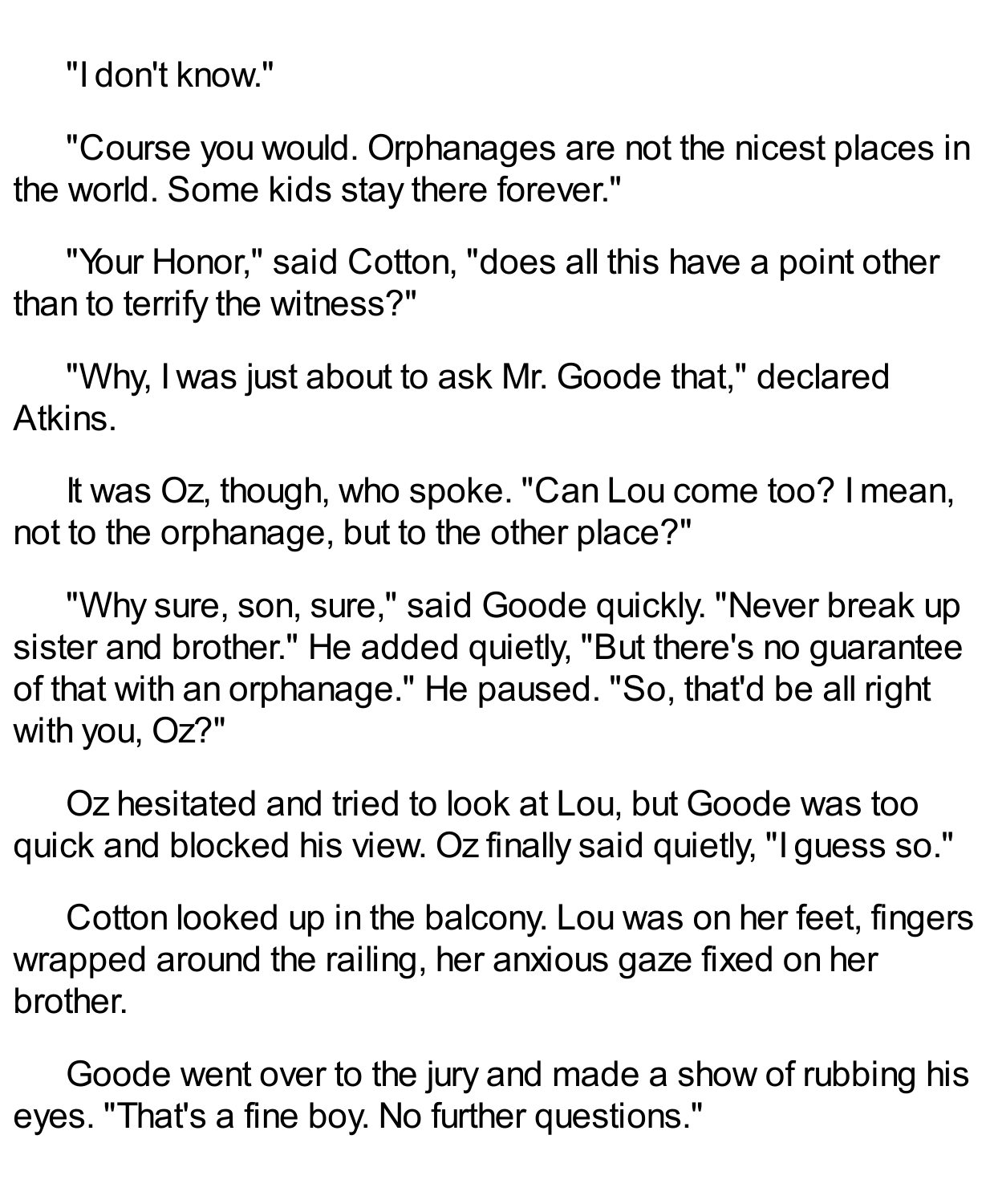"Cotton?" said Atkins.

Goode sat down and Cotton rose, but then he stopped, his fingers gripping the table's edge as he stared at the ruin of a boy on the big witness chair; a little boy who, Cotton knew, just wanted to get up and go back to his sister because he was scared to death of orphanages and fat lawyers with big words and embarrassing questions, and huge rooms filled with strangers staring at him.

"No questions," said Cotton very quietly, and Oz fled back to his sister.

After more witnesses had paraded through court, showing that Lpuisa was utterly incapable of conscious decision, and Cotton only able to slap at bits and pieces of their testimony, the trial was adjourned for the day and Cotton and the children left the courtroom. Outside, Goode and Miller stopped them.

"You're putting up a good fight, Mr. Longfellow," said Goode, "but we all know how this is going to turn out. What say we just put an end to it right now? Save people any further embarrassment." He looked at Lou and Oz as he said this. He started to pat Oz on the head, but the boy gave the lawyer a fierce look that made Goode pull back his hand before he might have lost it.

"Look, Longfellow," said Miller, pulling a piece of paper out of his pocket, "I've got a check here for half a million dollars.All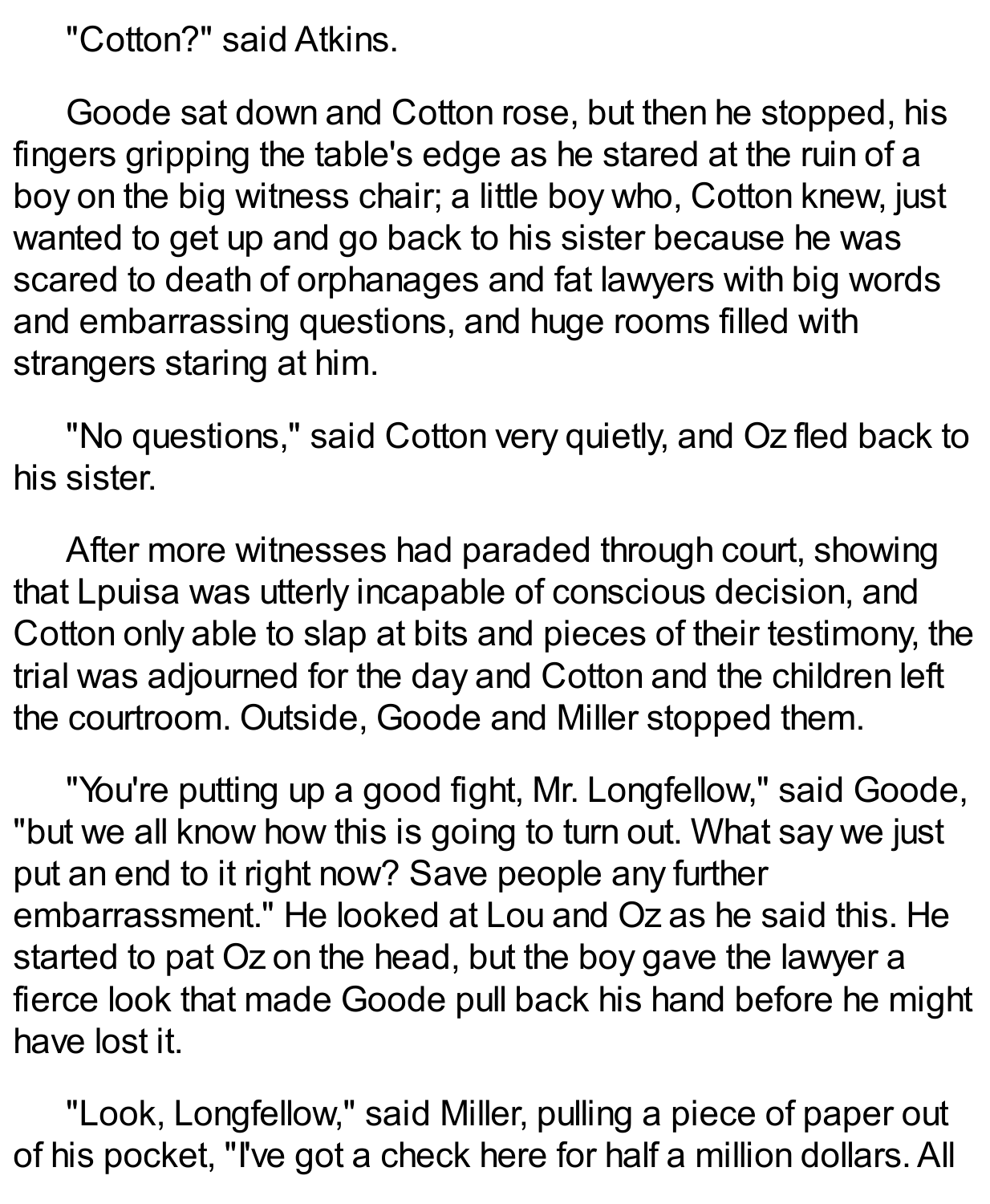you got to do is end this nonsense and it's yours."

Cotton looked at Oz and Lou and then said, "I tell you what, Miller, I'll leave it up to the children. Whatever they say, I'll do."

Miller squatted down and smiled at Lou and Oz. "This money will go to you now. Buy anything you want. Live in a big house with a fancy car and people paid to look after you. A right nice life. What do you say, children?"

"We already have a home," said Lou.

"Okay, what about your momma then? People in her condition need a lot of care, and it's not cheap." He dangled the check in front of the girl. 'This solves all your problems, missy."

Goode squatted down too and looked at Oz. "And it'll keep those nasty orphanages far, far away. You want to stay with your sister, now don't you?"

"You keep your old money," said Oz, "for it's not something we need or want.And Lou and Iwill always be together. Orphanage or not!"

Oz took his sister's hand and they walked off.

Cotton looked at the men as they rose, and Miller angrily stuffed the check back in his pocket. "From out of the mouths of babes," said Cotton. "We should all be so wise." And then he walked off too.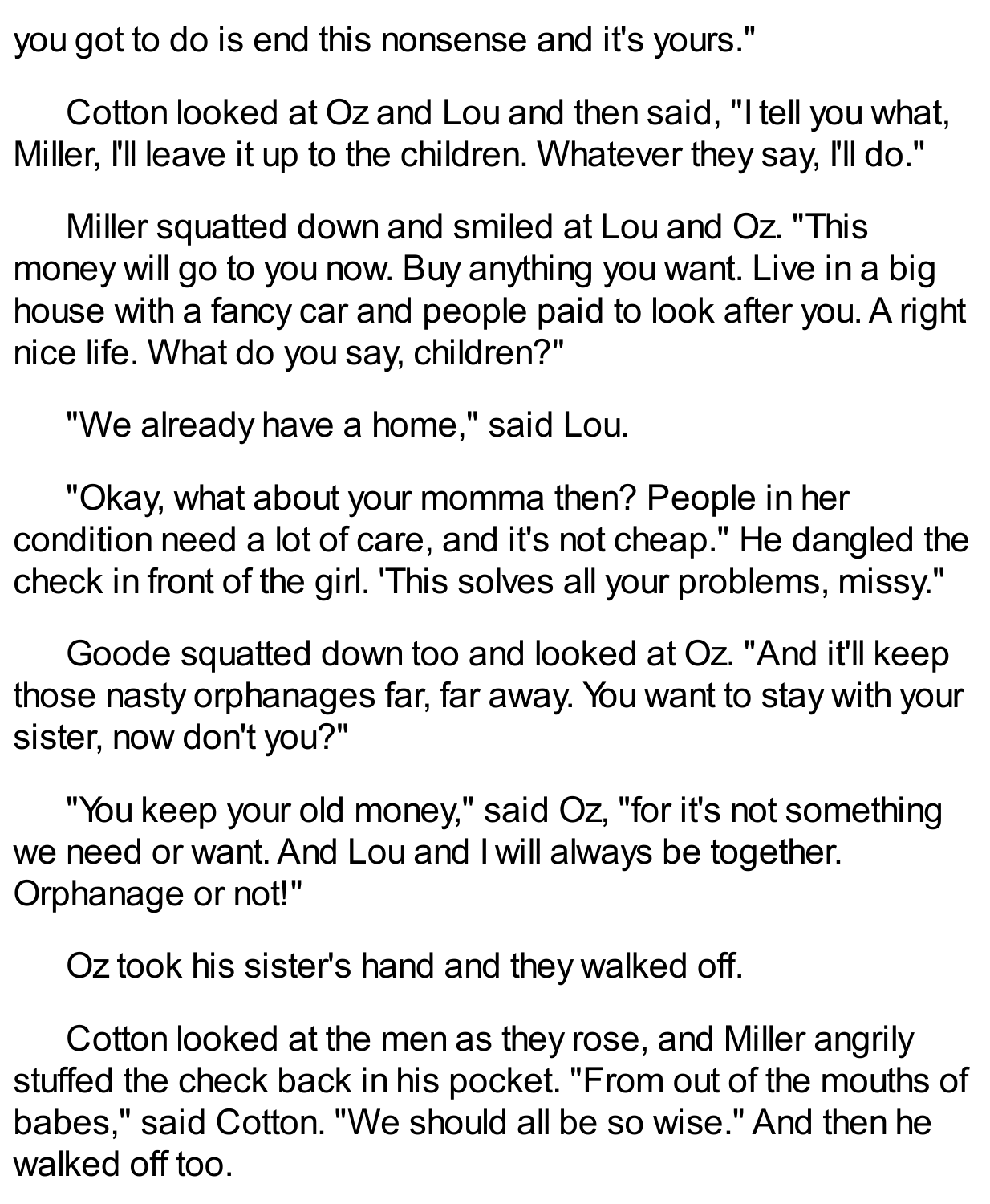Back at the farmhouse, Cotton discussed the case with Lou and Oz. "I'm afraid unless Louisa can walk into that courtroom tomorrow, she's going to lose her land." He looked at them both. "But Iwant you to know that whatever happens, Iwill be there for all of you. Iwill take care of all of you. Don't you worry about that. You will never go to an orphanage.And you will never be split up. That I swear." Lou and Oz hugged Cotton as tightly as they could, and then he left to prepare for the final day in court. Perhaps their final day on this mountain.

Lou made supper for Oz and Eugene, and then went to feed her mother.After that she sat in front of the fire for a long time while she thought things through. Though it was very cold, she led Sue out of the barn and rode the mare up to the knoll behind the house. She said prayers in front of each grave, taking the longest at the smallest: Annie's. Had she lived, Annie would have been Lou's great-aunt. Lou wished mightily that she could have known what the tiny baby looked like, and she felt miserable that such a thing was now impossible. The stars were fine tonight, and Lou looked around at the mountains painted white, the glitter of ice on branch nearly magical when multiplied as it was ten thousand times. The land could offer Lou no help now, but there was something she could do all on her own. It should have been done long ago, she knew. Yet a mistake was only a mistake if it remained uncorrected.

She rode Sue back, put the mare down for the night, and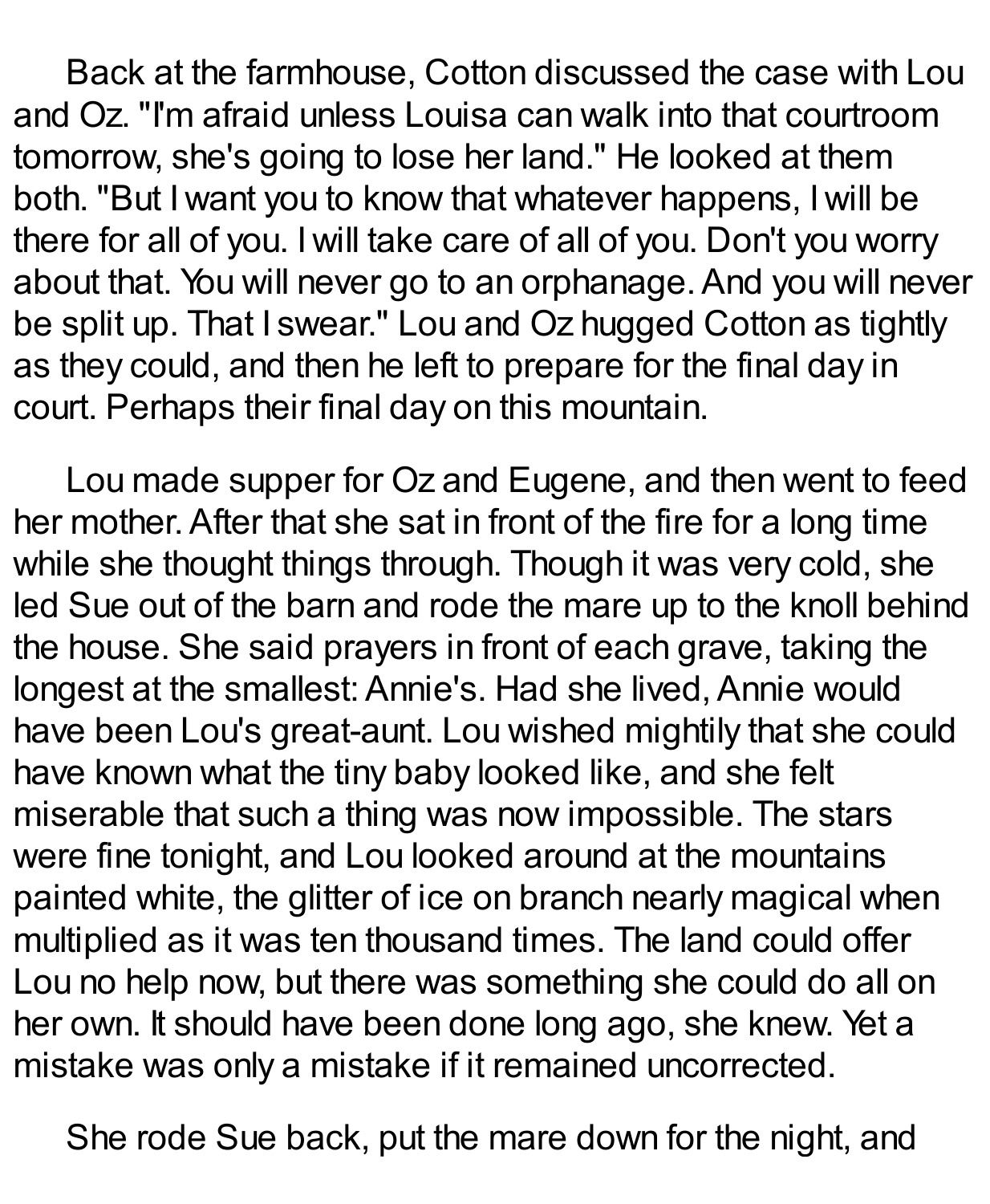went into her mother's room. She sat on the bed and took Amanda's hand and didn't move for a bit. Finally, Lou leaned over and kissed her mother's cheek, as the tears started to trickle down the girl's face. "Whatever happens we'll always be together. I promise. You will always have me and Oz.Always." She rubbed at her tears. "Imiss you so much." Lou kissed her again. "I love you, Mom." She fled the room, and so Lou never saw the solitary tear leave her mother's eye.

Lou was lying on her bed, quietly sobbing, when Oz came in. Lou did not even make an attempt to stop her weeping. Oz crawled on the bed with her and hugged his sister.

"It'll be okay, Lou, you'll see."

Lou sat up, wiped her face, and looked at him. "I guess all we need is a miracle."

"I could give the wishing well another try," he said.

Lou shook her head. "What do we have to give up for a wish? We've already lost everything."

They sat for some minutes in silence until Oz saw the stack of letters on Lou's desk. "Have you read all of them?" Lou nodded. "Did you like them?" he asked.

Lou looked as though she might start bawling again. "They're wonderful, Oz. Dad wasn't the only writer in the family."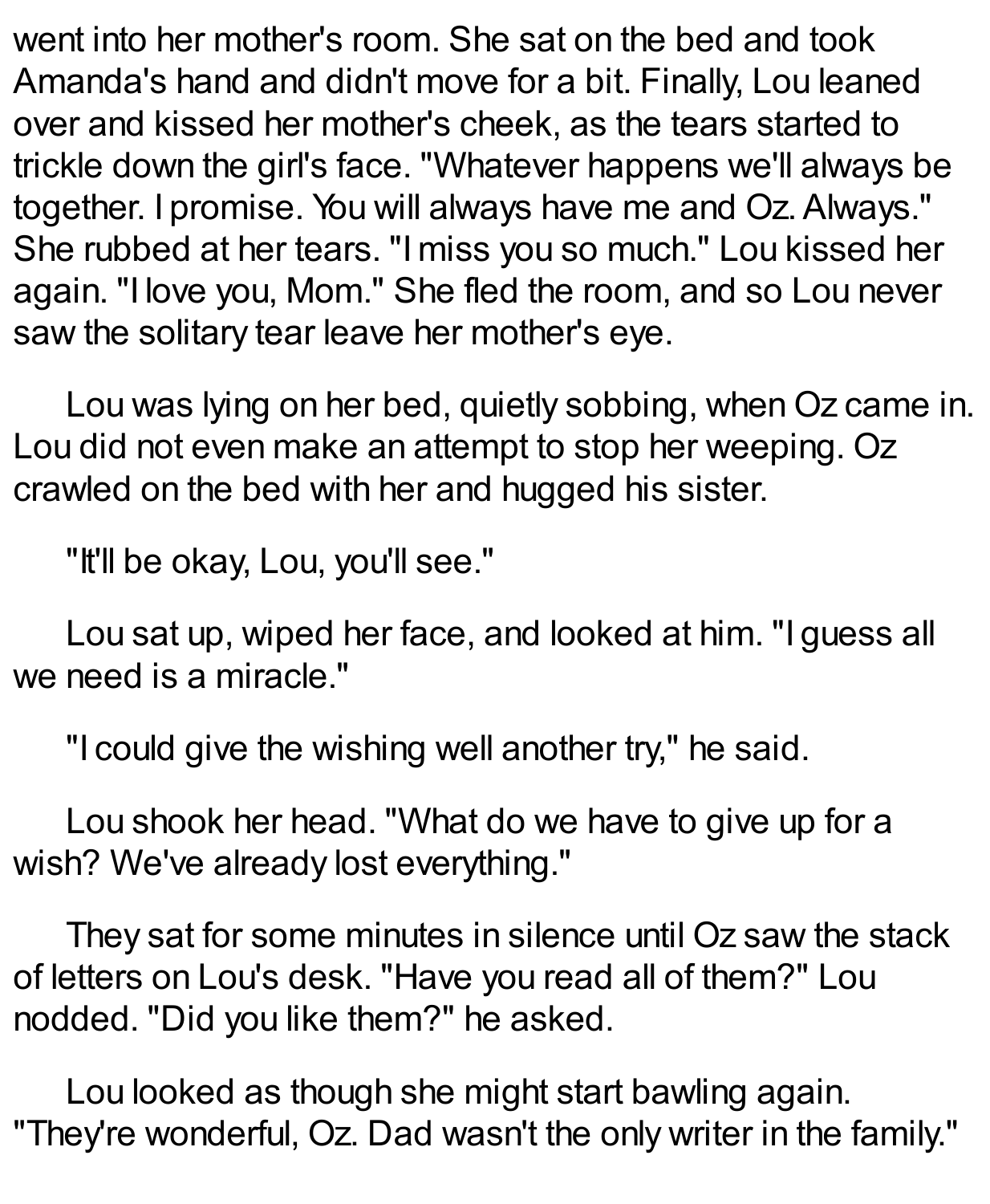"Can you read some more of them to me? Please?"

Lou finally said all right, she would, and Oz settled in and closed his eyes tightly.

"Why are you doing that?" she asked.

"If I close my eyes when you read the letters it's like Mom is right here talking to me."

Lou looked at the letters as though she held gold. "Oz, you are a genius!"

"I am? Why? What'd I do?" "You just found our miracle."

Dense clouds had settled over the mountains with no apparent intention to move along anytime soon. Under a freezing rain, Lou, Oz, and Jeb raced along. Chilled to the bone, they reached the clearing, with the old well dead ahead. They ran up to it. Oz's bear and the photo still lay there, soaked and fouled by weather. Oz looked at the photograph and then smiled at his sister. She bent down and took the bear, handing it to Oz.

'Take your bear back," she said tenderly. "Even if you're all grown now."

She put the photo in the bag she carried and then reached inside and pulled out the letters. "Okay, Diamond said we had to give up the most important thing we have in the whole world for the wishing well to work. I can't think of anything more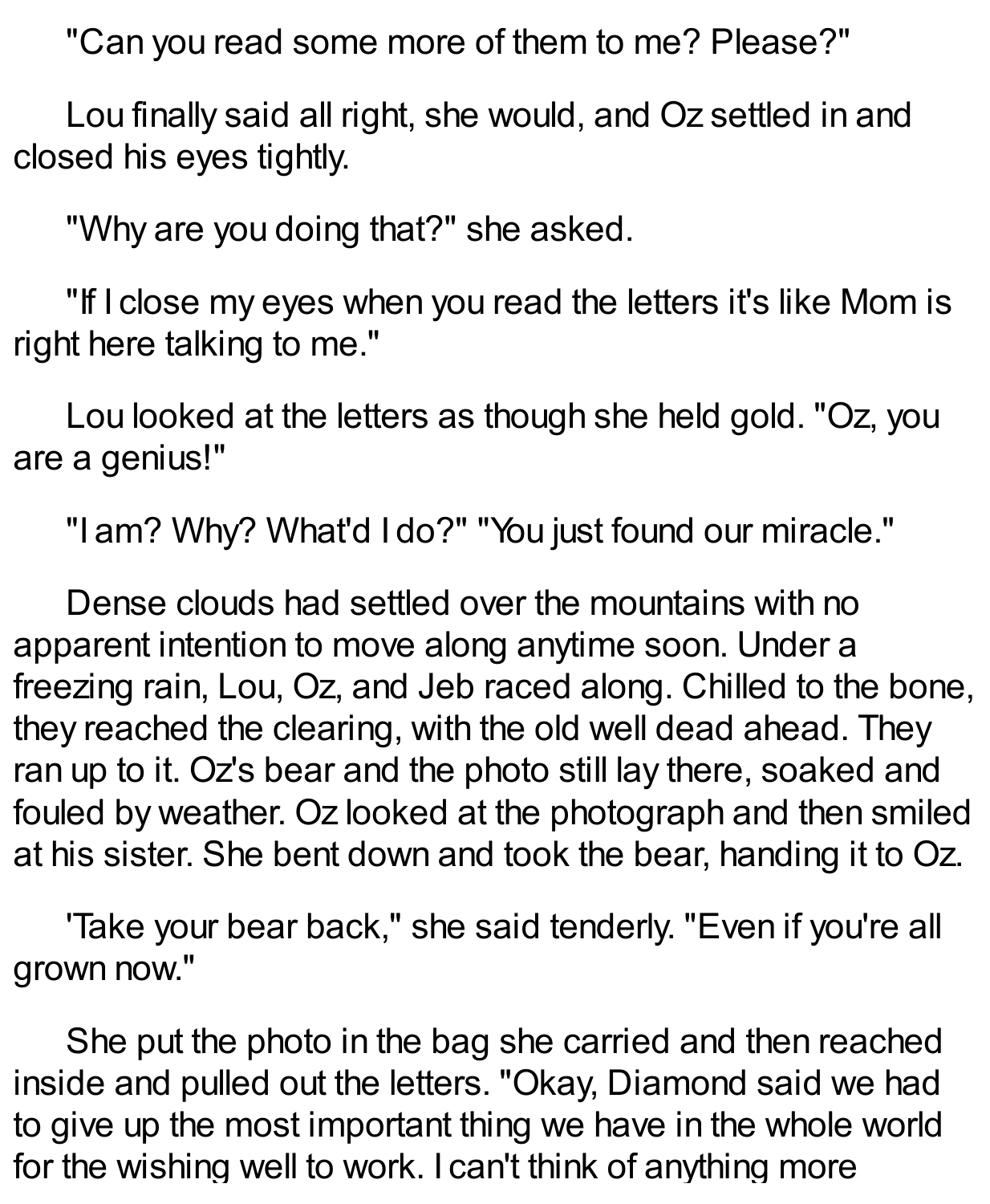important than Mom's letters. So here goes."

Lou carefully placed the bundle on the edge of the well and set a large rock against it to hold it tight against the wind.

"Now we have to wish."

"For Mom to come back?"

Lou slowly shook her head. "Oz, we have to wish for Louisa to go down to that courthouse. Like Cotton said, it's the only way she'll keep her home."

Oz looked stricken. "But what about Mom? We might not get another chance to wish."

Lou hugged him. "I know, but after all she's done for us, we've got to do this for Louisa. She's our family too.And the mountain means everything to her."

Oz finally nodded sadly in agreement. "You say it then."

Lou held Oz's hand, closed her eyes, and he did too. "We wish that Louisa Mae Cardinal will get up from her bed and show everyone that she's just fine."

Together they said, "Amen, Jesus." And then they ran as fast as they could away from that place, both hoping and praying that there was just one wish left in that pile of old brick and stagnant water.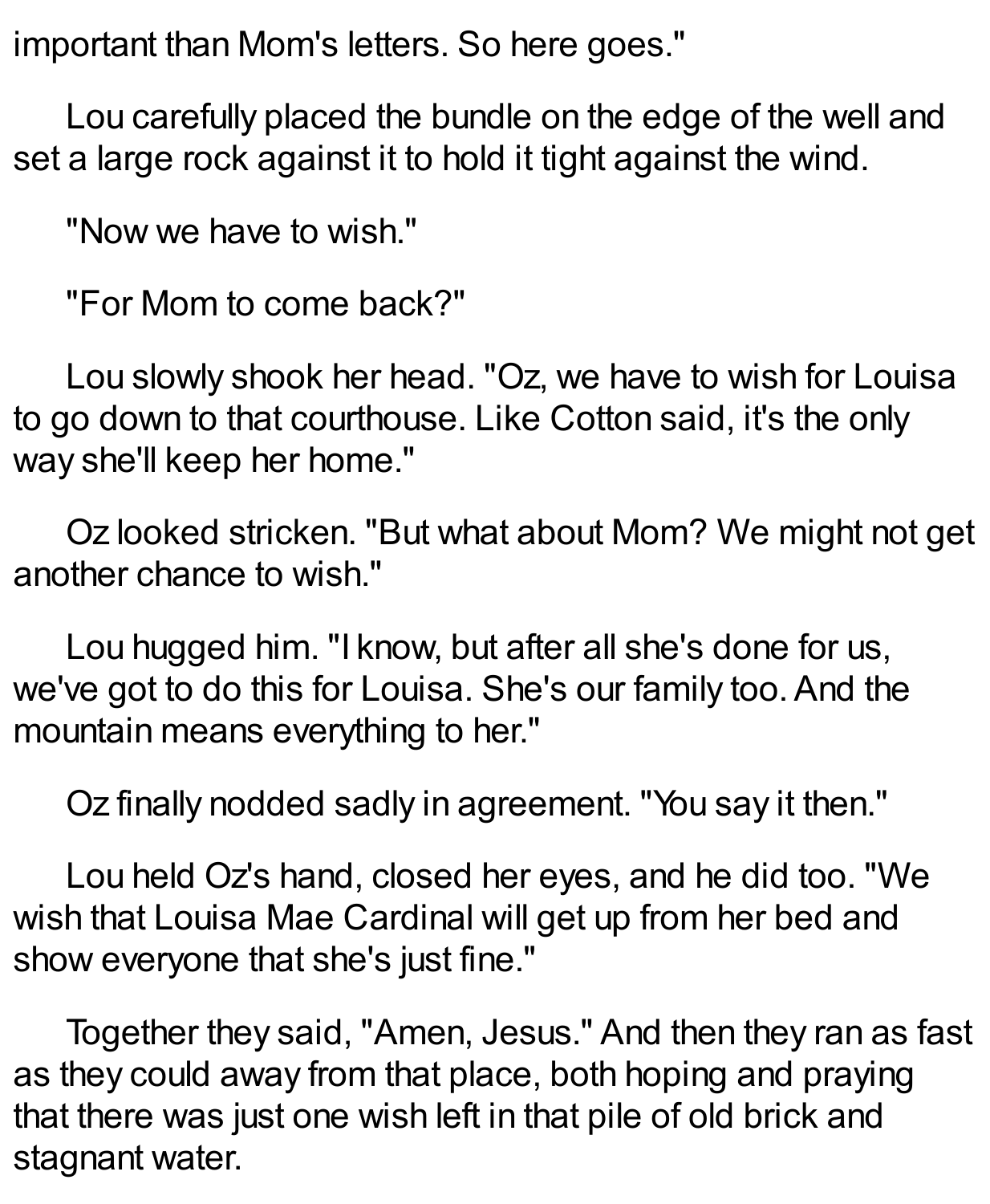Late that night Cotton walked along the deserted main street of Dickens, hands stuffed into his pockets, the loneliest man in the world. Cold rain fell steadily, but he was oblivious to it. He sat on a covered bench and eyed the flicker of the street's gas lamps behind the fall of rain. The nameplate on the lamp post was bold and clear: "Southern Valley Coal and Gas." An empty coal truck drifted down the street. A backfire resounded from its tailpipe; the small explosion violently broke the silence of the night.

Cotton watched the truck go by and then slumped down. Yet as his gaze once again caught the flicker of the gas lamp, a flicker of an idea seeped into his mind. He sat up, stared after that coal truck, and then back at that gas lamp. That's when the flicker became a firm idea.And then a rain-soaked Cotton Longfellow stood tall and clapped his hands together, and it sounded like the mighty smack of thunder, for the firm idea had become a miracle of his own.

Minutes later Cotton came into Louisa's room. He stood by the bed and gripped the unconscious woman's hand. "I swear to you, Louisa Mae Cardinal, you will not lose your land."

## CHAPTER THIRTY-NINE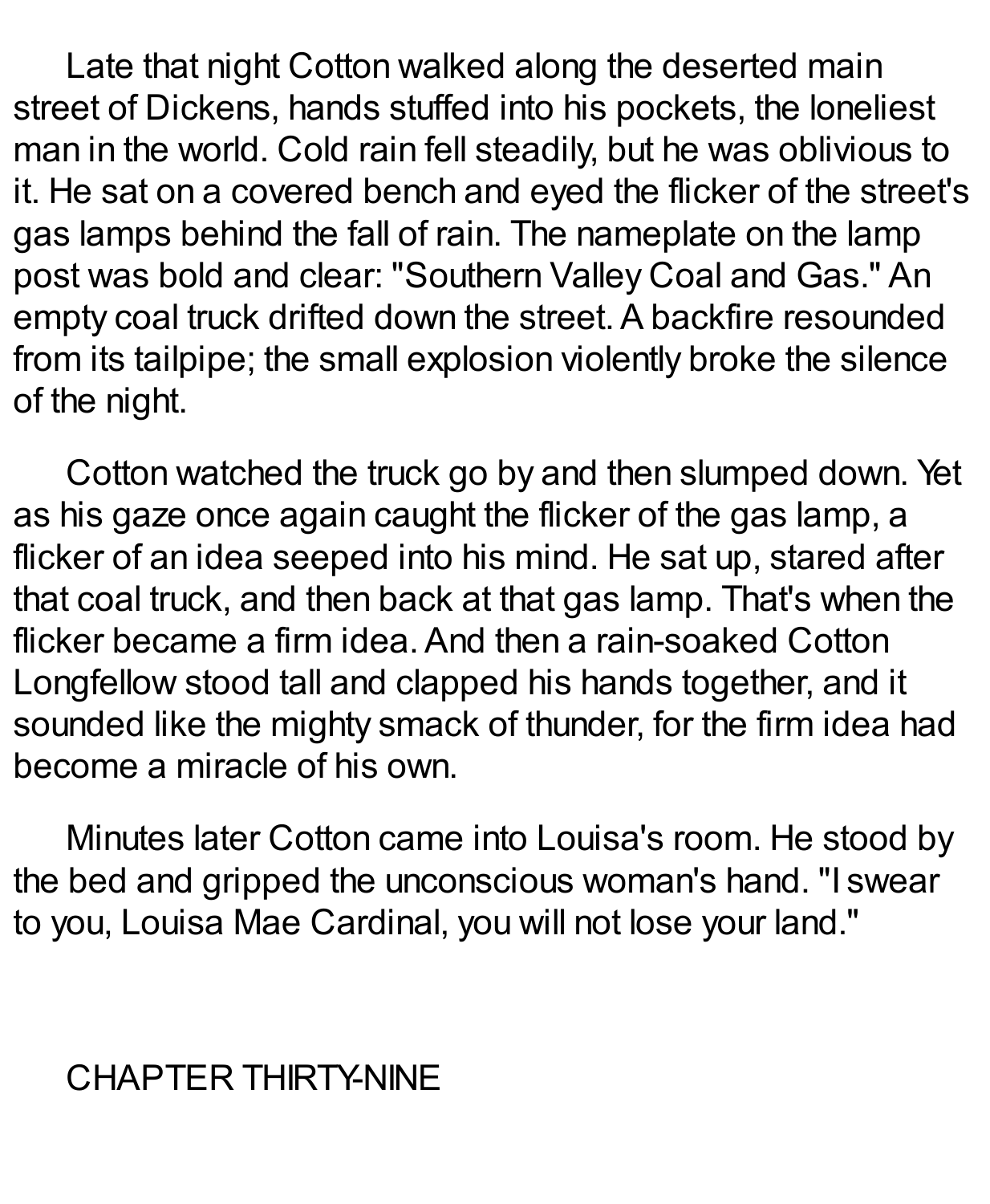THE COURTROOM DOOR SWUNG OPENAND COTTON strode in with concentrated purpose. Goode, Miller, and Wheeler were already there.And along with this triumvirate, the entire population of the mountain and town had apparently managed to lever itself into the courtroom.A half-million dollars at stake had stirred feelings in folks that had not been touched in many years. Even one elderly gentleman who had long claimed to be the oldest surviving Rebel soldier of the Civil War had come to experience the final round of this legal battle. He clumped in on an oak timber-toe with a capped stump for a right arm, snowy beard down to his belt, and wearing the glorious butternut colors of the Confederate soldier. Those sitting in the front row respectfully made a space for him.

It was cold and damp outside, though the mountains had grown weary of the rain and had finally broken up the clouds and sent them on their way. In the courtroom, the accumulation of body heat was fierce, the humidity high enough to fog the windows.And yet every spectator's body was tense against his neighbor, seat or wall.

"I guess it's about time to bring down the curtain on this show," Goode said amiably enough to Cotton. But what Cotton saw was a man with the satisfied look of a professional killer about to blow the smoke off his six-shooter's barrel and then wink at the body lying in the street.

"I think it's just getting started" was Cotton's bludgeoning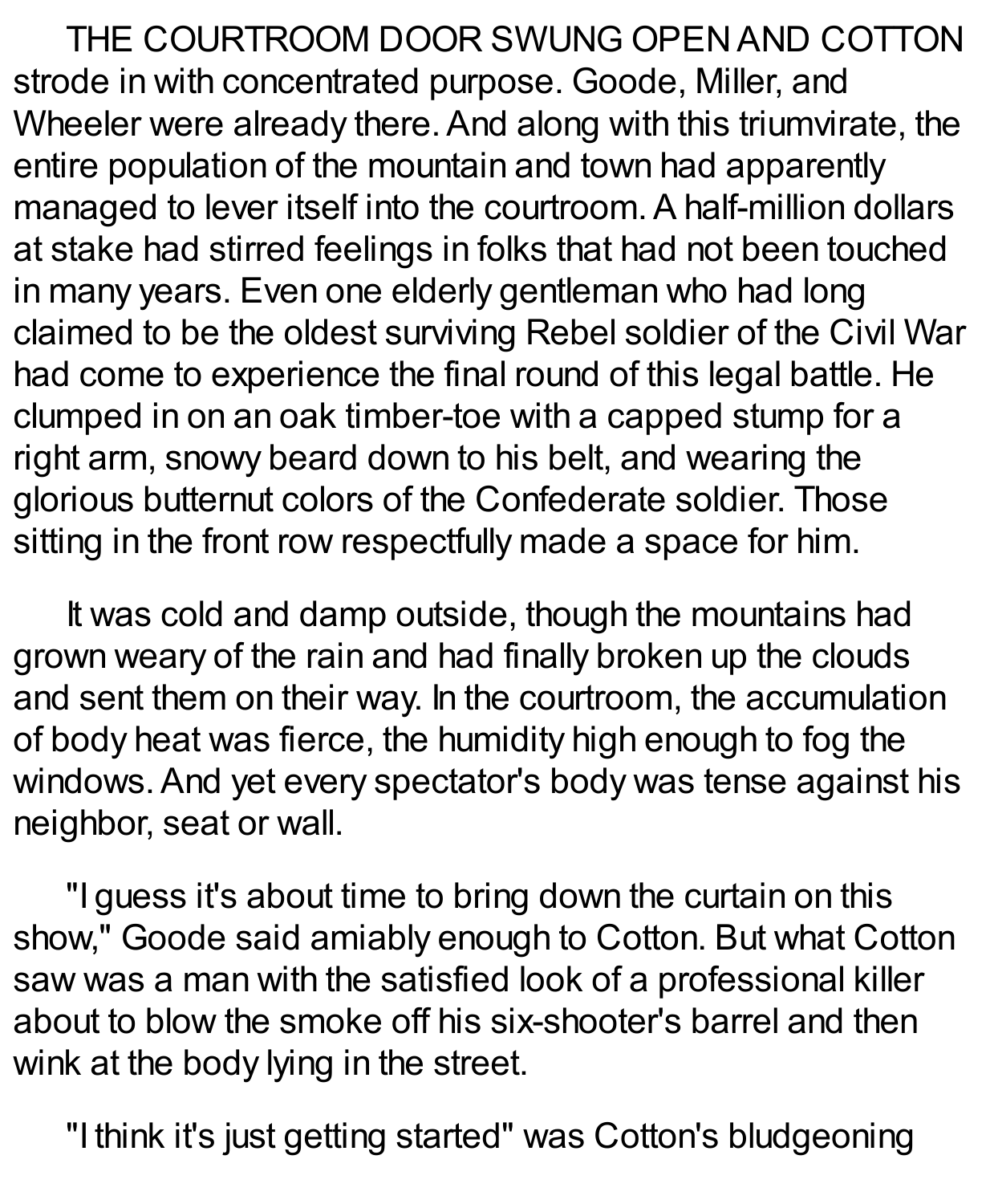response.

As soon as the judge was announced and the jury had filed in, Cotton stood. "Your Honor, Iwould like to make an offer to the Commonwealth."

"Offer? What are you getting at, Cotton?" said Atkins.

"We all know why we're here. It's not about whether Louisa Mae Cardinal is competent or not. It's about gas."

Goode lurched to his feet. "The Commonwealth has a vested interest in seeing that Miss Cardinal's business—"

Cotton interrupted. "The only business Miss Cardinal has is deciding whether to sell her land."

Atkins looked intrigued. "What's your offer?"

"I am prepared to concede that Miss Cardinal is mentally unfit."

Goode smiled. "Well, now we're getting somewhere."

"But in return, Iwant to examine whether Southern Valley is an appropriate party to acquire her land."

Goode looked astonished. "Lord, they're one of the most substantial companies in the state."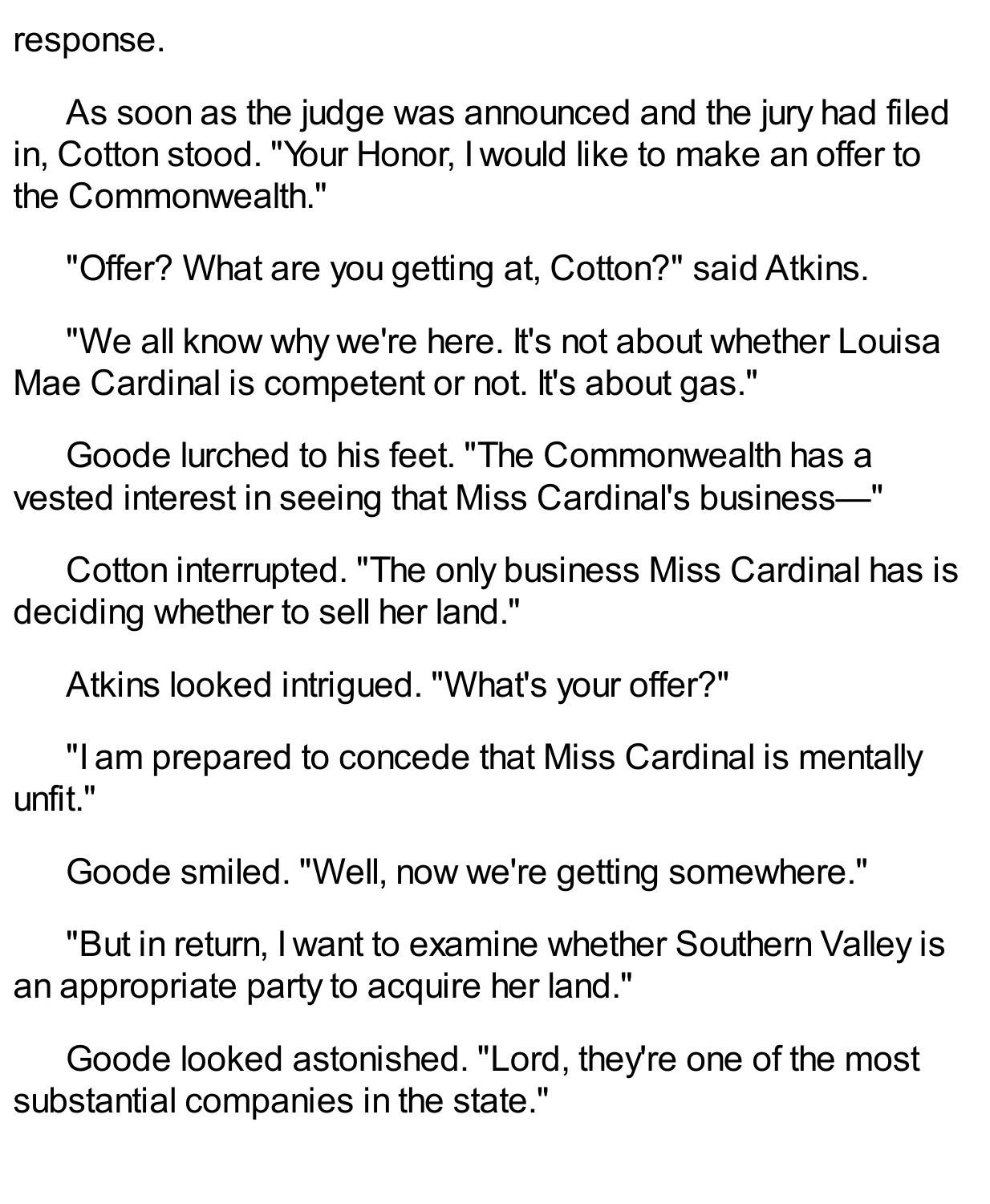Cotton said, "I'm not talking about money. I'm talking about morals."

"Your Honor," Goode said indignantly.

"Approach the bench," said Atkins.

Cotton and Goode hurried forward.

Cotton said, "Judge, there is a long line of Virginia case law that clearly holds that one who commits a wrong shall be barred from profiting from same."

"This is nonsense," said Goode.

Cotton drew close to his adversary. "If you don't agree to let me do it, Goode, I've got my own expert who will contradict everything Dr. Ross has said. And if I lose here, I'll appeal. All the way to the Supreme Court if need be. By the time your client gets to that gas, rest assured, we'll all be dead."

"But I'm a lawyer for the Commonwealth. I have no authority to represent a private company."

"A more ironic statement I have never heard," said Cotton. "But Iwaive any objection and agree to be bound by the decision of this jury, even with the sorry likes of George Davis sitting on it." Goode was looking toward Miller for a cue, so Cotton gave him a shove. "Oh, Goode, go over there and talk to your client and stop wasting time."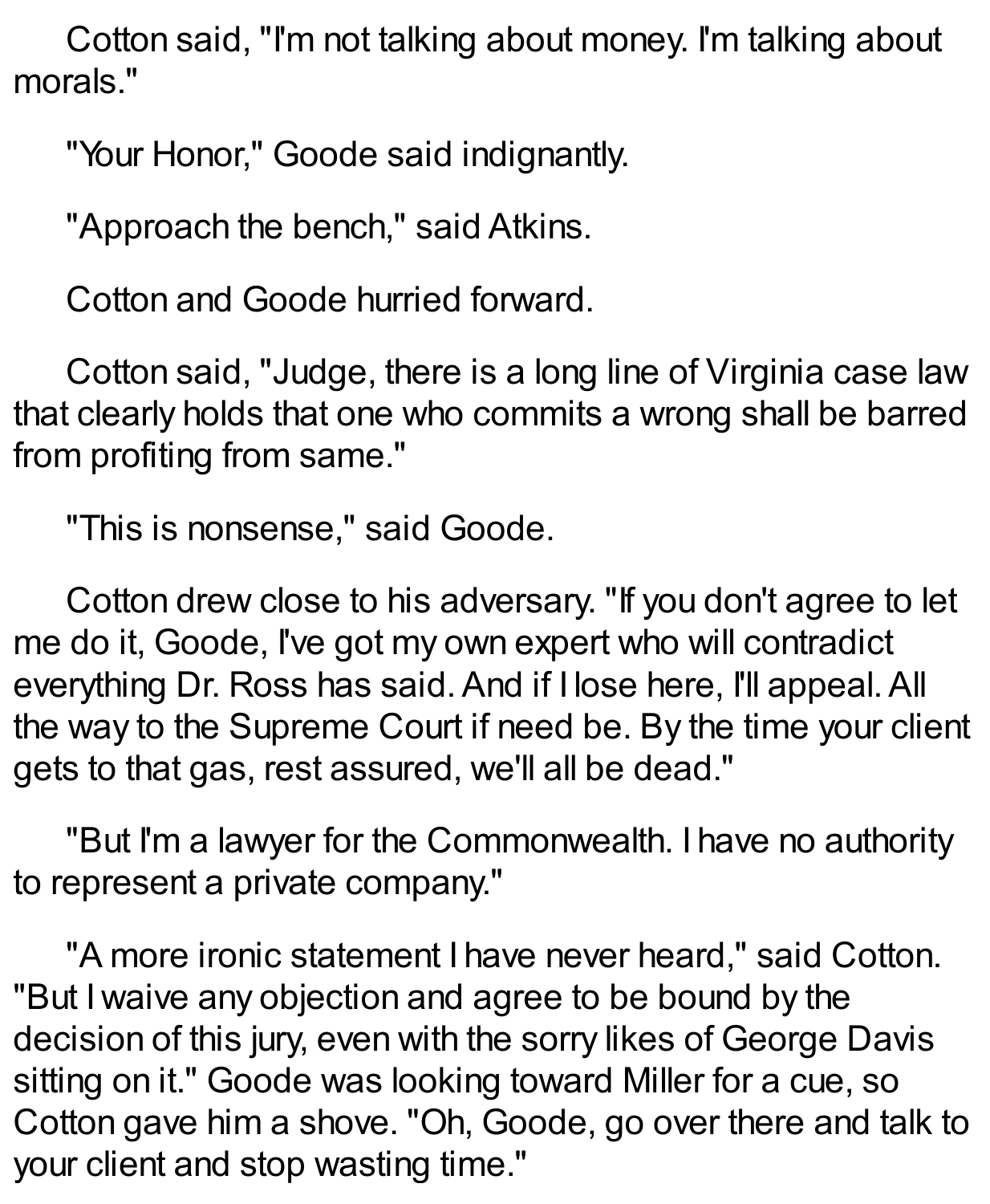With a sheepish look, Goode slipped over and had a heated discussion with Miller, who looked over repeatedly at Cotton. He finally nodded, and Goode came back.

"No objection."

The judge nodded. "Go ahead, Cotton."

 $\frac{0}{0}$ 

Lou had ridden down to the hospital in the Hudson with Eugene while Oz had stayed behind. He had said he wanted nothing more to do with courts and the law. Bu-ford Rose's wife had come over to look after Oz and his mother. Lou sat in the chair staring at Louisa, waiting for her miracle to take effect. The room was cold and sterile, and it did not seem conducive to anybody's getting well, but Lou was not counting on medicine to make the woman better. Her hopes lay with a stack of old bricks in a grassy meadow and a bundle of letters that might very well be the last words of her mother she would ever have.

Lou rose and drifted to the window. She could see the movie theater from here, where The Wizard of Oz was still enjoying a long run. However, Lou had lost her dear Scarecrow, and the Cowardly Lion was no longer afraid.And the Tin Man? Had she finally found her heart? Maybe she had never lost it.

Lou turned and looked at her great-grandmother. The girl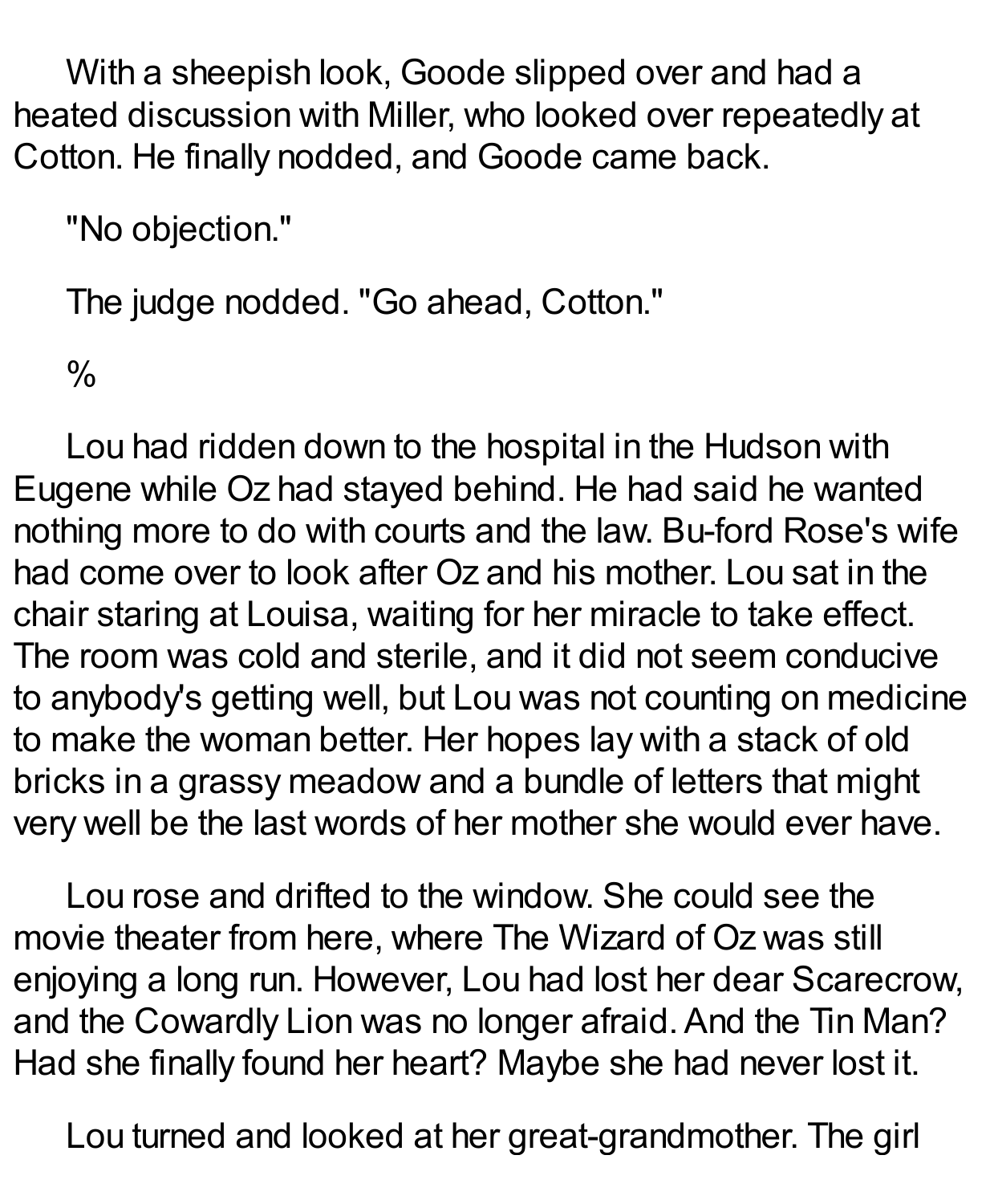stiffened when Louisa opened her eyes and looked at her. There was a strong sense of recognition, a suspicion of a tender smile, and Lou's hopes soared.As though not only their names, but also their spirits, were identical, a tear trickled down me two Louisas' cheeks. Lou went to her, slipped her hand around Louisa's, and kissed it.

"I love you, Louisa," she said, her heart so near to breaking, for she could not recall saying those words before. Louisa's lips moved, and though Lou could not hear the words, she clearly saw on her lips what the woman was saying back: / love you, Louisa.

And then Louisa's eyes slowly closed and did not reopen, and Lou wondered if that was to be all of her miracle.

"Miss Lou, they want us down to the courthouse."

She turned and saw a wide-eyed Eugene standing in the doorway. "Mr. Cotton want us both get on the stand."

Lou slowly let go of Louisa's hand, turned, and left.

A minute later Louisa's eyes opened once more. She looked around the room. Her expression was fearful for a moment, but then grew calm. She started pushing herself up, confused at first as to why her left side was not cooperating. She kept her gaze on the window of the room, even as she fought hard to move herself. Inch by precious inch she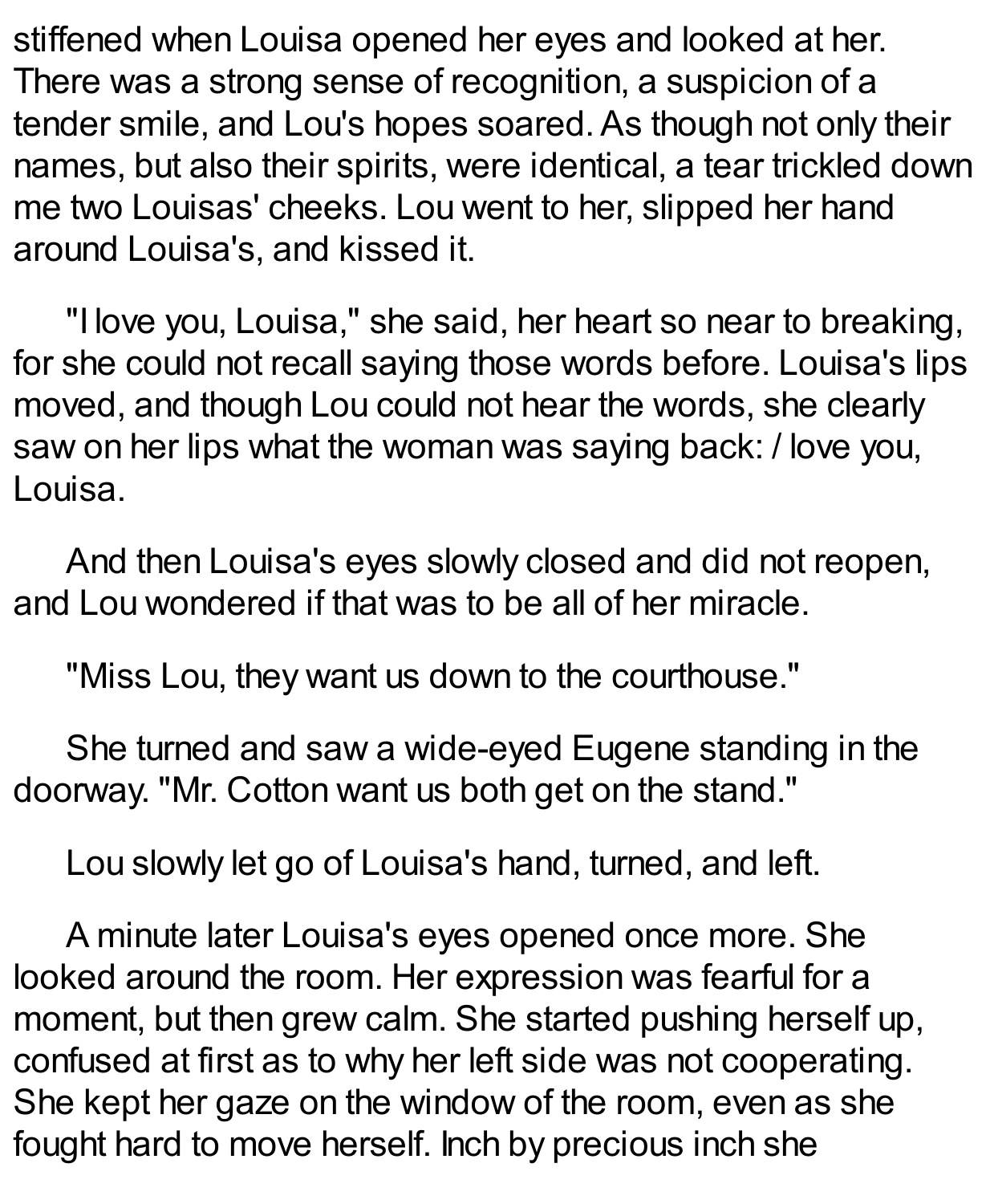progressed, until she was half-sitting, her eyes still on that window. Louisa was breathing heavily now, her strength and energy nearly gone after this short struggle. Yet she lay back against her pillow and smiled. For outside the large window her mountain was now boldly visible. The sight was so beautiful to the woman, although winter had taken most of its color. Next year, though, it would surely all return. Like it always did. Family that never really left you. That was what the mountain was.And her eyes remained fixed on the familiar rise of rock and trees, even as Louisa Mae Cardinal grew very still.

In the courtroom, Cotton stood before the bench and announced in a strong voice, "I call Miss Louisa Mae Cardinal."

A gasp went up from the crowd.And then the door opened and Lou and Eugene came in. Miller and Goode looked smug once more as they saw it was only the child. Eugene sat while Lou went up to the witness chair.

Fred approached. "Raise your right hand, put your left on the Bible. You swear to tell the truth, the whole truth, and nothing but the truth, so help you God?"

"I do," she said quietly, looking around at everyone staring at her. Cotton smiled reassuringly. Out of sight of anyone, he showed her that his fingers were crossed for luck too.

"Now, Lou, what I have to ask you is going to be painful, but I need you to answer my questions. Okay?"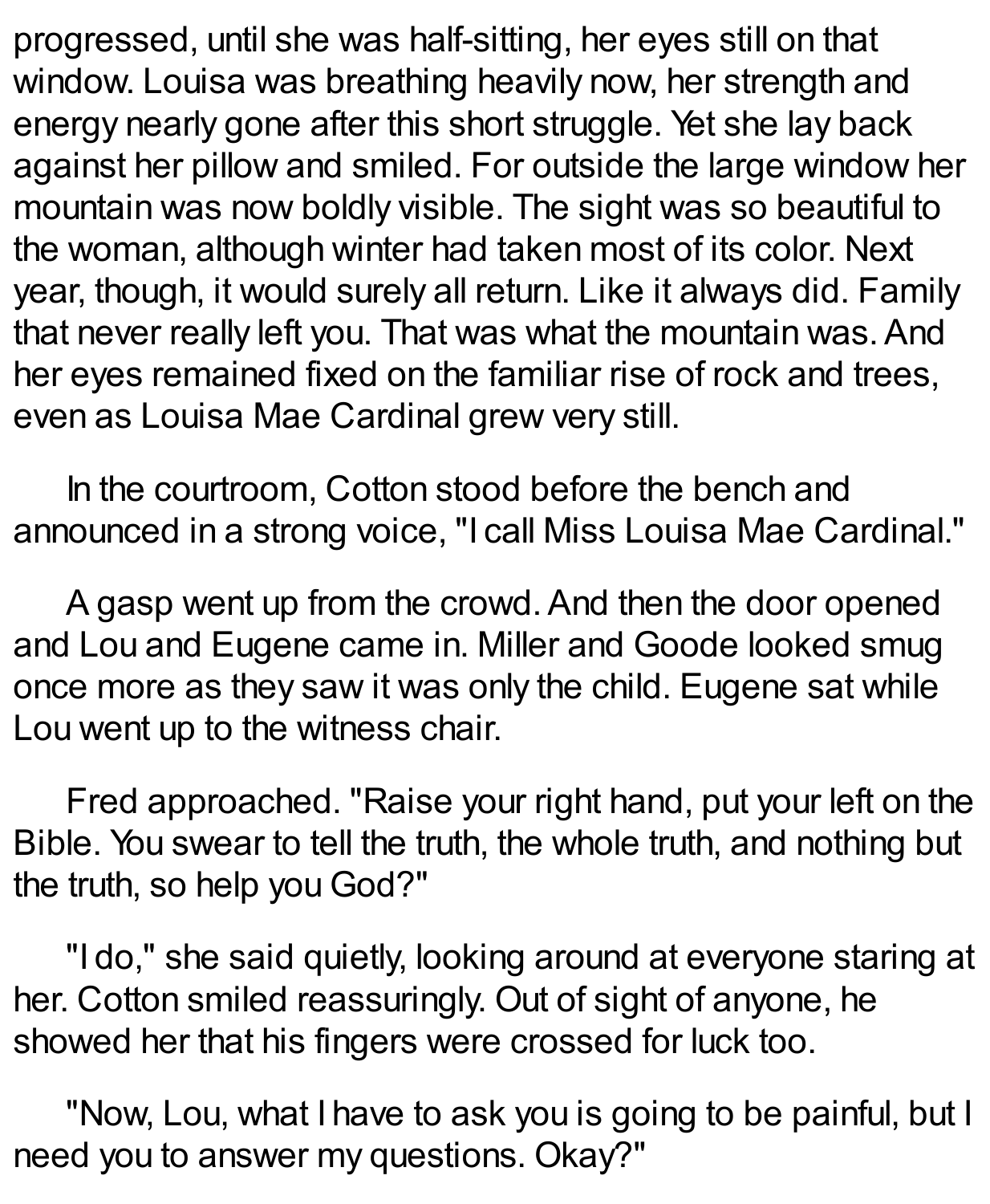"Okay."

"Now, on the day Jimmy Skinner was killed, you were with him, right?"

Miller and Goode exchanged troubled glances. Goode got to his feet.

"Your Honor, what does this have to do with anything?"

"The Commonwealth agreed to let me explore my theory," said Cotton.

"All right," said the judge. "But don't take all day."

Cotton turned back to Lou. "You were at the mine entrance when the explosion occurred?"

"Yes."

"Can you describe for us what happened?"

Lou swallowed, her eyes becoming watery.

"Eugene set the dynamite and came out. We were just going to wait for it to go off. Diamond—Imean, Jimmy— ran into the mine to get Jeb, his dog, who had chased a squirrel in mere. Eugene went in to get Jimmy. Iwas standing in front of the entrance when the dynamite went off."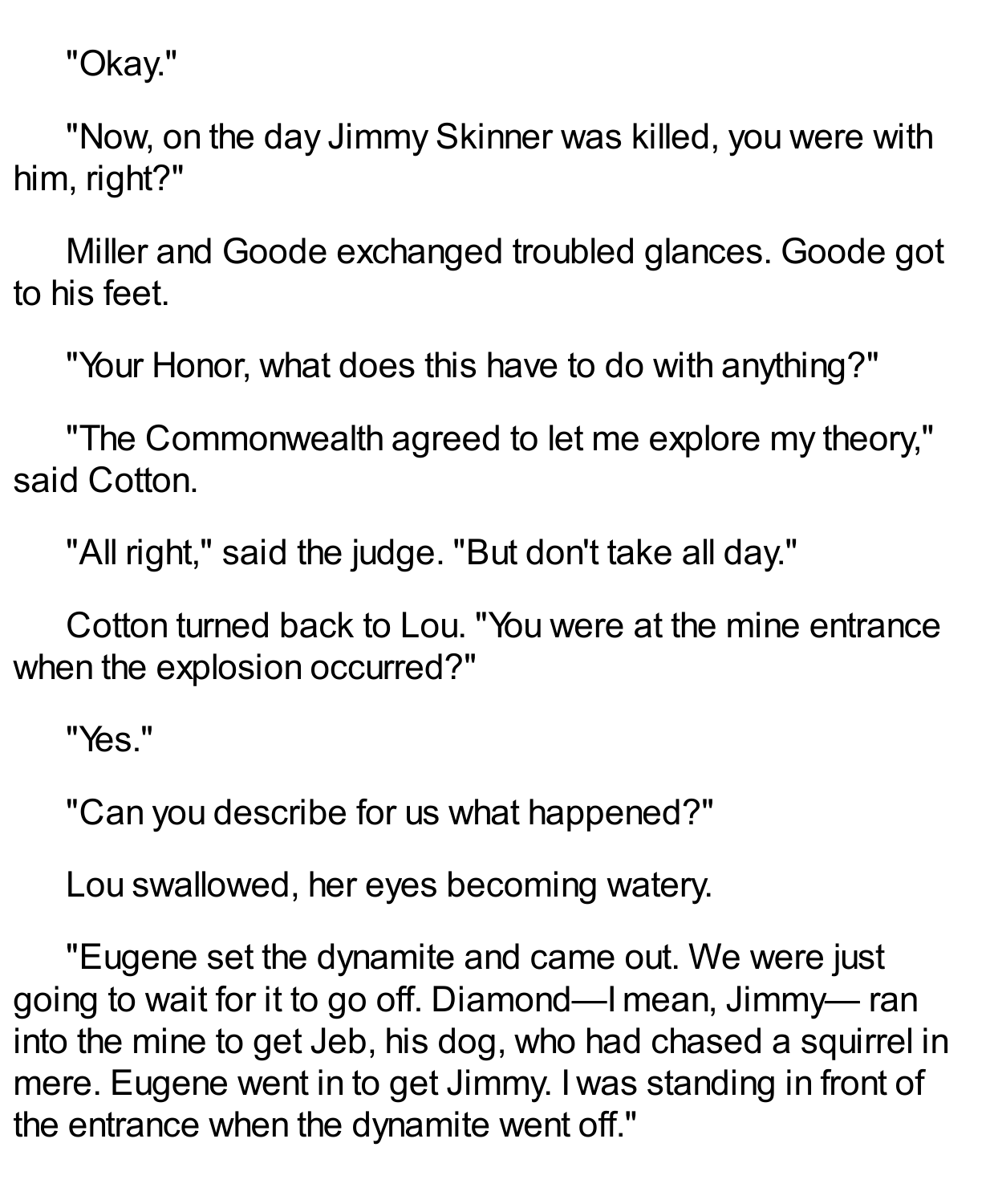"Was it a loud explosion?"

"Loudest thing I've heard in my life."

"Could you say whether you heard two explosions?"

She looked confused. "No, I can't."

"Likely as not. Then what happened?"

"Well, this big rush of air and smoke came out and knocked me down."

"Must've been some force."

"It was. It truly was."

"Thank you, Lou. No further questions."

"Mr. Goode?" said Atkins.

"No questions, Your Honor. Unlike Mr. Longfellow, I'm not going to waste the jury's valuable time with this nonsense."

"I next call Eugene Randall," said Cotton.

A nervous Eugene was on the stand. The hat Lou had given him was clutched tightly in his hands.

"Now, Eugene, you went to the mine the day Jimmy Skinner was killed to get some coal, correct?"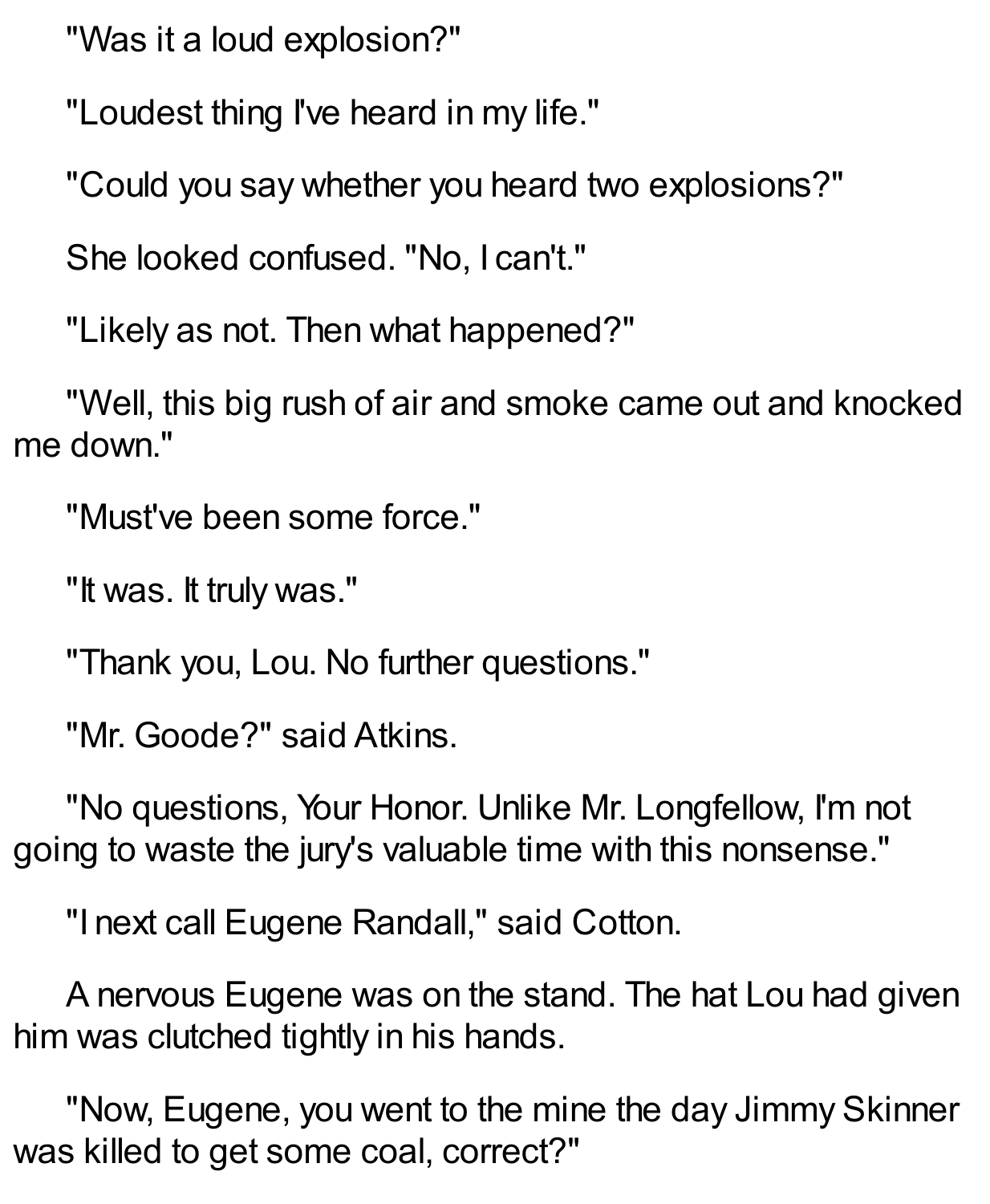"Yes, suh."

"You use dynamite to get the coal out?'

"Yep, most folks do. Coal make good heat. Lot bet-ter'n wood."

"How many times you reckon you've used dynamite in that mine?"

Eugene thought about this. "Over the years, thirty times or mo'."

"I think that makes you an expert."

Eugene smiled at this designation. "Ireckon so."

"How exactly do you go about using the dynamite?"

"Well, I put the stick'a dynamite in a hole in the wall, cap it, roll out my fuse, and light the fuse with the flame from my lantern."

"Then what do you do?"

"That shaft curves in a couple places, so's I sometimes wait round the curve if I ain't using much dynamite.

Sometime I go outside. Noise's starting to hurt my ears now. And blast kick the coal dust up bad."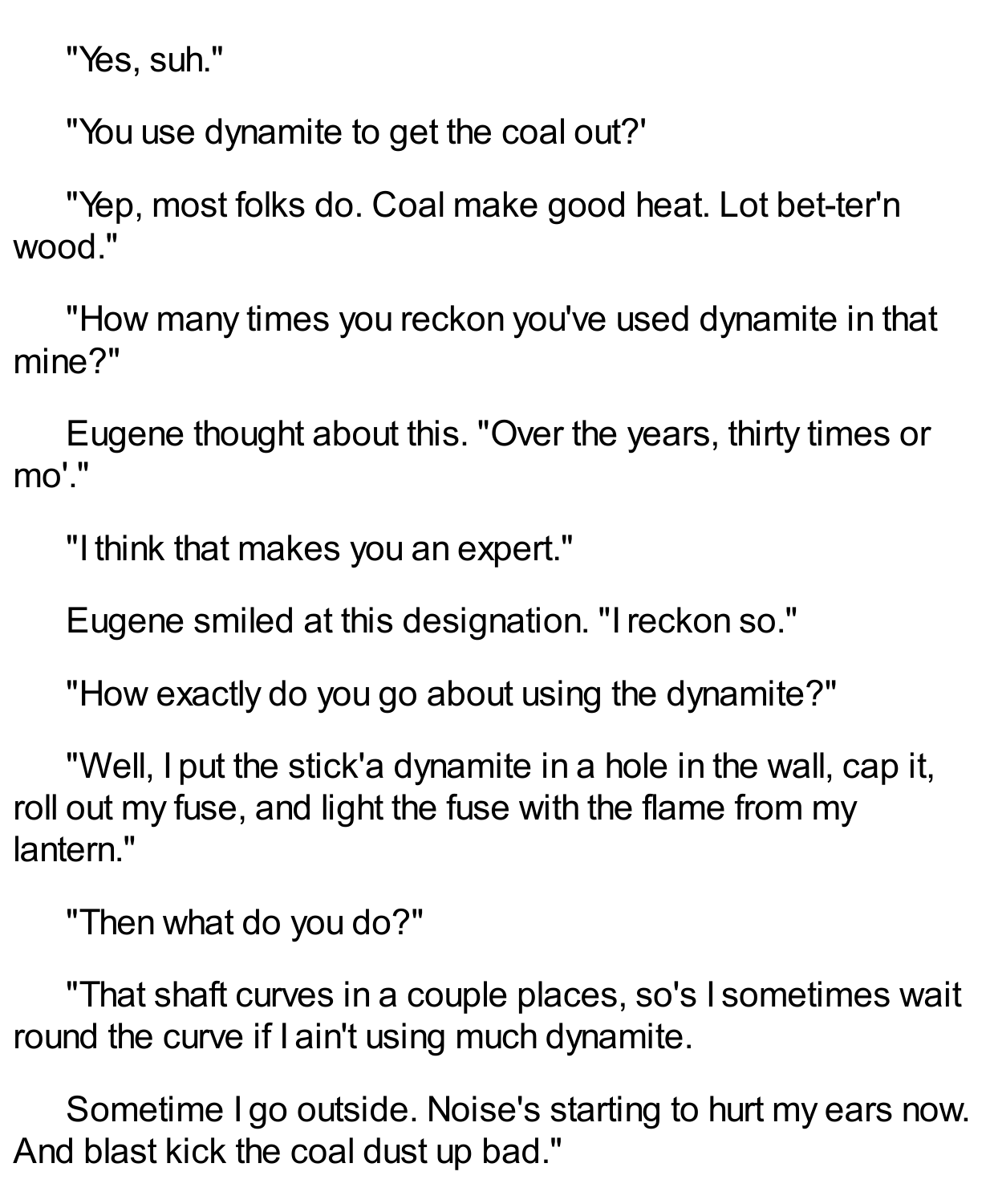"I bet it can. In fact, on the day in question, you did go outside. Right?"

"Yes, suh."

"And then you went back inside to get Jimmy, but were unsuccessful."

"Yes, suh," Eugene answered, looking down.

"Was that the first time you'd been in the mine in a while?"

"Yes, suh. Since the first of the year. Past winter ain't that bad."

"Okay. Now, when the explosion went off, where were you?"

"Eighty feet in. Not to the first curve. Got me the bad leg, ain't moving fast no more."

"What happened to you when the explosion occurred?"

"Throwed me ten feet. Hit the wall. Thought I be dead. Held on to my lantern, though.Ain't know how."

"Good Lord. Ten feet? A big man like you? Now, do you remember where you put the dynamite charge?"

"Don't never forget that, Mr. Cotton. Past the second curve. Three hunnerd feet in. Good vein of coal there."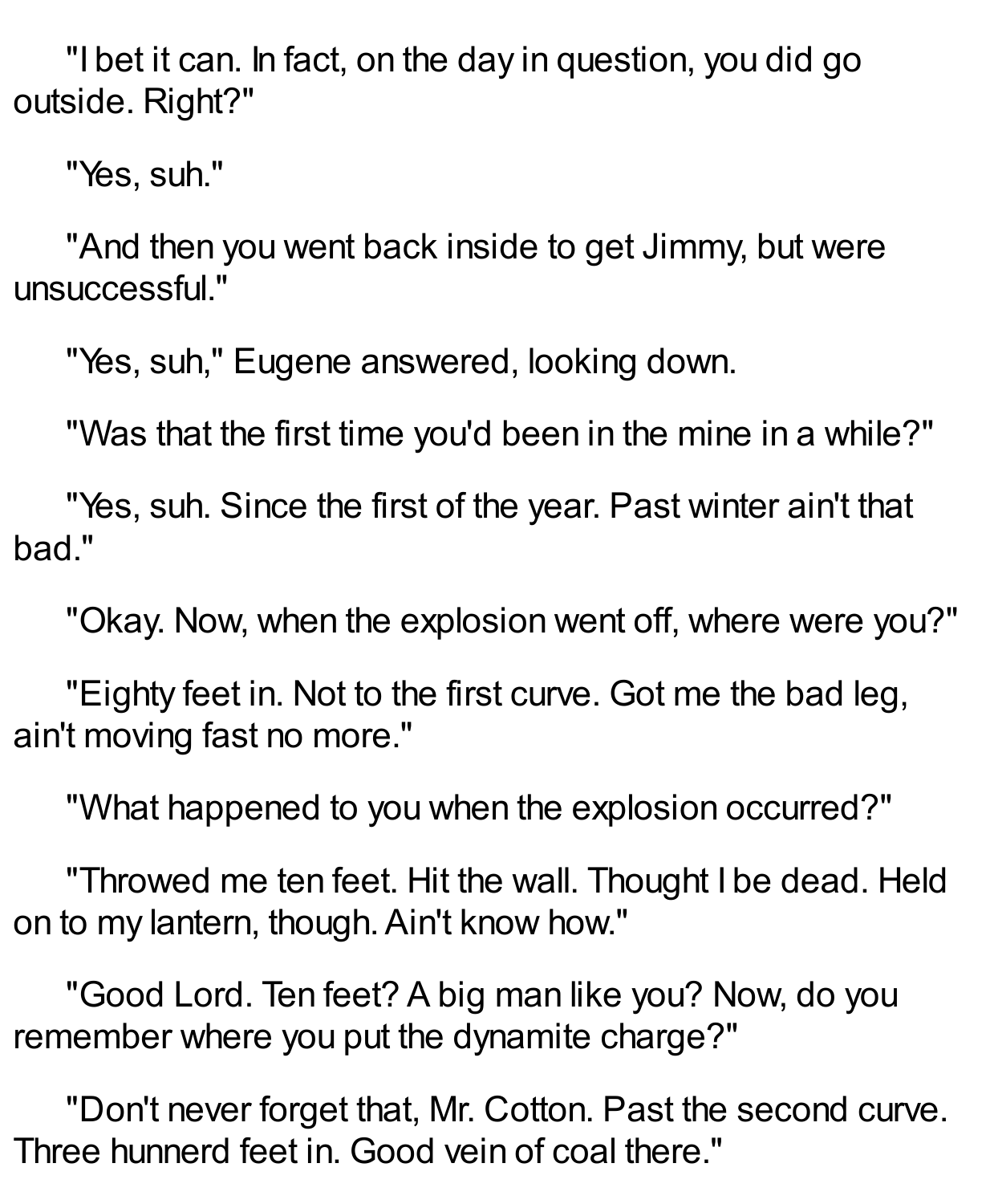Cotton feigned confusion. "I'm not getting something here, Eugene. Now, you testified that on occasion you would actually stay in the mine when the dynamite went off.And you weren't injured then.And yet here, how is it that you were over two hundred feet from the dynamite charge, around not just one but two shaft curves, and the explosion still knocked you ten feet in the air? If you were any closer, you probably would've been killed. How do you explain that?"

Eugene too was thoroughly bewildered now. "I can't, Mr. Cotton. But it done happened. I swear."

"I believe you. Now, you've heard Lou testify as to being knocked down while she was outside the mine. Whenever you were waiting outside the mine, that ever happen to you when the dynamite went off?"

Eugene was shaking his head before Cotton finished his question. "Little bit of dynamite I used ain't have nowhere near that kind'a kick. Just getting me some for the bucket Use more dynamite come winter when I take the sled and mules down, but even that wouldn't come out the mine like that. Lord, you talking three hunnerd feet in and round two curves."

"You found Jimmy's body. Was there rock and stone on it? Had the mine collapsed?"

"No, sun. But I know he dead. He ain't got no lantern, see.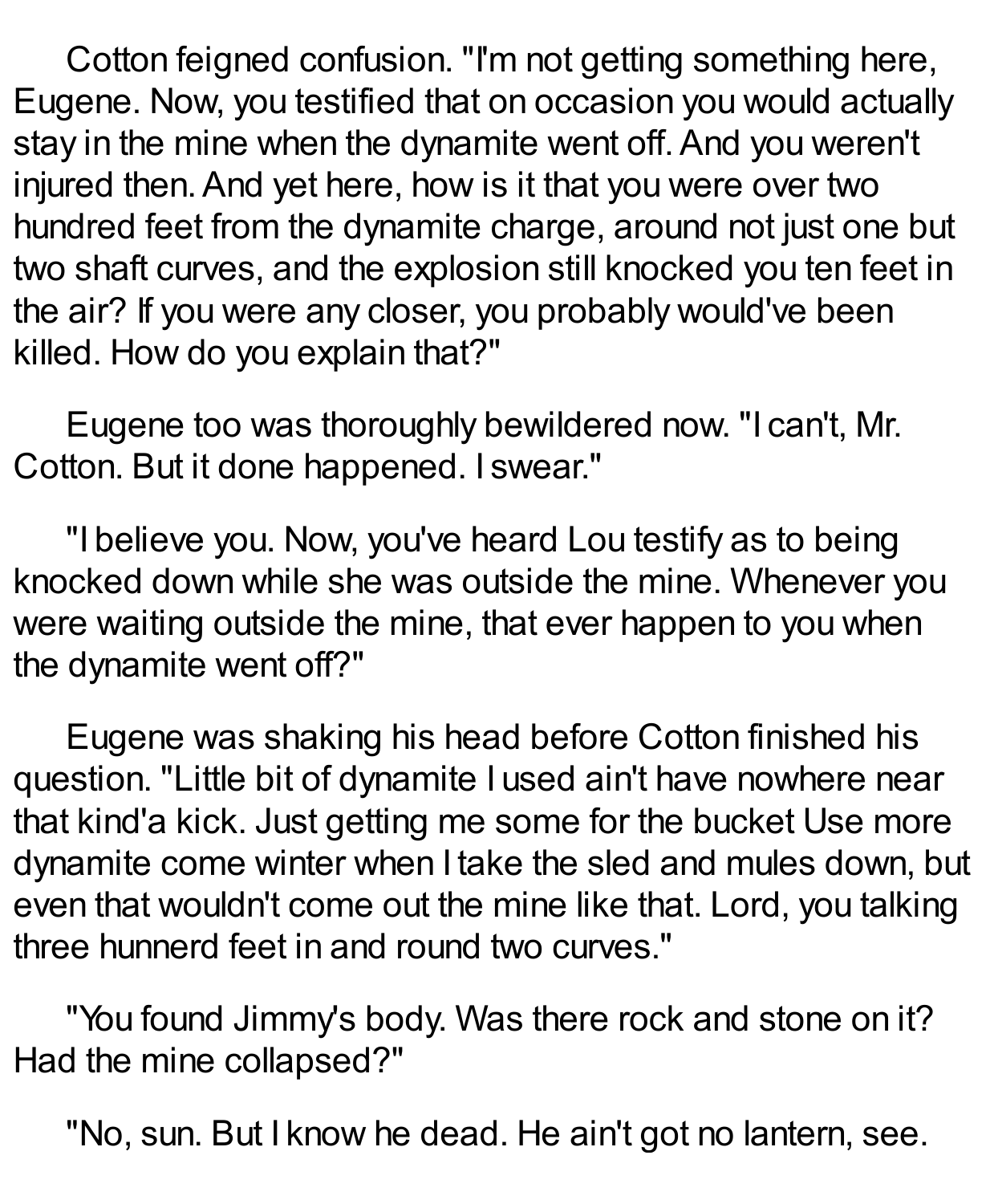You in that mine with no light, you ain't know which way in or out. Mind play tricks on you. He ain't prob'ly even see Jeb pass him heading out."

"Can you tell us exactly where you found Jimmy?"

" 'Nuther hunnerd twenty feet in. Past the first curve, but not the second."

Farmer and merchant sat and stood side by side as they watched Cotton work. Miller fiddled with his hat and then leaned forward and whispered into Goode's ear. Goode nodded, looked at Eugene, and then smiled and nodded again.

"Well, let's assume," said Cotton, "that Jimmy was close to the dynamite charge when it went off. It could have thrown his body a good ways, couldn't it?"

"If'n he close, sure could."

"But his body wasn't past the second curve?"

Goode stood up. "That's easily explained. The dynamite explosion could have thrown the boy past the second curve."

Cotton looked at the jury. "I fail to see how a body in flight can negotiate a ninety-degree curve and then proceed on before coming to rest. Unless Mr. Goode is maintaining that Jimmy Skinner could fly of his own accord."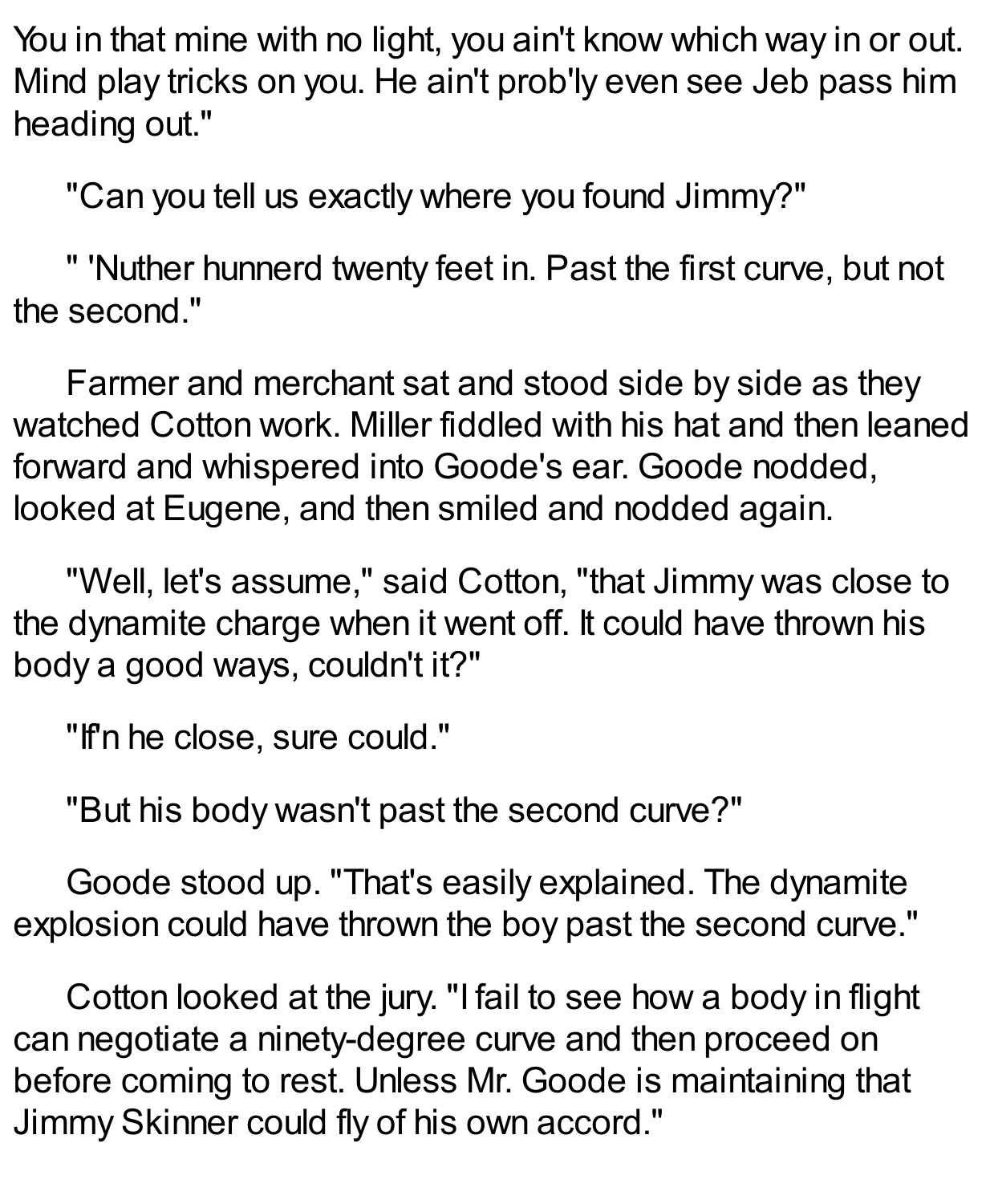Ripples of laughter floated across the courtroom.Atkins creaked back in his chair, yet did not smack his gavel to stop the sounds. "Go on, Cotton. This is getting kind'a interesting."

"Eugene, you remember feeling bad when you were in the mine that day?"

Eugene thought about this. "Hard to recollect. Maybe a little pain in the head."

"Okay, now, in your expert opinion, could the dynamite explosion alone have caused Jimmy Skinner's body to end up where it did?"

Eugene looked over at the jury and took his time in eyeing them one by one. "No, suh!"

"Thank you, Eugene. No further questions."

Goode approached and put the palms of his hands on the witness box and leaned close to Eugene.

"Boy, you live with Miss Cardinal in her house, don't you?"

Eugene sat back a bit, his gaze steady on the man. "Yes, suh."

Goode gave the jury a pointed look. "A colored man and a white woman in the same house?"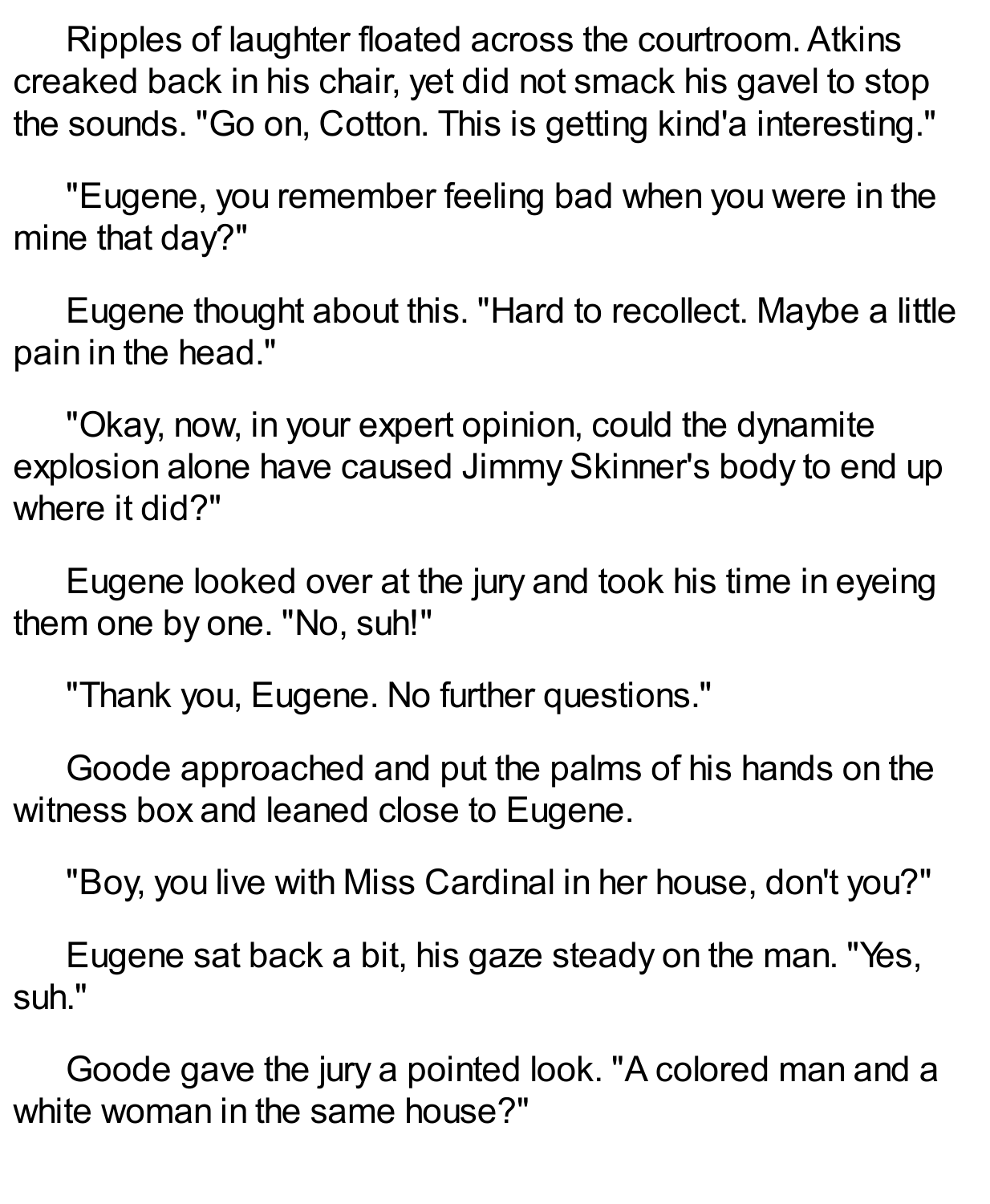Cotton was on his feet before Goode finished his question. "Judge, you can't let him do that."

"Mr. Goode," said Atkins, "y'all might do that sort of thing on down Richmond way, but we don't in my courtroom. If you got something to ask the man about this case, then you do it, or else sit yourself down.And last time I checked, his name was Mr. Eugene Randall, not 'boy.' "

"Right, Your Honor, certainly." Goode cleared his throat, stepped back, and slid his hands in his pockets. "Now, Mister Eugene Randall, you said in your expert opinion that you were two hundred feet or so from the charge, and that Mr. Skinner was about half that distance from the dynamite and such. You remember saying all that?"

"No, suh. I says Iwas eighty feet in the mine, so's Iwas two hunnerd and twenty feet from the charge.And I says I found Diamond a hunnerd and twenty feet from where Iwas. That mean he be a hunnerd feet from where I set the dynamite. I ain't got no way to tell how far he got blowed."

"Right, right. Now, you ever been to school?"

"No."

"Never?"

"No, suh."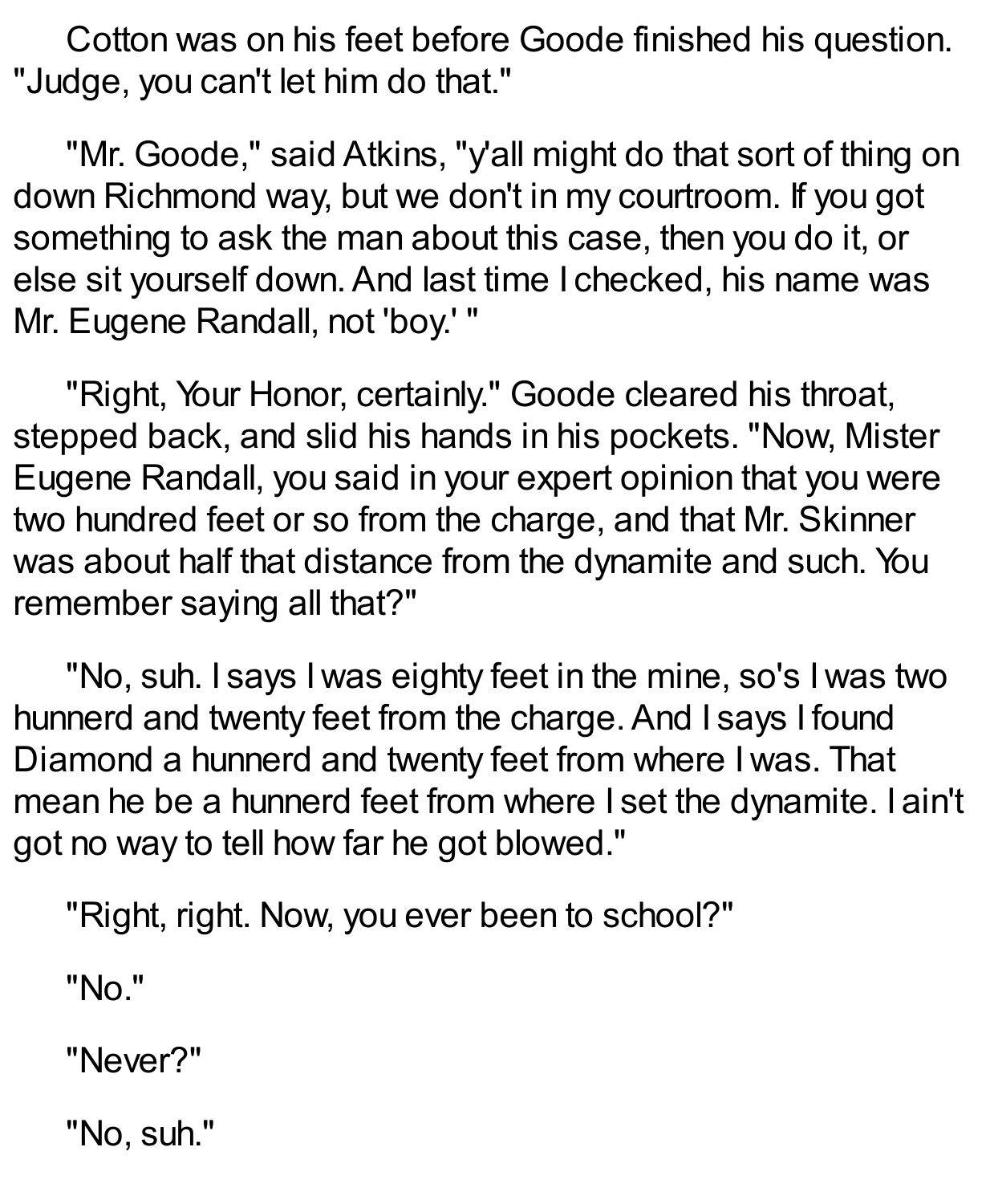"So you never took math, never did any adding and subtracting. And yet you're sitting up here testifying under oath to all these exact distances."

"Yep."

"So how can that be for an uneducated colored man such as yourself? Who's never even added one plus one under the eye of a teacher? Why should this good jury believe you up here spouting all these big numbers?"

Eugene's gaze never left Goode's confident features. "Knowed my numbers real good. Cipher and all. Take-away. Miss Louisa done taught me.And Iright handy with nail and saw. I hepped many a folk on the mountain raise barns. You a carpenter, you got to know numbers. You cut a three-foot board to fill a four-foot space, what 'xactly have you done?"

Laughter floated across the room again, and againAtkins let it go.

"Fine," said Goode, "so you can cut a board. But in a pitchdark twisting mine how can you be so sure of what you're saying? Come on now, Mister Eugene Randall, tell us." Goode looked at the jury as he said this, a smile playing across his lips.

" 'Cause it be right there on the wall," said Eugene.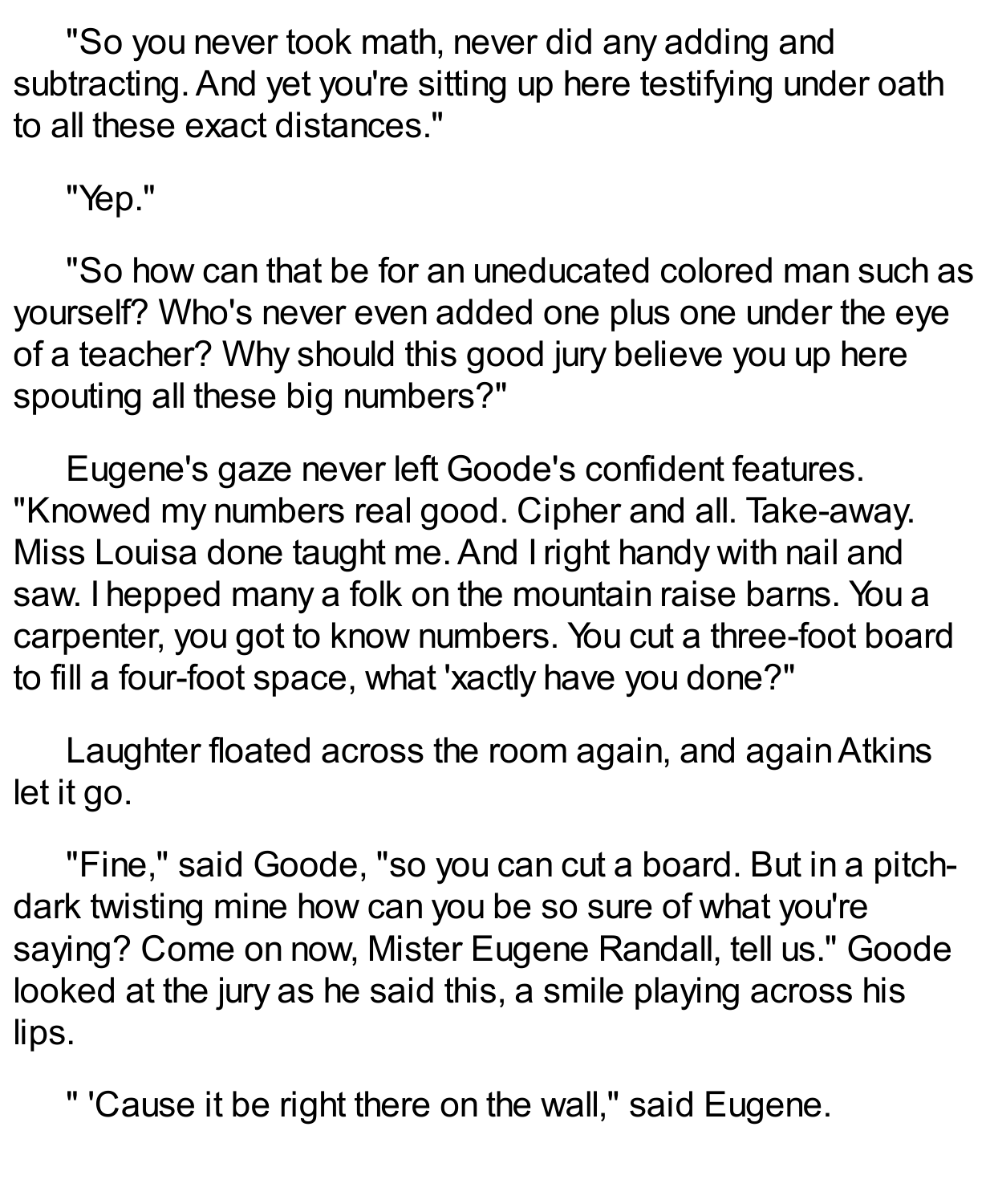Goode stared at him. "Excuse me?"

"I done marked the walls in that mine with whitewash in tenfoot parcels over four hunnerd feet in. Lotta folk up here do that. You blasting in a mine, you better dum sure know how fer you got to go to get out. I knowed I do 'cause I got me the bad leg. And that way I 'member where the good coal veins are. You get yourself on down to the mine right now with a lantern, mister lawyer, you see them marks clear as the day. So's you can put down what I done said here as the word of the Lord."

Cotton glanced at Goode. To him the Commonwealth's attorney looked as though someone had just informed him that heaven did not admit members of the legal Bar.

"Any further questions?" Atkins asked Goode. The man said nothing in response but merely drifted back to his table like an errant cloud and collapsed in the chair.

"Mr. Randall," said Atkins, "you're excused, sir, and the court wants to thank you for your expert testimony."

Eugene stood and walked back to his seat. From the balcony Lou observed that his limp was hardly noticeable.

Cotton next called Travis Barnes to the stand.

"Dr. Barnes, at my request you examined the records pertaining to Jimmy Skinner's death, didn't you? Including a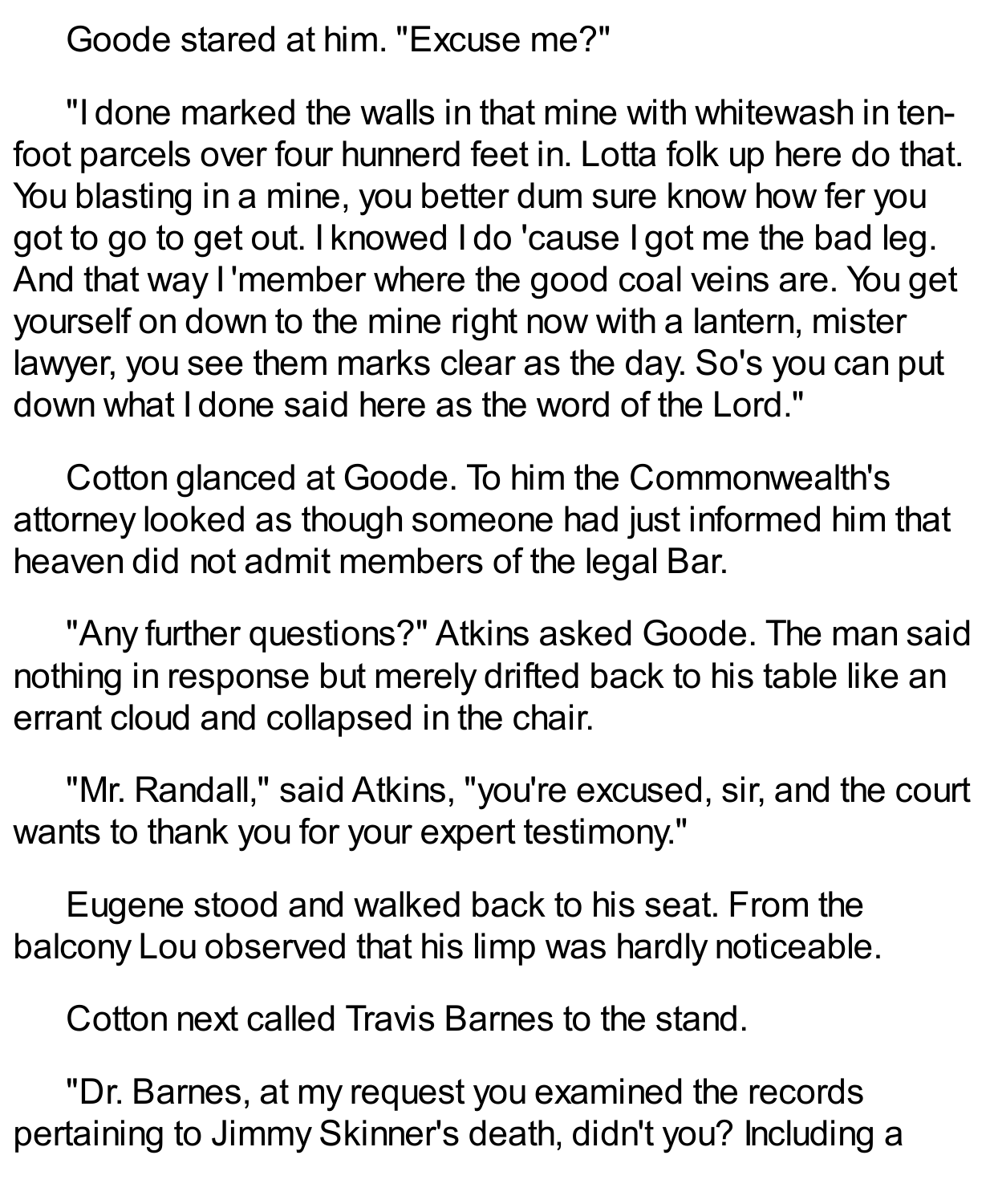photograph taken outside the mine."

"Yes, I did."

"Can you tell us the cause of death?"

"Massive head and body injuries."

"What was the condition of the body?"

"It was literally torn apart."

"You ever treated anybody injured by a dynamite explosion?

"

"In coal mining country? I say I have."

"You heard Eugene testify. In your opinion, under those circumstances, could the dynamite charge have caused the injuries you saw on Jimmy Skinner?"

Goode did not bother to rise to offer his objection. "Calls for speculation from the witness," he said gruffly.

"Judge, I think Dr. Barnes is fully competent to answer that question as an expert witness," said Cotton.

Atkins was already nodding. "Go on ahead, Travis."

Travis eyed Goode with contempt. "Iwell know the sorts of dynamite charges folks up here use to get a bucket of coal out.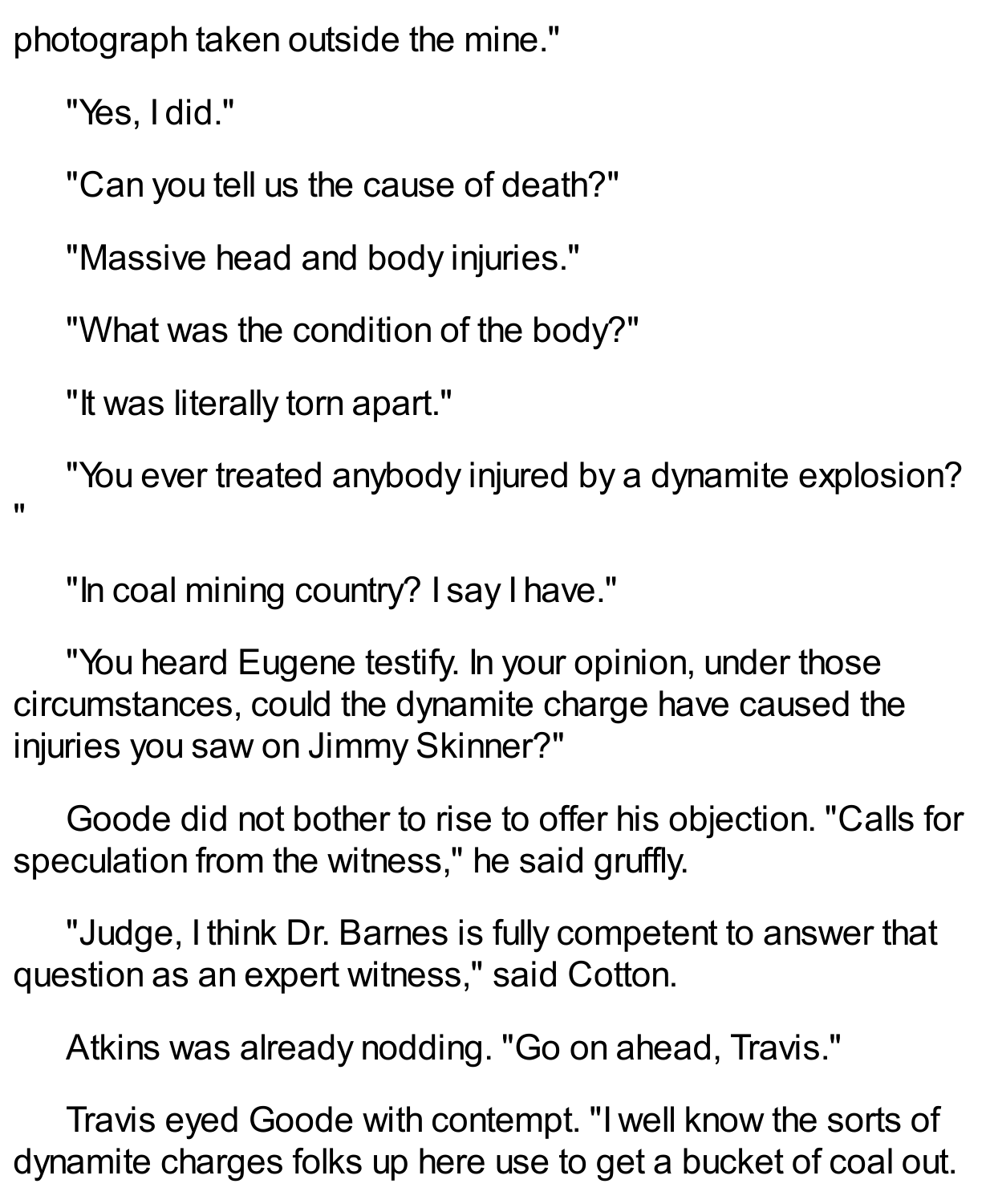That distance from the charge and around a shaft curve, there is no way that dynamite caused the injuries I saw on that boy. I can't believe nobody figured that out before now."

Cotton said, "I guess a person goes in a mine and dynamite goes off, they just believe that's what killed him. You ever seen such injuries before?"

"Yes. Explosion at a manufacturing plant. Killed a dozen men. Same as Jimmy. Literally blown apart."

"What was the cause of that explosion?"

"Natural gas leak."

Cotton turned and looked dead-on at Hugh Miller.

"Mr. Goode, unless you care to take a shot, I'm calling Mr. Judd Wheeler to the stand."

Goode looked at Miller, betrayed. "No questions."

A nervous Wheeler fidgeted in the witness box as Cotton approached.

"You're Southern Valley's chief geologist?"

"I am."

"And you headed up the team that was exploring possible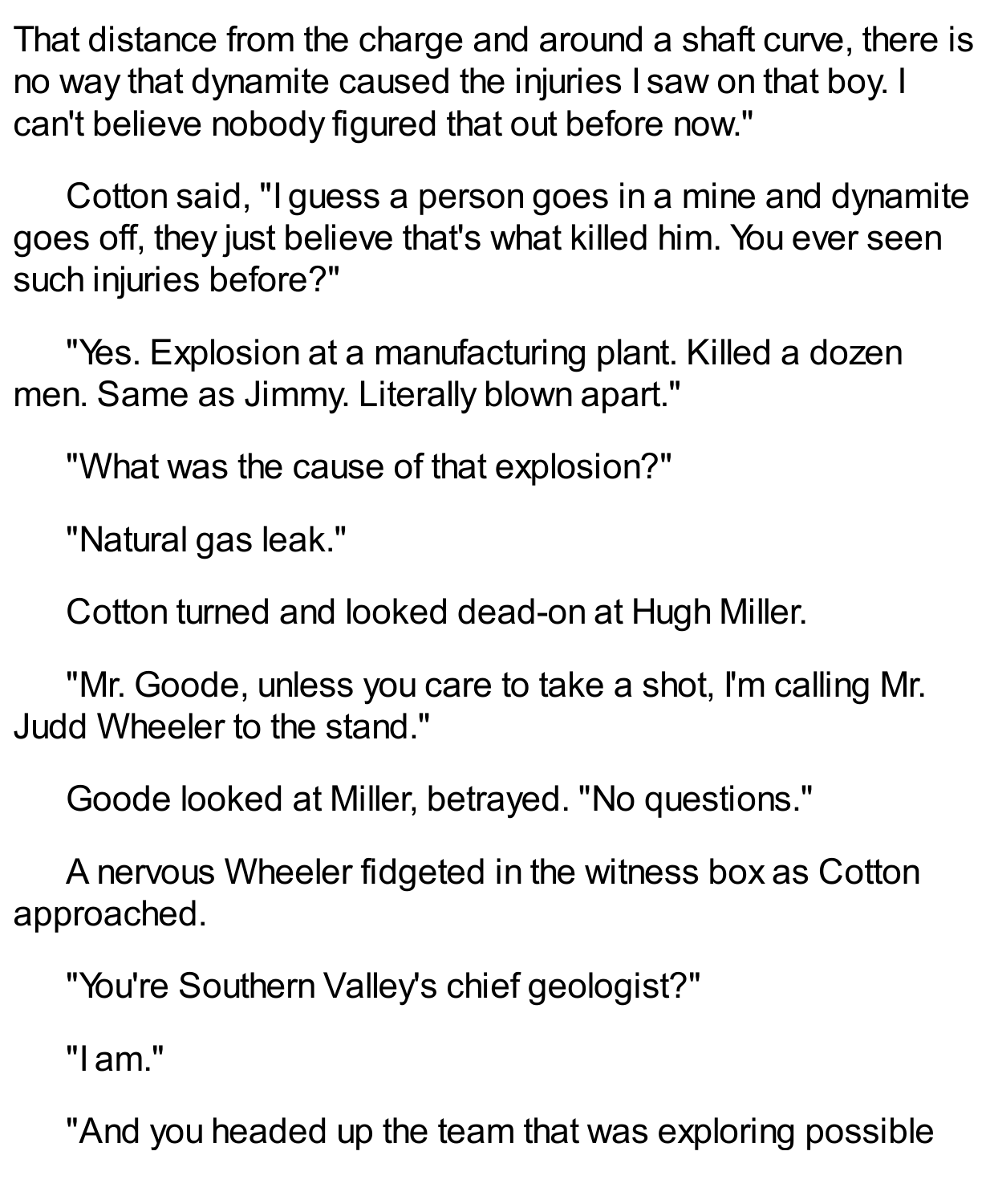natural gas deposits on Miss Cardinal's property?"

"I did."

"Without her permission or knowledge?"

"Well, I don't know about—"

"Did you have her permission, Mr. Wheeler?" Cotton snapped.

"No."

"You found natural gas, didn't you?"

"That's right."

"And it was something your company was right interested in, wasn't it?"

"Well, natural gas is getting to be very valuable as a heating fuel. We mostly use manufactured gas, town gas they call it. You get that from heating coal. That's what fuels the streetlights in this town. But you can't make much money with town gas.And we have seamless steel pipe now, which allows us to send gas in pipelines a long way. So yes, we were very interested."

"Natural gas is explosive, right?"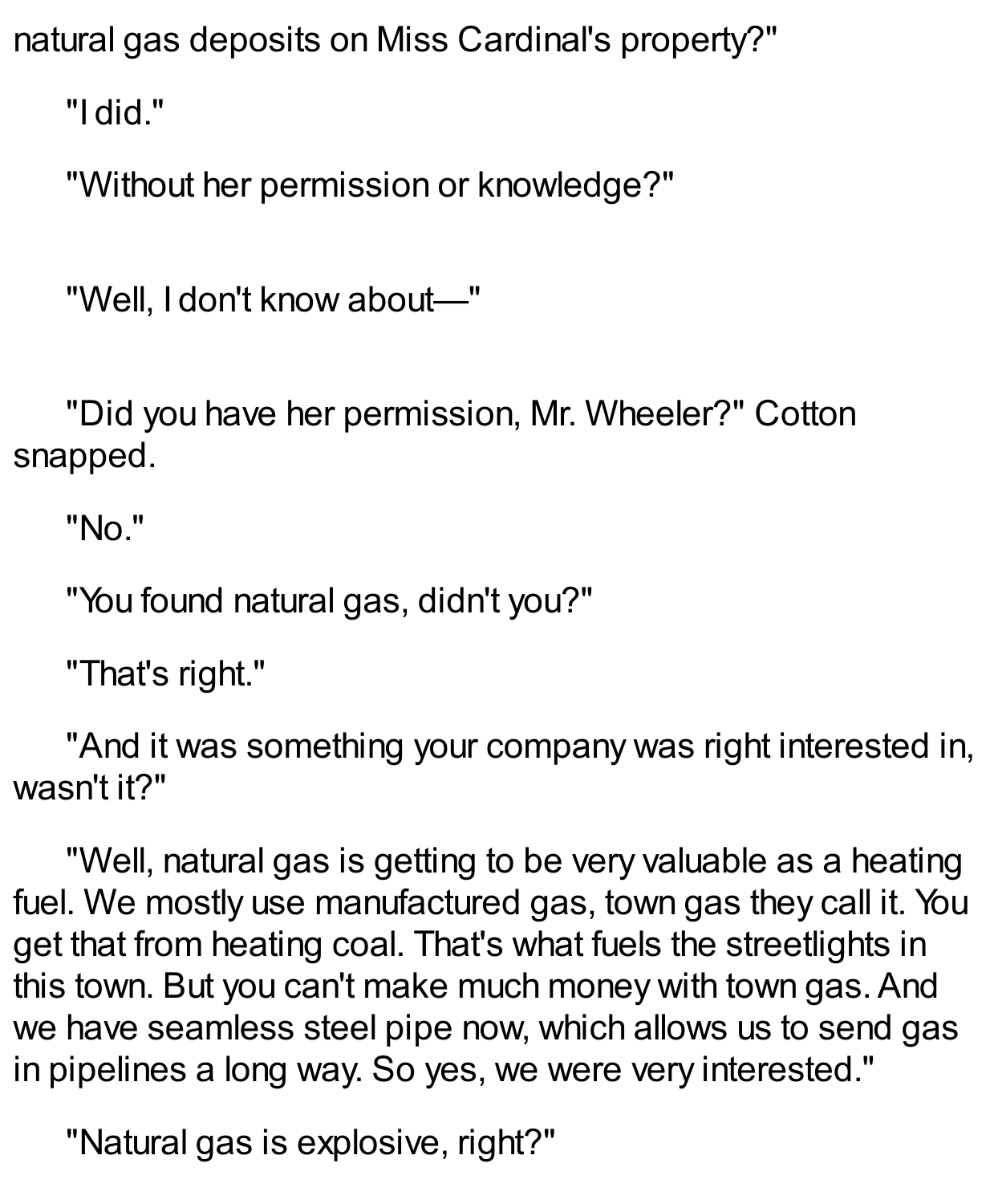"If properly used—"

"Is it, or isn't it?"

"It is."

"Exactly what did you do in that mine?"

"We took readings and did tests and located what appeared to be a huge field of gas in a trap not too far underneath the surface of that mine shaft and about six hundred feet in the mine. Coal, oil, and gas are often found together because all three result from similar natural processes. The gas always lies on top because it's lighter. That's why you have to be careful when you're mining coal. Methane gas buildup is a real danger to the miners.Anyway, we drilled down and hit that gas field."

"Did the gas come up in the mine shaft?"

"Yes."

"On what date did you hit the gas field?"

When Wheeler told them the day, Cotton said loud and clear to the jury, "One week before Jimmy Skinner's death! Would somebody be able to smell the gas?"

"No, in its natural state gas is colorless and odorless. When companies process it, they add a distinct smell so that if there's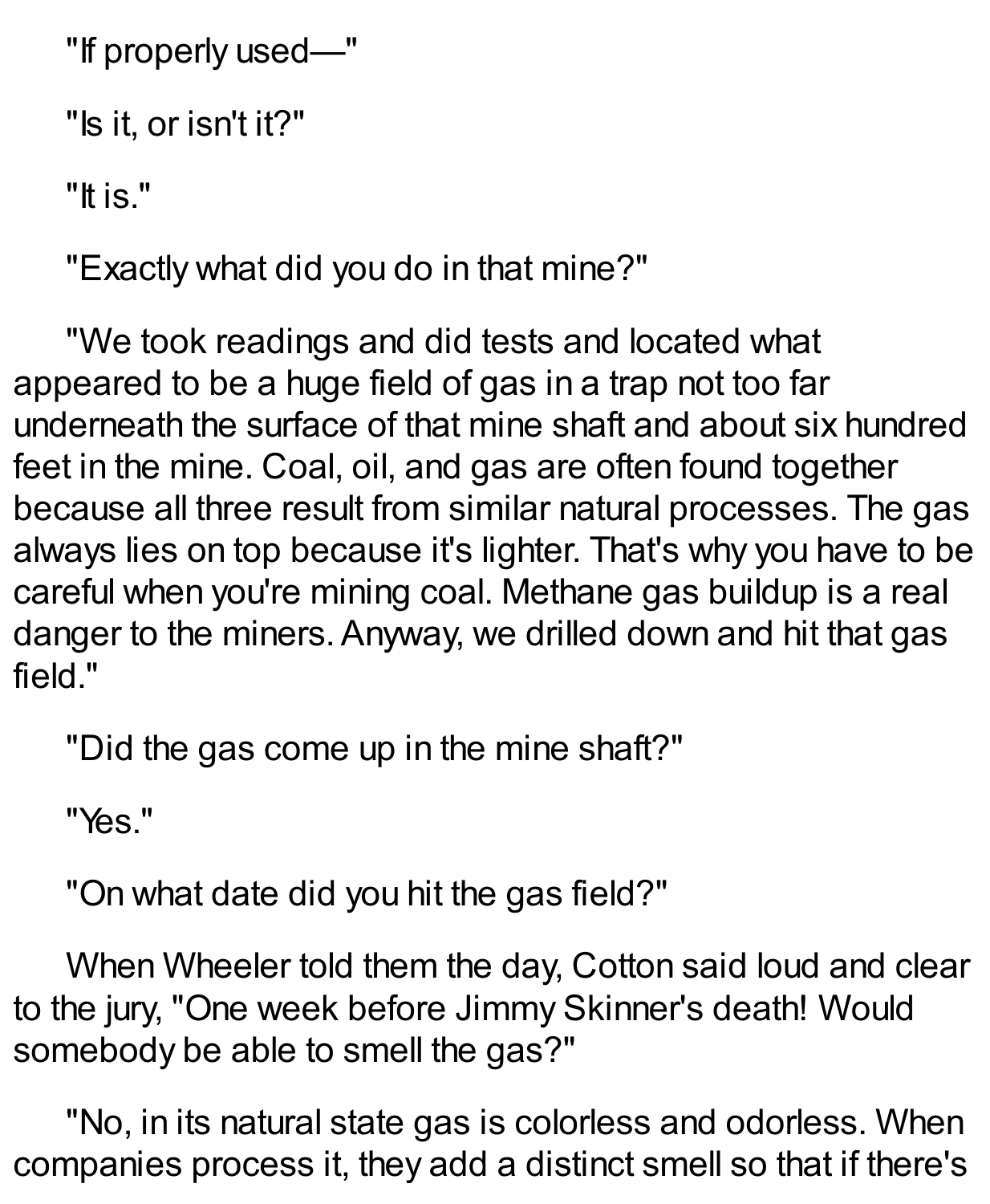a leak people can detect it before it overcomes them."

"Or before something ignites it?"

"That's right."

"If someone set off a dynamite charge in a mine shaft where there was natural gas present, what would happen?"

"The gas would explode." Wheeler looked like he wanted to be blown up himself.

Cotton faced the jury. "I guess Eugene was real lucky he was so far away from the hole where the gas was pouring through and his lamp flame didn't ignite the gas.And he was even luckier he didn't strike a match to light that fuse. But the dynamite going off sure did the trick." He turned back to Wheeler. "What sort of explosion? Big enough to cause Jimmy Skinner's death, in the manner described by Dr. Barnes?"

"Yes," Wheeler conceded.

Cotton put his hands on the frame of the witness box and leaned in. "Didn't you ever think about posting warning signs telling people that there was gas there?"

"I didn't know they dynamited in there! I didn't know they used that old mine for anything."

Cotton thought he caught Wheeler shooting an angry look at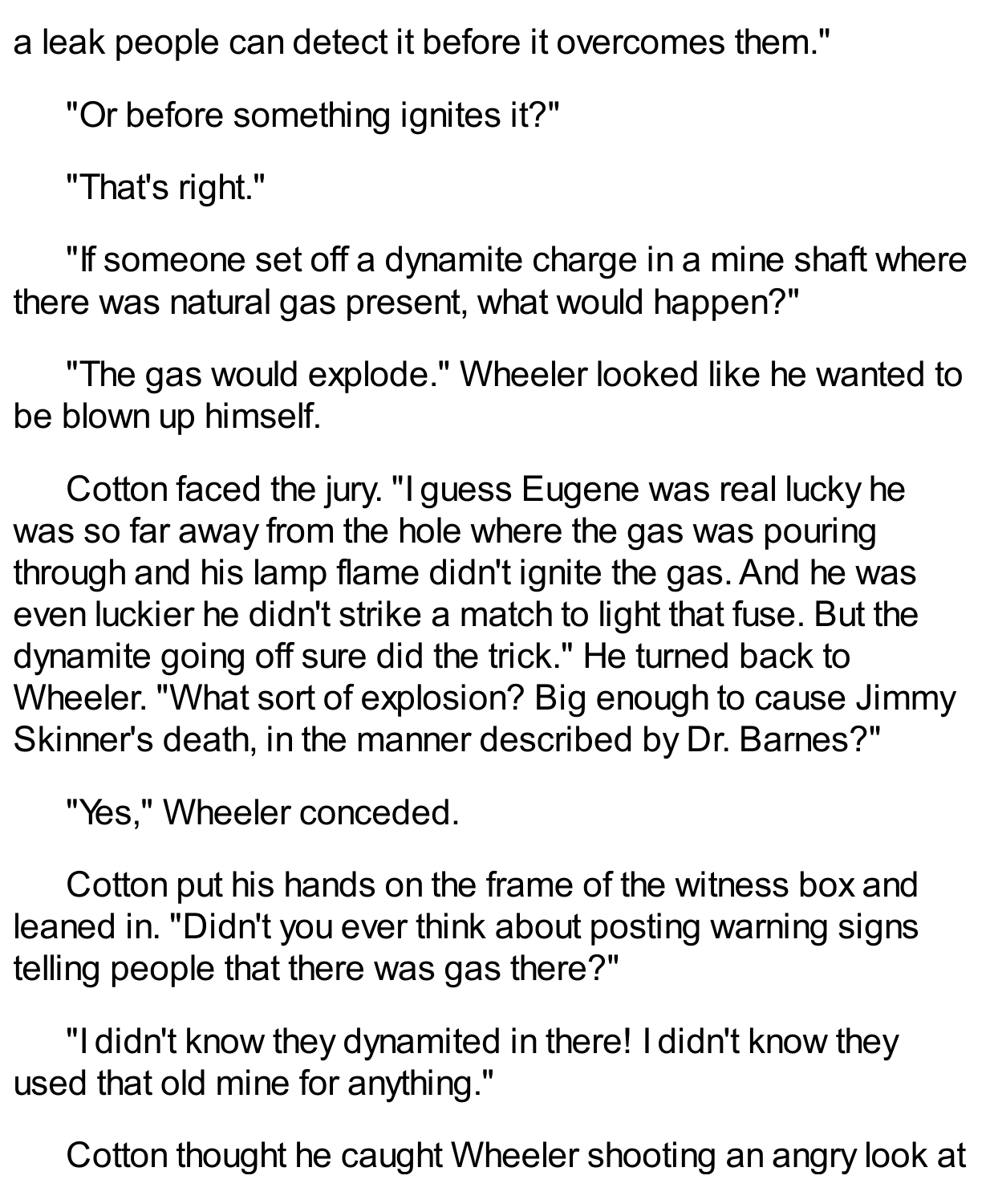George Davis, but he couldn't be sure.

"But if anyone went in, they might be overcome by the gas alone. Wouldn't you want to warn people?"

Wheeler spoke fast. "The ceilings in that mine shaft are real high, and there's some natural ventilation through the rock too, so the buildup of the methane wouldn't be so bad.And we were going to cap the hole, but we were waiting on some equipment we needed. We didn't want anybody to get hurt. That's the truth."

"The fact is, you couldn't post warning signs because you were there illegally. Isn't that right?"

"Iwas just following orders."

"You took great pains to hide the fact that you were working in that mine, didn't you?"

"Well, we only worked at night. Whatever equipment we carried in, we took out with us."

"So nobody would know you'd been there?"

"Yes."

"Because Southern Valley was hoping to buy Miss Cardinal's farm for a lot less money if she didn't know she was sitting on an ocean of gas?"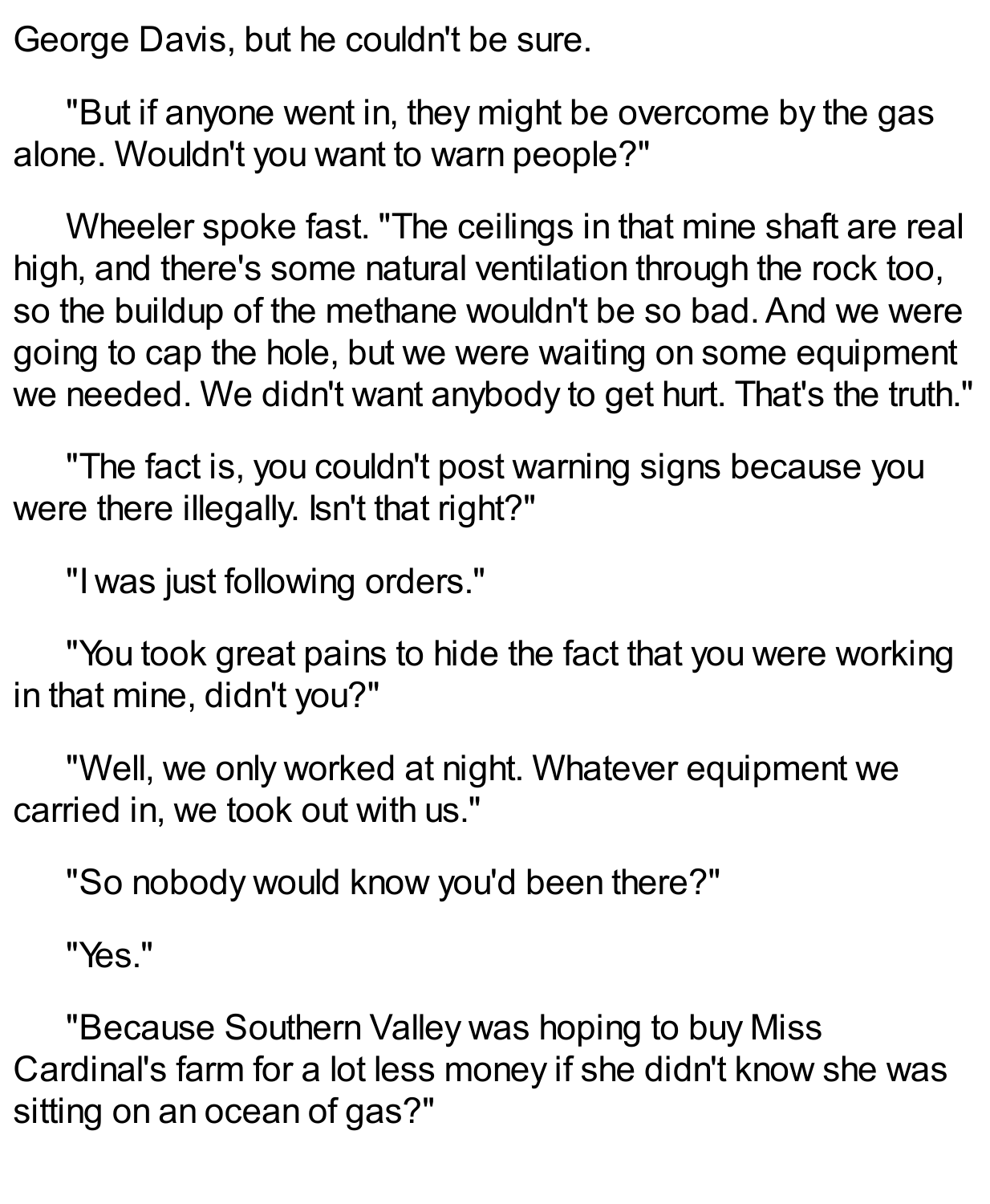"Objection!" Goode said.

Cotton steamed right on. "Mr. Wheeler, you knew Jimmy Skinner died in that mine explosion.And you had to know the gas played some role in it. Why didn't you come forward and tell the truth then?"

Wheeler fidgeted with his hat. "Iwas told not to."

"And who told you not to?"

"Mr. Hugh Miller, company vice president."

Everyone in the courtroom looked at Miller. Cotton stared at Miller when he asked his next questions.

"You have any children, Mr. Wheeler?"

Wheeler looked surprised, but answered: "Three."

"They all doing well? Healthy?"

Wheeler's gaze dropped to his lap before he responded. "Yes."

"You're a lucky man."

Goode was addressing the jury with his closing argument.

"Now, we've heard far more evidence than is necessary for you to find that Louisa Mae Cardinal is mentally unfit. In fact, her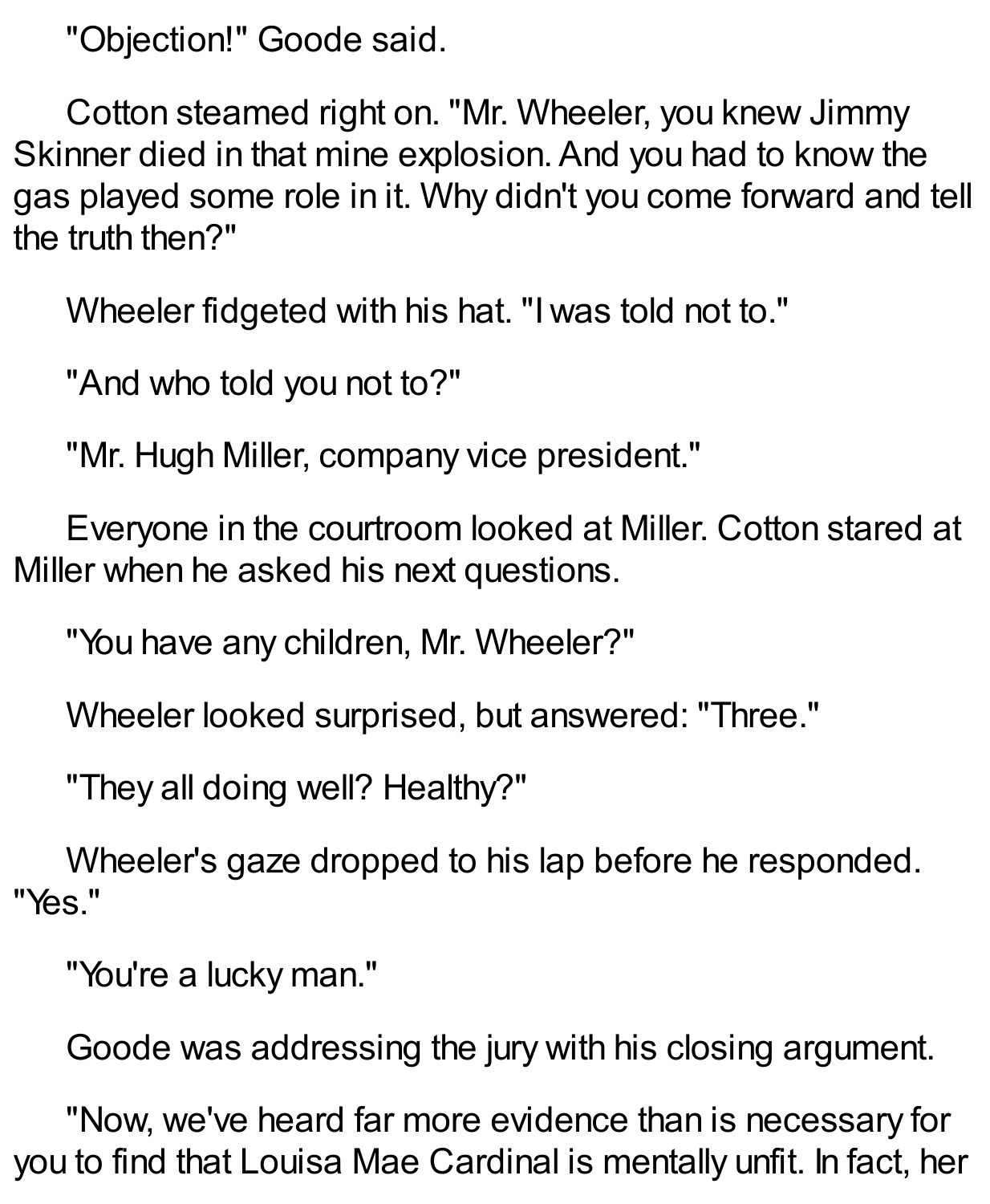own lawyer, Mr. Longfellow, has conceded that she is. Now, all this talk about gas and explosions and such, well what does it really have to do with this case? If Southern Valley was somehow involved in Mr. Skinner's death, then his survivors may be entitled to damages."

"He doesn't have any survivors," said Cotton.

Goode chose to ignore this. "Now, Mr. Longfellow asks whether my client is an appropriate party to be buying land up here. Fact is, folks, Southern Valley has big plans for your town. Good jobs, bring prosperity back to you all."

He got real close to the jury, their best friend. "The question is, should Southern Valley be allowed to 'enrich' all of your lives as well as Miss Cardinal's? I think the answer to that is obvious."

Goode sat down.And Cotton came at the jury. He moved slowly, his bearing confident but not threatening. His hands were in his pockets, and he rested one of his scuffed shoes on the lower rail of the jury box. When he spoke, his voice leaned more southern than New England, and every single juror except George Davis hunched forward so as not to miss anything the man said. They had watched Cotton Longfellow bloody the nose of what they assumed was one of the finest lawyers from the great city of Richmond.And he had made humble a company that was as close to a monarch as one could get in a country of democracy. Now they undoubtedly wanted to see if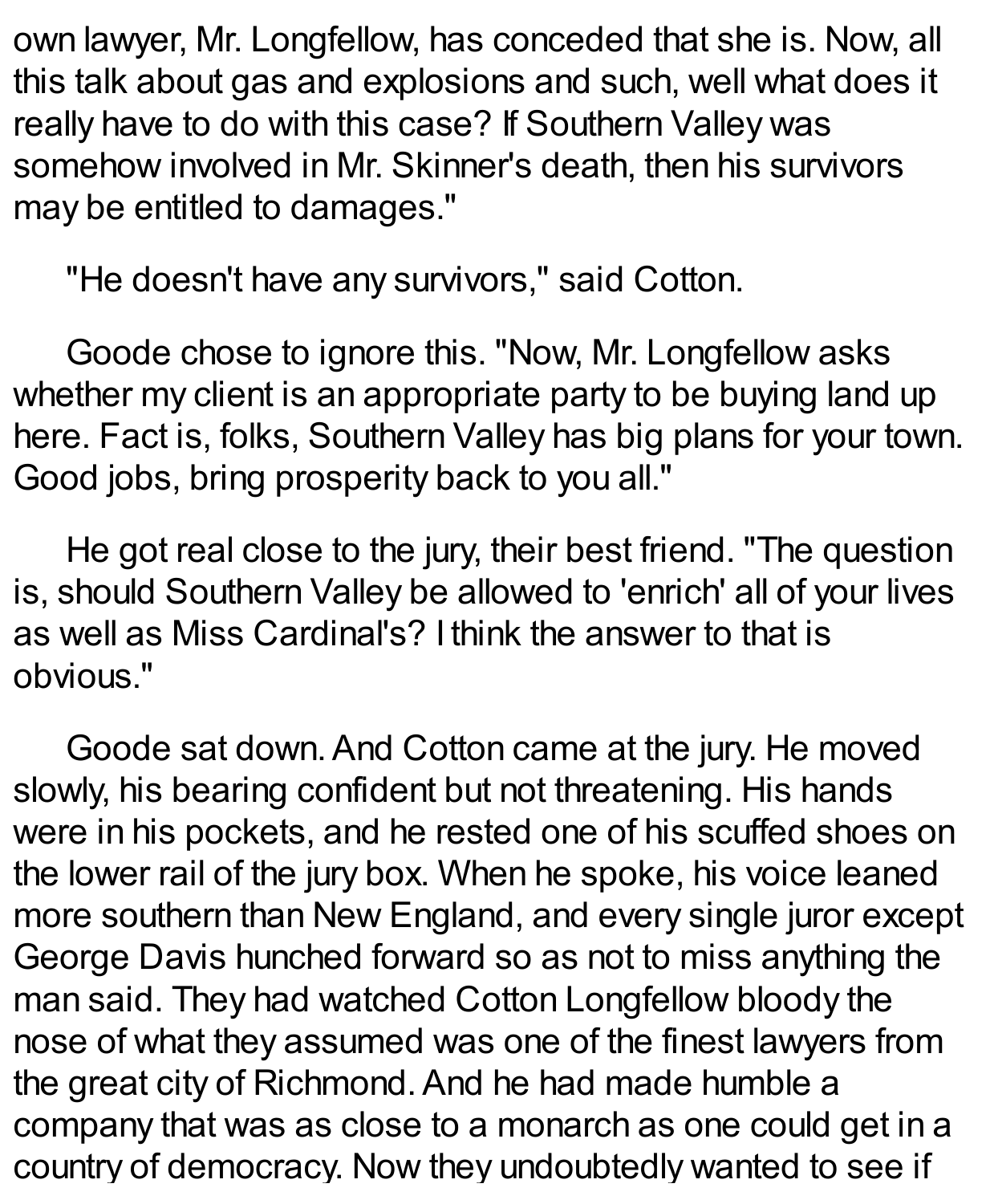the man could finish it.

"Let me give you good folks the legal side of the case first. And it's not complicated at all. In fact it's like a good bird dog, it points straight and true in one direction, and one direction only." He took one hand from his pocket and, like a good hound, pointed right at Hugh Miller as he spoke. "The reckless actions of Southern Valley killed Jimmy Skinner, you folks can have no doubts about that. Southern Valley's not even disputing it. They were illegally on Louisa Mae's property. They posted no warnings that the mine was filled with explosive gas. They allowed innocent people to enter that mine when they knew it was deadly. It could've been any of you.And they did not come forward with the truth because they knew they were in the wrong.And now they seek to use the tragedy of Louisa Mae's stroke as a way to take her land. The law clearly says one cannot profit from one's misdeeds. Well, if what Southern Valley did does not qualify as a misdeed, then nothing on this earth ever would." His voice up to this point had been slow and steady. Now it rose one delicate notch, but he kept his finger pointed at Hugh Miller. "One dayGod will hold them accountable for killing an innocent young man. But it's your job to see that they are punished today."

Cotton looked at each and every juror, stopping on George Davis; he spoke directly to him. "Now, let's get to the nonlegal part of this business, for I think that's where the struggle you folks are going through lies. Southern Valley has come in here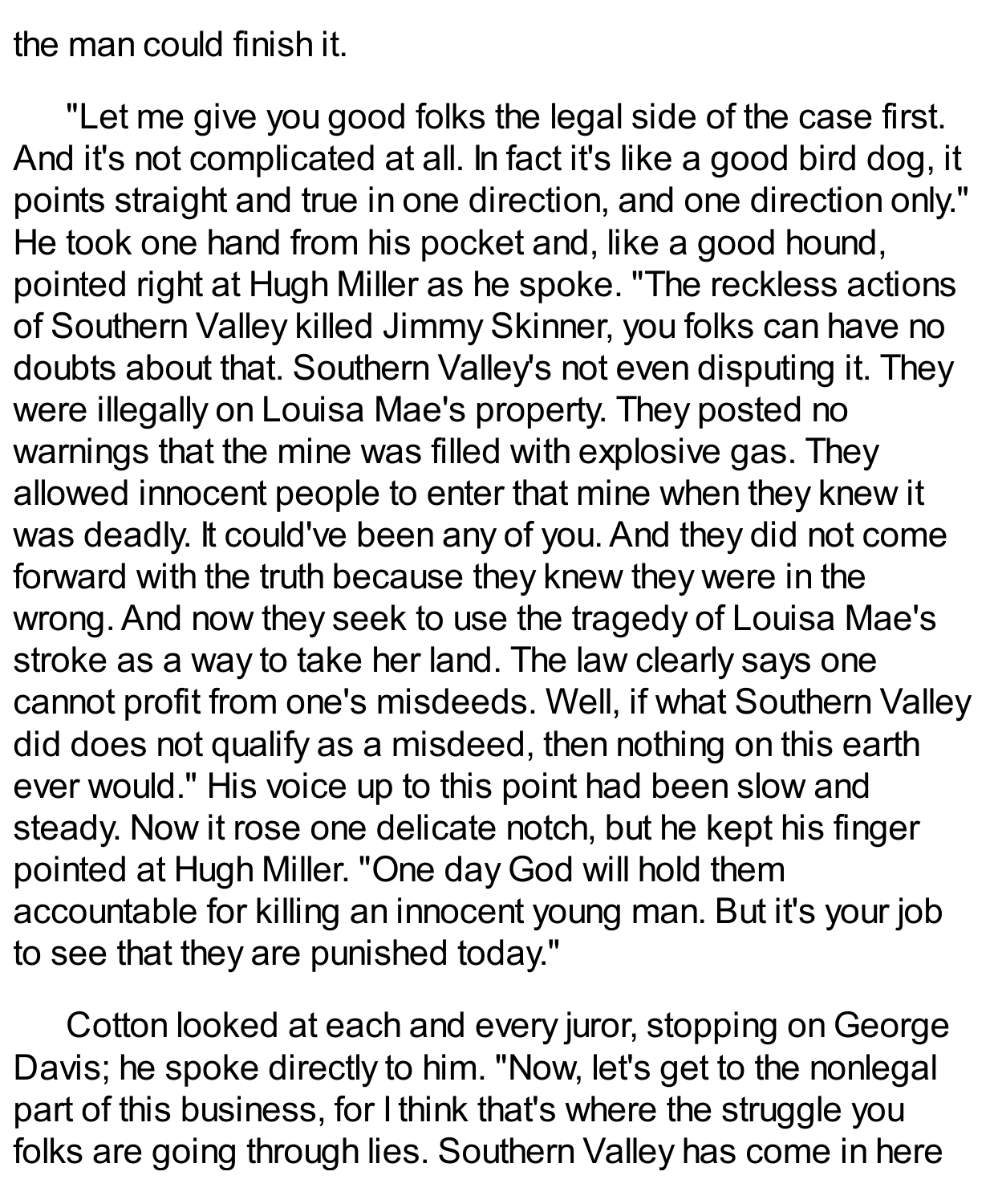swinging bags full of money in front of you, telling you that it's the savior of the whole town. But that's what the lumber folks told you. They're going to be here forever. Remember? So why were all the lumber camps on rails? How much more temporary can you get? And where are they now? Last time I checked, Kentucky was not part of the Commonwealth of Virginia."

He looked over at Miller. "And the coal companies told you the same thing.And what did they do? They came and took everything they wanted and left you with nothing except hollowed-out mountains, family with the black lung and dreams replaced with nightmares.And now Southern Valley's singing that same old tune with gas. It's just one more needle in the mountain's hide. Just one more thing to suck out, leaving nothing!" Cotton turned and addressed the entire courtroom.

"But this isn't really about Southern Valley, or coal or gas. It's ultimately about all of you. Now, they can cut the top of that mountain easy enough, pull out that gas, run their fine seamless steel pipeline, and it might keep going for ten, fifteen, even twenty years. But then it'll all be gone. You see, that pipeline is taking the gas to other places, just like the trains did the coal, and the river did the trees. Now, why is that, do you think?" He took his time looking around the room. "I'll tell you why. Because that's where the real prosperity is, folks.At least in the way Southern Valley defines it. And all of you know that. These mountains just got what they need to keep that prosperity going and their pockets filled.And so they come here and they take it.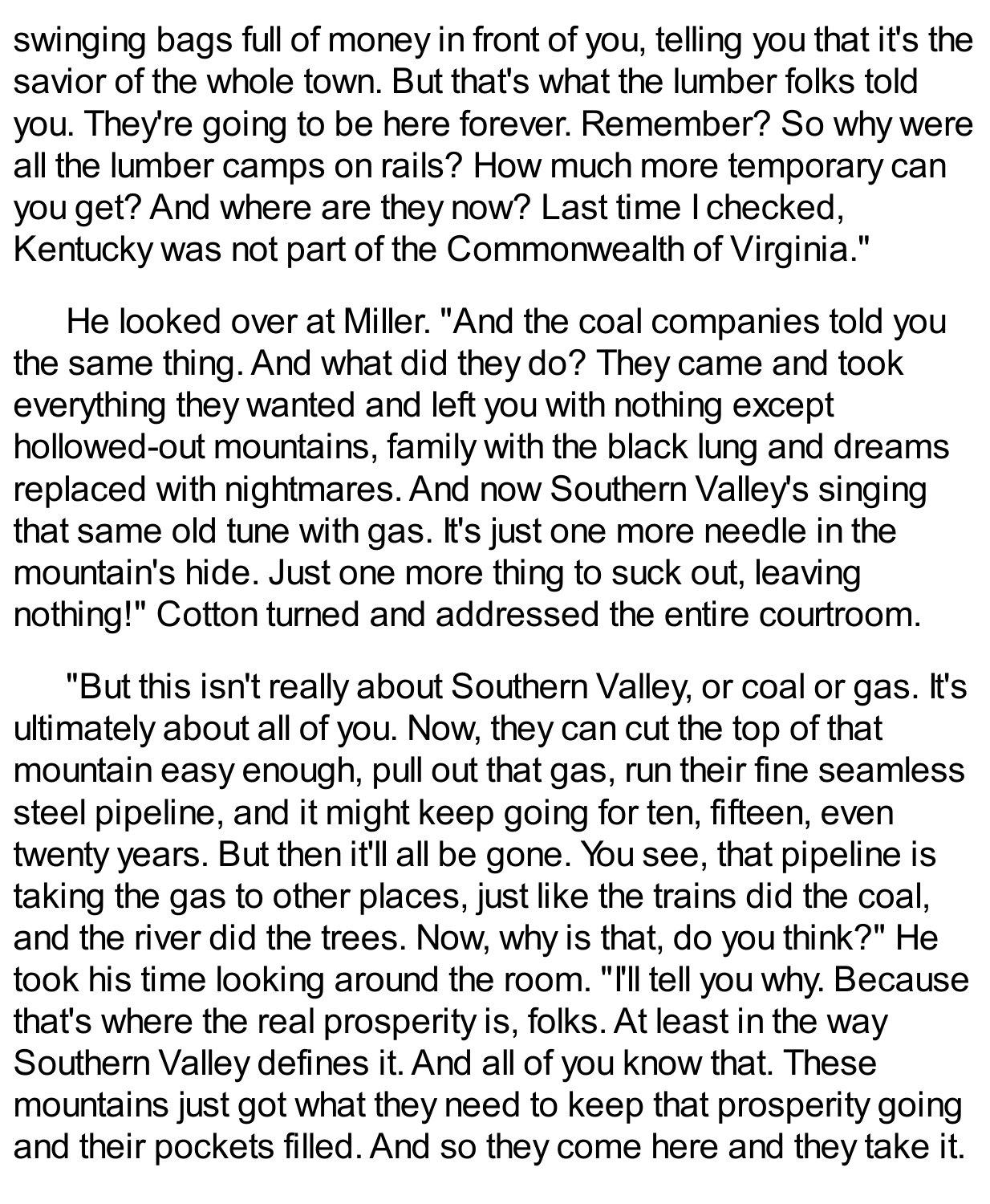"Dickens, Virginia, will never be a New York City, and let me tell you there's not a damn thing wrong with that. In fact, I believe we have us enough big cities, and a dwindling number of places like right here. Y'all will never become rich working at the foot of these mountains. Those who will claim great wealth are the Southern Valleys of the world, who take from the land and give nothing back to it. You want a real savior? Look at yourselves. Rely on each other. Just like Louisa Mae's been doing her whole life up on that mountain. Farmers live on the whim of the weather and the ground. Some years they lose, other years are fine. But for them, the resources of the mountain are never extinguished, because they do not tear its soul away. And their reward for that is being able to live a decent, honest life for as long as they so desire, without the fear that folks intent on nothing more than making a pile of gold by raping mountains will come with grand promises, and then leave when there is nothing to be gained by staying, and destroy innocent lives in the process."

He pointed to Lou where she sat in the courtroom. "Now, that girl's daddy wrote many wonderful stories about this area, and those very issues of land, and the people who live on it. In words, Jack Cardinal has enabled this place to survive forever. Just like the mountains. He had an exemplary teacher, for Louisa Mae Cardinal has lived her life the way all of us should. She's helped many of you at some point in your lives and asked for nothing in return." Cotton looked at Bu-ford Rose and some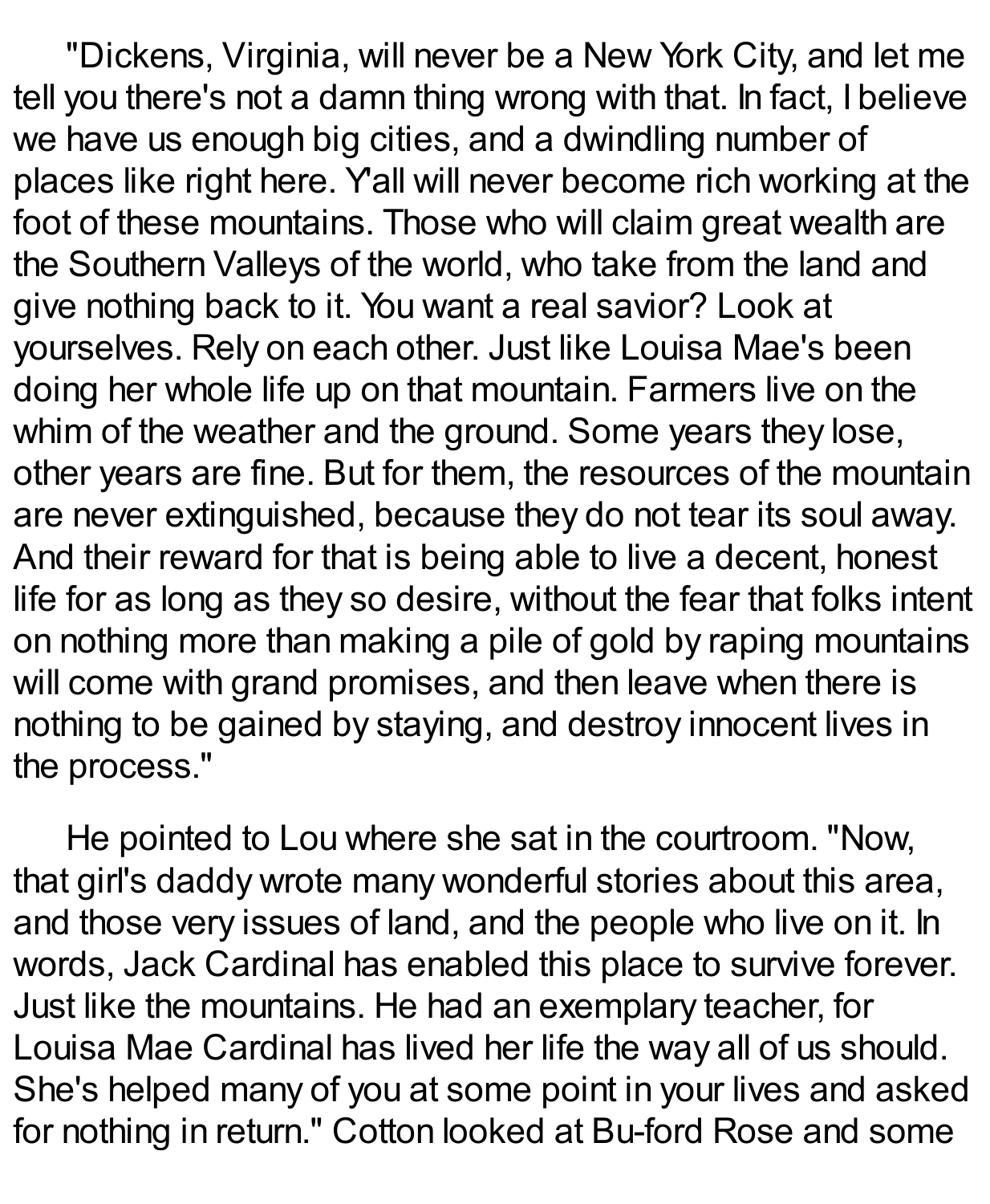of the other farmers staring at him. "And you've helped her when she needed it. You know she'd never sell her land, because that ground is as much a part of her family as her greatgrandchildren waiting to see what's going to happen to them. You can't let Southern Valley steal the woman's family.All folks have up on that mountain is each other and their land. That's all. It may not seem like much to those who don't live there, or for people who seek nothing but to destroy the rock and trees. But rest assured, it means everything to the people who call the mountains home."

Cotton stood tall in front of the jury box, and though his voice remained level and calm, the large room seemed inadequate to contain his words.

"You folks don't have to be an expert in the law to reach the right decision in this case.All you got to have is a heart. Let Louisa Mae Cardinal keep her land."

## CHAPTER FORTY

LOU STARED OUT THE WINDOW OF HER BEDROOM AT the grand sweep of land as it bolted right up to the foothills and then on to the mountains, where the leaves on all but the evergreens were gone. The naked trees were still quite something to behold, though now they appeared to Lou to be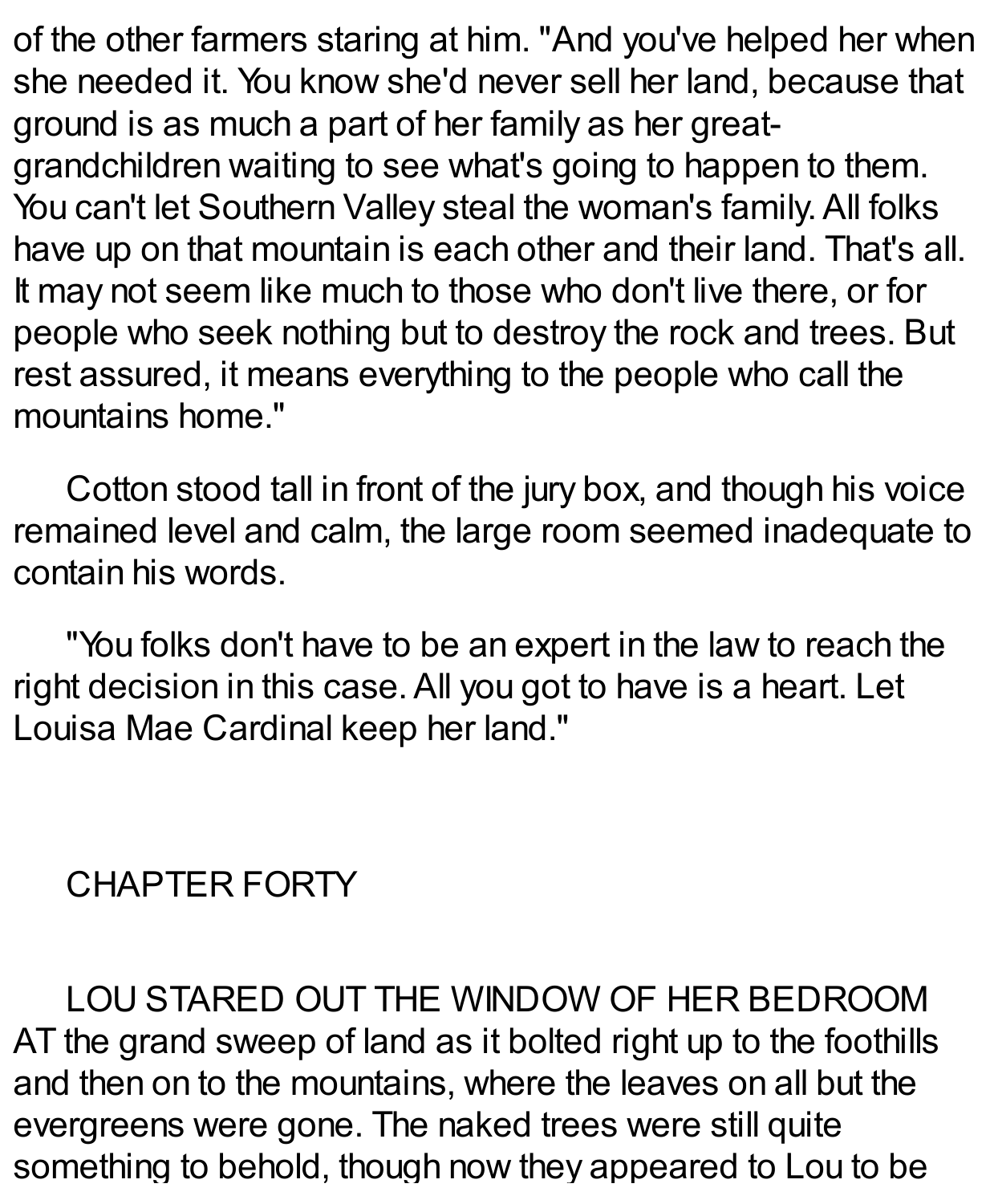poor grave markers for thousands of dead, their mourners left with not much.

"You should have come back, Dad," she said to the mountains he had immortalized with words and then shunned the rest of his life.

She had returned to the farm with Eugene after the jury had gone into deliberation. She had no desire to be there when the verdict came in. Cotton had said he would come tell them the decision. He said he did not expect it to take long. Cotton did not say whether he thought that was good or bad, but he did not look hopeful. Now all Lou could do was wait. And it was hard, for everything around her could be gone tomorrow, depending on what a group of strangers decided. Well, one of them wasn't a stranger; he was more like a mortal enemy. Lou traced her father's initials with her finger on the desk. She had sacrificed her mother's letters for a miracle that had never bothered to come, and it pained her so. She went downstairs and stopped at Louisa's room. Through the open door she saw the old bed, the small dresser, a bowl and pitcher on top of it. The room was small, its contents spare, just like the woman's life. Lou covered her face. It just wasn't right. She stumbled into the kitchen to start the meal.

As she was pulling out a pot, Lou heard a noise behind her and turned. It was Oz. She wiped at her eyes, for she still wanted to be strong for him. Yet as she focused on his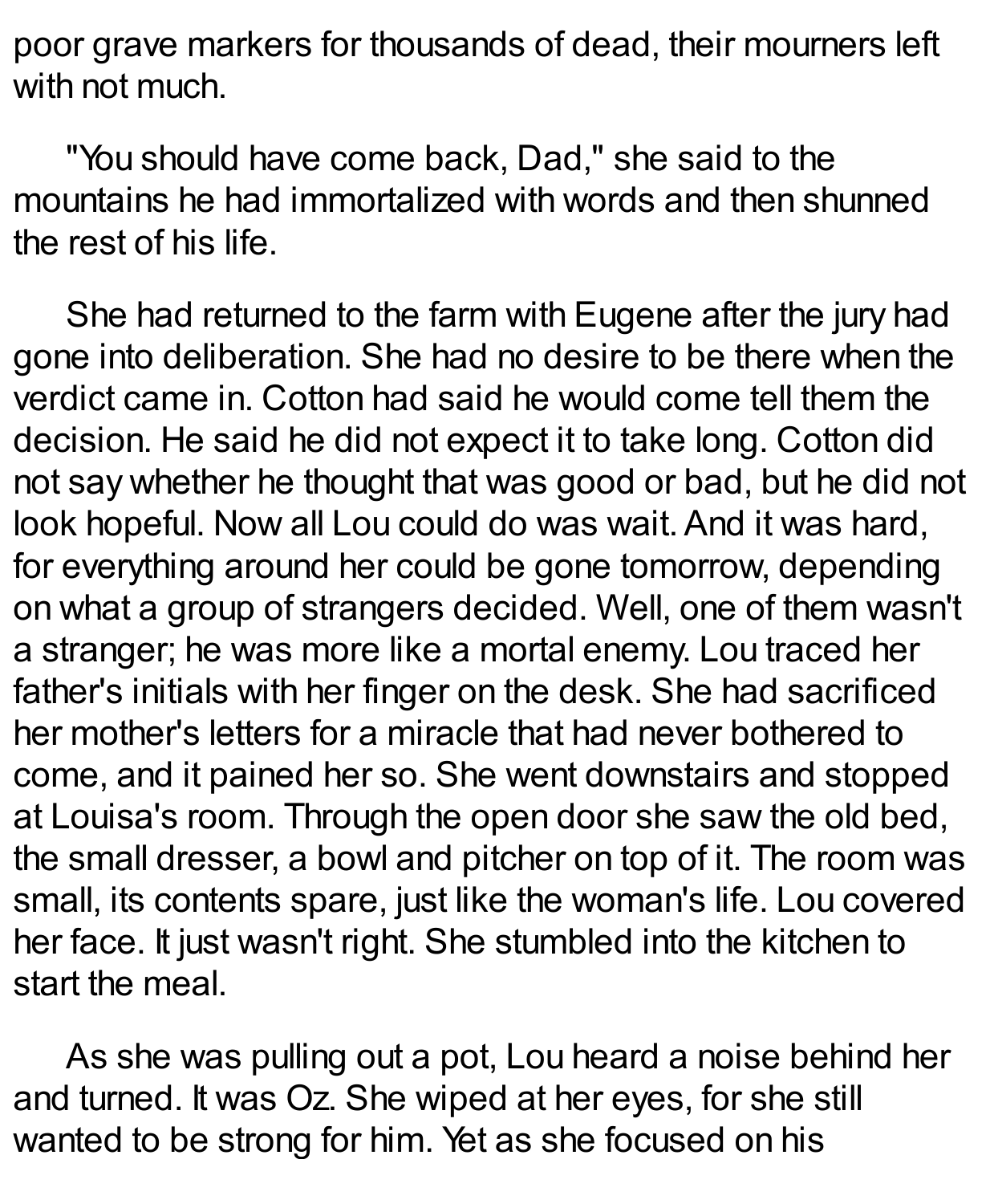expression, Lou realized she had no need to worry about her brother. Something had seized him; she didn't know what. But her brother had never looked this way before. Without a word, he took her hand and drew his sister back down the hallway.

The jury filed into the courtroom, a dozen men from the mountain and the town, at least eleven of whom Cotton could hope would do the right thing. The jury had been out for many hours, longer than Cotton had thought probable. He did not know if that was good or bad. The real card against him, he knew, was that of desperation. It was a strong opponent, because it could so easily prey upon those who worked so hard every day simply to survive, or upon those who saw no future in a place where everything was being carved out and taken away. Cotton would loathe the jurors if they went against him, yet he knew they easily could. Well, at least it would soon be over.

Atkins asked, "Has the jury reached a verdict?"

The foreman rose. He was a man from the town, a humble shopkeeper, his body swollen from too much beef and potato, and from too little effort with arms and shoulders. "Yes, Your Honor," he said quietly.

Hardly a single person had left the courtroom since the jury had been given its charge from the judge and sent out. The whole population of the room leaned forward, as though they all had just been struck deaf.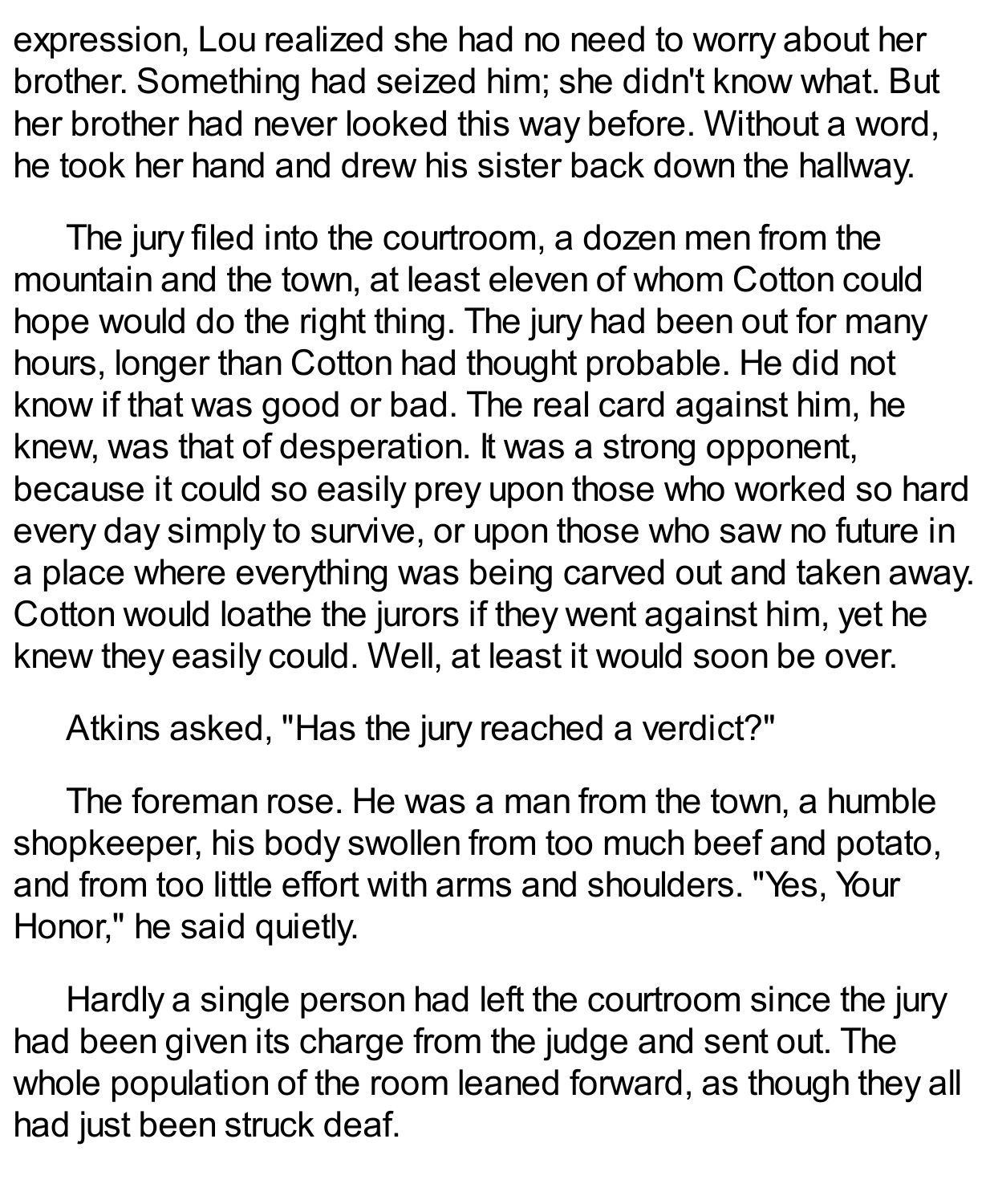"What say you?"

"We find ... for Southern Valley." The foreman looked down, as though he had just delivered a death sentence to one of his own.

The courtroom erupted into shouts—some cheers, some not. The balcony seemed to sway with the collective weight of the decision of a dozen men. Hugh Miller and George Davis exchanged slight nods, lips easing into victorious smiles.

Cotton sat back. The legal process had had its day; the only thing absent was justice.

Miller and Goode shook hands. Miller tried to congratulate Wheeler, but the big man walked off in obvious disgust.

"Order, order in this court or I'll clear it." Atkins slammed his gavel several times, and things did quiet down.

"The jury is dismissed. Thank you for your service," he said and not very kindly.A man entered the courtroom, spotted Cotton, and whispered something in his ear. Cotton's despair noticeably deepened.

Goode said, "Your Honor, it now remains solely to appoint someone to represent Miss Cardinal's interests and assume guardianship of the children."

"Judge, I've just received some news that the court needs to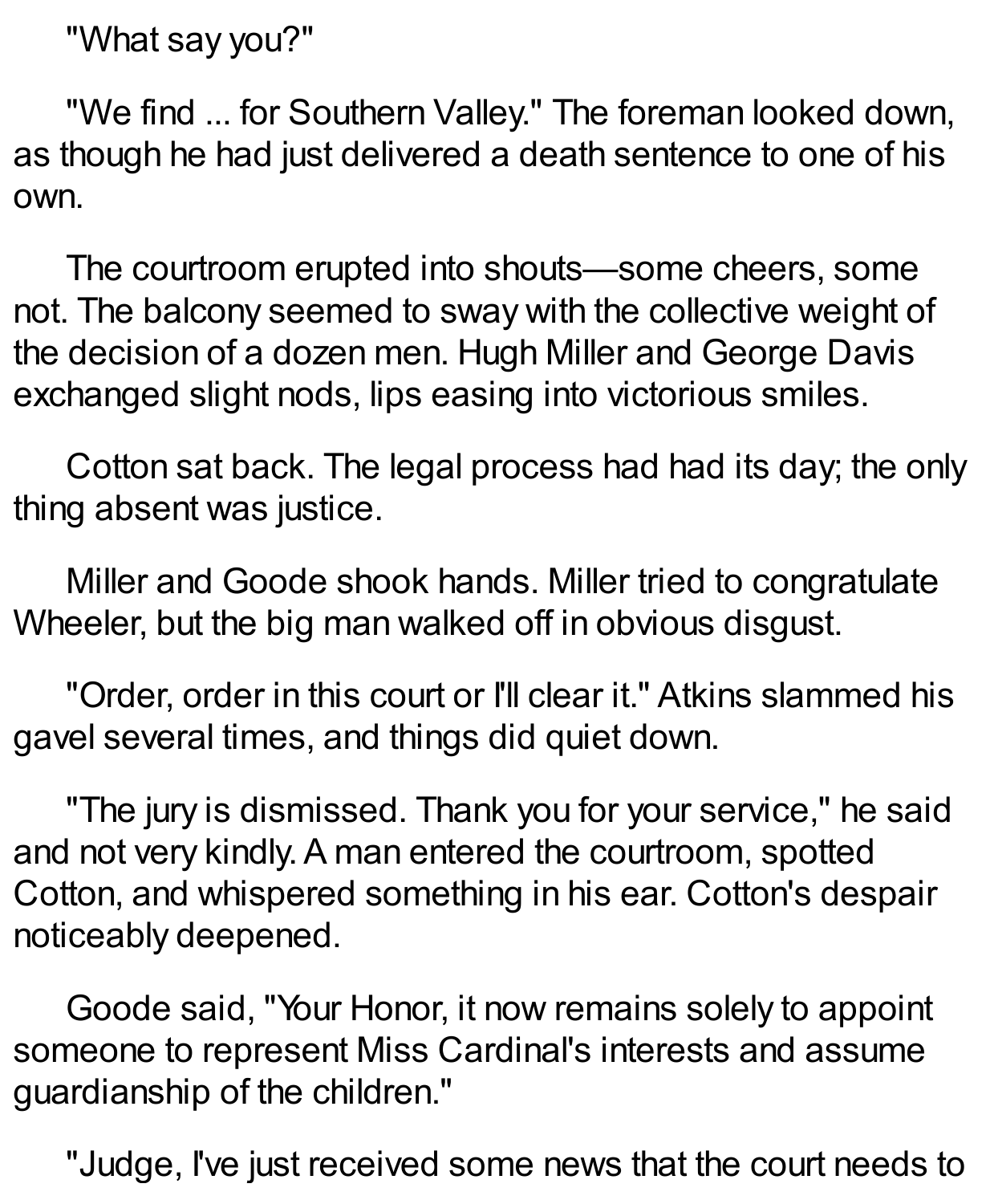hear." Cotton slowly stood, his head down, one hand pressed to his side. "Louisa Mae Cardinal has passed away."

The courtroom erupted once more, and this time Atkins made no move to contain it. Davis's smile broadened. He went over to Cotton. "Damn," he said, "this day get better and better."

Cotton's mind went blank for a moment, as though someone had smote him with an anvil. He grabbed Davis and had it in his mind to deliver him into the next county with his right fist, but then he stopped and simply heaved the man out of his way, as one would shovel a large pile of manure off a road.

"Your Honor," said Goode, "I know we're all very sorry to hear about Miss Cardinal. Now, I have a list of very reputable people who can represent these fine children in the sale of the property that has just now passed to them."

"And I hope you rot in hell for it," cried out Cotton. He raced to the bench, Goode on his heels.

Cotton pounded his fist so hard on the mighty bench of justice that Fred the bailiff took a nervous step toward them.

"George Davis tainted that whole jury," roared Cotton. "I know he's got Southern Valley dollars burning a hole in his pocket."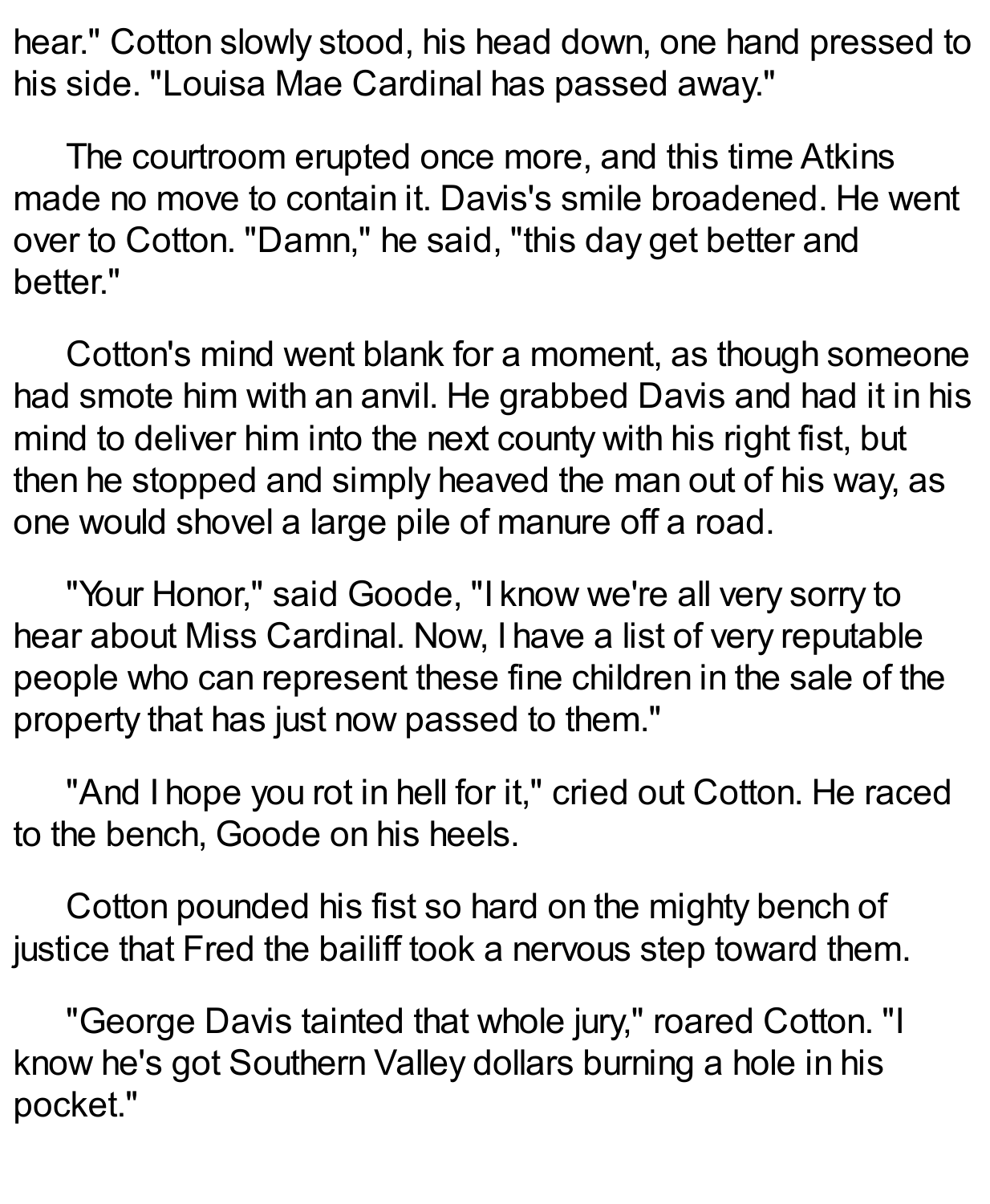"Give it up, Longfellow, you lost," said Goode.

Neither man noticed the courtroom doors opening.

"Never, Goode. Never!" Cotton shouted at him.

"He agreed to be bound by the decision of the jury."

"I'm afraid he's got a point there," said Atkins.

A triumphant Goode turned to look at Miller and his eyes nearly crossed at what he was seeing.

"But Henry," pleaded Cotton, "please, the children ... Let me be their quardian.  $\vdash$ "

Atkins was not paying attention to Cotton. He too was now staring at the courtroom, his mouth wide open.

Cotton slowly turned to see what Atkins was looking at, and felt himself feeling faint, as though he'd just seenGod walk through that door. Lou and Oz stood mere before them all.And between them, held up almost solely by her children, was Amanda Cardinal.

Lou had not taken her gaze from her mother from the moment Oz had led her down the hallway and into the bedroom, where her mother was lying in bed, her eyes wide open, tears running from them, her shaky arms finally reaching out to her children, her trembling lips forming a joyous smile.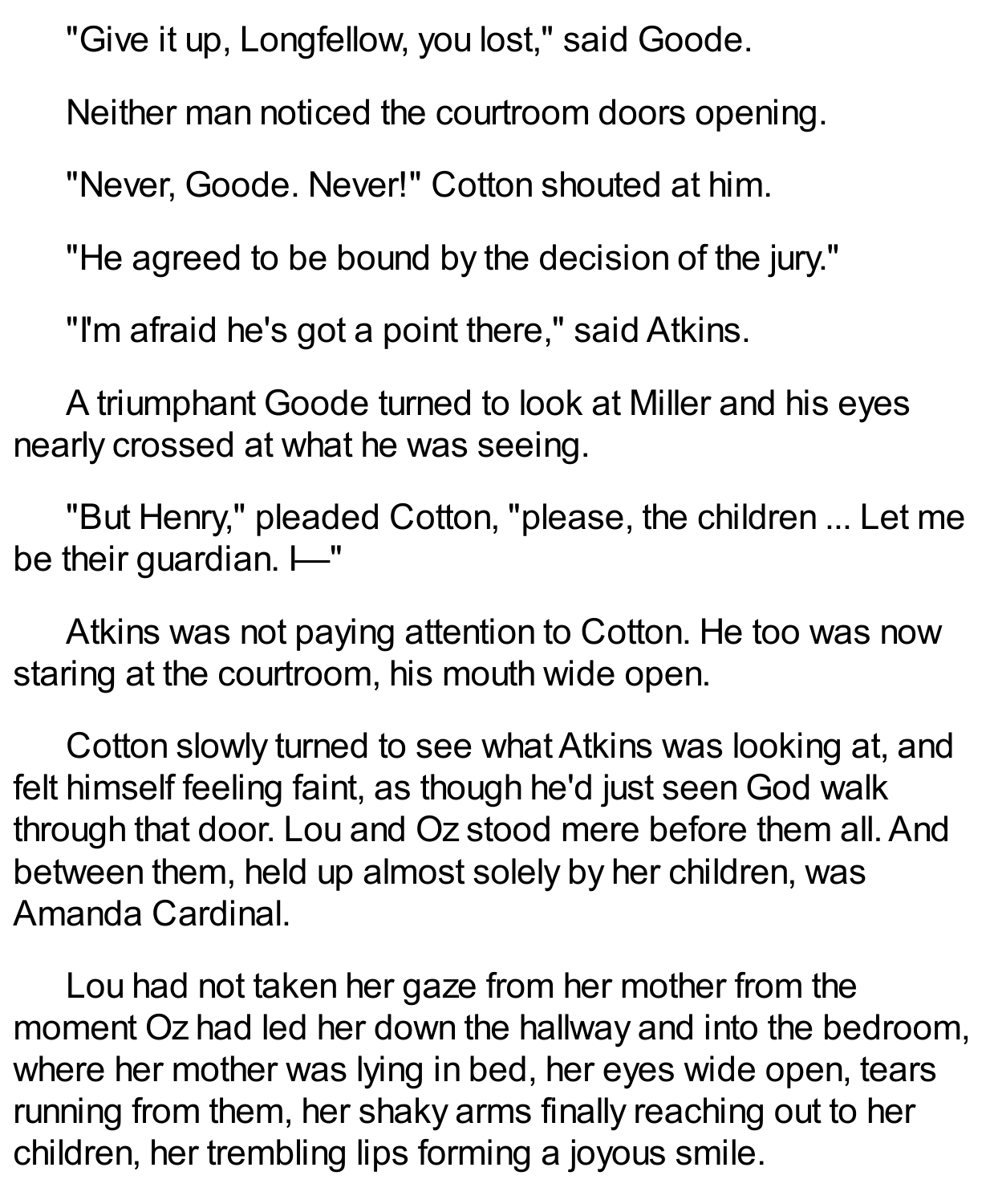Neither could Cotton take his gaze from the woman. Still, he had unfinished business before the court.

In a cracking, halting voice he said, "Your Honor, Iwould like to present to youAmanda Cardinal. The rightful and true guardian of her children."

The sea of now-silent people parted and allowed Cotton to walk slowly over to mother and her children, his legs stumbling along, as though they had forgotten the proper motions. His face was smirched with tears.

"Mrs. Cardinal," he began, "my name is—"

Amanda reached out a hand and touched him on the shoulder. Her body was very weak, yet her head was held high, and when she spoke her words were soft but clear. "I know who you are, Mr. Longfellow. I've listened to you often."

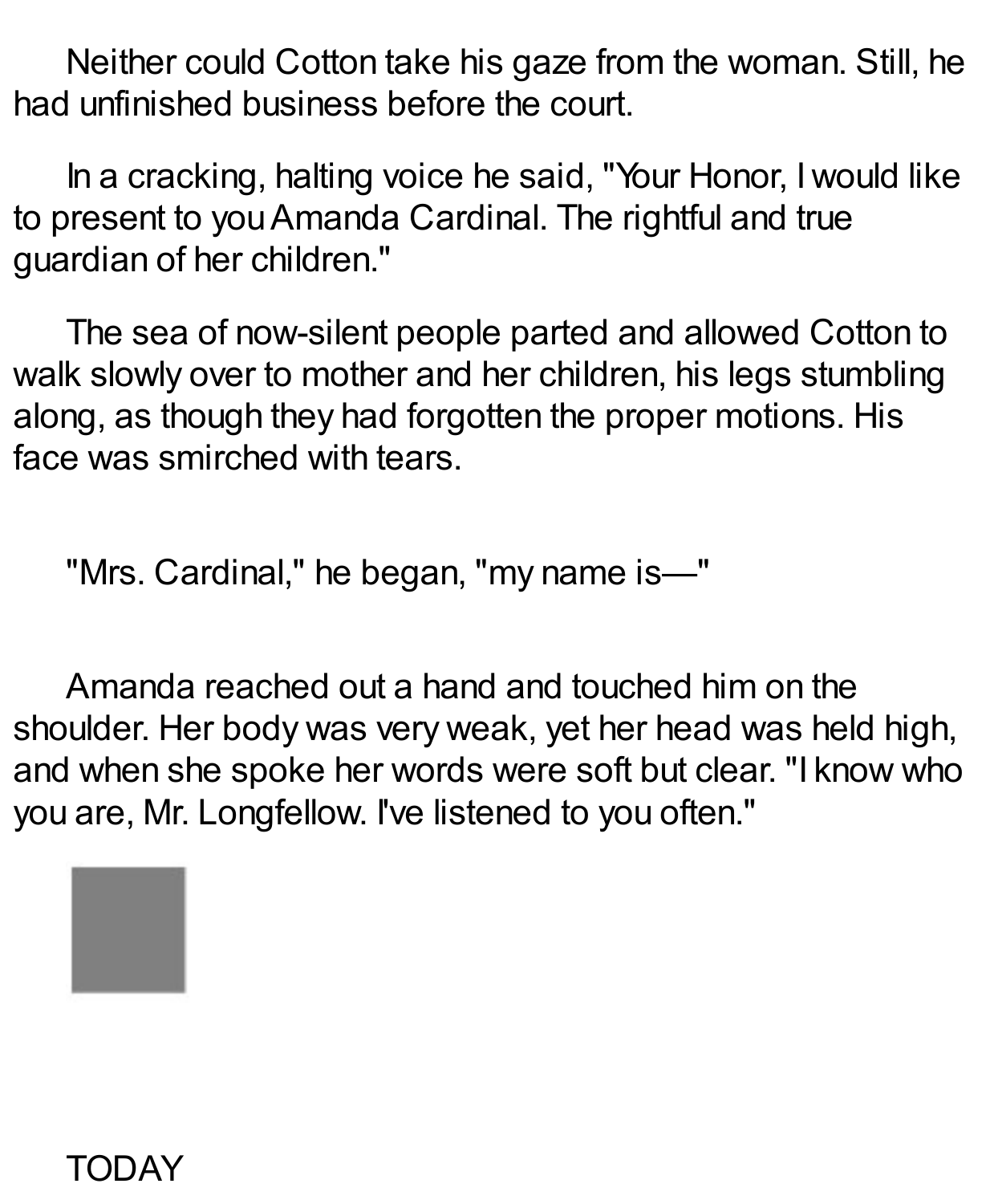THE TALL WOMAN WALKS ALONGA FIELD OF BLUEgrass slowly curving in the wind. The line of mountains sweeps across in the background. Her hair is silver and hangs to her waist. She holds a pen and a paper tablet and sits on the ground and begins to write.

Maybe the wishing well did work. Or perhaps it was the unwavering faith of a little boy. Or maybe it was as simple as a little girl telling her mother she loved her. The important thing was our mother came back to us. Even as our beloved Louisa Mae left us. We had Louisa but a minute, yet we came close to having her not at all.

The woman rises, walks along, and then stops at two granite tombstones with the names Cotton Longfellow and Amanda Cardinal Longfellow engraved upon them. She sits and continues writing.

My mother and Cotton were married a year later. Cotton adopted Oz and me, and I showed equal love and affection to him and my mother. They spent over four wonderful decades together on this mountain and died within a week of one another. Iwill never forget Cotton's great kindness.And Iwill go to my own grave knowing that my mother and Imade the most of our second chance.

My little brother did grow into those big feet, and developed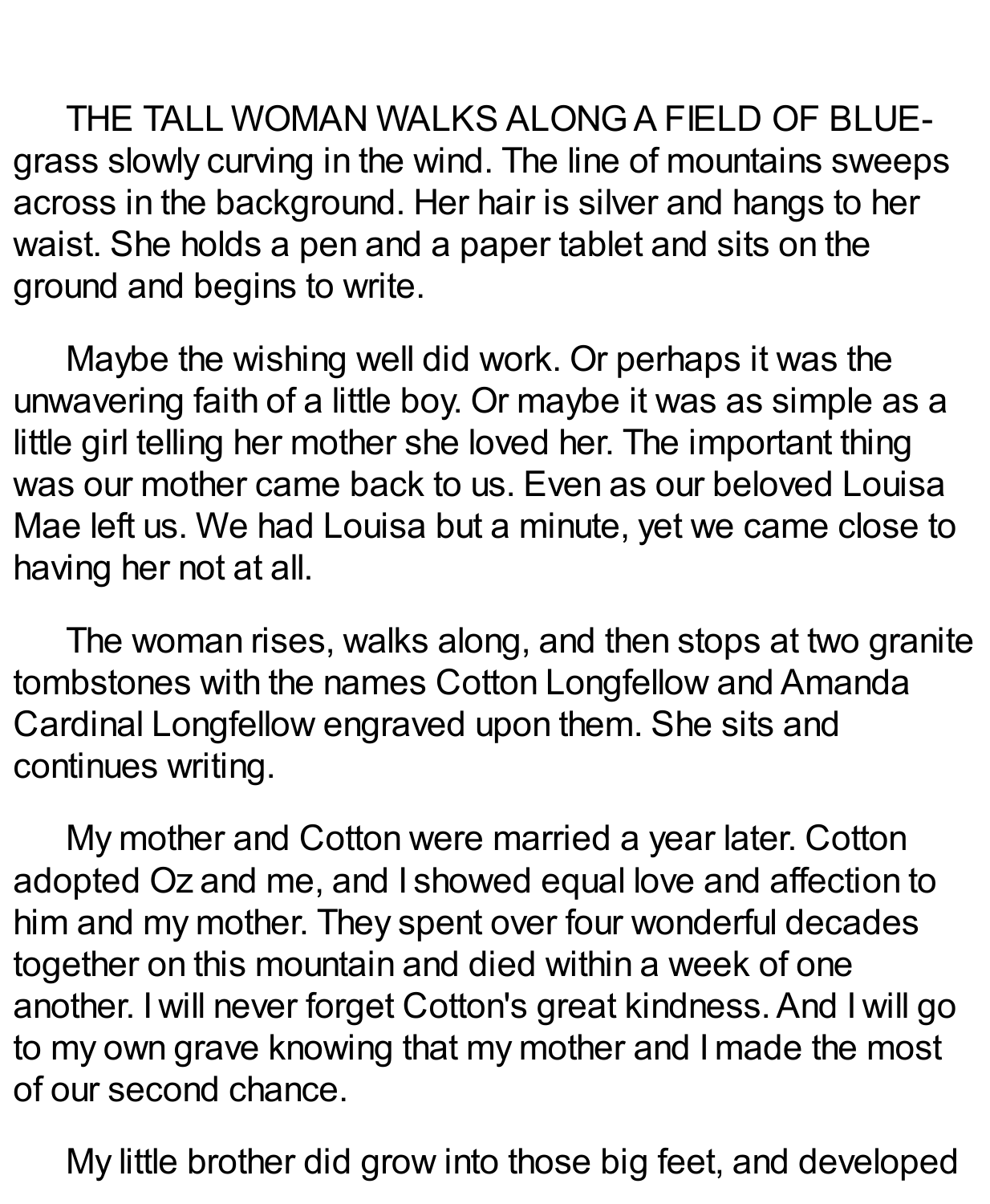an even bigger arm.And on a glorious autumn day, Oz Cardinal pitched and won a World Series for the New York Yankees. He's now a schoolteacher there, with a well-deserved reputation for helping timid children thrive.And his grandson has inherited that immortal bear. Some days Iwant nothing more than to be holding that little boy again, running my fingers through his hair, comforting him. My cowardly lion. But children grow up.And my little brother became a fine man. And his sister is truly proud of him.

Eugene went on to have his own farm and family and still lives nearby. He remains to this day one of my best friends in the world.And after his performance in that courtroom so long ago, I never heard anyone ever again refer to him as Hell No.

And me? Like my father, I left the mountain. But unlike Jack Cardinal, I came back Imarried and raised a family here in a home I built on the land Louisa Mae left us. Now my own grandchildren come and visit every summer. I tell them of my life growing up here.About Louisa Mae, Cotton, and my dear friend Diamond Skinner.And also about others who touched our lives. I do so because I believe it important for them to know such things about their family.

Over the years I had read so many books, I started to write one of my own. I loved it so much, Iwrote fourteen more. I told stories of happiness and wonder. Of pain and fear. Of survival and triumph. Of the land and its people.As my father had.And